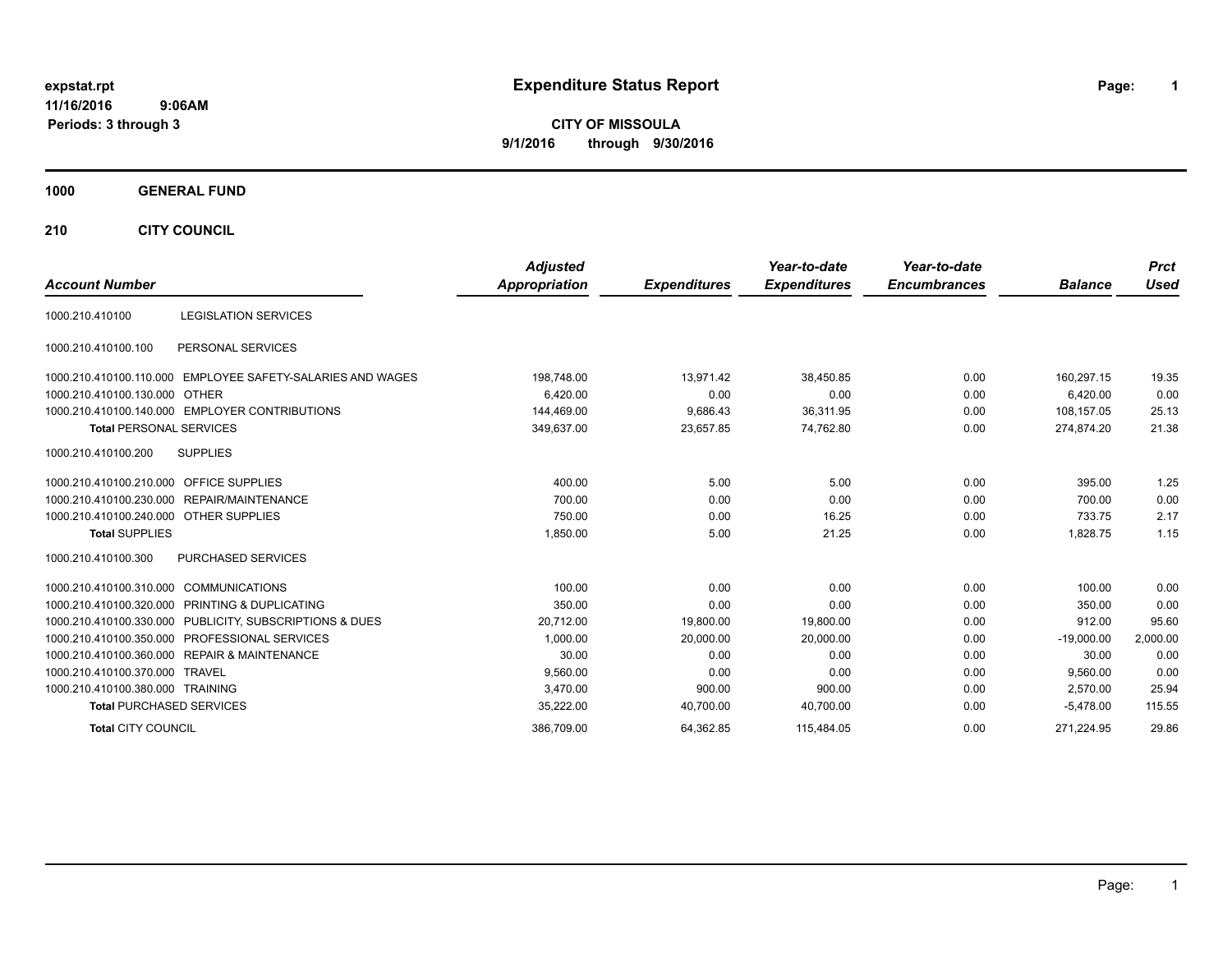**CITY OF MISSOULA 9/1/2016 through 9/30/2016**

**1000 GENERAL FUND**

**220 MAYOR**

| <b>Account Number</b>            |                                                  | <b>Adjusted</b><br>Appropriation | <b>Expenditures</b> | Year-to-date<br><b>Expenditures</b> | Year-to-date<br><b>Encumbrances</b> | <b>Balance</b> | <b>Prct</b><br><b>Used</b> |
|----------------------------------|--------------------------------------------------|----------------------------------|---------------------|-------------------------------------|-------------------------------------|----------------|----------------------------|
| 1000.220.410210                  | <b>ADMINISTRATION</b>                            |                                  |                     |                                     |                                     |                |                            |
| 1000.220.410210.100              | PERSONAL SERVICES                                |                                  |                     |                                     |                                     |                |                            |
|                                  | 1000.220.410210.110.000 SALARIES AND WAGES       | 309,096.00                       | 24,712.23           | 67,770.04                           | 0.00                                | 241,325.96     | 21.93                      |
|                                  | 1000.220.410210.120.000 OVERTIME/TERMINATION     | 500.00                           | 0.00                | 0.00                                | 0.00                                | 500.00         | 0.00                       |
| 1000.220.410210.130.000          | <b>OTHER</b>                                     | 6.600.00                         | 0.00                | 0.00                                | 0.00                                | 6.600.00       | 0.00                       |
|                                  | 1000.220.410210.140.000 EMPLOYER CONTRIBUTIONS   | 94,567.00                        | 7,554.84            | 24,378.98                           | 0.00                                | 70,188.02      | 25.78                      |
| <b>Total PERSONAL SERVICES</b>   |                                                  | 410,763.00                       | 32,267.07           | 92,149.02                           | 0.00                                | 318,613.98     | 22.43                      |
| 1000.220.410210.200              | <b>SUPPLIES</b>                                  |                                  |                     |                                     |                                     |                |                            |
| 1000.220.410210.210.000          | <b>OFFICE SUPPLIES</b>                           | 1.004.00                         | 5.79                | 53.35                               | 0.00                                | 950.65         | 5.31                       |
| 1000.220.410210.220.000          | OPERATING SUPPLIES                               | 1,120.00                         | 88.40               | 88.40                               | 0.00                                | 1.031.60       | 7.89                       |
| 1000.220.410210.230.000          | REPAIR/MAINTENANCE                               | 100.00                           | 33.65               | 33.65                               | 0.00                                | 66.35          | 33.65                      |
| 1000.220.410210.231.000 GASOLINE |                                                  | 107.00                           | 0.00                | 0.00                                | 0.00                                | 107.00         | 0.00                       |
| <b>Total SUPPLIES</b>            |                                                  | 2,331.00                         | 127.84              | 175.40                              | 0.00                                | 2,155.60       | 7.52                       |
| 1000.220.410210.300              | PURCHASED SERVICES                               |                                  |                     |                                     |                                     |                |                            |
| 1000.220.410210.310.000          | <b>COMMUNICATIONS</b>                            | 890.00                           | 9.66                | 27.98                               | 0.00                                | 862.02         | 3.14                       |
| 1000.220.410210.320.000          | PRINTING & DUPLICATING                           | 956.00                           | 0.00                | 0.00                                | 0.00                                | 956.00         | 0.00                       |
| 1000.220.410210.330.000          | PUBLICITY, SUBSCRIPTIONS & DUES                  | 8.214.00                         | 100.00              | 6.681.35                            | 0.00                                | 1.532.65       | 81.34                      |
| 1000.220.410210.344.000          | <b>TELEPHONE SERVICE</b>                         | 4,124.00                         | 207.36              | 405.81                              | 0.00                                | 3.718.19       | 9.84                       |
| 1000.220.410210.350.000          | PROFESSIONAL SERVICES                            | 2,072.00                         | 0.00                | 0.00                                | 0.00                                | 2,072.00       | 0.00                       |
|                                  | 1000.220.410210.360.000 REPAIR & MAINTENANCE     | 605.00                           | 22.16               | 132.92                              | 0.00                                | 472.08         | 21.97                      |
| 1000.220.410210.370.000 TRAVEL   |                                                  | 2.508.00                         | 1,408.08            | 559.57                              | 0.00                                | 1.948.43       | 22.31                      |
| 1000.220.410210.380.000          | <b>TRAINING</b>                                  | 1,900.00                         | 0.00                | 750.00                              | 0.00                                | 1,150.00       | 39.47                      |
|                                  | 1000.220.410210.390.000 OTHER PURCHASED SERVICES | 1,050.00                         | 0.00                | 0.00                                | 0.00                                | 1,050.00       | 0.00                       |
| <b>Total PURCHASED SERVICES</b>  |                                                  | 22,319.00                        | 1,747.26            | 8,557.63                            | 0.00                                | 13,761.37      | 38.34                      |
| <b>Total ADMINISTRATION</b>      |                                                  | 435,413.00                       | 34, 142. 17         | 100,882.05                          | 0.00                                | 334,530.95     | 23.17                      |

1000.220.410225 PUBLIC RELATIONS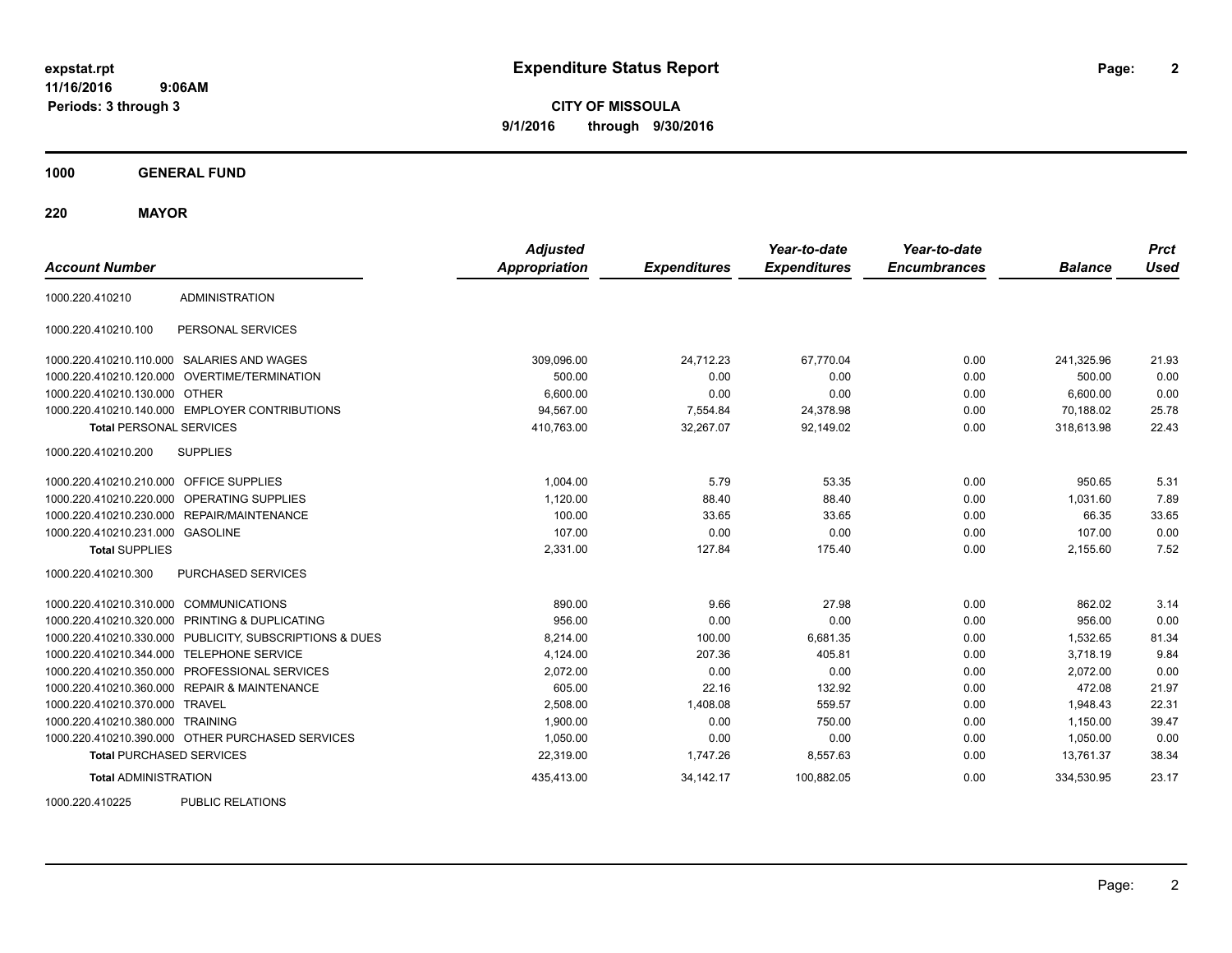**CITY OF MISSOULA 9/1/2016 through 9/30/2016**

**1000 GENERAL FUND**

**220 MAYOR**

| <b>Account Number</b>                                   | <b>Adjusted</b><br><b>Appropriation</b> | <b>Expenditures</b> | Year-to-date<br><b>Expenditures</b> | Year-to-date<br><b>Encumbrances</b> | <b>Balance</b> | <b>Prct</b><br><b>Used</b> |
|---------------------------------------------------------|-----------------------------------------|---------------------|-------------------------------------|-------------------------------------|----------------|----------------------------|
| 1000.220.410225.100<br>PERSONAL SERVICES                |                                         |                     |                                     |                                     |                |                            |
| 1000.220.410225.110.000 SALARIES AND WAGES              | 6,308.00                                | 504.35              | 1,383.03                            | 0.00                                | 4,924.97       | 21.93                      |
| 1000.220.410225.140.000 EMPLOYER CONTRIBUTIONS          | 1.928.00                                | $-306.02$           | 37.36                               | 0.00                                | 1.890.64       | 1.94                       |
| <b>Total PERSONAL SERVICES</b>                          | 8,236.00                                | 198.33              | 1,420.39                            | 0.00                                | 6,815.61       | 17.25                      |
| 1000.220.410225.200<br><b>SUPPLIES</b>                  |                                         |                     |                                     |                                     |                |                            |
| 1000.220.410225.240.000 OTHER SUPPLIES                  | 400.00                                  | 0.00                | 0.00                                | 0.00                                | 400.00         | 0.00                       |
| <b>Total SUPPLIES</b>                                   | 400.00                                  | 0.00                | 0.00                                | 0.00                                | 400.00         | 0.00                       |
| 1000.220.410225.300<br>PURCHASED SERVICES               |                                         |                     |                                     |                                     |                |                            |
| 1000.220.410225.330.000 PUBLICITY, SUBSCRIPTIONS & DUES | 1.982.00                                | 0.00                | 322.00                              | 0.00                                | 1,660.00       | 16.25                      |
| 1000.220.410225.390.000 OTHER PURCHASED SERVICES        | 200.00                                  | 0.00                | 0.00                                | 0.00                                | 200.00         | 0.00                       |
| <b>Total PURCHASED SERVICES</b>                         | 2,182.00                                | 0.00                | 322.00                              | 0.00                                | 1,860.00       | 14.76                      |
| <b>Total PUBLIC RELATIONS</b>                           | 10,818.00                               | 198.33              | 1,742.39                            | 0.00                                | 9.075.61       | 16.11                      |
| <b>ADMINISTRATION</b><br>1000.220.410250                |                                         |                     |                                     |                                     |                |                            |
| PERSONAL SERVICES<br>1000.220.410250.100                |                                         |                     |                                     |                                     |                |                            |
| 1000.220.410250.110.000 SALARIES AND WAGES              | 76,368.00                               | 6,391.98            | 16,234.61                           | 0.00                                | 60,133.39      | 21.26                      |
| 1000.220.410250.140.000 EMPLOYER CONTRIBUTIONS          | 22,059.00                               | 1,852.60            | 5,789.32                            | 0.00                                | 16,269.68      | 26.24                      |
| <b>Total PERSONAL SERVICES</b>                          | 98,427.00                               | 8,244.58            | 22,023.93                           | 0.00                                | 76,403.07      | 22.38                      |
| 1000.220.410250.300<br>PURCHASED SERVICES               |                                         |                     |                                     |                                     |                |                            |
| 1000.220.410250.320.000 PRINTING & DUPLICATING          | 2.100.00                                | 0.00                | 0.00                                | 0.00                                | 2,100.00       | 0.00                       |
| 1000.220.410250.344.000 TELEPHONE SERVICE               | 1,952.00                                | 115.57              | 234.59                              | 0.00                                | 1,717.41       | 12.02                      |
| 1000.220.410250.350.000 PROFESSIONAL SERVICES           | 1,235.00                                | 0.00                | 0.00                                | 0.00                                | 1,235.00       | 0.00                       |
| 1000.220.410250.380.000 TRAINING                        | 420.00                                  | 0.00                | 0.00                                | 0.00                                | 420.00         | 0.00                       |
| <b>Total PURCHASED SERVICES</b>                         | 5,707.00                                | 115.57              | 234.59                              | 0.00                                | 5,472.41       | 4.11                       |
| <b>Total ADMINISTRATION</b>                             | 104,134.00                              | 8,360.15            | 22,258.52                           | 0.00                                | 81.875.48      | 21.37                      |
| <b>Total MAYOR</b>                                      | 550,365.00                              | 42,700.65           | 124,882.96                          | 0.00                                | 425,482.04     | 22.69                      |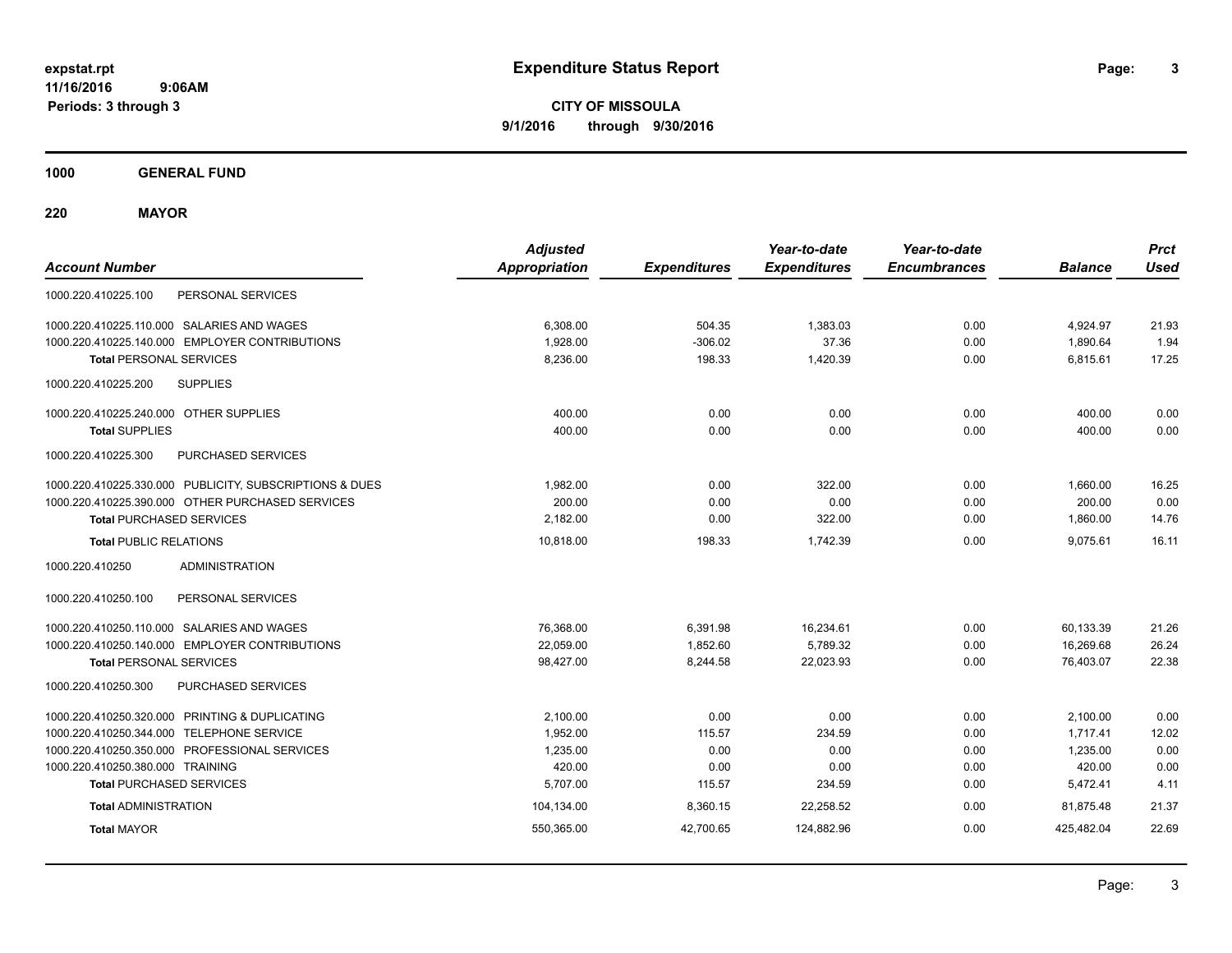**CITY OF MISSOULA 9/1/2016 through 9/30/2016**

**1000 GENERAL FUND**

| <b>Account Number</b>                                   | <b>Adjusted</b><br><b>Appropriation</b> | <b>Expenditures</b> | Year-to-date<br><b>Expenditures</b> | Year-to-date<br><b>Encumbrances</b> | <b>Balance</b> | <b>Prct</b><br><b>Used</b> |
|---------------------------------------------------------|-----------------------------------------|---------------------|-------------------------------------|-------------------------------------|----------------|----------------------------|
|                                                         |                                         |                     |                                     |                                     |                |                            |
| <b>ADMINISTRATION</b><br>1000.221.410810                |                                         |                     |                                     |                                     |                |                            |
| PERSONAL SERVICES<br>1000.221.410810.100                |                                         |                     |                                     |                                     |                |                            |
| 1000.221.410810.110.000 SALARIES AND WAGES              | 95.811.00                               | 7,203.49            | 19,688.88                           | 0.00                                | 76,122.12      | 20.55                      |
| 1000.221.410810.140.000 EMPLOYER CONTRIBUTIONS          | 33,311.00                               | 2,541.13            | 8,455.04                            | 0.00                                | 24,855.96      | 25.38                      |
| <b>Total PERSONAL SERVICES</b>                          | 129,122.00                              | 9,744.62            | 28,143.92                           | 0.00                                | 100,978.08     | 21.80                      |
| 1000.221.410810.200<br><b>SUPPLIES</b>                  |                                         |                     |                                     |                                     |                |                            |
| 1000.221.410810.210.000 OFFICE SUPPLIES                 | 1,000.00                                | 31.87               | 58.74                               | 0.00                                | 941.26         | 5.87                       |
| <b>Total SUPPLIES</b>                                   | 1.000.00                                | 31.87               | 58.74                               | 0.00                                | 941.26         | 5.87                       |
| 1000.221.410810.300<br>PURCHASED SERVICES               |                                         |                     |                                     |                                     |                |                            |
| 1000.221.410810.310.000 COMMUNICATIONS                  | 450.00                                  | 39.12               | 80.14                               | 0.00                                | 369.86         | 17.81                      |
| 1000.221.410810.320.000 PRINTING & DUPLICATING          | 417.00                                  | 0.00                | 0.00                                | 0.00                                | 417.00         | 0.00                       |
| 1000.221.410810.330.000 PUBLICITY, SUBSCRIPTIONS & DUES | 750.00                                  | 0.00                | 429.00                              | 0.00                                | 321.00         | 57.20                      |
| 1000.221.410810.344.000 TELEPHONE SERVICE               | 45.00                                   | 8.13                | 14.76                               | 0.00                                | 30.24          | 32.80                      |
| 1000.221.410810.360.000 REPAIR & MAINTENANCE            | 1,260.00                                | 0.00                | 0.00                                | 0.00                                | 1,260.00       | 0.00                       |
| 1000.221.410810.370.000 TRAVEL                          | 995.00                                  | 0.00                | 0.00                                | 0.00                                | 995.00         | 0.00                       |
| 1000.221.410810.380.000 TRAINING                        | 1,225.00                                | 279.00              | 279.00                              | 0.00                                | 946.00         | 22.78                      |
| <b>Total PURCHASED SERVICES</b>                         | 5,142.00                                | 326.25              | 802.90                              | 0.00                                | 4,339.10       | 15.61                      |
| <b>Total ADMINISTRATION</b>                             | 135,264.00                              | 10,102.74           | 29,005.56                           | 0.00                                | 106,258.44     | 21.44                      |
| <b>TRAINING</b><br>1000.221.410820                      |                                         |                     |                                     |                                     |                |                            |
| 1000.221.410820.100<br>PERSONAL SERVICES                |                                         |                     |                                     |                                     |                |                            |
| 1000.221.410820.110.000 SALARIES AND WAGES              | 4,823.00                                | 189.64              | 517.05                              | 0.00                                | 4,305.95       | 10.72                      |
| 1000.221.410820.140.000 EMPLOYER CONTRIBUTIONS          | 1,732.00                                | 70.55               | 239.25                              | 0.00                                | 1,492.75       | 13.81                      |
| <b>Total PERSONAL SERVICES</b>                          | 6,555.00                                | 260.19              | 756.30                              | 0.00                                | 5,798.70       | 11.54                      |
| <b>SUPPLIES</b><br>1000.221.410820.200                  |                                         |                     |                                     |                                     |                |                            |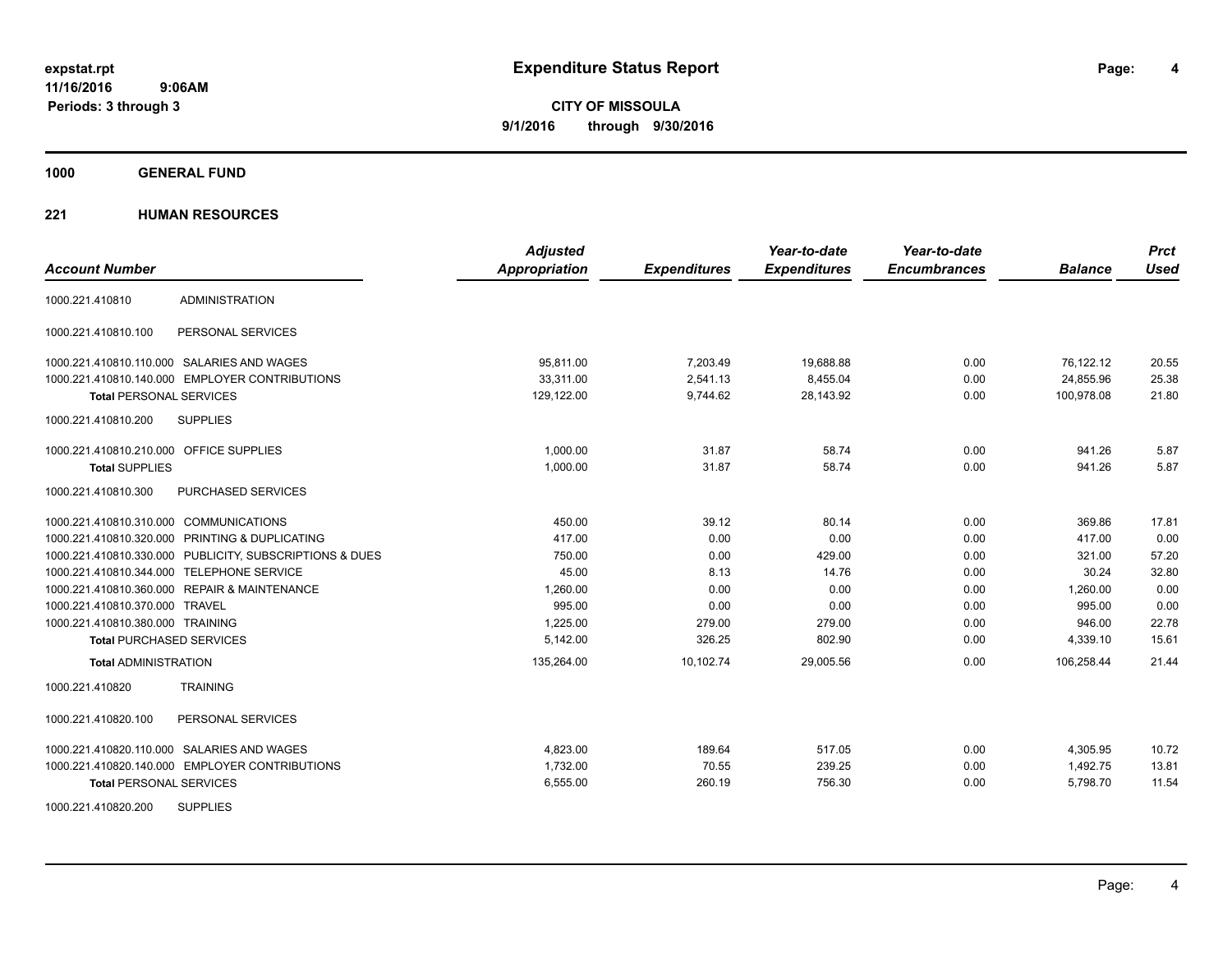### **1000 GENERAL FUND**

|                                                         | <b>Adjusted</b>      |                     | Year-to-date        | Year-to-date        |                | <b>Prct</b> |
|---------------------------------------------------------|----------------------|---------------------|---------------------|---------------------|----------------|-------------|
| <b>Account Number</b>                                   | <b>Appropriation</b> | <b>Expenditures</b> | <b>Expenditures</b> | <b>Encumbrances</b> | <b>Balance</b> | <b>Used</b> |
| 1000.221.410820.210.000 OFFICE SUPPLIES                 | 405.00               | 0.00                | 0.00                | 0.00                | 405.00         | 0.00        |
| <b>Total SUPPLIES</b>                                   | 405.00               | 0.00                | 0.00                | 0.00                | 405.00         | 0.00        |
| PURCHASED SERVICES<br>1000.221.410820.300               |                      |                     |                     |                     |                |             |
| 1000.221.410820.320.000 PRINTING & DUPLICATING          | 500.00               | 0.00                | 0.00                | 0.00                | 500.00         | 0.00        |
| 1000.221.410820.330.000 PUBLICITY, SUBSCRIPTIONS & DUES | 26.00                | 0.00                | 0.00                | 0.00                | 26.00          | 0.00        |
| 1000.221.410820.344.000 TELEPHONE SERVICE               | 34.00                | 0.00                | 0.00                | 0.00                | 34.00          | 0.00        |
| 1000.221.410820.350.000 PROFESSIONAL SERVICES           | 2,000.00             | 0.00                | 0.00                | 0.00                | 2,000.00       | 0.00        |
| 1000.221.410820.360.000 REPAIR & MAINTENANCE            | 1,556.00             | 0.00                | 0.00                | 0.00                | 1,556.00       | 0.00        |
| 1000.221.410820.370.000 TRAVEL                          | 600.00               | 0.00                | 0.00                | 0.00                | 600.00         | 0.00        |
| 1000.221.410820.380.000 TRAINING                        | 1,250.00             | 0.00                | 755.90              | 0.00                | 494.10         | 60.47       |
| <b>Total PURCHASED SERVICES</b>                         | 5,966.00             | 0.00                | 755.90              | 0.00                | 5,210.10       | 12.67       |
| <b>Total TRAINING</b>                                   | 12,926.00            | 260.19              | 1,512.20            | 0.00                | 11,413.80      | 11.70       |
| 1000.221.410840<br><b>LABOR RELATIONS</b>               |                      |                     |                     |                     |                |             |
| 1000.221.410840.100<br>PERSONAL SERVICES                |                      |                     |                     |                     |                |             |
| 1000.221.410840.110.000 SALARIES AND WAGES              | 43,660.00            | 3,259.06            | 8,871.72            | 0.00                | 34,788.28      | 20.32       |
| 1000.221.410840.140.000 EMPLOYER CONTRIBUTIONS          | 17,824.00            | 1,378.98            | 4,745.31            | 0.00                | 13,078.69      | 26.62       |
| <b>Total PERSONAL SERVICES</b>                          | 61,484.00            | 4,638.04            | 13,617.03           | 0.00                | 47,866.97      | 22.15       |
| 1000.221.410840.200<br><b>SUPPLIES</b>                  |                      |                     |                     |                     |                |             |
| 1000.221.410840.210.000 OFFICE SUPPLIES                 | 950.00               | 0.00                | 0.00                | 0.00                | 950.00         | 0.00        |
| <b>Total SUPPLIES</b>                                   | 950.00               | 0.00                | 0.00                | 0.00                | 950.00         | 0.00        |
| 1000.221.410840.300<br>PURCHASED SERVICES               |                      |                     |                     |                     |                |             |
| 1000.221.410840.320.000 PRINTING & DUPLICATING          | 350.00               | 0.00                | 0.00                | 0.00                | 350.00         | 0.00        |
| 1000.221.410840.330.000 PUBLICITY, SUBSCRIPTIONS & DUES | 450.00               | 0.00                | 0.00                | 0.00                | 450.00         | 0.00        |
| 1000.221.410840.344.000 TELEPHONE SERVICE               | 24.00                | 0.00                | 0.00                | 0.00                | 24.00          | 0.00        |
| 1000.221.410840.360.000 REPAIR & MAINTENANCE            | 526.00               | 0.00                | 0.00                | 0.00                | 526.00         | 0.00        |
| 1000.221.410840.370.000 TRAVEL                          | 815.00               | 0.00                | 0.00                | 0.00                | 815.00         | 0.00        |
|                                                         |                      |                     |                     |                     |                |             |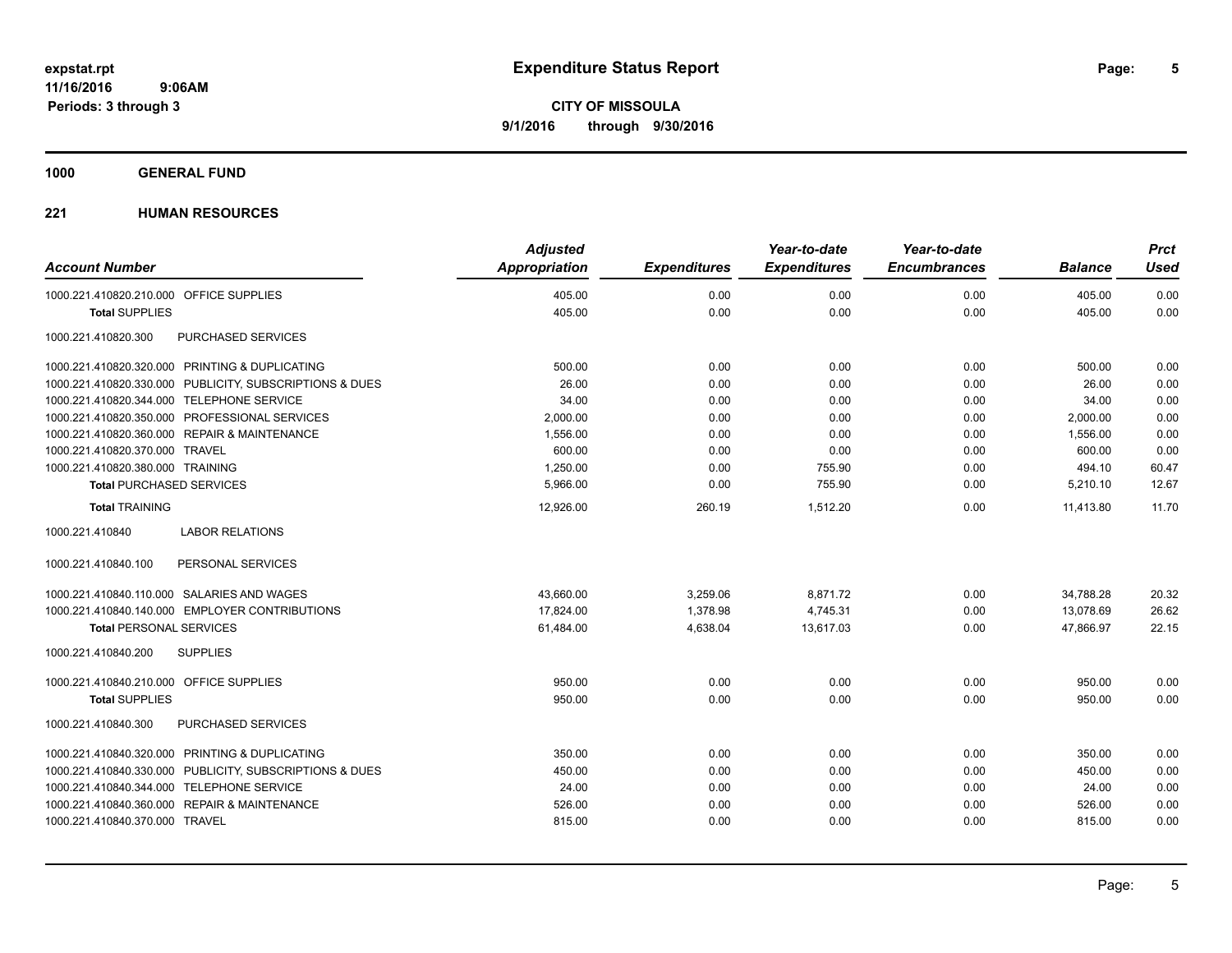**1000 GENERAL FUND**

| <b>Account Number</b>                          | <b>Adjusted</b><br><b>Appropriation</b> | <b>Expenditures</b> | Year-to-date<br><b>Expenditures</b> | Year-to-date<br><b>Encumbrances</b> | <b>Balance</b> | <b>Prct</b><br><b>Used</b> |
|------------------------------------------------|-----------------------------------------|---------------------|-------------------------------------|-------------------------------------|----------------|----------------------------|
| 1000.221.410840.380.000 TRAINING               | 300.00<br>2,465.00                      | 0.00<br>0.00        | 0.00<br>0.00                        | 0.00<br>0.00                        | 300.00         | 0.00<br>0.00               |
| <b>Total PURCHASED SERVICES</b>                |                                         |                     |                                     |                                     | 2,465.00       |                            |
| <b>Total LABOR RELATIONS</b>                   | 64,899.00                               | 4,638.04            | 13,617.03                           | 0.00                                | 51,281.97      | 20.98                      |
| EEO COMPLIANCE<br>1000.221.410850              |                                         |                     |                                     |                                     |                |                            |
| 1000.221.410850.100<br>PERSONAL SERVICES       |                                         |                     |                                     |                                     |                |                            |
| 1000.221.410850.110.000 SALARIES AND WAGES     | 38,742.00                               | 3,210.59            | 8,751.23                            | 0.00                                | 29,990.77      | 22.59                      |
| 1000.221.410850.140.000 EMPLOYER CONTRIBUTIONS | 13,364.00                               | 1,132.01            | 3,756.94                            | 0.00                                | 9,607.06       | 28.11                      |
| <b>Total PERSONAL SERVICES</b>                 | 52,106.00                               | 4,342.60            | 12,508.17                           | 0.00                                | 39,597.83      | 24.01                      |
| 1000.221.410850.200<br><b>SUPPLIES</b>         |                                         |                     |                                     |                                     |                |                            |
| <b>Total SUPPLIES</b>                          | 0.00                                    | 0.00                | 0.00                                | 0.00                                | 0.00           | 0.00                       |
| 1000.221.410850.300<br>PURCHASED SERVICES      |                                         |                     |                                     |                                     |                |                            |
| 1000.221.410850.350.000 PROFESSIONAL SERVICES  | 9,000.00                                | 0.00                | 0.00                                | 0.00                                | 9,000.00       | 0.00                       |
| <b>Total PURCHASED SERVICES</b>                | 9,000.00                                | 0.00                | 0.00                                | 0.00                                | 9,000.00       | 0.00                       |
| <b>CAPITAL OUTLAY</b><br>1000.221.410850.900   |                                         |                     |                                     |                                     |                |                            |
| <b>Total CAPITAL OUTLAY</b>                    | 0.00                                    | 0.00                | 0.00                                | 0.00                                | 0.00           | 0.00                       |
| <b>Total EEO COMPLIANCE</b>                    | 61,106.00                               | 4,342.60            | 12,508.17                           | 0.00                                | 48.597.83      | 20.47                      |
| 1000.221.410860<br><b>EMPLOYEE BENEFITS</b>    |                                         |                     |                                     |                                     |                |                            |
| 1000.221.410860.100<br>PERSONAL SERVICES       |                                         |                     |                                     |                                     |                |                            |
| 1000.221.410860.110.000 SALARIES AND WAGES     | 26,202.00                               | 2,717.48            | 7,406.73                            | 0.00                                | 18,795.27      | 28.27                      |
| 1000.221.410860.140.000 EMPLOYER CONTRIBUTIONS | 8.861.00                                | 948.37              | 3,134.28                            | 0.00                                | 5,726.72       | 35.37                      |
| <b>Total PERSONAL SERVICES</b>                 | 35,063.00                               | 3,665.85            | 10,541.01                           | 0.00                                | 24,521.99      | 30.06                      |
| <b>SUPPLIES</b><br>1000.221.410860.200         |                                         |                     |                                     |                                     |                |                            |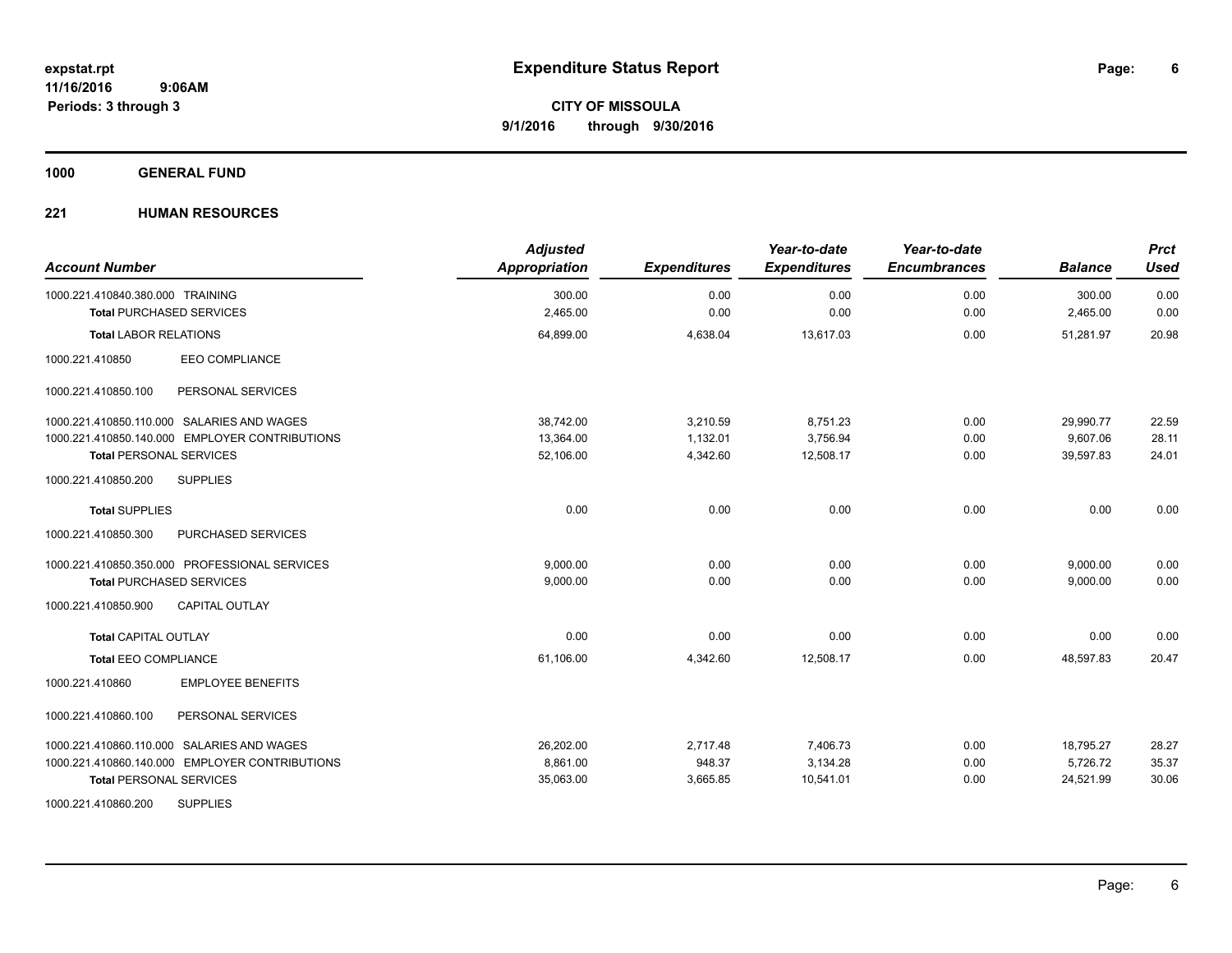**1000 GENERAL FUND**

|                                                         | <b>Adjusted</b> |                     | Year-to-date        | Year-to-date        |                | <b>Prct</b> |
|---------------------------------------------------------|-----------------|---------------------|---------------------|---------------------|----------------|-------------|
| <b>Account Number</b>                                   | Appropriation   | <b>Expenditures</b> | <b>Expenditures</b> | <b>Encumbrances</b> | <b>Balance</b> | <b>Used</b> |
| 1000.221.410860.210.000 OFFICE SUPPLIES                 | 760.00          | 0.00                | 0.00                | 0.00                | 760.00         | 0.00        |
| <b>Total SUPPLIES</b>                                   | 760.00          | 0.00                | 0.00                | 0.00                | 760.00         | 0.00        |
| PURCHASED SERVICES<br>1000.221.410860.300               |                 |                     |                     |                     |                |             |
| 1000.221.410860.320.000 PRINTING & DUPLICATING          | 365.00          | 55.00               | 55.00               | 0.00                | 310.00         | 15.07       |
| 1000.221.410860.330.000 PUBLICITY, SUBSCRIPTIONS & DUES | 865.00          | 0.00                | 858.00              | 0.00                | 7.00           | 99.19       |
| 1000.221.410860.344.000 TELEPHONE SERVICE               | 87.00           | 0.00                | 0.00                | 0.00                | 87.00          | 0.00        |
| 1000.221.410860.360.000 REPAIR & MAINTENANCE            | 650.00          | 0.00                | 0.00                | 0.00                | 650.00         | 0.00        |
| 1000.221.410860.370.000 TRAVEL                          | 678.00          | 0.00                | 0.00                | 0.00                | 678.00         | 0.00        |
| 1000.221.410860.380.000 TRAINING                        | 275.00          | 0.00                | 0.00                | 0.00                | 275.00         | 0.00        |
| 1000.221.410860.390.000 OTHER PURCHASED SERVICES        | 17,490.00       | 4,918.76            | 5,252.76            | 0.00                | 12,237.24      | 30.03       |
| <b>Total PURCHASED SERVICES</b>                         | 20,410.00       | 4,973.76            | 6,165.76            | 0.00                | 14,244.24      | 30.21       |
| <b>Total EMPLOYEE BENEFITS</b>                          | 56,233.00       | 8,639.61            | 16,706.77           | 0.00                | 39,526.23      | 29.71       |
| <b>Total HUMAN RESOURCES</b>                            | 330.428.00      | 27,983.18           | 73,349.73           | 0.00                | 257.078.27     | 22.20       |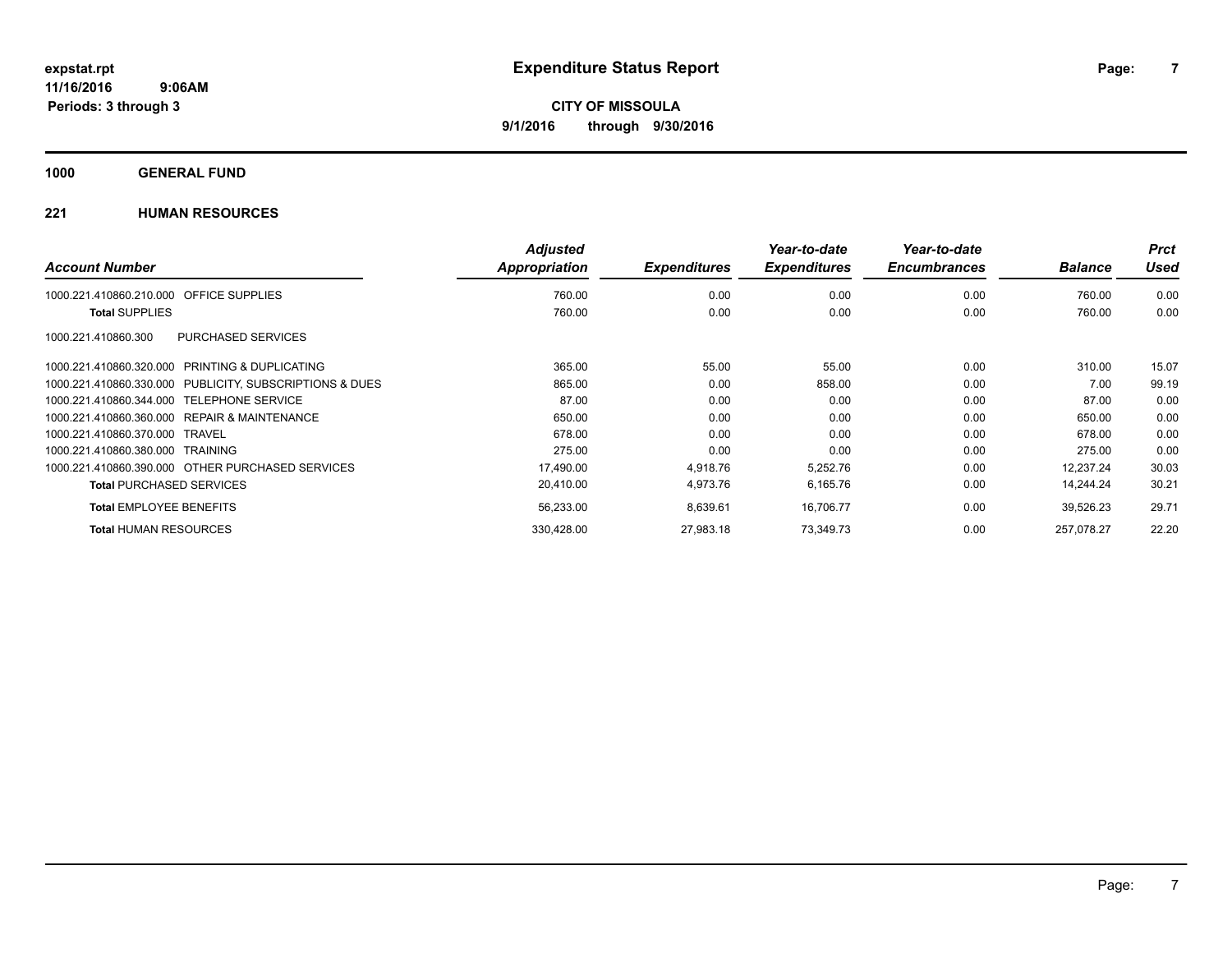**CITY OF MISSOULA 9/1/2016 through 9/30/2016**

**1000 GENERAL FUND**

| <b>Account Number</b>                                                     |                                                                                             | <b>Adjusted</b><br>Appropriation | <b>Expenditures</b> | Year-to-date<br><b>Expenditures</b> | Year-to-date<br><b>Encumbrances</b> | <b>Balance</b>   | <b>Prct</b><br><b>Used</b> |
|---------------------------------------------------------------------------|---------------------------------------------------------------------------------------------|----------------------------------|---------------------|-------------------------------------|-------------------------------------|------------------|----------------------------|
| 1000.223.410101                                                           | <b>NC-GRANT CREEK</b>                                                                       |                                  |                     |                                     |                                     |                  |                            |
| 1000.223.410101.300                                                       | PURCHASED SERVICES                                                                          |                                  |                     |                                     |                                     |                  |                            |
|                                                                           | 1000.223.410101.310.000 GRANT CREEK NC/COMMUNICATIONS<br><b>Total PURCHASED SERVICES</b>    | 328.00<br>328.00                 | 0.00<br>0.00        | 0.00<br>0.00                        | 0.00<br>0.00                        | 328.00<br>328.00 | 0.00<br>0.00               |
| 1000.223.410101.700                                                       | <b>GRANTS &amp; CONTRIBUTIONS</b>                                                           |                                  |                     |                                     |                                     |                  |                            |
|                                                                           | 1000.223.410101.700.000 GRANTS & CONTRIBUTIONS<br><b>Total GRANTS &amp; CONTRIBUTIONS</b>   | 800.00<br>800.00                 | 0.00<br>0.00        | 0.00<br>0.00                        | 0.00<br>0.00                        | 800.00<br>800.00 | 0.00<br>0.00               |
| <b>Total NC-GRANT CREEK</b>                                               |                                                                                             | 1,128.00                         | 0.00                | 0.00                                | 0.00                                | 1,128.00         | 0.00                       |
| 1000.223.410102                                                           | NC-UPPER RATTLESNAKE                                                                        |                                  |                     |                                     |                                     |                  |                            |
| 1000.223.410102.300                                                       | PURCHASED SERVICES                                                                          |                                  |                     |                                     |                                     |                  |                            |
|                                                                           | 1000.223.410102.310.000 UPPER RATTLESNAKE/COMMUNICATIONS<br><b>Total PURCHASED SERVICES</b> | 753.00<br>753.00                 | 0.00<br>0.00        | 0.00<br>0.00                        | 0.00<br>0.00                        | 753.00<br>753.00 | 0.00<br>0.00               |
| 1000.223.410102.700                                                       | <b>GRANTS &amp; CONTRIBUTIONS</b>                                                           |                                  |                     |                                     |                                     |                  |                            |
|                                                                           | 1000.223.410102.700.000 GRANTS & CONTRIBUTIONS<br><b>Total GRANTS &amp; CONTRIBUTIONS</b>   | 800.00<br>800.00                 | 0.00<br>0.00        | 12.00<br>12.00                      | 0.00<br>0.00                        | 788.00<br>788.00 | 1.50<br>1.50               |
|                                                                           | Total NC-UPPER RATTLESNAKE                                                                  | 1,553.00                         | 0.00                | 12.00                               | 0.00                                | 1,541.00         | 0.77                       |
| 1000.223.410103                                                           | <b>NC-LOWER RATTLESNAKE</b>                                                                 |                                  |                     |                                     |                                     |                  |                            |
| 1000.223.410103.300                                                       | PURCHASED SERVICES                                                                          |                                  |                     |                                     |                                     |                  |                            |
| 1000.223.410103.310.000 COMMUNICATIONS<br><b>Total PURCHASED SERVICES</b> |                                                                                             | 413.00<br>413.00                 | 0.00<br>0.00        | 0.00<br>0.00                        | 0.00<br>0.00                        | 413.00<br>413.00 | 0.00<br>0.00               |
| 1000.223.410103.700                                                       | <b>GRANTS &amp; CONTRIBUTIONS</b>                                                           |                                  |                     |                                     |                                     |                  |                            |
|                                                                           | 1000.223.410103.700.000 GRANTS & CONTRIBUTIONS                                              | 800.00                           | 0.00                | 0.00                                | 0.00                                | 800.00           | 0.00                       |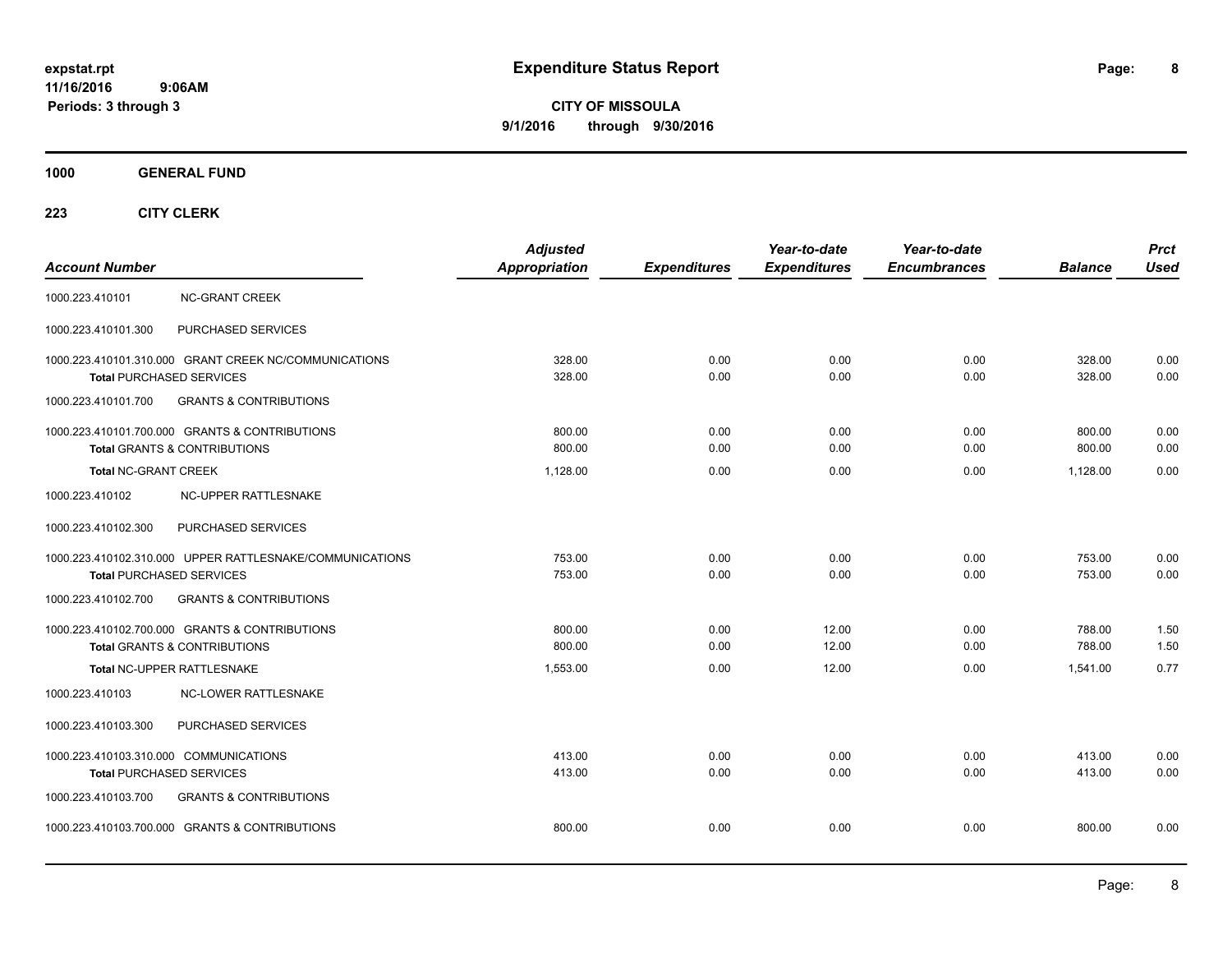**1000 GENERAL FUND**

| <b>Account Number</b>                  |                                                | <b>Adjusted</b><br><b>Appropriation</b> | <b>Expenditures</b> | Year-to-date<br><b>Expenditures</b> | Year-to-date<br><b>Encumbrances</b> | <b>Balance</b> | <b>Prct</b><br><b>Used</b> |
|----------------------------------------|------------------------------------------------|-----------------------------------------|---------------------|-------------------------------------|-------------------------------------|----------------|----------------------------|
|                                        | <b>Total GRANTS &amp; CONTRIBUTIONS</b>        | 800.00                                  | 0.00                | 0.00                                | 0.00                                | 800.00         | 0.00                       |
|                                        | Total NC-LOWER RATTLESNAKE                     | 1,213.00                                | 0.00                | 0.00                                | 0.00                                | 1,213.00       | 0.00                       |
| 1000.223.410104                        | NC-NORTHSIDE                                   |                                         |                     |                                     |                                     |                |                            |
| 1000.223.410104.300                    | PURCHASED SERVICES                             |                                         |                     |                                     |                                     |                |                            |
| 1000.223.410104.310.000 COMMUNICATIONS |                                                | 627.00                                  | 0.00                | 0.00                                | 0.00                                | 627.00         | 0.00                       |
| <b>Total PURCHASED SERVICES</b>        |                                                | 627.00                                  | 0.00                | 0.00                                | 0.00                                | 627.00         | 0.00                       |
| 1000.223.410104.700                    | <b>GRANTS &amp; CONTRIBUTIONS</b>              |                                         |                     |                                     |                                     |                |                            |
|                                        | 1000.223.410104.700.000 GRANTS & CONTRIBUTIONS | 800.00                                  | 0.00                | 65.49                               | 0.00                                | 734.51         | 8.19                       |
|                                        | <b>Total GRANTS &amp; CONTRIBUTIONS</b>        | 800.00                                  | 0.00                | 65.49                               | 0.00                                | 734.51         | 8.19                       |
| Total NC-NORTHSIDE                     |                                                | 1,427.00                                | 0.00                | 65.49                               | 0.00                                | 1,361.51       | 4.59                       |
| 1000.223.410105                        | NC-WESTSIDE                                    |                                         |                     |                                     |                                     |                |                            |
| 1000.223.410105.300                    | PURCHASED SERVICES                             |                                         |                     |                                     |                                     |                |                            |
| 1000.223.410105.310.000 COMMUNICATIONS |                                                | 1,183.00                                | 0.00                | 0.00                                | 0.00                                | 1,183.00       | 0.00                       |
| <b>Total PURCHASED SERVICES</b>        |                                                | 1,183.00                                | 0.00                | 0.00                                | 0.00                                | 1,183.00       | 0.00                       |
| 1000.223.410105.700                    | <b>GRANTS &amp; CONTRIBUTIONS</b>              |                                         |                     |                                     |                                     |                |                            |
|                                        | 1000.223.410105.700.000 GRANTS & CONTRIBUTIONS | 800.00                                  | 0.00                | 65.49                               | 0.00                                | 734.51         | 8.19                       |
|                                        | <b>Total GRANTS &amp; CONTRIBUTIONS</b>        | 800.00                                  | 0.00                | 65.49                               | 0.00                                | 734.51         | 8.19                       |
| <b>Total NC-WESTSIDE</b>               |                                                | 1,983.00                                | 0.00                | 65.49                               | 0.00                                | 1,917.51       | 3.30                       |
| 1000.223.410106                        | NC-HEART OF MISSOULA                           |                                         |                     |                                     |                                     |                |                            |
| 1000.223.410106.300                    | PURCHASED SERVICES                             |                                         |                     |                                     |                                     |                |                            |
| 1000.223.410106.310.000 COMMUNICATIONS |                                                | 637.00                                  | 0.00                | 0.00                                | 0.00                                | 637.00         | 0.00                       |
| <b>Total PURCHASED SERVICES</b>        |                                                | 637.00                                  | 0.00                | 0.00                                | 0.00                                | 637.00         | 0.00                       |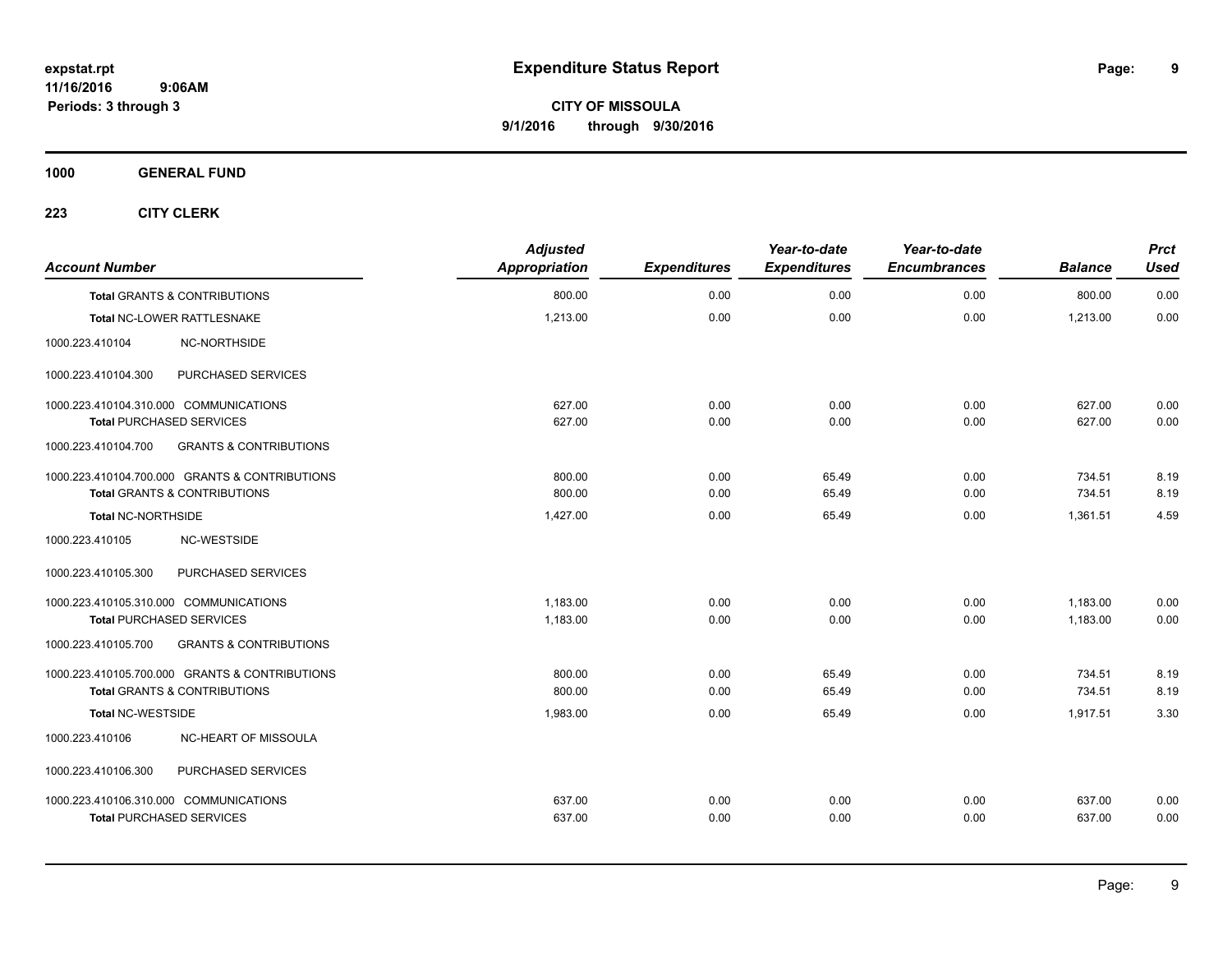**CITY OF MISSOULA 9/1/2016 through 9/30/2016**

**1000 GENERAL FUND**

**223 CITY CLERK**

| <b>Account Number</b>                                                                     | <b>Adjusted</b><br><b>Appropriation</b> | <b>Expenditures</b> | Year-to-date<br><b>Expenditures</b> | Year-to-date<br><b>Encumbrances</b> | <b>Balance</b>       | <b>Prct</b><br><b>Used</b> |
|-------------------------------------------------------------------------------------------|-----------------------------------------|---------------------|-------------------------------------|-------------------------------------|----------------------|----------------------------|
| <b>GRANTS &amp; CONTRIBUTIONS</b><br>1000.223.410106.700                                  |                                         |                     |                                     |                                     |                      |                            |
| 1000.223.410106.700.000 GRANTS & CONTRIBUTIONS<br><b>Total GRANTS &amp; CONTRIBUTIONS</b> | 800.00<br>800.00                        | 0.00<br>0.00        | 0.00<br>0.00                        | 0.00<br>0.00                        | 800.00<br>800.00     | 0.00<br>0.00               |
| <b>Total NC-HEART OF MISSOULA</b>                                                         | 1,437.00                                | 0.00                | 0.00                                | 0.00                                | 1,437.00             | 0.00                       |
| NC-UNIVERSITY DISTRICT<br>1000.223.410107                                                 |                                         |                     |                                     |                                     |                      |                            |
| PURCHASED SERVICES<br>1000.223.410107.300                                                 |                                         |                     |                                     |                                     |                      |                            |
| 1000.223.410107.310.000 COMMUNICATIONS<br><b>Total PURCHASED SERVICES</b>                 | 1,683.00<br>1,683.00                    | 0.00<br>0.00        | 0.00<br>0.00                        | 0.00<br>0.00                        | 1,683.00<br>1,683.00 | 0.00<br>0.00               |
| <b>GRANTS &amp; CONTRIBUTIONS</b><br>1000.223.410107.700                                  |                                         |                     |                                     |                                     |                      |                            |
| 1000.223.410107.700.000 GRANTS & CONTRIBUTIONS<br><b>Total GRANTS &amp; CONTRIBUTIONS</b> | 800.00<br>800.00                        | 0.00<br>0.00        | 0.00<br>0.00                        | 0.00<br>0.00                        | 800.00<br>800.00     | 0.00<br>0.00               |
| <b>Total NC-UNIVERSITY DISTRICT</b>                                                       | 2,483.00                                | 0.00                | 0.00                                | 0.00                                | 2,483.00             | 0.00                       |
| NC-RIVERFRONT<br>1000.223.410108                                                          |                                         |                     |                                     |                                     |                      |                            |
| 1000.223.410108.300<br>PURCHASED SERVICES                                                 |                                         |                     |                                     |                                     |                      |                            |
| 1000.223.410108.310.000 COMMUNICATIONS<br><b>Total PURCHASED SERVICES</b>                 | 587.00<br>587.00                        | 0.00<br>0.00        | 0.00<br>0.00                        | 0.00<br>0.00                        | 587.00<br>587.00     | 0.00<br>0.00               |
| <b>GRANTS &amp; CONTRIBUTIONS</b><br>1000.223.410108.700                                  |                                         |                     |                                     |                                     |                      |                            |
| 1000.223.410108.700.000 GRANTS & CONTRIBUTIONS<br><b>Total GRANTS &amp; CONTRIBUTIONS</b> | 800.00<br>800.00                        | 0.00<br>0.00        | 13.30<br>13.30                      | 0.00<br>0.00                        | 786.70<br>786.70     | 1.66<br>1.66               |
| Total NC-RIVERFRONT                                                                       | 1,387.00                                | 0.00                | 13.30                               | 0.00                                | 1,373.70             | 0.96                       |
| NC-EMMA DICKENSON & ORCHARD HOMES<br>1000.223.410109                                      |                                         |                     |                                     |                                     |                      |                            |

1000.223.410109.300 PURCHASED SERVICES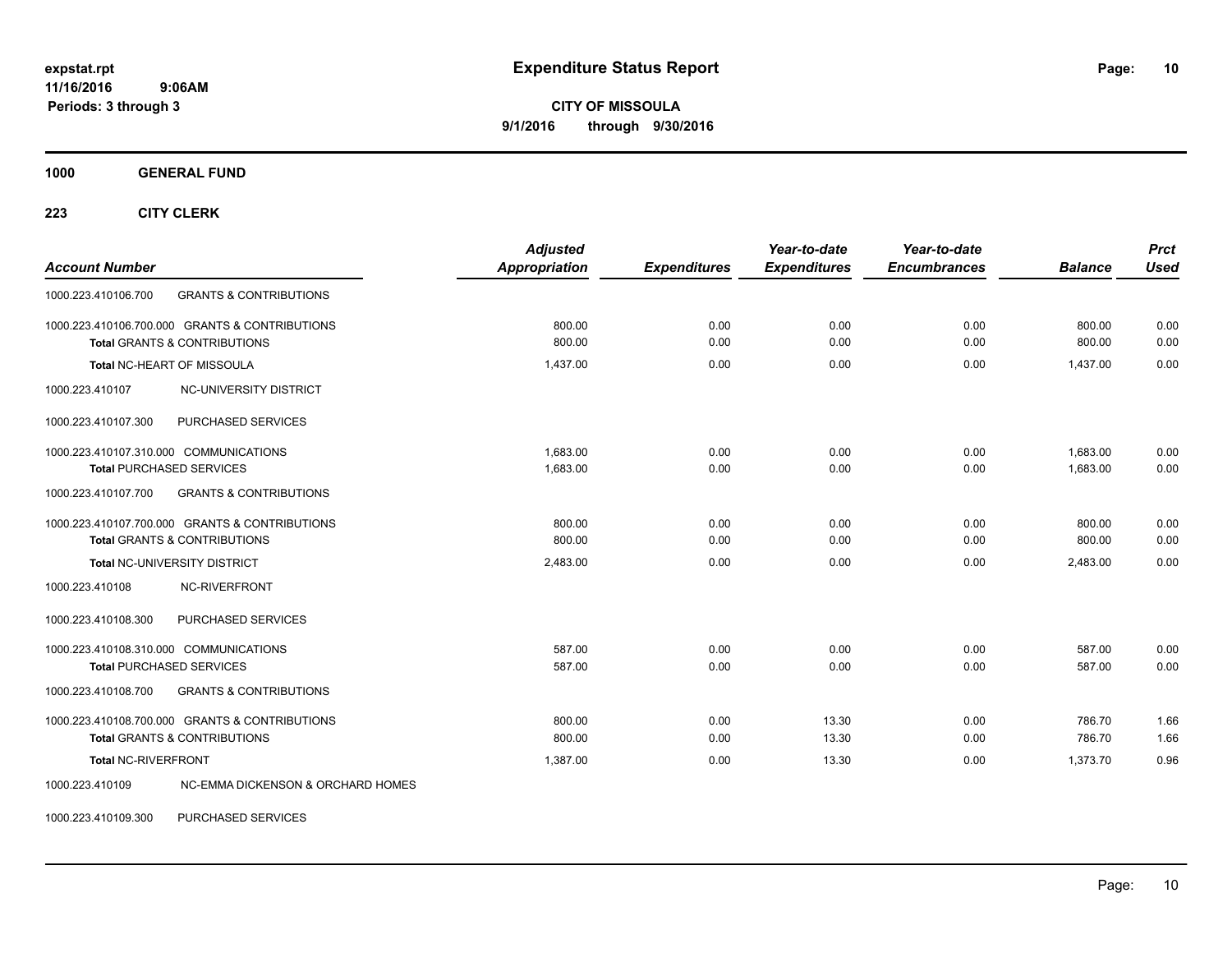**1000 GENERAL FUND**

| <b>Account Number</b>                  |                                                                                           | <b>Adjusted</b><br>Appropriation | <b>Expenditures</b> | Year-to-date<br><b>Expenditures</b> | Year-to-date<br><b>Encumbrances</b> | <b>Balance</b>   | <b>Prct</b><br><b>Used</b> |
|----------------------------------------|-------------------------------------------------------------------------------------------|----------------------------------|---------------------|-------------------------------------|-------------------------------------|------------------|----------------------------|
|                                        | 1000.223.410109.310.000 COMMUNICATIONS                                                    | 723.00<br>723.00                 | 0.00<br>0.00        | 467.78<br>467.78                    | 0.00<br>0.00                        | 255.22<br>255.22 | 64.70<br>64.70             |
| 1000.223.410109.700                    | <b>Total PURCHASED SERVICES</b><br><b>GRANTS &amp; CONTRIBUTIONS</b>                      |                                  |                     |                                     |                                     |                  |                            |
|                                        |                                                                                           |                                  |                     |                                     |                                     |                  |                            |
|                                        | 1000.223.410109.700.000 GRANTS & CONTRIBUTIONS<br><b>Total GRANTS &amp; CONTRIBUTIONS</b> | 800.00<br>800.00                 | 0.00<br>0.00        | 184.68<br>184.68                    | 0.00<br>0.00                        | 615.32<br>615.32 | 23.09<br>23.09             |
|                                        | <b>Total NC-EMMA DICKENSON &amp; ORCHARD HOMES</b>                                        | 1,523.00                         | 0.00                | 652.46                              | 0.00                                | 870.54           | 42.84                      |
| 1000.223.410110                        | <b>NC-FRANKLIN TO FORT</b>                                                                |                                  |                     |                                     |                                     |                  |                            |
| 1000.223.410110.300                    | PURCHASED SERVICES                                                                        |                                  |                     |                                     |                                     |                  |                            |
| 1000.223.410110.310.000 COMMUNICATIONS |                                                                                           | 1.735.00                         | 0.00                | 991.49                              | 0.00                                | 743.51           | 57.15                      |
|                                        | <b>Total PURCHASED SERVICES</b>                                                           | 1,735.00                         | 0.00                | 991.49                              | 0.00                                | 743.51           | 57.15                      |
| 1000.223.410110.700                    | <b>GRANTS &amp; CONTRIBUTIONS</b>                                                         |                                  |                     |                                     |                                     |                  |                            |
|                                        | 1000.223.410110.700.000 GRANTS & CONTRIBUTIONS                                            | 800.00                           | 0.00                | 353.95                              | 0.00                                | 446.05           | 44.24                      |
|                                        | <b>Total GRANTS &amp; CONTRIBUTIONS</b>                                                   | 800.00                           | 0.00                | 353.95                              | 0.00                                | 446.05           | 44.24                      |
|                                        | <b>Total NC-FRANKLIN TO FORT</b>                                                          | 2,535.00                         | 0.00                | 1,345.44                            | 0.00                                | 1,189.56         | 53.07                      |
| 1000.223.410111                        | <b>NC-ROSE PARK</b>                                                                       |                                  |                     |                                     |                                     |                  |                            |
| 1000.223.410111.300                    | PURCHASED SERVICES                                                                        |                                  |                     |                                     |                                     |                  |                            |
| 1000.223.410111.310.000 COMMUNICATIONS |                                                                                           | 1.081.00                         | 0.00                | 0.00                                | 0.00                                | 1,081.00         | 0.00                       |
|                                        | <b>Total PURCHASED SERVICES</b>                                                           | 1,081.00                         | 0.00                | 0.00                                | 0.00                                | 1,081.00         | 0.00                       |
| 1000.223.410111.700                    | <b>GRANTS &amp; CONTRIBUTIONS</b>                                                         |                                  |                     |                                     |                                     |                  |                            |
|                                        | 1000.223.410111.700.000 GRANTS & CONTRIBUTIONS                                            | 800.00                           | 0.00                | 0.00                                | 0.00                                | 800.00           | 0.00                       |
|                                        | <b>Total GRANTS &amp; CONTRIBUTIONS</b>                                                   | 800.00                           | 0.00                | 0.00                                | 0.00                                | 800.00           | 0.00                       |
| <b>Total NC-ROSE PARK</b>              |                                                                                           | 1.881.00                         | 0.00                | 0.00                                | 0.00                                | 1.881.00         | 0.00                       |
| 1000.223.410112                        | NC-FARVIEWS & PATTEE CANYON                                                               |                                  |                     |                                     |                                     |                  |                            |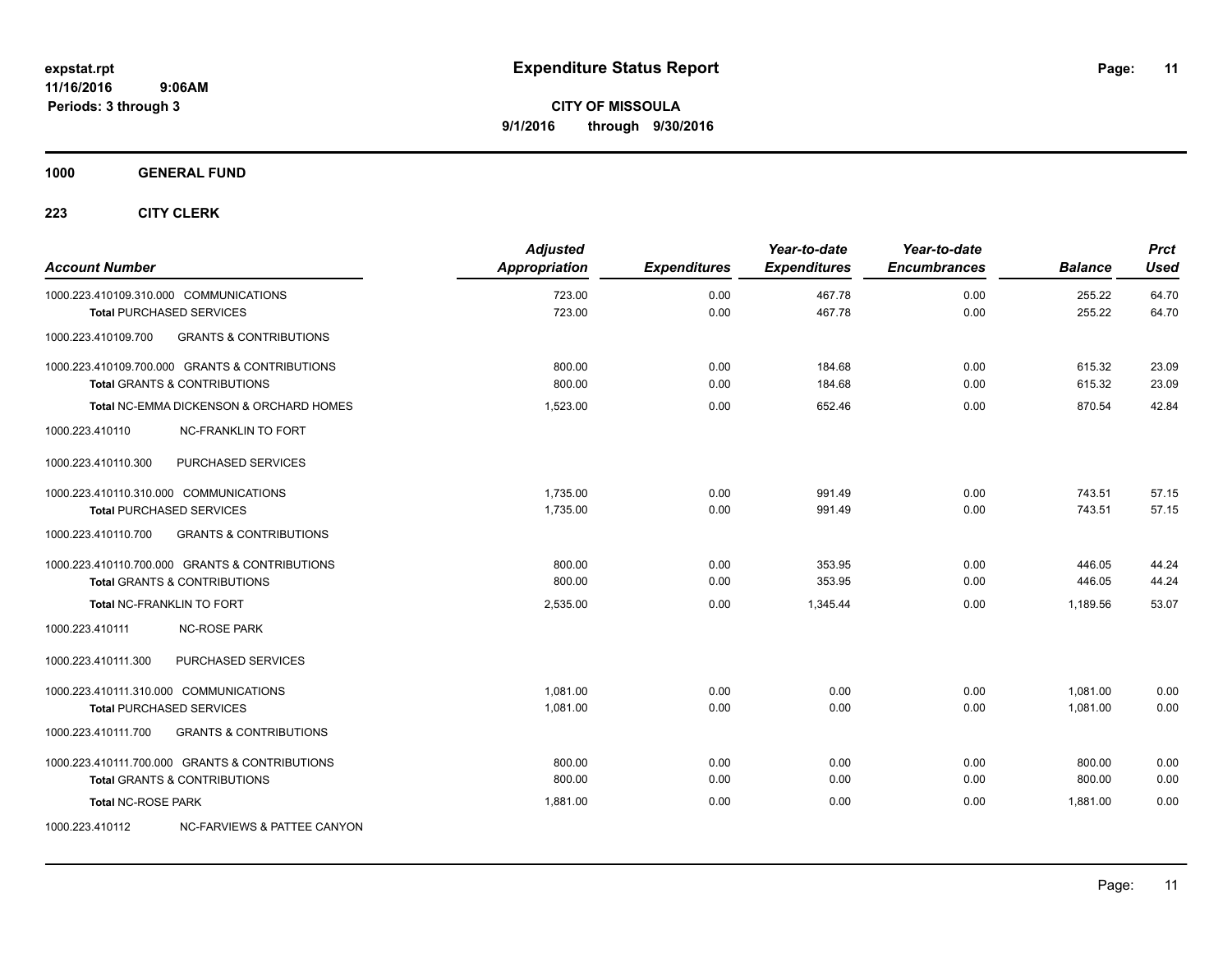**CITY OF MISSOULA 9/1/2016 through 9/30/2016**

### **1000 GENERAL FUND**

|                                                          | <b>Adjusted</b> |                     | Year-to-date        | Year-to-date        |                | <b>Prct</b> |
|----------------------------------------------------------|-----------------|---------------------|---------------------|---------------------|----------------|-------------|
| <b>Account Number</b>                                    | Appropriation   | <b>Expenditures</b> | <b>Expenditures</b> | <b>Encumbrances</b> | <b>Balance</b> | <b>Used</b> |
| PURCHASED SERVICES<br>1000.223.410112.300                |                 |                     |                     |                     |                |             |
| 1000.223.410112.310.000 COMMUNICATIONS                   | 716.00          | 0.00                | 0.00                | 0.00                | 716.00         | 0.00        |
| <b>Total PURCHASED SERVICES</b>                          | 716.00          | 0.00                | 0.00                | 0.00                | 716.00         | 0.00        |
| 1000.223.410112.700<br><b>GRANTS &amp; CONTRIBUTIONS</b> |                 |                     |                     |                     |                |             |
| 1000.223.410112.700.000 GRANTS & CONTRIBUTIONS           | 800.00          | 0.00                | 230.21              | 0.00                | 569.79         | 28.78       |
| <b>Total GRANTS &amp; CONTRIBUTIONS</b>                  | 800.00          | 0.00                | 230.21              | 0.00                | 569.79         | 28.78       |
| Total NC-FARVIEWS & PATTEE CANYON                        | 1,516.00        | 0.00                | 230.21              | 0.00                | 1.285.79       | 15.19       |
| <b>NC-SOUTHGATE &amp; TRIANGLE</b><br>1000.223.410113    |                 |                     |                     |                     |                |             |
| 1000.223.410113.300<br>PURCHASED SERVICES                |                 |                     |                     |                     |                |             |
| 1000.223.410113.310.000 COMMUNICATIONS                   | 625.00          | 0.00                | 0.00                | 0.00                | 625.00         | 0.00        |
| <b>Total PURCHASED SERVICES</b>                          | 625.00          | 0.00                | 0.00                | 0.00                | 625.00         | 0.00        |
| 1000.223.410113.700<br><b>GRANTS &amp; CONTRIBUTIONS</b> |                 |                     |                     |                     |                |             |
| 1000.223.410113.700.000 GRANTS & CONTRIBUTIONS           | 800.00          | 0.00                | 12.98               | 0.00                | 787.02         | 1.62        |
| <b>Total GRANTS &amp; CONTRIBUTIONS</b>                  | 800.00          | 0.00                | 12.98               | 0.00                | 787.02         | 1.62        |
| Total NC-SOUTHGATE & TRIANGLE                            | 1,425.00        | 0.00                | 12.98               | 0.00                | 1.412.02       | 0.91        |
| 1000.223.410114<br><b>NC-LEWIS &amp; CLARK</b>           |                 |                     |                     |                     |                |             |
| PURCHASED SERVICES<br>1000.223.410114.300                |                 |                     |                     |                     |                |             |
| 1000.223.410114.310.000 COMMUNICATIONS                   | 669.00          | 0.00                | 0.00                | 0.00                | 669.00         | 0.00        |
| <b>Total PURCHASED SERVICES</b>                          | 669.00          | 0.00                | 0.00                | 0.00                | 669.00         | 0.00        |
| <b>GRANTS &amp; CONTRIBUTIONS</b><br>1000.223.410114.700 |                 |                     |                     |                     |                |             |
| 1000.223.410114.700.000 GRANTS & CONTRIBUTIONS           | 800.00          | 0.00                | 0.00                | 0.00                | 800.00         | 0.00        |
| <b>Total GRANTS &amp; CONTRIBUTIONS</b>                  | 800.00          | 0.00                | 0.00                | 0.00                | 800.00         | 0.00        |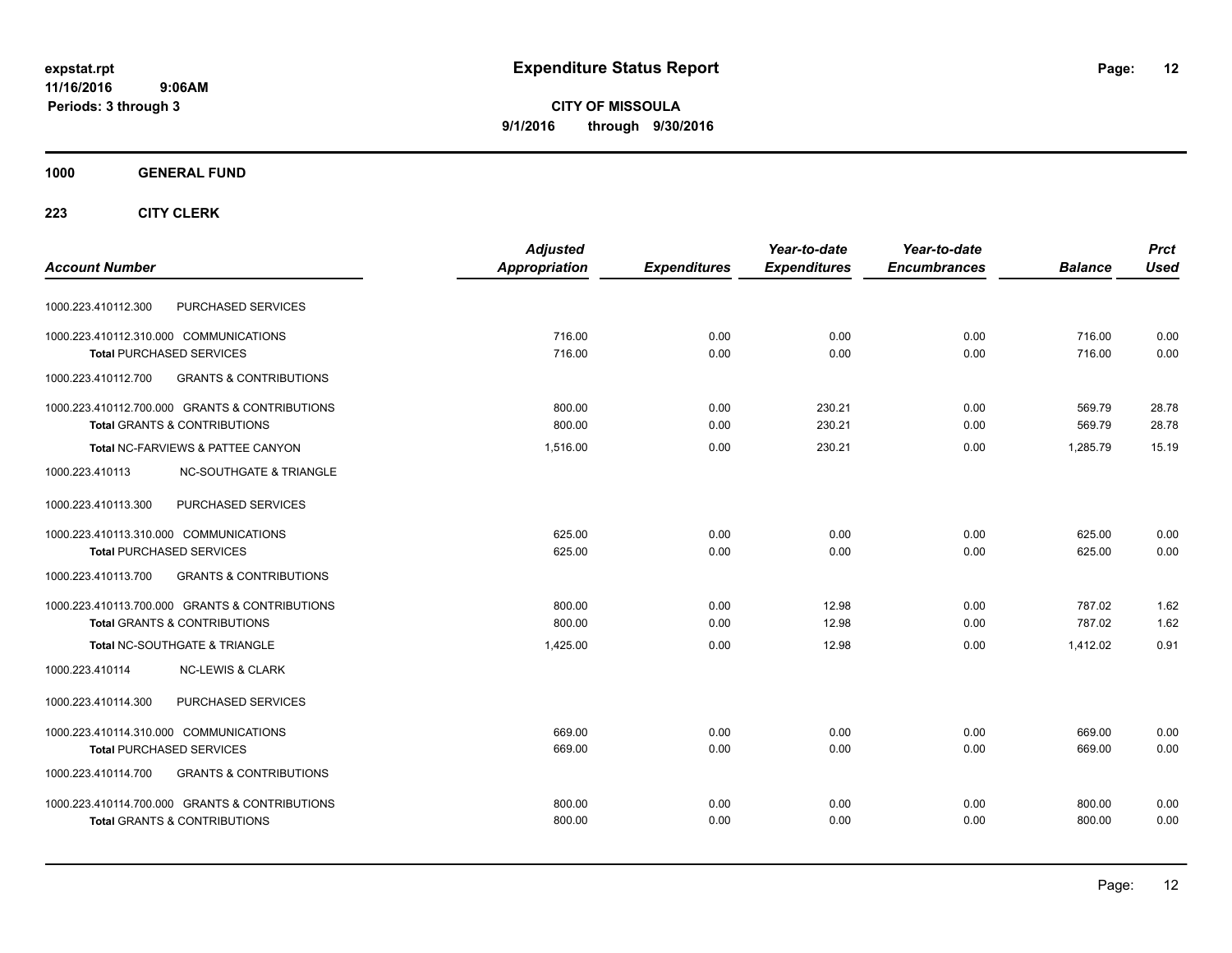**CITY OF MISSOULA 9/1/2016 through 9/30/2016**

**1000 GENERAL FUND**

| <b>Account Number</b>  |                                                                                           | <b>Adjusted</b><br><b>Appropriation</b> | <b>Expenditures</b> | Year-to-date<br><b>Expenditures</b> | Year-to-date<br><b>Encumbrances</b> | <b>Balance</b>   | <b>Prct</b><br><b>Used</b> |
|------------------------|-------------------------------------------------------------------------------------------|-----------------------------------------|---------------------|-------------------------------------|-------------------------------------|------------------|----------------------------|
| Total NC-LEWIS & CLARK |                                                                                           | 1,469.00                                | 0.00                | 0.00                                | 0.00                                | 1,469.00         | 0.00                       |
| 1000.223.410115        | NC-S 39TH                                                                                 |                                         |                     |                                     |                                     |                  |                            |
| 1000.223.410115.300    | PURCHASED SERVICES                                                                        |                                         |                     |                                     |                                     |                  |                            |
|                        | 1000.223.410115.310.000 COMMUNICATIONS<br><b>Total PURCHASED SERVICES</b>                 | 548.00<br>548.00                        | 0.00<br>0.00        | 0.00<br>0.00                        | 0.00<br>0.00                        | 548.00<br>548.00 | 0.00<br>0.00               |
| 1000.223.410115.700    | <b>GRANTS &amp; CONTRIBUTIONS</b>                                                         |                                         |                     |                                     |                                     |                  |                            |
|                        | 1000.223.410115.700.000 GRANTS & CONTRIBUTIONS<br><b>Total GRANTS &amp; CONTRIBUTIONS</b> | 800.00<br>800.00                        | 0.00<br>0.00        | 0.00<br>0.00                        | 0.00<br>0.00                        | 800.00<br>800.00 | 0.00<br>0.00               |
| Total NC-S 39TH        |                                                                                           | 1,348.00                                | 0.00                | 0.00                                | 0.00                                | 1.348.00         | 0.00                       |
| 1000.223.410116        | <b>NC-MOOSE CAN GULLY</b>                                                                 |                                         |                     |                                     |                                     |                  |                            |
| 1000.223.410116.300    | PURCHASED SERVICES                                                                        |                                         |                     |                                     |                                     |                  |                            |
|                        | 1000.223.410116.310.000 COMMUNICATIONS<br><b>Total PURCHASED SERVICES</b>                 | 983.00<br>983.00                        | 0.00<br>0.00        | 0.00<br>0.00                        | 0.00<br>0.00                        | 983.00<br>983.00 | 0.00<br>0.00               |
| 1000.223.410116.700    | <b>GRANTS &amp; CONTRIBUTIONS</b>                                                         |                                         |                     |                                     |                                     |                  |                            |
|                        | 1000.223.410116.700.000 GRANTS & CONTRIBUTIONS<br><b>Total GRANTS &amp; CONTRIBUTIONS</b> | 800.00<br>800.00                        | 0.00<br>0.00        | 0.00<br>0.00                        | 0.00<br>0.00                        | 800.00<br>800.00 | 0.00<br>0.00               |
|                        | Total NC-MOOSE CAN GULLY                                                                  | 1,783.00                                | 0.00                | 0.00                                | 0.00                                | 1,783.00         | 0.00                       |
| 1000.223.410117        | <b>NC-MILLER CREEK</b>                                                                    |                                         |                     |                                     |                                     |                  |                            |
| 1000.223.410117.300    | PURCHASED SERVICES                                                                        |                                         |                     |                                     |                                     |                  |                            |
|                        | 1000.223.410117.310.000 COMMUNICATIONS<br><b>Total PURCHASED SERVICES</b>                 | 704.00<br>704.00                        | 0.00<br>0.00        | 394.06<br>394.06                    | 0.00<br>0.00                        | 309.94<br>309.94 | 55.97<br>55.97             |
| 1000.223.410117.700    | <b>GRANTS &amp; CONTRIBUTIONS</b>                                                         |                                         |                     |                                     |                                     |                  |                            |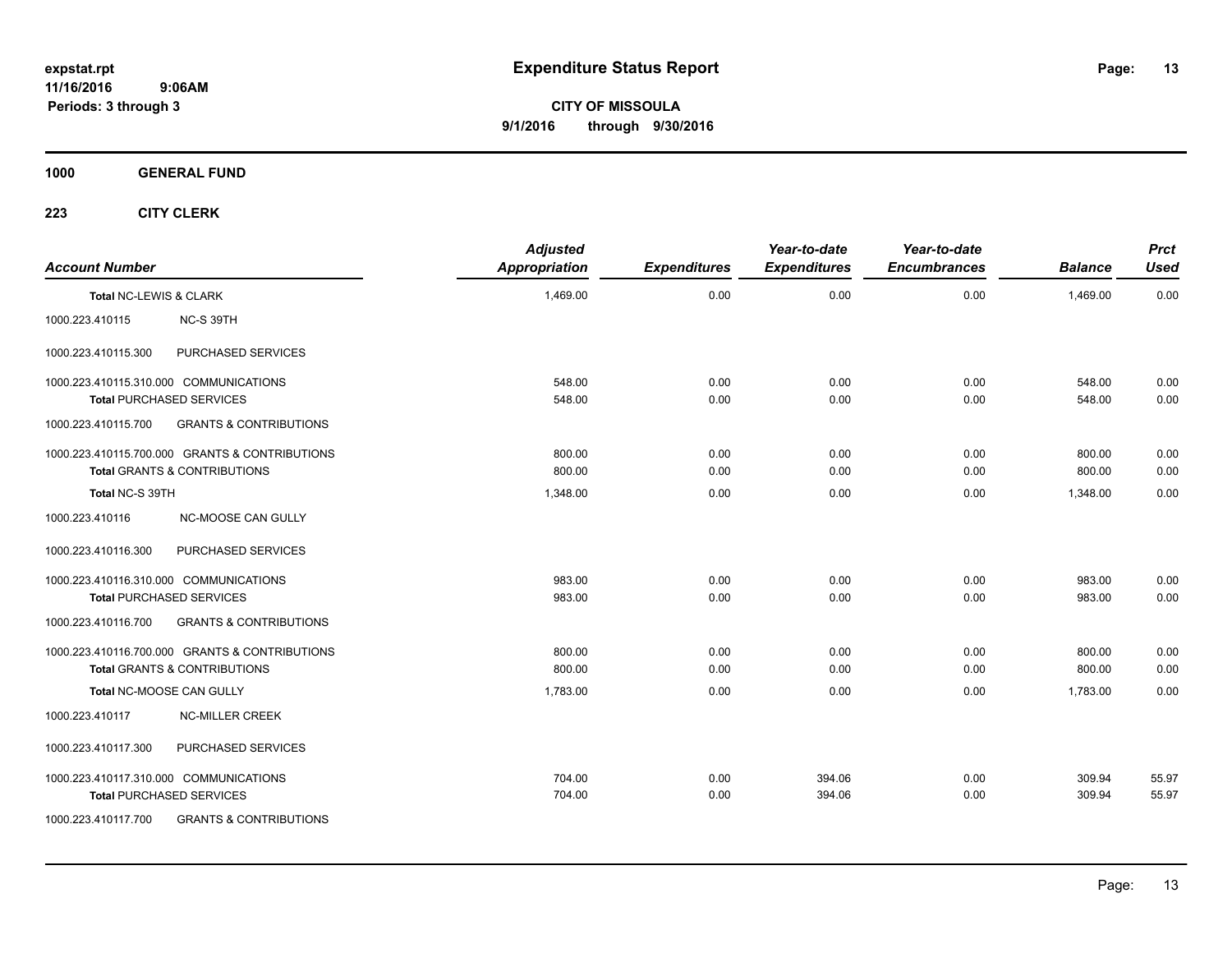**Periods: 3 through 3**

**CITY OF MISSOULA 9/1/2016 through 9/30/2016**

**1000 GENERAL FUND**

| <b>Account Number</b>                                                                                 | <b>Adjusted</b><br><b>Appropriation</b> | <b>Expenditures</b> | Year-to-date<br><b>Expenditures</b> | Year-to-date<br><b>Encumbrances</b> | <b>Balance</b>   | <b>Prct</b><br><b>Used</b> |
|-------------------------------------------------------------------------------------------------------|-----------------------------------------|---------------------|-------------------------------------|-------------------------------------|------------------|----------------------------|
| 1000.223.410117.700.000 GRANTS & CONTRIBUTIONS<br><b>Total GRANTS &amp; CONTRIBUTIONS</b>             | 800.00<br>800.00                        | 0.00<br>0.00        | 368.49<br>368.49                    | 0.00<br>0.00                        | 431.51<br>431.51 | 46.06<br>46.06             |
| <b>Total NC-MILLER CREEK</b>                                                                          | 1,504.00                                | 0.00                | 762.55                              | 0.00                                | 741.45           | 50.70                      |
| 1000.223.410118<br>MULLAN ROAD NC                                                                     |                                         |                     |                                     |                                     |                  |                            |
| PURCHASED SERVICES<br>1000.223.410118.300                                                             |                                         |                     |                                     |                                     |                  |                            |
| 1000.223.410118.310.000 COMMUNICATIONS<br><b>Total PURCHASED SERVICES</b>                             | 724.00<br>724.00                        | 274.83<br>274.83    | 274.83<br>274.83                    | 0.00<br>0.00                        | 449.17<br>449.17 | 37.96<br>37.96             |
| 1000.223.410118.700<br><b>GRANTS &amp; CONTRIBUTIONS</b>                                              |                                         |                     |                                     |                                     |                  |                            |
| 1000.223.410118.700.000 GRANTS & CONTRIBUTIONS<br><b>Total GRANTS &amp; CONTRIBUTIONS</b>             | 800.00<br>800.00                        | $-6.49$<br>$-6.49$  | $-6.49$<br>$-6.49$                  | 0.00<br>0.00                        | 806.49<br>806.49 | 0.81<br>0.00               |
| Total MULLAN ROAD NC                                                                                  | 1,524.00                                | 268.34              | 268.34                              | 0.00                                | 1,255.66         | 17.61                      |
| <b>EAST MISSOULA NC</b><br>1000.223.410119                                                            |                                         |                     |                                     |                                     |                  |                            |
| PURCHASED SERVICES<br>1000.223.410119.300                                                             |                                         |                     |                                     |                                     |                  |                            |
| 1000.223.410119.310.000 COMMUNICATIONS<br><b>Total PURCHASED SERVICES</b>                             | 12.00<br>12.00                          | 0.00<br>0.00        | 0.00<br>0.00                        | 0.00<br>0.00                        | 12.00<br>12.00   | 0.00<br>0.00               |
| 1000.223.410119.700<br><b>GRANTS &amp; CONTRIBUTIONS</b>                                              |                                         |                     |                                     |                                     |                  |                            |
| 1000.223.410119.700.000 EAST MISSOULA NEIGHBORHOOD COUNCIL<br><b>Total GRANTS &amp; CONTRIBUTIONS</b> | 800.00<br>800.00                        | 0.00<br>0.00        | 0.00<br>0.00                        | 0.00<br>0.00                        | 800.00<br>800.00 | 0.00<br>0.00               |
| <b>Total EAST MISSOULA NC</b>                                                                         | 812.00                                  | 0.00                | 0.00                                | 0.00                                | 812.00           | 0.00                       |
| <b>COMMUNITY FORUM/NC LIAISON</b><br>1000.223.410120                                                  |                                         |                     |                                     |                                     |                  |                            |
| PURCHASED SERVICES<br>1000.223.410120.300                                                             |                                         |                     |                                     |                                     |                  |                            |
| 1000.223.410120.320.000 PRINTING & DUPLICATING                                                        | 500.00                                  | 0.00                | 67.65                               | 0.00                                | 432.35           | 13.53                      |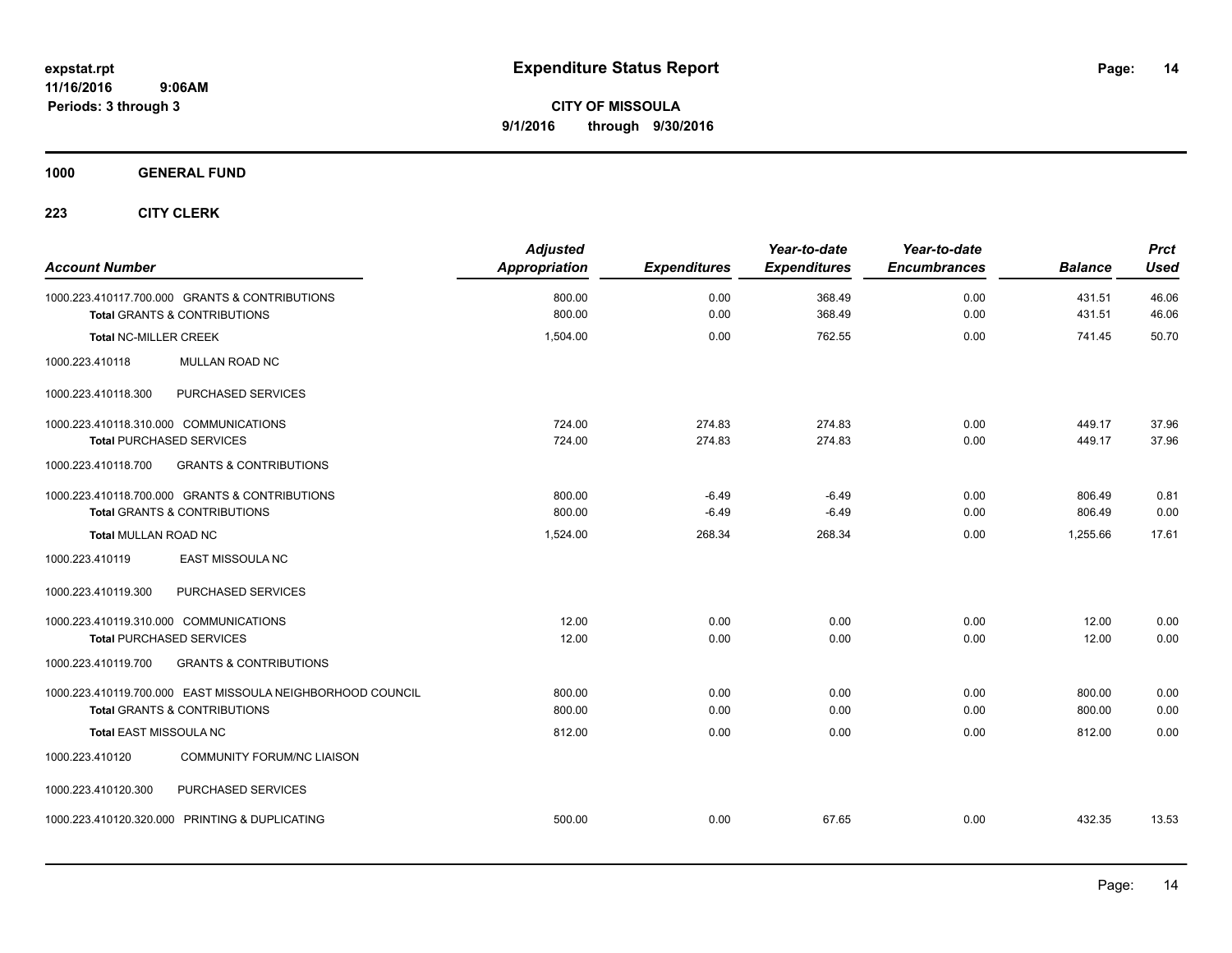**1000 GENERAL FUND**

| <b>Account Number</b>                                                        |                                                                                                                                  | <b>Adjusted</b><br><b>Appropriation</b> | <b>Expenditures</b>              | Year-to-date<br><b>Expenditures</b> | Year-to-date<br><b>Encumbrances</b> | <b>Balance</b>                      | <b>Prct</b><br><b>Used</b> |
|------------------------------------------------------------------------------|----------------------------------------------------------------------------------------------------------------------------------|-----------------------------------------|----------------------------------|-------------------------------------|-------------------------------------|-------------------------------------|----------------------------|
| <b>Total PURCHASED SERVICES</b>                                              |                                                                                                                                  | 500.00                                  | 0.00                             | 67.65                               | 0.00                                | 432.35                              | 13.53                      |
| 1000.223.410120.700                                                          | <b>GRANTS &amp; CONTRIBUTIONS</b>                                                                                                |                                         |                                  |                                     |                                     |                                     |                            |
|                                                                              | 1000.223.410120.700.000 GRANTS & CONTRIBUTIONS<br>1000.223.410120.700.799 GRANTS & CONTRIBUTIONS<br>Total GRANTS & CONTRIBUTIONS | 1,700.00<br>0.00<br>1,700.00            | 0.00<br>330.81<br>330.81         | 0.00<br>627.47<br>627.47            | 0.00<br>0.00<br>0.00                | 1,700.00<br>$-627.47$<br>1,072.53   | 0.00<br>0.00<br>36.91      |
|                                                                              | <b>Total COMMUNITY FORUM/NC LIAISON</b>                                                                                          | 2.200.00                                | 330.81                           | 695.12                              | 0.00                                | 1.504.88                            | 31.60                      |
| 1000.223.410121                                                              | NEIGHBORHOOD PROJECT                                                                                                             |                                         |                                  |                                     |                                     |                                     |                            |
| 1000.223.410121.700                                                          | <b>GRANTS &amp; CONTRIBUTIONS</b>                                                                                                |                                         |                                  |                                     |                                     |                                     |                            |
| Total NEIGHBORHOOD PROJECT                                                   | 1000.223.410121.700.000 NEIGHBORHOOD PROJECT                                                                                     | 21,000.00<br>21,000.00                  | 2,000.00<br>2,000.00             | 2,000.00<br>2,000.00                | 0.00<br>0.00                        | 19,000.00<br>19,000.00              | 9.52<br>9.52               |
| 1000.223.410122                                                              | ORCHARD HOMES NEIGHBORHOOD COUNCIL                                                                                               |                                         |                                  |                                     |                                     |                                     |                            |
| 1000.223.410122.300                                                          | PURCHASED SERVICES                                                                                                               |                                         |                                  |                                     |                                     |                                     |                            |
| 1000.223.410122.310.000 COMMUNICATIONS<br><b>Total PURCHASED SERVICES</b>    |                                                                                                                                  | 242.00<br>242.00                        | 0.00<br>0.00                     | 0.00<br>0.00                        | 0.00<br>0.00                        | 242.00<br>242.00                    | 0.00<br>0.00               |
| 1000.223.410122.700                                                          | <b>GRANTS &amp; CONTRIBUTIONS</b>                                                                                                |                                         |                                  |                                     |                                     |                                     |                            |
|                                                                              | 1000.223.410122.700.000 ORCHARD HOMES NEIGHBORHOOD COUNCIL<br><b>Total GRANTS &amp; CONTRIBUTIONS</b>                            | 800.00<br>800.00                        | 0.00<br>0.00                     | 0.00<br>0.00                        | 0.00<br>0.00                        | 800.00<br>800.00                    | 0.00<br>0.00               |
|                                                                              | Total ORCHARD HOMES NEIGHBORHOOD COUNCIL                                                                                         | 1,042.00                                | 0.00                             | 0.00                                | 0.00                                | 1,042.00                            | 0.00                       |
| 1000.223.410125                                                              | NEIGHBORHOOD OFFICE                                                                                                              |                                         |                                  |                                     |                                     |                                     |                            |
| 1000.223.410125.100                                                          | PERSONAL SERVICES                                                                                                                |                                         |                                  |                                     |                                     |                                     |                            |
| 1000.223.410125.110.000 SALARIES AND WAGES<br><b>Total PERSONAL SERVICES</b> | 1000.223.410125.140.000 EMPLOYER CONTRIBUTIONS                                                                                   | 80,194.00<br>32,160.00<br>112,354.00    | 6,847.52<br>2,719.42<br>9,566.94 | 17,240.56<br>9,057.56<br>26,298.12  | 0.00<br>0.00<br>0.00                | 62,953.44<br>23,102.44<br>86,055.88 | 21.50<br>28.16<br>23.41    |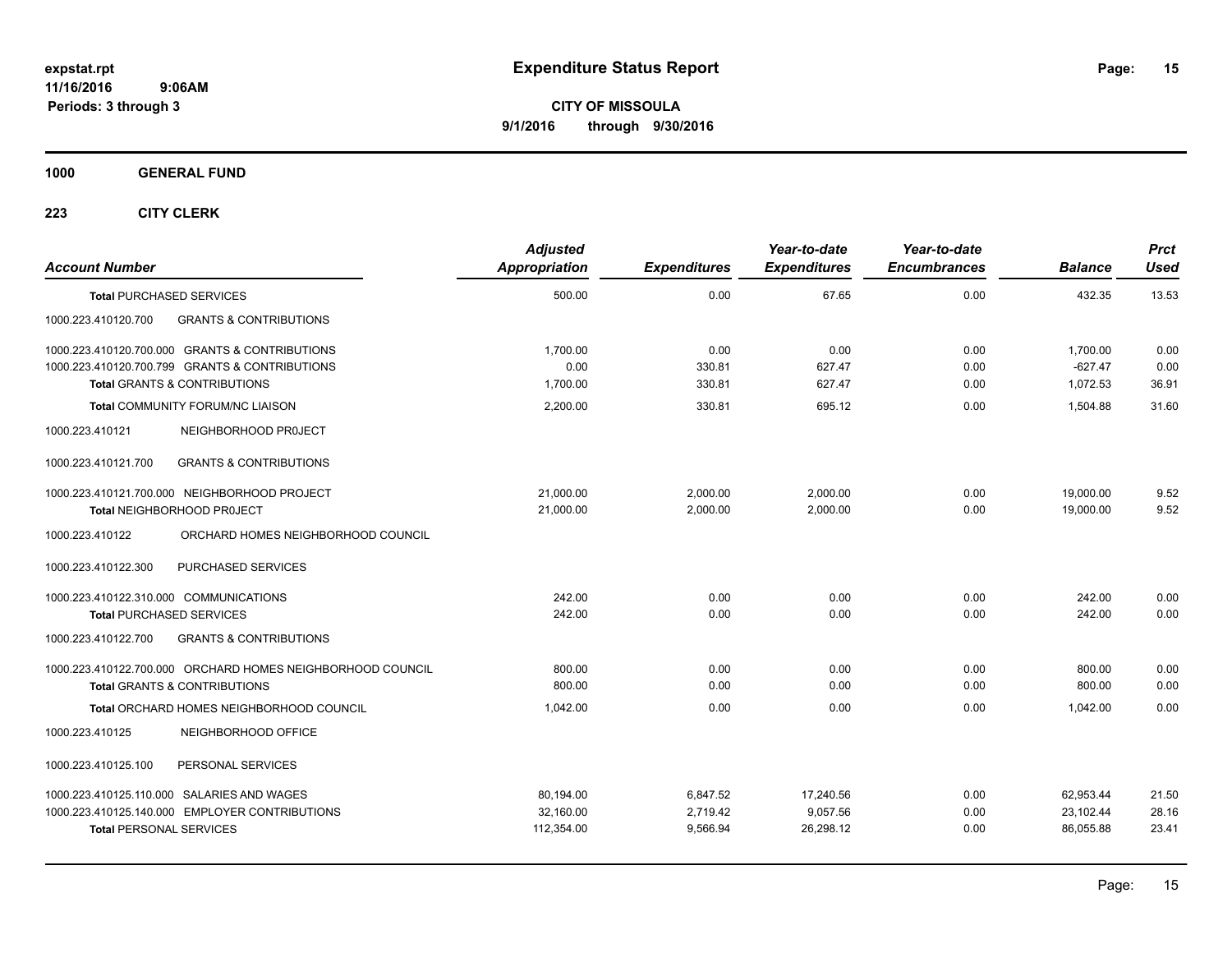**CITY OF MISSOULA 9/1/2016 through 9/30/2016**

### **1000 GENERAL FUND**

|                                                         | <b>Adjusted</b>      |                     | Year-to-date        | Year-to-date        |                | <b>Prct</b> |
|---------------------------------------------------------|----------------------|---------------------|---------------------|---------------------|----------------|-------------|
| <b>Account Number</b>                                   | <b>Appropriation</b> | <b>Expenditures</b> | <b>Expenditures</b> | <b>Encumbrances</b> | <b>Balance</b> | <b>Used</b> |
| <b>SUPPLIES</b><br>1000.223.410125.200                  |                      |                     |                     |                     |                |             |
| 1000.223.410125.210.000 OFFICE SUPPLIES                 | 210.00               | 0.00                | 26.99               | 0.00                | 183.01         | 12.85       |
| 1000.223.410125.220.000 OPERATING SUPPLIES              | 150.00               | 0.00                | 0.00                | 0.00                | 150.00         | 0.00        |
| 1000.223.410125.231.000 GASOLINE                        | 100.00               | 0.00                | 0.00                | 0.00                | 100.00         | 0.00        |
| 1000.223.410125.240.000 OTHER SUPPLIES                  | 65.00                | 0.00                | 0.00                | 0.00                | 65.00          | 0.00        |
| <b>Total SUPPLIES</b>                                   | 525.00               | 0.00                | 26.99               | 0.00                | 498.01         | 5.14        |
| PURCHASED SERVICES<br>1000.223.410125.300               |                      |                     |                     |                     |                |             |
| 1000.223.410125.310.000 COMMUNICATIONS                  | 135.00               | 35.84               | 54.32               | 0.00                | 80.68          | 40.24       |
| 1000.223.410125.320.000 PRINTING & DUPLICATING          | 100.00               | 0.00                | 0.00                | 0.00                | 100.00         | 0.00        |
| 1000.223.410125.330.000 PUBLICITY, SUBSCRIPTIONS & DUES | 200.00               | 0.00                | 0.00                | 0.00                | 200.00         | 0.00        |
| 1000.223.410125.344.000 TELEPHONE SERVICE               | 100.00               | 0.00                | 0.00                | 0.00                | 100.00         | 0.00        |
| 1000.223.410125.350.000 PROFESSIONAL SERVICES           | 3,000.00             | 0.00                | 0.00                | 0.00                | 3,000.00       | 0.00        |
| 1000.223.410125.360.000 REPAIR & MAINTENANCE            | 350.00               | 309.39              | 309.39              | 0.00                | 40.61          | 88.40       |
| 1000.223.410125.370.000 TRAVEL                          | 1,460.00             | 0.00                | 0.00                | 0.00                | 1,460.00       | 0.00        |
| 1000.223.410125.380.000 TRAINING                        | 1,550.00             | 0.00                | 0.00                | 0.00                | 1,550.00       | 0.00        |
| <b>Total PURCHASED SERVICES</b>                         | 6,895.00             | 345.23              | 363.71              | 0.00                | 6,531.29       | 5.27        |
| <b>CAPITAL OUTLAY</b><br>1000.223.410125.900            |                      |                     |                     |                     |                |             |
| <b>Total CAPITAL OUTLAY</b>                             | 0.00                 | 0.00                | 0.00                | 0.00                | 0.00           | 0.00        |
| Total NEIGHBORHOOD OFFICE                               | 119,774.00           | 9,912.17            | 26,688.82           | 0.00                | 93,085.18      | 22.28       |
| <b>ELECTIONS</b><br>1000.223.410600                     |                      |                     |                     |                     |                |             |
| 1000.223.410600.300<br>PURCHASED SERVICES               |                      |                     |                     |                     |                |             |
| <b>Total ELECTIONS</b>                                  | 0.00                 | 0.00                | 0.00                | 0.00                | 0.00           | 0.00        |
| 1000.223.410900<br>RECORDS ADMINISTRATION               |                      |                     |                     |                     |                |             |
| 1000.223.410900.100<br>PERSONAL SERVICES                |                      |                     |                     |                     |                |             |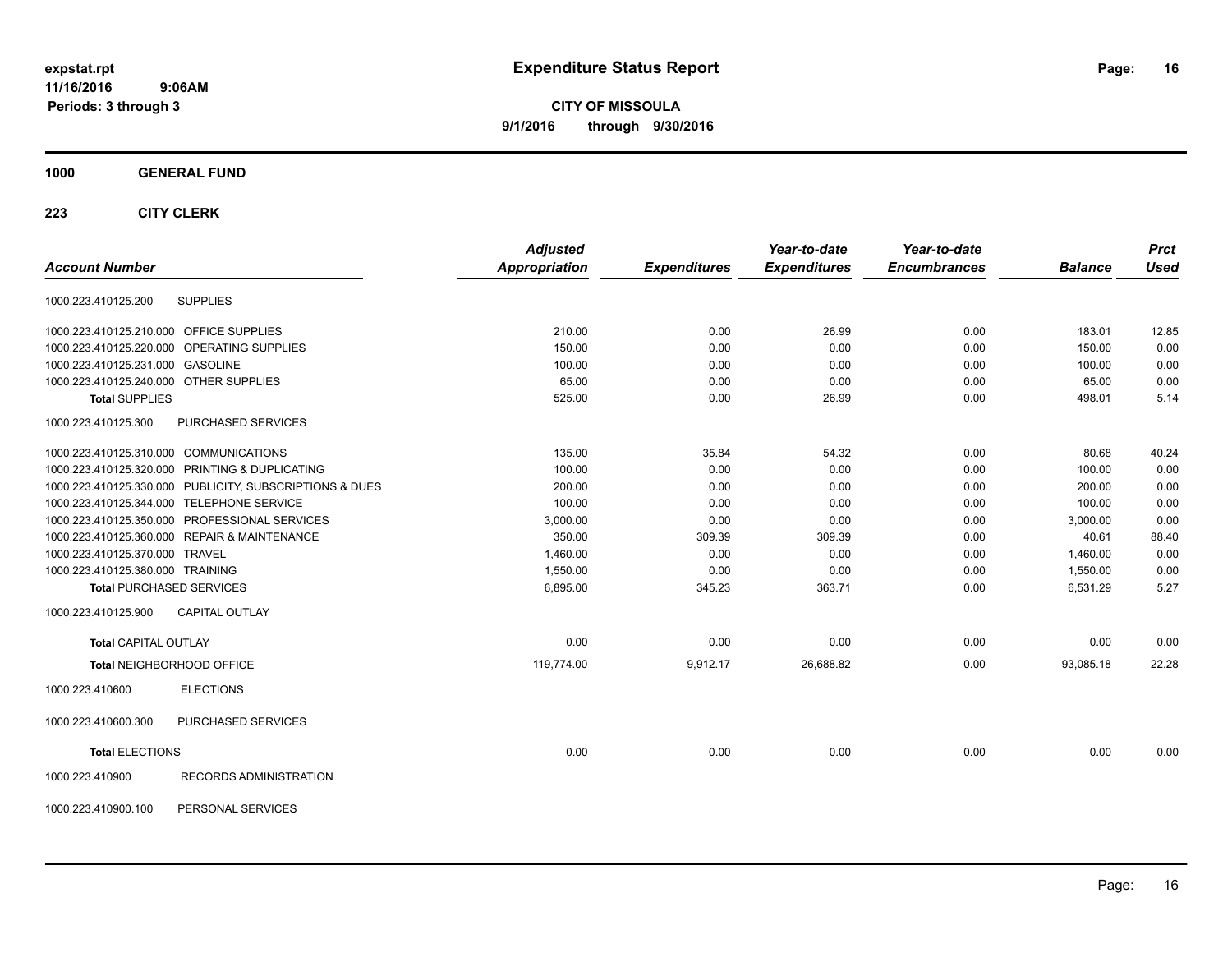**CITY OF MISSOULA 9/1/2016 through 9/30/2016**

**1000 GENERAL FUND**

| <b>Account Number</b>                      |                                                         | <b>Adjusted</b><br><b>Appropriation</b> | <b>Expenditures</b> | Year-to-date<br><b>Expenditures</b> | Year-to-date<br><b>Encumbrances</b> | <b>Balance</b> | <b>Prct</b><br><b>Used</b> |
|--------------------------------------------|---------------------------------------------------------|-----------------------------------------|---------------------|-------------------------------------|-------------------------------------|----------------|----------------------------|
|                                            | <b>Total RECORDS ADMINISTRATION</b>                     | 0.00                                    | 0.00                | 0.00                                | 0.00                                | 0.00           | 0.00                       |
| 1000.223.410910                            | <b>ADMINISTRATION</b>                                   |                                         |                     |                                     |                                     |                |                            |
| 1000.223.410910.100                        | PERSONAL SERVICES                                       |                                         |                     |                                     |                                     |                |                            |
| 1000.223.410910.110.000 SALARIES AND WAGES |                                                         | 150,101.00                              | 11,853.45           | 32,289.49                           | 0.00                                | 117,811.51     | 21.51                      |
|                                            | 1000.223.410910.140.000 EMPLOYER CONTRIBUTIONS          | 56,286.00                               | 4,603.34            | 15,378.23                           | 0.00                                | 40.907.77      | 27.32                      |
| <b>Total PERSONAL SERVICES</b>             |                                                         | 206,387.00                              | 16,456.79           | 47,667.72                           | 0.00                                | 158,719.28     | 23.10                      |
| 1000.223.410910.200                        | <b>SUPPLIES</b>                                         |                                         |                     |                                     |                                     |                |                            |
| 1000.223.410910.210.000 OFFICE SUPPLIES    |                                                         | 5,091.00                                | 0.00                | 74.62                               | 0.00                                | 5,016.38       | 1.47                       |
| 1000.223.410910.220.000 OPERATING SUPPLIES |                                                         | 100.00                                  | 0.00                | 0.00                                | 0.00                                | 100.00         | 0.00                       |
| 1000.223.410910.231.000 GASOLINE           |                                                         | 150.00                                  | 0.00                | 0.00                                | 0.00                                | 150.00         | 0.00                       |
| 1000.223.410910.240.000 OTHER SUPPLIES     |                                                         | 160.00                                  | 0.00                | 0.00                                | 0.00                                | 160.00         | 0.00                       |
| <b>Total SUPPLIES</b>                      |                                                         | 5,501.00                                | 0.00                | 74.62                               | 0.00                                | 5,426.38       | 1.36                       |
| 1000.223.410910.300                        | PURCHASED SERVICES                                      |                                         |                     |                                     |                                     |                |                            |
| 1000.223.410910.310.000 COMMUNICATIONS     |                                                         | 4,446.00                                | 1,236.86            | 7,542.97                            | 0.00                                | $-3,096.97$    | 169.66                     |
|                                            | 1000.223.410910.320.000 PRINTING & DUPLICATING          | 100.00                                  | 0.00                | 0.00                                | 0.00                                | 100.00         | 0.00                       |
|                                            | 1000.223.410910.330.000 PUBLICITY, SUBSCRIPTIONS & DUES | 1,725.00                                | 166.00              | 469.50                              | 0.00                                | 1,255.50       | 27.22                      |
| 1000.223.410910.344.000 TELEPHONE SERVICE  |                                                         | 100.00                                  | 1.39                | 4.19                                | 0.00                                | 95.81          | 4.19                       |
|                                            | 1000.223.410910.350.000 PROFESSIONAL SERVICES           | 17,300.00                               | 846.00              | 2,837.25                            | 0.00                                | 14,462.75      | 16.40                      |
|                                            | 1000.223.410910.360.000 REPAIR & MAINTENANCE            | 1,100.00                                | 75.75               | 175.75                              | 0.00                                | 924.25         | 15.98                      |
| 1000.223.410910.370.000 TRAVEL             |                                                         | 3,690.00                                | 0.00                | 0.00                                | 0.00                                | 3,690.00       | 0.00                       |
| 1000.223.410910.380.000 TRAINING           |                                                         | 3.070.00                                | 150.00              | 150.00                              | 0.00                                | 2,920.00       | 4.89                       |
|                                            | 1000.223.410910.390.000 OTHER PURCHASED SERVICES        | 3,500.00                                | 1,505.00            | 1,827.00                            | 0.00                                | 1,673.00       | 52.20                      |
| <b>Total PURCHASED SERVICES</b>            |                                                         | 35,031.00                               | 3,981.00            | 13,006.66                           | 0.00                                | 22,024.34      | 37.13                      |
| 1000.223.410910.500                        | <b>FIXED CHARGES</b>                                    |                                         |                     |                                     |                                     |                |                            |
| <b>Total FIXED CHARGES</b>                 |                                                         | 0.00                                    | 0.00                | 0.00                                | 0.00                                | 0.00           | 0.00                       |
| 1000.223.410910.800                        | OTHER OBJECTS                                           |                                         |                     |                                     |                                     |                |                            |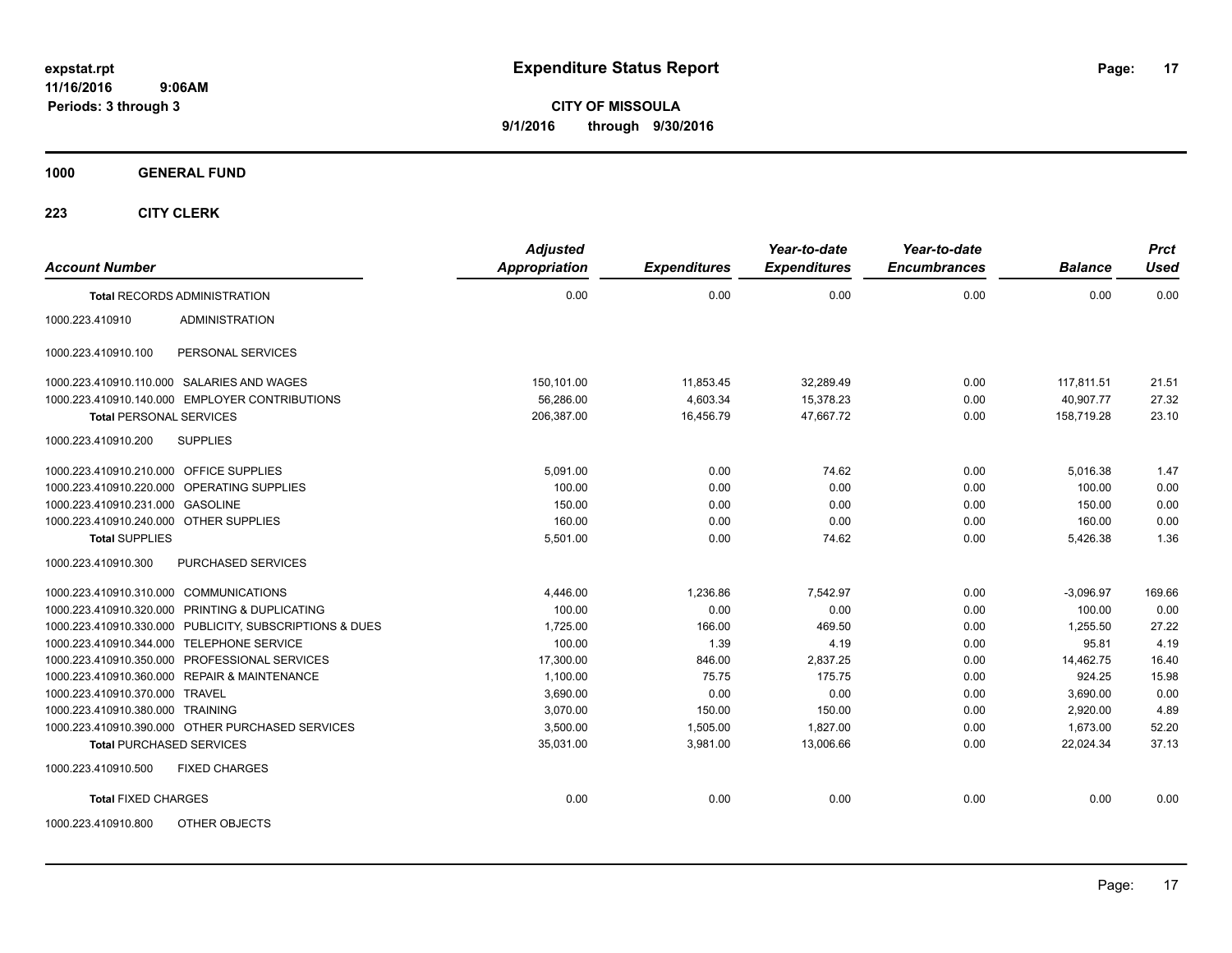**CITY OF MISSOULA 9/1/2016 through 9/30/2016**

**1000 GENERAL FUND**

| <b>Account Number</b>                                    | <b>Adjusted</b><br><b>Appropriation</b> | <b>Expenditures</b> | Year-to-date<br><b>Expenditures</b> | Year-to-date<br><b>Encumbrances</b> | <b>Balance</b> | <b>Prct</b><br><b>Used</b> |
|----------------------------------------------------------|-----------------------------------------|---------------------|-------------------------------------|-------------------------------------|----------------|----------------------------|
| <b>Total OTHER OBJECTS</b>                               | 0.00                                    | 0.00                | 0.00                                | 0.00                                | 0.00           | 0.00                       |
| 1000.223.410910.900<br><b>CAPITAL OUTLAY</b>             |                                         |                     |                                     |                                     |                |                            |
| <b>Total CAPITAL OUTLAY</b>                              | 0.00                                    | 0.00                | 0.00                                | 0.00                                | 0.00           | 0.00                       |
| <b>Total ADMINISTRATION</b>                              | 246,919.00                              | 20,437.79           | 60,749.00                           | 0.00                                | 186,170.00     | 24.60                      |
| <b>VOLUNTEER MISSOULA</b><br>1000.223.411802             |                                         |                     |                                     |                                     |                |                            |
| <b>GRANTS &amp; CONTRIBUTIONS</b><br>1000.223.411802.700 |                                         |                     |                                     |                                     |                |                            |
| 1000.223.411802.700.000 GRANTS & CONTRIBUTIONS           | 10,000.00                               | 0.00                | 0.00                                | 0.00                                | 10,000.00      | 0.00                       |
| <b>Total VOLUNTEER MISSOULA</b>                          | 10,000.00                               | 0.00                | 0.00                                | 0.00                                | 10,000.00      | 0.00                       |
| 1000.223.411854<br>NEIGHBORHOOD AMBASSADOR               |                                         |                     |                                     |                                     |                |                            |
| <b>GRANTS &amp; CONTRIBUTIONS</b><br>1000.223.411854.700 |                                         |                     |                                     |                                     |                |                            |
| 1000.223.411854.700.000 GRANTS & CONTRIBUTIONS           | 10,000.00                               | 0.00                | 0.00                                | 0.00                                | 10,000.00      | 0.00                       |
| Total NEIGHBORHOOD AMBASSADOR                            | 10,000.00                               | 0.00                | 0.00                                | 0.00                                | 10.000.00      | 0.00                       |
| *** Title Not Found ***<br>1000.223.460451               |                                         |                     |                                     |                                     |                |                            |
| <b>GRANTS &amp; CONTRIBUTIONS</b><br>1000.223.460451.700 |                                         |                     |                                     |                                     |                |                            |
| 1000.223.460451.700.000 GRANTS & CONTRIBUTIONS           | 5,880.00                                | 0.00                | 5.875.36                            | 0.00                                | 4.64           | 99.92                      |
| Total *** Title Not Found ***                            | 5,880.00                                | 0.00                | 5,875.36                            | 0.00                                | 4.64           | 99.92                      |
| <b>Total CITY CLERK</b>                                  | 446,746.00                              | 32,949.11           | 99,436.56                           | 0.00                                | 347,309.44     | 22.26                      |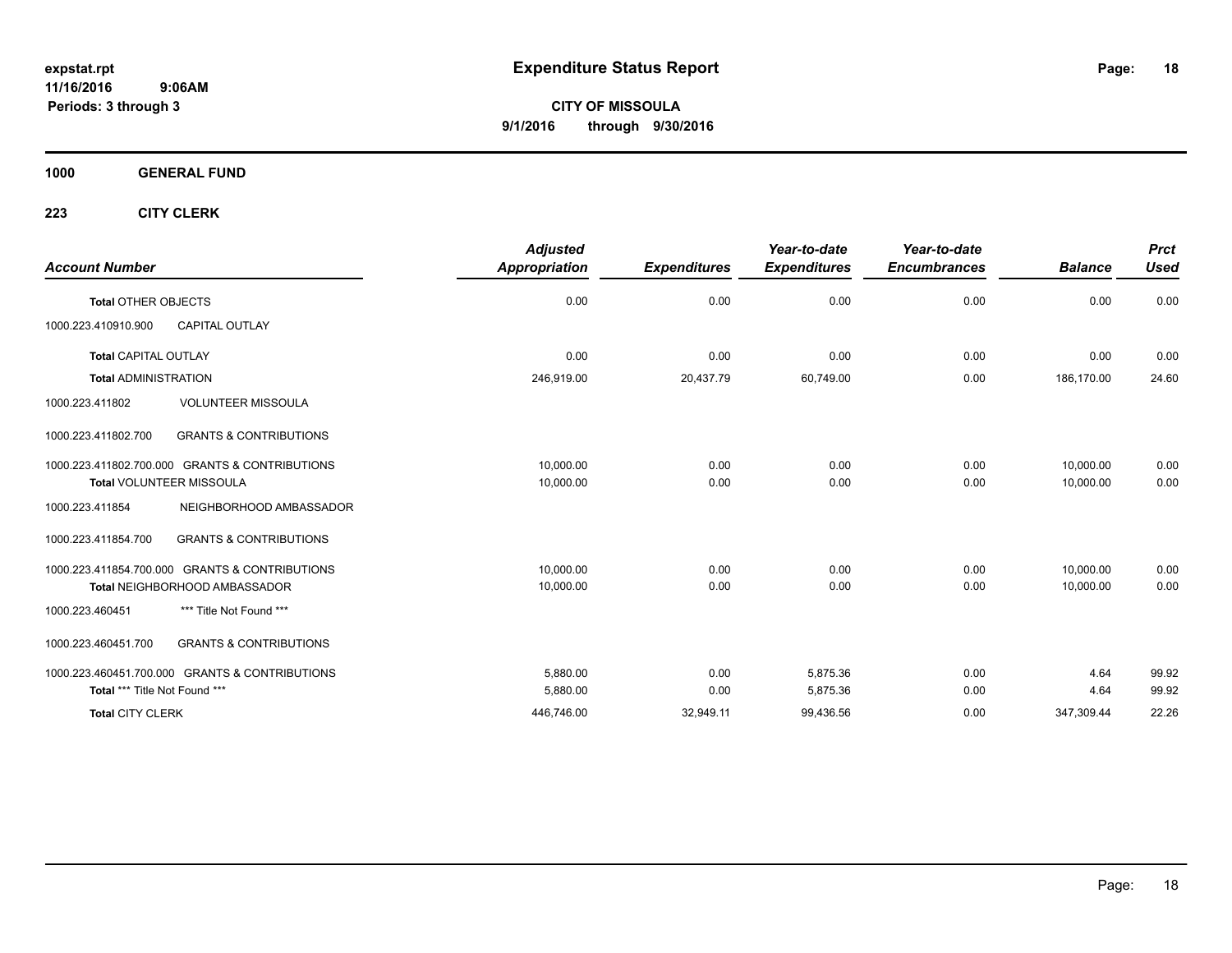**1000 GENERAL FUND**

### **224 INFORMATION SERVICES**

| <b>Account Number</b>                                | <b>Adjusted</b><br>Appropriation | <b>Expenditures</b> | Year-to-date<br><b>Expenditures</b> | Year-to-date<br><b>Encumbrances</b> | <b>Balance</b> | <b>Prct</b><br><b>Used</b> |
|------------------------------------------------------|----------------------------------|---------------------|-------------------------------------|-------------------------------------|----------------|----------------------------|
|                                                      |                                  |                     |                                     |                                     |                |                            |
| <b>INFORMATION TECHNOLOGIES</b><br>1000.224.410580   |                                  |                     |                                     |                                     |                |                            |
| PERSONAL SERVICES<br>1000.224.410580.100             |                                  |                     |                                     |                                     |                |                            |
| 1000.224.410580.110.000 SALARIES AND WAGES           | 344,500.00                       | 27,385.64           | 74,696.63                           | 0.00                                | 269,803.37     | 21.68                      |
| 1000.224.410580.130.000 OTHER                        | 5.400.00                         | 0.00                | 0.00                                | 0.00                                | 5,400.00       | 0.00                       |
| 1000.224.410580.140.000 EMPLOYER CONTRIBUTIONS       | 117.907.00                       | 9,508.36            | 31,595.98                           | 0.00                                | 86.311.02      | 26.80                      |
| <b>Total PERSONAL SERVICES</b>                       | 467,807.00                       | 36,894.00           | 106,292.61                          | 0.00                                | 361,514.39     | 22.72                      |
| 1000.224.410580.200<br><b>SUPPLIES</b>               |                                  |                     |                                     |                                     |                |                            |
| 1000.224.410580.210.000 OFFICE SUPPLIES              | 1,735.00                         | 16.95               | 22.59                               | 0.00                                | 1,712.41       | 1.30                       |
| <b>OPERATING SUPPLIES</b><br>1000.224.410580.220.000 | 12,525.00                        | 286.29              | 286.29                              | 0.00                                | 12,238.71      | 2.29                       |
| 1000.224.410580.230.000<br>REPAIR/MAINTENANCE        | 3,000.00                         | 0.00                | 67.97                               | 0.00                                | 2,932.03       | 2.27                       |
| 1000.224.410580.231.000 GASOLINE                     | 250.00                           | 0.00                | 11.04                               | 0.00                                | 238.96         | 4.42                       |
| 1000.224.410580.240.000 OTHER SUPPLIES               | 1.900.00                         | 0.00                | 0.00                                | 0.00                                | 1,900.00       | 0.00                       |
| <b>Total SUPPLIES</b>                                | 19,410.00                        | 303.24              | 387.89                              | 0.00                                | 19,022.11      | 2.00                       |
| 1000.224.410580.300<br>PURCHASED SERVICES            |                                  |                     |                                     |                                     |                |                            |
| 1000.224.410580.310.000<br><b>COMMUNICATIONS</b>     | 100.00                           | 0.00                | 0.00                                | 0.00                                | 100.00         | 0.00                       |
| PRINTING & DUPLICATING<br>1000.224.410580.320.000    | 350.00                           | 0.00                | 0.00                                | 0.00                                | 350.00         | 0.00                       |
| 1000.224.410580.344.000 TELEPHONE SERVICE            | 129.675.00                       | 1,585.93            | 27,102.85                           | 0.00                                | 102.572.15     | 20.90                      |
| 1000.224.410580.350.000 PROFESSIONAL SERVICES        | 4,000.00                         | 0.00                | 0.00                                | 0.00                                | 4,000.00       | 0.00                       |
| 1000.224.410580.360.000 REPAIR & MAINTENANCE         | 247,649.00                       | 19,500.23           | 66,090.41                           | 0.00                                | 181,558.59     | 26.69                      |
| 1000.224.410580.370.000 TRAVEL                       | 6.809.00                         | 0.00                | 729.20                              | 0.00                                | 6.079.80       | 10.71                      |
| 1000.224.410580.380.000 TRAINING                     | 11.981.00                        | 85.00               | 775.00                              | 0.00                                | 11.206.00      | 6.47                       |
| 1000.224.410580.390.000 OTHER PURCHASED SERVICES     | 2,150.00                         | 0.00                | 0.00                                | 0.00                                | 2,150.00       | 0.00                       |
| <b>Total PURCHASED SERVICES</b>                      | 402,714.00                       | 21,171.16           | 94,697.46                           | 0.00                                | 308,016.54     | 23.51                      |
| 1000.224.410580.500<br><b>FIXED CHARGES</b>          |                                  |                     |                                     |                                     |                |                            |
| <b>Total FIXED CHARGES</b>                           | 0.00                             | 0.00                | 0.00                                | 0.00                                | 0.00           | 0.00                       |
| 1000.224.410580.900<br><b>CAPITAL OUTLAY</b>         |                                  |                     |                                     |                                     |                |                            |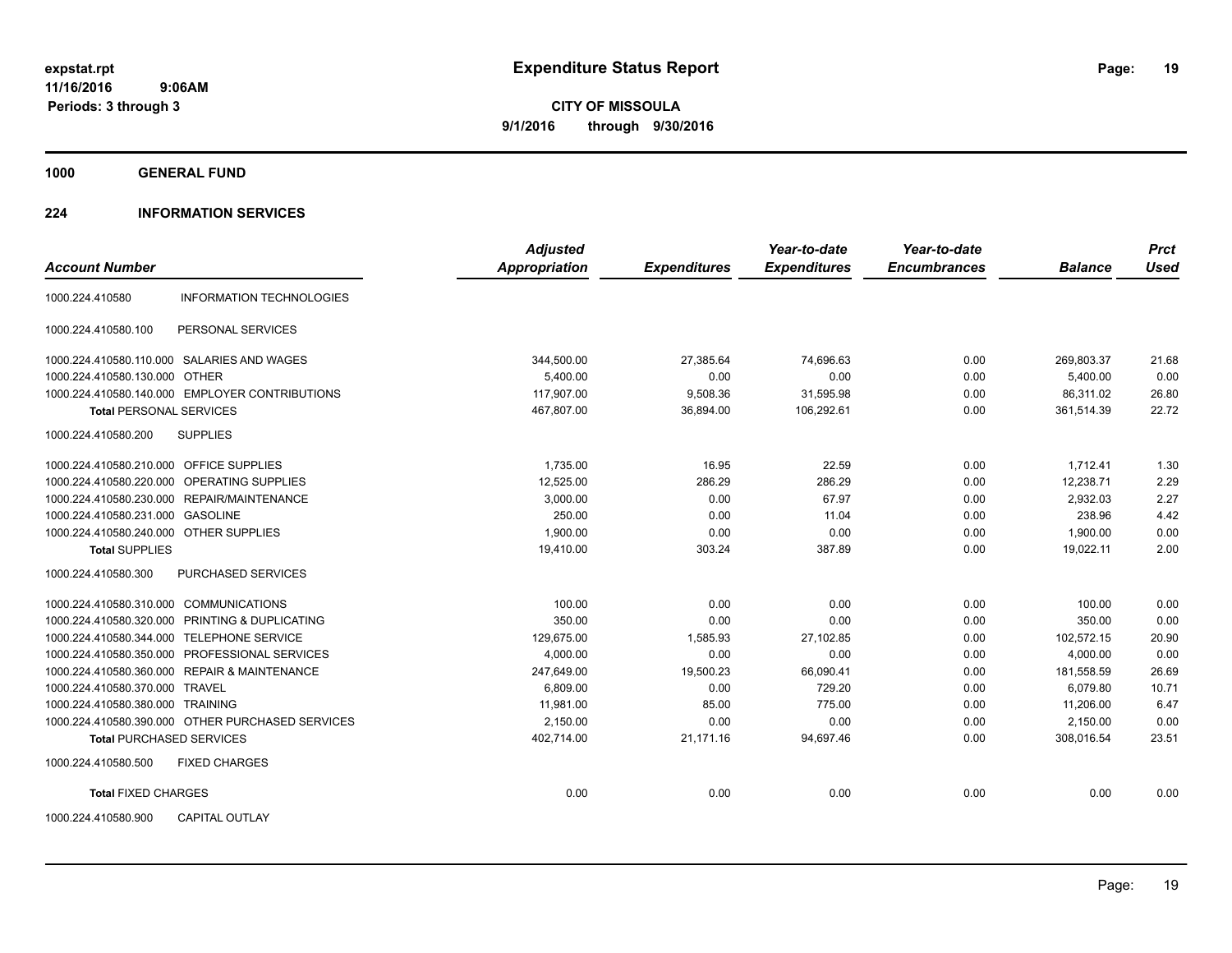**1000 GENERAL FUND**

### **224 INFORMATION SERVICES**

| <b>Account Number</b>                                   | <b>Adjusted</b><br>Appropriation | <b>Expenditures</b> | Year-to-date<br><b>Expenditures</b> | Year-to-date<br><b>Encumbrances</b> | <b>Balance</b> | <b>Prct</b><br><b>Used</b> |
|---------------------------------------------------------|----------------------------------|---------------------|-------------------------------------|-------------------------------------|----------------|----------------------------|
| <b>Total CAPITAL OUTLAY</b>                             | 0.00                             | 0.00                | 0.00                                | 0.00                                | 0.00           | 0.00                       |
| <b>Total INFORMATION TECHNOLOGIES</b>                   | 889,931.00                       | 58,368.40           | 201,377.96                          | 0.00                                | 688,553.04     | 22.63                      |
| GIS<br>1000.224.411060                                  |                                  |                     |                                     |                                     |                |                            |
| 1000.224.411060.100<br>PERSONAL SERVICES                |                                  |                     |                                     |                                     |                |                            |
| 1000.224.411060.110.000 SALARIES AND WAGES              | 102,950.00                       | 8,114.26            | 22,142.25                           | 0.00                                | 80,807.75      | 21.51                      |
| 1000.224.411060.140.000 GIS-EMPLOYER CONTRIBUTIONS      | 38,501.00                        | 3,139.74            | 10.446.19                           | 0.00                                | 28,054.81      | 27.13                      |
| <b>Total PERSONAL SERVICES</b>                          | 141,451.00                       | 11,254.00           | 32,588.44                           | 0.00                                | 108,862.56     | 23.04                      |
| 1000.224.411060.200<br><b>SUPPLIES</b>                  |                                  |                     |                                     |                                     |                |                            |
| 1000.224.411060.210.000 OFFICE SUPPLIES                 | 3.500.00                         | 0.00                | 5.64                                | 0.00                                | 3,494.36       | 0.16                       |
| 1000.224.411060.220.000 OPERATING SUPPLIES              | 684.00                           | 0.00                | 0.00                                | 0.00                                | 684.00         | 0.00                       |
| 1000.224.411060.230.000 REPAIR/MAINTENANCE              | 2,140.00                         | 0.00                | 0.00                                | 0.00                                | 2,140.00       | 0.00                       |
| 1000.224.411060.231.000 GASOLINE                        | 500.00                           | 0.00                | 11.05                               | 0.00                                | 488.95         | 2.21                       |
| 1000.224.411060.240.000 OTHER SUPPLIES                  | 1,000.00                         | 0.00                | 0.00                                | 0.00                                | 1,000.00       | 0.00                       |
| <b>Total SUPPLIES</b>                                   | 7,824.00                         | 0.00                | 16.69                               | 0.00                                | 7,807.31       | 0.21                       |
| 1000.224.411060.300<br>PURCHASED SERVICES               |                                  |                     |                                     |                                     |                |                            |
| 1000.224.411060.330.000 PUBLICITY, SUBSCRIPTIONS & DUES | 500.00                           | 0.00                | 0.00                                | 0.00                                | 500.00         | 0.00                       |
| <b>TELEPHONE SERVICE</b><br>1000.224.411060.344.000     | 1,370.00                         | 0.23                | 0.29                                | 0.00                                | 1,369.71       | 0.02                       |
| 1000.224.411060.350.000 PROFESSIONAL SERVICES           | 380.00                           | 0.00                | 0.00                                | 0.00                                | 380.00         | 0.00                       |
| 1000.224.411060.360.000 REPAIR & MAINTENANCE            | 172,800.00                       | 0.00                | 7.451.76                            | 0.00                                | 165.348.24     | 4.31                       |
| 1000.224.411060.370.000 TRAVEL                          | 2,450.00                         | 0.00                | 0.00                                | 0.00                                | 2,450.00       | 0.00                       |
| 1000.224.411060.380.000 TRAINING                        | 2,425.00                         | 0.00                | 0.00                                | 0.00                                | 2,425.00       | 0.00                       |
| 1000.224.411060.390.000 OTHER PURCHASED SERVICES        | 1,550.00                         | 0.00                | 0.00                                | 0.00                                | 1,550.00       | 0.00                       |
| <b>Total PURCHASED SERVICES</b>                         | 181,475.00                       | 0.23                | 7,452.05                            | 0.00                                | 174,022.95     | 4.11                       |
| <b>Total GIS</b>                                        | 330,750.00                       | 11,254.23           | 40.057.18                           | 0.00                                | 290.692.82     | 12.11                      |
| <b>Total INFORMATION SERVICES</b>                       | 1,220,681.00                     | 69,622.63           | 241,435.14                          | 0.00                                | 979,245.86     | 19.78                      |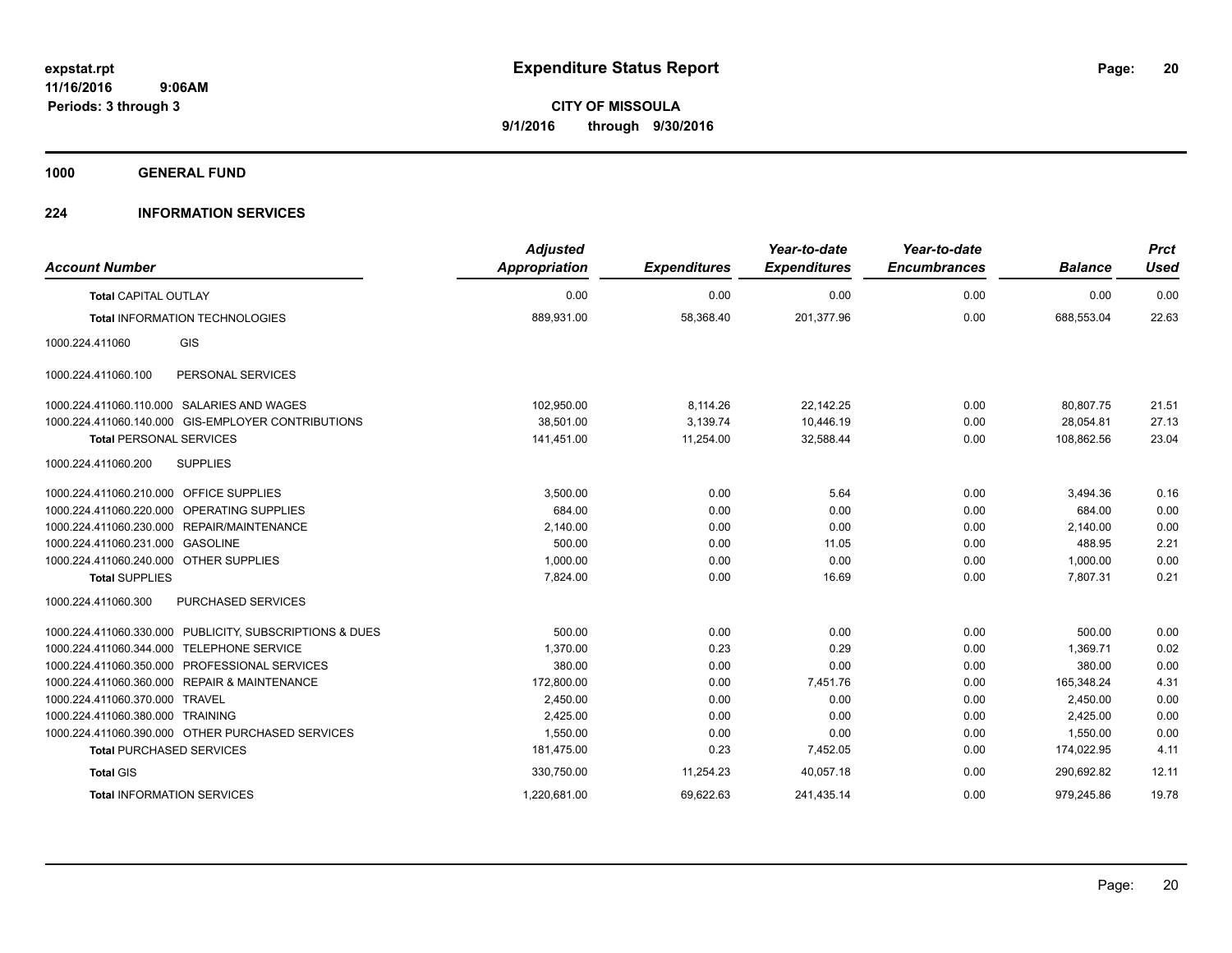**CITY OF MISSOULA 9/1/2016 through 9/30/2016**

**1000 GENERAL FUND**

**230 MUNICIPAL COURT**

| <b>Account Number</b>                                   | <b>Adjusted</b><br><b>Appropriation</b> | <b>Expenditures</b> | Year-to-date<br><b>Expenditures</b> | Year-to-date<br><b>Encumbrances</b> | <b>Balance</b> | <b>Prct</b><br><b>Used</b> |
|---------------------------------------------------------|-----------------------------------------|---------------------|-------------------------------------|-------------------------------------|----------------|----------------------------|
| CITY/MUNICIPAL COURT<br>1000.230.410360                 |                                         |                     |                                     |                                     |                |                            |
| PERSONAL SERVICES<br>1000.230.410360.100                |                                         |                     |                                     |                                     |                |                            |
| 1000.230.410360.110.000 SALARIES AND WAGES              | 853,094.00                              | 62,678.89           | 166,265.25                          | 0.00                                | 686,828.75     | 19.49                      |
| 1000.230.410360.120.000 OVERTIME/TERMINATION            | 10.000.00                               | 405.62              | 1,236.31                            | 0.00                                | 8.763.69       | 12.36                      |
| 1000.230.410360.140.000 EMPLOYER CONTRIBUTIONS          | 334,107.00                              | 24,098.21           | 79,497.66                           | 0.00                                | 254,609.34     | 23.79                      |
| <b>Total PERSONAL SERVICES</b>                          | 1,197,201.00                            | 87,182.72           | 246,999.22                          | 0.00                                | 950,201.78     | 20.63                      |
| 1000.230.410360.200<br><b>SUPPLIES</b>                  |                                         |                     |                                     |                                     |                |                            |
| 1000.230.410360.210.000 OFFICE SUPPLIES                 | 6.181.00                                | 99.59               | 287.96                              | 0.00                                | 5,893.04       | 4.66                       |
| 1000.230.410360.220.000 OPERATING SUPPLIES              | 4,972.00                                | 0.00                | 275.88                              | 0.00                                | 4,696.12       | 5.55                       |
| 1000.230.410360.240.000 OTHER SUPPLIES                  | 6.496.00                                | 522.49              | 522.49                              | 0.00                                | 5.973.51       | 8.04                       |
| <b>Total SUPPLIES</b>                                   | 17,649.00                               | 622.08              | 1,086.33                            | 0.00                                | 16,562.67      | 6.16                       |
| 1000.230.410360.300<br>PURCHASED SERVICES               |                                         |                     |                                     |                                     |                |                            |
| 1000.230.410360.310.000 COMMUNICATIONS                  | 11.911.00                               | 1,299.63            | 3,075.06                            | 0.00                                | 8,835.94       | 25.82                      |
| 1000.230.410360.320.000 PRINTING & DUPLICATING          | 1,187.00                                | 0.00                | 0.00                                | 0.00                                | 1,187.00       | 0.00                       |
| 1000.230.410360.330.000 PUBLICITY, SUBSCRIPTIONS & DUES | 10,196.00                               | 1,009.00            | 1.863.00                            | 0.00                                | 8,333.00       | 18.27                      |
| 1000.230.410360.344.000 TELEPHONE SERVICE               | 1,584.00                                | 29.95               | 329.03                              | 0.00                                | 1.254.97       | 20.77                      |
| 1000.230.410360.350.000 PROFESSIONAL SERVICES           | 188,969.00                              | 0.00                | 0.00                                | 0.00                                | 188,969.00     | 0.00                       |
| 1000.230.410360.350.005 PROFESSIONAL SERVICES           | 0.00                                    | 1,909.89            | 5,074.32                            | 0.00                                | $-5,074.32$    | 0.00                       |
| 1000.230.410360.360.000 REPAIR & MAINTENANCE            | 3,790.00                                | 0.00                | 0.00                                | 0.00                                | 3,790.00       | 0.00                       |
| 1000.230.410360.370.000 TRAVEL                          | 5,174.00                                | 680.00              | 2,650.40                            | 0.00                                | 2,523.60       | 51.23                      |
| 1000.230.410360.380.000 TRAINING                        | 9,000.00                                | 1.850.00            | 2,620.00                            | 0.00                                | 6,380.00       | 29.11                      |
| 1000.230.410360.390.000 OTHER PURCHASED SERVICES        | 6,263.00                                | 196.38              | 409.38                              | 0.00                                | 5,853.62       | 6.54                       |
| <b>Total PURCHASED SERVICES</b>                         | 238,074.00                              | 6,974.85            | 16,021.19                           | 0.00                                | 222,052.81     | 6.73                       |
| 1000.230.410360.500<br><b>FIXED CHARGES</b>             |                                         |                     |                                     |                                     |                |                            |
| 1000.230.410360.500.000 FIXED CHARGES                   | 0.00                                    | 29,889.40           | 29,889.40                           | 0.00                                | $-29,889.40$   | 0.00                       |
| <b>Total FIXED CHARGES</b>                              | 0.00                                    | 29,889.40           | 29,889.40                           | 0.00                                | $-29.889.40$   | 0.00                       |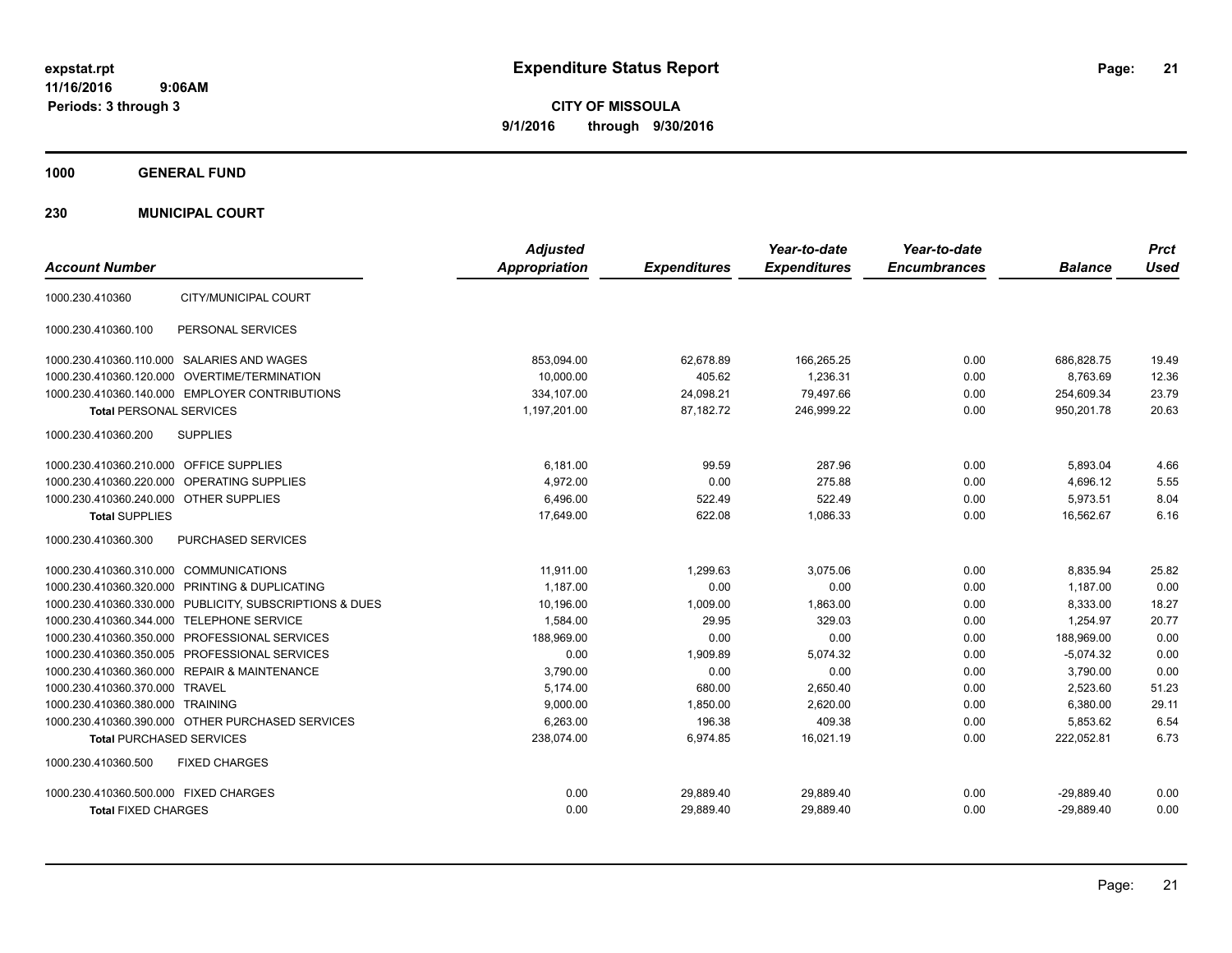**Periods: 3 through 3**

**CITY OF MISSOULA 9/1/2016 through 9/30/2016**

**1000 GENERAL FUND**

**230 MUNICIPAL COURT**

|                                                              | <b>Adjusted</b>      |                     | Year-to-date<br><b>Expenditures</b> | Year-to-date<br><b>Encumbrances</b> |                | <b>Prct</b> |
|--------------------------------------------------------------|----------------------|---------------------|-------------------------------------|-------------------------------------|----------------|-------------|
| <b>Account Number</b>                                        | <b>Appropriation</b> | <b>Expenditures</b> |                                     |                                     | <b>Balance</b> | <b>Used</b> |
| <b>GRANTS &amp; CONTRIBUTIONS</b><br>1000.230.410360.700     |                      |                     |                                     |                                     |                |             |
| <b>GRANTS &amp; CONTRIBUTIONS</b><br>1000.230.410360.700.000 | 2,500.00             | 0.00                | 0.00                                | 0.00                                | 2,500.00       | 0.00        |
| <b>Total GRANTS &amp; CONTRIBUTIONS</b>                      | 2,500.00             | 0.00                | 0.00                                | 0.00                                | 2,500.00       | 0.00        |
| <b>CAPITAL OUTLAY</b><br>1000.230.410360.900                 |                      |                     |                                     |                                     |                |             |
| <b>Total CAPITAL OUTLAY</b>                                  | 0.00                 | 0.00                | 0.00                                | 0.00                                | 0.00           | 0.00        |
| <b>Total CITY/MUNICIPAL COURT</b>                            | 1,455,424.00         | 124,669.05          | 293,996.14                          | 0.00                                | 1,161,427.86   | 20.20       |
| <b>MCS</b><br>1000.230.411853                                |                      |                     |                                     |                                     |                |             |
| <b>PURCHASED SERVICES</b><br>1000.230.411853.300             |                      |                     |                                     |                                     |                |             |
| 1000.230.411853.390.000 MCS-OTHER PURCHASED SERVICES         | 68,400.00            | 11,399.92           | 11,399.92                           | 0.00                                | 57,000.08      | 16.67       |
| <b>Total MCS</b>                                             | 68,400.00            | 11,399.92           | 11,399.92                           | 0.00                                | 57,000.08      | 16.67       |
| <b>Total MUNICIPAL COURT</b>                                 | 1,523,824.00         | 136,068.97          | 305,396.06                          | 0.00                                | 1,218,427.94   | 20.04       |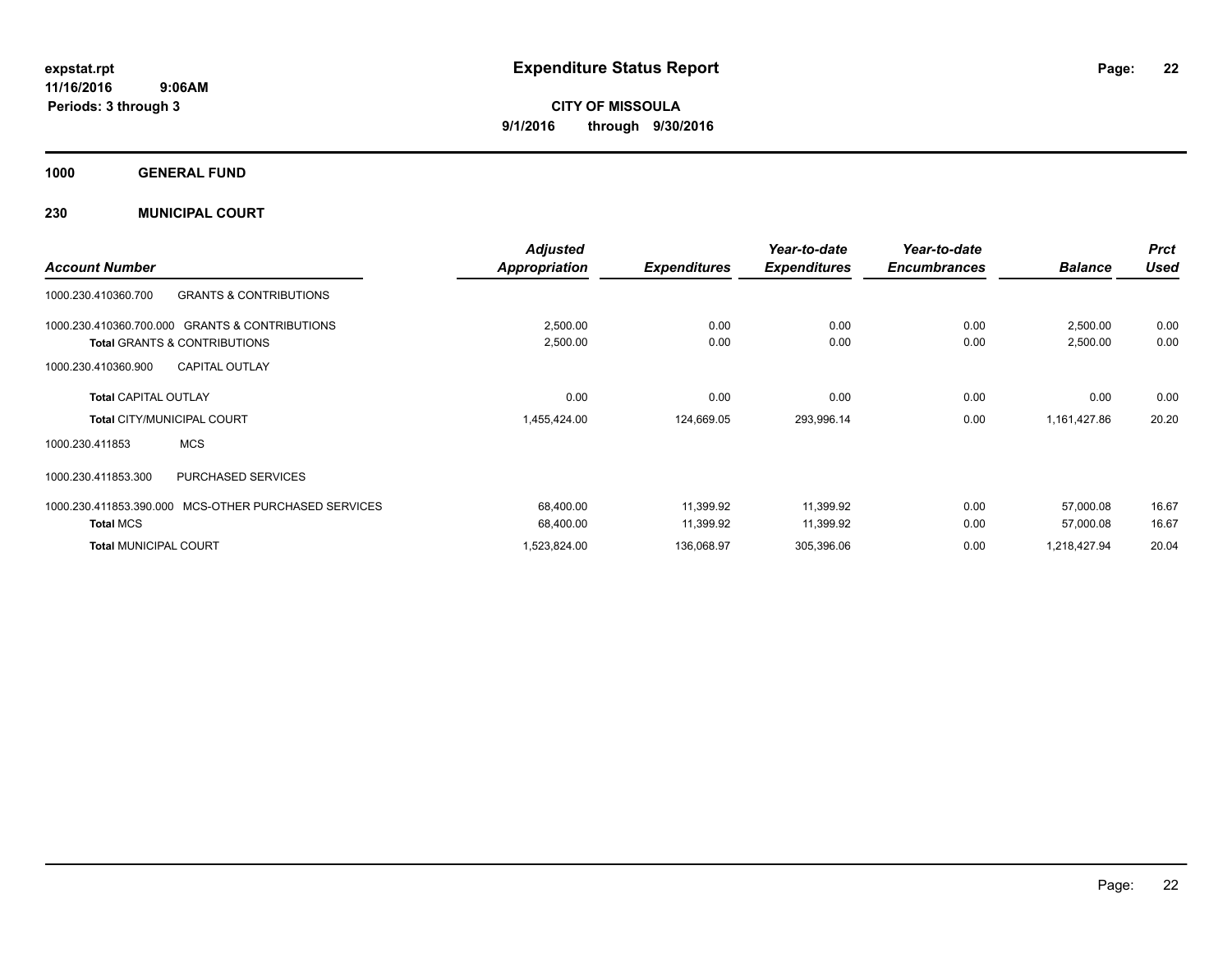**CITY OF MISSOULA 9/1/2016 through 9/30/2016**

**1000 GENERAL FUND**

| <b>Account Number</b>                                | <b>Adjusted</b><br><b>Appropriation</b> | <b>Expenditures</b> | Year-to-date<br><b>Expenditures</b> | Year-to-date<br><b>Encumbrances</b> | <b>Balance</b> | <b>Prct</b><br><b>Used</b> |
|------------------------------------------------------|-----------------------------------------|---------------------|-------------------------------------|-------------------------------------|----------------|----------------------------|
| <b>BUDGETING</b><br>1000.240.410520                  |                                         |                     |                                     |                                     |                |                            |
| PERSONAL SERVICES<br>1000.240.410520.100             |                                         |                     |                                     |                                     |                |                            |
| 1000.240.410520.110.000 SALARIES AND WAGES           | 85,237.00                               | 6,236.93            | 17,047.17                           | 0.00                                | 68,189.83      | 20.00                      |
| 1000.240.410520.140.000 EMPLOYER CONTRIBUTIONS       | 29,176.00                               | 2,129.45            | 6,999.18                            | 0.00                                | 22,176.82      | 23.99                      |
| <b>Total PERSONAL SERVICES</b>                       | 114,413.00                              | 8,366.38            | 24,046.35                           | 0.00                                | 90,366.65      | 21.02                      |
| <b>SUPPLIES</b><br>1000.240.410520.200               |                                         |                     |                                     |                                     |                |                            |
| 1000.240.410520.210.000 OFFICE SUPPLIES              | 160.00                                  | 0.00                | 15.48                               | 0.00                                | 144.52         | 9.68                       |
| 1000.240.410520.220.000 OPERATING SUPPLIES           | 285.00                                  | 0.00                | 0.00                                | 0.00                                | 285.00         | 0.00                       |
| <b>Total SUPPLIES</b>                                | 445.00                                  | 0.00                | 15.48                               | 0.00                                | 429.52         | 3.48                       |
| 1000.240.410520.300<br>PURCHASED SERVICES            |                                         |                     |                                     |                                     |                |                            |
| 1000.240.410520.320.000 PRINTING & DUPLICATING       | 823.00                                  | 18.43               | 100.29                              | 0.00                                | 722.71         | 12.19                      |
| 1000.240.410520.350.000 PROFESSIONAL SERVICES        | 148,289.00                              | 0.00                | 0.00                                | 0.00                                | 148,289.00     | 0.00                       |
| <b>Total PURCHASED SERVICES</b>                      | 149,112.00                              | 18.43               | 100.29                              | 0.00                                | 149,011.71     | 0.07                       |
| <b>Total BUDGETING</b>                               | 263,970.00                              | 8,384.81            | 24, 162. 12                         | 0.00                                | 239,807.88     | 9.15                       |
| <b>TREASURY</b><br>1000.240.410540                   |                                         |                     |                                     |                                     |                |                            |
| PERSONAL SERVICES<br>1000.240.410540.100             |                                         |                     |                                     |                                     |                |                            |
| 1000.240.410540.110.000 SALARIES AND WAGES           | 266,276.00                              | 11,007.75           | 30,007.70                           | 0.00                                | 236,268.30     | 11.27                      |
| 1000.240.410540.140.000 EMPLOYER CONTRIBUTIONS       | 98,231.00                               | 4,550.67            | 15,638.84                           | 0.00                                | 82,592.16      | 15.92                      |
| <b>Total PERSONAL SERVICES</b>                       | 364,507.00                              | 15,558.42           | 45,646.54                           | 0.00                                | 318,860.46     | 12.52                      |
| 1000.240.410540.200<br><b>SUPPLIES</b>               |                                         |                     |                                     |                                     |                |                            |
| 1000.240.410540.210.000 OFFICE SUPPLIES              | 1,402.00                                | 139.33              | 266.97                              | 0.00                                | 1,135.03       | 19.04                      |
| 1000.240.410540.220.000<br><b>OPERATING SUPPLIES</b> | 303.00                                  | 299.99              | 451.95                              | 0.00                                | $-148.95$      | 149.16                     |
| <b>Total SUPPLIES</b>                                | 1,705.00                                | 439.32              | 718.92                              | 0.00                                | 986.08         | 42.17                      |
| 1000.240.410540.300<br>PURCHASED SERVICES            |                                         |                     |                                     |                                     |                |                            |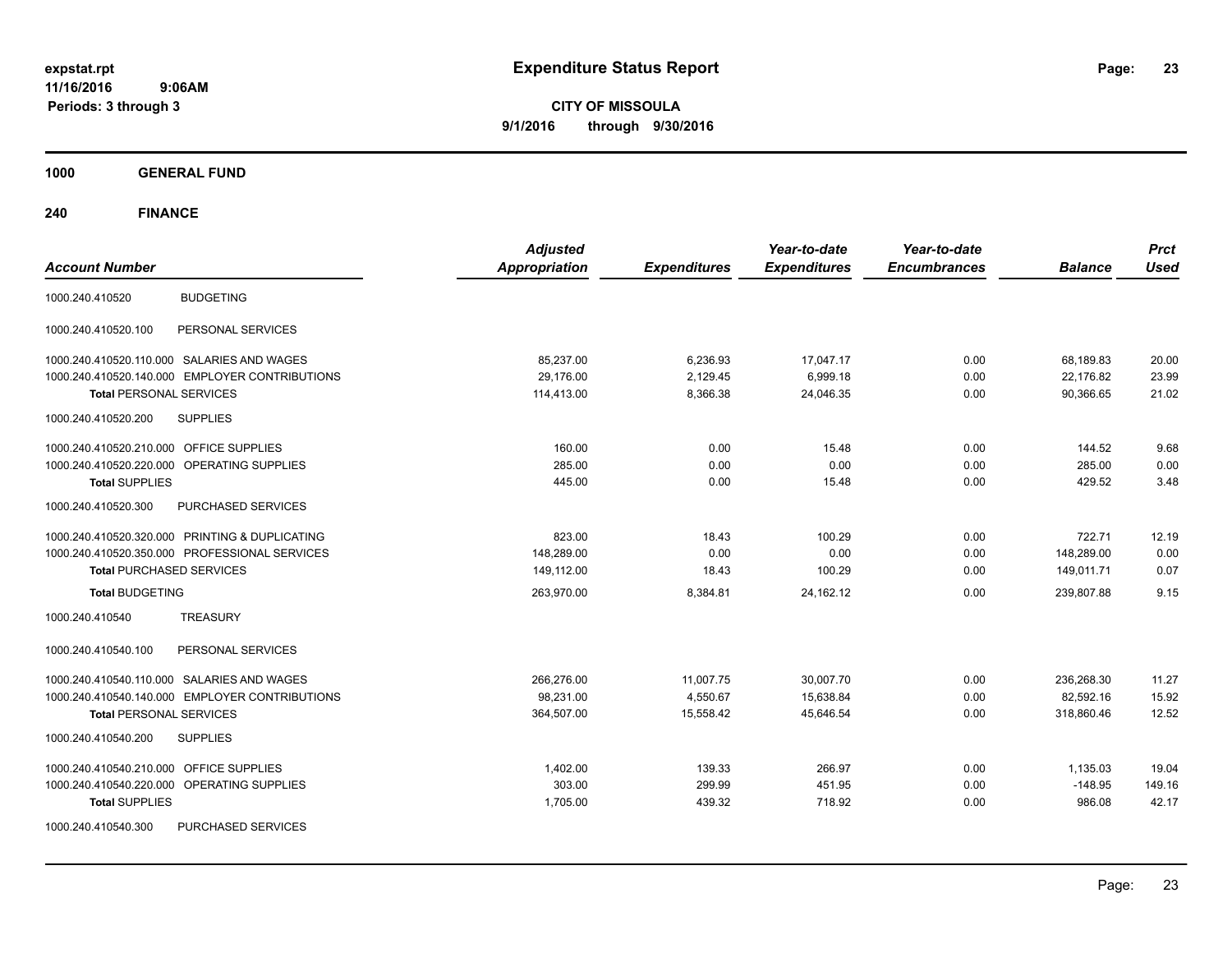**CITY OF MISSOULA 9/1/2016 through 9/30/2016**

**1000 GENERAL FUND**

| <b>Account Number</b>                                   | <b>Adjusted</b><br><b>Appropriation</b> | <b>Expenditures</b> | Year-to-date<br><b>Expenditures</b> | Year-to-date<br><b>Encumbrances</b> | <b>Balance</b> | <b>Prct</b><br><b>Used</b> |
|---------------------------------------------------------|-----------------------------------------|---------------------|-------------------------------------|-------------------------------------|----------------|----------------------------|
| 1000.240.410540.310.000 COMMUNICATIONS                  | 5,518.00                                | 441.48              | 1,467.63                            | 0.00                                | 4,050.37       | 26.60                      |
| 1000.240.410540.320.000 PRINTING & DUPLICATING          | 448.00                                  | 0.00                | 133.40                              | 0.00                                | 314.60         | 29.78                      |
| 1000.240.410540.330.000 PUBLICITY, SUBSCRIPTIONS & DUES | 10.00                                   | 4.80                | 4.80                                | 0.00                                | 5.20           | 48.00                      |
| 1000.240.410540.344.000 TELEPHONE SERVICE               | 25.00                                   | 0.00                | 0.00                                | 0.00                                | 25.00          | 0.00                       |
| 1000.240.410540.350.000 PROFESSIONAL SERVICES           | 11,911.00                               | 302.00              | 602.00                              | 0.00                                | 11,309.00      | 5.05                       |
| 1000.240.410540.360.000 REPAIR & MAINTENANCE            | 26.00                                   | 0.00                | 0.00                                | 0.00                                | 26.00          | 0.00                       |
| 1000.240.410540.370.000 TRAVEL                          | 4,125.00                                | 0.00                | 0.00                                | 0.00                                | 4,125.00       | 0.00                       |
| 1000.240.410540.380.000 TRAINING                        | 2.000.00                                | 208.00              | 208.00                              | 0.00                                | 1,792.00       | 10.40                      |
| <b>Total PURCHASED SERVICES</b>                         | 24.063.00                               | 956.28              | 2,415.83                            | 0.00                                | 21.647.17      | 10.04                      |
| <b>FIXED CHARGES</b><br>1000.240.410540.500             |                                         |                     |                                     |                                     |                |                            |
| 1000.240.410540.500.000 FIXED CHARGES                   | 500.00                                  | 0.00                | 0.00                                | 0.00                                | 500.00         | 0.00                       |
| <b>Total FIXED CHARGES</b>                              | 500.00                                  | 0.00                | 0.00                                | 0.00                                | 500.00         | 0.00                       |
| 1000.240.410540.900<br><b>CAPITAL OUTLAY</b>            |                                         |                     |                                     |                                     |                |                            |
| <b>Total CAPITAL OUTLAY</b>                             | 0.00                                    | 0.00                | 0.00                                | 0.00                                | 0.00           | 0.00                       |
| <b>Total TREASURY</b>                                   | 390.775.00                              | 16,954.02           | 48.781.29                           | 0.00                                | 341,993.71     | 12.48                      |
| <b>ACCOUNTING</b><br>1000.240.410550                    |                                         |                     |                                     |                                     |                |                            |
| 1000.240.410550.100<br>PERSONAL SERVICES                |                                         |                     |                                     |                                     |                |                            |
| 1000.240.410550.110.000 SALARIES AND WAGES              | 341,365.00                              | 30,439.43           | 88,090.14                           | 0.00                                | 253,274.86     | 25.81                      |
| 1000.240.410550.120.000 OVERTIME/TERMINATION            | 1,000.00                                | 0.00                | 0.00                                | 0.00                                | 1.000.00       | 0.00                       |
| 1000.240.410550.140.000 EMPLOYER CONTRIBUTIONS          | 134,888.00                              | 11,517.79           | 40,018.41                           | 0.00                                | 94.869.59      | 29.67                      |
| <b>Total PERSONAL SERVICES</b>                          | 477,253.00                              | 41,957.22           | 128,108.55                          | 0.00                                | 349,144.45     | 26.84                      |
| 1000.240.410550.200<br><b>SUPPLIES</b>                  |                                         |                     |                                     |                                     |                |                            |
| 1000.240.410550.210.000 OFFICE SUPPLIES                 | 2,374.00                                | 208.97              | 415.88                              | 0.00                                | 1,958.12       | 17.52                      |
| 1000.240.410550.220.000 OPERATING SUPPLIES              | 2,064.00                                | 0.00                | 650.89                              | 0.00                                | 1,413.11       | 31.54                      |
| 1000.240.410550.230.000 REPAIR/MAINTENANCE              | 300.00                                  | 0.00                | 0.00                                | 0.00                                | 300.00         | 0.00                       |
| 1000.240.410550.231.000 GASOLINE                        | 92.00                                   | 0.00                | 0.00                                | 0.00                                | 92.00          | 0.00                       |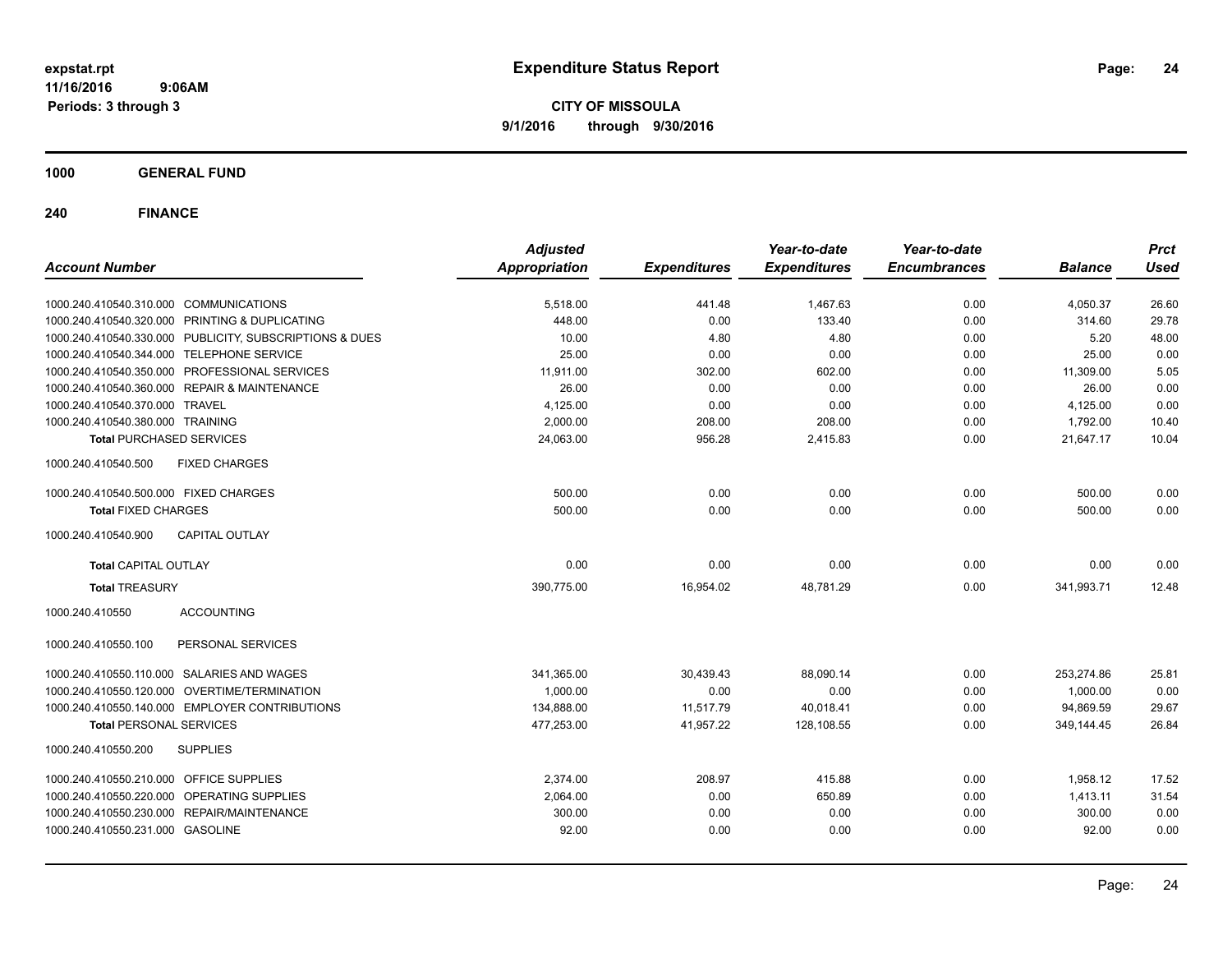**CITY OF MISSOULA 9/1/2016 through 9/30/2016**

**1000 GENERAL FUND**

| <b>Account Number</b>                                   | <b>Adjusted</b><br><b>Appropriation</b> | <b>Expenditures</b> | Year-to-date<br><b>Expenditures</b> | Year-to-date<br><b>Encumbrances</b> | <b>Balance</b> | <b>Prct</b><br><b>Used</b> |
|---------------------------------------------------------|-----------------------------------------|---------------------|-------------------------------------|-------------------------------------|----------------|----------------------------|
| 1000.240.410550.240.000 OTHER SUPPLIES                  | 500.00                                  | 0.00                | 0.00                                | 0.00                                | 500.00         | 0.00                       |
| <b>Total SUPPLIES</b>                                   | 5,330.00                                | 208.97              | 1,066.77                            | 0.00                                | 4,263.23       | 20.01                      |
| 1000.240.410550.300<br>PURCHASED SERVICES               |                                         |                     |                                     |                                     |                |                            |
| 1000.240.410550.310.000 COMMUNICATIONS                  | 36,270.00                               | 0.00                | 16,547.10                           | 0.00                                | 19,722.90      | 45.62                      |
| 1000.240.410550.320.000 PRINTING & DUPLICATING          | 2,014.00                                | 0.00                | 200.11                              | 0.00                                | 1.813.89       | 9.94                       |
| 1000.240.410550.330.000 PUBLICITY, SUBSCRIPTIONS & DUES | 3,400.00                                | 251.12              | 251.12                              | 0.00                                | 3,148.88       | 7.39                       |
| 1000.240.410550.344.000 TELEPHONE SERVICE               | 1,200.00                                | 7.79                | 13.74                               | 0.00                                | 1,186.26       | 1.15                       |
| 1000.240.410550.350.000 PROFESSIONAL SERVICES           | 144,665.00                              | 8,604.96            | 9,754.96                            | 0.00                                | 134,910.04     | 6.74                       |
| 1000.240.410550.360.000 REPAIR & MAINTENANCE            | 674.00                                  | 0.00                | 0.00                                | 0.00                                | 674.00         | 0.00                       |
| 1000.240.410550.370.000 TRAVEL                          | 3,520.00                                | 0.00                | 0.00                                | 0.00                                | 3,520.00       | 0.00                       |
| 1000.240.410550.380.000 TRAINING                        | 3.805.00                                | 322.00              | 322.00                              | 0.00                                | 3,483.00       | 8.46                       |
| <b>Total PURCHASED SERVICES</b>                         | 195,548.00                              | 9,185.87            | 27,089.03                           | 0.00                                | 168,458.97     | 13.85                      |
| 1000.240.410550.500<br><b>FIXED CHARGES</b>             |                                         |                     |                                     |                                     |                |                            |
| <b>Total FIXED CHARGES</b>                              | 0.00                                    | 0.00                | 0.00                                | 0.00                                | 0.00           | 0.00                       |
| 1000.240.410550.900<br><b>CAPITAL OUTLAY</b>            |                                         |                     |                                     |                                     |                |                            |
| <b>Total CAPITAL OUTLAY</b>                             | 0.00                                    | 0.00                | 0.00                                | 0.00                                | 0.00           | 0.00                       |
| <b>Total ACCOUNTING</b>                                 | 678,131.00                              | 51,352.06           | 156,264.35                          | 0.00                                | 521,866.65     | 23.04                      |
| <b>FINANCIAL REPORTING</b><br>1000.240.410552           |                                         |                     |                                     |                                     |                |                            |
| PERSONAL SERVICES<br>1000.240.410552.100                |                                         |                     |                                     |                                     |                |                            |
| 1000.240.410552.110.000 SALARIES AND WAGES              | 49,218.00                               | 3,915.65            | 10,705.38                           | 0.00                                | 38,512.62      | 21.75                      |
| 1000.240.410552.140.000 EMPLOYER CONTRIBUTIONS          | 17.599.00                               | 1,338.06            | 4,412.04                            | 0.00                                | 13,186.96      | 25.07                      |
| <b>Total PERSONAL SERVICES</b>                          | 66,817.00                               | 5,253.71            | 15,117.42                           | 0.00                                | 51,699.58      | 22.63                      |
| 1000.240.410552.200<br><b>SUPPLIES</b>                  |                                         |                     |                                     |                                     |                |                            |
| 1000.240.410552.210.000 OFFICE SUPPLIES                 | 129.00                                  | 0.00                | 0.00                                | 0.00                                | 129.00         | 0.00                       |
| 1000.240.410552.220.000 OPERATING SUPPLIES              | 390.00                                  | 0.00                | 0.00                                | 0.00                                | 390.00         | 0.00                       |
|                                                         |                                         |                     |                                     |                                     |                |                            |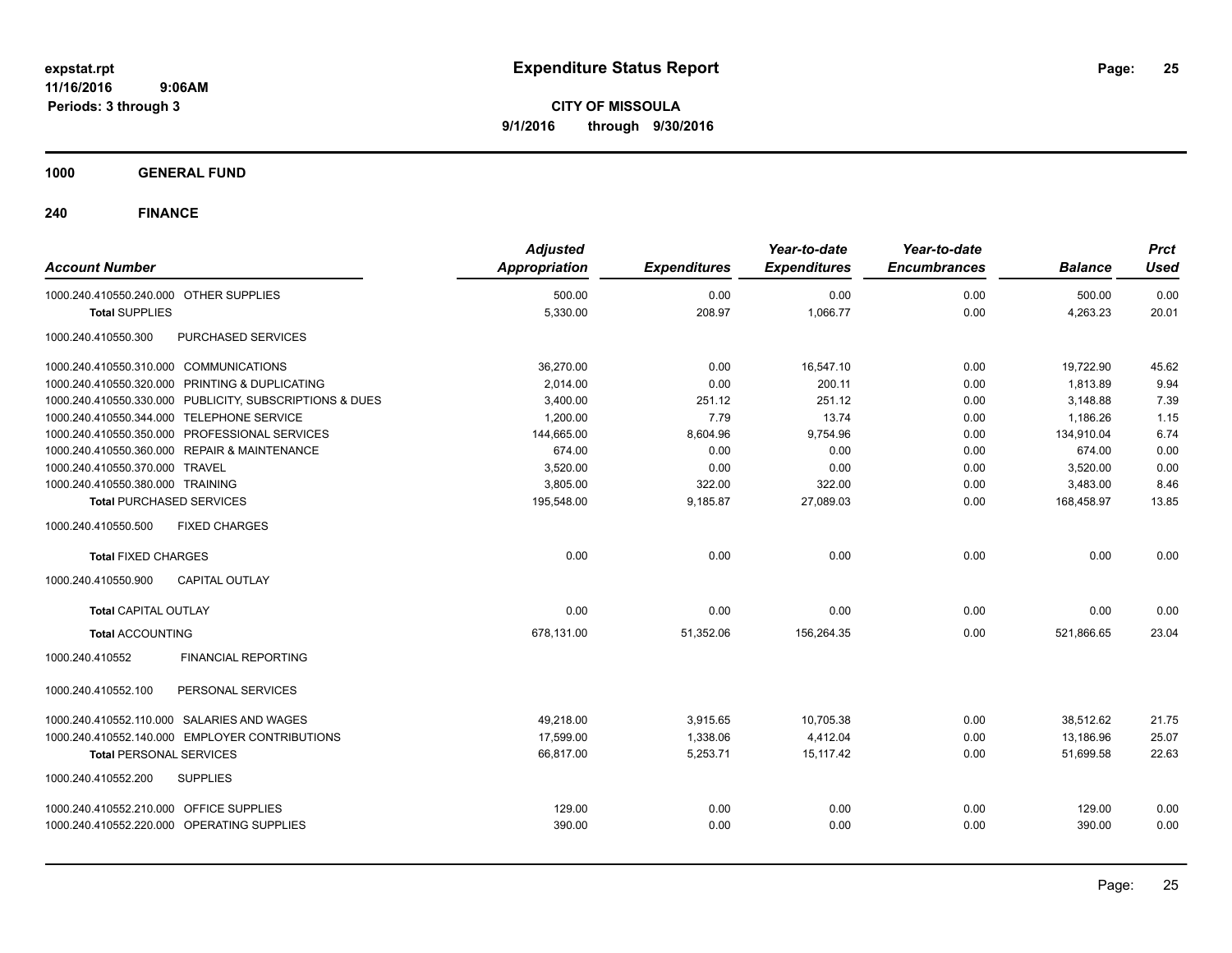**CITY OF MISSOULA 9/1/2016 through 9/30/2016**

**1000 GENERAL FUND**

| <b>Account Number</b>                          | <b>Adjusted</b><br>Appropriation | <b>Expenditures</b> | Year-to-date<br><b>Expenditures</b> | Year-to-date<br><b>Encumbrances</b> | <b>Balance</b> | <b>Prct</b><br><b>Used</b> |
|------------------------------------------------|----------------------------------|---------------------|-------------------------------------|-------------------------------------|----------------|----------------------------|
| <b>Total SUPPLIES</b>                          | 519.00                           | 0.00                | 0.00                                | 0.00                                | 519.00         | 0.00                       |
| 1000.240.410552.300<br>PURCHASED SERVICES      |                                  |                     |                                     |                                     |                |                            |
| 1000.240.410552.310.000 COMMUNICATIONS         | 321.00                           | 0.00                | 0.00                                | 0.00                                | 321.00         | 0.00                       |
| 1000.240.410552.320.000 PRINTING & DUPLICATING | 2,195.00                         | 0.00                | 333.77                              | 0.00                                | 1,861.23       | 15.21                      |
| 1000.240.410552.350.000 PROFESSIONAL SERVICES  | 10,530.00                        | 0.00                | 0.00                                | 0.00                                | 10,530.00      | 0.00                       |
| 1000.240.410552.370.000 TRAVEL                 | 600.00                           | 0.00                | 0.00                                | 0.00                                | 600.00         | 0.00                       |
| 1000.240.410552.380.000 TRAINING               | 1,525.00                         | 0.00                | 0.00                                | 0.00                                | 1,525.00       | 0.00                       |
| <b>Total PURCHASED SERVICES</b>                | 15,171.00                        | 0.00                | 333.77                              | 0.00                                | 14,837.23      | 2.20                       |
| <b>CAPITAL OUTLAY</b><br>1000.240.410552.900   |                                  |                     |                                     |                                     |                |                            |
| <b>Total CAPITAL OUTLAY</b>                    | 0.00                             | 0.00                | 0.00                                | 0.00                                | 0.00           | 0.00                       |
| <b>Total FINANCIAL REPORTING</b>               | 82,507.00                        | 5,253.71            | 15,451.19                           | 0.00                                | 67,055.81      | 18.73                      |
| <b>Total FINANCE</b>                           | 1,415,383.00                     | 81,944.60           | 244,658.95                          | 0.00                                | 1,170,724.05   | 17.29                      |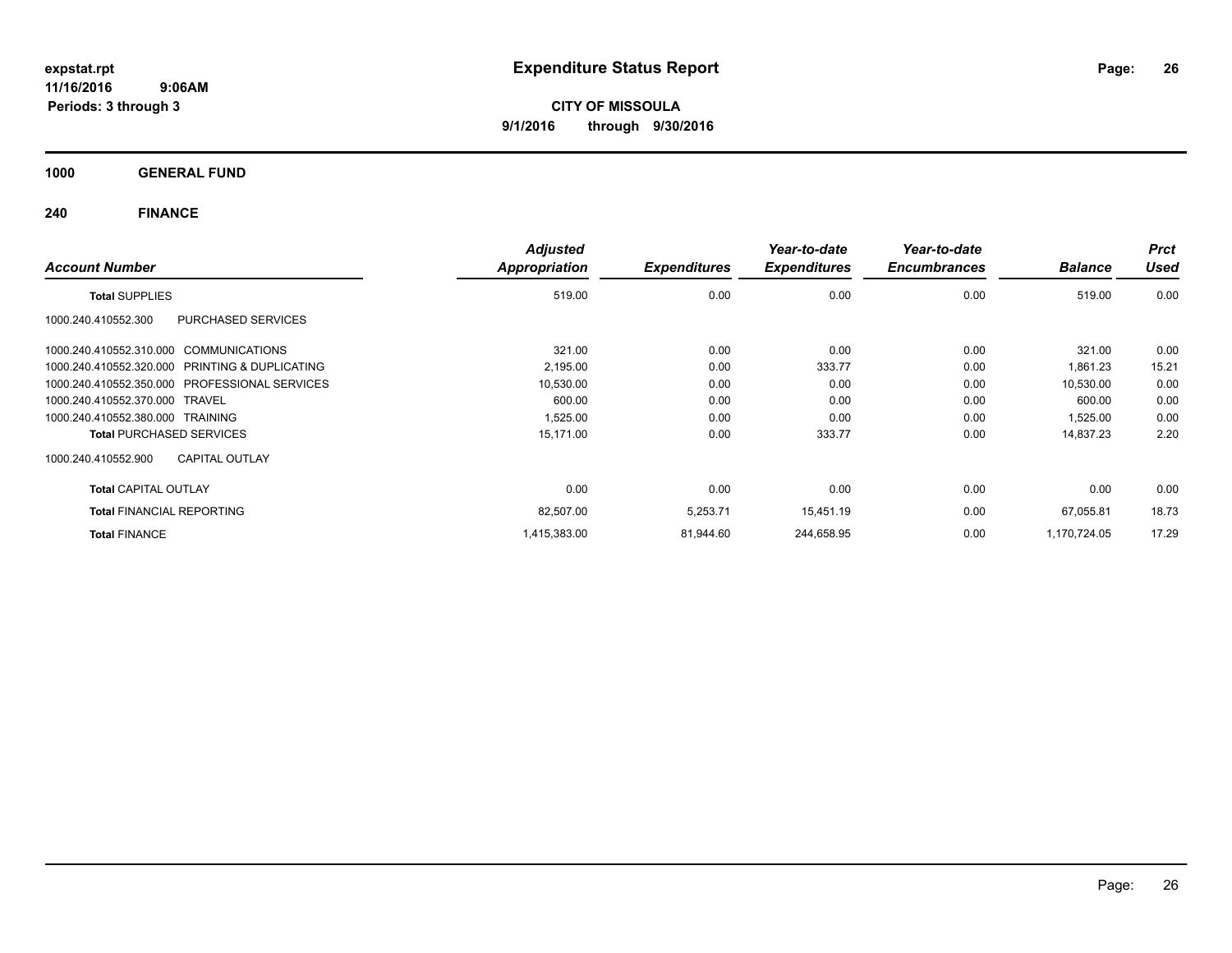**CITY OF MISSOULA 9/1/2016 through 9/30/2016**

**1000 GENERAL FUND**

### **245 CENTRALIZED SERVICES**

| <b>Account Number</b>                   |                                                         | <b>Adjusted</b><br><b>Appropriation</b> | <b>Expenditures</b> | Year-to-date<br><b>Expenditures</b> | Year-to-date<br><b>Encumbrances</b> | <b>Balance</b> | <b>Prct</b><br><b>Used</b> |
|-----------------------------------------|---------------------------------------------------------|-----------------------------------------|---------------------|-------------------------------------|-------------------------------------|----------------|----------------------------|
|                                         |                                                         |                                         |                     |                                     |                                     |                |                            |
| 1000.245.410810                         | <b>ADMINISTRATION</b>                                   |                                         |                     |                                     |                                     |                |                            |
| 1000.245.410810.100                     | PERSONAL SERVICES                                       |                                         |                     |                                     |                                     |                |                            |
| 1000.245.410810.110.000                 | CENTRALIZED SERVICES/SALARIES AND WAGES                 | 123,332.00                              | 9,724.96            | 26,553.31                           | 0.00                                | 96,778.69      | 21.53                      |
|                                         | 1000.245.410810.140.000 EMPLOYER CONTRIBUTIONS          | 34,477.00                               | 2,727.16            | 8,413.86                            | 0.00                                | 26,063.14      | 24.40                      |
| <b>Total PERSONAL SERVICES</b>          |                                                         | 157,809.00                              | 12,452.12           | 34,967.17                           | 0.00                                | 122,841.83     | 22.16                      |
| 1000.245.410810.200                     | <b>SUPPLIES</b>                                         |                                         |                     |                                     |                                     |                |                            |
| 1000.245.410810.210.000 OFFICE SUPPLIES |                                                         | 500.00                                  | 0.00                | 0.00                                | 0.00                                | 500.00         | 0.00                       |
|                                         | 1000.245.410810.220.000 OPERATING SUPPLIES              | 350.00                                  | 0.00                | 0.00                                | 0.00                                | 350.00         | 0.00                       |
| 1000.245.410810.231.000 GASOLINE        |                                                         | 175.00                                  | 0.00                | 0.00                                | 0.00                                | 175.00         | 0.00                       |
| <b>Total SUPPLIES</b>                   |                                                         | 1,025.00                                | 0.00                | 0.00                                | 0.00                                | 1,025.00       | 0.00                       |
| 1000.245.410810.300                     | <b>PURCHASED SERVICES</b>                               |                                         |                     |                                     |                                     |                |                            |
| 1000.245.410810.310.000 COMMUNICATIONS  |                                                         | 100.00                                  | 0.00                | 0.00                                | 0.00                                | 100.00         | 0.00                       |
|                                         | 1000.245.410810.320.000 PRINTING & DUPLICATING          | 200.00                                  | 0.00                | 0.00                                | 0.00                                | 200.00         | 0.00                       |
|                                         | 1000.245.410810.330.000 PUBLICITY, SUBSCRIPTIONS & DUES | 200.00                                  | 0.00                | 0.00                                | 0.00                                | 200.00         | 0.00                       |
| 1000.245.410810.344.000                 | <b>TELEPHONE SERVICE</b>                                | 500.00                                  | 9.58                | 12.39                               | 0.00                                | 487.61         | 2.48                       |
|                                         | 1000.245.410810.350.000 PROFESSIONAL SERVICES           | 40,000.00                               | 0.00                | 0.00                                | 0.00                                | 40,000.00      | 0.00                       |
| 1000.245.410810.370.000                 | <b>TRAVEL</b>                                           | 1,000.00                                | 0.00                | 0.00                                | 0.00                                | 1,000.00       | 0.00                       |
| 1000.245.410810.380.000 TRAINING        |                                                         | 1,500.00                                | 0.00                | 0.00                                | 0.00                                | 1,500.00       | 0.00                       |
| <b>Total PURCHASED SERVICES</b>         |                                                         | 43,500.00                               | 9.58                | 12.39                               | 0.00                                | 43,487.61      | 0.03                       |
| 1000.245.410810.700                     | <b>GRANTS &amp; CONTRIBUTIONS</b>                       |                                         |                     |                                     |                                     |                |                            |
|                                         | 1000.245.410810.700.000 GRANTS & CONTRIBUTIONS          | 5,000.00                                | 0.00                | 0.00                                | 0.00                                | 5,000.00       | 0.00                       |
|                                         | <b>Total GRANTS &amp; CONTRIBUTIONS</b>                 | 5,000.00                                | 0.00                | 0.00                                | 0.00                                | 5,000.00       | 0.00                       |
| <b>Total ADMINISTRATION</b>             |                                                         | 207,334.00                              | 12,461.70           | 34,979.56                           | 0.00                                | 172,354.44     | 16.87                      |
| 1000.245.410835                         | *** Title Not Found ***                                 |                                         |                     |                                     |                                     |                |                            |

1000.245.410835.100 PERSONAL SERVICES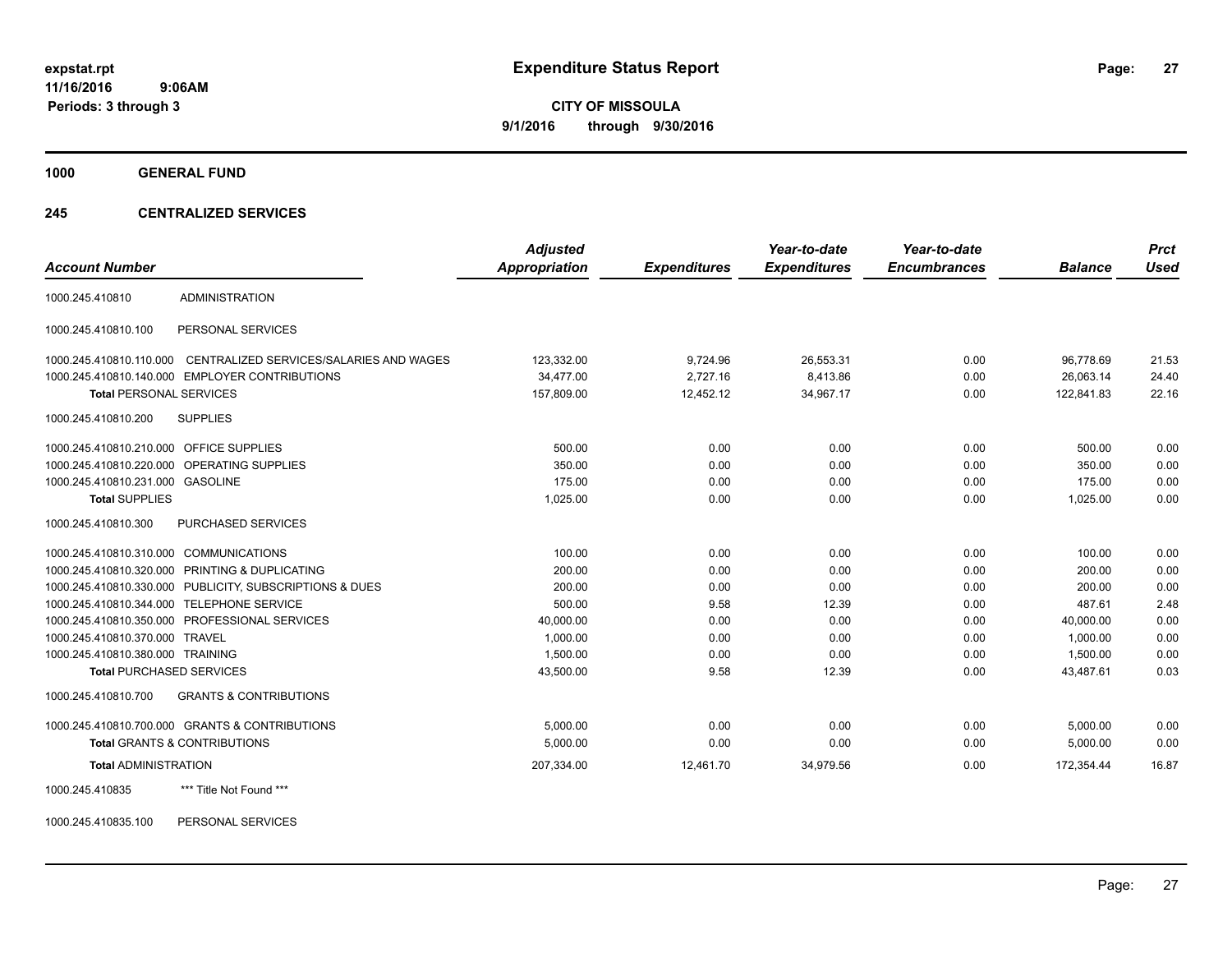**1000 GENERAL FUND**

### **245 CENTRALIZED SERVICES**

| <b>Account Number</b>                                         | <b>Adjusted</b><br><b>Appropriation</b> | <b>Expenditures</b> | Year-to-date<br><b>Expenditures</b> | Year-to-date<br><b>Encumbrances</b> | <b>Balance</b> | <b>Prct</b><br><b>Used</b> |
|---------------------------------------------------------------|-----------------------------------------|---------------------|-------------------------------------|-------------------------------------|----------------|----------------------------|
| 1000.245.410835.110.000 SALARIES AND WAGES                    | 66,812.00                               | 6,853.19            | 18,712.02                           | 0.00                                | 48,099.98      | 28.01                      |
| 1000.245.410835.140.000 EMPLOYER CONTRIBUTIONS                | 22,895.00                               | 2,160.94            | 6,857.39                            | 0.00                                | 16,037.61      | 29.95                      |
| <b>Total PERSONAL SERVICES</b>                                | 89.707.00                               | 9,014.13            | 25,569.41                           | 0.00                                | 64,137.59      | 28.50                      |
| <b>SUPPLIES</b><br>1000.245.410835.200                        |                                         |                     |                                     |                                     |                |                            |
| 1000.245.410835.210.000 OFFICE SUPPLIES                       | 200.00                                  | 0.00                | 0.00                                | 0.00                                | 200.00         | 0.00                       |
| 1000.245.410835.220.000 OPERATING SUPPLIES                    | 300.00                                  | 0.00                | 0.00                                | 0.00                                | 300.00         | 0.00                       |
| 1000.245.410835.231.000 GASOLINE                              | 172.00                                  | 0.00                | 0.00                                | 0.00                                | 172.00         | 0.00                       |
| <b>Total SUPPLIES</b>                                         | 672.00                                  | 0.00                | 0.00                                | 0.00                                | 672.00         | 0.00                       |
| 1000.245.410835.300<br><b>PURCHASED SERVICES</b>              |                                         |                     |                                     |                                     |                |                            |
| 1000.245.410835.310.000 COMMUNICATIONS                        | 100.00                                  | 0.00                | 0.00                                | 0.00                                | 100.00         | 0.00                       |
| 1000.245.410835.320.000 PRINTING & DUPLICATING                | 100.00                                  | 0.00                | 0.00                                | 0.00                                | 100.00         | 0.00                       |
| 1000.245.410835.330.000 PUBLICITY, SUBSCRIPTIONS & DUES       | 150.00                                  | 0.00                | 0.00                                | 0.00                                | 150.00         | 0.00                       |
| 1000.245.410835.344.000 TELEPHONE SERVICE                     | 145.00                                  | 62.17               | 124.34                              | 0.00                                | 20.66          | 85.75                      |
| <b>Total PURCHASED SERVICES</b>                               | 495.00                                  | 62.17               | 124.34                              | 0.00                                | 370.66         | 25.12                      |
| Total *** Title Not Found ***                                 | 90,874.00                               | 9,076.30            | 25,693.75                           | 0.00                                | 65,180.25      | 28.27                      |
| 1000.245.411010<br>*** Title Not Found ***                    |                                         |                     |                                     |                                     |                |                            |
| PERSONAL SERVICES<br>1000.245.411010.100                      |                                         |                     |                                     |                                     |                |                            |
| Total *** Title Not Found ***                                 | 0.00                                    | 0.00                | 0.00                                | 0.00                                | 0.00           | 0.00                       |
| <b>ENERGY CONSERVATION</b><br>1000.245.411231                 |                                         |                     |                                     |                                     |                |                            |
| 1000.245.411231.100<br>PERSONAL SERVICES                      |                                         |                     |                                     |                                     |                |                            |
| 1000.245.411231.110.000 ENERGY COORDINATOR/SALARIES AND WAGES | 52,397.00                               | 4,120.92            | 11,244.41                           | 0.00                                | 41,152.59      | 21.46                      |
| 1000.245.411231.140.000 EMPLOYER CONTRIBUTIONS                | 21,027.00                               | 1,684.80            | 5,540.68                            | 0.00                                | 15,486.32      | 26.35                      |
| <b>Total PERSONAL SERVICES</b>                                | 73,424.00                               | 5,805.72            | 16,785.09                           | 0.00                                | 56,638.91      | 22.86                      |
| <b>SUPPLIES</b><br>1000.245.411231.200                        |                                         |                     |                                     |                                     |                |                            |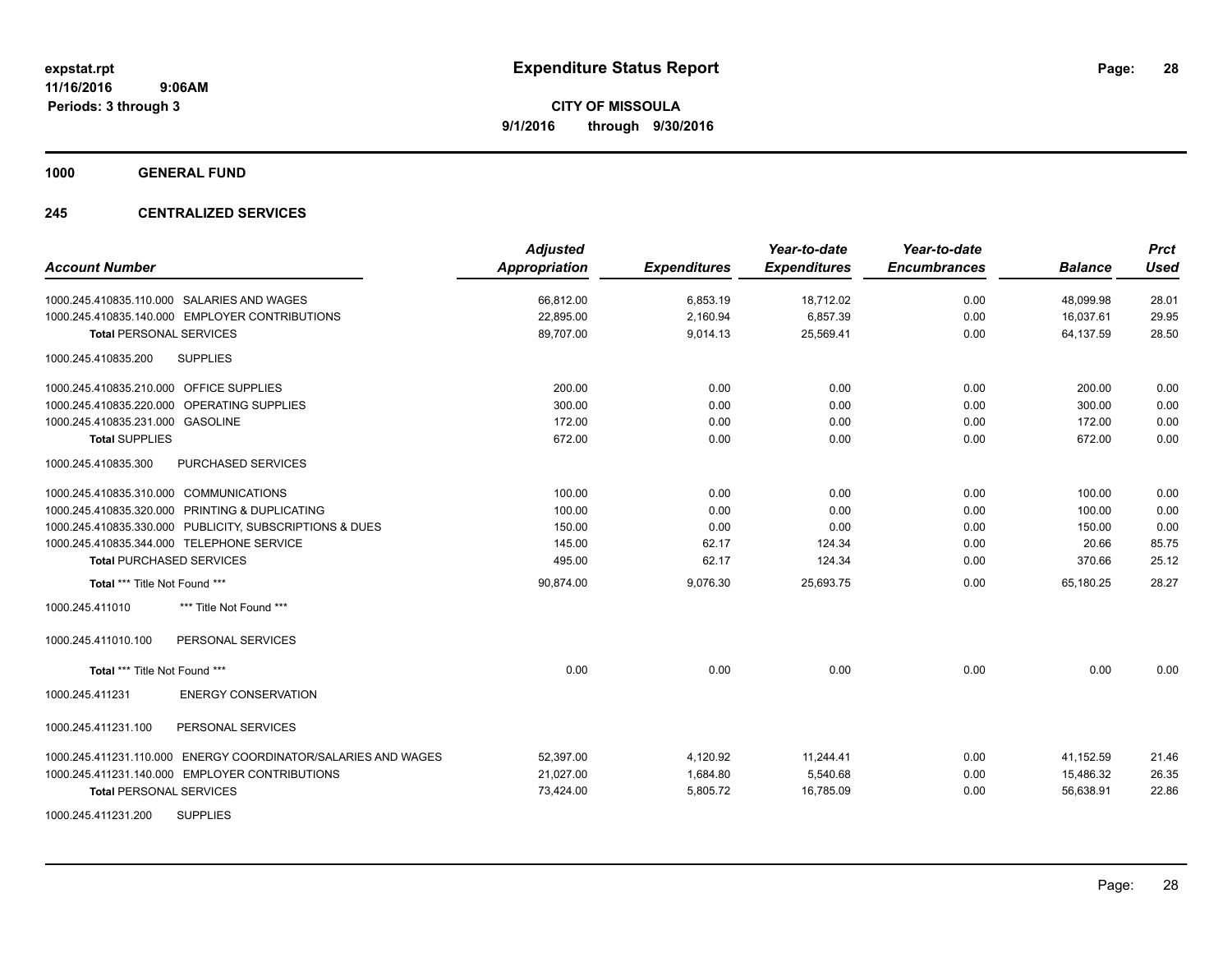**1000 GENERAL FUND**

### **245 CENTRALIZED SERVICES**

| <b>Account Number</b>                                   | <b>Adjusted</b><br>Appropriation | <b>Expenditures</b> | Year-to-date<br><b>Expenditures</b> | Year-to-date<br><b>Encumbrances</b> | <b>Balance</b> | <b>Prct</b><br><b>Used</b> |
|---------------------------------------------------------|----------------------------------|---------------------|-------------------------------------|-------------------------------------|----------------|----------------------------|
| <b>OFFICE SUPPLIES</b><br>1000.245.411231.210.000       | 500.00                           | 0.00                | 0.00                                | 0.00                                | 500.00         | 0.00                       |
| 1000.245.411231.220.000 OPERATING SUPPLIES              | 350.00                           | 0.00                | 0.00                                | 0.00                                | 350.00         | 0.00                       |
| 1000.245.411231.231.000 GASOLINE                        | 175.00                           | 0.00                | 0.00                                | 0.00                                | 175.00         | 0.00                       |
| <b>Total SUPPLIES</b>                                   | 1,025.00                         | 0.00                | 0.00                                | 0.00                                | 1,025.00       | 0.00                       |
| 1000.245.411231.300<br><b>PURCHASED SERVICES</b>        |                                  |                     |                                     |                                     |                |                            |
| 1000.245.411231.310.000 COMMUNICATIONS                  | 200.00                           | 0.00                | 0.00                                | 0.00                                | 200.00         | 0.00                       |
| 1000.245.411231.320.000<br>PRINTING & DUPLICATING       | 250.00                           | 4.84                | 7.38                                | 0.00                                | 242.62         | 2.95                       |
| 1000.245.411231.330.000 PUBLICITY, SUBSCRIPTIONS & DUES | 200.00                           | 0.00                | 1,150.00                            | 0.00                                | $-950.00$      | 575.00                     |
| 1000.245.411231.344.000 TELEPHONE SERVICE               | 200.00                           | 0.00                | 0.00                                | 0.00                                | 200.00         | 0.00                       |
| 1000.245.411231.350.000 PROFESSIONAL SERVICES           | 11,500.00                        | 0.00                | 0.00                                | 0.00                                | 11,500.00      | 0.00                       |
| 1000.245.411231.370.000 TRAVEL                          | 1,000.00                         | 0.00                | 0.00                                | 0.00                                | 1,000.00       | 0.00                       |
| 1000.245.411231.380.000 TRAINING                        | 1,500.00                         | 0.00                | 0.00                                | 0.00                                | 1,500.00       | 0.00                       |
| <b>Total PURCHASED SERVICES</b>                         | 14,850.00                        | 4.84                | 1,157.38                            | 0.00                                | 13,692.62      | 7.79                       |
| <b>Total ENERGY CONSERVATION</b>                        | 89,299.00                        | 5,810.56            | 17,942.47                           | 0.00                                | 71,356.53      | 20.09                      |
| <b>Total CENTRALIZED SERVICES</b>                       | 387,507.00                       | 27,348.56           | 78,615.78                           | 0.00                                | 308,891.22     | 20.29                      |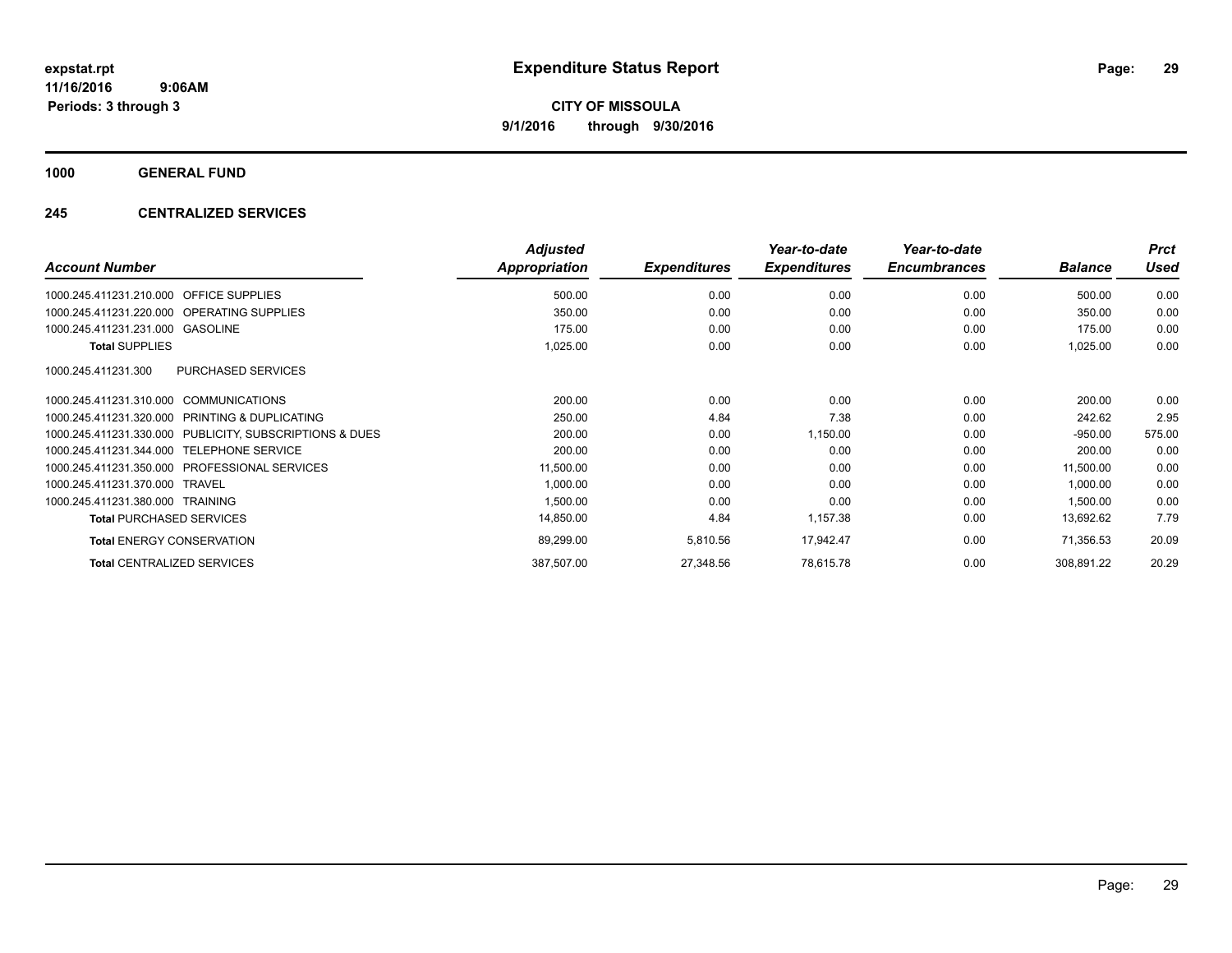**1000 GENERAL FUND**

|                                         |                                                      | <b>Adjusted</b> |                     | Year-to-date        | Year-to-date        |                | <b>Prct</b> |
|-----------------------------------------|------------------------------------------------------|-----------------|---------------------|---------------------|---------------------|----------------|-------------|
| <b>Account Number</b>                   |                                                      | Appropriation   | <b>Expenditures</b> | <b>Expenditures</b> | <b>Encumbrances</b> | <b>Balance</b> | <b>Used</b> |
| 1000.250.411000                         | *** Title Not Found ***                              |                 |                     |                     |                     |                |             |
| 1000.250.411000.700                     | <b>GRANTS &amp; CONTRIBUTIONS</b>                    |                 |                     |                     |                     |                |             |
|                                         | 1000.250.411000.700.000 MISSOULA RAVALI TMA          | 10,780.00       | 0.00                | 0.00                | 0.00                | 10,780.00      | 0.00        |
| Total *** Title Not Found ***           |                                                      | 10,780.00       | 0.00                | 0.00                | 0.00                | 10.780.00      | 0.00        |
| 1000.250.411010                         | <b>ADMINISTRATION</b>                                |                 |                     |                     |                     |                |             |
| 1000.250.411010.100                     | PERSONAL SERVICES                                    |                 |                     |                     |                     |                |             |
|                                         | 1000.250.411010.110.000 ADMIN/SALARIES AND WAGES     | 111,905.00      | 16,645.98           | 43,584.06           | 0.00                | 68,320.94      | 38.95       |
|                                         | 1000.250.411010.120.000 ADMIN-OVERTIME/TERMINATION   | 1,155.00        | 0.00                | 0.00                | 0.00                | 1,155.00       | 0.00        |
|                                         | 1000.250.411010.140.000 ADMIN/EMPLOYER CONTRIBUTIONS | 40,111.00       | 6,758.42            | 21,191.96           | 0.00                | 18,919.04      | 52.83       |
| <b>Total PERSONAL SERVICES</b>          |                                                      | 153,171.00      | 23,404.40           | 64.776.02           | 0.00                | 88,394.98      | 42.29       |
| 1000.250.411010.200                     | <b>SUPPLIES</b>                                      |                 |                     |                     |                     |                |             |
| 1000.250.411010.210.000 OFFICE SUPPLIES |                                                      | 7,100.00        | 369.27              | 951.95              | 0.00                | 6,148.05       | 13.41       |
| 1000.250.411010.210.301                 | <b>OFFICE SUPPLIES</b>                               | 0.00            | 3.19                | 4.96                | 0.00                | $-4.96$        | 0.00        |
|                                         | 1000.250.411010.220.000 ADMIN-OPERATING SUPPLIES     | 181.00          | 0.00                | 0.00                | 0.00                | 181.00         | 0.00        |
|                                         | 1000.250.411010.230.000 REPAIR/MAINTENANCE           | 50.00           | 0.00                | 0.00                | 0.00                | 50.00          | 0.00        |
| 1000.250.411010.231.000 GASOLINE        |                                                      | 916.00          | 0.00                | 0.00                | 0.00                | 916.00         | 0.00        |
| 1000.250.411010.240.000 OTHER SUPPLIES  |                                                      | 100.00          | 0.00                | 0.00                | 0.00                | 100.00         | 0.00        |
| <b>Total SUPPLIES</b>                   |                                                      | 8,347.00        | 372.46              | 956.91              | 0.00                | 7,390.09       | 11.46       |
| 1000.250.411010.300                     | <b>PURCHASED SERVICES</b>                            |                 |                     |                     |                     |                |             |
| 1000.250.411010.310.000                 | <b>COMMUNICATIONS</b>                                | 3,343.00        | 0.00                | 0.00                | 0.00                | 3,343.00       | 0.00        |
| 1000.250.411010.310.351                 | <b>COMMUNICATIONS</b>                                | 0.00            | 0.00                | 2.85                | 0.00                | $-2.85$        | 0.00        |
| 1000.250.411010.320.000                 | PRINTING & DUPLICATING                               | 1,365.00        | 0.00                | 120.18              | 0.00                | 1.244.82       | 8.80        |
| 1000.250.411010.330.000                 | PUBLICITY, SUBSCRIPTIONS & DUES                      | 1,370.00        | 0.00                | 0.00                | 0.00                | 1,370.00       | 0.00        |
| 1000.250.411010.344.000                 | <b>TELEPHONE SERVICE</b>                             | 700.00          | 52.80               | 105.09              | 0.00                | 594.91         | 15.01       |
| 1000.250.411010.350.000                 | PROFESSIONAL SERVICES                                | 110,500.00      | 2,432.88            | 5,982.04            | 0.00                | 104,517.96     | 5.41        |
|                                         | 1000.250.411010.360.000 REPAIR & MAINTENANCE         | 650.00          | 0.00                | 0.00                | 0.00                | 650.00         | 0.00        |
|                                         |                                                      |                 |                     |                     |                     |                |             |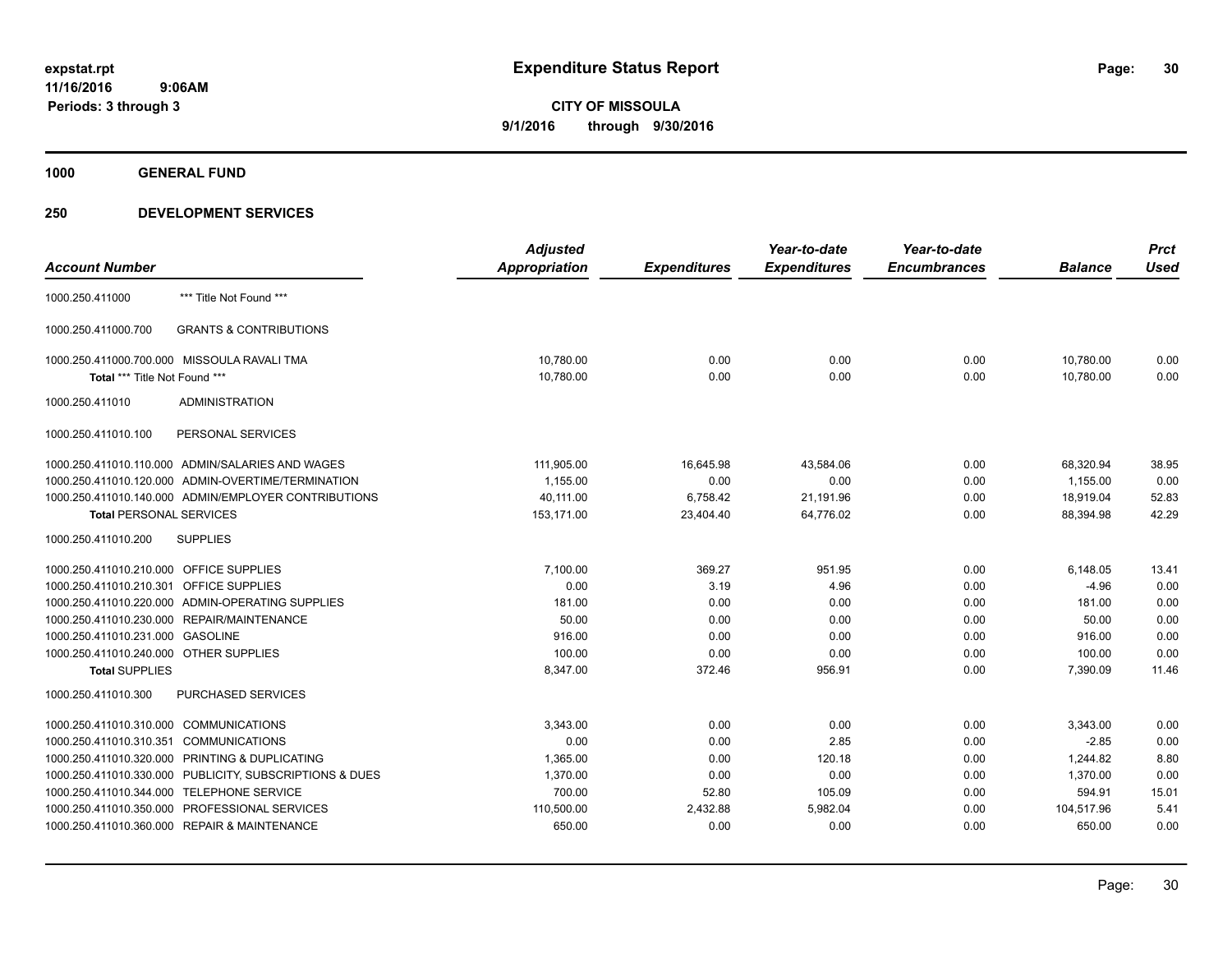**1000 GENERAL FUND**

| <b>Account Number</b>                                                  | <b>Adjusted</b><br><b>Appropriation</b> | <b>Expenditures</b> | Year-to-date<br><b>Expenditures</b> | Year-to-date<br><b>Encumbrances</b> | <b>Balance</b> | <b>Prct</b><br><b>Used</b> |
|------------------------------------------------------------------------|-----------------------------------------|---------------------|-------------------------------------|-------------------------------------|----------------|----------------------------|
| 1000.250.411010.370.000<br><b>TRAVEL</b>                               | 1,500.00                                | 215.36              | 215.36                              | 0.00                                | 1,284.64       | 14.36                      |
| 1000.250.411010.380.000 TRAINING                                       | 1,300.00                                | 0.00                | 0.00                                | 0.00                                | 1,300.00       | 0.00                       |
| <b>Total PURCHASED SERVICES</b>                                        | 120,728.00                              | 2,701.04            | 6,425.52                            | 0.00                                | 114,302.48     | 5.32                       |
| <b>Total ADMINISTRATION</b>                                            | 282,246.00                              | 26,477.90           | 72,158.45                           | 0.00                                | 210,087.55     | 25.57                      |
| <b>GRANTS &amp; COMMUNITY PROGRAM CONTRIBUTIONS</b><br>1000.250.411030 |                                         |                     |                                     |                                     |                |                            |
| 1000.250.411030.300<br>PURCHASED SERVICES                              |                                         |                     |                                     |                                     |                |                            |
| 1000.250.411030.390.000 GCP CONTRIBUTION                               | 169,309.00                              | 0.00                | 0.00                                | 0.00                                | 169,309.00     | 0.00                       |
| <b>Total GRANTS &amp; COMMUNITY PROGRAM CONTRIBUTIONS</b>              | 169,309.00                              | 0.00                | 0.00                                | 0.00                                | 169,309.00     | 0.00                       |
| PLANNING SUBSIDY<br>1000.250.411031                                    |                                         |                     |                                     |                                     |                |                            |
| OTHER OBJECTS<br>1000.250.411031.800                                   |                                         |                     |                                     |                                     |                |                            |
| 1000.250.411031.820.000 PLANNING SUBSIDY                               | 18,900.00                               | 0.00                | 0.00                                | 0.00                                | 18,900.00      | 0.00                       |
| <b>Total PLANNING SUBSIDY</b>                                          | 18,900.00                               | 0.00                | 0.00                                | 0.00                                | 18,900.00      | 0.00                       |
| DEVELOPMENT & PERMIT REVIEWS<br>1000.250.411050                        |                                         |                     |                                     |                                     |                |                            |
| 1000.250.411050.100<br>PERSONAL SERVICES                               |                                         |                     |                                     |                                     |                |                            |
| 1000.250.411050.110.000 DEV & PERMIT REVIEW/SALARIES AND WAGES         | 700,118.00                              | 63,391.81           | 161,113.96                          | 0.00                                | 539,004.04     | 23.01                      |
| 1000.250.411050.120.000 OVERTIME/TERMINATION                           | 684.00                                  | 0.00                | 0.00                                | 0.00                                | 684.00         | 0.00                       |
| 1000.250.411050.140.000 EMPLOYER CONTRIBUTIONS                         | 236,773.00                              | 26,260.45           | 74,017.73                           | 0.00                                | 162,755.27     | 31.26                      |
| <b>Total PERSONAL SERVICES</b>                                         | 937,575.00                              | 89,652.26           | 235,131.69                          | 0.00                                | 702,443.31     | 25.08                      |
| 1000.250.411050.200<br><b>SUPPLIES</b>                                 |                                         |                     |                                     |                                     |                |                            |
| 1000.250.411050.210.000 DEV & PERMIT REVIEW-OFFICE SUPPLIES            | 4,998.00                                | 54.70               | 361.85                              | 0.00                                | 4,636.15       | 7.24                       |
| 1000.250.411050.210.301<br><b>OFFICE SUPPLIES</b>                      | 0.00                                    | 31.58               | 32.58                               | 0.00                                | $-32.58$       | 0.00                       |
| 1000.250.411050.220.000 OPERATING SUPPLIES                             | 700.00                                  | 0.00                | 0.00                                | 0.00                                | 700.00         | 0.00                       |
| 1000.250.411050.230.000 REPAIR/MAINTENANCE                             | 1,300.00                                | 344.94              | 435.90                              | 0.00                                | 864.10         | 33.53                      |
| 1000.250.411050.231.000 DEV & PERMIT REVIEW-GASOLINE                   | 4,841.00                                | 161.51              | 305.48                              | 0.00                                | 4,535.52       | 6.31                       |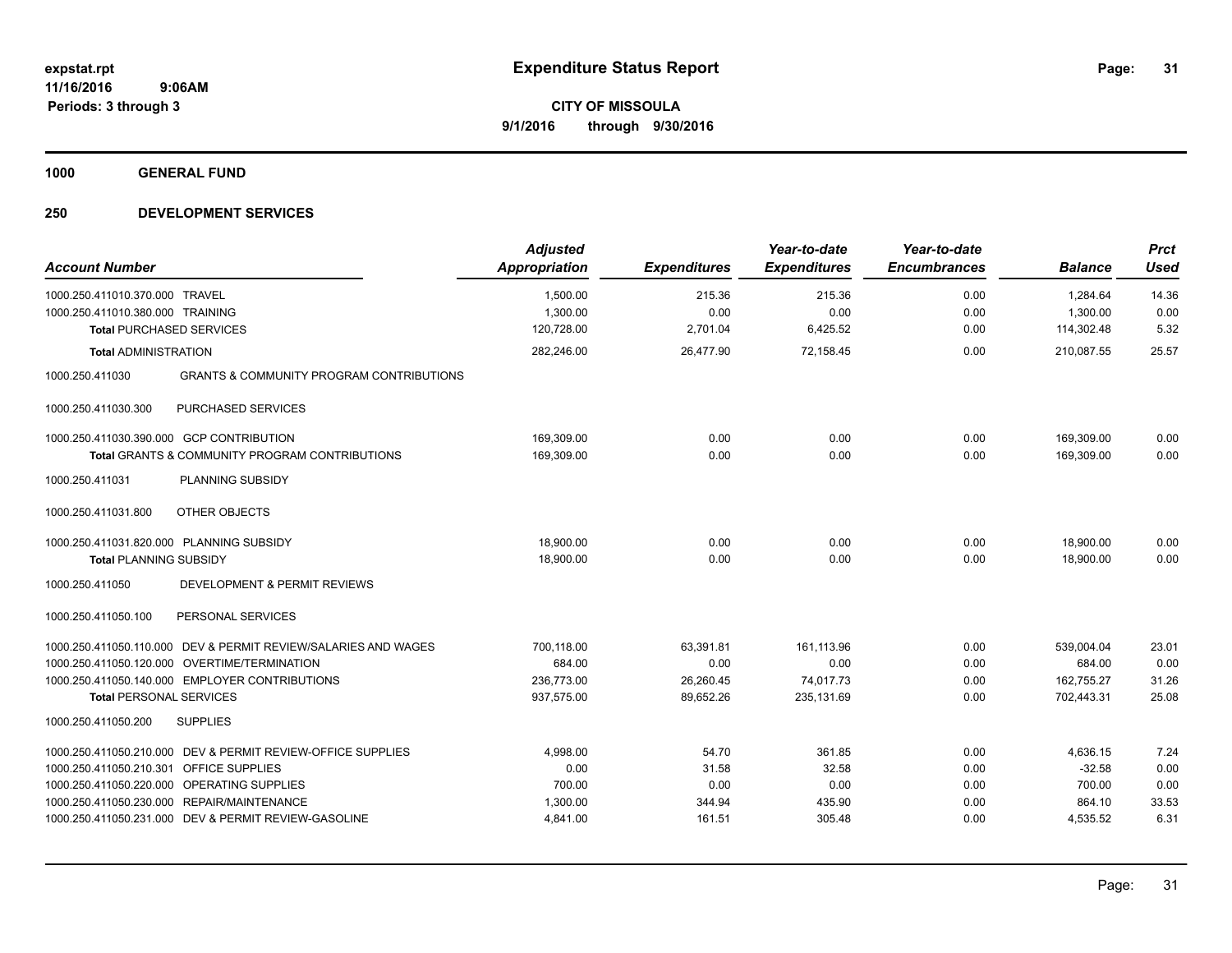**1000 GENERAL FUND**

### **250 DEVELOPMENT SERVICES**

| <b>Account Number</b>                  |                                                         | <b>Adjusted</b><br><b>Appropriation</b> | <b>Expenditures</b> | Year-to-date<br><b>Expenditures</b> | Year-to-date<br><b>Encumbrances</b> | <b>Balance</b> | <b>Prct</b><br>Used |
|----------------------------------------|---------------------------------------------------------|-----------------------------------------|---------------------|-------------------------------------|-------------------------------------|----------------|---------------------|
|                                        |                                                         |                                         |                     |                                     |                                     |                |                     |
| 1000.250.411050.240.000 OTHER SUPPLIES |                                                         | 505.00                                  | 0.00                | 7.74                                | 0.00                                | 497.26         | 1.53                |
| <b>Total SUPPLIES</b>                  |                                                         | 12,344.00                               | 592.73              | 1,143.55                            | 0.00                                | 11,200.45      | 9.26                |
| 1000.250.411050.300                    | PURCHASED SERVICES                                      |                                         |                     |                                     |                                     |                |                     |
| 1000.250.411050.310.000 COMMUNICATIONS |                                                         | 7.750.00                                | 14.13               | 14.13                               | 0.00                                | 7,735.87       | 0.18                |
| 1000.250.411050.310.351 COMMUNICATIONS |                                                         | 0.00                                    | 516.54              | 1,906.01                            | 0.00                                | $-1,906.01$    | 0.00                |
|                                        | 1000.250.411050.320.000 PRINTING & DUPLICATING          | 5,189.00                                | 0.00                | 95.19                               | 0.00                                | 5,093.81       | 1.83                |
|                                        | 1000.250.411050.330.000 PUBLICITY, SUBSCRIPTIONS & DUES | 3,980.00                                | 445.24              | 894.24                              | 0.00                                | 3,085.76       | 22.47               |
|                                        | 1000.250.411050.344.000 TELEPHONE SERVICE               | 5,345.00                                | 506.51              | 1,024.09                            | 0.00                                | 4,320.91       | 19.16               |
|                                        | 1000.250.411050.350.000 PROFESSIONAL SERVICES           | 24,856.00                               | 2,180.63            | 5,061.67                            | 0.00                                | 19,794.33      | 20.36               |
|                                        | 1000.250.411050.360.000 REPAIR & MAINTENANCE            | 1,275.00                                | 0.00                | 0.00                                | 0.00                                | 1,275.00       | 0.00                |
|                                        | 1000.250.411050.370.000 DEV & PERMIT REVIEW-TRAVEL      | 9,373.00                                | 192.46              | 192.46                              | 0.00                                | 9,180.54       | 2.05                |
| 1000.250.411050.380.000 TRAINING       |                                                         | 7,839.00                                | 0.00                | 0.00                                | 0.00                                | 7,839.00       | 0.00                |
|                                        | 1000.250.411050.390.000 OTHER PURCHASED SERVICES        | 400.00                                  | 0.00                | 0.00                                | 0.00                                | 400.00         | 0.00                |
| <b>Total PURCHASED SERVICES</b>        |                                                         | 66,007.00                               | 3,855.51            | 9,187.79                            | 0.00                                | 56,819.21      | 13.92               |
|                                        | <b>Total DEVELOPMENT &amp; PERMIT REVIEWS</b>           | 1,015,926.00                            | 94,100.50           | 245,463.03                          | 0.00                                | 770,462.97     | 24.16               |
| 1000.250.411055                        | CODE COMPLIANCE                                         |                                         |                     |                                     |                                     |                |                     |
| 1000.250.411055.100                    | PERSONAL SERVICES                                       |                                         |                     |                                     |                                     |                |                     |
|                                        | 1000.250.411055.110.000 SALARIES AND WAGES              | 0.00                                    | $-2,339.77$         | 0.00                                | 0.00                                | 0.00           | 0.00                |
|                                        | 1000.250.411055.140.000 EMPLOYER CONTRIBUTIONS          | 0.00                                    | $-4,826.32$         | 0.01                                | 0.00                                | $-0.01$        | 0.00                |
| <b>Total PERSONAL SERVICES</b>         |                                                         | 0.00                                    | $-7,166.09$         | 0.01                                | 0.00                                | $-0.01$        | 0.00                |
| 1000.250.411055.300                    | PURCHASED SERVICES                                      |                                         |                     |                                     |                                     |                |                     |
| <b>Total PURCHASED SERVICES</b>        |                                                         | 0.00                                    | 0.00                | 0.00                                | 0.00                                | 0.00           | 0.00                |
| <b>Total CODE COMPLIANCE</b>           |                                                         | 0.00                                    | $-7,166.09$         | 0.01                                | 0.00                                | $-0.01$        | 0.00                |
| 1000.250.411071                        | <b>MOUNTAIN LINE SUBSIDY</b>                            |                                         |                     |                                     |                                     |                |                     |

1000.250.411071.700 GRANTS & CONTRIBUTIONS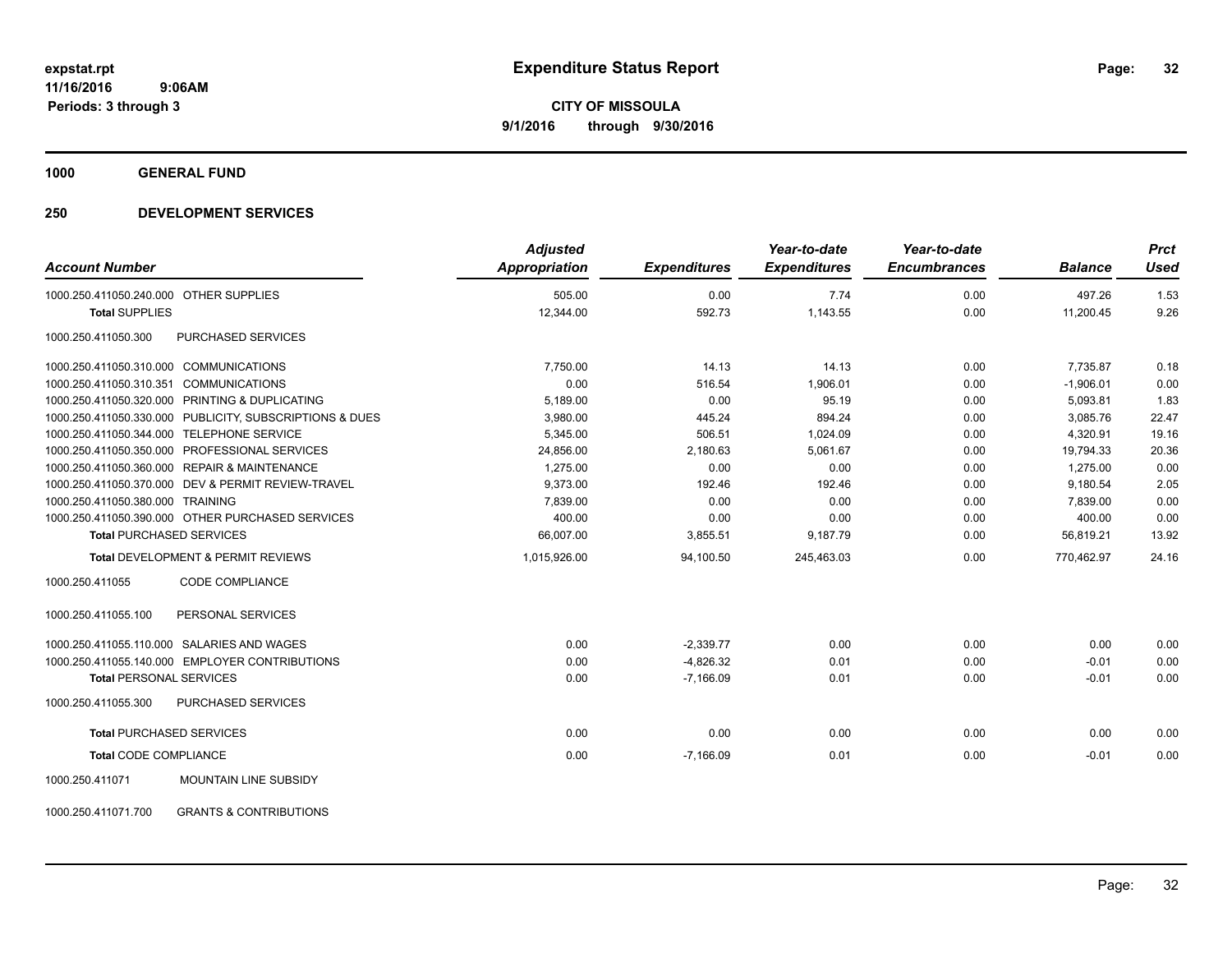**1000 GENERAL FUND**

| <b>Account Number</b>      |                                                                               | <b>Adjusted</b><br><b>Appropriation</b> | <b>Expenditures</b> | Year-to-date<br><b>Expenditures</b> | Year-to-date<br><b>Encumbrances</b> | <b>Balance</b>           | <b>Prct</b><br><b>Used</b> |
|----------------------------|-------------------------------------------------------------------------------|-----------------------------------------|---------------------|-------------------------------------|-------------------------------------|--------------------------|----------------------------|
|                            | 1000.250.411071.700.000 GRANTS & CONTRIBUTIONS<br>Total MOUNTAIN LINE SUBSIDY | 100,000.00<br>100,000.00                | 0.00<br>0.00        | 0.00<br>0.00                        | 0.00<br>0.00                        | 100,000.00<br>100,000.00 | 0.00<br>0.00               |
| 1000.250.411080            | <b>MIM MDT</b>                                                                |                                         |                     |                                     |                                     |                          |                            |
| 1000.250.411080.800        | OTHER OBJECTS                                                                 |                                         |                     |                                     |                                     |                          |                            |
| <b>Total MIM MDT</b>       | 1000.250.411080.820.000 MIM & BIKE PED SUBSIDY                                | 9,900.00<br>9,900.00                    | 0.00<br>0.00        | 0.00<br>0.00                        | 0.00<br>0.00                        | 9,900.00<br>9,900.00     | 0.00<br>0.00               |
| 1000.250.411081            | <b>MIM-TRANSIT</b>                                                            |                                         |                     |                                     |                                     |                          |                            |
| 1000.250.411081.100        | PERSONAL SERVICES                                                             |                                         |                     |                                     |                                     |                          |                            |
|                            | <b>Total PERSONAL SERVICES</b>                                                | 0.00                                    | 0.00                | 0.00                                | 0.00                                | 0.00                     | 0.00                       |
| 1000.250.411081.200        | <b>SUPPLIES</b>                                                               |                                         |                     |                                     |                                     |                          |                            |
| <b>Total SUPPLIES</b>      |                                                                               | 0.00                                    | 0.00                | 0.00                                | 0.00                                | 0.00                     | 0.00                       |
| 1000.250.411081.300        | PURCHASED SERVICES                                                            |                                         |                     |                                     |                                     |                          |                            |
|                            | <b>Total PURCHASED SERVICES</b>                                               | 0.00                                    | 0.00                | 0.00                                | 0.00                                | 0.00                     | 0.00                       |
| 1000.250.411081.500        | <b>FIXED CHARGES</b>                                                          |                                         |                     |                                     |                                     |                          |                            |
| <b>Total FIXED CHARGES</b> |                                                                               | 0.00                                    | 0.00                | 0.00                                | 0.00                                | 0.00                     | 0.00                       |
| 1000.250.411081.700        | <b>GRANTS &amp; CONTRIBUTIONS</b>                                             |                                         |                     |                                     |                                     |                          |                            |
|                            | <b>Total GRANTS &amp; CONTRIBUTIONS</b>                                       | 0.00                                    | 0.00                | 0.00                                | 0.00                                | 0.00                     | 0.00                       |
| 1000.250.411081.900        | CAPITAL OUTLAY                                                                |                                         |                     |                                     |                                     |                          |                            |
| <b>Total MIM-TRANSIT</b>   |                                                                               | 0.00                                    | 0.00                | 0.00                                | 0.00                                | 0.00                     | 0.00                       |
| 1000.250.411084            | *** Title Not Found ***                                                       |                                         |                     |                                     |                                     |                          |                            |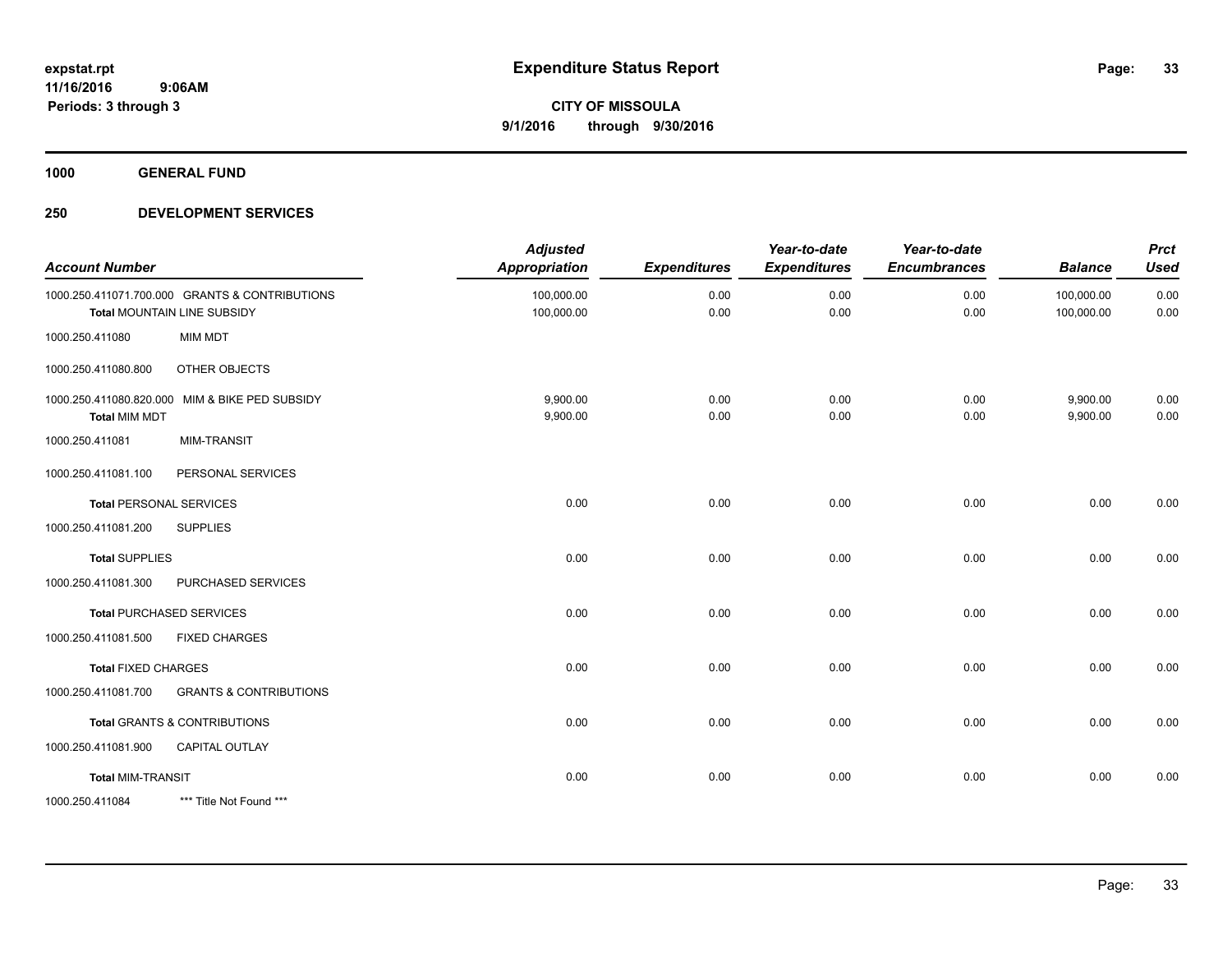**1000 GENERAL FUND**

|                                |                                                  | <b>Adjusted</b>      |                     | Year-to-date        | Year-to-date        |                | <b>Prct</b> |
|--------------------------------|--------------------------------------------------|----------------------|---------------------|---------------------|---------------------|----------------|-------------|
| <b>Account Number</b>          |                                                  | <b>Appropriation</b> | <b>Expenditures</b> | <b>Expenditures</b> | <b>Encumbrances</b> | <b>Balance</b> | <b>Used</b> |
| 1000.250.411084.800            | OTHER OBJECTS                                    |                      |                     |                     |                     |                |             |
|                                | 1000.250.411084.820.000 TRANSFERS TO OTHER FUNDS | 82,086.00            | 0.00                | 0.00                | 0.00                | 82,086.00      | 0.00        |
| Total *** Title Not Found ***  |                                                  | 82,086.00            | 0.00                | 0.00                | 0.00                | 82,086.00      | 0.00        |
| 1000.250.430255                | <b>BIKE-PED PROGRAM</b>                          |                      |                     |                     |                     |                |             |
| 1000.250.430255.100            | PERSONAL SERVICES                                |                      |                     |                     |                     |                |             |
| <b>Total PERSONAL SERVICES</b> |                                                  | 0.00                 | 0.00                | 0.00                | 0.00                | 0.00           | 0.00        |
| 1000.250.430255.200            | <b>SUPPLIES</b>                                  |                      |                     |                     |                     |                |             |
| Total BIKE-PED PROGRAM         |                                                  | 0.00                 | 0.00                | 0.00                | 0.00                | 0.00           | 0.00        |
| 1000.250.430256                | SAFE ROUTES TO SCHOOLS                           |                      |                     |                     |                     |                |             |
| 1000.250.430256.100            | PERSONAL SERVICES                                |                      |                     |                     |                     |                |             |
| <b>Total PERSONAL SERVICES</b> |                                                  | 0.00                 | 0.00                | 0.00                | 0.00                | 0.00           | 0.00        |
| 1000.250.430256.300            | PURCHASED SERVICES                               |                      |                     |                     |                     |                |             |
|                                | Total SAFE ROUTES TO SCHOOLS                     | 0.00                 | 0.00                | 0.00                | 0.00                | 0.00           | 0.00        |
| 1000.250.430262                | <b>SIDEWALKS</b>                                 |                      |                     |                     |                     |                |             |
| 1000.250.430262.300            | PURCHASED SERVICES                               |                      |                     |                     |                     |                |             |
| <b>Total SIDEWALKS</b>         |                                                  | 0.00                 | 0.00                | 0.00                | 0.00                | 0.00           | 0.00        |
| 1000.250.430267                | <b>CMAQ GRANT</b>                                |                      |                     |                     |                     |                |             |
| 1000.250.430267.100            | PERSONAL SERVICES                                |                      |                     |                     |                     |                |             |
| <b>Total PERSONAL SERVICES</b> |                                                  | 0.00                 | 0.00                | 0.00                | 0.00                | 0.00           | 0.00        |
| 1000.250.430267.200            | <b>SUPPLIES</b>                                  |                      |                     |                     |                     |                |             |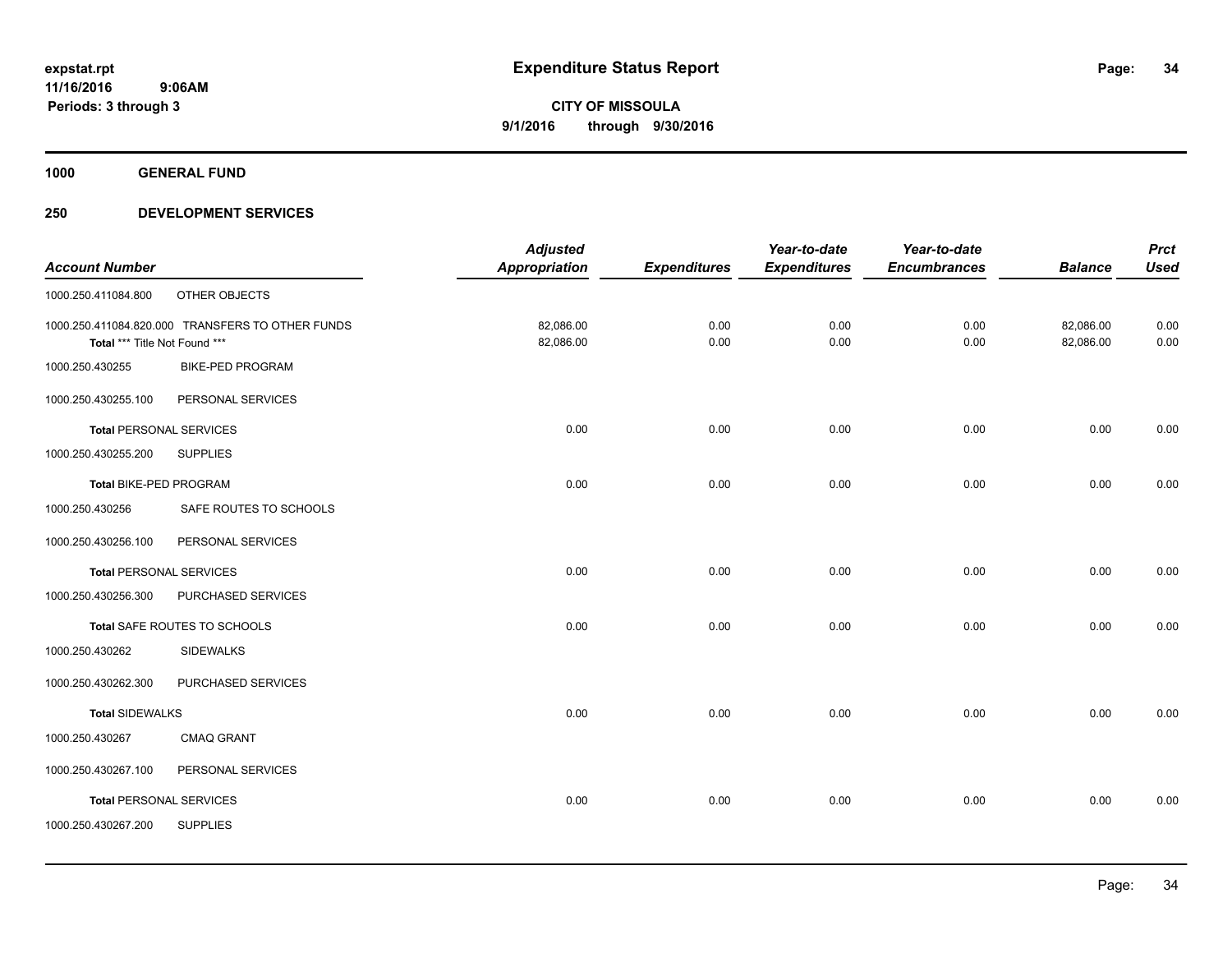**1000 GENERAL FUND**

|                                                         | <b>Adjusted</b>      |                     | Year-to-date        | Year-to-date        |                | <b>Prct</b> |
|---------------------------------------------------------|----------------------|---------------------|---------------------|---------------------|----------------|-------------|
| <b>Account Number</b>                                   | <b>Appropriation</b> | <b>Expenditures</b> | <b>Expenditures</b> | <b>Encumbrances</b> | <b>Balance</b> | <b>Used</b> |
| <b>Total SUPPLIES</b>                                   | 0.00                 | 0.00                | 0.00                | 0.00                | 0.00           | 0.00        |
| 1000.250.430267.300<br>PURCHASED SERVICES               |                      |                     |                     |                     |                |             |
| <b>Total PURCHASED SERVICES</b>                         | 0.00                 | 0.00                | 0.00                | 0.00                | 0.00           | 0.00        |
| 1000.250.430267.500<br><b>FIXED CHARGES</b>             |                      |                     |                     |                     |                |             |
| <b>Total CMAQ GRANT</b>                                 | 0.00                 | 0.00                | 0.00                | 0.00                | 0.00           | 0.00        |
| 1000.250.431400<br><b>ENGINEERING</b>                   |                      |                     |                     |                     |                |             |
| 1000.250.431400.100<br>PERSONAL SERVICES                |                      |                     |                     |                     |                |             |
| 1000.250.431400.110.000 ENGINEERING/SALARIES AND WAGES  | 459,224.00           | 35,796.66           | 94,633.66           | 0.00                | 364,590.34     | 20.61       |
| 1000.250.431400.120.00 OVERTIME/TERMINATION             | 2,437.00             | 0.00                | 0.00                | 0.00                | 2.437.00       | 0.00        |
| 1000.250.431400.140.000 EMPLOYER CONTRIBUTIONS          | 154,334.00           | 11,673.96           | 36,692.39           | 0.00                | 117,641.61     | 23.77       |
| <b>Total PERSONAL SERVICES</b>                          | 615,995.00           | 47,470.62           | 131,326.05          | 0.00                | 484,668.95     | 21.32       |
| <b>SUPPLIES</b><br>1000.250.431400.200                  |                      |                     |                     |                     |                |             |
| 1000.250.431400.210.000 ENGINEERING-OFFICE SUPPLIES     | 1,423.00             | 0.00                | 355.34              | 0.00                | 1,067.66       | 24.97       |
| 1000.250.431400.210.301<br><b>OFFICE SUPPLIES</b>       | 0.00                 | 71.03               | 113.54              | 0.00                | $-113.54$      | 0.00        |
| 1000.250.431400.220.000 OPERATING SUPPLIES              | 525.00               | 0.00                | 0.00                | 0.00                | 525.00         | 0.00        |
| 1000.250.431400.230.000 REPAIR/MAINTENANCE              | 1,650.00             | 69.57               | 310.93              | 0.00                | 1,339.07       | 18.84       |
| 1000.250.431400.231.000 ENGINEERING-GASOLINE            | 8,568.00             | 707.29              | 1,101.57            | 0.00                | 7,466.43       | 12.86       |
| 1000.250.431400.240.000 OTHER SUPPLIES                  | 650.00               | 0.00                | 163.96              | 0.00                | 486.04         | 25.22       |
| <b>Total SUPPLIES</b>                                   | 12,816.00            | 847.89              | 2,045.34            | 0.00                | 10,770.66      | 15.96       |
| 1000.250.431400.300<br><b>PURCHASED SERVICES</b>        |                      |                     |                     |                     |                |             |
| 1000.250.431400.310.000 COMMUNICATIONS                  | 4,395.00             | 0.00                | 0.00                | 0.00                | 4,395.00       | 0.00        |
| 1000.250.431400.310.351<br><b>COMMUNICATIONS</b>        | 0.00                 | 15.37               | 62.41               | 0.00                | $-62.41$       | 0.00        |
| 1000.250.431400.320.000 PRINTING & DUPLICATING          | 770.00               | 0.00                | 25.02               | 0.00                | 744.98         | 3.25        |
| 1000.250.431400.330.000 PUBLICITY, SUBSCRIPTIONS & DUES | 6,025.00             | 0.00                | 0.00                | 0.00                | 6,025.00       | 0.00        |
| 1000.250.431400.344.000 TELEPHONE SERVICE               | 5,425.00             | 744.59              | 1,458.48            | 0.00                | 3,966.52       | 26.88       |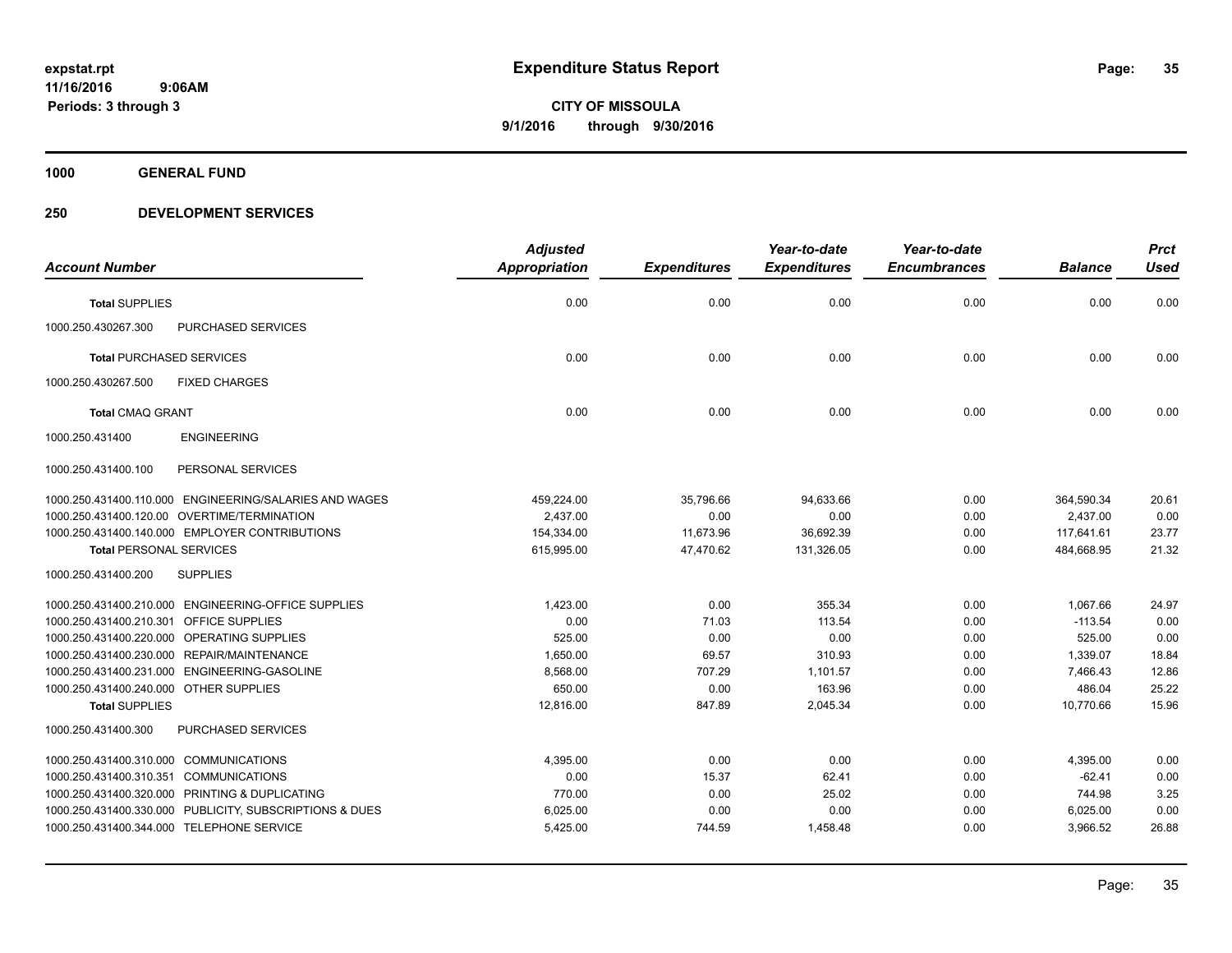**1000 GENERAL FUND**

| <b>Account Number</b>          |                                                       | <b>Adjusted</b><br><b>Appropriation</b> | <b>Expenditures</b> | Year-to-date<br><b>Expenditures</b> | Year-to-date<br><b>Encumbrances</b> | <b>Balance</b> | <b>Prct</b><br><b>Used</b> |
|--------------------------------|-------------------------------------------------------|-----------------------------------------|---------------------|-------------------------------------|-------------------------------------|----------------|----------------------------|
|                                |                                                       |                                         |                     |                                     |                                     |                |                            |
| 1000.250.431400.350.000        | PROFESSIONAL SERVICES                                 | 63.580.00                               | 9,845.50            | 26,652.11                           | 0.00                                | 36,927.89      | 41.92                      |
| 1000.250.431400.360.000        | ENGINEERING-REPAIR & MAINTENANCE                      | 730.00                                  | 0.00                | 0.00                                | 0.00                                | 730.00         | 0.00                       |
| 1000.250.431400.370.000        | ENGINEERING-TRAVEL                                    | 2,850.00                                | 0.00                | 0.00                                | 0.00                                | 2,850.00       | 0.00                       |
| 1000.250.431400.380.000        | <b>TRAINING</b>                                       | 3,100.00                                | 0.00                | 0.00                                | 0.00                                | 3,100.00       | 0.00                       |
|                                | 1000.250.431400.390.000 OTHER PURCHASED SERVICES      | 550.00                                  | 0.00                | 0.00                                | 0.00                                | 550.00         | 0.00                       |
|                                | <b>Total PURCHASED SERVICES</b>                       | 87,425.00                               | 10,605.46           | 28,198.02                           | 0.00                                | 59,226.98      | 32.25                      |
| 1000.250.431400.900            | <b>CAPITAL OUTLAY</b>                                 |                                         |                     |                                     |                                     |                |                            |
| <b>Total CAPITAL OUTLAY</b>    |                                                       | 0.00                                    | 0.00                | 0.00                                | 0.00                                | 0.00           | 0.00                       |
| <b>Total ENGINEERING</b>       |                                                       | 716,236.00                              | 58,923.97           | 161,569.41                          | 0.00                                | 554,666.59     | 22.56                      |
| 1000.250.460460                | <b>HISTORIC PRESERVATION</b>                          |                                         |                     |                                     |                                     |                |                            |
| 1000.250.460460.800            | OTHER OBJECTS                                         |                                         |                     |                                     |                                     |                |                            |
|                                | 1000.250.460460.820.000 HISTORIC PRESERVATION SUBSIDY | 64,834.00                               | 0.00                | 0.00                                | 0.00                                | 64.834.00      | 0.00                       |
|                                | <b>Total HISTORIC PRESERVATION</b>                    | 64,834.00                               | 0.00                | 0.00                                | 0.00                                | 64,834.00      | 0.00                       |
| 1000.250.510110                | <b>MERCHANT SERVICES</b>                              |                                         |                     |                                     |                                     |                |                            |
| 1000.250.510110.500            | <b>FIXED CHARGES</b>                                  |                                         |                     |                                     |                                     |                |                            |
| <b>Total MERCHANT SERVICES</b> |                                                       | 0.00                                    | 0.00                | 0.00                                | 0.00                                | 0.00           | 0.00                       |
|                                | <b>Total DEVELOPMENT SERVICES</b>                     | 2,470,217.00                            | 172,336.28          | 479,190.90                          | 0.00                                | 1,991,026.10   | 19.40                      |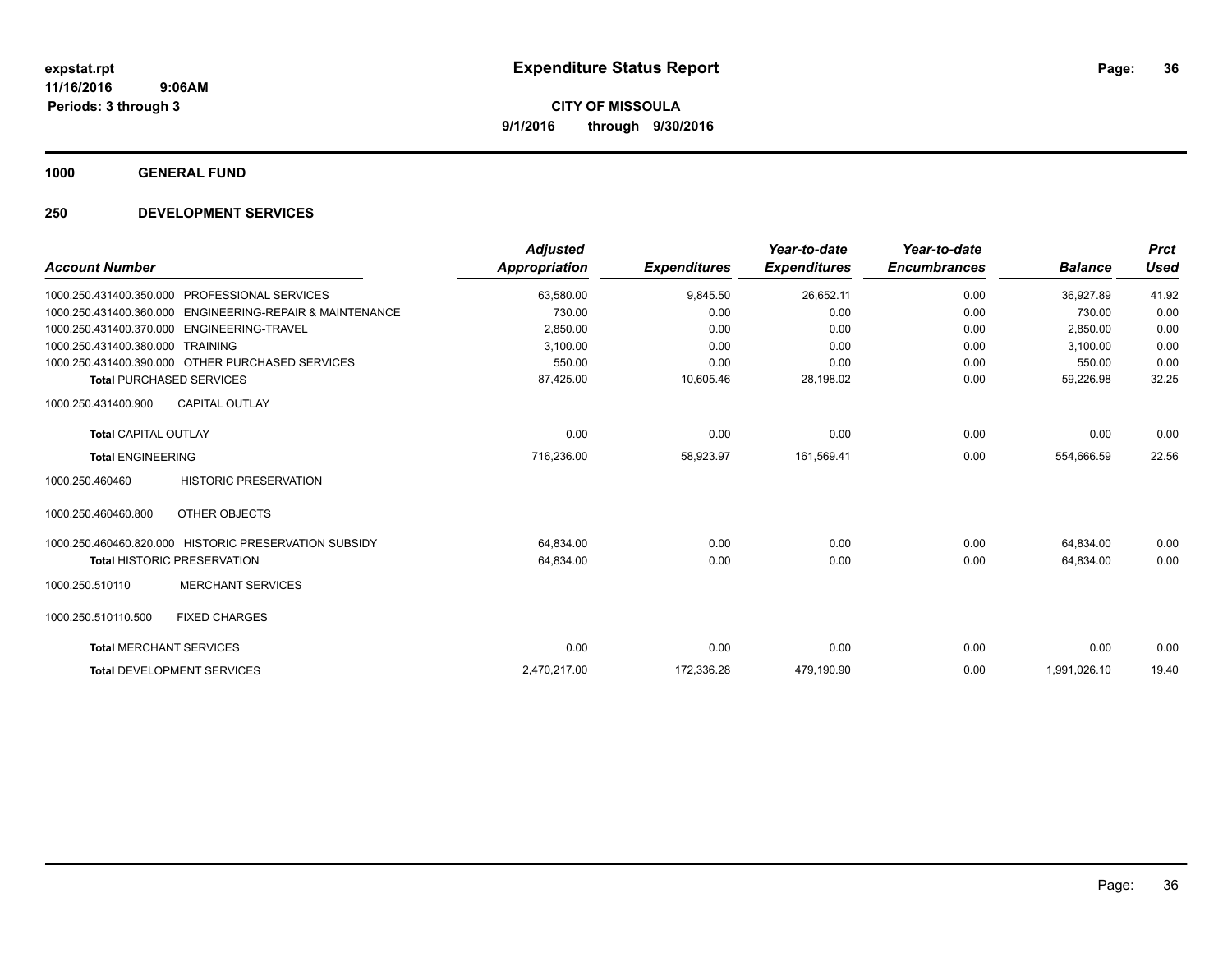**1000 GENERAL FUND**

### **255 HOUSING & COMMUNITY DEVELOPMENT**

|                                         |                                                                 | <b>Adjusted</b> |                     | Year-to-date        | Year-to-date        |                | <b>Prct</b> |
|-----------------------------------------|-----------------------------------------------------------------|-----------------|---------------------|---------------------|---------------------|----------------|-------------|
| <b>Account Number</b>                   |                                                                 | Appropriation   | <b>Expenditures</b> | <b>Expenditures</b> | <b>Encumbrances</b> | <b>Balance</b> | <b>Used</b> |
| 1000.255.411850                         | <b>ECONOMIC DEVELOPMENT</b>                                     |                 |                     |                     |                     |                |             |
| 1000.255.411850.700                     | <b>GRANTS &amp; CONTRIBUTIONS</b>                               |                 |                     |                     |                     |                |             |
|                                         | Total ECONOMIC DEVELOPMENT                                      | 0.00            | 0.00                | 0.00                | 0.00                | 0.00           | 0.00        |
| 1000.255.450131                         | <b>GENERAL ASSISTANCE</b>                                       |                 |                     |                     |                     |                |             |
| 1000.255.450131.700                     | <b>GRANTS &amp; CONTRIBUTIONS</b>                               |                 |                     |                     |                     |                |             |
| <b>Total GENERAL ASSISTANCE</b>         |                                                                 | 0.00            | 0.00                | 0.00                | 0.00                | 0.00           | 0.00        |
| 1000.255.460300                         | OTHER COMMUNITY EVENTS                                          |                 |                     |                     |                     |                |             |
| 1000.255.460300.700                     | <b>GRANTS &amp; CONTRIBUTIONS</b>                               |                 |                     |                     |                     |                |             |
|                                         | 1000.255.460300.700.000 CULTURAL COUNCIL/GRANTS & CONTRIBUTIONS | 0.00            | 58,000.00           | 58,000.00           | 0.00                | $-58,000.00$   | 0.00        |
|                                         | Total OTHER COMMUNITY EVENTS                                    | 0.00            | 58,000.00           | 58,000.00           | 0.00                | $-58,000.00$   | 0.00        |
| 1000.255.460453                         | <b>BANDS</b>                                                    |                 |                     |                     |                     |                |             |
| 1000.255.460453.700                     | <b>GRANTS &amp; CONTRIBUTIONS</b>                               |                 |                     |                     |                     |                |             |
| <b>Total BANDS</b>                      |                                                                 | 0.00            | 0.00                | 0.00                | 0.00                | 0.00           | 0.00        |
| 1000.255.470210                         | <b>ADMINISTRATION</b>                                           |                 |                     |                     |                     |                |             |
| 1000.255.470210.100                     | PERSONAL SERVICES                                               |                 |                     |                     |                     |                |             |
|                                         | 1000.255.470210.110.000 SALARIES AND WAGES                      | 0.00            | 6,302.78            | 13,770.68           | 0.00                | $-13,770.68$   | 0.00        |
|                                         | 1000.255.470210.140.000 EMPLOYER CONTRIBUTIONS                  | 0.00            | 1,803.56            | 3,053.10            | 0.00                | $-3,053.10$    | 0.00        |
| <b>Total PERSONAL SERVICES</b>          |                                                                 | 0.00            | 8,106.34            | 16,823.78           | 0.00                | $-16,823.78$   | 0.00        |
| 1000.255.470210.200                     | <b>SUPPLIES</b>                                                 |                 |                     |                     |                     |                |             |
| 1000.255.470210.210.000 OFFICE SUPPLIES |                                                                 | 0.00            | 586.25              | 2,966.79            | 0.00                | $-2,966.79$    | 0.00        |
| <b>Total SUPPLIES</b>                   |                                                                 | 0.00            | 586.25              | 2,966.79            | 0.00                | $-2,966.79$    | 0.00        |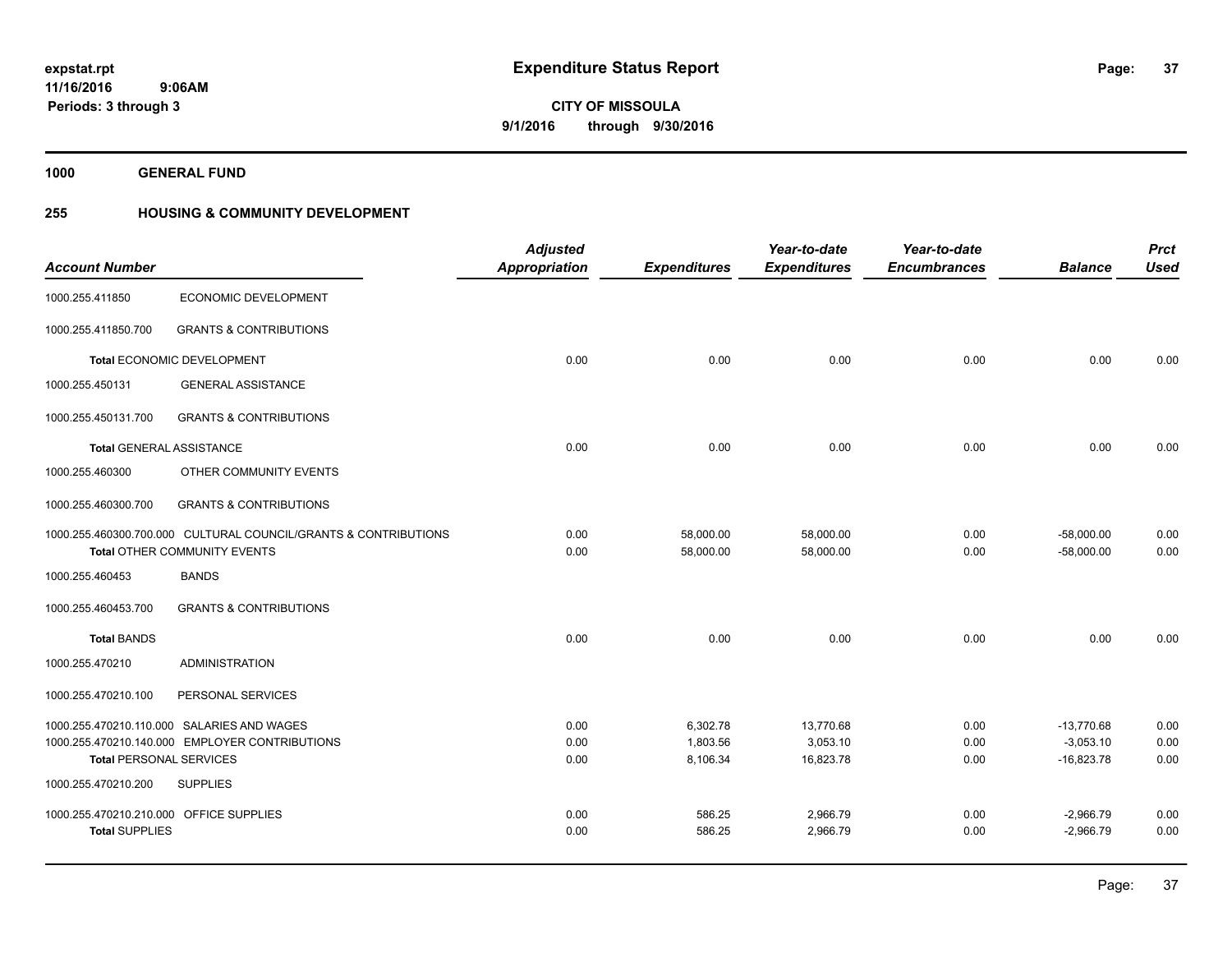**1000 GENERAL FUND**

## **255 HOUSING & COMMUNITY DEVELOPMENT**

|                                                         | <b>Adjusted</b> |                     | Year-to-date<br><b>Expenditures</b> | Year-to-date<br><b>Encumbrances</b> |                | <b>Prct</b> |
|---------------------------------------------------------|-----------------|---------------------|-------------------------------------|-------------------------------------|----------------|-------------|
| <b>Account Number</b>                                   | Appropriation   | <b>Expenditures</b> |                                     |                                     | <b>Balance</b> | <b>Used</b> |
| 1000.255.470210.300<br><b>PURCHASED SERVICES</b>        |                 |                     |                                     |                                     |                |             |
| 1000.255.470210.310.000 COMMUNICATIONS                  | 0.00            | 114.97              | 114.97                              | 0.00                                | $-114.97$      | 0.00        |
| 1000.255.470210.320.000 PRINTING & DUPLICATING          | 0.00            | 257.49              | 257.49                              | 0.00                                | $-257.49$      | 0.00        |
| 1000.255.470210.330.000 PUBLICITY, SUBSCRIPTIONS & DUES | 0.00            | 231.87              | 231.87                              | 0.00                                | $-231.87$      | 0.00        |
| 1000.255.470210.344.000 TELEPHONE SERVICE               | 0.00            | 213.97              | 213.97                              | 0.00                                | $-213.97$      | 0.00        |
| 1000.255.470210.380.000 TRAINING                        | 0.00            | 65.00               | 65.00                               | 0.00                                | -65.00         | 0.00        |
| <b>Total PURCHASED SERVICES</b>                         | 0.00            | 883.30              | 883.30                              | 0.00                                | $-883.30$      | 0.00        |
| <b>FIXED CHARGES</b><br>1000.255.470210.500             |                 |                     |                                     |                                     |                |             |
| <b>Total FIXED CHARGES</b>                              | 0.00            | 0.00                | 0.00                                | 0.00                                | 0.00           | 0.00        |
| <b>Total ADMINISTRATION</b>                             | 0.00            | 9,575.89            | 20,673.87                           | 0.00                                | $-20,673.87$   | 0.00        |
| <b>Total HOUSING &amp; COMMUNITY DEVELOPMENT</b>        | 0.00            | 67,575.89           | 78,673.87                           | 0.00                                | $-78.673.87$   | 0.00        |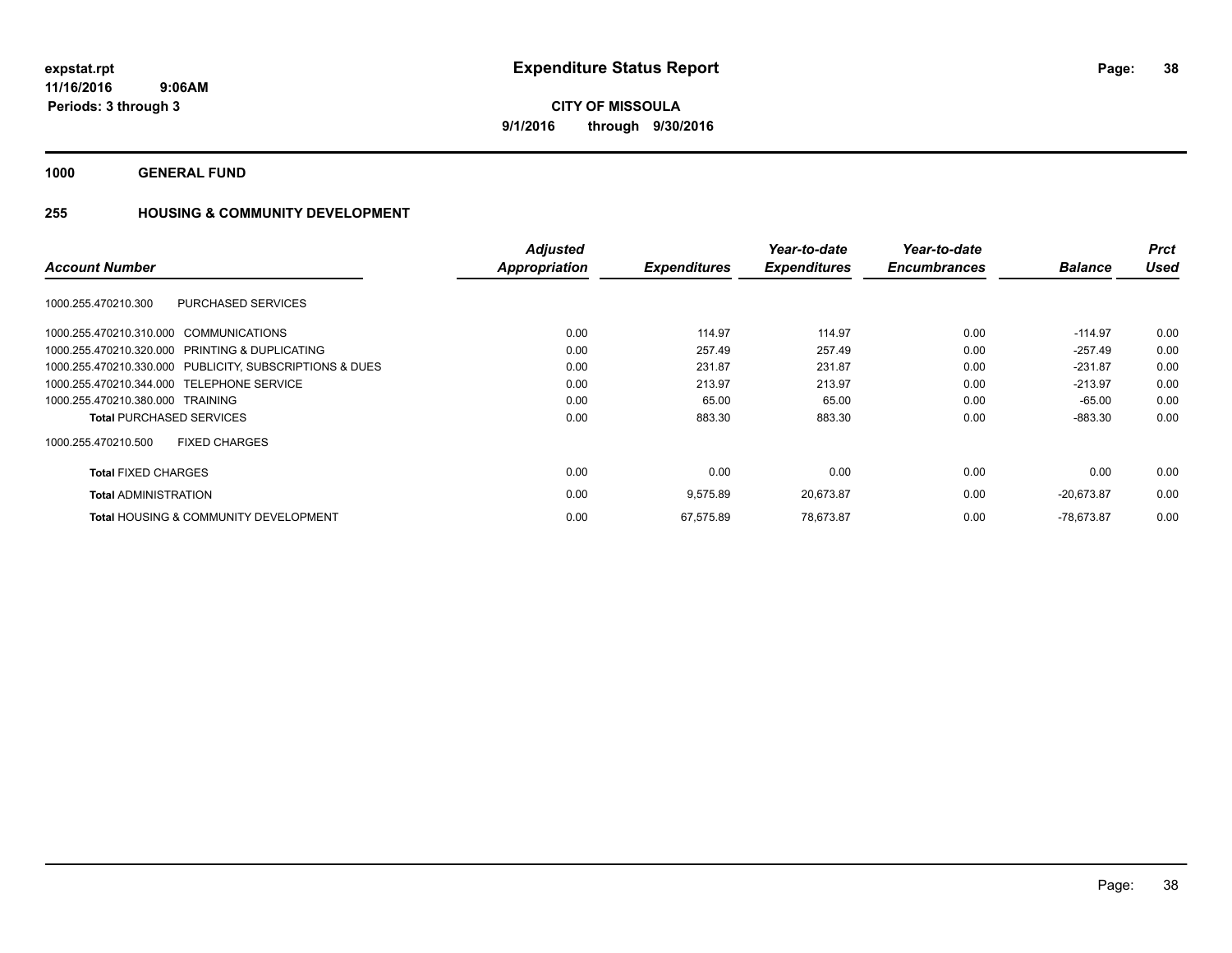**CITY OF MISSOULA 9/1/2016 through 9/30/2016**

**1000 GENERAL FUND**

**270 CITY ATTORNEY**

| <b>Account Number</b>          |                                                                                                       | <b>Adjusted</b><br>Appropriation   | <b>Expenditures</b>  | Year-to-date<br><b>Expenditures</b> | Year-to-date<br><b>Encumbrances</b> | <b>Balance</b>                     | <b>Prct</b><br><b>Used</b> |
|--------------------------------|-------------------------------------------------------------------------------------------------------|------------------------------------|----------------------|-------------------------------------|-------------------------------------|------------------------------------|----------------------------|
| 1000.270.410360                | ALTERNATIVE DISPUTE RESOLUTION                                                                        |                                    |                      |                                     |                                     |                                    |                            |
| 1000.270.410360.700            | <b>GRANTS &amp; CONTRIBUTIONS</b>                                                                     |                                    |                      |                                     |                                     |                                    |                            |
|                                | 1000.270.410360.700.000 ALTERNATIVE DISPUTE RESOLUTION<br>Total ALTERNATIVE DISPUTE RESOLUTION        | 7,200.00<br>7,200.00               | 0.00<br>0.00         | 0.00<br>0.00                        | 0.00<br>0.00                        | 7,200.00<br>7,200.00               | 0.00<br>0.00               |
| 1000.270.410371                | SEXUAL ASSUALT PREVENTION CAMPAIGN                                                                    |                                    |                      |                                     |                                     |                                    |                            |
| 1000.270.410371.700            | <b>GRANTS &amp; CONTRIBUTIONS</b>                                                                     |                                    |                      |                                     |                                     |                                    |                            |
|                                | 1000.270.410371.700.000 SEXUAL ASSUAL PREVENTION CAMPAIGN<br>Total SEXUAL ASSUALT PREVENTION CAMPAIGN | 160,618.00<br>160,618.00           | 0.00<br>0.00         | 0.00<br>0.00                        | 0.00<br>0.00                        | 160,618.00<br>160,618.00           | 0.00<br>0.00               |
| 1000.270.411115                | <b>VICTIM SERVICES</b>                                                                                |                                    |                      |                                     |                                     |                                    |                            |
| 1000.270.411115.100            | PERSONAL SERVICES                                                                                     |                                    |                      |                                     |                                     |                                    |                            |
| <b>Total PERSONAL SERVICES</b> | 1000.270.411115.110.000 SALARIES AND WAGES<br>1000.270.411115.140.000 EMPLOYER CONTRIBUTIONS          | 17,911.00<br>5,837.00<br>23,748.00 | 0.00<br>0.00<br>0.00 | 0.00<br>0.00<br>0.00                | 0.00<br>0.00<br>0.00                | 17,911.00<br>5,837.00<br>23,748.00 | 0.00<br>0.00<br>0.00       |
| 1000.270.411115.300            | PURCHASED SERVICES                                                                                    |                                    |                      |                                     |                                     |                                    |                            |
|                                | <b>Total PURCHASED SERVICES</b>                                                                       | 0.00                               | 0.00                 | 0.00                                | 0.00                                | 0.00                               | 0.00                       |
| 1000.270.411115.900            | <b>CAPITAL OUTLAY</b>                                                                                 |                                    |                      |                                     |                                     |                                    |                            |
| <b>Total CAPITAL OUTLAY</b>    |                                                                                                       | 0.00                               | 0.00                 | 0.00                                | 0.00                                | 0.00                               | 0.00                       |
| <b>Total VICTIM SERVICES</b>   |                                                                                                       | 23,748.00                          | 0.00                 | 0.00                                | 0.00                                | 23,748.00                          | 0.00                       |
| 1000.270.411120                | ADMINISTRATION & CIVIL LAW                                                                            |                                    |                      |                                     |                                     |                                    |                            |
| 1000.270.411120.100            | PERSONAL SERVICES                                                                                     |                                    |                      |                                     |                                     |                                    |                            |
|                                | 1000.270.411120.110.000 SALARIES AND WAGES                                                            | 341,611.00                         | 41,691.58            | 109,740.45                          | 0.00                                | 231,870.55                         | 32.12                      |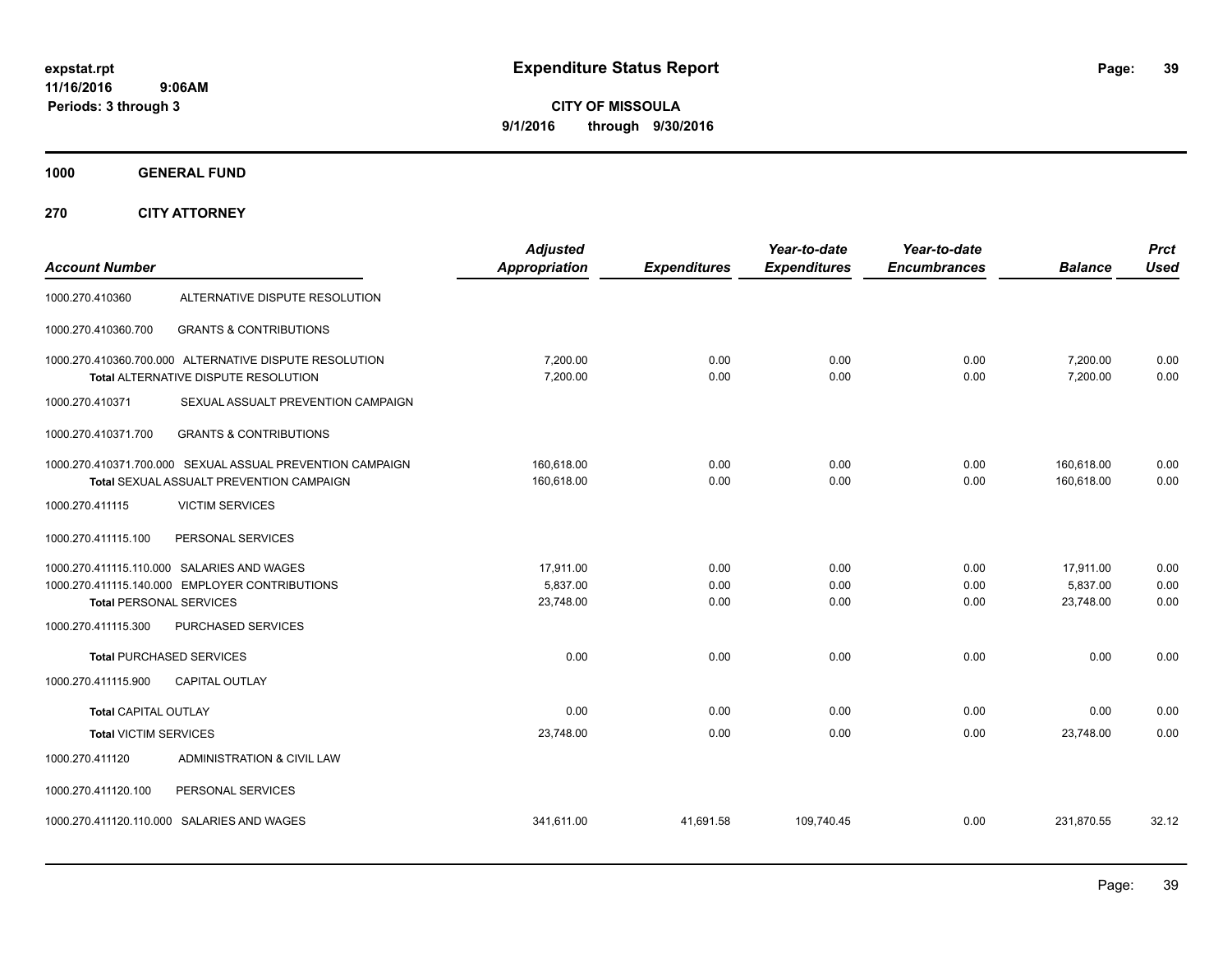**1000 GENERAL FUND**

**270 CITY ATTORNEY**

| <b>Account Number</b>                                   | <b>Adjusted</b><br>Appropriation | <b>Expenditures</b> | Year-to-date<br><b>Expenditures</b> | Year-to-date<br><b>Encumbrances</b> | <b>Balance</b> | <b>Prct</b><br><b>Used</b> |
|---------------------------------------------------------|----------------------------------|---------------------|-------------------------------------|-------------------------------------|----------------|----------------------------|
| 1000.270.411120.120.000 OVERTIME/TERMINATION            | 5,000.00                         | 718.26              | 1,376.57                            | 0.00                                | 3,623.43       | 27.53                      |
| 1000.270.411120.140.000 EMPLOYER CONTRIBUTIONS          | 101,401.00                       | 12,382.43           | 39,263.25                           | 0.00                                | 62,137.75      | 38.72                      |
| <b>Total PERSONAL SERVICES</b>                          | 448,012.00                       | 54,792.27           | 150,380.27                          | 0.00                                | 297.631.73     | 33.57                      |
| <b>SUPPLIES</b><br>1000.270.411120.200                  |                                  |                     |                                     |                                     |                |                            |
| 1000.270.411120.210.000 OFFICE SUPPLIES                 | 2.959.00                         | 319.49              | 482.02                              | 0.00                                | 2,476.98       | 16.29                      |
| 1000.270.411120.220.000 OPERATING SUPPLIES              | 550.00                           | 0.00                | 0.00                                | 0.00                                | 550.00         | 0.00                       |
| 1000.270.411120.231.000 GASOLINE                        | 163.00                           | 0.00                | 56.84                               | 0.00                                | 106.16         | 34.87                      |
| <b>Total SUPPLIES</b>                                   | 3,672.00                         | 319.49              | 538.86                              | 0.00                                | 3,133.14       | 14.67                      |
| 1000.270.411120.300<br>PURCHASED SERVICES               |                                  |                     |                                     |                                     |                |                            |
| 1000.270.411120.310.000 COMMUNICATIONS                  | 500.00                           | 6.93                | 6.93                                | 0.00                                | 493.07         | 1.39                       |
| 1000.270.411120.320.000 PRINTING & DUPLICATING          | 275.00                           | 0.00                | 300.30                              | 0.00                                | $-25.30$       | 109.20                     |
| 1000.270.411120.330.000 PUBLICITY, SUBSCRIPTIONS & DUES | 7,605.00                         | 877.00              | 3,670.00                            | 0.00                                | 3,935.00       | 48.26                      |
| 1000.270.411120.344.000 TELEPHONE SERVICE               | 132.00                           | 8.76                | 22.20                               | 0.00                                | 109.80         | 16.82                      |
| 1000.270.411120.350.000 PROFESSIONAL SERVICES           | 900.00                           | 0.00                | 0.00                                | 0.00                                | 900.00         | 0.00                       |
| 1000.270.411120.360.000 REPAIR & MAINTENANCE            | 1,258.00                         | 39.01               | 79.49                               | 0.00                                | 1,178.51       | 6.32                       |
| 1000.270.411120.370.000 TRAVEL                          | 2,200.00                         | 0.00                | 0.00                                | 0.00                                | 2,200.00       | 0.00                       |
| 1000.270.411120.380.000 TRAINING                        | 3,511.00                         | 450.00              | 599.00                              | 0.00                                | 2,912.00       | 17.06                      |
| <b>Total PURCHASED SERVICES</b>                         | 16,381.00                        | 1,381.70            | 4.677.92                            | 0.00                                | 11.703.08      | 28.56                      |
| OTHER OBJECTS<br>1000.270.411120.800                    |                                  |                     |                                     |                                     |                |                            |
| <b>Total OTHER OBJECTS</b>                              | 0.00                             | 0.00                | 0.00                                | 0.00                                | 0.00           | 0.00                       |
| 1000.270.411120.900<br><b>CAPITAL OUTLAY</b>            |                                  |                     |                                     |                                     |                |                            |
| <b>Total CAPITAL OUTLAY</b>                             | 0.00                             | 0.00                | 0.00                                | 0.00                                | 0.00           | 0.00                       |
| <b>Total ADMINISTRATION &amp; CIVIL LAW</b>             | 468,065.00                       | 56,493.46           | 155,597.05                          | 0.00                                | 312,467.95     | 33.24                      |
| 1000.270.411125<br><b>CRIMINAL LAW</b>                  |                                  |                     |                                     |                                     |                |                            |

1000.270.411125.100 PERSONAL SERVICES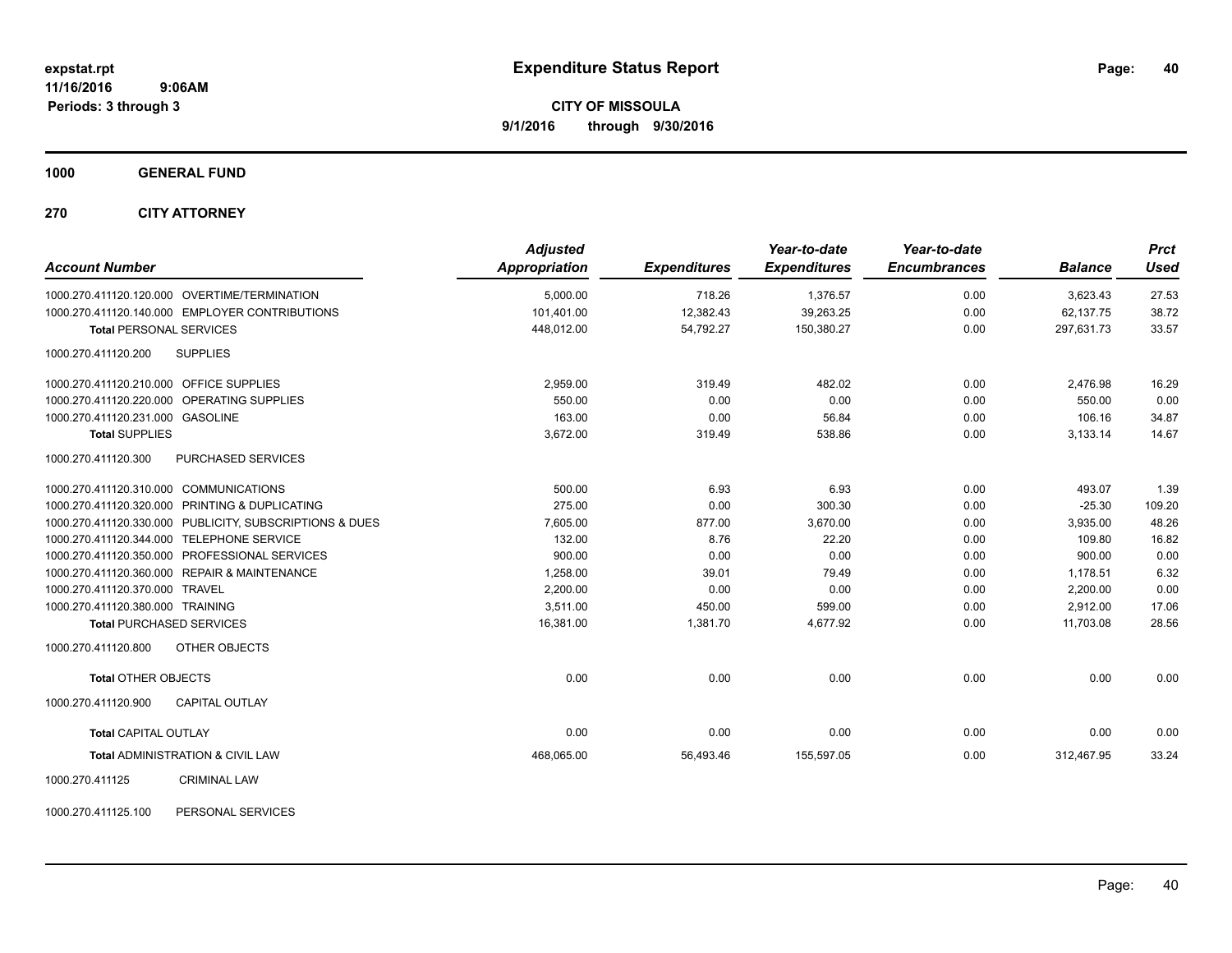**1000 GENERAL FUND**

**270 CITY ATTORNEY**

| <b>Account Number</b>                                   | <b>Adjusted</b><br><b>Appropriation</b> | <b>Expenditures</b> | Year-to-date<br><b>Expenditures</b> | Year-to-date<br><b>Encumbrances</b> | <b>Balance</b> | <b>Prct</b><br>Used |
|---------------------------------------------------------|-----------------------------------------|---------------------|-------------------------------------|-------------------------------------|----------------|---------------------|
| 1000.270.411125.110.000 SALARIES AND WAGES              | 607,744.00                              | 33,326.04           | 93,412.74                           | 0.00                                | 514,331.26     | 15.37               |
| 1000.270.411125.120.000 OVERTIME/TERMINATION            | 0.00                                    | 79.80               | 152.94                              | 0.00                                | $-152.94$      | 0.00                |
| 1000.270.411125.140.000 EMPLOYER CONTRIBUTIONS          | 211,044.00                              | 12,117.53           | 41,111.96                           | 0.00                                | 169,932.04     | 19.48               |
| <b>Total PERSONAL SERVICES</b>                          | 818,788.00                              | 45,523.37           | 134,677.64                          | 0.00                                | 684,110.36     | 16.45               |
| 1000.270.411125.200<br><b>SUPPLIES</b>                  |                                         |                     |                                     |                                     |                |                     |
| 1000.270.411125.210.000 OFFICE SUPPLIES                 | 3.159.00                                | 105.54              | 116.24                              | 0.00                                | 3,042.76       | 3.68                |
| 1000.270.411125.220.000 OPERATING SUPPLIES              | 700.00                                  | 0.00                | 0.00                                | 0.00                                | 700.00         | 0.00                |
| 1000.270.411125.231.000 GASOLINE                        | 100.00                                  | 0.00                | 0.00                                | 0.00                                | 100.00         | 0.00                |
| <b>Total SUPPLIES</b>                                   | 3,959.00                                | 105.54              | 116.24                              | 0.00                                | 3,842.76       | 2.94                |
| 1000.270.411125.300<br>PURCHASED SERVICES               |                                         |                     |                                     |                                     |                |                     |
| 1000.270.411125.310.000 COMMUNICATIONS                  | 850.00                                  | 129.39              | 333.25                              | 0.00                                | 516.75         | 39.21               |
| 1000.270.411125.320.000 PRINTING & DUPLICATING          | 275.00                                  | 0.00                | 0.00                                | 0.00                                | 275.00         | 0.00                |
| 1000.270.411125.330.000 PUBLICITY, SUBSCRIPTIONS & DUES | 5,395.00                                | 0.00                | 0.00                                | 0.00                                | 5,395.00       | 0.00                |
| TELEPHONE SERVICE<br>1000.270.411125.344.000            | 132.00                                  | 0.00                | 0.00                                | 0.00                                | 132.00         | 0.00                |
| 1000.270.411125.350.000 PROFESSIONAL SERVICES           | 2,350.00                                | 82.40               | 292.17                              | 0.00                                | 2,057.83       | 12.43               |
| 1000.270.411125.360.000 REPAIR & MAINTENANCE            | 18,189.00                               | 0.00                | 17,977.00                           | 0.00                                | 212.00         | 98.83               |
| 1000.270.411125.370.000 TRAVEL                          | 3,800.00                                | 0.00                | $-48.00$                            | 0.00                                | 3,848.00       | 1.26                |
| 1000.270.411125.380.000 TRAINING                        | 5,489.00                                | 450.00              | 748.00                              | 0.00                                | 4,741.00       | 13.63               |
| <b>Total PURCHASED SERVICES</b>                         | 36,480.00                               | 661.79              | 19,302.42                           | 0.00                                | 17.177.58      | 52.91               |
| 1000.270.411125.500<br><b>FIXED CHARGES</b>             |                                         |                     |                                     |                                     |                |                     |
| <b>Total FIXED CHARGES</b>                              | 0.00                                    | 0.00                | 0.00                                | 0.00                                | 0.00           | 0.00                |
| 1000.270.411125.900<br><b>CAPITAL OUTLAY</b>            |                                         |                     |                                     |                                     |                |                     |
| <b>Total CAPITAL OUTLAY</b>                             | 0.00                                    | 0.00                | 0.00                                | 0.00                                | 0.00           | 0.00                |
| <b>Total CRIMINAL LAW</b>                               | 859,227.00                              | 46,290.70           | 154,096.30                          | 0.00                                | 705.130.70     | 17.93               |
| <b>Total CITY ATTORNEY</b>                              | 1,518,858.00                            | 102,784.16          | 309,693.35                          | 0.00                                | 1,209,164.65   | 20.39               |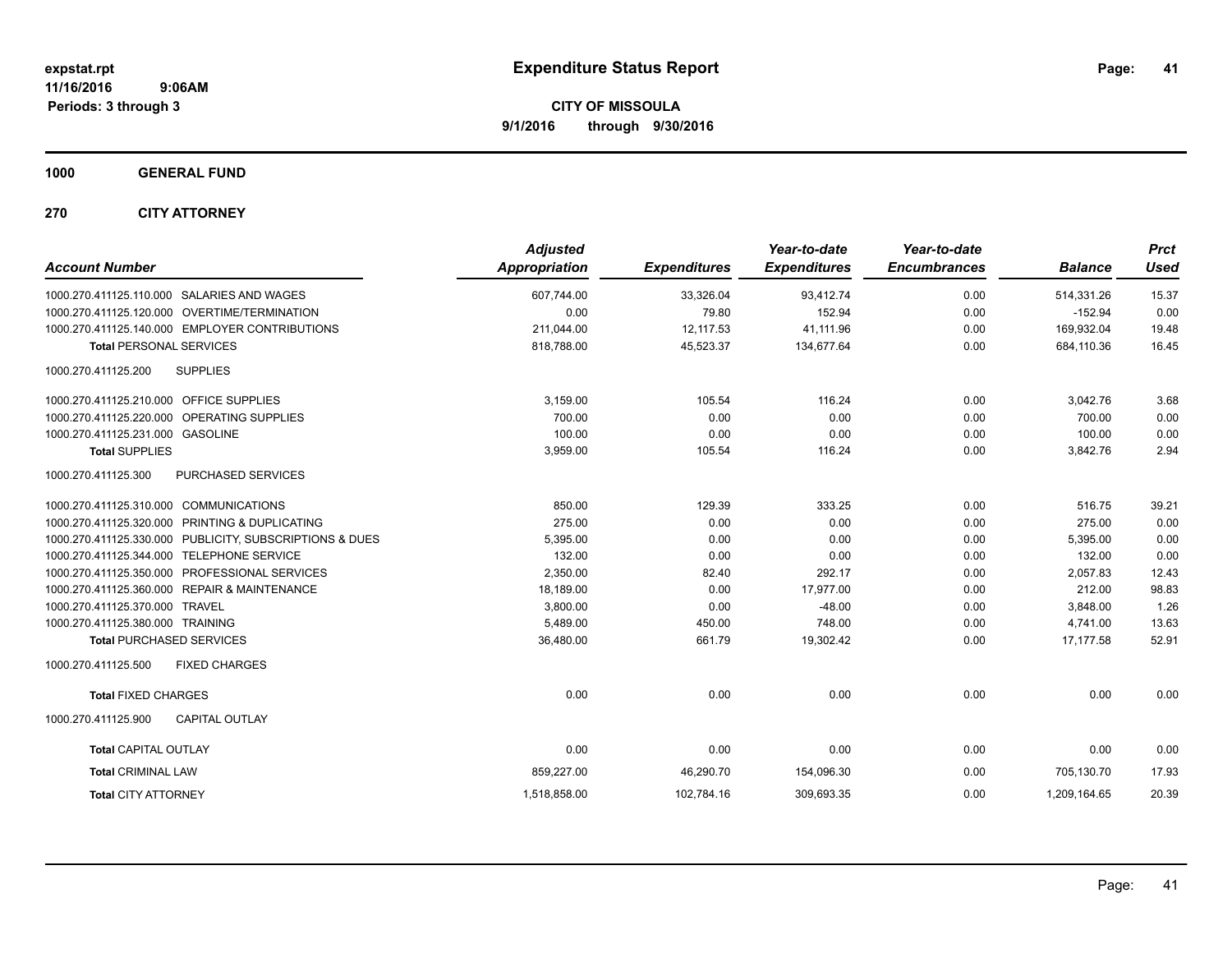**1000 GENERAL FUND**

|                                                         | <b>Adjusted</b> |                     | Year-to-date        | Year-to-date        |                | <b>Prct</b> |
|---------------------------------------------------------|-----------------|---------------------|---------------------|---------------------|----------------|-------------|
| <b>Account Number</b>                                   | Appropriation   | <b>Expenditures</b> | <b>Expenditures</b> | <b>Encumbrances</b> | <b>Balance</b> | <b>Used</b> |
| PUBLIC WORKS ADMINISTRATION<br>1000.280.430100          |                 |                     |                     |                     |                |             |
| 1000.280.430100.100<br>PERSONAL SERVICES                |                 |                     |                     |                     |                |             |
| 1000.280.430100.110.000 SALARIES AND WAGES              | 116,829.00      | 11,930.12           | 32,773.30           | 0.00                | 84,055.70      | 28.05       |
| 1000.280.430100.120.000 OVERTIME/TERMINATION            | 477.00          | 0.00                | 0.00                | 0.00                | 477.00         | 0.00        |
| 1000.280.430100.140.000 EMPLOYER CONTRIBUTIONS          | 33,262.00       | 3,098.72            | 9,458.10            | 0.00                | 23,803.90      | 28.44       |
| <b>Total PERSONAL SERVICES</b>                          | 150,568.00      | 15,028.84           | 42,231.40           | 0.00                | 108,336.60     | 28.05       |
| <b>SUPPLIES</b><br>1000.280.430100.200                  |                 |                     |                     |                     |                |             |
| 1000.280.430100.210.000 OFFICE SUPPLIES                 | 450.00          | 136.59              | 279.22              | 0.00                | 170.78         | 62.05       |
| 1000.280.430100.230.000<br>REPAIR/MAINTENANCE           | 50.00           | 0.00                | 0.00                | 0.00                | 50.00          | 0.00        |
| 1000.280.430100.231.000 GASOLINE                        | 249.00          | 0.00                | 0.00                | 0.00                | 249.00         | 0.00        |
| <b>Total SUPPLIES</b>                                   | 749.00          | 136.59              | 279.22              | 0.00                | 469.78         | 37.28       |
| PURCHASED SERVICES<br>1000.280.430100.300               |                 |                     |                     |                     |                |             |
| 1000.280.430100.310.000 COMMUNICATIONS                  | 300.00          | 0.00                | 8.41                | 0.00                | 291.59         | 2.80        |
| 1000.280.430100.310.351 COMMUNICATIONS~POSTAGE          | 0.00            | 9.44                | 13.33               | 0.00                | $-13.33$       | 0.00        |
| 1000.280.430100.320.000 PRINTING & DUPLICATING          | 200.00          | 0.00                | 0.00                | 0.00                | 200.00         | 0.00        |
| 1000.280.430100.330.000 PUBLICITY, SUBSCRIPTIONS & DUES | 920.00          | 0.00                | 198.00              | 0.00                | 722.00         | 21.52       |
| 1000.280.430100.344.000 TELEPHONE SERVICE               | 733.00          | 105.76              | 211.52              | 0.00                | 521.48         | 28.86       |
| 1000.280.430100.344.391 TELEPHONE SERVICE               | 0.00            | 18.11               | 19.17               | 0.00                | $-19.17$       | 0.00        |
| 1000.280.430100.360.000 REPAIR & MAINTENANCE            | 100.00          | 0.00                | 0.00                | 0.00                | 100.00         | 0.00        |
| 1000.280.430100.370.000 TRAVEL                          | 700.00          | 140.40              | 140.40              | 0.00                | 559.60         | 20.06       |
| 1000.280.430100.380.000 TRAINING                        | 800.00          | 0.00                | 0.00                | 0.00                | 800.00         | 0.00        |
| <b>Total PURCHASED SERVICES</b>                         | 3,753.00        | 273.71              | 590.83              | 0.00                | 3,162.17       | 15.74       |
| <b>FIXED CHARGES</b><br>1000.280.430100.500             |                 |                     |                     |                     |                |             |
| <b>Total FIXED CHARGES</b>                              | 0.00            | 0.00                | 0.00                | 0.00                | 0.00           | 0.00        |
| 1000.280.430100.800<br>OTHER OBJECTS                    |                 |                     |                     |                     |                |             |
| <b>Total OTHER OBJECTS</b>                              | 0.00            | 0.00                | 0.00                | 0.00                | 0.00           | 0.00        |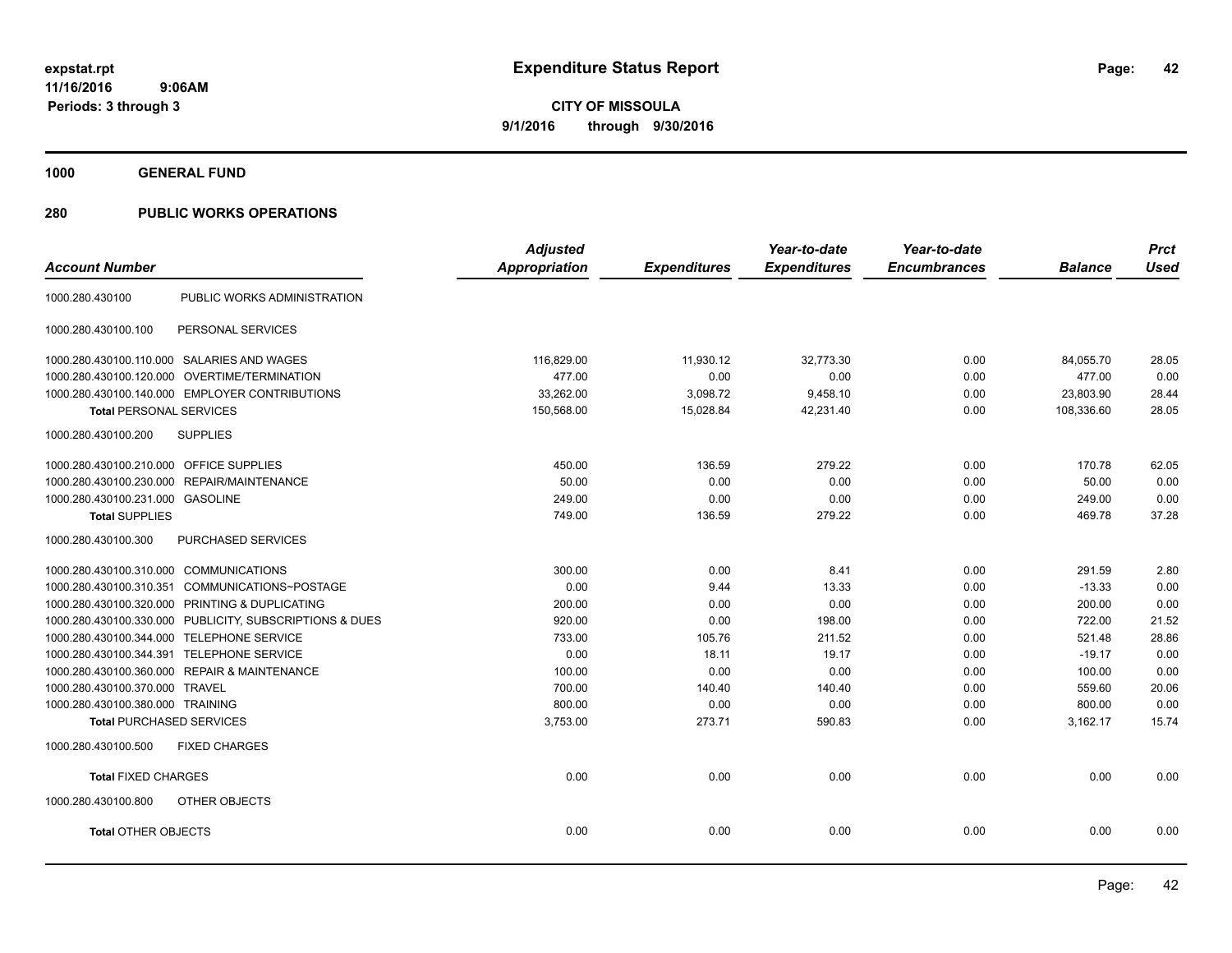**1000 GENERAL FUND**

### **280 PUBLIC WORKS OPERATIONS**

| <b>Account Number</b>           |                                                   | <b>Adjusted</b><br>Appropriation | <b>Expenditures</b> | Year-to-date<br><b>Expenditures</b> | Year-to-date<br><b>Encumbrances</b> | <b>Balance</b> | <b>Prct</b><br><b>Used</b> |
|---------------------------------|---------------------------------------------------|----------------------------------|---------------------|-------------------------------------|-------------------------------------|----------------|----------------------------|
|                                 |                                                   |                                  |                     |                                     |                                     |                |                            |
|                                 | <b>Total PUBLIC WORKS ADMINISTRATION</b>          | 155,070.00                       | 15,439.14           | 43,101.45                           | 0.00                                | 111,968.55     | 27.79                      |
| 1000.280.430250                 | <b>REIMBURSABLE SERVICES</b>                      |                                  |                     |                                     |                                     |                |                            |
| 1000.280.430250.200             | <b>SUPPLIES</b>                                   |                                  |                     |                                     |                                     |                |                            |
|                                 | 1000.280.430250.230.000 REPAIR/MAINTENANCE        | 10,000.00                        | 0.00                | 0.00                                | 0.00                                | 10,000.00      | 0.00                       |
| <b>Total SUPPLIES</b>           |                                                   | 10,000.00                        | 0.00                | 0.00                                | 0.00                                | 10.000.00      | 0.00                       |
| 1000.280.430250.300             | PURCHASED SERVICES                                |                                  |                     |                                     |                                     |                |                            |
|                                 | 1000.280.430250.360.000 REPAIR & MAINTENANCE      | 10.000.00                        | 0.00                | 0.00                                | 0.00                                | 10,000.00      | 0.00                       |
|                                 | 1000.280.430250.360.300 REPAIR & MAINTENANCE      | 0.00                             | 0.00                | 4,915.00                            | 0.00                                | $-4,915.00$    | 0.00                       |
| <b>Total PURCHASED SERVICES</b> |                                                   | 10,000.00                        | 0.00                | 4,915.00                            | 0.00                                | 5,085.00       | 49.15                      |
|                                 | <b>Total REIMBURSABLE SERVICES</b>                | 20,000.00                        | 0.00                | 4.915.00                            | 0.00                                | 15.085.00      | 24.58                      |
| 1000.280.430263                 | <b>STREET LIGHTING</b>                            |                                  |                     |                                     |                                     |                |                            |
| 1000.280.430263.100             | PERSONAL SERVICES                                 |                                  |                     |                                     |                                     |                |                            |
|                                 | 1000.280.430263.110.000 SALARIES AND WAGES        | 3,833.00                         | 253.38              | 708.05                              | 0.00                                | 3,124.95       | 18.47                      |
|                                 | 1000.280.430263.120.000 OVERTIME/TERMINATION      | 624.00                           | 2.47                | 2.47                                | 0.00                                | 621.53         | 0.40                       |
| 1000.280.430263.130.000 OTHER   |                                                   | 256.00                           | 0.00                | 0.00                                | 0.00                                | 256.00         | 0.00                       |
|                                 | 1000.280.430263.140.000 EMPLOYER CONTRIBUTIONS    | 2,090.00                         | 100.72              | 333.86                              | 0.00                                | 1,756.14       | 15.97                      |
| <b>Total PERSONAL SERVICES</b>  |                                                   | 6,803.00                         | 356.57              | 1,044.38                            | 0.00                                | 5,758.62       | 15.35                      |
| 1000.280.430263.300             | PURCHASED SERVICES                                |                                  |                     |                                     |                                     |                |                            |
|                                 | 1000.280.430263.341.000 ELECTRICITY & NATURAL GAS | 123.400.00                       | 10,528.41           | 20.851.92                           | 0.00                                | 102.548.08     | 16.90                      |
| <b>Total PURCHASED SERVICES</b> |                                                   | 123,400.00                       | 10,528.41           | 20,851.92                           | 0.00                                | 102,548.08     | 16.90                      |
| <b>Total STREET LIGHTING</b>    |                                                   | 130,203.00                       | 10,884.98           | 21,896.30                           | 0.00                                | 108,306.70     | 16.82                      |
| 1000.280.430264                 | <b>TRAFFIC SIGNAL MAINTENANCE</b>                 |                                  |                     |                                     |                                     |                |                            |

1000.280.430264.100 PERSONAL SERVICES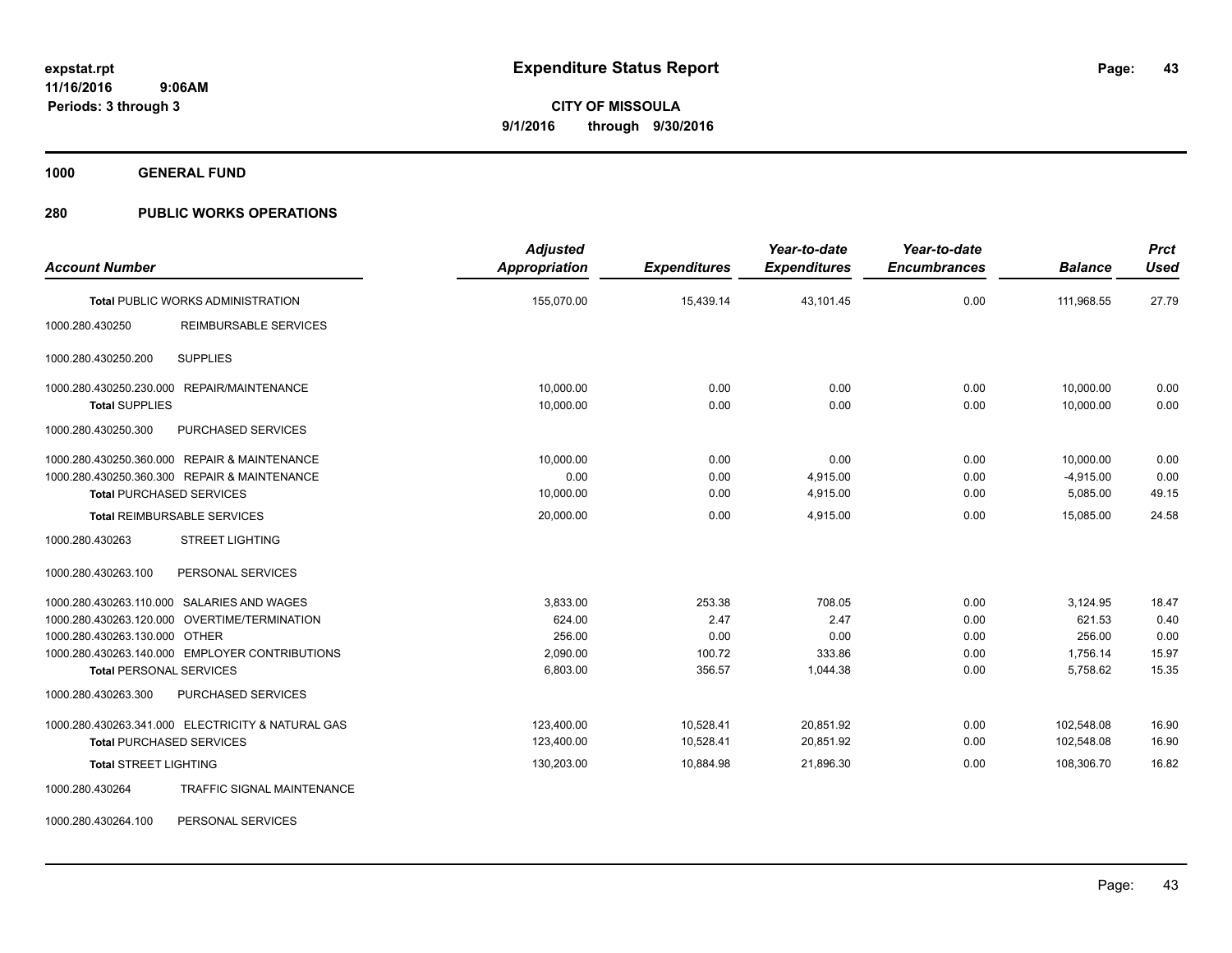**1000 GENERAL FUND**

|                                                   | <b>Adjusted</b>      |                     | Year-to-date        | Year-to-date        |                | <b>Prct</b> |
|---------------------------------------------------|----------------------|---------------------|---------------------|---------------------|----------------|-------------|
| <b>Account Number</b>                             | <b>Appropriation</b> | <b>Expenditures</b> | <b>Expenditures</b> | <b>Encumbrances</b> | <b>Balance</b> | <b>Used</b> |
| 1000.280.430264.110.000 SALARIES AND WAGES        | 86,250.00            | 5,700.52            | 15,930.55           | 0.00                | 70,319.45      | 18.47       |
| 1000.280.430264.120.000 OVERTIME/TERMINATION      | 2,017.00             | 55.62               | 55.62               | 0.00                | 1,961.38       | 2.76        |
| 1000.280.430264.130.000 OTHER                     | 5,758.00             | 0.00                | 0.00                | 0.00                | 5,758.00       | 0.00        |
| 1000.280.430264.140.000 EMPLOYER CONTRIBUTIONS    | 44,095.00            | 2,264.75            | 7,511.45            | 0.00                | 36,583.55      | 17.03       |
| <b>Total PERSONAL SERVICES</b>                    | 138,120.00           | 8,020.89            | 23,497.62           | 0.00                | 114.622.38     | 17.01       |
| <b>SUPPLIES</b><br>1000.280.430264.200            |                      |                     |                     |                     |                |             |
| 1000.280.430264.210.000 OFFICE SUPPLIES           | 350.00               | 0.00                | 0.00                | 0.00                | 350.00         | 0.00        |
| 1000.280.430264.220.000 OPERATING SUPPLIES        | 235.00               | 0.00                | 0.00                | 0.00                | 235.00         | 0.00        |
| 1000.280.430264.230.000 REPAIR/MAINTENANCE        | 1,060.00             | 0.00                | 0.00                | 0.00                | 1,060.00       | 0.00        |
| 1000.280.430264.231.000 GASOLINE                  | 2,799.00             | 0.00                | 159.98              | 0.00                | 2,639.02       | 5.72        |
| 1000.280.430264.240.000 OTHER SUPPLIES            | 9,880.00             | 2,784.28            | 2,876.92            | 0.00                | 7,003.08       | 29.12       |
| <b>Total SUPPLIES</b>                             | 14,324.00            | 2,784.28            | 3,036.90            | 0.00                | 11,287.10      | 21.20       |
| <b>PURCHASED SERVICES</b><br>1000.280.430264.300  |                      |                     |                     |                     |                |             |
| 1000.280.430264.341.000 ELECTRICITY & NATURAL GAS | 15,236.00            | 743.90              | 1,573.02            | 0.00                | 13,662.98      | 10.32       |
| 1000.280.430264.350.000 PROFESSIONAL SERVICES     | 200.00               | 0.00                | 0.00                | 0.00                | 200.00         | 0.00        |
| 1000.280.430264.360.000 REPAIR & MAINTENANCE      | 1.100.00             | 0.00                | 657.80              | 0.00                | 442.20         | 59.80       |
| 1000.280.430264.370.000 TRAVEL                    | 150.00               | 0.00                | 0.00                | 0.00                | 150.00         | 0.00        |
| 1000.280.430264.380.000 TRAINING                  | 450.00               | 0.00                | 0.00                | 0.00                | 450.00         | 0.00        |
| <b>Total PURCHASED SERVICES</b>                   | 17,136.00            | 743.90              | 2,230.82            | 0.00                | 14,905.18      | 13.02       |
| <b>Total TRAFFIC SIGNAL MAINTENANCE</b>           | 169,580.00           | 11,549.07           | 28,765.34           | 0.00                | 140,814.66     | 16.96       |
| <b>SIGNING &amp; STRIPING</b><br>1000.280.430265  |                      |                     |                     |                     |                |             |
| 1000.280.430265.100<br>PERSONAL SERVICES          |                      |                     |                     |                     |                |             |
| 1000.280.430265.110.000 SALARIES AND WAGES        | 200,051.00           | 18,814.50           | 50,996.50           | 0.00                | 149,054.50     | 25.49       |
| 1000.280.430265.120.000 OVERTIME/TERMINATION      | 110.00               | 0.00                | 0.00                | 0.00                | 110.00         | 0.00        |
| 1000.280.430265.130.000 OTHER                     | 2,440.00             | 52.50               | 126.00              | 0.00                | 2,314.00       | 5.16        |
| 1000.280.430265.140.000 EMPLOYER CONTRIBUTIONS    | 101,110.00           | 10,197.39           | 30,076.59           | 0.00                | 71,033.41      | 29.75       |
| <b>Total PERSONAL SERVICES</b>                    | 303,711.00           | 29,064.39           | 81,199.09           | 0.00                | 222,511.91     | 26.74       |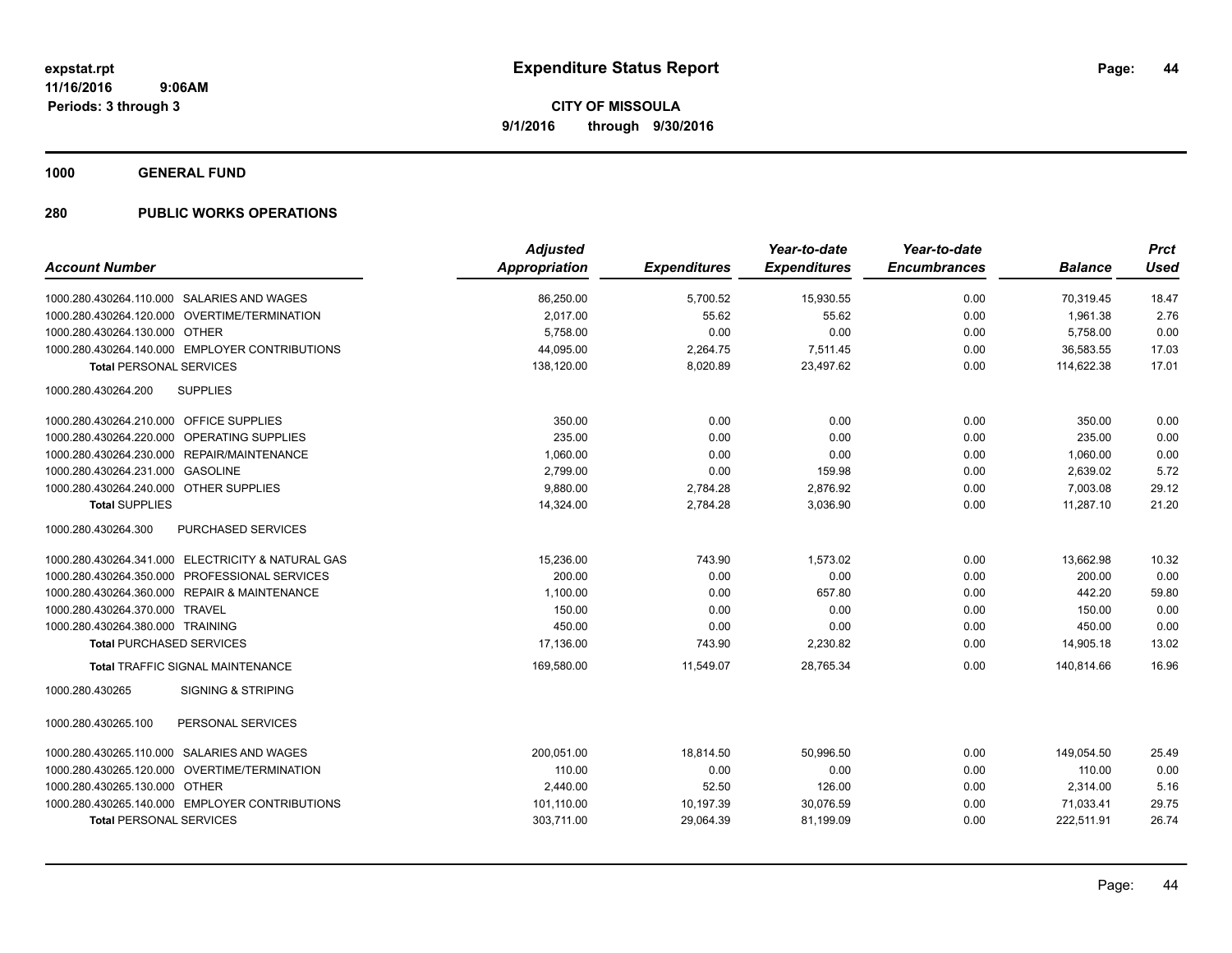**1000 GENERAL FUND**

|                                                             | <b>Adjusted</b> |                     | Year-to-date        | Year-to-date        |                | <b>Prct</b> |
|-------------------------------------------------------------|-----------------|---------------------|---------------------|---------------------|----------------|-------------|
| <b>Account Number</b>                                       | Appropriation   | <b>Expenditures</b> | <b>Expenditures</b> | <b>Encumbrances</b> | <b>Balance</b> | <b>Used</b> |
| <b>SUPPLIES</b><br>1000.280.430265.200                      |                 |                     |                     |                     |                |             |
| 1000.280.430265.210.000<br><b>OFFICE SUPPLIES</b>           | 350.00          | 0.00                | 0.00                | 0.00                | 350.00         | 0.00        |
| 1000.280.430265.220.000<br><b>OPERATING SUPPLIES</b>        | 1,700.00        | 385.04              | 480.98              | 0.00                | 1,219.02       | 28.29       |
| 1000.280.430265.220.311 OPERATING SUPPLIES~CLOTHING ALLOW   | 0.00            | 360.00              | 360.00              | 0.00                | $-360.00$      | 0.00        |
| 1000.280.430265.230.000 REPAIR/MAINTENANCE                  | 40,700.00       | 1,143.46            | 1,439.38            | 0.00                | 39,260.62      | 3.54        |
| 1000.280.430265.230.321<br>REPAIR/MAINTENANCE~VEHICLE PARTS | 0.00            | 199.61              | 209.60              | 0.00                | $-209.60$      | 0.00        |
| 1000.280.430265.231.000 GASOLINE                            | 3,739.00        | 0.00                | 270.56              | 0.00                | 3,468.44       | 7.24        |
| 1000.280.430265.240.000 OTHER SUPPLIES                      | 21,210.00       | 0.00                | 6,604.93            | 0.00                | 14,605.07      | 31.14       |
| <b>Total SUPPLIES</b>                                       | 67,699.00       | 2,088.11            | 9,365.45            | 0.00                | 58,333.55      | 13.83       |
| 1000.280.430265.300<br>PURCHASED SERVICES                   |                 |                     |                     |                     |                |             |
| 1000.280.430265.344.000 TELEPHONE SERVICE                   | 558.00          | 0.00                | 0.68                | 0.00                | 557.32         | 0.12        |
| 1000.280.430265.344.399 TELEPHONE SERVICE                   | 0.00            | 69.96               | 210.47              | 0.00                | $-210.47$      | 0.00        |
| 1000.280.430265.345.000 GARBAGE                             | 475.00          | 15.60               | 46.80               | 0.00                | 428.20         | 9.85        |
| 1000.280.430265.350.000 PROFESSIONAL SERVICES               | 457.00          | 0.00                | 0.00                | 0.00                | 457.00         | 0.00        |
| 1000.280.430265.360.000 REPAIR & MAINTENANCE                | 1,700.00        | 0.00                | 0.00                | 0.00                | 1,700.00       | 0.00        |
| 1000.280.430265.370.000 TRAVEL                              | 700.00          | 0.00                | 0.00                | 0.00                | 700.00         | 0.00        |
| 1000.280.430265.380.000 TRAINING                            | 950.00          | 0.00                | 330.90              | 0.00                | 619.10         | 34.83       |
| <b>Total PURCHASED SERVICES</b>                             | 4,840.00        | 85.56               | 588.85              | 0.00                | 4,251.15       | 12.17       |
| 1000.280.430265.900<br><b>CAPITAL OUTLAY</b>                |                 |                     |                     |                     |                |             |
| <b>Total CAPITAL OUTLAY</b>                                 | 0.00            | 0.00                | 0.00                | 0.00                | 0.00           | 0.00        |
| <b>Total SIGNING &amp; STRIPING</b>                         | 376,250.00      | 31,238.06           | 91,153.39           | 0.00                | 285,096.61     | 24.23       |
| 1000.280.430270<br><b>COMMUNICATIONS</b>                    |                 |                     |                     |                     |                |             |
| PERSONAL SERVICES<br>1000.280.430270.100                    |                 |                     |                     |                     |                |             |
| 1000.280.430270.110.000 SALARIES AND WAGES                  | 101,583.00      | 6,713.84            | 18,762.41           | 0.00                | 82,820.59      | 18.47       |
| OVERTIME/TERMINATION<br>1000.280.430270.120.000             | 440.00          | 65.51               | 65.51               | 0.00                | 374.49         | 14.89       |
| 1000.280.430270.130.000 OTHER                               | 6,782.00        | 0.00                | 0.00                | 0.00                | 6,782.00       | 0.00        |
| 1000.280.430270.140.000 EMPLOYER CONTRIBUTIONS              | 51,456.00       | 2,483.47            | 8,663.10            | 0.00                | 42,792.90      | 16.84       |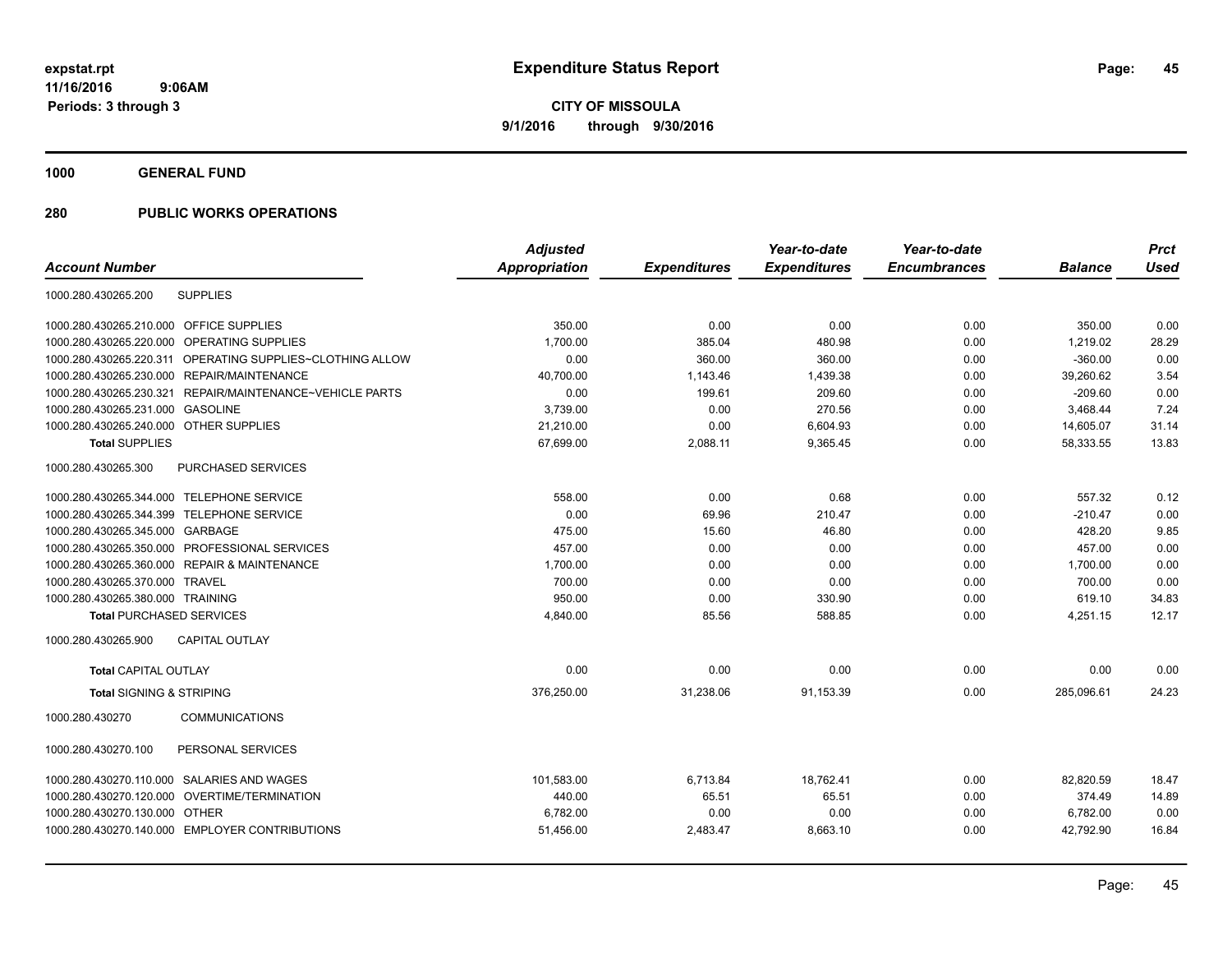**1000 GENERAL FUND**

| <b>Account Number</b>                                   | <b>Adjusted</b><br><b>Appropriation</b> | <b>Expenditures</b> | Year-to-date<br><b>Expenditures</b> | Year-to-date<br><b>Encumbrances</b> | <b>Balance</b> | <b>Prct</b><br>Used |
|---------------------------------------------------------|-----------------------------------------|---------------------|-------------------------------------|-------------------------------------|----------------|---------------------|
| <b>Total PERSONAL SERVICES</b>                          | 160,261.00                              | 9,262.82            | 27,491.02                           | 0.00                                | 132,769.98     | 17.15               |
| 1000.280.430270.200<br><b>SUPPLIES</b>                  |                                         |                     |                                     |                                     |                |                     |
| REPAIR/MAINTENANCE<br>1000.280.430270.230.000           | 8,050.00                                | 574.07              | 3,033.44                            | 0.00                                | 5,016.56       | 37.68               |
| 1000.280.430270.231.000<br>GASOLINE                     | 2,493.00                                | 0.00                | 0.00                                | 0.00                                | 2,493.00       | 0.00                |
| <b>Total SUPPLIES</b>                                   | 10,543.00                               | 574.07              | 3,033.44                            | 0.00                                | 7,509.56       | 28.77               |
| PURCHASED SERVICES<br>1000.280.430270.300               |                                         |                     |                                     |                                     |                |                     |
| 1000.280.430270.330.000 PUBLICITY, SUBSCRIPTIONS & DUES | 180.00                                  | 0.00                | 0.00                                | 0.00                                | 180.00         | 0.00                |
| 1000.280.430270.341.000 ELECTRICITY & NATURAL GAS       | 2,573.00                                | 250.22              | 342.65                              | 0.00                                | 2,230.35       | 13.32               |
| 1000.280.430270.344.000 TELEPHONE SERVICE               | 513.00                                  | 1.10                | 7.85                                | 0.00                                | 505.15         | 1.53                |
| 1000.280.430270.344.400 TELEPHONE SERVICE               | 0.00                                    | 66.19               | 186.90                              | 0.00                                | $-186.90$      | 0.00                |
| 1000.280.430270.350.000 PROFESSIONAL SERVICES           | 100.00                                  | 0.00                | 0.00                                | 0.00                                | 100.00         | 0.00                |
| 1000.280.430270.360.000 REPAIR & MAINTENANCE            | 3,000.00                                | 0.00                | 0.00                                | 0.00                                | 3,000.00       | 0.00                |
| <b>Total PURCHASED SERVICES</b>                         | 6,366.00                                | 317.51              | 537.40                              | 0.00                                | 5,828.60       | 8.44                |
| <b>Total COMMUNICATIONS</b>                             | 177,170.00                              | 10,154.40           | 31,061.86                           | 0.00                                | 146,108.14     | 17.53               |
| <b>Total PUBLIC WORKS OPERATIONS</b>                    | 1,028,273.00                            | 79,265.65           | 220,893.34                          | 0.00                                | 807,379.66     | 21.48               |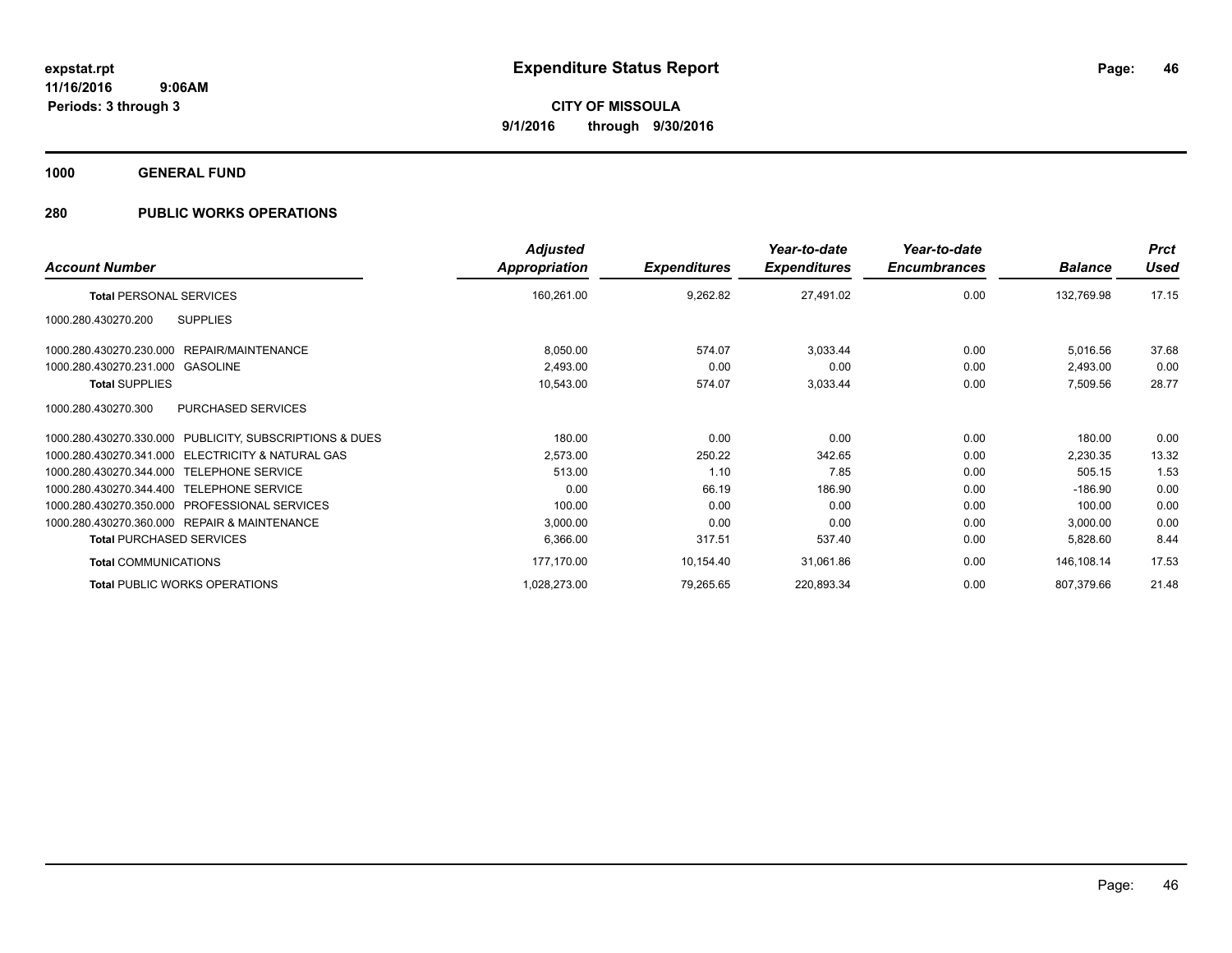**CITY OF MISSOULA 9/1/2016 through 9/30/2016**

**1000 GENERAL FUND**

| <b>Account Number</b>                   |                                                        | <b>Adjusted</b><br><b>Appropriation</b> | <b>Expenditures</b> | Year-to-date<br><b>Expenditures</b> | Year-to-date<br><b>Encumbrances</b> | <b>Balance</b> | <b>Prct</b><br><b>Used</b> |
|-----------------------------------------|--------------------------------------------------------|-----------------------------------------|---------------------|-------------------------------------|-------------------------------------|----------------|----------------------------|
| 1000.290.420110                         | <b>ADMINISTRATION</b>                                  |                                         |                     |                                     |                                     |                |                            |
| 1000.290.420110.100                     | PERSONAL SERVICES                                      |                                         |                     |                                     |                                     |                |                            |
|                                         | 1000.290.420110.110.000 SALARIES AND WAGES             | 747,373.00                              | 56,556.21           | 154,855.79                          | 0.00                                | 592.517.21     | 20.72                      |
| 1000.290.420110.115.000                 | SALARIES/HEALTH INSURANCE BENEFIT                      | 0.00                                    | 3,510.00            | 8,073.00                            | 0.00                                | $-8.073.00$    | 0.00                       |
|                                         | 1000.290.420110.120.000 OVERTIME/TERMINATION           | 9,246.00                                | 165.58              | 346.52                              | 0.00                                | 8,899.48       | 3.75                       |
|                                         | 1000.290.420110.121.000 OUTSIDE HIRE OVERTIME          | 75,000.00                               | 11,166.53           | 49,131.08                           | 0.00                                | 25,868.92      | 65.51                      |
|                                         | 1000.290.420110.123.000 CELL PHONE OVERTIME            | 60.690.00                               | 0.00                | 0.00                                | 0.00                                | 60.690.00      | 0.00                       |
| 1000.290.420110.130.000                 | <b>OTHER</b>                                           | 4,994.00                                | 0.00                | 3.500.00                            | 0.00                                | 1,494.00       | 70.08                      |
| 1000.290.420110.133.000                 | <b>EDUCATION COMPENSATION</b>                          | 0.00                                    | 50.00               | 140.00                              | 0.00                                | $-140.00$      | 0.00                       |
| 1000.290.420110.140.000                 | <b>EMPLOYER CONTRIBUTIONS</b>                          | 432,448.00                              | 17,228.75           | 53,803.55                           | 0.00                                | 378,644.45     | 12.44                      |
|                                         | 1000.290.420110.141.000 STATE RETIREMENT CONTRIBUTIONS | 0.00                                    | 0.00                | 10,038.99                           | 0.00                                | $-10,038.99$   | 0.00                       |
| <b>Total PERSONAL SERVICES</b>          |                                                        | 1,329,751.00                            | 88,677.07           | 279,888.93                          | 0.00                                | 1.049.862.07   | 21.05                      |
| 1000.290.420110.200                     | <b>SUPPLIES</b>                                        |                                         |                     |                                     |                                     |                |                            |
| 1000.290.420110.210.000 OFFICE SUPPLIES |                                                        | 11.650.00                               | 347.09              | 2.004.16                            | 0.00                                | 9,645.84       | 17.20                      |
| 1000.290.420110.220.000                 | <b>OPERATING SUPPLIES</b>                              | 22,750.00                               | 3,887.28            | 4,968.05                            | 0.00                                | 17,781.95      | 21.84                      |
| 1000.290.420110.230.000                 | <b>REPAIR/MAINTENANCE</b>                              | 900.00                                  | 5.50                | 32.22                               | 0.00                                | 867.78         | 3.58                       |
| 1000.290.420110.231.000 GASOLINE        |                                                        | 3,515.00                                | 342.88              | 705.59                              | 0.00                                | 2,809.41       | 20.07                      |
| <b>Total SUPPLIES</b>                   |                                                        | 38.815.00                               | 4,582.75            | 7.710.02                            | 0.00                                | 31.104.98      | 19.86                      |
| 1000.290.420110.300                     | <b>PURCHASED SERVICES</b>                              |                                         |                     |                                     |                                     |                |                            |
| 1000.290.420110.310.000                 | <b>COMMUNICATIONS</b>                                  | 4,712.00                                | 345.63              | 1,102.25                            | 0.00                                | 3,609.75       | 23.39                      |
| 1000.290.420110.320.000                 | PRINTING & DUPLICATING                                 | 500.00                                  | 0.00                | 79.42                               | 0.00                                | 420.58         | 15.88                      |
| 1000.290.420110.330.000                 | PUBLICITY, SUBSCRIPTIONS & DUES                        | 12,538.00                               | 1,255.00            | 9,314.80                            | 0.00                                | 3,223.20       | 74.29                      |
| 1000.290.420110.344.000                 | <b>TELEPHONE SERVICE</b>                               | 47,692.00                               | 4,550.11            | 9,149.08                            | 0.00                                | 38,542.92      | 19.18                      |
| 1000.290.420110.350.000                 | PROFESSIONAL SERVICES                                  | 7,920.00                                | 1,642.60            | 5,332.20                            | 0.00                                | 2,587.80       | 67.33                      |
| 1000.290.420110.360.000                 | <b>REPAIR &amp; MAINTENANCE</b>                        | 66,700.00                               | 893.19              | 64,307.80                           | 0.00                                | 2,392.20       | 96.41                      |
|                                         | 1000.290.420110.392.000 DONATIONS AND SALES            | 0.00                                    | 502.20              | 335.20                              | 0.00                                | $-335.20$      | 0.00                       |
| <b>Total PURCHASED SERVICES</b>         |                                                        | 140,062.00                              | 9,188.73            | 89,620.75                           | 0.00                                | 50,441.25      | 63.99                      |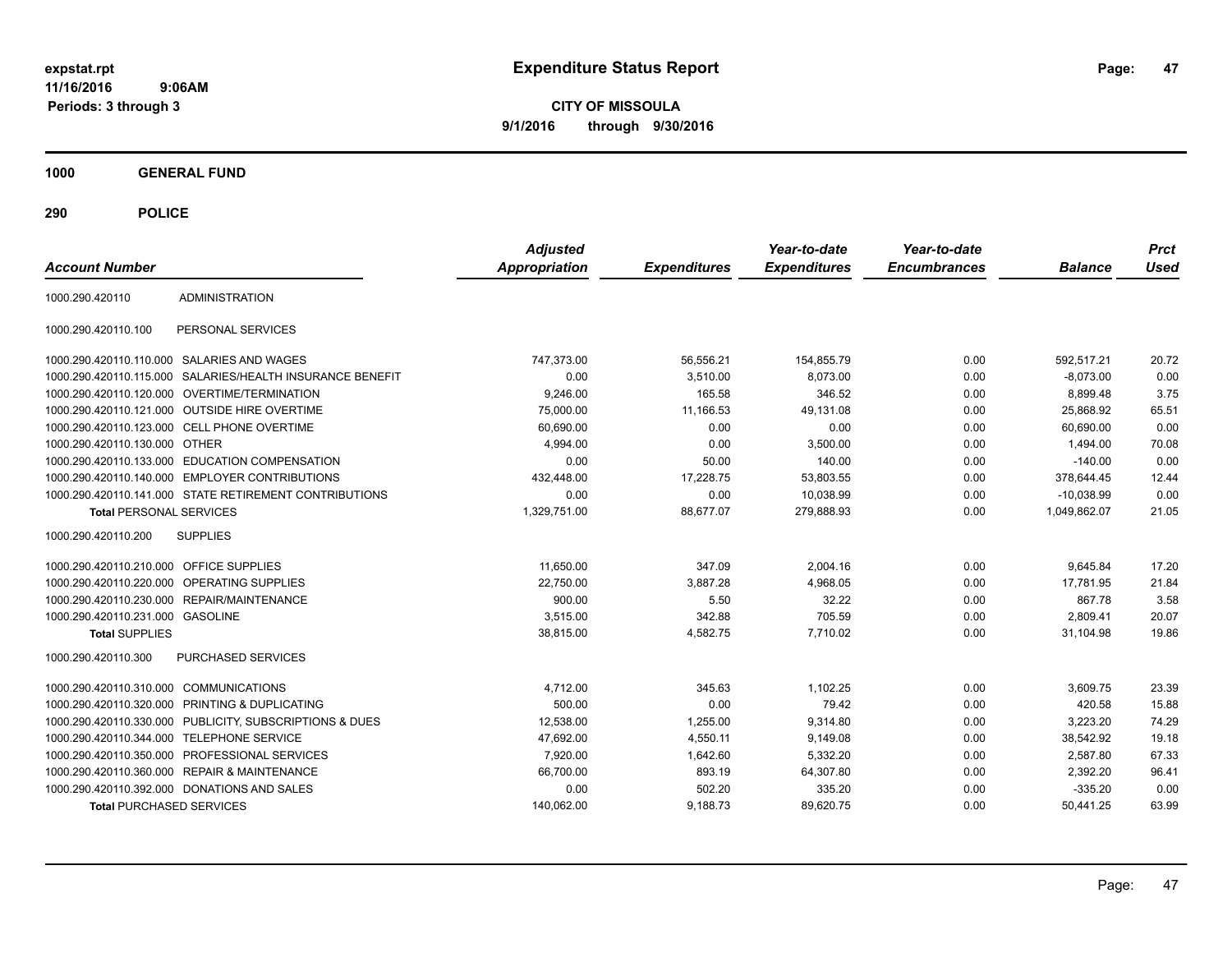**CITY OF MISSOULA 9/1/2016 through 9/30/2016**

**1000 GENERAL FUND**

| <b>Account Number</b>                                                                            | <b>Adjusted</b><br><b>Appropriation</b> | <b>Expenditures</b> | Year-to-date<br><b>Expenditures</b> | Year-to-date<br><b>Encumbrances</b> | <b>Balance</b>           | <b>Prct</b><br><b>Used</b> |
|--------------------------------------------------------------------------------------------------|-----------------------------------------|---------------------|-------------------------------------|-------------------------------------|--------------------------|----------------------------|
| <b>FIXED CHARGES</b><br>1000.290.420110.500                                                      |                                         |                     |                                     |                                     |                          |                            |
| 1000.290.420110.500.000 FIXED CHARGES                                                            | 71.214.00                               | 5,904.97            | 24,031.88                           | 0.00                                | 47,182.12                | 33.75                      |
| <b>Total FIXED CHARGES</b>                                                                       | 71,214.00                               | 5,904.97            | 24,031.88                           | 0.00                                | 47,182.12                | 33.75                      |
| 1000.290.420110.700<br><b>GRANTS &amp; CONTRIBUTIONS</b>                                         |                                         |                     |                                     |                                     |                          |                            |
| 1000.290.420110.700.000 GRANTS & CONTRIBUTIONS                                                   | 4,000.00                                | 0.00                | 0.00                                | 0.00                                | 4,000.00                 | 0.00                       |
| <b>Total GRANTS &amp; CONTRIBUTIONS</b>                                                          | 4,000.00                                | 0.00                | 0.00                                | 0.00                                | 4,000.00                 | 0.00                       |
| 1000.290.420110.800<br><b>OTHER OBJECTS</b>                                                      |                                         |                     |                                     |                                     |                          |                            |
| 1000.290.420110.820.000 TRANSFERS TO LAW ENFORCEMENT BLOCK GRANT                                 | 6.000.00                                | 6,000.00            | 6,000.00                            | 0.00                                | 0.00                     | 100.00                     |
| <b>Total OTHER OBJECTS</b>                                                                       | 6,000.00                                | 6,000.00            | 6,000.00                            | 0.00                                | 0.00                     | 100.00                     |
| <b>CAPITAL OUTLAY</b><br>1000.290.420110.900                                                     |                                         |                     |                                     |                                     |                          |                            |
| <b>Total CAPITAL OUTLAY</b>                                                                      | 0.00                                    | 0.00                | 0.00                                | 0.00                                | 0.00                     | 0.00                       |
| <b>Total ADMINISTRATION</b>                                                                      | 1,589,842.00                            | 114,353.52          | 407,251.58                          | 0.00                                | 1,182,590.42             | 25.62                      |
| 1000.290.420130<br>PERSONNEL TRAINING                                                            |                                         |                     |                                     |                                     |                          |                            |
| 1000.290.420130.100<br>PERSONAL SERVICES                                                         |                                         |                     |                                     |                                     |                          |                            |
| 1000.290.420130.110.000 SALARIES AND WAGES                                                       | 70.063.00                               | 5,342.63            | 14.857.65                           | 0.00                                | 55,205.35                | 21.21                      |
| 1000.290.420130.115.000 SALARIES/HEALTH INSURANCE BENEFIT                                        | 0.00                                    | 702.00              | 1,614.60                            | 0.00                                | $-1,614.60$              | 0.00                       |
| 1000.290.420130.120.000 OVERTIME/TERMINATION                                                     | 1,168.00                                | 0.00                | 0.00                                | 0.00                                | 1,168.00                 | 0.00                       |
| 1000.290.420130.130.000 OTHER                                                                    | 713.00                                  | 0.00                | 700.00                              | 0.00                                | 13.00                    | 98.18                      |
| 1000.290.420130.133.000 EDUCATION COMPENSATION<br>1000.290.420130.140.000 EMPLOYER CONTRIBUTIONS | 0.00                                    | 20.00               | 56.00                               | 0.00                                | $-56.00$                 | 0.00<br>7.82               |
| 1000.290.420130.141.000 STATE RETIREMENT CONTRIBUTIONS                                           | 48,796.00<br>0.00                       | 1,305.66<br>0.00    | 3,816.52<br>1,643.72                | 0.00<br>0.00                        | 44,979.48<br>$-1,643.72$ | 0.00                       |
| <b>Total PERSONAL SERVICES</b>                                                                   | 120,740.00                              | 7,370.29            | 22.688.49                           | 0.00                                | 98.051.51                | 18.79                      |
| 1000.290.420130.200<br><b>SUPPLIES</b>                                                           |                                         |                     |                                     |                                     |                          |                            |
| 1000.290.420130.210.000 OFFICE SUPPLIES                                                          | 200.00                                  | 66.41               | 66.41                               | 0.00                                | 133.59                   | 33.21                      |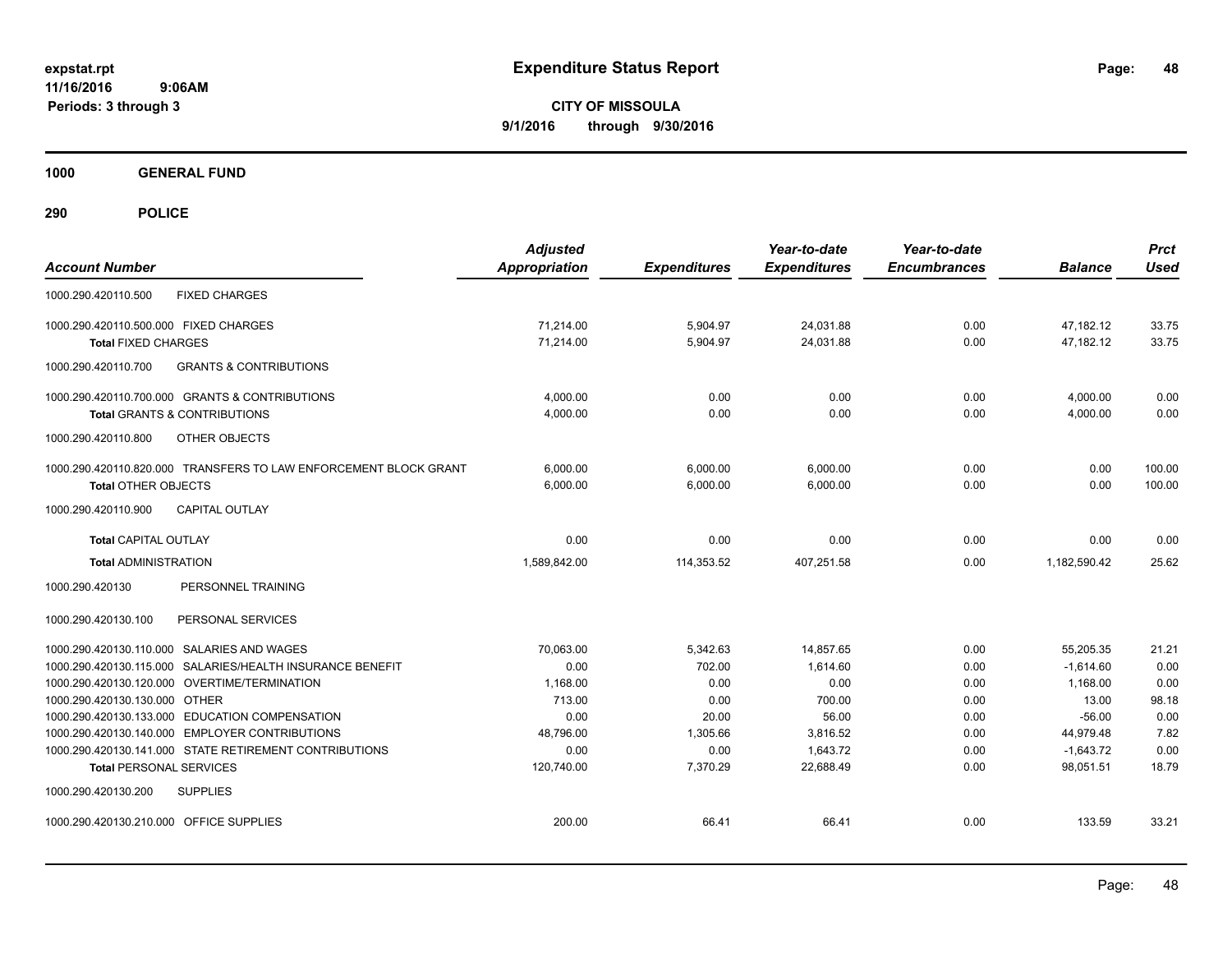**CITY OF MISSOULA 9/1/2016 through 9/30/2016**

**1000 GENERAL FUND**

| <b>Account Number</b>                                     | <b>Adjusted</b><br><b>Appropriation</b> | <b>Expenditures</b> | Year-to-date<br><b>Expenditures</b> | Year-to-date<br><b>Encumbrances</b> | <b>Balance</b> | <b>Prct</b><br>Used |
|-----------------------------------------------------------|-----------------------------------------|---------------------|-------------------------------------|-------------------------------------|----------------|---------------------|
| 1000.290.420130.220.000 OPERATING SUPPLIES                | 28,485.00                               | 3,775.65            | 18,751.65                           | 0.00                                | 9,733.35       | 65.83               |
| <b>Total SUPPLIES</b>                                     | 28.685.00                               | 3,842.06            | 18.818.06                           | 0.00                                | 9,866.94       | 65.60               |
| <b>PURCHASED SERVICES</b><br>1000.290.420130.300          |                                         |                     |                                     |                                     |                |                     |
| 1000.290.420130.320.000 PRINTING & DUPLICATING            | 350.00                                  | 0.00                | 0.00                                | 0.00                                | 350.00         | 0.00                |
| 1000.290.420130.360.000 REPAIR & MAINTENANCE              | 100.00                                  | 0.00                | 0.00                                | 0.00                                | 100.00         | 0.00                |
| 1000.290.420130.370.000 TRAVEL                            | 29,500.00                               | 1,590.17            | 7,963.89                            | 0.00                                | 21,536.11      | 27.00               |
| 1000.290.420130.380.000 TRAINING                          | 35.200.00                               | 6.760.00            | 10.518.00                           | 0.00                                | 24,682.00      | 29.88               |
| 1000.290.420130.390.000 OTHER PURCHASED SERVICES          | 25,000.00                               | 0.00                | 0.00                                | 0.00                                | 25,000.00      | 0.00                |
| 1000.290.420130.390.031 MISC TRAINING/TRAVEL EXPENSES     | 0.00                                    | 856.42              | 2,130.42                            | 0.00                                | $-2,130.42$    | 0.00                |
| <b>Total PURCHASED SERVICES</b>                           | 90,150.00                               | 9,206.59            | 20,612.31                           | 0.00                                | 69,537.69      | 22.86               |
| <b>Total PERSONNEL TRAINING</b>                           | 239,575.00                              | 20,418.94           | 62.118.86                           | 0.00                                | 177.456.14     | 25.93               |
| 1000.290.420141<br><b>CRIMINAL INVESTIGATION</b>          |                                         |                     |                                     |                                     |                |                     |
| PERSONAL SERVICES<br>1000.290.420141.100                  |                                         |                     |                                     |                                     |                |                     |
| 1000.290.420141.110.000 SALARIES AND WAGES                | 1,291,963.00                            | 93,326.38           | 256,997.81                          | 0.00                                | 1,034,965.19   | 19.89               |
| 1000.290.420141.115.000 SALARIES/HEALTH INSURANCE BENEFIT | 0.00                                    | 10,530.00           | 23,868.00                           | 0.00                                | $-23,868.00$   | 0.00                |
| 1000.290.420141.120.000 OVERTIME/TERMINATION              | 50,611.00                               | 5,372.87            | 15, 151.27                          | 0.00                                | 35,459.73      | 29.94               |
| 1000.290.420141.122.000 COURT & CELL PHONE OT             | 4,129.00                                | 0.00                | 0.00                                | 0.00                                | 4,129.00       | 0.00                |
| 1000.290.420141.130.000 OTHER                             | 10,702.00                               | 0.00                | 10,500.00                           | 0.00                                | 202.00         | 98.11               |
| 1000.290.420141.133.000 EDUCATION COMPENSATION            | 0.00                                    | 200.00              | 550.00                              | 0.00                                | $-550.00$      | 0.00                |
| 1000.290.420141.140.000 EMPLOYER CONTRIBUTIONS            | 858,863.00                              | 21,481.95           | 67,805.43                           | 0.00                                | 791,057.57     | 7.89                |
| 1000.290.420141.141.000 STATE RETIREMENT CONTRIBUTIONS    | 0.00                                    | 0.00                | 25.936.94                           | 0.00                                | $-25.936.94$   | 0.00                |
| <b>Total PERSONAL SERVICES</b>                            | 2,216,268.00                            | 130,911.20          | 400.809.45                          | 0.00                                | 1.815.458.55   | 18.08               |
| 1000.290.420141.200<br><b>SUPPLIES</b>                    |                                         |                     |                                     |                                     |                |                     |
| OFFICE SUPPLIES<br>1000.290.420141.210.000                | 2,500.00                                | 223.85              | 313.85                              | 0.00                                | 2,186.15       | 12.55               |
| OPERATING SUPPLIES<br>1000.290.420141.220.000             | 3,500.00                                | 43.99               | 232.98                              | 0.00                                | 3,267.02       | 6.66                |
| 1000.290.420141.230.000 REPAIR/MAINTENANCE                | 3,900.00                                | 315.01              | 754.15                              | 0.00                                | 3,145.85       | 19.34               |
| 1000.290.420141.231.000 GASOLINE                          | 7,744.00                                | 868.15              | 1,840.06                            | 0.00                                | 5,903.94       | 23.76               |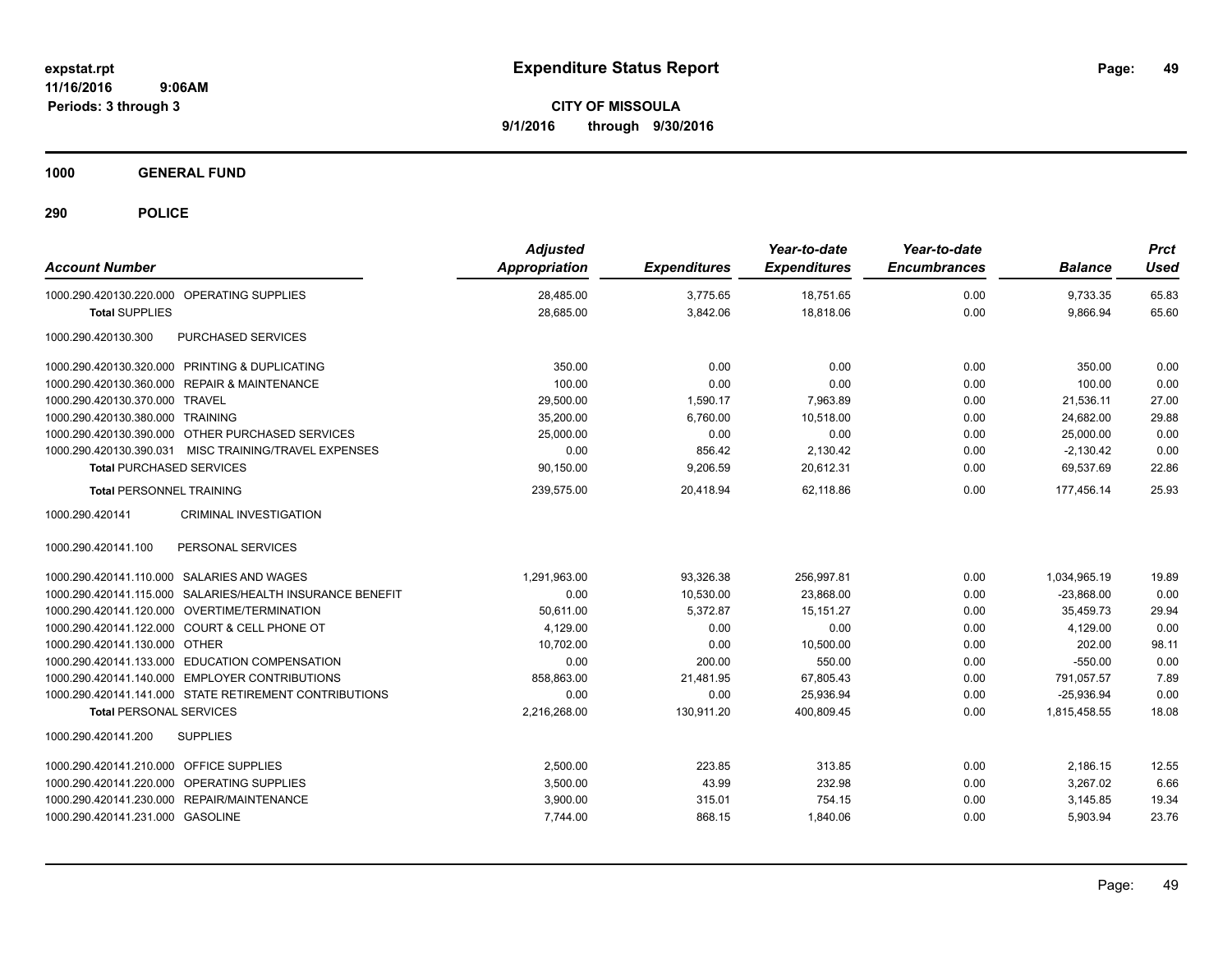**CITY OF MISSOULA 9/1/2016 through 9/30/2016**

**1000 GENERAL FUND**

| <b>Account Number</b>                                     | <b>Adjusted</b><br>Appropriation | <b>Expenditures</b> | Year-to-date<br><b>Expenditures</b> | Year-to-date<br><b>Encumbrances</b> | <b>Balance</b> | <b>Prct</b><br>Used |
|-----------------------------------------------------------|----------------------------------|---------------------|-------------------------------------|-------------------------------------|----------------|---------------------|
| <b>Total SUPPLIES</b>                                     | 17,644.00                        | 1,451.00            | 3,141.04                            | 0.00                                | 14,502.96      | 17.80               |
| 1000.290.420141.300<br>PURCHASED SERVICES                 |                                  |                     |                                     |                                     |                |                     |
| 1000.290.420141.310.000 COMMUNICATIONS                    | 200.00                           | 0.00                | 0.00                                | 0.00                                | 200.00         | 0.00                |
| 1000.290.420141.320.000 PRINTING & DUPLICATING            | 1,300.00                         | 0.00                | 0.00                                | 0.00                                | 1,300.00       | 0.00                |
| 1000.290.420141.350.000 PROFESSIONAL SERVICES             | 2,500.00                         | 0.00                | 150.00                              | 0.00                                | 2,350.00       | 6.00                |
| 1000.290.420141.360.000 REPAIR & MAINTENANCE              | 1,500.00                         | 0.00                | 0.00                                | 0.00                                | 1,500.00       | 0.00                |
| <b>Total PURCHASED SERVICES</b>                           | 5,500.00                         | 0.00                | 150.00                              | 0.00                                | 5,350.00       | 2.73                |
| <b>CAPITAL OUTLAY</b><br>1000.290.420141.900              |                                  |                     |                                     |                                     |                |                     |
| <b>Total CAPITAL OUTLAY</b>                               | 0.00                             | 0.00                | 0.00                                | 0.00                                | 0.00           | 0.00                |
| <b>Total CRIMINAL INVESTIGATION</b>                       | 2,239,412.00                     | 132,362.20          | 404,100.49                          | 0.00                                | 1,835,311.51   | 18.04               |
| 1000.290.420142<br><b>NARCOTICS</b>                       |                                  |                     |                                     |                                     |                |                     |
| PERSONAL SERVICES<br>1000.290.420142.100                  |                                  |                     |                                     |                                     |                |                     |
| 1000.290.420142.110.000 SALARIES AND WAGES                | 287,614.00                       | 16,424.61           | 45,883.83                           | 0.00                                | 241,730.17     | 15.95               |
| 1000.290.420142.115.000 SALARIES/HEALTH INSURANCE BENEFIT | 0.00                             | 2,106.00            | 4,843.80                            | 0.00                                | $-4,843.80$    | 0.00                |
| 1000.290.420142.120.000 OVERTIME/TERMINATION              | 5,061.00                         | 810.73              | 1.500.09                            | 0.00                                | 3,560.91       | 29.64               |
| 1000.290.420142.122.000 COURT & CELL PHONE OT             | 924.00                           | 0.00                | 0.00                                | 0.00                                | 924.00         | 0.00                |
| 1000.290.420142.130.000 OTHER                             | 2.854.00                         | 0.00                | 2,100.00                            | 0.00                                | 754.00         | 73.58               |
| 1000.290.420142.133.000 EDUCATION COMPENSATION            | 0.00                             | 20.00               | 56.00                               | 0.00                                | $-56.00$       | 0.00                |
| 1000.290.420142.140.000 EMPLOYER CONTRIBUTIONS            | 199,016.00                       | 4,201.08            | 11,837.94                           | 0.00                                | 187.178.06     | 5.95                |
| 1000.290.420142.141.000 STATE RETIREMENT CONTRIBUTIONS    | 0.00                             | 0.00                | 5,056.12                            | 0.00                                | $-5,056.12$    | 0.00                |
| <b>Total PERSONAL SERVICES</b>                            | 495,469.00                       | 23,562.42           | 71,277.78                           | 0.00                                | 424,191.22     | 14.39               |
| <b>SUPPLIES</b><br>1000.290.420142.200                    |                                  |                     |                                     |                                     |                |                     |
| 1000.290.420142.210.000 OFFICE SUPPLIES                   | 100.00                           | 0.00                | 0.00                                | 0.00                                | 100.00         | 0.00                |
| 1000.290.420142.220.000 OPERATING SUPPLIES                | 200.00                           | 0.00                | 0.00                                | 0.00                                | 200.00         | 0.00                |
| 1000.290.420142.230.000 REPAIR/MAINTENANCE                | 700.00                           | 0.00                | 0.00                                | 0.00                                | 700.00         | 0.00                |
| 1000.290.420142.231.000 GASOLINE                          | 2,674.00                         | 64.17               | 208.41                              | 0.00                                | 2,465.59       | 7.79                |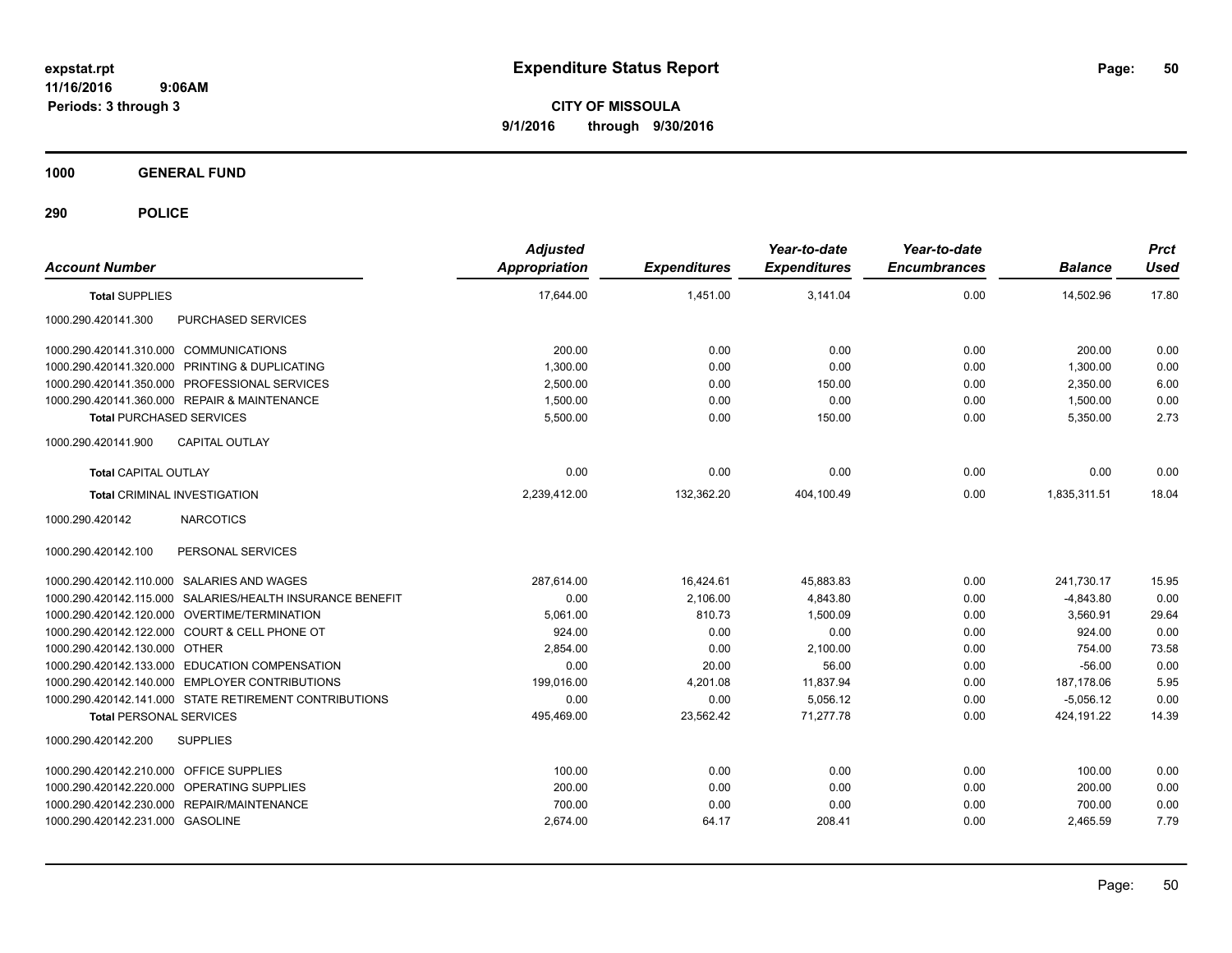**CITY OF MISSOULA 9/1/2016 through 9/30/2016**

**1000 GENERAL FUND**

| <b>Account Number</b>                                           | <b>Adjusted</b><br><b>Appropriation</b> | <b>Expenditures</b> | Year-to-date<br><b>Expenditures</b> | Year-to-date<br><b>Encumbrances</b> | <b>Balance</b> | <b>Prct</b><br>Used |
|-----------------------------------------------------------------|-----------------------------------------|---------------------|-------------------------------------|-------------------------------------|----------------|---------------------|
| <b>Total SUPPLIES</b>                                           | 3,674.00                                | 64.17               | 208.41                              | 0.00                                | 3,465.59       | 5.67                |
| PURCHASED SERVICES<br>1000.290.420142.300                       |                                         |                     |                                     |                                     |                |                     |
| 1000.290.420142.320.000 PRINTING & DUPLICATING                  | 100.00                                  | 0.00                | 0.00                                | 0.00                                | 100.00         | 0.00                |
| 1000.290.420142.350.000 PROFESSIONAL SERVICES                   | 300.00                                  | 0.00                | 0.00                                | 0.00                                | 300.00         | 0.00                |
| 1000.290.420142.360.000 REPAIR & MAINTENANCE                    | 300.00                                  | 0.00                | 0.00                                | 0.00                                | 300.00         | 0.00                |
| <b>Total PURCHASED SERVICES</b>                                 | 700.00                                  | 0.00                | 0.00                                | 0.00                                | 700.00         | 0.00                |
| <b>Total NARCOTICS</b>                                          | 499,843.00                              | 23,626.59           | 71,486.19                           | 0.00                                | 428,356.81     | 14.30               |
| REIMBURSABLE SERVICES/COMPLIANCE CHECKS<br>1000.290.420143      |                                         |                     |                                     |                                     |                |                     |
| 1000.290.420143.100<br>PERSONAL SERVICES                        |                                         |                     |                                     |                                     |                |                     |
| 1000.290.420143.120.000 REIMBURSABLE SVS/COMPLIANCE CHECKS      | 0.00                                    | 0.00                | 497.35                              | 0.00                                | $-497.35$      | 0.00                |
| 1000.290.420143.140.000 REIMBURSABLE SVS/EMPLOYER CONTRIBUTIONS | 0.00                                    | 0.00                | 34.31                               | 0.00                                | $-34.31$       | 0.00                |
| <b>Total PERSONAL SERVICES</b>                                  | 0.00                                    | 0.00                | 531.66                              | 0.00                                | $-531.66$      | 0.00                |
| PURCHASED SERVICES<br>1000.290.420143.300                       |                                         |                     |                                     |                                     |                |                     |
| <b>Total PURCHASED SERVICES</b>                                 | 0.00                                    | 0.00                | 0.00                                | 0.00                                | 0.00           | 0.00                |
| <b>Total REIMBURSABLE SERVICES/COMPLIANCE CHECKS</b>            | 0.00                                    | 0.00                | 531.66                              | 0.00                                | $-531.66$      | 0.00                |
| TRAFFIC POLICING-UNIFORM<br>1000.290.420150                     |                                         |                     |                                     |                                     |                |                     |
| 1000.290.420150.100<br>PERSONAL SERVICES                        |                                         |                     |                                     |                                     |                |                     |
| 1000.290.420150.110.000 SALARIES AND WAGES                      | 4,255,923.00                            | 313,432.62          | 859,972.05                          | 0.00                                | 3,395,950.95   | 20.21               |
| 1000.290.420150.115.000 SALARIES/HEALTH INSURANCE BENEFIT       | 0.00                                    | 41.418.00           | 95.050.80                           | 0.00                                | $-95.050.80$   | 0.00                |
| 1000.290.420150.120.000 OVERTIME/TERMINATION                    | 168,267.00                              | 19,768.31           | 50,405.47                           | 0.00                                | 117,861.53     | 29.96               |
| 1000.290.420150.122.000 COURT & CELL PHONE OT                   | 13,986.00                               | 2,600.16            | 5,652.52                            | 0.00                                | 8,333.48       | 40.42               |
| 1000.290.420150.130.000 OTHER                                   | 44.948.00                               | 0.00                | 39,626.75                           | 0.00                                | 5,321.25       | 88.16               |
| 1000.290.420150.133.000 EDUCATION COMPENSATION                  | 0.00                                    | 910.00              | 2,466.00                            | 0.00                                | $-2,466.00$    | 0.00                |
| 1000.290.420150.140.000 EMPLOYER CONTRIBUTIONS                  | 3,021,519.00                            | 78,615.95           | 223,035.48                          | 0.00                                | 2,798,483.52   | 7.38                |
| 1000.290.420150.141.000 STATE RETIREMENT CONTRIBUTIONS          | 0.00                                    | 0.00                | 93.260.75                           | 0.00                                | $-93.260.75$   | 0.00                |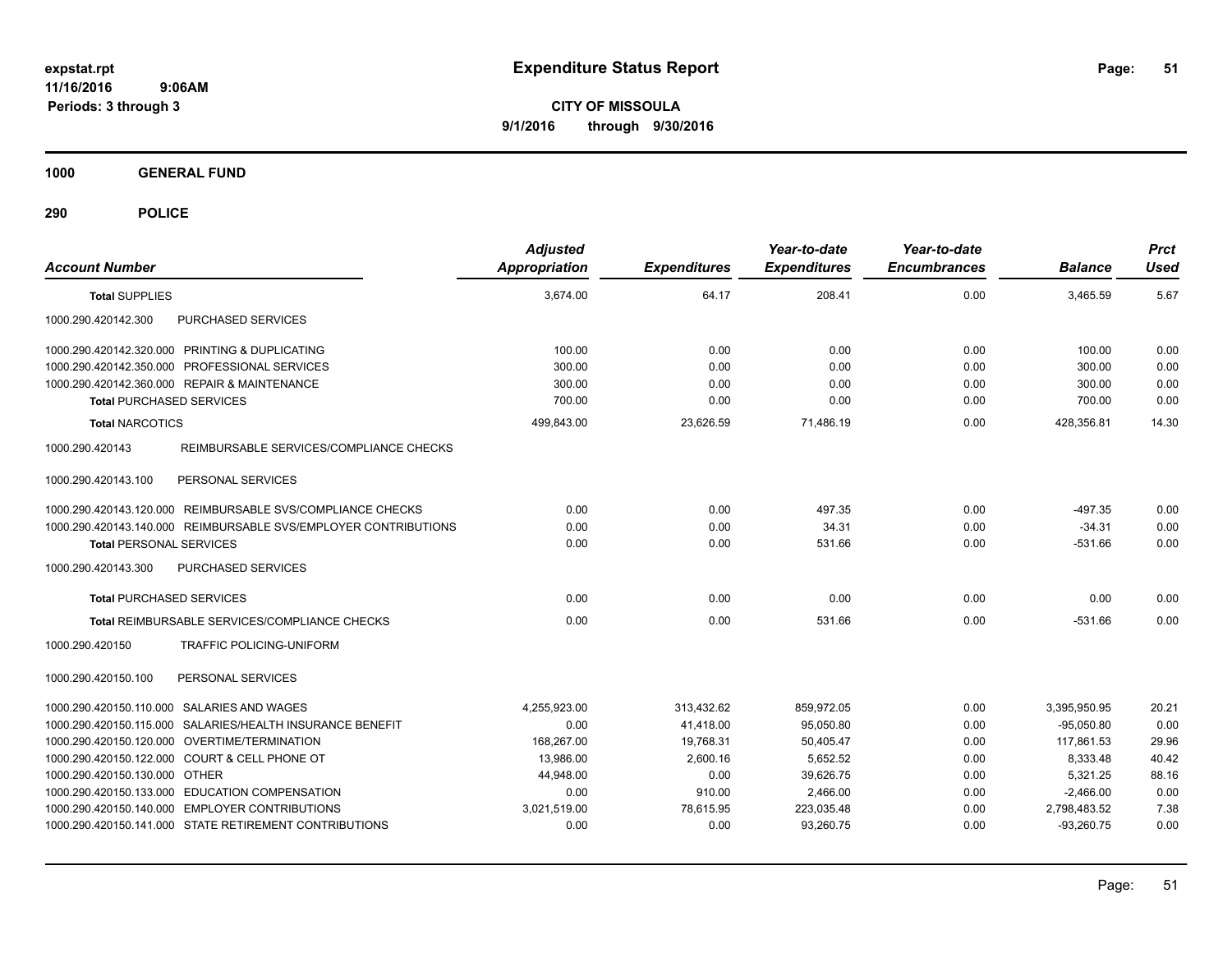**CITY OF MISSOULA 9/1/2016 through 9/30/2016**

**1000 GENERAL FUND**

| <b>Account Number</b>                                     | <b>Adjusted</b><br>Appropriation | <b>Expenditures</b> | Year-to-date<br><b>Expenditures</b> | Year-to-date<br><b>Encumbrances</b> | <b>Balance</b> | <b>Prct</b><br><b>Used</b> |
|-----------------------------------------------------------|----------------------------------|---------------------|-------------------------------------|-------------------------------------|----------------|----------------------------|
| <b>Total PERSONAL SERVICES</b>                            | 7,504,643.00                     | 456,745.04          | 1,369,469.82                        | 0.00                                | 6,135,173.18   | 18.25                      |
| 1000.290.420150.200<br><b>SUPPLIES</b>                    |                                  |                     |                                     |                                     |                |                            |
| 1000.290.420150.210.000 OFFICE SUPPLIES                   | 2,494.00                         | 58.72               | 118.69                              | 0.00                                | 2,375.31       | 4.76                       |
| 1000.290.420150.220.000 OPERATING SUPPLIES                | 23,524.00                        | 683.42              | 2,434.92                            | 0.00                                | 21,089.08      | 10.35                      |
| 1000.290.420150.230.000 REPAIR/MAINTENANCE                | 35,784.00                        | 1,921.84            | 6,807.54                            | 0.00                                | 28,976.46      | 19.02                      |
| 1000.290.420150.231.000 GASOLINE                          | 145,486.00                       | 10,764.61           | 20,338.52                           | 0.00                                | 125, 147. 48   | 13.98                      |
| <b>Total SUPPLIES</b>                                     | 207,288.00                       | 13.428.59           | 29.699.67                           | 0.00                                | 177.588.33     | 14.33                      |
| 1000.290.420150.300<br>PURCHASED SERVICES                 |                                  |                     |                                     |                                     |                |                            |
| 1000.290.420150.320.000 PRINTING & DUPLICATING            | 6,209.00                         | 87.43               | 1,498.43                            | 0.00                                | 4,710.57       | 24.13                      |
| 1000.290.420150.344.000 TELEPHONE SERVICE                 | 680.00                           | 0.00                | 0.00                                | 0.00                                | 680.00         | 0.00                       |
| 1000.290.420150.350.000 PROFESSIONAL SERVICES             | 4,425.00                         | 240.00              | 780.61                              | 0.00                                | 3,644.39       | 17.64                      |
| 1000.290.420150.360.000 REPAIR & MAINTENANCE              | 15,130.00                        | 4,838.15            | 5,417.90                            | 0.00                                | 9.712.10       | 35.81                      |
| <b>Total PURCHASED SERVICES</b>                           | 26.444.00                        | 5.165.58            | 7.696.94                            | 0.00                                | 18.747.06      | 29.11                      |
| 1000.290.420150.900<br><b>CAPITAL OUTLAY</b>              |                                  |                     |                                     |                                     |                |                            |
| <b>Total CAPITAL OUTLAY</b>                               | 0.00                             | 0.00                | 0.00                                | 0.00                                | 0.00           | 0.00                       |
| <b>Total TRAFFIC POLICING-UNIFORM</b>                     | 7.738.375.00                     | 475,339.21          | 1,406,866.43                        | 0.00                                | 6,331,508.57   | 18.18                      |
| <b>ACCIDENT INVESTIGATION</b><br>1000.290.420151          |                                  |                     |                                     |                                     |                |                            |
| 1000.290.420151.100<br>PERSONAL SERVICES                  |                                  |                     |                                     |                                     |                |                            |
| 1000.290.420151.110.000 SALARIES AND WAGES                | 557,541.00                       | 51,900.48           | 138.712.17                          | 0.00                                | 418,828.83     | 24.88                      |
| 1000.290.420151.115.000 SALARIES/HEALTH INSURANCE BENEFIT | 0.00                             | 5.616.00            | 12.355.20                           | 0.00                                | $-12.355.20$   | 0.00                       |
| 1000.290.420151.120.000 OVERTIME/TERMINATION              | 14,599.00                        | 3,206.25            | 8,591.10                            | 0.00                                | 6,007.90       | 58.85                      |
| 1000.290.420151.122.000 COURT & CELL PHONE OT             | 1,740.00                         | 0.00                | 0.00                                | 0.00                                | 1,740.00       | 0.00                       |
| 1000.290.420151.130.000 OTHER                             | 3,567.00                         | 0.00                | 5,600.00                            | 0.00                                | $-2,033.00$    | 156.99                     |
| 1000.290.420151.133.000 EDUCATION COMPENSATION            | 0.00                             | 100.00              | 254.00                              | 0.00                                | $-254.00$      | 0.00                       |
| 1000.290.420151.140.000 EMPLOYER CONTRIBUTIONS            | 356,036.00                       | 15,200.55           | 44,232.99                           | 0.00                                | 311,803.01     | 12.42                      |
| 1000.290.420151.141.000 STATE RETIREMENT CONTRIBUTIONS    | 0.00                             | 0.00                | 14,409.06                           | 0.00                                | $-14,409.06$   | 0.00                       |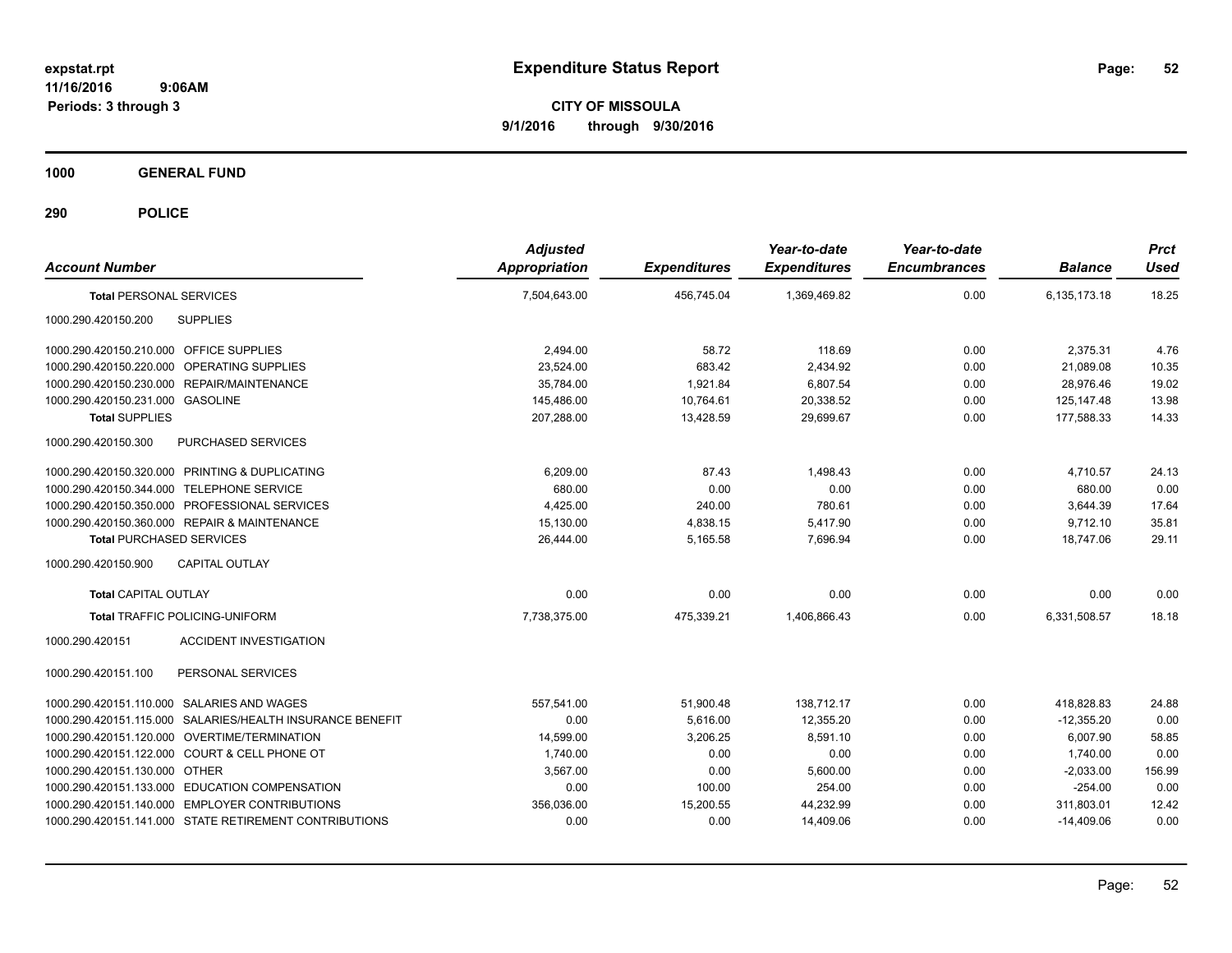**CITY OF MISSOULA 9/1/2016 through 9/30/2016**

**1000 GENERAL FUND**

| <b>Account Number</b>                                     | <b>Adjusted</b><br>Appropriation | <b>Expenditures</b> | Year-to-date<br><b>Expenditures</b> | Year-to-date<br><b>Encumbrances</b> | <b>Balance</b> | <b>Prct</b><br><b>Used</b> |
|-----------------------------------------------------------|----------------------------------|---------------------|-------------------------------------|-------------------------------------|----------------|----------------------------|
| <b>Total PERSONAL SERVICES</b>                            | 933,483.00                       | 76,023.28           | 224, 154.52                         | 0.00                                | 709,328.48     | 24.01                      |
| 1000.290.420151.200<br><b>SUPPLIES</b>                    |                                  |                     |                                     |                                     |                |                            |
| 1000.290.420151.210.000 OFFICE SUPPLIES                   | 200.00                           | 0.00                | 0.00                                | 0.00                                | 200.00         | 0.00                       |
| 1000.290.420151.220.000 OPERATING SUPPLIES                | 2,966.00                         | 959.70              | 1,599.42                            | 0.00                                | 1,366.58       | 53.93                      |
| 1000.290.420151.230.000 REPAIR/MAINTENANCE                | 4,151.00                         | 38.50               | 193.92                              | 0.00                                | 3,957.08       | 4.67                       |
| 1000.290.420151.231.000 GASOLINE                          | 13,423.00                        | 1,121.58            | 2,096.88                            | 0.00                                | 11,326.12      | 15.62                      |
| <b>Total SUPPLIES</b>                                     | 20,740.00                        | 2,119.78            | 3,890.22                            | 0.00                                | 16,849.78      | 18.76                      |
| 1000.290.420151.300<br>PURCHASED SERVICES                 |                                  |                     |                                     |                                     |                |                            |
| 1000.290.420151.320.000 PRINTING & DUPLICATING            | 207.00                           | 0.00                | 98.04                               | 0.00                                | 108.96         | 47.36                      |
| 1000.290.420151.350.000 PROFESSIONAL SERVICES             | 300.00                           | 65.00               | 65.00                               | 0.00                                | 235.00         | 21.67                      |
| 1000.290.420151.360.000 REPAIR & MAINTENANCE              | 5.615.00                         | 2,320.85            | 5,581.14                            | 0.00                                | 33.86          | 99.40                      |
| <b>Total PURCHASED SERVICES</b>                           | 6,122.00                         | 2,385.85            | 5.744.18                            | 0.00                                | 377.82         | 93.83                      |
| 1000.290.420151.900<br><b>CAPITAL OUTLAY</b>              |                                  |                     |                                     |                                     |                |                            |
| <b>Total CAPITAL OUTLAY</b>                               | 0.00                             | 0.00                | 0.00                                | 0.00                                | 0.00           | 0.00                       |
| <b>Total ACCIDENT INVESTIGATION</b>                       | 960,345.00                       | 80,528.91           | 233,788.92                          | 0.00                                | 726,556.08     | 24.34                      |
| <b>PLANS UNIT</b><br>1000.290.420152                      |                                  |                     |                                     |                                     |                |                            |
| 1000.290.420152.100<br>PERSONAL SERVICES                  |                                  |                     |                                     |                                     |                |                            |
| 1000.290.420152.110.000 SALARIES AND WAGES                | 237,505.00                       | 12,490.08           | 34,948.75                           | 0.00                                | 202,556.25     | 14.71                      |
| 1000.290.420152.115.000 SALARIES/HEALTH INSURANCE BENEFIT | 0.00                             | 1,404.00            | 3,229.20                            | 0.00                                | $-3,229.20$    | 0.00                       |
| 1000.290.420152.120.000 OVERTIME/TERMINATION              | 2,920.00                         | 1,015.96            | 1,783.00                            | 0.00                                | 1,137.00       | 61.06                      |
| 1000.290.420152.122.000 COURT & CELL PHONE OT             | 752.00                           | 0.00                | 0.00                                | 0.00                                | 752.00         | 0.00                       |
| 1000.290.420152.130.000 OTHER                             | 2,140.00                         | 0.00                | 1,400.00                            | 0.00                                | 740.00         | 65.42                      |
| 1000.290.420152.140.000 EMPLOYER CONTRIBUTIONS            | 160,217.00                       | 3,038.76            | 8,675.14                            | 0.00                                | 151,541.86     | 5.41                       |
| 1000.290.420152.141.000 STATE RETIREMENT CONTRIBUTIONS    | 0.00                             | 0.00                | 3,859.19                            | 0.00                                | $-3,859.19$    | 0.00                       |
| <b>Total PERSONAL SERVICES</b>                            | 403,534.00                       | 17,948.80           | 53,895.28                           | 0.00                                | 349,638.72     | 13.36                      |
| <b>SUPPLIES</b><br>1000.290.420152.200                    |                                  |                     |                                     |                                     |                |                            |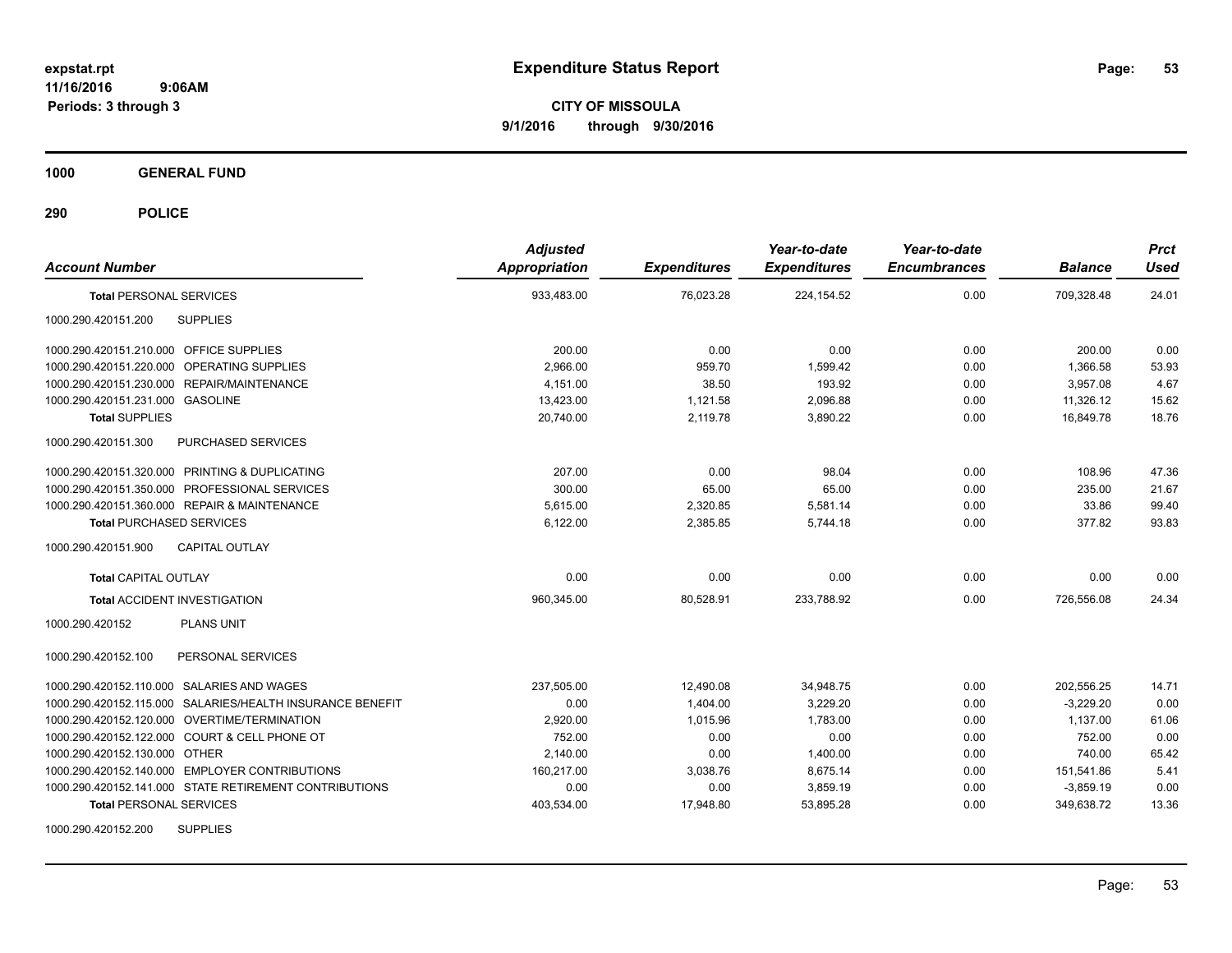**CITY OF MISSOULA 9/1/2016 through 9/30/2016**

**1000 GENERAL FUND**

| <b>Account Number</b>                                     | <b>Adjusted</b><br><b>Appropriation</b> | <b>Expenditures</b> | Year-to-date<br><b>Expenditures</b> | Year-to-date<br><b>Encumbrances</b> | <b>Balance</b> | <b>Prct</b><br>Used |
|-----------------------------------------------------------|-----------------------------------------|---------------------|-------------------------------------|-------------------------------------|----------------|---------------------|
| 1000.290.420152.210.000 OFFICE SUPPLIES                   | 200.00                                  | 0.00                | 0.00                                | 0.00                                | 200.00         | 0.00                |
| OPERATING SUPPLIES<br>1000.290.420152.220.000             | 2,000.00                                | 12.00               | 12.00                               | 0.00                                | 1,988.00       | 0.60                |
| <b>Total SUPPLIES</b>                                     | 2,200.00                                | 12.00               | 12.00                               | 0.00                                | 2,188.00       | 0.55                |
| 1000.290.420152.300<br><b>PURCHASED SERVICES</b>          |                                         |                     |                                     |                                     |                |                     |
| 1000.290.420152.320.000 PRINTING & DUPLICATING            | 200.00                                  | 0.00                | 0.00                                | 0.00                                | 200.00         | 0.00                |
| 1000.290.420152.350.000 PROFESSIONAL SERVICES             | 150.00                                  | 0.00                | 0.00                                | 0.00                                | 150.00         | 0.00                |
| 1000.290.420152.360.000 REPAIR & MAINTENANCE              | 500.00                                  | 0.00                | 0.00                                | 0.00                                | 500.00         | 0.00                |
| <b>Total PURCHASED SERVICES</b>                           | 850.00                                  | 0.00                | 0.00                                | 0.00                                | 850.00         | 0.00                |
| <b>Total PLANS UNIT</b>                                   | 406,584.00                              | 17,960.80           | 53,907.28                           | 0.00                                | 352,676.72     | 13.26               |
| 1000.290.420153<br><b>COMMUNITY RESOURCE</b>              |                                         |                     |                                     |                                     |                |                     |
| PERSONAL SERVICES<br>1000.290.420153.100                  |                                         |                     |                                     |                                     |                |                     |
| 1000.290.420153.110.000 CRO/SALARIES AND WAGES            | 579,787.00                              | 43,184.87           | 122,663.02                          | 0.00                                | 457,123.98     | 21.16               |
| 1000.290.420153.115.000 SALARIES/HEALTH INSURANCE BENEFIT | 0.00                                    | 4.914.00            | 11.302.20                           | 0.00                                | $-11,302.20$   | 0.00                |
| 1000.290.420153.120.000 OVERTIME/TERMINATION              | 3,893.00                                | 1,671.15            | 3,161.87                            | 0.00                                | 731.13         | 81.22               |
| 1000.290.420153.122.000 COURT & CELL PHONE OT             | 1,811.00                                | 0.00                | 0.00                                | 0.00                                | 1,811.00       | 0.00                |
| 1000.290.420153.130.000 OTHER                             | 4,281.00                                | 0.00                | 4,900.00                            | 0.00                                | $-619.00$      | 114.46              |
| 1000.290.420153.133.000 EDUCATION COMPENSATION            | 0.00                                    | 50.00               | 140.00                              | 0.00                                | $-140.00$      | 0.00                |
| 1000.290.420153.140.000 EMPLOYER CONTRIBUTIONS            | 386,633.00                              | 11,550.94           | 36,292.12                           | 0.00                                | 350,340.88     | 9.39                |
| 1000.290.420153.141.000 STATE RETIREMENT CONTRIBUTIONS    | 0.00                                    | 0.00                | 13.638.98                           | 0.00                                | $-13.638.98$   | 0.00                |
| <b>Total PERSONAL SERVICES</b>                            | 976,405.00                              | 61,370.96           | 192,098.19                          | 0.00                                | 784,306.81     | 19.67               |
| 1000.290.420153.200<br><b>SUPPLIES</b>                    |                                         |                     |                                     |                                     |                |                     |
| 1000.290.420153.210.000<br><b>OFFICE SUPPLIES</b>         | 1,340.00                                | 0.00                | 0.00                                | 0.00                                | 1,340.00       | 0.00                |
| OPERATING SUPPLIES<br>1000.290.420153.220.000             | 3,500.00                                | 45.95               | 295.93                              | 0.00                                | 3,204.07       | 8.46                |
| 1000.290.420153.230.000 REPAIR/MAINTENANCE                | 1,100.00                                | 5.50                | 5.50                                | 0.00                                | 1,094.50       | 0.50                |
| 1000.290.420153.231.000 GASOLINE                          | 3,561.00                                | 22.26               | 22.26                               | 0.00                                | 3,538.74       | 0.63                |
| <b>Total SUPPLIES</b>                                     | 9,501.00                                | 73.71               | 323.69                              | 0.00                                | 9,177.31       | 3.41                |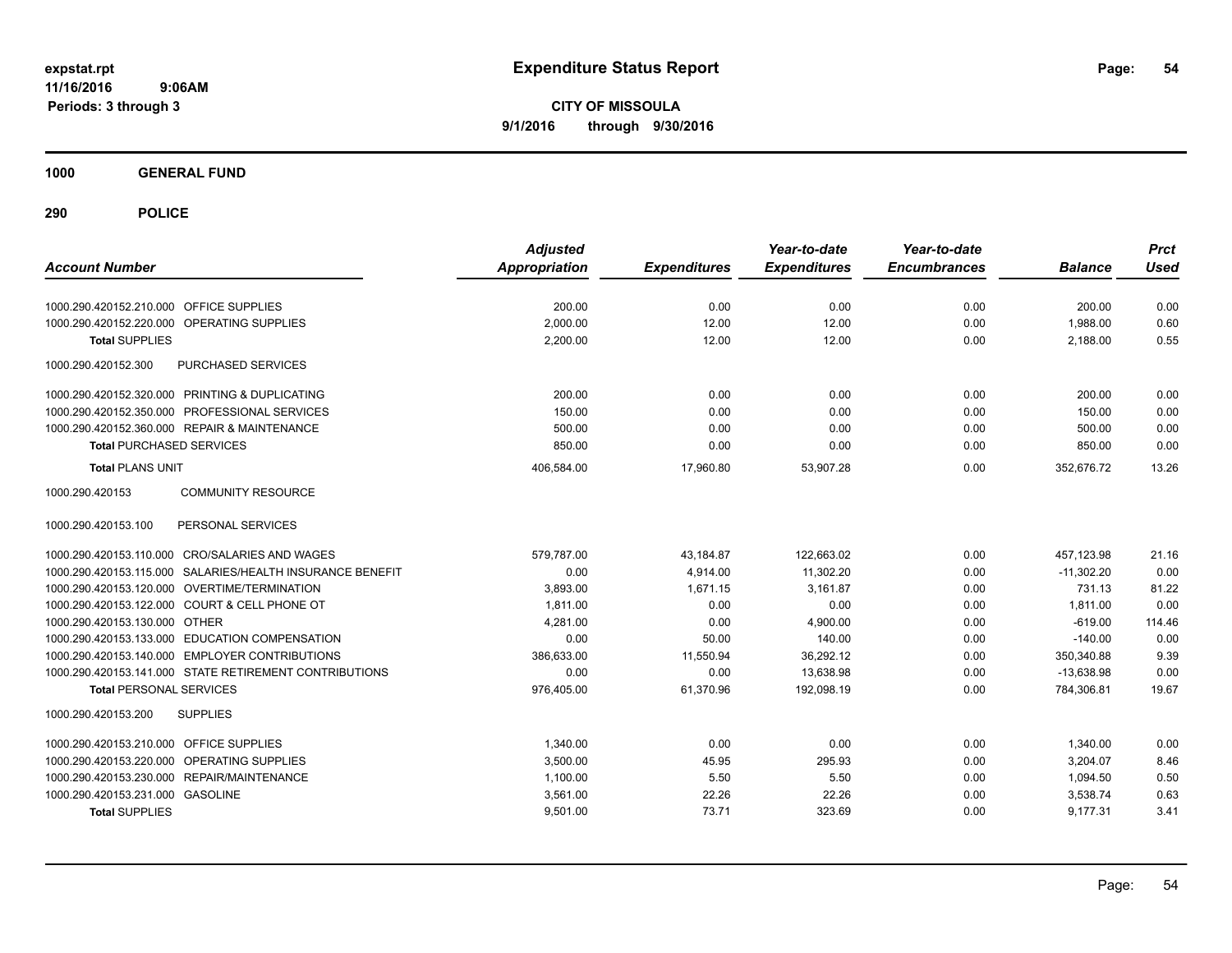**CITY OF MISSOULA 9/1/2016 through 9/30/2016**

**1000 GENERAL FUND**

| <b>Account Number</b>                                   | <b>Adjusted</b><br><b>Appropriation</b> | <b>Expenditures</b> | Year-to-date<br><b>Expenditures</b> | Year-to-date<br><b>Encumbrances</b> | <b>Balance</b> | <b>Prct</b><br><b>Used</b> |
|---------------------------------------------------------|-----------------------------------------|---------------------|-------------------------------------|-------------------------------------|----------------|----------------------------|
| <b>PURCHASED SERVICES</b><br>1000.290.420153.300        |                                         |                     |                                     |                                     |                |                            |
| 1000.290.420153.320.000 PRINTING & DUPLICATING          | 580.00                                  | 0.00                | 0.00                                | 0.00                                | 580.00         | 0.00                       |
| 1000.290.420153.360.000 REPAIR & MAINTENANCE            | 500.00                                  | 0.00                | 0.00                                | 0.00                                | 500.00         | 0.00                       |
| <b>Total PURCHASED SERVICES</b>                         | 1,080.00                                | 0.00                | 0.00                                | 0.00                                | 1,080.00       | 0.00                       |
| 1000.290.420153.900<br><b>CAPITAL OUTLAY</b>            |                                         |                     |                                     |                                     |                |                            |
| <b>Total CAPITAL OUTLAY</b>                             | 0.00                                    | 0.00                | 0.00                                | 0.00                                | 0.00           | 0.00                       |
| <b>Total COMMUNITY RESOURCE</b>                         | 986,986.00                              | 61,444.67           | 192,421.88                          | 0.00                                | 794,564.12     | 19.50                      |
| ABANDONED VEHICLE PROGRAM<br>1000.290.420154            |                                         |                     |                                     |                                     |                |                            |
| 1000.290.420154.100<br>PERSONAL SERVICES                |                                         |                     |                                     |                                     |                |                            |
| 1000.290.420154.110.000 SALARIES AND WAGES              | 38,119.00                               | 3,006.42            | 8,222.03                            | 0.00                                | 29,896.97      | 21.57                      |
| OVERTIME/TERMINATION<br>1000.290.420154.120.000         | 973.00                                  | 0.00                | 12.47                               | 0.00                                | 960.53         | 1.28                       |
| 1000.290.420154.140.000 EMPLOYER CONTRIBUTIONS          | 16,199.00                               | 1,293.32            | 4,512.01                            | 0.00                                | 11,686.99      | 27.85                      |
| <b>Total PERSONAL SERVICES</b>                          | 55,291.00                               | 4,299.74            | 12,746.51                           | 0.00                                | 42,544.49      | 23.05                      |
| <b>SUPPLIES</b><br>1000.290.420154.200                  |                                         |                     |                                     |                                     |                |                            |
| 1000.290.420154.210.000 OFFICE SUPPLIES                 | 240.00                                  | 0.00                | 0.00                                | 0.00                                | 240.00         | 0.00                       |
| 1000.290.420154.220.000 OPERATING SUPPLIES              | 400.00                                  | 0.00                | 24.32                               | 0.00                                | 375.68         | 6.08                       |
| <b>Total SUPPLIES</b>                                   | 640.00                                  | 0.00                | 24.32                               | 0.00                                | 615.68         | 3.80                       |
| PURCHASED SERVICES<br>1000.290.420154.300               |                                         |                     |                                     |                                     |                |                            |
| 1000.290.420154.310.000 COMMUNICATIONS                  | 2,484.00                                | 0.00                | 0.00                                | 0.00                                | 2,484.00       | 0.00                       |
| 1000.290.420154.320.000 PRINTING & DUPLICATING          | 768.00                                  | 0.00                | 213.58                              | 0.00                                | 554.42         | 27.81                      |
| 1000.290.420154.330.000 PUBLICITY, SUBSCRIPTIONS & DUES | 2,400.00                                | 0.00                | 0.00                                | 0.00                                | 2,400.00       | 0.00                       |
| 1000.290.420154.350.000 PROFESSIONAL SERVICES           | 12,429.00                               | 6.75                | 13.50                               | 0.00                                | 12,415.50      | 0.11                       |
| 1000.290.420154.350.011 PROFESSIONAL SERVICES           | 0.00                                    | 320.00              | 480.00                              | 0.00                                | $-480.00$      | 0.00                       |
| 1000.290.420154.350.012 PROFESSIONAL SERVICES           | 0.00                                    | 1,000.00            | 1,500.00                            | 0.00                                | $-1,500.00$    | 0.00                       |
| <b>Total PURCHASED SERVICES</b>                         | 18,081.00                               | 1,326.75            | 2,207.08                            | 0.00                                | 15,873.92      | 12.21                      |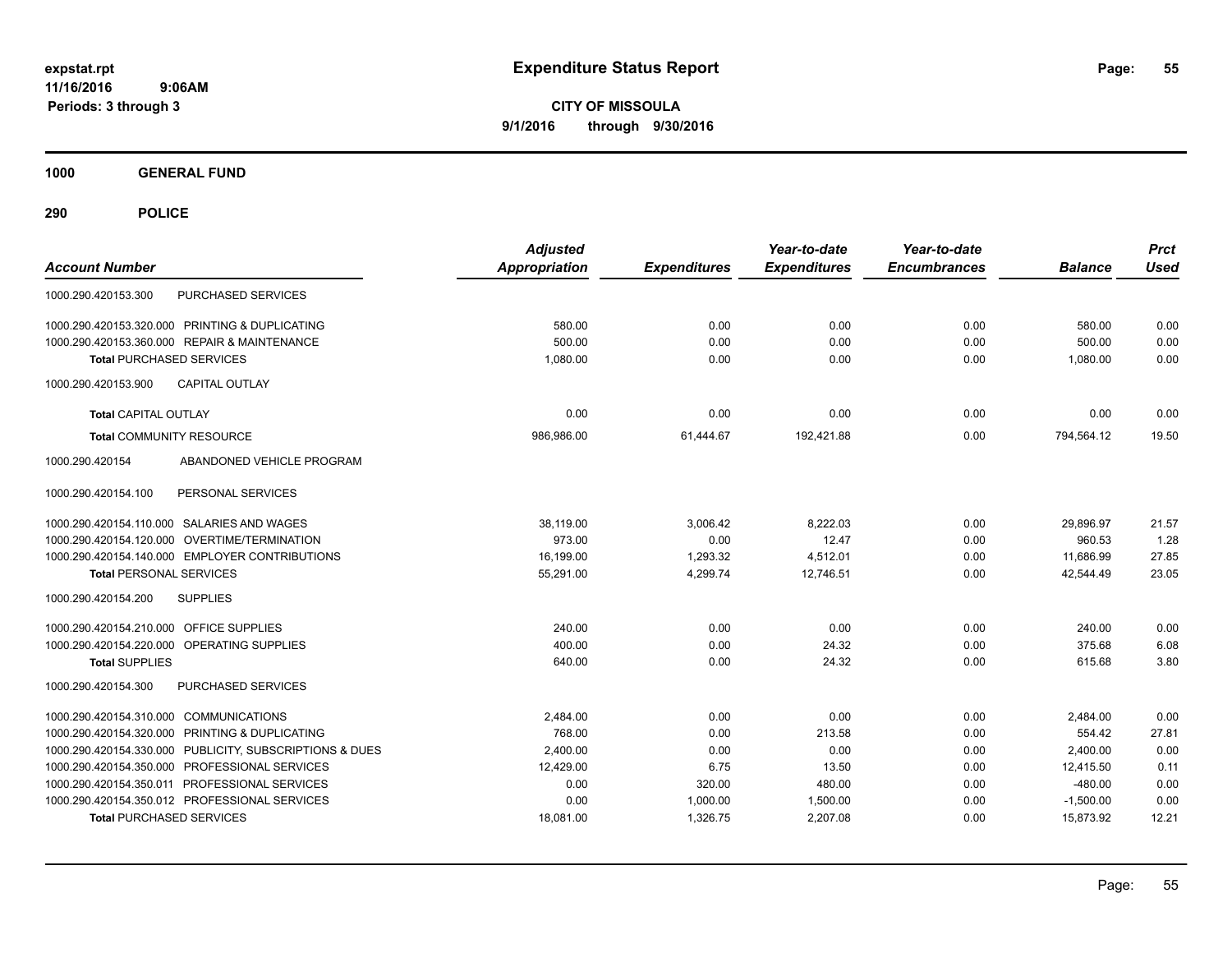**CITY OF MISSOULA 9/1/2016 through 9/30/2016**

**1000 GENERAL FUND**

| <b>Account Number</b>                          |                                                | <b>Adjusted</b><br>Appropriation | <b>Expenditures</b> | Year-to-date<br><b>Expenditures</b> | Year-to-date<br><b>Encumbrances</b> | <b>Balance</b> | <b>Prct</b><br><b>Used</b> |
|------------------------------------------------|------------------------------------------------|----------------------------------|---------------------|-------------------------------------|-------------------------------------|----------------|----------------------------|
|                                                | Total ABANDONED VEHICLE PROGRAM                | 74,012.00                        | 5,626.49            | 14,977.91                           | 0.00                                | 59,034.09      | 20.24                      |
| 1000.290.420160                                | <b>COMMUNICATIONS</b>                          |                                  |                     |                                     |                                     |                |                            |
| 1000.290.420160.100                            | PERSONAL SERVICES                              |                                  |                     |                                     |                                     |                |                            |
| 1000.290.420160.110.000 SALARIES AND WAGES     |                                                | 257,927.00                       | 20,976.74           | 54,503.30                           | 0.00                                | 203,423.70     | 21.13                      |
| 1000.290.420160.120.000 OVERTIME/TERMINATION   |                                                | 9,733.00                         | 398.86              | 718.86                              | 0.00                                | 9,014.14       | 7.39                       |
|                                                | 1000.290.420160.140.000 EMPLOYER CONTRIBUTIONS | 102,210.00                       | 7,363.26            | 24,458.91                           | 0.00                                | 77,751.09      | 23.93                      |
| <b>Total PERSONAL SERVICES</b>                 |                                                | 369,870.00                       | 28,738.86           | 79,681.07                           | 0.00                                | 290,188.93     | 21.54                      |
| 1000.290.420160.200                            | <b>SUPPLIES</b>                                |                                  |                     |                                     |                                     |                |                            |
| 1000.290.420160.210.000 OFFICE SUPPLIES        |                                                | 400.00                           | 290.28              | 290.28                              | 0.00                                | 109.72         | 72.57                      |
| 1000.290.420160.220.000 OPERATING SUPPLIES     |                                                | 800.00                           | 0.00                | 20.02                               | 0.00                                | 779.98         | 2.50                       |
| <b>Total SUPPLIES</b>                          |                                                | 1,200.00                         | 290.28              | 310.30                              | 0.00                                | 889.70         | 25.86                      |
| 1000.290.420160.300                            | PURCHASED SERVICES                             |                                  |                     |                                     |                                     |                |                            |
| 1000.290.420160.310.000 COMMUNICATIONS         |                                                | 14,200.00                        | 0.00                | 16,772.48                           | 0.00                                | $-2,572.48$    | 118.12                     |
| 1000.290.420160.320.000 PRINTING & DUPLICATING |                                                | 150.00                           | 0.00                | 0.00                                | 0.00                                | 150.00         | 0.00                       |
| <b>Total PURCHASED SERVICES</b>                |                                                | 14,350.00                        | 0.00                | 16,772.48                           | 0.00                                | $-2,422.48$    | 116.88                     |
| <b>Total COMMUNICATIONS</b>                    |                                                | 385,420.00                       | 29,029.14           | 96,763.85                           | 0.00                                | 288,656.15     | 25.11                      |
| 1000.290.420170                                | <b>RECORDS</b>                                 |                                  |                     |                                     |                                     |                |                            |
| 1000.290.420170.100                            | PERSONAL SERVICES                              |                                  |                     |                                     |                                     |                |                            |
| 1000.290.420170.110.000 SALARIES AND WAGES     |                                                | 147,886.00                       | 11,691.20           | 31,795.69                           | 0.00                                | 116.090.31     | 21.50                      |
| 1000.290.420170.120.000 OVERTIME/TERMINATION   |                                                | 779.00                           | 42.93               | 205.86                              | 0.00                                | 573.14         | 26.43                      |
|                                                | 1000.290.420170.140.000 EMPLOYER CONTRIBUTIONS | 63,593.00                        | 5,175.06            | 17.894.71                           | 0.00                                | 45.698.29      | 28.14                      |
| <b>Total PERSONAL SERVICES</b>                 |                                                | 212,258.00                       | 16,909.19           | 49,896.26                           | 0.00                                | 162,361.74     | 23.51                      |
| 1000.290.420170.200                            | <b>SUPPLIES</b>                                |                                  |                     |                                     |                                     |                |                            |
| 1000.290.420170.210.000 OFFICE SUPPLIES        |                                                | 800.00                           | 0.00                | 0.00                                | 0.00                                | 800.00         | 0.00                       |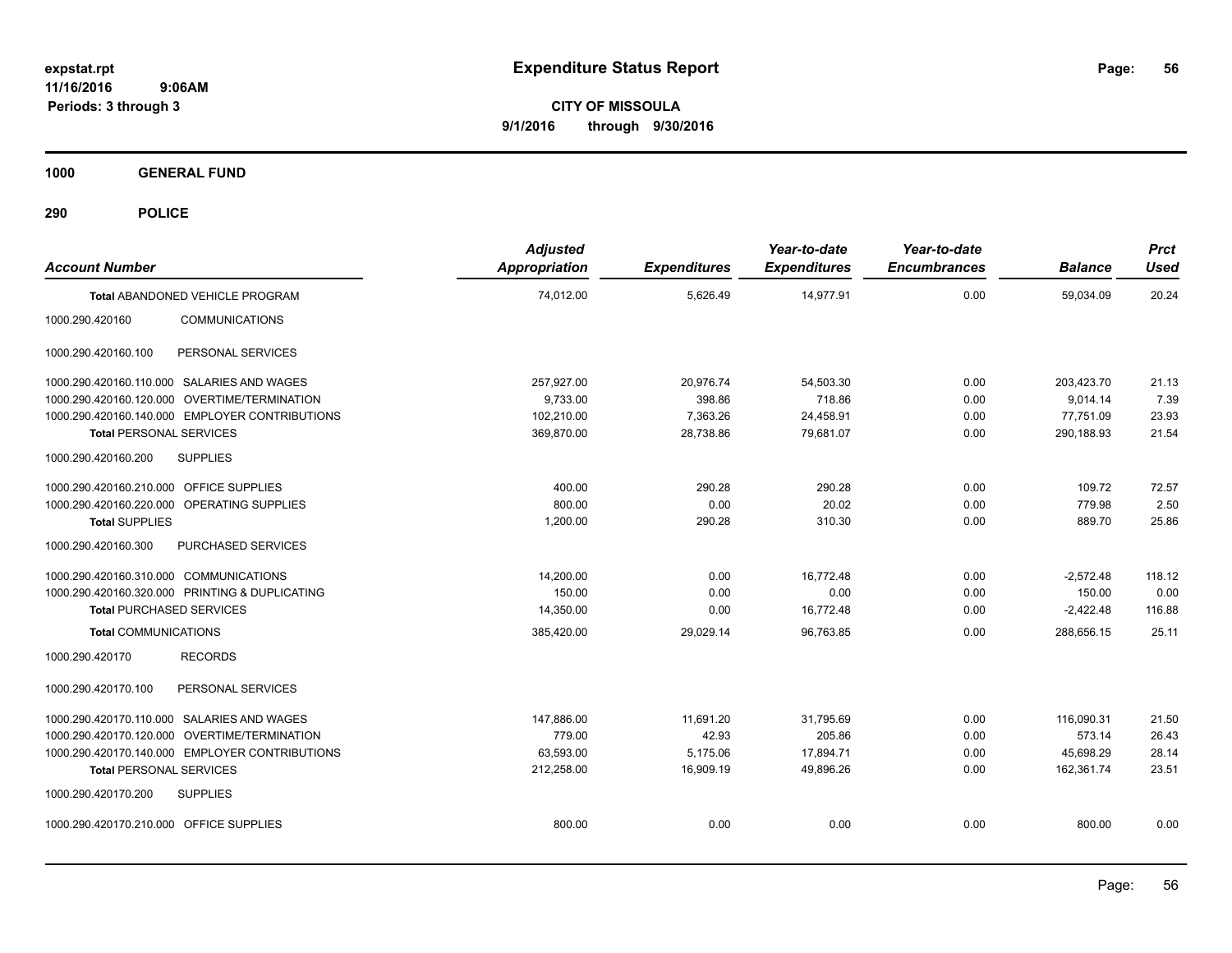**CITY OF MISSOULA 9/1/2016 through 9/30/2016**

**1000 GENERAL FUND**

| <b>Account Number</b>                                               | <b>Adjusted</b><br><b>Appropriation</b> | <b>Expenditures</b> | Year-to-date<br><b>Expenditures</b> | Year-to-date<br><b>Encumbrances</b> | <b>Balance</b>     | <b>Prct</b><br><b>Used</b> |
|---------------------------------------------------------------------|-----------------------------------------|---------------------|-------------------------------------|-------------------------------------|--------------------|----------------------------|
| 1000.290.420170.220.000 OPERATING SUPPLIES<br><b>Total SUPPLIES</b> | 850.00<br>1,650.00                      | 0.00<br>0.00        | 0.00<br>0.00                        | 0.00<br>0.00                        | 850.00<br>1,650.00 | 0.00<br>0.00               |
| 1000.290.420170.300<br>PURCHASED SERVICES                           |                                         |                     |                                     |                                     |                    |                            |
| <b>Total PURCHASED SERVICES</b>                                     | 0.00                                    | 0.00                | 0.00                                | 0.00                                | 0.00               | 0.00                       |
| 1000.290.420170.500<br><b>FIXED CHARGES</b>                         |                                         |                     |                                     |                                     |                    |                            |
| <b>Total FIXED CHARGES</b>                                          | 0.00                                    | 0.00                | 0.00                                | 0.00                                | 0.00               | 0.00                       |
| 1000.290.420170.900<br><b>CAPITAL OUTLAY</b>                        |                                         |                     |                                     |                                     |                    |                            |
| <b>Total CAPITAL OUTLAY</b>                                         | 0.00                                    | 0.00                | 0.00                                | 0.00                                | 0.00               | 0.00                       |
| <b>Total RECORDS</b>                                                | 213,908.00                              | 16,909.19           | 49,896.26                           | 0.00                                | 164,011.74         | 23.33                      |
| <b>EVIDENCE</b><br>1000.290.420182                                  |                                         |                     |                                     |                                     |                    |                            |
| 1000.290.420182.100<br>PERSONAL SERVICES                            |                                         |                     |                                     |                                     |                    |                            |
| 1000.290.420182.110.000 SALARIES AND WAGES                          | 115,324.00                              | 9,133.46            | 24,893.46                           | 0.00                                | 90,430.54          | 21.59                      |
| 1000.290.420182.120.000 OVERTIME/TERMINATION                        | 2,433.00                                | 154.24              | 355.09                              | 0.00                                | 2,077.91           | 14.59                      |
| 1000.290.420182.140.000 EMPLOYER CONTRIBUTIONS                      | 47,691.00                               | 3,903.17            | 13,451.21                           | 0.00                                | 34,239.79          | 28.20                      |
| <b>Total PERSONAL SERVICES</b>                                      | 165,448.00                              | 13,190.87           | 38,699.76                           | 0.00                                | 126,748.24         | 23.39                      |
| <b>SUPPLIES</b><br>1000.290.420182.200                              |                                         |                     |                                     |                                     |                    |                            |
| 1000.290.420182.210.000 OFFICE SUPPLIES                             | 800.00                                  | 0.00                | 0.00                                | 0.00                                | 800.00             | 0.00                       |
| 1000.290.420182.220.000 OPERATING SUPPLIES                          | 5,800.00                                | 1,053.90            | 1,376.28                            | 0.00                                | 4,423.72           | 23.73                      |
| 1000.290.420182.230.000 REPAIR/MAINTENANCE                          | 500.00                                  | 0.00                | 0.00                                | 0.00                                | 500.00             | 0.00                       |
| 1000.290.420182.231.000 GASOLINE                                    | 479.00                                  | 106.94              | 143.46                              | 0.00                                | 335.54             | 29.95                      |
| <b>Total SUPPLIES</b>                                               | 7,579.00                                | 1,160.84            | 1,519.74                            | 0.00                                | 6,059.26           | 20.05                      |
| 1000.290.420182.300<br>PURCHASED SERVICES                           |                                         |                     |                                     |                                     |                    |                            |
| 1000.290.420182.310.000 COMMUNICATIONS                              | 300.00                                  | 0.00                | 0.00                                | 0.00                                | 300.00             | 0.00                       |
| 1000.290.420182.320.000 PRINTING & DUPLICATING                      | 1,000.00                                | 22.61               | 22.61                               | 0.00                                | 977.39             | 2.26                       |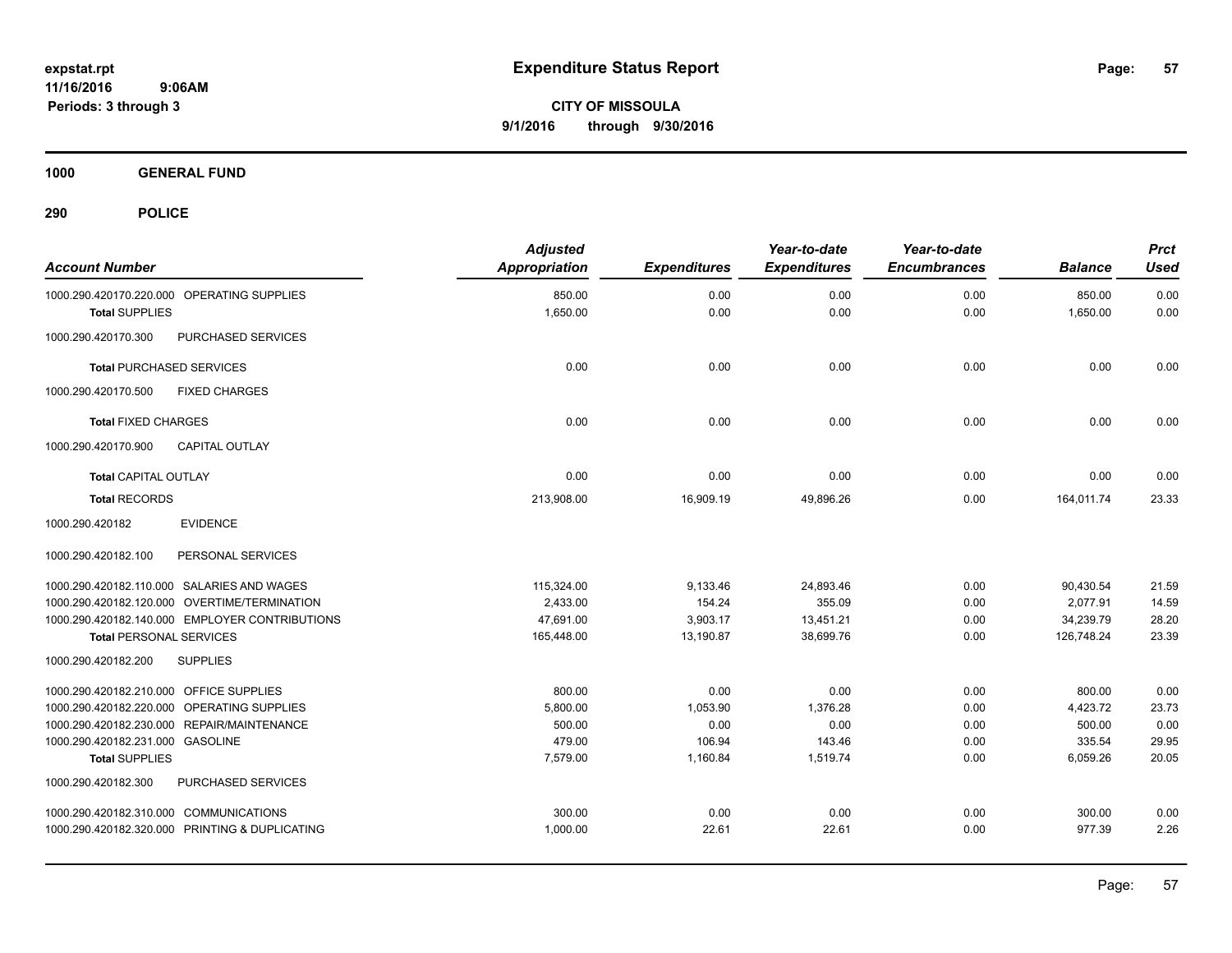**CITY OF MISSOULA 9/1/2016 through 9/30/2016**

**1000 GENERAL FUND**

| <b>Account Number</b>                            | <b>Adjusted</b><br>Appropriation | <b>Expenditures</b> | Year-to-date<br><b>Expenditures</b> | Year-to-date<br><b>Encumbrances</b> | <b>Balance</b> | <b>Prct</b><br><b>Used</b> |
|--------------------------------------------------|----------------------------------|---------------------|-------------------------------------|-------------------------------------|----------------|----------------------------|
| 1000.290.420182.350.000 PROFESSIONAL SERVICES    | 42,956.00                        | 2,018.00            | 2,211.00                            | 0.00                                | 40,745.00      | 5.15                       |
| 1000.290.420182.360.000 REPAIR & MAINTENANCE     | 150.00                           | 0.00                | 0.00                                | 0.00                                | 150.00         | 0.00                       |
| <b>Total PURCHASED SERVICES</b>                  | 44,406.00                        | 2,040.61            | 2,233.61                            | 0.00                                | 42,172.39      | 5.03                       |
| <b>FIXED CHARGES</b><br>1000.290.420182.500      |                                  |                     |                                     |                                     |                |                            |
| 1000.290.420182.500.000 FIXED CHARGES            | 650.00                           | 0.00                | 412.00                              | 0.00                                | 238.00         | 63.38                      |
| <b>Total FIXED CHARGES</b>                       | 650.00                           | 0.00                | 412.00                              | 0.00                                | 238.00         | 63.38                      |
| <b>Total EVIDENCE</b>                            | 218,083.00                       | 16,392.32           | 42,865.11                           | 0.00                                | 175,217.89     | 19.66                      |
| 1000.290.420185<br><b>SPECIAL TEAMS</b>          |                                  |                     |                                     |                                     |                |                            |
| 1000.290.420185.100<br>PERSONAL SERVICES         |                                  |                     |                                     |                                     |                |                            |
| <b>Total PERSONAL SERVICES</b>                   | 0.00                             | 0.00                | 0.00                                | 0.00                                | 0.00           | 0.00                       |
| 1000.290.420185.200<br><b>SUPPLIES</b>           |                                  |                     |                                     |                                     |                |                            |
| 1000.290.420185.220.000 OPERATING SUPPLIES       | 19,112.00                        | 0.00                | 15.45                               | 0.00                                | 19,096.55      | 0.08                       |
| 1000.290.420185.230.000 REPAIR/MAINTENANCE       | 200.00                           | 0.00                | 36.61                               | 0.00                                | 163.39         | 18.31                      |
| 1000.290.420185.231.000 GASOLINE                 | 239.00                           | 53.14               | 77.13                               | 0.00                                | 161.87         | 32.27                      |
| <b>Total SUPPLIES</b>                            | 19,551.00                        | 53.14               | 129.19                              | 0.00                                | 19,421.81      | 0.66                       |
| PURCHASED SERVICES<br>1000.290.420185.300        |                                  |                     |                                     |                                     |                |                            |
| 1000.290.420185.350.000 PROFESSIONAL SERVICES    | 175.00                           | 0.00                | 0.00                                | 0.00                                | 175.00         | 0.00                       |
| 1000.290.420185.360.000 REPAIR & MAINTENANCE     | 350.00                           | 0.00                | 0.00                                | 0.00                                | 350.00         | 0.00                       |
| <b>Total PURCHASED SERVICES</b>                  | 525.00                           | 0.00                | 0.00                                | 0.00                                | 525.00         | 0.00                       |
| <b>Total SPECIAL TEAMS</b>                       | 20,076.00                        | 53.14               | 129.19                              | 0.00                                | 19,946.81      | 0.64                       |
| 1000.290.420199<br>CONTINGENCY-NEW AWARD FUNDING |                                  |                     |                                     |                                     |                |                            |
| PERSONAL SERVICES<br>1000.290.420199.100         |                                  |                     |                                     |                                     |                |                            |
| <b>Total PERSONAL SERVICES</b>                   | 0.00                             | 0.00                | 0.00                                | 0.00                                | 0.00           | 0.00                       |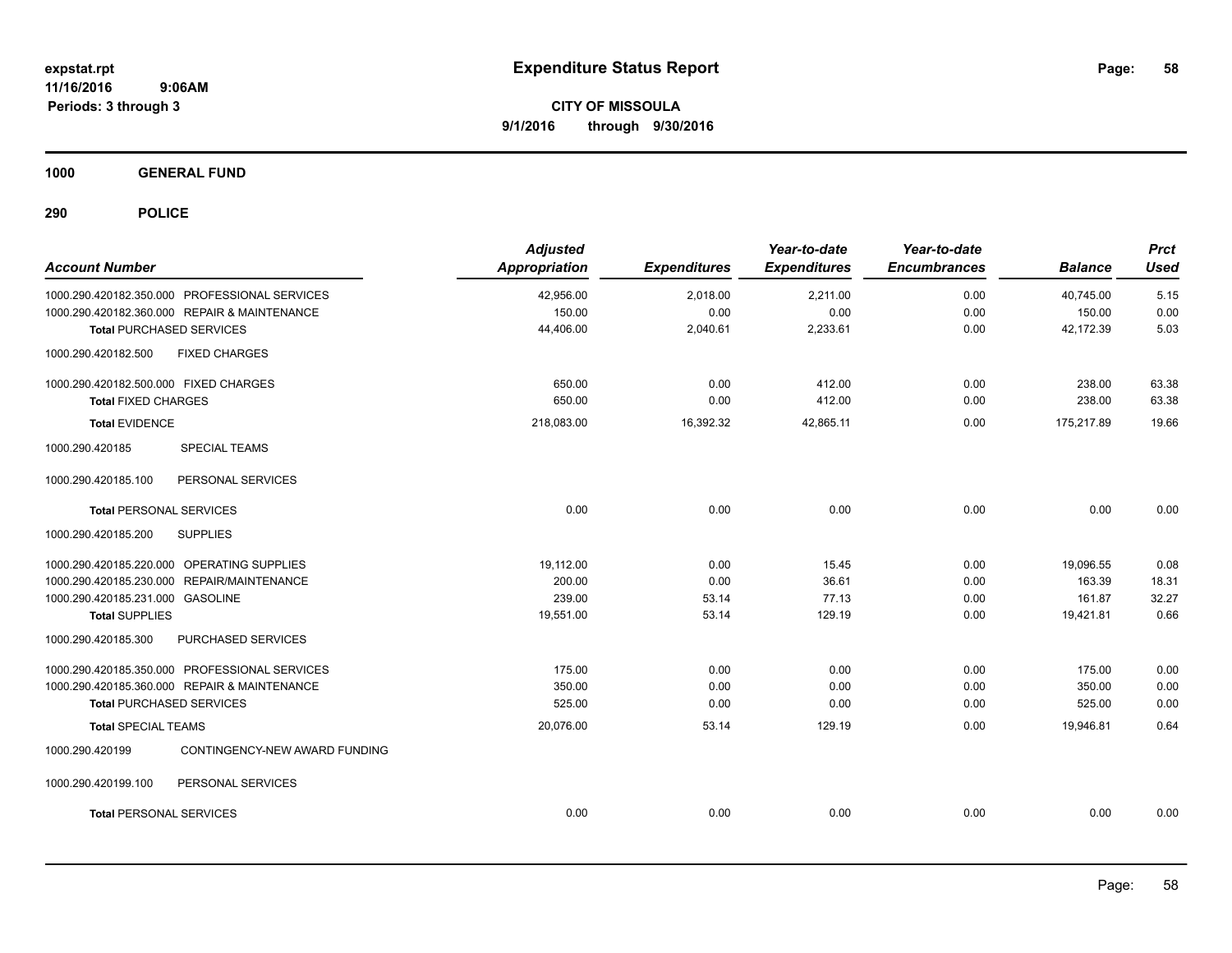**CITY OF MISSOULA 9/1/2016 through 9/30/2016**

**1000 GENERAL FUND**

|                               |                                            | <b>Adjusted</b>      |                     | Year-to-date        | Year-to-date        |                | <b>Prct</b> |
|-------------------------------|--------------------------------------------|----------------------|---------------------|---------------------|---------------------|----------------|-------------|
| <b>Account Number</b>         |                                            | <b>Appropriation</b> | <b>Expenditures</b> | <b>Expenditures</b> | <b>Encumbrances</b> | <b>Balance</b> | <b>Used</b> |
| 1000.290.420199.200           | <b>SUPPLIES</b>                            |                      |                     |                     |                     |                |             |
| <b>Total SUPPLIES</b>         |                                            | 0.00                 | 0.00                | 0.00                | 0.00                | 0.00           | 0.00        |
| 1000.290.420199.300           | PURCHASED SERVICES                         |                      |                     |                     |                     |                |             |
|                               | <b>Total PURCHASED SERVICES</b>            | 0.00                 | 0.00                | 0.00                | 0.00                | 0.00           | 0.00        |
| 1000.290.420199.900           | <b>CAPITAL OUTLAY</b>                      |                      |                     |                     |                     |                |             |
|                               | <b>Total CONTINGENCY-NEW AWARD FUNDING</b> | 0.00                 | 0.00                | 0.00                | 0.00                | 0.00           | 0.00        |
| 1000.290.420256               | *** Title Not Found ***                    |                      |                     |                     |                     |                |             |
| 1000.290.420256.100           | PERSONAL SERVICES                          |                      |                     |                     |                     |                |             |
| Total *** Title Not Found *** |                                            | 0.00                 | 0.00                | 0.00                | 0.00                | 0.00           | 0.00        |
| <b>Total POLICE</b>           |                                            | 15,572,461.00        | 994,045.12          | 3,037,105.61        | 0.00                | 12,535,355.39  | 19.50       |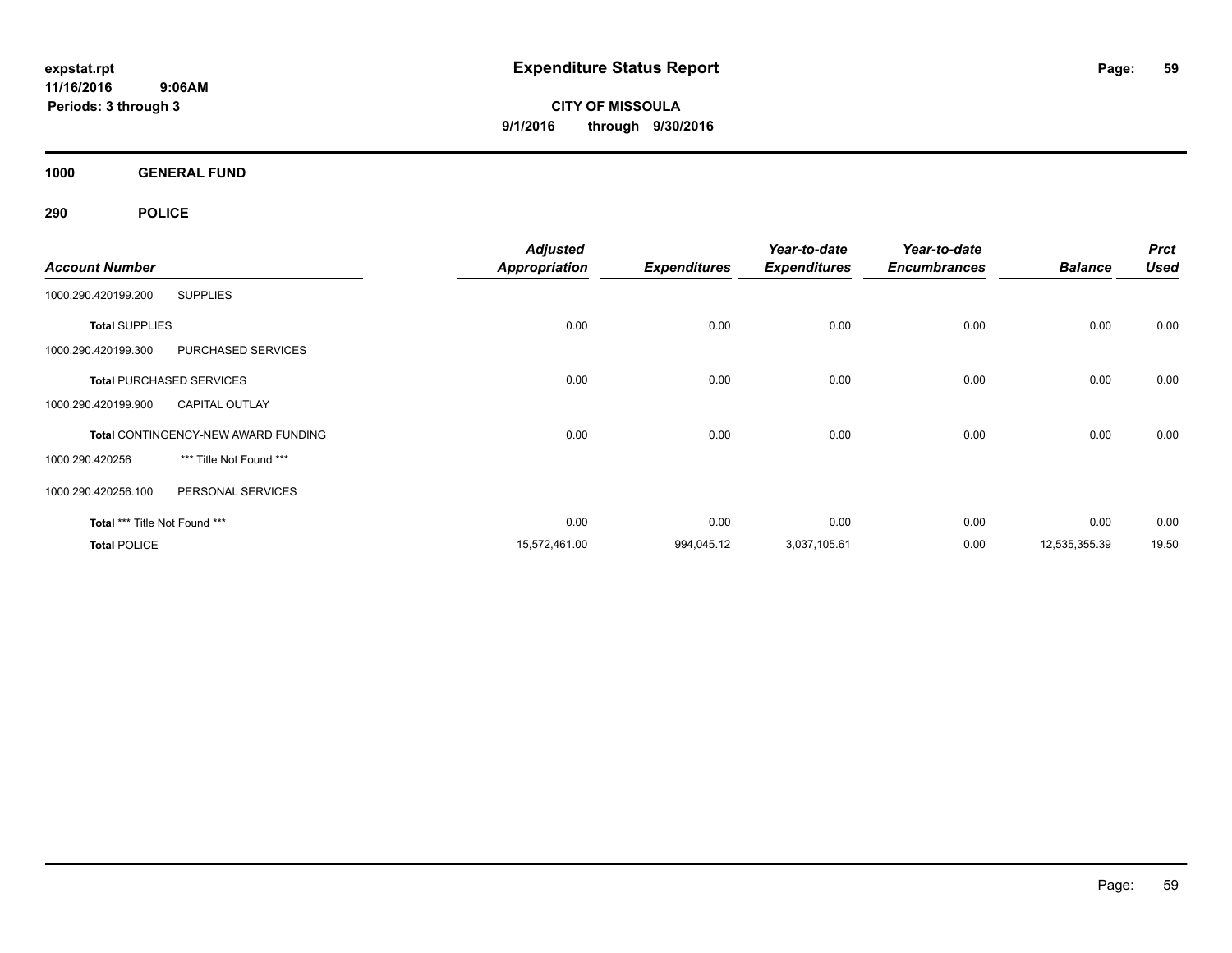**CITY OF MISSOULA 9/1/2016 through 9/30/2016**

**1000 GENERAL FUND**

| <b>Account Number</b>                   |                                                         | <b>Adjusted</b><br><b>Appropriation</b> | <b>Expenditures</b> | Year-to-date<br><b>Expenditures</b> | Year-to-date<br><b>Encumbrances</b> | <b>Balance</b> | <b>Prct</b><br><b>Used</b> |
|-----------------------------------------|---------------------------------------------------------|-----------------------------------------|---------------------|-------------------------------------|-------------------------------------|----------------|----------------------------|
| 1000.300.420410                         | <b>ADMINISTRATION</b>                                   |                                         |                     |                                     |                                     |                |                            |
| 1000.300.420410.100                     | PERSONAL SERVICES                                       |                                         |                     |                                     |                                     |                |                            |
|                                         | 1000.300.420410.110.000 SALARIES AND WAGES              | 462,190.00                              | 36.458.18           | 99,536.18                           | 0.00                                | 362.653.82     | 21.54                      |
| 1000.300.420410.115.000                 | SALARIES/HEALTH INSURANCE BENEFIT                       | 25,695.00                               | 2,106.00            | 4,843.80                            | 0.00                                | 20,851.20      | 18.85                      |
| 1000.300.420410.130.000 OTHER           |                                                         | 0.00                                    | 0.00                | 1,875.00                            | 0.00                                | $-1,875.00$    | 0.00                       |
|                                         | 1000.300.420410.140.000 EMPLOYER CONTRIBUTIONS          | 125,417.00                              | 10,033.00           | 30,601.70                           | 0.00                                | 94,815.30      | 24.40                      |
|                                         | 1000.300.420410.141.000 STATE RETIREMENT CONTRIBUTIONS  | 119,128.00                              | 0.00                | 7,220.65                            | 0.00                                | 111,907.35     | 6.06                       |
| <b>Total PERSONAL SERVICES</b>          |                                                         | 732,430.00                              | 48,597.18           | 144,077.33                          | 0.00                                | 588,352.67     | 19.67                      |
| 1000.300.420410.200                     | <b>SUPPLIES</b>                                         |                                         |                     |                                     |                                     |                |                            |
| 1000.300.420410.210.000 OFFICE SUPPLIES |                                                         | 8,471.00                                | 783.08              | 1.727.47                            | 0.00                                | 6,743.53       | 20.39                      |
|                                         | 1000.300.420410.220.000 OPERATING SUPPLIES              | 2,822.00                                | 0.00                | 614.82                              | 0.00                                | 2.207.18       | 21.79                      |
|                                         | 1000.300.420410.230.000 REPAIR/MAINTENANCE              | 300.00                                  | 0.00                | 0.00                                | 0.00                                | 300.00         | 0.00                       |
| 1000.300.420410.240.000 OTHER SUPPLIES  |                                                         | 593.00                                  | 0.00                | 0.00                                | 0.00                                | 593.00         | 0.00                       |
| <b>Total SUPPLIES</b>                   |                                                         | 12,186.00                               | 783.08              | 2,342.29                            | 0.00                                | 9,843.71       | 19.22                      |
| 1000.300.420410.300                     | <b>PURCHASED SERVICES</b>                               |                                         |                     |                                     |                                     |                |                            |
| 1000.300.420410.310.000 COMMUNICATIONS  |                                                         | 577.00                                  | 60.63               | 95.69                               | 0.00                                | 481.31         | 16.58                      |
|                                         | 1000.300.420410.320.000 PRINTING & DUPLICATING          | 240.00                                  | 10.00               | 10.00                               | 0.00                                | 230.00         | 4.17                       |
|                                         | 1000.300.420410.330.000 PUBLICITY, SUBSCRIPTIONS & DUES | 1,238.00                                | 0.00                | 150.00                              | 0.00                                | 1,088.00       | 12.12                      |
|                                         | 1000.300.420410.350.000 PROFESSIONAL SERVICES           | 192.00                                  | 0.00                | 192.00                              | 0.00                                | 0.00           | 100.00                     |
|                                         | 1000.300.420410.360.000 REPAIR & MAINTENANCE            | 12,177.00                               | 0.00                | 0.00                                | 0.00                                | 12,177.00      | 0.00                       |
| 1000.300.420410.370.000                 | <b>TRAVEL</b>                                           | 4,240.00                                | 0.00                | 0.00                                | 0.00                                | 4,240.00       | 0.00                       |
| 1000.300.420410.380.000 TRAINING        |                                                         | 1,054.00                                | 0.00                | 0.00                                | 0.00                                | 1,054.00       | 0.00                       |
| <b>Total PURCHASED SERVICES</b>         |                                                         | 19,718.00                               | 70.63               | 447.69                              | 0.00                                | 19,270.31      | 2.27                       |
| 1000.300.420410.700                     | <b>GRANTS &amp; CONTRIBUTIONS</b>                       |                                         |                     |                                     |                                     |                |                            |
|                                         | 1000.300.420410.700.000 GRANTS & CONTRIBUTIONS          | 2,700.00                                | 2,700.00            | 2,700.00                            | 0.00                                | 0.00           | 100.00                     |
|                                         | Total GRANTS & CONTRIBUTIONS                            | 2,700.00                                | 2,700.00            | 2,700.00                            | 0.00                                | 0.00           | 100.00                     |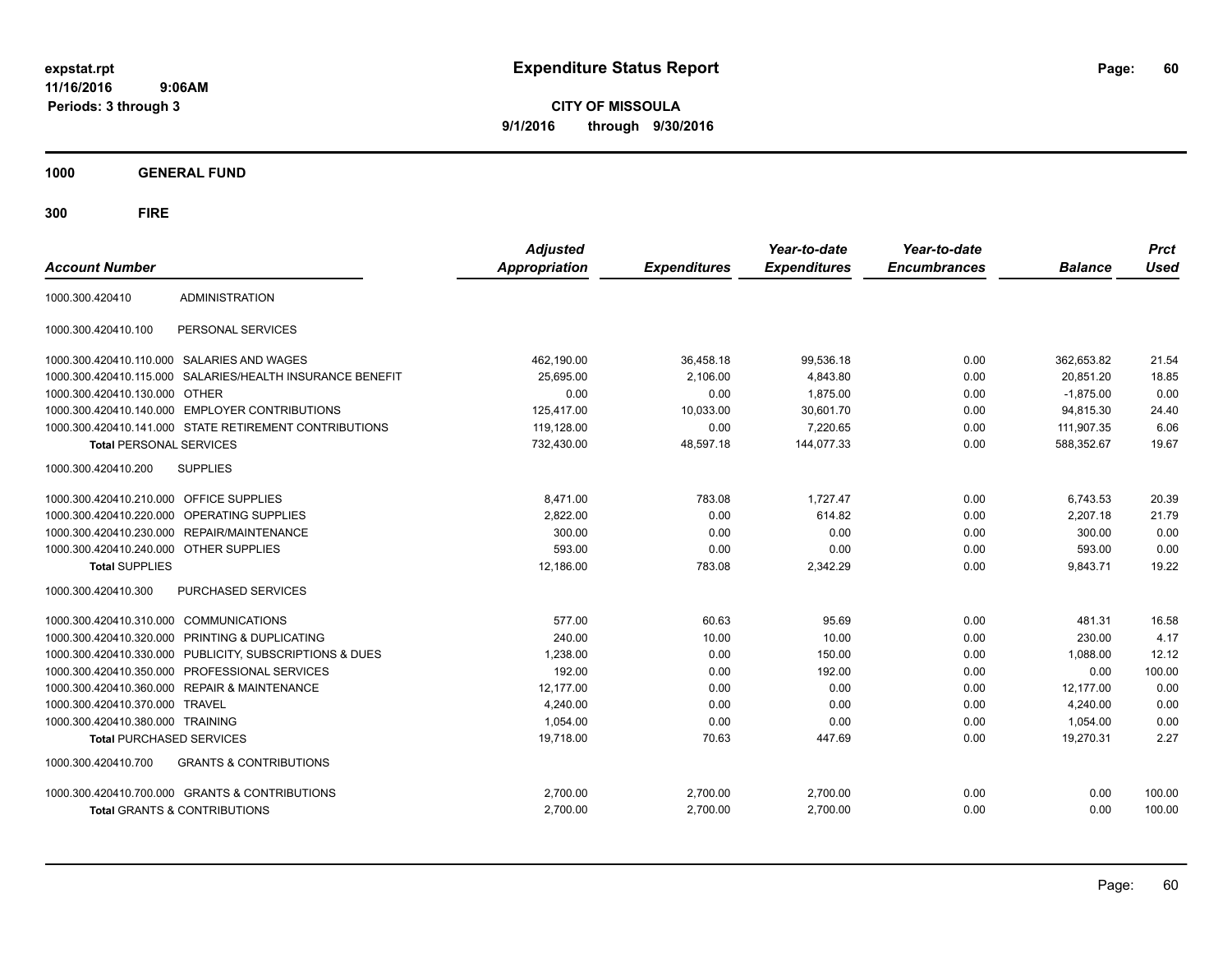**CITY OF MISSOULA 9/1/2016 through 9/30/2016**

**1000 GENERAL FUND**

**300 FIRE**

| <b>Account Number</b>                                | <b>Adjusted</b><br><b>Appropriation</b> | <b>Expenditures</b> | Year-to-date<br><b>Expenditures</b> | Year-to-date<br><b>Encumbrances</b> | <b>Balance</b> | <b>Prct</b><br><b>Used</b> |
|------------------------------------------------------|-----------------------------------------|---------------------|-------------------------------------|-------------------------------------|----------------|----------------------------|
|                                                      |                                         |                     |                                     |                                     |                |                            |
| <b>OTHER OBJECTS</b><br>1000.300.420410.800          |                                         |                     |                                     |                                     |                |                            |
| <b>Total OTHER OBJECTS</b>                           | 0.00                                    | 0.00                | 0.00                                | 0.00                                | 0.00           | 0.00                       |
| <b>Total ADMINISTRATION</b>                          | 767,034.00                              | 52,150.89           | 149,567.31                          | 0.00                                | 617,466.69     | 19.50                      |
| 1000.300.420420<br><b>FACILITY</b>                   |                                         |                     |                                     |                                     |                |                            |
| PERSONAL SERVICES<br>1000.300.420420.100             |                                         |                     |                                     |                                     |                |                            |
| <b>Total PERSONAL SERVICES</b>                       | 0.00                                    | 0.00                | 0.00                                | 0.00                                | 0.00           | 0.00                       |
| <b>SUPPLIES</b><br>1000.300.420420.200               |                                         |                     |                                     |                                     |                |                            |
| 1000.300.420420.210.000 OFFICE SUPPLIES              | 7,245.00                                | 2,778.00            | 2,778.00                            | 0.00                                | 4,467.00       | 38.34                      |
| 1000.300.420420.220.000<br><b>OPERATING SUPPLIES</b> | 6.448.00                                | 0.00                | 0.00                                | 0.00                                | 6,448.00       | 0.00                       |
| 1000.300.420420.230.000 REPAIR/MAINTENANCE           | 14,000.00                               | 268.34              | 2,147.50                            | 0.00                                | 11,852.50      | 15.34                      |
| <b>Total SUPPLIES</b>                                | 27,693.00                               | 3,046.34            | 4,925.50                            | 0.00                                | 22,767.50      | 17.79                      |
| PURCHASED SERVICES<br>1000.300.420420.300            |                                         |                     |                                     |                                     |                |                            |
| 1000.300.420420.340.000 SEWER                        | 1,429.00                                | 0.00                | 549.60                              | 0.00                                | 879.40         | 38.46                      |
| 1000.300.420420.341.000 ELECTRICITY & NATURAL GAS    | 69,567.00                               | 5,000.20            | 9,915.49                            | 0.00                                | 59,651.51      | 14.25                      |
| 1000.300.420420.343.000 WATER CHARGES                | 14.677.00                               | 1.585.54            | 2,804.13                            | 0.00                                | 11.872.87      | 19.11                      |
| 1000.300.420420.344.000 TELEPHONE SERVICE            | 19,484.00                               | 1,770.66            | 3,538.26                            | 0.00                                | 15,945.74      | 18.16                      |
| 1000.300.420420.345.000 GARBAGE                      | 5,680.00                                | 454.55              | 1,363.65                            | 0.00                                | 4,316.35       | 24.01                      |
| 1000.300.420420.360.000 REPAIR & MAINTENANCE         | 26,258.00                               | 505.58              | 7,155.83                            | 0.00                                | 19,102.17      | 27.25                      |
| <b>Total PURCHASED SERVICES</b>                      | 137,095.00                              | 9,316.53            | 25,326.96                           | 0.00                                | 111,768.04     | 18.47                      |
| 1000.300.420420.500<br><b>FIXED CHARGES</b>          |                                         |                     |                                     |                                     |                |                            |
| 1000.300.420420.500.000 FIXED CHARGES                | 226.00                                  | 0.00                | 0.00                                | 0.00                                | 226.00         | 0.00                       |
| <b>Total FIXED CHARGES</b>                           | 226.00                                  | 0.00                | 0.00                                | 0.00                                | 226.00         | 0.00                       |
| <b>Total FACILITY</b>                                | 165,014.00                              | 12,362.87           | 30,252.46                           | 0.00                                | 134.761.54     | 18.33                      |
| DEDCOMMEL TOAINING<br>LONDON DOG DOON                |                                         |                     |                                     |                                     |                |                            |

1000.300.420430 PERSONNEL TRAINING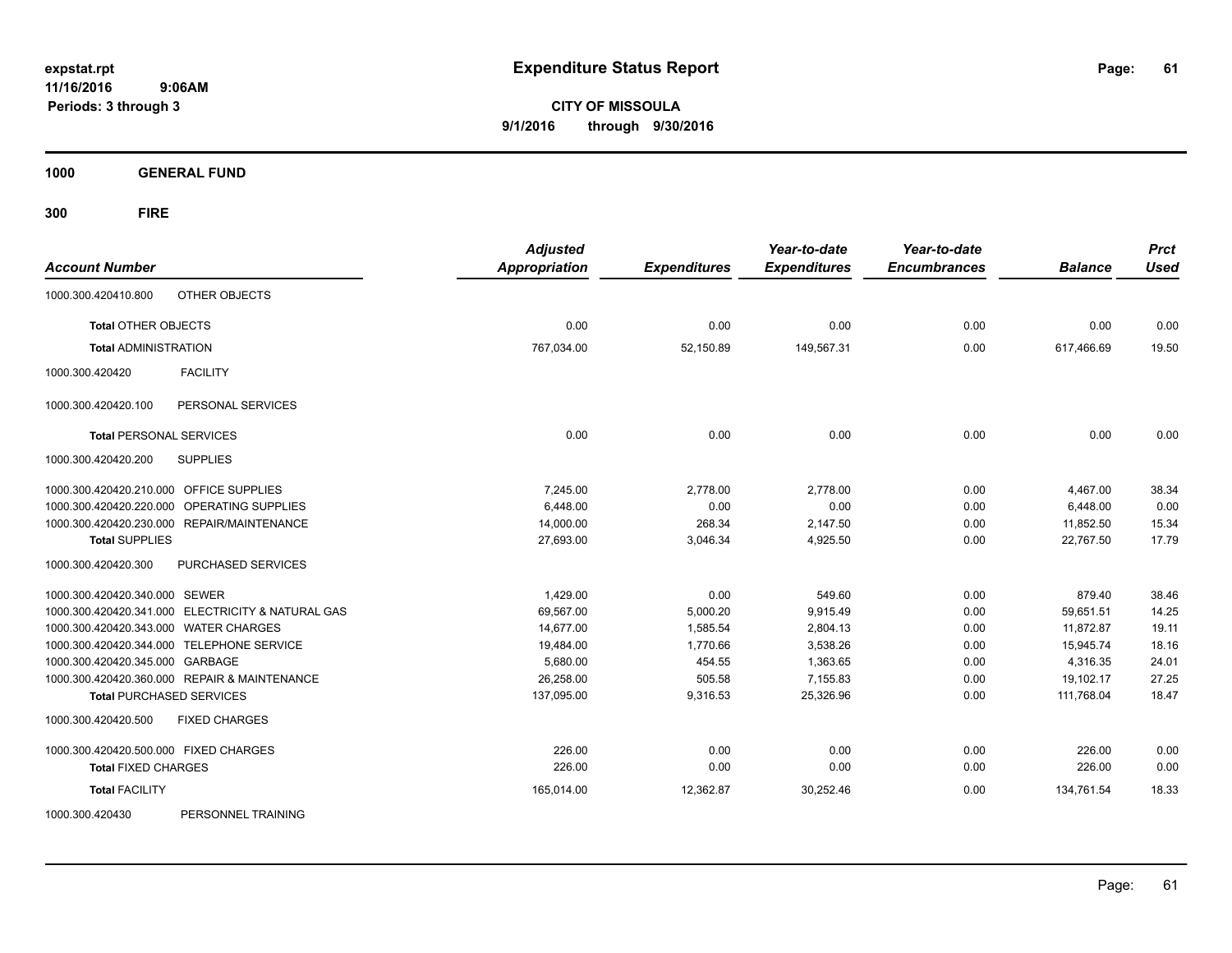**CITY OF MISSOULA 9/1/2016 through 9/30/2016**

**1000 GENERAL FUND**

| <b>Account Number</b>                                        | <b>Adjusted</b><br>Appropriation | <b>Expenditures</b> | Year-to-date<br><b>Expenditures</b> | Year-to-date<br><b>Encumbrances</b> | <b>Balance</b> | <b>Prct</b><br><b>Used</b> |
|--------------------------------------------------------------|----------------------------------|---------------------|-------------------------------------|-------------------------------------|----------------|----------------------------|
| PERSONAL SERVICES<br>1000.300.420430.100                     |                                  |                     |                                     |                                     |                |                            |
| 1000.300.420430.110.000 SALARIES AND WAGES                   | 90,817.00                        | 6,988.47            | 19,683.93                           | 0.00                                | 71,133.07      | 21.67                      |
| SALARIES/HEALTH INSURANCE BENEFIT<br>1000.300.420430.115.000 | 8.424.00                         | 702.00              | 1,755.00                            | 0.00                                | 6,669.00       | 20.83                      |
| 1000.300.420430.120.000 OVERTIME/TERMINATION                 | 5,288.00                         | 0.00                | 0.00                                | 0.00                                | 5,288.00       | 0.00                       |
| 1000.300.420430.130.000 OTHER                                | 0.00                             | 0.00                | 625.00                              | 0.00                                | $-625.00$      | 0.00                       |
| 1000.300.420430.140.000 EMPLOYER CONTRIBUTIONS               | 20,845.00                        | 1,614.50            | 4,204.49                            | 0.00                                | 16,640.51      | 20.17                      |
| 1000.300.420430.141.000 STATE RETIREMENT CONTRIBUTIONS       | 32,362.00                        | 0.00                | 2,475.43                            | 0.00                                | 29.886.57      | 7.65                       |
| <b>Total PERSONAL SERVICES</b>                               | 157,736.00                       | 9,304.97            | 28,743.85                           | 0.00                                | 128,992.15     | 18.22                      |
| 1000.300.420430.200<br><b>SUPPLIES</b>                       |                                  |                     |                                     |                                     |                |                            |
| <b>OFFICE SUPPLIES</b><br>1000.300.420430.210.000            | 96.00                            | 0.00                | 0.00                                | 0.00                                | 96.00          | 0.00                       |
| <b>OPERATING SUPPLIES</b><br>1000.300.420430.220.000         | 3,701.00                         | 54.00               | 185.48                              | 0.00                                | 3,515.52       | 5.01                       |
| 1000.300.420430.230.000<br>REPAIR/MAINTENANCE                | 320.00                           | 0.00                | 0.00                                | 0.00                                | 320.00         | 0.00                       |
| <b>Total SUPPLIES</b>                                        | 4,117.00                         | 54.00               | 185.48                              | 0.00                                | 3,931.52       | 4.51                       |
| <b>PURCHASED SERVICES</b><br>1000.300.420430.300             |                                  |                     |                                     |                                     |                |                            |
| 1000.300.420430.320.000 PRINTING & DUPLICATING               | 192.00                           | 0.00                | 0.00                                | 0.00                                | 192.00         | 0.00                       |
| PUBLICITY, SUBSCRIPTIONS & DUES<br>1000.300.420430.330.000   | 322.00                           | 0.00                | 0.00                                | 0.00                                | 322.00         | 0.00                       |
| 1000.300.420430.370.000<br><b>TRAVEL</b>                     | 1,148.00                         | 0.00                | 0.00                                | 0.00                                | 1,148.00       | 0.00                       |
| 1000.300.420430.380.000 TRAINING                             | 480.00                           | 0.00                | 0.00                                | 0.00                                | 480.00         | 0.00                       |
| <b>Total PURCHASED SERVICES</b>                              | 2.142.00                         | 0.00                | 0.00                                | 0.00                                | 2,142.00       | 0.00                       |
| <b>Total PERSONNEL TRAINING</b>                              | 163,995.00                       | 9,358.97            | 28,929.33                           | 0.00                                | 135,065.67     | 17.64                      |
| 1000.300.420440<br><b>FIRE PREVENTION</b>                    |                                  |                     |                                     |                                     |                |                            |
| PERSONAL SERVICES<br>1000.300.420440.100                     |                                  |                     |                                     |                                     |                |                            |
| SALARIES AND WAGES<br>1000.300.420440.110.000                | 422.496.00                       | 31.887.58           | 89.915.58                           | 0.00                                | 332.580.42     | 21.28                      |
| SALARIES/HEALTH INSURANCE BENEFIT<br>1000.300.420440.115.000 | 42,120.00                        | 3,510.00            | 8,775.00                            | 0.00                                | 33,345.00      | 20.83                      |
| 1000.300.420440.120.000<br>OVERTIME/TERMINATION              | 22,749.00                        | 951.74              | 3,193.39                            | 0.00                                | 19,555.61      | 14.04                      |
| 1000.300.420440.130.000 OTHER                                | 0.00                             | 0.00                | 3,125.00                            | 0.00                                | $-3,125.00$    | 0.00                       |
| 1000.300.420440.140.000 EMPLOYER CONTRIBUTIONS               | 97.835.00                        | 6,520.82            | 20,036.37                           | 0.00                                | 77,798.63      | 20.48                      |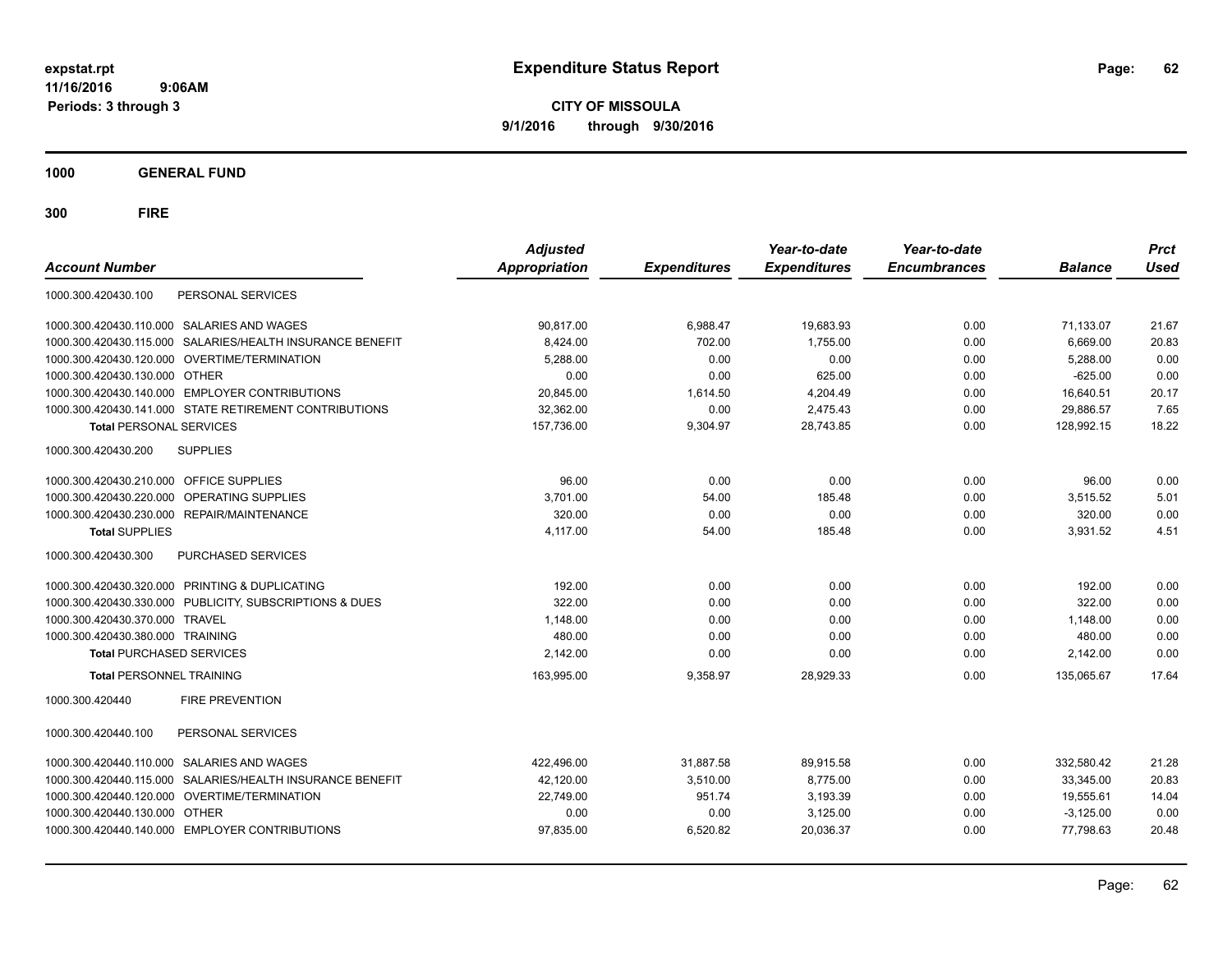**CITY OF MISSOULA 9/1/2016 through 9/30/2016**

**1000 GENERAL FUND**

| <b>Account Number</b>                   |                                                         | <b>Adjusted</b><br><b>Appropriation</b> | <b>Expenditures</b> | Year-to-date<br><b>Expenditures</b> | Year-to-date<br><b>Encumbrances</b> | <b>Balance</b> | <b>Prct</b><br><b>Used</b> |
|-----------------------------------------|---------------------------------------------------------|-----------------------------------------|---------------------|-------------------------------------|-------------------------------------|----------------|----------------------------|
|                                         | 1000.300.420440.141.000 STATE RETIREMENT CONTRIBUTIONS  | 151,511.00                              | 0.00                | 11,395.24                           | 0.00                                | 140.115.76     | 7.52                       |
| <b>Total PERSONAL SERVICES</b>          |                                                         | 736,711.00                              | 42,870.14           | 136,440.58                          | 0.00                                | 600,270.42     | 18.52                      |
| 1000.300.420440.200                     | <b>SUPPLIES</b>                                         |                                         |                     |                                     |                                     |                |                            |
| 1000.300.420440.210.000 OFFICE SUPPLIES |                                                         | 144.00                                  | 0.00                | 0.00                                | 0.00                                | 144.00         | 0.00                       |
| 1000.300.420440.220.000                 | OPERATING SUPPLIES                                      | 4,956.00                                | $-30.50$            | $-30.50$                            | 0.00                                | 4,986.50       | 0.62                       |
|                                         | 1000.300.420440.230.000 REPAIR/MAINTENANCE              | 1,540.00                                | 49.95               | 49.95                               | 0.00                                | 1,490.05       | 3.24                       |
| <b>Total SUPPLIES</b>                   |                                                         | 6,640.00                                | 19.45               | 19.45                               | 0.00                                | 6,620.55       | 0.29                       |
| 1000.300.420440.300                     | PURCHASED SERVICES                                      |                                         |                     |                                     |                                     |                |                            |
|                                         | 1000.300.420440.320.000 PRINTING & DUPLICATING          | 192.00                                  | 0.00                | 0.00                                | 0.00                                | 192.00         | 0.00                       |
|                                         | 1000.300.420440.330.000 PUBLICITY, SUBSCRIPTIONS & DUES | 4,916.00                                | 0.00                | 2,294.00                            | 0.00                                | 2,622.00       | 46.66                      |
| 1000.300.420440.370.000 TRAVEL          |                                                         | 5,448.00                                | 0.00                | 167.32                              | 0.00                                | 5,280.68       | 3.07                       |
| 1000.300.420440.380.000 TRAINING        |                                                         | 2.506.00                                | 0.00                | 0.00                                | 0.00                                | 2,506.00       | 0.00                       |
| <b>Total PURCHASED SERVICES</b>         |                                                         | 13,062.00                               | 0.00                | 2,461.32                            | 0.00                                | 10,600.68      | 18.84                      |
| <b>Total FIRE PREVENTION</b>            |                                                         | 756,413.00                              | 42,889.59           | 138,921.35                          | 0.00                                | 617.491.65     | 18.37                      |
| 1000.300.420450                         | <b>FIRE GRANTS</b>                                      |                                         |                     |                                     |                                     |                |                            |
| 1000.300.420450.300                     | <b>PURCHASED SERVICES</b>                               |                                         |                     |                                     |                                     |                |                            |
| <b>Total FIRE GRANTS</b>                |                                                         | 0.00                                    | 0.00                | 0.00                                | 0.00                                | 0.00           | 0.00                       |
| 1000.300.420455                         | <b>EMS</b>                                              |                                         |                     |                                     |                                     |                |                            |
| 1000.300.420455.100                     | PERSONAL SERVICES                                       |                                         |                     |                                     |                                     |                |                            |
| 1000.300.420455.110.000                 | <b>SALARIES AND WAGES</b>                               | 86,575.00                               | 6,720.74            | 18,962.11                           | 0.00                                | 67,612.89      | 21.90                      |
| 1000.300.420455.115.000                 | SALARIES/HEALTH INSURANCE BENEFIT                       | 8,424.00                                | 702.00              | 1,755.00                            | 0.00                                | 6,669.00       | 20.83                      |
|                                         | 1000.300.420455.120.000 OVERTIME/TERMINATION            | 5,132.00                                | 0.00                | 0.00                                | 0.00                                | 5,132.00       | 0.00                       |
| 1000.300.420455.130.000 OTHER           |                                                         | 0.00                                    | 0.00                | 625.00                              | 0.00                                | $-625.00$      | 0.00                       |
|                                         | 1000.300.420455.140.000 EMPLOYER CONTRIBUTIONS          | 19,987.00                               | 1,209.58            | 3,871.48                            | 0.00                                | 16,115.52      | 19.37                      |
|                                         | 1000.300.420455.141.000 STATE RETIREMENT CONTRIBUTIONS  | 30,979.00                               | 0.00                | 2,395.84                            | 0.00                                | 28,583.16      | 7.73                       |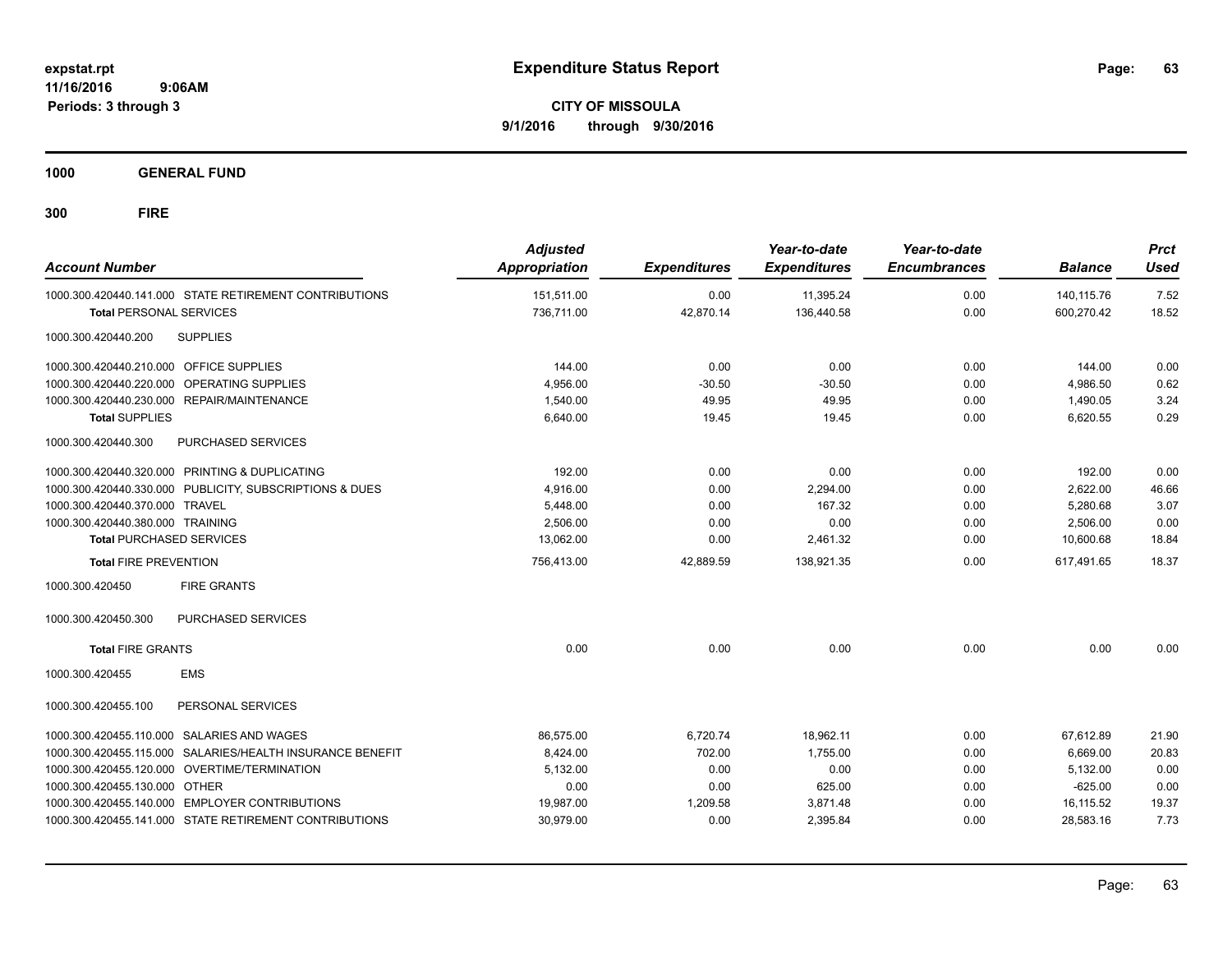**CITY OF MISSOULA 9/1/2016 through 9/30/2016**

**1000 GENERAL FUND**

| <b>Account Number</b>                                     | <b>Adjusted</b><br><b>Appropriation</b> | <b>Expenditures</b> | Year-to-date<br><b>Expenditures</b> | Year-to-date<br><b>Encumbrances</b> | <b>Balance</b> | <b>Prct</b><br><b>Used</b> |
|-----------------------------------------------------------|-----------------------------------------|---------------------|-------------------------------------|-------------------------------------|----------------|----------------------------|
| <b>Total PERSONAL SERVICES</b>                            | 151,097.00                              | 8,632.32            | 27,609.43                           | 0.00                                | 123,487.57     | 18.27                      |
| 1000.300.420455.200<br><b>SUPPLIES</b>                    |                                         |                     |                                     |                                     |                |                            |
| 1000.300.420455.220.000 OPERATING SUPPLIES                | 18.581.00                               | 1,731.00            | 4.854.42                            | 0.00                                | 13.726.58      | 26.13                      |
| 1000.300.420455.230.000 REPAIR/MAINTENANCE                | 320.00                                  | 0.00                | 0.00                                | 0.00                                | 320.00         | 0.00                       |
| <b>Total SUPPLIES</b>                                     | 18,901.00                               | 1,731.00            | 4,854.42                            | 0.00                                | 14,046.58      | 25.68                      |
| 1000.300.420455.300<br>PURCHASED SERVICES                 |                                         |                     |                                     |                                     |                |                            |
| 1000.300.420455.330.000 PUBLICITY, SUBSCRIPTIONS & DUES   | 3,984.00                                | 0.00                | 0.00                                | 0.00                                | 3,984.00       | 0.00                       |
| 1000.300.420455.350.000 PROFESSIONAL SERVICES             | 5,000.00                                | 0.00                | 0.00                                | 0.00                                | 5,000.00       | 0.00                       |
| 1000.300.420455.360.000 REPAIR & MAINTENANCE              | 4,500.00                                | 0.00                | 0.00                                | 0.00                                | 4,500.00       | 0.00                       |
| 1000.300.420455.370.000 TRAVEL                            | 1,023.00                                | 0.00                | 0.00                                | 0.00                                | 1,023.00       | 0.00                       |
| 1000.300.420455.380.000 TRAINING                          | 1,920.00                                | 0.00                | 55.80                               | 0.00                                | 1,864.20       | 2.91                       |
| 1000.300.420455.390.000 OTHER PURCHASED SERVICES          | 10,080.00                               | 0.00                | 0.00                                | 0.00                                | 10.080.00      | 0.00                       |
| <b>Total PURCHASED SERVICES</b>                           | 26,507.00                               | 0.00                | 55.80                               | 0.00                                | 26,451.20      | 0.21                       |
| <b>Total EMS</b>                                          | 196.505.00                              | 10,363.32           | 32.519.65                           | 0.00                                | 163.985.35     | 16.55                      |
| 1000.300.420460<br><b>OPERATIONS</b>                      |                                         |                     |                                     |                                     |                |                            |
| PERSONAL SERVICES<br>1000.300.420460.100                  |                                         |                     |                                     |                                     |                |                            |
| 1000.300.420460.110.000 SALARIES AND WAGES                | 5,629,678.00                            | 423,726.64          | 1,195,959.49                        | 0.00                                | 4,433,718.51   | 21.24                      |
| 1000.300.420460.115.000 SALARIES/HEALTH INSURANCE BENEFIT | 673,920.00                              | 55,458.00           | 138,645.00                          | 0.00                                | 535,275.00     | 20.57                      |
| 1000.300.420460.120.000 OVERTIME/TERMINATION              | 787.235.00                              | 173,664.62          | 351.179.03                          | 0.00                                | 436.055.97     | 44.61                      |
| 1000.300.420460.130.000 OTHER                             | 57,500.00                               | 0.00                | 49,375.00                           | 0.00                                | 8,125.00       | 85.87                      |
| 1000.300.420460.140.000 EMPLOYER CONTRIBUTIONS            | 1,384,955.00                            | 106,137.42          | 302.419.86                          | 0.00                                | 1,082,535.14   | 21.84                      |
| 1000.300.420460.141.000 STATE RETIREMENT CONTRIBUTIONS    | 2,046,640.00                            | 0.00                | 153.953.37                          | 0.00                                | 1,892,686.63   | 7.52                       |
| <b>Total PERSONAL SERVICES</b>                            | 10,579,928.00                           | 758,986.68          | 2,191,531.75                        | 0.00                                | 8,388,396.25   | 20.71                      |
| 1000.300.420460.200<br><b>SUPPLIES</b>                    |                                         |                     |                                     |                                     |                |                            |
| 1000.300.420460.220.000 OPERATING SUPPLIES                | 180,436.00                              | 10,414.88           | 27,879.03                           | 0.00                                | 152,556.97     | 15.45                      |
| 1000.300.420460.230.000 REPAIR/MAINTENANCE                | 41,420.00                               | 4,924.54            | 7,931.73                            | 0.00                                | 33,488.27      | 19.15                      |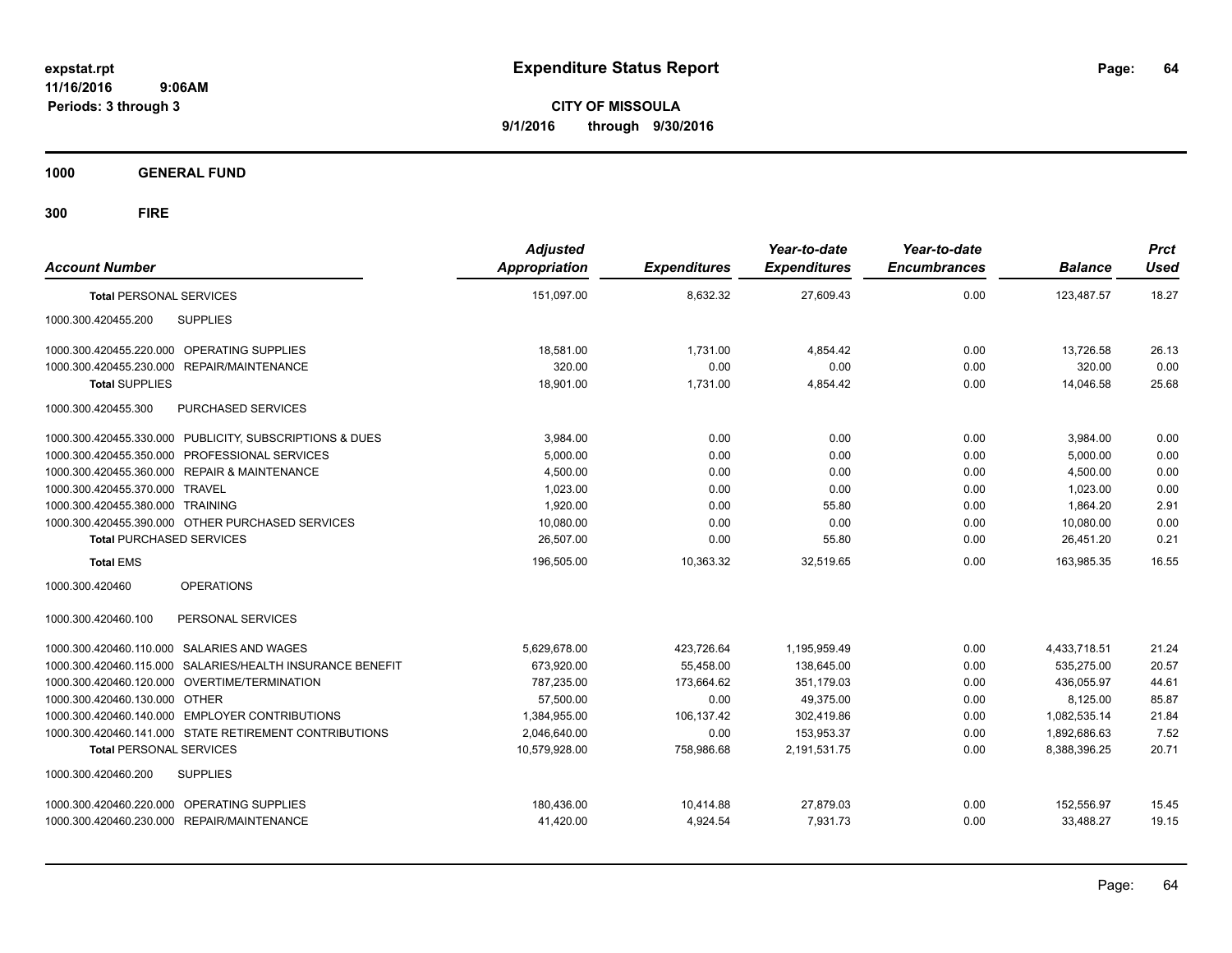**CITY OF MISSOULA 9/1/2016 through 9/30/2016**

**1000 GENERAL FUND**

| <b>Account Number</b>                                     | <b>Adjusted</b><br>Appropriation | <b>Expenditures</b> | Year-to-date<br><b>Expenditures</b> | Year-to-date<br><b>Encumbrances</b> | <b>Balance</b> | <b>Prct</b><br><b>Used</b> |
|-----------------------------------------------------------|----------------------------------|---------------------|-------------------------------------|-------------------------------------|----------------|----------------------------|
| 1000.300.420460.231.000 GASOLINE                          | 61,827.00                        | 4,645.98            | 7,701.89                            | 0.00                                | 54,125.11      | 12.46                      |
| <b>Total SUPPLIES</b>                                     | 283,683.00                       | 19,985.40           | 43,512.65                           | 0.00                                | 240,170.35     | 15.34                      |
| 1000.300.420460.300<br>PURCHASED SERVICES                 |                                  |                     |                                     |                                     |                |                            |
| 1000.300.420460.320.000 PRINTING & DUPLICATING            | 864.00                           | 0.00                | 258.55                              | 0.00                                | 605.45         | 29.92                      |
| 1000.300.420460.330.000 PUBLICITY, SUBSCRIPTIONS & DUES   | 312.00                           | 0.00                | 0.00                                | 0.00                                | 312.00         | 0.00                       |
| 1000.300.420460.350.000 PROFESSIONAL SERVICES             | 19,080.00                        | 0.00                | 0.00                                | 0.00                                | 19,080.00      | 0.00                       |
| 1000.300.420460.360.000 REPAIR & MAINTENANCE              | 22,400.00                        | 120.46              | 2,114.68                            | 0.00                                | 20,285.32      | 9.44                       |
| 1000.300.420460.370.000 TRAVEL                            | 6.158.00                         | 0.00                | 0.00                                | 0.00                                | 6.158.00       | 0.00                       |
| 1000.300.420460.380.000 TRAINING                          | 6,556.00                         | 0.00                | 70.45                               | 0.00                                | 6,485.55       | 1.07                       |
| 1000.300.420460.390.000 OTHER PURCHASED SERVICES          | 1,500.00                         | 0.00                | 0.00                                | 0.00                                | 1,500.00       | 0.00                       |
| <b>Total PURCHASED SERVICES</b>                           | 56,870.00                        | 120.46              | 2,443.68                            | 0.00                                | 54,426.32      | 4.30                       |
| <b>CAPITAL OUTLAY</b><br>1000.300.420460.900              |                                  |                     |                                     |                                     |                |                            |
| <b>Total CAPITAL OUTLAY</b>                               | 0.00                             | 0.00                | 0.00                                | 0.00                                | 0.00           | 0.00                       |
| <b>Total OPERATIONS</b>                                   | 10,920,481.00                    | 779,092.54          | 2.237.488.08                        | 0.00                                | 8.682.992.92   | 20.49                      |
| 1000.300.420490<br><b>MAINTENANCE</b>                     |                                  |                     |                                     |                                     |                |                            |
| PERSONAL SERVICES<br>1000.300.420490.100                  |                                  |                     |                                     |                                     |                |                            |
| 1000.300.420490.110.000 SALARIES AND WAGES                | 163,504.00                       | 12,436.19           | 35,078.34                           | 0.00                                | 128,425.66     | 21.45                      |
| 1000.300.420490.115.000 SALARIES/HEALTH INSURANCE BENEFIT | 16,848.00                        | 1,404.00            | 3,510.00                            | 0.00                                | 13,338.00      | 20.83                      |
| 1000.300.420490.120.000 OVERTIME/TERMINATION              | 10.568.00                        | 183.81              | 692.33                              | 0.00                                | 9.875.67       | 6.55                       |
| 1000.300.420490.130.000 OTHER                             | 0.00                             | 0.00                | 1.250.00                            | 0.00                                | $-1,250.00$    | 0.00                       |
| 1000.300.420490.140.000 EMPLOYER CONTRIBUTIONS            | 38,024.00                        | 2,938.03            | 8,347.81                            | 0.00                                | 29,676.19      | 21.95                      |
| 1000.300.420490.141.000 STATE RETIREMENT CONTRIBUTIONS    | 58,813.00                        | 0.00                | 4,452.62                            | 0.00                                | 54,360.38      | 7.57                       |
| <b>Total PERSONAL SERVICES</b>                            | 287,757.00                       | 16,962.03           | 53,331.10                           | 0.00                                | 234,425.90     | 18.53                      |
| 1000.300.420490.200<br><b>SUPPLIES</b>                    |                                  |                     |                                     |                                     |                |                            |
| 1000.300.420490.210.000 OFFICE SUPPLIES                   | 48.00                            | 0.00                | 0.00                                | 0.00                                | 48.00          | 0.00                       |
| 1000.300.420490.230.000 REPAIR/MAINTENANCE                | 3,600.00                         | 0.00                | 5,349.53                            | 0.00                                | $-1,749.53$    | 148.60                     |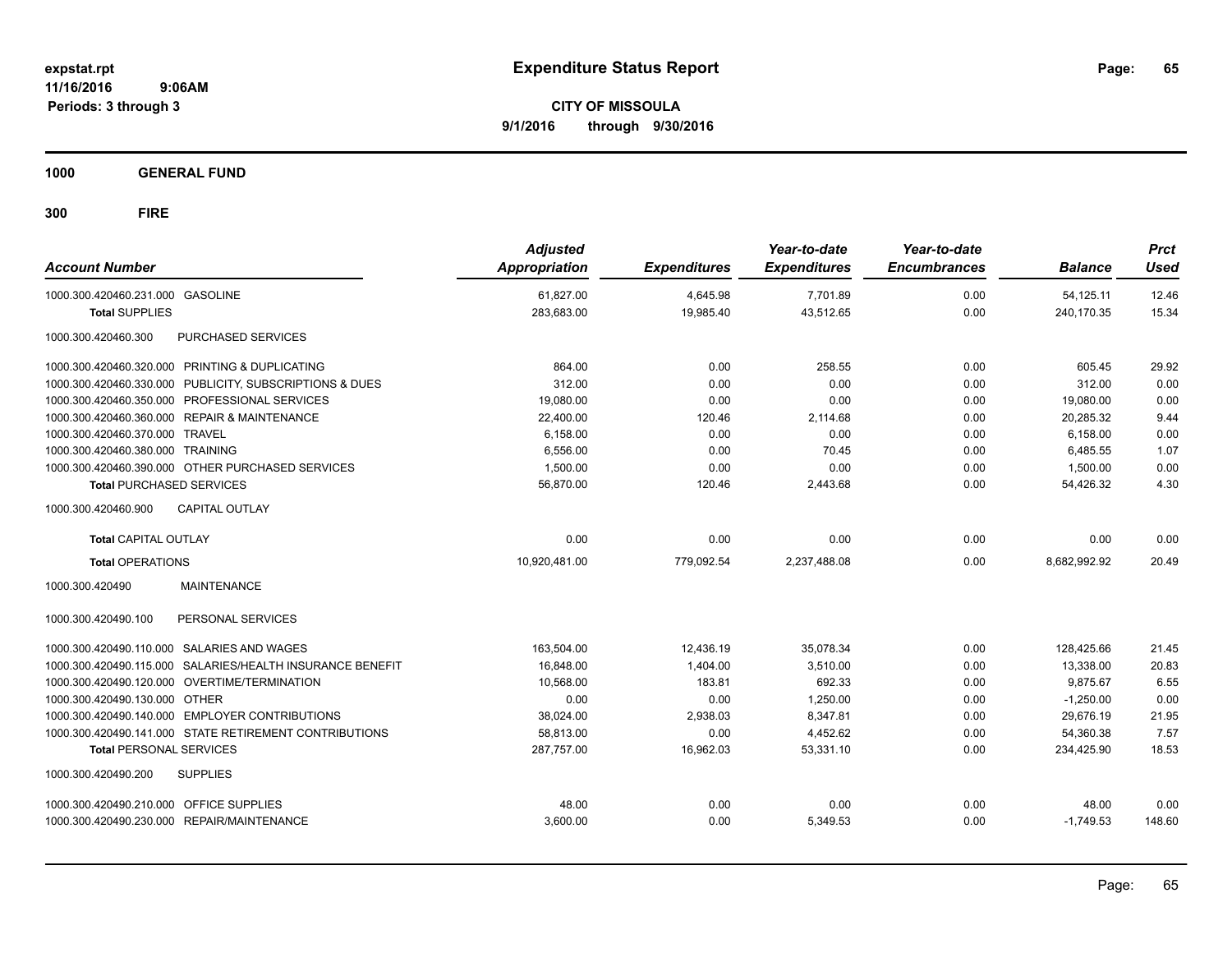**CITY OF MISSOULA 9/1/2016 through 9/30/2016**

**1000 GENERAL FUND**

| <b>Account Number</b>                                   | <b>Adjusted</b><br><b>Appropriation</b> | <b>Expenditures</b> | Year-to-date<br><b>Expenditures</b> | Year-to-date<br><b>Encumbrances</b> | <b>Balance</b> | <b>Prct</b><br>Used |
|---------------------------------------------------------|-----------------------------------------|---------------------|-------------------------------------|-------------------------------------|----------------|---------------------|
| <b>Total SUPPLIES</b>                                   | 3.648.00                                | 0.00                | 5.349.53                            | 0.00                                | $-1,701.53$    | 146.64              |
| PURCHASED SERVICES<br>1000.300.420490.300               |                                         |                     |                                     |                                     |                |                     |
| 1000.300.420490.330.000 PUBLICITY, SUBSCRIPTIONS & DUES | 91.00                                   | 0.00                | 0.00                                | 0.00                                | 91.00          | 0.00                |
| 1000.300.420490.360.000 REPAIR & MAINTENANCE            | 1.700.00                                | 0.00                | 1.695.00                            | 0.00                                | 5.00           | 99.71               |
| 1000.300.420490.370.000 TRAVEL                          | 2.000.00                                | 0.00                | 0.00                                | 0.00                                | 2,000.00       | 0.00                |
| 1000.300.420490.380.000 TRAINING                        | 1,500.00                                | 0.00                | 0.00                                | 0.00                                | 1,500.00       | 0.00                |
| <b>Total PURCHASED SERVICES</b>                         | 5.291.00                                | 0.00                | 1.695.00                            | 0.00                                | 3.596.00       | 32.04               |
| <b>Total MAINTENANCE</b>                                | 296,696.00                              | 16,962.03           | 60.375.63                           | 0.00                                | 236,320.37     | 20.35               |
| <b>Total FIRE</b>                                       | 13,266,138.00                           | 923.180.21          | 2.678.053.81                        | 0.00                                | 10.588.084.19  | 20.19               |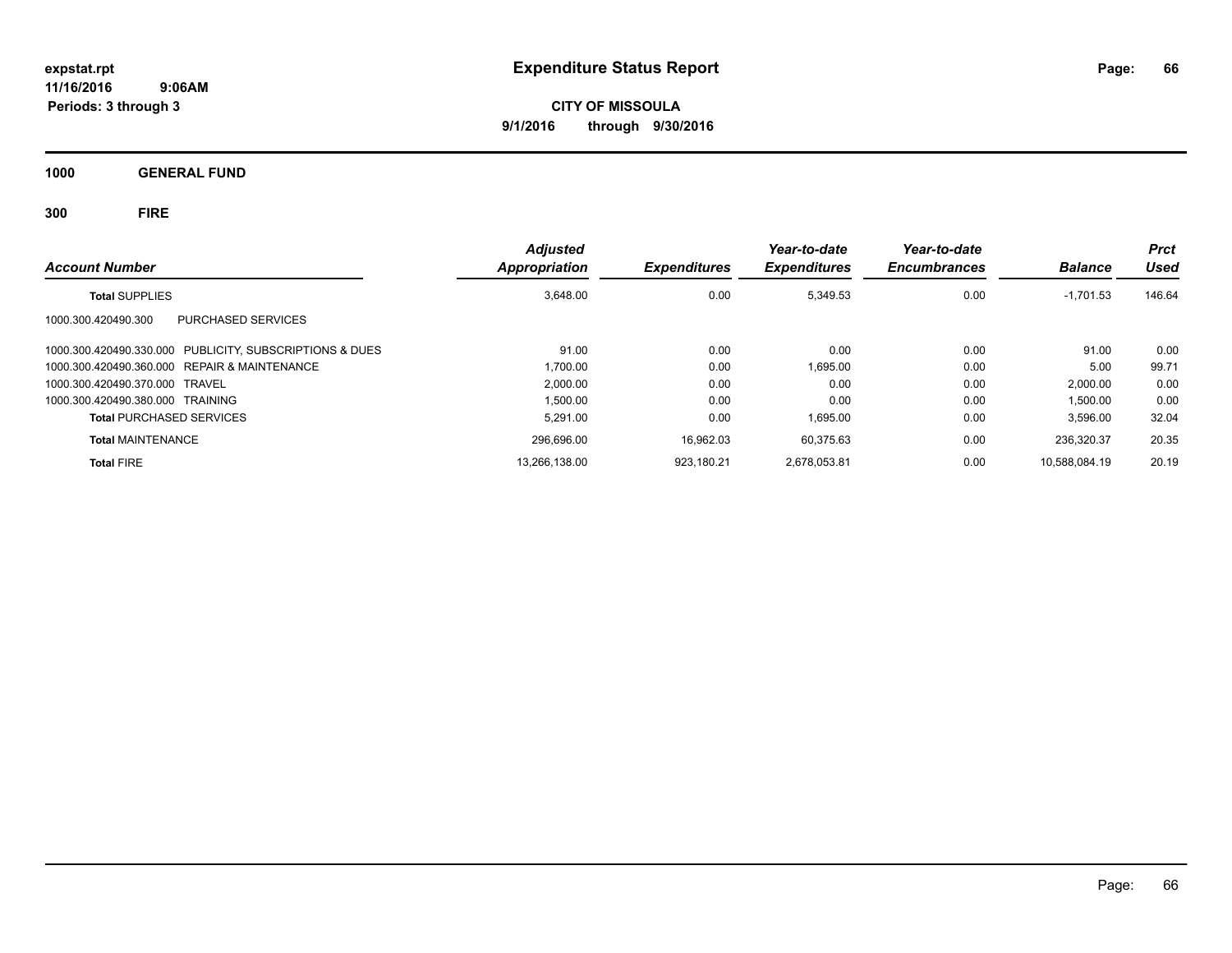**1000 GENERAL FUND**

|                                         |                                                         | <b>Adjusted</b>      |                     | Year-to-date        | Year-to-date        |                | <b>Prct</b> |
|-----------------------------------------|---------------------------------------------------------|----------------------|---------------------|---------------------|---------------------|----------------|-------------|
| <b>Account Number</b>                   |                                                         | <b>Appropriation</b> | <b>Expenditures</b> | <b>Expenditures</b> | <b>Encumbrances</b> | <b>Balance</b> | <b>Used</b> |
| 1000.320.420460                         | <b>OPERATIONS</b>                                       |                      |                     |                     |                     |                |             |
| 1000.320.420460.100                     | PERSONAL SERVICES                                       |                      |                     |                     |                     |                |             |
| <b>Total OPERATIONS</b>                 |                                                         | 0.00                 | 0.00                | 0.00                | 0.00                | 0.00           | 0.00        |
| 1000.320.430210                         | <b>ADMINISTRATION</b>                                   |                      |                     |                     |                     |                |             |
| 1000.320.430210.100                     | PERSONAL SERVICES                                       |                      |                     |                     |                     |                |             |
|                                         | 1000.320.430210.110.000 SALARIES AND WAGES              | 107,914.00           | 7,964.97            | 22,230.04           | 0.00                | 85,683.96      | 20.60       |
|                                         | 1000.320.430210.120.000 OVERTIME/TERMINATION            | 0.00                 | 7.40                | 65.83               | 0.00                | $-65.83$       | 0.00        |
| 1000.320.430210.130.000 OTHER           |                                                         | 0.00                 | 33.80               | 87.88               | 0.00                | $-87.88$       | 0.00        |
|                                         | 1000.320.430210.140.000 EMPLOYER CONTRIBUTIONS          | 59,685.00            | 4,578.28            | 14,526.77           | 0.00                | 45,158.23      | 24.34       |
| <b>Total PERSONAL SERVICES</b>          |                                                         | 167,599.00           | 12,584.45           | 36,910.52           | 0.00                | 130,688.48     | 22.02       |
| 1000.320.430210.200                     | <b>SUPPLIES</b>                                         |                      |                     |                     |                     |                |             |
| 1000.320.430210.210.000 OFFICE SUPPLIES |                                                         | 1,600.00             | 0.00                | 0.00                | 0.00                | 1,600.00       | 0.00        |
|                                         | 1000.320.430210.220.000 OPERATING SUPPLIES              | 8.440.00             | 1,395.73            | 2,284.39            | 0.00                | 6,155.61       | 27.07       |
| <b>Total SUPPLIES</b>                   |                                                         | 10,040.00            | 1,395.73            | 2,284.39            | 0.00                | 7,755.61       | 22.75       |
| 1000.320.430210.300                     | PURCHASED SERVICES                                      |                      |                     |                     |                     |                |             |
|                                         | 1000.320.430210.320.000 PRINTING & DUPLICATING          | 7,000.00             | 271.29              | 271.29              | 0.00                | 6,728.71       | 3.88        |
|                                         | 1000.320.430210.330.000 PUBLICITY, SUBSCRIPTIONS & DUES | 3,000.00             | 0.00                | 427.64              | 0.00                | 2,572.36       | 14.25       |
| 1000.320.430210.370.000 TRAVEL          |                                                         | 2,300.00             | 339.81              | 339.81              | 0.00                | 1,960.19       | 14.77       |
| 1000.320.430210.380.000 TRAINING        |                                                         | 1,500.00             | 0.00                | 150.00              | 0.00                | 1,350.00       | 10.00       |
|                                         | <b>Total PURCHASED SERVICES</b>                         | 13,800.00            | 611.10              | 1,188.74            | 0.00                | 12,611.26      | 8.61        |
| 1000.320.430210.900                     | <b>CAPITAL OUTLAY</b>                                   |                      |                     |                     |                     |                |             |
| <b>Total CAPITAL OUTLAY</b>             |                                                         | 0.00                 | 0.00                | 0.00                | 0.00                | 0.00           | 0.00        |
| <b>Total ADMINISTRATION</b>             |                                                         | 191,439.00           | 14,591.28           | 40,383.65           | 0.00                | 151,055.35     | 21.09       |
| 1000.320.430220                         | <b>FACILITY</b>                                         |                      |                     |                     |                     |                |             |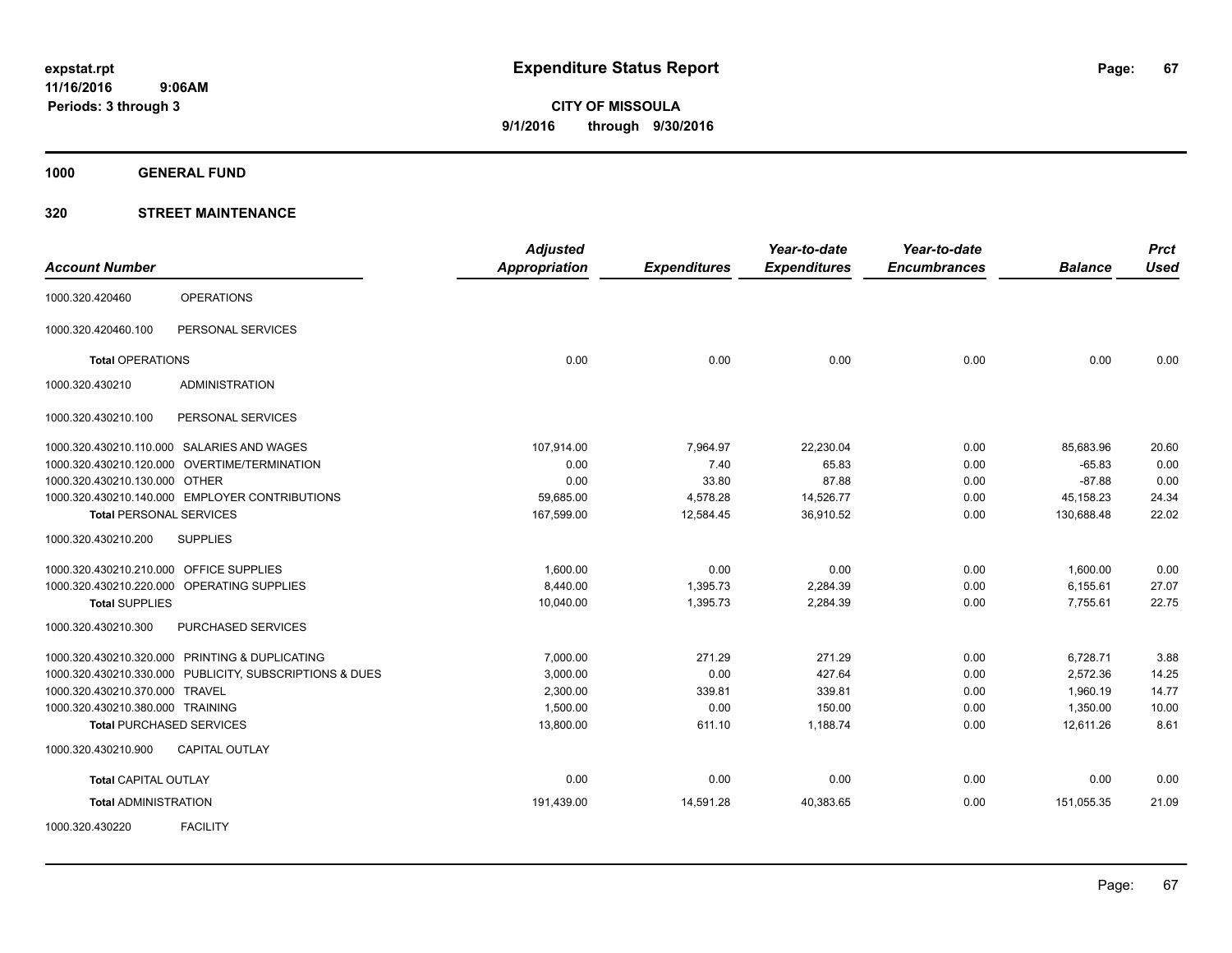**Periods: 3 through 3**

**CITY OF MISSOULA 9/1/2016 through 9/30/2016**

**1000 GENERAL FUND**

| <b>Adjusted</b>      |                     | Year-to-date        | Year-to-date        |                | <b>Prct</b> |
|----------------------|---------------------|---------------------|---------------------|----------------|-------------|
| <b>Appropriation</b> | <b>Expenditures</b> | <b>Expenditures</b> | <b>Encumbrances</b> | <b>Balance</b> | <b>Used</b> |
|                      |                     |                     |                     |                |             |
| 49,692.00            | 3,665.35            | 10,230.26           | 0.00                | 39,461.74      | 20.59       |
| 0.00                 | 3.40                | 30.33               | 0.00                | $-30.33$       | 0.00        |
| 0.00                 | 15.60               | 40.56               | 0.00                | $-40.56$       | 0.00        |
| 27,484.00            | 2,107.11            | 6,686.12            | 0.00                | 20,797.88      | 24.33       |
| 77,176.00            | 5,791.46            | 16,987.27           | 0.00                | 60,188.73      | 22.01       |
|                      |                     |                     |                     |                |             |
| 8,000.00             | 118.72              | 320.83              | 0.00                | 7,679.17       | 4.01        |
| 8,000.00             | 118.72              | 320.83              | 0.00                | 7,679.17       | 4.01        |
|                      |                     |                     |                     |                |             |
| 0.00                 | 0.00                | 1.678.74            | 0.00                | $-1,678.74$    | 0.00        |
| 7,000.00             | 168.61              | 168.72              | 0.00                | 6,831.28       | 2.41        |
| 1,821.00             | 50.25               | 50.25               | 0.00                | 1,770.75       | 2.76        |
| 0.00                 | 0.00                | 25.00               | 0.00                | $-25.00$       | 0.00        |
| 1,650.00             | 0.00                | 0.00                | 0.00                | 1,650.00       | 0.00        |
| 10,471.00            | 218.86              | 1,922.71            | 0.00                | 8,548.29       | 18.36       |
|                      |                     |                     |                     |                |             |
| 9,000.00             | 0.00                | 0.00                | 0.00                | 9,000.00       | 0.00        |
| 9,000.00             | 0.00                | 0.00                | 0.00                | 9,000.00       | 0.00        |
| 104,647.00           | 6,129.04            | 19,230.81           | 0.00                | 85,416.19      | 18.38       |
|                      |                     |                     |                     |                |             |
|                      |                     |                     |                     |                |             |
| 323,245.00           | 24,088.55           | 67,232.00           | 0.00                | 256,013.00     | 20.80       |
| 3,000.00             | 22.38               | 199.15              | 0.00                | 2,800.85       | 6.64        |
| 0.00                 | 101.92              | 264.94              | 0.00                | $-264.94$      | 0.00        |
|                      |                     |                     |                     |                |             |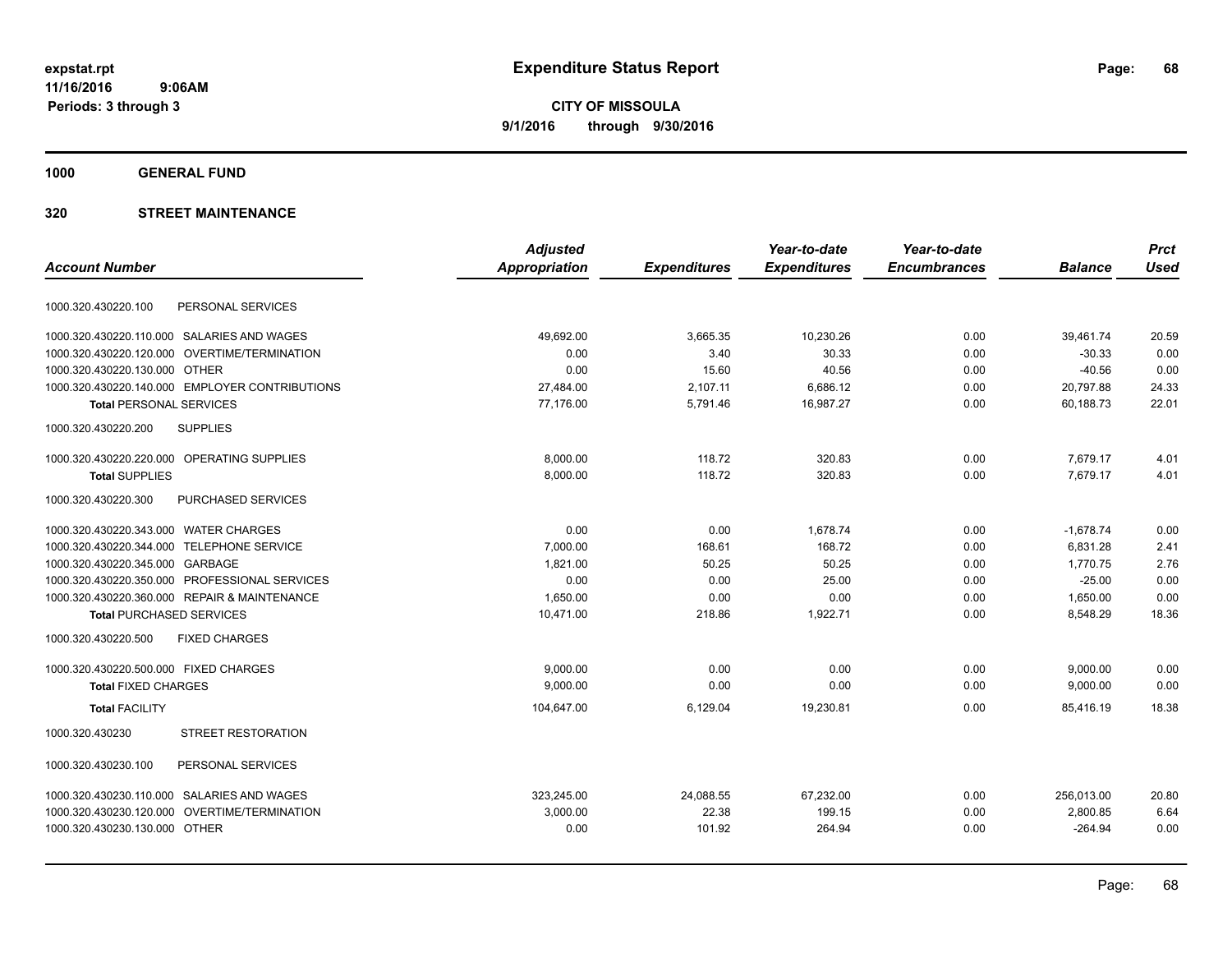**1000 GENERAL FUND**

| <b>Account Number</b>                 |                                                | <b>Adjusted</b><br>Appropriation | <b>Expenditures</b> | Year-to-date<br><b>Expenditures</b> | Year-to-date<br><b>Encumbrances</b> | <b>Balance</b> | <b>Prct</b><br><b>Used</b> |
|---------------------------------------|------------------------------------------------|----------------------------------|---------------------|-------------------------------------|-------------------------------------|----------------|----------------------------|
|                                       | 1000.320.430230.140.000 EMPLOYER CONTRIBUTIONS | 180,441.00                       | 13,844.96           | 43,930.44                           | 0.00                                | 136.510.56     | 24.35                      |
| <b>Total PERSONAL SERVICES</b>        |                                                | 506,686.00                       | 38,057.81           | 111,626.53                          | 0.00                                | 395,059.47     | 22.03                      |
| 1000.320.430230.200                   | <b>SUPPLIES</b>                                |                                  |                     |                                     |                                     |                |                            |
|                                       | 1000.320.430230.220.000 OPERATING SUPPLIES     | 1,599.00                         | 0.00                | 0.00                                | 0.00                                | 1,599.00       | 0.00                       |
|                                       | 1000.320.430230.230.000 REPAIR/MAINTENANCE     | 25.009.00                        | 0.00                | 1,415.00                            | 0.00                                | 23,594.00      | 5.66                       |
| 1000.320.430230.231.000 GASOLINE      |                                                | 74,487.00                        | 0.00                | 9,764.81                            | 0.00                                | 64,722.19      | 13.11                      |
| <b>Total SUPPLIES</b>                 |                                                | 101,095.00                       | 0.00                | 11,179.81                           | 0.00                                | 89,915.19      | 11.06                      |
| 1000.320.430230.300                   | PURCHASED SERVICES                             |                                  |                     |                                     |                                     |                |                            |
| 1000.320.430230.345.000 GARBAGE       |                                                | 5,408.00                         | 0.00                | 0.00                                | 0.00                                | 5,408.00       | 0.00                       |
|                                       | 1000.320.430230.350.000 PROFESSIONAL SERVICES  | 1,000.00                         | 0.00                | 0.00                                | 0.00                                | 1,000.00       | 0.00                       |
|                                       | 1000.320.430230.360.000 REPAIR & MAINTENANCE   | 2,000.00                         | 0.00                | 0.00                                | 0.00                                | 2,000.00       | 0.00                       |
| <b>Total PURCHASED SERVICES</b>       |                                                | 8,408.00                         | 0.00                | 0.00                                | 0.00                                | 8,408.00       | 0.00                       |
| 1000.320.430230.400                   | <b>BUILDING MATERIALS</b>                      |                                  |                     |                                     |                                     |                |                            |
|                                       | 1000.320.430230.400.000 BUILDING MATERIALS     | 17,598.00                        | 26,206.36           | 29,797.36                           | 0.00                                | $-12,199.36$   | 169.32                     |
| <b>Total BUILDING MATERIALS</b>       |                                                | 17,598.00                        | 26,206.36           | 29,797.36                           | 0.00                                | $-12,199.36$   | 169.32                     |
| 1000.320.430230.500                   | <b>FIXED CHARGES</b>                           |                                  |                     |                                     |                                     |                |                            |
| 1000.320.430230.500.000 FIXED CHARGES |                                                | 5,500.00                         | 583.00              | 998.00                              | 0.00                                | 4,502.00       | 18.15                      |
| <b>Total FIXED CHARGES</b>            |                                                | 5,500.00                         | 583.00              | 998.00                              | 0.00                                | 4,502.00       | 18.15                      |
| 1000.320.430230.900                   | <b>CAPITAL OUTLAY</b>                          |                                  |                     |                                     |                                     |                |                            |
| <b>Total CAPITAL OUTLAY</b>           |                                                | 0.00                             | 0.00                | 0.00                                | 0.00                                | 0.00           | 0.00                       |
| <b>Total STREET RESTORATION</b>       |                                                | 639,287.00                       | 64,847.17           | 153,601.70                          | 0.00                                | 485,685.30     | 24.03                      |
| 1000.320.430240                       | <b>STREET MAINTENANCE</b>                      |                                  |                     |                                     |                                     |                |                            |
| 1000.320.430240.100                   | PERSONAL SERVICES                              |                                  |                     |                                     |                                     |                |                            |
| 1000.320.430240.110.000               | SALARIES AND WAGES                             | 437,588.00                       | 32,698.51           | 91,262.79                           | 0.00                                | 346,325.21     | 20.86                      |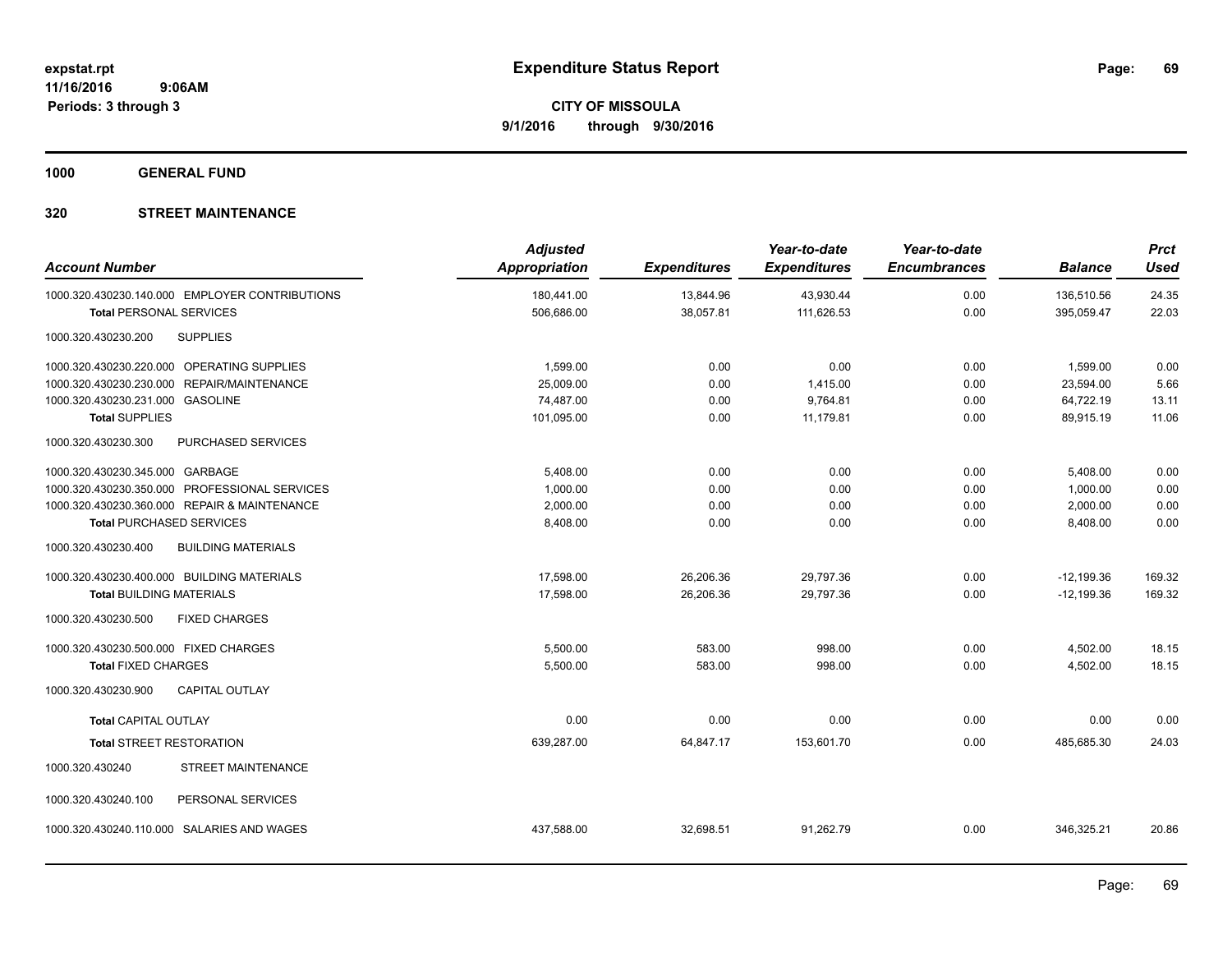**1000 GENERAL FUND**

### **320 STREET MAINTENANCE**

| <b>Account Number</b>                            | <b>Adjusted</b><br><b>Appropriation</b> | <b>Expenditures</b> | Year-to-date<br><b>Expenditures</b> | Year-to-date<br><b>Encumbrances</b> | <b>Balance</b> | <b>Prct</b><br><b>Used</b> |
|--------------------------------------------------|-----------------------------------------|---------------------|-------------------------------------|-------------------------------------|----------------|----------------------------|
|                                                  |                                         |                     |                                     |                                     |                |                            |
| 1000.320.430240.120.000 OVERTIME/TERMINATION     | 2,100.00                                | 30.38               | 270.34                              | 0.00                                | 1,829.66       | 12.87                      |
| 1000.320.430240.130.000 OTHER                    | 3,000.00                                | 138.32              | 359.58                              | 0.00                                | 2,640.42       | 11.99                      |
| 1000.320.430240.140.000 EMPLOYER CONTRIBUTIONS   | 244,844.00                              | 18,793.52           | 59,632.30                           | 0.00                                | 185,211.70     | 24.36                      |
| <b>Total PERSONAL SERVICES</b>                   | 687,532.00                              | 51,660.73           | 151,525.01                          | 0.00                                | 536,006.99     | 22.04                      |
| 1000.320.430240.200<br><b>SUPPLIES</b>           |                                         |                     |                                     |                                     |                |                            |
| 1000.320.430240.220.000 OPERATING SUPPLIES       | 1,599.00                                | 0.00                | 0.00                                | 0.00                                | 1,599.00       | 0.00                       |
| 1000.320.430240.230.000 REPAIR/MAINTENANCE       | 19,455.00                               | 0.00                | 0.00                                | 0.00                                | 19,455.00      | 0.00                       |
| 1000.320.430240.231.000 GASOLINE                 | 14,132.00                               | 182.36              | 470.12                              | 0.00                                | 13,661.88      | 3.33                       |
| <b>Total SUPPLIES</b>                            | 35,186.00                               | 182.36              | 470.12                              | 0.00                                | 34.715.88      | 1.34                       |
| PURCHASED SERVICES<br>1000.320.430240.300        |                                         |                     |                                     |                                     |                |                            |
| 1000.320.430240.345.000 GARBAGE                  | 2,163.00                                | 0.00                | 0.00                                | 0.00                                | 2,163.00       | 0.00                       |
| 1000.320.430240.350.000 PROFESSIONAL SERVICES    | 2,000.00                                | 0.00                | 0.00                                | 0.00                                | 2,000.00       | 0.00                       |
| <b>Total PURCHASED SERVICES</b>                  | 4,163.00                                | 0.00                | 0.00                                | 0.00                                | 4,163.00       | 0.00                       |
| 1000.320.430240.400<br><b>BUILDING MATERIALS</b> |                                         |                     |                                     |                                     |                |                            |
| 1000.320.430240.400.000 BUILDING MATERIALS       | 44,665.00                               | 3,573.50            | 3,573.50                            | 0.00                                | 41,091.50      | 8.00                       |
| <b>Total BUILDING MATERIALS</b>                  | 44,665.00                               | 3,573.50            | 3,573.50                            | 0.00                                | 41,091.50      | 8.00                       |
| <b>FIXED CHARGES</b><br>1000.320.430240.500      |                                         |                     |                                     |                                     |                |                            |
| 1000.320.430240.500.000 FIXED CHARGES            | 5,000.00                                | 65.00               | 2,876.25                            | 0.00                                | 2,123.75       | 57.53                      |
| <b>Total FIXED CHARGES</b>                       | 5,000.00                                | 65.00               | 2,876.25                            | 0.00                                | 2,123.75       | 57.53                      |
| <b>CAPITAL OUTLAY</b><br>1000.320.430240.900     |                                         |                     |                                     |                                     |                |                            |
| Total CAPITAL OUTLAY                             | 0.00                                    | 0.00                | 0.00                                | 0.00                                | 0.00           | 0.00                       |
| <b>Total STREET MAINTENANCE</b>                  | 776,546.00                              | 55,481.59           | 158,444.88                          | 0.00                                | 618,101.12     | 20.40                      |
| ICE & SNOW REMOVAL<br>1000.320.430251            |                                         |                     |                                     |                                     |                |                            |

1000.320.430251.100 PERSONAL SERVICES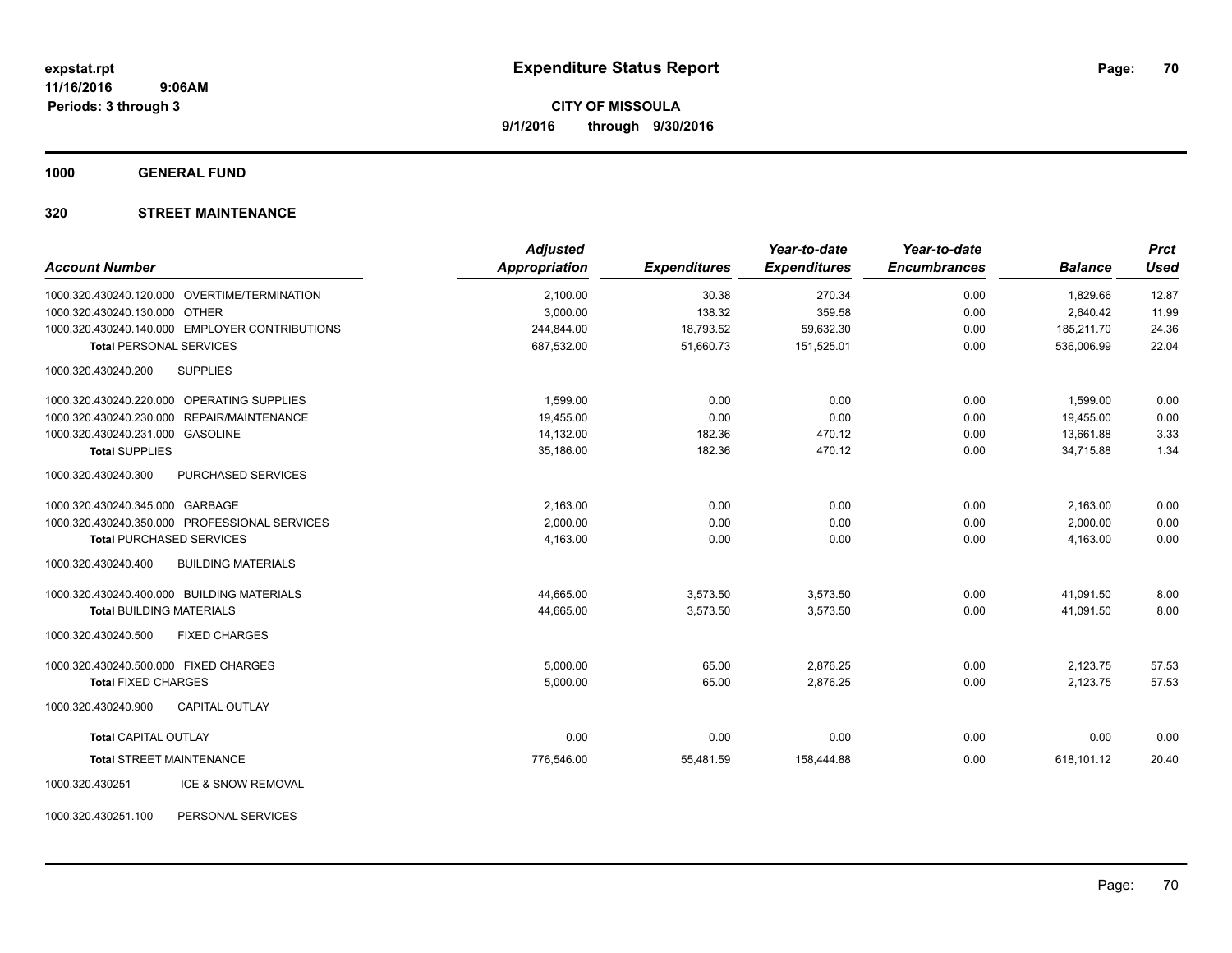**1000 GENERAL FUND**

|                                                | <b>Adjusted</b>      |                     | Year-to-date        | Year-to-date        |                | <b>Prct</b> |
|------------------------------------------------|----------------------|---------------------|---------------------|---------------------|----------------|-------------|
| <b>Account Number</b>                          | <b>Appropriation</b> | <b>Expenditures</b> | <b>Expenditures</b> | <b>Encumbrances</b> | <b>Balance</b> | <b>Used</b> |
| 1000.320.430251.110.000 SALARIES AND WAGES     | 146,630.00           | 11,200.46           | 31,261.03           | 0.00                | 115,368.97     | 21.32       |
| 1000.320.430251.120.000 OVERTIME/TERMINATION   | 4,950.00             | 10.41               | 92.63               | 0.00                | 4.857.37       | 1.87        |
| 1000.320.430251.130.000 OTHER                  | 0.00                 | 47.32               | 122.98              | 0.00                | $-122.98$      | 0.00        |
| 1000.320.430251.140.000 EMPLOYER CONTRIBUTIONS | 83,836.00            | 6,436.08            | 20,423.48           | 0.00                | 63,412.52      | 24.36       |
| <b>Total PERSONAL SERVICES</b>                 | 235,416.00           | 17,694.27           | 51,900.12           | 0.00                | 183,515.88     | 22.05       |
| 1000.320.430251.200<br><b>SUPPLIES</b>         |                      |                     |                     |                     |                |             |
| 1000.320.430251.220.000 OPERATING SUPPLIES     | 148,548.00           | 0.00                | 0.00                | 0.00                | 148,548.00     | 0.00        |
| 1000.320.430251.230.000 REPAIR/MAINTENANCE     | 14,316.00            | 0.00                | 0.00                | 0.00                | 14,316.00      | 0.00        |
| 1000.320.430251.231.000 GASOLINE               | 86,170.00            | 0.00                | 0.00                | 0.00                | 86,170.00      | 0.00        |
| <b>Total SUPPLIES</b>                          | 249,034.00           | 0.00                | 0.00                | 0.00                | 249,034.00     | 0.00        |
| 1000.320.430251.300<br>PURCHASED SERVICES      |                      |                     |                     |                     |                |             |
| 1000.320.430251.360.000 REPAIR & MAINTENANCE   | 5,000.00             | 0.00                | 0.00                | 0.00                | 5,000.00       | 0.00        |
| <b>Total PURCHASED SERVICES</b>                | 5,000.00             | 0.00                | 0.00                | 0.00                | 5,000.00       | 0.00        |
| 1000.320.430251.500<br><b>FIXED CHARGES</b>    |                      |                     |                     |                     |                |             |
| 1000.320.430251.500.000 FIXED CHARGES          | 2,000.00             | 0.00                | 0.00                | 0.00                | 2,000.00       | 0.00        |
| <b>Total FIXED CHARGES</b>                     | 2,000.00             | 0.00                | 0.00                | 0.00                | 2,000.00       | 0.00        |
| 1000.320.430251.900<br><b>CAPITAL OUTLAY</b>   |                      |                     |                     |                     |                |             |
| <b>Total CAPITAL OUTLAY</b>                    | 0.00                 | 0.00                | 0.00                | 0.00                | 0.00           | 0.00        |
| Total ICE & SNOW REMOVAL                       | 491,450.00           | 17,694.27           | 51,900.12           | 0.00                | 439,549.88     | 10.56       |
| <b>STREET CLEANING</b><br>1000.320.430252      |                      |                     |                     |                     |                |             |
| PERSONAL SERVICES<br>1000.320.430252.100       |                      |                     |                     |                     |                |             |
| 1000.320.430252.110.000 SALARIES AND WAGES     | 369,472.00           | 27,872.03           | 77,791.06           | 0.00                | 291,680.94     | 21.05       |
| 1000.320.430252.120.000 OVERTIME/TERMINATION   | 4,950.00             | 25.89               | 230.39              | 0.00                | 4,719.61       | 4.65        |
| 1000.320.430252.130.000 OTHER                  | 3,000.00             | 118.04              | 306.80              | 0.00                | 2,693.20       | 10.23       |
| 1000.320.430252.140.000 EMPLOYER CONTRIBUTIONS | 208,746.00           | 15,350.56           | 47,857.53           | 0.00                | 160,888.47     | 22.93       |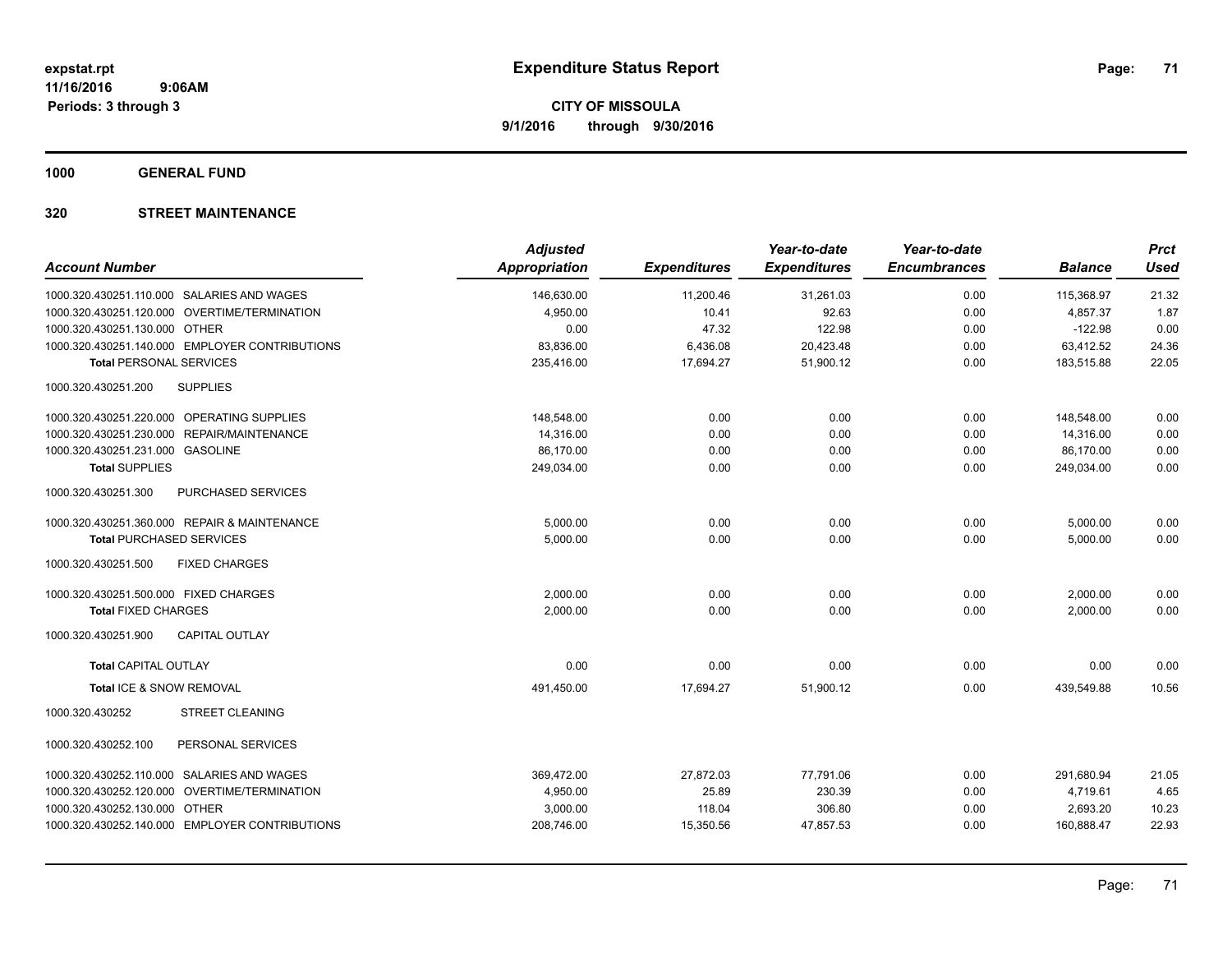**1000 GENERAL FUND**

| <b>Account Number</b>                                | <b>Adjusted</b><br>Appropriation | <b>Expenditures</b> | Year-to-date<br><b>Expenditures</b> | Year-to-date<br><b>Encumbrances</b> | <b>Balance</b> | <b>Prct</b><br><b>Used</b> |
|------------------------------------------------------|----------------------------------|---------------------|-------------------------------------|-------------------------------------|----------------|----------------------------|
| <b>Total PERSONAL SERVICES</b>                       | 586,168.00                       | 43,366.52           | 126, 185. 78                        | 0.00                                | 459,982.22     | 21.53                      |
| <b>SUPPLIES</b><br>1000.320.430252.200               |                                  |                     |                                     |                                     |                |                            |
| 1000.320.430252.220.000 OPERATING SUPPLIES           | 2,132.00                         | 0.00                | 0.00                                | 0.00                                | 2,132.00       | 0.00                       |
| 1000.320.430252.230.000 REPAIR/MAINTENANCE           | 25,435.00                        | 0.00                | 0.00                                | 0.00                                | 25,435.00      | 0.00                       |
| 1000.320.430252.231.000 GASOLINE                     | 43,814.00                        | 0.00                | 0.00                                | 0.00                                | 43,814.00      | 0.00                       |
| <b>Total SUPPLIES</b>                                | 71,381.00                        | 0.00                | 0.00                                | 0.00                                | 71,381.00      | 0.00                       |
| 1000.320.430252.300<br>PURCHASED SERVICES            |                                  |                     |                                     |                                     |                |                            |
| 1000.320.430252.350.000 PROFESSIONAL SERVICES        | 500.00                           | 0.00                | 0.00                                | 0.00                                | 500.00         | 0.00                       |
| 1000.320.430252.360.000 REPAIR & MAINTENANCE         | 14,000.00                        | 0.00                | 0.00                                | 0.00                                | 14,000.00      | 0.00                       |
| <b>Total PURCHASED SERVICES</b>                      | 14,500.00                        | 0.00                | 0.00                                | 0.00                                | 14,500.00      | 0.00                       |
| <b>BUILDING MATERIALS</b><br>1000.320.430252.400     |                                  |                     |                                     |                                     |                |                            |
| <b>Total BUILDING MATERIALS</b>                      | 0.00                             | 0.00                | 0.00                                | 0.00                                | 0.00           | 0.00                       |
| 1000.320.430252.500<br><b>FIXED CHARGES</b>          |                                  |                     |                                     |                                     |                |                            |
| 1000.320.430252.500.000 FIXED CHARGES                | 9,000.00                         | 0.00                | 0.00                                | 0.00                                | 9,000.00       | 0.00                       |
| <b>Total FIXED CHARGES</b>                           | 9,000.00                         | 0.00                | 0.00                                | 0.00                                | 9,000.00       | 0.00                       |
| <b>Total STREET CLEANING</b>                         | 681,049.00                       | 43,366.52           | 126, 185. 78                        | 0.00                                | 554.863.22     | 18.53                      |
| <b>COMMUNICATIONS MAINTENANCE</b><br>1000.320.430270 |                                  |                     |                                     |                                     |                |                            |
| PERSONAL SERVICES<br>1000.320.430270.100             |                                  |                     |                                     |                                     |                |                            |
| <b>Total PERSONAL SERVICES</b>                       | 0.00                             | 0.00                | 0.00                                | 0.00                                | 0.00           | 0.00                       |
| 1000.320.430270.200<br><b>SUPPLIES</b>               |                                  |                     |                                     |                                     |                |                            |
| <b>Total SUPPLIES</b>                                | 0.00                             | 0.00                | 0.00                                | 0.00                                | 0.00           | 0.00                       |
| 1000.320.430270.900<br><b>CAPITAL OUTLAY</b>         |                                  |                     |                                     |                                     |                |                            |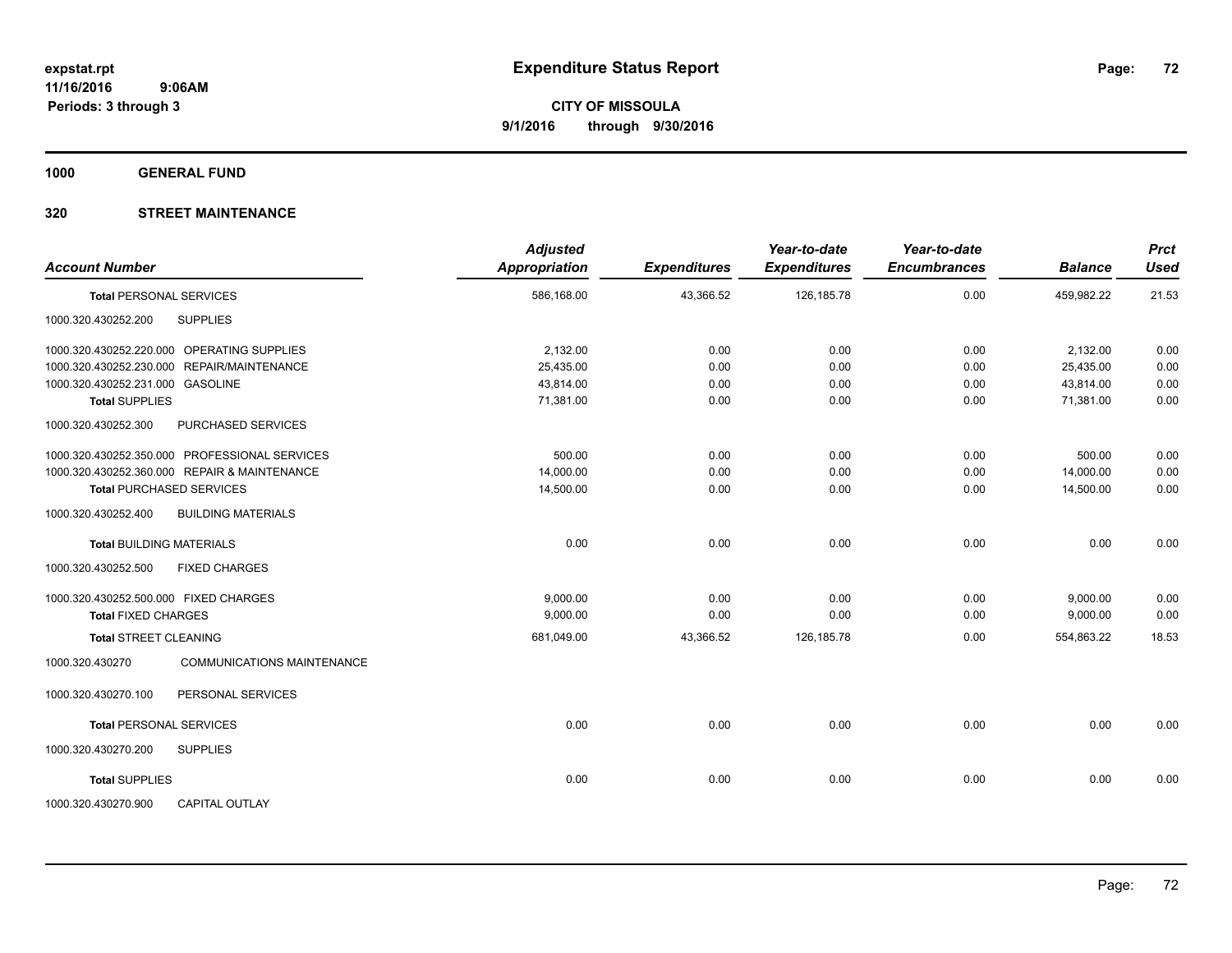**1000 GENERAL FUND**

### **320 STREET MAINTENANCE**

| <b>Account Number</b>                |                                         | <b>Adjusted</b><br>Appropriation | <b>Expenditures</b> | Year-to-date<br><b>Expenditures</b> | Year-to-date<br><b>Encumbrances</b> | <b>Balance</b> | <b>Prct</b><br>Used |
|--------------------------------------|-----------------------------------------|----------------------------------|---------------------|-------------------------------------|-------------------------------------|----------------|---------------------|
| 1000.320.430270.930.000 IMPROVEMENTS |                                         | 104,814.00                       | 18,129.24           | 39.729.45                           | 0.00                                | 65.084.55      | 37.90               |
|                                      | <b>Total COMMUNICATIONS MAINTENANCE</b> | 104,814.00                       | 18.129.24           | 39,729.45                           | 0.00                                | 65,084.55      | 37.90               |
| 1000.320.490504                      | <b>DEBT SERVICE</b>                     |                                  |                     |                                     |                                     |                |                     |
| 1000.320.490504.600                  | <b>DEBT SERVICE</b>                     |                                  |                     |                                     |                                     |                |                     |
| <b>Total DEBT SERVICE</b>            |                                         | 0.00                             | 0.00                | 0.00                                | 0.00                                | 0.00           | 0.00                |
|                                      | <b>Total STREET MAINTENANCE</b>         | 2,989,232.00                     | 220,239.11          | 589.476.39                          | 0.00                                | 2.399.755.61   | 19.72               |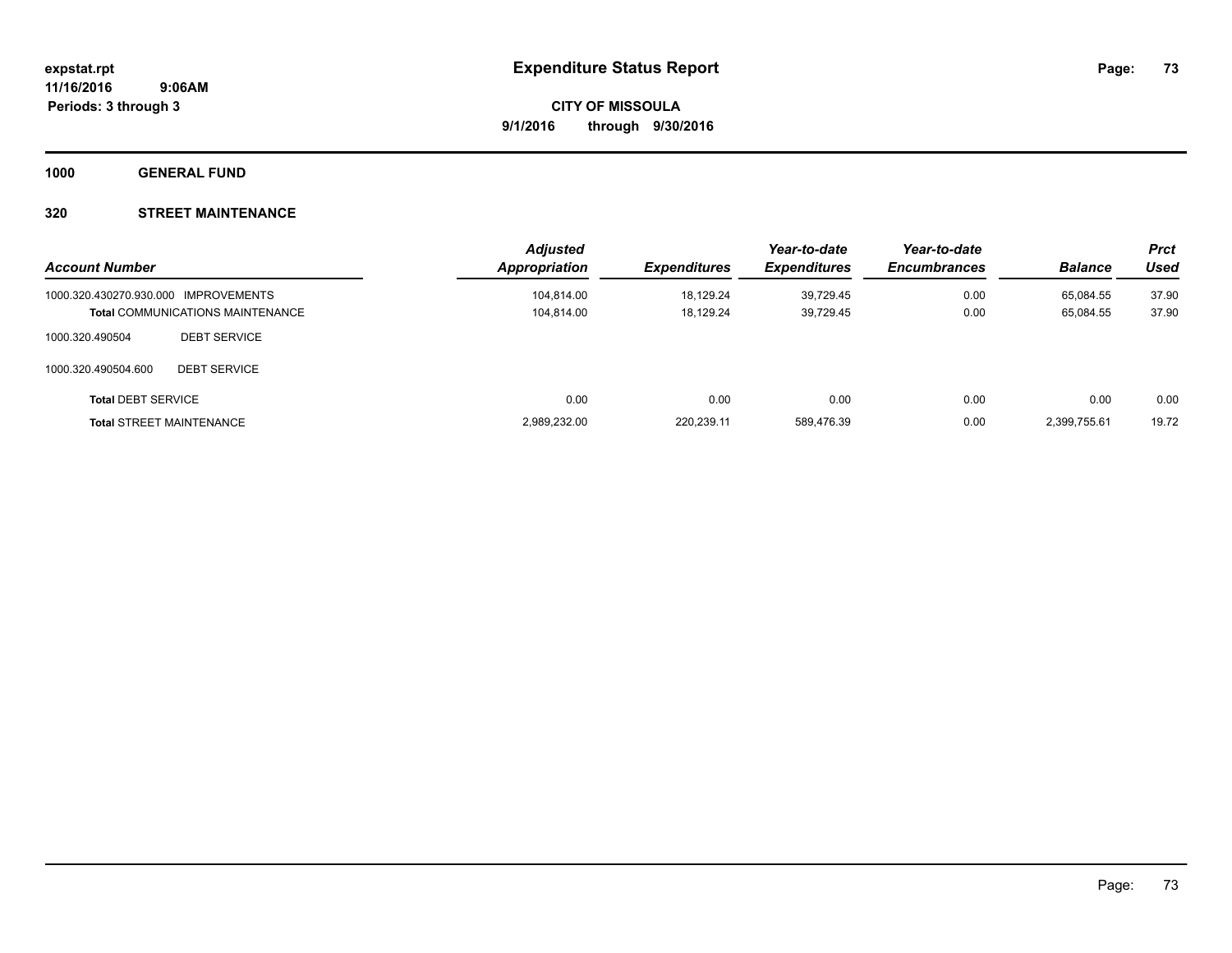**1000 GENERAL FUND**

|                                                            | <b>Adjusted</b>      |                     | Year-to-date        | Year-to-date        |                | <b>Prct</b> |
|------------------------------------------------------------|----------------------|---------------------|---------------------|---------------------|----------------|-------------|
| <b>Account Number</b>                                      | <b>Appropriation</b> | <b>Expenditures</b> | <b>Expenditures</b> | <b>Encumbrances</b> | <b>Balance</b> | <b>Used</b> |
| <b>FACILITY MAINTENANCE</b><br>1000.321.411810             |                      |                     |                     |                     |                |             |
| 1000.321.411810.100<br>PERSONAL SERVICES                   |                      |                     |                     |                     |                |             |
| 1000.321.411810.110.000 SALARIES AND WAGES                 | 52,283.00            | 5,604.96            | 11.646.33           | 0.00                | 40.636.67      | 22.28       |
| 1000.321.411810.130.000 OTHER                              | 1,040.00             | 8.61                | 24.37               | 0.00                | 1,015.63       | 2.34        |
| 1000.321.411810.140.000 EMPLOYER CONTRIBUTIONS             | 22,275.00            | 1,989.03            | 5,319.92            | 0.00                | 16,955.08      | 23.88       |
| <b>Total PERSONAL SERVICES</b>                             | 75,598.00            | 7,602.60            | 16,990.62           | 0.00                | 58,607.38      | 22.47       |
| 1000.321.411810.200<br><b>SUPPLIES</b>                     |                      |                     |                     |                     |                |             |
| 1000.321.411810.220.000 OPERATING SUPPLIES                 | 450.00               | 0.00                | 0.00                | 0.00                | 450.00         | 0.00        |
| 1000.321.411810.231.000 GASOLINE                           | 170.00               | 0.00                | 0.00                | 0.00                | 170.00         | 0.00        |
| 1000.321.411810.240.000 OTHER SUPPLIES                     | 6,070.00             | 0.00                | 0.00                | 0.00                | 6,070.00       | 0.00        |
| <b>Total SUPPLIES</b>                                      | 6,690.00             | 0.00                | 0.00                | 0.00                | 6,690.00       | 0.00        |
| 1000.321.411810.300<br>PURCHASED SERVICES                  |                      |                     |                     |                     |                |             |
| 1000.321.411810.340.000 SEWER                              | 767.00               | 0.00                | 0.00                | 0.00                | 767.00         | 0.00        |
| 1000.321.411810.341.000 ELECTRICITY & NATURAL GAS          | 26,886.00            | 126.24              | 189.61              | 0.00                | 26,696.39      | 0.71        |
| 1000.321.411810.343.000 WATER CHARGES                      | 957.00               | 0.00                | 0.00                | 0.00                | 957.00         | 0.00        |
| 1000.321.411810.360.000 REPAIR & MAINTENANCE               | 10,020.00            | 0.00                | 0.00                | 0.00                | 10,020.00      | 0.00        |
| 1000.321.411810.370.000 TRAVEL                             | 150.00               | 0.00                | 0.00                | 0.00                | 150.00         | 0.00        |
| <b>Total PURCHASED SERVICES</b>                            | 38,780.00            | 126.24              | 189.61              | 0.00                | 38,590.39      | 0.49        |
| <b>CAPITAL OUTLAY</b><br>1000.321.411810.900               |                      |                     |                     |                     |                |             |
| <b>Total CAPITAL OUTLAY</b>                                | 0.00                 | 0.00                | 0.00                | 0.00                | 0.00           | 0.00        |
| <b>Total FACILITY MAINTENANCE</b>                          | 121.068.00           | 7,728.84            | 17,180.23           | 0.00                | 103.887.77     | 14.19       |
| 1000.321.430220<br><b>CITY HALL UTILITIES</b>              |                      |                     |                     |                     |                |             |
| 1000.321.430220.200<br><b>SUPPLIES</b>                     |                      |                     |                     |                     |                |             |
| 1000.321.430220.240.000 CITY HALL UTILITIES/OTHER SUPPLIES | 2,340.00             | 39.14               | 174.97              | 0.00                | 2,165.03       | 7.48        |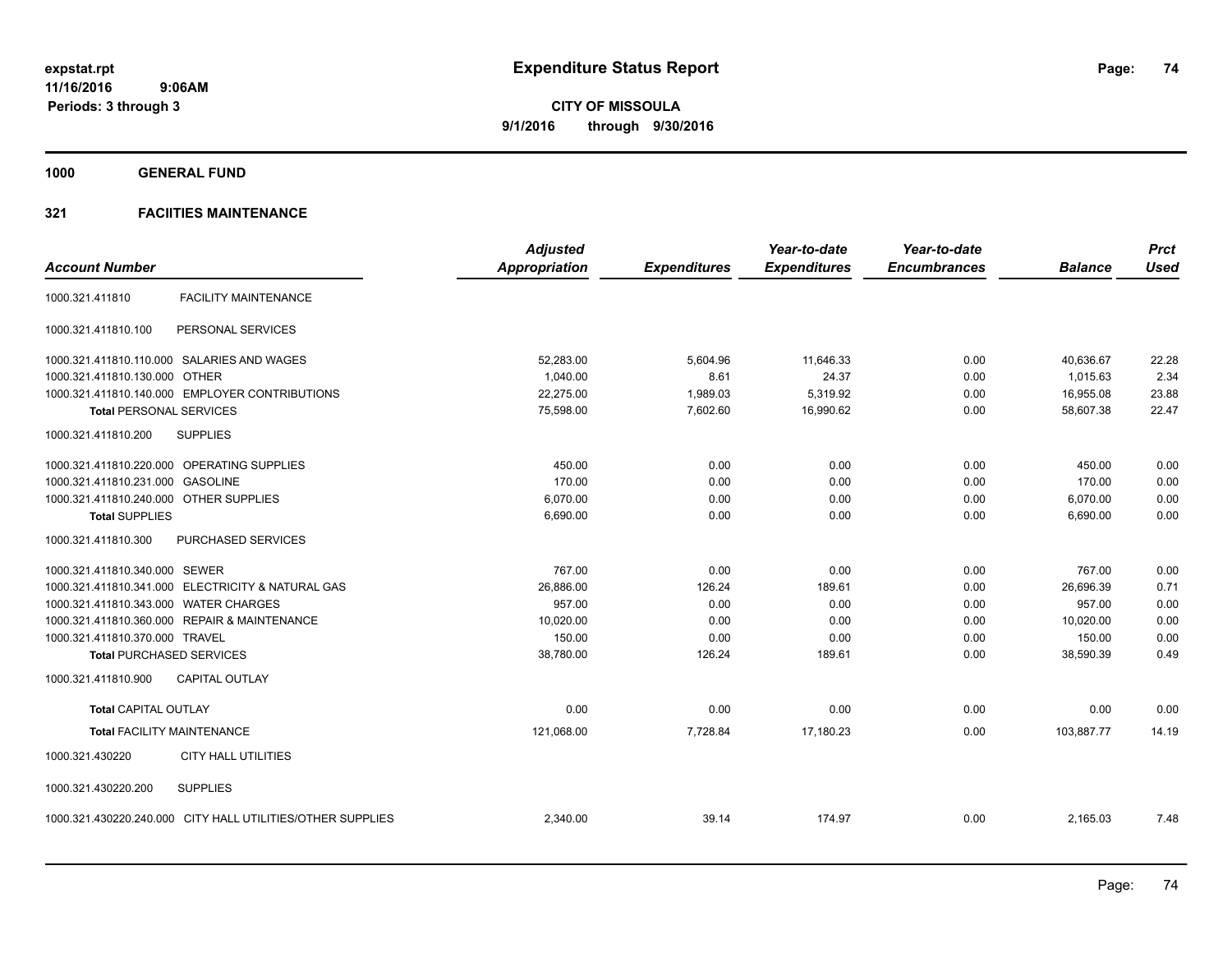**1000 GENERAL FUND**

|                                                            | <b>Adjusted</b> |                     | Year-to-date        | Year-to-date        |                | <b>Prct</b> |
|------------------------------------------------------------|-----------------|---------------------|---------------------|---------------------|----------------|-------------|
| <b>Account Number</b>                                      | Appropriation   | <b>Expenditures</b> | <b>Expenditures</b> | <b>Encumbrances</b> | <b>Balance</b> | Used        |
| <b>Total SUPPLIES</b>                                      | 2,340.00        | 39.14               | 174.97              | 0.00                | 2,165.03       | 7.48        |
| PURCHASED SERVICES<br>1000.321.430220.300                  |                 |                     |                     |                     |                |             |
| 1000.321.430220.340.000 CITY HALL/SEWER                    | 1,269.00        | 0.00                | 546.32              | 0.00                | 722.68         | 43.05       |
| 1000.321.430220.341.000 CITYHALL/ELECTRICITY & NATURAL GAS | 82.108.00       | 11.488.74           | 22.794.06           | 0.00                | 59.313.94      | 27.76       |
| 1000.321.430220.343.000 CITYHALL/WATER CHARGES             | 7,677.00        | 452.38              | 894.20              | 0.00                | 6,782.80       | 11.65       |
| 1000.321.430220.344.000 CITYHALL/TELEPHONE SERVICE         | 637.00          | 0.00                | 0.00                | 0.00                | 637.00         | 0.00        |
| 1000.321.430220.345.000 CITY HALL/GARBAGE                  | 9,022.00        | 464.08              | 1,391.96            | 0.00                | 7,630.04       | 15.43       |
| 1000.321.430220.350.000 PROFESSIONAL SERVICES              | 1,720.00        | 0.00                | 0.00                | 0.00                | 1.720.00       | 0.00        |
| 1000.321.430220.360.000 CITY HALL/REPAIR & MAINTENANCE     | 170,086.00      | 8,503.20            | 35,396.01           | 0.00                | 134,689.99     | 20.81       |
| <b>Total PURCHASED SERVICES</b>                            | 272,519.00      | 20,908.40           | 61,022.55           | 0.00                | 211,496.45     | 22.39       |
| 1000.321.430220.900<br><b>CAPITAL OUTLAY</b>               |                 |                     |                     |                     |                |             |
| <b>Total CAPITAL OUTLAY</b>                                | 0.00            | 0.00                | 0.00                | 0.00                | 0.00           | 0.00        |
| Total CITY HALL UTILITIES                                  | 274,859.00      | 20,947.54           | 61,197.52           | 0.00                | 213,661.48     | 22.27       |
| <b>ADMINISTRATION</b><br>1000.321.431310                   |                 |                     |                     |                     |                |             |
| 1000.321.431310.100<br>PERSONAL SERVICES                   |                 |                     |                     |                     |                |             |
| 1000.321.431310.110.000 SALARIES AND WAGES                 | 114,514.00      | 12,811.32           | 26,620.30           | 0.00                | 87,893.70      | 23.25       |
| 1000.321.431310.130.000 OTHER                              | 0.00            | 19.59               | 55.41               | 0.00                | $-55.41$       | 0.00        |
| 1000.321.431310.140.000 EMPLOYER CONTRIBUTIONS             | 46.902.00       | 4,546.97            | 12.161.35           | 0.00                | 34.740.65      | 25.93       |
| <b>Total PERSONAL SERVICES</b>                             | 161,416.00      | 17,377.88           | 38,837.06           | 0.00                | 122,578.94     | 24.06       |
| <b>SUPPLIES</b><br>1000.321.431310.200                     |                 |                     |                     |                     |                |             |
| 1000.321.431310.210.000 OFFICE SUPPLIES                    | 1.000.00        | 0.00                | 0.00                | 0.00                | 1.000.00       | 0.00        |
| 1000.321.431310.220.000 OPERATING SUPPLIES                 | 150.00          | 0.00                | 0.00                | 0.00                | 150.00         | 0.00        |
| <b>Total SUPPLIES</b>                                      | 1,150.00        | 0.00                | 0.00                | 0.00                | 1,150.00       | 0.00        |
| PURCHASED SERVICES<br>1000.321.431310.300                  |                 |                     |                     |                     |                |             |
| 1000.321.431310.310.000 COMMUNICATIONS                     | 150.00          | 0.00                | 0.00                | 0.00                | 150.00         | 0.00        |
|                                                            |                 |                     |                     |                     |                |             |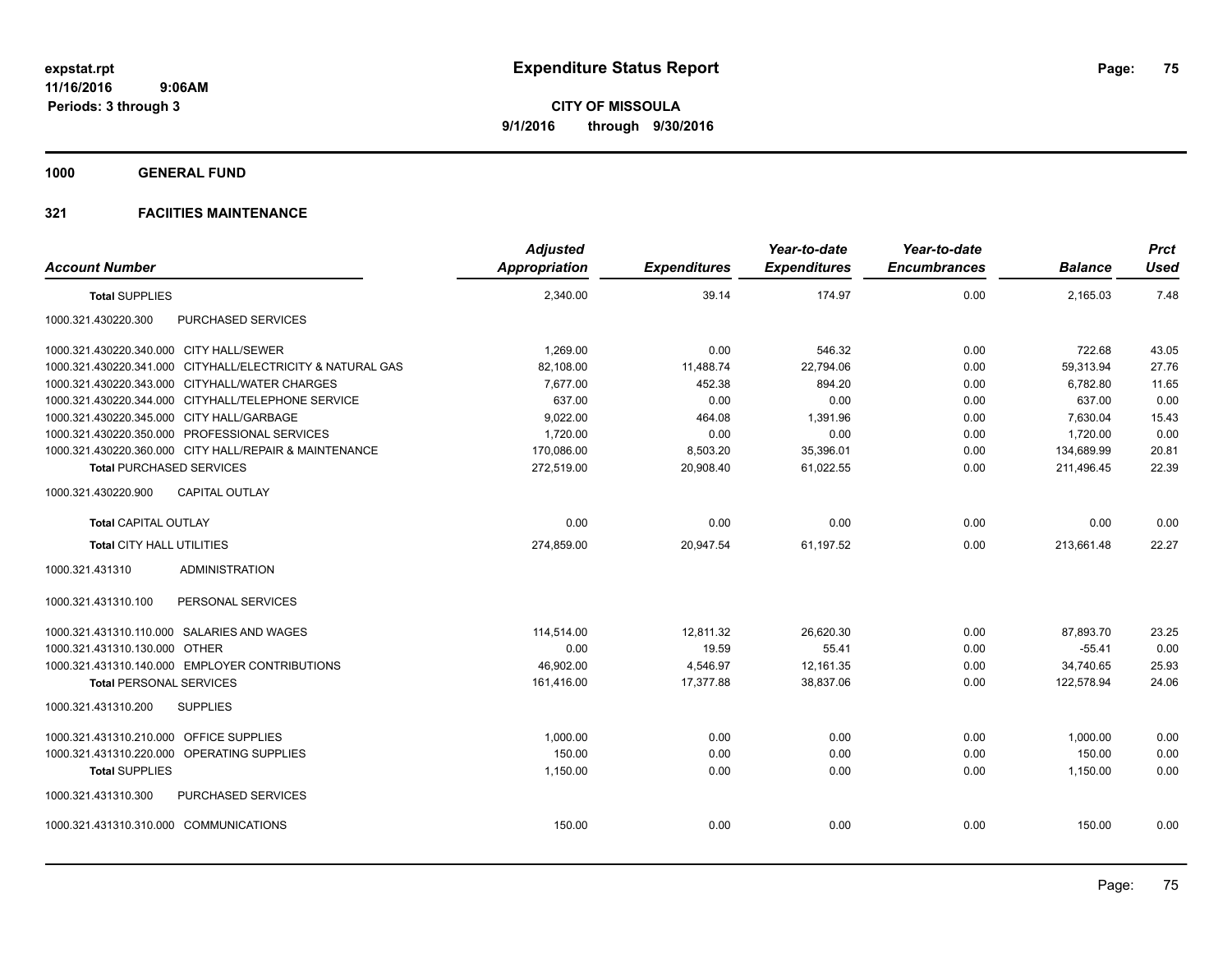**1000 GENERAL FUND**

| <b>Account Number</b>                  |                                                         | <b>Adjusted</b><br><b>Appropriation</b> | <b>Expenditures</b> | Year-to-date<br><b>Expenditures</b> | Year-to-date<br><b>Encumbrances</b> | <b>Balance</b> | <b>Prct</b><br><b>Used</b> |
|----------------------------------------|---------------------------------------------------------|-----------------------------------------|---------------------|-------------------------------------|-------------------------------------|----------------|----------------------------|
|                                        |                                                         |                                         |                     |                                     |                                     |                |                            |
|                                        | 1000.321.431310.320.000 PRINTING & DUPLICATING          | 100.00                                  | 0.00                | 0.00                                | 0.00                                | 100.00         | 0.00                       |
|                                        | 1000.321.431310.330.000 PUBLICITY, SUBSCRIPTIONS & DUES | 230.00                                  | 0.00                | 0.00                                | 0.00                                | 230.00         | 0.00                       |
|                                        | <b>Total PURCHASED SERVICES</b>                         | 480.00                                  | 0.00                | 0.00                                | 0.00                                | 480.00         | 0.00                       |
| 1000.321.431310.800                    | OTHER OBJECTS                                           |                                         |                     |                                     |                                     |                |                            |
| <b>Total OTHER OBJECTS</b>             |                                                         | 0.00                                    | 0.00                | 0.00                                | 0.00                                | 0.00           | 0.00                       |
| <b>Total ADMINISTRATION</b>            |                                                         | 163,046.00                              | 17,377.88           | 38,837.06                           | 0.00                                | 124,208.94     | 23.82                      |
| 1000.321.431330                        | <b>EQUIPMENT MAINTENANCE</b>                            |                                         |                     |                                     |                                     |                |                            |
| 1000.321.431330.100                    | PERSONAL SERVICES                                       |                                         |                     |                                     |                                     |                |                            |
|                                        | 1000.321.431330.110.000 SALARIES AND WAGES              | 483,904.00                              | 61,654.55           | 128,110.23                          | 0.00                                | 355,793.77     | 26.47                      |
|                                        | 1000.321.431330.120.000 OVERTIME/TERMINATION            | 2,000.00                                | 0.00                | 0.00                                | 0.00                                | 2,000.00       | 0.00                       |
| 1000.321.431330.130.000 OTHER          |                                                         | 1.440.00                                | 94.30               | 266.72                              | 0.00                                | 1,173.28       | 18.52                      |
|                                        | 1000.321.431330.140.000 EMPLOYER CONTRIBUTIONS          | 221,602.00                              | 21,652.40           | 58,295.19                           | 0.00                                | 163,306.81     | 26.31                      |
| <b>Total PERSONAL SERVICES</b>         |                                                         | 708,946.00                              | 83,401.25           | 186,672.14                          | 0.00                                | 522,273.86     | 26.33                      |
| 1000.321.431330.200                    | <b>SUPPLIES</b>                                         |                                         |                     |                                     |                                     |                |                            |
|                                        | 1000.321.431330.220.000 OPERATING SUPPLIES              | 17,600.00                               | 2,988.35            | 12,156.04                           | 0.00                                | 5,443.96       | 69.07                      |
|                                        | 1000.321.431330.230.000 REPAIR/MAINTENANCE              | 39,399.00                               | 672.64              | 3,462.74                            | 0.00                                | 35,936.26      | 8.79                       |
| 1000.321.431330.231.000 GASOLINE       |                                                         | 3,032.00                                | 272.65              | 272.65                              | 0.00                                | 2,759.35       | 8.99                       |
| 1000.321.431330.240.000 OTHER SUPPLIES |                                                         | 2.600.00                                | 0.00                | 0.00                                | 0.00                                | 2,600.00       | 0.00                       |
| <b>Total SUPPLIES</b>                  |                                                         | 62,631.00                               | 3,933.64            | 15,891.43                           | 0.00                                | 46.739.57      | 25.37                      |
| 1000.321.431330.300                    | PURCHASED SERVICES                                      |                                         |                     |                                     |                                     |                |                            |
|                                        | 1000.321.431330.320.000 PRINTING & DUPLICATING          | 250.00                                  | 0.00                | 0.00                                | 0.00                                | 250.00         | 0.00                       |
| 1000.321.431330.350.000                | PROFESSIONAL SERVICES                                   | 7.624.00                                | 1,214.46            | 4,214.46                            | 0.00                                | 3,409.54       | 55.28                      |
|                                        | 1000.321.431330.360.000 REPAIR & MAINTENANCE            | 15,920.00                               | 341.68              | 1,118.20                            | 0.00                                | 14,801.80      | 7.02                       |
| 1000.321.431330.370.000 TRAVEL         |                                                         | 900.00                                  | 0.00                | 0.00                                | 0.00                                | 900.00         | 0.00                       |
| 1000.321.431330.380.000 TRAINING       |                                                         | 850.00                                  | 0.00                | 0.00                                | 0.00                                | 850.00         | 0.00                       |
|                                        | <b>Total PURCHASED SERVICES</b>                         | 25,544.00                               | 1,556.14            | 5,332.66                            | 0.00                                | 20,211.34      | 20.88                      |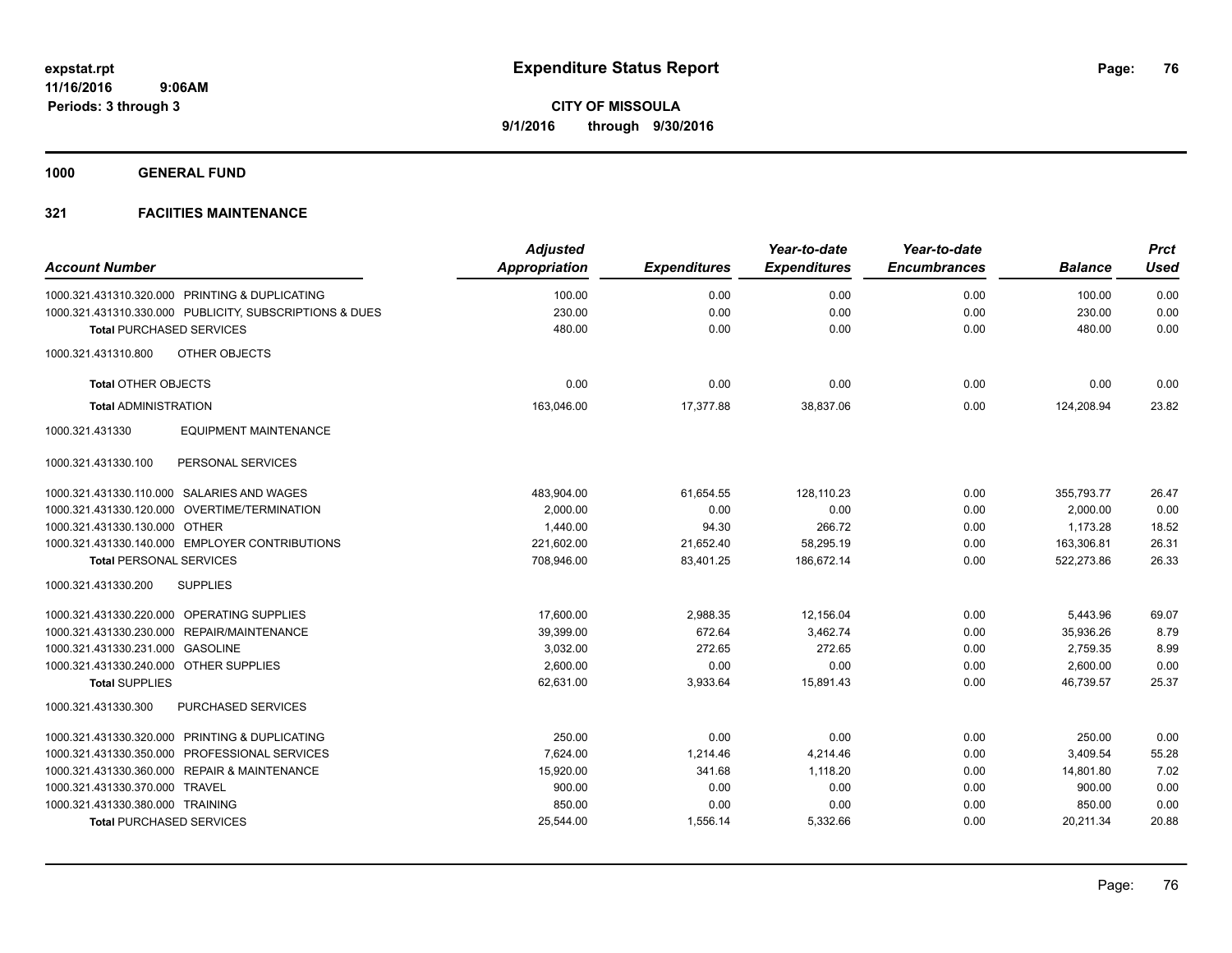**1000 GENERAL FUND**

### **321 FACIITIES MAINTENANCE**

|                                                   | <b>Adjusted</b>      |                     | Year-to-date        | Year-to-date        |                | <b>Prct</b> |
|---------------------------------------------------|----------------------|---------------------|---------------------|---------------------|----------------|-------------|
| <b>Account Number</b>                             | <b>Appropriation</b> | <b>Expenditures</b> | <b>Expenditures</b> | <b>Encumbrances</b> | <b>Balance</b> | <b>Used</b> |
| <b>CAPITAL OUTLAY</b><br>1000.321.431330.900      |                      |                     |                     |                     |                |             |
| <b>Total CAPITAL OUTLAY</b>                       | 0.00                 | 0.00                | 0.00                | 0.00                | 0.00           | 0.00        |
| Total EQUIPMENT MAINTENANCE                       | 797,121.00           | 88,891.03           | 207,896.23          | 0.00                | 589,224.77     | 26.08       |
| 1000.321.431350<br><b>VEHICLE FACILITY</b>        |                      |                     |                     |                     |                |             |
| PERSONAL SERVICES<br>1000.321.431350.100          |                      |                     |                     |                     |                |             |
| <b>Total PERSONAL SERVICES</b>                    | 0.00                 | 0.00                | 0.00                | 0.00                | 0.00           | 0.00        |
| <b>SUPPLIES</b><br>1000.321.431350.200            |                      |                     |                     |                     |                |             |
| 1000.321.431350.210.000 OFFICE SUPPLIES           | 0.00                 | 22.50               | 44.15               | 0.00                | $-44.15$       | 0.00        |
| 1000.321.431350.220.000 OPERATING SUPPLIES        | 16,692.00            | 0.00                | 0.00                | 0.00                | 16,692.00      | 0.00        |
| <b>Total SUPPLIES</b>                             | 16,692.00            | 22.50               | 44.15               | 0.00                | 16,647.85      | 0.26        |
| 1000.321.431350.300<br>PURCHASED SERVICES         |                      |                     |                     |                     |                |             |
| 1000.321.431350.340.000 SEWER                     | 767.00               | 0.00                | 172.82              | 0.00                | 594.18         | 22.53       |
| 1000.321.431350.341.000 ELECTRICITY & NATURAL GAS | 100,439.00           | 2,418.31            | 4,807.91            | 0.00                | 95,631.09      | 4.79        |
| 1000.321.431350.343.000 WATER CHARGES             | 3,722.00             | 111.31              | 220.54              | 0.00                | 3.501.46       | 5.93        |
| 1000.321.431350.344.000 TELEPHONE SERVICE         | 1,953.00             | 118.41              | 236.95              | 0.00                | 1,716.05       | 12.13       |
| 1000.321.431350.345.000 GARBAGE                   | 4,231.00             | 249.90              | 749.70              | 0.00                | 3,481.30       | 17.72       |
| 1000.321.431350.350.000 PROFESSIONAL SERVICES     | 5,300.00             | 0.00                | 45.00               | 0.00                | 5,255.00       | 0.85        |
| 1000.321.431350.360.000 REPAIR & MAINTENANCE      | 28,795.00            | 823.95              | 4,706.90            | 0.00                | 24,088.10      | 16.35       |
| <b>Total PURCHASED SERVICES</b>                   | 145,207.00           | 3,721.88            | 10,939.82           | 0.00                | 134,267.18     | 7.53        |
| 1000.321.431350.900<br><b>CAPITAL OUTLAY</b>      |                      |                     |                     |                     |                |             |
| <b>Total CAPITAL OUTLAY</b>                       | 0.00                 | 0.00                | 0.00                | 0.00                | 0.00           | 0.00        |
| <b>Total VEHICLE FACILITY</b>                     | 161,899.00           | 3,744.38            | 10,983.97           | 0.00                | 150,915.03     | 6.78        |
| <b>ART MUSEUM</b><br>1000.321.460452              |                      |                     |                     |                     |                |             |
|                                                   |                      |                     |                     |                     |                |             |

1000.321.460452.200 SUPPLIES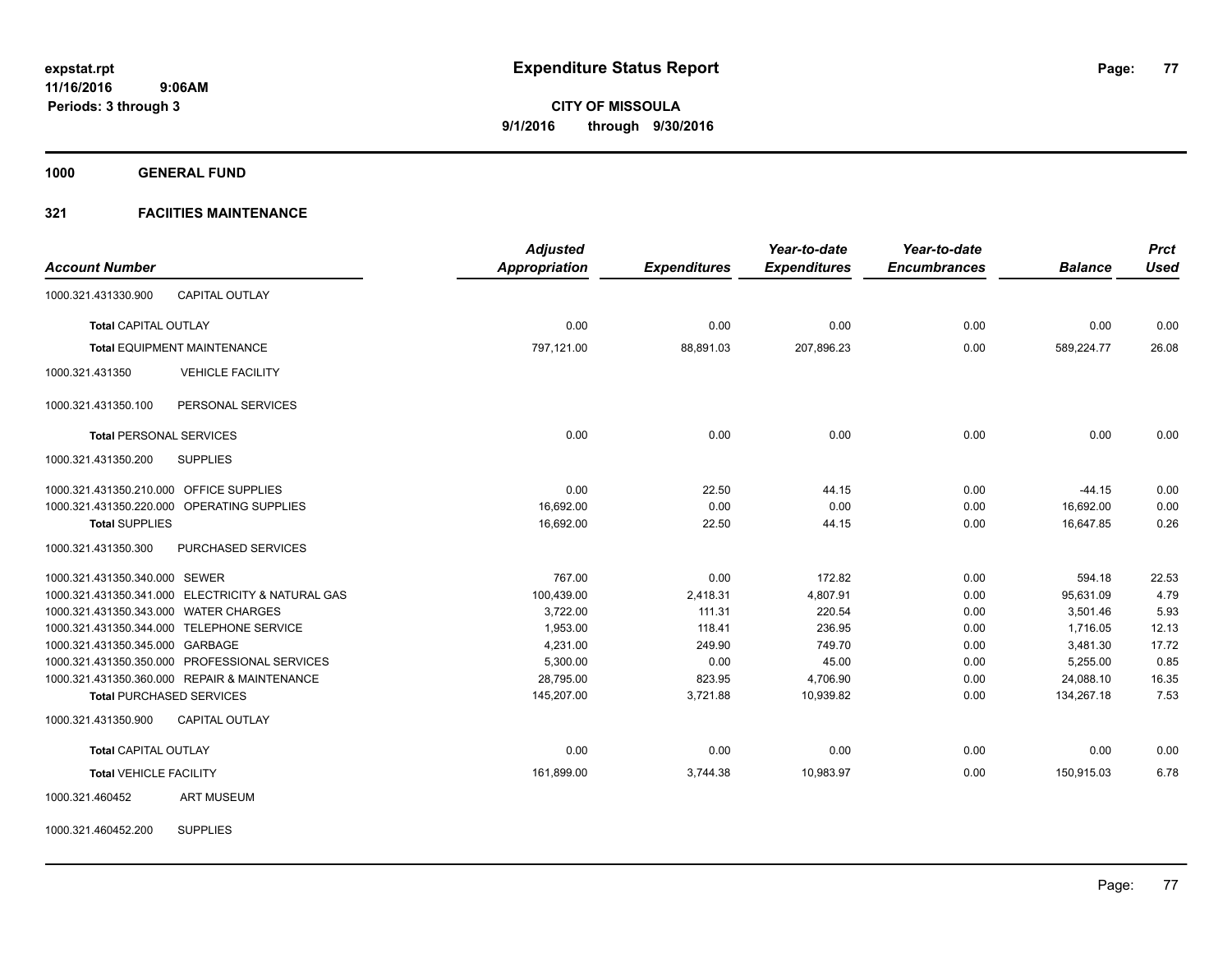**1000 GENERAL FUND**

| <b>Account Number</b>                                                              | <b>Adjusted</b><br>Appropriation | <b>Expenditures</b>  | Year-to-date<br><b>Expenditures</b> | Year-to-date<br><b>Encumbrances</b> | <b>Balance</b>         | <b>Prct</b><br>Used |
|------------------------------------------------------------------------------------|----------------------------------|----------------------|-------------------------------------|-------------------------------------|------------------------|---------------------|
| <b>Total SUPPLIES</b>                                                              | 0.00                             | 0.00                 | 0.00                                | 0.00                                | 0.00                   | 0.00                |
| PURCHASED SERVICES<br>1000.321.460452.300                                          |                                  |                      |                                     |                                     |                        |                     |
| 1000.321.460452.360.000 ART MUSEUM-REPAIR & MAINTENANCE<br><b>Total ART MUSEUM</b> | 44.525.00<br>44,525.00           | 8.230.69<br>8.230.69 | 8.292.69<br>8.292.69                | 0.00<br>0.00                        | 36.232.31<br>36.232.31 | 18.62<br>18.62      |
| <b>Total FACIITIES MAINTENANCE</b>                                                 | 1.562.518.00                     | 146.920.36           | 344.387.70                          | 0.00                                | 1.218.130.30           | 22.04               |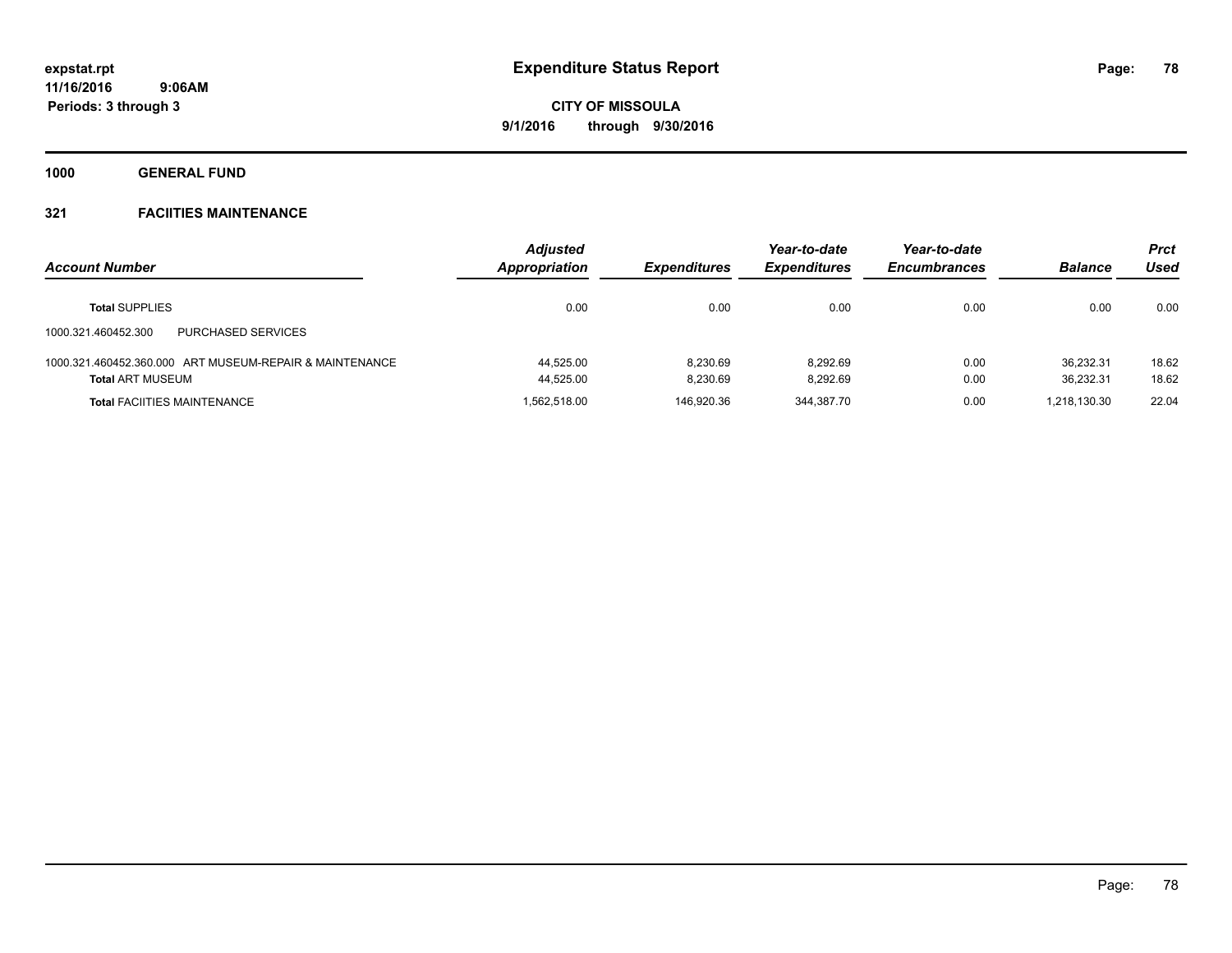**CITY OF MISSOULA 9/1/2016 through 9/30/2016**

**1000 GENERAL FUND**

**340 CEMETERY**

| <b>Account Number</b>                                   | <b>Adjusted</b><br>Appropriation | <b>Expenditures</b> | Year-to-date<br><b>Expenditures</b> | Year-to-date<br><b>Encumbrances</b> | <b>Balance</b> | <b>Prct</b><br><b>Used</b> |
|---------------------------------------------------------|----------------------------------|---------------------|-------------------------------------|-------------------------------------|----------------|----------------------------|
| <b>ADMINISTRATION</b><br>1000.340.430910                |                                  |                     |                                     |                                     |                |                            |
| 1000.340.430910.100<br>PERSONAL SERVICES                |                                  |                     |                                     |                                     |                |                            |
| 1000.340.430910.110.000 SALARIES AND WAGES              | 89,190.00                        | 6,216.23            | 16,970.34                           | 0.00                                | 72,219.66      | 19.03                      |
| 1000.340.430910.120.000 OVERTIME/TERMINATION            | 5,000.00                         | 0.00                | 28.66                               | 0.00                                | 4,971.34       | 0.57                       |
| 1000.340.430910.140.000 EMPLOYER CONTRIBUTIONS          | 33,066.00                        | 2,221.74            | 7,442.79                            | 0.00                                | 25,623.21      | 22.51                      |
| <b>Total PERSONAL SERVICES</b>                          | 127,256.00                       | 8,437.97            | 24,441.79                           | 0.00                                | 102,814.21     | 19.21                      |
| <b>SUPPLIES</b><br>1000.340.430910.200                  |                                  |                     |                                     |                                     |                |                            |
| 1000.340.430910.210.000 OFFICE SUPPLIES                 | 2,770.00                         | 0.00                | 80.74                               | 0.00                                | 2,689.26       | 2.91                       |
| <b>Total SUPPLIES</b>                                   | 2,770.00                         | 0.00                | 80.74                               | 0.00                                | 2,689.26       | 2.91                       |
| 1000.340.430910.300<br>PURCHASED SERVICES               |                                  |                     |                                     |                                     |                |                            |
| 1000.340.430910.310.000 COMMUNICATIONS                  | 1,933.00                         | 986.62              | 1,049.45                            | 0.00                                | 883.55         | 54.29                      |
| 1000.340.430910.320.000 PRINTING & DUPLICATING          | 775.00                           | 202.26              | 202.26                              | 0.00                                | 572.74         | 26.10                      |
| 1000.340.430910.330.000 PUBLICITY, SUBSCRIPTIONS & DUES | 813.00                           | 231.87              | 231.87                              | 0.00                                | 581.13         | 28.52                      |
| 1000.340.430910.344.000 TELEPHONE SERVICE               | 2,100.00                         | 102.05              | 303.39                              | 0.00                                | 1,796.61       | 14.45                      |
| 1000.340.430910.350.000 PROFESSIONAL SERVICES           | 600.00                           | 0.00                | 0.00                                | 0.00                                | 600.00         | 0.00                       |
| 1000.340.430910.360.000 REPAIR & MAINTENANCE            | 600.00                           | 714.83              | 741.28                              | 0.00                                | $-141.28$      | 123.55                     |
| 1000.340.430910.370.000 TRAVEL                          | 500.00                           | 0.00                | 0.00                                | 0.00                                | 500.00         | 0.00                       |
| 1000.340.430910.380.000 TRAINING                        | 1,006.00                         | 50.00               | 50.00                               | 0.00                                | 956.00         | 4.97                       |
| <b>Total PURCHASED SERVICES</b>                         | 8,327.00                         | 2,287.63            | 2,578.25                            | 0.00                                | 5,748.75       | 30.96                      |
| OTHER OBJECTS<br>1000.340.430910.800                    |                                  |                     |                                     |                                     |                |                            |
| <b>Total OTHER OBJECTS</b>                              | 0.00                             | 0.00                | 0.00                                | 0.00                                | 0.00           | 0.00                       |
| 1000.340.430910.900<br><b>CAPITAL OUTLAY</b>            |                                  |                     |                                     |                                     |                |                            |
| <b>Total CAPITAL OUTLAY</b>                             | 0.00                             | 0.00                | 0.00                                | 0.00                                | 0.00           | 0.00                       |
| <b>Total ADMINISTRATION</b>                             | 138,353.00                       | 10,725.60           | 27,100.78                           | 0.00                                | 111,252.22     | 19.59                      |
| <b>FACILITIES</b><br>1000.340.430920                    |                                  |                     |                                     |                                     |                |                            |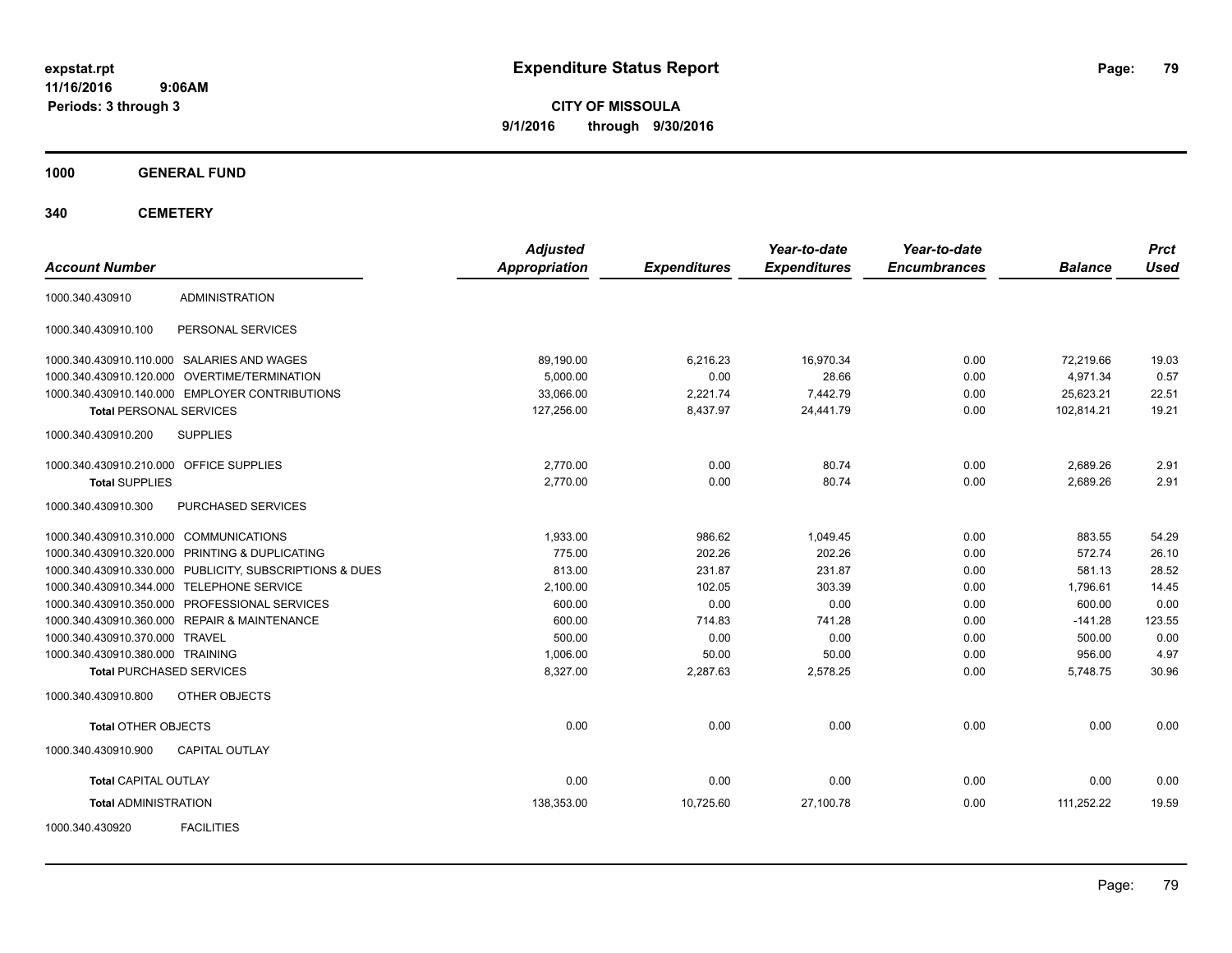**CITY OF MISSOULA 9/1/2016 through 9/30/2016**

**1000 GENERAL FUND**

**340 CEMETERY**

| <b>Account Number</b>                 |                                                   | <b>Adjusted</b><br><b>Appropriation</b> |                     | Year-to-date<br><b>Expenditures</b> | Year-to-date<br><b>Encumbrances</b> | <b>Balance</b> | <b>Prct</b><br><b>Used</b> |
|---------------------------------------|---------------------------------------------------|-----------------------------------------|---------------------|-------------------------------------|-------------------------------------|----------------|----------------------------|
|                                       |                                                   |                                         | <b>Expenditures</b> |                                     |                                     |                |                            |
| 1000.340.430920.100                   | PERSONAL SERVICES                                 |                                         |                     |                                     |                                     |                |                            |
|                                       | 1000.340.430920.110.000 SALARIES AND WAGES        | 6,738.00                                | 854.63              | 2,317.51                            | 0.00                                | 4,420.49       | 34.39                      |
| 1000.340.430920.120.000               | <b>OVERTIME/TERMINATION</b>                       | 0.00                                    | 0.00                | 45.68                               | 0.00                                | $-45.68$       | 0.00                       |
|                                       | 1000.340.430920.140.000 EMPLOYER CONTRIBUTIONS    | 2,957.00                                | 363.51              | 1,212.19                            | 0.00                                | 1,744.81       | 40.99                      |
| <b>Total PERSONAL SERVICES</b>        |                                                   | 9,695.00                                | 1,218.14            | 3,575.38                            | 0.00                                | 6,119.62       | 36.88                      |
| 1000.340.430920.200                   | <b>SUPPLIES</b>                                   |                                         |                     |                                     |                                     |                |                            |
|                                       | 1000.340.430920.220.000 OPERATING SUPPLIES        | 2,050.00                                | 868.54              | 868.54                              | 0.00                                | 1.181.46       | 42.37                      |
|                                       | 1000.340.430920.230.000 REPAIR/MAINTENANCE        | 500.00                                  | 0.00                | 0.00                                | 0.00                                | 500.00         | 0.00                       |
| <b>Total SUPPLIES</b>                 |                                                   | 2,550.00                                | 868.54              | 868.54                              | 0.00                                | 1,681.46       | 34.06                      |
| 1000.340.430920.300                   | PURCHASED SERVICES                                |                                         |                     |                                     |                                     |                |                            |
|                                       | 1000.340.430920.341.000 ELECTRICITY & NATURAL GAS | 10.617.00                               | 405.89              | 807.33                              | 0.00                                | 9,809.67       | 7.60                       |
| 1000.340.430920.343.000 WATER CHARGES |                                                   | 1.082.00                                | 67.15               | 132.76                              | 0.00                                | 949.24         | 12.27                      |
| 1000.340.430920.345.000 GARBAGE       |                                                   | 984.00                                  | 81.15               | 243.45                              | 0.00                                | 740.55         | 24.74                      |
|                                       | 1000.340.430920.350.000 PROFESSIONAL SERVICES     | 400.00                                  | 0.00                | 0.00                                | 0.00                                | 400.00         | 0.00                       |
|                                       | 1000.340.430920.360.000 REPAIR & MAINTENANCE      | 2,145.00                                | 0.00                | 0.00                                | 0.00                                | 2,145.00       | 0.00                       |
|                                       | <b>Total PURCHASED SERVICES</b>                   | 15,228.00                               | 554.19              | 1,183.54                            | 0.00                                | 14.044.46      | 7.77                       |
| 1000.340.430920.400                   | <b>BUILDING MATERIALS</b>                         |                                         |                     |                                     |                                     |                |                            |
| <b>Total BUILDING MATERIALS</b>       |                                                   | 0.00                                    | 0.00                | 0.00                                | 0.00                                | 0.00           | 0.00                       |
| 1000.340.430920.900                   | <b>CAPITAL OUTLAY</b>                             |                                         |                     |                                     |                                     |                |                            |
| <b>Total CAPITAL OUTLAY</b>           |                                                   | 0.00                                    | 0.00                | 0.00                                | 0.00                                | 0.00           | 0.00                       |
| <b>Total FACILITIES</b>               |                                                   | 27,473.00                               | 2,640.87            | 5,627.46                            | 0.00                                | 21,845.54      | 20.48                      |
| 1000.340.430930                       | <b>GROUNDS MAINTENANCE</b>                        |                                         |                     |                                     |                                     |                |                            |

1000.340.430930.100 PERSONAL SERVICES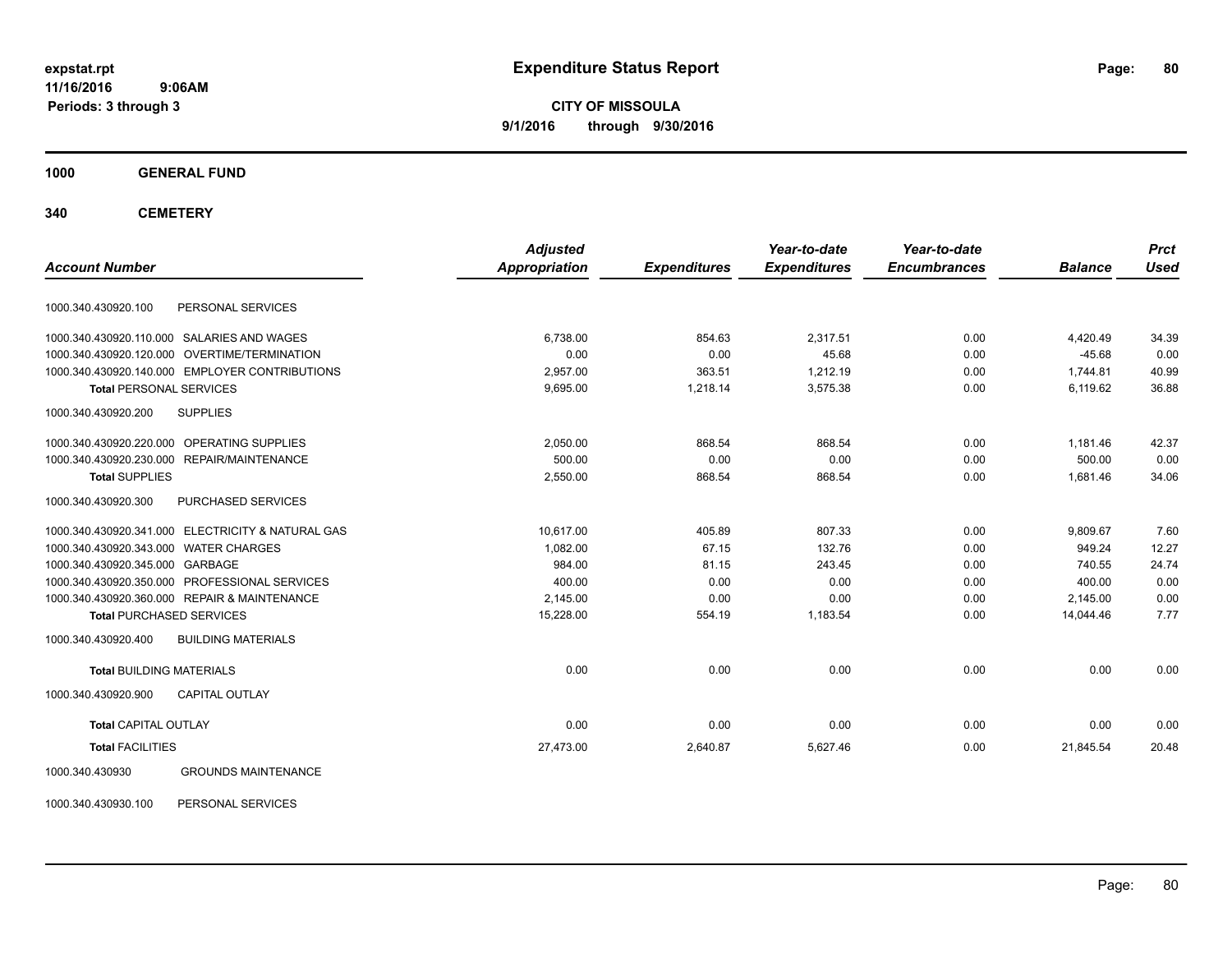**CITY OF MISSOULA 9/1/2016 through 9/30/2016**

**1000 GENERAL FUND**

**340 CEMETERY**

| <b>Account Number</b>                             | <b>Adjusted</b><br><b>Appropriation</b> | <b>Expenditures</b> | Year-to-date<br><b>Expenditures</b> | Year-to-date<br><b>Encumbrances</b> | <b>Balance</b> | <b>Prct</b><br><b>Used</b> |
|---------------------------------------------------|-----------------------------------------|---------------------|-------------------------------------|-------------------------------------|----------------|----------------------------|
| 1000.340.430930.110.000 SALARIES AND WAGES        | 198,640.00                              | 17.802.30           | 48,000.17                           | 0.00                                | 150.639.83     | 24.16                      |
| 1000.340.430930.120.000 OVERTIME/TERMINATION      | 0.00                                    | 0.00                | 753.13                              | 0.00                                | $-753.13$      | 0.00                       |
| 1000.340.430930.140.000 EMPLOYER CONTRIBUTIONS    | 90,397.00                               | 7,929.43            | 26,630.11                           | 0.00                                | 63,766.89      | 29.46                      |
| <b>Total PERSONAL SERVICES</b>                    | 289,037.00                              | 25,731.73           | 75,383.41                           | 0.00                                | 213,653.59     | 26.08                      |
| <b>SUPPLIES</b><br>1000.340.430930.200            |                                         |                     |                                     |                                     |                |                            |
| 1000.340.430930.220.000 OPERATING SUPPLIES        | 32,252.00                               | 9,171.80            | 10,187.61                           | 0.00                                | 22,064.39      | 31.59                      |
| 1000.340.430930.230.000 REPAIR/MAINTENANCE        | 19,620.00                               | 136.31              | 3,178.65                            | 0.00                                | 16,441.35      | 16.20                      |
| 1000.340.430930.231.000 GASOLINE                  | 14,398.00                               | 1.017.21            | 1,891.45                            | 0.00                                | 12,506.55      | 13.14                      |
| <b>Total SUPPLIES</b>                             | 66,270.00                               | 10,325.32           | 15,257.71                           | 0.00                                | 51,012.29      | 23.02                      |
| 1000.340.430930.300<br>PURCHASED SERVICES         |                                         |                     |                                     |                                     |                |                            |
| 1000.340.430930.341.000 ELECTRICITY & NATURAL GAS | 7,963.00                                | 1,808.31            | 3,388.70                            | 0.00                                | 4,574.30       | 42.56                      |
| 1000.340.430930.344.000 TELEPHONE SERVICE         | 300.00                                  | 50.60               | 153.34                              | 0.00                                | 146.66         | 51.11                      |
| 1000.340.430930.345.000 GARBAGE                   | 302.00                                  | 70.00               | 70.00                               | 0.00                                | 232.00         | 23.18                      |
| 1000.340.430930.360.000 REPAIR & MAINTENANCE      | 955.00                                  | 0.00                | 0.00                                | 0.00                                | 955.00         | 0.00                       |
| 1000.340.430930.390.000 OTHER PURCHASED SERVICES  | 3,342.00                                | 240.00              | 663.75                              | 0.00                                | 2,678.25       | 19.86                      |
| <b>Total PURCHASED SERVICES</b>                   | 12,862.00                               | 2,168.91            | 4,275.79                            | 0.00                                | 8,586.21       | 33.24                      |
| <b>BUILDING MATERIALS</b><br>1000.340.430930.400  |                                         |                     |                                     |                                     |                |                            |
| <b>Total BUILDING MATERIALS</b>                   | 0.00                                    | 0.00                | 0.00                                | 0.00                                | 0.00           | 0.00                       |
| 1000.340.430930.500<br><b>FIXED CHARGES</b>       |                                         |                     |                                     |                                     |                |                            |
| 1000.340.430930.530.000 EQUIPMENT RENTAL          | 500.00                                  | 245.50              | 256.00                              | 0.00                                | 244.00         | 51.20                      |
| <b>Total FIXED CHARGES</b>                        | 500.00                                  | 245.50              | 256.00                              | 0.00                                | 244.00         | 51.20                      |
| <b>CAPITAL OUTLAY</b><br>1000.340.430930.900      |                                         |                     |                                     |                                     |                |                            |
| Total CAPITAL OUTLAY                              | 0.00                                    | 0.00                | 0.00                                | 0.00                                | 0.00           | 0.00                       |
| <b>Total GROUNDS MAINTENANCE</b>                  | 368,669.00                              | 38,471.46           | 95,172.91                           | 0.00                                | 273,496.09     | 25.82                      |
| <b>BURIALS</b><br>1000.340.430940                 |                                         |                     |                                     |                                     |                |                            |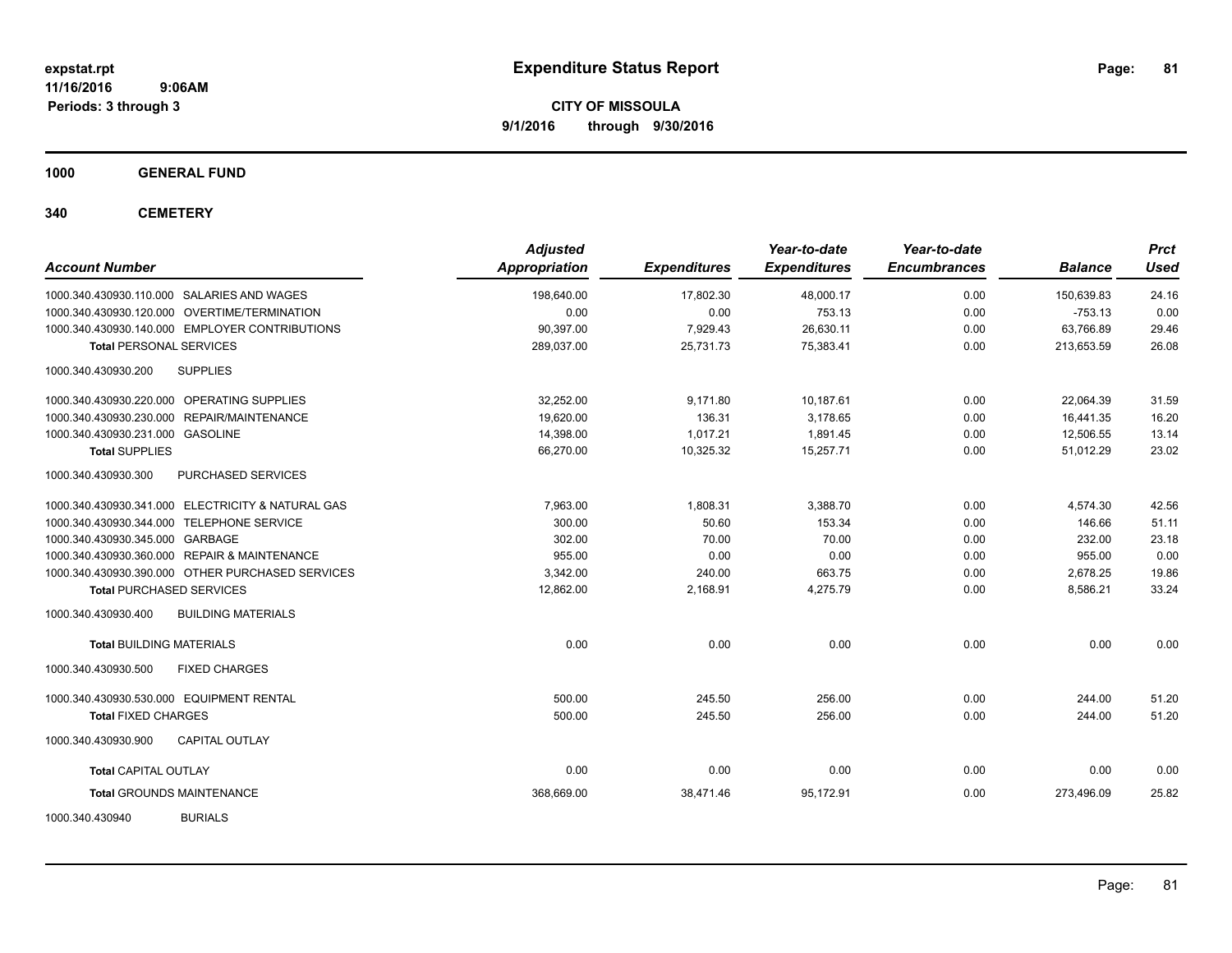**CITY OF MISSOULA 9/1/2016 through 9/30/2016**

**1000 GENERAL FUND**

**340 CEMETERY**

| <b>Account Number</b>                            | <b>Adjusted</b><br><b>Appropriation</b> | <b>Expenditures</b> | Year-to-date<br><b>Expenditures</b> | Year-to-date<br><b>Encumbrances</b> | <b>Balance</b> | <b>Prct</b><br><b>Used</b> |
|--------------------------------------------------|-----------------------------------------|---------------------|-------------------------------------|-------------------------------------|----------------|----------------------------|
| PERSONAL SERVICES<br>1000.340.430940.100         |                                         |                     |                                     |                                     |                |                            |
| SALARIES AND WAGES<br>1000.340.430940.110.000    | 73,736.00                               | 7,013.89            | 18,970.07                           | 0.00                                | 54,765.93      | 25.73                      |
| 1000.340.430940.120.000 OVERTIME/TERMINATION     | 0.00                                    | 0.00                | 310.47                              | 0.00                                | $-310.47$      | 0.00                       |
| 1000.340.430940.140.000 EMPLOYER CONTRIBUTIONS   | 32,199.00                               | 2,787.21            | 9,801.45                            | 0.00                                | 22,397.55      | 30.44                      |
| <b>Total PERSONAL SERVICES</b>                   | 105,935.00                              | 9,801.10            | 29,081.99                           | 0.00                                | 76,853.01      | 27.45                      |
| 1000.340.430940.200<br><b>SUPPLIES</b>           |                                         |                     |                                     |                                     |                |                            |
| 1000.340.430940.220.000 OPERATING SUPPLIES       | 1,500.00                                | 0.00                | 0.00                                | 0.00                                | 1,500.00       | 0.00                       |
| <b>Total SUPPLIES</b>                            | 1,500.00                                | 0.00                | 0.00                                | 0.00                                | 1,500.00       | 0.00                       |
| 1000.340.430940.300<br>PURCHASED SERVICES        |                                         |                     |                                     |                                     |                |                            |
| 1000.340.430940.380.000 TRAINING                 | 5.000.00                                | 0.00                | 0.00                                | 0.00                                | 5,000.00       | 0.00                       |
| <b>Total PURCHASED SERVICES</b>                  | 5,000.00                                | 0.00                | 0.00                                | 0.00                                | 5,000.00       | 0.00                       |
| 1000.340.430940.400<br><b>BUILDING MATERIALS</b> |                                         |                     |                                     |                                     |                |                            |
| <b>Total BUILDING MATERIALS</b>                  | 0.00                                    | 0.00                | 0.00                                | 0.00                                | 0.00           | 0.00                       |
| OTHER OBJECTS<br>1000.340.430940.800             |                                         |                     |                                     |                                     |                |                            |
| 1000.340.430940.845.000 CONTINGENCY              | 8,185.00                                | 3,856.00            | 5,720.00                            | 0.00                                | 2,465.00       | 69.88                      |
| <b>Total OTHER OBJECTS</b>                       | 8,185.00                                | 3,856.00            | 5,720.00                            | 0.00                                | 2,465.00       | 69.88                      |
| 1000.340.430940.900<br><b>CAPITAL OUTLAY</b>     |                                         |                     |                                     |                                     |                |                            |
| <b>Total CAPITAL OUTLAY</b>                      | 0.00                                    | 0.00                | 0.00                                | 0.00                                | 0.00           | 0.00                       |
| <b>Total BURIALS</b>                             | 120,620.00                              | 13,657.10           | 34,801.99                           | 0.00                                | 85,818.01      | 28.85                      |
| <b>Total CEMETERY</b>                            | 655,115.00                              | 65,495.03           | 162,703.14                          | 0.00                                | 492,411.86     | 24.84                      |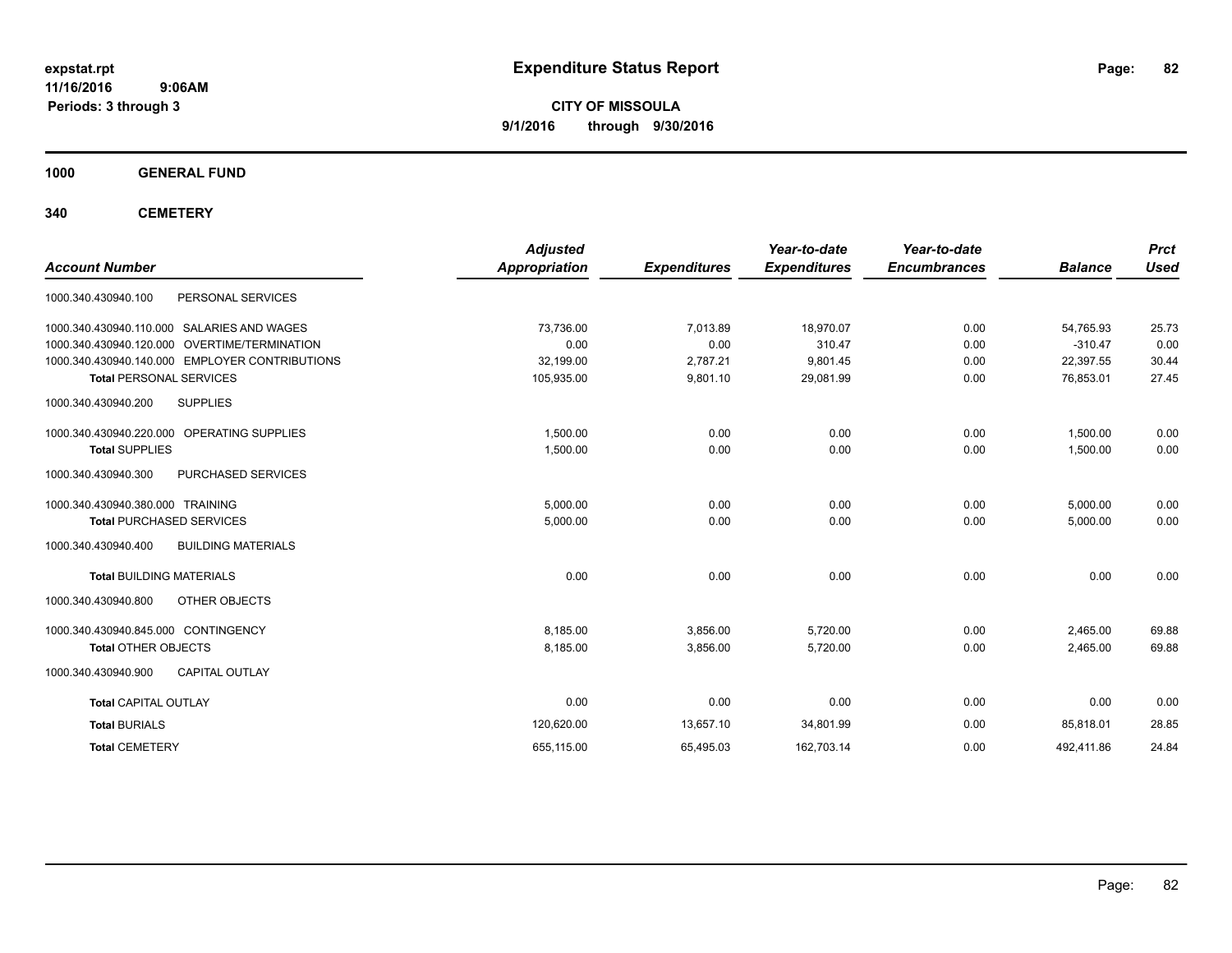**CITY OF MISSOULA 9/1/2016 through 9/30/2016**

**1000 GENERAL FUND**

|                                         |                                                         | <b>Adjusted</b>      |                     | Year-to-date        | Year-to-date        |                | <b>Prct</b> |
|-----------------------------------------|---------------------------------------------------------|----------------------|---------------------|---------------------|---------------------|----------------|-------------|
| <b>Account Number</b>                   |                                                         | <b>Appropriation</b> | <b>Expenditures</b> | <b>Expenditures</b> | <b>Encumbrances</b> | <b>Balance</b> | <b>Used</b> |
| 1000.370.460410                         | PARKS & RECREATION ADMINISTRATION                       |                      |                     |                     |                     |                |             |
| 1000.370.460410.100                     | PERSONAL SERVICES                                       |                      |                     |                     |                     |                |             |
|                                         | 1000.370.460410.110.000 SALARIES AND WAGES              | 261,011.00           | 21,138.80           | 57,627.99           | 0.00                | 203,383.01     | 22.08       |
| 1000.370.460410.120.000                 | <b>OVERTIME/TERMINATION</b>                             | 700.00               | 0.00                | 0.00                | 0.00                | 700.00         | 0.00        |
|                                         | 1000.370.460410.140.000 EMPLOYER CONTRIBUTIONS          | 86,105.00            | 5,972.48            | 21,859.94           | 0.00                | 64,245.06      | 25.39       |
| <b>Total PERSONAL SERVICES</b>          |                                                         | 347,816.00           | 27,111.28           | 79,487.93           | 0.00                | 268,328.07     | 22.85       |
| 1000.370.460410.200                     | <b>SUPPLIES</b>                                         |                      |                     |                     |                     |                |             |
| 1000.370.460410.210.000 OFFICE SUPPLIES |                                                         | 2.095.00             | 0.00                | 194.30              | 0.00                | 1,900.70       | 9.27        |
| 1000.370.460410.220.000                 | OPERATING SUPPLIES                                      | 1,500.00             | 167.08              | 447.38              | 0.00                | 1,052.62       | 29.83       |
| <b>Total SUPPLIES</b>                   |                                                         | 3,595.00             | 167.08              | 641.68              | 0.00                | 2,953.32       | 17.85       |
| 1000.370.460410.300                     | PURCHASED SERVICES                                      |                      |                     |                     |                     |                |             |
| 1000.370.460410.310.000                 | <b>COMMUNICATIONS</b>                                   | 3,463.00             | 329.70              | 994.21              | 0.00                | 2,468.79       | 28.71       |
|                                         | 1000.370.460410.320.000 PRINTING & DUPLICATING          | 900.00               | 39.00               | 39.00               | 0.00                | 861.00         | 4.33        |
|                                         | 1000.370.460410.330.000 PUBLICITY, SUBSCRIPTIONS & DUES | 550.00               | 0.00                | 168.03              | 0.00                | 381.97         | 30.55       |
|                                         | 1000.370.460410.341.000 ELECTRICITY & NATURAL GAS       | 15,834.00            | 0.00                | 0.00                | 0.00                | 15,834.00      | 0.00        |
| 1000.370.460410.343.000                 | <b>WATER CHARGES</b>                                    | 3.396.00             | 0.00                | 0.00                | 0.00                | 3.396.00       | 0.00        |
| 1000.370.460410.344.000                 | <b>TELEPHONE SERVICE</b>                                | 1,319.00             | 74.29               | 158.31              | 0.00                | 1,160.69       | 12.00       |
| 1000.370.460410.350.000                 | PROFESSIONAL SERVICES                                   | 18,725.00            | 1,050.00            | 1,100.00            | 0.00                | 17,625.00      | 5.87        |
|                                         | 1000.370.460410.360.000 REPAIR & MAINTENANCE            | 4,867.00             | 298.39              | 739.14              | 0.00                | 4,127.86       | 15.19       |
| 1000.370.460410.370.000 TRAVEL          |                                                         | 350.00               | 0.00                | 0.00                | 0.00                | 350.00         | 0.00        |
| 1000.370.460410.380.000 TRAINING        |                                                         | 800.00               | 0.00                | 0.00                | 0.00                | 800.00         | 0.00        |
| <b>Total PURCHASED SERVICES</b>         |                                                         | 50,204.00            | 1,791.38            | 3,198.69            | 0.00                | 47,005.31      | 6.37        |
| 1000.370.460410.800                     | OTHER OBJECTS                                           |                      |                     |                     |                     |                |             |
|                                         | 1000.370.460410.820.000 TRANSFERS TO OTHER FUNDS        | 7,810.00             | 0.00                | 0.00                | 0.00                | 7,810.00       | 0.00        |
| <b>Total OTHER OBJECTS</b>              |                                                         | 7,810.00             | 0.00                | 0.00                | 0.00                | 7,810.00       | 0.00        |
|                                         | <b>Total PARKS &amp; RECREATION ADMINISTRATION</b>      | 409,425.00           | 29,069.74           | 83,328.30           | 0.00                | 326.096.70     | 20.35       |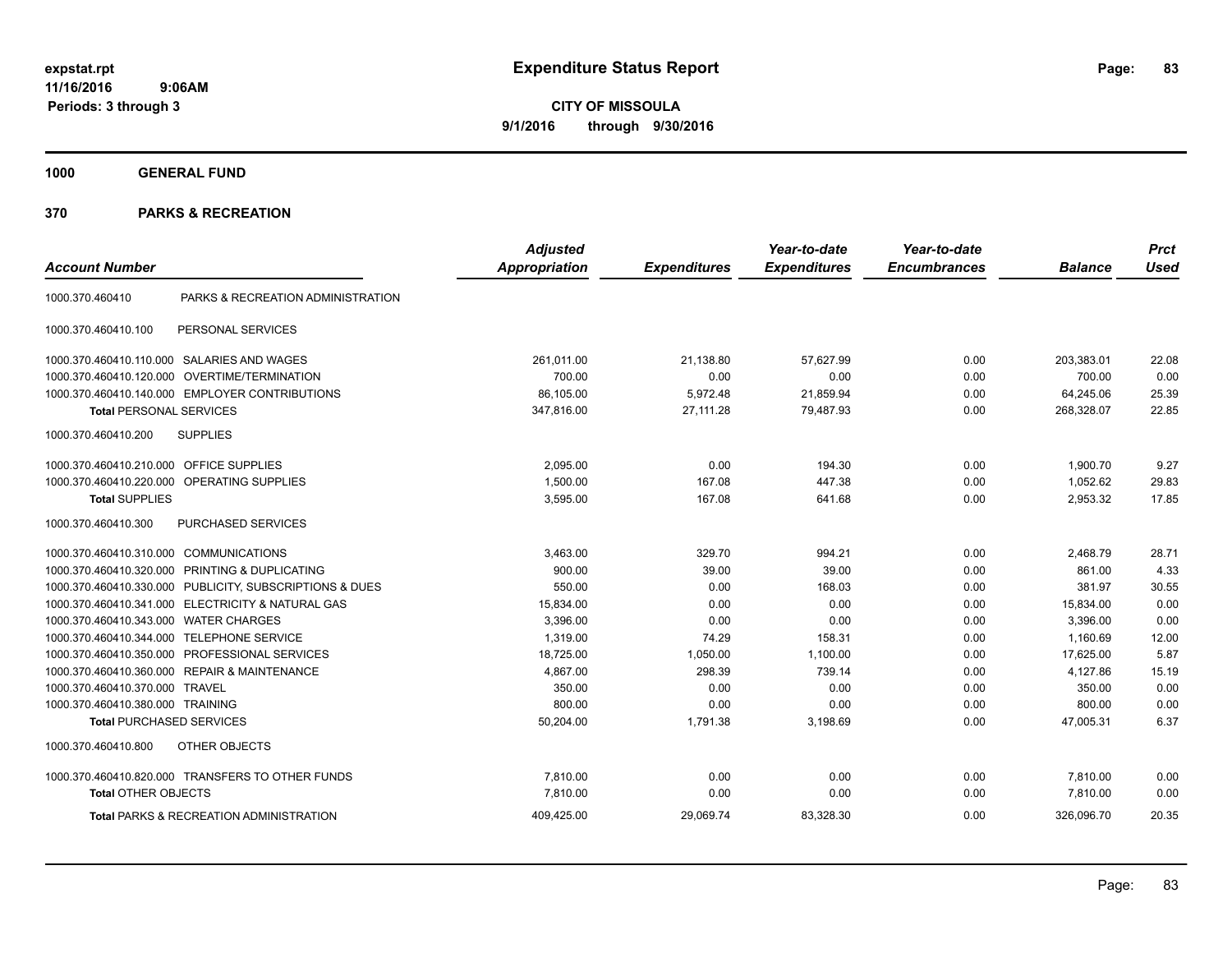**Periods: 3 through 3**

**CITY OF MISSOULA 9/1/2016 through 9/30/2016**

**1000 GENERAL FUND**

### **370 PARKS & RECREATION**

 **9:06AM**

|                                            |                                                         | <b>Adjusted</b> |                     | Year-to-date        | Year-to-date        |                | <b>Prct</b> |
|--------------------------------------------|---------------------------------------------------------|-----------------|---------------------|---------------------|---------------------|----------------|-------------|
| <b>Account Number</b>                      |                                                         | Appropriation   | <b>Expenditures</b> | <b>Expenditures</b> | <b>Encumbrances</b> | <b>Balance</b> | <b>Used</b> |
| 1000.370.460411                            | <b>NMT ADMIN</b>                                        |                 |                     |                     |                     |                |             |
| 1000.370.460411.100                        | PERSONAL SERVICES                                       |                 |                     |                     |                     |                |             |
| 1000.370.460411.110.000 SALARIES AND WAGES |                                                         | 51,116.00       | 4,033.81            | 10,996.29           | 0.00                | 40,119.71      | 21.51       |
|                                            | 1000.370.460411.140.000 EMPLOYER CONTRIBUTIONS          | 17.807.00       | 1,435.60            | 4,853.98            | 0.00                | 12,953.02      | 27.26       |
| <b>Total PERSONAL SERVICES</b>             |                                                         | 68,923.00       | 5,469.41            | 15,850.27           | 0.00                | 53,072.73      | 23.00       |
| 1000.370.460411.200                        | <b>SUPPLIES</b>                                         |                 |                     |                     |                     |                |             |
| 1000.370.460411.210.000 OFFICE SUPPLIES    |                                                         | 300.00          | 0.00                | 0.00                | 0.00                | 300.00         | 0.00        |
| 1000.370.460411.220.000                    | OPERATING SUPPLIES                                      | 400.00          | 225.00              | 225.00              | 0.00                | 175.00         | 56.25       |
| <b>Total SUPPLIES</b>                      |                                                         | 700.00          | 225.00              | 225.00              | 0.00                | 475.00         | 32.14       |
| 1000.370.460411.300                        | PURCHASED SERVICES                                      |                 |                     |                     |                     |                |             |
| 1000.370.460411.310.000 COMMUNICATIONS     |                                                         | 150.00          | 0.00                | 0.00                | 0.00                | 150.00         | 0.00        |
|                                            | 1000.370.460411.320.000 PRINTING & DUPLICATING          | 350.00          | 0.00                | 122.36              | 0.00                | 227.64         | 34.96       |
|                                            | 1000.370.460411.330.000 PUBLICITY, SUBSCRIPTIONS & DUES | 1,150.00        | 0.00                | 0.00                | 0.00                | 1,150.00       | 0.00        |
| 1000.370.460411.344.000 TELEPHONE SERVICE  |                                                         | 795.00          | 45.63               | 91.26               | 0.00                | 703.74         | 11.48       |
|                                            | 1000.370.460411.350.000 PROFESSIONAL SERVICES           | 1,436.00        | 0.00                | 0.00                | 0.00                | 1,436.00       | 0.00        |
|                                            | 1000.370.460411.360.000 REPAIR & MAINTENANCE            | 1,346.00        | 0.00                | 0.00                | 0.00                | 1.346.00       | 0.00        |
| 1000.370.460411.370.000 TRAVEL             |                                                         | 300.00          | 0.00                | 0.00                | 0.00                | 300.00         | 0.00        |
| 1000.370.460411.380.000 TRAINING           |                                                         | 200.00          | 0.00                | 0.00                | 0.00                | 200.00         | 0.00        |
|                                            | 1000.370.460411.390.000 OTHER PURCHASED SERVICES        | 8,497.00        | 0.00                | 0.00                | 0.00                | 8,497.00       | 0.00        |
| <b>Total PURCHASED SERVICES</b>            |                                                         | 14,224.00       | 45.63               | 213.62              | 0.00                | 14,010.38      | 1.50        |
| <b>Total NMT ADMIN</b>                     |                                                         | 83,847.00       | 5,740.04            | 16,288.89           | 0.00                | 67,558.11      | 19.43       |
| 1000.370.460413                            | <b>PARKS PROJECTS</b>                                   |                 |                     |                     |                     |                |             |
| 1000.370.460413.100                        | PERSONAL SERVICES                                       |                 |                     |                     |                     |                |             |
| 1000.370.460413.110.000 SALARIES AND WAGES |                                                         | 57.397.00       | 3,870.71            | 11,697.02           | 0.00                | 45,699.98      | 20.38       |
|                                            | 1000.370.460413.140.000 EMPLOYER CONTRIBUTIONS          | 18,864.00       | 632.65              | 4,214.01            | 0.00                | 14,649.99      | 22.34       |
| <b>Total PERSONAL SERVICES</b>             |                                                         | 76,261.00       | 4,503.36            | 15,911.03           | 0.00                | 60,349.97      | 20.86       |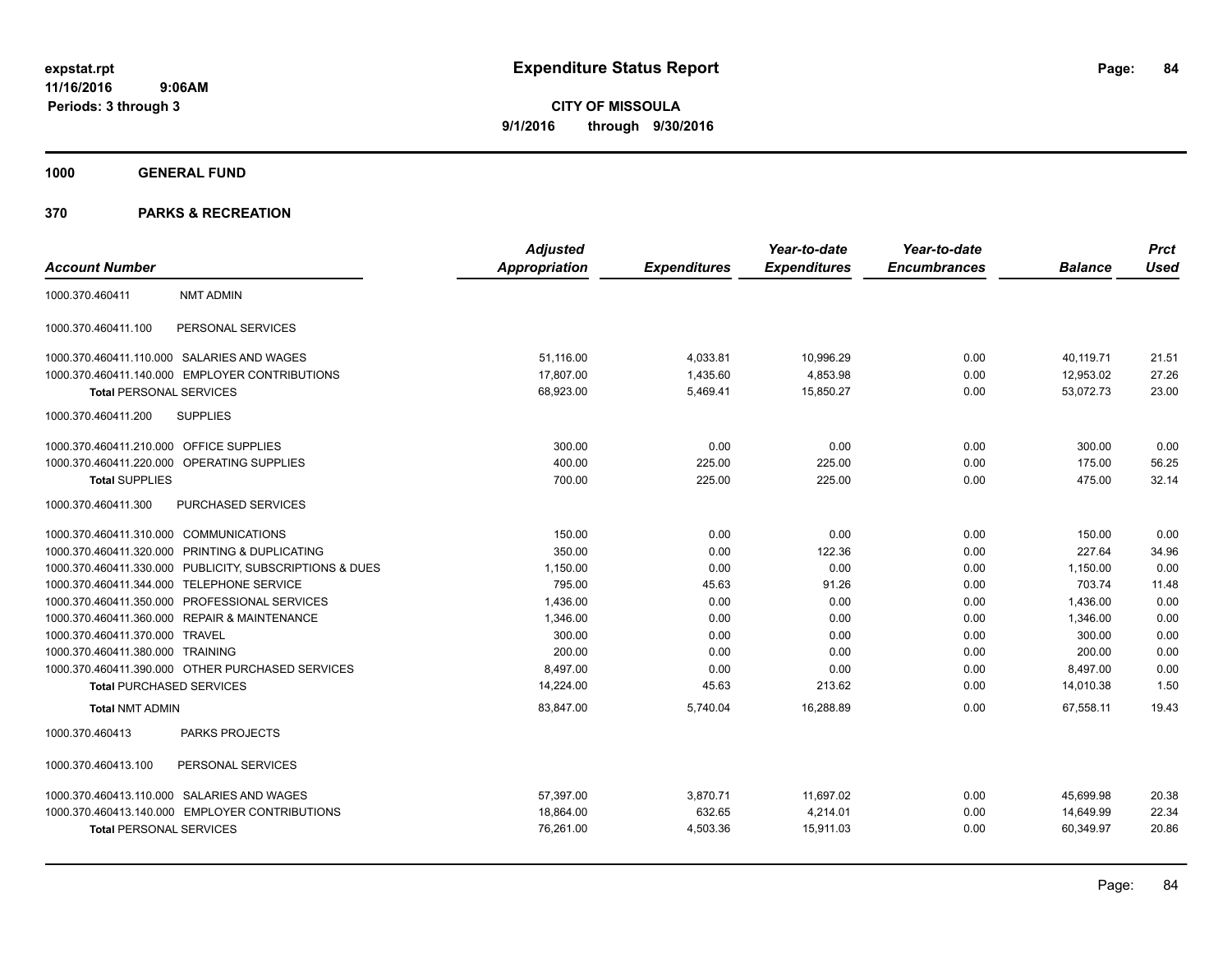**CITY OF MISSOULA 9/1/2016 through 9/30/2016**

# **1000 GENERAL FUND**

|                                                  | <b>Adjusted</b>      |                     | Year-to-date        | Year-to-date        |                | <b>Prct</b> |
|--------------------------------------------------|----------------------|---------------------|---------------------|---------------------|----------------|-------------|
| <b>Account Number</b>                            | <b>Appropriation</b> | <b>Expenditures</b> | <b>Expenditures</b> | <b>Encumbrances</b> | <b>Balance</b> | <b>Used</b> |
| <b>SUPPLIES</b><br>1000.370.460413.200           |                      |                     |                     |                     |                |             |
| 1000.370.460413.210.000 OFFICE SUPPLIES          | 100.00               | 0.00                | 0.00                | 0.00                | 100.00         | 0.00        |
| 1000.370.460413.220.000 OPERATING SUPPLIES       | 550.00               | 0.00                | 0.00                | 0.00                | 550.00         | 0.00        |
| <b>Total SUPPLIES</b>                            | 650.00               | 0.00                | 0.00                | 0.00                | 650.00         | 0.00        |
| 1000.370.460413.300<br>PURCHASED SERVICES        |                      |                     |                     |                     |                |             |
| 1000.370.460413.320.000 PRINTING & DUPLICATING   | 150.00               | 0.00                | 0.00                | 0.00                | 150.00         | 0.00        |
| 1000.370.460413.344.000 TELEPHONE SERVICE        | 700.00               | 58.72               | 117.44              | 0.00                | 582.56         | 16.78       |
| 1000.370.460413.350.000 PROFESSIONAL SERVICES    | 150.00               | 0.00                | 0.00                | 0.00                | 150.00         | 0.00        |
| 1000.370.460413.360.000 REPAIR & MAINTENANCE     | 1,500.00             | 0.00                | 0.00                | 0.00                | 1,500.00       | 0.00        |
| 1000.370.460413.370.000 TRAVEL                   | 300.00               | 0.00                | 0.00                | 0.00                | 300.00         | 0.00        |
| 1000.370.460413.380.000 TRAINING                 | 200.00               | 0.00                | 0.00                | 0.00                | 200.00         | 0.00        |
| 1000.370.460413.390.000 OTHER PURCHASED SERVICES | 137.00               | 0.00                | 0.00                | 0.00                | 137.00         | 0.00        |
| <b>Total PURCHASED SERVICES</b>                  | 3,137.00             | 58.72               | 117.44              | 0.00                | 3,019.56       | 3.74        |
| <b>Total PARKS PROJECTS</b>                      | 80,048.00            | 4,562.08            | 16,028.47           | 0.00                | 64,019.53      | 20.02       |
| 1000.370.460431<br>OPEN SPACE                    |                      |                     |                     |                     |                |             |
| 1000.370.460431.100<br>PERSONAL SERVICES         |                      |                     |                     |                     |                |             |
| 1000.370.460431.110.000 SALARIES AND WAGES       | 58,088.00            | 4,584.30            | 12,500.81           | 0.00                | 45,587.19      | 21.52       |
| 1000.370.460431.140.000 EMPLOYER CONTRIBUTIONS   | 18.981.00            | 1,529.45            | 5,106.33            | 0.00                | 13,874.67      | 26.90       |
| <b>Total PERSONAL SERVICES</b>                   | 77,069.00            | 6,113.75            | 17,607.14           | 0.00                | 59,461.86      | 22.85       |
| 1000.370.460431.200<br><b>SUPPLIES</b>           |                      |                     |                     |                     |                |             |
| 1000.370.460431.210.000 OFFICE SUPPLIES          | 200.00               | 0.00                | 0.00                | 0.00                | 200.00         | 0.00        |
| 1000.370.460431.220.000 OPERATING SUPPLIES       | 300.00               | 0.00                | 0.00                | 0.00                | 300.00         | 0.00        |
| <b>Total SUPPLIES</b>                            | 500.00               | 0.00                | 0.00                | 0.00                | 500.00         | 0.00        |
| PURCHASED SERVICES<br>1000.370.460431.300        |                      |                     |                     |                     |                |             |
| 1000.370.460431.320.000 PRINTING & DUPLICATING   | 300.00               | 0.00                | 0.00                | 0.00                | 300.00         | 0.00        |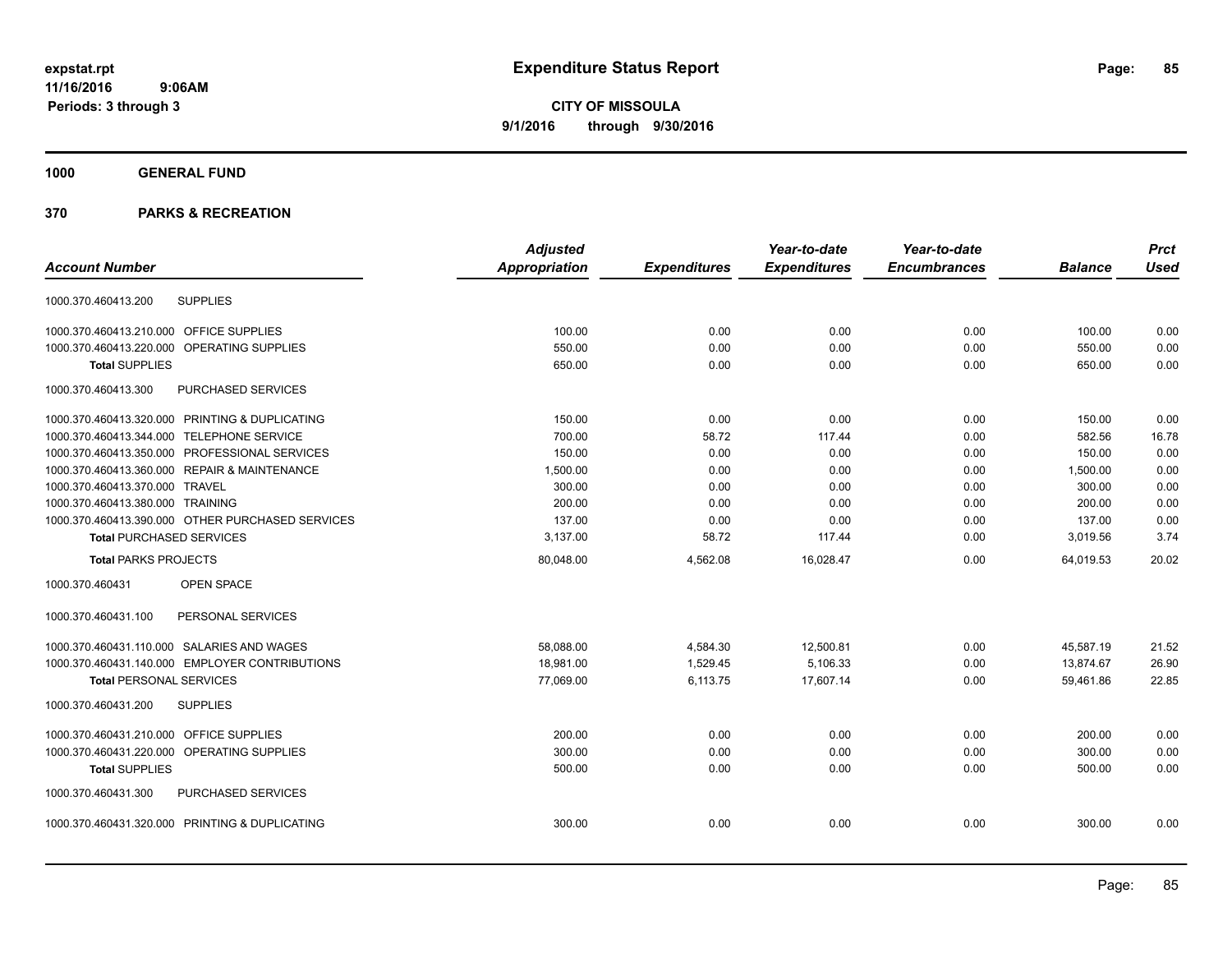**1000 GENERAL FUND**

| <b>Account Number</b>                                   | <b>Adjusted</b> |                     | Year-to-date        | Year-to-date<br><b>Encumbrances</b> |                | <b>Prct</b><br><b>Used</b> |
|---------------------------------------------------------|-----------------|---------------------|---------------------|-------------------------------------|----------------|----------------------------|
|                                                         | Appropriation   | <b>Expenditures</b> | <b>Expenditures</b> |                                     | <b>Balance</b> |                            |
| 1000.370.460431.330.000 PUBLICITY, SUBSCRIPTIONS & DUES | 400.00          | 0.00                | 0.00                | 0.00                                | 400.00         | 0.00                       |
| 1000.370.460431.344.000 TELEPHONE SERVICE               | 425.00          | 37.45               | 74.90               | 0.00                                | 350.10         | 17.62                      |
| 1000.370.460431.350.000 PROFESSIONAL SERVICES           | 2,200.00        | 150.00              | 150.00              | 0.00                                | 2,050.00       | 6.82                       |
| 1000.370.460431.370.000 TRAVEL                          | 300.00          | 0.00                | 0.00                | 0.00                                | 300.00         | 0.00                       |
| 1000.370.460431.380.000 TRAINING                        | 200.00          | 0.00                | 0.00                | 0.00                                | 200.00         | 0.00                       |
| <b>Total PURCHASED SERVICES</b>                         | 3,825.00        | 187.45              | 224.90              | 0.00                                | 3,600.10       | 5.88                       |
| <b>Total OPEN SPACE</b>                                 | 81,394.00       | 6,301.20            | 17,832.04           | 0.00                                | 63,561.96      | 21.91                      |
| 1000.370.460432<br><b>PARK ADMIN</b>                    |                 |                     |                     |                                     |                |                            |
| PERSONAL SERVICES<br>1000.370.460432.100                |                 |                     |                     |                                     |                |                            |
| 1000.370.460432.110.000 SALARIES AND WAGES              | 97,990.00       | 5,482.38            | 19,694.12           | 0.00                                | 78,295.88      | 20.10                      |
| 1000.370.460432.130.000 OTHER                           | 7.880.00        | 0.00                | 0.00                | 0.00                                | 7,880.00       | 0.00                       |
| 1000.370.460432.140.000 EMPLOYER CONTRIBUTIONS          | 46,769.00       | 2,514.32            | 11,109.02           | 0.00                                | 35,659.98      | 23.75                      |
| <b>Total PERSONAL SERVICES</b>                          | 152,639.00      | 7,996.70            | 30,803.14           | 0.00                                | 121,835.86     | 20.18                      |
| <b>SUPPLIES</b><br>1000.370.460432.200                  |                 |                     |                     |                                     |                |                            |
| 1000.370.460432.210.000 OFFICE SUPPLIES                 | 1.520.00        | 114.22              | 276.08              | 0.00                                | 1,243.92       | 18.16                      |
| 1000.370.460432.220.000 OPERATING SUPPLIES              | 6,650.00        | 604.38              | 2,359.95            | 0.00                                | 4,290.05       | 35.49                      |
| <b>Total SUPPLIES</b>                                   | 8.170.00        | 718.60              | 2,636.03            | 0.00                                | 5,533.97       | 32.26                      |
| PURCHASED SERVICES<br>1000.370.460432.300               |                 |                     |                     |                                     |                |                            |
| 1000.370.460432.310.000 COMMUNICATIONS                  | 100.00          | 0.00                | 0.00                | 0.00                                | 100.00         | 0.00                       |
| 1000.370.460432.320.000 PRINTING & DUPLICATING          | 150.00          | 0.00                | 0.00                | 0.00                                | 150.00         | 0.00                       |
| 1000.370.460432.330.000 PUBLICITY, SUBSCRIPTIONS & DUES | 500.00          | 0.00                | 0.00                | 0.00                                | 500.00         | 0.00                       |
| 1000.370.460432.340.000 SEWER                           | 2,208.00        | 0.00                | 942.92              | 0.00                                | 1.265.08       | 42.70                      |
| 1000.370.460432.344.000 TELEPHONE SERVICE               | 14,429.00       | 1,304.94            | 2,668.92            | 0.00                                | 11,760.08      | 18.50                      |
| 1000.370.460432.350.000 PROFESSIONAL SERVICES           | 20,112.00       | 0.00                | 0.00                | 0.00                                | 20,112.00      | 0.00                       |
| 1000.370.460432.390.000 OTHER PURCHASED SERVICES        | 2,345.00        | 0.00                | 0.00                | 0.00                                | 2,345.00       | 0.00                       |
| <b>Total PURCHASED SERVICES</b>                         | 39,844.00       | 1,304.94            | 3,611.84            | 0.00                                | 36,232.16      | 9.06                       |
| 1000.370.460432.900<br><b>CAPITAL OUTLAY</b>            |                 |                     |                     |                                     |                |                            |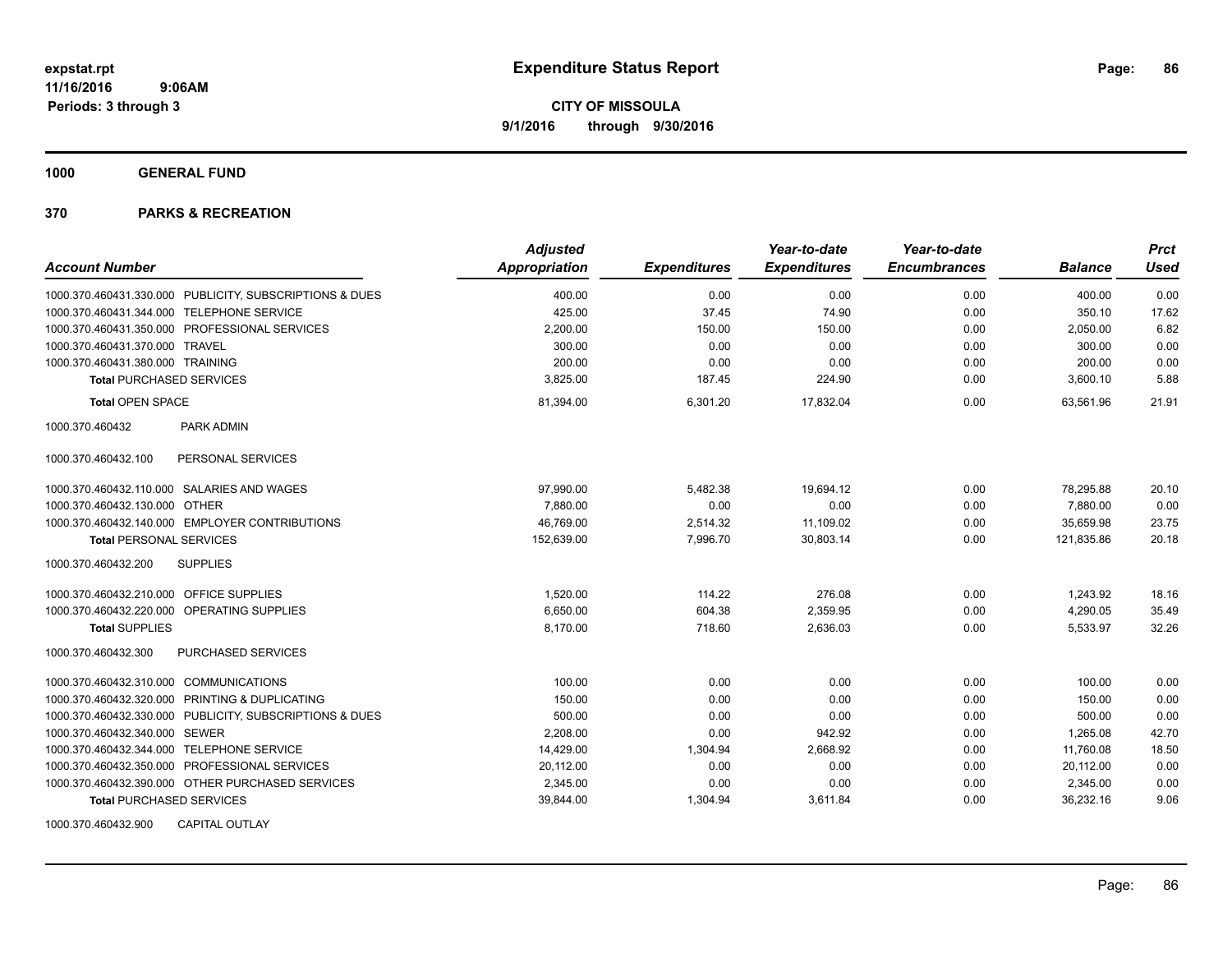**1000 GENERAL FUND**

|                                                         | <b>Adjusted</b>      |                     | Year-to-date        | Year-to-date        |                | <b>Prct</b> |
|---------------------------------------------------------|----------------------|---------------------|---------------------|---------------------|----------------|-------------|
| <b>Account Number</b>                                   | <b>Appropriation</b> | <b>Expenditures</b> | <b>Expenditures</b> | <b>Encumbrances</b> | <b>Balance</b> | <b>Used</b> |
| <b>Total CAPITAL OUTLAY</b>                             | 0.00                 | 0.00                | 0.00                | 0.00                | 0.00           | 0.00        |
| <b>Total PARK ADMIN</b>                                 | 200,653.00           | 10,020.24           | 37,051.01           | 0.00                | 163,601.99     | 18.47       |
| 1000.370.460434<br><b>GREENWAYS &amp; HORTICULTURE</b>  |                      |                     |                     |                     |                |             |
| 1000.370.460434.100<br>PERSONAL SERVICES                |                      |                     |                     |                     |                |             |
| 1000.370.460434.110.000 SALARIES AND WAGES              | 149,345.00           | 9,568.63            | 25.482.01           | 0.00                | 123,862.99     | 17.06       |
| 1000.370.460434.140.000 EMPLOYER CONTRIBUTIONS          | 50,541.00            | 2,867.23            | 11,014.22           | 0.00                | 39,526.78      | 21.79       |
| Total GREENWAYS & HORTICULTURE                          | 199,886.00           | 12,435.86           | 36,496.23           | 0.00                | 163,389.77     | 18.26       |
| 1000.370.460439<br><b>URBAN FORESTRY</b>                |                      |                     |                     |                     |                |             |
| PERSONAL SERVICES<br>1000.370.460439.100                |                      |                     |                     |                     |                |             |
| 1000.370.460439.110.000 SALARIES AND WAGES              | 191,744.00           | 15,163.30           | 36,873.70           | 0.00                | 154,870.30     | 19.23       |
| 1000.370.460439.120.000 OVERTIME/TERMINATION            | 1,750.00             | 0.00                | 0.00                | 0.00                | 1,750.00       | 0.00        |
| 1000.370.460439.140.000 EMPLOYER CONTRIBUTIONS          | 77,344.00            | 7,263.01            | 18,805.05           | 0.00                | 58,538.95      | 24.31       |
| <b>Total PERSONAL SERVICES</b>                          | 270,838.00           | 22,426.31           | 55,678.75           | 0.00                | 215,159.25     | 20.56       |
| <b>SUPPLIES</b><br>1000.370.460439.200                  |                      |                     |                     |                     |                |             |
| 1000.370.460439.220.000 OPERATING SUPPLIES              | 2,132.00             | 0.00                | 0.00                | 0.00                | 2,132.00       | 0.00        |
| 1000.370.460439.230.000 REPAIR/MAINTENANCE              | 581.00               | 0.00                | 0.00                | 0.00                | 581.00         | 0.00        |
| <b>Total SUPPLIES</b>                                   | 2,713.00             | 0.00                | 0.00                | 0.00                | 2,713.00       | 0.00        |
| PURCHASED SERVICES<br>1000.370.460439.300               |                      |                     |                     |                     |                |             |
| 1000.370.460439.310.000 COMMUNICATIONS                  | 145.00               | 0.00                | 0.00                | 0.00                | 145.00         | 0.00        |
| 1000.370.460439.320.000 PRINTING & DUPLICATING          | 100.00               | 0.00                | 0.00                | 0.00                | 100.00         | 0.00        |
| 1000.370.460439.330.000 PUBLICITY, SUBSCRIPTIONS & DUES | 700.00               | 0.00                | 78.50               | 0.00                | 621.50         | 11.21       |
| 1000.370.460439.350.000 PROFESSIONAL SERVICES           | 525.00               | 0.00                | 0.00                | 0.00                | 525.00         | 0.00        |
| 1000.370.460439.360.000 REPAIR & MAINTENANCE            | 22,382.00            | 0.00                | 0.00                | 0.00                | 22,382.00      | 0.00        |
| <b>Total PURCHASED SERVICES</b>                         | 23,852.00            | 0.00                | 78.50               | 0.00                | 23,773.50      | 0.33        |
| <b>Total URBAN FORESTRY</b>                             | 297,403.00           | 22,426.31           | 55,757.25           | 0.00                | 241,645.75     | 18.75       |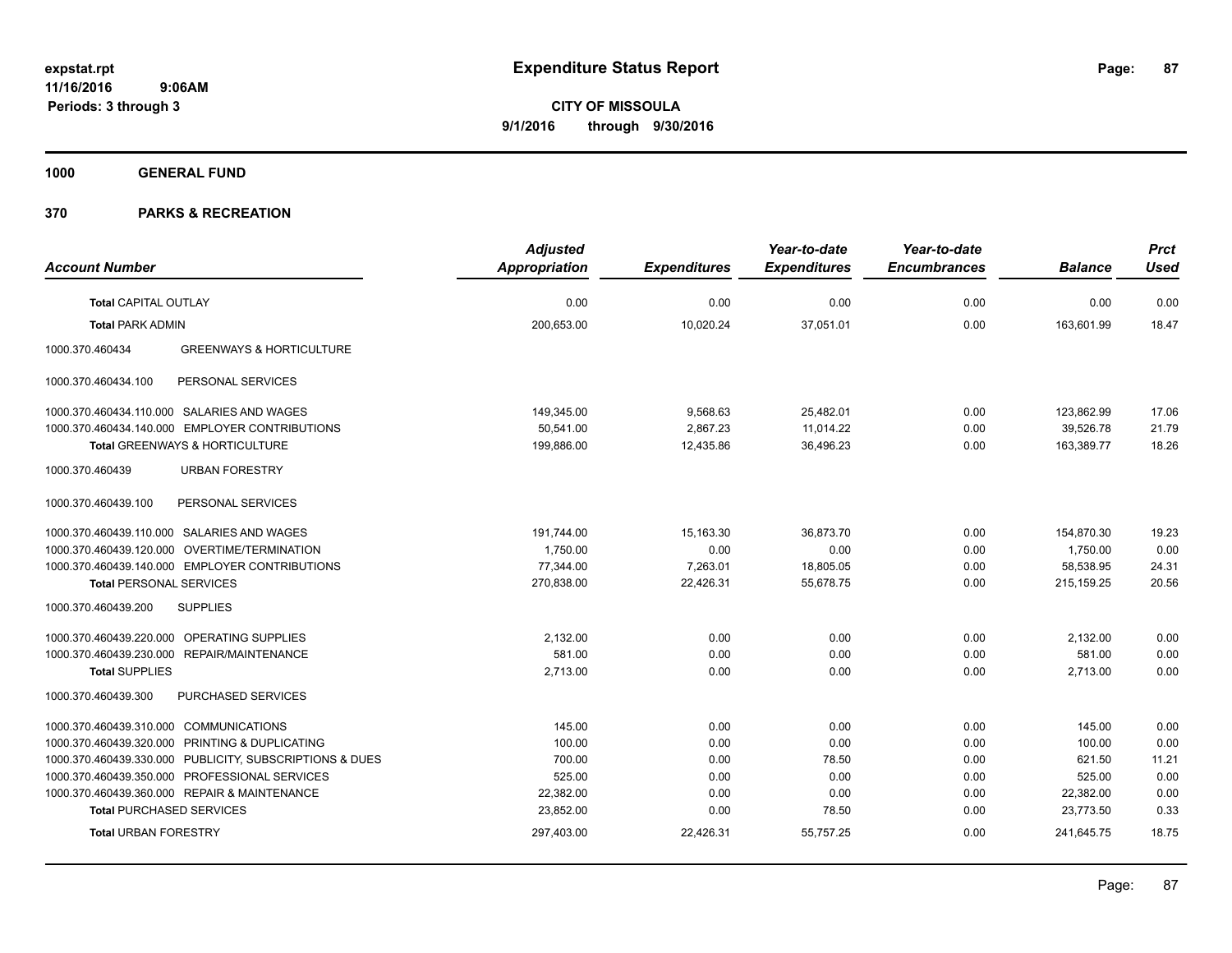# **CITY OF MISSOULA 9/1/2016 through 9/30/2016**

### **1000 GENERAL FUND**

#### **370 PARKS & RECREATION**

| <b>Account Number</b>                                   | <b>Appropriation</b> | <b>Adjusted</b><br><b>Expenditures</b> | Year-to-date<br><b>Expenditures</b> | Year-to-date<br><b>Encumbrances</b> | <b>Balance</b> | <b>Prct</b><br><b>Used</b> |
|---------------------------------------------------------|----------------------|----------------------------------------|-------------------------------------|-------------------------------------|----------------|----------------------------|
|                                                         |                      |                                        |                                     |                                     |                |                            |
| <b>RECREATION</b><br>1000.370.460441                    |                      |                                        |                                     |                                     |                |                            |
| PERSONAL SERVICES<br>1000.370.460441.100                |                      |                                        |                                     |                                     |                |                            |
| 1000.370.460441.110.000 SALARIES AND WAGES              |                      | 135,685.00<br>10,886.91                | 29,705.70                           | 0.00                                | 105,979.30     | 21.89                      |
| 1000.370.460441.120.000 OVERTIME/TERMINATION            |                      | 700.00<br>0.00                         | 0.00                                | 0.00                                | 700.00         | 0.00                       |
| 1000.370.460441.130.000 OTHER                           |                      | 4,880.00<br>0.00                       | 0.00                                | 0.00                                | 4,880.00       | 0.00                       |
| 1000.370.460441.140.000 EMPLOYER CONTRIBUTIONS          |                      | 52,322.00<br>4,213.33                  | 14,317.46                           | 0.00                                | 38,004.54      | 27.36                      |
| <b>Total PERSONAL SERVICES</b>                          |                      | 193,587.00<br>15,100.24                | 44,023.16                           | 0.00                                | 149,563.84     | 22.74                      |
| <b>SUPPLIES</b><br>1000.370.460441.200                  |                      |                                        |                                     |                                     |                |                            |
| 1000.370.460441.210.000 OFFICE SUPPLIES                 |                      | 16.51<br>300.00                        | 16.51                               | 0.00                                | 283.49         | 5.50                       |
| <b>Total SUPPLIES</b>                                   |                      | 16.51<br>300.00                        | 16.51                               | 0.00                                | 283.49         | 5.50                       |
| 1000.370.460441.300<br>PURCHASED SERVICES               |                      |                                        |                                     |                                     |                |                            |
| 1000.370.460441.320.000 PRINTING & DUPLICATING          |                      | 2,150.00<br>0.00                       | 0.00                                | 0.00                                | 2,150.00       | 0.00                       |
| 1000.370.460441.330.000 PUBLICITY, SUBSCRIPTIONS & DUES |                      | 1,490.00<br>0.00                       | 0.00                                | 0.00                                | 1,490.00       | 0.00                       |
| 1000.370.460441.344.000 TELEPHONE SERVICE               |                      | 696.00<br>38.36                        | 79.47                               | 0.00                                | 616.53         | 11.42                      |
| 1000.370.460441.350.000 PROFESSIONAL SERVICES           |                      | 1,360.00<br>0.00                       | 0.00                                | 0.00                                | 1,360.00       | 0.00                       |
| 1000.370.460441.360.000 REPAIR & MAINTENANCE            |                      | 1,200.00<br>1,090.69                   | 1,090.69                            | 0.00                                | 109.31         | 90.89                      |
| 1000.370.460441.370.000 TRAVEL                          |                      | 1,200.00<br>0.00                       | 0.00                                | 0.00                                | 1,200.00       | 0.00                       |
| 1000.370.460441.380.000 TRAINING                        |                      | 900.00<br>0.00                         | 0.00                                | 0.00                                | 900.00         | 0.00                       |
| <b>Total PURCHASED SERVICES</b>                         |                      | 8,996.00<br>1,129.05                   | 1,170.16                            | 0.00                                | 7,825.84       | 13.01                      |
| OTHER OBJECTS<br>1000.370.460441.800                    |                      |                                        |                                     |                                     |                |                            |
| 1000.370.460441.820.000 TRANSFERS TO OTHER FUNDS        |                      | 10,000.00<br>0.00                      | 0.00                                | 0.00                                | 10,000.00      | 0.00                       |
| <b>Total OTHER OBJECTS</b>                              |                      | 10,000.00<br>0.00                      | 0.00                                | 0.00                                | 10,000.00      | 0.00                       |
| <b>Total RECREATION</b>                                 |                      | 212,883.00<br>16,245.80                | 45,209.83                           | 0.00                                | 167,673.17     | 21.24                      |
| <b>RECREATION MORE</b><br>1000.370.460470               |                      |                                        |                                     |                                     |                |                            |

1000.370.460470.100 PERSONAL SERVICES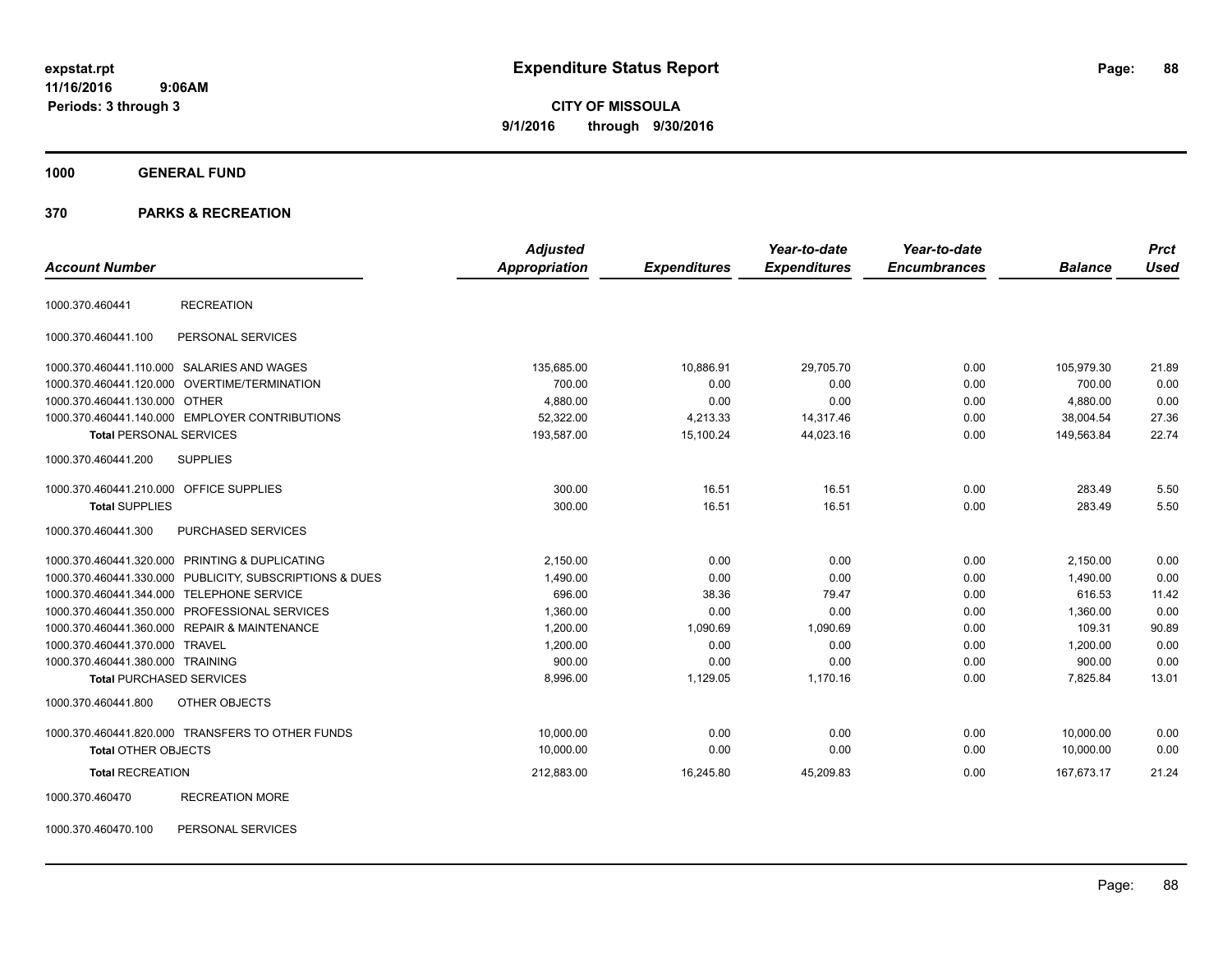**1000 GENERAL FUND**

|                                                         | <b>Adjusted</b>      |                     | Year-to-date        | Year-to-date        |                | <b>Prct</b> |
|---------------------------------------------------------|----------------------|---------------------|---------------------|---------------------|----------------|-------------|
| <b>Account Number</b>                                   | <b>Appropriation</b> | <b>Expenditures</b> | <b>Expenditures</b> | <b>Encumbrances</b> | <b>Balance</b> | <b>Used</b> |
| 1000.370.460470.110.000 SALARIES AND WAGES              | 154,948.00           | 15,018.03           | 72,304.36           | 0.00                | 82,643.64      | 46.66       |
| 1000.370.460470.120.000 OVERTIME/TERMINATION            | 0.00                 | 56.59               | 1.352.86            | 0.00                | $-1,352.86$    | 0.00        |
| 1000.370.460470.140.000 EMPLOYER CONTRIBUTIONS          | 47,721.00            | 4,367.82            | 18,448.70           | 0.00                | 29,272.30      | 38.66       |
| <b>Total PERSONAL SERVICES</b>                          | 202,669.00           | 19,442.44           | 92,105.92           | 0.00                | 110,563.08     | 45.45       |
| <b>SUPPLIES</b><br>1000.370.460470.200                  |                      |                     |                     |                     |                |             |
| 1000.370.460470.210.000 OFFICE SUPPLIES                 | 100.00               | 0.00                | 30.81               | 0.00                | 69.19          | 30.81       |
| 1000.370.460470.220.000<br>OPERATING SUPPLIES           | 8,567.00             | 214.17              | 5,389.02            | 0.00                | 3,177.98       | 62.90       |
| 1000.370.460470.220.159 OPERATING SUPPLIES              | 0.00                 | 44.57               | 44.57               | 0.00                | $-44.57$       | 0.00        |
| <b>Total SUPPLIES</b>                                   | 8,667.00             | 258.74              | 5,464.40            | 0.00                | 3,202.60       | 63.05       |
| 1000.370.460470.300<br>PURCHASED SERVICES               |                      |                     |                     |                     |                |             |
| 1000.370.460470.320.000 PRINTING & DUPLICATING          | 1,200.00             | 0.00                | 0.00                | 0.00                | 1,200.00       | 0.00        |
| 1000.370.460470.330.000 PUBLICITY, SUBSCRIPTIONS & DUES | 780.00               | 114.58              | 114.58              | 0.00                | 665.42         | 14.69       |
| 1000.370.460470.344.000 TELEPHONE SERVICE               | 428.00               | 21.36               | 45.47               | 0.00                | 382.53         | 10.62       |
| 1000.370.460470.390.000 OTHER PURCHASED SERVICES        | 21,372.00            | 5,922.00            | 6,889.50            | 0.00                | 14,482.50      | 32.24       |
| <b>Total PURCHASED SERVICES</b>                         | 23,780.00            | 6,057.94            | 7,049.55            | 0.00                | 16,730.45      | 29.64       |
| <b>Total RECREATION MORE</b>                            | 235.116.00           | 25.759.12           | 104.619.87          | 0.00                | 130.496.13     | 44.50       |
| <b>RECREATION ADULTS</b><br>1000.370.460471             |                      |                     |                     |                     |                |             |
| PERSONAL SERVICES<br>1000.370.460471.100                |                      |                     |                     |                     |                |             |
| 1000.370.460471.110.000 SALARIES AND WAGES              | 110,718.00           | 6,745.58            | 26,758.85           | 0.00                | 83,959.15      | 24.17       |
| 1000.370.460471.140.000 EMPLOYER CONTRIBUTIONS          | 32,586.00            | 2,152.54            | 8,122.71            | 0.00                | 24,463.29      | 24.93       |
| <b>Total PERSONAL SERVICES</b>                          | 143,304.00           | 8,898.12            | 34,881.56           | 0.00                | 108,422.44     | 24.34       |
| 1000.370.460471.200<br><b>SUPPLIES</b>                  |                      |                     |                     |                     |                |             |
| 1000.370.460471.210.000 OFFICE SUPPLIES                 | 600.00               | 0.00                | 0.00                | 0.00                | 600.00         | 0.00        |
| 1000.370.460471.210.147 OFFICE SUPPLIES                 | 0.00                 | 0.00                | 7.80                | 0.00                | $-7.80$        | 0.00        |
| 1000.370.460471.220.000 OPERATING SUPPLIES              | 8,892.00             | 41.45               | 163.17              | 0.00                | 8,728.83       | 1.84        |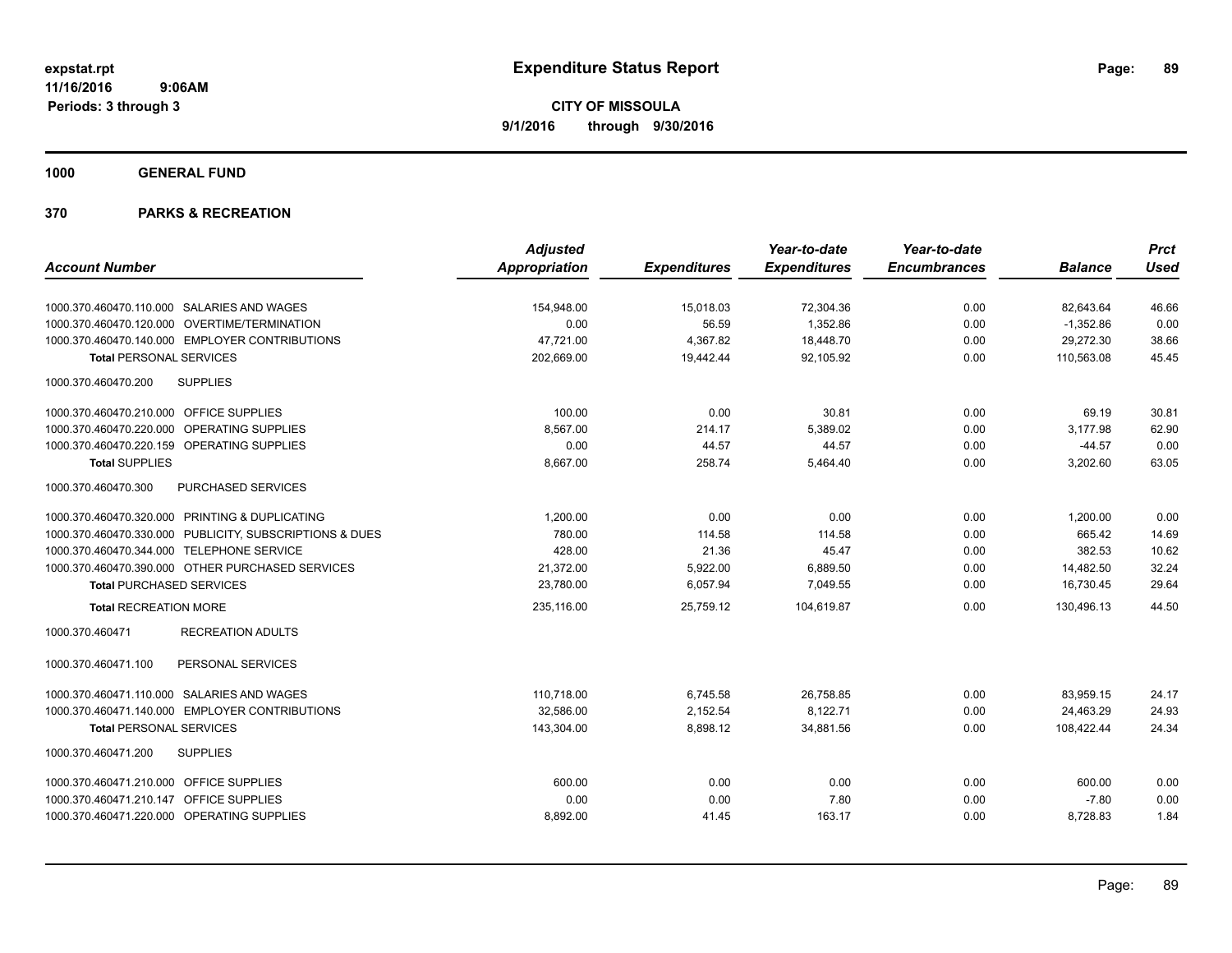**1000 GENERAL FUND**

| <b>Account Number</b>                                   | <b>Adjusted</b><br><b>Appropriation</b> | <b>Expenditures</b> | Year-to-date<br><b>Expenditures</b> | Year-to-date<br><b>Encumbrances</b> | <b>Balance</b> | <b>Prct</b><br><b>Used</b> |
|---------------------------------------------------------|-----------------------------------------|---------------------|-------------------------------------|-------------------------------------|----------------|----------------------------|
|                                                         |                                         |                     |                                     |                                     |                |                            |
| 1000.370.460471.220.144 OPERATING SUPPLIES              | 0.00                                    | 267.70              | 267.70                              | 0.00                                | $-267.70$      | 0.00                       |
| 1000.370.460471.220.147 OPERATING SUPPLIES              | 0.00                                    | 832.37              | 5,016.40                            | 0.00                                | $-5,016.40$    | 0.00                       |
| 1000.370.460471.220.193 OPERATING SUPPLIES              | 0.00                                    | 0.00                | 187.50                              | 0.00                                | $-187.50$      | 0.00                       |
| <b>Total SUPPLIES</b>                                   | 9,492.00                                | 1,141.52            | 5,642.57                            | 0.00                                | 3,849.43       | 59.45                      |
| 1000.370.460471.300<br>PURCHASED SERVICES               |                                         |                     |                                     |                                     |                |                            |
| 1000.370.460471.310.000 COMMUNICATIONS                  | 460.00                                  | 0.00                | 0.00                                | 0.00                                | 460.00         | 0.00                       |
| 1000.370.460471.320.000 PRINTING & DUPLICATING          | 1,800.00                                | 0.00                | 0.00                                | 0.00                                | 1,800.00       | 0.00                       |
| 1000.370.460471.330.000 PUBLICITY, SUBSCRIPTIONS & DUES | 1,220.00                                | 0.00                | 0.00                                | 0.00                                | 1,220.00       | 0.00                       |
| 1000.370.460471.344.000 TELEPHONE SERVICE               | 567.00                                  | 62.83               | 123.16                              | 0.00                                | 443.84         | 21.72                      |
| 1000.370.460471.350.147 PROFESSIONAL SERVICES           | 0.00                                    | 70.00               | 100.00                              | 0.00                                | $-100.00$      | 0.00                       |
| 1000.370.460471.390.000 OTHER PURCHASED SERVICES        | 10,000.00                               | 0.00                | 0.00                                | 0.00                                | 10,000.00      | 0.00                       |
| <b>Total PURCHASED SERVICES</b>                         | 14,047.00                               | 132.83              | 223.16                              | 0.00                                | 13,823.84      | 1.59                       |
| <b>Total RECREATION ADULTS</b>                          | 166,843.00                              | 10.172.47           | 40,747.29                           | 0.00                                | 126,095.71     | 24.42                      |
| 1000.370.460472<br><b>RECREATION YOUTH</b>              |                                         |                     |                                     |                                     |                |                            |
| PERSONAL SERVICES<br>1000.370.460472.100                |                                         |                     |                                     |                                     |                |                            |
| 1000.370.460472.110.000 SALARIES AND WAGES              | 105,185.00                              | 5,638.01            | 34,966.84                           | 0.00                                | 70,218.16      | 33.24                      |
| 1000.370.460472.120.000 OVERTIME/TERMINATION            | 0.00                                    | 0.00                | 15.18                               | 0.00                                | $-15.18$       | 0.00                       |
| 1000.370.460472.140.000 EMPLOYER CONTRIBUTIONS          | 26,260.00                               | 1,740.93            | 8,450.95                            | 0.00                                | 17,809.05      | 32.18                      |
| <b>Total PERSONAL SERVICES</b>                          | 131,445.00                              | 7,378.94            | 43,432.97                           | 0.00                                | 88,012.03      | 33.04                      |
| 1000.370.460472.200<br><b>SUPPLIES</b>                  |                                         |                     |                                     |                                     |                |                            |
| 1000.370.460472.210.000 OFFICE SUPPLIES                 | 100.00                                  | 0.00                | 0.00                                | 0.00                                | 100.00         | 0.00                       |
| 1000.370.460472.220.000 OPERATING SUPPLIES              | 16,006.00                               | 95.57               | 172.26                              | 0.00                                | 15,833.74      | 1.08                       |
| 1000.370.460472.220.145 OPERATING SUPPLIES              | 0.00                                    | 199.61              | 219.87                              | 0.00                                | $-219.87$      | 0.00                       |
| 1000.370.460472.220.147 OPERATING SUPPLIES              | 0.00                                    | 0.00                | 187.50                              | 0.00                                | $-187.50$      | 0.00                       |
| 1000.370.460472.220.190 OPERATING SUPPLIES              | 0.00                                    | 45.00               | 1,611.87                            | 0.00                                | $-1,611.87$    | 0.00                       |
| 1000.370.460472.220.192 OPERATING SUPPLIES              | 0.00                                    | 161.00              | 409.65                              | 0.00                                | $-409.65$      | 0.00                       |
| 1000.370.460472.220.193 OPERATING SUPPLIES              | 0.00                                    | 0.00                | 821.50                              | 0.00                                | $-821.50$      | 0.00                       |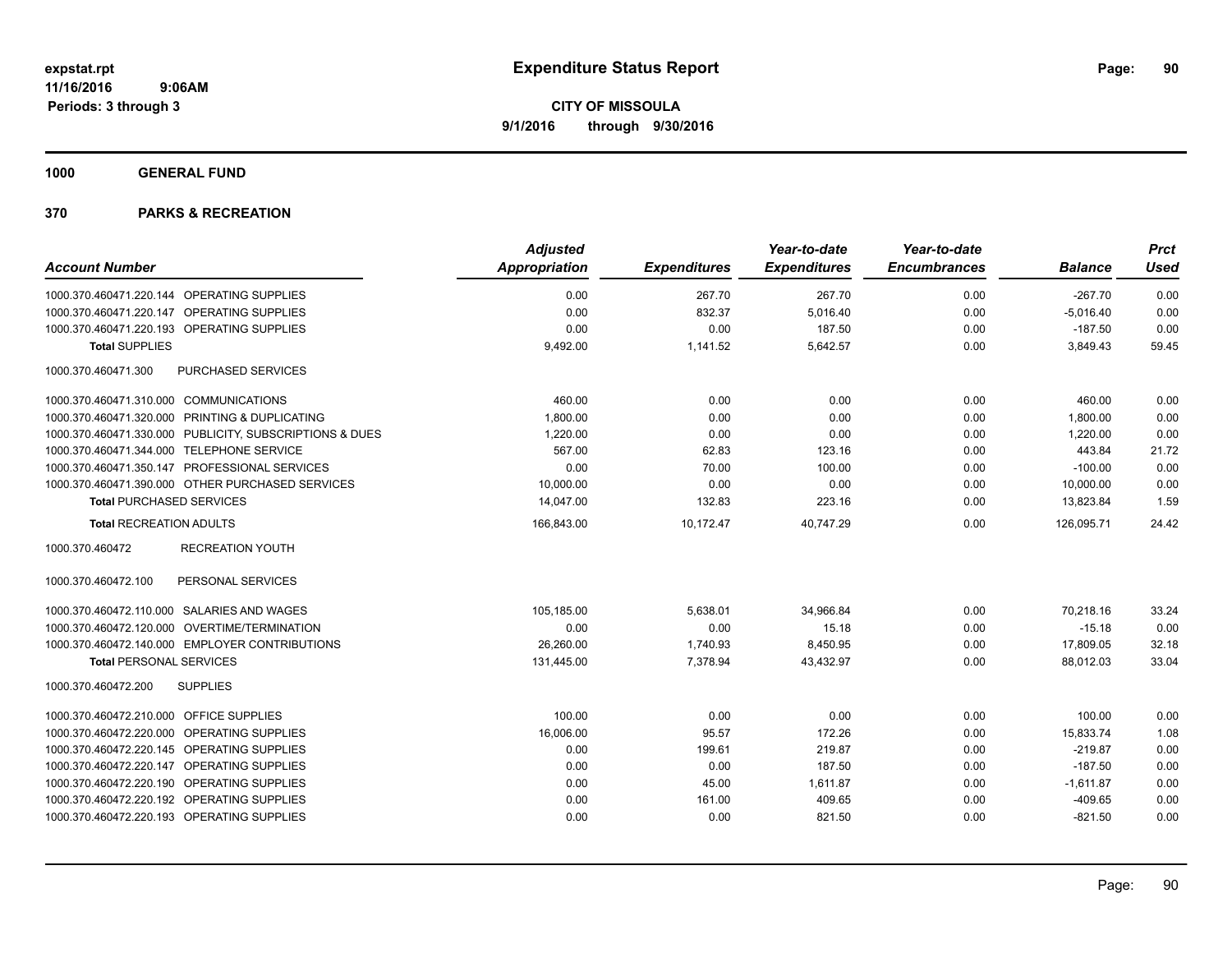**1000 GENERAL FUND**

| <b>Account Number</b>                                   | <b>Adjusted</b><br><b>Appropriation</b> | <b>Expenditures</b> | Year-to-date<br><b>Expenditures</b> | Year-to-date<br><b>Encumbrances</b> | <b>Balance</b> | <b>Prct</b><br><b>Used</b> |
|---------------------------------------------------------|-----------------------------------------|---------------------|-------------------------------------|-------------------------------------|----------------|----------------------------|
| <b>Total SUPPLIES</b>                                   | 16,106.00                               | 501.18              | 3,422.65                            | 0.00                                | 12,683.35      | 21.25                      |
| 1000.370.460472.300<br>PURCHASED SERVICES               |                                         |                     |                                     |                                     |                |                            |
| 1000.370.460472.320.000 PRINTING & DUPLICATING          | 1,300.00                                | 0.00                | 0.00                                | 0.00                                | 1,300.00       | 0.00                       |
| 1000.370.460472.330.000 PUBLICITY, SUBSCRIPTIONS & DUES | 1,500.00                                | 0.00                | 0.00                                | 0.00                                | 1,500.00       | 0.00                       |
| 1000.370.460472.341.000 ELECTRICITY & NATURAL GAS       | 1,225.00                                | 0.00                | 0.00                                | 0.00                                | 1,225.00       | 0.00                       |
| 1000.370.460472.343.000 WATER CHARGES                   | 601.00                                  | 0.00                | 0.00                                | 0.00                                | 601.00         | 0.00                       |
| 1000.370.460472.344.000 TELEPHONE SERVICE               | 662.00                                  | 56.71               | 158.68                              | 0.00                                | 503.32         | 23.97                      |
| 1000.370.460472.345.000 GARBAGE                         | 468.00                                  | 167.59              | 450.00                              | 0.00                                | 18.00          | 96.15                      |
| 1000.370.460472.350.000 PROFESSIONAL SERVICES           | 2,487.00                                | 0.00                | 0.00                                | 0.00                                | 2,487.00       | 0.00                       |
| 1000.370.460472.350.190 PROFESSIONAL SERVICES           | 0.00                                    | 505.20              | 1,969.40                            | 0.00                                | $-1,969.40$    | 0.00                       |
| 1000.370.460472.390.000 OTHER PURCHASED SERVICES        | 500.00                                  | 0.00                | 0.00                                | 0.00                                | 500.00         | 0.00                       |
| <b>Total PURCHASED SERVICES</b>                         | 8,743.00                                | 729.50              | 2,578.08                            | 0.00                                | 6,164.92       | 29.49                      |
| <b>Total RECREATION YOUTH</b>                           | 156,294.00                              | 8,609.62            | 49,433.70                           | 0.00                                | 106,860.30     | 31.63                      |
| 1000.370.460473<br><b>RECREATION SPECIAL EVENTS</b>     |                                         |                     |                                     |                                     |                |                            |
| <b>SUPPLIES</b><br>1000.370.460473.200                  |                                         |                     |                                     |                                     |                |                            |
| 1000.370.460473.220.000 OPERATING SUPPLIES              | 2,328.00                                | 329.46              | 526.85                              | 0.00                                | 1,801.15       | 22.63                      |
| OPERATING SUPPLIES<br>1000.370.460473.220.147           | 0.00                                    | 0.00                | 25.00                               | 0.00                                | $-25.00$       | 0.00                       |
| <b>Total SUPPLIES</b>                                   | 2,328.00                                | 329.46              | 551.85                              | 0.00                                | 1,776.15       | 23.70                      |
| PURCHASED SERVICES<br>1000.370.460473.300               |                                         |                     |                                     |                                     |                |                            |
| <b>Total PURCHASED SERVICES</b>                         | 0.00                                    | 0.00                | 0.00                                | 0.00                                | 0.00           | 0.00                       |
| <b>Total RECREATION SPECIAL EVENTS</b>                  | 2,328.00                                | 329.46              | 551.85                              | 0.00                                | 1.776.15       | 23.70                      |
| 1000.370.460474<br><b>SPRAY DECKS</b>                   |                                         |                     |                                     |                                     |                |                            |
| PERSONAL SERVICES<br>1000.370.460474.100                |                                         |                     |                                     |                                     |                |                            |
| 1000.370.460474.110.000 SALARIES AND WAGES              | 8,106.00                                | 0.00                | 0.00                                | 0.00                                | 8,106.00       | 0.00                       |
| 1000.370.460474.140.000 EMPLOYER CONTRIBUTIONS          | 1,145.00                                | 0.00                | 0.00                                | 0.00                                | 1.145.00       | 0.00                       |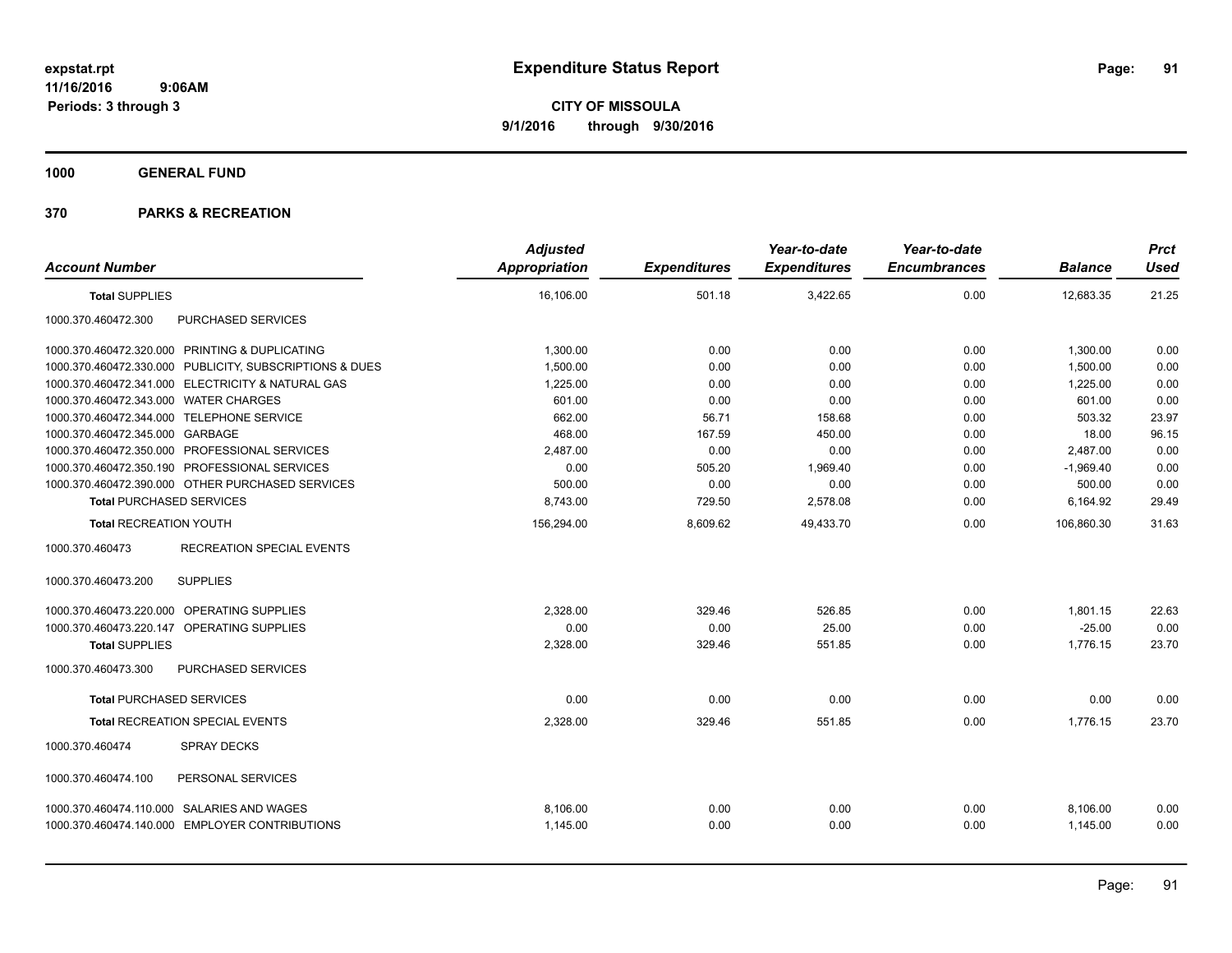**1000 GENERAL FUND**

|                                            |                                                         | <b>Adjusted</b>      |                     | Year-to-date        | Year-to-date        |                | <b>Prct</b> |
|--------------------------------------------|---------------------------------------------------------|----------------------|---------------------|---------------------|---------------------|----------------|-------------|
| <b>Account Number</b>                      |                                                         | <b>Appropriation</b> | <b>Expenditures</b> | <b>Expenditures</b> | <b>Encumbrances</b> | <b>Balance</b> | <b>Used</b> |
| <b>Total PERSONAL SERVICES</b>             |                                                         | 9,251.00             | 0.00                | 0.00                | 0.00                | 9,251.00       | 0.00        |
| 1000.370.460474.200                        | <b>SUPPLIES</b>                                         |                      |                     |                     |                     |                |             |
| 1000.370.460474.220.000 OPERATING SUPPLIES |                                                         | 1,535.00             | 0.00                | 0.00                | 0.00                | 1,535.00       | 0.00        |
| 1000.370.460474.230.000 REPAIR/MAINTENANCE |                                                         | 5.424.00             | 0.00                | 2,610.10            | 0.00                | 2,813.90       | 48.12       |
| <b>Total SUPPLIES</b>                      |                                                         | 6,959.00             | 0.00                | 2,610.10            | 0.00                | 4,348.90       | 37.51       |
| 1000.370.460474.300                        | PURCHASED SERVICES                                      |                      |                     |                     |                     |                |             |
|                                            | 1000.370.460474.330.000 PUBLICITY, SUBSCRIPTIONS & DUES | 750.00               | 0.00                | 0.00                | 0.00                | 750.00         | 0.00        |
|                                            | 1000.370.460474.360.000 REPAIR & MAINTENANCE            | 2,050.00             | 669.51              | 669.51              | 0.00                | 1,380.49       | 32.66       |
| <b>Total PURCHASED SERVICES</b>            |                                                         | 2,800.00             | 669.51              | 669.51              | 0.00                | 2,130.49       | 23.91       |
| 1000.370.460474.900                        | <b>CAPITAL OUTLAY</b>                                   |                      |                     |                     |                     |                |             |
| <b>Total CAPITAL OUTLAY</b>                |                                                         | 0.00                 | 0.00                | 0.00                | 0.00                | 0.00           | 0.00        |
| <b>Total SPRAY DECKS</b>                   |                                                         | 19,010.00            | 669.51              | 3,279.61            | 0.00                | 15,730.39      | 17.25       |
| 1000.370.460476                            | YOUTH DRUG                                              |                      |                     |                     |                     |                |             |
| 1000.370.460476.100                        | PERSONAL SERVICES                                       |                      |                     |                     |                     |                |             |
| 1000.370.460476.110.000 SALARIES AND WAGES |                                                         | 9,446.00             | 0.00                | 0.00                | 0.00                | 9,446.00       | 0.00        |
|                                            | 1000.370.460476.140.000 EMPLOYER CONTRIBUTIONS          | 1.339.00             | 0.00                | 0.00                | 0.00                | 1,339.00       | 0.00        |
| <b>Total PERSONAL SERVICES</b>             |                                                         | 10,785.00            | 0.00                | 0.00                | 0.00                | 10,785.00      | 0.00        |
| 1000.370.460476.200                        | <b>SUPPLIES</b>                                         |                      |                     |                     |                     |                |             |
| 1000.370.460476.210.000 OFFICE SUPPLIES    |                                                         | 150.00               | 0.00                | 0.00                | 0.00                | 150.00         | 0.00        |
| 1000.370.460476.220.000 OPERATING SUPPLIES |                                                         | 2,200.00             | 0.00                | 0.00                | 0.00                | 2,200.00       | 0.00        |
| <b>Total SUPPLIES</b>                      |                                                         | 2,350.00             | 0.00                | 0.00                | 0.00                | 2,350.00       | 0.00        |
| 1000.370.460476.300                        | PURCHASED SERVICES                                      |                      |                     |                     |                     |                |             |
|                                            | 1000.370.460476.320.000 PRINTING & DUPLICATING          | 250.00               | 0.00                | 0.00                | 0.00                | 250.00         | 0.00        |
|                                            | 1000.370.460476.330.000 PUBLICITY, SUBSCRIPTIONS & DUES | 100.00               | 0.00                | 0.00                | 0.00                | 100.00         | 0.00        |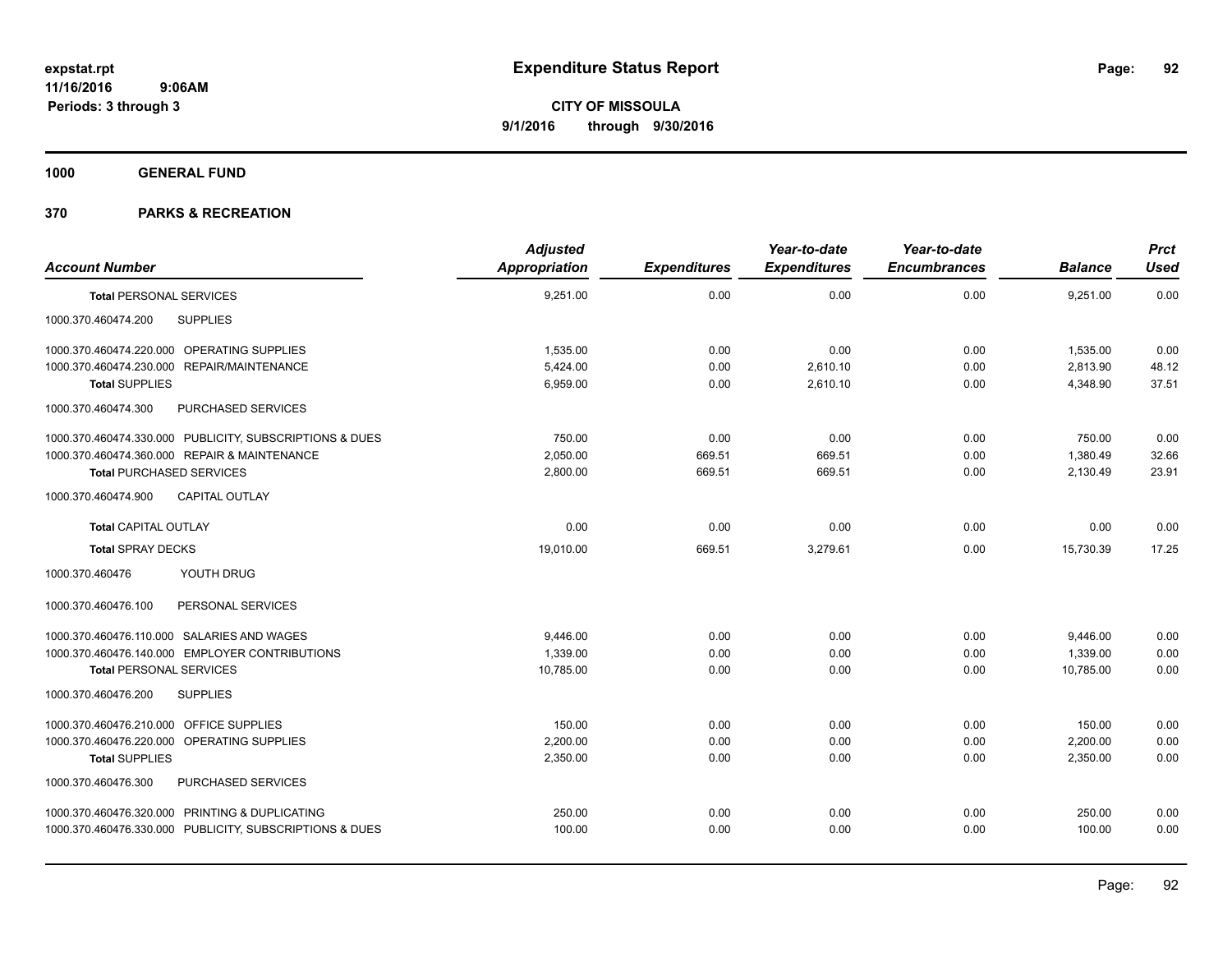**1000 GENERAL FUND**

| <b>Account Number</b>                             | <b>Adjusted</b><br><b>Appropriation</b> | <b>Expenditures</b> | Year-to-date<br><b>Expenditures</b> | Year-to-date<br><b>Encumbrances</b> | <b>Balance</b> | <b>Prct</b><br><b>Used</b> |
|---------------------------------------------------|-----------------------------------------|---------------------|-------------------------------------|-------------------------------------|----------------|----------------------------|
| 1000.370.460476.350.000 PROFESSIONAL SERVICES     | 1,200.00                                | 0.00                | 0.00                                | 0.00                                | 1,200.00       | 0.00                       |
| <b>Total PURCHASED SERVICES</b>                   | 1,550.00                                | 0.00                | 0.00                                | 0.00                                | 1,550.00       | 0.00                       |
| <b>Total YOUTH DRUG</b>                           | 14,685.00                               | 0.00                | 0.00                                | 0.00                                | 14.685.00      | 0.00                       |
| <b>GRILL VAN</b><br>1000.370.460477               |                                         |                     |                                     |                                     |                |                            |
| <b>SUPPLIES</b><br>1000.370.460477.200            |                                         |                     |                                     |                                     |                |                            |
| 1000.370.460477.220.000 OPERATING SUPPLIES        | 12,754.00                               | 229.31              | 229.31                              | 0.00                                | 12,524.69      | 1.80                       |
| 1000.370.460477.230.000 REPAIR/MAINTENANCE        | 29,102.00                               | 1,979.19            | 11,907.62                           | 0.00                                | 17,194.38      | 40.92                      |
| <b>Total SUPPLIES</b>                             | 41,856.00                               | 2,208.50            | 12,136.93                           | 0.00                                | 29.719.07      | 29.00                      |
| 1000.370.460477.300<br>PURCHASED SERVICES         |                                         |                     |                                     |                                     |                |                            |
| 1000.370.460477.350.000 PROFESSIONAL SERVICES     | 900.00                                  | 0.00                | 657.80                              | 0.00                                | 242.20         | 73.09                      |
| 1000.370.460477.360.000 REPAIR & MAINTENANCE      | 5.228.00                                | 64.50               | 1,824.50                            | 0.00                                | 3,403.50       | 34.90                      |
| <b>Total PURCHASED SERVICES</b>                   | 6,128.00                                | 64.50               | 2,482.30                            | 0.00                                | 3,645.70       | 40.51                      |
| <b>Total GRILL VAN</b>                            | 47,984.00                               | 2,273.00            | 14,619.23                           | 0.00                                | 33,364.77      | 30.47                      |
| 1000.370.460484<br><b>CONSERVATION LANDS MGMT</b> |                                         |                     |                                     |                                     |                |                            |
| PERSONAL SERVICES<br>1000.370.460484.100          |                                         |                     |                                     |                                     |                |                            |
| 1000.370.460484.110.000 SALARIES AND WAGES        | 190,912.00                              | 16,285.43           | 46,870.84                           | 0.00                                | 144,041.16     | 24.55                      |
| 1000.370.460484.120.000 OVERTIME/TERMINATION      | 1,750.00                                | 0.00                | 0.00                                | 0.00                                | 1,750.00       | 0.00                       |
| 1000.370.460484.140.000 EMPLOYER CONTRIBUTIONS    | 69.519.00                               | 6,794.59            | 22,638.27                           | 0.00                                | 46,880.73      | 32.56                      |
| <b>Total PERSONAL SERVICES</b>                    | 262.181.00                              | 23,080.02           | 69.509.11                           | 0.00                                | 192.671.89     | 26.51                      |
| 1000.370.460484.200<br><b>SUPPLIES</b>            |                                         |                     |                                     |                                     |                |                            |
| 1000.370.460484.220.000 OPERATING SUPPLIES        | 6.337.00                                | 56.80               | 56.80                               | 0.00                                | 6,280.20       | 0.90                       |
| 1000.370.460484.230.000 REPAIR/MAINTENANCE        | 10,364.00                               | 0.00                | 42.94                               | 0.00                                | 10,321.06      | 0.41                       |
| <b>Total SUPPLIES</b>                             | 16,701.00                               | 56.80               | 99.74                               | 0.00                                | 16,601.26      | 0.60                       |
| <b>PURCHASED SERVICES</b><br>1000.370.460484.300  |                                         |                     |                                     |                                     |                |                            |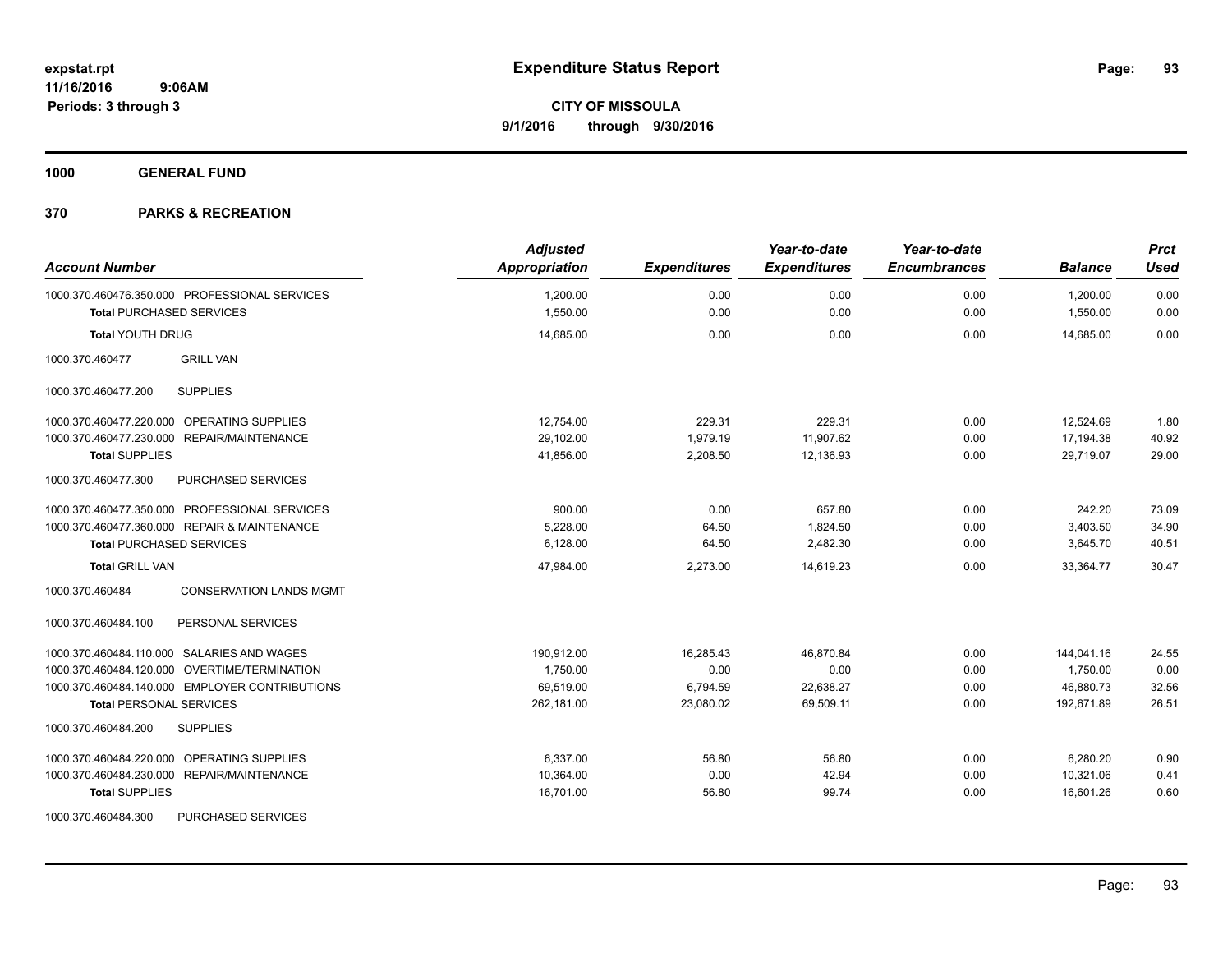**1000 GENERAL FUND**

| <b>Account Number</b>                            | <b>Adjusted</b><br>Appropriation | <b>Expenditures</b> | Year-to-date<br><b>Expenditures</b> | Year-to-date<br><b>Encumbrances</b> | <b>Balance</b> | <b>Prct</b><br><b>Used</b> |
|--------------------------------------------------|----------------------------------|---------------------|-------------------------------------|-------------------------------------|----------------|----------------------------|
| 1000.370.460484.350.000 PROFESSIONAL SERVICES    | 6,228.00                         | 0.00                | 0.00                                | 0.00                                | 6,228.00       | 0.00                       |
| 1000.370.460484.390.000 OTHER PURCHASED SERVICES | 520.00                           | 0.00                | 0.00                                | 0.00                                | 520.00         | 0.00                       |
| <b>Total PURCHASED SERVICES</b>                  | 6,748.00                         | 0.00                | 0.00                                | 0.00                                | 6,748.00       | 0.00                       |
| <b>Total CONSERVATION LANDS MGMT</b>             | 285,630.00                       | 23,136.82           | 69,608.85                           | 0.00                                | 216,021.15     | 24.37                      |
| 1000.370.460485<br><b>SAFETY &amp; TRAINING</b>  |                                  |                     |                                     |                                     |                |                            |
| <b>SUPPLIES</b><br>1000.370.460485.200           |                                  |                     |                                     |                                     |                |                            |
| 1000.370.460485.220.000 OPERATING SUPPLIES       | 5,980.00                         | 274.31              | 1,303.67                            | 0.00                                | 4,676.33       | 21.80                      |
| <b>Total SUPPLIES</b>                            | 5,980.00                         | 274.31              | 1,303.67                            | 0.00                                | 4,676.33       | 21.80                      |
| 1000.370.460485.300<br><b>PURCHASED SERVICES</b> |                                  |                     |                                     |                                     |                |                            |
| 1000.370.460485.310.000 COMMUNICATIONS           | 50.00                            | 0.00                | 0.00                                | 0.00                                | 50.00          | 0.00                       |
| 1000.370.460485.320.000 PRINTING & DUPLICATING   | 50.00                            | 48.50               | 48.50                               | 0.00                                | 1.50           | 97.00                      |
| 1000.370.460485.370.000 TRAVEL                   | 3.744.00                         | 0.00                | 0.00                                | 0.00                                | 3,744.00       | 0.00                       |
| 1000.370.460485.380.000 TRAINING                 | 2,936.00                         | 489.95              | 489.95                              | 0.00                                | 2,446.05       | 16.69                      |
| <b>Total PURCHASED SERVICES</b>                  | 6,780.00                         | 538.45              | 538.45                              | 0.00                                | 6,241.55       | 7.94                       |
| <b>Total SAFETY &amp; TRAINING</b>               | 12,760.00                        | 812.76              | 1,842.12                            | 0.00                                | 10.917.88      | 14.44                      |
| 1000.370.460490<br><b>CURRENTS POOL EXPENSES</b> |                                  |                     |                                     |                                     |                |                            |
| <b>SUPPLIES</b><br>1000.370.460490.200           |                                  |                     |                                     |                                     |                |                            |
| Total CURRENTS POOL EXPENSES                     | 0.00                             | 0.00                | 0.00                                | 0.00                                | 0.00           | 0.00                       |
| PARK MAINTENANCE CONTRACTS<br>1000.370.460500    |                                  |                     |                                     |                                     |                |                            |
| 1000.370.460500.200<br><b>SUPPLIES</b>           |                                  |                     |                                     |                                     |                |                            |
| 1000.370.460500.220.000 OPERATING SUPPLIES       | 6,540.00                         | 0.00                | 0.00                                | 0.00                                | 6,540.00       | 0.00                       |
| 1000.370.460500.230.000 REPAIR/MAINTENANCE       | 3,939.00                         | 0.00                | 188.68                              | 0.00                                | 3,750.32       | 4.79                       |
| <b>Total SUPPLIES</b>                            | 10,479.00                        | 0.00                | 188.68                              | 0.00                                | 10,290.32      | 1.80                       |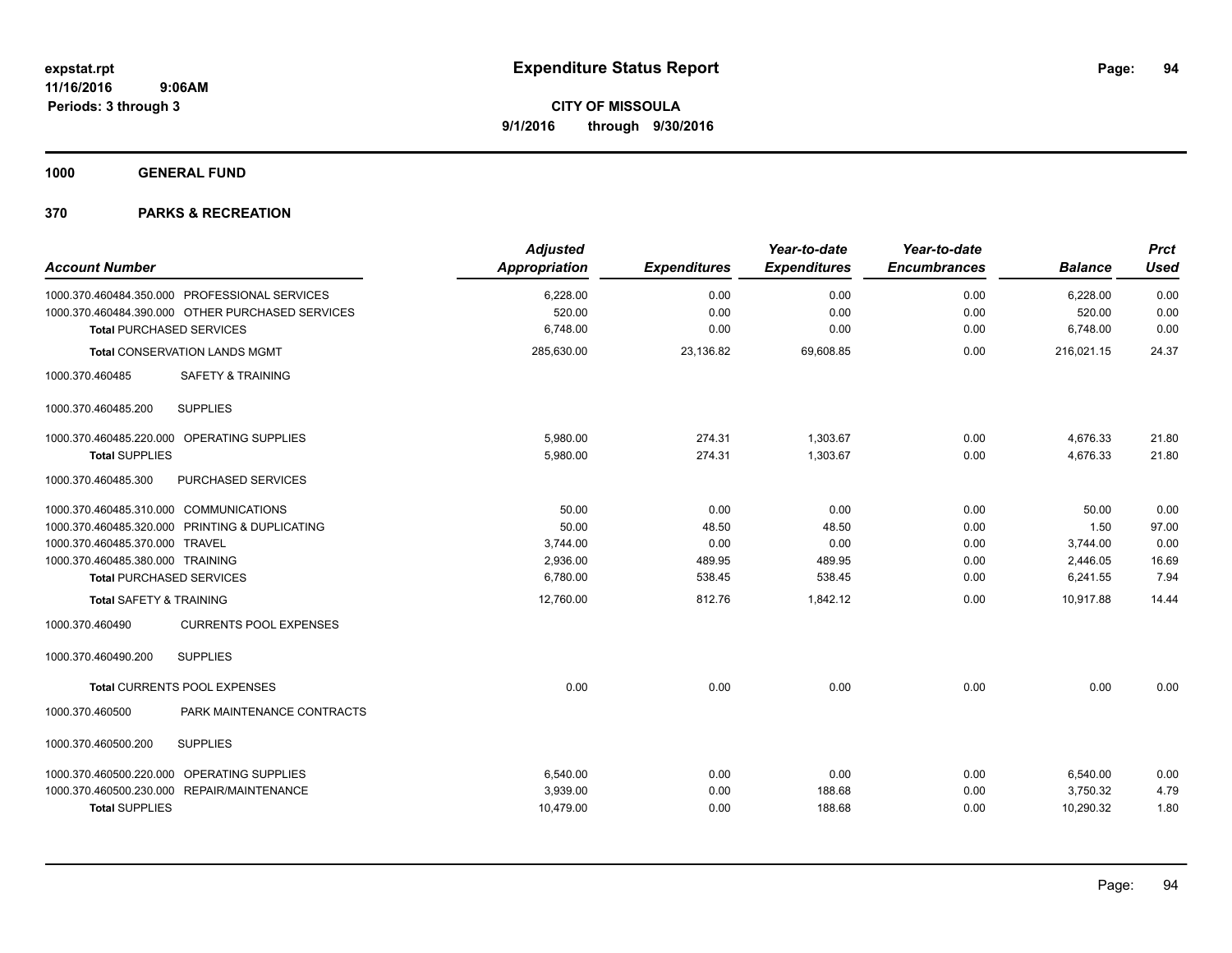**1000 GENERAL FUND**

|                                                   | <b>Adjusted</b> |                     | Year-to-date        | Year-to-date        |                | <b>Prct</b> |
|---------------------------------------------------|-----------------|---------------------|---------------------|---------------------|----------------|-------------|
| <b>Account Number</b>                             | Appropriation   | <b>Expenditures</b> | <b>Expenditures</b> | <b>Encumbrances</b> | <b>Balance</b> | <b>Used</b> |
| PURCHASED SERVICES<br>1000.370.460500.300         |                 |                     |                     |                     |                |             |
| <b>Total PURCHASED SERVICES</b>                   | 0.00            | 0.00                | 0.00                | 0.00                | 0.00           | 0.00        |
| <b>Total PARK MAINTENANCE CONTRACTS</b>           | 10,479.00       | 0.00                | 188.68              | 0.00                | 10,290.32      | 1.80        |
| PARK MAINTENANCE ROUTINE<br>1000.370.460501       |                 |                     |                     |                     |                |             |
| PERSONAL SERVICES<br>1000.370.460501.100          |                 |                     |                     |                     |                |             |
| 1000.370.460501.110.000 SALARIES AND WAGES        | 619,633.00      | 64,944.42           | 182,970.36          | 0.00                | 436,662.64     | 29.53       |
| 1000.370.460501.120.000 OVERTIME/TERMINATION      | 2,100.00        | 121.44              | 311.04              | 0.00                | 1,788.96       | 14.81       |
| 1000.370.460501.140.000 EMPLOYER CONTRIBUTIONS    | 227,628.00      | 24,032.75           | 74,811.67           | 0.00                | 152,816.33     | 32.87       |
| <b>Total PERSONAL SERVICES</b>                    | 849,361.00      | 89,098.61           | 258,093.07          | 0.00                | 591,267.93     | 30.39       |
| 1000.370.460501.200<br><b>SUPPLIES</b>            |                 |                     |                     |                     |                |             |
| 1000.370.460501.220.000 OPERATING SUPPLIES        | 5,319.00        | 0.00                | 0.00                | 0.00                | 5,319.00       | 0.00        |
| 1000.370.460501.230.000 REPAIR/MAINTENANCE        | 5,275.00        | 0.00                | 0.00                | 0.00                | 5,275.00       | 0.00        |
| 1000.370.460501.231.000 GASOLINE                  | 79,836.00       | 9,615.99            | 9,615.99            | 0.00                | 70,220.01      | 12.04       |
| <b>Total SUPPLIES</b>                             | 90,430.00       | 9,615.99            | 9,615.99            | 0.00                | 80,814.01      | 10.63       |
| 1000.370.460501.300<br><b>PURCHASED SERVICES</b>  |                 |                     |                     |                     |                |             |
| 1000.370.460501.341.000 ELECTRICITY & NATURAL GAS | 92,573.00       | 0.00                | 540.44              | 0.00                | 92,032.56      | 0.58        |
| 1000.370.460501.343.000 WATER CHARGES             | 152,803.00      | 47,487.88           | 81,527.89           | 0.00                | 71.275.11      | 53.35       |
| 1000.370.460501.345.000 GARBAGE                   | 28,946.00       | 3,640.05            | 10,387.52           | 0.00                | 18,558.48      | 35.89       |
| 1000.370.460501.350.000 PROFESSIONAL SERVICES     | 2,347.00        | 231.87              | 231.87              | 0.00                | 2,115.13       | 9.88        |
| 1000.370.460501.360.000 REPAIR & MAINTENANCE      | 3,183.00        | 0.00                | 0.00                | 0.00                | 3,183.00       | 0.00        |
| <b>Total PURCHASED SERVICES</b>                   | 279,852.00      | 51,359.80           | 92,687.72           | 0.00                | 187, 164. 28   | 33.12       |
| 1000.370.460501.800<br>OTHER OBJECTS              |                 |                     |                     |                     |                |             |
| <b>Total OTHER OBJECTS</b>                        | 0.00            | 0.00                | 0.00                | 0.00                | 0.00           | 0.00        |
| <b>Total PARK MAINTENANCE ROUTINE</b>             | 1,219,643.00    | 150,074.40          | 360,396.78          | 0.00                | 859,246.22     | 29.55       |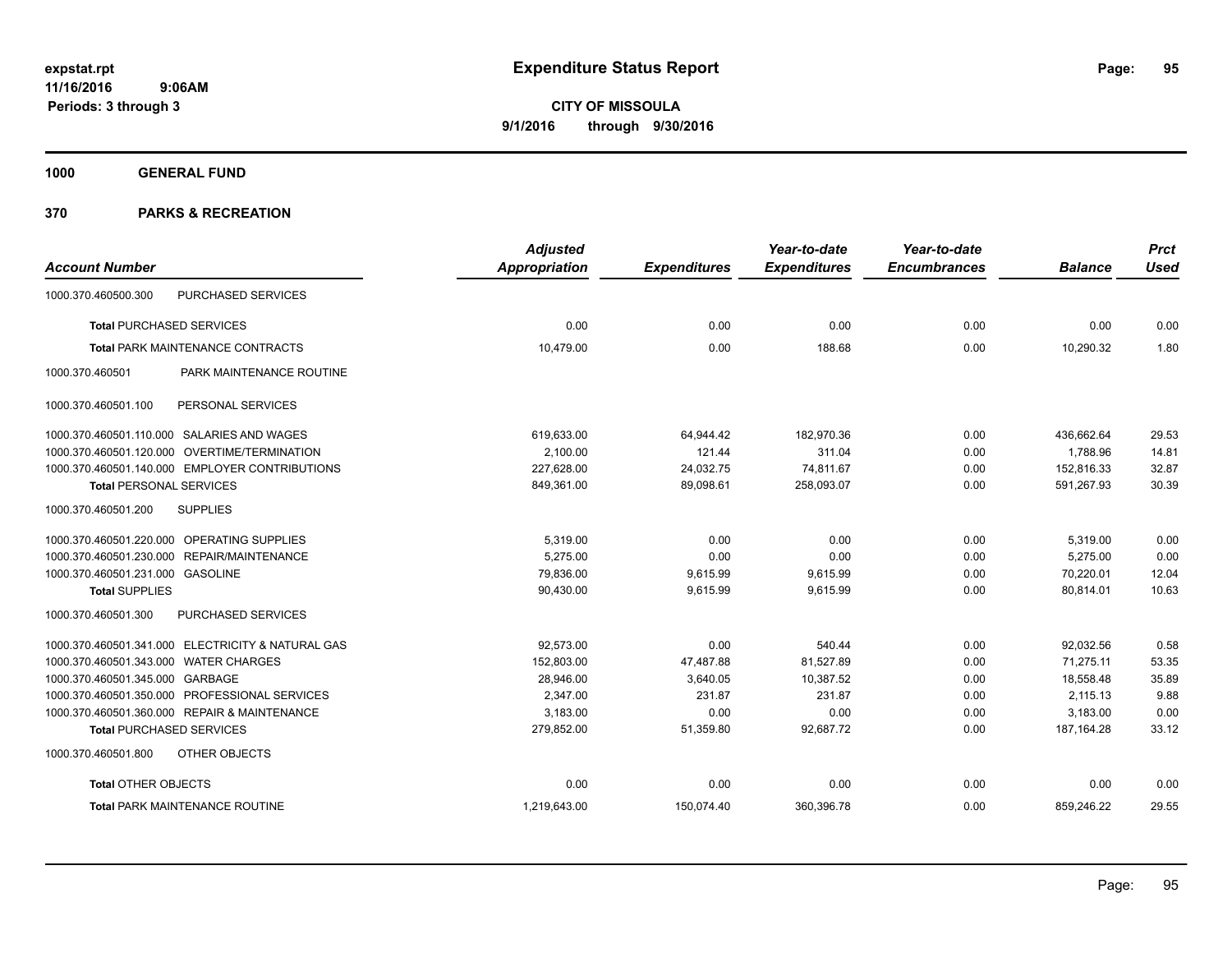**1000 GENERAL FUND**

| <b>Account Number</b>                            | <b>Adjusted</b><br>Appropriation | <b>Expenditures</b> | Year-to-date<br><b>Expenditures</b> | Year-to-date<br><b>Encumbrances</b> | <b>Balance</b> | <b>Prct</b><br><b>Used</b> |
|--------------------------------------------------|----------------------------------|---------------------|-------------------------------------|-------------------------------------|----------------|----------------------------|
| HICKORY FACILITY MAINTENANCE<br>1000.370.460502  |                                  |                     |                                     |                                     |                |                            |
| 1000.370.460502.100<br>PERSONAL SERVICES         |                                  |                     |                                     |                                     |                |                            |
| <b>Total PERSONAL SERVICES</b>                   | 0.00                             | 0.00                | 0.00                                | 0.00                                | 0.00           | 0.00                       |
| <b>SUPPLIES</b><br>1000.370.460502.200           |                                  |                     |                                     |                                     |                |                            |
| 1000.370.460502.220.000<br>OPERATING SUPPLIES    | 3.200.00                         | 85.28               | 543.22                              | 0.00                                | 2,656.78       | 16.98                      |
| 1000.370.460502.230.000<br>REPAIR/MAINTENANCE    | 1,500.00                         | 0.00                | 0.00                                | 0.00                                | 1,500.00       | 0.00                       |
| <b>Total SUPPLIES</b>                            | 4,700.00                         | 85.28               | 543.22                              | 0.00                                | 4,156.78       | 11.56                      |
| 1000.370.460502.300<br>PURCHASED SERVICES        |                                  |                     |                                     |                                     |                |                            |
| 1000.370.460502.350.000 PROFESSIONAL SERVICES    | 3,080.00                         | 0.00                | 15.00                               | 0.00                                | 3,065.00       | 0.49                       |
| 1000.370.460502.360.000 REPAIR & MAINTENANCE     | 6,000.00                         | 100.00              | 917.00                              | 0.00                                | 5,083.00       | 15.28                      |
| <b>Total PURCHASED SERVICES</b>                  | 9,080.00                         | 100.00              | 932.00                              | 0.00                                | 8,148.00       | 10.26                      |
| <b>Total HICKORY FACILITY MAINTENANCE</b>        | 13,780.00                        | 185.28              | 1,475.22                            | 0.00                                | 12,304.78      | 10.71                      |
| SPORTS FACILITIES MAINTENANCE<br>1000.370.460503 |                                  |                     |                                     |                                     |                |                            |
| 1000.370.460503.100<br>PERSONAL SERVICES         |                                  |                     |                                     |                                     |                |                            |
| SALARIES AND WAGES<br>1000.370.460503.110.000    | 35.191.00                        | 4.692.17            | 13,126.91                           | 0.00                                | 22.064.09      | 37.30                      |
| 1000.370.460503.120.000 OVERTIME/TERMINATION     | 0.00                             | 4.39                | 4.39                                | 0.00                                | $-4.39$        | 0.00                       |
| 1000.370.460503.140.000 EMPLOYER CONTRIBUTIONS   | 7,940.00                         | 1,054.89            | 2,949.62                            | 0.00                                | 4,990.38       | 37.15                      |
| <b>Total PERSONAL SERVICES</b>                   | 43,131.00                        | 5,751.45            | 16,080.92                           | 0.00                                | 27,050.08      | 37.28                      |
| 1000.370.460503.200<br><b>SUPPLIES</b>           |                                  |                     |                                     |                                     |                |                            |
| OPERATING SUPPLIES<br>1000.370.460503.220.000    | 10.211.00                        | 137.90              | 11,161.90                           | 0.00                                | $-950.90$      | 109.31                     |
| 1000.370.460503.230.000 REPAIR/MAINTENANCE       | 12,464.00                        | 72.00               | 72.00                               | 0.00                                | 12,392.00      | 0.58                       |
| <b>Total SUPPLIES</b>                            | 22,675.00                        | 209.90              | 11,233.90                           | 0.00                                | 11,441.10      | 49.54                      |
| 1000.370.460503.300<br>PURCHASED SERVICES        |                                  |                     |                                     |                                     |                |                            |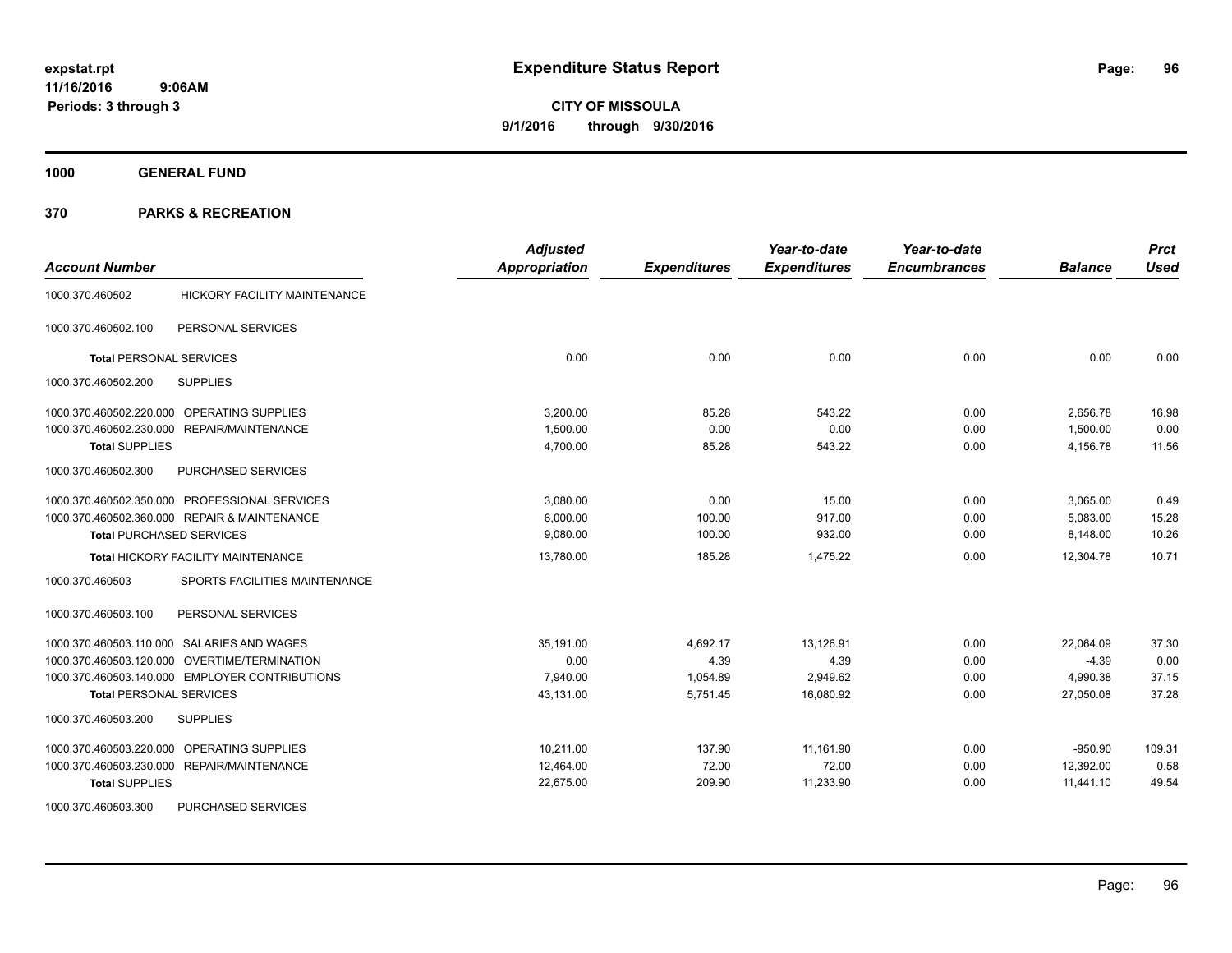**1000 GENERAL FUND**

| <b>Account Number</b> |                                            | <b>Adjusted</b><br><b>Appropriation</b> | <b>Expenditures</b> | Year-to-date<br><b>Expenditures</b> | Year-to-date<br><b>Encumbrances</b> | <b>Balance</b> | <b>Prct</b><br><b>Used</b> |
|-----------------------|--------------------------------------------|-----------------------------------------|---------------------|-------------------------------------|-------------------------------------|----------------|----------------------------|
|                       | <b>Total PURCHASED SERVICES</b>            | 0.00                                    | 0.00                | 0.00                                | 0.00                                | 0.00           | 0.00                       |
|                       | <b>Total SPORTS FACILITIES MAINTENANCE</b> | 65,806.00                               | 5,961.35            | 27,314.82                           | 0.00                                | 38,491.18      | 41.51                      |
| 1000.370.460504       | <b>PARK SPECIAL DISTRICTS</b>              |                                         |                     |                                     |                                     |                |                            |
| 1000.370.460504.100   | PERSONAL SERVICES                          |                                         |                     |                                     |                                     |                |                            |
|                       | <b>Total PERSONAL SERVICES</b>             | 0.00                                    | 0.00                | 0.00                                | 0.00                                | 0.00           | 0.00                       |
| 1000.370.460504.200   | <b>SUPPLIES</b>                            |                                         |                     |                                     |                                     |                |                            |
|                       | <b>Total PARK SPECIAL DISTRICTS</b>        | 0.00                                    | 0.00                | 0.00                                | 0.00                                | 0.00           | 0.00                       |
|                       | <b>Total PARKS &amp; RECREATION</b>        | 3,815,897.00                            | 334,785.06          | 982,070.04                          | 0.00                                | 2,833,826.96   | 25.74                      |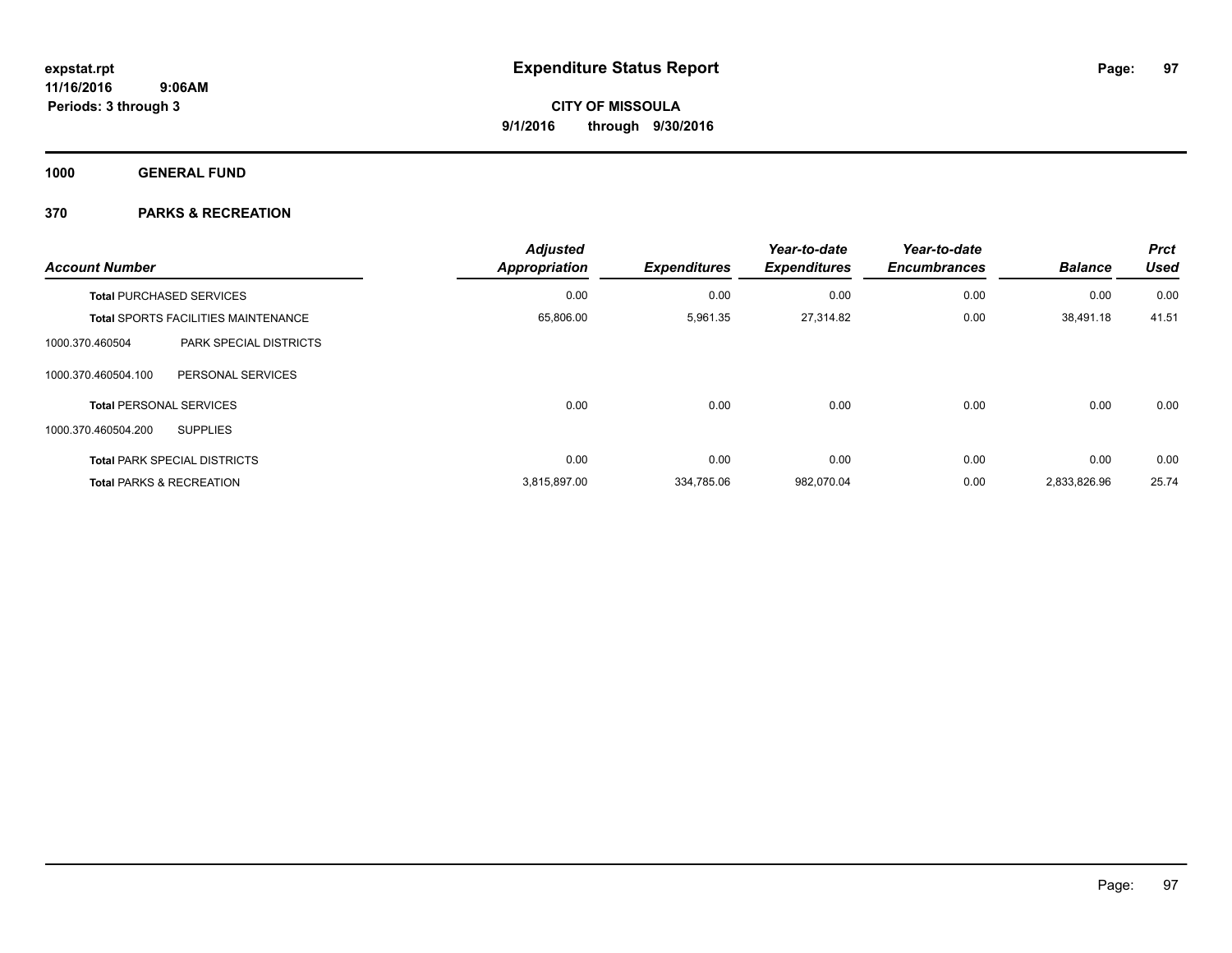**1000 GENERAL FUND**

|                                        |                                                       | <b>Adjusted</b>      |                     | Year-to-date        | Year-to-date        |                | <b>Prct</b> |
|----------------------------------------|-------------------------------------------------------|----------------------|---------------------|---------------------|---------------------|----------------|-------------|
| <b>Account Number</b>                  |                                                       | <b>Appropriation</b> | <b>Expenditures</b> | <b>Expenditures</b> | <b>Encumbrances</b> | <b>Balance</b> | <b>Used</b> |
| 1000.390.410123                        | <b>LEGISLATIVE PROGRAM</b>                            |                      |                     |                     |                     |                |             |
| 1000.390.410123.300                    | PURCHASED SERVICES                                    |                      |                     |                     |                     |                |             |
|                                        | 1000.390.410123.350.000 LEGISLATIVE PROGRAM/PROF SVS  | 33,000.00            | 0.00                | 0.00                | 0.00                | 33,000.00      | 0.00        |
|                                        | <b>Total LEGISLATIVE PROGRAM</b>                      | 33,000.00            | 0.00                | 0.00                | 0.00                | 33,000.00      | 0.00        |
| 1000.390.410550                        | <b>ACCOUNTING</b>                                     |                      |                     |                     |                     |                |             |
| 1000.390.410550.500                    | <b>FIXED CHARGES</b>                                  |                      |                     |                     |                     |                |             |
| <b>Total ACCOUNTING</b>                |                                                       | 0.00                 | 0.00                | 0.00                | 0.00                | 0.00           | 0.00        |
| 1000.390.410551                        | <b>RESERVE FOR SALARY INCREASES</b>                   |                      |                     |                     |                     |                |             |
| 1000.390.410551.100                    | PERSONAL SERVICES                                     |                      |                     |                     |                     |                |             |
| 1000.390.410551.110.000 SALARY RESERVE |                                                       | 223,805.00           | 0.00                | 0.00                | 0.00                | 223,805.00     | 0.00        |
| 1000.390.410551.120.000                | <b>OVERTIME/TERMINATION</b>                           | $-2,730.00$          | 0.00                | 0.00                | 0.00                | $-2,730.00$    | 0.00        |
|                                        | 1000.390.410551.140.000 EMPLOYER CONTRIBUTIONS        | $-46,098.00$         | $-354.74$           | $-358.84$           | 0.00                | $-45,739.16$   | 0.78        |
|                                        | Total RESERVE FOR SALARY INCREASES                    | 174,977.00           | $-354.74$           | $-358.84$           | 0.00                | 175,335.84     | 0.00        |
| 1000.390.411810                        | <b>TERMINATION PAY</b>                                |                      |                     |                     |                     |                |             |
| 1000.390.411810.100                    | PERSONAL SERVICES                                     |                      |                     |                     |                     |                |             |
|                                        | 1000.390.411810.120.000 OVERTIME/TERMINATION          | 25,000.00            | 0.00                | 0.00                | 0.00                | 25,000.00      | 0.00        |
| <b>Total TERMINATION PAY</b>           |                                                       | 25,000.00            | 0.00                | 0.00                | 0.00                | 25,000.00      | 0.00        |
| 1000.390.411860                        | SPECIAL IMPROVEMENT ASSESSMENTS                       |                      |                     |                     |                     |                |             |
| 1000.390.411860.500                    | <b>FIXED CHARGES</b>                                  |                      |                     |                     |                     |                |             |
|                                        | 1000.390.411860.500.000 SID ASSESSMENTS-FIXED CHARGES | 116,000.00           | 0.00                | 0.00                | 0.00                | 116.000.00     | 0.00        |
|                                        | Total SPECIAL IMPROVEMENT ASSESSMENTS                 | 116,000.00           | 0.00                | 0.00                | 0.00                | 116,000.00     | 0.00        |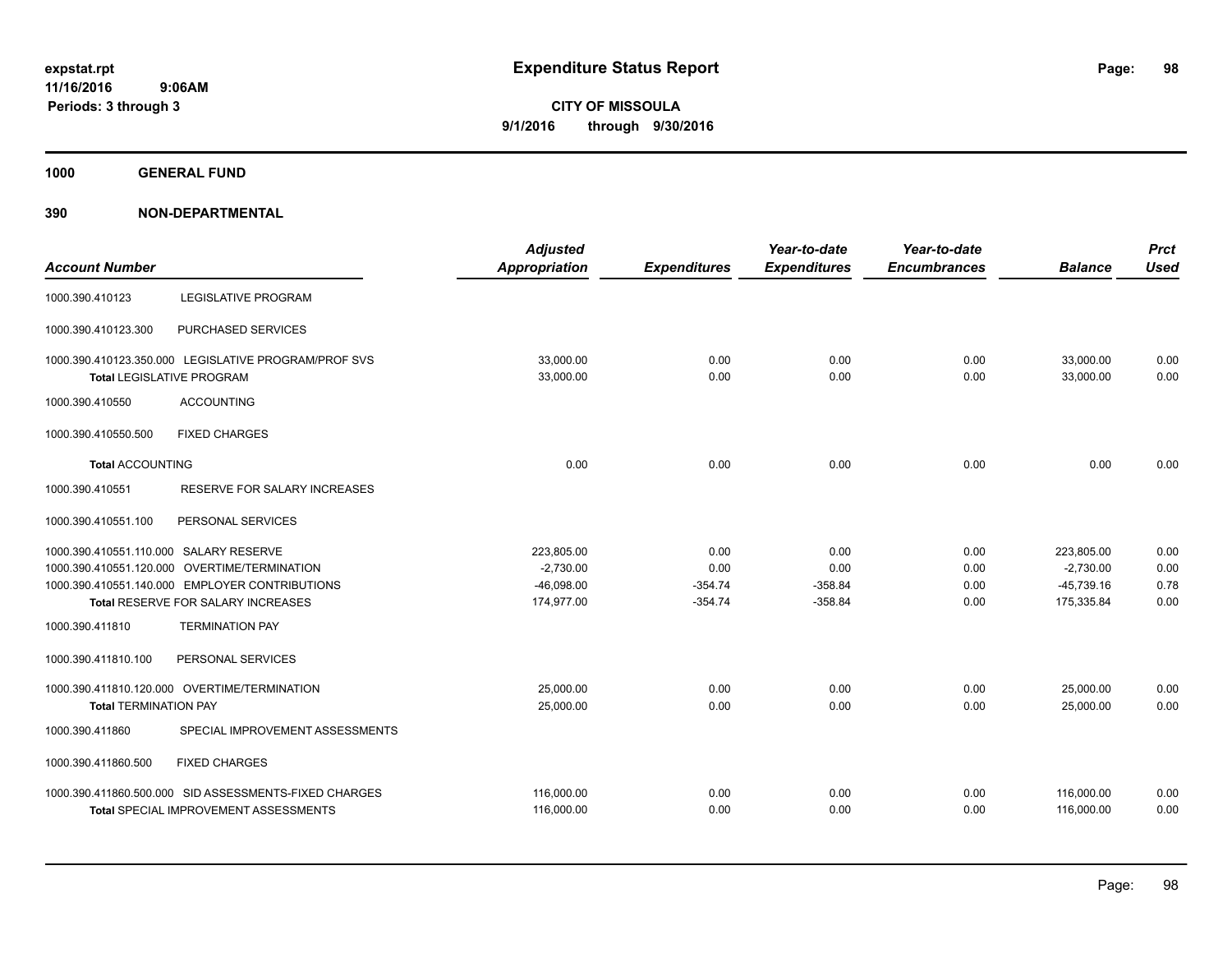**1000 GENERAL FUND**

| <b>Account Number</b>                  |                                                                                               | <b>Adjusted</b><br><b>Appropriation</b> | <b>Expenditures</b> | Year-to-date<br><b>Expenditures</b> | Year-to-date<br><b>Encumbrances</b> | <b>Balance</b>               | <b>Prct</b><br><b>Used</b> |
|----------------------------------------|-----------------------------------------------------------------------------------------------|-----------------------------------------|---------------------|-------------------------------------|-------------------------------------|------------------------------|----------------------------|
| 1000.390.420183                        | CELL PHONE EDUCATION CAMPAIGN                                                                 |                                         |                     |                                     |                                     |                              |                            |
| 1000.390.420183.200                    | <b>SUPPLIES</b>                                                                               |                                         |                     |                                     |                                     |                              |                            |
| 1000.390.420183.240.000 OTHER SUPPLIES | Total CELL PHONE EDUCATION CAMPAIGN                                                           | 65,000.00<br>65,000.00                  | 0.00<br>0.00        | 0.00<br>0.00                        | 0.00<br>0.00                        | 65.000.00<br>65,000.00       | 0.00<br>0.00               |
| 1000.390.420500                        | PROTECTIVE INSPECTIONS                                                                        |                                         |                     |                                     |                                     |                              |                            |
| 1000.390.420500.500                    | <b>FIXED CHARGES</b>                                                                          |                                         |                     |                                     |                                     |                              |                            |
|                                        | 1000.390.420500.500.000 BLDG DEPT REIMB FOR GENERAL FUND TIME<br>Total PROTECTIVE INSPECTIONS | 5,000.00<br>5,000.00                    | 0.00<br>0.00        | 0.00<br>0.00                        | 0.00<br>0.00                        | 5,000.00<br>5,000.00         | 0.00<br>0.00               |
| 1000.390.440190                        | HEALTH DEPT CONTRIBUTIONS                                                                     |                                         |                     |                                     |                                     |                              |                            |
| 1000.390.440190.700                    | <b>GRANTS &amp; CONTRIBUTIONS</b>                                                             |                                         |                     |                                     |                                     |                              |                            |
|                                        | 1000.390.440190.700.000 HEALTH DEPT CONTRIBUTIONS<br>Total HEALTH DEPT CONTRIBUTIONS          | 1.420.333.00<br>1,420,333.00            | 0.00<br>0.00        | 0.00<br>0.00                        | 0.00<br>0.00                        | 1,420,333.00<br>1,420,333.00 | 0.00<br>0.00               |
| 1000.390.440600                        | ANIMAL CONTROL SERVICES                                                                       |                                         |                     |                                     |                                     |                              |                            |
| 1000.390.440600.700                    | <b>GRANTS &amp; CONTRIBUTIONS</b>                                                             |                                         |                     |                                     |                                     |                              |                            |
|                                        | 1000.390.440600.700.000 ANIMAL CONTROL TRANSFER<br><b>Total ANIMAL CONTROL SERVICES</b>       | 334.186.00<br>334,186.00                | 0.00<br>0.00        | 0.00<br>0.00                        | 0.00<br>0.00                        | 334.186.00<br>334,186.00     | 0.00<br>0.00               |
| 1000.390.450000                        | <b>AGING SERVICES</b>                                                                         |                                         |                     |                                     |                                     |                              |                            |
| 1000.390.450000.700                    | <b>GRANTS &amp; CONTRIBUTIONS</b>                                                             |                                         |                     |                                     |                                     |                              |                            |
| <b>Total AGING SERVICES</b>            | 1000.390.450000.700.000 AGING SERVICES - GRANTS & CONTRIBUTIONS                               | 175,000.00<br>175,000.00                | 0.00<br>0.00        | 0.00<br>0.00                        | 0.00<br>0.00                        | 175,000.00<br>175,000.00     | 0.00<br>0.00               |
| 1000.390.460433                        | <b>AQUATICS SUBSIDY</b>                                                                       |                                         |                     |                                     |                                     |                              |                            |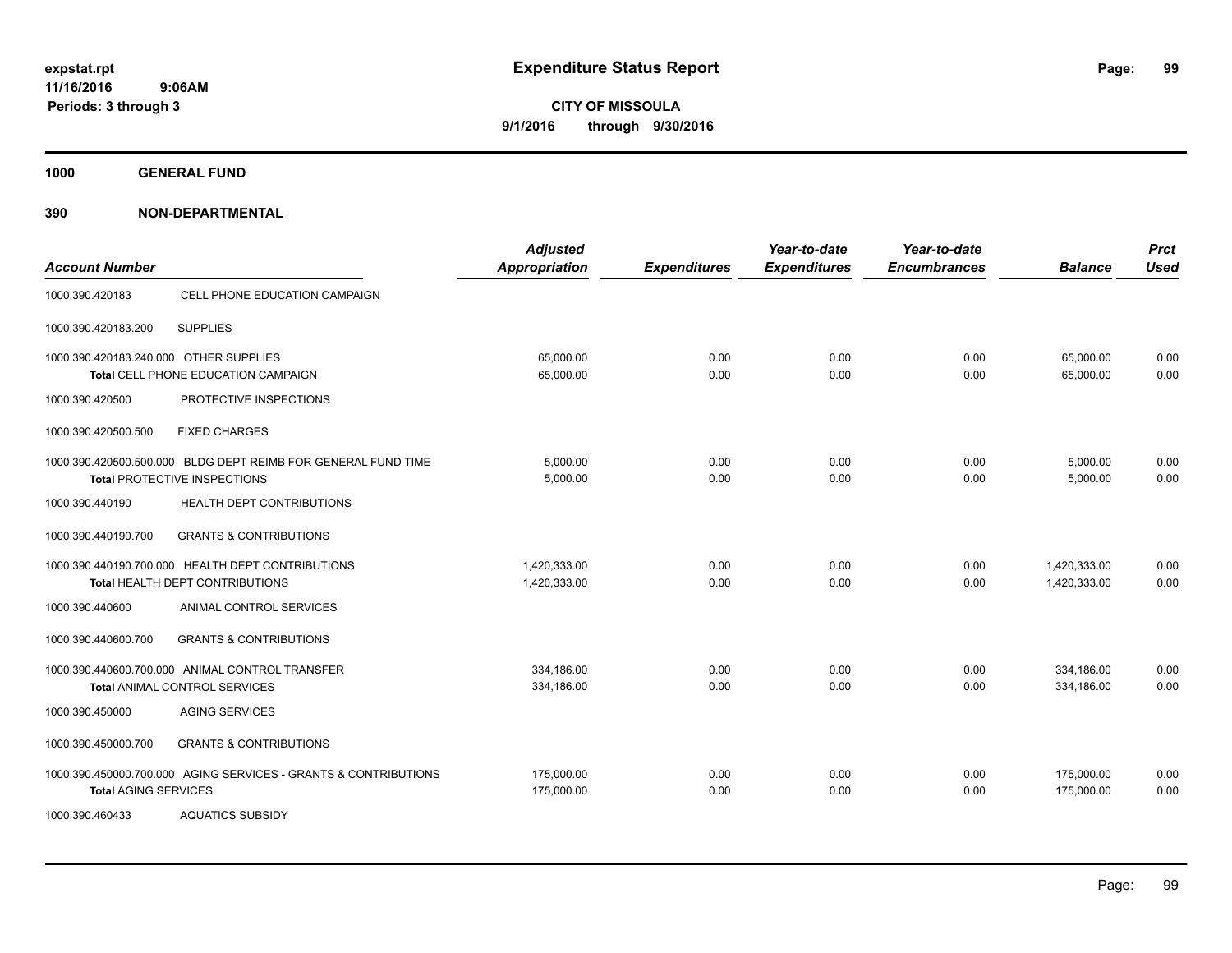**1000 GENERAL FUND**

| <b>Account Number</b>         |                                                               | <b>Adjusted</b><br><b>Appropriation</b> | <b>Expenditures</b> | Year-to-date<br><b>Expenditures</b> | Year-to-date<br><b>Encumbrances</b> | <b>Balance</b>           | <b>Prct</b><br><b>Used</b> |
|-------------------------------|---------------------------------------------------------------|-----------------------------------------|---------------------|-------------------------------------|-------------------------------------|--------------------------|----------------------------|
| 1000.390.460433.800           | OTHER OBJECTS                                                 |                                         |                     |                                     |                                     |                          |                            |
| <b>Total AQUATICS SUBSIDY</b> | 1000.390.460433.820.000 AQUATICS SUBSIDY/TRANS TO OTHER FUNDS | 203,000.00<br>203,000.00                | 0.00<br>0.00        | 0.00<br>0.00                        | 0.00<br>0.00                        | 203,000.00<br>203,000.00 | 0.00<br>0.00               |
| 1000.390.460451               | *** Title Not Found ***                                       |                                         |                     |                                     |                                     |                          |                            |
| 1000.390.460451.700           | <b>GRANTS &amp; CONTRIBUTIONS</b>                             |                                         |                     |                                     |                                     |                          |                            |
| Total *** Title Not Found *** |                                                               | 0.00                                    | 0.00                | 0.00                                | 0.00                                | 0.00                     | 0.00                       |
| 1000.390.460455               | <b>MUSIC RIGHTS</b>                                           |                                         |                     |                                     |                                     |                          |                            |
| 1000.390.460455.500           | <b>FIXED CHARGES</b>                                          |                                         |                     |                                     |                                     |                          |                            |
| <b>Total MUSIC RIGHTS</b>     | 1000.390.460455.500.000 MUSIC RIGHTS/MUSICAL VENUES           | 1,300.00<br>1,300.00                    | 0.00<br>0.00        | 669.50<br>669.50                    | 0.00<br>0.00                        | 630.50<br>630.50         | 51.50<br>51.50             |
| 1000.390.460460               | HISTORIC PRESERVATION                                         |                                         |                     |                                     |                                     |                          |                            |
| 1000.390.460460.800           | OTHER OBJECTS                                                 |                                         |                     |                                     |                                     |                          |                            |
|                               | Total HISTORIC PRESERVATION                                   | 0.00                                    | 0.00                | 0.00                                | 0.00                                | 0.00                     | 0.00                       |
| 1000.390.470324               | BIG SKY TRUST FUND SUPPORT                                    |                                         |                     |                                     |                                     |                          |                            |
| 1000.390.470324.700           | <b>GRANTS &amp; CONTRIBUTIONS</b>                             |                                         |                     |                                     |                                     |                          |                            |
|                               | Total BIG SKY TRUST FUND SUPPORT                              | 0.00                                    | 0.00                | 0.00                                | 0.00                                | 0.00                     | 0.00                       |
| 1000.390.480400               | <b>REC/GREEN TAG PROGRAM</b>                                  |                                         |                     |                                     |                                     |                          |                            |
| 1000.390.480400.300           | PURCHASED SERVICES                                            |                                         |                     |                                     |                                     |                          |                            |
|                               | Total REC/GREEN TAG PROGRAM                                   | 0.00                                    | 0.00                | 0.00                                | 0.00                                | 0.00                     | 0.00                       |
| 1000.390.490504               | OPERATING EQUIPMENT DEBT SERVICE                              |                                         |                     |                                     |                                     |                          |                            |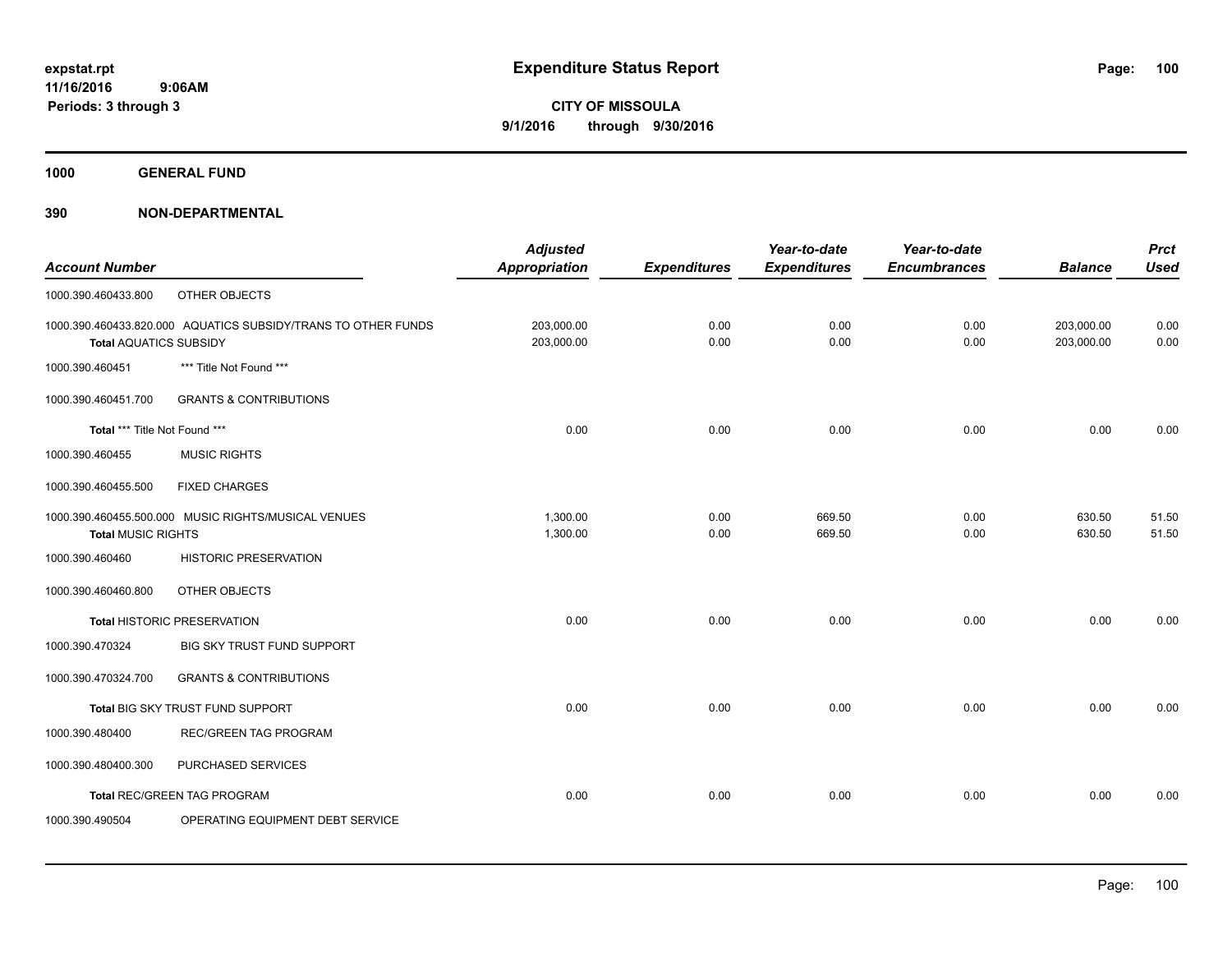**1000 GENERAL FUND**

### **390 NON-DEPARTMENTAL**

| <b>Account Number</b>                                           | <b>Adjusted</b><br>Appropriation | <b>Expenditures</b> | Year-to-date<br><b>Expenditures</b> | Year-to-date<br><b>Encumbrances</b> | <b>Balance</b> | <b>Prct</b><br><b>Used</b> |
|-----------------------------------------------------------------|----------------------------------|---------------------|-------------------------------------|-------------------------------------|----------------|----------------------------|
| 1000.390.490504.600<br><b>DEBT SERVICE</b>                      |                                  |                     |                                     |                                     |                |                            |
| 1000.390.490504.610.000 OPERATING EQUIP DEBT SVS-PRINCIPAL      | 482,433.00                       | 0.00                | 199,290.31                          | 0.00                                | 283,142.69     | 41.31                      |
| 1000.390.490504.620.000 OPERATING EQUIP DEBT SVS-INTEREST       | 7,466.00                         | 0.00                | 1,624.07                            | 0.00                                | 5,841.93       | 21.75                      |
| Total OPERATING EQUIPMENT DEBT SERVICE                          | 489,899.00                       | 0.00                | 200.914.38                          | 0.00                                | 288,984.62     | 41.01                      |
| ACCELA LOAN DEBT SERVICE<br>1000.390.490505                     |                                  |                     |                                     |                                     |                |                            |
| <b>DEBT SERVICE</b><br>1000.390.490505.600                      |                                  |                     |                                     |                                     |                |                            |
| 1000.390.490505.610.000 ACCELA/PRINCIPAL                        | 93,368.00                        | 0.00                | 46,441.23                           | 0.00                                | 46,926.77      | 49.74                      |
| 1000.390.490505.620.000 INTEREST / SERVICE FEES                 | 7.058.00                         | 0.00                | 3.771.78                            | 0.00                                | 3.286.22       | 53.44                      |
| Total ACCELA LOAN DEBT SERVICE                                  | 100,426.00                       | 0.00                | 50,213.01                           | 0.00                                | 50,212.99      | 50.00                      |
| <b>MERCHANT SERVICES</b><br>1000.390.510110                     |                                  |                     |                                     |                                     |                |                            |
| <b>FIXED CHARGES</b><br>1000.390.510110.500                     |                                  |                     |                                     |                                     |                |                            |
| 1000.390.510110.550.000 MERCHANT SERVICE FEES                   | 29,700.00                        | 0.00                | 0.00                                | 0.00                                | 29,700.00      | 0.00                       |
| <b>Total MERCHANT SERVICES</b>                                  | 29,700.00                        | 0.00                | 0.00                                | 0.00                                | 29.700.00      | 0.00                       |
| *** Title Not Found ***<br>1000.390.510210                      |                                  |                     |                                     |                                     |                |                            |
| <b>SUPPLIES</b><br>1000.390.510210.200                          |                                  |                     |                                     |                                     |                |                            |
| Total *** Title Not Found ***                                   | 0.00                             | 0.00                | 0.00                                | 0.00                                | 0.00           | 0.00                       |
| 1000.390.510250<br><b>REIMBURSABLE LOSSES</b>                   |                                  |                     |                                     |                                     |                |                            |
| 1000.390.510250.200<br><b>SUPPLIES</b>                          |                                  |                     |                                     |                                     |                |                            |
| 1000.390.510250.230.000 REIMBURSEABLE LOSSES-REPAIR/MAINTENANCE | 50,000.00                        | 0.00                | 0.00                                | 0.00                                | 50.000.00      | 0.00                       |
| <b>Total SUPPLIES</b>                                           | 50,000.00                        | 0.00                | 0.00                                | 0.00                                | 50,000.00      | 0.00                       |
|                                                                 |                                  |                     |                                     |                                     |                |                            |

1000.390.510250.300 PURCHASED SERVICES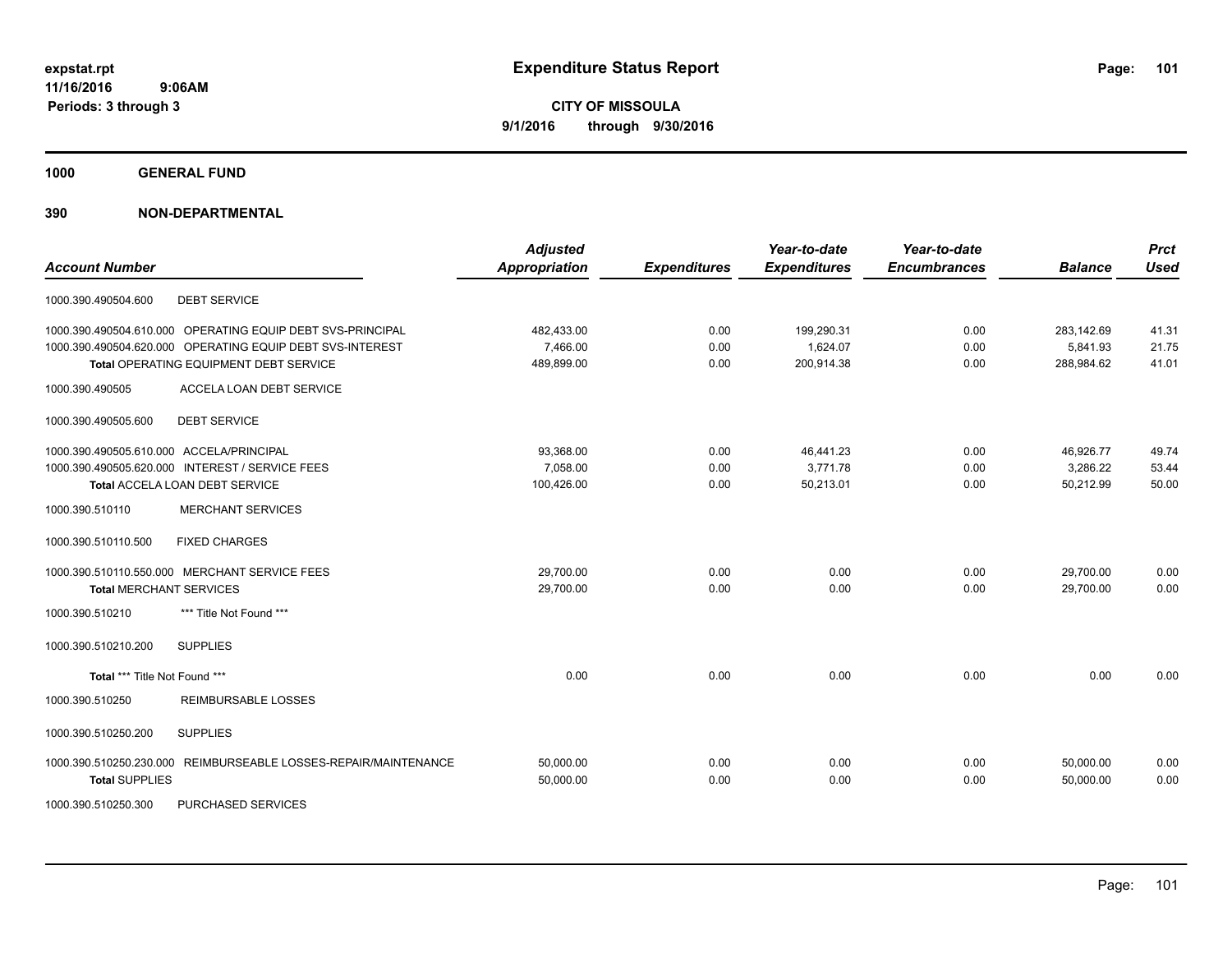**1000 GENERAL FUND**

| <b>Account Number</b>               |                                            | <b>Adjusted</b><br><b>Appropriation</b> | <b>Expenditures</b> | Year-to-date<br><b>Expenditures</b> | Year-to-date<br><b>Encumbrances</b> | <b>Balance</b> | <b>Prct</b><br><b>Used</b> |
|-------------------------------------|--------------------------------------------|-----------------------------------------|---------------------|-------------------------------------|-------------------------------------|----------------|----------------------------|
|                                     | <b>Total PURCHASED SERVICES</b>            | 0.00                                    | 0.00                | 0.00                                | 0.00                                | 0.00           | 0.00                       |
|                                     | Total REIMBURSABLE LOSSES                  | 50,000.00                               | 0.00                | 0.00                                | 0.00                                | 50,000.00      | 0.00                       |
| 1000.390.510300                     | CONTINGENCY                                |                                         |                     |                                     |                                     |                |                            |
| 1000.390.510300.300                 | PURCHASED SERVICES                         |                                         |                     |                                     |                                     |                |                            |
| 1000.390.510300.342.000 STORM WATER |                                            | 22,023.00                               | 0.00                | 0.00                                | 0.00                                | 22,023.00      | 0.00                       |
|                                     | <b>Total PURCHASED SERVICES</b>            | 22,023.00                               | 0.00                | 0.00                                | 0.00                                | 22,023.00      | 0.00                       |
| 1000.390.510300.800                 | OTHER OBJECTS                              |                                         |                     |                                     |                                     |                |                            |
| 1000.390.510300.845.000 CONTINGENCY |                                            | 78,496.00                               | 0.00                | 0.00                                | 0.00                                | 78,496.00      | 0.00                       |
| <b>Total OTHER OBJECTS</b>          |                                            | 78,496.00                               | 0.00                | 0.00                                | 0.00                                | 78,496.00      | 0.00                       |
| <b>Total CONTINGENCY</b>            |                                            | 100,519.00                              | 0.00                | 0.00                                | 0.00                                | 100,519.00     | 0.00                       |
| 1000.390.510301                     | <b>EMERGENCY RESPONSE OVERTIME</b>         |                                         |                     |                                     |                                     |                |                            |
| 1000.390.510301.800                 | OTHER OBJECTS                              |                                         |                     |                                     |                                     |                |                            |
|                                     | 1000.390.510301.845.000 EMERGENCY RESPONSE | 50,000.00                               | 0.00                | 0.00                                | 0.00                                | 50,000.00      | 0.00                       |
|                                     | Total EMERGENCY RESPONSE OVERTIME          | 50,000.00                               | 0.00                | 0.00                                | 0.00                                | 50.000.00      | 0.00                       |
| 1000.390.510303                     | <b>VEHICLE TRANSFERS</b>                   |                                         |                     |                                     |                                     |                |                            |
| 1000.390.510303.900                 | <b>CAPITAL OUTLAY</b>                      |                                         |                     |                                     |                                     |                |                            |
| <b>Total VEHICLE TRANSFERS</b>      |                                            | 0.00                                    | 0.00                | 0.00                                | 0.00                                | 0.00           | 0.00                       |
| 1000.390.510304                     | RESERVE-INSURANCE PREMIUM SAVINGS          |                                         |                     |                                     |                                     |                |                            |
| 1000.390.510304.500                 | <b>FIXED CHARGES</b>                       |                                         |                     |                                     |                                     |                |                            |
|                                     | Total RESERVE-INSURANCE PREMIUM SAVINGS    | 0.00                                    | 0.00                | 0.00                                | 0.00                                | 0.00           | 0.00                       |
| 1000.390.510305                     | <b>BASELINE CUTS/CONTINGENCY</b>           |                                         |                     |                                     |                                     |                |                            |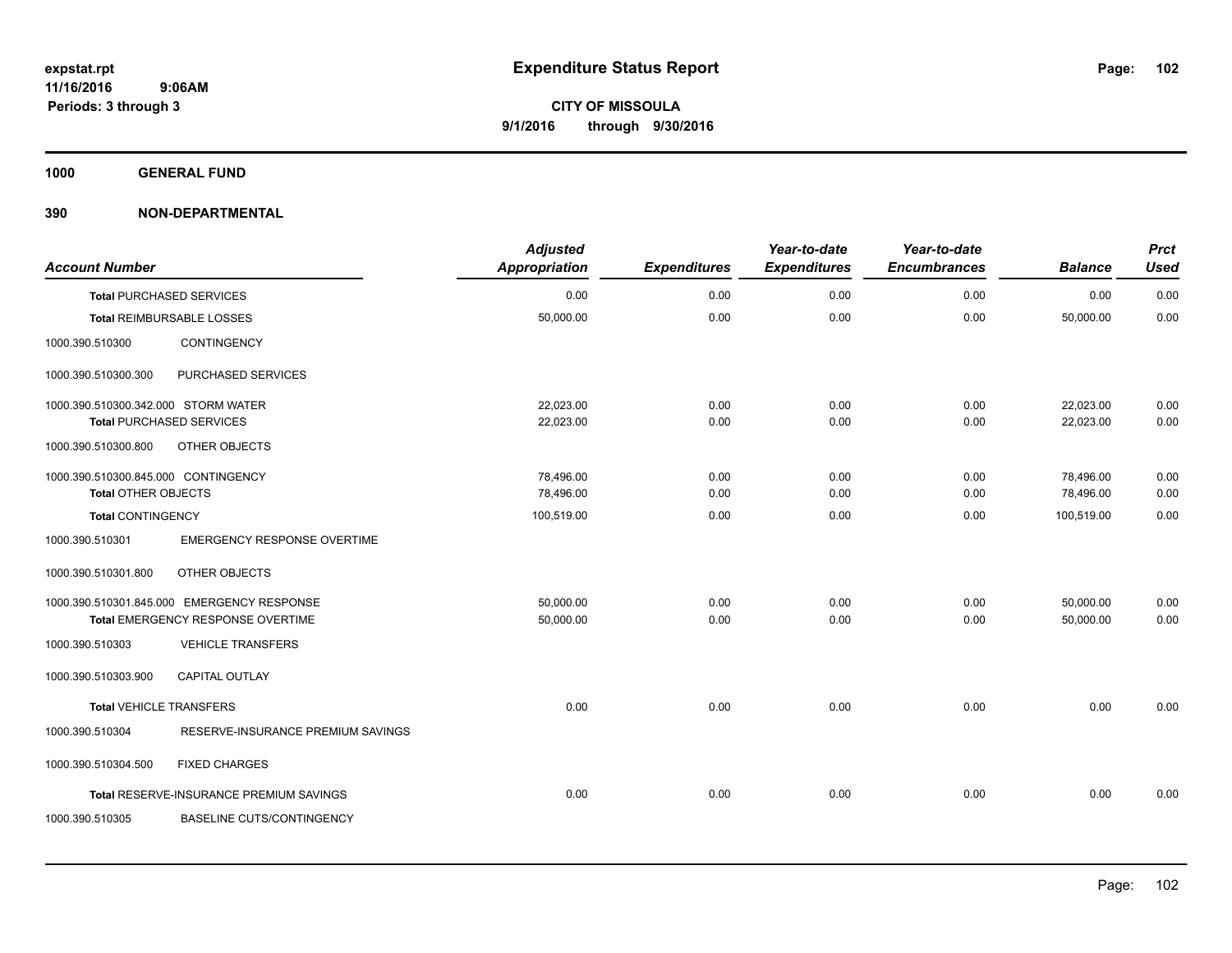**1000 GENERAL FUND**

| <b>Account Number</b>        |                                                                                                  | <b>Adjusted</b><br><b>Appropriation</b> | <b>Expenditures</b>  | Year-to-date<br><b>Expenditures</b> | Year-to-date<br><b>Encumbrances</b> | <b>Balance</b>                 | <b>Prct</b><br><b>Used</b> |
|------------------------------|--------------------------------------------------------------------------------------------------|-----------------------------------------|----------------------|-------------------------------------|-------------------------------------|--------------------------------|----------------------------|
| 1000.390.510305.300          | PURCHASED SERVICES                                                                               |                                         |                      |                                     |                                     |                                |                            |
|                              | <b>Total PURCHASED SERVICES</b>                                                                  | 0.00                                    | 0.00                 | 0.00                                | 0.00                                | 0.00                           | 0.00                       |
| 1000.390.510305.800          | OTHER OBJECTS                                                                                    |                                         |                      |                                     |                                     |                                |                            |
|                              | Total BASELINE CUTS/CONTINGENCY                                                                  | 0.00                                    | 0.00                 | 0.00                                | 0.00                                | 0.00                           | 0.00                       |
| 1000.390.510311              | <b>BASELINE CUTS</b>                                                                             |                                         |                      |                                     |                                     |                                |                            |
| 1000.390.510311.800          | OTHER OBJECTS                                                                                    |                                         |                      |                                     |                                     |                                |                            |
| <b>Total BASELINE CUTS</b>   | 1000.390.510311.850.000 BASELINE CUTS-SALARY SAVINGS                                             | $-135,000.00$<br>$-135,000.00$          | 0.00<br>0.00         | 0.00<br>0.00                        | 0.00<br>0.00                        | $-135,000.00$<br>$-135,000.00$ | 0.00<br>0.00               |
| 1000.390.510330              | COMPREHENSIVE LIABILITY INSURANCE                                                                |                                         |                      |                                     |                                     |                                |                            |
| 1000.390.510330.500          | <b>FIXED CHARGES</b>                                                                             |                                         |                      |                                     |                                     |                                |                            |
|                              | 1000.390.510330.500.000 COMPREHENSIVE INSURANCE-FIXED<br>Total COMPREHENSIVE LIABILITY INSURANCE | 907.563.00<br>907,563.00                | 5,292.10<br>5,292.10 | 423.166.78<br>423,166.78            | 0.00<br>0.00                        | 484,396.22<br>484,396.22       | 46.63<br>46.63             |
| 1000.390.521000              | INTERFUND OPERATING TRANSFERS                                                                    |                                         |                      |                                     |                                     |                                |                            |
| 1000.390.521000.800          | OTHER OBJECTS                                                                                    |                                         |                      |                                     |                                     |                                |                            |
|                              | Total INTERFUND OPERATING TRANSFERS                                                              | 0.00                                    | 0.00                 | 0.00                                | 0.00                                | 0.00                           | 0.00                       |
| 1000.390.521001              | <b>TRANSFER TO CIP</b>                                                                           |                                         |                      |                                     |                                     |                                |                            |
| 1000.390.521001.800          | OTHER OBJECTS                                                                                    |                                         |                      |                                     |                                     |                                |                            |
| <b>Total TRANSFER TO CIP</b> | 1000.390.521001.820.000 TRANSFERS TO CIP                                                         | 1,328,341.00<br>1,328,341.00            | 0.00<br>0.00         | 0.00<br>0.00                        | 0.00<br>0.00                        | 1,328,341.00<br>1,328,341.00   | 0.00<br>0.00               |
| 1000.390.521006              | HEALTH INSURANCE TRANSFER                                                                        |                                         |                      |                                     |                                     |                                |                            |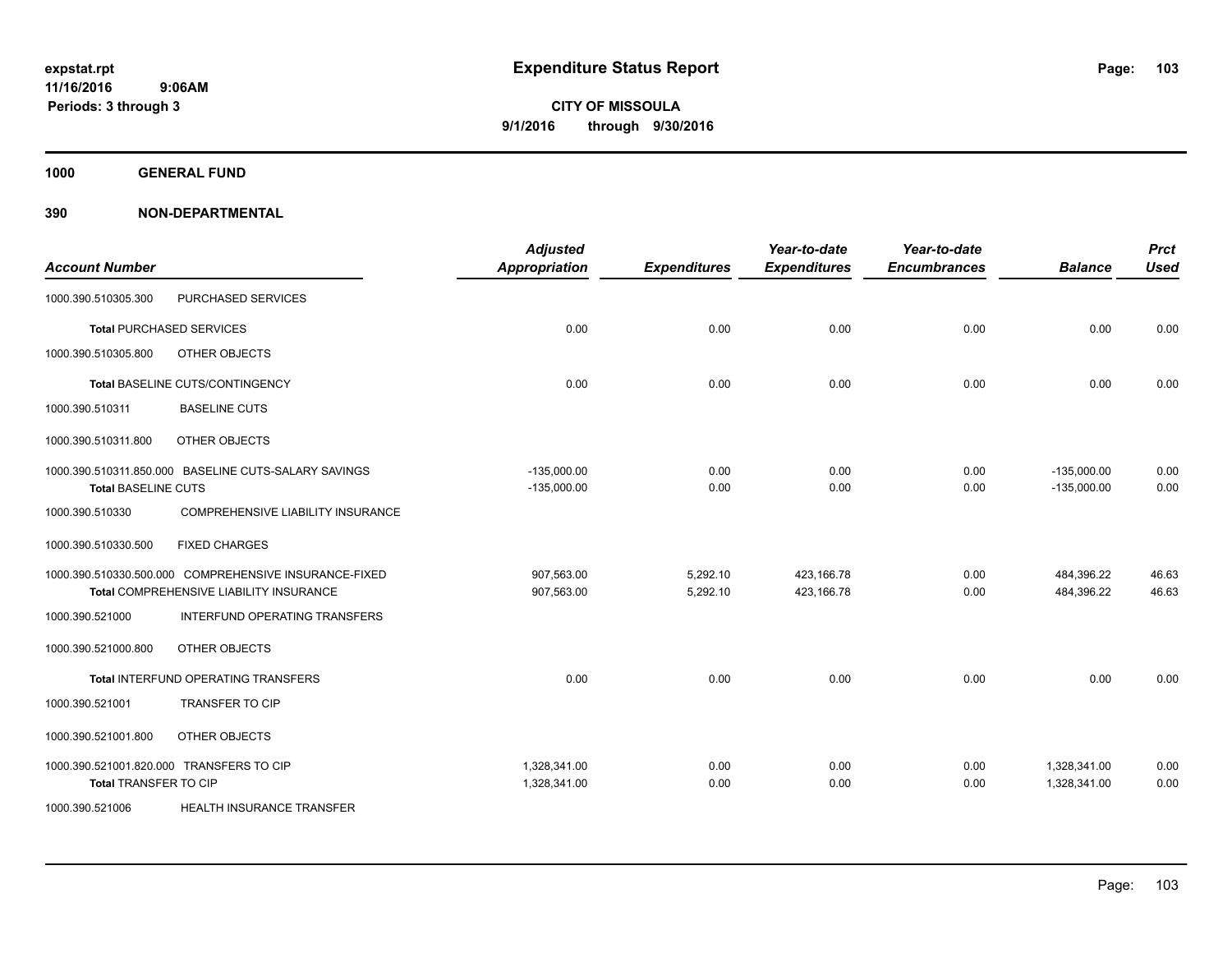**1000 GENERAL FUND**

|                                                   | <b>Adjusted</b> |                     | Year-to-date        | Year-to-date        |                | <b>Prct</b> |
|---------------------------------------------------|-----------------|---------------------|---------------------|---------------------|----------------|-------------|
| <b>Account Number</b>                             | Appropriation   | <b>Expenditures</b> | <b>Expenditures</b> | <b>Encumbrances</b> | <b>Balance</b> | Used        |
| 1000.390.521006.800<br>OTHER OBJECTS              |                 |                     |                     |                     |                |             |
| 1000.390.521006.820.000 HEALTH INSURANCE TRANSFER | 442,000.00      | 5.853.72            | 23.590.66           | 0.00                | 418.409.34     | 5.34        |
| <b>Total HEALTH INSURANCE TRANSFER</b>            | 442,000.00      | 5,853.72            | 23.590.66           | 0.00                | 418.409.34     | 5.34        |
| <b>Total NON-DEPARTMENTAL</b>                     | 5.916.244.00    | 10.791.08           | 698.195.49          | 0.00                | 5.218.048.51   | 11.80       |
| <b>Total GENERAL FUND</b>                         | 55.056.596.00   | 3.600.398.50        | 10,863,702.87       | 0.00                | 44.192.893.13  | 19.73       |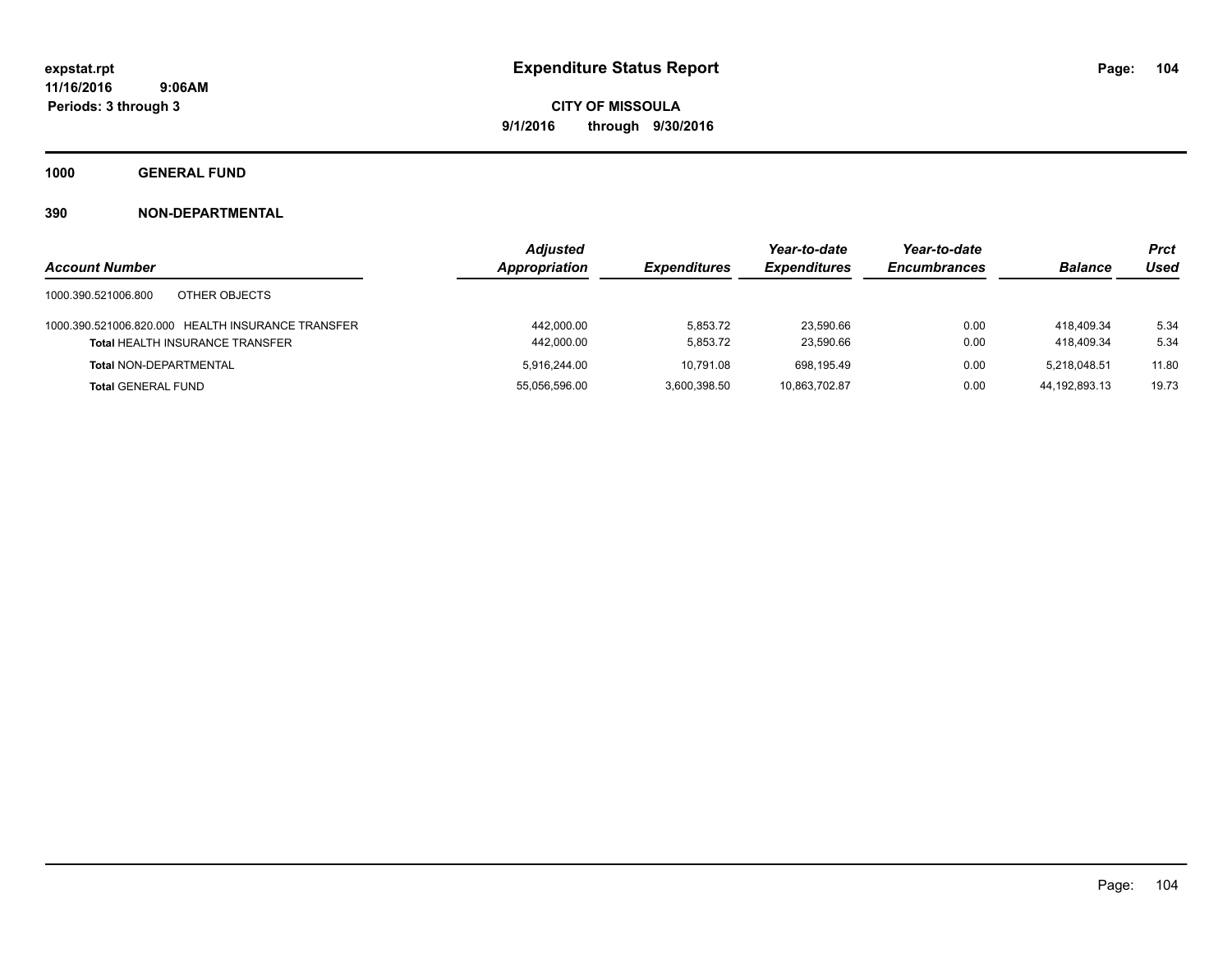### **1211 PARK ACQUISITION & DEVELOPMENT**

|                               |                                 | <b>Adjusted</b>      |                     | Year-to-date        | Year-to-date        |                | <b>Prct</b> |
|-------------------------------|---------------------------------|----------------------|---------------------|---------------------|---------------------|----------------|-------------|
| <b>Account Number</b>         |                                 | <b>Appropriation</b> | <b>Expenditures</b> | <b>Expenditures</b> | <b>Encumbrances</b> | <b>Balance</b> | <b>Used</b> |
| 1211.370.460433               | *** Title Not Found ***         |                      |                     |                     |                     |                |             |
| 1211.370.460433.200           | <b>SUPPLIES</b>                 |                      |                     |                     |                     |                |             |
| <b>Total SUPPLIES</b>         |                                 | 0.00                 | 0.00                | 0.00                | 0.00                | 0.00           | 0.00        |
| 1211.370.460433.300           | PURCHASED SERVICES              |                      |                     |                     |                     |                |             |
| Total *** Title Not Found *** |                                 | 0.00                 | 0.00                | 0.00                | 0.00                | 0.00           | 0.00        |
| 1211.370.460510               | PARK ACQUISITION & DEV          |                      |                     |                     |                     |                |             |
| 1211.370.460510.200           | <b>SUPPLIES</b>                 |                      |                     |                     |                     |                |             |
| <b>Total SUPPLIES</b>         |                                 | 0.00                 | 0.00                | 0.00                | 0.00                | 0.00           | 0.00        |
| 1211.370.460510.300           | PURCHASED SERVICES              |                      |                     |                     |                     |                |             |
|                               | <b>Total PURCHASED SERVICES</b> | 0.00                 | 0.00                | 0.00                | 0.00                | 0.00           | 0.00        |
| 1211.370.460510.800           | OTHER OBJECTS                   |                      |                     |                     |                     |                |             |
| Total OTHER OBJECTS           |                                 | 0.00                 | 0.00                | 0.00                | 0.00                | 0.00           | 0.00        |
| 1211.370.460510.900           | <b>CAPITAL OUTLAY</b>           |                      |                     |                     |                     |                |             |
|                               | Total PARK ACQUISITION & DEV    | 0.00                 | 0.00                | 0.00                | 0.00                | 0.00           | 0.00        |
| 1211.370.460511               | PARK ENTERPRISE                 |                      |                     |                     |                     |                |             |
| 1211.370.460511.900           | <b>CAPITAL OUTLAY</b>           |                      |                     |                     |                     |                |             |
| <b>Total PARK ENTERPRISE</b>  |                                 | 0.00                 | 0.00                | 0.00                | 0.00                | 0.00           | 0.00        |
| 1211.370.510110               | <b>MERCHANT SERVICES</b>        |                      |                     |                     |                     |                |             |
| 1211.370.510110.500           | <b>FIXED CHARGES</b>            |                      |                     |                     |                     |                |             |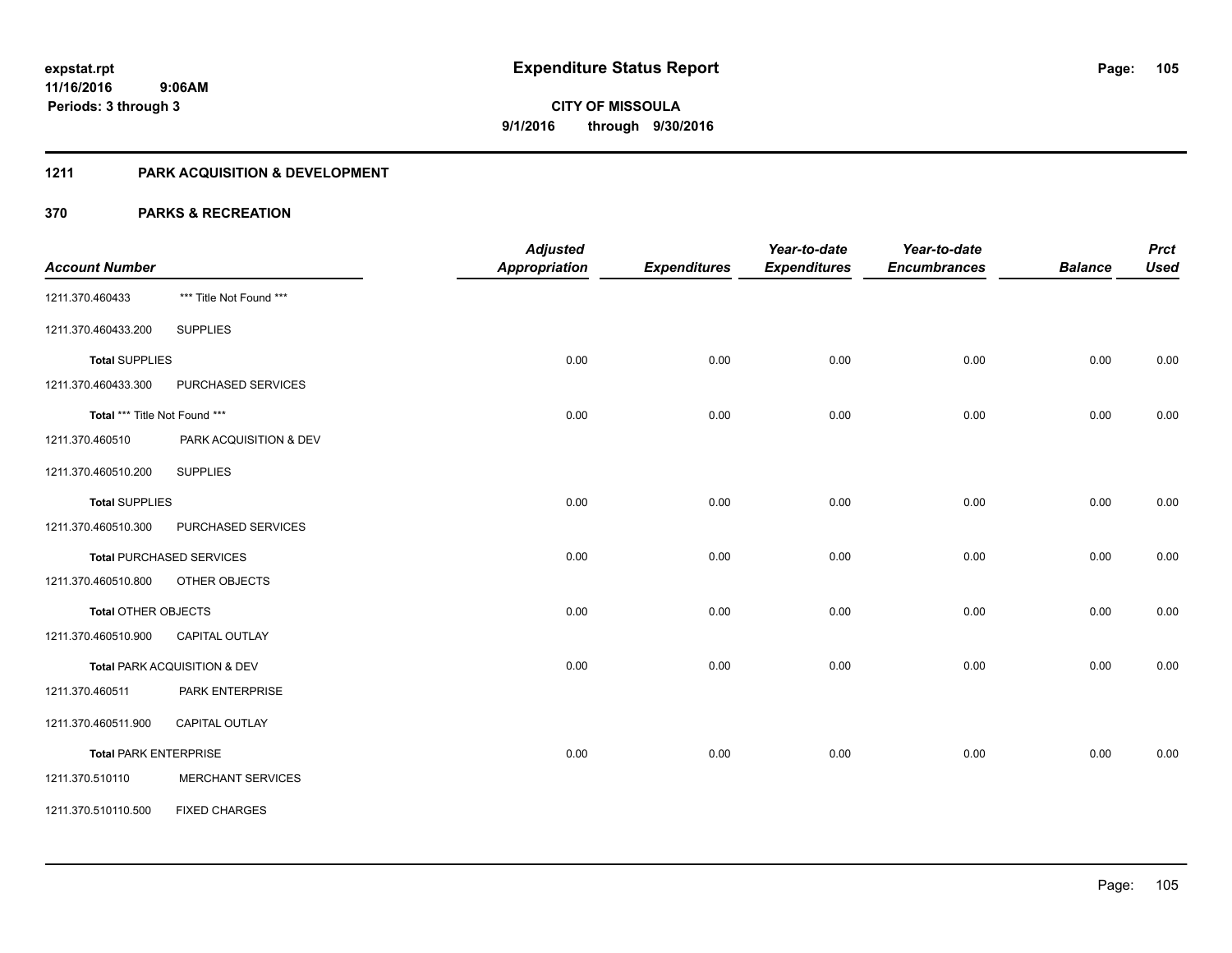## **1211 PARK ACQUISITION & DEVELOPMENT**

| <b>Account Number</b>                           | <b>Adiusted</b><br><b>Appropriation</b> | <b>Expenditures</b> | Year-to-date<br><b>Expenditures</b> | Year-to-date<br><b>Encumbrances</b> | Balance | Prct<br>Used |
|-------------------------------------------------|-----------------------------------------|---------------------|-------------------------------------|-------------------------------------|---------|--------------|
| <b>Total MERCHANT SERVICES</b>                  | 0.00                                    | 0.00                | 0.00                                | 0.00                                | 0.00    | 0.00         |
| <b>Total PARK ACQUISITION &amp; DEVELOPMENT</b> | 0.00                                    | 0.00                | 0.00                                | 0.00                                | 0.00    | 0.00         |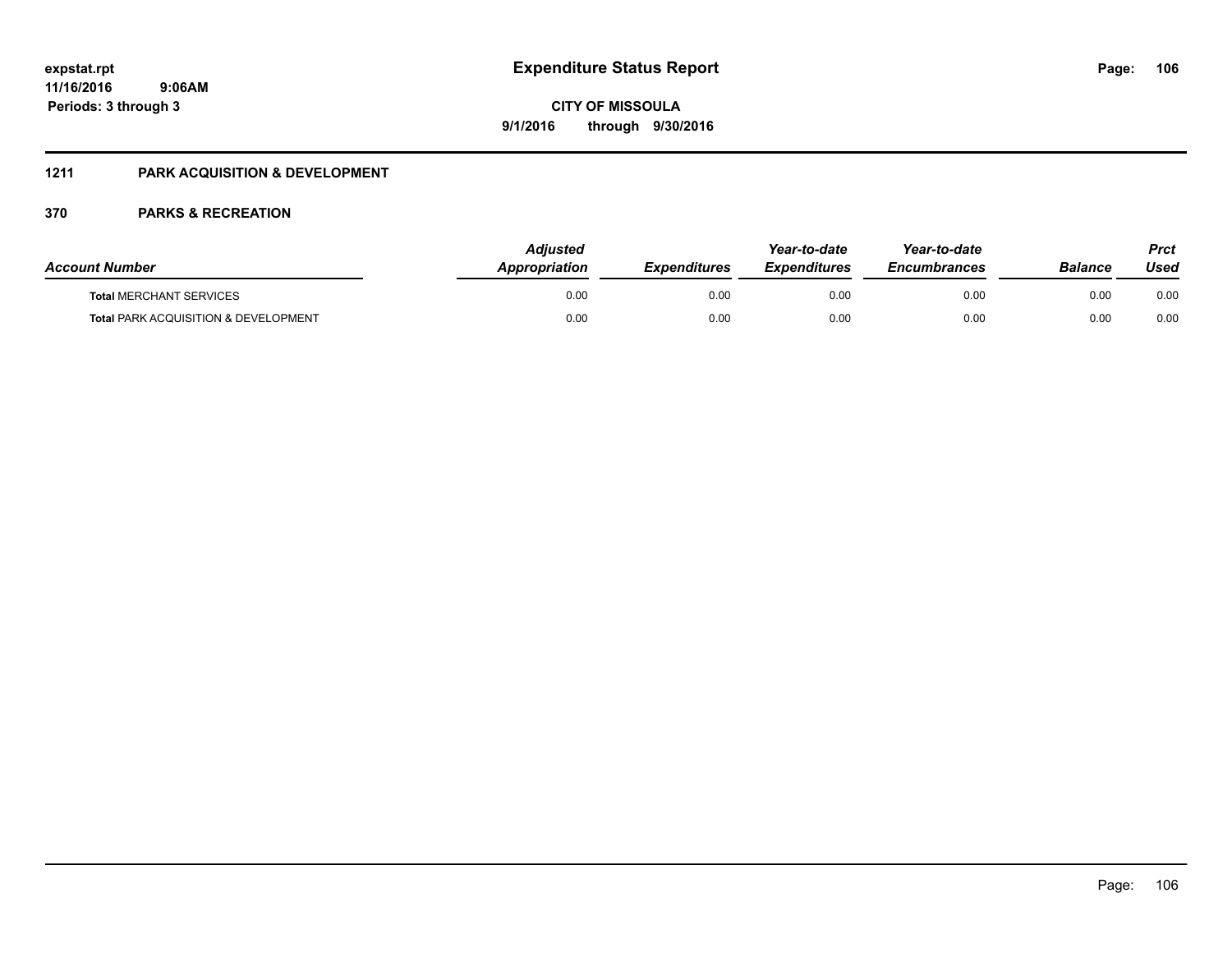#### **1212 PARK ENTERPRISE FUND**

|                       |                                                  | <b>Adjusted</b>      |                     | Year-to-date        | Year-to-date        |                | <b>Prct</b> |
|-----------------------|--------------------------------------------------|----------------------|---------------------|---------------------|---------------------|----------------|-------------|
| <b>Account Number</b> |                                                  | <b>Appropriation</b> | <b>Expenditures</b> | <b>Expenditures</b> | <b>Encumbrances</b> | <b>Balance</b> | <b>Used</b> |
| 1212.370.460433       | SILVER SUMMIT PICNIC AREA                        |                      |                     |                     |                     |                |             |
| 1212.370.460433.200   | <b>SUPPLIES</b>                                  |                      |                     |                     |                     |                |             |
| <b>Total SUPPLIES</b> |                                                  | 0.00                 | 0.00                | 0.00                | 0.00                | 0.00           | 0.00        |
| 1212.370.460433.300   | PURCHASED SERVICES                               |                      |                     |                     |                     |                |             |
|                       | <b>Total SILVER SUMMIT PICNIC AREA</b>           | 0.00                 | 0.00                | 0.00                | 0.00                | 0.00           | 0.00        |
| 1212.370.460443       | <b>TRAINING</b>                                  |                      |                     |                     |                     |                |             |
| 1212.370.460443.200   | <b>SUPPLIES</b>                                  |                      |                     |                     |                     |                |             |
| <b>Total TRAINING</b> |                                                  | 0.00                 | 0.00                | 0.00                | 0.00                | 0.00           | 0.00        |
| 1212.370.460510       | PARK ACQUISITION & DEV                           |                      |                     |                     |                     |                |             |
| 1212.370.460510.200   | <b>SUPPLIES</b>                                  |                      |                     |                     |                     |                |             |
| <b>Total SUPPLIES</b> |                                                  | 0.00                 | 0.00                | 0.00                | 0.00                | 0.00           | 0.00        |
| 1212.370.460510.300   | PURCHASED SERVICES                               |                      |                     |                     |                     |                |             |
|                       | Total PARK ACQUISITION & DEV                     | 0.00                 | 0.00                | 0.00                | 0.00                | 0.00           | 0.00        |
| 1212.370.460511       | PARK ENTERPRISE                                  |                      |                     |                     |                     |                |             |
| 1212.370.460511.200   | <b>SUPPLIES</b>                                  |                      |                     |                     |                     |                |             |
| <b>Total SUPPLIES</b> |                                                  | 0.00                 | 0.00                | 0.00                | 0.00                | 0.00           | 0.00        |
| 1212.370.460511.300   | PURCHASED SERVICES                               |                      |                     |                     |                     |                |             |
|                       | 1212.370.460511.390.000 OTHER PURCHASED SERVICES | 0.00                 | 0.00                | 4,162.00            | 0.00                | $-4,162.00$    | 0.00        |
| 1212.370.460511.800   | <b>Total PURCHASED SERVICES</b><br>OTHER OBJECTS | 0.00                 | 0.00                | 4,162.00            | 0.00                | $-4,162.00$    | 0.00        |
|                       |                                                  |                      |                     |                     |                     |                |             |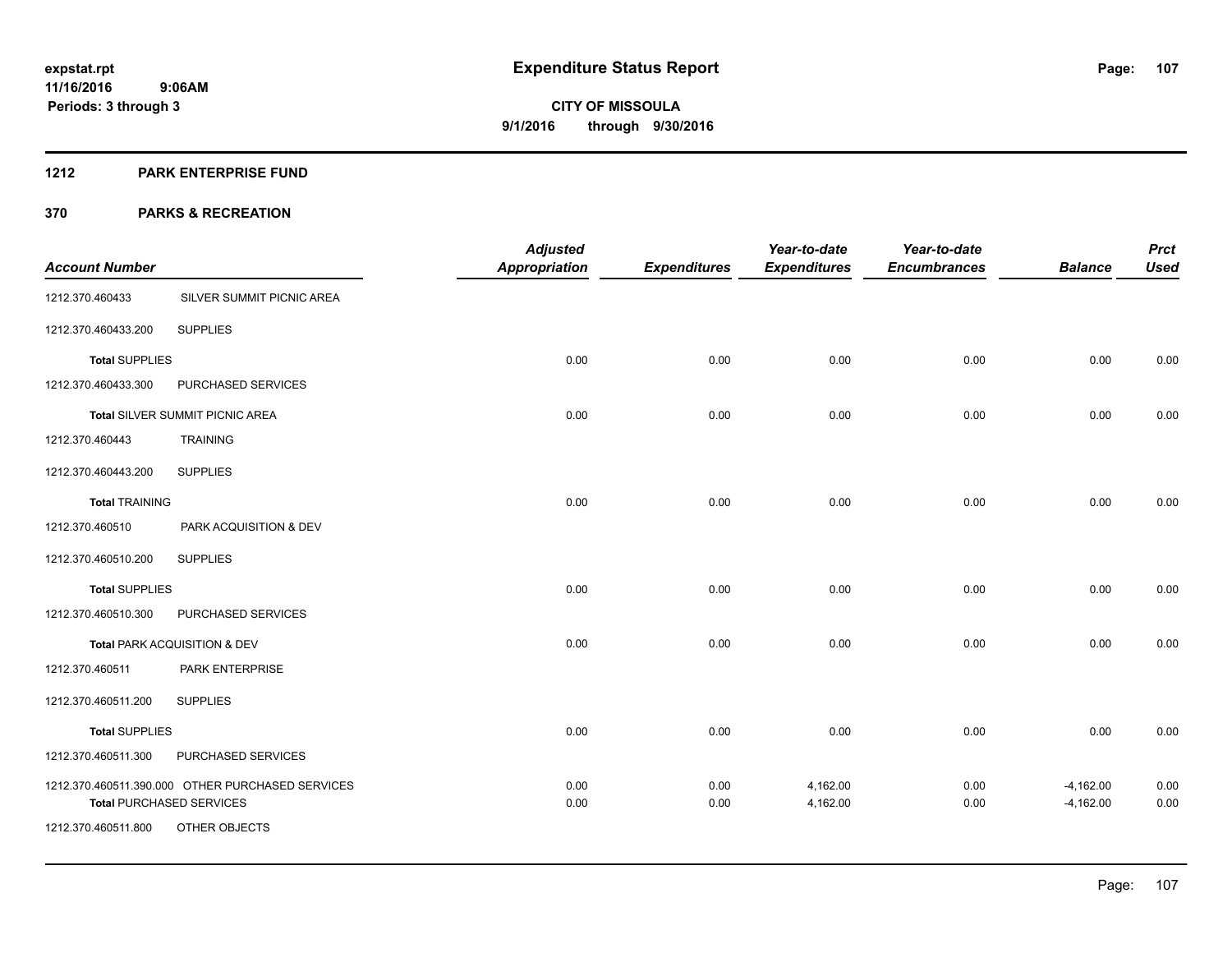### **1212 PARK ENTERPRISE FUND**

| <b>Account Number</b>        |                                   | <b>Adjusted</b><br><b>Appropriation</b> | <b>Expenditures</b> | Year-to-date<br><b>Expenditures</b> | Year-to-date<br><b>Encumbrances</b> | <b>Balance</b> | <b>Prct</b><br><b>Used</b> |
|------------------------------|-----------------------------------|-----------------------------------------|---------------------|-------------------------------------|-------------------------------------|----------------|----------------------------|
| <b>Total OTHER OBJECTS</b>   |                                   | 0.00                                    | 0.00                | 0.00                                | 0.00                                | 0.00           | 0.00                       |
| 1212.370.460511.900          | <b>CAPITAL OUTLAY</b>             |                                         |                     |                                     |                                     |                |                            |
| <b>Total CAPITAL OUTLAY</b>  |                                   | 0.00                                    | 0.00                | 0.00                                | 0.00                                | 0.00           | 0.00                       |
| <b>Total PARK ENTERPRISE</b> |                                   | 0.00                                    | 0.00                | 4,162.00                            | 0.00                                | $-4,162.00$    | 0.00                       |
| 1212.370.510110              | <b>MERCHANT SERVICES</b>          |                                         |                     |                                     |                                     |                |                            |
| 1212.370.510110.500          | <b>FIXED CHARGES</b>              |                                         |                     |                                     |                                     |                |                            |
|                              | <b>Total MERCHANT SERVICES</b>    | 0.00                                    | 0.00                | 0.00                                | 0.00                                | 0.00           | 0.00                       |
|                              | <b>Total PARK ENTERPRISE FUND</b> | 0.00                                    | 0.00                | 4,162.00                            | 0.00                                | $-4,162.00$    | 0.00                       |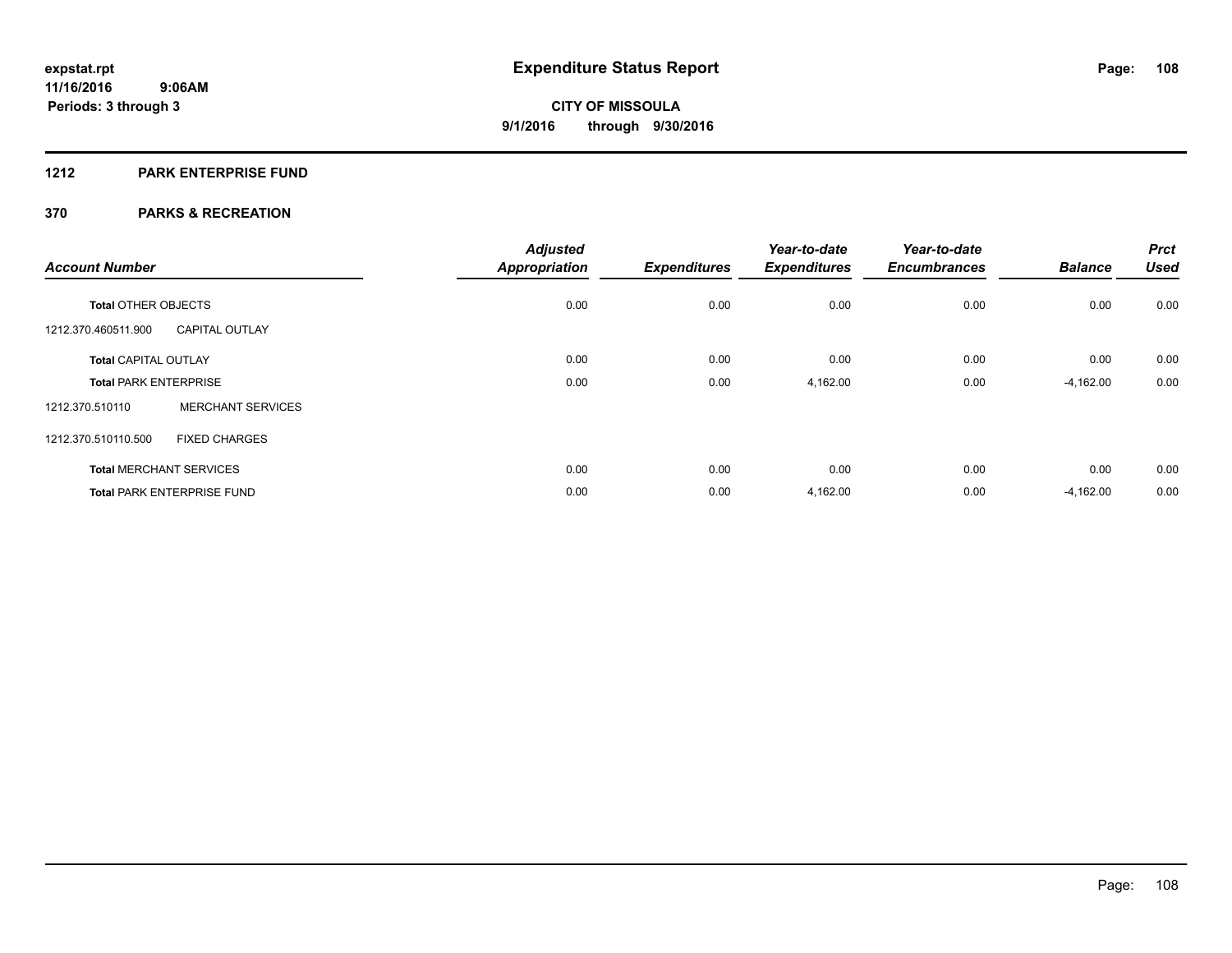# **1216 PARKS & REC TRAILS, DEV**

| <b>Account Number</b>          |                                            | <b>Adjusted</b><br><b>Appropriation</b> | <b>Expenditures</b>  | Year-to-date<br><b>Expenditures</b> | Year-to-date<br><b>Encumbrances</b> | <b>Balance</b>             | <b>Prct</b><br><b>Used</b> |
|--------------------------------|--------------------------------------------|-----------------------------------------|----------------------|-------------------------------------|-------------------------------------|----------------------------|----------------------------|
| 1216.370.460403                | PARK DEVELOPMENT & EXPANSION               |                                         |                      |                                     |                                     |                            |                            |
| 1216.370.460403.900            | CAPITAL OUTLAY                             |                                         |                      |                                     |                                     |                            |                            |
|                                | Total PARK DEVELOPMENT & EXPANSION         | 0.00                                    | 0.00                 | 0.00                                | 0.00                                | 0.00                       | 0.00                       |
| 1216.370.460433                | TRAILHEAD MAPS FOR WAYFINDING              |                                         |                      |                                     |                                     |                            |                            |
| 1216.370.460433.100            | PERSONAL SERVICES                          |                                         |                      |                                     |                                     |                            |                            |
| <b>Total PERSONAL SERVICES</b> |                                            | 0.00                                    | 0.00                 | 0.00                                | 0.00                                | 0.00                       | 0.00                       |
| 1216.370.460433.200            | <b>SUPPLIES</b>                            |                                         |                      |                                     |                                     |                            |                            |
| <b>Total SUPPLIES</b>          | 1216.370.460433.220.000 OPERATING SUPPLIES | 0.00<br>0.00                            | 3,600.00<br>3,600.00 | 5,400.00<br>5,400.00                | 0.00<br>0.00                        | $-5,400.00$<br>$-5,400.00$ | 0.00<br>0.00               |
| 1216.370.460433.300            | PURCHASED SERVICES                         |                                         |                      |                                     |                                     |                            |                            |
|                                | <b>Total PURCHASED SERVICES</b>            | 0.00                                    | 0.00                 | 0.00                                | 0.00                                | 0.00                       | 0.00                       |
|                                | Total TRAILHEAD MAPS FOR WAYFINDING        | 0.00                                    | 3,600.00             | 5,400.00                            | 0.00                                | $-5,400.00$                | 0.00                       |
| 1216.370.460434                | <b>GREENWAYS &amp; HORTICULTURE</b>        |                                         |                      |                                     |                                     |                            |                            |
| 1216.370.460434.200            | <b>SUPPLIES</b>                            |                                         |                      |                                     |                                     |                            |                            |
| <b>Total SUPPLIES</b>          |                                            | 0.00                                    | 0.00                 | 0.00                                | 0.00                                | 0.00                       | 0.00                       |
| 1216.370.460434.300            | PURCHASED SERVICES                         |                                         |                      |                                     |                                     |                            |                            |
|                                | <b>Total PURCHASED SERVICES</b>            | 0.00                                    | 0.00                 | 0.00                                | 0.00                                | 0.00                       | 0.00                       |
| 1216.370.460434.800            | OTHER OBJECTS                              |                                         |                      |                                     |                                     |                            |                            |
| <b>Total OTHER OBJECTS</b>     |                                            | 0.00                                    | 0.00                 | 0.00                                | 0.00                                | 0.00                       | 0.00                       |
| 1216.370.460434.900            | CAPITAL OUTLAY                             |                                         |                      |                                     |                                     |                            |                            |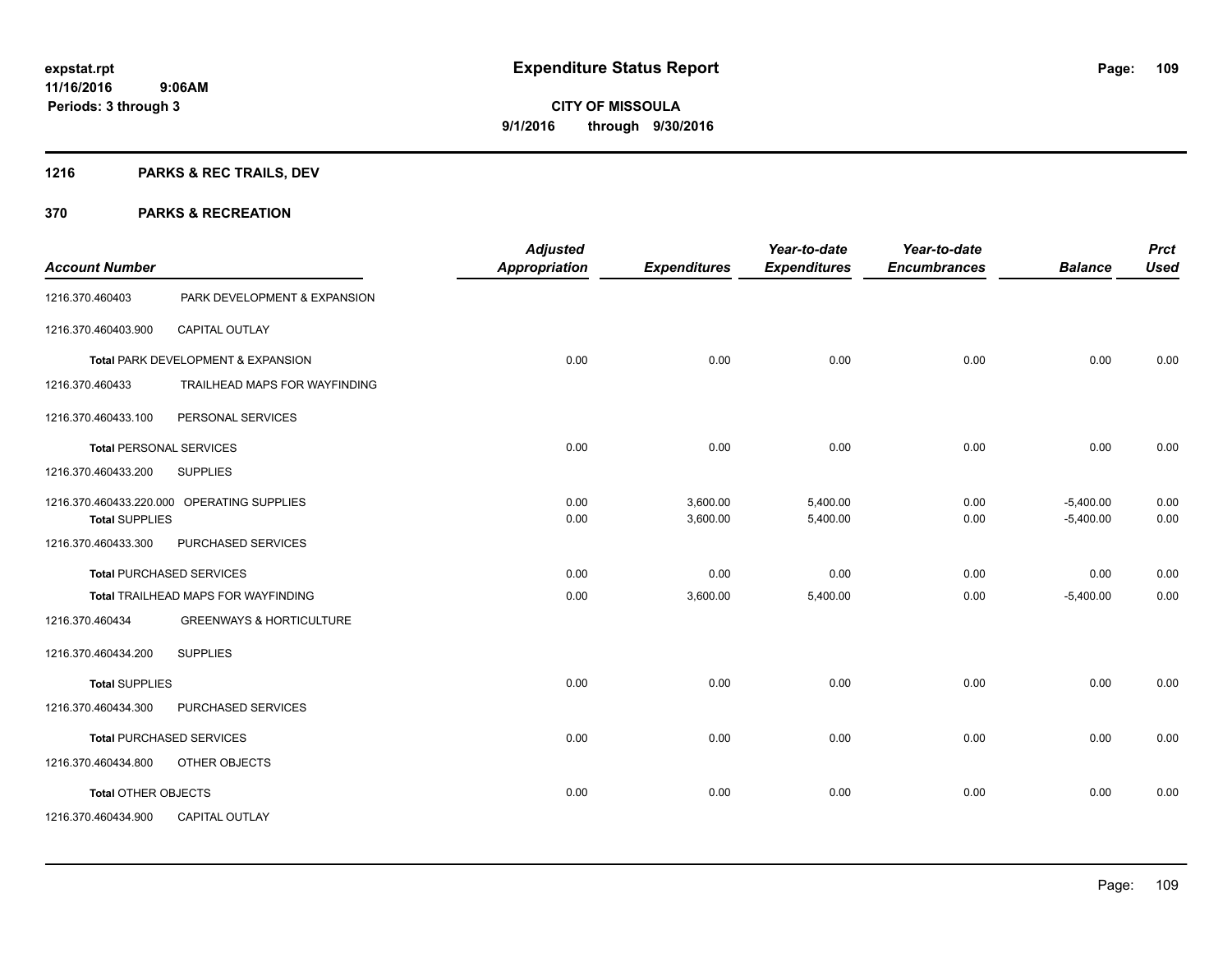# **1216 PARKS & REC TRAILS, DEV**

| <b>Account Number</b>          |                                     | <b>Adjusted</b><br><b>Appropriation</b> | <b>Expenditures</b> | Year-to-date<br><b>Expenditures</b> | Year-to-date<br><b>Encumbrances</b> | <b>Balance</b> | <b>Prct</b><br><b>Used</b> |
|--------------------------------|-------------------------------------|-----------------------------------------|---------------------|-------------------------------------|-------------------------------------|----------------|----------------------------|
|                                | Total GREENWAYS & HORTICULTURE      | 0.00                                    | 0.00                | 0.00                                | 0.00                                | 0.00           | 0.00                       |
| 1216.370.460437                | TREE INVENTORY DNRC GRANT           |                                         |                     |                                     |                                     |                |                            |
| 1216.370.460437.100            | PERSONAL SERVICES                   |                                         |                     |                                     |                                     |                |                            |
| <b>Total PERSONAL SERVICES</b> |                                     | 0.00                                    | 0.00                | 0.00                                | 0.00                                | 0.00           | 0.00                       |
| 1216.370.460437.200            | <b>SUPPLIES</b>                     |                                         |                     |                                     |                                     |                |                            |
|                                | Total TREE INVENTORY DNRC GRANT     | 0.00                                    | 0.00                | 0.00                                | 0.00                                | 0.00           | 0.00                       |
| 1216.370.460438                | MCCORMICK PARK SITE PLAN            |                                         |                     |                                     |                                     |                |                            |
| 1216.370.460438.200            | <b>SUPPLIES</b>                     |                                         |                     |                                     |                                     |                |                            |
| <b>Total SUPPLIES</b>          |                                     | 0.00                                    | 0.00                | 0.00                                | 0.00                                | 0.00           | 0.00                       |
| 1216.370.460438.300            | PURCHASED SERVICES                  |                                         |                     |                                     |                                     |                |                            |
|                                | Total MCCORMICK PARK SITE PLAN      | 0.00                                    | 0.00                | 0.00                                | 0.00                                | 0.00           | 0.00                       |
| 1216.370.460439                | CLARK FORK RIVER ACCESS GRANT       |                                         |                     |                                     |                                     |                |                            |
| 1216.370.460439.300            | PURCHASED SERVICES                  |                                         |                     |                                     |                                     |                |                            |
|                                | Total CLARK FORK RIVER ACCESS GRANT | 0.00                                    | 0.00                | 0.00                                | 0.00                                | 0.00           | 0.00                       |
| 1216.370.460443                | <b>TRAINING</b>                     |                                         |                     |                                     |                                     |                |                            |
| 1216.370.460443.200            | <b>SUPPLIES</b>                     |                                         |                     |                                     |                                     |                |                            |
| <b>Total SUPPLIES</b>          |                                     | 0.00                                    | 0.00                | 0.00                                | 0.00                                | 0.00           | 0.00                       |
| 1216.370.460443.300            | PURCHASED SERVICES                  |                                         |                     |                                     |                                     |                |                            |
| <b>Total TRAINING</b>          |                                     | 0.00                                    | 0.00                | 0.00                                | 0.00                                | 0.00           | 0.00                       |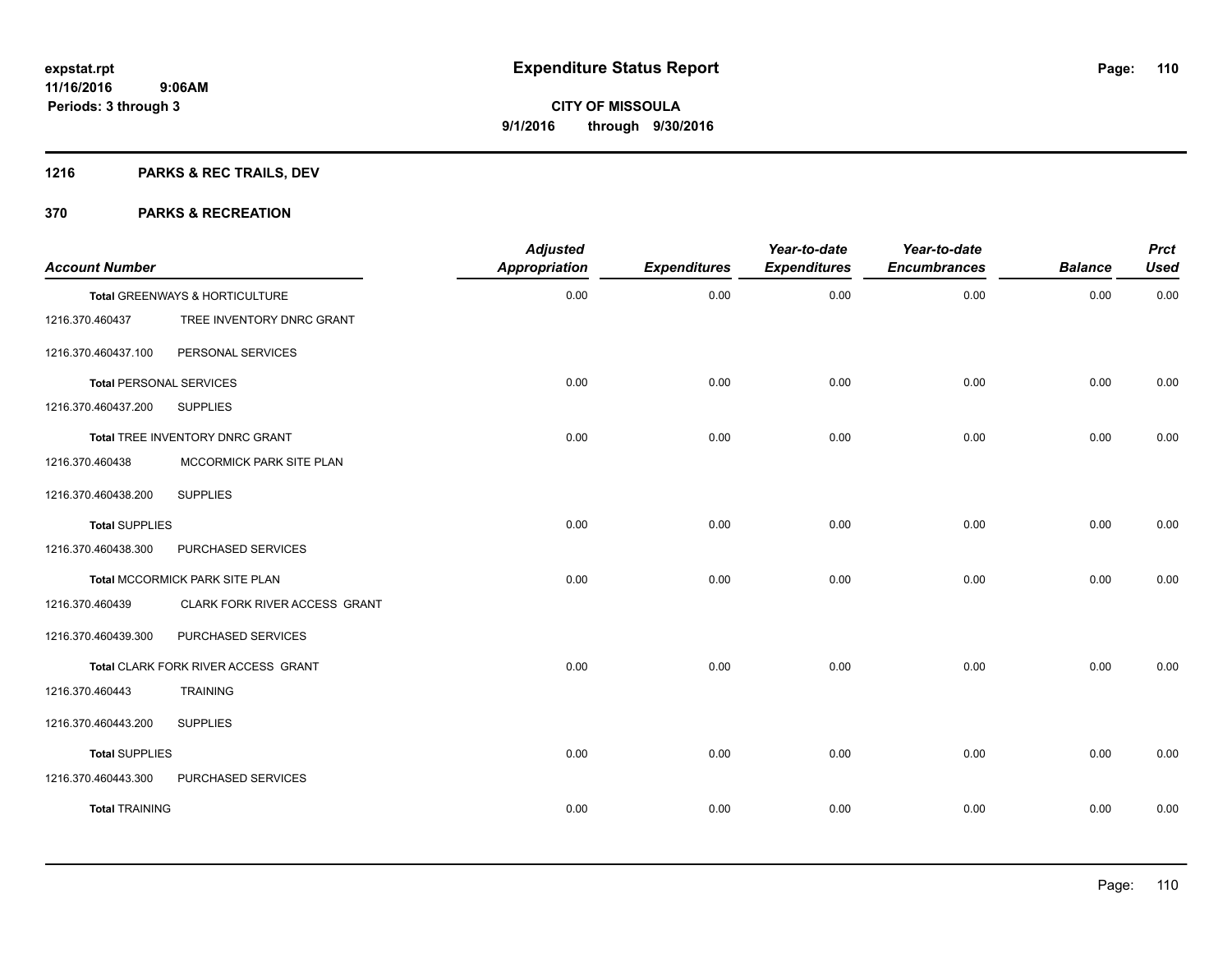# **1216 PARKS & REC TRAILS, DEV**

|                              |                                                  | <b>Adjusted</b>      |                     | Year-to-date        | Year-to-date        |                | <b>Prct</b> |
|------------------------------|--------------------------------------------------|----------------------|---------------------|---------------------|---------------------|----------------|-------------|
| <b>Account Number</b>        |                                                  | <b>Appropriation</b> | <b>Expenditures</b> | <b>Expenditures</b> | <b>Encumbrances</b> | <b>Balance</b> | <b>Used</b> |
| 1216.370.460444              | <b>PLAYGROUNDS</b>                               |                      |                     |                     |                     |                |             |
| 1216.370.460444.300          | PURCHASED SERVICES                               |                      |                     |                     |                     |                |             |
|                              | <b>Total PURCHASED SERVICES</b>                  | 0.00                 | 0.00                | 0.00                | 0.00                | 0.00           | 0.00        |
| 1216.370.460444.900          | <b>CAPITAL OUTLAY</b>                            |                      |                     |                     |                     |                |             |
| <b>Total PLAYGROUNDS</b>     |                                                  | 0.00                 | 0.00                | 0.00                | 0.00                | 0.00           | 0.00        |
| 1216.370.460470              | <b>RECREATION MORE</b>                           |                      |                     |                     |                     |                |             |
| 1216.370.460470.200          | <b>SUPPLIES</b>                                  |                      |                     |                     |                     |                |             |
|                              | 1216.370.460470.220.000 MORE/OPERATING SUPPLIES  | 0.00                 | 591.04              | 1,829.56            | 0.00                | $-1,829.56$    | 0.00        |
| <b>Total SUPPLIES</b>        |                                                  | 0.00                 | 591.04              | 1,829.56            | 0.00                | $-1,829.56$    | 0.00        |
| 1216.370.460470.300          | PURCHASED SERVICES                               |                      |                     |                     |                     |                |             |
|                              | 1216.370.460470.390.000 OTHER PURCHASED SERVICES | 0.00                 | 0.00                | 19.00               | 0.00                | $-19.00$       | 0.00        |
|                              | <b>Total PURCHASED SERVICES</b>                  | 0.00                 | 0.00                | 19.00               | 0.00                | $-19.00$       | 0.00        |
| 1216.370.460470.900          | <b>CAPITAL OUTLAY</b>                            |                      |                     |                     |                     |                |             |
| <b>Total CAPITAL OUTLAY</b>  |                                                  | 0.00                 | 0.00                | 0.00                | 0.00                | 0.00           | 0.00        |
| <b>Total RECREATION MORE</b> |                                                  | 0.00                 | 591.04              | 1,848.56            | 0.00                | $-1,848.56$    | 0.00        |
| 1216.370.460471              | <b>RECREATION ADULTS</b>                         |                      |                     |                     |                     |                |             |
| 1216.370.460471.200          | <b>SUPPLIES</b>                                  |                      |                     |                     |                     |                |             |
| <b>Total SUPPLIES</b>        |                                                  | 0.00                 | 0.00                | 0.00                | 0.00                | 0.00           | 0.00        |
| 1216.370.460471.300          | PURCHASED SERVICES                               |                      |                     |                     |                     |                |             |
|                              | <b>Total PURCHASED SERVICES</b>                  | 0.00                 | 0.00                | 0.00                | 0.00                | 0.00           | 0.00        |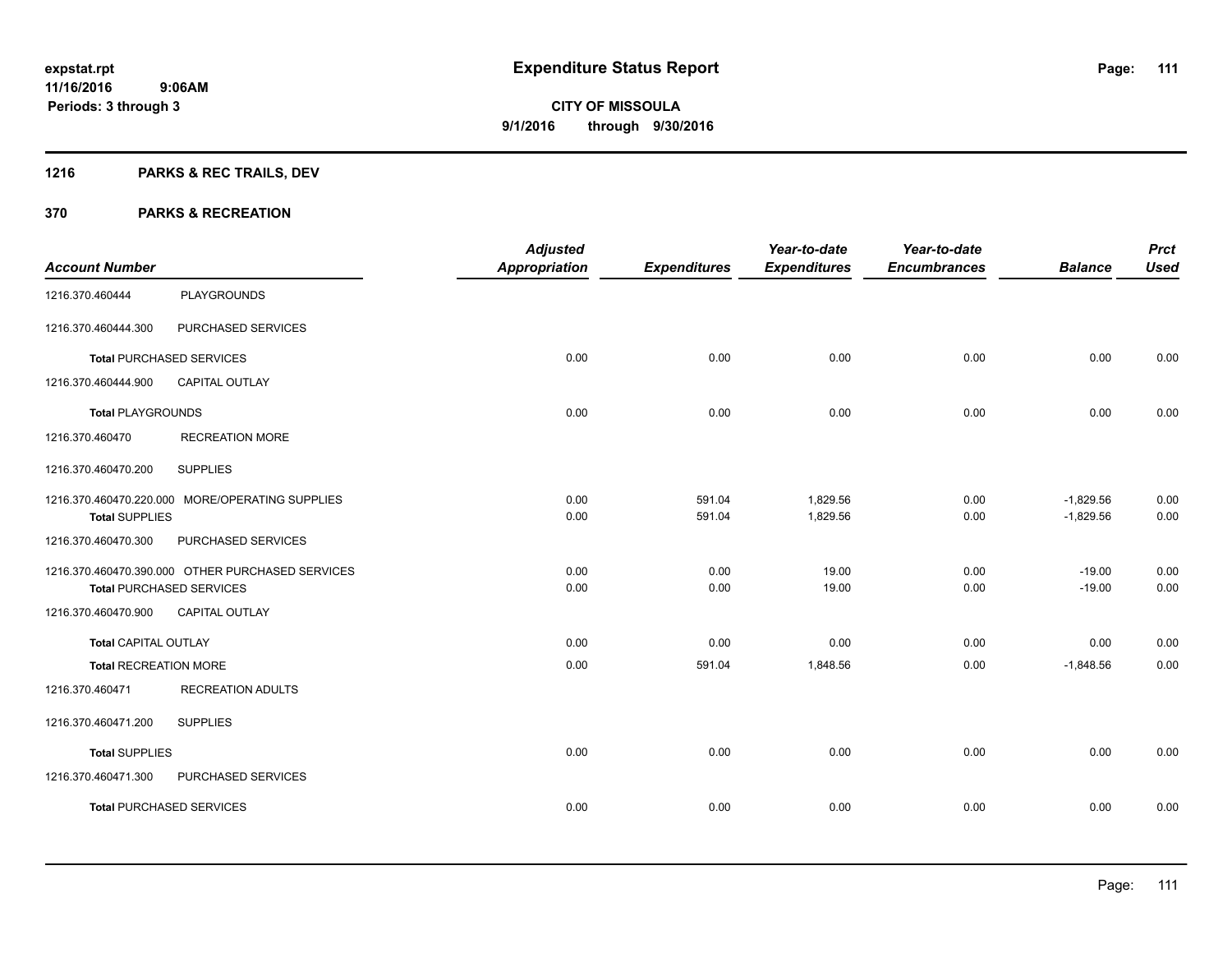# **1216 PARKS & REC TRAILS, DEV**

|                               |                                   | <b>Adjusted</b>      |                     | Year-to-date        | Year-to-date        |                | <b>Prct</b> |
|-------------------------------|-----------------------------------|----------------------|---------------------|---------------------|---------------------|----------------|-------------|
| <b>Account Number</b>         |                                   | <b>Appropriation</b> | <b>Expenditures</b> | <b>Expenditures</b> | <b>Encumbrances</b> | <b>Balance</b> | <b>Used</b> |
| 1216.370.460471.800           | OTHER OBJECTS                     |                      |                     |                     |                     |                |             |
| <b>Total OTHER OBJECTS</b>    |                                   | 0.00                 | 0.00                | 0.00                | 0.00                | 0.00           | 0.00        |
| 1216.370.460471.900           | <b>CAPITAL OUTLAY</b>             |                      |                     |                     |                     |                |             |
| Total RECREATION ADULTS       |                                   | 0.00                 | 0.00                | 0.00                | 0.00                | 0.00           | 0.00        |
| 1216.370.460472               | <b>RECREATION YOUTH</b>           |                      |                     |                     |                     |                |             |
| 1216.370.460472.200           | <b>SUPPLIES</b>                   |                      |                     |                     |                     |                |             |
| <b>Total SUPPLIES</b>         |                                   | 0.00                 | 0.00                | 0.00                | 0.00                | 0.00           | 0.00        |
| 1216.370.460472.300           | PURCHASED SERVICES                |                      |                     |                     |                     |                |             |
|                               | <b>Total PURCHASED SERVICES</b>   | 0.00                 | 0.00                | 0.00                | 0.00                | 0.00           | 0.00        |
| 1216.370.460472.700           | <b>GRANTS &amp; CONTRIBUTIONS</b> |                      |                     |                     |                     |                |             |
|                               | Total GRANTS & CONTRIBUTIONS      | 0.00                 | 0.00                | 0.00                | 0.00                | 0.00           | 0.00        |
| 1216.370.460472.800           | OTHER OBJECTS                     |                      |                     |                     |                     |                |             |
| Total OTHER OBJECTS           |                                   | 0.00                 | 0.00                | 0.00                | 0.00                | 0.00           | 0.00        |
| 1216.370.460472.900           | <b>CAPITAL OUTLAY</b>             |                      |                     |                     |                     |                |             |
| <b>Total RECREATION YOUTH</b> |                                   | 0.00                 | 0.00                | 0.00                | 0.00                | 0.00           | 0.00        |
| 1216.370.460506               | <b>CARAS PARK</b>                 |                      |                     |                     |                     |                |             |
| 1216.370.460506.200           | <b>SUPPLIES</b>                   |                      |                     |                     |                     |                |             |
| <b>Total SUPPLIES</b>         |                                   | 0.00                 | 0.00                | 0.00                | 0.00                | 0.00           | 0.00        |
| 1216.370.460506.300           | PURCHASED SERVICES                |                      |                     |                     |                     |                |             |
|                               | <b>Total PURCHASED SERVICES</b>   | 0.00                 | 0.00                | 0.00                | 0.00                | 0.00           | 0.00        |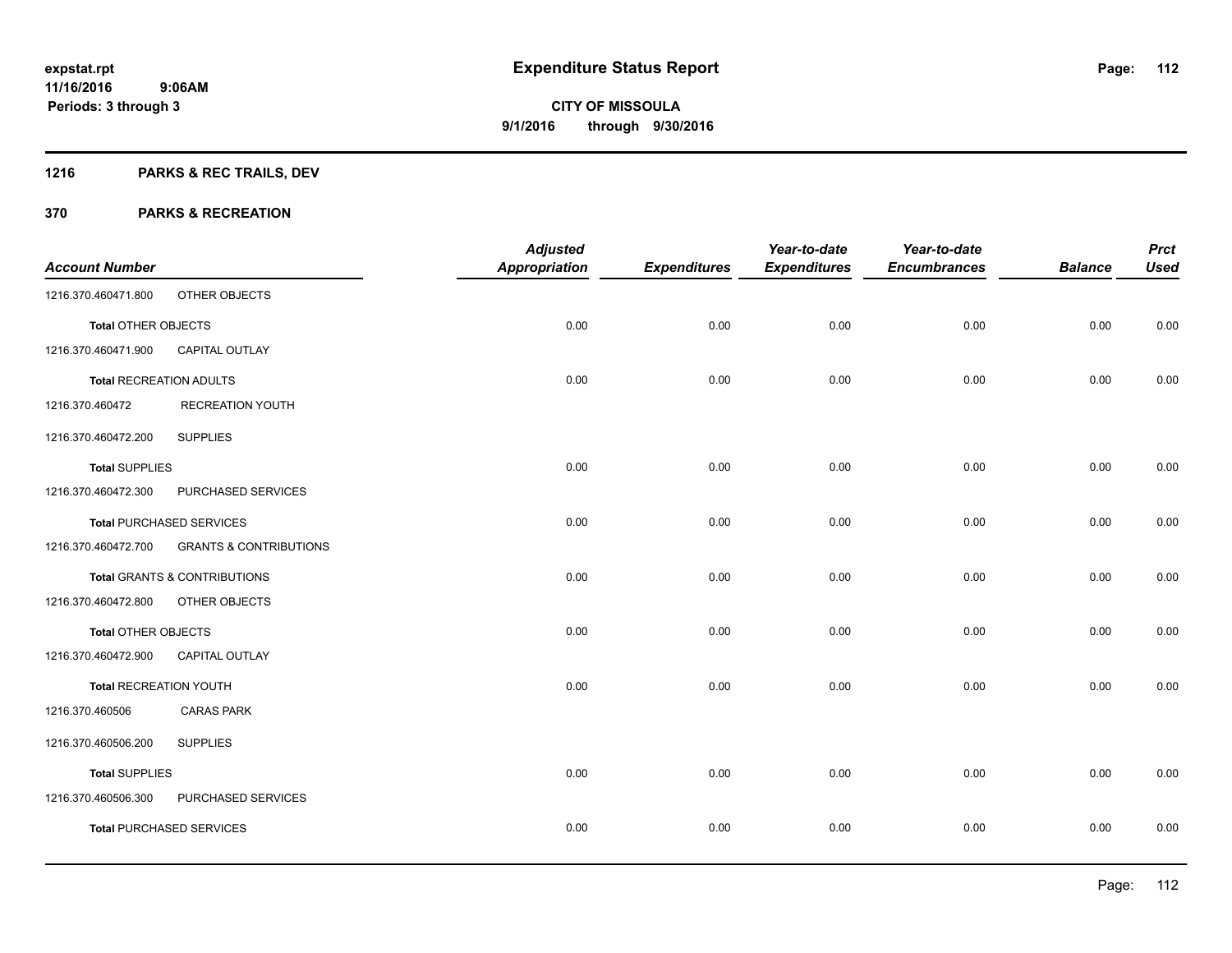# **1216 PARKS & REC TRAILS, DEV**

|                                 |                                                   | <b>Adjusted</b>      |                     | Year-to-date        | Year-to-date        |                | <b>Prct</b> |
|---------------------------------|---------------------------------------------------|----------------------|---------------------|---------------------|---------------------|----------------|-------------|
| <b>Account Number</b>           |                                                   | <b>Appropriation</b> | <b>Expenditures</b> | <b>Expenditures</b> | <b>Encumbrances</b> | <b>Balance</b> | <b>Used</b> |
| 1216.370.460506.900             | CAPITAL OUTLAY                                    |                      |                     |                     |                     |                |             |
| <b>Total CARAS PARK</b>         |                                                   | 0.00                 | 0.00                | 0.00                | 0.00                | 0.00           | 0.00        |
| 1216.370.460507                 | <b>COMMUNITY TRAILS</b>                           |                      |                     |                     |                     |                |             |
| 1216.370.460507.200             | <b>SUPPLIES</b>                                   |                      |                     |                     |                     |                |             |
| <b>Total SUPPLIES</b>           |                                                   | 0.00                 | 0.00                | 0.00                | 0.00                | 0.00           | 0.00        |
| 1216.370.460507.300             | PURCHASED SERVICES                                |                      |                     |                     |                     |                |             |
|                                 | <b>Total PURCHASED SERVICES</b>                   | 0.00                 | 0.00                | 0.00                | 0.00                | 0.00           | 0.00        |
| 1216.370.460507.900             | CAPITAL OUTLAY                                    |                      |                     |                     |                     |                |             |
| <b>Total COMMUNITY TRAILS</b>   |                                                   | 0.00                 | 0.00                | 0.00                | 0.00                | 0.00           | 0.00        |
| 1216.370.460508                 | <b>KIWANIS PARK</b>                               |                      |                     |                     |                     |                |             |
| 1216.370.460508.900             | CAPITAL OUTLAY                                    |                      |                     |                     |                     |                |             |
|                                 | 1216.370.460508.930.000 KIWANIS PARK IMPROVEMENTS | 0.00                 | 0.00                | 90,303.40           | 0.00                | $-90,303.40$   | 0.00        |
| <b>Total KIWANIS PARK</b>       |                                                   | 0.00                 | 0.00                | 90,303.40           | 0.00                | $-90,303.40$   | 0.00        |
| 1216.370.460509                 | <b>KIM WILLIAMS TRAIL</b>                         |                      |                     |                     |                     |                |             |
| 1216.370.460509.900             | CAPITAL OUTLAY                                    |                      |                     |                     |                     |                |             |
| <b>Total KIM WILLIAMS TRAIL</b> |                                                   | 0.00                 | 0.00                | 0.00                | 0.00                | 0.00           | 0.00        |
| 1216.370.460511                 | PARK ENTERPRISE                                   |                      |                     |                     |                     |                |             |
| 1216.370.460511.200             | <b>SUPPLIES</b>                                   |                      |                     |                     |                     |                |             |
| <b>Total SUPPLIES</b>           |                                                   | 0.00                 | 0.00                | 0.00                | 0.00                | 0.00           | 0.00        |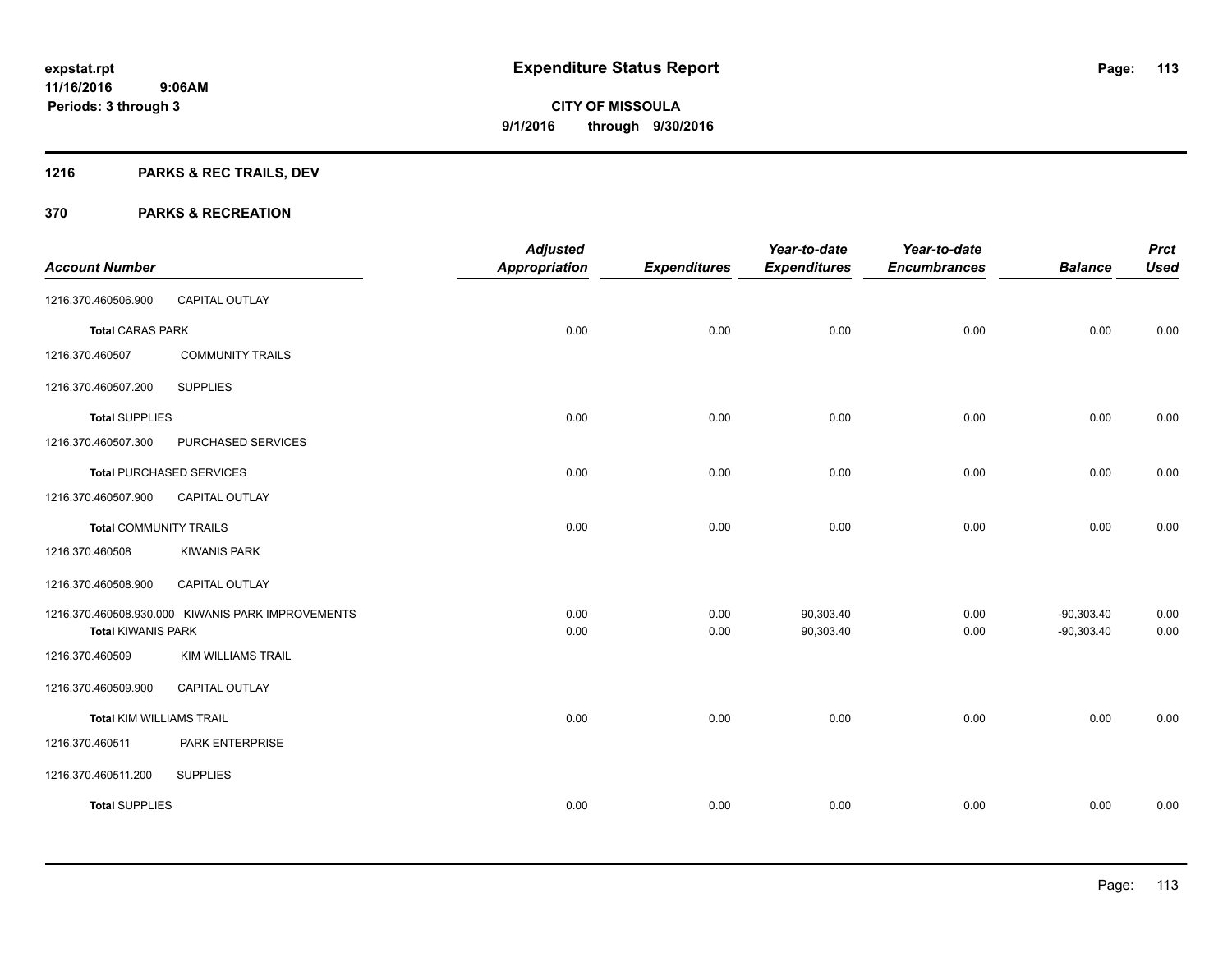# **1216 PARKS & REC TRAILS, DEV**

|                              |                                                          | <b>Adjusted</b>      |                     | Year-to-date        | Year-to-date        |                | <b>Prct</b> |
|------------------------------|----------------------------------------------------------|----------------------|---------------------|---------------------|---------------------|----------------|-------------|
| <b>Account Number</b>        |                                                          | <b>Appropriation</b> | <b>Expenditures</b> | <b>Expenditures</b> | <b>Encumbrances</b> | <b>Balance</b> | <b>Used</b> |
| 1216.370.460511.300          | PURCHASED SERVICES                                       |                      |                     |                     |                     |                |             |
| <b>Total PARK ENTERPRISE</b> |                                                          | 0.00                 | 0.00                | 0.00                | 0.00                | 0.00           | 0.00        |
| 1216.370.460512              | PARK MEMORIALS                                           |                      |                     |                     |                     |                |             |
| 1216.370.460512.200          | <b>SUPPLIES</b>                                          |                      |                     |                     |                     |                |             |
| <b>Total SUPPLIES</b>        |                                                          | 0.00                 | 0.00                | 0.00                | 0.00                | 0.00           | 0.00        |
| 1216.370.460512.300          | PURCHASED SERVICES                                       |                      |                     |                     |                     |                |             |
|                              | <b>Total PURCHASED SERVICES</b>                          | 0.00                 | 0.00                | 0.00                | 0.00                | 0.00           | 0.00        |
| 1216.370.460512.800          | OTHER OBJECTS                                            |                      |                     |                     |                     |                |             |
| Total OTHER OBJECTS          |                                                          | 0.00                 | 0.00                | 0.00                | 0.00                | 0.00           | 0.00        |
| 1216.370.460512.900          | CAPITAL OUTLAY                                           |                      |                     |                     |                     |                |             |
| <b>Total PARK MEMORIALS</b>  |                                                          | 0.00                 | 0.00                | 0.00                | 0.00                | 0.00           | 0.00        |
| 1216.370.460513              | RECREATIONAL DONATIONS SPEC EVENTS                       |                      |                     |                     |                     |                |             |
| 1216.370.460513.200          | <b>SUPPLIES</b>                                          |                      |                     |                     |                     |                |             |
|                              | 1216.370.460513.220.000 REC DONATIONS/OPERATING SUPPLIES | 0.00                 | 0.00                | 3,389.95            | 0.00                | $-3,389.95$    | 0.00        |
| <b>Total SUPPLIES</b>        |                                                          | 0.00                 | 0.00                | 3,389.95            | 0.00                | $-3,389.95$    | 0.00        |
| 1216.370.460513.300          | PURCHASED SERVICES                                       |                      |                     |                     |                     |                |             |
|                              | <b>Total PURCHASED SERVICES</b>                          | 0.00                 | 0.00                | 0.00                | 0.00                | 0.00           | 0.00        |
| 1216.370.460513.800          | OTHER OBJECTS                                            |                      |                     |                     |                     |                |             |
| Total OTHER OBJECTS          |                                                          | 0.00                 | 0.00                | 0.00                | 0.00                | 0.00           | 0.00        |
| 1216.370.460513.900          | <b>CAPITAL OUTLAY</b>                                    |                      |                     |                     |                     |                |             |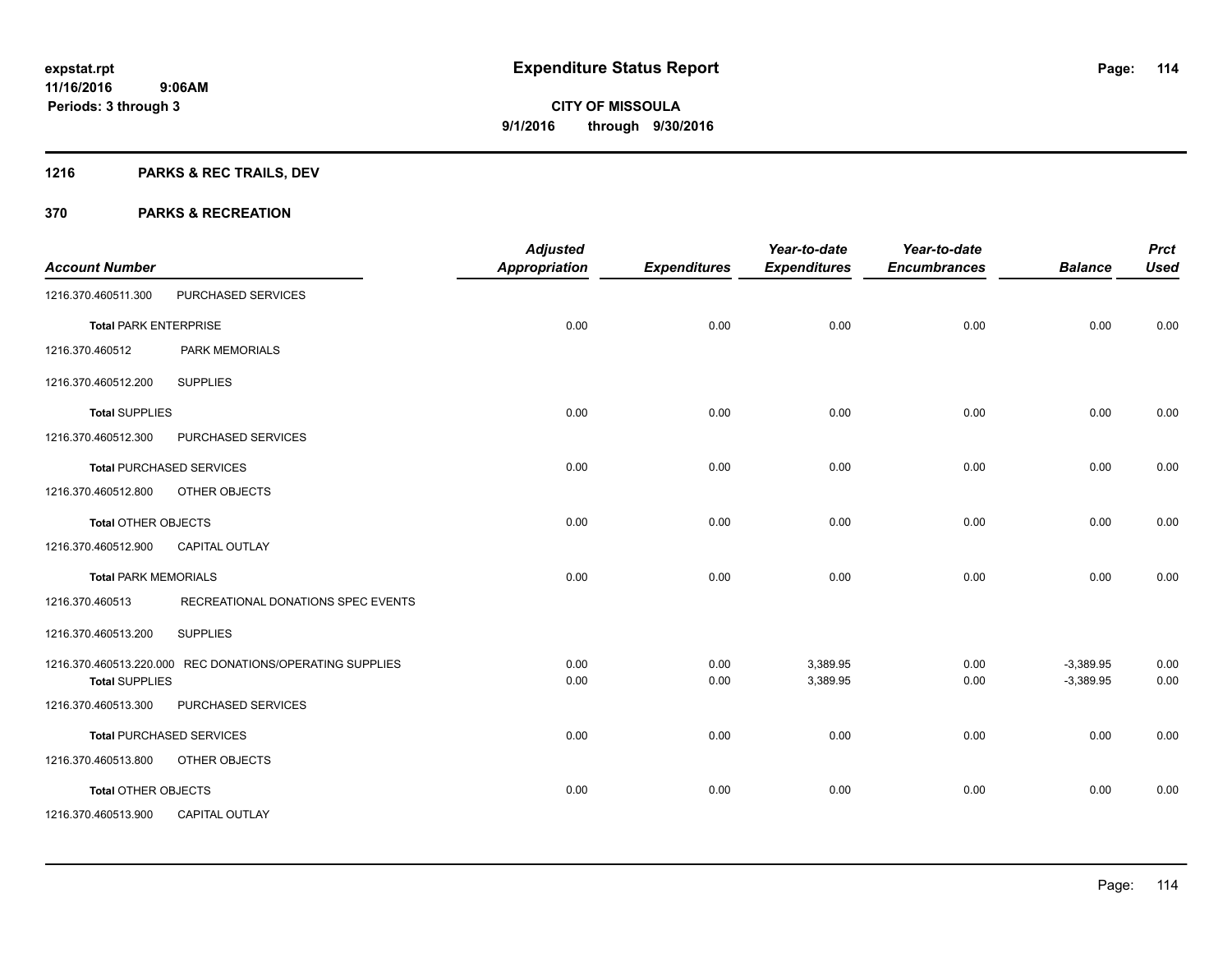# **1216 PARKS & REC TRAILS, DEV**

| <b>Account Number</b>          |                                                           | <b>Adjusted</b><br>Appropriation | <b>Expenditures</b> | Year-to-date<br><b>Expenditures</b> | Year-to-date<br><b>Encumbrances</b> | <b>Balance</b> | <b>Prct</b><br><b>Used</b> |
|--------------------------------|-----------------------------------------------------------|----------------------------------|---------------------|-------------------------------------|-------------------------------------|----------------|----------------------------|
| <b>Total CAPITAL OUTLAY</b>    |                                                           | 0.00                             | 0.00                | 0.00                                | 0.00                                | 0.00           | 0.00                       |
|                                | Total RECREATIONAL DONATIONS SPEC EVENTS                  | 0.00                             | 0.00                | 3,389.95                            | 0.00                                | $-3,389.95$    | 0.00                       |
| 1216.370.460514                | <b>URBAN FORESTRY</b>                                     |                                  |                     |                                     |                                     |                |                            |
| 1216.370.460514.100            | PERSONAL SERVICES                                         |                                  |                     |                                     |                                     |                |                            |
| <b>Total PERSONAL SERVICES</b> |                                                           | 0.00                             | 0.00                | 0.00                                | 0.00                                | 0.00           | 0.00                       |
| 1216.370.460514.200            | <b>SUPPLIES</b>                                           |                                  |                     |                                     |                                     |                |                            |
|                                | 1216.370.460514.220.000 URBAN FORESTRY/OPERATING SUPPLIES | 0.00                             | 0.00                | 48.43                               | 0.00                                | $-48.43$       | 0.00                       |
| <b>Total SUPPLIES</b>          |                                                           | 0.00                             | 0.00                | 48.43                               | 0.00                                | $-48.43$       | 0.00                       |
| 1216.370.460514.300            | PURCHASED SERVICES                                        |                                  |                     |                                     |                                     |                |                            |
|                                | <b>Total PURCHASED SERVICES</b>                           | 0.00                             | 0.00                | 0.00                                | 0.00                                | 0.00           | 0.00                       |
| 1216.370.460514.900            | CAPITAL OUTLAY                                            |                                  |                     |                                     |                                     |                |                            |
|                                | 1216.370.460514.940.000 MACHINERY & EQUIPMENT             | 0.00                             | 0.00                | 9,150.00                            | 0.00                                | $-9,150.00$    | 0.00                       |
| <b>Total CAPITAL OUTLAY</b>    |                                                           | 0.00                             | 0.00                | 9,150.00                            | 0.00                                | $-9,150.00$    | 0.00                       |
| <b>Total URBAN FORESTRY</b>    |                                                           | 0.00                             | 0.00                | 9,198.43                            | 0.00                                | $-9,198.43$    | 0.00                       |
| 1216.370.460516                | PARK REVOLVING                                            |                                  |                     |                                     |                                     |                |                            |
| 1216.370.460516.800            | OTHER OBJECTS                                             |                                  |                     |                                     |                                     |                |                            |
| <b>Total PARK REVOLVING</b>    |                                                           | 0.00                             | 0.00                | 0.00                                | 0.00                                | 0.00           | 0.00                       |
| 1216.370.460517                | OPEN SPACE PURCHASE & DONATIONS                           |                                  |                     |                                     |                                     |                |                            |
| 1216.370.460517.200            | <b>SUPPLIES</b>                                           |                                  |                     |                                     |                                     |                |                            |
| <b>Total SUPPLIES</b>          |                                                           | 0.00                             | 0.00                | 0.00                                | 0.00                                | 0.00           | 0.00                       |
| 1216.370.460517.300            | PURCHASED SERVICES                                        |                                  |                     |                                     |                                     |                |                            |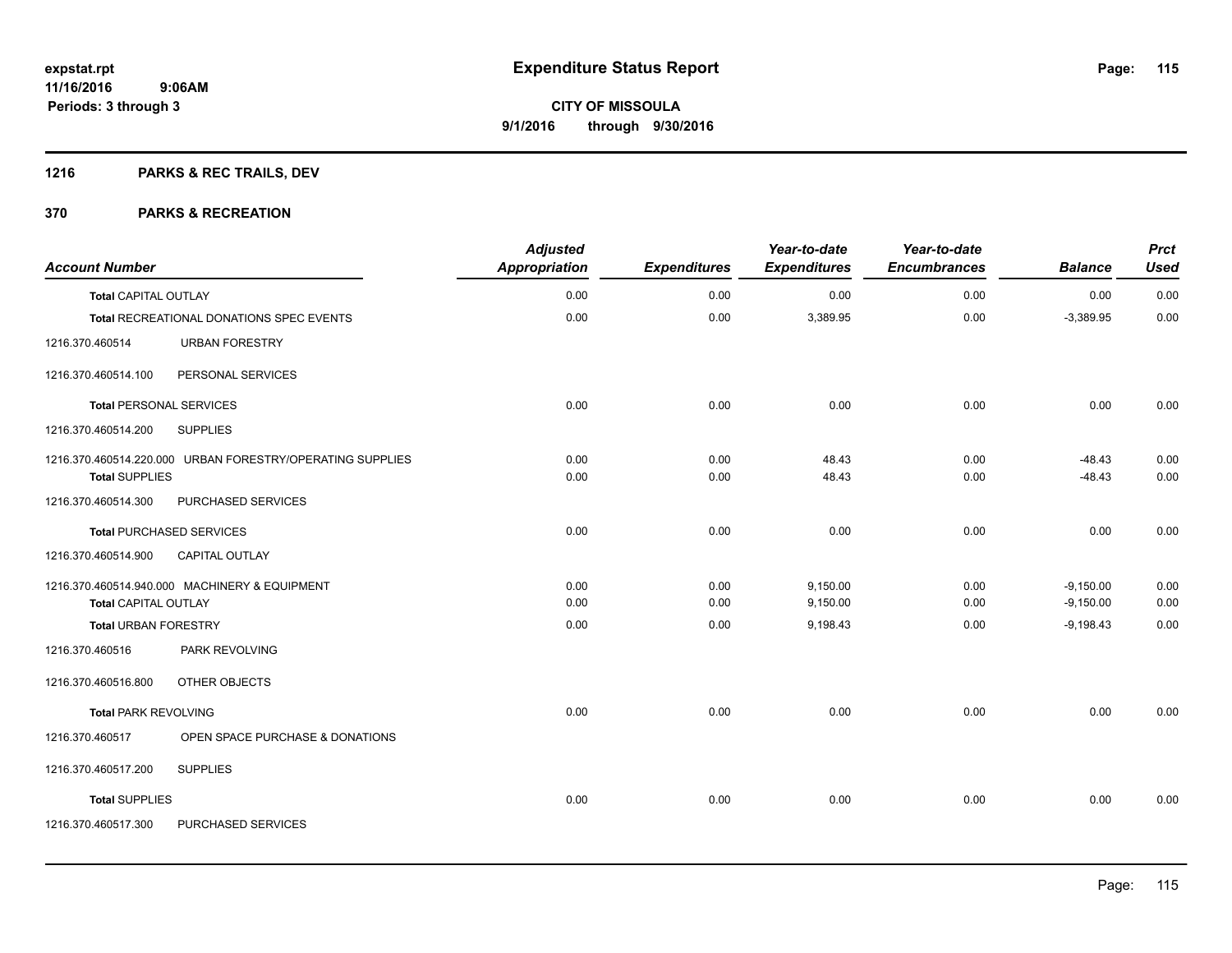# **1216 PARKS & REC TRAILS, DEV**

| <b>Account Number</b>         |                                       | <b>Adjusted</b><br>Appropriation | <b>Expenditures</b> | Year-to-date<br><b>Expenditures</b> | Year-to-date<br><b>Encumbrances</b> | <b>Balance</b> | <b>Prct</b><br><b>Used</b> |
|-------------------------------|---------------------------------------|----------------------------------|---------------------|-------------------------------------|-------------------------------------|----------------|----------------------------|
|                               | <b>Total PURCHASED SERVICES</b>       | 0.00                             | 0.00                | 0.00                                | 0.00                                | 0.00           | 0.00                       |
| 1216.370.460517.900           | <b>CAPITAL OUTLAY</b>                 |                                  |                     |                                     |                                     |                |                            |
|                               | Total OPEN SPACE PURCHASE & DONATIONS | 0.00                             | 0.00                | 0.00                                | 0.00                                | 0.00           | 0.00                       |
| 1216.370.460518               | <b>SILVERS LAGOON</b>                 |                                  |                     |                                     |                                     |                |                            |
| 1216.370.460518.900           | <b>CAPITAL OUTLAY</b>                 |                                  |                     |                                     |                                     |                |                            |
| <b>Total SILVERS LAGOON</b>   |                                       | 0.00                             | 0.00                | 0.00                                | 0.00                                | 0.00           | 0.00                       |
| 1216.370.460519               | <b>AQUATICS CAPITAL</b>               |                                  |                     |                                     |                                     |                |                            |
| 1216.370.460519.200           | <b>SUPPLIES</b>                       |                                  |                     |                                     |                                     |                |                            |
| <b>Total SUPPLIES</b>         |                                       | 0.00                             | 0.00                | 0.00                                | 0.00                                | 0.00           | 0.00                       |
| 1216.370.460519.300           | PURCHASED SERVICES                    |                                  |                     |                                     |                                     |                |                            |
|                               | <b>Total PURCHASED SERVICES</b>       | 0.00                             | 0.00                | 0.00                                | 0.00                                | 0.00           | 0.00                       |
| 1216.370.460519.900           | <b>CAPITAL OUTLAY</b>                 |                                  |                     |                                     |                                     |                |                            |
| <b>Total AQUATICS CAPITAL</b> |                                       | 0.00                             | 0.00                | 0.00                                | 0.00                                | 0.00           | 0.00                       |
| 1216.370.460520               | *** Title Not Found ***               |                                  |                     |                                     |                                     |                |                            |
| 1216.370.460520.200           | <b>SUPPLIES</b>                       |                                  |                     |                                     |                                     |                |                            |
| <b>Total SUPPLIES</b>         |                                       | 0.00                             | 0.00                | 0.00                                | 0.00                                | 0.00           | 0.00                       |
| 1216.370.460520.300           | PURCHASED SERVICES                    |                                  |                     |                                     |                                     |                |                            |
|                               | <b>Total PURCHASED SERVICES</b>       | 0.00                             | 0.00                | 0.00                                | 0.00                                | 0.00           | 0.00                       |
| 1216.370.460520.900           | <b>CAPITAL OUTLAY</b>                 |                                  |                     |                                     |                                     |                |                            |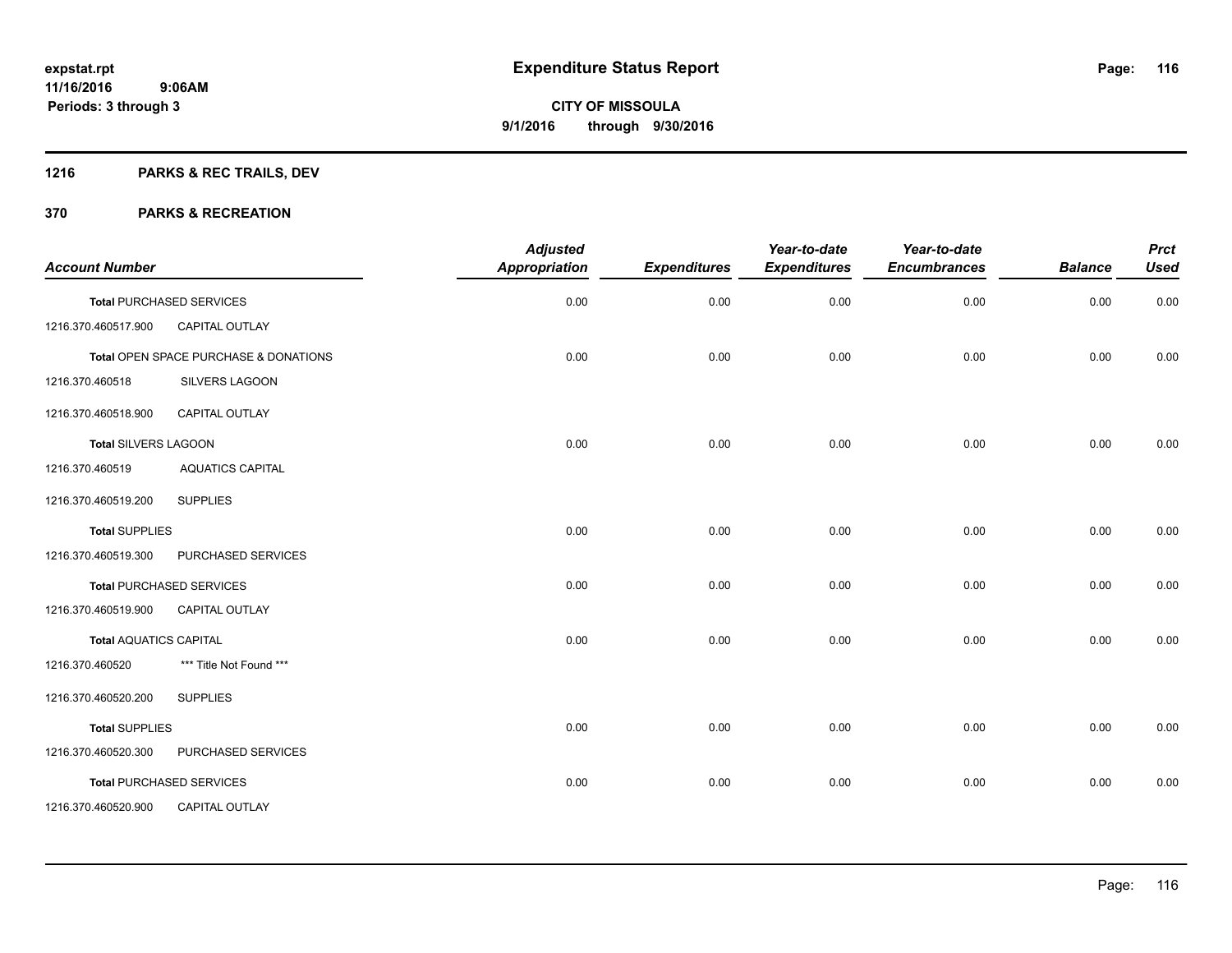# **1216 PARKS & REC TRAILS, DEV**

| <b>Account Number</b>         |                                                                 | <b>Adjusted</b><br><b>Appropriation</b> | <b>Expenditures</b> | Year-to-date<br><b>Expenditures</b> | Year-to-date<br><b>Encumbrances</b> | <b>Balance</b> | <b>Prct</b><br><b>Used</b> |
|-------------------------------|-----------------------------------------------------------------|-----------------------------------------|---------------------|-------------------------------------|-------------------------------------|----------------|----------------------------|
| Total *** Title Not Found *** |                                                                 | 0.00                                    | 0.00                | 0.00                                | 0.00                                | 0.00           | 0.00                       |
| 1216.370.460521               | CONSERVATION LANDS DONATIONS                                    |                                         |                     |                                     |                                     |                |                            |
| 1216.370.460521.100           | PERSONAL SERVICES                                               |                                         |                     |                                     |                                     |                |                            |
|                               | 1216.370.460521.110.000 CONSV LANDS MGMT GRANTS                 | 0.00                                    | 0.00                | 5,568.48                            | 0.00                                | $-5,568.48$    | 0.00                       |
|                               | 1216.370.460521.140.000 CONSERVATION LAND MGMT GRANT/EMP CONTRI | 0.00                                    | 0.00                | 784.76                              | 0.00                                | $-784.76$      | 0.00                       |
| 1216.370.460521.200           | <b>Total PERSONAL SERVICES</b><br><b>SUPPLIES</b>               | 0.00                                    | 0.00                | 6,353.24                            | 0.00                                | $-6,353.24$    | 0.00                       |
| <b>Total SUPPLIES</b>         |                                                                 | 0.00                                    | 0.00                | 0.00                                | 0.00                                | 0.00           | 0.00                       |
| 1216.370.460521.300           | PURCHASED SERVICES                                              |                                         |                     |                                     |                                     |                |                            |
|                               | 1216.370.460521.350.086 PROFESSIONAL SERVICES~WEED PROGRAM      | 0.00                                    | 0.00                | 2,160.32                            | 0.00                                | $-2,160.32$    | 0.00                       |
|                               | <b>Total PURCHASED SERVICES</b>                                 | 0.00                                    | 0.00                | 2,160.32                            | 0.00                                | $-2,160.32$    | 0.00                       |
| 1216.370.460521.900           | CAPITAL OUTLAY                                                  |                                         |                     |                                     |                                     |                |                            |
| <b>Total CAPITAL OUTLAY</b>   |                                                                 | 0.00                                    | 0.00                | 0.00                                | 0.00                                | 0.00           | 0.00                       |
|                               | <b>Total CONSERVATION LANDS DONATIONS</b>                       | 0.00                                    | 0.00                | 8,513.56                            | 0.00                                | $-8,513.56$    | 0.00                       |
| 1216.370.460522               | CONVERSATION LAND DONATIONS                                     |                                         |                     |                                     |                                     |                |                            |
| 1216.370.460522.200           | <b>SUPPLIES</b>                                                 |                                         |                     |                                     |                                     |                |                            |
| <b>Total SUPPLIES</b>         |                                                                 | 0.00                                    | 0.00                | 0.00                                | 0.00                                | 0.00           | 0.00                       |
| 1216.370.460522.900           | <b>CAPITAL OUTLAY</b>                                           |                                         |                     |                                     |                                     |                |                            |
|                               | <b>Total CONVERSATION LAND DONATIONS</b>                        | 0.00                                    | 0.00                | 0.00                                | 0.00                                | 0.00           | 0.00                       |
| 1216.370.460523               | *** Title Not Found ***                                         |                                         |                     |                                     |                                     |                |                            |
| 1216.370.460523.100           | PERSONAL SERVICES                                               |                                         |                     |                                     |                                     |                |                            |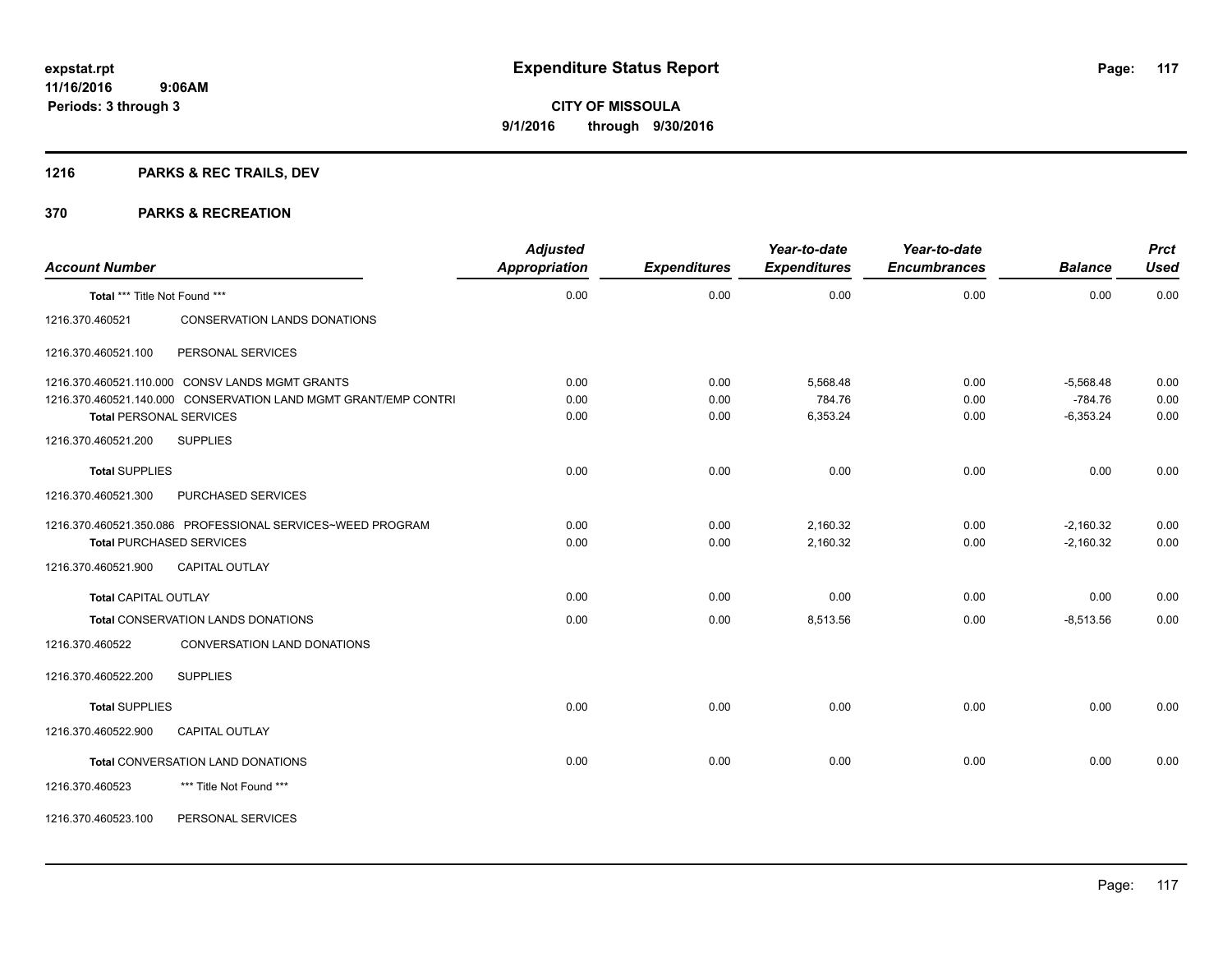# **1216 PARKS & REC TRAILS, DEV**

| <b>Account Number</b>         |                                 | <b>Adjusted</b><br><b>Appropriation</b> | <b>Expenditures</b> | Year-to-date<br><b>Expenditures</b> | Year-to-date<br><b>Encumbrances</b> | <b>Balance</b> | <b>Prct</b><br><b>Used</b> |
|-------------------------------|---------------------------------|-----------------------------------------|---------------------|-------------------------------------|-------------------------------------|----------------|----------------------------|
|                               | <b>Total PERSONAL SERVICES</b>  | 0.00                                    | 0.00                | 0.00                                | 0.00                                | 0.00           | 0.00                       |
| 1216.370.460523.300           | PURCHASED SERVICES              |                                         |                     |                                     |                                     |                |                            |
|                               | <b>Total PURCHASED SERVICES</b> | 0.00                                    | 0.00                | 0.00                                | 0.00                                | 0.00           | 0.00                       |
| 1216.370.460523.900           | <b>CAPITAL OUTLAY</b>           |                                         |                     |                                     |                                     |                |                            |
| Total *** Title Not Found *** |                                 | 0.00                                    | 0.00                | 0.00                                | 0.00                                | 0.00           | 0.00                       |
| 1216.370.460524               | *** Title Not Found ***         |                                         |                     |                                     |                                     |                |                            |
| 1216.370.460524.100           | PERSONAL SERVICES               |                                         |                     |                                     |                                     |                |                            |
|                               | <b>Total PERSONAL SERVICES</b>  | 0.00                                    | 0.00                | 0.00                                | 0.00                                | 0.00           | 0.00                       |
| 1216.370.460524.200           | <b>SUPPLIES</b>                 |                                         |                     |                                     |                                     |                |                            |
| <b>Total SUPPLIES</b>         |                                 | 0.00                                    | 0.00                | 0.00                                | 0.00                                | 0.00           | 0.00                       |
| 1216.370.460524.300           | PURCHASED SERVICES              |                                         |                     |                                     |                                     |                |                            |
| Total *** Title Not Found *** |                                 | 0.00                                    | 0.00                | 0.00                                | 0.00                                | 0.00           | 0.00                       |
| 1216.370.510110               | <b>MERCHANT SERVICES</b>        |                                         |                     |                                     |                                     |                |                            |
| 1216.370.510110.500           | <b>FIXED CHARGES</b>            |                                         |                     |                                     |                                     |                |                            |
|                               | <b>Total MERCHANT SERVICES</b>  | 0.00                                    | 0.00                | 0.00                                | 0.00                                | 0.00           | 0.00                       |
|                               | Total PARKS & REC TRAILS, DEV   | 0.00                                    | 4,191.04            | 118,653.90                          | 0.00                                | $-118,653.90$  | 0.00                       |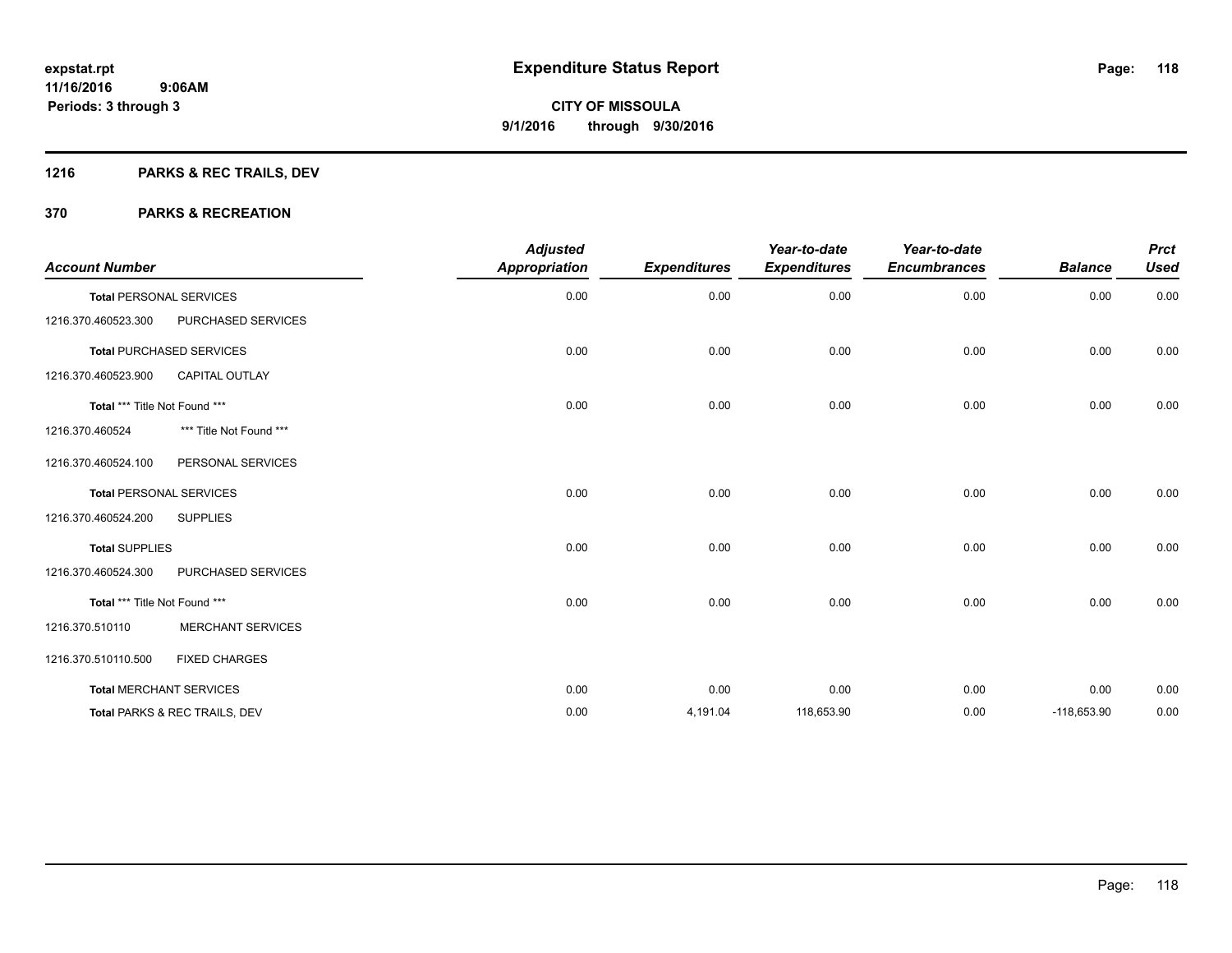#### **1217 PARKS CITY LIFE GYM LEASE**

|                                      |                                             | <b>Adjusted</b>      |                     | Year-to-date        | Year-to-date        |                | <b>Prct</b> |
|--------------------------------------|---------------------------------------------|----------------------|---------------------|---------------------|---------------------|----------------|-------------|
| <b>Account Number</b>                |                                             | <b>Appropriation</b> | <b>Expenditures</b> | <b>Expenditures</b> | <b>Encumbrances</b> | <b>Balance</b> | <b>Used</b> |
| 1217.370.460440                      | CITY LIFE GYM LEASE                         |                      |                     |                     |                     |                |             |
| 1217.370.460440.100                  | PERSONAL SERVICES                           |                      |                     |                     |                     |                |             |
| <b>Total PERSONAL SERVICES</b>       |                                             | 0.00                 | 0.00                | 0.00                | 0.00                | 0.00           | 0.00        |
| 1217.370.460440.200                  | <b>SUPPLIES</b>                             |                      |                     |                     |                     |                |             |
| <b>Total SUPPLIES</b>                |                                             | 0.00                 | 0.00                | 0.00                | 0.00                | 0.00           | 0.00        |
| 1217.370.460440.300                  | PURCHASED SERVICES                          |                      |                     |                     |                     |                |             |
|                                      | <b>Total PURCHASED SERVICES</b>             | 0.00                 | 0.00                | 0.00                | 0.00                | 0.00           | 0.00        |
| 1217.370.460440.500                  | <b>FIXED CHARGES</b>                        |                      |                     |                     |                     |                |             |
|                                      | 1217.370.460440.500.000 LEASE/FIXED CHARGES | 0.00                 | 2,000.00            | 6,000.00            | 0.00                | $-6,000.00$    | 0.00        |
| <b>Total FIXED CHARGES</b>           |                                             | 0.00                 | 2,000.00            | 6,000.00            | 0.00                | $-6,000.00$    | 0.00        |
| 1217.370.460440.900                  | CAPITAL OUTLAY                              |                      |                     |                     |                     |                |             |
| 1217.370.460440.930.000 IMPROVEMENTS |                                             | 0.00                 | 4,992.00            | 4,992.00            | 0.00                | $-4,992.00$    | 0.00        |
| Total CAPITAL OUTLAY                 |                                             | 0.00                 | 4,992.00            | 4,992.00            | 0.00                | $-4,992.00$    | 0.00        |
| Total CITY LIFE GYM LEASE            |                                             | 0.00                 | 6,992.00            | 10,992.00           | 0.00                | $-10.992.00$   | 0.00        |
| 1217.370.460471                      | <b>RECREATION ADULTS</b>                    |                      |                     |                     |                     |                |             |
| 1217.370.460471.200                  | <b>SUPPLIES</b>                             |                      |                     |                     |                     |                |             |
| <b>Total RECREATION ADULTS</b>       |                                             | 0.00                 | 0.00                | 0.00                | 0.00                | 0.00           | 0.00        |
| 1217.370.510110                      | <b>MERCHANT SERVICES</b>                    |                      |                     |                     |                     |                |             |
| 1217.370.510110.500                  | <b>FIXED CHARGES</b>                        |                      |                     |                     |                     |                |             |
|                                      | <b>Total MERCHANT SERVICES</b>              | 0.00                 | 0.00                | 0.00                | 0.00                | 0.00           | 0.00        |
|                                      | Total PARKS CITY LIFE GYM LEASE             | 0.00                 | 6,992.00            | 10,992.00           | 0.00                | $-10,992.00$   | 0.00        |
|                                      |                                             |                      |                     |                     |                     |                |             |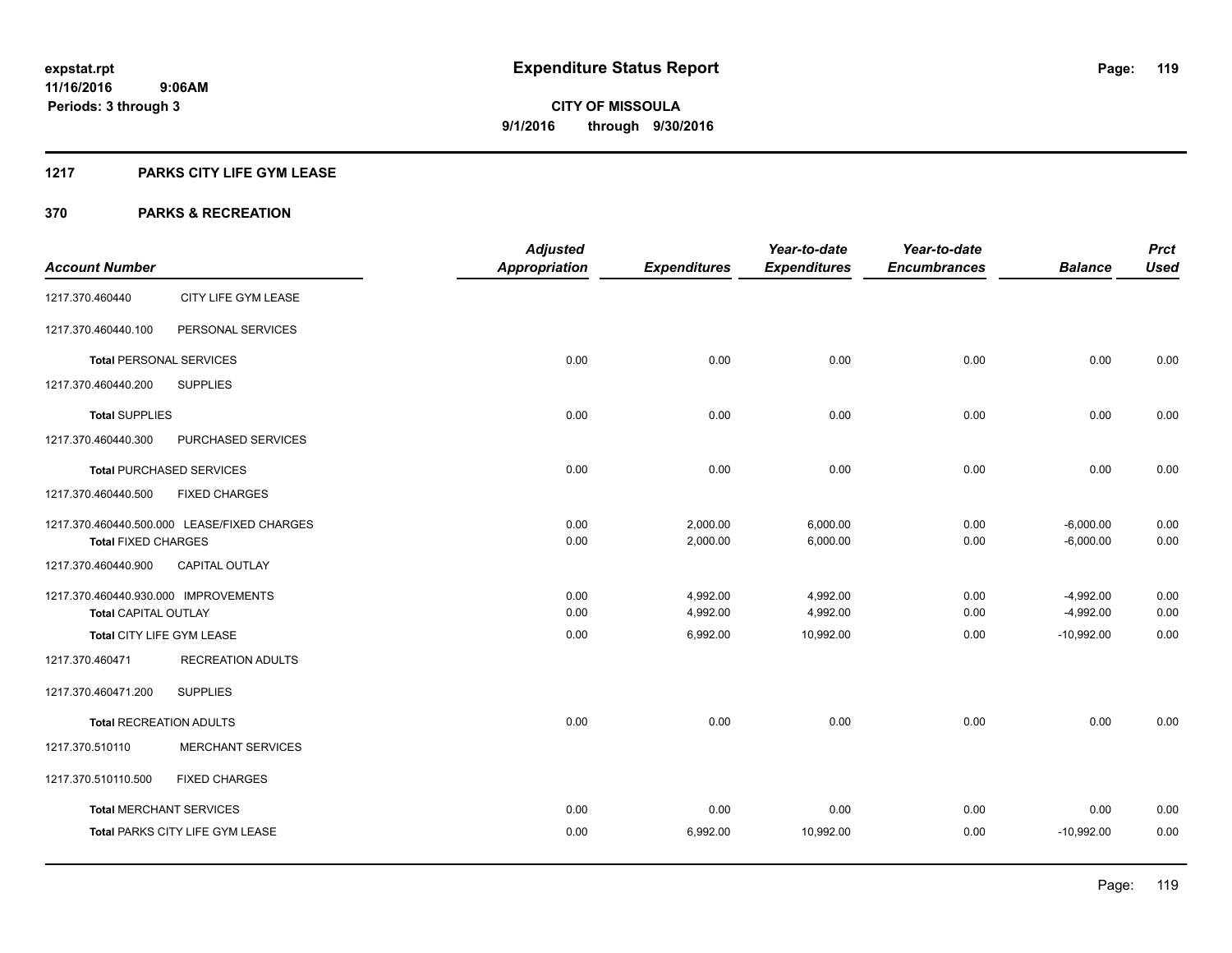### **1218 ALL ABILITIES PLAYGROUND**

| <b>Account Number</b>    |                                       | <b>Adjusted</b><br><b>Appropriation</b> | <b>Expenditures</b> | Year-to-date<br><b>Expenditures</b> | Year-to-date<br><b>Encumbrances</b> | <b>Balance</b> | <b>Prct</b><br><b>Used</b> |
|--------------------------|---------------------------------------|-----------------------------------------|---------------------|-------------------------------------|-------------------------------------|----------------|----------------------------|
| 1218.370.460444          | PLAYGROUNDS                           |                                         |                     |                                     |                                     |                |                            |
| 1218.370.460444.300      | PURCHASED SERVICES                    |                                         |                     |                                     |                                     |                |                            |
|                          | <b>Total PURCHASED SERVICES</b>       | 0.00                                    | 0.00                | 0.00                                | 0.00                                | 0.00           | 0.00                       |
| 1218.370.460444.900      | <b>CAPITAL OUTLAY</b>                 |                                         |                     |                                     |                                     |                |                            |
| <b>Total PLAYGROUNDS</b> |                                       | 0.00                                    | 0.00                | 0.00                                | 0.00                                | 0.00           | 0.00                       |
| 1218.370.510110          | <b>MERCHANT SERVICES</b>              |                                         |                     |                                     |                                     |                |                            |
| 1218.370.510110.500      | <b>FIXED CHARGES</b>                  |                                         |                     |                                     |                                     |                |                            |
|                          | <b>Total MERCHANT SERVICES</b>        | 0.00                                    | 0.00                | 0.00                                | 0.00                                | 0.00           | 0.00                       |
|                          | <b>Total ALL ABILITIES PLAYGROUND</b> | 0.00                                    | 0.00                | 0.00                                | 0.00                                | 0.00           | 0.00                       |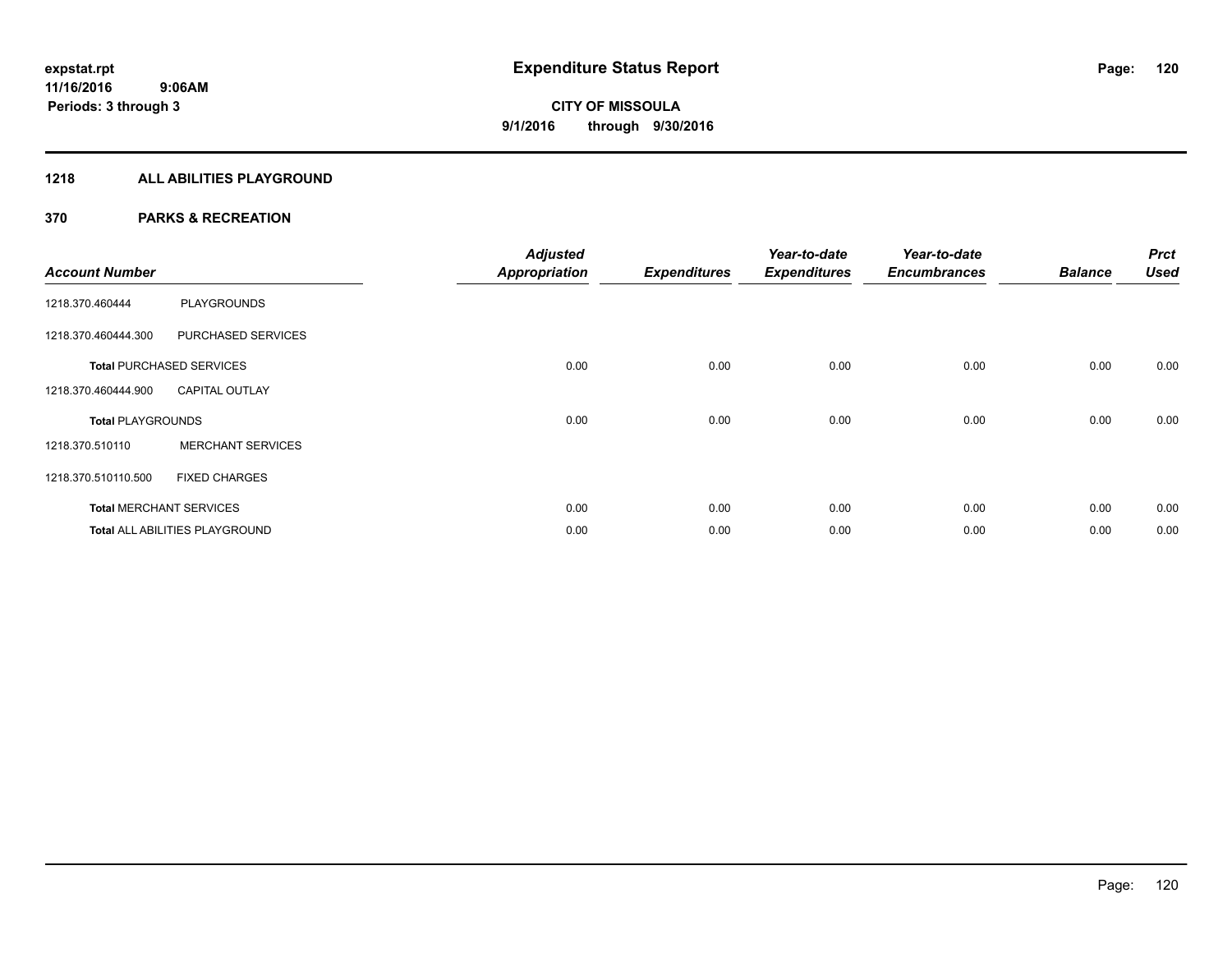#### **1219 FT MISSOULA REGIONAL PARK**

|                                                  | <b>Adjusted</b>      |                     | Year-to-date        | Year-to-date        |                | <b>Prct</b> |
|--------------------------------------------------|----------------------|---------------------|---------------------|---------------------|----------------|-------------|
| <b>Account Number</b>                            | <b>Appropriation</b> | <b>Expenditures</b> | <b>Expenditures</b> | <b>Encumbrances</b> | <b>Balance</b> | <b>Used</b> |
| CONSTRUCTION<br>1219.370.460401                  |                      |                     |                     |                     |                |             |
| 1219.370.460401.100<br>PERSONAL SERVICES         |                      |                     |                     |                     |                |             |
| 1219.370.460401.110.000 SALARIES AND WAGES       | 0.00                 | 3,988.25            | 11,008.32           | 0.00                | $-11,008.32$   | 0.00        |
| 1219.370.460401.140.000 EMPLOYER CONTRIBUTIONS   | 0.00                 | 333.51              | 1,994.29            | 0.00                | $-1,994.29$    | 0.00        |
| <b>Total PERSONAL SERVICES</b>                   | 0.00                 | 4,321.76            | 13,002.61           | 0.00                | $-13,002.61$   | 0.00        |
| 1219.370.460401.200<br><b>SUPPLIES</b>           |                      |                     |                     |                     |                |             |
| 1219.370.460401.220.000 OPERATING SUPPLIES       | 0.00                 | 0.00                | 504.43              | 0.00                | $-504.43$      | 0.00        |
| <b>Total SUPPLIES</b>                            | 0.00                 | 0.00                | 504.43              | 0.00                | $-504.43$      | 0.00        |
| 1219.370.460401.300<br><b>PURCHASED SERVICES</b> |                      |                     |                     |                     |                |             |
| 1219.370.460401.344.000 TELEPHONE SERVICE        | 0.00                 | 53.54               | 107.08              | 0.00                | $-107.08$      | 0.00        |
| <b>Total PURCHASED SERVICES</b>                  | 0.00                 | 53.54               | 107.08              | 0.00                | $-107.08$      | 0.00        |
| <b>CAPITAL OUTLAY</b><br>1219.370.460401.900     |                      |                     |                     |                     |                |             |
| 1219.370.460401.930.000 IMPROVEMENTS             | 0.00                 | 2,250.00            | 2,250.00            | 0.00                | $-2,250.00$    | 0.00        |
| <b>Total CAPITAL OUTLAY</b>                      | 0.00                 | 2,250.00            | 2,250.00            | 0.00                | $-2,250.00$    | 0.00        |
| <b>Total CONSTRUCTION</b>                        | 0.00                 | 6,625.30            | 15,864.12           | 0.00                | $-15,864.12$   | 0.00        |
| 1219.370.460441<br><b>RECREATION</b>             |                      |                     |                     |                     |                |             |
| 1219.370.460441.100<br>PERSONAL SERVICES         |                      |                     |                     |                     |                |             |
| 1219.370.460441.110.000 SALARIES AND WAGES       | 0.00                 | 3,487.11            | 9,500.27            | 0.00                | $-9,500.27$    | 0.00        |
| 1219.370.460441.140.000 EMPLOYER CONTRIBUTIONS   | 0.00                 | 1,625.29            | 4,299.93            | 0.00                | $-4,299.93$    | 0.00        |
| <b>Total PERSONAL SERVICES</b>                   | 0.00                 | 5,112.40            | 13,800.20           | 0.00                | $-13,800.20$   | 0.00        |
| 1219.370.460441.200<br><b>SUPPLIES</b>           |                      |                     |                     |                     |                |             |
| 1219.370.460441.220.000 OPERATING SUPPLIES       | 0.00                 | 0.00                | 534.12              | 0.00                | $-534.12$      | 0.00        |
| <b>Total SUPPLIES</b>                            | 0.00                 | 0.00                | 534.12              | 0.00                | $-534.12$      | 0.00        |
|                                                  |                      |                     |                     |                     |                |             |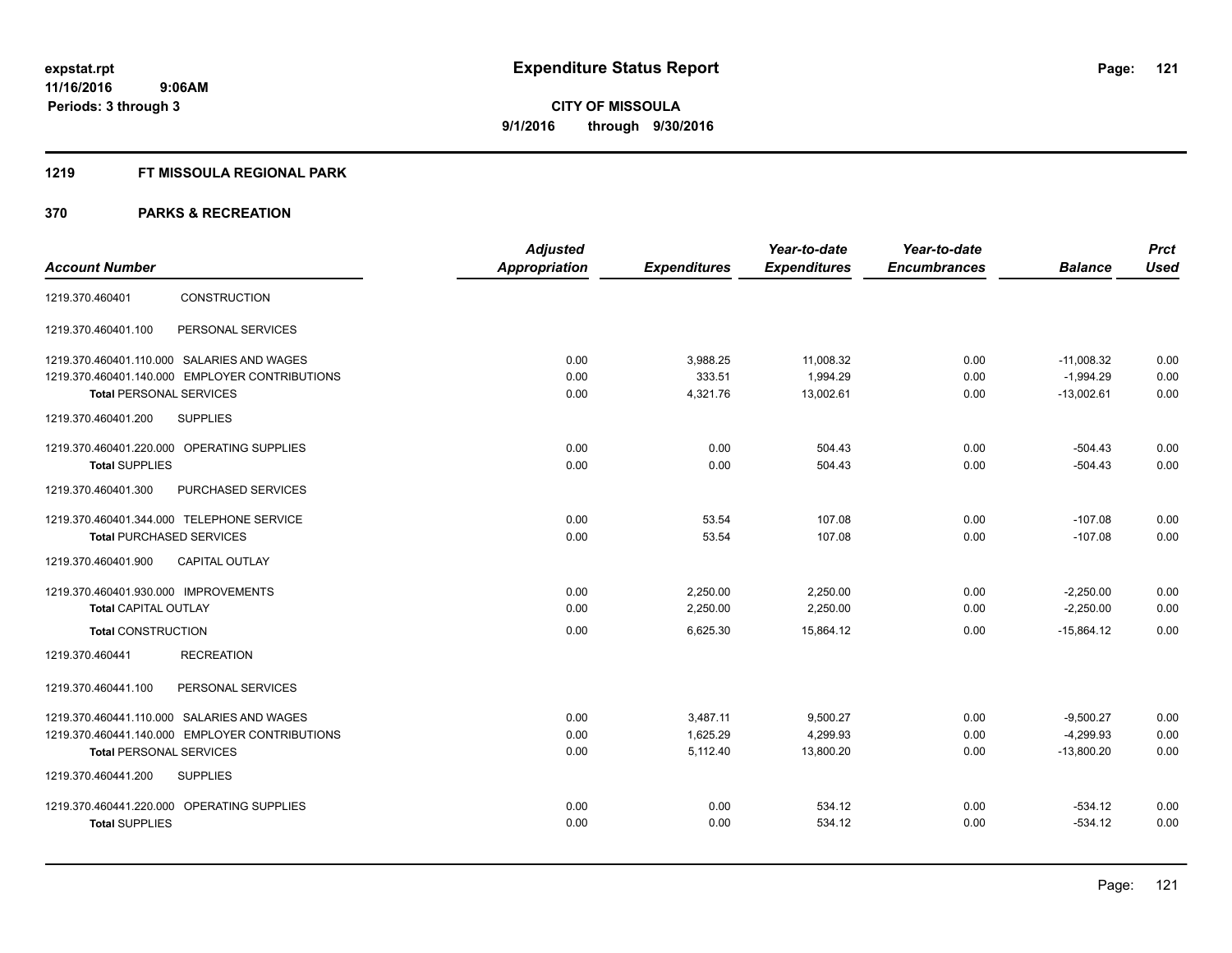#### **1219 FT MISSOULA REGIONAL PARK**

| <b>Account Number</b>         |                                 | <b>Adjusted</b><br><b>Appropriation</b> | <b>Expenditures</b> | Year-to-date<br><b>Expenditures</b> | Year-to-date<br><b>Encumbrances</b> | <b>Balance</b> | <b>Prct</b><br><b>Used</b> |
|-------------------------------|---------------------------------|-----------------------------------------|---------------------|-------------------------------------|-------------------------------------|----------------|----------------------------|
| <b>Total RECREATION</b>       |                                 | 0.00                                    | 5,112.40            | 14,334.32                           | 0.00                                | $-14,334.32$   | 0.00                       |
| 1219.370.460444               | PLAYGROUNDS                     |                                         |                     |                                     |                                     |                |                            |
| 1219.370.460444.200           | <b>SUPPLIES</b>                 |                                         |                     |                                     |                                     |                |                            |
| <b>Total SUPPLIES</b>         |                                 | 0.00                                    | 0.00                | 0.00                                | 0.00                                | 0.00           | 0.00                       |
| 1219.370.460444.300           | PURCHASED SERVICES              |                                         |                     |                                     |                                     |                |                            |
|                               | <b>Total PURCHASED SERVICES</b> | 0.00                                    | 0.00                | 0.00                                | 0.00                                | 0.00           | 0.00                       |
| 1219.370.460444.900           | CAPITAL OUTLAY                  |                                         |                     |                                     |                                     |                |                            |
| <b>Total PLAYGROUNDS</b>      |                                 | 0.00                                    | 0.00                | 0.00                                | 0.00                                | 0.00           | 0.00                       |
| 1219.370.460501               | PARK MAINTENANCE ROUTINE        |                                         |                     |                                     |                                     |                |                            |
| 1219.370.460501.100           | PERSONAL SERVICES               |                                         |                     |                                     |                                     |                |                            |
|                               | Total PARK MAINTENANCE ROUTINE  | 0.00                                    | 0.00                | 0.00                                | 0.00                                | 0.00           | 0.00                       |
| 1219.370.510110               | <b>MERCHANT SERVICES</b>        |                                         |                     |                                     |                                     |                |                            |
| 1219.370.510110.500           | <b>FIXED CHARGES</b>            |                                         |                     |                                     |                                     |                |                            |
|                               | <b>Total MERCHANT SERVICES</b>  | 0.00                                    | 0.00                | 0.00                                | 0.00                                | 0.00           | 0.00                       |
| 1219.370.640444               | *** Title Not Found ***         |                                         |                     |                                     |                                     |                |                            |
| 1219.370.640444.200           | <b>SUPPLIES</b>                 |                                         |                     |                                     |                                     |                |                            |
| Total *** Title Not Found *** |                                 | 0.00                                    | 0.00                | 0.00                                | 0.00                                | 0.00           | 0.00                       |
|                               | Total FT MISSOULA REGIONAL PARK | 0.00                                    | 11,737.70           | 30,198.44                           | 0.00                                | $-30,198.44$   | 0.00                       |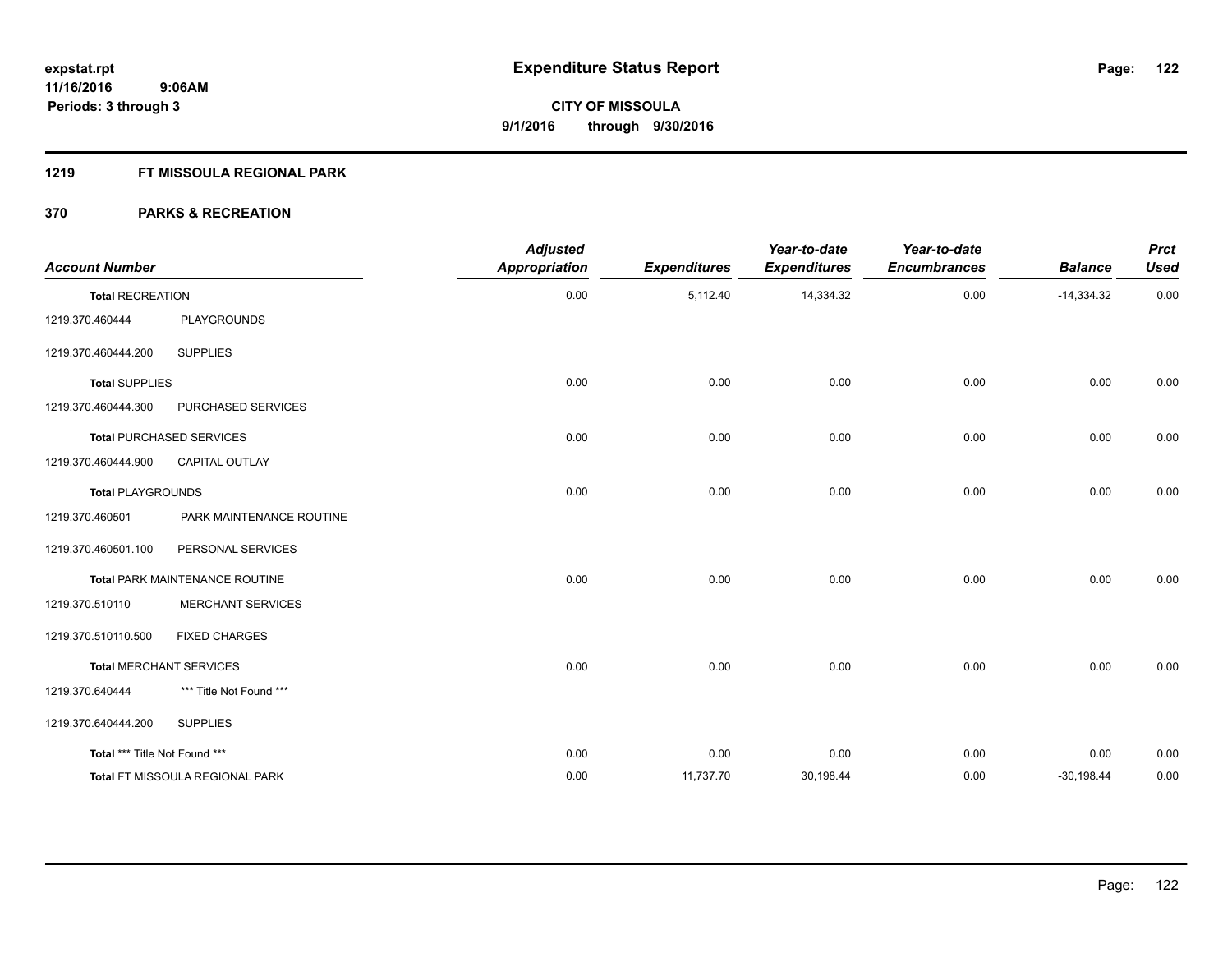**11/16/2016 9:06AM Periods: 3 through 3**

**CITY OF MISSOULA 9/1/2016 through 9/30/2016**

#### **1241 CREMAIN WALL & CEMETERY DONATIONS FUND**

**340 CEMETERY**

| <b>Account Number</b>                |                                              | <b>Adjusted</b><br><b>Appropriation</b> | <b>Expenditures</b> | Year-to-date<br><b>Expenditures</b> | Year-to-date<br><b>Encumbrances</b> | <b>Balance</b> | <b>Prct</b><br><b>Used</b> |
|--------------------------------------|----------------------------------------------|-----------------------------------------|---------------------|-------------------------------------|-------------------------------------|----------------|----------------------------|
| 1241.340.430920                      | <b>FACILITIES</b>                            |                                         |                     |                                     |                                     |                |                            |
| 1241.340.430920.900                  | <b>CAPITAL OUTLAY</b>                        |                                         |                     |                                     |                                     |                |                            |
| <b>Total FACILITIES</b>              |                                              | 0.00                                    | 0.00                | 0.00                                | 0.00                                | 0.00           | 0.00                       |
| 1241.340.430921                      | <b>CEMETERY MEMORIAL</b>                     |                                         |                     |                                     |                                     |                |                            |
| 1241.340.430921.900                  | <b>CAPITAL OUTLAY</b>                        |                                         |                     |                                     |                                     |                |                            |
| <b>Total CEMETERY MEMORIAL</b>       |                                              | 0.00                                    | 0.00                | 0.00                                | 0.00                                | 0.00           | 0.00                       |
| 1241.340.430930                      | <b>GROUNDS MAINTENANCE</b>                   |                                         |                     |                                     |                                     |                |                            |
| 1241.340.430930.900                  | <b>CAPITAL OUTLAY</b>                        |                                         |                     |                                     |                                     |                |                            |
| 1241.340.430930.930.000 IMPROVEMENTS |                                              | 0.00                                    | 0.00                | 478.00                              | 0.00                                | $-478.00$      | 0.00                       |
|                                      | <b>Total GROUNDS MAINTENANCE</b>             | 0.00                                    | 0.00                | 478.00                              | 0.00                                | $-478.00$      | 0.00                       |
| 1241.340.510110                      | <b>MERCHANT SERVICES</b>                     |                                         |                     |                                     |                                     |                |                            |
| 1241.340.510110.500                  | <b>FIXED CHARGES</b>                         |                                         |                     |                                     |                                     |                |                            |
| <b>Total MERCHANT SERVICES</b>       |                                              | 0.00                                    | 0.00                | 0.00                                | 0.00                                | 0.00           | 0.00                       |
|                                      | Total CREMAIN WALL & CEMETERY DONATIONS FUND | 0.00                                    | 0.00                | 478.00                              | 0.00                                | $-478.00$      | 0.00                       |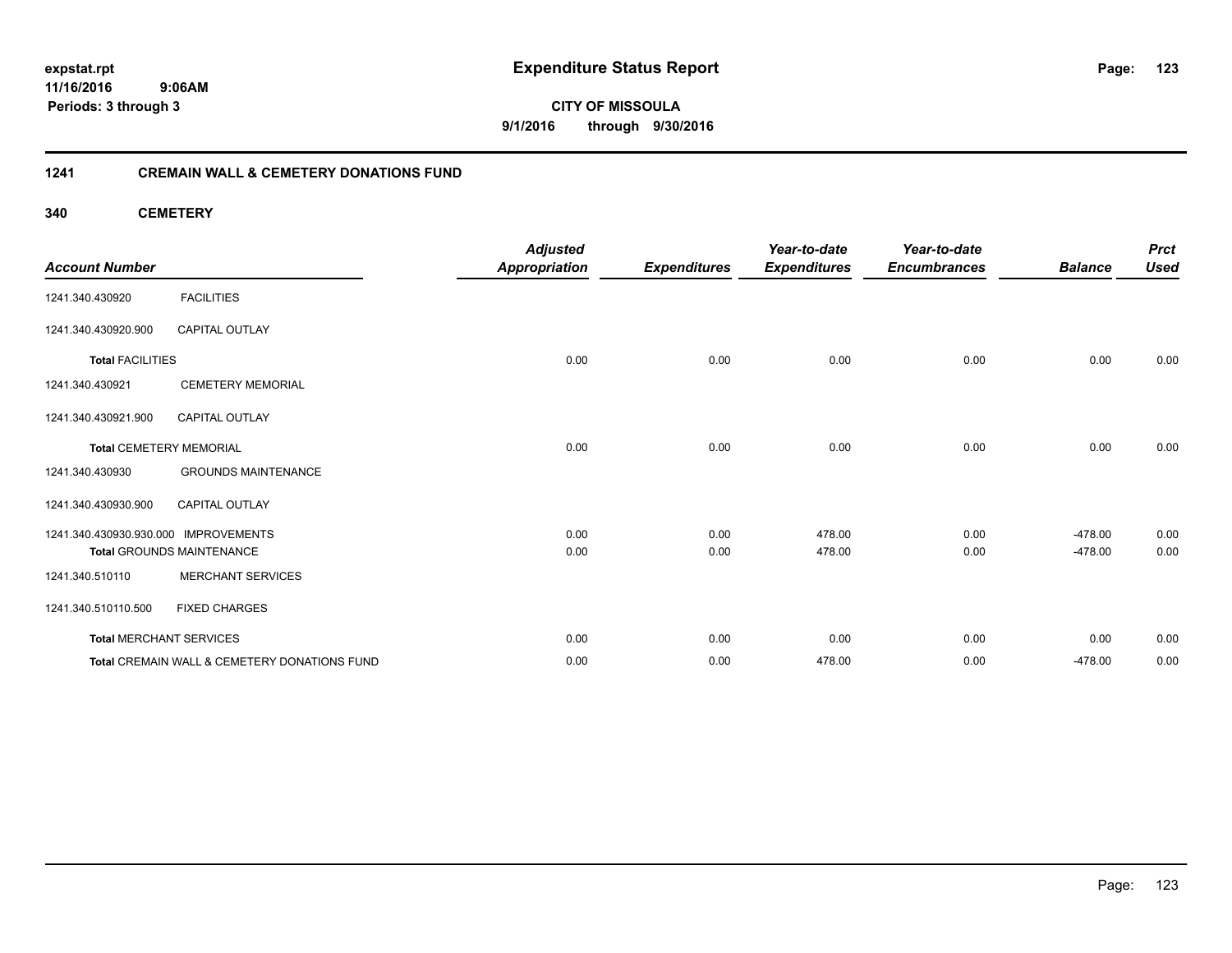#### **1242 CEMETERY CARE FUND**

#### **340 CEMETERY**

| <b>Account Number</b>      |                                  | <b>Adjusted</b><br><b>Appropriation</b> | <b>Expenditures</b> | Year-to-date<br><b>Expenditures</b> | Year-to-date<br><b>Encumbrances</b> | <b>Balance</b> | <b>Prct</b><br><b>Used</b> |
|----------------------------|----------------------------------|-----------------------------------------|---------------------|-------------------------------------|-------------------------------------|----------------|----------------------------|
| 1242.340.430920            | <b>FACILITIES</b>                |                                         |                     |                                     |                                     |                |                            |
| 1242.340.430920.800        | OTHER OBJECTS                    |                                         |                     |                                     |                                     |                |                            |
| <b>Total OTHER OBJECTS</b> |                                  | 0.00                                    | 0.00                | 0.00                                | 0.00                                | 0.00           | 0.00                       |
| 1242.340.430920.900        | <b>CAPITAL OUTLAY</b>            |                                         |                     |                                     |                                     |                |                            |
| <b>Total FACILITIES</b>    |                                  | 0.00                                    | 0.00                | 0.00                                | 0.00                                | 0.00           | 0.00                       |
| 1242.340.430930            | <b>GROUNDS MAINTENANCE</b>       |                                         |                     |                                     |                                     |                |                            |
| 1242.340.430930.900        | <b>CAPITAL OUTLAY</b>            |                                         |                     |                                     |                                     |                |                            |
|                            | <b>Total GROUNDS MAINTENANCE</b> | 0.00                                    | 0.00                | 0.00                                | 0.00                                | 0.00           | 0.00                       |
| 1242.340.510110            | <b>MERCHANT SERVICES</b>         |                                         |                     |                                     |                                     |                |                            |
| 1242.340.510110.500        | <b>FIXED CHARGES</b>             |                                         |                     |                                     |                                     |                |                            |
|                            | <b>Total MERCHANT SERVICES</b>   | 0.00                                    | 0.00                | 0.00                                | 0.00                                | 0.00           | 0.00                       |
|                            | <b>Total CEMETERY CARE FUND</b>  | 0.00                                    | 0.00                | 0.00                                | 0.00                                | 0.00           | 0.00                       |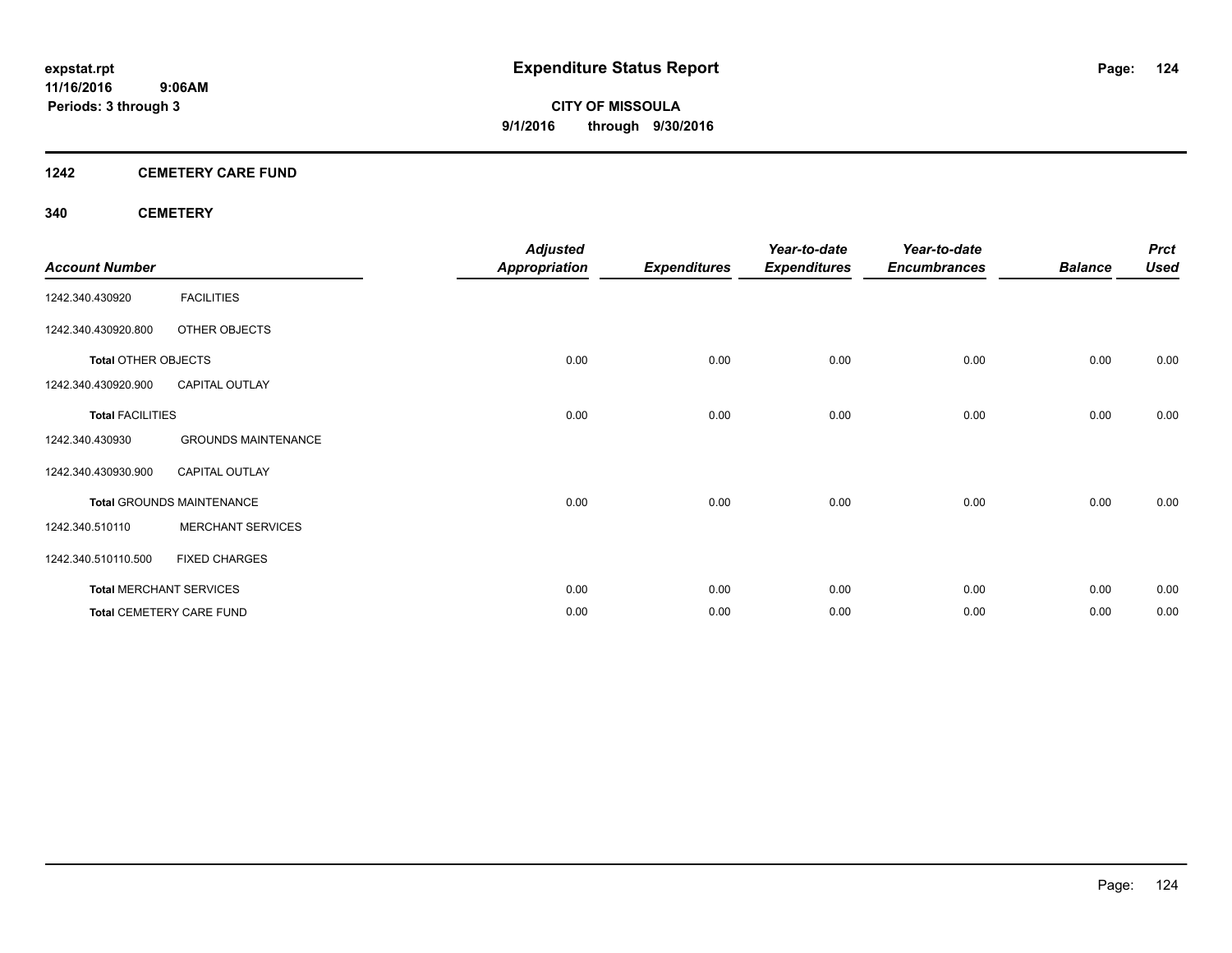#### **1243 CEMETERY MEMORIAL FUND**

#### **340 CEMETERY**

|                                      |                                     | <b>Adjusted</b>      |                     | Year-to-date        | Year-to-date        |                | <b>Prct</b> |
|--------------------------------------|-------------------------------------|----------------------|---------------------|---------------------|---------------------|----------------|-------------|
| <b>Account Number</b>                |                                     | <b>Appropriation</b> | <b>Expenditures</b> | <b>Expenditures</b> | <b>Encumbrances</b> | <b>Balance</b> | <b>Used</b> |
| 1243.340.430921                      | <b>CEMETERY MEMORIAL</b>            |                      |                     |                     |                     |                |             |
| 1243.340.430921.900                  | <b>CAPITAL OUTLAY</b>               |                      |                     |                     |                     |                |             |
| <b>Total CEMETERY MEMORIAL</b>       |                                     | 0.00                 | 0.00                | 0.00                | 0.00                | 0.00           | 0.00        |
| 1243.340.430930                      | <b>GROUNDS MAINTENANCE</b>          |                      |                     |                     |                     |                |             |
| 1243.340.430930.900                  | <b>CAPITAL OUTLAY</b>               |                      |                     |                     |                     |                |             |
| 1243.340.430930.930.000 IMPROVEMENTS |                                     | 0.00                 | 163.63              | 163.63              | 0.00                | $-163.63$      | 0.00        |
|                                      | <b>Total GROUNDS MAINTENANCE</b>    | 0.00                 | 163.63              | 163.63              | 0.00                | $-163.63$      | 0.00        |
| 1243.340.510110                      | <b>MERCHANT SERVICES</b>            |                      |                     |                     |                     |                |             |
| 1243.340.510110.500                  | <b>FIXED CHARGES</b>                |                      |                     |                     |                     |                |             |
| <b>Total MERCHANT SERVICES</b>       |                                     | 0.00                 | 0.00                | 0.00                | 0.00                | 0.00           | 0.00        |
|                                      | <b>Total CEMETERY MEMORIAL FUND</b> | 0.00                 | 163.63              | 163.63              | 0.00                | $-163.63$      | 0.00        |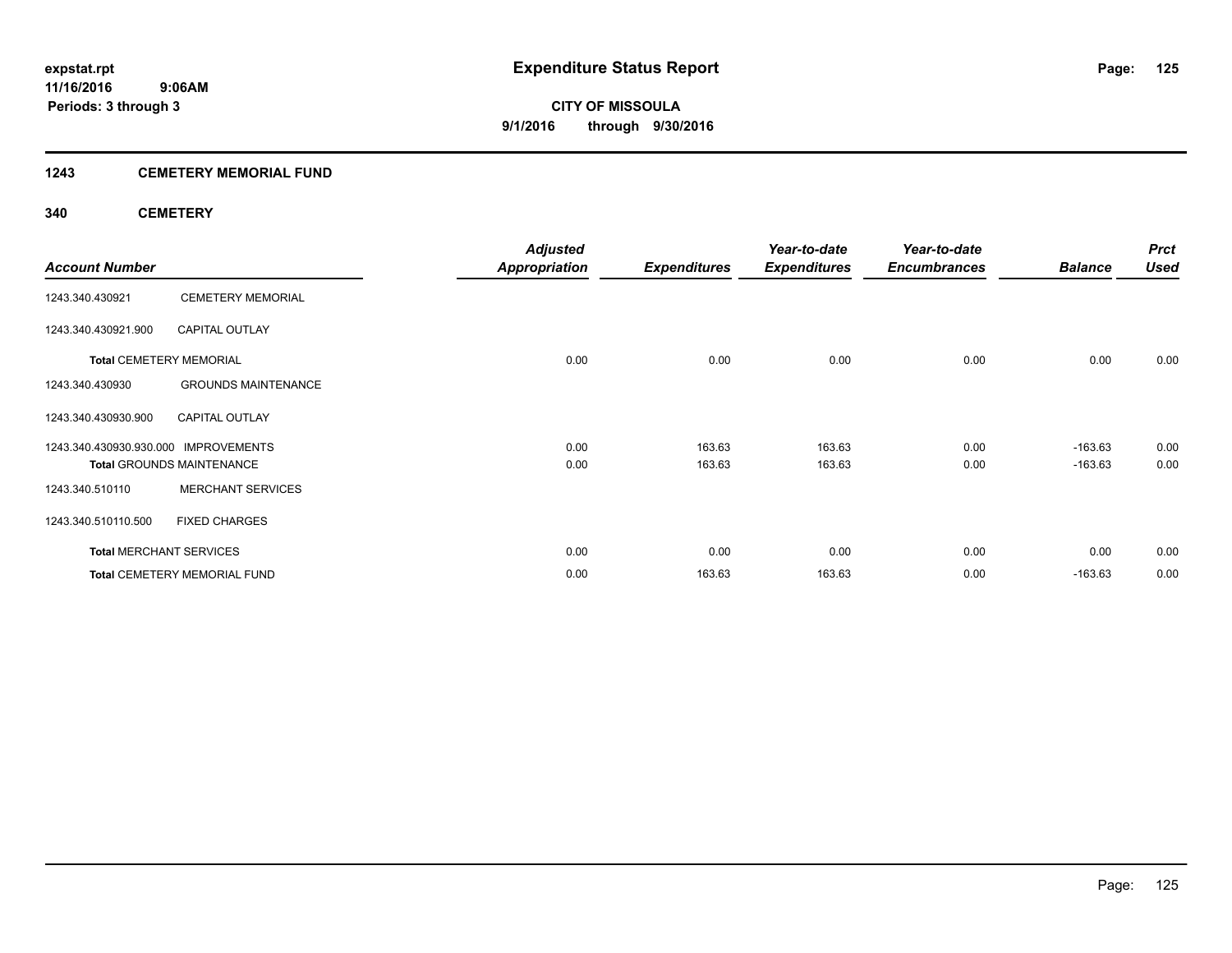#### **1265 TITLE 1 PROJECTS FUND**

# **240 FINANCE**

| <b>Account Number</b>         |                                           | <b>Adjusted</b><br><b>Appropriation</b> | <b>Expenditures</b> | Year-to-date<br><b>Expenditures</b> | Year-to-date<br><b>Encumbrances</b> | <b>Balance</b> | <b>Prct</b><br><b>Used</b> |
|-------------------------------|-------------------------------------------|-----------------------------------------|---------------------|-------------------------------------|-------------------------------------|----------------|----------------------------|
| 1265.240.411850               | ECONOMIC DEVELOPMENT                      |                                         |                     |                                     |                                     |                |                            |
| 1265.240.411850.500           | <b>FIXED CHARGES</b>                      |                                         |                     |                                     |                                     |                |                            |
| <b>Total FIXED CHARGES</b>    |                                           | 0.00                                    | 0.00                | 0.00                                | 0.00                                | 0.00           | 0.00                       |
| 1265.240.411850.700           | <b>GRANTS &amp; CONTRIBUTIONS</b>         |                                         |                     |                                     |                                     |                |                            |
|                               | <b>Total GRANTS &amp; CONTRIBUTIONS</b>   | 0.00                                    | 0.00                | 0.00                                | 0.00                                | 0.00           | 0.00                       |
| 1265.240.411850.800           | <b>OTHER OBJECTS</b>                      |                                         |                     |                                     |                                     |                |                            |
|                               | Total ECONOMIC DEVELOPMENT                | 0.00                                    | 0.00                | 0.00                                | 0.00                                | 0.00           | 0.00                       |
| 1265.240.440150               | *** Title Not Found ***                   |                                         |                     |                                     |                                     |                |                            |
| 1265.240.440150.800           | OTHER OBJECTS                             |                                         |                     |                                     |                                     |                |                            |
| Total *** Title Not Found *** |                                           | 0.00                                    | 0.00                | 0.00                                | 0.00                                | 0.00           | 0.00                       |
| 1265.240.470343               | MISSOULA HOUSING CORPORATION              |                                         |                     |                                     |                                     |                |                            |
| 1265.240.470343.700           | <b>GRANTS &amp; CONTRIBUTIONS</b>         |                                         |                     |                                     |                                     |                |                            |
|                               | <b>Total MISSOULA HOUSING CORPORATION</b> | 0.00                                    | 0.00                | 0.00                                | 0.00                                | 0.00           | 0.00                       |
| 1265.240.510110               | <b>MERCHANT SERVICES</b>                  |                                         |                     |                                     |                                     |                |                            |
| 1265.240.510110.500           | <b>FIXED CHARGES</b>                      |                                         |                     |                                     |                                     |                |                            |
|                               | Total TITLE 1 PROJECTS FUND               | 0.00                                    | 0.00                | 0.00                                | 0.00                                | 0.00           | 0.00                       |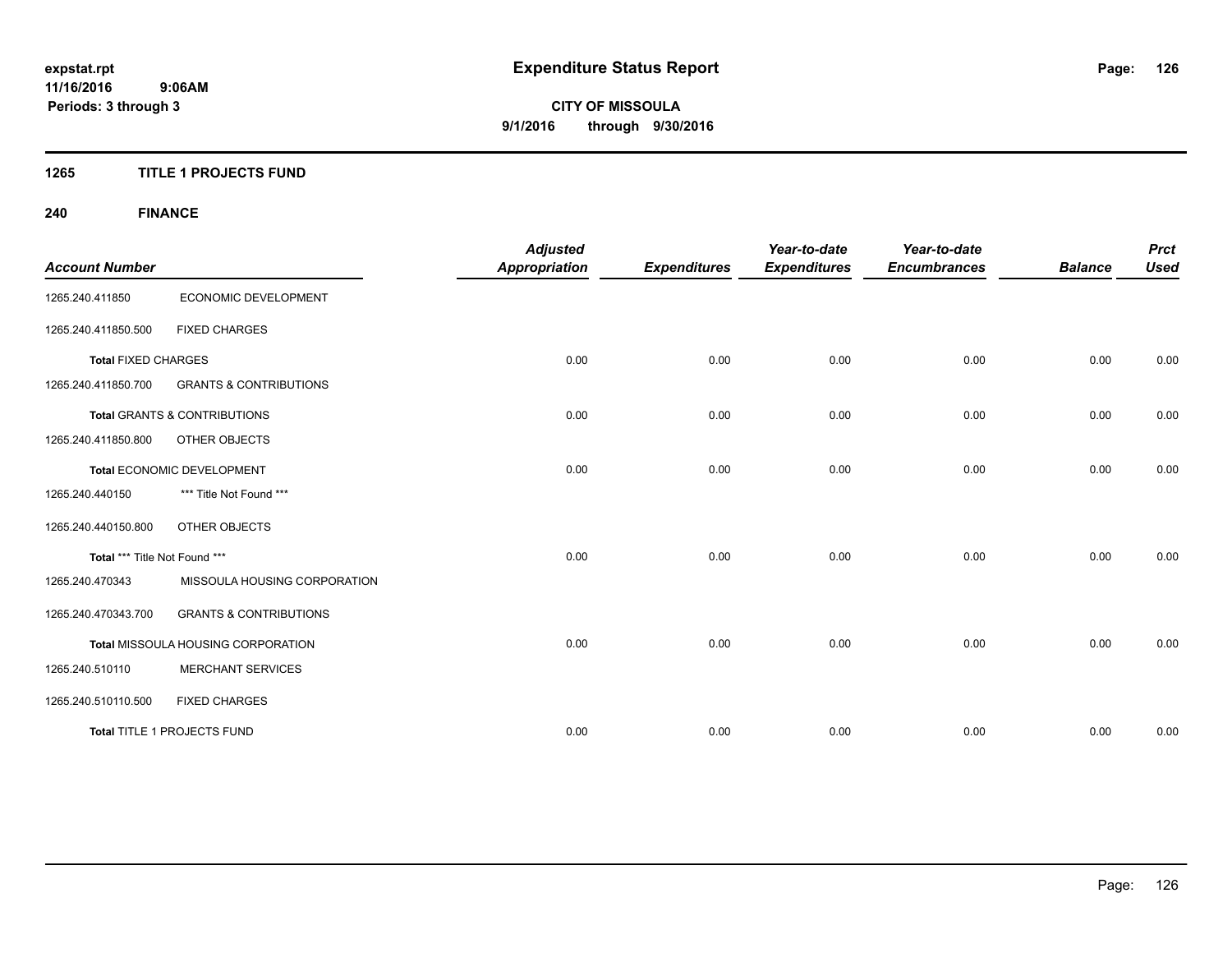**11/16/2016 9:06AM Periods: 3 through 3**

**127**

**CITY OF MISSOULA 9/1/2016 through 9/30/2016**

#### **1396 PROGRAM INCOME REVOLVING LOAN PROGRAM**

| <b>Account Number</b>      |                                             | <b>Adjusted</b><br><b>Appropriation</b> | <b>Expenditures</b> | Year-to-date<br><b>Expenditures</b> | Year-to-date<br><b>Encumbrances</b> | <b>Balance</b> | <b>Prct</b><br><b>Used</b> |
|----------------------------|---------------------------------------------|-----------------------------------------|---------------------|-------------------------------------|-------------------------------------|----------------|----------------------------|
| 1396.390.470200            | <b>HOUSING REHAB</b>                        |                                         |                     |                                     |                                     |                |                            |
| 1396.390.470200.700        | <b>GRANTS &amp; CONTRIBUTIONS</b>           |                                         |                     |                                     |                                     |                |                            |
| <b>Total HOUSING REHAB</b> |                                             | 0.00                                    | 0.00                | 0.00                                | 0.00                                | 0.00           | 0.00                       |
| 1396.390.470401            | <b>WORD GRANT</b>                           |                                         |                     |                                     |                                     |                |                            |
| 1396.390.470401.300        | PURCHASED SERVICES                          |                                         |                     |                                     |                                     |                |                            |
| <b>Total WORD GRANT</b>    |                                             | 0.00                                    | 0.00                | 0.00                                | 0.00                                | 0.00           | 0.00                       |
| 1396.390.510110            | <b>MERCHANT SERVICES</b>                    |                                         |                     |                                     |                                     |                |                            |
| 1396.390.510110.500        | <b>FIXED CHARGES</b>                        |                                         |                     |                                     |                                     |                |                            |
|                            | <b>Total MERCHANT SERVICES</b>              | 0.00                                    | 0.00                | 0.00                                | 0.00                                | 0.00           | 0.00                       |
|                            | Total PROGRAM INCOME REVOLVING LOAN PROGRAM | 0.00                                    | 0.00                | 0.00                                | 0.00                                | 0.00           | 0.00                       |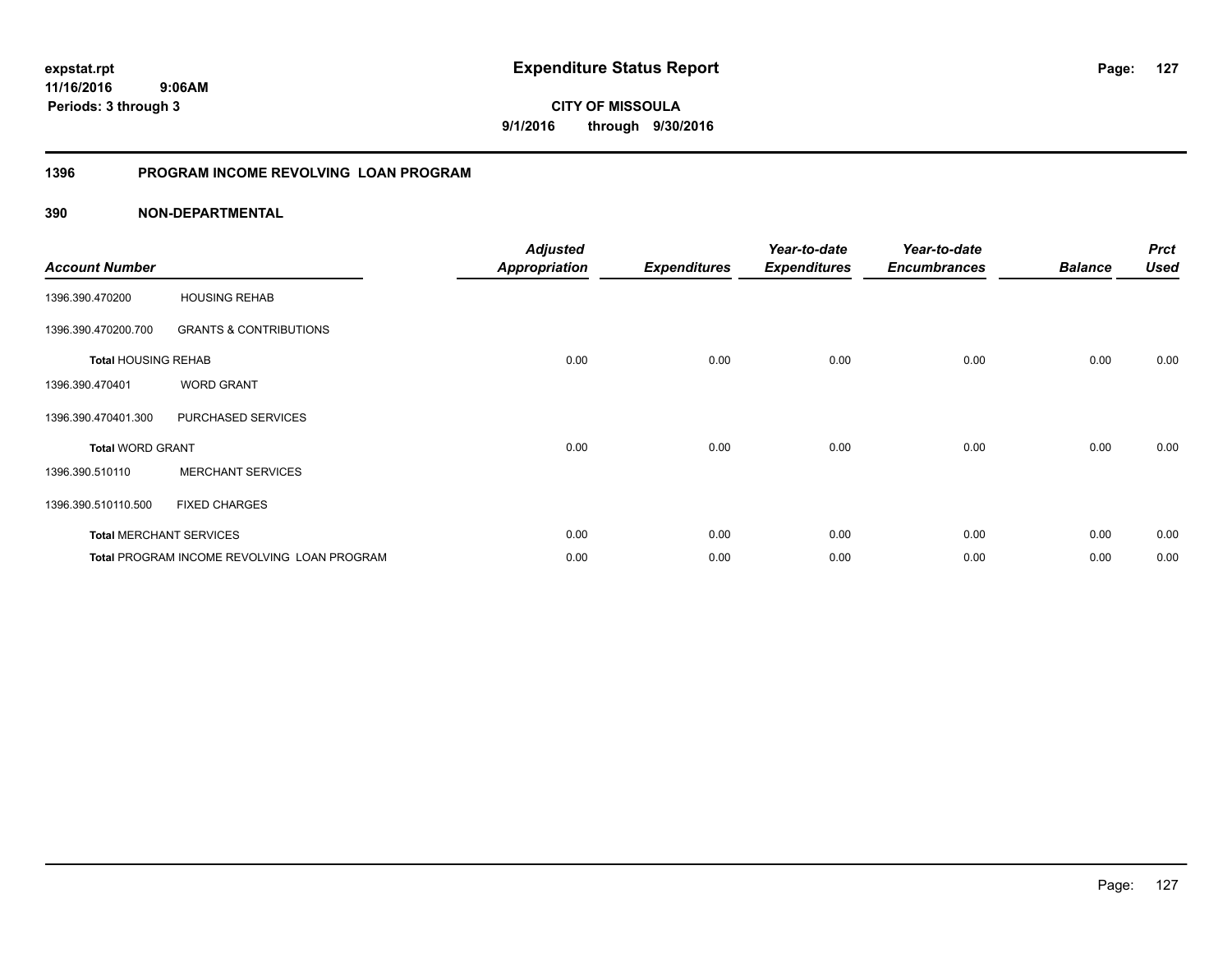#### **1397 STATE HOME PROGRAM INCOME**

| <b>Account Number</b>      |                                        | <b>Adjusted</b><br><b>Appropriation</b> | <b>Expenditures</b> | Year-to-date<br><b>Expenditures</b> | Year-to-date<br><b>Encumbrances</b> | <b>Balance</b> | <b>Prct</b><br><b>Used</b> |
|----------------------------|----------------------------------------|-----------------------------------------|---------------------|-------------------------------------|-------------------------------------|----------------|----------------------------|
| 1397.390.470200            | <b>HOUSING REHAB</b>                   |                                         |                     |                                     |                                     |                |                            |
| 1397.390.470200.300        | PURCHASED SERVICES                     |                                         |                     |                                     |                                     |                |                            |
| <b>Total HOUSING REHAB</b> |                                        | 0.00                                    | 0.00                | 0.00                                | 0.00                                | 0.00           | 0.00                       |
| 1397.390.510110            | <b>MERCHANT SERVICES</b>               |                                         |                     |                                     |                                     |                |                            |
| 1397.390.510110.500        | <b>FIXED CHARGES</b>                   |                                         |                     |                                     |                                     |                |                            |
|                            | <b>Total STATE HOME PROGRAM INCOME</b> | 0.00                                    | 0.00                | 0.00                                | 0.00                                | 0.00           | 0.00                       |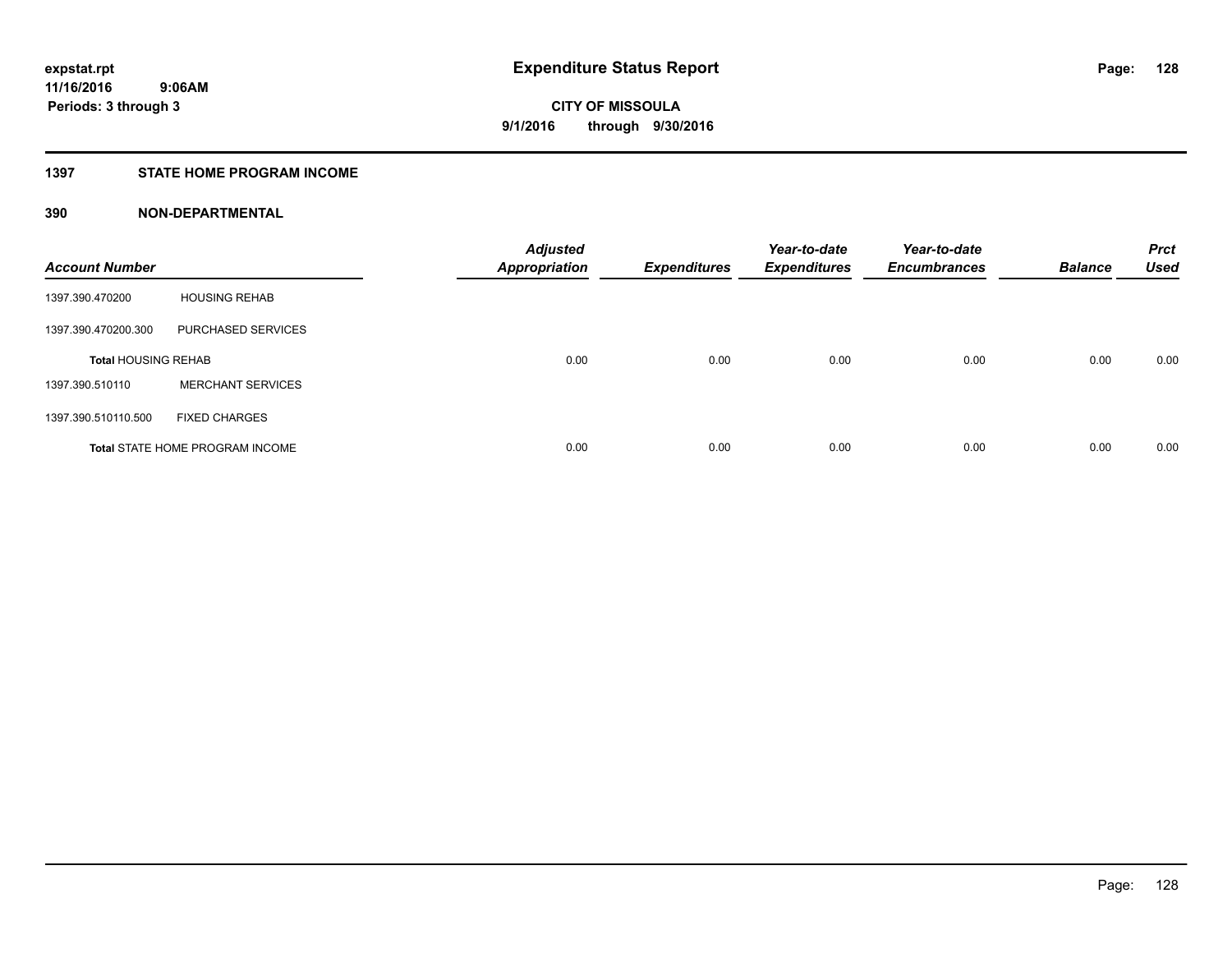**2250 PLANNING FUND**

#### **250 DEVELOPMENT SERVICES**

|                                                         | <b>Adjusted</b> |                     | Year-to-date        | Year-to-date        |                | <b>Prct</b> |
|---------------------------------------------------------|-----------------|---------------------|---------------------|---------------------|----------------|-------------|
| <b>Account Number</b>                                   | Appropriation   | <b>Expenditures</b> | <b>Expenditures</b> | <b>Encumbrances</b> | <b>Balance</b> | <b>Used</b> |
| <b>PLANNING</b><br>2250.250.411030                      |                 |                     |                     |                     |                |             |
| PERSONAL SERVICES<br>2250.250.411030.100                |                 |                     |                     |                     |                |             |
| 2250.250.411030.110.000 SALARIES AND WAGES              | 263,697.00      | 20,872.38           | 56,932.20           | 0.00                | 206,764.80     | 21.59       |
| 2250.250.411030.140.000 EMPLOYER CONTRIBUTIONS          | 86,784.00       | 7,592.86            | 25,411.88           | 0.00                | 61,372.12      | 29.28       |
| <b>Total PERSONAL SERVICES</b>                          | 350,481.00      | 28,465.24           | 82,344.08           | 0.00                | 268,136.92     | 23.49       |
| <b>SUPPLIES</b><br>2250.250.411030.200                  |                 |                     |                     |                     |                |             |
| 2250.250.411030.210.000 OFFICE SUPPLIES                 | 2,050.00        | 0.00                | 134.78              | 0.00                | 1,915.22       | 6.57        |
| 2250.250.411030.210.301 OFFICE SUPPLIES                 | 0.00            | 12.05               | 22.49               | 0.00                | $-22.49$       | 0.00        |
| 2250.250.411030.220.000 OPERATING SUPPLIES              | 900.00          | 0.00                | 0.00                | 0.00                | 900.00         | 0.00        |
| 2250.250.411030.231.000 GASOLINE                        | 100.00          | 29.58               | 54.43               | 0.00                | 45.57          | 54.43       |
| 2250.250.411030.240.000 OTHER SUPPLIES                  | 800.00          | 0.00                | 0.00                | 0.00                | 800.00         | 0.00        |
| <b>Total SUPPLIES</b>                                   | 3,850.00        | 41.63               | 211.70              | 0.00                | 3,638.30       | 5.50        |
| <b>PURCHASED SERVICES</b><br>2250.250.411030.300        |                 |                     |                     |                     |                |             |
| 2250.250.411030.310.000 COMMUNICATIONS                  | 1,000.00        | 74.10               | 149.34              | 0.00                | 850.66         | 14.93       |
| 2250.250.411030.310.351 COMMUNICATIONS                  | 0.00            | 14.79               | 127.22              | 0.00                | $-127.22$      | 0.00        |
| 2250.250.411030.320.000 PRINTING & DUPLICATING          | 5,500.00        | 0.00                | 84.02               | 0.00                | 5,415.98       | 1.53        |
| 2250.250.411030.330.000 PUBLICITY, SUBSCRIPTIONS & DUES | 4,100.00        | 90.00               | 200.00              | 0.00                | 3,900.00       | 4.88        |
| 2250.250.411030.344.000 TELEPHONE SERVICE               | 125.00          | 2.17                | 5.30                | 0.00                | 119.70         | 4.24        |
| 2250.250.411030.350.000 PROFESSIONAL SERVICES           | 50,000.00       | 0.00                | 135.00              | 0.00                | 49,865.00      | 0.27        |
| 2250.250.411030.360.000 REPAIR & MAINTENANCE            | 1,200.00        | 0.00                | 0.00                | 0.00                | 1.200.00       | 0.00        |
| 2250.250.411030.370.000 TRAVEL                          | 5,185.00        | 342.45              | 342.45              | 0.00                | 4,842.55       | 6.60        |
| 2250.250.411030.380.000 TRAINING                        | 5,200.00        | 425.00              | 425.00              | 0.00                | 4,775.00       | 8.17        |
| 2250.250.411030.390.000 OTHER PURCHASED SERVICES        | 8,000.00        | 0.00                | 0.00                | 0.00                | 8,000.00       | 0.00        |
| <b>Total PURCHASED SERVICES</b>                         | 80,310.00       | 948.51              | 1,468.33            | 0.00                | 78.841.67      | 1.83        |
| 2250.250.411030.500<br><b>FIXED CHARGES</b>             |                 |                     |                     |                     |                |             |
| 2250.250.411030.500.000 FIXED CHARGES                   | 24,000.00       | 0.00                | 0.00                | 0.00                | 24,000.00      | 0.00        |
| <b>Total FIXED CHARGES</b>                              | 24,000.00       | 0.00                | 0.00                | 0.00                | 24,000.00      | 0.00        |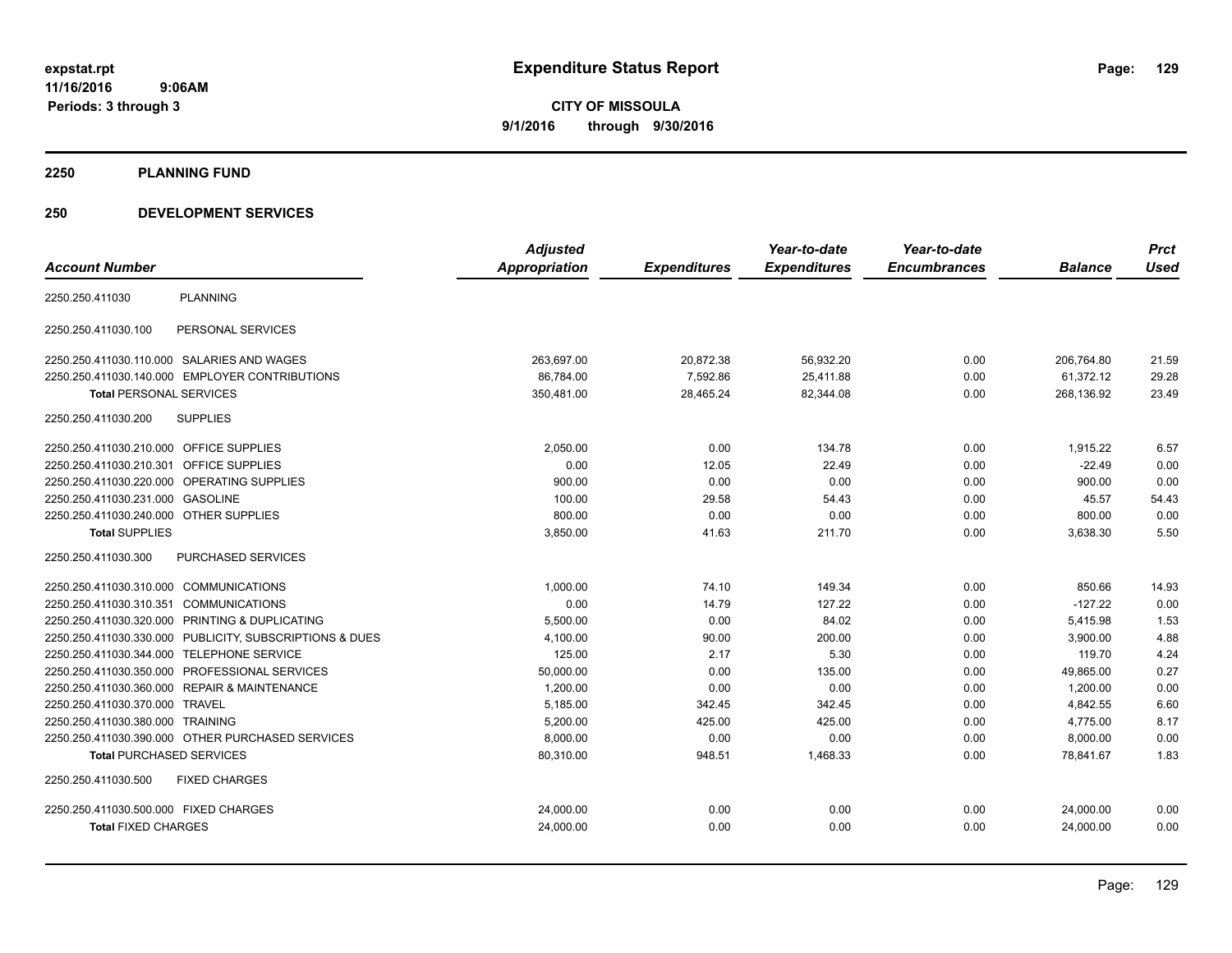**2250 PLANNING FUND**

#### **250 DEVELOPMENT SERVICES**

| <b>Account Number</b>         |                                     | <b>Adjusted</b><br><b>Appropriation</b> | <b>Expenditures</b> | Year-to-date<br><b>Expenditures</b> | Year-to-date<br><b>Encumbrances</b> | <b>Balance</b> | <b>Prct</b><br><b>Used</b> |
|-------------------------------|-------------------------------------|-----------------------------------------|---------------------|-------------------------------------|-------------------------------------|----------------|----------------------------|
| 2250.250.411030.800           | <b>OTHER OBJECTS</b>                |                                         |                     |                                     |                                     |                |                            |
| <b>Total OTHER OBJECTS</b>    |                                     | 0.00                                    | 0.00                | 0.00                                | 0.00                                | 0.00           | 0.00                       |
| <b>Total PLANNING</b>         |                                     | 458,641.00                              | 29,455.38           | 84,024.11                           | 0.00                                | 374,616.89     | 18.32                      |
| 2250.250.411050               | DEVELOPMENT & PERMIT REVIEWS        |                                         |                     |                                     |                                     |                |                            |
| 2250.250.411050.200           | <b>SUPPLIES</b>                     |                                         |                     |                                     |                                     |                |                            |
|                               | Total DEVELOPMENT & PERMIT REVIEWS  | 0.00                                    | 0.00                | 0.00                                | 0.00                                | 0.00           | 0.00                       |
| 2250.250.430255               | <b>BIKE-PED PROGRAM</b>             |                                         |                     |                                     |                                     |                |                            |
| 2250.250.430255.300           | PURCHASED SERVICES                  |                                         |                     |                                     |                                     |                |                            |
| <b>Total BIKE-PED PROGRAM</b> |                                     | 0.00                                    | 0.00                | 0.00                                | 0.00                                | 0.00           | 0.00                       |
| 2250.250.510110               | <b>MERCHANT SERVICES</b>            |                                         |                     |                                     |                                     |                |                            |
| 2250.250.510110.500           | <b>FIXED CHARGES</b>                |                                         |                     |                                     |                                     |                |                            |
|                               | <b>Total MERCHANT SERVICES</b>      | 0.00                                    | 0.00                | 0.00                                | 0.00                                | 0.00           | 0.00                       |
| 2250.250.521000               | INTERFUND OPERATING TRANSFERS       |                                         |                     |                                     |                                     |                |                            |
| 2250.250.521000.800           | OTHER OBJECTS                       |                                         |                     |                                     |                                     |                |                            |
|                               | Total INTERFUND OPERATING TRANSFERS | 0.00                                    | 0.00                | 0.00                                | 0.00                                | 0.00           | 0.00                       |
| <b>Total PLANNING FUND</b>    |                                     | 458,641.00                              | 29,455.38           | 84,024.11                           | 0.00                                | 374,616.89     | 18.32                      |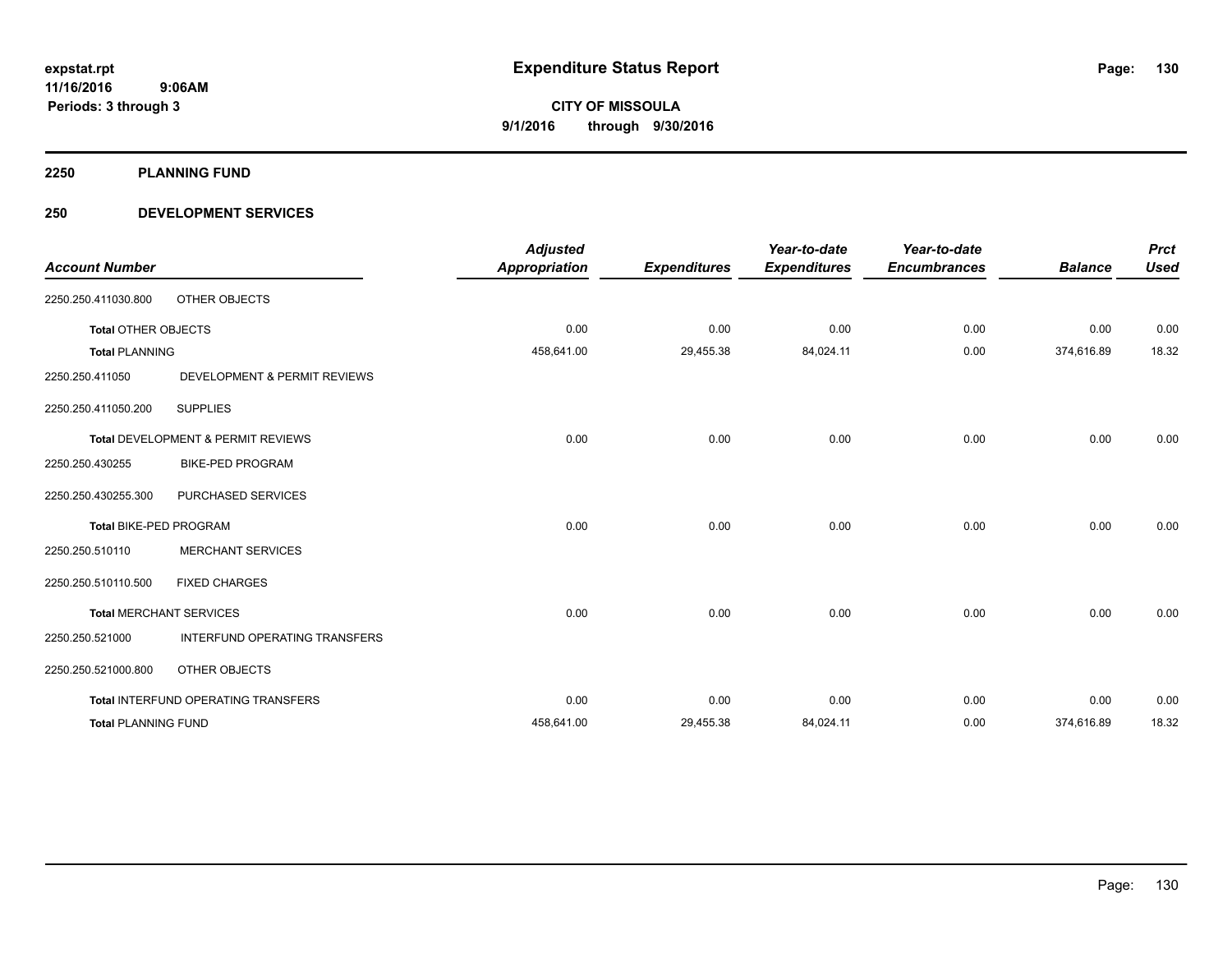#### **2310 PUBLIC SAFETY INFORMATION SYSTEMS**

#### **310 BUILDING INSPECTION**

| <b>Account Number</b>       |                                                | <b>Adjusted</b><br><b>Appropriation</b> | <b>Expenditures</b> | Year-to-date<br><b>Expenditures</b> | Year-to-date<br><b>Encumbrances</b> | <b>Balance</b> | <b>Prct</b><br><b>Used</b> |
|-----------------------------|------------------------------------------------|-----------------------------------------|---------------------|-------------------------------------|-------------------------------------|----------------|----------------------------|
| 2310.310.420510             | <b>ADMINISTRATION</b>                          |                                         |                     |                                     |                                     |                |                            |
| 2310.310.420510.200         | <b>SUPPLIES</b>                                |                                         |                     |                                     |                                     |                |                            |
| <b>Total SUPPLIES</b>       |                                                | 0.00                                    | 0.00                | 0.00                                | 0.00                                | 0.00           | 0.00                       |
| 2310.310.420510.800         | OTHER OBJECTS                                  |                                         |                     |                                     |                                     |                |                            |
| <b>Total OTHER OBJECTS</b>  |                                                | 0.00                                    | 0.00                | 0.00                                | 0.00                                | 0.00           | 0.00                       |
| 2310.310.420510.900         | <b>CAPITAL OUTLAY</b>                          |                                         |                     |                                     |                                     |                |                            |
| <b>Total ADMINISTRATION</b> |                                                | 0.00                                    | 0.00                | 0.00                                | 0.00                                | 0.00           | 0.00                       |
| 2310.310.510110             | <b>MERCHANT SERVICES</b>                       |                                         |                     |                                     |                                     |                |                            |
| 2310.310.510110.500         | <b>FIXED CHARGES</b>                           |                                         |                     |                                     |                                     |                |                            |
|                             | <b>Total PUBLIC SAFETY INFORMATION SYSTEMS</b> | 0.00                                    | 0.00                | 0.00                                | 0.00                                | 0.00           | 0.00                       |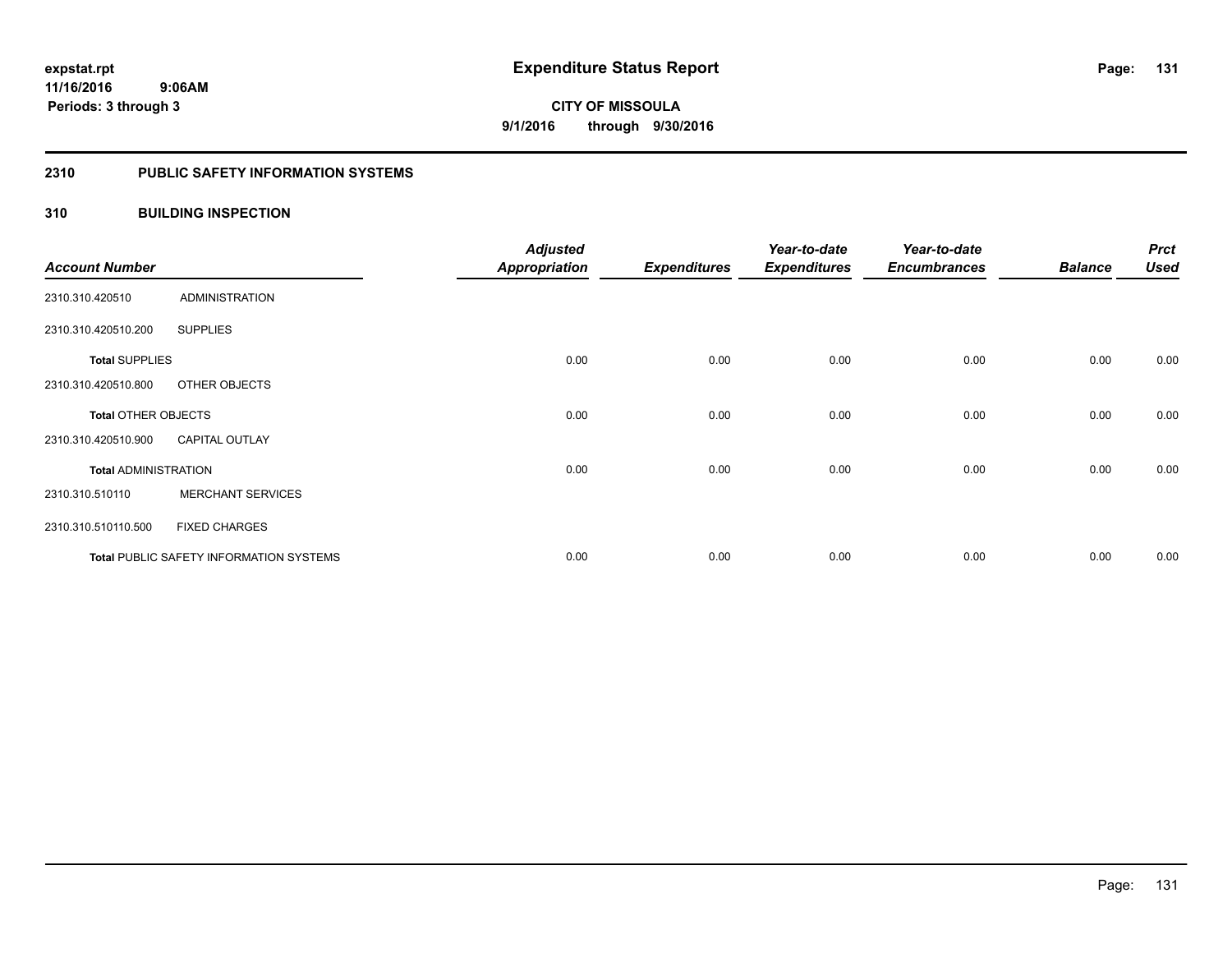**2321 IMPACT FEE FUND**

| <b>Account Number</b>         |                                                                                                                                              | <b>Adjusted</b><br><b>Appropriation</b> | <b>Expenditures</b>          | Year-to-date<br><b>Expenditures</b> | Year-to-date<br><b>Encumbrances</b> | <b>Balance</b>                            | <b>Prct</b><br><b>Used</b> |
|-------------------------------|----------------------------------------------------------------------------------------------------------------------------------------------|-----------------------------------------|------------------------------|-------------------------------------|-------------------------------------|-------------------------------------------|----------------------------|
| 2321.390.410361               | <b>IMPACT FEE STUDY</b>                                                                                                                      |                                         |                              |                                     |                                     |                                           |                            |
| 2321.390.410361.300           | PURCHASED SERVICES                                                                                                                           |                                         |                              |                                     |                                     |                                           |                            |
| <b>Total IMPACT FEE STUDY</b> |                                                                                                                                              | 0.00                                    | 0.00                         | 0.00                                | 0.00                                | 0.00                                      | 0.00                       |
| 2321.390.411240               | CITY HALL POLICE RESTROOMS                                                                                                                   |                                         |                              |                                     |                                     |                                           |                            |
| 2321.390.411240.900           | <b>CAPITAL OUTLAY</b>                                                                                                                        |                                         |                              |                                     |                                     |                                           |                            |
|                               | Total CITY HALL POLICE RESTROOMS                                                                                                             | 0.00                                    | 0.00                         | 0.00                                | 0.00                                | 0.00                                      | 0.00                       |
| 2321.390.430230               | <b>GRANT CREEK I-90 IMPROVEMENTS</b>                                                                                                         |                                         |                              |                                     |                                     |                                           |                            |
| 2321.390.430230.900           | <b>CAPITAL OUTLAY</b>                                                                                                                        |                                         |                              |                                     |                                     |                                           |                            |
|                               | 2321.390.430230.930.000 GRANT CREEK I-90 MPROVEMENTS<br>2321.390.430230.930.460 GRANT CREEK TRAIL<br>Total GRANT CREEK I-90 IMPROVEMENTS     | 0.00<br>0.00<br>0.00                    | 0.00<br>4,667.50<br>4,667.50 | 676.47<br>71,638.15<br>72,314.62    | 0.00<br>0.00<br>0.00                | $-676.47$<br>$-71,638.15$<br>$-72,314.62$ | 0.00<br>0.00<br>0.00       |
| 2321.390.430247               | HILLVIEW WAY STREET IMPROVEMENTS                                                                                                             |                                         |                              |                                     |                                     |                                           |                            |
| 2321.390.430247.900           | <b>CAPITAL OUTLAY</b>                                                                                                                        |                                         |                              |                                     |                                     |                                           |                            |
|                               | Total HILLVIEW WAY STREET IMPROVEMENTS                                                                                                       | 0.00                                    | 0.00                         | 0.00                                | 0.00                                | 0.00                                      | 0.00                       |
| 2321.390.430248               | <b>CREGG LN IMPROVEMENTS</b>                                                                                                                 |                                         |                              |                                     |                                     |                                           |                            |
| 2321.390.430248.900           | <b>CAPITAL OUTLAY</b>                                                                                                                        |                                         |                              |                                     |                                     |                                           |                            |
|                               | 2321.390.430248.930.000 CREGG LN IMPROVEMENTS<br>2321.390.430248.930.394 CREGG LANE IMPROVEMENTS-PARKS<br><b>Total CREGG LN IMPROVEMENTS</b> | 0.00<br>0.00<br>0.00                    | 0.00<br>0.00<br>0.00         | 887.40<br>852.60<br>1,740.00        | 0.00<br>0.00<br>0.00                | $-887.40$<br>$-852.60$<br>$-1,740.00$     | 0.00<br>0.00<br>0.00       |
| 2321.390.430249               | OLD US HWY 93 IMPROVEMENTS                                                                                                                   |                                         |                              |                                     |                                     |                                           |                            |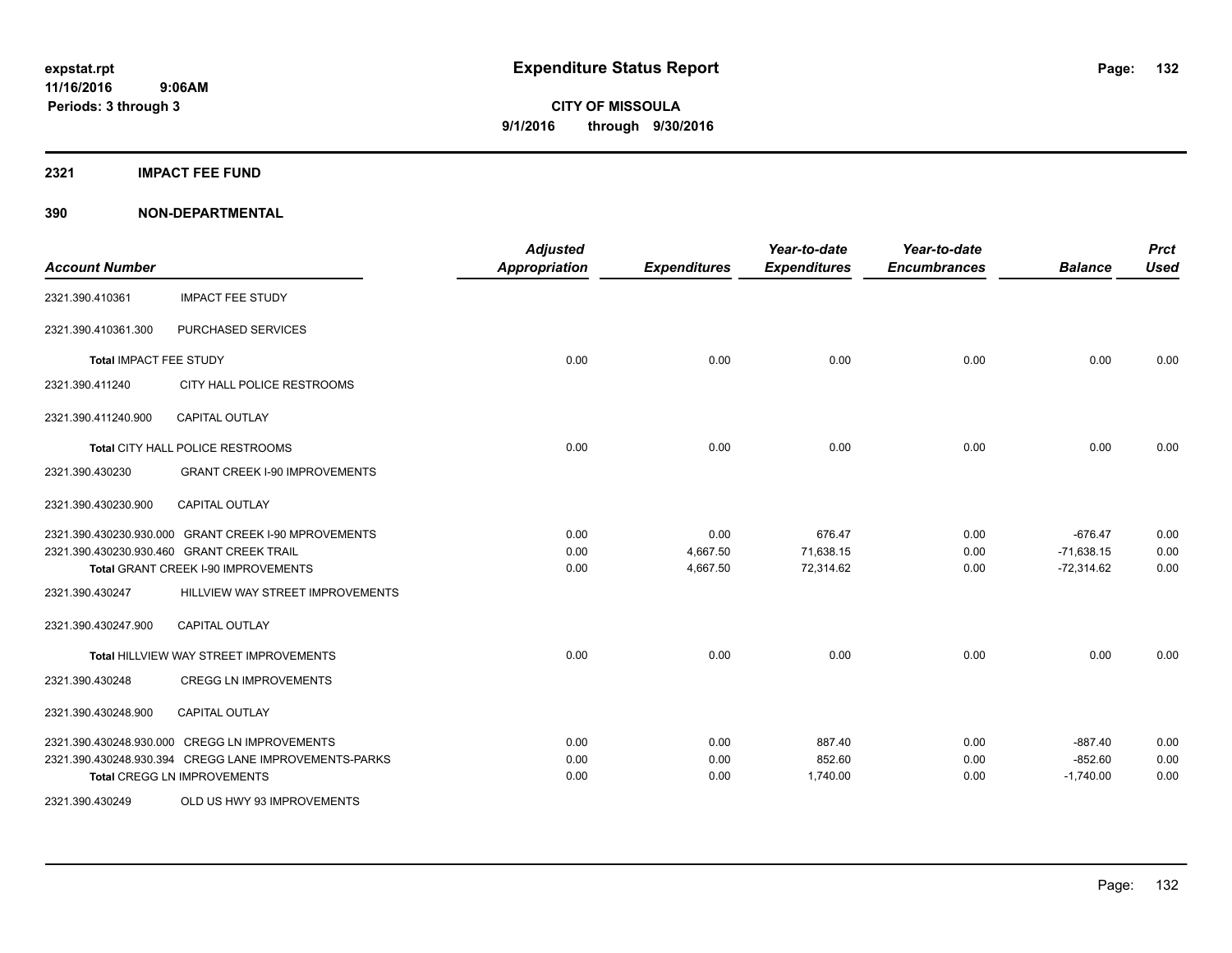**2321 IMPACT FEE FUND**

| <b>Account Number</b> |                                          | <b>Adjusted</b><br><b>Appropriation</b> | <b>Expenditures</b> | Year-to-date<br><b>Expenditures</b> | Year-to-date<br><b>Encumbrances</b> | <b>Balance</b> | <b>Prct</b><br><b>Used</b> |
|-----------------------|------------------------------------------|-----------------------------------------|---------------------|-------------------------------------|-------------------------------------|----------------|----------------------------|
| 2321.390.430249.900   | <b>CAPITAL OUTLAY</b>                    |                                         |                     |                                     |                                     |                |                            |
|                       | Total OLD US HWY 93 IMPROVEMENTS         | 0.00                                    | 0.00                | 0.00                                | 0.00                                | 0.00           | 0.00                       |
| 2321.390.430255       | <b>GRANT CREEK CABLE RAIL</b>            |                                         |                     |                                     |                                     |                |                            |
| 2321.390.430255.900   | CAPITAL OUTLAY                           |                                         |                     |                                     |                                     |                |                            |
|                       | <b>Total GRANT CREEK CABLE RAIL</b>      | 0.00                                    | 0.00                | 0.00                                | 0.00                                | 0.00           | 0.00                       |
| 2321.390.430260       | TRAFFIC & PEDESTRIAN SERVICES            |                                         |                     |                                     |                                     |                |                            |
| 2321.390.430260.300   | PURCHASED SERVICES                       |                                         |                     |                                     |                                     |                |                            |
|                       | <b>Total PURCHASED SERVICES</b>          | 0.00                                    | 0.00                | 0.00                                | 0.00                                | 0.00           | 0.00                       |
| 2321.390.430260.900   | CAPITAL OUTLAY                           |                                         |                     |                                     |                                     |                |                            |
|                       | Total TRAFFIC & PEDESTRIAN SERVICES      | 0.00                                    | 0.00                | 0.00                                | 0.00                                | 0.00           | 0.00                       |
| 2321.390.430264       | MULLAN/GEO ELMER SIGNAL                  |                                         |                     |                                     |                                     |                |                            |
| 2321.390.430264.300   | PURCHASED SERVICES                       |                                         |                     |                                     |                                     |                |                            |
|                       | Total MULLAN/GEO ELMER SIGNAL            | 0.00                                    | 0.00                | 0.00                                | 0.00                                | 0.00           | 0.00                       |
| 2321.390.430279       | E BROADWAY IMPROV/MISSOULA COLLEGE       |                                         |                     |                                     |                                     |                |                            |
| 2321.390.430279.900   | CAPITAL OUTLAY                           |                                         |                     |                                     |                                     |                |                            |
|                       | Total E BROADWAY IMPROV/MISSOULA COLLEGE | 0.00                                    | 0.00                | 0.00                                | 0.00                                | 0.00           | 0.00                       |
| 2321.390.430280       | MILLER CR: BRIGGS TO MOCKINGBIRD         |                                         |                     |                                     |                                     |                |                            |
| 2321.390.430280.900   | CAPITAL OUTLAY                           |                                         |                     |                                     |                                     |                |                            |
|                       | Total MILLER CR: BRIGGS TO MOCKINGBIRD   | 0.00                                    | 0.00                | 0.00                                | 0.00                                | 0.00           | 0.00                       |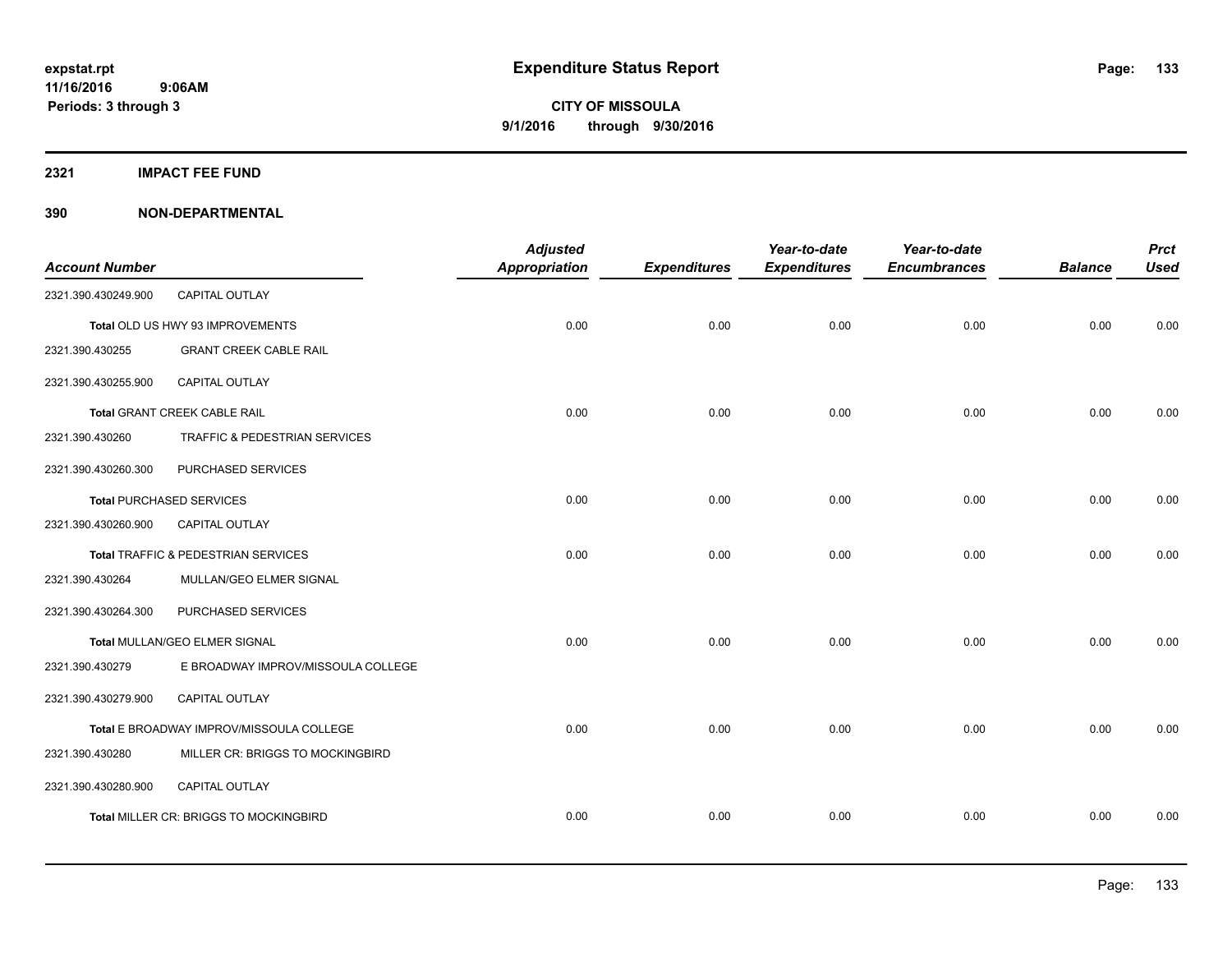**2321 IMPACT FEE FUND**

| <b>Account Number</b>                 |                                 | <b>Adjusted</b><br><b>Appropriation</b> | <b>Expenditures</b> | Year-to-date<br><b>Expenditures</b> | Year-to-date<br><b>Encumbrances</b> | <b>Balance</b> | <b>Prct</b><br><b>Used</b> |
|---------------------------------------|---------------------------------|-----------------------------------------|---------------------|-------------------------------------|-------------------------------------|----------------|----------------------------|
| 2321.390.430281                       | SOUTH 3RD STREET PROJECT        |                                         |                     |                                     |                                     |                |                            |
| 2321.390.430281.300                   | PURCHASED SERVICES              |                                         |                     |                                     |                                     |                |                            |
|                                       | <b>Total PURCHASED SERVICES</b> | 0.00                                    | 0.00                | 0.00                                | 0.00                                | 0.00           | 0.00                       |
| 2321.390.430281.900                   | <b>CAPITAL OUTLAY</b>           |                                         |                     |                                     |                                     |                |                            |
|                                       | Total SOUTH 3RD STREET PROJECT  | 0.00                                    | 0.00                | 0.00                                | 0.00                                | 0.00           | 0.00                       |
| 2321.390.460305                       | <b>COMMUNITY CENTER</b>         |                                         |                     |                                     |                                     |                |                            |
| 2321.390.460305.900                   | <b>CAPITAL OUTLAY</b>           |                                         |                     |                                     |                                     |                |                            |
| <b>Total COMMUNITY CENTER</b>         |                                 | 0.00                                    | 0.00                | 0.00                                | 0.00                                | 0.00           | 0.00                       |
| 2321.390.460401                       | CONSTRUCTION                    |                                         |                     |                                     |                                     |                |                            |
| 2321.390.460401.900                   | <b>CAPITAL OUTLAY</b>           |                                         |                     |                                     |                                     |                |                            |
| 2321.390.460401.930.000 FORT MISSOULA |                                 | 0.00                                    | 103.26              | 103.26                              | 0.00                                | $-103.26$      | 0.00                       |
| <b>Total CONSTRUCTION</b>             |                                 | 0.00                                    | 103.26              | 103.26                              | 0.00                                | $-103.26$      | 0.00                       |
| 2321.390.460404                       | <b>EATON TRAIL</b>              |                                         |                     |                                     |                                     |                |                            |
| 2321.390.460404.100                   | PERSONAL SERVICES               |                                         |                     |                                     |                                     |                |                            |
| <b>Total PERSONAL SERVICES</b>        |                                 | 0.00                                    | 0.00                | 0.00                                | 0.00                                | 0.00           | 0.00                       |
| 2321.390.460404.300                   | PURCHASED SERVICES              |                                         |                     |                                     |                                     |                |                            |
|                                       | <b>Total PURCHASED SERVICES</b> | 0.00                                    | 0.00                | 0.00                                | 0.00                                | 0.00           | 0.00                       |
| 2321.390.460404.900                   | CAPITAL OUTLAY                  |                                         |                     |                                     |                                     |                |                            |
| <b>Total EATON TRAIL</b>              |                                 | 0.00                                    | 0.00                | 0.00                                | 0.00                                | 0.00           | 0.00                       |
| 2321.390.460406                       | <b>HELLGATE PARK</b>            |                                         |                     |                                     |                                     |                |                            |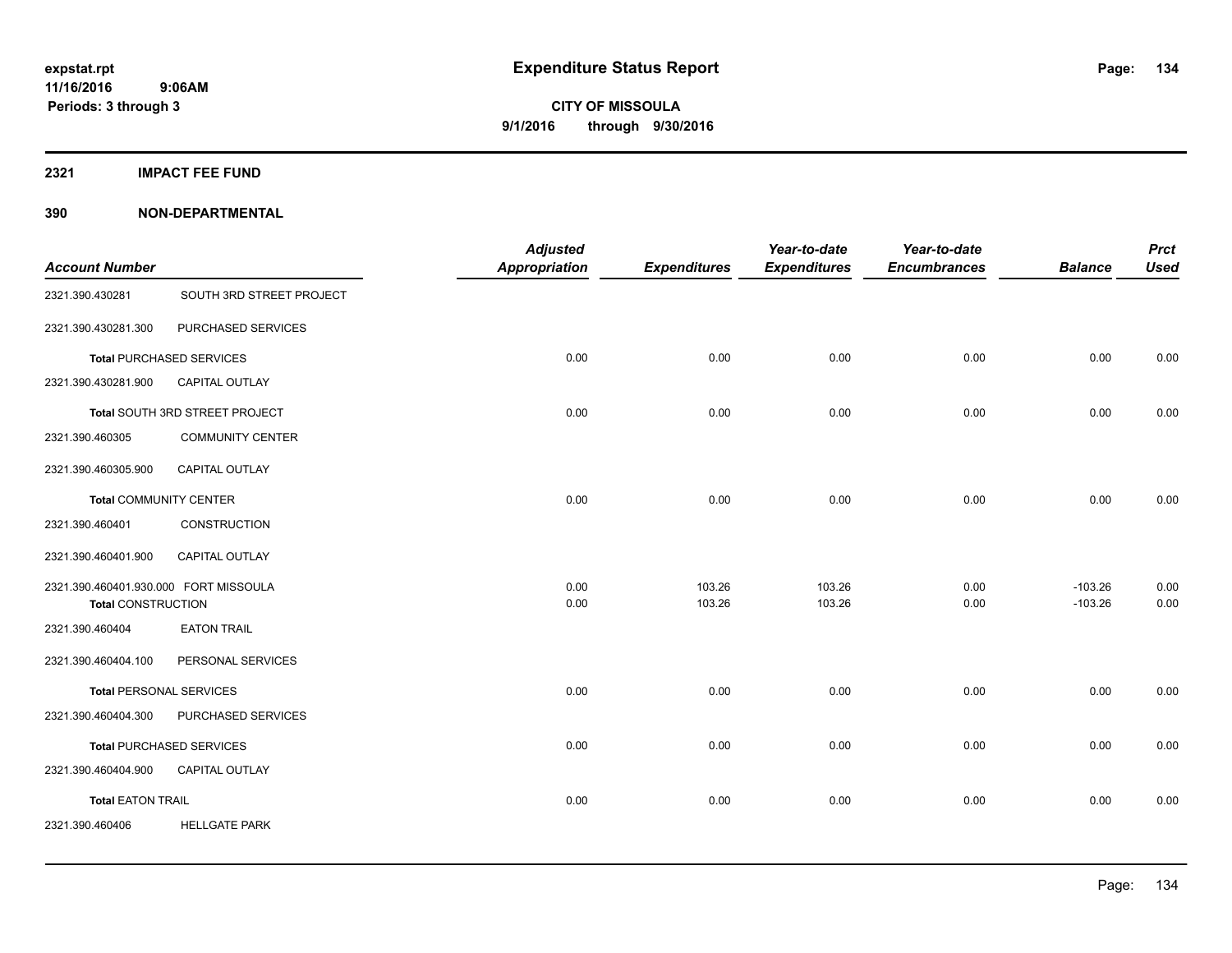**2321 IMPACT FEE FUND**

| <b>Account Number</b>                |                                         | <b>Adjusted</b><br>Appropriation | <b>Expenditures</b> | Year-to-date<br><b>Expenditures</b> | Year-to-date<br><b>Encumbrances</b> | <b>Balance</b>               | <b>Prct</b><br><b>Used</b> |
|--------------------------------------|-----------------------------------------|----------------------------------|---------------------|-------------------------------------|-------------------------------------|------------------------------|----------------------------|
| 2321.390.460406.100                  | PERSONAL SERVICES                       |                                  |                     |                                     |                                     |                              |                            |
| <b>Total PERSONAL SERVICES</b>       |                                         | 0.00                             | 0.00                | 0.00                                | 0.00                                | 0.00                         | 0.00                       |
| 2321.390.460406.300                  | PURCHASED SERVICES                      |                                  |                     |                                     |                                     |                              |                            |
|                                      | <b>Total PURCHASED SERVICES</b>         | 0.00                             | 0.00                | 0.00                                | 0.00                                | 0.00                         | 0.00                       |
| 2321.390.460406.900                  | <b>CAPITAL OUTLAY</b>                   |                                  |                     |                                     |                                     |                              |                            |
| <b>Total HELLGATE PARK</b>           |                                         | 0.00                             | 0.00                | 0.00                                | 0.00                                | 0.00                         | 0.00                       |
| 2321.390.460408                      | CONSERVATION LAND MANAGEMENT PLAN       |                                  |                     |                                     |                                     |                              |                            |
| 2321.390.460408.900                  | <b>CAPITAL OUTLAY</b>                   |                                  |                     |                                     |                                     |                              |                            |
|                                      | Total CONSERVATION LAND MANAGEMENT PLAN | 0.00                             | 0.00                | 0.00                                | 0.00                                | 0.00                         | 0.00                       |
| 2321.390.460409                      | MISSOULA TO LOLO TRAIL                  |                                  |                     |                                     |                                     |                              |                            |
| 2321.390.460409.800                  | OTHER OBJECTS                           |                                  |                     |                                     |                                     |                              |                            |
| <b>Total OTHER OBJECTS</b>           |                                         | 0.00                             | 0.00                | 0.00                                | 0.00                                | 0.00                         | 0.00                       |
| 2321.390.460409.900                  | <b>CAPITAL OUTLAY</b>                   |                                  |                     |                                     |                                     |                              |                            |
| 2321.390.460409.930.302 IMPROVEMENTS | Total MISSOULA TO LOLO TRAIL            | 0.00<br>0.00                     | 0.00<br>0.00        | 28,210.25<br>28,210.25              | 0.00<br>0.00                        | $-28,210.25$<br>$-28,210.25$ | 0.00<br>0.00               |
| 2321.390.460411                      | 44 RANCH IMPROVEMENTS                   |                                  |                     |                                     |                                     |                              |                            |
| 2321.390.460411.900                  | <b>CAPITAL OUTLAY</b>                   |                                  |                     |                                     |                                     |                              |                            |
|                                      | Total 44 RANCH IMPROVEMENTS             | 0.00                             | 0.00                | 0.00                                | 0.00                                | 0.00                         | 0.00                       |
| 2321.390.460412                      | PLEASANT VIEW PARK                      |                                  |                     |                                     |                                     |                              |                            |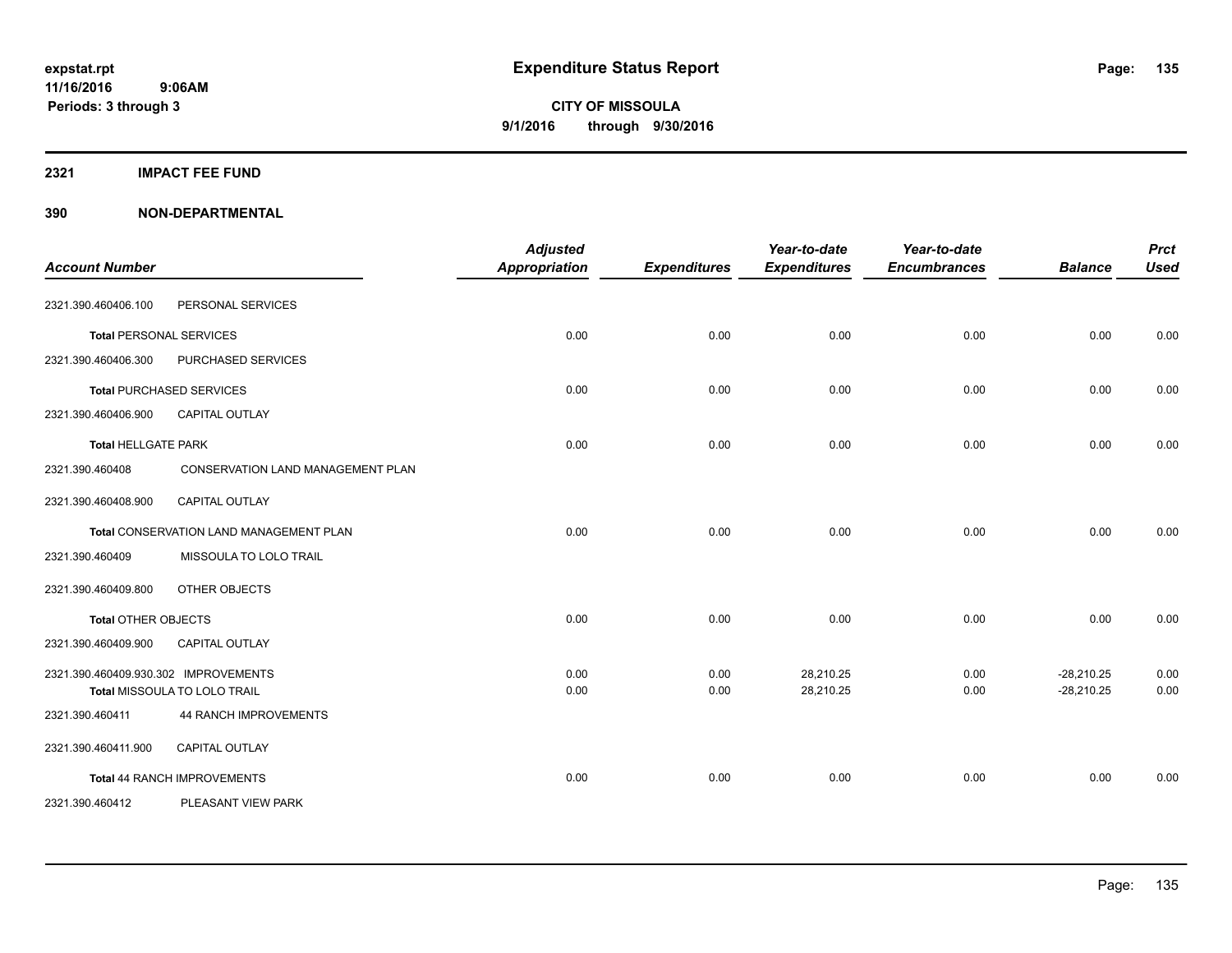#### **2321 IMPACT FEE FUND**

| <b>Account Number</b>      |                                                     | <b>Adjusted</b><br><b>Appropriation</b> | <b>Expenditures</b>  | Year-to-date<br><b>Expenditures</b> | Year-to-date<br><b>Encumbrances</b> | <b>Balance</b>               | <b>Prct</b><br><b>Used</b> |
|----------------------------|-----------------------------------------------------|-----------------------------------------|----------------------|-------------------------------------|-------------------------------------|------------------------------|----------------------------|
| 2321.390.460412.900        | <b>CAPITAL OUTLAY</b>                               |                                         |                      |                                     |                                     |                              |                            |
|                            | <b>Total PLEASANT VIEW PARK</b>                     | 0.00                                    | 0.00                 | 0.00                                | 0.00                                | 0.00                         | 0.00                       |
| 2321.390.460444            | PLAYGROUNDS                                         |                                         |                      |                                     |                                     |                              |                            |
| 2321.390.460444.900        | <b>CAPITAL OUTLAY</b>                               |                                         |                      |                                     |                                     |                              |                            |
| <b>Total PLAYGROUNDS</b>   | 2321.390.460444.930.000 PARK TRAIL BOND PLAYGROUNDS | 0.00<br>0.00                            | 1.590.00<br>1,590.00 | 56,692.57<br>56,692.57              | 0.00<br>0.00                        | $-56.692.57$<br>$-56,692.57$ | 0.00<br>0.00               |
| 2321.390.510000            | UNALLOCATED IMPACT FEES                             |                                         |                      |                                     |                                     |                              |                            |
| 2321.390.510000.800        | OTHER OBJECTS                                       |                                         |                      |                                     |                                     |                              |                            |
| <b>Total OTHER OBJECTS</b> |                                                     | 0.00                                    | 0.00                 | 0.00                                | 0.00                                | 0.00                         | 0.00                       |
| 2321.390.510000.900        | <b>CAPITAL OUTLAY</b>                               |                                         |                      |                                     |                                     |                              |                            |
|                            | Total UNALLOCATED IMPACT FEES                       | 0.00                                    | 0.00                 | 0.00                                | 0.00                                | 0.00                         | 0.00                       |
| 2321.390.510110            | <b>MERCHANT SERVICES</b>                            |                                         |                      |                                     |                                     |                              |                            |
| 2321.390.510110.500        | <b>FIXED CHARGES</b>                                |                                         |                      |                                     |                                     |                              |                            |
|                            | <b>Total MERCHANT SERVICES</b>                      | 0.00                                    | 0.00                 | 0.00                                | 0.00                                | 0.00                         | 0.00                       |
| Total IMPACT FEE FUND      |                                                     | 0.00                                    | 6,360.76             | 159,060.70                          | 0.00                                | $-159,060.70$                | 0.00                       |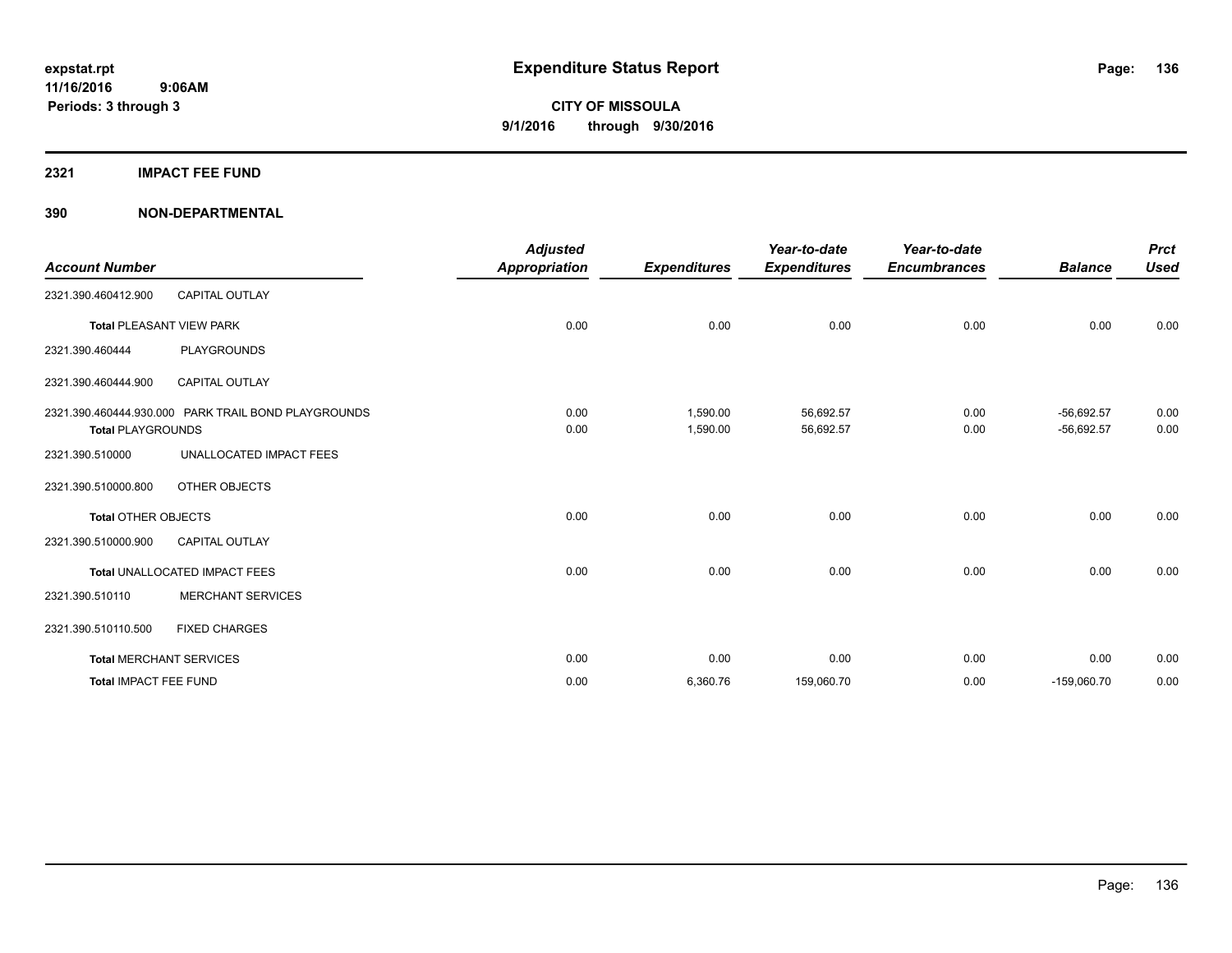#### **2322 GEORGE ELMER/CATTLE DR INTERSECTION**

|                            |                                           | <b>Adjusted</b>      |                     | Year-to-date        | Year-to-date        |                | <b>Prct</b> |
|----------------------------|-------------------------------------------|----------------------|---------------------|---------------------|---------------------|----------------|-------------|
| <b>Account Number</b>      |                                           | <b>Appropriation</b> | <b>Expenditures</b> | <b>Expenditures</b> | <b>Encumbrances</b> | <b>Balance</b> | <b>Used</b> |
| 2322.390.510100            | SPECIAL ASSESSMENTS                       |                      |                     |                     |                     |                |             |
| 2322.390.510100.300        | PURCHASED SERVICES                        |                      |                     |                     |                     |                |             |
|                            | <b>Total PURCHASED SERVICES</b>           | 0.00                 | 0.00                | 0.00                | 0.00                | 0.00           | 0.00        |
| 2322.390.510100.800        | OTHER OBJECTS                             |                      |                     |                     |                     |                |             |
| <b>Total OTHER OBJECTS</b> |                                           | 0.00                 | 0.00                | 0.00                | 0.00                | 0.00           | 0.00        |
| 2322.390.510100.900        | <b>CAPITAL OUTLAY</b>                     |                      |                     |                     |                     |                |             |
|                            | <b>Total SPECIAL ASSESSMENTS</b>          | 0.00                 | 0.00                | 0.00                | 0.00                | 0.00           | 0.00        |
| 2322.390.510110            | <b>MERCHANT SERVICES</b>                  |                      |                     |                     |                     |                |             |
| 2322.390.510110.500        | <b>FIXED CHARGES</b>                      |                      |                     |                     |                     |                |             |
|                            | Total GEORGE ELMER/CATTLE DR INTERSECTION | 0.00                 | 0.00                | 0.00                | 0.00                | 0.00           | 0.00        |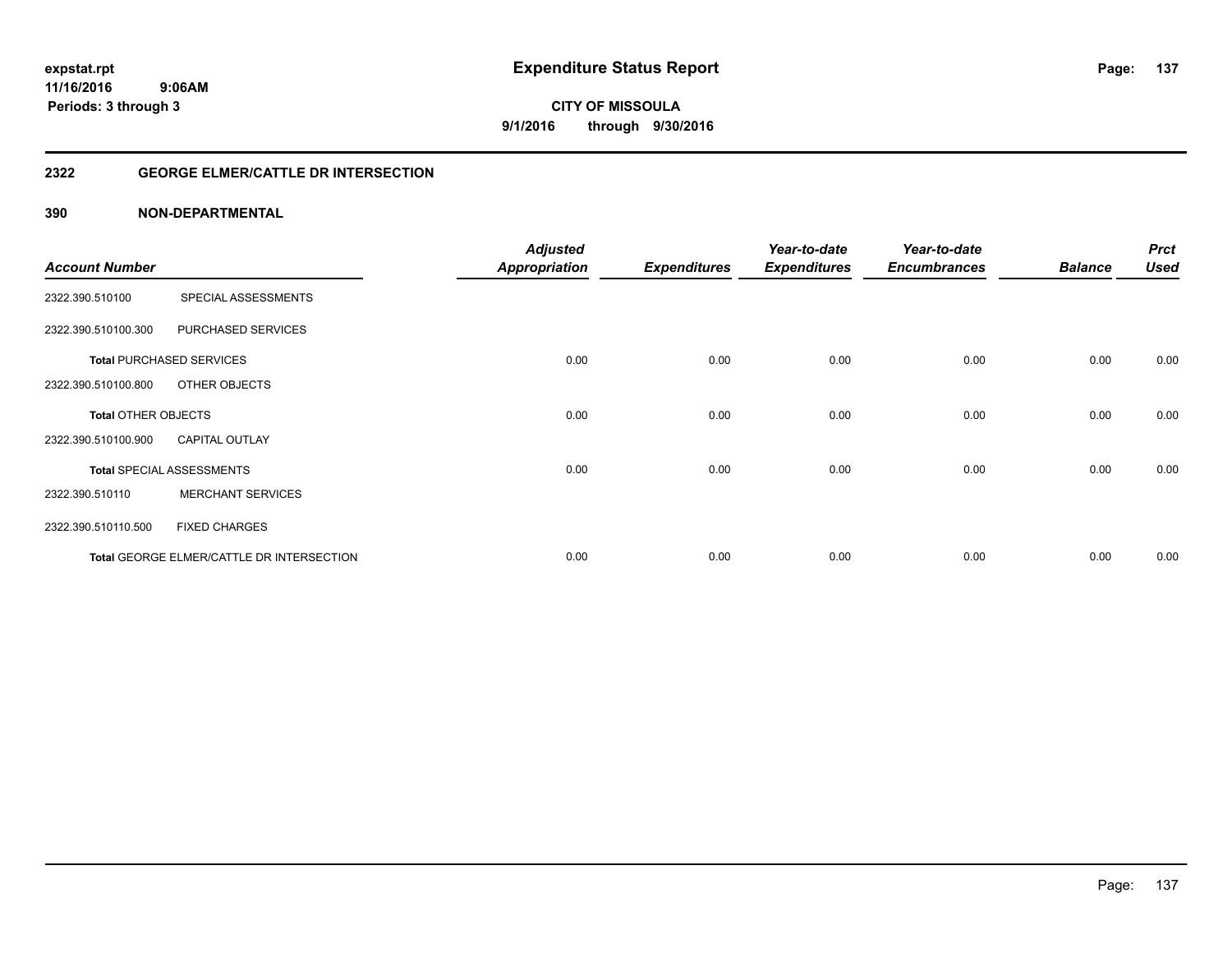**11/16/2016 9:06AM Periods: 3 through 3**

**CITY OF MISSOULA 9/1/2016 through 9/30/2016**

#### **2365 PUBLIC ART FUND**

#### **220 MAYOR**

|                                      |                                  | <b>Adjusted</b> |                     | Year-to-date        | Year-to-date        |                | <b>Prct</b> |
|--------------------------------------|----------------------------------|-----------------|---------------------|---------------------|---------------------|----------------|-------------|
| <b>Account Number</b>                |                                  | Appropriation   | <b>Expenditures</b> | <b>Expenditures</b> | <b>Encumbrances</b> | <b>Balance</b> | <b>Used</b> |
| 2365.220.460518                      | PUBLIC ART PROJECTS              |                 |                     |                     |                     |                |             |
| 2365.220.460518.300                  | PURCHASED SERVICES               |                 |                     |                     |                     |                |             |
|                                      | <b>Total PURCHASED SERVICES</b>  | 0.00            | 0.00                | 0.00                | 0.00                | 0.00           | 0.00        |
| 2365.220.460518.800                  | OTHER OBJECTS                    |                 |                     |                     |                     |                |             |
| <b>Total OTHER OBJECTS</b>           |                                  | 0.00            | 0.00                | 0.00                | 0.00                | 0.00           | 0.00        |
| 2365.220.460518.900                  | <b>CAPITAL OUTLAY</b>            |                 |                     |                     |                     |                |             |
| 2365.220.460518.930.000 IMPROVEMENTS |                                  | 0.00            | 0.00                | 5,000.00            | 0.00                | $-5,000.00$    | 0.00        |
|                                      | <b>Total PUBLIC ART PROJECTS</b> | 0.00            | 0.00                | 5,000.00            | 0.00                | $-5,000.00$    | 0.00        |
| 2365.220.510110                      | <b>MERCHANT SERVICES</b>         |                 |                     |                     |                     |                |             |
| 2365.220.510110.500                  | <b>FIXED CHARGES</b>             |                 |                     |                     |                     |                |             |
| <b>Total FIXED CHARGES</b>           |                                  | 0.00            | 0.00                | 0.00                | 0.00                | 0.00           | 0.00        |
|                                      | <b>Total MERCHANT SERVICES</b>   | 0.00            | 0.00                | 0.00                | 0.00                | 0.00           | 0.00        |
| <b>Total PUBLIC ART FUND</b>         |                                  | 0.00            | 0.00                | 5,000.00            | 0.00                | $-5,000.00$    | 0.00        |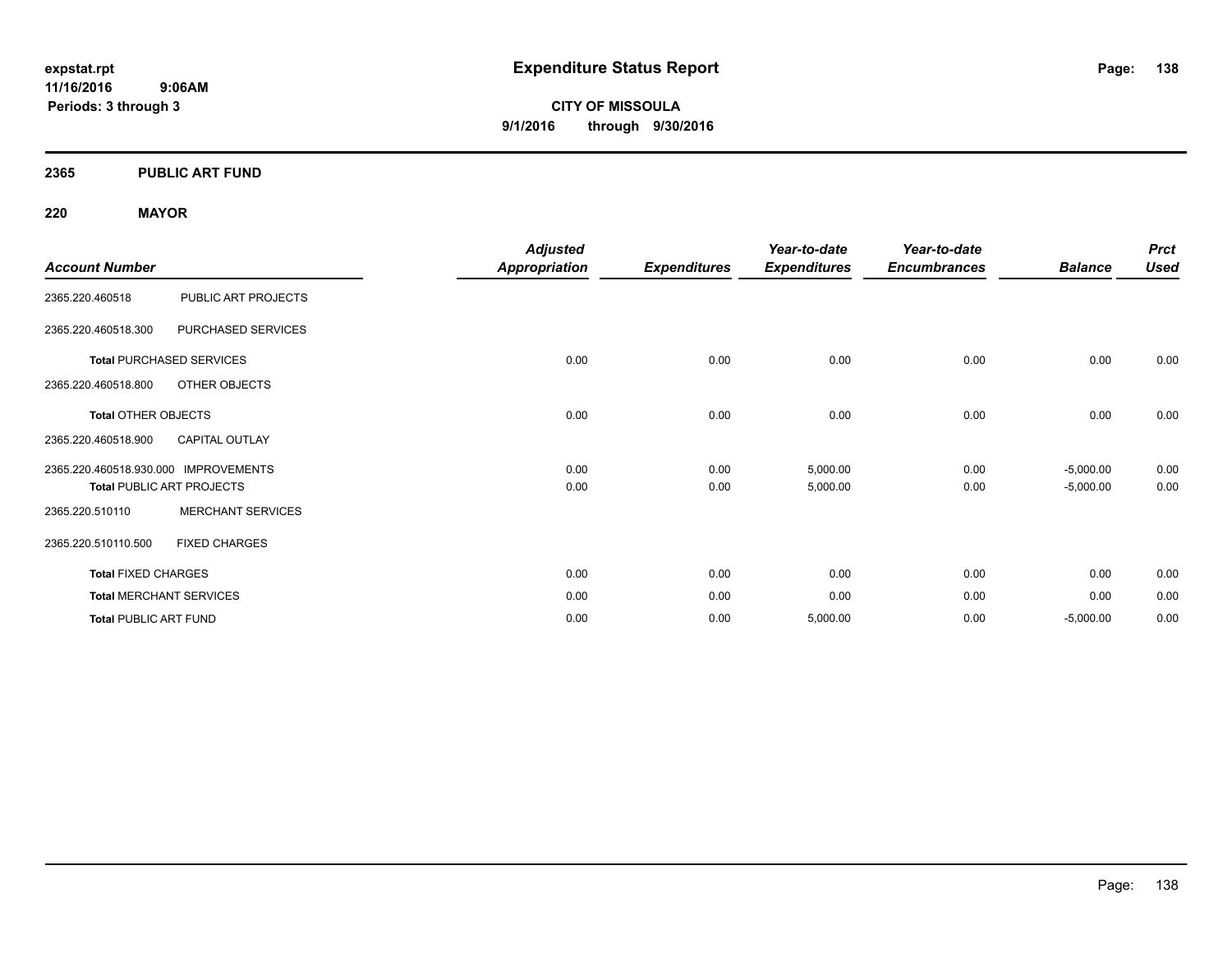#### **2371 EMPLOYEE HEALTH INSURANCE LEVY FUND**

| <b>Account Number</b>          |                                            | <b>Adjusted</b><br>Appropriation | <b>Expenditures</b> | Year-to-date<br><b>Expenditures</b> | Year-to-date<br><b>Encumbrances</b> | <b>Balance</b> | <b>Prct</b><br><b>Used</b> |
|--------------------------------|--------------------------------------------|----------------------------------|---------------------|-------------------------------------|-------------------------------------|----------------|----------------------------|
| 2371.390.510110                | <b>MERCHANT SERVICES</b>                   |                                  |                     |                                     |                                     |                |                            |
| 2371.390.510110.500            | <b>FIXED CHARGES</b>                       |                                  |                     |                                     |                                     |                |                            |
| <b>Total MERCHANT SERVICES</b> |                                            | 0.00                             | 0.00                | 0.00                                | 0.00                                | 0.00           | 0.00                       |
| 2371.390.521000                | INTERFUND OPERATING TRANSFERS              |                                  |                     |                                     |                                     |                |                            |
| 2371.390.521000.800            | OTHER OBJECTS                              |                                  |                     |                                     |                                     |                |                            |
|                                | <b>Total INTERFUND OPERATING TRANSFERS</b> | 0.00                             | 0.00                | 0.00                                | 0.00                                | 0.00           | 0.00                       |
|                                | Total EMPLOYEE HEALTH INSURANCE LEVY FUND  | 0.00                             | 0.00                | 0.00                                | 0.00                                | 0.00           | 0.00                       |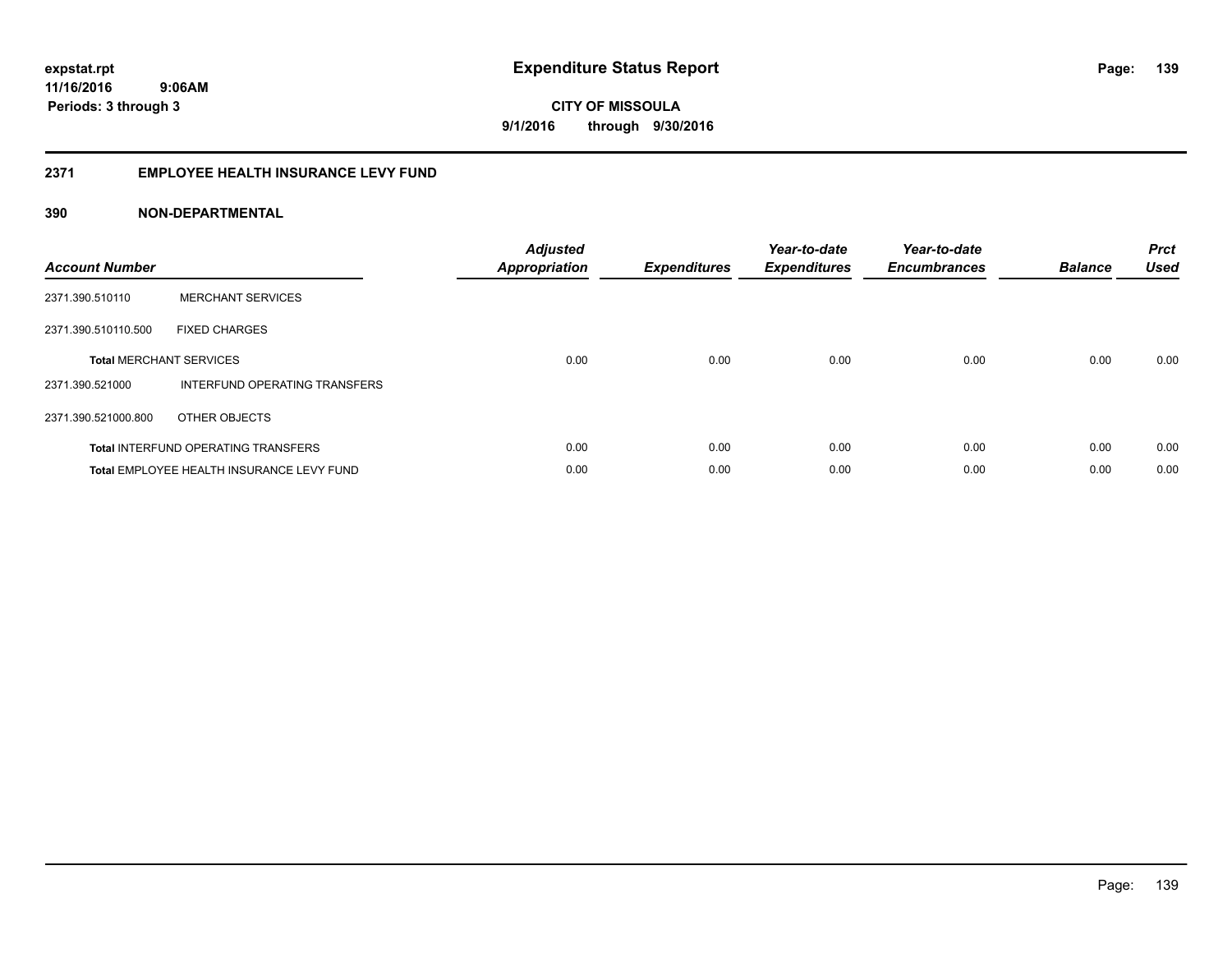#### **2372 PERMISSIVE MEDICAL LEVY**

| <b>Account Number</b>          |                                            | <b>Adjusted</b><br><b>Appropriation</b> | <b>Expenditures</b> | Year-to-date<br><b>Expenditures</b> | Year-to-date<br><b>Encumbrances</b> | <b>Balance</b> | <b>Prct</b><br><b>Used</b> |
|--------------------------------|--------------------------------------------|-----------------------------------------|---------------------|-------------------------------------|-------------------------------------|----------------|----------------------------|
| 2372.390.510110                | <b>MERCHANT SERVICES</b>                   |                                         |                     |                                     |                                     |                |                            |
| 2372.390.510110.500            | <b>FIXED CHARGES</b>                       |                                         |                     |                                     |                                     |                |                            |
| <b>Total MERCHANT SERVICES</b> |                                            | 0.00                                    | 0.00                | 0.00                                | 0.00                                | 0.00           | 0.00                       |
| 2372.390.521000                | INTERFUND OPERATING TRANSFERS              |                                         |                     |                                     |                                     |                |                            |
| 2372.390.521000.800            | OTHER OBJECTS                              |                                         |                     |                                     |                                     |                |                            |
|                                | <b>Total INTERFUND OPERATING TRANSFERS</b> | 0.00                                    | 0.00                | 0.00                                | 0.00                                | 0.00           | 0.00                       |
|                                | <b>Total PERMISSIVE MEDICAL LEVY</b>       | 0.00                                    | 0.00                | 0.00                                | 0.00                                | 0.00           | 0.00                       |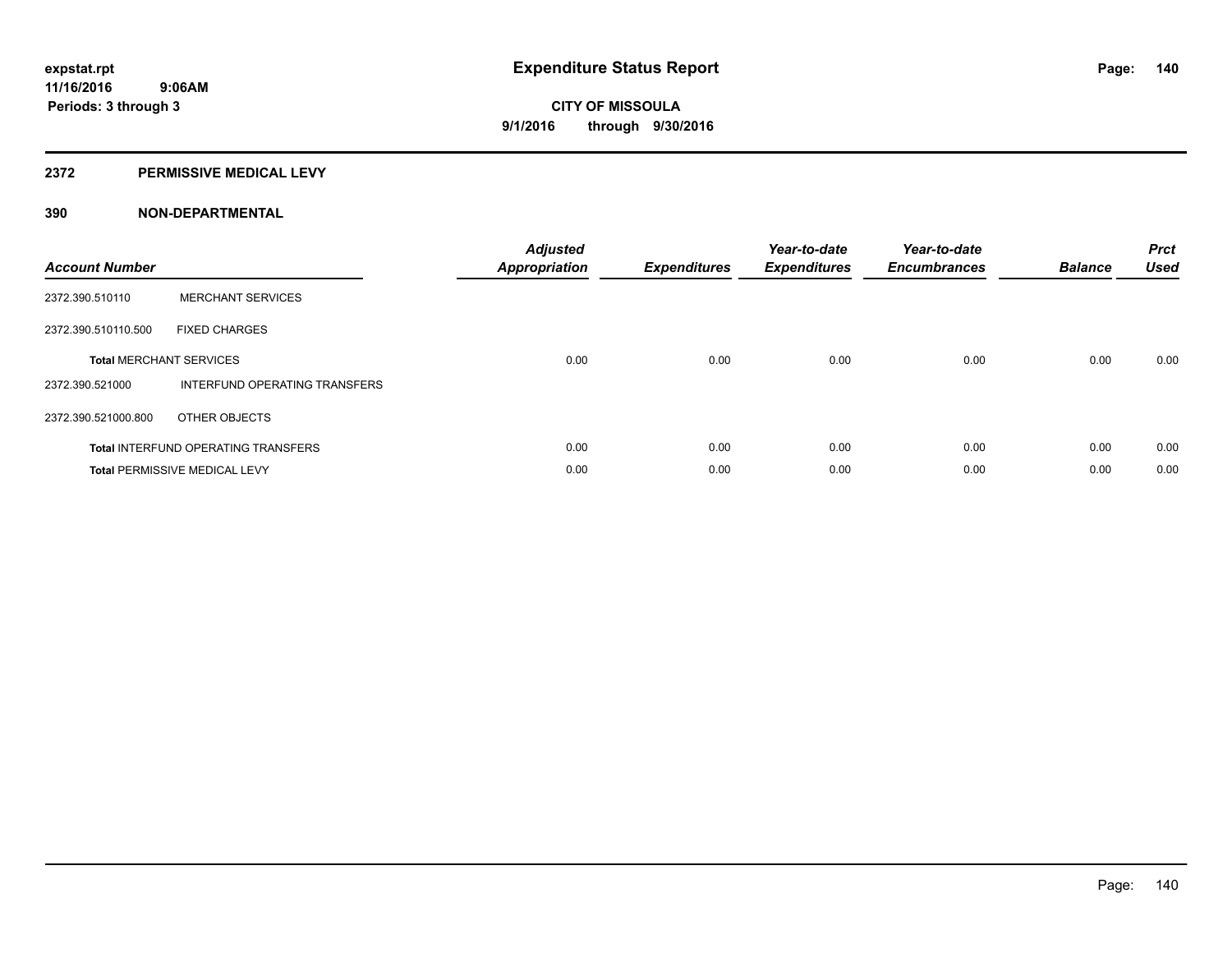#### **2389 CABLE TELEVISION FRANCHISE FUND**

|                            |                                       | <b>Adjusted</b>      |                     | Year-to-date        | Year-to-date        |                | <b>Prct</b> |
|----------------------------|---------------------------------------|----------------------|---------------------|---------------------|---------------------|----------------|-------------|
| <b>Account Number</b>      |                                       | <b>Appropriation</b> | <b>Expenditures</b> | <b>Expenditures</b> | <b>Encumbrances</b> | <b>Balance</b> | <b>Used</b> |
| 2389.390.411810            | <b>CABLE TV FRANCHISE</b>             |                      |                     |                     |                     |                |             |
| 2389.390.411810.300        | PURCHASED SERVICES                    |                      |                     |                     |                     |                |             |
|                            | <b>Total PURCHASED SERVICES</b>       | 0.00                 | 0.00                | 0.00                | 0.00                | 0.00           | 0.00        |
| 2389.390.411810.700        | <b>GRANTS &amp; CONTRIBUTIONS</b>     |                      |                     |                     |                     |                |             |
|                            | Total GRANTS & CONTRIBUTIONS          | 0.00                 | 0.00                | 0.00                | 0.00                | 0.00           | 0.00        |
| 2389.390.411810.800        | OTHER OBJECTS                         |                      |                     |                     |                     |                |             |
| <b>Total OTHER OBJECTS</b> |                                       | 0.00                 | 0.00                | 0.00                | 0.00                | 0.00           | 0.00        |
| 2389.390.411810.900        | <b>CAPITAL OUTLAY</b>                 |                      |                     |                     |                     |                |             |
|                            | <b>Total CABLE TV FRANCHISE</b>       | 0.00                 | 0.00                | 0.00                | 0.00                | 0.00           | 0.00        |
| 2389.390.510110            | <b>MERCHANT SERVICES</b>              |                      |                     |                     |                     |                |             |
| 2389.390.510110.500        | <b>FIXED CHARGES</b>                  |                      |                     |                     |                     |                |             |
|                            | Total CABLE TELEVISION FRANCHISE FUND | 0.00                 | 0.00                | 0.00                | 0.00                | 0.00           | 0.00        |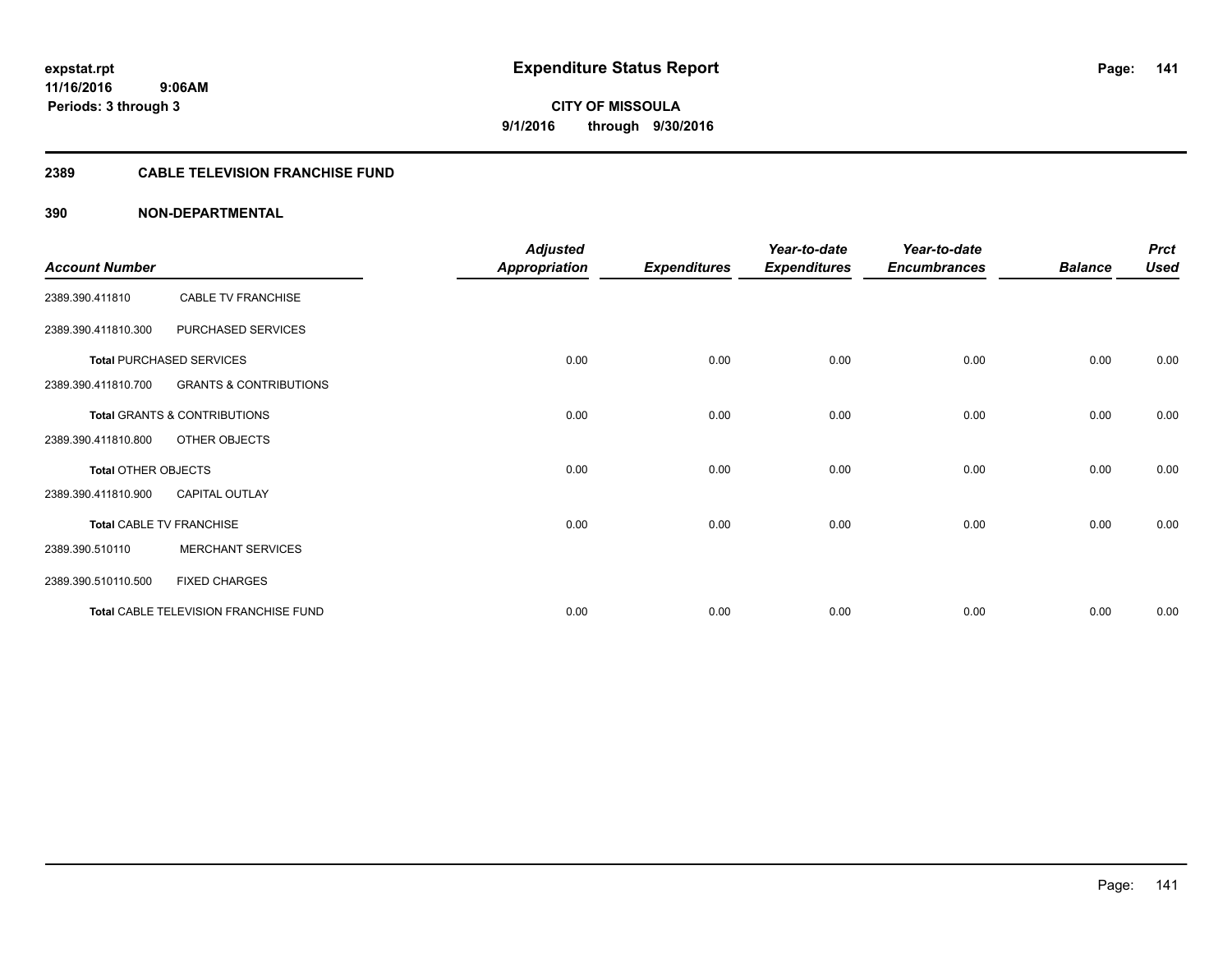#### **2390 DRUG FORFEITURE FUND**

# **290 POLICE**

| <b>Account Number</b>          |                                            | <b>Adjusted</b><br><b>Appropriation</b> | <b>Expenditures</b> | Year-to-date<br><b>Expenditures</b> | Year-to-date<br><b>Encumbrances</b> | <b>Balance</b>         | <b>Prct</b><br><b>Used</b> |
|--------------------------------|--------------------------------------------|-----------------------------------------|---------------------|-------------------------------------|-------------------------------------|------------------------|----------------------------|
| 2390.290.420142                | <b>NARCOTICS</b>                           |                                         |                     |                                     |                                     |                        |                            |
| 2390.290.420142.100            | PERSONAL SERVICES                          |                                         |                     |                                     |                                     |                        |                            |
| <b>Total PERSONAL SERVICES</b> |                                            | 0.00                                    | 0.00                | 0.00                                | 0.00                                | 0.00                   | 0.00                       |
| 2390.290.420142.200            | <b>SUPPLIES</b>                            |                                         |                     |                                     |                                     |                        |                            |
| <b>Total SUPPLIES</b>          | 2390.290.420142.220.000 OPERATING SUPPLIES | 0.00<br>0.00                            | 164.97<br>164.97    | 734.36<br>734.36                    | 0.00<br>0.00                        | $-734.36$<br>$-734.36$ | 0.00<br>0.00               |
| 2390.290.420142.300            | PURCHASED SERVICES                         |                                         |                     |                                     |                                     |                        |                            |
|                                | <b>Total PURCHASED SERVICES</b>            | 0.00                                    | 0.00                | 0.00                                | 0.00                                | 0.00                   | 0.00                       |
| 2390.290.420142.500            | <b>FIXED CHARGES</b>                       |                                         |                     |                                     |                                     |                        |                            |
| <b>Total FIXED CHARGES</b>     |                                            | 0.00                                    | 0.00                | 0.00                                | 0.00                                | 0.00                   | 0.00                       |
| 2390.290.420142.700            | <b>GRANTS &amp; CONTRIBUTIONS</b>          |                                         |                     |                                     |                                     |                        |                            |
|                                | Total GRANTS & CONTRIBUTIONS               | 0.00                                    | 0.00                | 0.00                                | 0.00                                | 0.00                   | 0.00                       |
| 2390.290.420142.800            | OTHER OBJECTS                              |                                         |                     |                                     |                                     |                        |                            |
| <b>Total OTHER OBJECTS</b>     |                                            | 0.00                                    | 0.00                | 0.00                                | 0.00                                | 0.00                   | 0.00                       |
| 2390.290.420142.900            | CAPITAL OUTLAY                             |                                         |                     |                                     |                                     |                        |                            |
| <b>Total CAPITAL OUTLAY</b>    |                                            | 0.00                                    | 0.00                | 0.00                                | 0.00                                | 0.00                   | 0.00                       |
| <b>Total NARCOTICS</b>         |                                            | 0.00                                    | 164.97              | 734.36                              | 0.00                                | $-734.36$              | 0.00                       |
| 2390.290.510110                | <b>MERCHANT SERVICES</b>                   |                                         |                     |                                     |                                     |                        |                            |
| 2390.290.510110.500            | <b>FIXED CHARGES</b>                       |                                         |                     |                                     |                                     |                        |                            |
| <b>Total MERCHANT SERVICES</b> |                                            | 0.00                                    | 0.00                | 0.00                                | 0.00                                | 0.00                   | 0.00                       |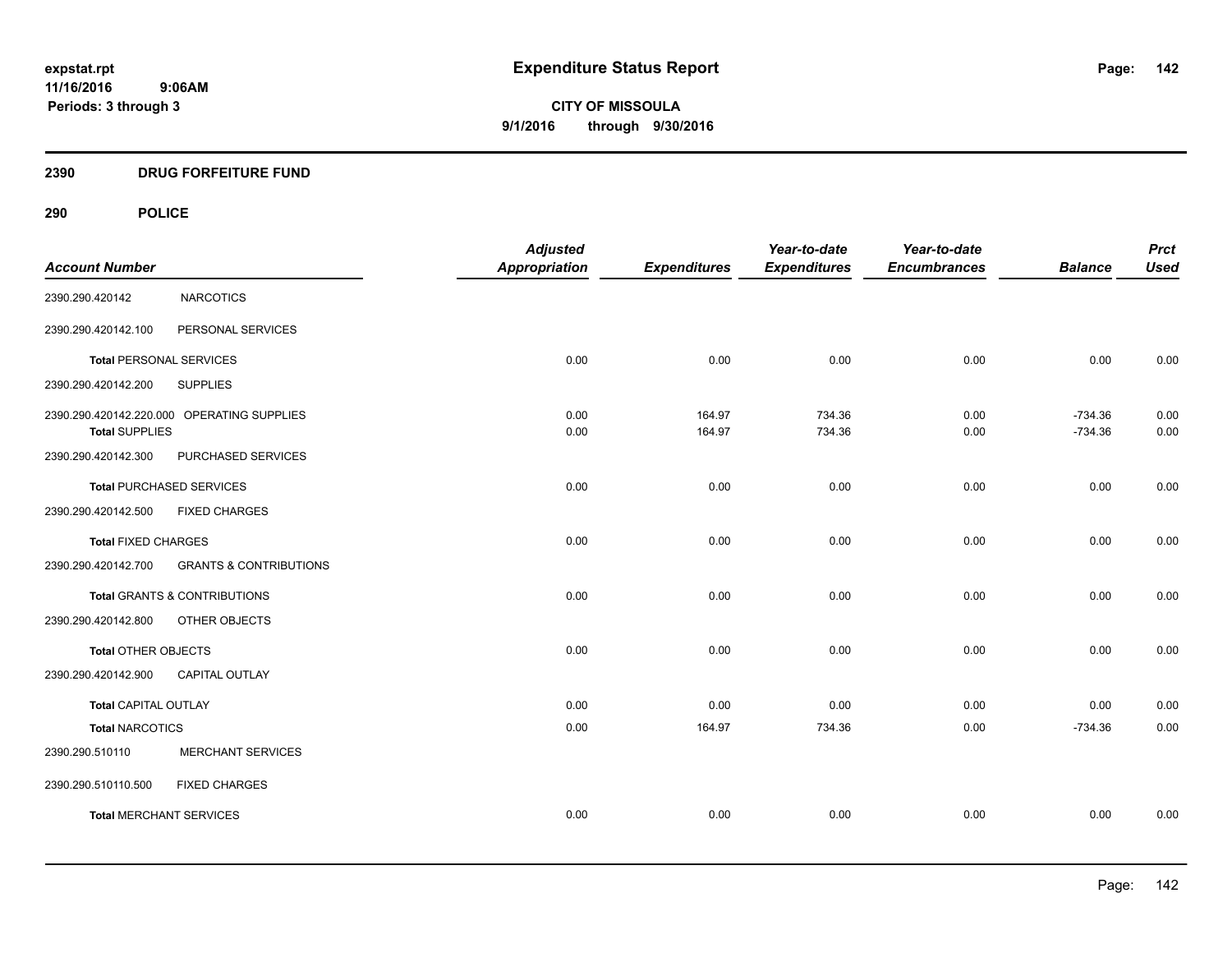**11/16/2016 9:06AM Periods: 3 through 3**

# **expstat.rpt Expenditure Status Report**

**143**

**CITY OF MISSOULA 9/1/2016 through 9/30/2016**

|      | Total DRUG FORFEITURE FUND      | 0.00 | 164.97 | 734.36 | 0.00 | $-734.36$ | 0.00 |
|------|---------------------------------|------|--------|--------|------|-----------|------|
| 2394 | <b>BUILDING INSPECTION FUND</b> |      |        |        |      |           |      |

# **310 BUILDING INSPECTION**

|                                            |                                                         | <b>Adjusted</b>      |                     | Year-to-date        | Year-to-date        |                | <b>Prct</b> |
|--------------------------------------------|---------------------------------------------------------|----------------------|---------------------|---------------------|---------------------|----------------|-------------|
| <b>Account Number</b>                      |                                                         | <b>Appropriation</b> | <b>Expenditures</b> | <b>Expenditures</b> | <b>Encumbrances</b> | <b>Balance</b> | <b>Used</b> |
| 2394.310.420500                            | PROTECTIVE INSPECTIONS                                  |                      |                     |                     |                     |                |             |
| 2394.310.420500.100                        | PERSONAL SERVICES                                       |                      |                     |                     |                     |                |             |
|                                            | 2394.310.420500.110.000 SALARIES AND WAGES              | 700,628.00           | 41,198.93           | 118.138.46          | 0.00                | 582,489.54     | 16.86       |
|                                            | 2394.310.420500.120.000 OVERTIME/TERMINATION            | 500.00               | 0.00                | 0.00                | 0.00                | 500.00         | 0.00        |
| 2394.310.420500.130.000 OTHER              |                                                         | 19,912.00            | 0.00                | 0.00                | 0.00                | 19,912.00      | 0.00        |
|                                            | 2394.310.420500.140.000 EMPLOYER CONTRIBUTIONS          | 242,010.00           | 15,322.69           | 52,039.32           | 0.00                | 189,970.68     | 21.50       |
| <b>Total PERSONAL SERVICES</b>             |                                                         | 963,050.00           | 56,521.62           | 170,177.78          | 0.00                | 792,872.22     | 17.67       |
| 2394.310.420500.200                        | <b>SUPPLIES</b>                                         |                      |                     |                     |                     |                |             |
| 2394.310.420500.210.000 OFFICE SUPPLIES    |                                                         | 2,200.00             | 33.15               | 3,445.06            | 0.00                | $-1,245.06$    | 156.59      |
| 2394.310.420500.210.300                    | <b>OFFICE SUPPLIES</b>                                  | 550.00               | 0.00                | 0.00                | 0.00                | 550.00         | 0.00        |
| 2394.310.420500.220.000 OPERATING SUPPLIES |                                                         | 0.00                 | 0.00                | 1.667.30            | 0.00                | $-1.667.30$    | 0.00        |
|                                            | 2394.310.420500.230.000 REPAIR/MAINTENANCE              | 3,000.00             | 252.04              | 257.54              | 0.00                | 2.742.46       | 8.58        |
| 2394.310.420500.231.000 GASOLINE           |                                                         | 11,475.00            | 471.02              | 903.73              | 0.00                | 10,571.27      | 7.88        |
|                                            | 2394.310.420500.250.000 SUPPLIES FOR RESALE             | 500.00               | 0.00                | 0.00                | 0.00                | 500.00         | 0.00        |
| <b>Total SUPPLIES</b>                      |                                                         | 17,725.00            | 756.21              | 6,273.63            | 0.00                | 11,451.37      | 35.39       |
| 2394.310.420500.300                        | PURCHASED SERVICES                                      |                      |                     |                     |                     |                |             |
| 2394.310.420500.310.000 COMMUNICATIONS     |                                                         | 1,000.00             | 220.59              | 221.02              | 0.00                | 778.98         | 22.10       |
|                                            | 2394.310.420500.320.000 PRINTING & DUPLICATING          | 7,600.00             | 0.00                | 2.00                | 0.00                | 7.598.00       | 0.03        |
|                                            | 2394.310.420500.330.000 PUBLICITY, SUBSCRIPTIONS & DUES | 2,100.00             | 265.00              | 405.00              | 0.00                | 1,695.00       | 19.29       |
| 2394.310.420500.344.000 TELEPHONE SERVICE  |                                                         | 13,548.00            | 790.71              | 2,243.42            | 0.00                | 11,304.58      | 16.56       |
|                                            | 2394.310.420500.350.000 PROFESSIONAL SERVICES           | 14,600.00            | 513.18              | 1,263.18            | 0.00                | 13,336.82      | 8.65        |
|                                            | 2394.310.420500.360.000 REPAIR & MAINTENANCE            | 33,378.00            | 0.00                | 0.00                | 0.00                | 33,378.00      | 0.00        |
| 2394.310.420500.370.000 TRAVEL             |                                                         | 5,025.00             | 0.00                | 0.00                | 0.00                | 5,025.00       | 0.00        |
| 2394.310.420500.380.000 TRAINING           |                                                         | 6,500.00             | 0.00                | 0.00                | 0.00                | 6,500.00       | 0.00        |
| <b>Total PURCHASED SERVICES</b>            |                                                         | 83,751.00            | 1,789.48            | 4,134.62            | 0.00                | 79,616.38      | 4.94        |

2394.310.420500.500 FIXED CHARGES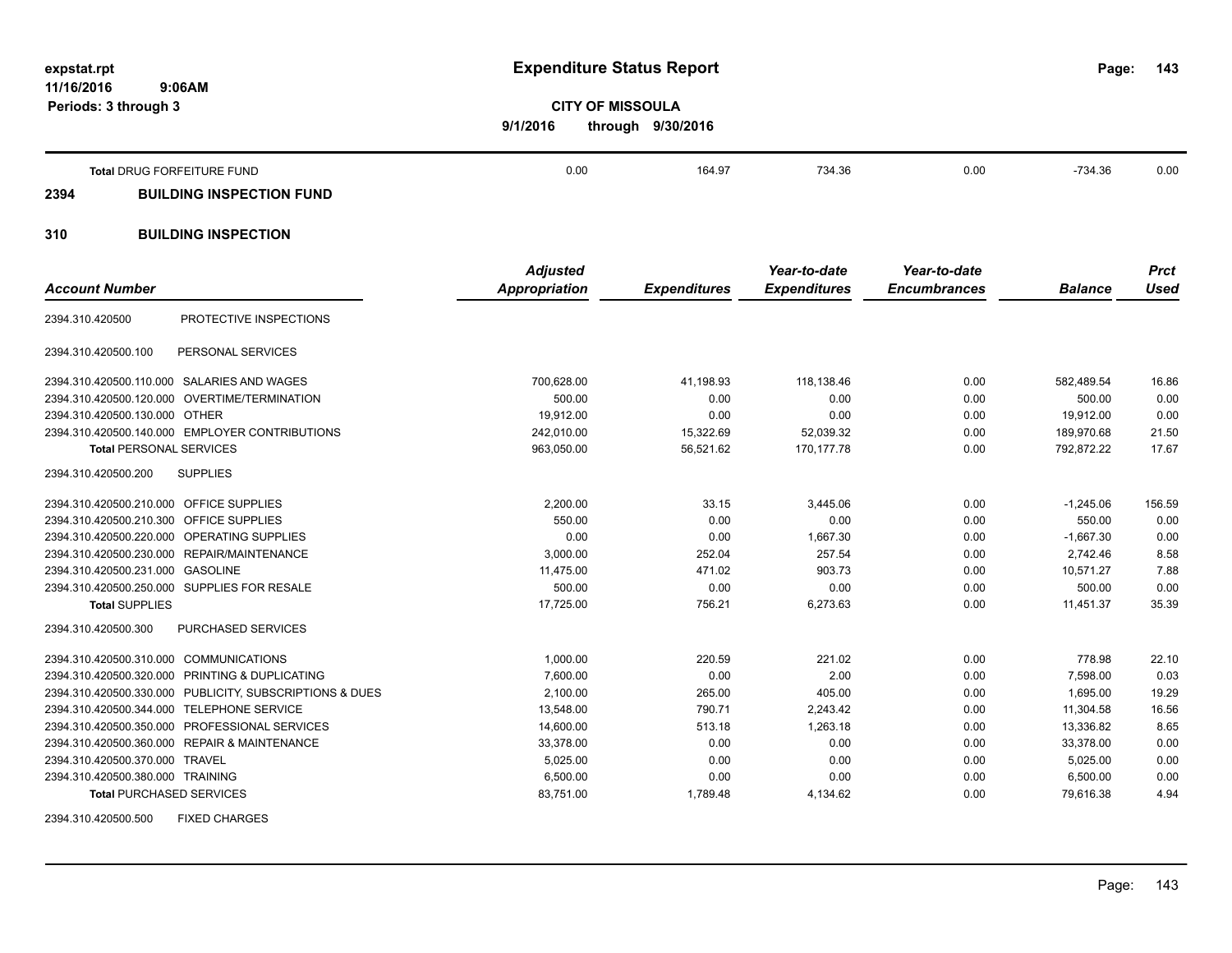#### **2394 BUILDING INSPECTION FUND**

#### **310 BUILDING INSPECTION**

| <b>Account Number</b>                         | <b>Adjusted</b><br><b>Appropriation</b> | <b>Expenditures</b> | Year-to-date<br><b>Expenditures</b> | Year-to-date<br><b>Encumbrances</b> | <b>Balance</b> | <b>Prct</b><br><b>Used</b> |
|-----------------------------------------------|-----------------------------------------|---------------------|-------------------------------------|-------------------------------------|----------------|----------------------------|
| 2394.310.420500.500.000 FIXED CHARGES         | 363,860.00                              | 0.00                | 0.00                                | 0.00                                | 363,860.00     | 0.00                       |
| <b>Total FIXED CHARGES</b>                    | 363,860.00                              | 0.00                | 0.00                                | 0.00                                | 363,860.00     | 0.00                       |
| 2394.310.420500.600<br><b>DEBT SERVICE</b>    |                                         |                     |                                     |                                     |                |                            |
| <b>Total DEBT SERVICE</b>                     | 0.00                                    | 0.00                | 0.00                                | 0.00                                | 0.00           | 0.00                       |
| <b>CAPITAL OUTLAY</b><br>2394.310.420500.900  |                                         |                     |                                     |                                     |                |                            |
| <b>Total CAPITAL OUTLAY</b>                   | 0.00                                    | 0.00                | 0.00                                | 0.00                                | 0.00           | 0.00                       |
| <b>Total PROTECTIVE INSPECTIONS</b>           | 1,428,386.00                            | 59,067.31           | 180,586.03                          | 0.00                                | 1,247,799.97   | 12.64                      |
| <b>MERCHANT SERVICES</b><br>2394.310.510110   |                                         |                     |                                     |                                     |                |                            |
| <b>FIXED CHARGES</b><br>2394.310.510110.500   |                                         |                     |                                     |                                     |                |                            |
| 2394.310.510110.550.000 MERCHANT SERVICE FEES | 15,400.00                               | 0.00                | 0.00                                | 0.00                                | 15,400.00      | 0.00                       |
| <b>Total MERCHANT SERVICES</b>                | 15,400.00                               | 0.00                | 0.00                                | 0.00                                | 15,400.00      | 0.00                       |
| <b>Total BUILDING INSPECTION FUND</b>         | 1,443,786.00                            | 59,067.31           | 180,586.03                          | 0.00                                | 1,263,199.97   | 12.51                      |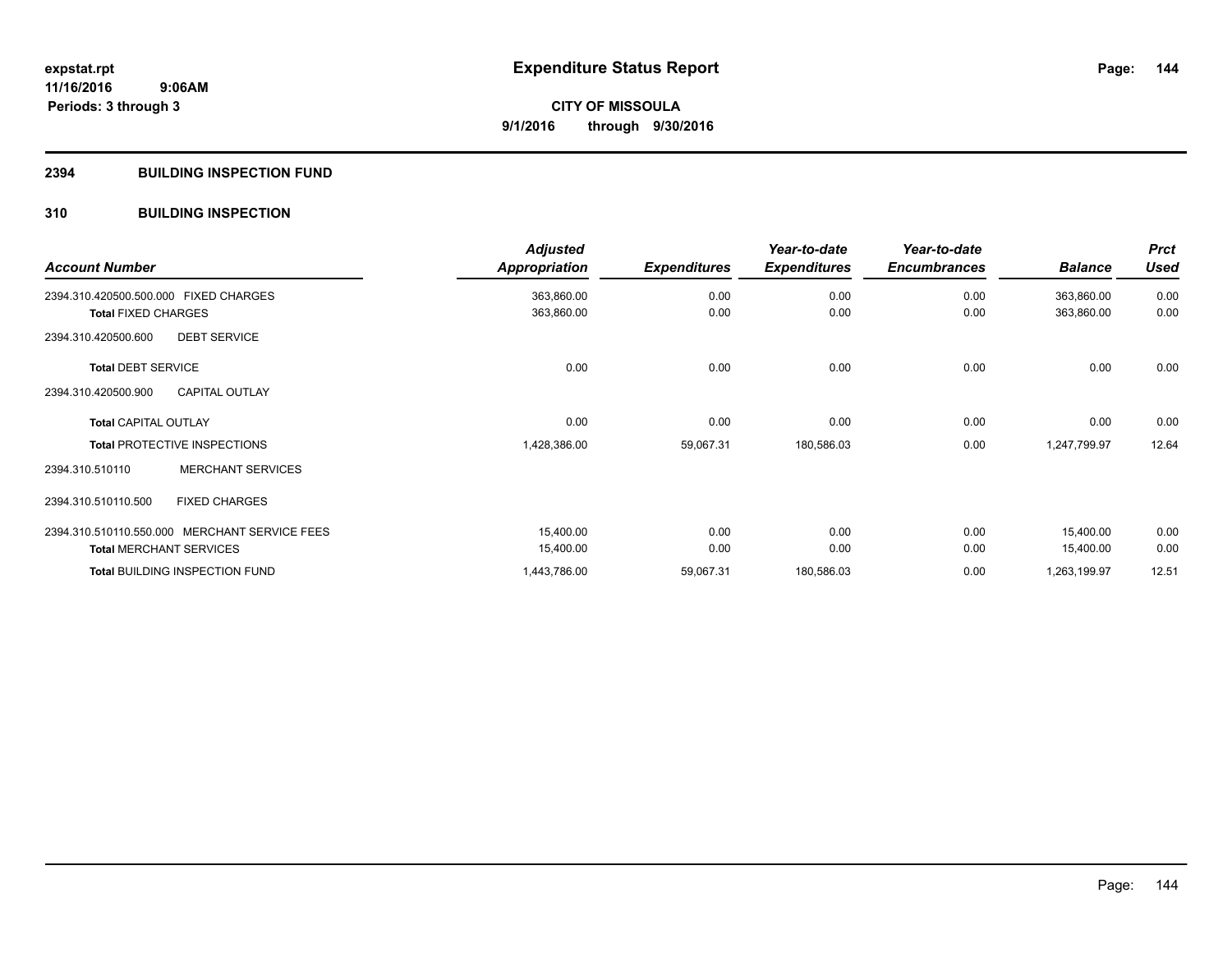#### **2395 CITY GRANTS & PROGRAM INCOME FUND**

### **390 NON-DEPARTMENTAL**

| <b>Account Number</b>          |                                         | <b>Adjusted</b><br><b>Appropriation</b> | <b>Expenditures</b> | Year-to-date<br><b>Expenditures</b> | Year-to-date<br><b>Encumbrances</b> | <b>Balance</b> | <b>Prct</b><br><b>Used</b> |
|--------------------------------|-----------------------------------------|-----------------------------------------|---------------------|-------------------------------------|-------------------------------------|----------------|----------------------------|
| 2395.390.470200                | <b>HOUSING REHAB</b>                    |                                         |                     |                                     |                                     |                |                            |
| 2395.390.470200.700            | <b>GRANTS &amp; CONTRIBUTIONS</b>       |                                         |                     |                                     |                                     |                |                            |
|                                | <b>Total GRANTS &amp; CONTRIBUTIONS</b> | 0.00                                    | 0.00                | 0.00                                | 0.00                                | 0.00           | 0.00                       |
| 2395.390.470200.800            | OTHER OBJECTS                           |                                         |                     |                                     |                                     |                |                            |
| <b>Total HOUSING REHAB</b>     |                                         | 0.00                                    | 0.00                | 0.00                                | 0.00                                | 0.00           | 0.00                       |
| 2395.390.470210                | <b>ADMINISTRATION</b>                   |                                         |                     |                                     |                                     |                |                            |
| 2395.390.470210.300            | PURCHASED SERVICES                      |                                         |                     |                                     |                                     |                |                            |
|                                | <b>Total PURCHASED SERVICES</b>         | 0.00                                    | 0.00                | 0.00                                | 0.00                                | 0.00           | 0.00                       |
| 2395.390.470210.800            | OTHER OBJECTS                           |                                         |                     |                                     |                                     |                |                            |
| <b>Total ADMINISTRATION</b>    |                                         | 0.00                                    | 0.00                | 0.00                                | 0.00                                | 0.00           | 0.00                       |
| 2395.390.470220                | PROPERTY ACQUISITION                    |                                         |                     |                                     |                                     |                |                            |
| 2395.390.470220.300            | PURCHASED SERVICES                      |                                         |                     |                                     |                                     |                |                            |
|                                | Total PROPERTY ACQUISITION              | 0.00                                    | 0.00                | 0.00                                | 0.00                                | 0.00           | 0.00                       |
| 2395.390.470300                | ECONOMIC DEVELOPMENT                    |                                         |                     |                                     |                                     |                |                            |
| 2395.390.470300.700            | <b>GRANTS &amp; CONTRIBUTIONS</b>       |                                         |                     |                                     |                                     |                |                            |
|                                | Total ECONOMIC DEVELOPMENT              | 0.00                                    | 0.00                | 0.00                                | 0.00                                | 0.00           | 0.00                       |
| 2395.390.510110                | <b>MERCHANT SERVICES</b>                |                                         |                     |                                     |                                     |                |                            |
| 2395.390.510110.500            | <b>FIXED CHARGES</b>                    |                                         |                     |                                     |                                     |                |                            |
| <b>Total MERCHANT SERVICES</b> |                                         | 0.00                                    | 0.00                | 0.00                                | 0.00                                | 0.00           | 0.00                       |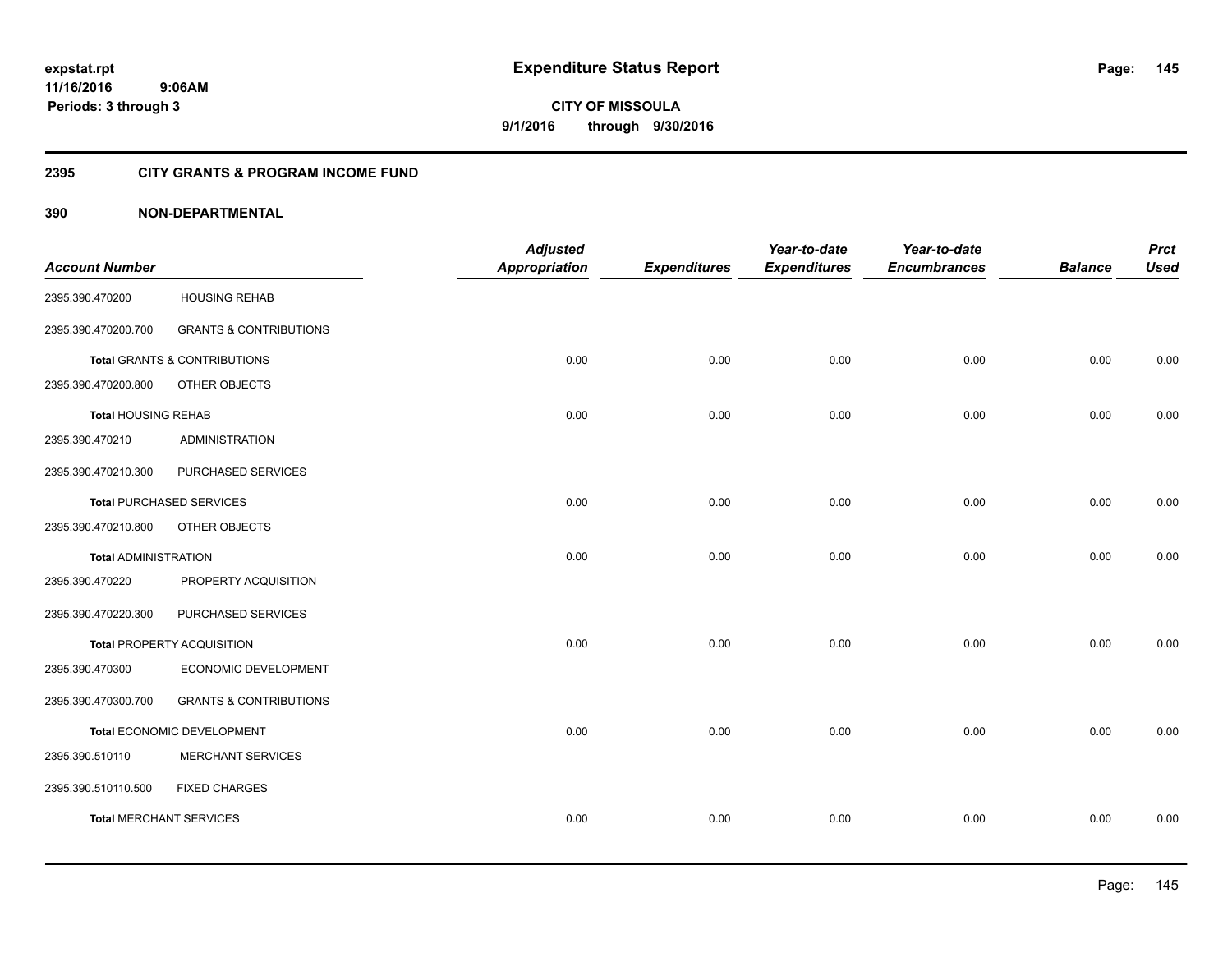| expstat.rpt                        |                                                                                         | <b>Expenditure Status Report</b>        | Page:               | 146                                 |                                     |                |                            |
|------------------------------------|-----------------------------------------------------------------------------------------|-----------------------------------------|---------------------|-------------------------------------|-------------------------------------|----------------|----------------------------|
| 11/16/2016<br>Periods: 3 through 3 | 9:06AM                                                                                  | <b>CITY OF MISSOULA</b><br>9/1/2016     | through 9/30/2016   |                                     |                                     |                |                            |
| 2396                               | Total CITY GRANTS & PROGRAM INCOME FUND<br><b>ENERGY EFFICIENCY REVOLVING LOAN FUND</b> | 0.00                                    | 0.00                | 0.00                                | 0.00                                | 0.00           | 0.00                       |
| 390                                | <b>NON-DEPARTMENTAL</b>                                                                 |                                         |                     |                                     |                                     |                |                            |
| <b>Account Number</b>              |                                                                                         | <b>Adjusted</b><br><b>Appropriation</b> | <b>Expenditures</b> | Year-to-date<br><b>Expenditures</b> | Year-to-date<br><b>Encumbrances</b> | <b>Balance</b> | <b>Prct</b><br><b>Used</b> |
| 2396.390.510001                    | EECBG REVOLVING LOAN FUND                                                               |                                         |                     |                                     |                                     |                |                            |
| 2396.390.510001.700                | <b>GRANTS &amp; CONTRIBUTIONS</b>                                                       |                                         |                     |                                     |                                     |                |                            |
|                                    | Total ENERGY EFFICIENCY REVOLVING LOAN FUND                                             | 0.00                                    | 0.00                | 0.00                                | 0.00                                | 0.00           | 0.00                       |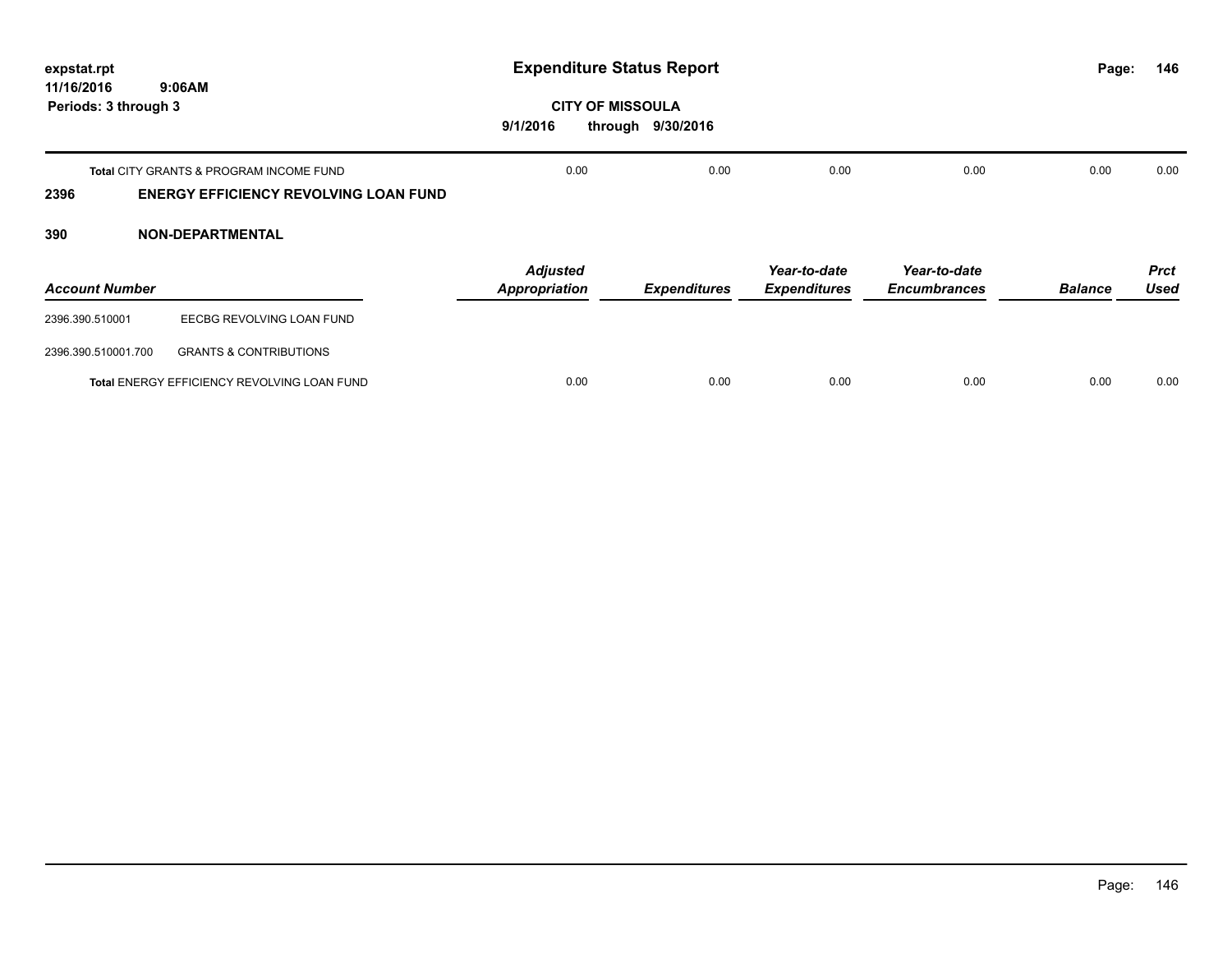**11/16/2016**

**147**

 **9:06AM Periods: 3 through 3**

**CITY OF MISSOULA 9/1/2016 through 9/30/2016**

### **2399 DANGEROUS BUILDING DEMOLITION & REPAIR F**

### **310 BUILDING INSPECTION**

| <b>Account Number</b>       |                                                           | <b>Adjusted</b><br><b>Appropriation</b> | <b>Expenditures</b> | Year-to-date<br><b>Expenditures</b> | Year-to-date<br><b>Encumbrances</b> | <b>Balance</b> | <b>Prct</b><br><b>Used</b> |
|-----------------------------|-----------------------------------------------------------|-----------------------------------------|---------------------|-------------------------------------|-------------------------------------|----------------|----------------------------|
| 2399.310.420510             | ADMINISTRATION                                            |                                         |                     |                                     |                                     |                |                            |
| 2399.310.420510.800         | OTHER OBJECTS                                             |                                         |                     |                                     |                                     |                |                            |
| <b>Total ADMINISTRATION</b> |                                                           | 0.00                                    | 0.00                | 0.00                                | 0.00                                | 0.00           | 0.00                       |
| 2399.310.510110             | <b>MERCHANT SERVICES</b>                                  |                                         |                     |                                     |                                     |                |                            |
| 2399.310.510110.500         | <b>FIXED CHARGES</b>                                      |                                         |                     |                                     |                                     |                |                            |
|                             | <b>Total DANGEROUS BUILDING DEMOLITION &amp; REPAIR F</b> | 0.00                                    | 0.00                | 0.00                                | 0.00                                | 0.00           | 0.00                       |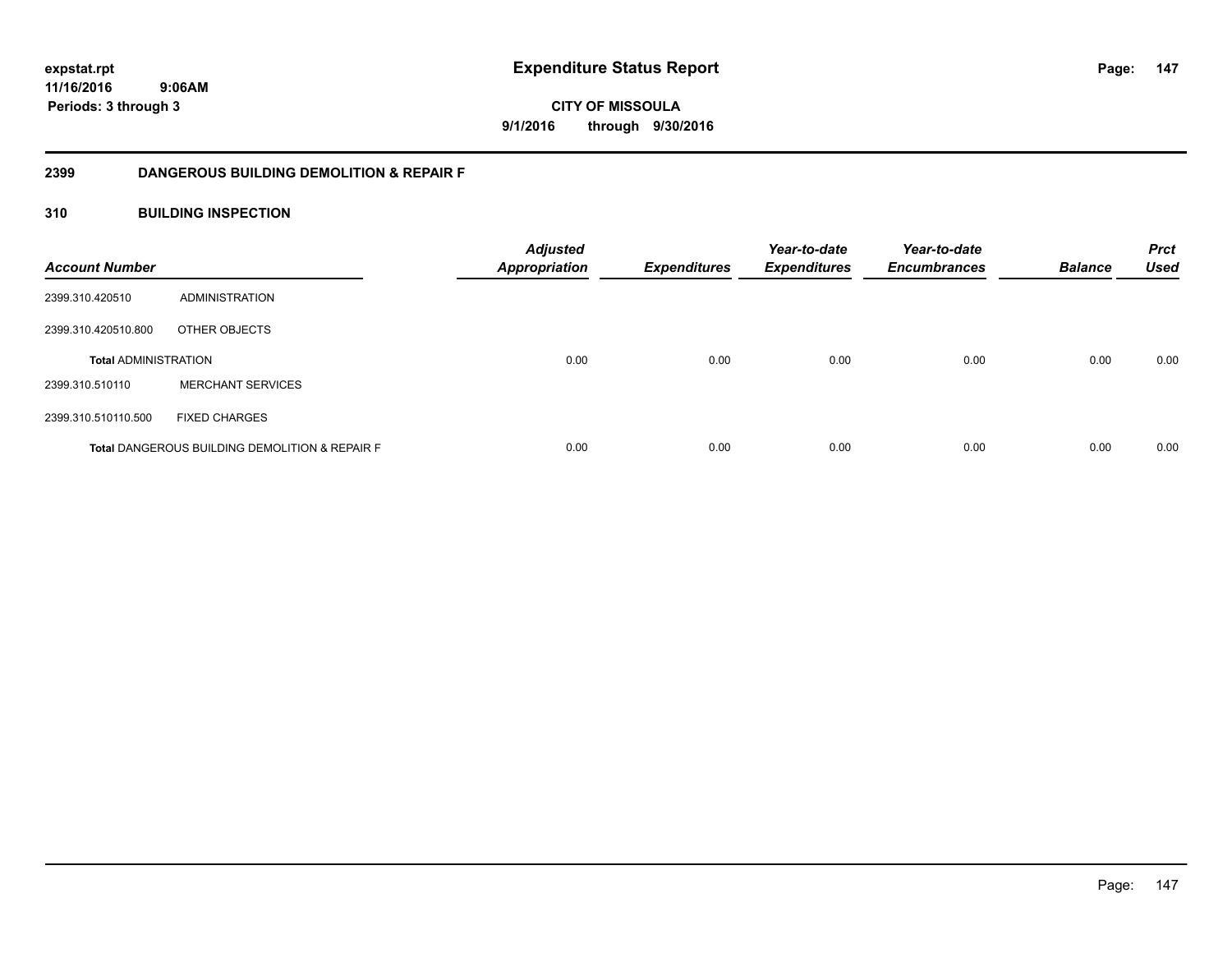**148**

**11/16/2016 9:06AM Periods: 3 through 3**

**CITY OF MISSOULA 9/1/2016 through 9/30/2016**

#### **2400 STREET LIGHTING ASSESSMENTS FUND**

### **280 PUBLIC WORKS OPERATIONS**

|                              |                                                   | <b>Adjusted</b>      |                     | Year-to-date        | Year-to-date        |                | <b>Prct</b><br><b>Used</b> |
|------------------------------|---------------------------------------------------|----------------------|---------------------|---------------------|---------------------|----------------|----------------------------|
| <b>Account Number</b>        |                                                   | <b>Appropriation</b> | <b>Expenditures</b> | <b>Expenditures</b> | <b>Encumbrances</b> | <b>Balance</b> |                            |
| 2400.280.430263              | <b>STREET LIGHTING</b>                            |                      |                     |                     |                     |                |                            |
| 2400.280.430263.300          | PURCHASED SERVICES                                |                      |                     |                     |                     |                |                            |
|                              | 2400.280.430263.341.000 ELECTRICITY & NATURAL GAS | 0.00                 | 27,383.07           | 54,543.26           | 0.00                | $-54.543.26$   | 0.00                       |
| <b>Total STREET LIGHTING</b> |                                                   | 0.00                 | 27,383.07           | 54,543.26           | 0.00                | $-54,543.26$   | 0.00                       |
| 2400.280.510110              | <b>MERCHANT SERVICES</b>                          |                      |                     |                     |                     |                |                            |
| 2400.280.510110.500          | <b>FIXED CHARGES</b>                              |                      |                     |                     |                     |                |                            |
| <b>Total FIXED CHARGES</b>   |                                                   | 0.00                 | 0.00                | 0.00                | 0.00                | 0.00           | 0.00                       |
|                              | <b>Total MERCHANT SERVICES</b>                    | 0.00                 | 0.00                | 0.00                | 0.00                | 0.00           | 0.00                       |
|                              | <b>Total STREET LIGHTING ASSESSMENTS FUND</b>     | 0.00                 | 27,383.07           | 54,543.26           | 0.00                | $-54,543.26$   | 0.00                       |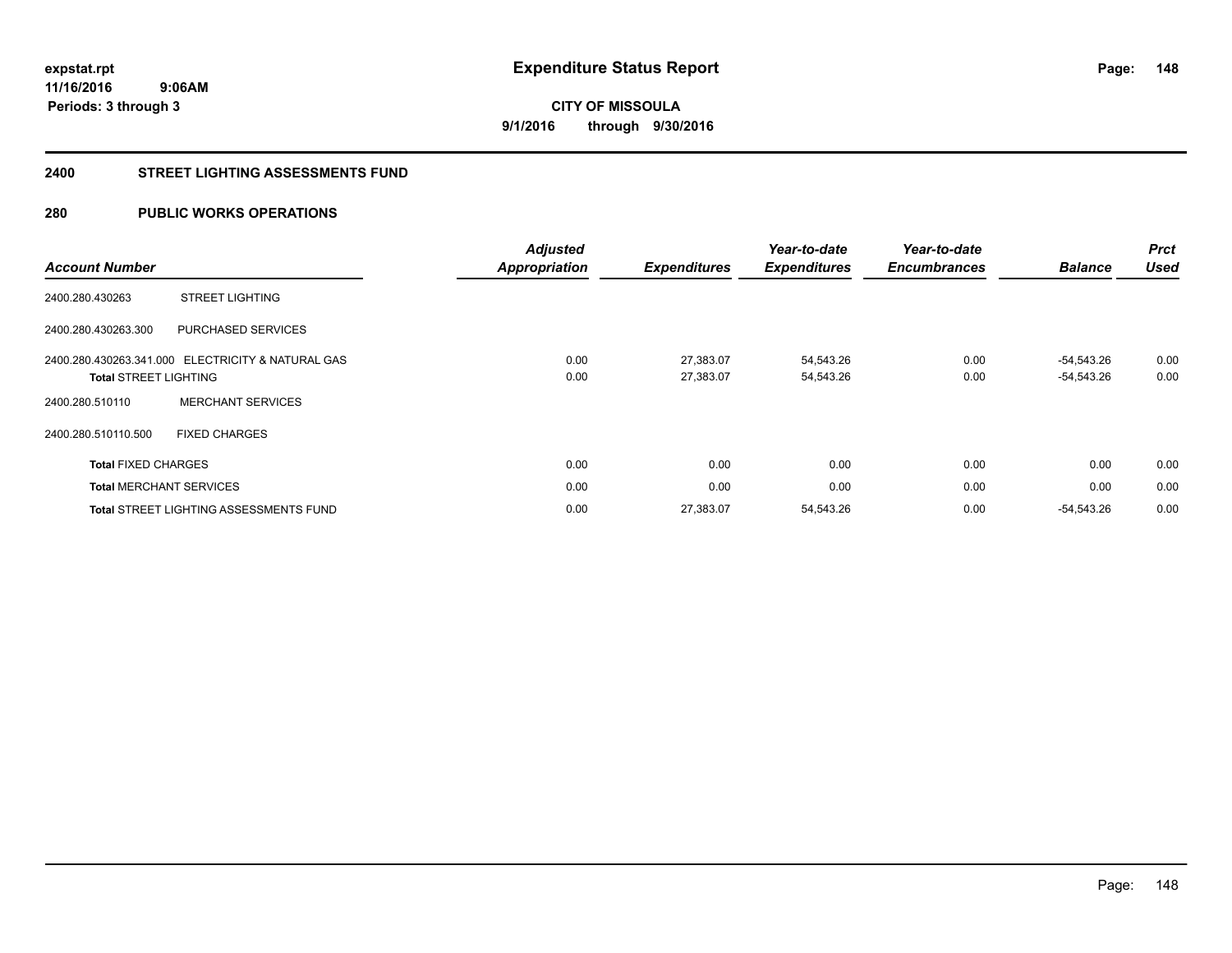**149**

**11/16/2016 9:06AM Periods: 3 through 3**

**CITY OF MISSOULA 9/1/2016 through 9/30/2016**

#### **2500 STREET MAINTENANCE ASSESSMENT FUND**

### **390 NON-DEPARTMENTAL**

|                                 |                                                 | <b>Adjusted</b>      |                     | Year-to-date        | Year-to-date        |                | <b>Prct</b> |
|---------------------------------|-------------------------------------------------|----------------------|---------------------|---------------------|---------------------|----------------|-------------|
| <b>Account Number</b>           |                                                 | <b>Appropriation</b> | <b>Expenditures</b> | <b>Expenditures</b> | <b>Encumbrances</b> | <b>Balance</b> | <b>Used</b> |
| 2500.390.510110                 | <b>MERCHANT SERVICES</b>                        |                      |                     |                     |                     |                |             |
| 2500.390.510110.500             | <b>FIXED CHARGES</b>                            |                      |                     |                     |                     |                |             |
| <b>Total MERCHANT SERVICES</b>  |                                                 | 0.00                 | 0.00                | 0.00                | 0.00                | 0.00           | 0.00        |
| 2500.390.521000                 | INTERFUND OPERATING TRANSFERS                   |                      |                     |                     |                     |                |             |
| 2500.390.521000.300             | PURCHASED SERVICES                              |                      |                     |                     |                     |                |             |
| 2500.390.521000.345.000 GARBAGE |                                                 | 0.00                 | 2,011.77            | 6,035.31            | 0.00                | $-6,035.31$    | 0.00        |
| <b>Total PURCHASED SERVICES</b> |                                                 | 0.00                 | 2,011.77            | 6,035.31            | 0.00                | $-6,035.31$    | 0.00        |
| 2500.390.521000.800             | OTHER OBJECTS                                   |                      |                     |                     |                     |                |             |
| <b>Total OTHER OBJECTS</b>      |                                                 | 0.00                 | 0.00                | 0.00                | 0.00                | 0.00           | 0.00        |
|                                 | <b>Total STREET MAINTENANCE ASSESSMENT FUND</b> | 0.00                 | 2,011.77            | 6,035.31            | 0.00                | $-6,035.31$    | 0.00        |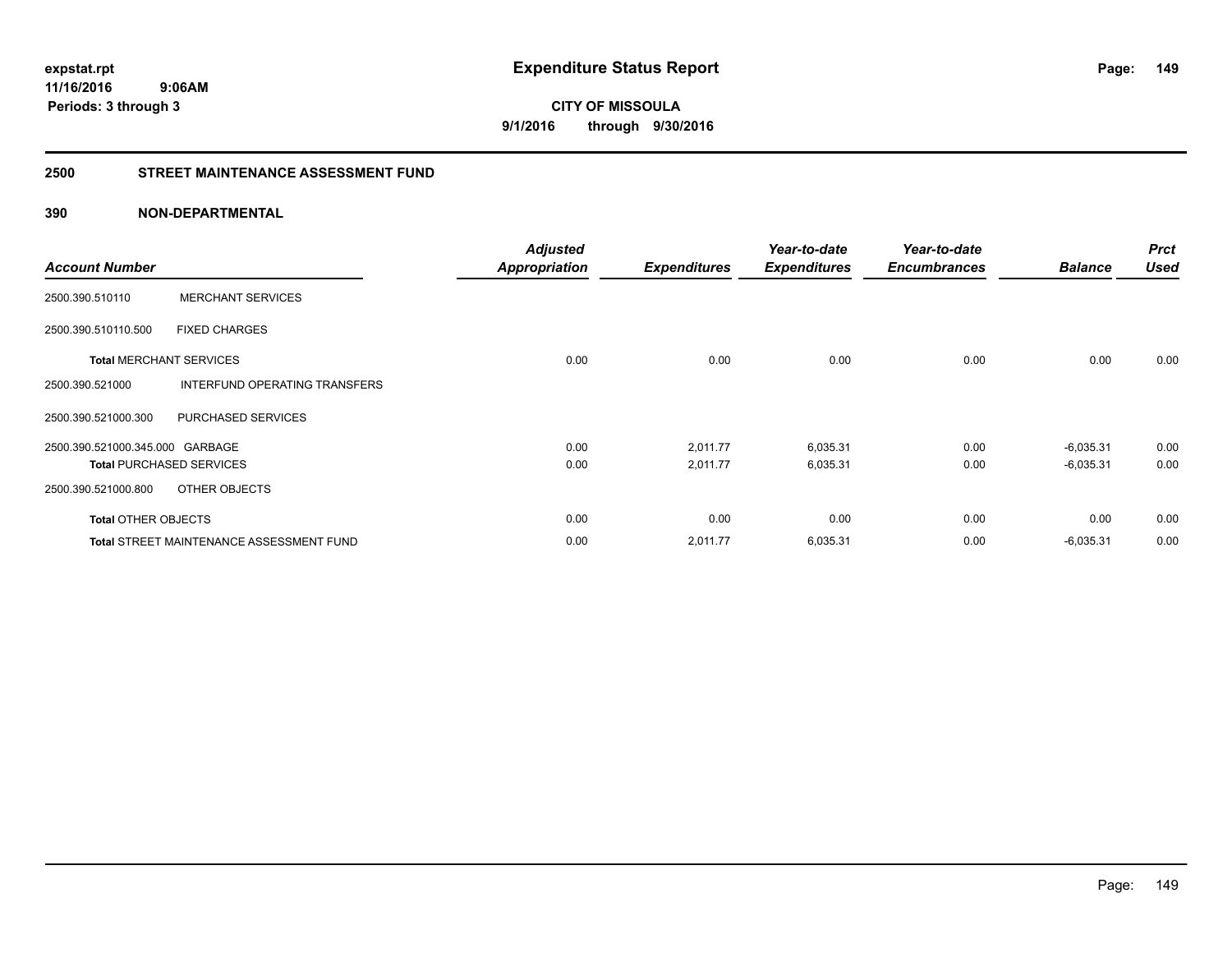**CITY OF MISSOULA 9/1/2016 through 9/30/2016**

### **2510 RUSSELL PARK MAINTENANCE ASSESSMENT FUND**

| <b>Account Number</b> |                                                       | <b>Adjusted</b><br><b>Appropriation</b> | <b>Expenditures</b> | Year-to-date<br><b>Expenditures</b> | Year-to-date<br><b>Encumbrances</b> | <b>Balance</b> | <b>Prct</b><br><b>Used</b> |
|-----------------------|-------------------------------------------------------|-----------------------------------------|---------------------|-------------------------------------|-------------------------------------|----------------|----------------------------|
| 2510.370.460430       | <b>PARKS</b>                                          |                                         |                     |                                     |                                     |                |                            |
| 2510.370.460430.800   | OTHER OBJECTS                                         |                                         |                     |                                     |                                     |                |                            |
| <b>Total PARKS</b>    |                                                       | 0.00                                    | 0.00                | 0.00                                | 0.00                                | 0.00           | 0.00                       |
| 2510.370.510110       | <b>MERCHANT SERVICES</b>                              |                                         |                     |                                     |                                     |                |                            |
| 2510.370.510110.500   | <b>FIXED CHARGES</b>                                  |                                         |                     |                                     |                                     |                |                            |
|                       | <b>Total MERCHANT SERVICES</b>                        | 0.00                                    | 0.00                | 0.00                                | 0.00                                | 0.00           | 0.00                       |
|                       | <b>Total RUSSELL PARK MAINTENANCE ASSESSMENT FUND</b> | 0.00                                    | 0.00                | 0.00                                | 0.00                                | 0.00           | 0.00                       |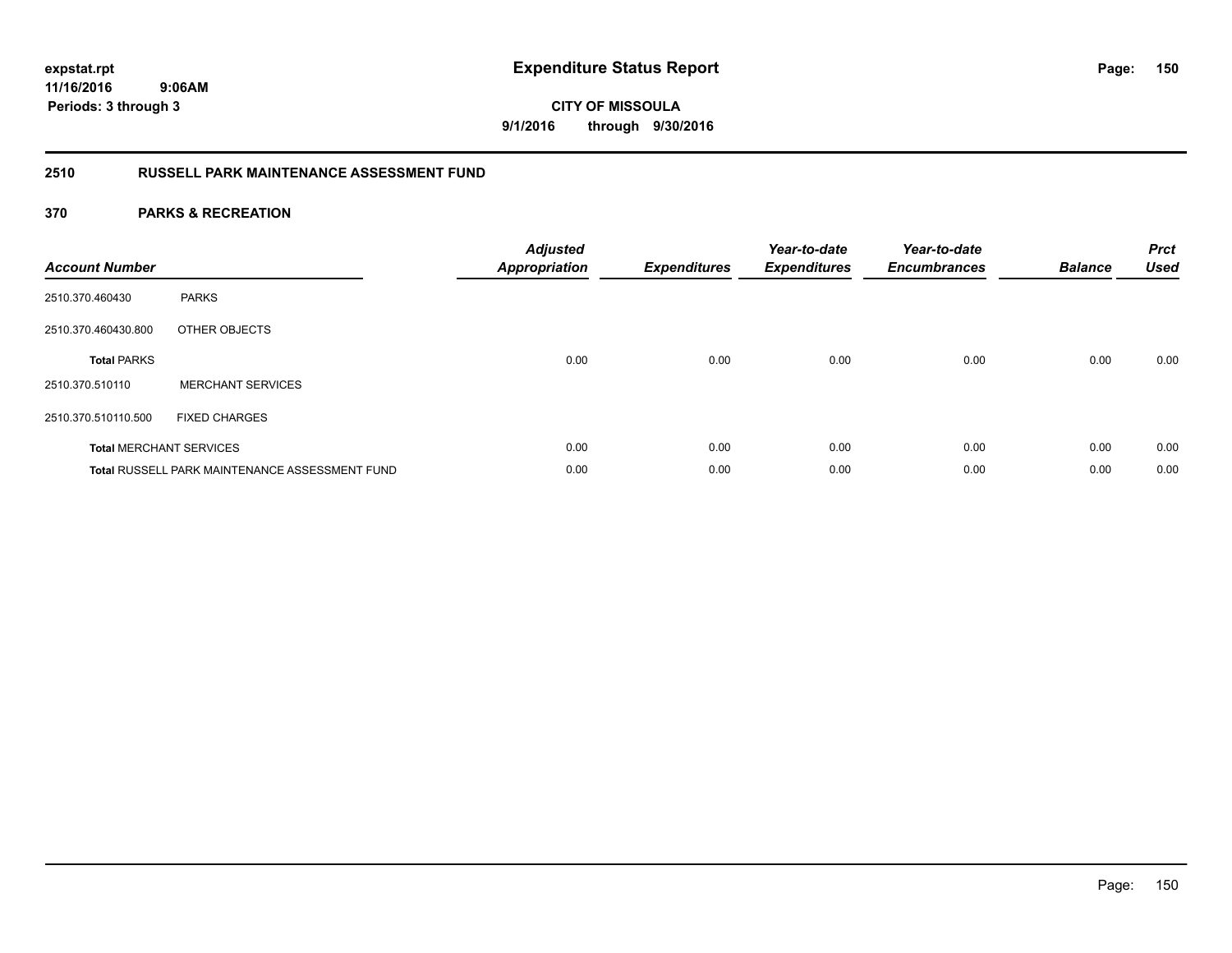**151**

**CITY OF MISSOULA 9/1/2016 through 9/30/2016**

# **2511 WILLOWWOOD PARK MAINTENANCE ASSESSMENT F**

| <b>Account Number</b>     |                                                       | <b>Adjusted</b><br><b>Appropriation</b> | <b>Expenditures</b> | Year-to-date<br><b>Expenditures</b> | Year-to-date<br><b>Encumbrances</b> | <b>Balance</b> | <b>Prct</b><br><b>Used</b> |
|---------------------------|-------------------------------------------------------|-----------------------------------------|---------------------|-------------------------------------|-------------------------------------|----------------|----------------------------|
| 2511.370.460430           | <b>PARKS</b>                                          |                                         |                     |                                     |                                     |                |                            |
| 2511.370.460430.600       | <b>DEBT SERVICE</b>                                   |                                         |                     |                                     |                                     |                |                            |
| <b>Total DEBT SERVICE</b> |                                                       | 0.00                                    | 0.00                | 0.00                                | 0.00                                | 0.00           | 0.00                       |
| 2511.370.460430.800       | OTHER OBJECTS                                         |                                         |                     |                                     |                                     |                |                            |
| <b>Total PARKS</b>        |                                                       | 0.00                                    | 0.00                | 0.00                                | 0.00                                | 0.00           | 0.00                       |
| 2511.370.510110           | <b>MERCHANT SERVICES</b>                              |                                         |                     |                                     |                                     |                |                            |
| 2511.370.510110.500       | <b>FIXED CHARGES</b>                                  |                                         |                     |                                     |                                     |                |                            |
|                           | <b>Total WILLOWWOOD PARK MAINTENANCE ASSESSMENT F</b> | 0.00                                    | 0.00                | 0.00                                | 0.00                                | 0.00           | 0.00                       |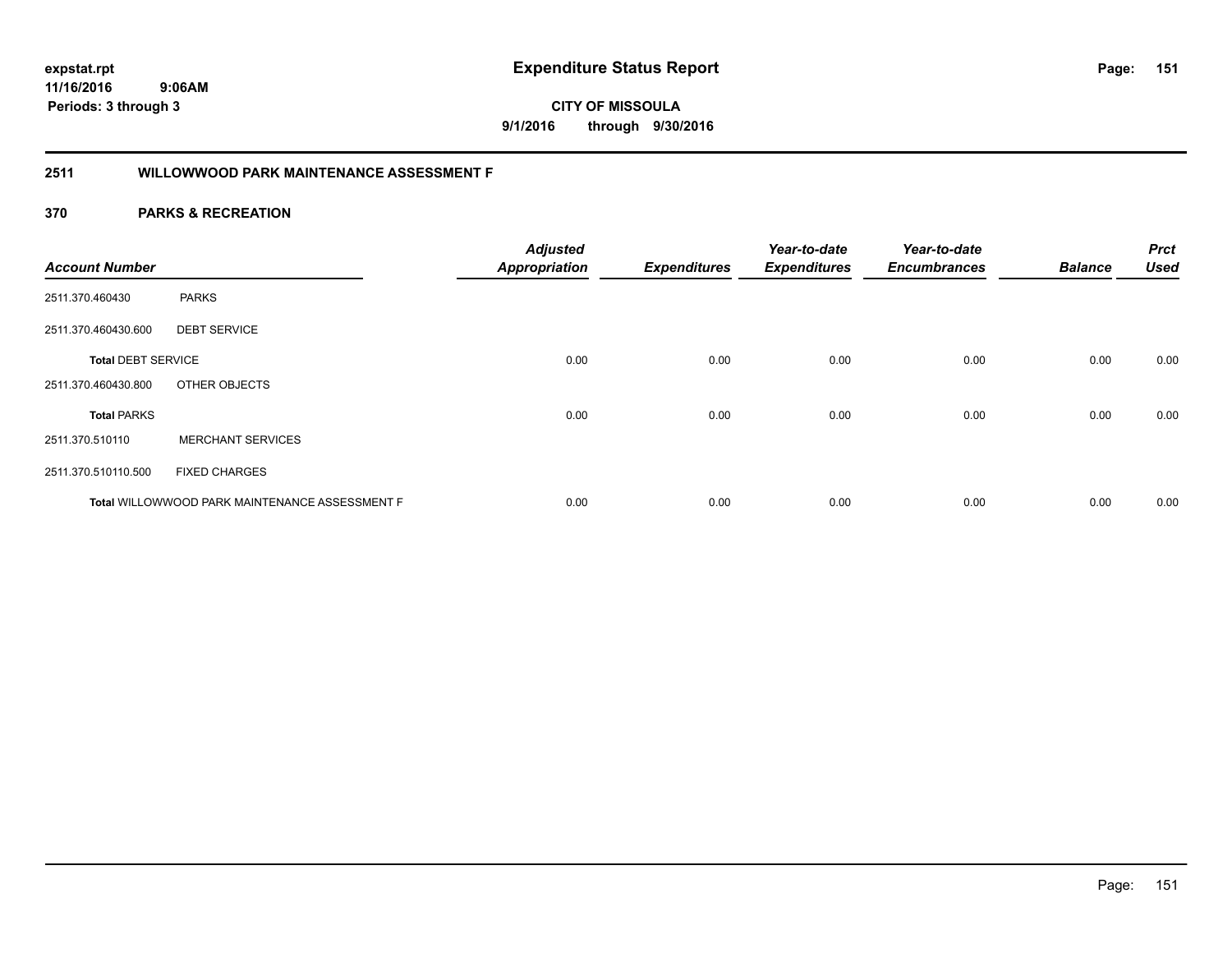### **2512 ROAD DISTRICT #1**

|                                     |                                                | <b>Adjusted</b> |                     | Year-to-date        | Year-to-date        |                | <b>Prct</b> |
|-------------------------------------|------------------------------------------------|-----------------|---------------------|---------------------|---------------------|----------------|-------------|
| <b>Account Number</b>               |                                                | Appropriation   | <b>Expenditures</b> | <b>Expenditures</b> | <b>Encumbrances</b> | <b>Balance</b> | <b>Used</b> |
| 2512.320.430100                     | PUBLIC WORKS ADMINISTRATION                    |                 |                     |                     |                     |                |             |
| 2512.320.430100.100                 | PERSONAL SERVICES                              |                 |                     |                     |                     |                |             |
|                                     | 2512.320.430100.110.000 SALARIES AND WAGES     | 0.00            | 1,270.31            | 3,521.72            | 0.00                | $-3,521.72$    | 0.00        |
|                                     | 2512.320.430100.140.000 EMPLOYER CONTRIBUTIONS | 0.00            | 224.01              | 621.04              | 0.00                | $-621.04$      | 0.00        |
| <b>Total PERSONAL SERVICES</b>      |                                                | 0.00            | 1,494.32            | 4,142.76            | 0.00                | $-4,142.76$    | 0.00        |
| 2512.320.430100.200                 | <b>SUPPLIES</b>                                |                 |                     |                     |                     |                |             |
| <b>Total SUPPLIES</b>               |                                                | 0.00            | 0.00                | 0.00                | 0.00                | 0.00           | 0.00        |
| 2512.320.430100.300                 | PURCHASED SERVICES                             |                 |                     |                     |                     |                |             |
|                                     | 2512.320.430100.350.000 PROFESSIONAL SERVICES  | 0.00            | 685.50              | 5,177.00            | 0.00                | $-5,177.00$    | 0.00        |
| 2512.320.430100.370.000 TRAVEL      |                                                | 0.00            | 64.80               | 64.80               | 0.00                | $-64.80$       | 0.00        |
| <b>Total PURCHASED SERVICES</b>     |                                                | 0.00            | 750.30              | 5,241.80            | 0.00                | $-5,241.80$    | 0.00        |
| 2512.320.430100.800                 | OTHER OBJECTS                                  |                 |                     |                     |                     |                |             |
| 2512.320.430100.845.000 CONTINGENCY |                                                | 0.00            | 0.00                | 9,507.97            | 0.00                | $-9,507.97$    | 0.00        |
| <b>Total OTHER OBJECTS</b>          |                                                | 0.00            | 0.00                | 9,507.97            | 0.00                | $-9,507.97$    | 0.00        |
|                                     | <b>Total PUBLIC WORKS ADMINISTRATION</b>       | 0.00            | 2,244.62            | 18.892.53           | 0.00                | $-18.892.53$   | 0.00        |
| 2512.320.430220                     | <b>FACILITY</b>                                |                 |                     |                     |                     |                |             |
| 2512.320.430220.200                 | <b>SUPPLIES</b>                                |                 |                     |                     |                     |                |             |
| <b>Total SUPPLIES</b>               |                                                | 0.00            | 0.00                | 0.00                | 0.00                | 0.00           | 0.00        |
| 2512.320.430220.300                 | PURCHASED SERVICES                             |                 |                     |                     |                     |                |             |
| <b>Total FACILITY</b>               |                                                | 0.00            | 0.00                | 0.00                | 0.00                | 0.00           | 0.00        |
| 2512.320.430230                     | STREET RESTORATION                             |                 |                     |                     |                     |                |             |
| 2512.320.430230.200                 | <b>SUPPLIES</b>                                |                 |                     |                     |                     |                |             |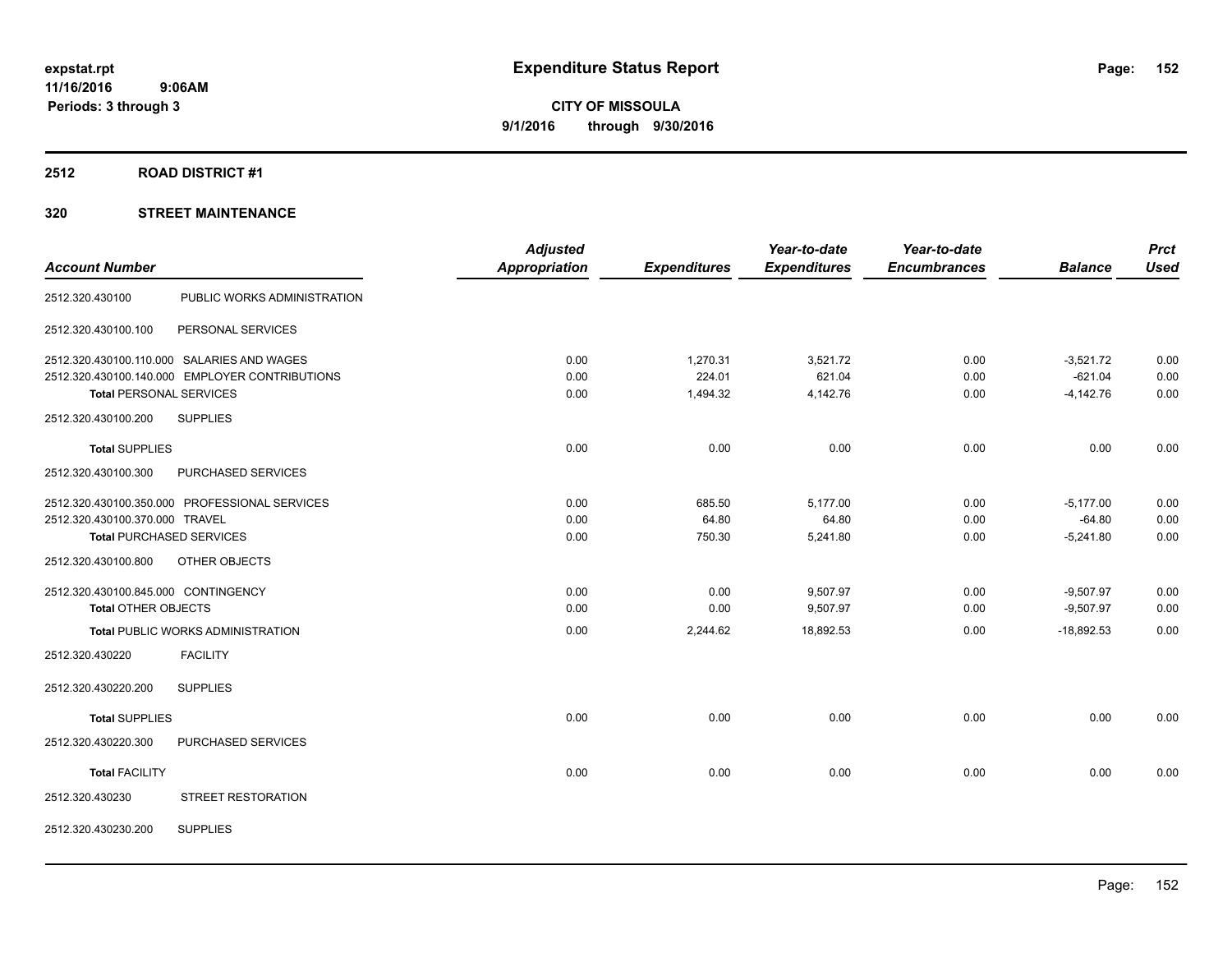#### **2512 ROAD DISTRICT #1**

|                                                           | <b>Adjusted</b>      |                     | Year-to-date        | Year-to-date        |                | <b>Prct</b> |
|-----------------------------------------------------------|----------------------|---------------------|---------------------|---------------------|----------------|-------------|
| <b>Account Number</b>                                     | <b>Appropriation</b> | <b>Expenditures</b> | <b>Expenditures</b> | <b>Encumbrances</b> | <b>Balance</b> | <b>Used</b> |
| 2512.320.430230.220.000 STREET RESTORATION/OPERATING SUPP | 0.00                 | 5,557.52            | 10,499.44           | 0.00                | $-10,499.44$   | 0.00        |
| 2512.320.430230.230.000 STREET RESTORATION/MAINT & REPAIR | 0.00                 | 104.82              | 7,113.41            | 0.00                | $-7,113.41$    | 0.00        |
| <b>Total SUPPLIES</b>                                     | 0.00                 | 5,662.34            | 17,612.85           | 0.00                | $-17,612.85$   | 0.00        |
| 2512.320.430230.400<br><b>BUILDING MATERIALS</b>          |                      |                     |                     |                     |                |             |
| 2512.320.430230.400.000 BUILDING MATERIALS                | 0.00                 | 37,997.17           | 61,717.84           | 0.00                | $-61,717.84$   | 0.00        |
| <b>Total BUILDING MATERIALS</b>                           | 0.00                 | 37,997.17           | 61,717.84           | 0.00                | $-61,717.84$   | 0.00        |
| OTHER OBJECTS<br>2512.320.430230.800                      |                      |                     |                     |                     |                |             |
| <b>Total OTHER OBJECTS</b>                                | 0.00                 | 0.00                | 0.00                | 0.00                | 0.00           | 0.00        |
| 2512.320.430230.900<br><b>CAPITAL OUTLAY</b>              |                      |                     |                     |                     |                |             |
| <b>Total CAPITAL OUTLAY</b>                               | 0.00                 | 0.00                | 0.00                | 0.00                | 0.00           | 0.00        |
| <b>Total STREET RESTORATION</b>                           | 0.00                 | 43,659.51           | 79,330.69           | 0.00                | $-79,330.69$   | 0.00        |
| 2512.320.430234<br><b>CURB &amp; GUTTERS</b>              |                      |                     |                     |                     |                |             |
| 2512.320.430234.900<br><b>CAPITAL OUTLAY</b>              |                      |                     |                     |                     |                |             |
| 2512.320.430234.930.000 ADA SIDEWALK ASSISTANCE           | 0.00                 | 4,636.50            | 16,473.41           | 0.00                | $-16,473.41$   | 0.00        |
| Total CURB & GUTTERS                                      | 0.00                 | 4,636.50            | 16,473.41           | 0.00                | $-16,473.41$   | 0.00        |
| STREET MAINTENANCE<br>2512.320.430240                     |                      |                     |                     |                     |                |             |
| 2512.320.430240.100<br>PERSONAL SERVICES                  |                      |                     |                     |                     |                |             |
| <b>Total PERSONAL SERVICES</b>                            | 0.00                 | 0.00                | 0.00                | 0.00                | 0.00           | 0.00        |
| 2512.320.430240.200<br><b>SUPPLIES</b>                    |                      |                     |                     |                     |                |             |
| 2512.320.430240.230.000 STREET MAINT/REPAIR & MAINT       | 0.00                 | 4,423.44            | 11,398.44           | 0.00                | $-11,398.44$   | 0.00        |
| <b>Total SUPPLIES</b>                                     | 0.00                 | 4,423.44            | 11,398.44           | 0.00                | $-11,398.44$   | 0.00        |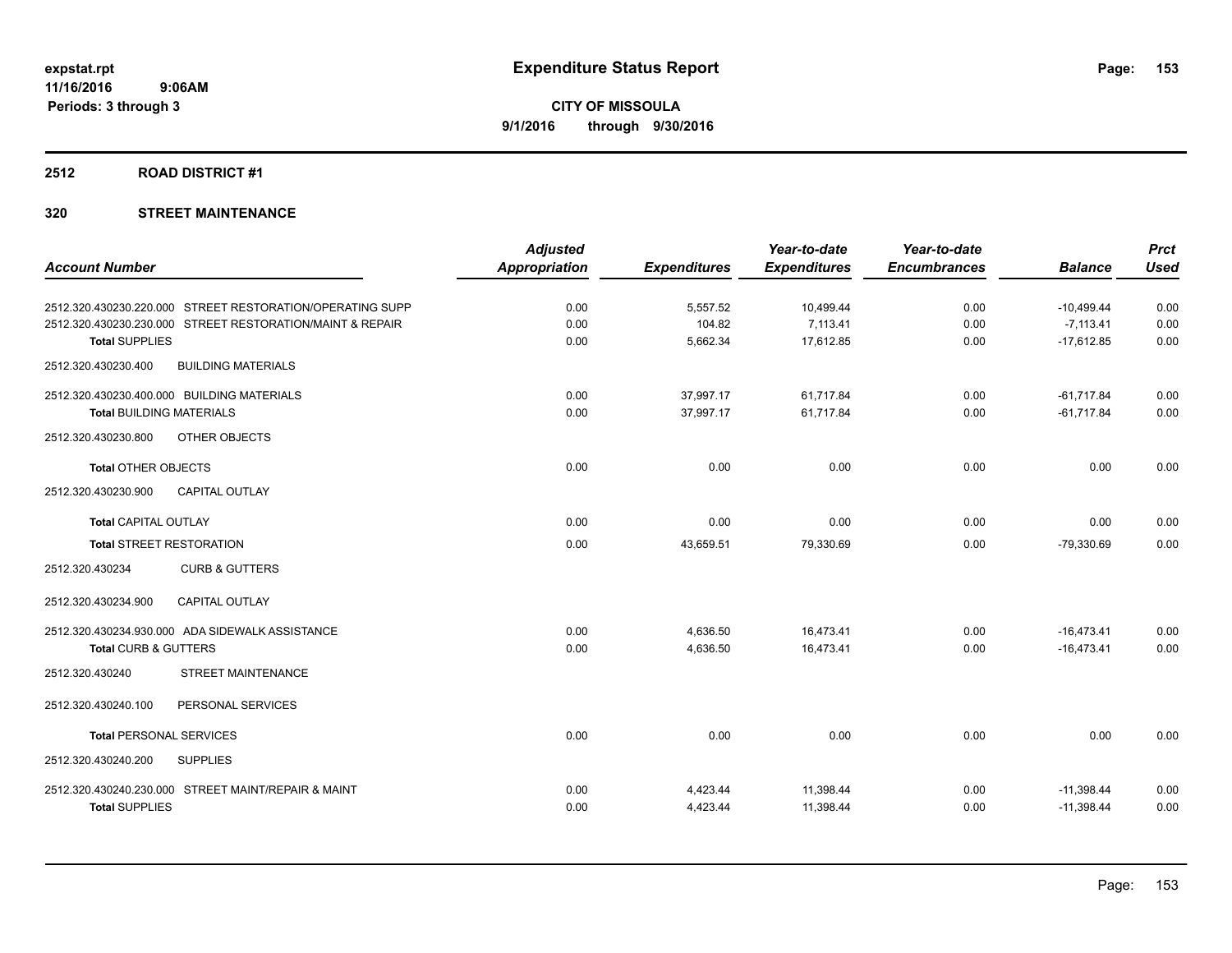#### **2512 ROAD DISTRICT #1**

| <b>Account Number</b>                                                                                                | <b>Adjusted</b><br><b>Appropriation</b> | <b>Expenditures</b>  | Year-to-date<br><b>Expenditures</b> | Year-to-date<br><b>Encumbrances</b> | <b>Balance</b>               | <b>Prct</b><br><b>Used</b> |
|----------------------------------------------------------------------------------------------------------------------|-----------------------------------------|----------------------|-------------------------------------|-------------------------------------|------------------------------|----------------------------|
| 2512.320.430240.400<br><b>BUILDING MATERIALS</b>                                                                     |                                         |                      |                                     |                                     |                              |                            |
| 2512.320.430240.400.000 BUILDING MATERIALS<br><b>Total BUILDING MATERIALS</b>                                        | 0.00<br>0.00                            | 3,131.24<br>3,131.24 | 27,917.11<br>27,917.11              | 0.00<br>0.00                        | $-27,917.11$<br>$-27,917.11$ | 0.00<br>0.00               |
| <b>Total STREET MAINTENANCE</b>                                                                                      | 0.00                                    | 7,554.68             | 39,315.55                           | 0.00                                | $-39,315.55$                 | 0.00                       |
| TRANSFER CENTER IMPROVEMENTS<br>2512.320.430247                                                                      |                                         |                      |                                     |                                     |                              |                            |
| 2512.320.430247.900<br><b>CAPITAL OUTLAY</b>                                                                         |                                         |                      |                                     |                                     |                              |                            |
| Total TRANSFER CENTER IMPROVEMENTS                                                                                   | 0.00                                    | 0.00                 | 0.00                                | 0.00                                | 0.00                         | 0.00                       |
| ICE & SNOW REMOVAL<br>2512.320.430251                                                                                |                                         |                      |                                     |                                     |                              |                            |
| 2512.320.430251.100<br>PERSONAL SERVICES                                                                             |                                         |                      |                                     |                                     |                              |                            |
| <b>Total PERSONAL SERVICES</b>                                                                                       | 0.00                                    | 0.00                 | 0.00                                | 0.00                                | 0.00                         | 0.00                       |
| 2512.320.430251.200<br><b>SUPPLIES</b>                                                                               |                                         |                      |                                     |                                     |                              |                            |
| 2512.320.430251.230.000 SNOW/ICE CTRL REPAIR & MAINT<br>Total ICE & SNOW REMOVAL                                     | 0.00<br>0.00                            | 479.72<br>479.72     | 1,446.66<br>1,446.66                | 0.00<br>0.00                        | $-1,446.66$<br>$-1,446.66$   | 0.00<br>0.00               |
| <b>STREET CLEANING</b><br>2512.320.430252                                                                            |                                         |                      |                                     |                                     |                              |                            |
| 2512.320.430252.200<br><b>SUPPLIES</b>                                                                               |                                         |                      |                                     |                                     |                              |                            |
| 2512.320.430252.220.000 STREET CLEANING/OPERATING SUPPLIES<br>2512.320.430252.230.000 STREET CLEANING/REPAIR & MAINT | 0.00<br>0.00                            | 0.00<br>5,171.30     | 292.00<br>8,682.27                  | 0.00<br>0.00                        | $-292.00$<br>$-8,682.27$     | 0.00<br>0.00               |
| <b>Total SUPPLIES</b>                                                                                                | 0.00                                    | 5,171.30             | 8,974.27                            | 0.00                                | $-8,974.27$                  | 0.00                       |
| 2512.320.430252.500<br><b>FIXED CHARGES</b>                                                                          |                                         |                      |                                     |                                     |                              |                            |
| <b>Total FIXED CHARGES</b>                                                                                           | 0.00                                    | 0.00                 | 0.00                                | 0.00                                | 0.00                         | 0.00                       |
| <b>Total STREET CLEANING</b>                                                                                         | 0.00                                    | 5,171.30             | 8,974.27                            | 0.00                                | $-8,974.27$                  | 0.00                       |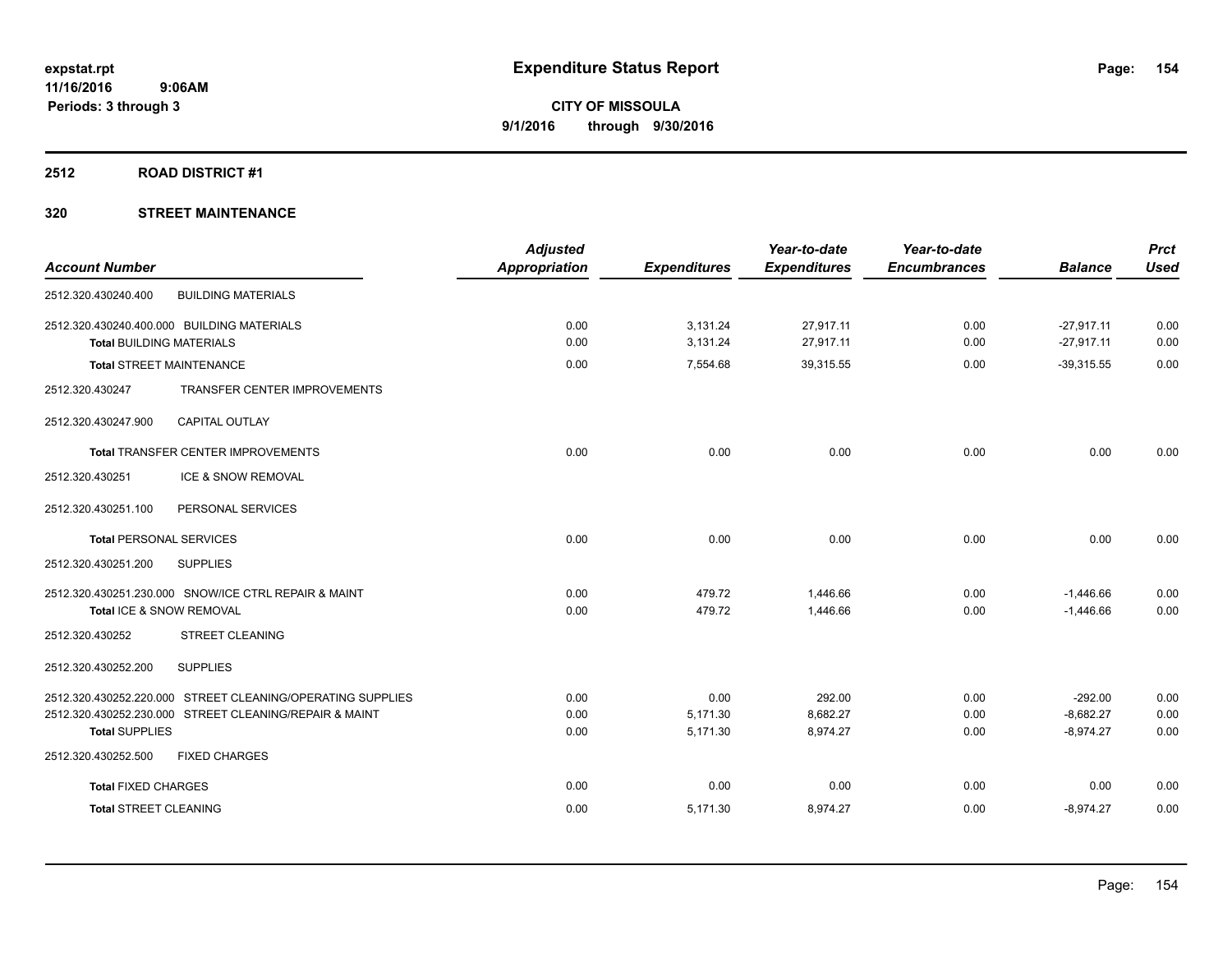#### **2512 ROAD DISTRICT #1**

| <b>Account Number</b>                |                                         | <b>Adjusted</b><br><b>Appropriation</b> | <b>Expenditures</b>  | Year-to-date<br><b>Expenditures</b> | Year-to-date<br><b>Encumbrances</b> | <b>Balance</b>               | <b>Prct</b><br><b>Used</b> |
|--------------------------------------|-----------------------------------------|-----------------------------------------|----------------------|-------------------------------------|-------------------------------------|------------------------------|----------------------------|
| 2512.320.430262                      | <b>SIDEWALKS</b>                        |                                         |                      |                                     |                                     |                              |                            |
| 2512.320.430262.300                  | PURCHASED SERVICES                      |                                         |                      |                                     |                                     |                              |                            |
|                                      | <b>Total PURCHASED SERVICES</b>         | 0.00                                    | 0.00                 | 0.00                                | 0.00                                | 0.00                         | 0.00                       |
| 2512.320.430262.900                  | <b>CAPITAL OUTLAY</b>                   |                                         |                      |                                     |                                     |                              |                            |
| <b>Total SIDEWALKS</b>               |                                         | 0.00                                    | 0.00                 | 0.00                                | 0.00                                | 0.00                         | 0.00                       |
| 2512.320.430264                      | TRAFFIC SIGNAL MAINTENANCE              |                                         |                      |                                     |                                     |                              |                            |
| 2512.320.430264.900                  | CAPITAL OUTLAY                          |                                         |                      |                                     |                                     |                              |                            |
| 2512.320.430264.930.000 IMPROVEMENTS | <b>Total TRAFFIC SIGNAL MAINTENANCE</b> | 0.00<br>0.00                            | 1,407.00<br>1,407.00 | 22,313.75<br>22,313.75              | 0.00<br>0.00                        | $-22,313.75$<br>$-22,313.75$ | 0.00<br>0.00               |
| 2512.320.430265                      | <b>SIGNING &amp; STRIPING</b>           |                                         |                      |                                     |                                     |                              |                            |
| 2512.320.430265.200                  | <b>SUPPLIES</b>                         |                                         |                      |                                     |                                     |                              |                            |
| <b>Total SIGNING &amp; STRIPING</b>  |                                         | 0.00                                    | 0.00                 | 0.00                                | 0.00                                | 0.00                         | 0.00                       |
| 2512.320.430270                      | COMMUNICATIONS MAINTENANCE              |                                         |                      |                                     |                                     |                              |                            |
| 2512.320.430270.100                  | PERSONAL SERVICES                       |                                         |                      |                                     |                                     |                              |                            |
| <b>Total PERSONAL SERVICES</b>       |                                         | 0.00                                    | 0.00                 | 0.00                                | 0.00                                | 0.00                         | 0.00                       |
| 2512.320.430270.900                  | <b>CAPITAL OUTLAY</b>                   |                                         |                      |                                     |                                     |                              |                            |
|                                      | Total COMMUNICATIONS MAINTENANCE        | 0.00                                    | 0.00                 | 0.00                                | 0.00                                | 0.00                         | 0.00                       |
| 2512.320.431200                      | FLOOD CONTROL                           |                                         |                      |                                     |                                     |                              |                            |
| 2512.320.431200.100                  | PERSONAL SERVICES                       |                                         |                      |                                     |                                     |                              |                            |
| <b>Total PERSONAL SERVICES</b>       |                                         | 0.00                                    | 0.00                 | 0.00                                | 0.00                                | 0.00                         | 0.00                       |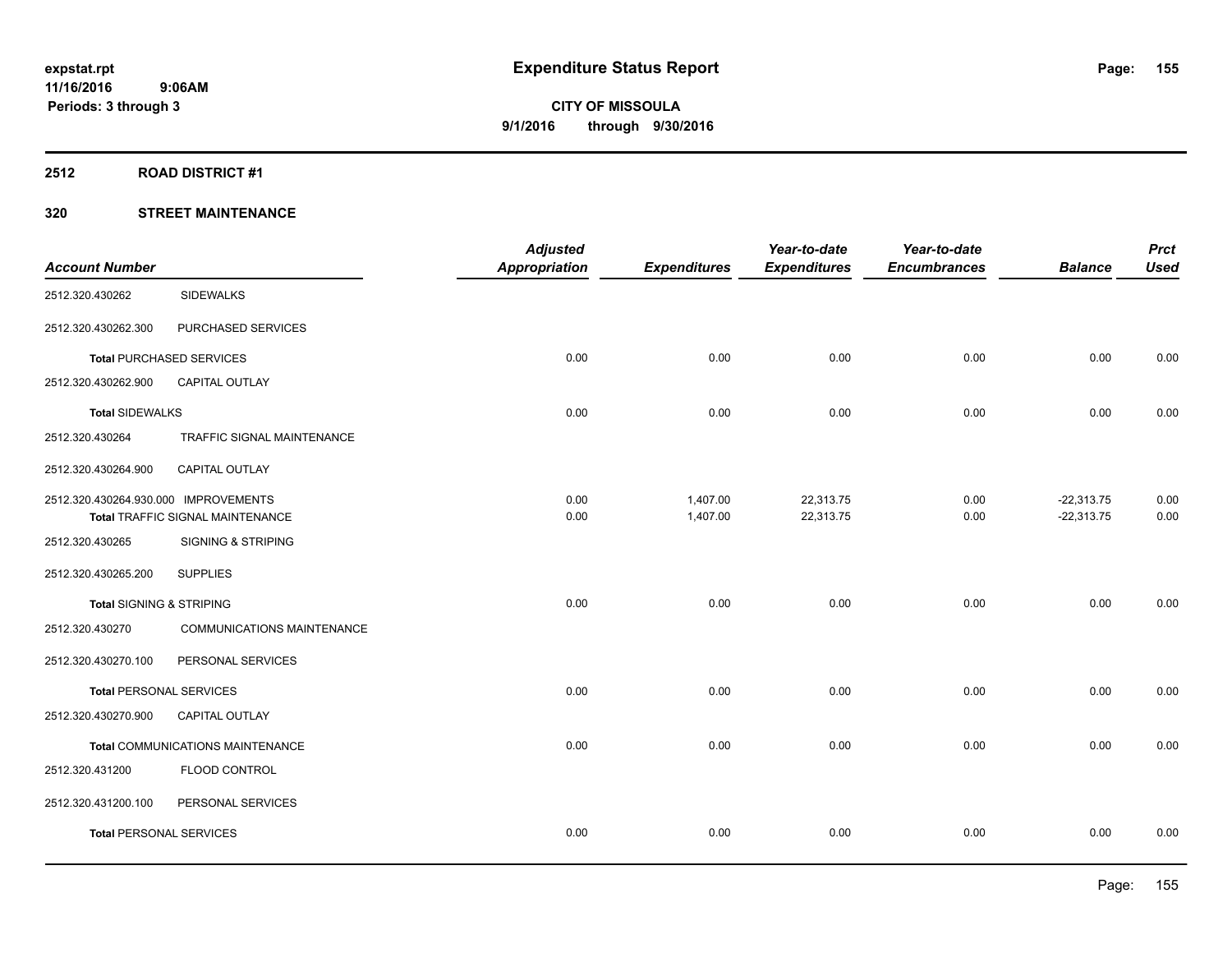#### **2512 ROAD DISTRICT #1**

| <b>Account Number</b>                                   | <b>Adjusted</b><br><b>Appropriation</b> | <b>Expenditures</b> | Year-to-date<br><b>Expenditures</b> | Year-to-date<br><b>Encumbrances</b> | <b>Balance</b> | <b>Prct</b><br><b>Used</b> |
|---------------------------------------------------------|-----------------------------------------|---------------------|-------------------------------------|-------------------------------------|----------------|----------------------------|
|                                                         |                                         |                     |                                     |                                     |                |                            |
| <b>SUPPLIES</b><br>2512.320.431200.200                  |                                         |                     |                                     |                                     |                |                            |
| <b>Total SUPPLIES</b>                                   | 0.00                                    | 0.00                | 0.00                                | 0.00                                | 0.00           | 0.00                       |
| 2512.320.431200.300<br>PURCHASED SERVICES               |                                         |                     |                                     |                                     |                |                            |
| 2512.320.431200.380.000 TRAINING                        | 0.00                                    | 0.00                | 100.00                              | 0.00                                | $-100.00$      | 0.00                       |
| <b>Total PURCHASED SERVICES</b>                         | 0.00                                    | 0.00                | 100.00                              | 0.00                                | $-100.00$      | 0.00                       |
| 2512.320.431200.900<br><b>CAPITAL OUTLAY</b>            |                                         |                     |                                     |                                     |                |                            |
| 2512.320.431200.930.000 FLOOD CONTROL MAINT/MPROVEMENTS | 0.00                                    | 900.79              | 900.79                              | 0.00                                | $-900.79$      | 0.00                       |
| Total CAPITAL OUTLAY                                    | 0.00                                    | 900.79              | 900.79                              | 0.00                                | $-900.79$      | 0.00                       |
| <b>Total FLOOD CONTROL</b>                              | 0.00                                    | 900.79              | 1,000.79                            | 0.00                                | $-1,000.79$    | 0.00                       |
| 2512.320.460434<br><b>GREENWAYS &amp; HORTICULTURE</b>  |                                         |                     |                                     |                                     |                |                            |
| <b>SUPPLIES</b><br>2512.320.460434.200                  |                                         |                     |                                     |                                     |                |                            |
| Total GREENWAYS & HORTICULTURE                          | 0.00                                    | 0.00                | 0.00                                | 0.00                                | 0.00           | 0.00                       |
| 2512.320.490504<br><b>DEBT SERVICE</b>                  |                                         |                     |                                     |                                     |                |                            |
| 2512.320.490504.600<br><b>DEBT SERVICE</b>              |                                         |                     |                                     |                                     |                |                            |
| 2512.320.490504.610.000 PRINCIPAL                       | 0.00                                    | 56,917.49           | 90,680.30                           | 0.00                                | $-90,680.30$   | 0.00                       |
| 2512.320.490504.620.000 INTEREST / SERVICE FEES         | 0.00                                    | 11,635.77           | 16,440.55                           | 0.00                                | $-16,440.55$   | 0.00                       |
| <b>Total DEBT SERVICE</b>                               | 0.00                                    | 68,553.26           | 107,120.85                          | 0.00                                | $-107,120.85$  | 0.00                       |
| <b>MERCHANT SERVICES</b><br>2512.320.510110             |                                         |                     |                                     |                                     |                |                            |
| 2512.320.510110.500<br><b>FIXED CHARGES</b>             |                                         |                     |                                     |                                     |                |                            |
| <b>Total MERCHANT SERVICES</b>                          | 0.00                                    | 0.00                | 0.00                                | 0.00                                | 0.00           | 0.00                       |
| <b>Total STREET MAINTENANCE</b>                         | 0.00                                    | 134,607.38          | 294,868.50                          | 0.00                                | $-294,868.50$  | 0.00                       |
|                                                         |                                         |                     |                                     |                                     |                |                            |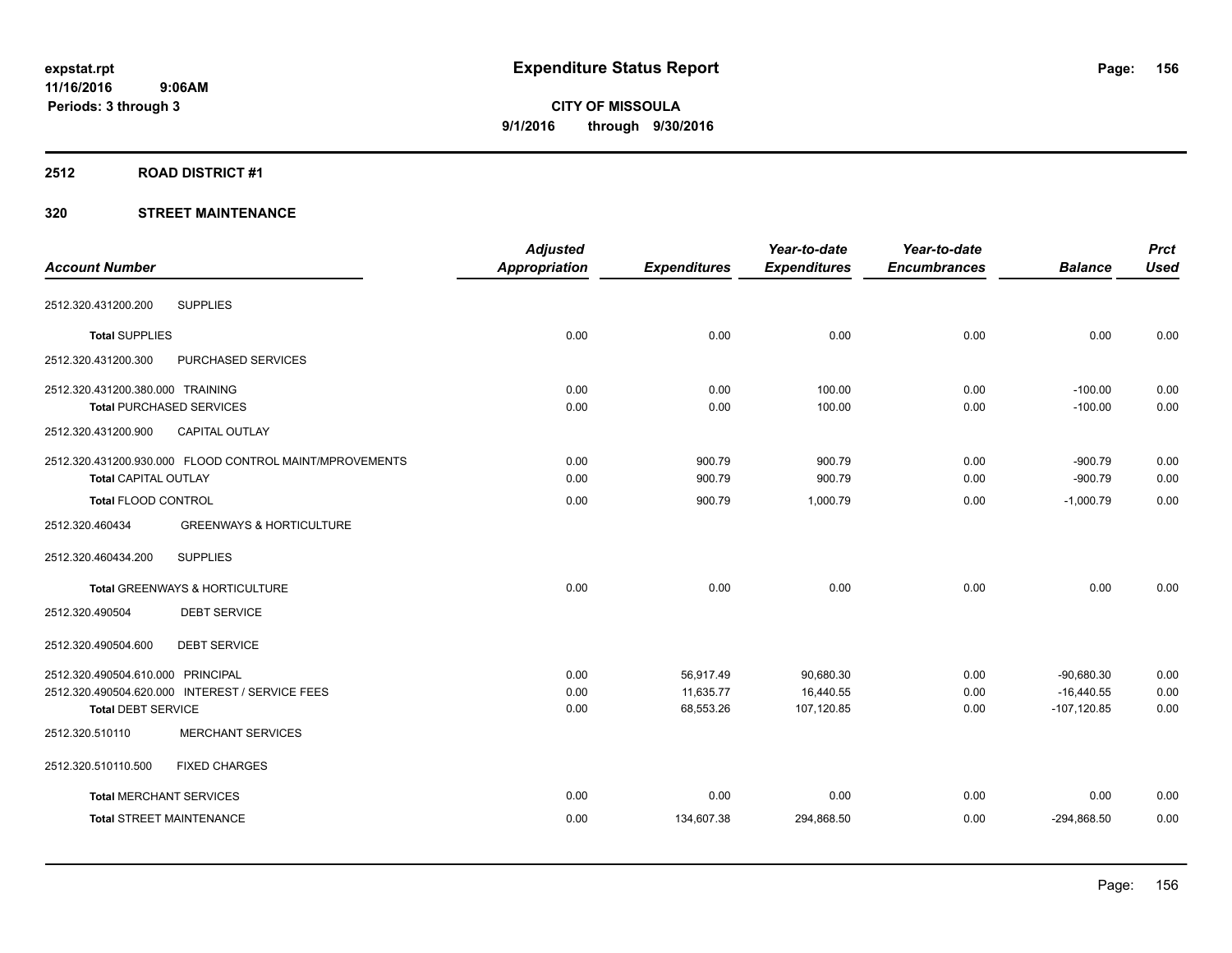### **2512 ROAD DISTRICT #1**

### **390 NON-DEPARTMENTAL**

| <b>Account Number</b>         |                              | <b>Adjusted</b><br><b>Appropriation</b> | <b>Expenditures</b> | Year-to-date<br><b>Expenditures</b> | Year-to-date<br><b>Encumbrances</b> | <b>Balance</b> | <b>Prct</b><br>Used |
|-------------------------------|------------------------------|-----------------------------------------|---------------------|-------------------------------------|-------------------------------------|----------------|---------------------|
| 2512.390.510200               | <b>JUDGMENT &amp; LOSSES</b> |                                         |                     |                                     |                                     |                |                     |
| 2512.390.510200.500           | <b>FIXED CHARGES</b>         |                                         |                     |                                     |                                     |                |                     |
| <b>Total NON-DEPARTMENTAL</b> |                              | 0.00                                    | 0.00                | 0.00                                | 0.00                                | 0.00           | 0.00                |
| <b>Total ROAD DISTRICT #1</b> |                              | 0.00                                    | 134.607.38          | 294.868.50                          | 0.00                                | -294.868.50    | 0.00                |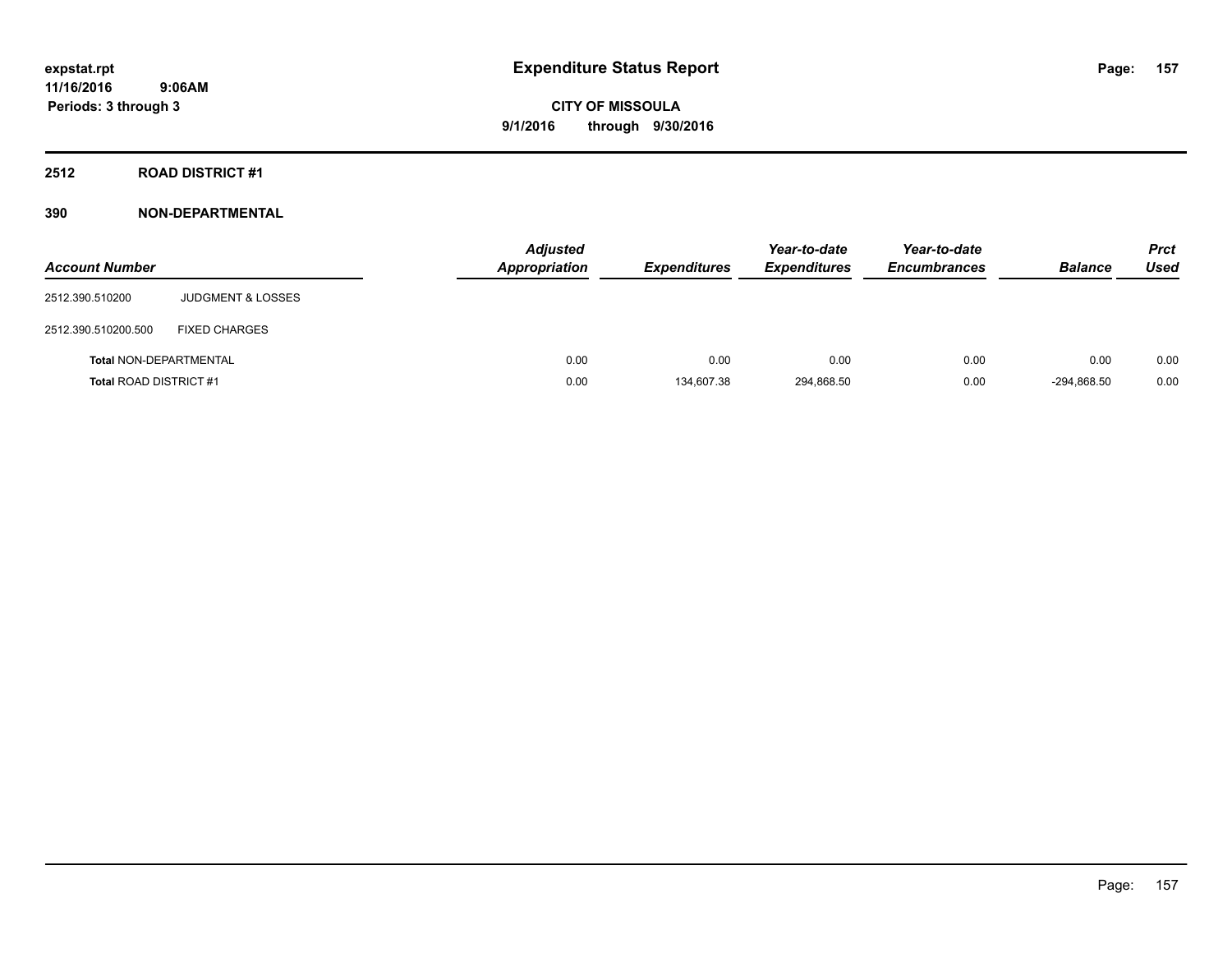### **2513 PARK DISTRICT #1**

|                                |                                                             | <b>Adjusted</b> |                     | Year-to-date        | Year-to-date        |                | <b>Prct</b> |
|--------------------------------|-------------------------------------------------------------|-----------------|---------------------|---------------------|---------------------|----------------|-------------|
| <b>Account Number</b>          |                                                             | Appropriation   | <b>Expenditures</b> | <b>Expenditures</b> | <b>Encumbrances</b> | <b>Balance</b> | <b>Used</b> |
| 2513.370.460400                | RENOVATE REPLACE IMPROV                                     |                 |                     |                     |                     |                |             |
| 2513.370.460400.300            | PURCHASED SERVICES                                          |                 |                     |                     |                     |                |             |
|                                | <b>Total PURCHASED SERVICES</b>                             | 0.00            | 0.00                | 0.00                | 0.00                | 0.00           | 0.00        |
| 2513.370.460400.900            | <b>CAPITAL OUTLAY</b>                                       |                 |                     |                     |                     |                |             |
|                                | 2513.370.460400.930.000 RENOVATE REPLACE IMPROVE            | 0.00            | 639.99              | 2,176.56            | 0.00                | $-2,176.56$    | 0.00        |
|                                | Total RENOVATE REPLACE IMPROV                               | 0.00            | 639.99              | 2,176.56            | 0.00                | $-2.176.56$    | 0.00        |
| 2513.370.460432                | PARK ADMIN                                                  |                 |                     |                     |                     |                |             |
| 2513.370.460432.100            | PERSONAL SERVICES                                           |                 |                     |                     |                     |                |             |
| <b>Total PERSONAL SERVICES</b> |                                                             | 0.00            | 0.00                | 0.00                | 0.00                | 0.00           | 0.00        |
| 2513.370.460432.200            | <b>SUPPLIES</b>                                             |                 |                     |                     |                     |                |             |
| <b>Total SUPPLIES</b>          |                                                             | 0.00            | 0.00                | 0.00                | 0.00                | 0.00           | 0.00        |
| 2513.370.460432.300            | PURCHASED SERVICES                                          |                 |                     |                     |                     |                |             |
|                                | 2513.370.460432.350.000 PROFESSIONAL SERVICES               | 0.00            | 839.69              | 2,605.10            | 0.00                | $-2,605.10$    | 0.00        |
|                                | <b>Total PURCHASED SERVICES</b>                             | 0.00            | 839.69              | 2,605.10            | 0.00                | $-2,605.10$    | 0.00        |
| 2513.370.460432.600            | <b>DEBT SERVICE</b>                                         |                 |                     |                     |                     |                |             |
| <b>Total DEBT SERVICE</b>      |                                                             | 0.00            | 0.00                | 0.00                | 0.00                | 0.00           | 0.00        |
| <b>Total PARK ADMIN</b>        |                                                             | 0.00            | 839.69              | 2,605.10            | 0.00                | $-2,605.10$    | 0.00        |
| 2513.370.460434                | <b>GREENWAYS &amp; HORTICULTURE</b>                         |                 |                     |                     |                     |                |             |
| 2513.370.460434.100            | PERSONAL SERVICES                                           |                 |                     |                     |                     |                |             |
|                                | 2513.370.460434.110.000 GREENWAYS & HORTCULTURE             | 0.00            | 4,285.44            | 12,743.08           | 0.00                | $-12,743.08$   | 0.00        |
|                                | 2513.370.460434.140.000 GREENWAYS & HORTICLTURE-EMPL CONTRI | 0.00            | 1.587.76            | 6.811.19            | 0.00                | $-6.811.19$    | 0.00        |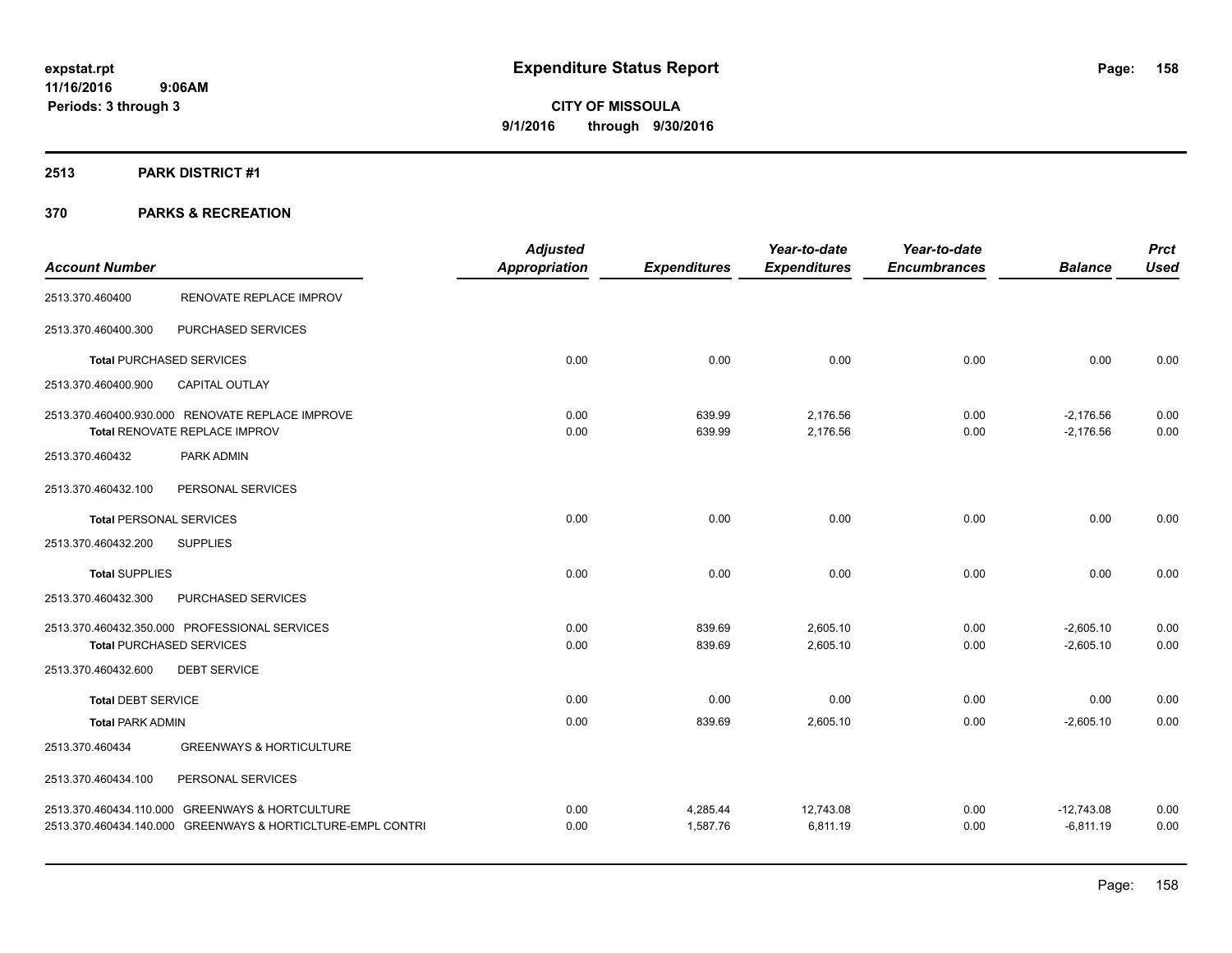#### **2513 PARK DISTRICT #1**

| <b>Account Number</b>                             | <b>Adjusted</b><br>Appropriation | <b>Expenditures</b> | Year-to-date<br><b>Expenditures</b> | Year-to-date<br><b>Encumbrances</b> | <b>Balance</b> | <b>Prct</b><br><b>Used</b> |
|---------------------------------------------------|----------------------------------|---------------------|-------------------------------------|-------------------------------------|----------------|----------------------------|
| <b>Total PERSONAL SERVICES</b>                    | 0.00                             | 5,873.20            | 19,554.27                           | 0.00                                | $-19,554.27$   | 0.00                       |
| <b>SUPPLIES</b><br>2513.370.460434.200            |                                  |                     |                                     |                                     |                |                            |
| 2513.370.460434.220.000 OPERATING SUPPLIES        | 0.00                             | 69.33               | 980.52                              | 0.00                                | $-980.52$      | 0.00                       |
| 2513.370.460434.231.000 GASOLINE                  | 0.00                             | 0.00                | 399.96                              | 0.00                                | $-399.96$      | 0.00                       |
| <b>Total SUPPLIES</b>                             | 0.00                             | 69.33               | 1,380.48                            | 0.00                                | $-1,380.48$    | 0.00                       |
| 2513.370.460434.300<br>PURCHASED SERVICES         |                                  |                     |                                     |                                     |                |                            |
| 2513.370.460434.341.000 ELECTRICITY & NATURAL GAS | 0.00                             | 0.00                | 92.77                               | 0.00                                | $-92.77$       | 0.00                       |
| 2513.370.460434.343.000 WATER CHARGES             | 0.00                             | 0.00                | 300.05                              | 0.00                                | $-300.05$      | 0.00                       |
| 2513.370.460434.350.000 PROFESSIONAL SERVICES     | 0.00                             | 1,285.00            | 4,184.50                            | 0.00                                | $-4,184.50$    | 0.00                       |
| 2513.370.460434.360.000 REPAIR & MAINTENANCE      | 0.00                             | 0.00                | 302.60                              | 0.00                                | $-302.60$      | 0.00                       |
| <b>Total PURCHASED SERVICES</b>                   | 0.00                             | 1,285.00            | 4,879.92                            | 0.00                                | $-4,879.92$    | 0.00                       |
| <b>Total GREENWAYS &amp; HORTICULTURE</b>         | 0.00                             | 7,227.53            | 25,814.67                           | 0.00                                | $-25,814.67$   | 0.00                       |
| 2513.370.460439<br><b>URBAN FORESTRY</b>          |                                  |                     |                                     |                                     |                |                            |
| 2513.370.460439.100<br>PERSONAL SERVICES          |                                  |                     |                                     |                                     |                |                            |
| 2513.370.460439.110.000 SALARIES AND WAGES        | 0.00                             | 3,545.44            | 12,048.78                           | 0.00                                | $-12,048.78$   | 0.00                       |
| 2513.370.460439.140.000 EMPLOYER CONTRIBUTIONS    | 0.00                             | 788.20              | 6,205.63                            | 0.00                                | $-6,205.63$    | 0.00                       |
| <b>Total PERSONAL SERVICES</b>                    | 0.00                             | 4,333.64            | 18,254.41                           | 0.00                                | $-18,254.41$   | 0.00                       |
| 2513.370.460439.200<br><b>SUPPLIES</b>            |                                  |                     |                                     |                                     |                |                            |
| 2513.370.460439.220.000 OPERATING SUPPLIES        | 0.00                             | 315.50              | 715.42                              | 0.00                                | $-715.42$      | 0.00                       |
| 2513.370.460439.230.000 REPAIR/MAINTENANCE        | 0.00                             | 0.00                | 19.98                               | 0.00                                | $-19.98$       | 0.00                       |
| <b>Total SUPPLIES</b>                             | 0.00                             | 315.50              | 735.40                              | 0.00                                | $-735.40$      | 0.00                       |
| 2513.370.460439.300<br>PURCHASED SERVICES         |                                  |                     |                                     |                                     |                |                            |
| 2513.370.460439.350.000 PROFESSIONAL SERVICES     | 0.00                             | 7,193.92            | 7,193.92                            | 0.00                                | $-7,193.92$    | 0.00                       |
| <b>Total PURCHASED SERVICES</b>                   | 0.00                             | 7,193.92            | 7,193.92                            | 0.00                                | $-7.193.92$    | 0.00                       |
| <b>Total URBAN FORESTRY</b>                       | 0.00                             | 11,843.06           | 26,183.73                           | 0.00                                | $-26.183.73$   | 0.00                       |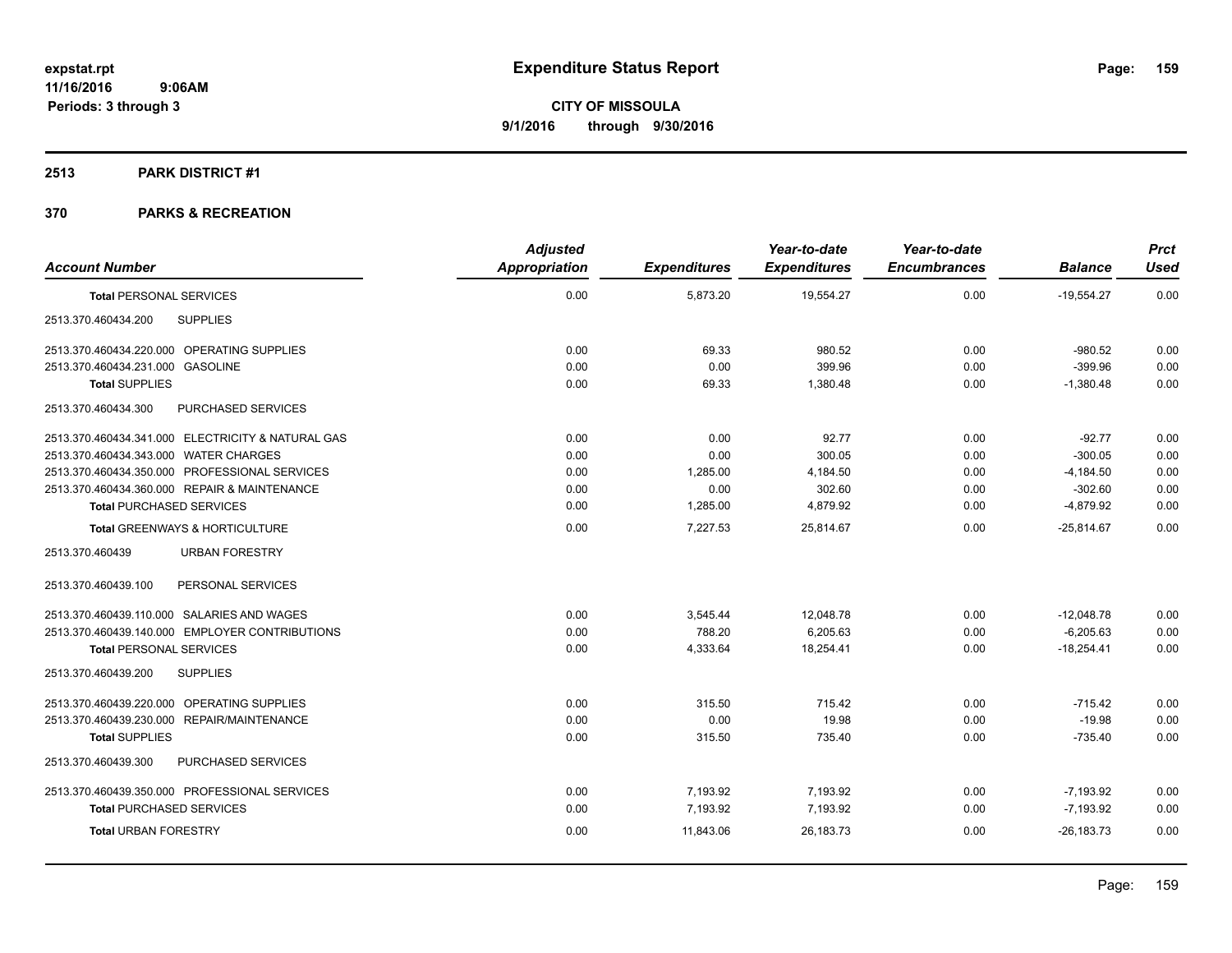### **2513 PARK DISTRICT #1**

| <b>Account Number</b>        |                                              | <b>Adjusted</b><br>Appropriation | <b>Expenditures</b> | Year-to-date<br><b>Expenditures</b> | Year-to-date<br><b>Encumbrances</b> | <b>Balance</b>         | <b>Prct</b><br><b>Used</b> |
|------------------------------|----------------------------------------------|----------------------------------|---------------------|-------------------------------------|-------------------------------------|------------------------|----------------------------|
| 2513.370.460470              | <b>RECREATION MORE</b>                       |                                  |                     |                                     |                                     |                        |                            |
| 2513.370.460470.100          | PERSONAL SERVICES                            |                                  |                     |                                     |                                     |                        |                            |
|                              | <b>Total PERSONAL SERVICES</b>               | 0.00                             | 0.00                | 0.00                                | 0.00                                | 0.00                   | 0.00                       |
| 2513.370.460470.200          | <b>SUPPLIES</b>                              |                                  |                     |                                     |                                     |                        |                            |
| <b>Total SUPPLIES</b>        |                                              | 0.00                             | 0.00                | 0.00                                | 0.00                                | 0.00                   | 0.00                       |
| 2513.370.460470.300          | PURCHASED SERVICES                           |                                  |                     |                                     |                                     |                        |                            |
| <b>Total RECREATION MORE</b> | 2513.370.460470.360.000 REPAIR & MAINTENANCE | 0.00<br>0.00                     | 0.00<br>0.00        | 105.21<br>105.21                    | 0.00<br>0.00                        | $-105.21$<br>$-105.21$ | 0.00<br>0.00               |
| 2513.370.460474              | <b>SPRAY DECKS</b>                           |                                  |                     |                                     |                                     |                        |                            |
| 2513.370.460474.200          | <b>SUPPLIES</b>                              |                                  |                     |                                     |                                     |                        |                            |
| <b>Total SUPPLIES</b>        |                                              | 0.00                             | 0.00                | 0.00                                | 0.00                                | 0.00                   | 0.00                       |
| 2513.370.460474.300          | PURCHASED SERVICES                           |                                  |                     |                                     |                                     |                        |                            |
| <b>Total SPRAY DECKS</b>     |                                              | 0.00                             | 0.00                | 0.00                                | 0.00                                | 0.00                   | 0.00                       |
| 2513.370.460477              | <b>GRILL VAN</b>                             |                                  |                     |                                     |                                     |                        |                            |
| 2513.370.460477.200          | <b>SUPPLIES</b>                              |                                  |                     |                                     |                                     |                        |                            |
| <b>Total SUPPLIES</b>        |                                              | 0.00                             | 0.00                | 0.00                                | 0.00                                | 0.00                   | 0.00                       |
| 2513.370.460477.300          | PURCHASED SERVICES                           |                                  |                     |                                     |                                     |                        |                            |
| <b>Total GRILL VAN</b>       |                                              | 0.00                             | 0.00                | 0.00                                | 0.00                                | 0.00                   | 0.00                       |
| 2513.370.460484              | <b>CONSERVATION LANDS MGMT</b>               |                                  |                     |                                     |                                     |                        |                            |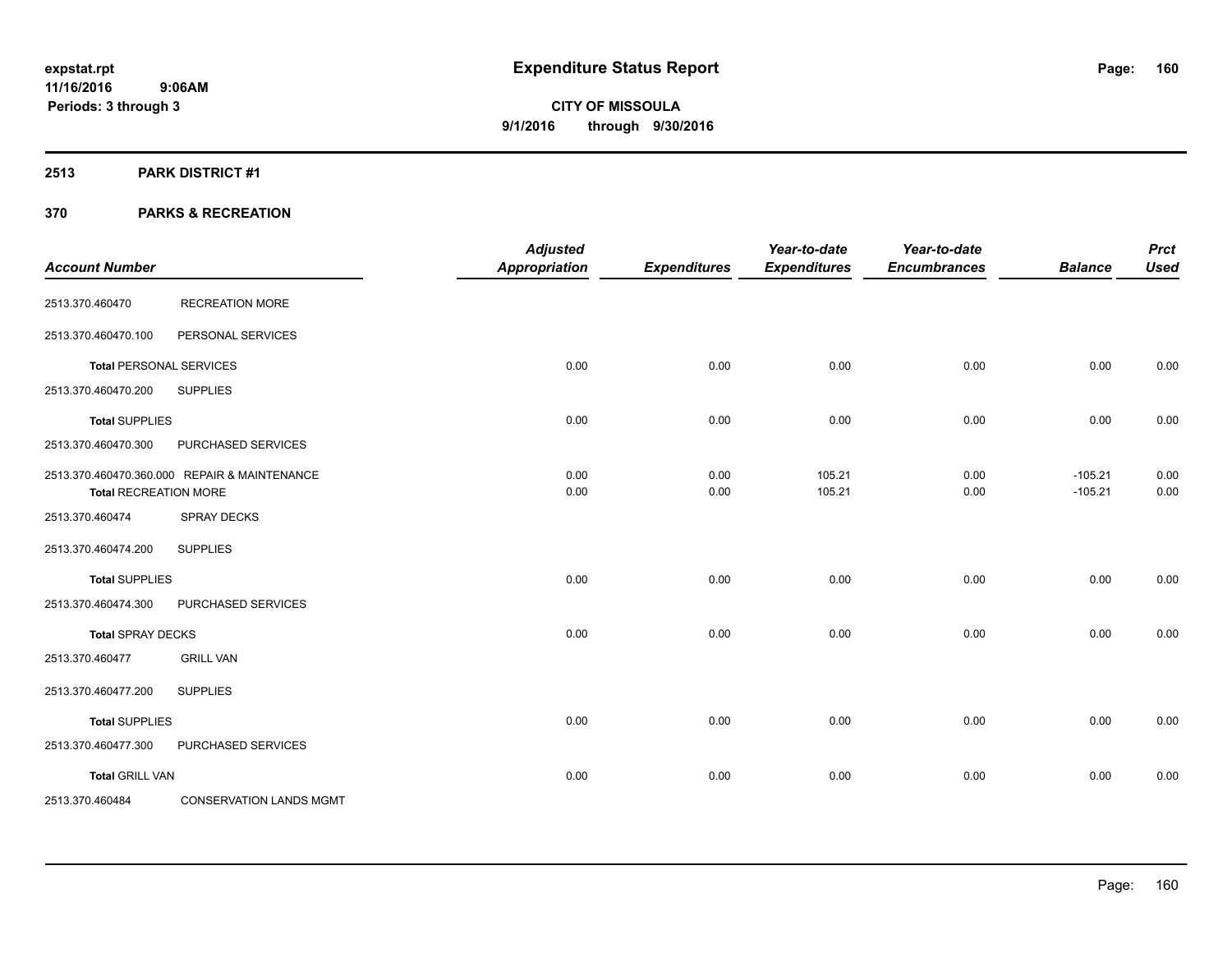#### **2513 PARK DISTRICT #1**

|                                                               | <b>Adjusted</b>      |                     | Year-to-date        | Year-to-date        |                | <b>Prct</b> |
|---------------------------------------------------------------|----------------------|---------------------|---------------------|---------------------|----------------|-------------|
| <b>Account Number</b>                                         | <b>Appropriation</b> | <b>Expenditures</b> | <b>Expenditures</b> | <b>Encumbrances</b> | <b>Balance</b> | <b>Used</b> |
| PERSONAL SERVICES<br>2513.370.460484.100                      |                      |                     |                     |                     |                |             |
| 2513.370.460484.110.000 CONSRVTN LAND MGMT/WAGES              | 0.00                 | 5,944.01            | 16,000.17           | 0.00                | $-16,000.17$   | 0.00        |
| 2513.370.460484.120.000 OVERTIME/TERMINATION                  | 0.00                 | 0.00                | 13.18               | 0.00                | $-13.18$       | 0.00        |
| 2513.370.460484.140.000 CONSRVTN LAND MGMT/EMP CONTRIBUTIONS  | 0.00                 | 1,988.68            | 5,281.67            | 0.00                | $-5,281.67$    | 0.00        |
| <b>Total PERSONAL SERVICES</b>                                | 0.00                 | 7,932.69            | 21,295.02           | 0.00                | $-21,295.02$   | 0.00        |
| <b>SUPPLIES</b><br>2513.370.460484.200                        |                      |                     |                     |                     |                |             |
| 2513.370.460484.220.000 OPERATING SUPPLIES                    | 0.00                 | 33.98               | 389.48              | 0.00                | $-389.48$      | 0.00        |
| 2513.370.460484.230.000 REPAIR/MAINTENANCE                    | 0.00                 | 0.00                | 550.59              | 0.00                | $-550.59$      | 0.00        |
| <b>Total SUPPLIES</b>                                         | 0.00                 | 33.98               | 940.07              | 0.00                | $-940.07$      | 0.00        |
| PURCHASED SERVICES<br>2513.370.460484.300                     |                      |                     |                     |                     |                |             |
| 2513.370.460484.350.000 PROFESSIONAL SERVICES                 | 0.00                 | 4,700.00            | 13,224.75           | 0.00                | $-13,224.75$   | 0.00        |
| <b>Total PURCHASED SERVICES</b>                               | 0.00                 | 4,700.00            | 13,224.75           | 0.00                | $-13,224.75$   | 0.00        |
| <b>Total CONSERVATION LANDS MGMT</b>                          | 0.00                 | 12,666.67           | 35,459.84           | 0.00                | $-35,459.84$   | 0.00        |
| <b>SAFETY &amp; TRAINING</b><br>2513.370.460485               |                      |                     |                     |                     |                |             |
| 2513.370.460485.100<br>PERSONAL SERVICES                      |                      |                     |                     |                     |                |             |
| <b>Total PERSONAL SERVICES</b>                                | 0.00                 | 0.00                | 0.00                | 0.00                | 0.00           | 0.00        |
| 2513.370.460485.300<br>PURCHASED SERVICES                     |                      |                     |                     |                     |                |             |
| <b>Total SAFETY &amp; TRAINING</b>                            | 0.00                 | 0.00                | 0.00                | 0.00                | 0.00           | 0.00        |
| PARK MAINTENANCE ROUTINE<br>2513.370.460501                   |                      |                     |                     |                     |                |             |
| 2513.370.460501.100<br>PERSONAL SERVICES                      |                      |                     |                     |                     |                |             |
| 2513.370.460501.110.000 PARK MAINT ROUTINE/SALARIES AND WAGES | 0.00                 | 0.00                | 1,733.54            | 0.00                | $-1,733.54$    | 0.00        |
| 2513.370.460501.140.000 PARK MAINT ROUTINE/WAGES              | 0.00                 | 0.00                | 244.32              | 0.00                | $-244.32$      | 0.00        |
| <b>Total PERSONAL SERVICES</b>                                | 0.00                 | 0.00                | 1,977.86            | 0.00                | $-1,977.86$    | 0.00        |
|                                                               |                      |                     |                     |                     |                |             |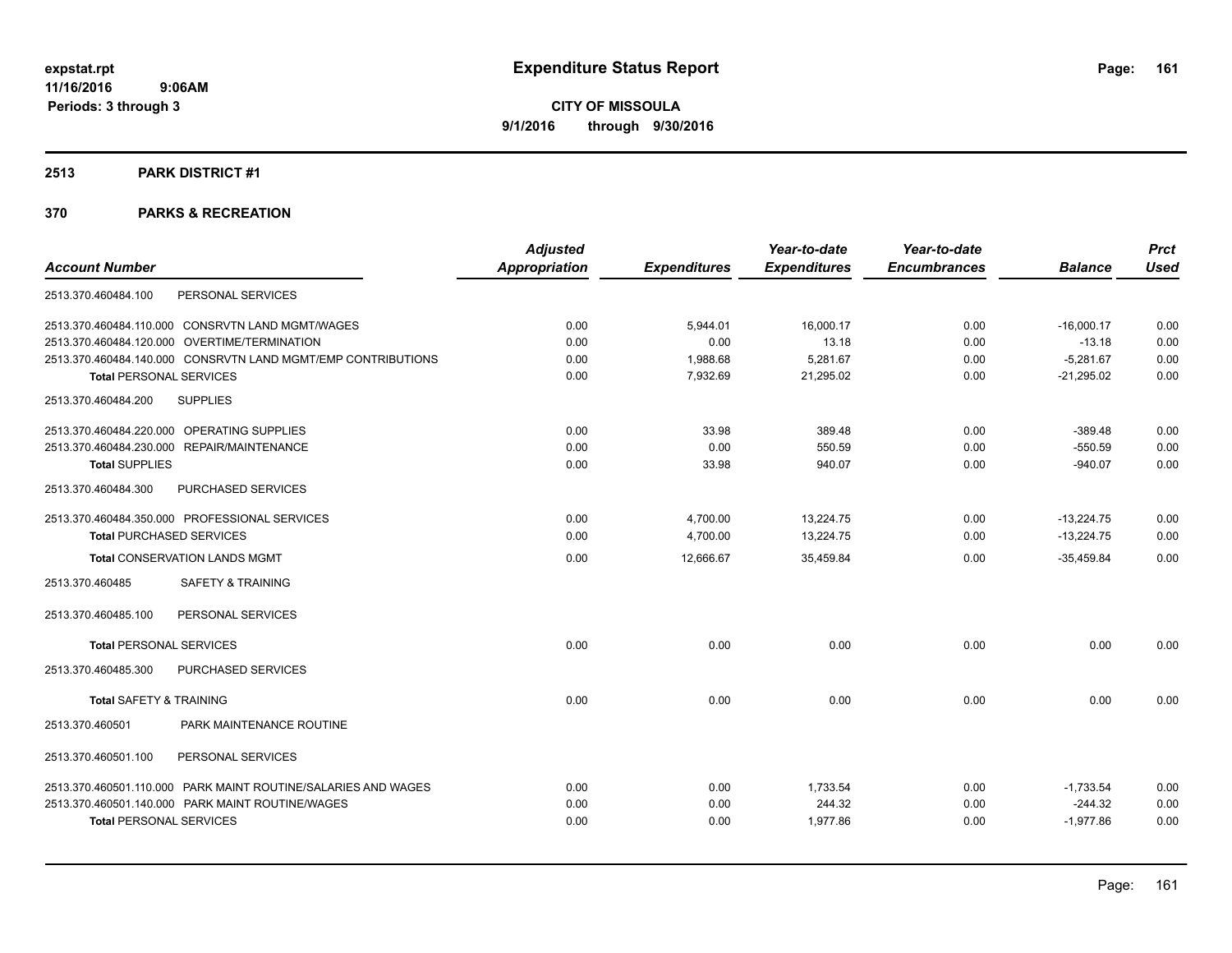### **2513 PARK DISTRICT #1**

|                                                   | <b>Adjusted</b> |                     | Year-to-date        | Year-to-date        |                | <b>Prct</b> |
|---------------------------------------------------|-----------------|---------------------|---------------------|---------------------|----------------|-------------|
| <b>Account Number</b>                             | Appropriation   | <b>Expenditures</b> | <b>Expenditures</b> | <b>Encumbrances</b> | <b>Balance</b> | <b>Used</b> |
| <b>SUPPLIES</b><br>2513.370.460501.200            |                 |                     |                     |                     |                |             |
| 2513.370.460501.220.000 OPERATING SUPPLIES        | 0.00            | 7,011.93            | 26,632.21           | 0.00                | $-26,632.21$   | 0.00        |
| 2513.370.460501.230.000 REPAIR/MAINTENANCE        | 0.00            | 6,602.22            | 13,666.49           | 0.00                | $-13,666.49$   | 0.00        |
| 2513.370.460501.231.000 GASOLINE                  | 0.00            | 0.00                | 8,164.00            | 0.00                | $-8,164.00$    | 0.00        |
| <b>Total SUPPLIES</b>                             | 0.00            | 13,614.15           | 48,462.70           | 0.00                | $-48,462.70$   | 0.00        |
| 2513.370.460501.300<br>PURCHASED SERVICES         |                 |                     |                     |                     |                |             |
| 2513.370.460501.341.000 ELECTRICITY & NATURAL GAS | 0.00            | 12,898.14           | 22,342.38           | 0.00                | $-22,342.38$   | 0.00        |
| 2513.370.460501.343.000 WATER CHARGES             | 0.00            | 23.14               | 7,298.38            | 0.00                | $-7,298.38$    | 0.00        |
| 2513.370.460501.345.000 GARBAGE                   | 0.00            | 787.03              | 1.299.14            | 0.00                | $-1,299.14$    | 0.00        |
| 2513.370.460501.350.000 PROFESSIONAL SERVICES     | 0.00            | 913.56              | 2,815.62            | 0.00                | $-2.815.62$    | 0.00        |
| 2513.370.460501.360.000 REPAIR & MAINTENANCE      | 0.00            | 3,271.35            | 18,299.46           | 0.00                | $-18,299.46$   | 0.00        |
| <b>Total PURCHASED SERVICES</b>                   | 0.00            | 17,893.22           | 52,054.98           | 0.00                | $-52,054.98$   | 0.00        |
| Total PARK MAINTENANCE ROUTINE                    | 0.00            | 31,507.37           | 102,495.54          | 0.00                | $-102,495.54$  | 0.00        |
| 2513.370.460503<br>SPORTS FACILITIES MAINTENANCE  |                 |                     |                     |                     |                |             |
| <b>SUPPLIES</b><br>2513.370.460503.200            |                 |                     |                     |                     |                |             |
| Total SPORTS FACILITIES MAINTENANCE               | 0.00            | 0.00                | 0.00                | 0.00                | 0.00           | 0.00        |
| 2513.370.460506<br><b>CARAS PARK IMPROVEMENTS</b> |                 |                     |                     |                     |                |             |
| 2513.370.460506.900<br><b>CAPITAL OUTLAY</b>      |                 |                     |                     |                     |                |             |
| Total CARAS PARK IMPROVEMENTS                     | 0.00            | 0.00                | 0.00                | 0.00                | 0.00           | 0.00        |
| 2513.370.490504<br><b>DEBT SERVICE</b>            |                 |                     |                     |                     |                |             |
| 2513.370.490504.600<br><b>DEBT SERVICE</b>        |                 |                     |                     |                     |                |             |
| 2513.370.490504.610.000 PRINCIPAL                 | 0.00            | 0.00                | 168,221.62          | 0.00                | $-168,221.62$  | 0.00        |
| 2513.370.490504.620.000 INTEREST / SERVICE FEES   | 0.00            | 0.00                | 3,548.83            | 0.00                | $-3,548.83$    | 0.00        |
| <b>Total DEBT SERVICE</b>                         | 0.00            | 0.00                | 171,770.45          | 0.00                | $-171,770.45$  | 0.00        |
|                                                   |                 |                     |                     |                     |                |             |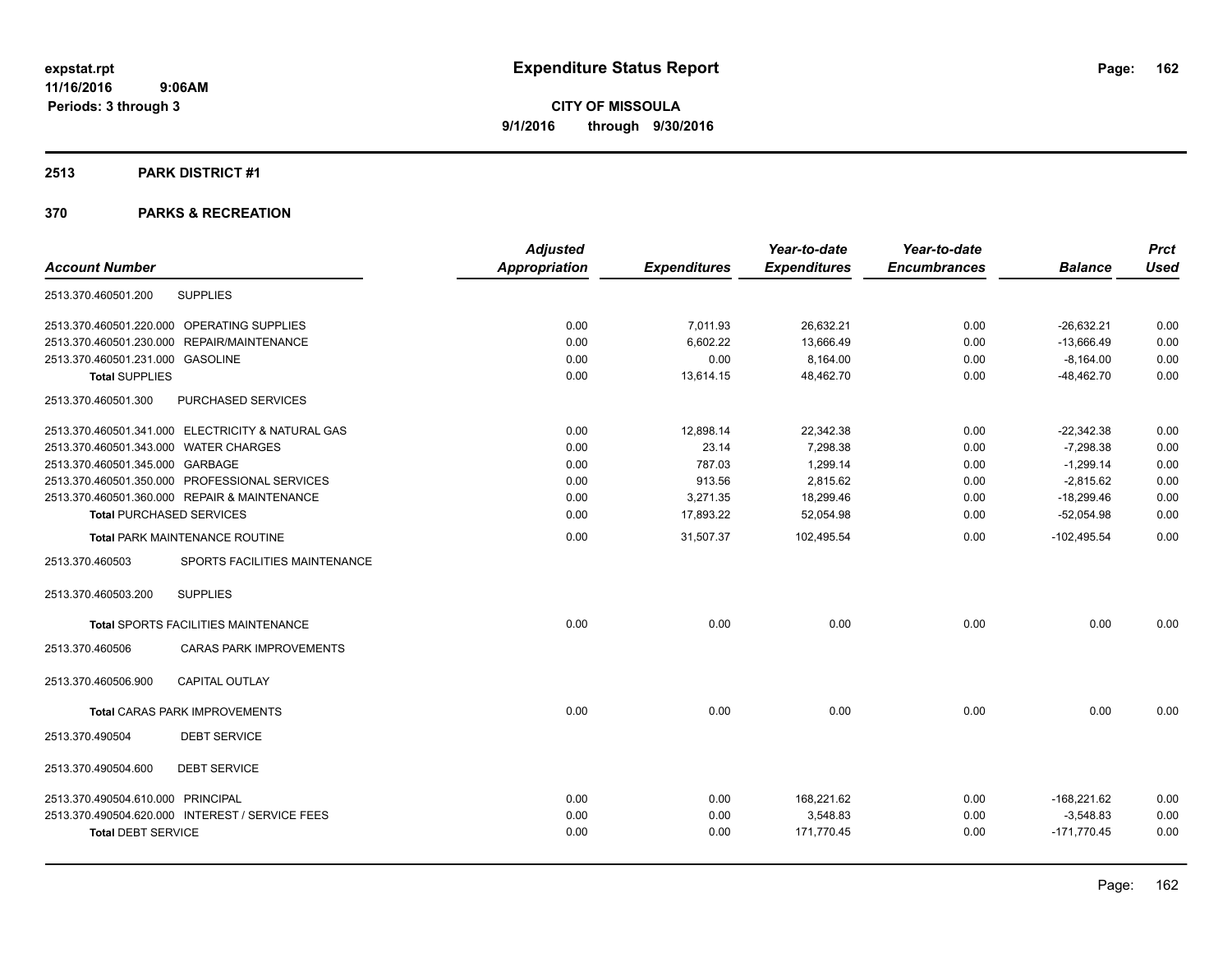**Periods: 3 through 3**

**CITY OF MISSOULA 9/1/2016 through 9/30/2016**

### **2513 PARK DISTRICT #1**

### **370 PARKS & RECREATION**

 **9:06AM**

| <b>Account Number</b>         |                                | <b>Adjusted</b><br><b>Appropriation</b> | <b>Expenditures</b> | Year-to-date<br><b>Expenditures</b> | Year-to-date<br><b>Encumbrances</b> | <b>Balance</b> | <b>Prct</b><br><b>Used</b> |
|-------------------------------|--------------------------------|-----------------------------------------|---------------------|-------------------------------------|-------------------------------------|----------------|----------------------------|
| 2513.370.510110               | <b>MERCHANT SERVICES</b>       |                                         |                     |                                     |                                     |                |                            |
| 2513.370.510110.500           | <b>FIXED CHARGES</b>           |                                         |                     |                                     |                                     |                |                            |
|                               | <b>Total MERCHANT SERVICES</b> | 0.00                                    | 0.00                | 0.00                                | 0.00                                | 0.00           | 0.00                       |
| <b>Total PARK DISTRICT #1</b> |                                | 0.00                                    | 64.724.31           | 366,611.10                          | 0.00                                | $-366.611.10$  | 0.00                       |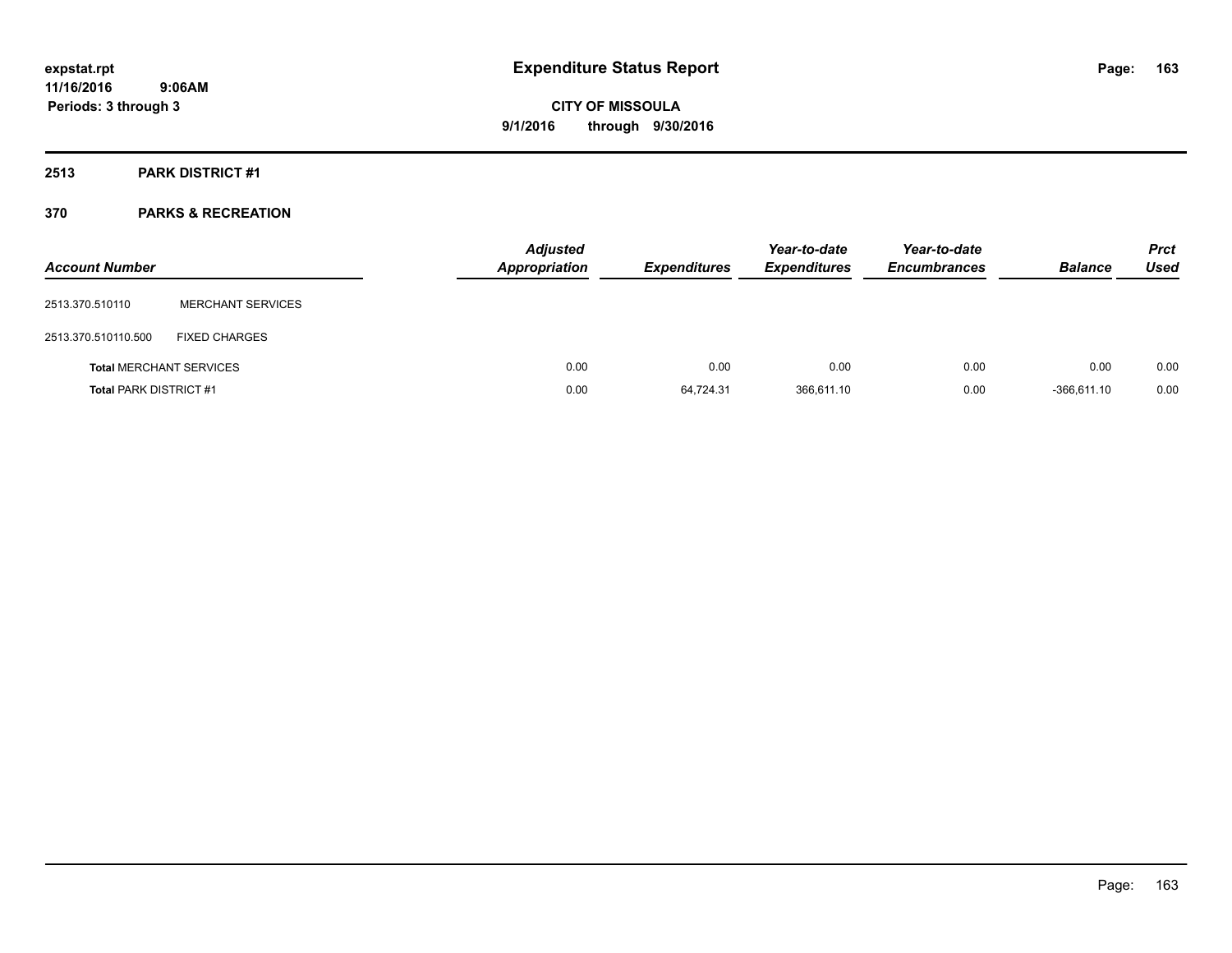### **2514 PUBLIC SAFETY & JUSTICE DISTRICT**

### **297 PUBLIC SAFETY/JUSTICE**

| <b>Account Number</b>      |                                                   | <b>Adjusted</b><br><b>Appropriation</b> | <b>Expenditures</b> | Year-to-date<br><b>Expenditures</b> | Year-to-date<br><b>Encumbrances</b> | <b>Balance</b> | <b>Prct</b><br><b>Used</b> |
|----------------------------|---------------------------------------------------|-----------------------------------------|---------------------|-------------------------------------|-------------------------------------|----------------|----------------------------|
| 2514.297.420000            | <b>PUBLIC SAFETY</b>                              |                                         |                     |                                     |                                     |                |                            |
| 2514.297.420000.300        | PURCHASED SERVICES                                |                                         |                     |                                     |                                     |                |                            |
| <b>Total PUBLIC SAFETY</b> |                                                   | 0.00                                    | 0.00                | 0.00                                | 0.00                                | 0.00           | 0.00                       |
| 2514.297.510110            | <b>MERCHANT SERVICES</b>                          |                                         |                     |                                     |                                     |                |                            |
| 2514.297.510110.500        | <b>FIXED CHARGES</b>                              |                                         |                     |                                     |                                     |                |                            |
|                            | <b>Total PUBLIC SAFETY &amp; JUSTICE DISTRICT</b> | 0.00                                    | 0.00                | 0.00                                | 0.00                                | 0.00           | 0.00                       |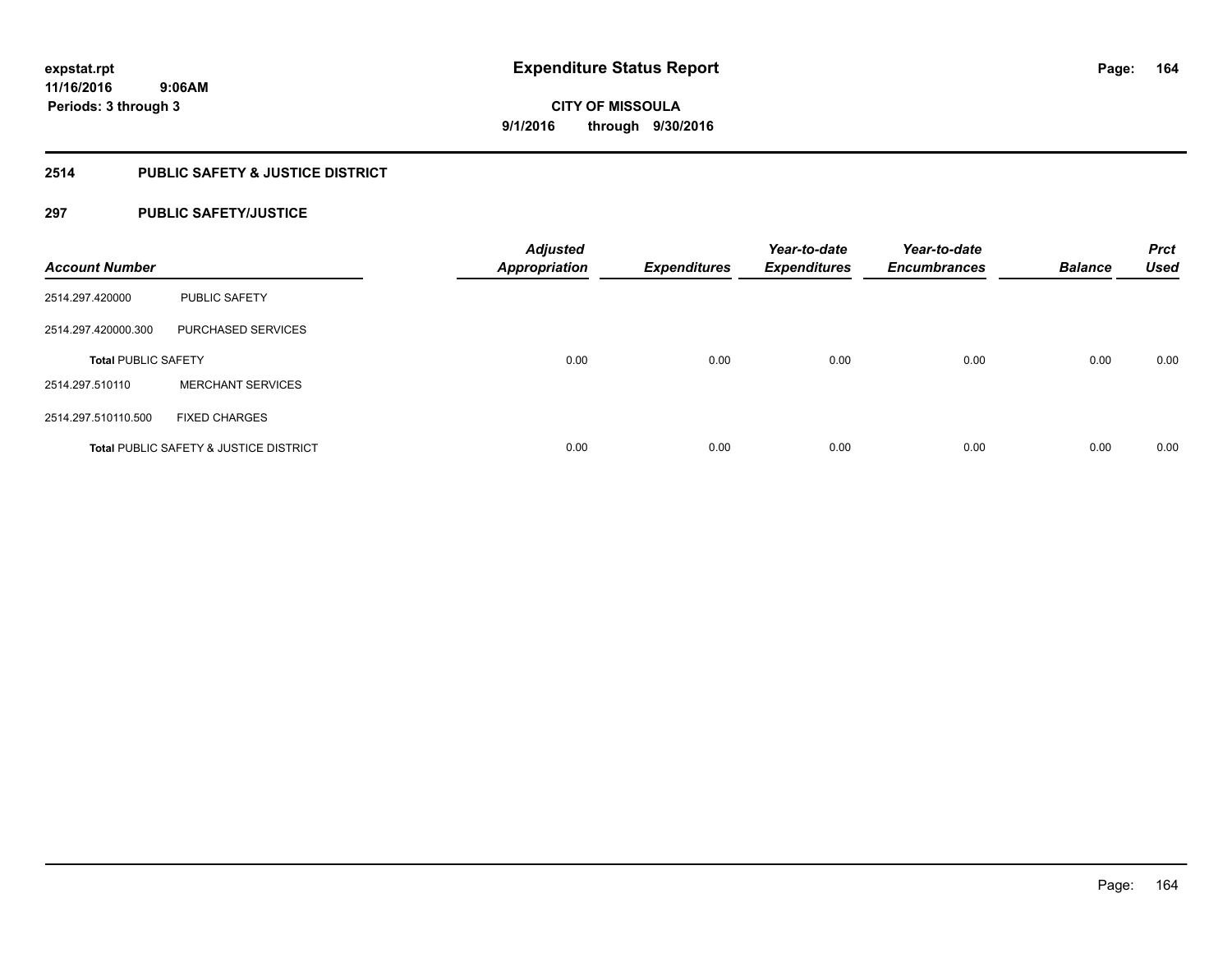### **2820 STATE GAS TAX FUND**

### **280 PUBLIC WORKS OPERATIONS**

| <b>Account Number</b>                |                                 | <b>Adjusted</b><br><b>Appropriation</b> | <b>Expenditures</b>  | Year-to-date<br><b>Expenditures</b> | Year-to-date<br><b>Encumbrances</b> | <b>Balance</b>                 | <b>Prct</b><br><b>Used</b> |
|--------------------------------------|---------------------------------|-----------------------------------------|----------------------|-------------------------------------|-------------------------------------|--------------------------------|----------------------------|
| 2820.280.430230                      | STREET RESTORATION              |                                         |                      |                                     |                                     |                                |                            |
| 2820.280.430230.300                  | PURCHASED SERVICES              |                                         |                      |                                     |                                     |                                |                            |
|                                      | <b>Total PURCHASED SERVICES</b> | 0.00                                    | 0.00                 | 0.00                                | 0.00                                | 0.00                           | 0.00                       |
| 2820.280.430230.500                  | <b>FIXED CHARGES</b>            |                                         |                      |                                     |                                     |                                |                            |
| <b>Total FIXED CHARGES</b>           |                                 | 0.00                                    | 0.00                 | 0.00                                | 0.00                                | 0.00                           | 0.00                       |
| 2820.280.430230.800                  | <b>OTHER OBJECTS</b>            |                                         |                      |                                     |                                     |                                |                            |
| <b>Total OTHER OBJECTS</b>           |                                 | 0.00                                    | 0.00                 | 0.00                                | 0.00                                | 0.00                           | 0.00                       |
| 2820.280.430230.900                  | <b>CAPITAL OUTLAY</b>           |                                         |                      |                                     |                                     |                                |                            |
| 2820.280.430230.930.000 IMPROVEMENTS | <b>Total STREET RESTORATION</b> | 0.00<br>0.00                            | 6,105.00<br>6,105.00 | 131,458.14<br>131,458.14            | 0.00<br>0.00                        | $-131,458.14$<br>$-131,458.14$ | 0.00<br>0.00               |
| 2820.280.510110                      | <b>MERCHANT SERVICES</b>        |                                         |                      |                                     |                                     |                                |                            |
| 2820.280.510110.500                  | <b>FIXED CHARGES</b>            |                                         |                      |                                     |                                     |                                |                            |
| <b>Total FIXED CHARGES</b>           |                                 | 0.00                                    | 0.00                 | 0.00                                | 0.00                                | 0.00                           | 0.00                       |
|                                      | <b>Total MERCHANT SERVICES</b>  | 0.00                                    | 0.00                 | 0.00                                | 0.00                                | 0.00                           | 0.00                       |
|                                      | <b>Total STATE GAS TAX FUND</b> | 0.00                                    | 6,105.00             | 131,458.14                          | 0.00                                | $-131,458.14$                  | 0.00                       |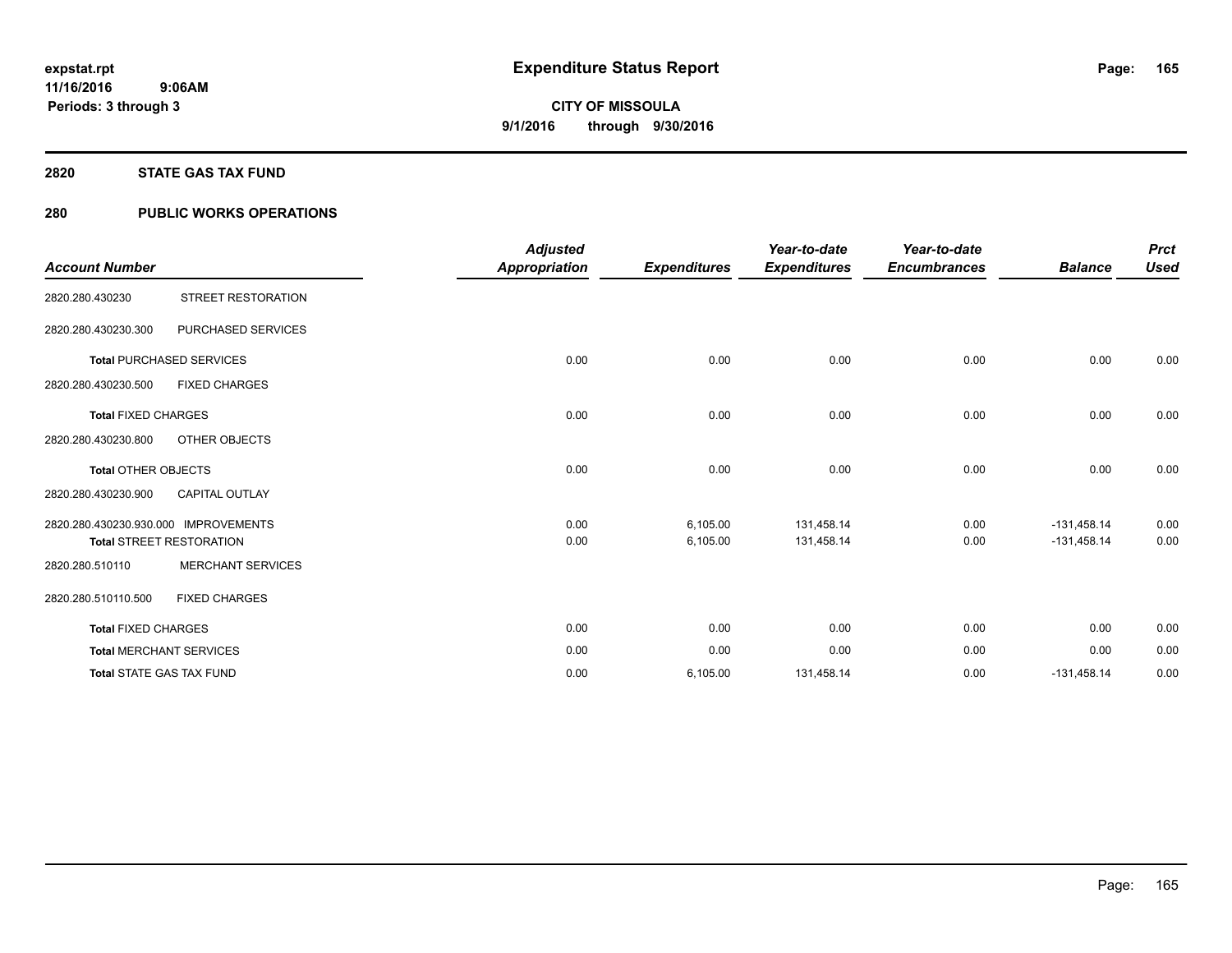### **2917 CRIME VICTIM SURCHARGE**

### **390 NON-DEPARTMENTAL**

| <b>Account Number</b> |                                     | Adjusted<br><b>Appropriation</b> | <b>Expenditures</b> | Year-to-date<br><b>Expenditures</b> | Year-to-date<br><b>Encumbrances</b> | <b>Balance</b> | <b>Prct</b><br><b>Used</b> |
|-----------------------|-------------------------------------|----------------------------------|---------------------|-------------------------------------|-------------------------------------|----------------|----------------------------|
| 2917.390.510110       | <b>MERCHANT SERVICES</b>            |                                  |                     |                                     |                                     |                |                            |
| 2917.390.510110.500   | <b>FIXED CHARGES</b>                |                                  |                     |                                     |                                     |                |                            |
|                       | <b>Total CRIME VICTIM SURCHARGE</b> | 0.00                             | 0.00                | 0.00                                | 0.00                                | 0.00           | 0.00                       |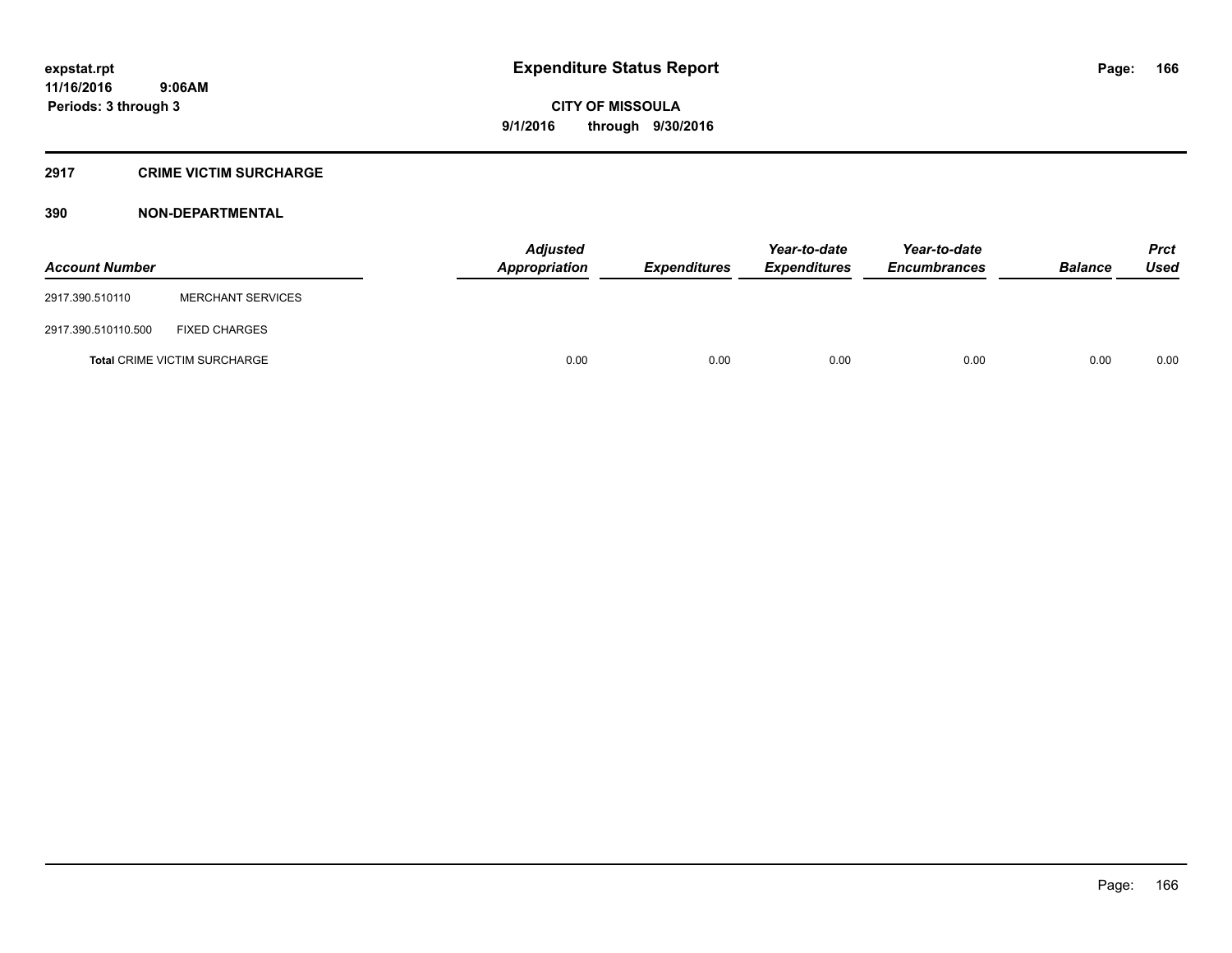**CITY OF MISSOULA 9/1/2016 through 9/30/2016**

### **2918 LAW ENFORCEMENT BLOCK GRANT FUND**

| <b>Account Number</b> |                                   | <b>Adjusted</b><br>Appropriation | <b>Expenditures</b> | Year-to-date<br><b>Expenditures</b> | Year-to-date<br><b>Encumbrances</b> | <b>Balance</b> | <b>Prct</b><br><b>Used</b> |
|-----------------------|-----------------------------------|----------------------------------|---------------------|-------------------------------------|-------------------------------------|----------------|----------------------------|
| 2918.290.420170       | <b>JAG VIII GRANT</b>             |                                  |                     |                                     |                                     |                |                            |
| 2918.290.420170.200   | <b>SUPPLIES</b>                   |                                  |                     |                                     |                                     |                |                            |
| <b>Total SUPPLIES</b> |                                   | 0.00                             | 0.00                | 0.00                                | 0.00                                | 0.00           | 0.00                       |
| 2918.290.420170.300   | PURCHASED SERVICES                |                                  |                     |                                     |                                     |                |                            |
|                       | <b>Total PURCHASED SERVICES</b>   | 0.00                             | 0.00                | 0.00                                | 0.00                                | 0.00           | 0.00                       |
| 2918.290.420170.900   | CAPITAL OUTLAY                    |                                  |                     |                                     |                                     |                |                            |
| Total JAG VIII GRANT  |                                   | 0.00                             | 0.00                | 0.00                                | 0.00                                | 0.00           | 0.00                       |
| 2918.290.420171       | <b>JAG IX GRANT</b>               |                                  |                     |                                     |                                     |                |                            |
| 2918.290.420171.200   | <b>SUPPLIES</b>                   |                                  |                     |                                     |                                     |                |                            |
| <b>Total SUPPLIES</b> |                                   | 0.00                             | 0.00                | 0.00                                | 0.00                                | 0.00           | 0.00                       |
| 2918.290.420171.300   | PURCHASED SERVICES                |                                  |                     |                                     |                                     |                |                            |
|                       | <b>Total PURCHASED SERVICES</b>   | 0.00                             | 0.00                | 0.00                                | 0.00                                | 0.00           | 0.00                       |
| 2918.290.420171.700   | <b>GRANTS &amp; CONTRIBUTIONS</b> |                                  |                     |                                     |                                     |                |                            |
| Total JAG IX GRANT    |                                   | 0.00                             | 0.00                | 0.00                                | 0.00                                | 0.00           | 0.00                       |
| 2918.290.420172       | <b>JAG XII</b>                    |                                  |                     |                                     |                                     |                |                            |
| 2918.290.420172.300   | PURCHASED SERVICES                |                                  |                     |                                     |                                     |                |                            |
|                       | <b>Total PURCHASED SERVICES</b>   | 0.00                             | 0.00                | 0.00                                | 0.00                                | 0.00           | 0.00                       |
| 2918.290.420172.900   | CAPITAL OUTLAY                    |                                  |                     |                                     |                                     |                |                            |
| <b>Total JAG XII</b>  |                                   | 0.00                             | 0.00                | 0.00                                | 0.00                                | 0.00           | 0.00                       |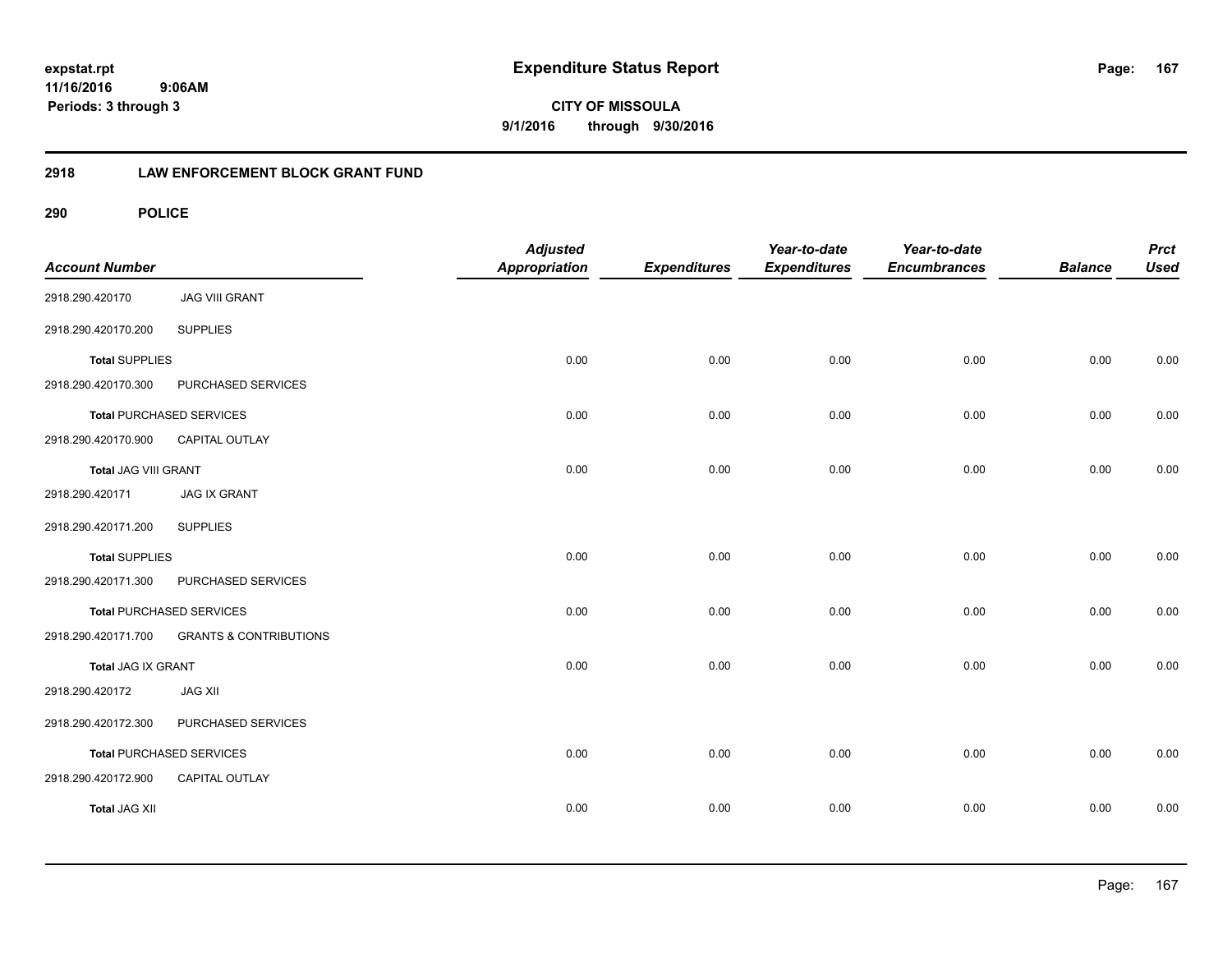**CITY OF MISSOULA 9/1/2016 through 9/30/2016**

### **2918 LAW ENFORCEMENT BLOCK GRANT FUND**

| <b>Account Number</b> |                                   | <b>Adjusted</b><br><b>Appropriation</b> | <b>Expenditures</b> | Year-to-date<br><b>Expenditures</b> | Year-to-date<br><b>Encumbrances</b> | <b>Balance</b> | <b>Prct</b><br><b>Used</b> |
|-----------------------|-----------------------------------|-----------------------------------------|---------------------|-------------------------------------|-------------------------------------|----------------|----------------------------|
| 2918.290.420173       | <b>JAG XI</b>                     |                                         |                     |                                     |                                     |                |                            |
| 2918.290.420173.200   | <b>SUPPLIES</b>                   |                                         |                     |                                     |                                     |                |                            |
| <b>Total SUPPLIES</b> |                                   | 0.00                                    | 0.00                | 0.00                                | 0.00                                | 0.00           | 0.00                       |
| 2918.290.420173.300   | PURCHASED SERVICES                |                                         |                     |                                     |                                     |                |                            |
|                       | <b>Total PURCHASED SERVICES</b>   | 0.00                                    | 0.00                | 0.00                                | 0.00                                | 0.00           | 0.00                       |
| 2918.290.420173.700   | <b>GRANTS &amp; CONTRIBUTIONS</b> |                                         |                     |                                     |                                     |                |                            |
|                       | Total GRANTS & CONTRIBUTIONS      | 0.00                                    | 0.00                | 0.00                                | 0.00                                | 0.00           | 0.00                       |
| 2918.290.420173.900   | <b>CAPITAL OUTLAY</b>             |                                         |                     |                                     |                                     |                |                            |
| <b>Total JAG XI</b>   |                                   | 0.00                                    | 0.00                | 0.00                                | 0.00                                | 0.00           | 0.00                       |
| 2918.290.420174       | <b>JAG V GRANT</b>                |                                         |                     |                                     |                                     |                |                            |
| 2918.290.420174.200   | <b>SUPPLIES</b>                   |                                         |                     |                                     |                                     |                |                            |
| <b>Total SUPPLIES</b> |                                   | 0.00                                    | 0.00                | 0.00                                | 0.00                                | 0.00           | 0.00                       |
| 2918.290.420174.300   | PURCHASED SERVICES                |                                         |                     |                                     |                                     |                |                            |
|                       | <b>Total PURCHASED SERVICES</b>   | 0.00                                    | 0.00                | 0.00                                | 0.00                                | 0.00           | 0.00                       |
| 2918.290.420174.700   | <b>GRANTS &amp; CONTRIBUTIONS</b> |                                         |                     |                                     |                                     |                |                            |
|                       | Total GRANTS & CONTRIBUTIONS      | 0.00                                    | 0.00                | 0.00                                | 0.00                                | 0.00           | 0.00                       |
| 2918.290.420174.900   | CAPITAL OUTLAY                    |                                         |                     |                                     |                                     |                |                            |
| Total JAG V GRANT     |                                   | 0.00                                    | 0.00                | 0.00                                | 0.00                                | 0.00           | 0.00                       |
| 2918.290.420175       | <b>JAG X GRANT</b>                |                                         |                     |                                     |                                     |                |                            |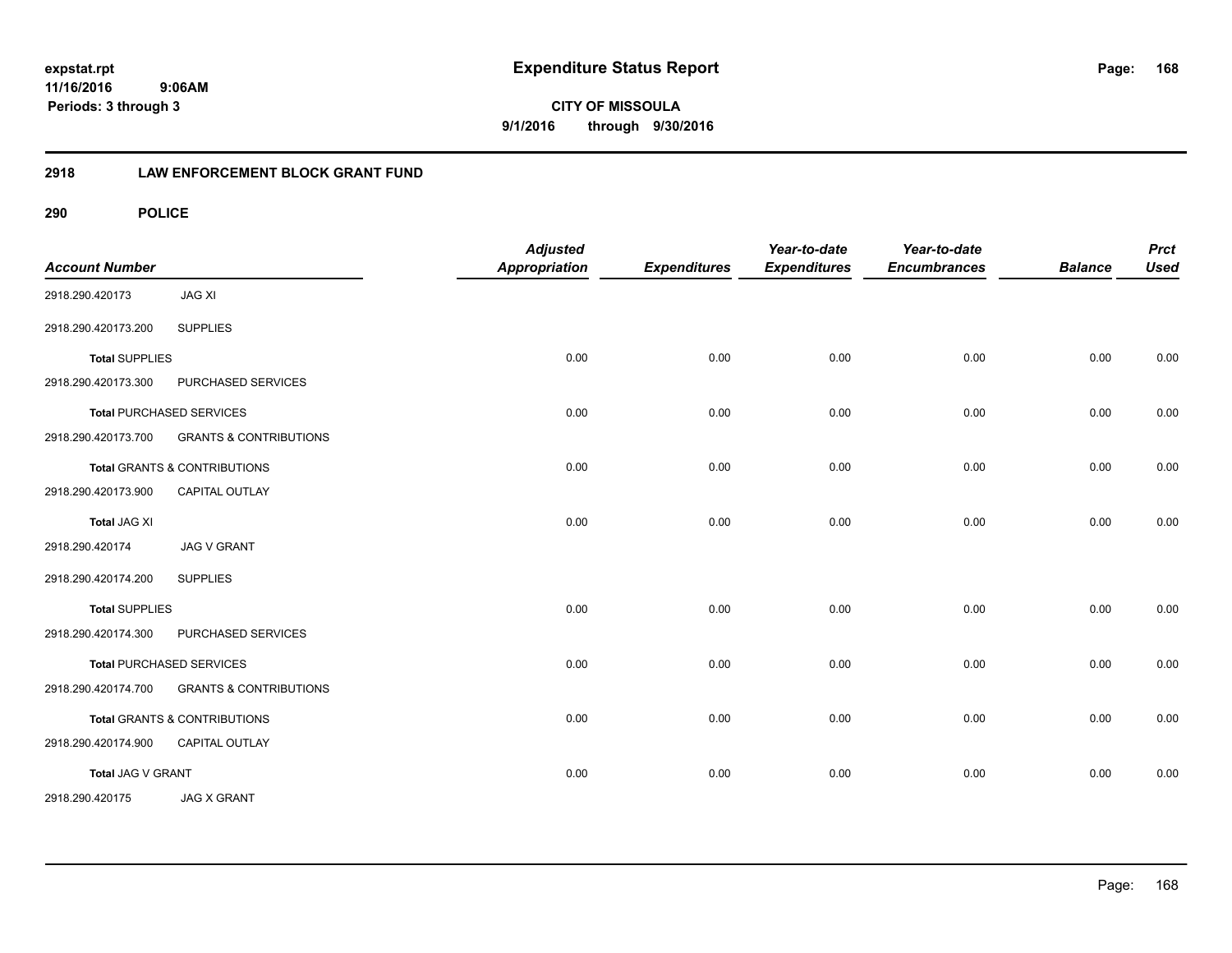**CITY OF MISSOULA 9/1/2016 through 9/30/2016**

### **2918 LAW ENFORCEMENT BLOCK GRANT FUND**

| <b>Account Number</b>       |                                         | <b>Adjusted</b><br><b>Appropriation</b> | <b>Expenditures</b> | Year-to-date<br><b>Expenditures</b> | Year-to-date<br><b>Encumbrances</b> | <b>Balance</b> | <b>Prct</b><br><b>Used</b> |
|-----------------------------|-----------------------------------------|-----------------------------------------|---------------------|-------------------------------------|-------------------------------------|----------------|----------------------------|
| 2918.290.420175.200         | <b>SUPPLIES</b>                         |                                         |                     |                                     |                                     |                |                            |
| <b>Total SUPPLIES</b>       |                                         | 0.00                                    | 0.00                | 0.00                                | 0.00                                | 0.00           | 0.00                       |
| 2918.290.420175.300         | PURCHASED SERVICES                      |                                         |                     |                                     |                                     |                |                            |
| <b>Total JAG X GRANT</b>    |                                         | 0.00                                    | 0.00                | 0.00                                | 0.00                                | 0.00           | 0.00                       |
| 2918.290.420176             | <b>JAG VII GRANT</b>                    |                                         |                     |                                     |                                     |                |                            |
| 2918.290.420176.100         | PERSONAL SERVICES                       |                                         |                     |                                     |                                     |                |                            |
|                             | <b>Total PERSONAL SERVICES</b>          | 0.00                                    | 0.00                | 0.00                                | 0.00                                | 0.00           | 0.00                       |
| 2918.290.420176.200         | <b>SUPPLIES</b>                         |                                         |                     |                                     |                                     |                |                            |
| <b>Total SUPPLIES</b>       |                                         | 0.00                                    | 0.00                | 0.00                                | 0.00                                | 0.00           | 0.00                       |
| 2918.290.420176.300         | PURCHASED SERVICES                      |                                         |                     |                                     |                                     |                |                            |
|                             | <b>Total PURCHASED SERVICES</b>         | 0.00                                    | 0.00                | 0.00                                | 0.00                                | 0.00           | 0.00                       |
| 2918.290.420176.700         | <b>GRANTS &amp; CONTRIBUTIONS</b>       |                                         |                     |                                     |                                     |                |                            |
|                             | <b>Total GRANTS &amp; CONTRIBUTIONS</b> | 0.00                                    | 0.00                | 0.00                                | 0.00                                | 0.00           | 0.00                       |
| 2918.290.420176.900         | CAPITAL OUTLAY                          |                                         |                     |                                     |                                     |                |                            |
| Total JAG VII GRANT         |                                         | 0.00                                    | 0.00                | 0.00                                | 0.00                                | 0.00           | 0.00                       |
| 2918.290.420177             | <b>SMART POLICING</b>                   |                                         |                     |                                     |                                     |                |                            |
| 2918.290.420177.700         | <b>GRANTS &amp; CONTRIBUTIONS</b>       |                                         |                     |                                     |                                     |                |                            |
| <b>Total SMART POLICING</b> |                                         | 0.00                                    | 0.00                | 0.00                                | 0.00                                | 0.00           | 0.00                       |
| 2918.290.420178             | COPS HIRING FY2011                      |                                         |                     |                                     |                                     |                |                            |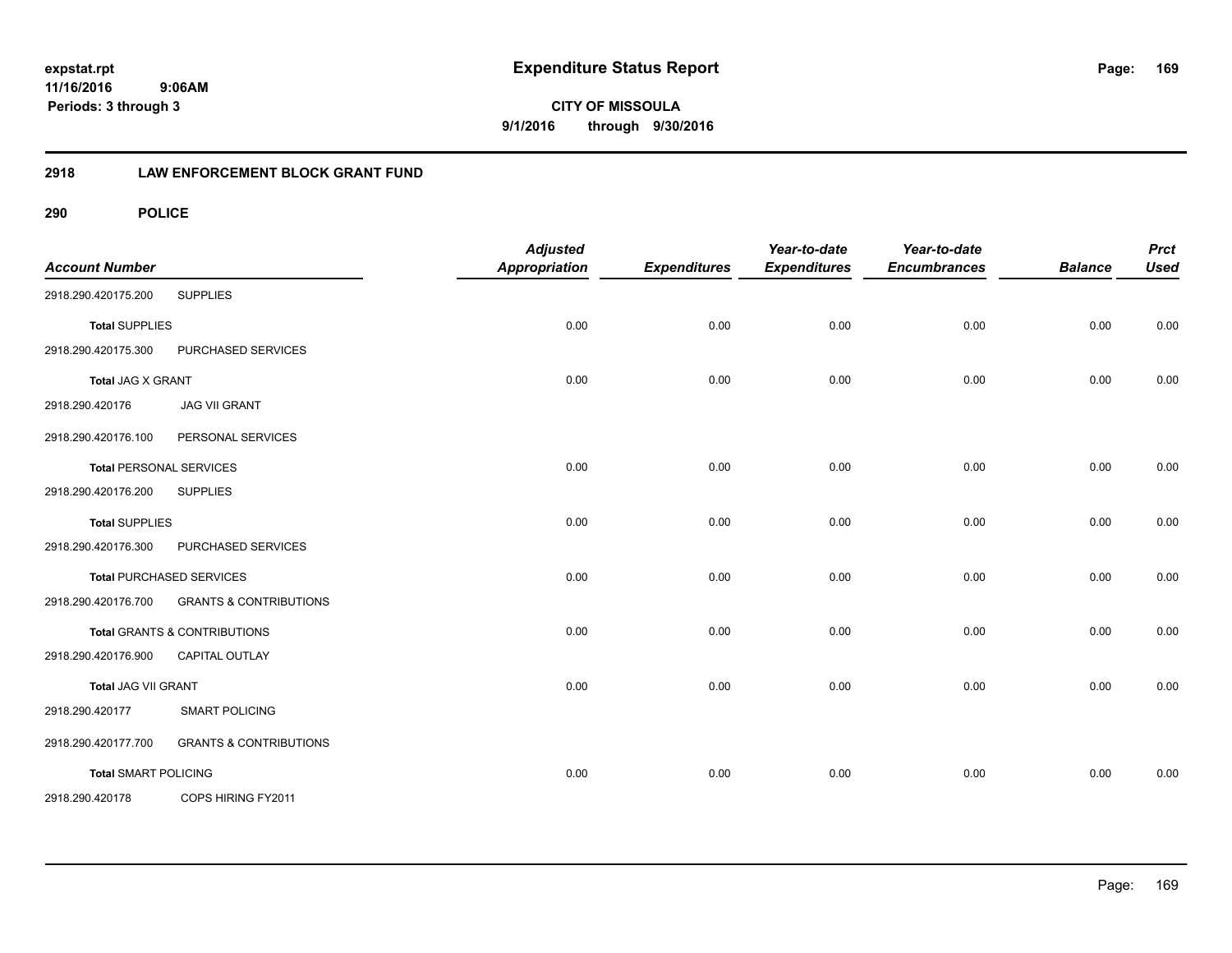**CITY OF MISSOULA 9/1/2016 through 9/30/2016**

### **2918 LAW ENFORCEMENT BLOCK GRANT FUND**

| <b>Account Number</b>          |                                   | <b>Adjusted</b><br><b>Appropriation</b> | <b>Expenditures</b> | Year-to-date<br><b>Expenditures</b> | Year-to-date<br><b>Encumbrances</b> | <b>Balance</b> | <b>Prct</b><br><b>Used</b> |
|--------------------------------|-----------------------------------|-----------------------------------------|---------------------|-------------------------------------|-------------------------------------|----------------|----------------------------|
| 2918.290.420178.100            | PERSONAL SERVICES                 |                                         |                     |                                     |                                     |                |                            |
| <b>Total PERSONAL SERVICES</b> |                                   | 0.00                                    | 0.00                | 0.00                                | 0.00                                | 0.00           | 0.00                       |
| 2918.290.420178.200            | <b>SUPPLIES</b>                   |                                         |                     |                                     |                                     |                |                            |
| <b>Total SUPPLIES</b>          |                                   | 0.00                                    | 0.00                | 0.00                                | 0.00                                | 0.00           | 0.00                       |
| 2918.290.420178.300            | PURCHASED SERVICES                |                                         |                     |                                     |                                     |                |                            |
|                                | <b>Total PURCHASED SERVICES</b>   | 0.00                                    | 0.00                | 0.00                                | 0.00                                | 0.00           | 0.00                       |
| 2918.290.420178.900            | <b>CAPITAL OUTLAY</b>             |                                         |                     |                                     |                                     |                |                            |
| Total COPS HIRING FY2011       |                                   | 0.00                                    | 0.00                | 0.00                                | 0.00                                | 0.00           | 0.00                       |
| 2918.290.420179                | FY14 COPS HIRING GRANT            |                                         |                     |                                     |                                     |                |                            |
| 2918.290.420179.100            | PERSONAL SERVICES                 |                                         |                     |                                     |                                     |                |                            |
|                                | Total FY14 COPS HIRING GRANT      | 0.00                                    | 0.00                | 0.00                                | 0.00                                | 0.00           | 0.00                       |
| 2918.290.420190                | LAW ENFORCEMENT BLOCK GRANT       |                                         |                     |                                     |                                     |                |                            |
| 2918.290.420190.900            | <b>CAPITAL OUTLAY</b>             |                                         |                     |                                     |                                     |                |                            |
|                                | Total LAW ENFORCEMENT BLOCK GRANT | 0.00                                    | 0.00                | 0.00                                | 0.00                                | 0.00           | 0.00                       |
| 2918.290.510110                | <b>MERCHANT SERVICES</b>          |                                         |                     |                                     |                                     |                |                            |
| 2918.290.510110.500            | <b>FIXED CHARGES</b>              |                                         |                     |                                     |                                     |                |                            |
| <b>Total POLICE</b>            |                                   | 0.00                                    | 0.00                | 0.00                                | 0.00                                | 0.00           | 0.00                       |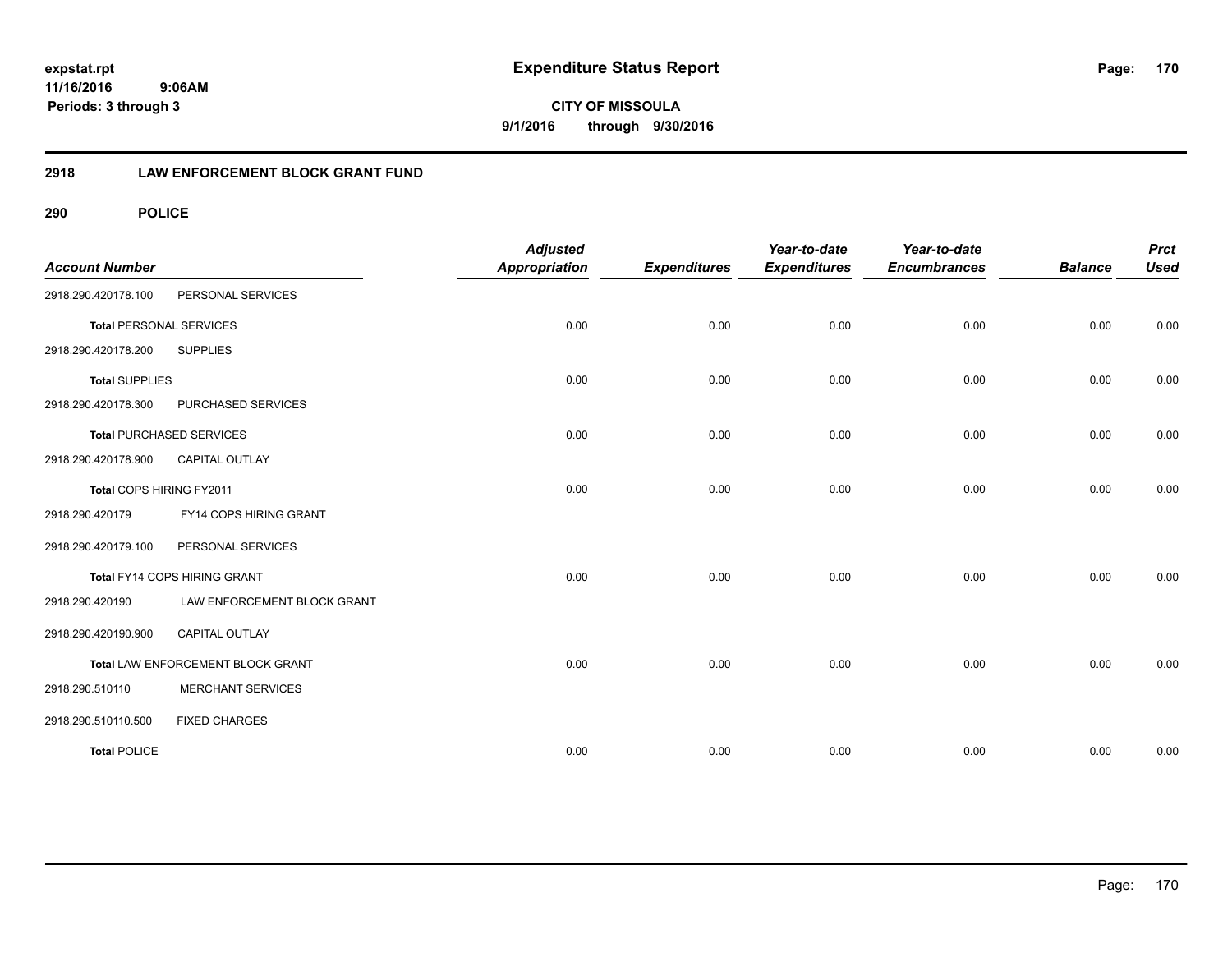**171**

**CITY OF MISSOULA 9/1/2016 through 9/30/2016**

### **2918 LAW ENFORCEMENT BLOCK GRANT FUND**

### **390 NON-DEPARTMENTAL**

| <b>Account Number</b>        |                                        | <b>Adjusted</b><br><b>Appropriation</b> | <b>Expenditures</b> | Year-to-date<br><b>Expenditures</b> | Year-to-date<br><b>Encumbrances</b> | <b>Balance</b> | <b>Prct</b><br><b>Used</b> |
|------------------------------|----------------------------------------|-----------------------------------------|---------------------|-------------------------------------|-------------------------------------|----------------|----------------------------|
| 2918.390.420172              | <b>JAG XII</b>                         |                                         |                     |                                     |                                     |                |                            |
| 2918.390.420172.300          | PURCHASED SERVICES                     |                                         |                     |                                     |                                     |                |                            |
| <b>Total JAG XII</b>         |                                        | 0.00                                    | 0.00                | 0.00                                | 0.00                                | 0.00           | 0.00                       |
| 2918.390.420191              | COPS TECHNOLOGY                        |                                         |                     |                                     |                                     |                |                            |
| 2918.390.420191.500          | <b>FIXED CHARGES</b>                   |                                         |                     |                                     |                                     |                |                            |
| <b>Total COPS TECHNOLOGY</b> |                                        | 0.00                                    | 0.00                | 0.00                                | 0.00                                | 0.00           | 0.00                       |
| 2918.390.510110              | <b>MERCHANT SERVICES</b>               |                                         |                     |                                     |                                     |                |                            |
| 2918.390.510110.500          | <b>FIXED CHARGES</b>                   |                                         |                     |                                     |                                     |                |                            |
|                              | Total LAW ENFORCEMENT BLOCK GRANT FUND | 0.00                                    | 0.00                | 0.00                                | 0.00                                | 0.00           | 0.00                       |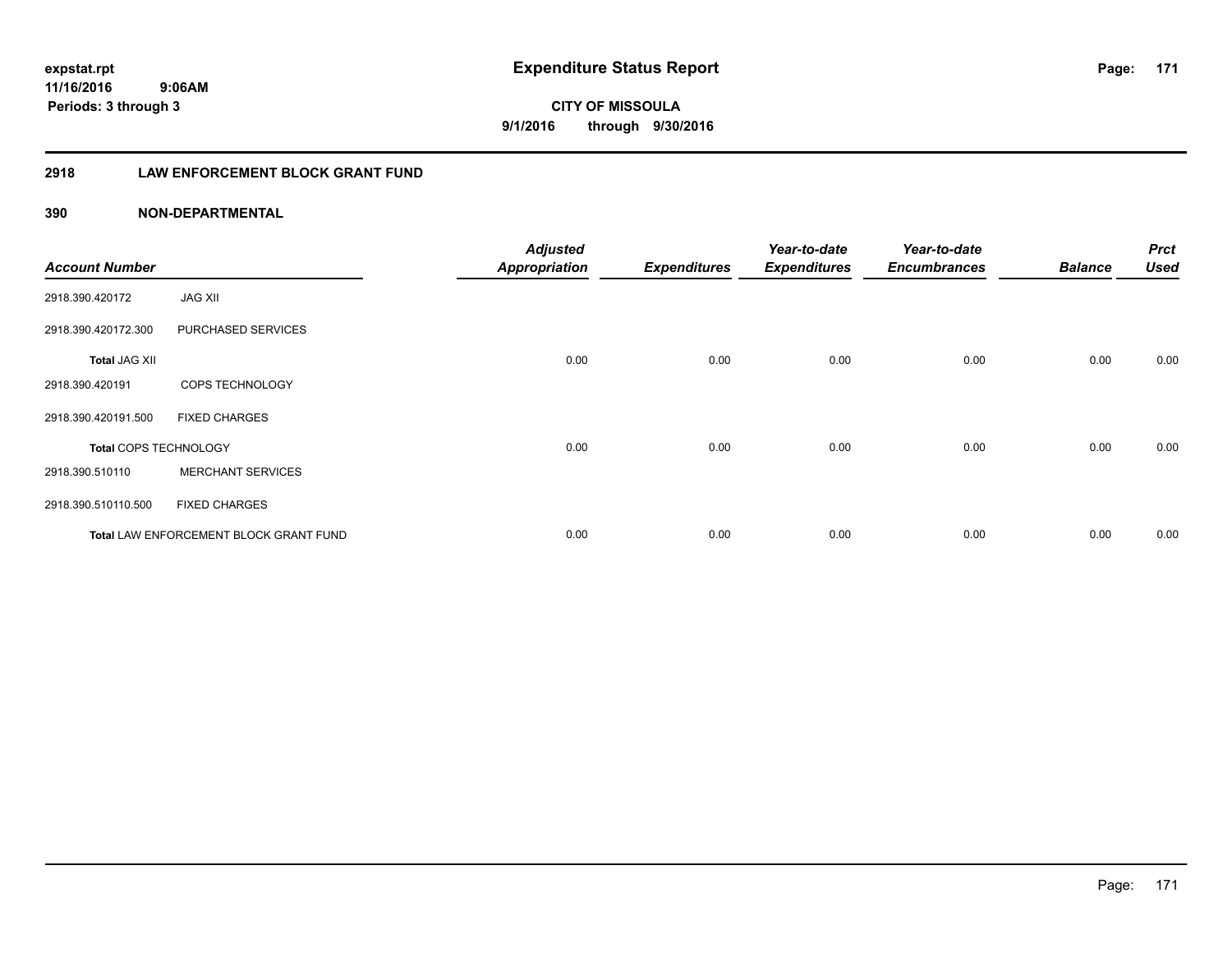**CITY OF MISSOULA 9/1/2016 through 9/30/2016**

**2919 HIDTA FUND**

| <b>Account Number</b>                                    | <b>Adjusted</b><br><b>Appropriation</b> | <b>Expenditures</b> | Year-to-date<br><b>Expenditures</b> | Year-to-date<br><b>Encumbrances</b> | <b>Balance</b> | <b>Prct</b><br><b>Used</b> |
|----------------------------------------------------------|-----------------------------------------|---------------------|-------------------------------------|-------------------------------------|----------------|----------------------------|
| <b>HIDTA STATE FORFEITURES</b><br>2919.290.420142        |                                         |                     |                                     |                                     |                |                            |
| PERSONAL SERVICES<br>2919.290.420142.100                 |                                         |                     |                                     |                                     |                |                            |
| <b>Total PERSONAL SERVICES</b>                           | 0.00                                    | 0.00                | 0.00                                | 0.00                                | 0.00           | 0.00                       |
| 2919.290.420142.200<br><b>SUPPLIES</b>                   |                                         |                     |                                     |                                     |                |                            |
| 2919.290.420142.220.000 OPERATING SUPPLIES               | 0.00                                    | 0.00                | 60.41                               | 0.00                                | $-60.41$       | 0.00                       |
| <b>Total SUPPLIES</b>                                    | 0.00                                    | 0.00                | 60.41                               | 0.00                                | $-60.41$       | 0.00                       |
| PURCHASED SERVICES<br>2919.290.420142.300                |                                         |                     |                                     |                                     |                |                            |
| 2919.290.420142.350.000 PROFESSIONAL SERVICES            | 0.00                                    | 0.00                | 67.50                               | 0.00                                | $-67.50$       | 0.00                       |
| 2919.290.420142.350.011 TOWING/PROFESSIONAL SERVICES     | 0.00                                    | 270.00              | 375.00                              | 0.00                                | $-375.00$      | 0.00                       |
| <b>Total PURCHASED SERVICES</b>                          | 0.00                                    | 270.00              | 442.50                              | 0.00                                | $-442.50$      | 0.00                       |
| <b>FIXED CHARGES</b><br>2919.290.420142.500              |                                         |                     |                                     |                                     |                |                            |
| 2919.290.420142.500.000 FIXED CHARGES                    | 0.00                                    | 1,719.87            | 6,879.48                            | 0.00                                | $-6,879.48$    | 0.00                       |
| <b>Total FIXED CHARGES</b>                               | 0.00                                    | 1,719.87            | 6,879.48                            | 0.00                                | $-6,879.48$    | 0.00                       |
| <b>GRANTS &amp; CONTRIBUTIONS</b><br>2919.290.420142.700 |                                         |                     |                                     |                                     |                |                            |
| 2919.290.420142.700.000 HIDTA STATE FORFEITURE           | 0.00                                    | 193.25              | 385.22                              | 0.00                                | $-385.22$      | 0.00                       |
| 2919.290.420142.700.002 STATE/GRANTS & CONTRIBUTIONS     | 0.00                                    | 0.00                | 15,099.00                           | 0.00                                | $-15,099.00$   | 0.00                       |
| <b>Total GRANTS &amp; CONTRIBUTIONS</b>                  | 0.00                                    | 193.25              | 15,484.22                           | 0.00                                | $-15,484.22$   | 0.00                       |
| 2919.290.420142.900<br><b>CAPITAL OUTLAY</b>             |                                         |                     |                                     |                                     |                |                            |
| <b>Total CAPITAL OUTLAY</b>                              | 0.00                                    | 0.00                | 0.00                                | 0.00                                | 0.00           | 0.00                       |
| Total HIDTA STATE FORFEITURES                            | 0.00                                    | 2,183.12            | 22,866.61                           | 0.00                                | $-22,866.61$   | 0.00                       |
| 2919.290.510110<br><b>MERCHANT SERVICES</b>              |                                         |                     |                                     |                                     |                |                            |
| <b>FIXED CHARGES</b><br>2919.290.510110.500              |                                         |                     |                                     |                                     |                |                            |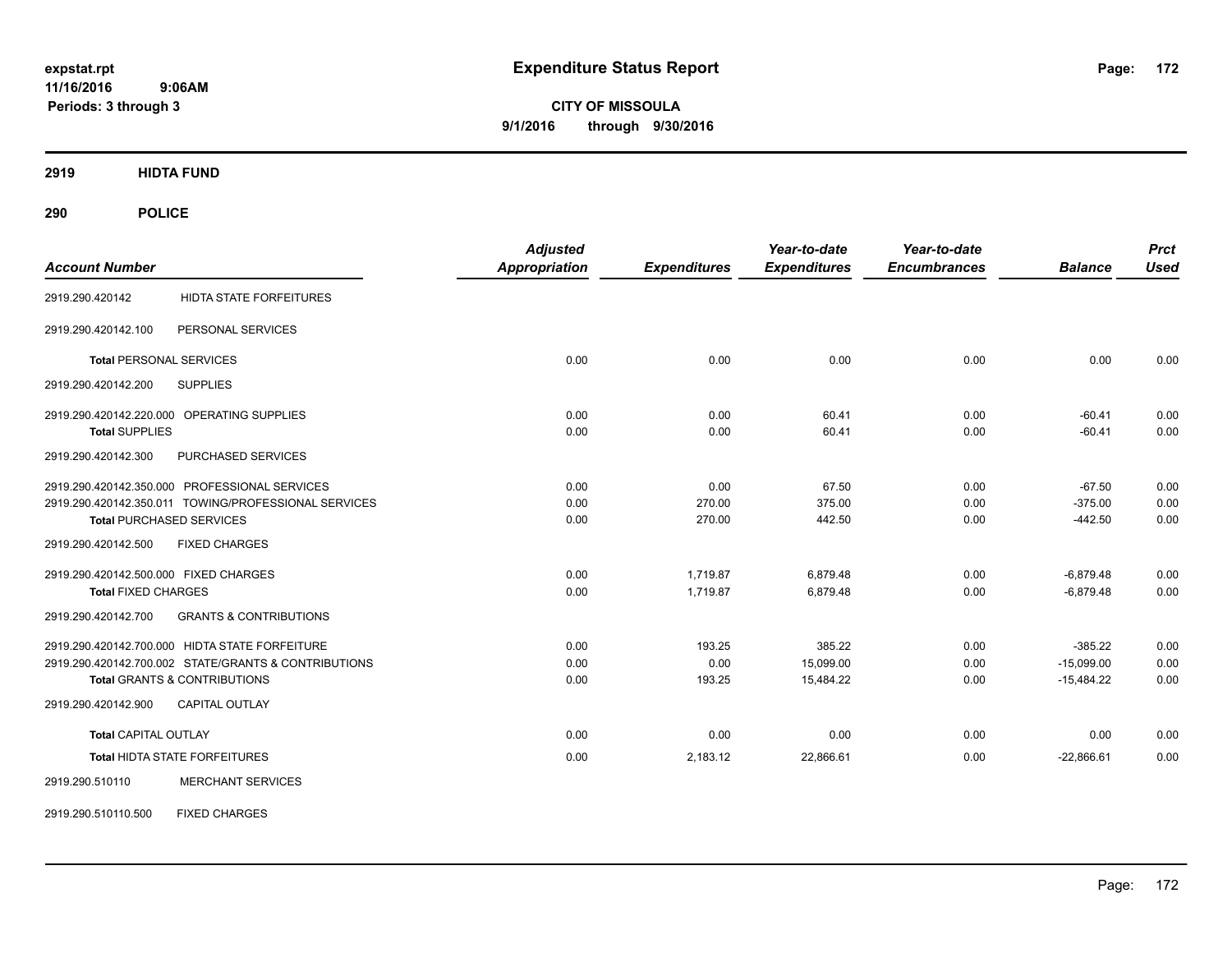**CITY OF MISSOULA 9/1/2016 through 9/30/2016**

**2919 HIDTA FUND**

| <b>Account Number</b>          | Adjusted<br><b>Appropriation</b> | <b>Expenditures</b> | Year-to-date<br><b>Expenditures</b> | Year-to-date<br><b>Encumbrances</b> | <b>Balance</b> | Prct<br>Used |
|--------------------------------|----------------------------------|---------------------|-------------------------------------|-------------------------------------|----------------|--------------|
| <b>Total MERCHANT SERVICES</b> | 0.00                             | 0.00                | 0.00                                | 0.00                                | 0.00           | 0.00         |
| <b>Total HIDTA FUND</b>        | 0.00                             | 2,183.12            | 22,866.61                           | 0.00                                | $-22.866.61$   | 0.00         |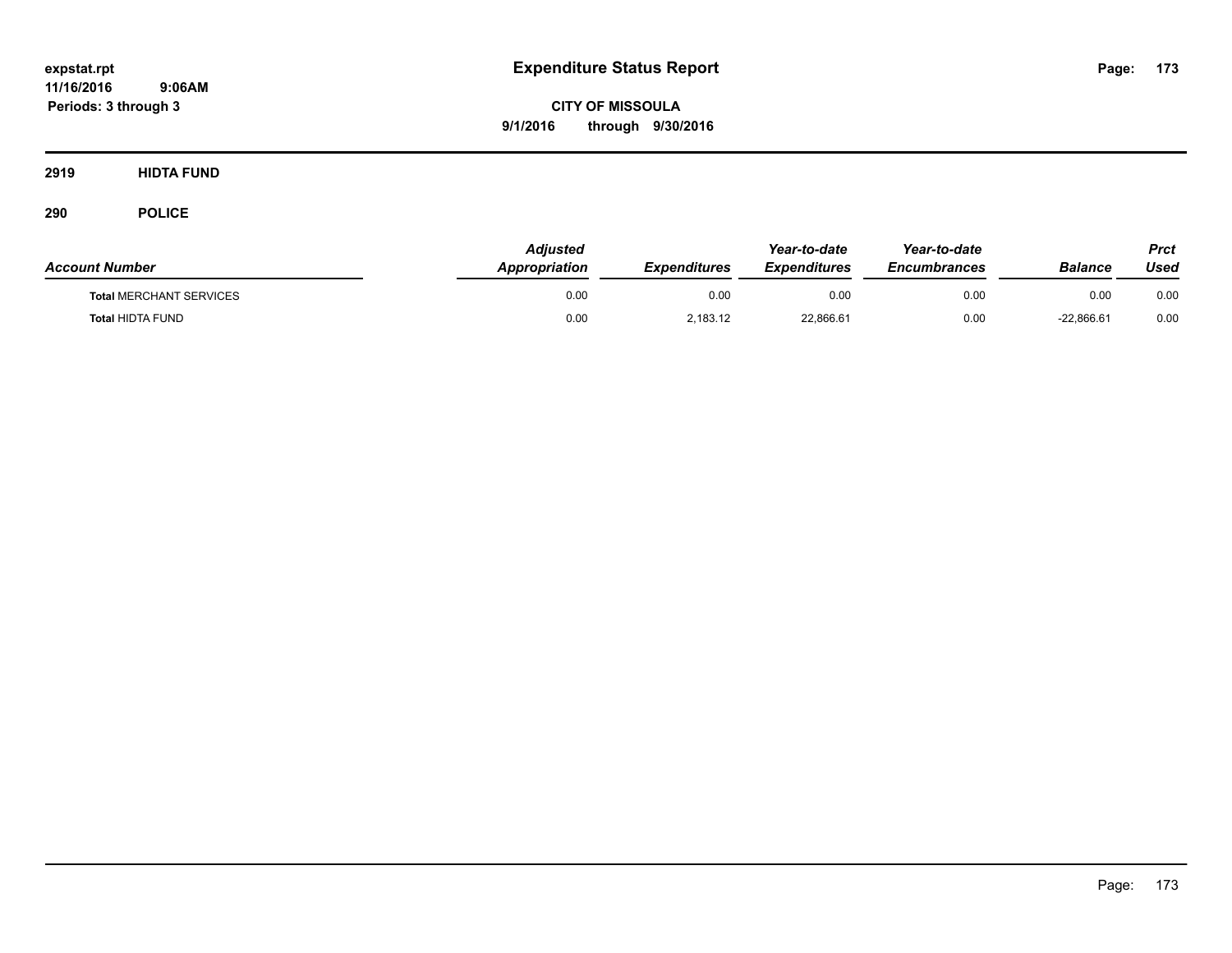### **2939 CDBG PROGRAM INCOME ACCOUNT**

| <b>Account Number</b> |                                                  | <b>Adjusted</b><br><b>Appropriation</b> | <b>Expenditures</b> | Year-to-date<br><b>Expenditures</b> | Year-to-date<br><b>Encumbrances</b> | <b>Balance</b> | <b>Prct</b><br><b>Used</b> |
|-----------------------|--------------------------------------------------|-----------------------------------------|---------------------|-------------------------------------|-------------------------------------|----------------|----------------------------|
| 2939.400.470000       | HOUSING & COMMUNITY DEVELOPMENT                  |                                         |                     |                                     |                                     |                |                            |
| 2939.400.470000.300   | <b>PURCHASED SERVICES</b>                        |                                         |                     |                                     |                                     |                |                            |
|                       | <b>Total PURCHASED SERVICES</b>                  | 0.00                                    | 0.00                | 0.00                                | 0.00                                | 0.00           | 0.00                       |
| 2939.400.470000.800   | OTHER OBJECTS                                    |                                         |                     |                                     |                                     |                |                            |
|                       | <b>Total HOUSING &amp; COMMUNITY DEVELOPMENT</b> | 0.00                                    | 0.00                | 0.00                                | 0.00                                | 0.00           | 0.00                       |
| 2939.400.510110       | <b>MERCHANT SERVICES</b>                         |                                         |                     |                                     |                                     |                |                            |
| 2939.400.510110.500   | <b>FIXED CHARGES</b>                             |                                         |                     |                                     |                                     |                |                            |
|                       | <b>Total MERCHANT SERVICES</b>                   | 0.00                                    | 0.00                | 0.00                                | 0.00                                | 0.00           | 0.00                       |
|                       | <b>Total CDBG PROGRAM INCOME ACCOUNT</b>         | 0.00                                    | 0.00                | 0.00                                | 0.00                                | 0.00           | 0.00                       |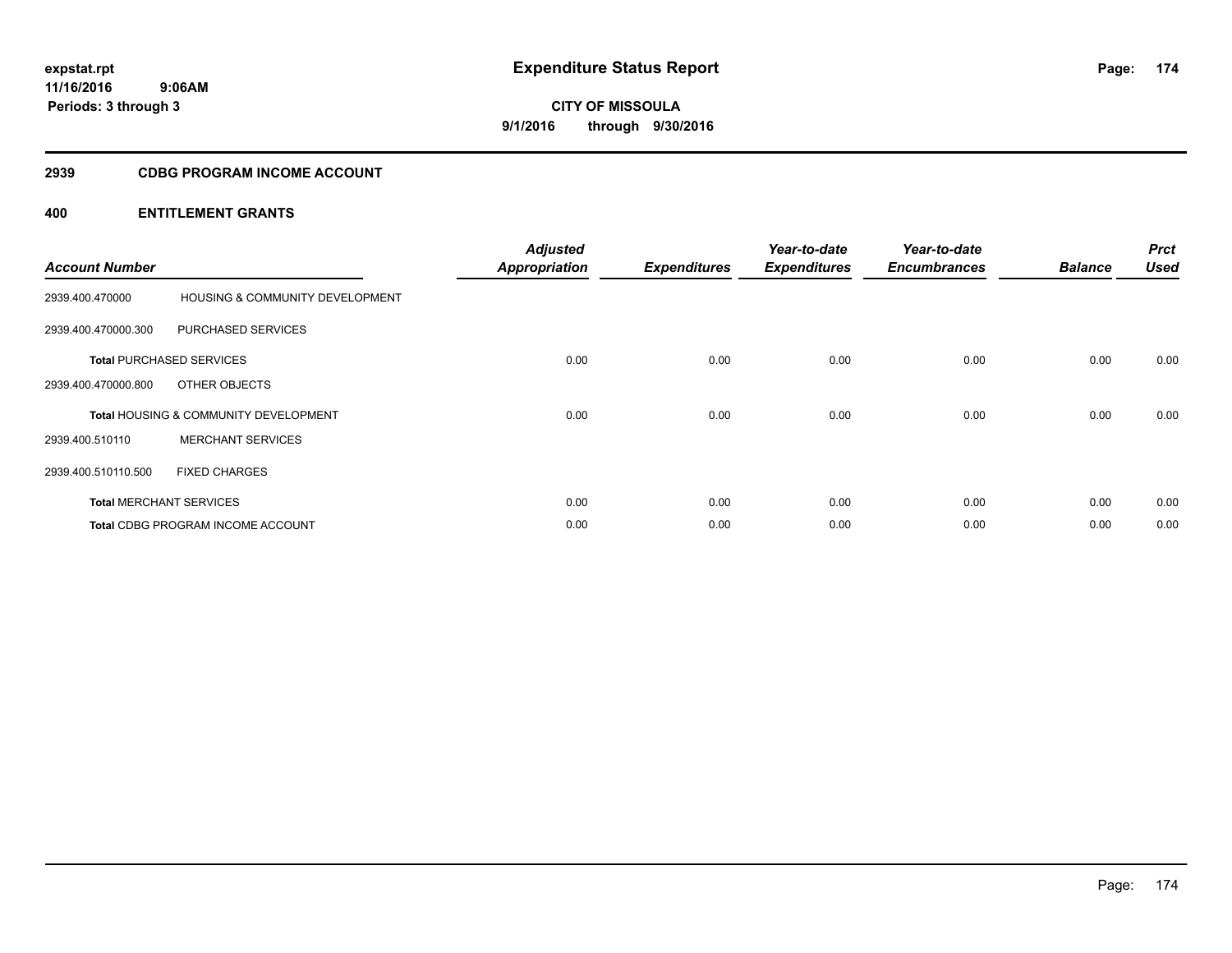**2940 CDBG FUND**

| <b>Account Number</b>                                |                                       | <b>Adjusted</b><br><b>Appropriation</b> | <b>Expenditures</b>  | Year-to-date<br><b>Expenditures</b> | Year-to-date<br><b>Encumbrances</b> | <b>Balance</b>             | <b>Prct</b><br><b>Used</b> |
|------------------------------------------------------|---------------------------------------|-----------------------------------------|----------------------|-------------------------------------|-------------------------------------|----------------------------|----------------------------|
| 2940.400.470000                                      | HOUSING & COMMUNITY DEVELOPMENT       |                                         |                      |                                     |                                     |                            |                            |
| 2940.400.470000.700                                  | <b>GRANTS &amp; CONTRIBUTIONS</b>     |                                         |                      |                                     |                                     |                            |                            |
|                                                      | Total HOUSING & COMMUNITY DEVELOPMENT | 0.00                                    | 0.00                 | 0.00                                | 0.00                                | 0.00                       | 0.00                       |
| 2940.400.470001                                      | <b>FAIR HOUSING STUDY</b>             |                                         |                      |                                     |                                     |                            |                            |
| 2940.400.470001.700                                  | <b>GRANTS &amp; CONTRIBUTIONS</b>     |                                         |                      |                                     |                                     |                            |                            |
| Total FAIR HOUSING STUDY                             |                                       | 0.00                                    | 0.00                 | 0.00                                | 0.00                                | 0.00                       | 0.00                       |
| 2940.400.470291                                      | <b>YWCA</b>                           |                                         |                      |                                     |                                     |                            |                            |
| 2940.400.470291.700                                  | <b>GRANTS &amp; CONTRIBUTIONS</b>     |                                         |                      |                                     |                                     |                            |                            |
| <b>Total YWCA</b>                                    |                                       | 0.00                                    | 0.00                 | 0.00                                | 0.00                                | 0.00                       | 0.00                       |
| 2940.400.470292                                      | FY12 homeWORD                         |                                         |                      |                                     |                                     |                            |                            |
| 2940.400.470292.700                                  | <b>GRANTS &amp; CONTRIBUTIONS</b>     |                                         |                      |                                     |                                     |                            |                            |
| Total FY12 homeWORD                                  |                                       | 0.00                                    | 0.00                 | 0.00                                | 0.00                                | 0.00                       | 0.00                       |
| 2940.400.470293                                      | MISSOULA FOOD BANK                    |                                         |                      |                                     |                                     |                            |                            |
| 2940.400.470293.700                                  | <b>GRANTS &amp; CONTRIBUTIONS</b>     |                                         |                      |                                     |                                     |                            |                            |
|                                                      | Total MISSOULA FOOD BANK              | 0.00                                    | 0.00                 | 0.00                                | 0.00                                | 0.00                       | 0.00                       |
| 2940.400.470294                                      | FY12 WORD                             |                                         |                      |                                     |                                     |                            |                            |
| 2940.400.470294.700                                  | <b>GRANTS &amp; CONTRIBUTIONS</b>     |                                         |                      |                                     |                                     |                            |                            |
| 2940.400.470294.700.000 FY13 WORD<br>Total FY12 WORD |                                       | 0.00<br>0.00                            | 1,981.29<br>1,981.29 | 1,981.29<br>1,981.29                | 0.00<br>0.00                        | $-1,981.29$<br>$-1,981.29$ | 0.00<br>0.00               |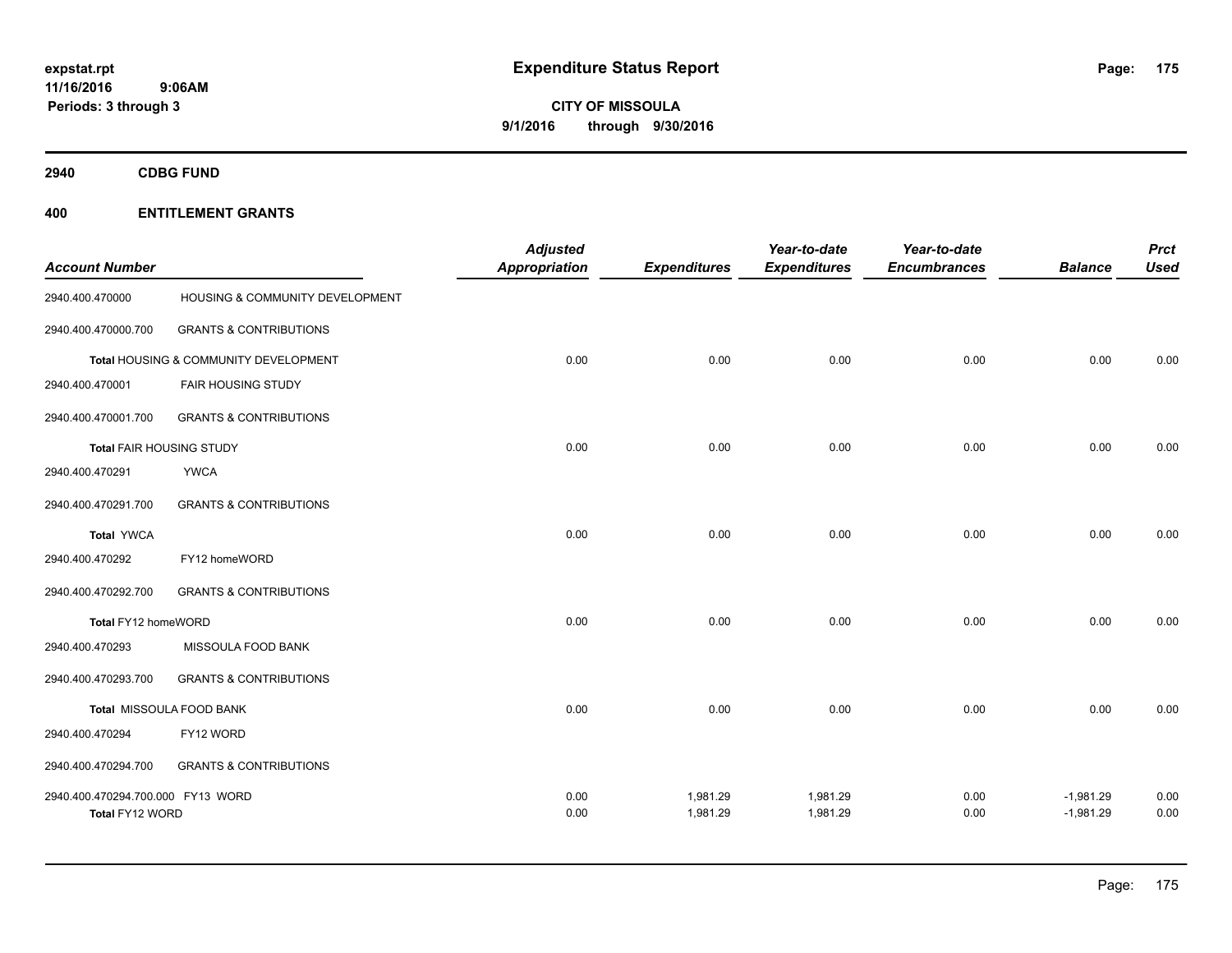**2940 CDBG FUND**

|                                   |                                                  | <b>Adjusted</b>      |                     | Year-to-date        | Year-to-date        |                | <b>Prct</b> |
|-----------------------------------|--------------------------------------------------|----------------------|---------------------|---------------------|---------------------|----------------|-------------|
| <b>Account Number</b>             |                                                  | <b>Appropriation</b> | <b>Expenditures</b> | <b>Expenditures</b> | <b>Encumbrances</b> | <b>Balance</b> | <b>Used</b> |
| 2940.400.470296                   | MISSOULA AGING SERVICES                          |                      |                     |                     |                     |                |             |
| 2940.400.470296.700               | <b>GRANTS &amp; CONTRIBUTIONS</b>                |                      |                     |                     |                     |                |             |
|                                   | Total MISSOULA AGING SERVICES                    | 0.00                 | 0.00                | 0.00                | 0.00                | 0.00           | 0.00        |
| 2940.400.470298                   | FY12 RAMP                                        |                      |                     |                     |                     |                |             |
| 2940.400.470298.700               | <b>GRANTS &amp; CONTRIBUTIONS</b>                |                      |                     |                     |                     |                |             |
| 2940.400.470298.700.000 FY13 RAMP |                                                  | 0.00                 | 3,497.40            | 3,497.40            | 0.00                | $-3,497.40$    | 0.00        |
| Total FY12 RAMP                   |                                                  | 0.00                 | 3,497.40            | 3,497.40            | 0.00                | $-3,497.40$    | 0.00        |
| 2940.400.470313                   | MISSOULA SENIOR CENTER                           |                      |                     |                     |                     |                |             |
| 2940.400.470313.700               | <b>GRANTS &amp; CONTRIBUTIONS</b>                |                      |                     |                     |                     |                |             |
|                                   | <b>Total MISSOULA SENIOR CENTER</b>              | 0.00                 | 0.00                | 0.00                | 0.00                | 0.00           | 0.00        |
| 2940.400.470315                   | MISSOULA PARKS & REC                             |                      |                     |                     |                     |                |             |
| 2940.400.470315.700               | <b>GRANTS &amp; CONTRIBUTIONS</b>                |                      |                     |                     |                     |                |             |
|                                   | <b>Total GRANTS &amp; CONTRIBUTIONS</b>          | 0.00                 | 0.00                | 0.00                | 0.00                | 0.00           | 0.00        |
| 2940.400.470315.800               | OTHER OBJECTS                                    |                      |                     |                     |                     |                |             |
|                                   | 2940.400.470315.820.000 TRANSFERS TO OTHER FUNDS | 0.00                 | 0.00                | 90,303.40           | 0.00                | $-90,303.40$   | 0.00        |
|                                   | Total MISSOULA PARKS & REC                       | 0.00                 | 0.00                | 90,303.40           | 0.00                | $-90,303.40$   | 0.00        |
| 2940.400.470318                   | FY12 POVERELLO FACILITY REPAIRS                  |                      |                     |                     |                     |                |             |
| 2940.400.470318.700               | <b>GRANTS &amp; CONTRIBUTIONS</b>                |                      |                     |                     |                     |                |             |
|                                   | Total FY12 POVERELLO FACILITY REPAIRS            | 0.00                 | 0.00                | 0.00                | 0.00                | 0.00           | 0.00        |
| 2940.400.470335                   | <b>GRANT &amp; COMMUNITY PROGRAMS</b>            |                      |                     |                     |                     |                |             |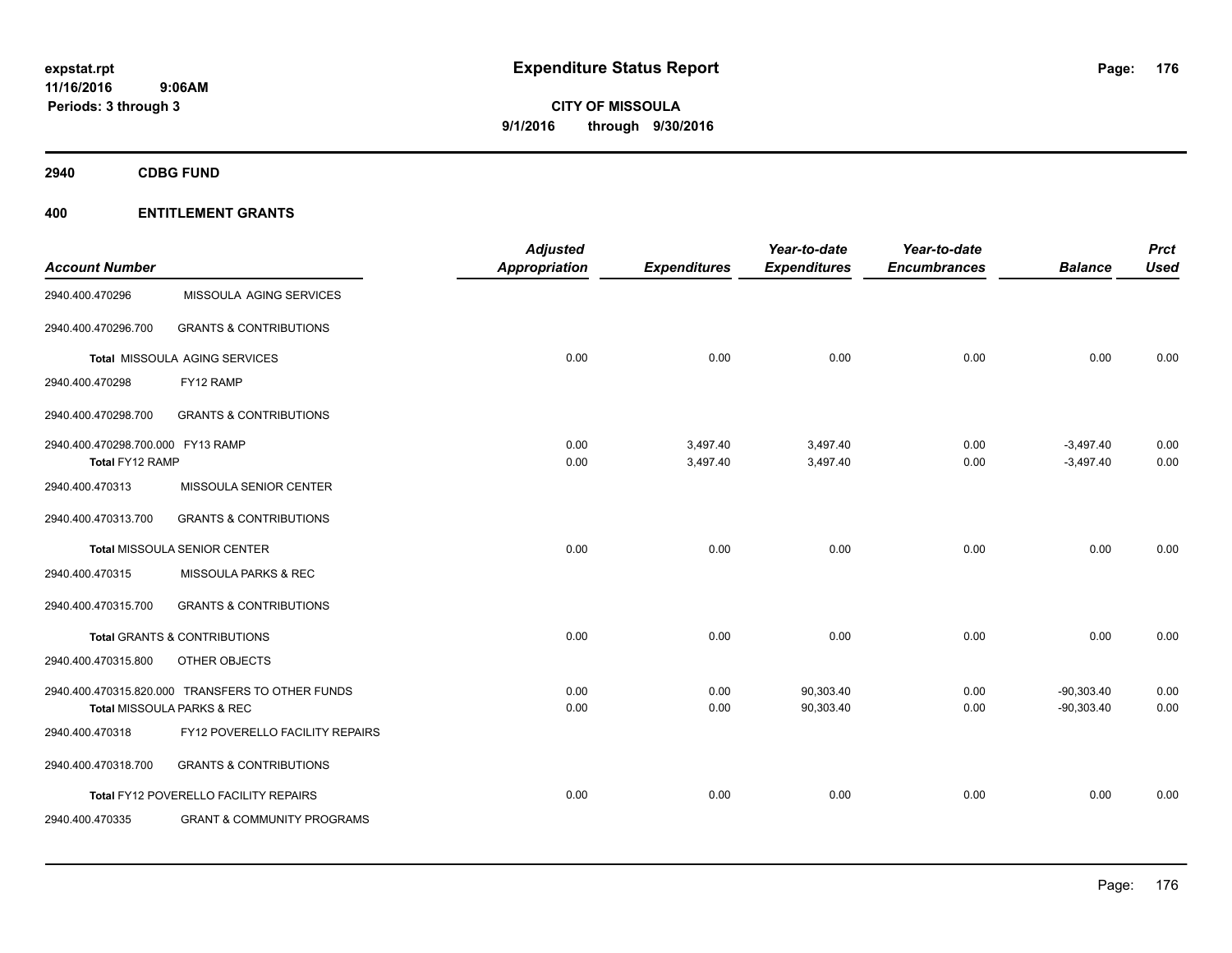**2940 CDBG FUND**

|                       |                                       | <b>Adjusted</b> |                     | Year-to-date        | Year-to-date        |                | <b>Prct</b> |
|-----------------------|---------------------------------------|-----------------|---------------------|---------------------|---------------------|----------------|-------------|
| <b>Account Number</b> |                                       | Appropriation   | <b>Expenditures</b> | <b>Expenditures</b> | <b>Encumbrances</b> | <b>Balance</b> | <b>Used</b> |
| 2940.400.470335.300   | PURCHASED SERVICES                    |                 |                     |                     |                     |                |             |
|                       | Total GRANT & COMMUNITY PROGRAMS      | 0.00            | 0.00                | 0.00                | 0.00                | 0.00           | 0.00        |
| 2940.400.470372       | WESTERN MT MENTAL HEALTH CENTER       |                 |                     |                     |                     |                |             |
| 2940.400.470372.700   | <b>GRANTS &amp; CONTRIBUTIONS</b>     |                 |                     |                     |                     |                |             |
|                       | Total WESTERN MT MENTAL HEALTH CENTER | 0.00            | 0.00                | 0.00                | 0.00                | 0.00           | 0.00        |
| 2940.400.470397       | FY12 GARDEN CITY HARVEST              |                 |                     |                     |                     |                |             |
| 2940.400.470397.700   | <b>GRANTS &amp; CONTRIBUTIONS</b>     |                 |                     |                     |                     |                |             |
|                       | Total FY12 GARDEN CITY HARVEST        | 0.00            | 0.00                | 0.00                | 0.00                | 0.00           | 0.00        |
| 2940.400.470403       | FY12 PARKS & RECREATION GRANTS        |                 |                     |                     |                     |                |             |
| 2940.400.470403.700   | <b>GRANTS &amp; CONTRIBUTIONS</b>     |                 |                     |                     |                     |                |             |
|                       | Total FY12 PARKS & RECREATION GRANTS  | 0.00            | 0.00                | 0.00                | 0.00                | 0.00           | 0.00        |
| 2940.400.470409       | NMCDC FRONT STREET                    |                 |                     |                     |                     |                |             |
| 2940.400.470409.700   | <b>GRANTS &amp; CONTRIBUTIONS</b>     |                 |                     |                     |                     |                |             |
|                       | <b>Total NMCDC FRONT STREET</b>       | 0.00            | 0.00                | 0.00                | 0.00                | 0.00           | 0.00        |
| 2940.400.470439       | FY16 HOMEWORD SWEETGRASS              |                 |                     |                     |                     |                |             |
| 2940.400.470439.700   | <b>GRANTS &amp; CONTRIBUTIONS</b>     |                 |                     |                     |                     |                |             |
|                       | Total FY16 HOMEWORD SWEETGRASS        | 0.00            | 0.00                | 0.00                | 0.00                | 0.00           | 0.00        |
| 2940.400.470440       | FY10 DIST XI HRS/RESIDENCES REHAB     |                 |                     |                     |                     |                |             |
| 2940.400.470440.700   | <b>GRANTS &amp; CONTRIBUTIONS</b>     |                 |                     |                     |                     |                |             |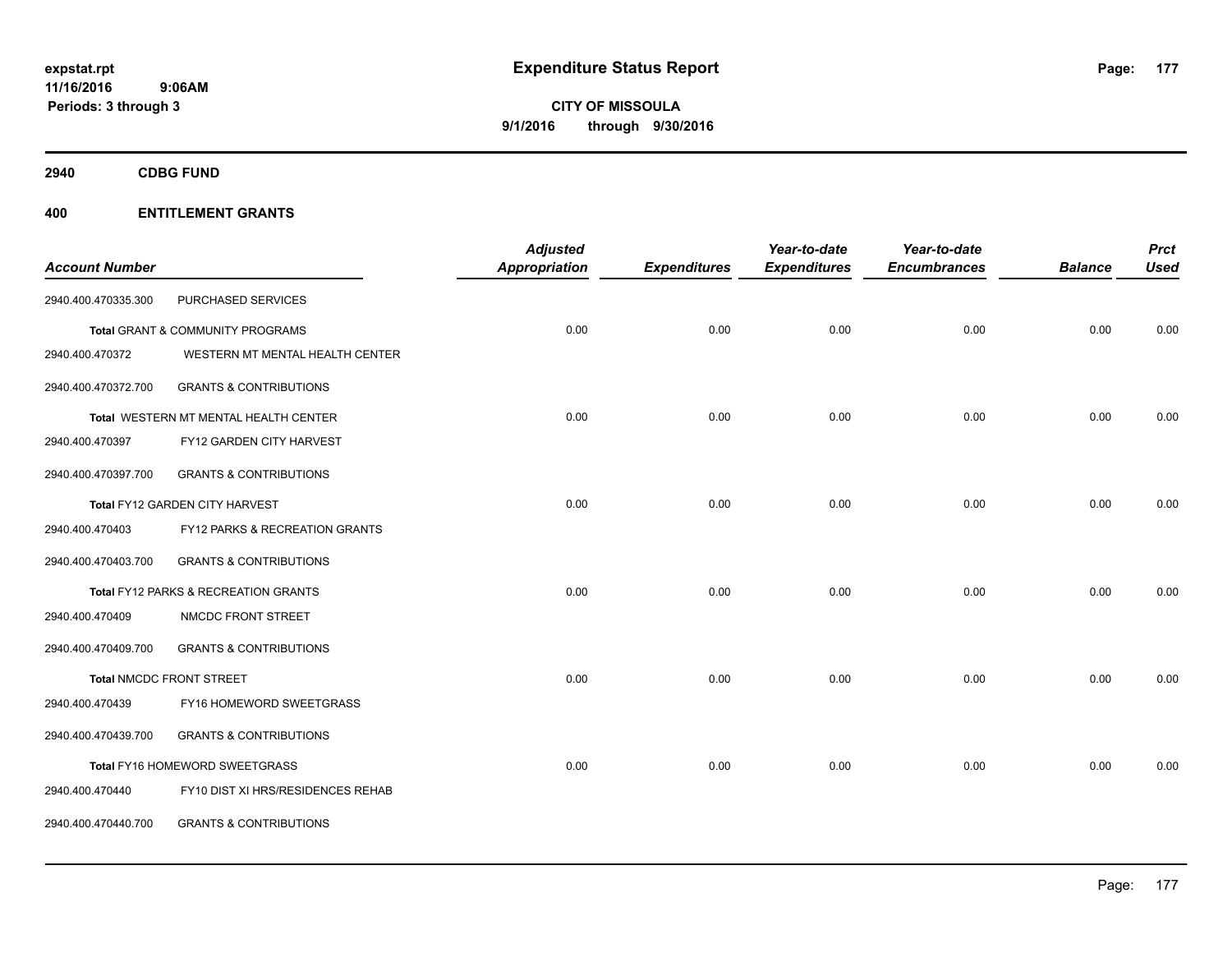**2940 CDBG FUND**

| <b>Account Number</b>          |                                                | <b>Adjusted</b><br><b>Appropriation</b> | <b>Expenditures</b> | Year-to-date<br><b>Expenditures</b> | Year-to-date<br><b>Encumbrances</b> | <b>Balance</b> | <b>Prct</b><br><b>Used</b> |
|--------------------------------|------------------------------------------------|-----------------------------------------|---------------------|-------------------------------------|-------------------------------------|----------------|----------------------------|
|                                | <b>Total FY10 DIST XI HRS/RESIDENCES REHAB</b> | 0.00                                    | 0.00                | 0.00                                | 0.00                                | 0.00           | 0.00                       |
| 2940.400.510110                | <b>MERCHANT SERVICES</b>                       |                                         |                     |                                     |                                     |                |                            |
| 2940.400.510110.500            | <b>FIXED CHARGES</b>                           |                                         |                     |                                     |                                     |                |                            |
| <b>Total MERCHANT SERVICES</b> |                                                | 0.00                                    | 0.00                | 0.00                                | 0.00                                | 0.00           | 0.00                       |
| 2940.400.521000                | <b>INTERFUND OPERATING TRANSFERS</b>           |                                         |                     |                                     |                                     |                |                            |
| 2940.400.521000.800            | OTHER OBJECTS                                  |                                         |                     |                                     |                                     |                |                            |
|                                | <b>Total INTERFUND OPERATING TRANSFERS</b>     | 0.00                                    | 0.00                | 0.00                                | 0.00                                | 0.00           | 0.00                       |
| <b>Total CDBG FUND</b>         |                                                | 0.00                                    | 5,478.69            | 95,782.09                           | 0.00                                | $-95,782.09$   | 0.00                       |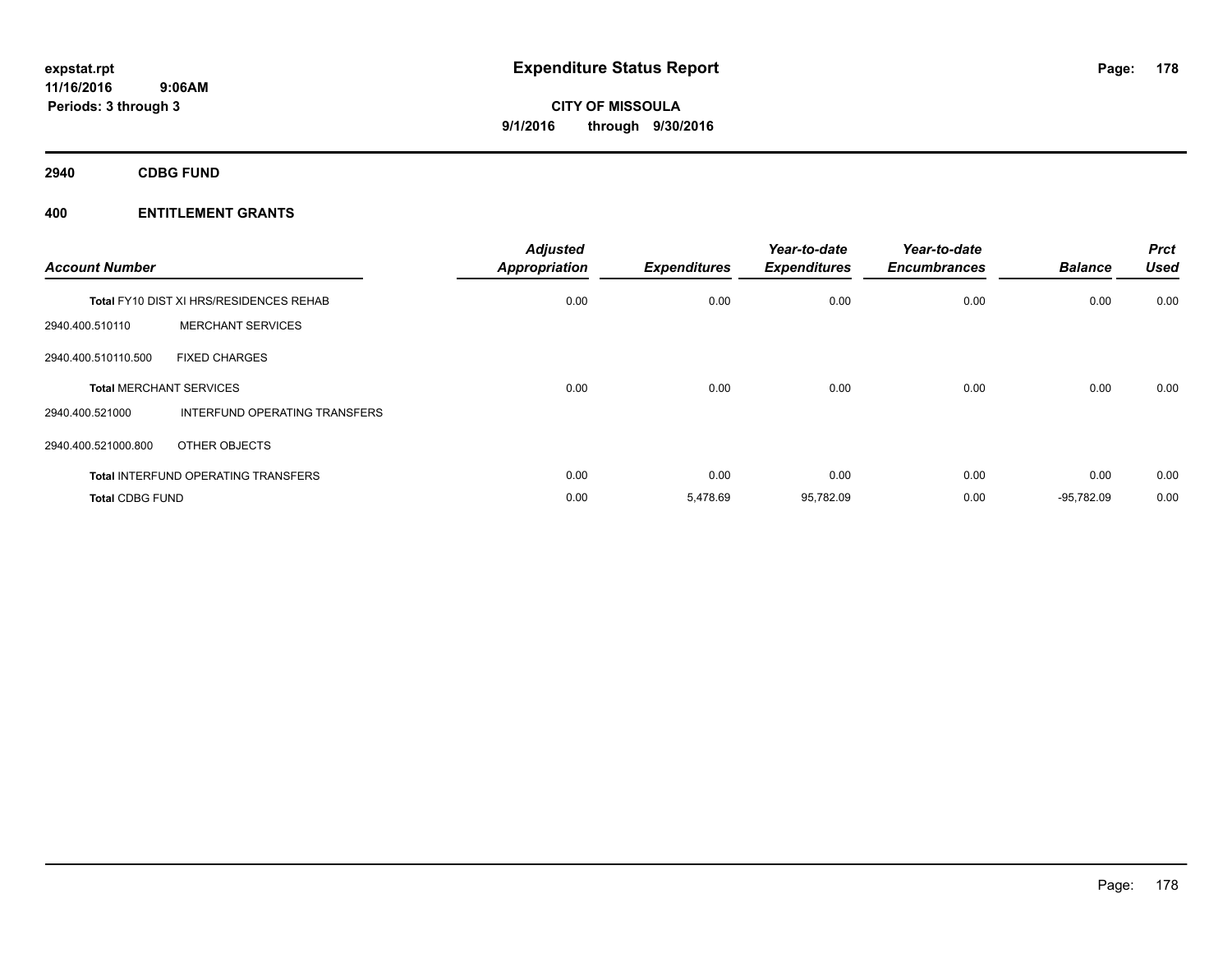**2941 HOME FUND**

|                        |                                       | <b>Adjusted</b>      |                     | Year-to-date        | Year-to-date        |                | <b>Prct</b> |
|------------------------|---------------------------------------|----------------------|---------------------|---------------------|---------------------|----------------|-------------|
| <b>Account Number</b>  |                                       | <b>Appropriation</b> | <b>Expenditures</b> | <b>Expenditures</b> | <b>Encumbrances</b> | <b>Balance</b> | <b>Used</b> |
| 2941.400.470335        | <b>GRANT &amp; COMMUNITY PROGRAMS</b> |                      |                     |                     |                     |                |             |
| 2941.400.470335.300    | PURCHASED SERVICES                    |                      |                     |                     |                     |                |             |
|                        | <b>Total PURCHASED SERVICES</b>       | 0.00                 | 0.00                | 0.00                | 0.00                | 0.00           | 0.00        |
| 2941.400.470335.800    | OTHER OBJECTS                         |                      |                     |                     |                     |                |             |
|                        | Total GRANT & COMMUNITY PROGRAMS      | 0.00                 | 0.00                | 0.00                | 0.00                | 0.00           | 0.00        |
| 2941.400.470385        | FY16 DISTRICT XI HRC TBRA             |                      |                     |                     |                     |                |             |
| 2941.400.470385.700    | <b>GRANTS &amp; CONTRIBUTIONS</b>     |                      |                     |                     |                     |                |             |
|                        | Total FY16 DISTRICT XI HRC TBRA       | 0.00                 | 0.00                | 0.00                | 0.00                | 0.00           | 0.00        |
| 2941.400.470405        | HOME PROGRAM INCOME                   |                      |                     |                     |                     |                |             |
| 2941.400.470405.700    | <b>GRANTS &amp; CONTRIBUTIONS</b>     |                      |                     |                     |                     |                |             |
|                        | Total HOME PROGRAM INCOME             | 0.00                 | 0.00                | 0.00                | 0.00                | 0.00           | 0.00        |
| 2941.400.470407        | FY12 DIST XI HRC                      |                      |                     |                     |                     |                |             |
| 2941.400.470407.700    | <b>GRANTS &amp; CONTRIBUTIONS</b>     |                      |                     |                     |                     |                |             |
| Total FY12 DIST XI HRC |                                       | 0.00                 | 0.00                | 0.00                | 0.00                | 0.00           | 0.00        |
| 2941.400.470439        | HOMEWORD SWEETGRASS                   |                      |                     |                     |                     |                |             |
| 2941.400.470439.700    | <b>GRANTS &amp; CONTRIBUTIONS</b>     |                      |                     |                     |                     |                |             |
|                        | Total HOMEWORD SWEETGRASS             | 0.00                 | 0.00                | 0.00                | 0.00                | 0.00           | 0.00        |
| 2941.400.470500        | <b>HOME GRANTS</b>                    |                      |                     |                     |                     |                |             |
| 2941.400.470500.700    | <b>GRANTS &amp; CONTRIBUTIONS</b>     |                      |                     |                     |                     |                |             |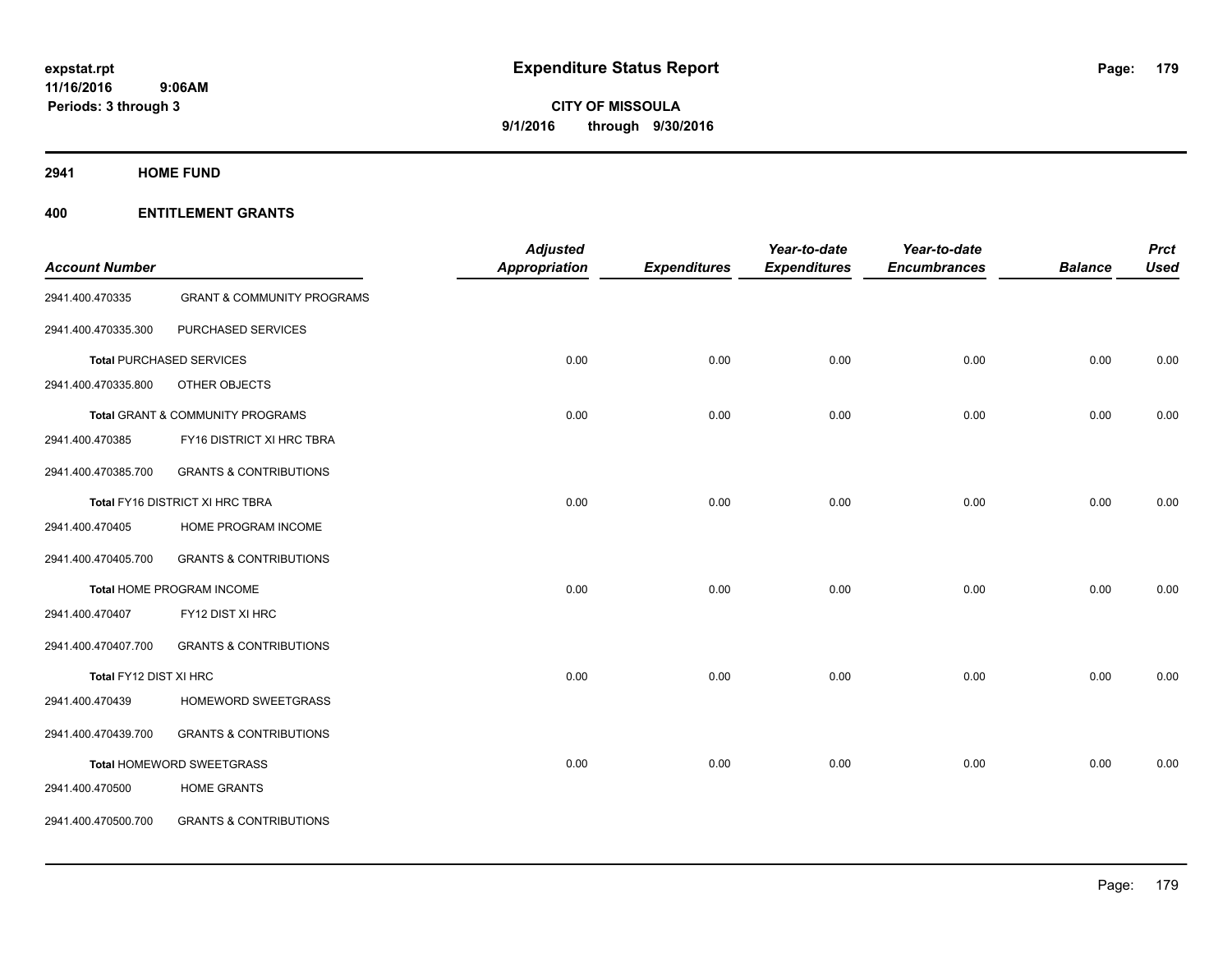**2941 HOME FUND**

| <b>Account Number</b>             |                                     | <b>Adjusted</b><br><b>Appropriation</b> | <b>Expenditures</b> | Year-to-date<br><b>Expenditures</b> | Year-to-date<br><b>Encumbrances</b> | <b>Balance</b> | <b>Prct</b><br><b>Used</b> |
|-----------------------------------|-------------------------------------|-----------------------------------------|---------------------|-------------------------------------|-------------------------------------|----------------|----------------------------|
| <b>Total HOME GRANTS</b>          |                                     | 0.00                                    | 0.00                | 0.00                                | 0.00                                | 0.00           | 0.00                       |
| 2941.400.470520                   | FY16 WORD TBRA                      |                                         |                     |                                     |                                     |                |                            |
| 2941.400.470520.700               | <b>GRANTS &amp; CONTRIBUTIONS</b>   |                                         |                     |                                     |                                     |                |                            |
| 2941.400.470520.700.000 WORD TBRA |                                     | 0.00                                    | 2,899.28            | 2,899.28                            | 0.00                                | $-2,899.28$    | 0.00                       |
| Total FY16 WORD TBRA              |                                     | 0.00                                    | 2,899.28            | 2,899.28                            | 0.00                                | $-2,899.28$    | 0.00                       |
| 2941.400.510110                   | <b>MERCHANT SERVICES</b>            |                                         |                     |                                     |                                     |                |                            |
| 2941.400.510110.500               | <b>FIXED CHARGES</b>                |                                         |                     |                                     |                                     |                |                            |
|                                   | <b>Total MERCHANT SERVICES</b>      | 0.00                                    | 0.00                | 0.00                                | 0.00                                | 0.00           | 0.00                       |
| 2941.400.521000                   | INTERFUND OPERATING TRANSFERS       |                                         |                     |                                     |                                     |                |                            |
| 2941.400.521000.800               | <b>OTHER OBJECTS</b>                |                                         |                     |                                     |                                     |                |                            |
|                                   | Total INTERFUND OPERATING TRANSFERS | 0.00                                    | 0.00                | 0.00                                | 0.00                                | 0.00           | 0.00                       |
| <b>Total HOME FUND</b>            |                                     | 0.00                                    | 2,899.28            | 2,899.28                            | 0.00                                | $-2,899.28$    | 0.00                       |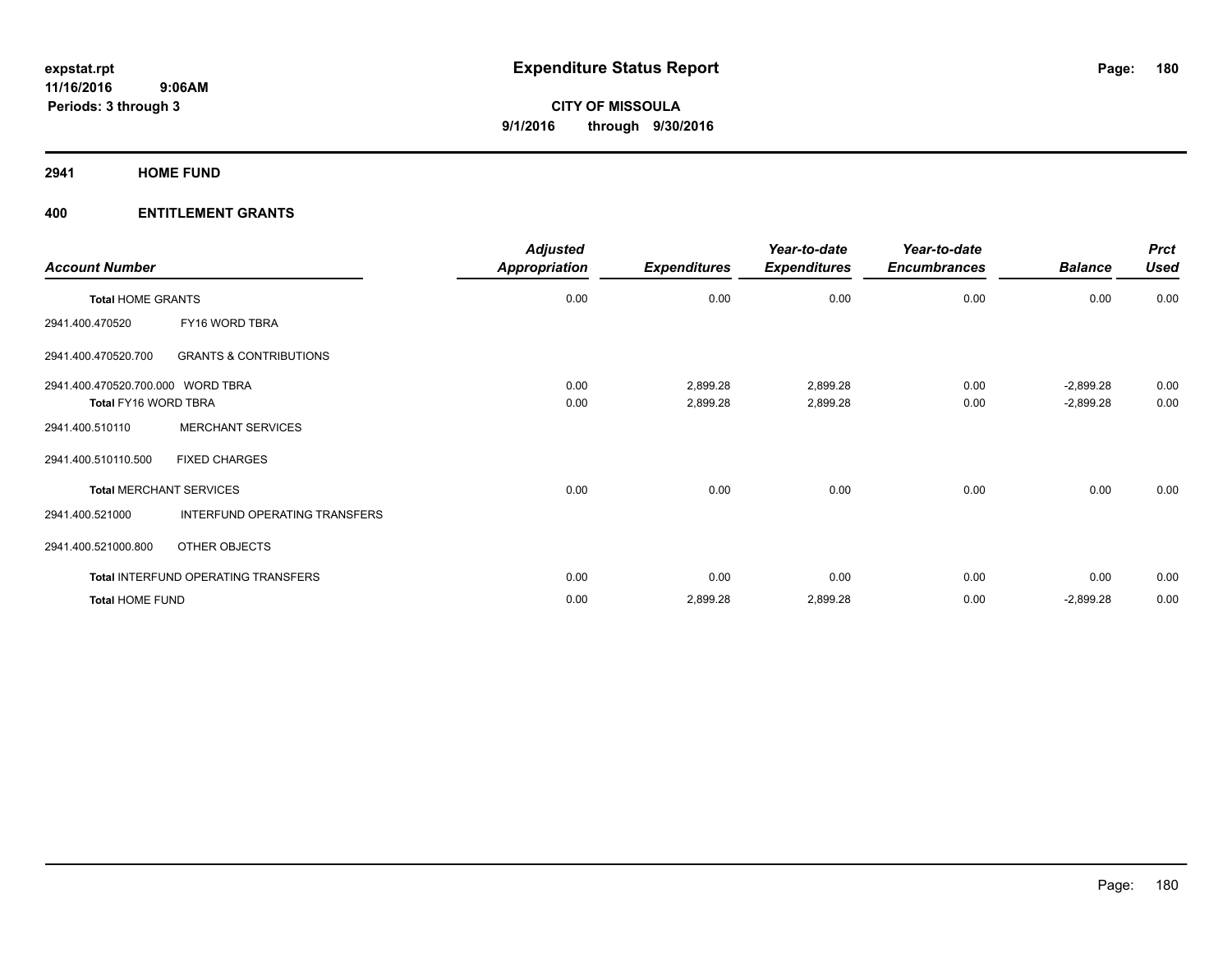#### **2955 TRANSPORTATION**

|                                                          | <b>Adjusted</b>      |                     | Year-to-date        | Year-to-date        |                | <b>Prct</b> |
|----------------------------------------------------------|----------------------|---------------------|---------------------|---------------------|----------------|-------------|
| <b>Account Number</b>                                    | <b>Appropriation</b> | <b>Expenditures</b> | <b>Expenditures</b> | <b>Encumbrances</b> | <b>Balance</b> | <b>Used</b> |
| <b>TRANSPORTATION</b><br>2955.250.411070                 |                      |                     |                     |                     |                |             |
| PERSONAL SERVICES<br>2955.250.411070.100                 |                      |                     |                     |                     |                |             |
| 2955.250.411070.110.000 SALARIES AND WAGES               | 252,822.00           | 19,971.01           | 53,887.93           | 0.00                | 198,934.07     | 21.31       |
| 2955.250.411070.140.000 EMPLOYER CONTRIBUTIONS           | 82,726.00            | 6,814.67            | 22,632.12           | 0.00                | 60,093.88      | 27.36       |
| <b>Total PERSONAL SERVICES</b>                           | 335,548.00           | 26,785.68           | 76,520.05           | 0.00                | 259,027.95     | 22.80       |
| <b>SUPPLIES</b><br>2955.250.411070.200                   |                      |                     |                     |                     |                |             |
| 2955.250.411070.210.000 OFFICE SUPPLIES                  | 6.000.00             | 280.18              | 719.10              | 0.00                | 5,280.90       | 11.99       |
| 2955.250.411070.220.000 OPERATING SUPPLIES               | 1.300.00             | 160.45              | 178.43              | 0.00                | 1.121.57       | 13.73       |
| 2955.250.411070.240.000 OTHER SUPPLIES                   | 360.00               | 0.00                | 0.00                | 0.00                | 360.00         | 0.00        |
| <b>Total SUPPLIES</b>                                    | 7,660.00             | 440.63              | 897.53              | 0.00                | 6,762.47       | 11.72       |
| 2955.250.411070.300<br>PURCHASED SERVICES                |                      |                     |                     |                     |                |             |
| 2955.250.411070.310.000 COMMUNICATIONS                   | 500.00               | 5.29                | 5.29                | 0.00                | 494.71         | 1.06        |
| 2955.250.411070.320.000 PRINTING & DUPLICATING           | 5,000.00             | 0.00                | 4.16                | 0.00                | 4,995.84       | 0.08        |
| 2955.250.411070.330.000 PUBLICITY, SUBSCRIPTIONS & DUES  | 3,000.00             | 44.00               | 434.50              | 0.00                | 2,565.50       | 14.48       |
| 2955.250.411070.344.000 TELEPHONE SERVICE                | 500.00               | 4.87                | 6.00                | 0.00                | 494.00         | 1.20        |
| 2955.250.411070.350.000 PROFESSIONAL SERVICES            | 50,000.00            | 0.00                | 624.42              | 0.00                | 49,375.58      | 1.25        |
| 2955.250.411070.360.000 REPAIR & MAINTENANCE             | 8,900.00             | 111.80              | 225.35              | 0.00                | 8,674.65       | 2.53        |
| 2955.250.411070.370.000 TRAVEL                           | 9,000.00             | 0.00                | 36.31               | 0.00                | 8,963.69       | 0.40        |
| 2955.250.411070.380.000 TRAINING                         | 5,500.00             | 275.00              | 275.00              | 0.00                | 5,225.00       | 5.00        |
| 2955.250.411070.390.000 OTHER PURCHASED SERVICES         | 0.00                 | 2,497.17            | 2,497.17            | 0.00                | $-2,497.17$    | 0.00        |
| <b>Total PURCHASED SERVICES</b>                          | 82,400.00            | 2,938.13            | 4,108.20            | 0.00                | 78,291.80      | 4.99        |
| 2955.250.411070.500<br><b>FIXED CHARGES</b>              |                      |                     |                     |                     |                |             |
| 2955.250.411070.500.000 FIXED CHARGES                    | 24,000.00            | 0.00                | 0.00                | 0.00                | 24,000.00      | 0.00        |
| <b>Total FIXED CHARGES</b>                               | 24,000.00            | 0.00                | 0.00                | 0.00                | 24,000.00      | 0.00        |
| 2955.250.411070.700<br><b>GRANTS &amp; CONTRIBUTIONS</b> |                      |                     |                     |                     |                |             |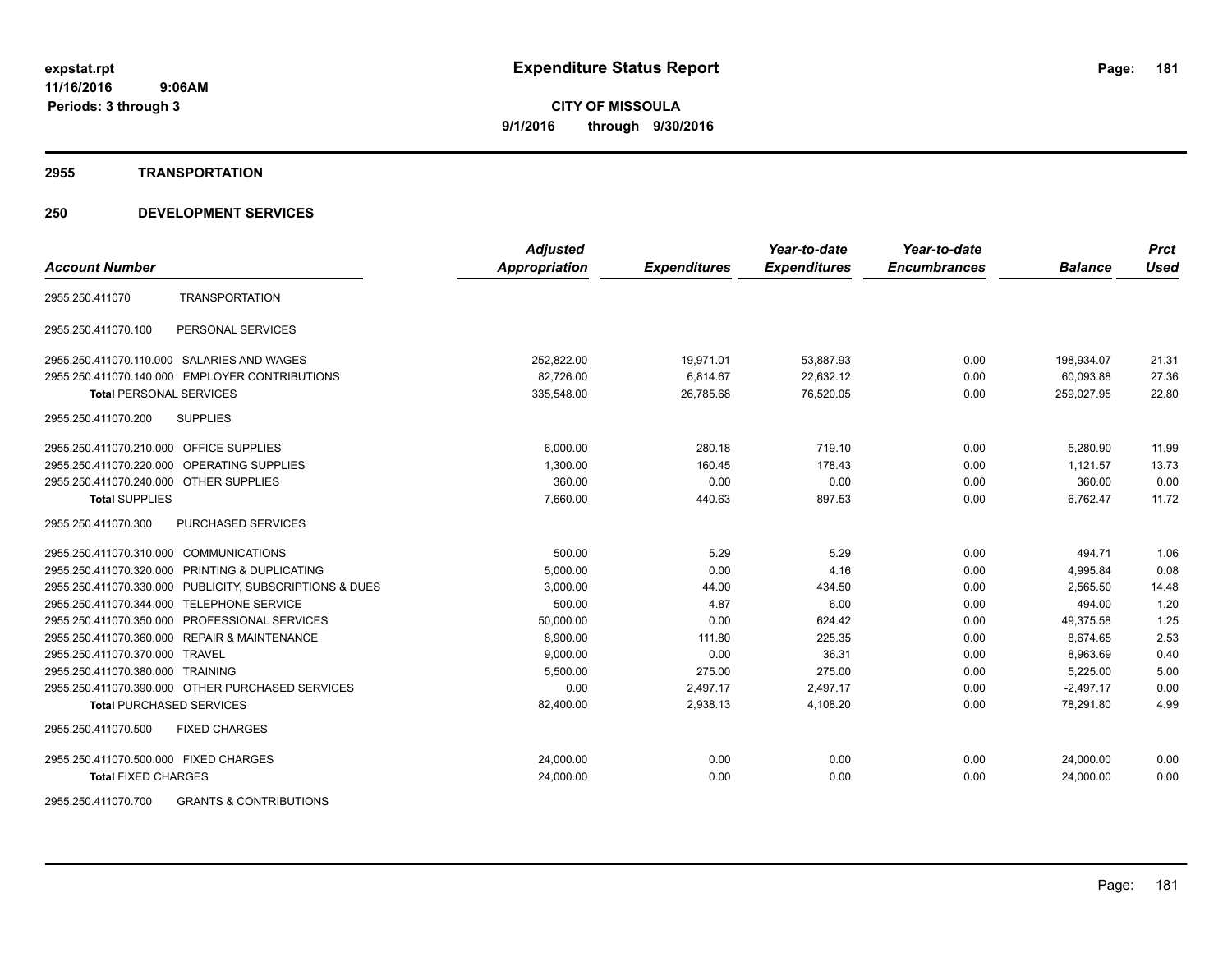### **2955 TRANSPORTATION**

| <b>Account Number</b>                                   | <b>Adjusted</b><br>Appropriation | <b>Expenditures</b> | Year-to-date<br><b>Expenditures</b> | Year-to-date<br><b>Encumbrances</b> | <b>Balance</b> | <b>Prct</b><br><b>Used</b> |
|---------------------------------------------------------|----------------------------------|---------------------|-------------------------------------|-------------------------------------|----------------|----------------------------|
|                                                         |                                  |                     |                                     |                                     |                |                            |
| 2955.250.411070.700.000 GRANTS & CONTRIBUTIONS          | 144,228.00                       | 0.00                | 0.00                                | 0.00                                | 144,228.00     | 0.00                       |
| <b>Total GRANTS &amp; CONTRIBUTIONS</b>                 | 144,228.00                       | 0.00                | 0.00                                | 0.00                                | 144,228.00     | 0.00                       |
| <b>OTHER OBJECTS</b><br>2955.250.411070.800             |                                  |                     |                                     |                                     |                |                            |
| 2955.250.411070.845.000 CONTINGENCY                     | 223,369.00                       | 0.00                | 0.00                                | 0.00                                | 223,369.00     | 0.00                       |
| <b>Total OTHER OBJECTS</b>                              | 223,369.00                       | 0.00                | 0.00                                | 0.00                                | 223,369.00     | 0.00                       |
| <b>Total TRANSPORTATION</b>                             | 817,205.00                       | 30,164.44           | 81,525.78                           | 0.00                                | 735,679.22     | 9.98                       |
| <b>MIM MDT</b><br>2955.250.411080                       |                                  |                     |                                     |                                     |                |                            |
| PERSONAL SERVICES<br>2955.250.411080.100                |                                  |                     |                                     |                                     |                |                            |
| 2955.250.411080.110.000 CMAQ/MIM-SALARIES AND WAGES     | 165,006.00                       | 9,464.95            | 23,228.59                           | 0.00                                | 141.777.41     | 14.08                      |
| 2955.250.411080.120.000 OVERTIME/TERMINATION            | 0.00                             | 0.00                | 969.58                              | 0.00                                | $-969.58$      | 0.00                       |
| 2955.250.411080.140.000 EMPLOYER CONTRIBUTIONS          | 67,441.00                        | 3,038.62            | 9,889.90                            | 0.00                                | 57,551.10      | 14.66                      |
| <b>Total PERSONAL SERVICES</b>                          | 232,447.00                       | 12,503.57           | 34,088.07                           | 0.00                                | 198,358.93     | 14.66                      |
| <b>SUPPLIES</b><br>2955.250.411080.200                  |                                  |                     |                                     |                                     |                |                            |
| 2955.250.411080.210.000 OFFICE SUPPLIES                 | 1,000.00                         | 4.58                | 79.75                               | 0.00                                | 920.25         | 7.98                       |
| 2955.250.411080.220.000 OPERATING SUPPLIES              | 35,000.00                        | 161.00              | 5,227.03                            | 0.00                                | 29,772.97      | 14.93                      |
| <b>Total SUPPLIES</b>                                   | 36,000.00                        | 165.58              | 5,306.78                            | 0.00                                | 30.693.22      | 14.74                      |
| <b>PURCHASED SERVICES</b><br>2955.250.411080.300        |                                  |                     |                                     |                                     |                |                            |
| 2955.250.411080.310.000 COMMUNICATIONS                  | 1,200.00                         | 107.52              | 503.15                              | 0.00                                | 696.85         | 41.93                      |
| 2955.250.411080.320.000 PRINTING & DUPLICATING          | 5.000.00                         | 1.015.30            | 3,122.65                            | 0.00                                | 1.877.35       | 62.45                      |
| 2955.250.411080.330.000 PUBLICITY, SUBSCRIPTIONS & DUES | 25,000.00                        | 2,439.94            | 6,017.75                            | 0.00                                | 18,982.25      | 24.07                      |
| 2955.250.411080.344.000 TELEPHONE SERVICE               | 50.00                            | 0.22                | 3.50                                | 0.00                                | 46.50          | 7.00                       |
| 2955.250.411080.350.000 PROFESSIONAL SERVICES           | 14,207.00                        | 928.48              | 3,003.74                            | 0.00                                | 11,203.26      | 21.14                      |
| 2955.250.411080.370.000 TRAVEL                          | 3,000.00                         | 0.00                | 637.20                              | 0.00                                | 2,362.80       | 21.24                      |
| 2955.250.411080.380.000 TRAINING                        | 5,000.00                         | 0.00                | 202.82                              | 0.00                                | 4,797.18       | 4.06                       |
| 2955.250.411080.390.000 OTHER PURCHASED SERVICES        | 20,000.00                        | 0.00                | 200.00                              | 0.00                                | 19,800.00      | 1.00                       |
| <b>Total PURCHASED SERVICES</b>                         | 73,457.00                        | 4,491.46            | 13,690.81                           | 0.00                                | 59,766.19      | 18.64                      |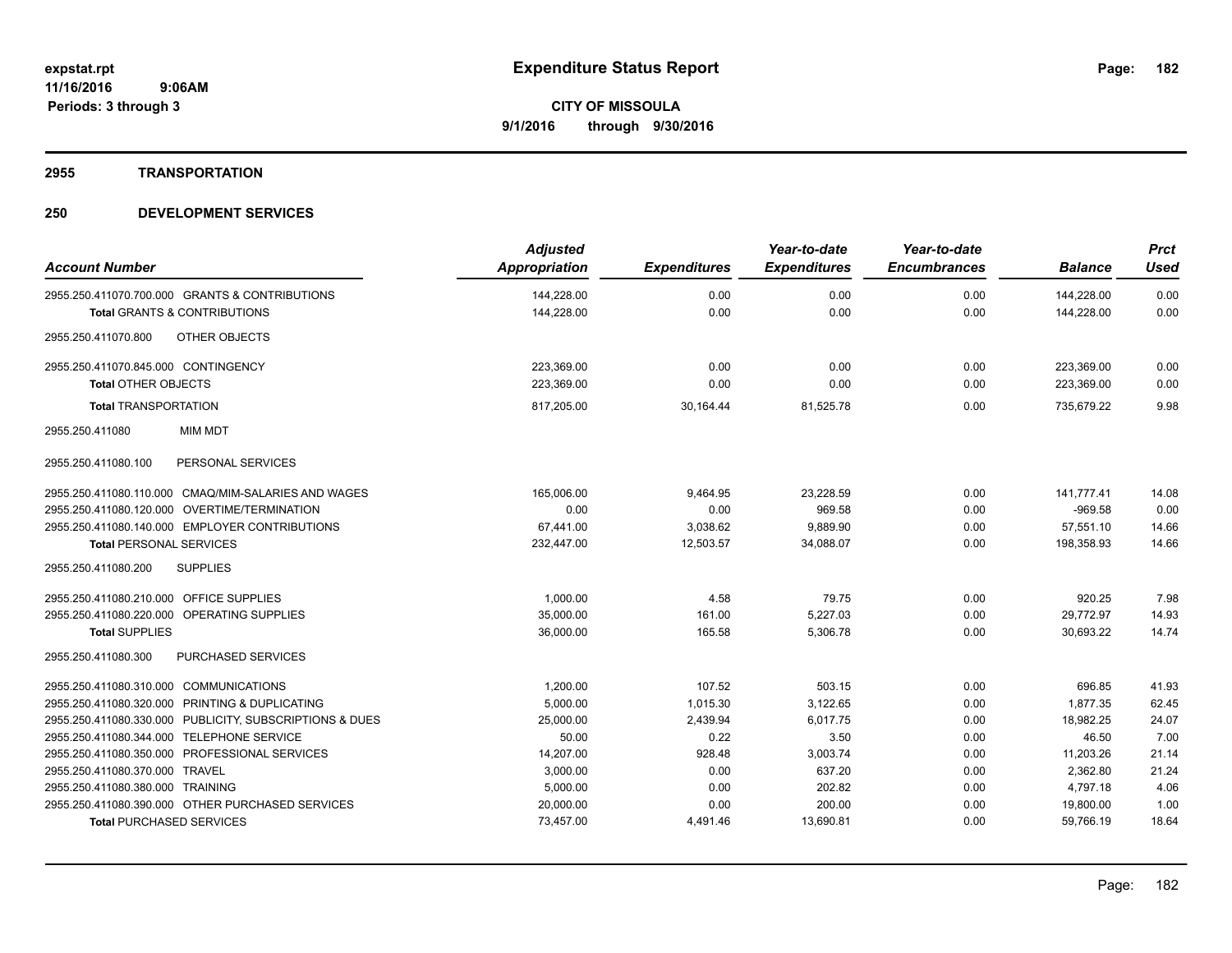#### **2955 TRANSPORTATION**

|                                                          | <b>Adjusted</b>      |                     | Year-to-date        | Year-to-date        |                | <b>Prct</b> |
|----------------------------------------------------------|----------------------|---------------------|---------------------|---------------------|----------------|-------------|
| <b>Account Number</b>                                    | <b>Appropriation</b> | <b>Expenditures</b> | <b>Expenditures</b> | <b>Encumbrances</b> | <b>Balance</b> | <b>Used</b> |
| <b>FIXED CHARGES</b><br>2955.250.411080.500              |                      |                     |                     |                     |                |             |
| 2955.250.411080.500.000 FIXED CHARGES                    | 10,000.00            | 0.00                | 0.00                | 0.00                | 10,000.00      | 0.00        |
| <b>Total FIXED CHARGES</b>                               | 10,000.00            | 0.00                | 0.00                | 0.00                | 10.000.00      | 0.00        |
| <b>GRANTS &amp; CONTRIBUTIONS</b><br>2955.250.411080.700 |                      |                     |                     |                     |                |             |
| 2955.250.411080.700.000 GRANTS & CONTRIBUTIONS           | 2,500.00             | 500.00              | 500.00              | 0.00                | 2,000.00       | 20.00       |
| <b>Total GRANTS &amp; CONTRIBUTIONS</b>                  | 2,500.00             | 500.00              | 500.00              | 0.00                | 2,000.00       | 20.00       |
| 2955.250.411080.800<br>OTHER OBJECTS                     |                      |                     |                     |                     |                |             |
| <b>Total OTHER OBJECTS</b>                               | 0.00                 | 0.00                | 0.00                | 0.00                | 0.00           | 0.00        |
| <b>Total MIM MDT</b>                                     | 354,404.00           | 17,660.61           | 53,585.66           | 0.00                | 300,818.34     | 15.12       |
| <b>BIKE-PED PROGRAM</b><br>2955.250.430255               |                      |                     |                     |                     |                |             |
| 2955.250.430255.100<br>PERSONAL SERVICES                 |                      |                     |                     |                     |                |             |
| 2955.250.430255.110.000 SALARIES AND WAGES               | 49,884.00            | 3,940.22            | 10,737.42           | 0.00                | 39,146.58      | 21.52       |
| 2955.250.430255.140.000 EMPLOYER CONTRIBUTIONS           | 17,600.00            | 1,438.67            | 4,863.57            | 0.00                | 12,736.43      | 27.63       |
| <b>Total PERSONAL SERVICES</b>                           | 67,484.00            | 5,378.89            | 15,600.99           | 0.00                | 51,883.01      | 23.12       |
| 2955.250.430255.200<br><b>SUPPLIES</b>                   |                      |                     |                     |                     |                |             |
| 2955.250.430255.210.000 OFFICE SUPPLIES                  | 1.000.00             | 0.04                | 0.04                | 0.00                | 999.96         | 0.00        |
| <b>Total SUPPLIES</b>                                    | 1,000.00             | 0.04                | 0.04                | 0.00                | 999.96         | 0.00        |
| 2955.250.430255.300<br>PURCHASED SERVICES                |                      |                     |                     |                     |                |             |
| 2955.250.430255.310.000 COMMUNICATIONS                   | 0.00                 | 11.00               | 23.52               | 0.00                | $-23.52$       | 0.00        |
| 2955.250.430255.320.000 PRINTING & DUPLICATING           | 125.00               | 109.10              | 112.07              | 0.00                | 12.93          | 89.66       |
| 2955.250.430255.330.000 PUBLICITY, SUBSCRIPTIONS & DUES  | 395.00               | 0.00                | 0.00                | 0.00                | 395.00         | 0.00        |
| 2955.250.430255.344.000 TELEPHONE SERVICE                | 29.00                | 0.94                | 9.33                | 0.00                | 19.67          | 32.17       |
| 2955.250.430255.350.000 PROFESSIONAL SERVICES            | 4,004.00             | 0.00                | 0.00                | 0.00                | 4,004.00       | 0.00        |
| 2955.250.430255.370.000 TRAVEL                           | 1,200.00             | 701.46              | 1,503.83            | 0.00                | $-303.83$      | 125.32      |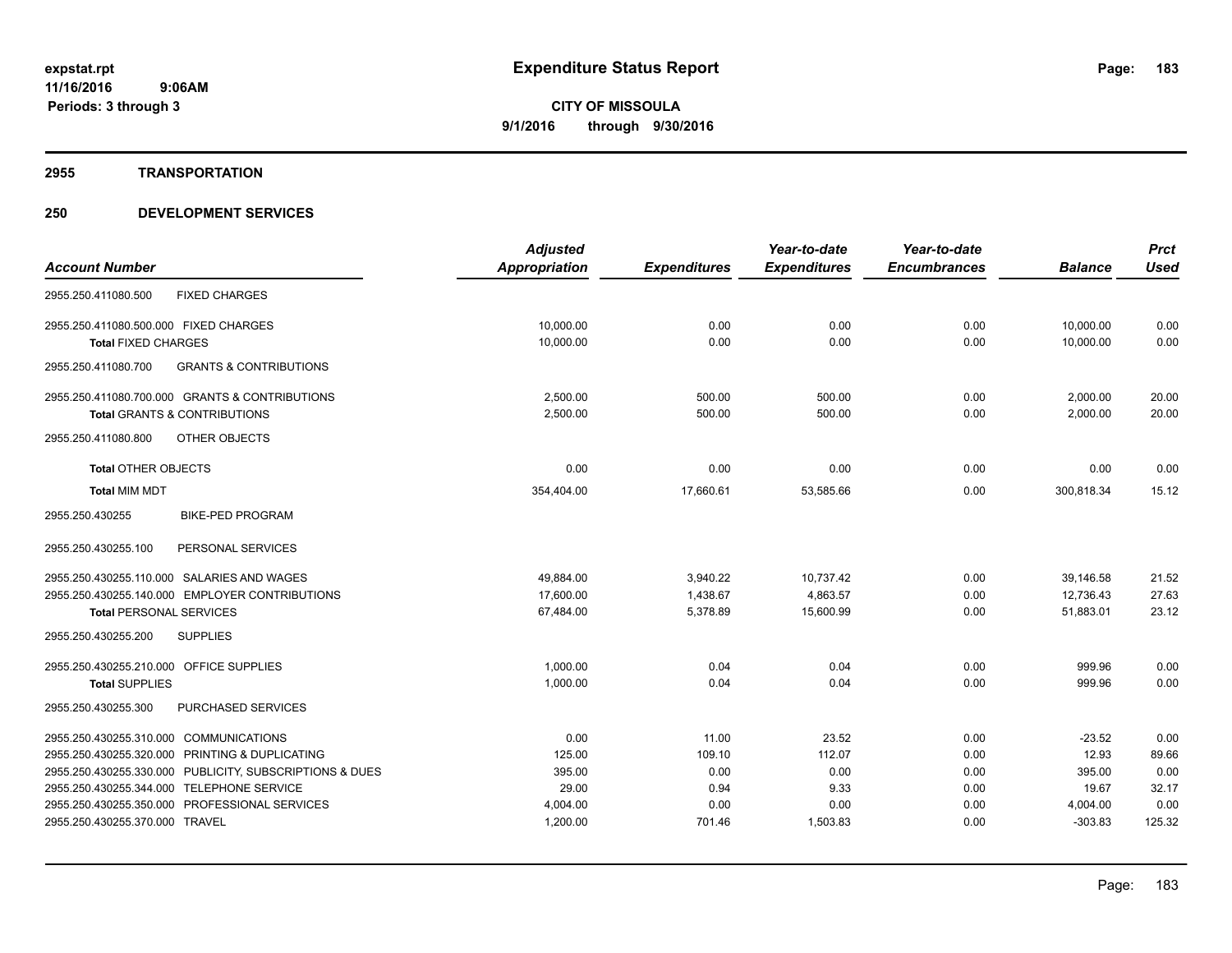## **2955 TRANSPORTATION**

| <b>Account Number</b>                 |                                                  | <b>Adjusted</b><br><b>Appropriation</b> | <b>Expenditures</b> | Year-to-date<br><b>Expenditures</b> | Year-to-date<br><b>Encumbrances</b> | <b>Balance</b> | <b>Prct</b><br><b>Used</b> |
|---------------------------------------|--------------------------------------------------|-----------------------------------------|---------------------|-------------------------------------|-------------------------------------|----------------|----------------------------|
| 2955.250.430255.380.000 TRAINING      |                                                  | 800.00                                  | 0.00                | 585.00                              | 0.00                                | 215.00         | 73.13                      |
|                                       | 2955.250.430255.390.000 OTHER PURCHASED SERVICES | 4,500.00                                | 0.00                | 0.00                                | 0.00                                | 4,500.00       | 0.00                       |
|                                       | <b>Total PURCHASED SERVICES</b>                  | 11,053.00                               | 822.50              | 2,233.75                            | 0.00                                | 8,819.25       | 20.21                      |
| 2955.250.430255.500                   | <b>FIXED CHARGES</b>                             |                                         |                     |                                     |                                     |                |                            |
| 2955.250.430255.500.000 FIXED CHARGES |                                                  | 4,592.00                                | 0.00                | 0.00                                | 0.00                                | 4,592.00       | 0.00                       |
| <b>Total FIXED CHARGES</b>            |                                                  | 4,592.00                                | 0.00                | 0.00                                | 0.00                                | 4,592.00       | 0.00                       |
| 2955.250.430255.900                   | <b>CAPITAL OUTLAY</b>                            |                                         |                     |                                     |                                     |                |                            |
| <b>Total CAPITAL OUTLAY</b>           |                                                  | 0.00                                    | 0.00                | 0.00                                | 0.00                                | 0.00           | 0.00                       |
| Total BIKE-PED PROGRAM                |                                                  | 84,129.00                               | 6,201.43            | 17,834.78                           | 0.00                                | 66,294.22      | 21.20                      |
| 2955.250.430257                       | <b>BICYCLE COMMUTER NETWORK</b>                  |                                         |                     |                                     |                                     |                |                            |
| 2955.250.430257.200                   | <b>SUPPLIES</b>                                  |                                         |                     |                                     |                                     |                |                            |
| <b>Total SUPPLIES</b>                 |                                                  | 0.00                                    | 0.00                | 0.00                                | 0.00                                | 0.00           | 0.00                       |
| 2955.250.430257.900                   | <b>CAPITAL OUTLAY</b>                            |                                         |                     |                                     |                                     |                |                            |
|                                       | Total BICYCLE COMMUTER NETWORK                   | 0.00                                    | 0.00                | 0.00                                | 0.00                                | 0.00           | 0.00                       |
| 2955.250.430267                       | <b>CMAQ GRANT</b>                                |                                         |                     |                                     |                                     |                |                            |
| 2955.250.430267.200                   | <b>SUPPLIES</b>                                  |                                         |                     |                                     |                                     |                |                            |
| <b>Total CMAQ GRANT</b>               |                                                  | 0.00                                    | 0.00                | 0.00                                | 0.00                                | 0.00           | 0.00                       |
| 2955.250.510110                       | <b>MERCHANT SERVICES</b>                         |                                         |                     |                                     |                                     |                |                            |
| 2955.250.510110.500                   | <b>FIXED CHARGES</b>                             |                                         |                     |                                     |                                     |                |                            |
| <b>Total MERCHANT SERVICES</b>        |                                                  | 0.00                                    | 0.00                | 0.00                                | 0.00                                | 0.00           | 0.00                       |
| 2955.250.521000                       | INTERFUND OPERATING TRANSFERS                    |                                         |                     |                                     |                                     |                |                            |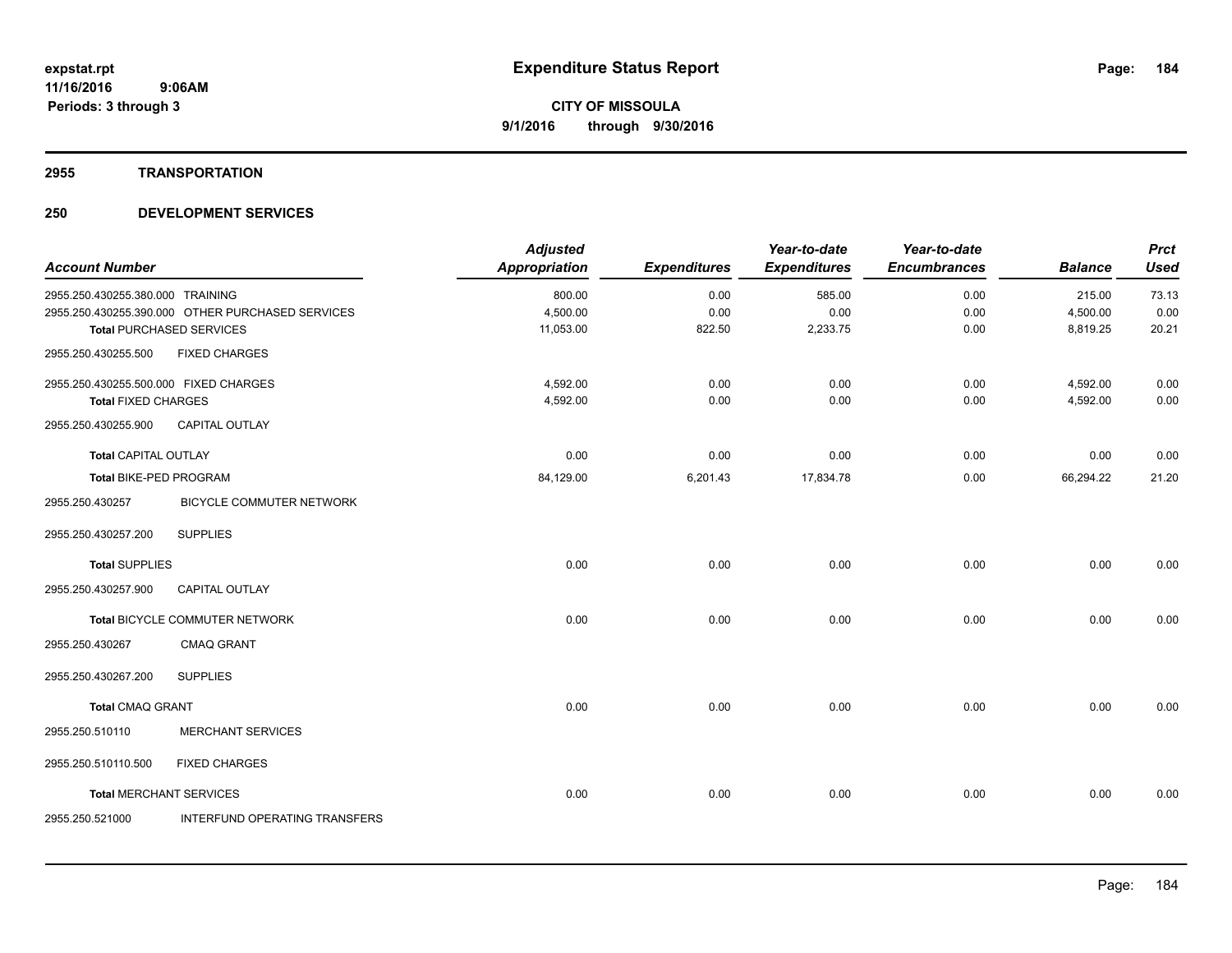## **2955 TRANSPORTATION**

| <b>Account Number</b>                      | <b>Adjusted</b><br>Appropriation | <b>Expenditures</b> | Year-to-date<br><b>Expenditures</b> | Year-to-date<br><b>Encumbrances</b> | <b>Balance</b> | Prct<br>Used |
|--------------------------------------------|----------------------------------|---------------------|-------------------------------------|-------------------------------------|----------------|--------------|
| 2955.250.521000.800<br>OTHER OBJECTS       |                                  |                     |                                     |                                     |                |              |
| <b>Total INTERFUND OPERATING TRANSFERS</b> | 0.00                             | 0.00                | 0.00                                | 0.00                                | 0.00           | 0.00         |
| <b>Total TRANSPORTATION</b>                | .255,738.00                      | 54,026.48           | 152.946.22                          | 0.00                                | .102.791.78    | 12.18        |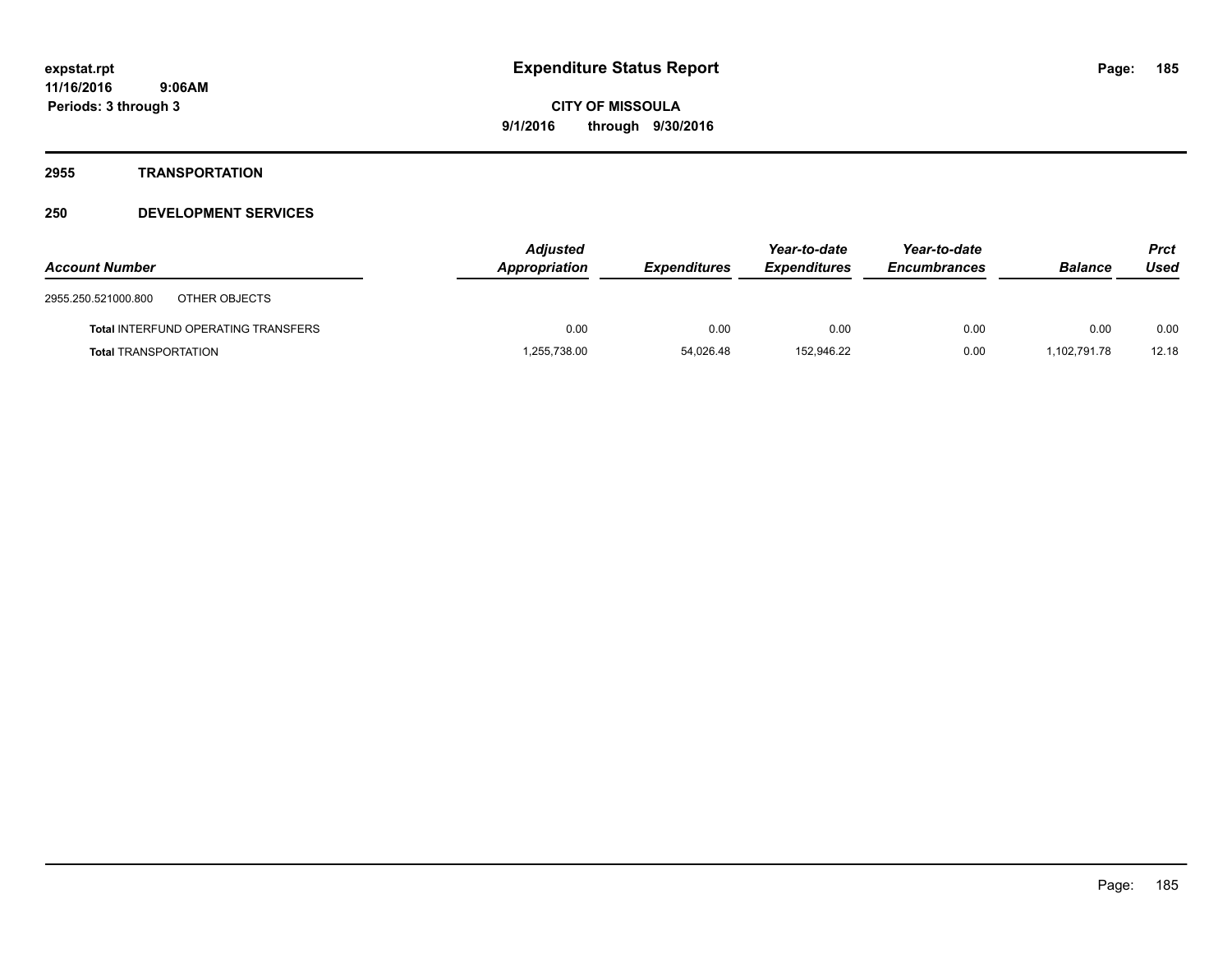# **2987 FEDERAL TRANSPORTATION FUND**

## **370 PARKS & RECREATION**

| <b>Account Number</b>         |                                     | <b>Adjusted</b><br><b>Appropriation</b> | <b>Expenditures</b> | Year-to-date<br><b>Expenditures</b> | Year-to-date<br><b>Encumbrances</b> | <b>Balance</b> | <b>Prct</b><br><b>Used</b> |
|-------------------------------|-------------------------------------|-----------------------------------------|---------------------|-------------------------------------|-------------------------------------|----------------|----------------------------|
| 2987.370.430258               | *** Title Not Found ***             |                                         |                     |                                     |                                     |                |                            |
| 2987.370.430258.100           | PERSONAL SERVICES                   |                                         |                     |                                     |                                     |                |                            |
| Total *** Title Not Found *** |                                     | 0.00                                    | 0.00                | 0.00                                | 0.00                                | 0.00           | 0.00                       |
| 2987.370.510110               | <b>MERCHANT SERVICES</b>            |                                         |                     |                                     |                                     |                |                            |
| 2987.370.510110.500           | <b>FIXED CHARGES</b>                |                                         |                     |                                     |                                     |                |                            |
|                               | <b>Total PARKS &amp; RECREATION</b> | 0.00                                    | 0.00                | 0.00                                | 0.00                                | 0.00           | 0.00                       |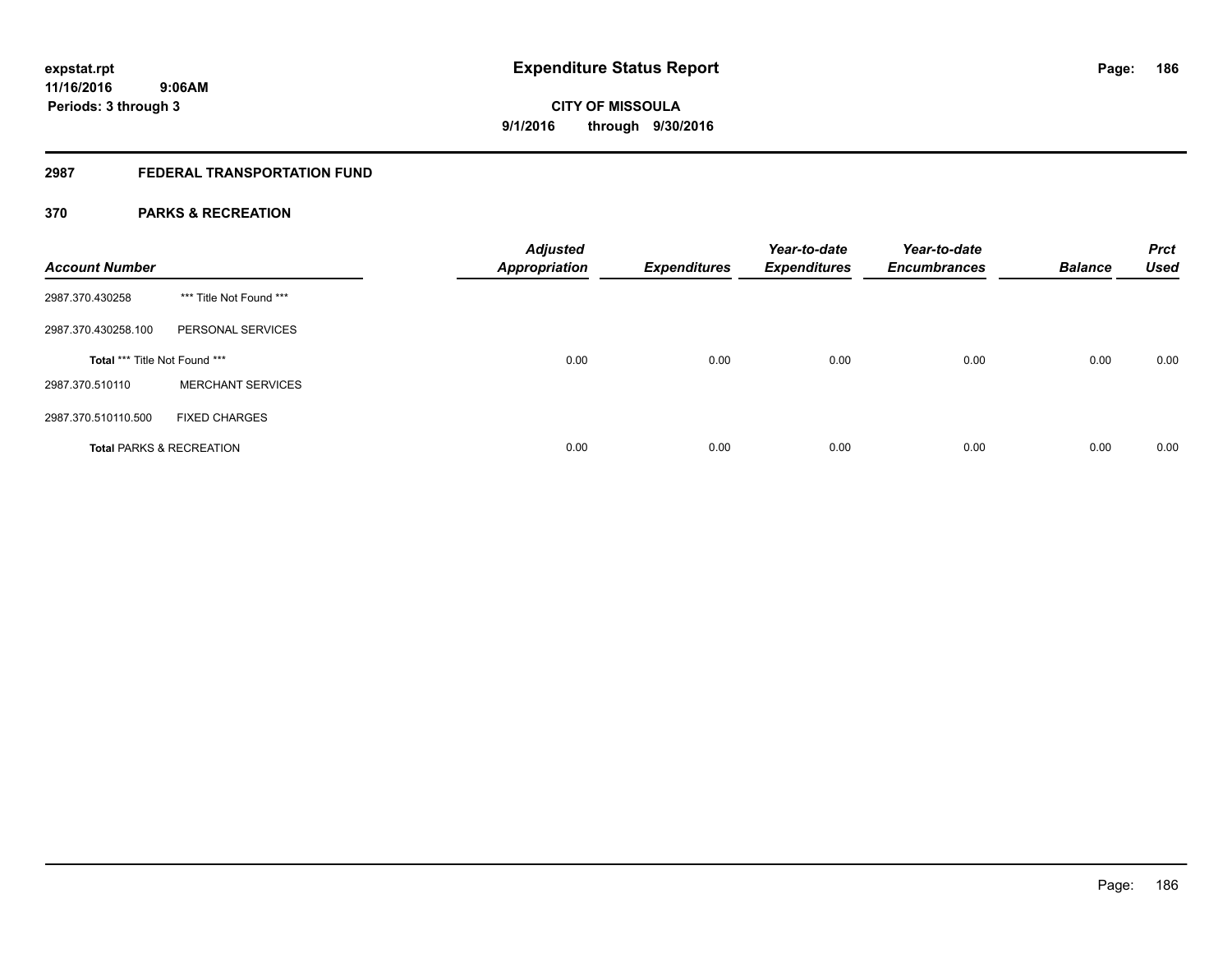## **2987 FEDERAL TRANSPORTATION FUND**

|                                |                                        | <b>Adjusted</b> |                     | Year-to-date        | Year-to-date        |                | <b>Prct</b> |
|--------------------------------|----------------------------------------|-----------------|---------------------|---------------------|---------------------|----------------|-------------|
| <b>Account Number</b>          |                                        | Appropriation   | <b>Expenditures</b> | <b>Expenditures</b> | <b>Encumbrances</b> | <b>Balance</b> | <b>Used</b> |
| 2987.390.430233                | *** Title Not Found ***                |                 |                     |                     |                     |                |             |
| 2987.390.430233.900            | CAPITAL OUTLAY                         |                 |                     |                     |                     |                |             |
| Total *** Title Not Found ***  |                                        | 0.00            | 0.00                | 0.00                | 0.00                | 0.00           | 0.00        |
| 2987.390.430256                | SAFE ROUTES TO SCHOOLS                 |                 |                     |                     |                     |                |             |
| 2987.390.430256.900            | CAPITAL OUTLAY                         |                 |                     |                     |                     |                |             |
|                                | Total SAFE ROUTES TO SCHOOLS           | 0.00            | 0.00                | 0.00                | 0.00                | 0.00           | 0.00        |
| 2987.390.430257                | BICYCLE COMMUTER NETWORK               |                 |                     |                     |                     |                |             |
| 2987.390.430257.900            | <b>CAPITAL OUTLAY</b>                  |                 |                     |                     |                     |                |             |
|                                | Total BICYCLE COMMUTER NETWORK         | 0.00            | 0.00                | 0.00                | 0.00                | 0.00           | 0.00        |
| 2987.390.430258                | <b>GRANT CREEK TRAIL BCN</b>           |                 |                     |                     |                     |                |             |
| 2987.390.430258.100            | PERSONAL SERVICES                      |                 |                     |                     |                     |                |             |
| <b>Total PERSONAL SERVICES</b> |                                        | 0.00            | 0.00                | 0.00                | 0.00                | 0.00           | 0.00        |
| 2987.390.430258.900            | <b>CAPITAL OUTLAY</b>                  |                 |                     |                     |                     |                |             |
|                                | Total GRANT CREEK TRAIL BCN            | 0.00            | 0.00                | 0.00                | 0.00                | 0.00           | 0.00        |
| 2987.390.430259                | RTLSNK CR/BRDWAY CROSSING              |                 |                     |                     |                     |                |             |
| 2987.390.430259.900            | CAPITAL OUTLAY                         |                 |                     |                     |                     |                |             |
|                                | <b>Total RTLSNK CR/BRDWAY CROSSING</b> | 0.00            | 0.00                | 0.00                | 0.00                | 0.00           | 0.00        |
| 2987.390.430262                | MASTER SIDEWALK PLAN                   |                 |                     |                     |                     |                |             |
| 2987.390.430262.900            | CAPITAL OUTLAY                         |                 |                     |                     |                     |                |             |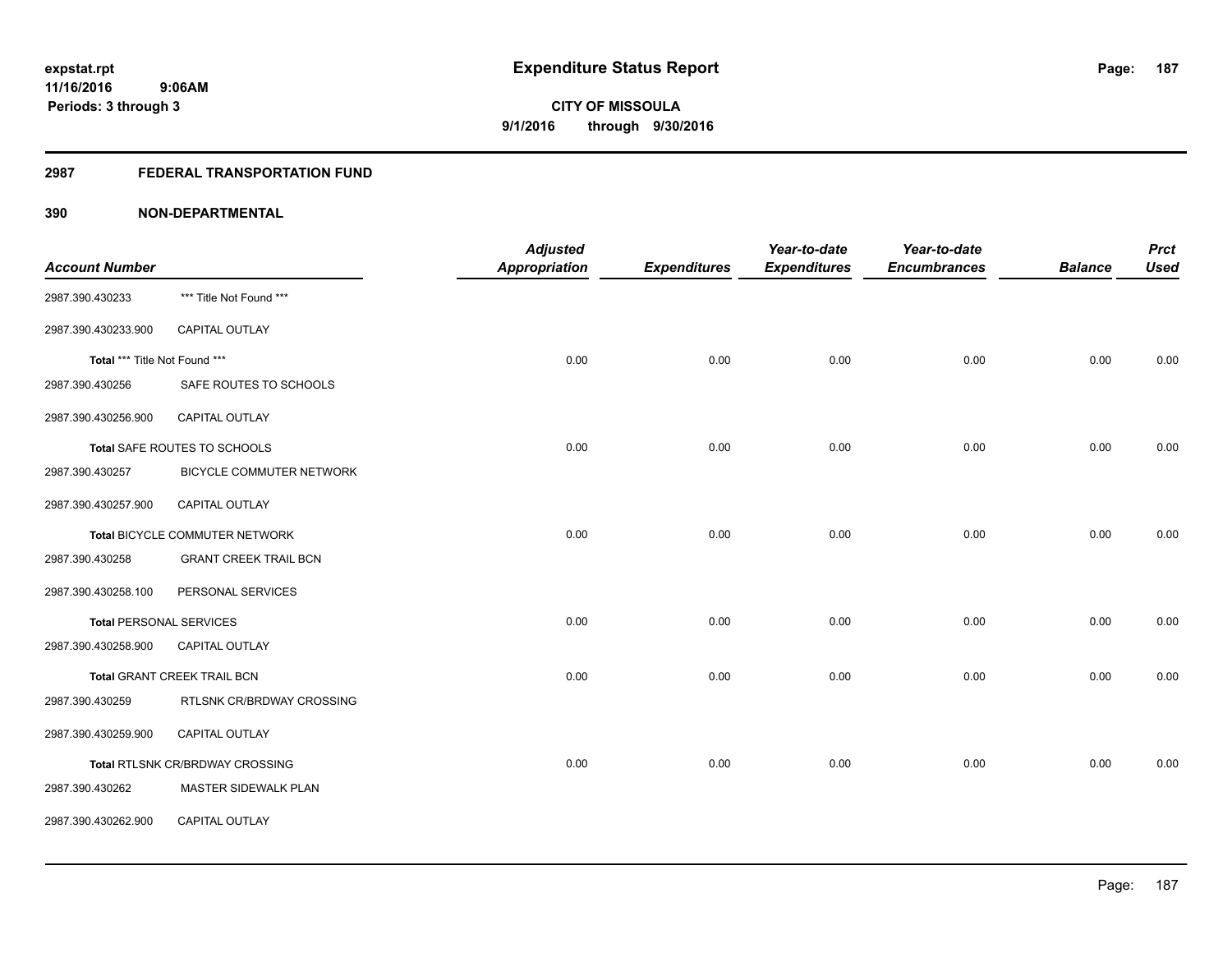## **2987 FEDERAL TRANSPORTATION FUND**

| <b>Account Number</b>      |                                            | <b>Adjusted</b><br><b>Appropriation</b> | <b>Expenditures</b> | Year-to-date<br><b>Expenditures</b> | Year-to-date<br><b>Encumbrances</b> | <b>Balance</b> | <b>Prct</b><br><b>Used</b> |
|----------------------------|--------------------------------------------|-----------------------------------------|---------------------|-------------------------------------|-------------------------------------|----------------|----------------------------|
|                            | <b>Total MASTER SIDEWALK PLAN</b>          | 0.00                                    | 0.00                | 0.00                                | 0.00                                | 0.00           | 0.00                       |
| 2987.390.430271            | HIGGINS HILL/BECKWITH RECONSTRUCTION       |                                         |                     |                                     |                                     |                |                            |
| 2987.390.430271.900        | <b>CAPITAL OUTLAY</b>                      |                                         |                     |                                     |                                     |                |                            |
|                            | Total HIGGINS HILL/BECKWITH RECONSTRUCTION | 0.00                                    | 0.00                | 0.00                                | 0.00                                | 0.00           | 0.00                       |
| 2987.390.430272            | SIGNALIZATION                              |                                         |                     |                                     |                                     |                |                            |
| 2987.390.430272.900        | CAPITAL OUTLAY                             |                                         |                     |                                     |                                     |                |                            |
| <b>Total SIGNALIZATION</b> |                                            | 0.00                                    | 0.00                | 0.00                                | 0.00                                | 0.00           | 0.00                       |
| 2987.390.430276            | RUSSELL S 3RD IMPROVEMENTS                 |                                         |                     |                                     |                                     |                |                            |
| 2987.390.430276.900        | <b>CAPITAL OUTLAY</b>                      |                                         |                     |                                     |                                     |                |                            |
|                            | Total RUSSELL S 3RD IMPROVEMENTS           | 0.00                                    | 0.00                | 0.00                                | 0.00                                | 0.00           | 0.00                       |
| 2987.390.430278            | LOLO ST-BRIDGE TO DUNCAN S/C               |                                         |                     |                                     |                                     |                |                            |
| 2987.390.430278.900        | CAPITAL OUTLAY                             |                                         |                     |                                     |                                     |                |                            |
|                            | Total LOLO ST-BRIDGE TO DUNCAN S/C         | 0.00                                    | 0.00                | 0.00                                | 0.00                                | 0.00           | 0.00                       |
| 2987.390.430279            | E BROADWAY IMPROV/MISSOULA COLLEGE         |                                         |                     |                                     |                                     |                |                            |
| 2987.390.430279.900        | CAPITAL OUTLAY                             |                                         |                     |                                     |                                     |                |                            |
|                            | Total E BROADWAY IMPROV/MISSOULA COLLEGE   | 0.00                                    | 0.00                | 0.00                                | 0.00                                | 0.00           | 0.00                       |
| 2987.390.460405            | PLAYFAIR PARK - MINOR IMPROVEMENTS         |                                         |                     |                                     |                                     |                |                            |
| 2987.390.460405.900        | <b>CAPITAL OUTLAY</b>                      |                                         |                     |                                     |                                     |                |                            |
|                            | Total PLAYFAIR PARK - MINOR IMPROVEMENTS   | 0.00                                    | 0.00                | 0.00                                | 0.00                                | 0.00           | 0.00                       |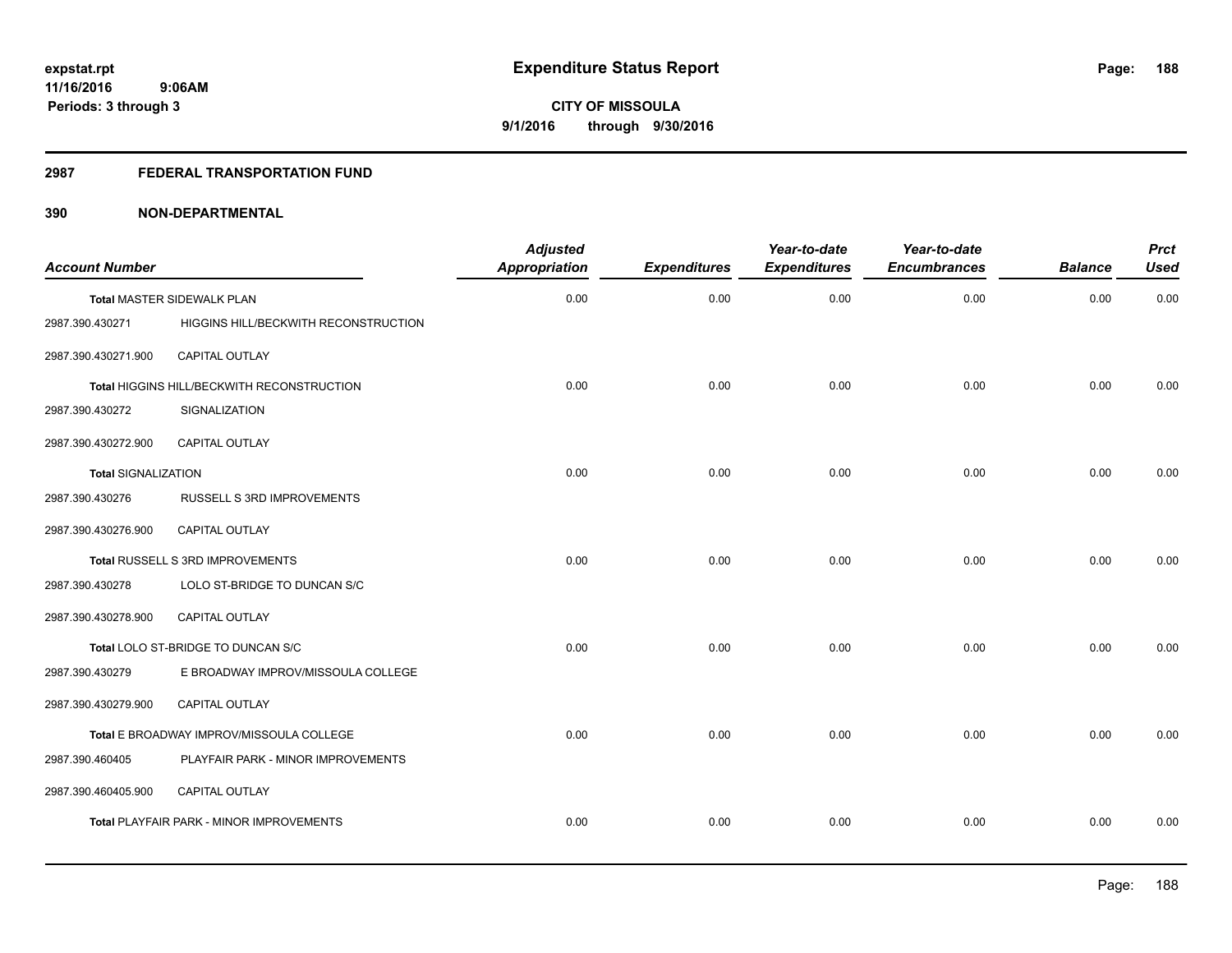### **2987 FEDERAL TRANSPORTATION FUND**

| <b>Account Number</b>           |                                           | <b>Adjusted</b><br><b>Appropriation</b> | <b>Expenditures</b>    | Year-to-date<br><b>Expenditures</b> | Year-to-date<br><b>Encumbrances</b> | <b>Balance</b>               | <b>Prct</b><br><b>Used</b> |
|---------------------------------|-------------------------------------------|-----------------------------------------|------------------------|-------------------------------------|-------------------------------------|------------------------------|----------------------------|
| 2987.390.460415                 | SOUTH HILLS TRAIL SYSTEM                  |                                         |                        |                                     |                                     |                              |                            |
| 2987.390.460415.900             | CAPITAL OUTLAY                            |                                         |                        |                                     |                                     |                              |                            |
|                                 | Total SOUTH HILLS TRAIL SYSTEM            | 0.00                                    | 0.00                   | 0.00                                | 0.00                                | 0.00                         | 0.00                       |
| 2987.390.460435                 | SILVER PARK MILL SITE                     |                                         |                        |                                     |                                     |                              |                            |
| 2987.390.460435.900             | <b>CAPITAL OUTLAY</b>                     |                                         |                        |                                     |                                     |                              |                            |
|                                 | Total SILVER PARK MILL SITE               | 0.00                                    | 0.00                   | 0.00                                | 0.00                                | 0.00                         | 0.00                       |
| 2987.390.460509                 | <b>KIM WILLIAMS TRAIL</b>                 |                                         |                        |                                     |                                     |                              |                            |
| 2987.390.460509.900             | <b>CAPITAL OUTLAY</b>                     |                                         |                        |                                     |                                     |                              |                            |
| <b>Total KIM WILLIAMS TRAIL</b> | 2987.390.460509.930.000 KIM WILLIAMS EAST | 0.00<br>0.00                            | 13.277.14<br>13,277.14 | 13,277.14<br>13,277.14              | 0.00<br>0.00                        | $-13,277.14$<br>$-13,277.14$ | 0.00<br>0.00               |
|                                 |                                           |                                         |                        |                                     |                                     |                              |                            |
| 2987.390.510000                 | <b>MISCELLANEOUS</b>                      |                                         |                        |                                     |                                     |                              |                            |
| 2987.390.510000.800             | OTHER OBJECTS                             |                                         |                        |                                     |                                     |                              |                            |
| <b>Total MISCELLANEOUS</b>      |                                           | 0.00                                    | 0.00                   | 0.00                                | 0.00                                | 0.00                         | 0.00                       |
| 2987.390.510110                 | <b>MERCHANT SERVICES</b>                  |                                         |                        |                                     |                                     |                              |                            |
| 2987.390.510110.500             | <b>FIXED CHARGES</b>                      |                                         |                        |                                     |                                     |                              |                            |
|                                 | <b>Total MERCHANT SERVICES</b>            | 0.00                                    | 0.00                   | 0.00                                | 0.00                                | 0.00                         | 0.00                       |
|                                 | Total FEDERAL TRANSPORTATION FUND         | 0.00                                    | 13,277.14              | 13,277.14                           | 0.00                                | $-13,277.14$                 | 0.00                       |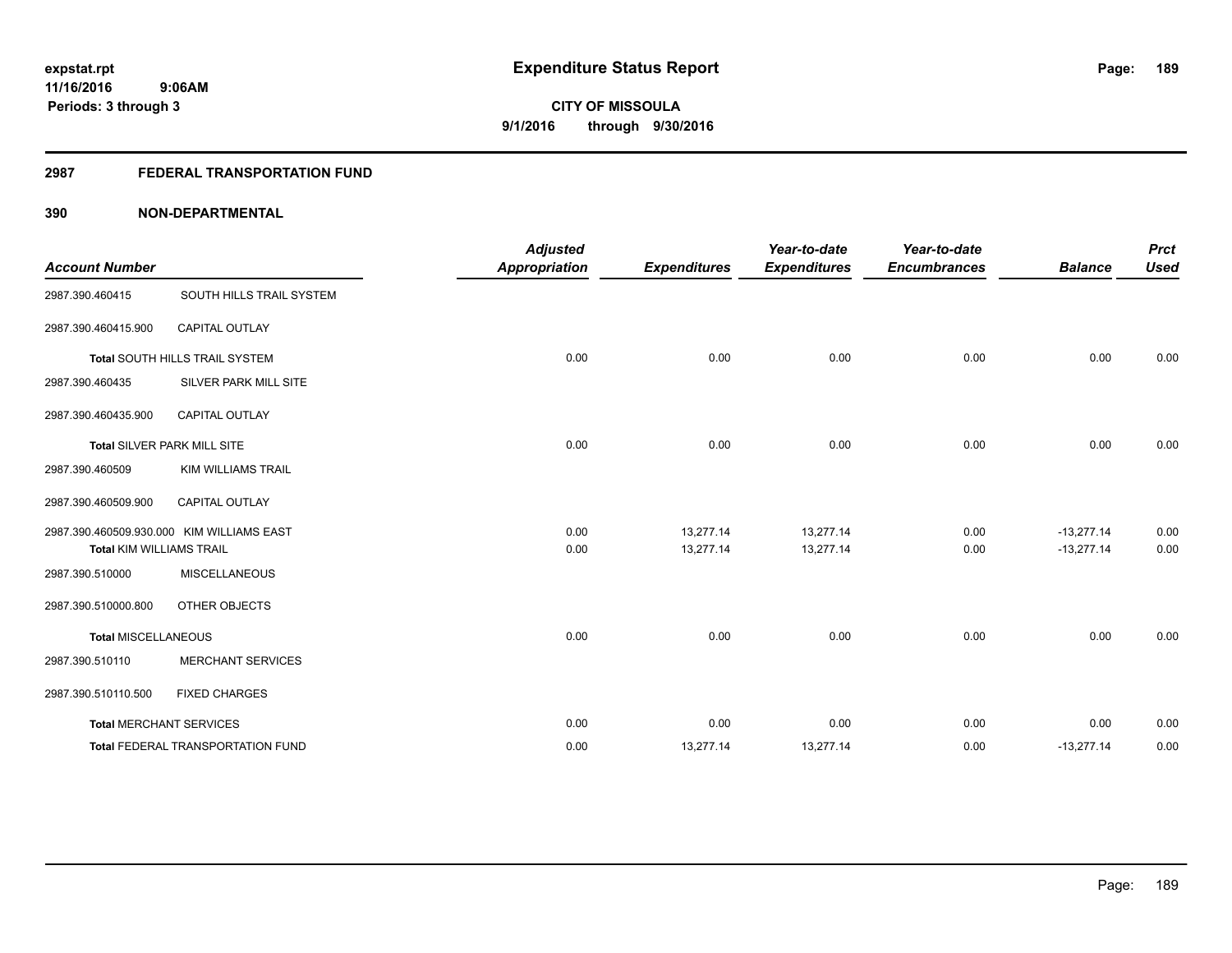## **2988 GRANTS & DONATIONS FUND**

## **223 CITY CLERK**

| <b>Account Number</b>      |                          | <b>Adjusted</b><br><b>Appropriation</b> | <b>Expenditures</b> | Year-to-date<br><b>Expenditures</b> | Year-to-date<br><b>Encumbrances</b> | <b>Balance</b> | <b>Prct</b><br><b>Used</b> |
|----------------------------|--------------------------|-----------------------------------------|---------------------|-------------------------------------|-------------------------------------|----------------|----------------------------|
| 2988.223.420000            | PUBLIC SAFETY            |                                         |                     |                                     |                                     |                |                            |
| 2988.223.420000.200        | <b>SUPPLIES</b>          |                                         |                     |                                     |                                     |                |                            |
| <b>Total PUBLIC SAFETY</b> |                          | 0.00                                    | 0.00                | 0.00                                | 0.00                                | 0.00           | 0.00                       |
| 2988.223.510110            | <b>MERCHANT SERVICES</b> |                                         |                     |                                     |                                     |                |                            |
| 2988.223.510110.500        | <b>FIXED CHARGES</b>     |                                         |                     |                                     |                                     |                |                            |
| <b>Total CITY CLERK</b>    |                          | 0.00                                    | 0.00                | 0.00                                | 0.00                                | 0.00           | 0.00                       |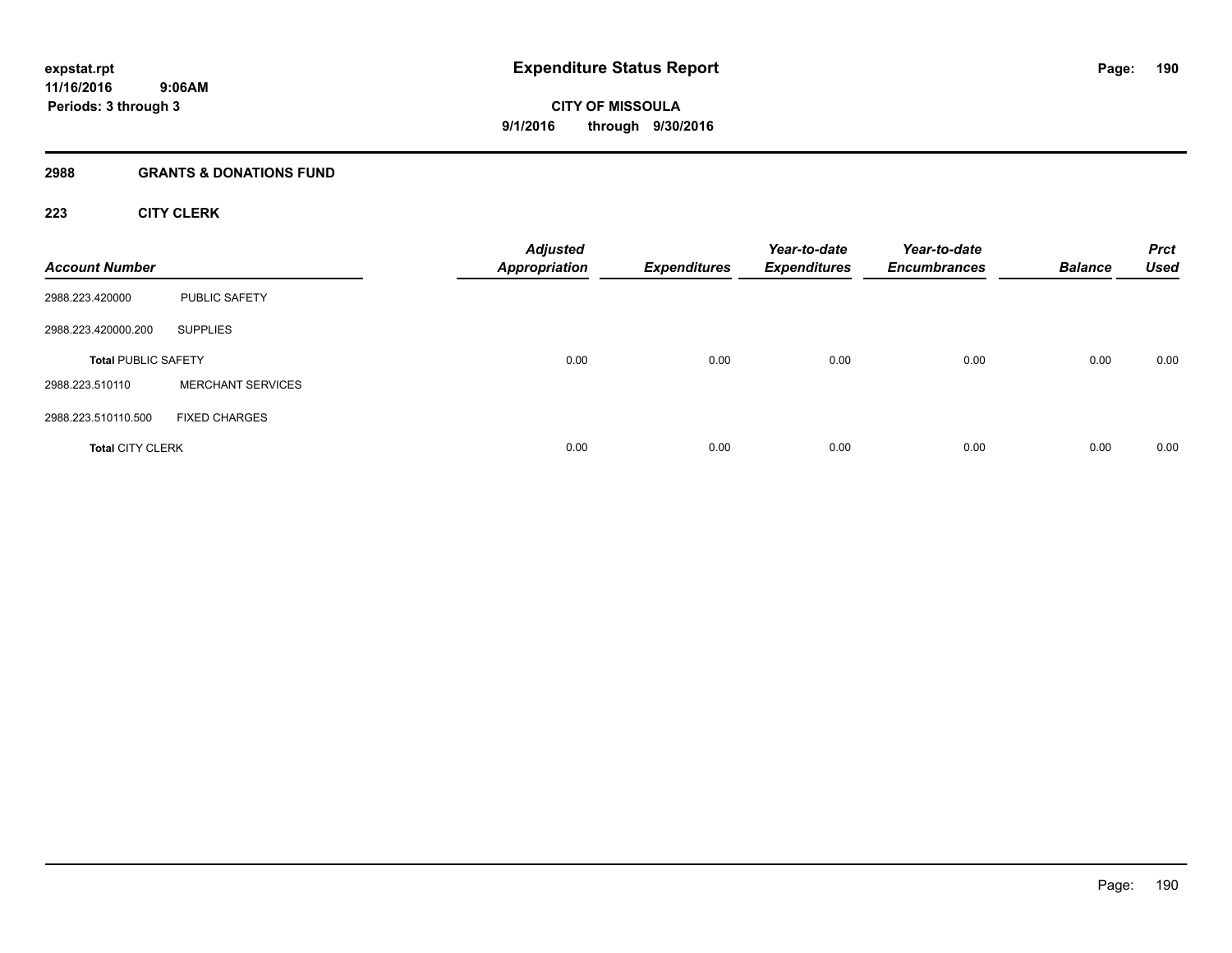## **2988 GRANTS & DONATIONS FUND**

## **270 CITY ATTORNEY**

| <b>Account Number</b>      |                                | <b>Adjusted</b><br><b>Appropriation</b> | <b>Expenditures</b> | Year-to-date<br><b>Expenditures</b> | Year-to-date<br><b>Encumbrances</b> | <b>Balance</b> | <b>Prct</b><br>Used |
|----------------------------|--------------------------------|-----------------------------------------|---------------------|-------------------------------------|-------------------------------------|----------------|---------------------|
| 2988.270.411121            | DV ACCOUNTABILITY GRANT        |                                         |                     |                                     |                                     |                |                     |
| 2988.270.411121.100        | PERSONAL SERVICES              |                                         |                     |                                     |                                     |                |                     |
|                            | <b>Total PERSONAL SERVICES</b> | 0.00                                    | 0.00                | 0.00                                | 0.00                                | 0.00           | 0.00                |
| 2988.270.411121.300        | PURCHASED SERVICES             |                                         |                     |                                     |                                     |                |                     |
| <b>Total CITY ATTORNEY</b> |                                | 0.00                                    | 0.00                | 0.00                                | 0.00                                | 0.00           | 0.00                |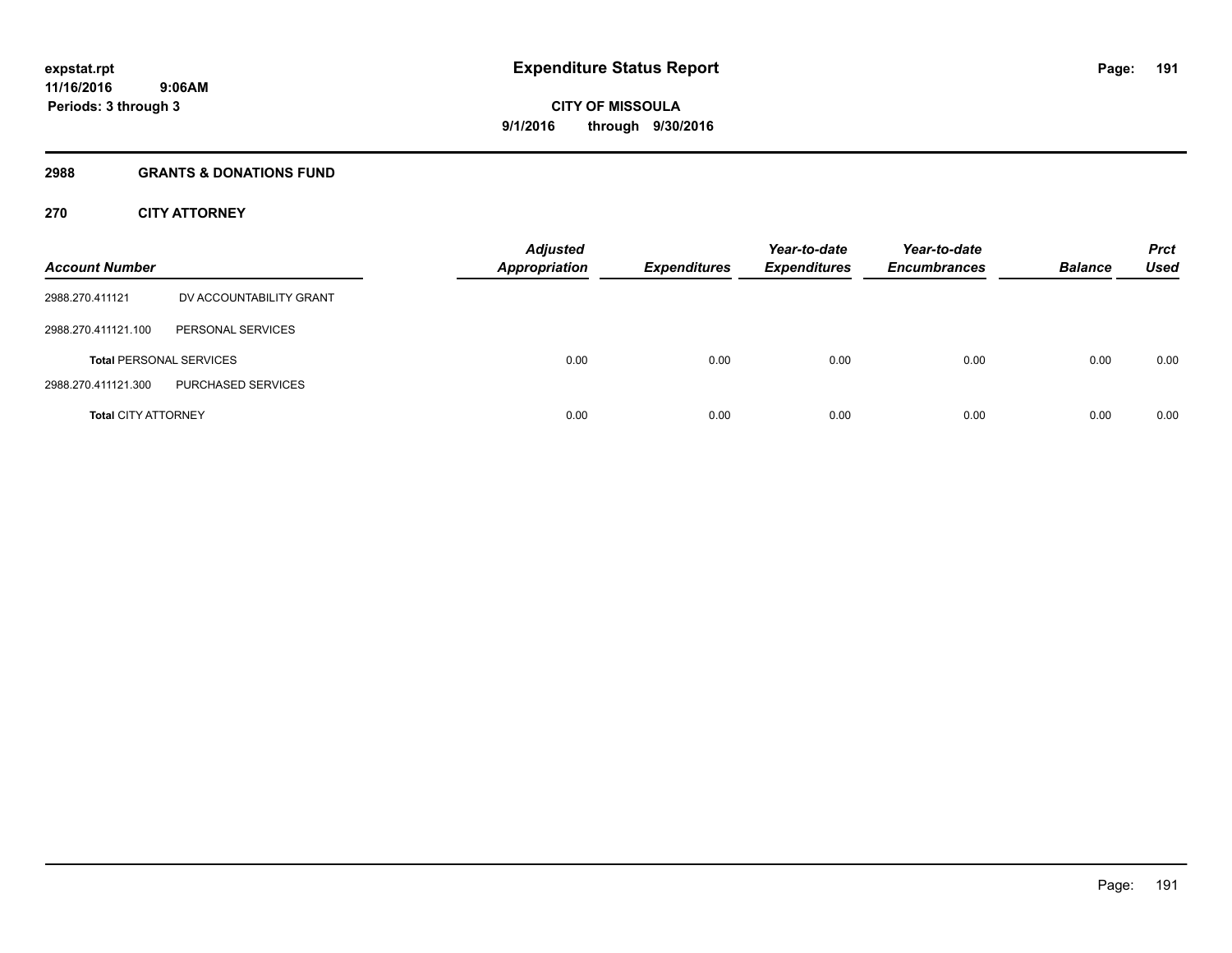## **2988 GRANTS & DONATIONS FUND**

| <b>Account Number</b>          |                             | <b>Adjusted</b><br><b>Appropriation</b> | <b>Expenditures</b> | Year-to-date<br><b>Expenditures</b> | Year-to-date<br><b>Encumbrances</b> | <b>Balance</b> | <b>Prct</b><br><b>Used</b> |
|--------------------------------|-----------------------------|-----------------------------------------|---------------------|-------------------------------------|-------------------------------------|----------------|----------------------------|
| 2988.290.420161                | <b>ICAC GOOGLE</b>          |                                         |                     |                                     |                                     |                |                            |
| 2988.290.420161.100            | PERSONAL SERVICES           |                                         |                     |                                     |                                     |                |                            |
| <b>Total PERSONAL SERVICES</b> |                             | 0.00                                    | 0.00                | 0.00                                | 0.00                                | 0.00           | 0.00                       |
| 2988.290.420161.900            | CAPITAL OUTLAY              |                                         |                     |                                     |                                     |                |                            |
| Total ICAC GOOGLE              |                             | 0.00                                    | 0.00                | 0.00                                | 0.00                                | 0.00           | 0.00                       |
| 2988.290.420186                | FY15 HITDA                  |                                         |                     |                                     |                                     |                |                            |
| 2988.290.420186.200            | <b>SUPPLIES</b>             |                                         |                     |                                     |                                     |                |                            |
| <b>Total SUPPLIES</b>          |                             | 0.00                                    | 0.00                | 0.00                                | 0.00                                | 0.00           | 0.00                       |
| 2988.290.420186.300            | PURCHASED SERVICES          |                                         |                     |                                     |                                     |                |                            |
| Total FY15 HITDA               |                             | 0.00                                    | 0.00                | 0.00                                | 0.00                                | 0.00           | 0.00                       |
| 2988.290.420190                | LAW ENFORCEMENT BLOCK GRANT |                                         |                     |                                     |                                     |                |                            |
| 2988.290.420190.100            | PERSONAL SERVICES           |                                         |                     |                                     |                                     |                |                            |
| <b>Total POLICE</b>            |                             | 0.00                                    | 0.00                | 0.00                                | 0.00                                | 0.00           | 0.00                       |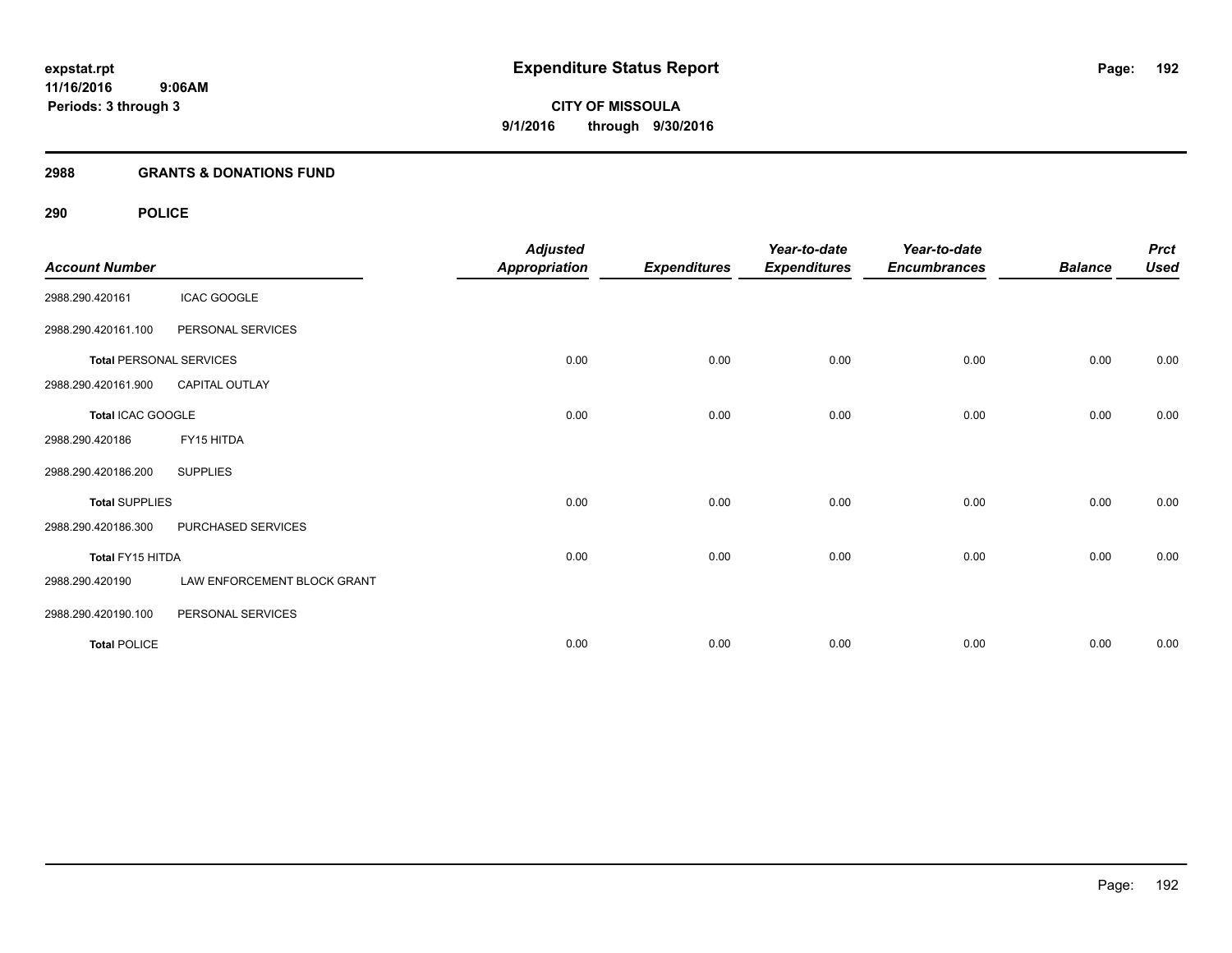## **2988 GRANTS & DONATIONS FUND**

**300 FIRE**

| <b>Account Number</b>  |                         | <b>Adjusted</b><br>Appropriation | <b>Expenditures</b> | Year-to-date<br><b>Expenditures</b> | Year-to-date<br><b>Encumbrances</b> | <b>Balance</b> | <b>Prct</b><br><b>Used</b> |
|------------------------|-------------------------|----------------------------------|---------------------|-------------------------------------|-------------------------------------|----------------|----------------------------|
| 2988.300.420731        | <b>AFG GRANT</b>        |                                  |                     |                                     |                                     |                |                            |
| 2988.300.420731.900    | <b>CAPITAL OUTLAY</b>   |                                  |                     |                                     |                                     |                |                            |
| <b>Total AFG GRANT</b> |                         | 0.00                             | 0.00                | 0.00                                | 0.00                                | 0.00           | 0.00                       |
| 2988.300.720731        | *** Title Not Found *** |                                  |                     |                                     |                                     |                |                            |
| 2988.300.720731.900    | <b>CAPITAL OUTLAY</b>   |                                  |                     |                                     |                                     |                |                            |
| <b>Total FIRE</b>      |                         | 0.00                             | 0.00                | 0.00                                | 0.00                                | 0.00           | 0.00                       |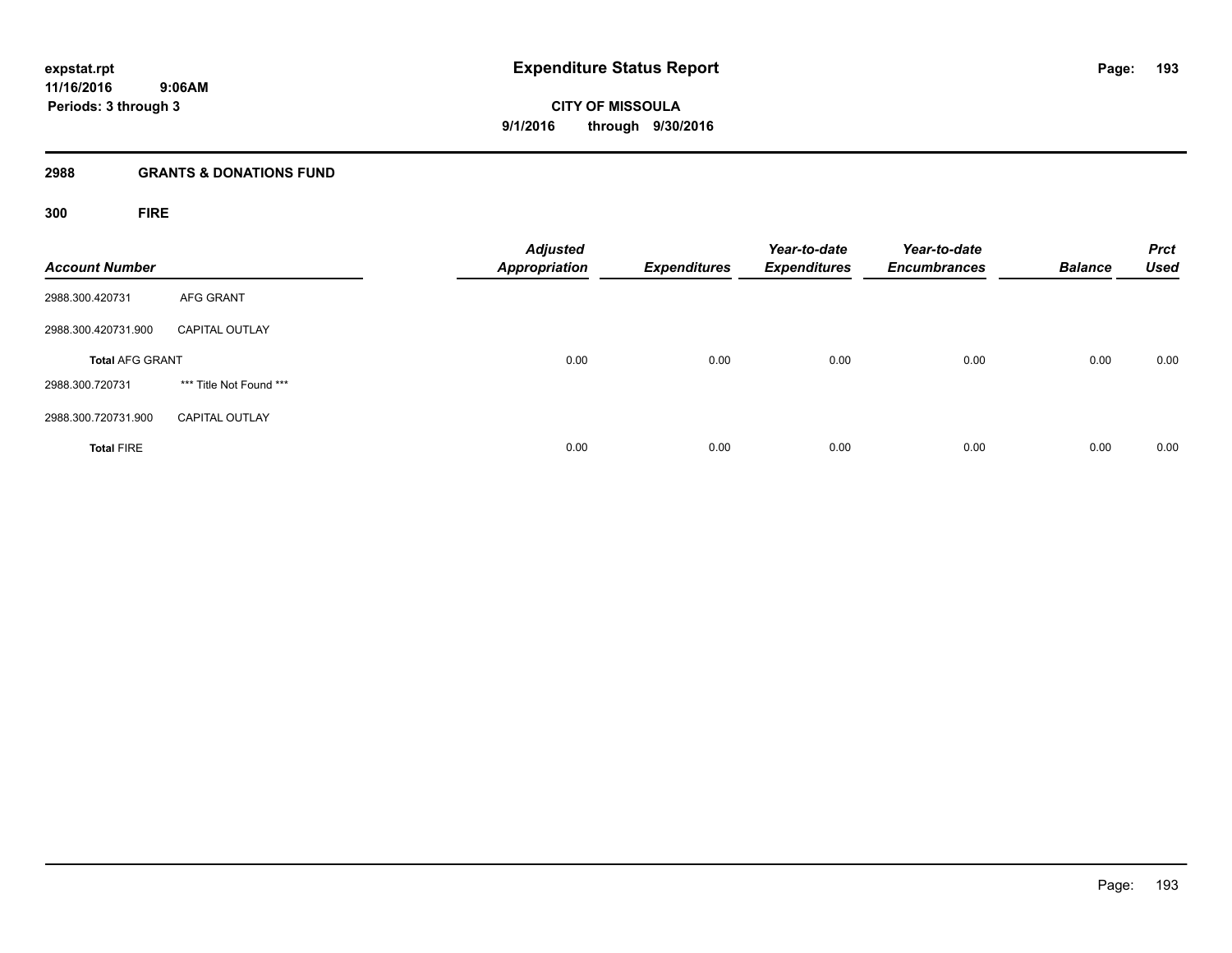#### **2988 GRANTS & DONATIONS FUND**

| <b>Account Number</b>    |                                         | <b>Adjusted</b><br><b>Appropriation</b> | <b>Expenditures</b> | Year-to-date<br><b>Expenditures</b> | Year-to-date<br><b>Encumbrances</b> | <b>Balance</b> | <b>Prct</b><br><b>Used</b> |
|--------------------------|-----------------------------------------|-----------------------------------------|---------------------|-------------------------------------|-------------------------------------|----------------|----------------------------|
| 2988.390.410105          | WAPIKIYA HOMEOWNERS ASSN GRANT          |                                         |                     |                                     |                                     |                |                            |
| 2988.390.410105.200      | <b>SUPPLIES</b>                         |                                         |                     |                                     |                                     |                |                            |
|                          | Total WAPIKIYA HOMEOWNERS ASSN GRANT    | 0.00                                    | 0.00                | 0.00                                | 0.00                                | 0.00           | 0.00                       |
| 2988.390.420000          | <b>MISC GRANTS</b>                      |                                         |                     |                                     |                                     |                |                            |
| 2988.390.420000.700      | <b>GRANTS &amp; CONTRIBUTIONS</b>       |                                         |                     |                                     |                                     |                |                            |
|                          | <b>Total GRANTS &amp; CONTRIBUTIONS</b> | 0.00                                    | 0.00                | 0.00                                | 0.00                                | 0.00           | 0.00                       |
| 2988.390.420000.800      | OTHER OBJECTS                           |                                         |                     |                                     |                                     |                |                            |
| <b>Total MISC GRANTS</b> |                                         | 0.00                                    | 0.00                | 0.00                                | 0.00                                | 0.00           | 0.00                       |
| 2988.390.420110          | COPS TECHNOLOGY GRANT(D0J)              |                                         |                     |                                     |                                     |                |                            |
| 2988.390.420110.900      | CAPITAL OUTLAY                          |                                         |                     |                                     |                                     |                |                            |
|                          | Total COPS TECHNOLOGY GRANT(D0J)        | 0.00                                    | 0.00                | 0.00                                | 0.00                                | 0.00           | 0.00                       |
| 2988.390.420112          | COPS TECH GRANT X2 \$750,000            |                                         |                     |                                     |                                     |                |                            |
| 2988.390.420112.300      | PURCHASED SERVICES                      |                                         |                     |                                     |                                     |                |                            |
|                          | <b>Total PURCHASED SERVICES</b>         | 0.00                                    | 0.00                | 0.00                                | 0.00                                | 0.00           | 0.00                       |
| 2988.390.420112.900      | CAPITAL OUTLAY                          |                                         |                     |                                     |                                     |                |                            |
|                          | Total COPS TECH GRANT X2 \$750,000      | 0.00                                    | 0.00                | 0.00                                | 0.00                                | 0.00           | 0.00                       |
| 2988.390.420143          | ANTI-GRAFFITI PROJECT                   |                                         |                     |                                     |                                     |                |                            |
| 2988.390.420143.200      | <b>SUPPLIES</b>                         |                                         |                     |                                     |                                     |                |                            |
|                          | <b>Total ANTI-GRAFFITI PROJECT</b>      | 0.00                                    | 0.00                | 0.00                                | 0.00                                | 0.00           | 0.00                       |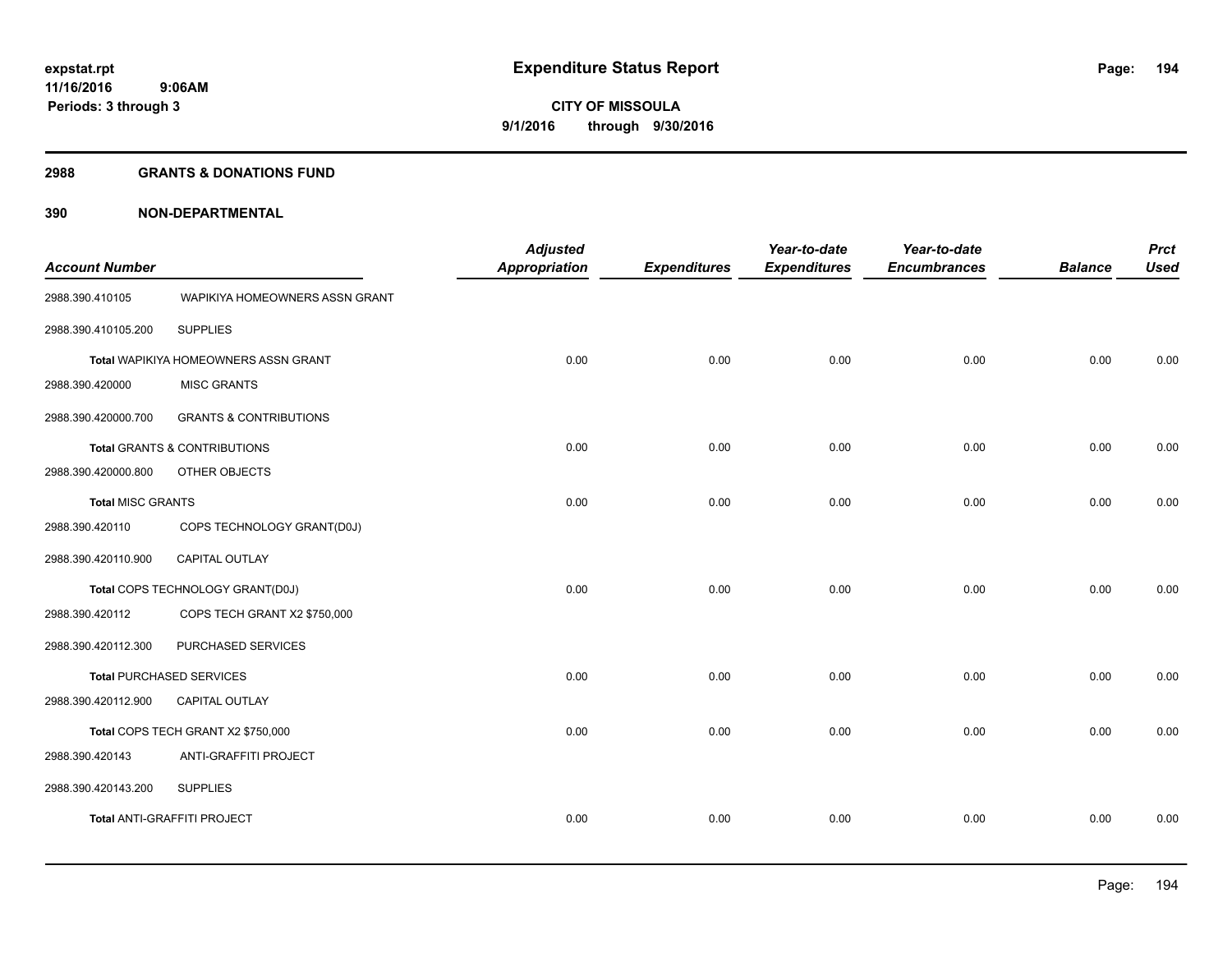#### **2988 GRANTS & DONATIONS FUND**

| <b>Account Number</b>          |                                       | <b>Adjusted</b><br><b>Appropriation</b> | <b>Expenditures</b> | Year-to-date<br><b>Expenditures</b> | Year-to-date<br><b>Encumbrances</b> | <b>Balance</b> | <b>Prct</b><br><b>Used</b> |
|--------------------------------|---------------------------------------|-----------------------------------------|---------------------|-------------------------------------|-------------------------------------|----------------|----------------------------|
| 2988.390.420144                | BIAS CRIME CONTROL CAMPAIGN           |                                         |                     |                                     |                                     |                |                            |
| 2988.390.420144.300            | PURCHASED SERVICES                    |                                         |                     |                                     |                                     |                |                            |
|                                | Total BIAS CRIME CONTROL CAMPAIGN     | 0.00                                    | 0.00                | 0.00                                | 0.00                                | 0.00           | 0.00                       |
| 2988.390.420145                | FY10 UNDERAGE DRINKING                |                                         |                     |                                     |                                     |                |                            |
| 2988.390.420145.100            | PERSONAL SERVICES                     |                                         |                     |                                     |                                     |                |                            |
| <b>Total PERSONAL SERVICES</b> |                                       | 0.00                                    | 0.00                | 0.00                                | 0.00                                | 0.00           | 0.00                       |
| 2988.390.420145.300            | PURCHASED SERVICES                    |                                         |                     |                                     |                                     |                |                            |
|                                | Total FY10 UNDERAGE DRINKING          | 0.00                                    | 0.00                | 0.00                                | 0.00                                | 0.00           | 0.00                       |
| 2988.390.420150                | TRAFFIC POLICING-UNIFORM              |                                         |                     |                                     |                                     |                |                            |
| 2988.390.420150.900            | <b>CAPITAL OUTLAY</b>                 |                                         |                     |                                     |                                     |                |                            |
|                                | <b>Total TRAFFIC POLICING-UNIFORM</b> | 0.00                                    | 0.00                | 0.00                                | 0.00                                | 0.00           | 0.00                       |
| 2988.390.420160                | FY09 POLICE ICAC FEDERAL GRANT        |                                         |                     |                                     |                                     |                |                            |
| 2988.390.420160.100            | PERSONAL SERVICES                     |                                         |                     |                                     |                                     |                |                            |
| <b>Total PERSONAL SERVICES</b> |                                       | 0.00                                    | 0.00                | 0.00                                | 0.00                                | 0.00           | 0.00                       |
| 2988.390.420160.200            | <b>SUPPLIES</b>                       |                                         |                     |                                     |                                     |                |                            |
| <b>Total SUPPLIES</b>          |                                       | 0.00                                    | 0.00                | 0.00                                | 0.00                                | 0.00           | 0.00                       |
| 2988.390.420160.300            | PURCHASED SERVICES                    |                                         |                     |                                     |                                     |                |                            |
|                                | <b>Total PURCHASED SERVICES</b>       | 0.00                                    | 0.00                | 0.00                                | 0.00                                | 0.00           | 0.00                       |
| 2988.390.420160.400            | <b>BUILDING MATERIALS</b>             |                                         |                     |                                     |                                     |                |                            |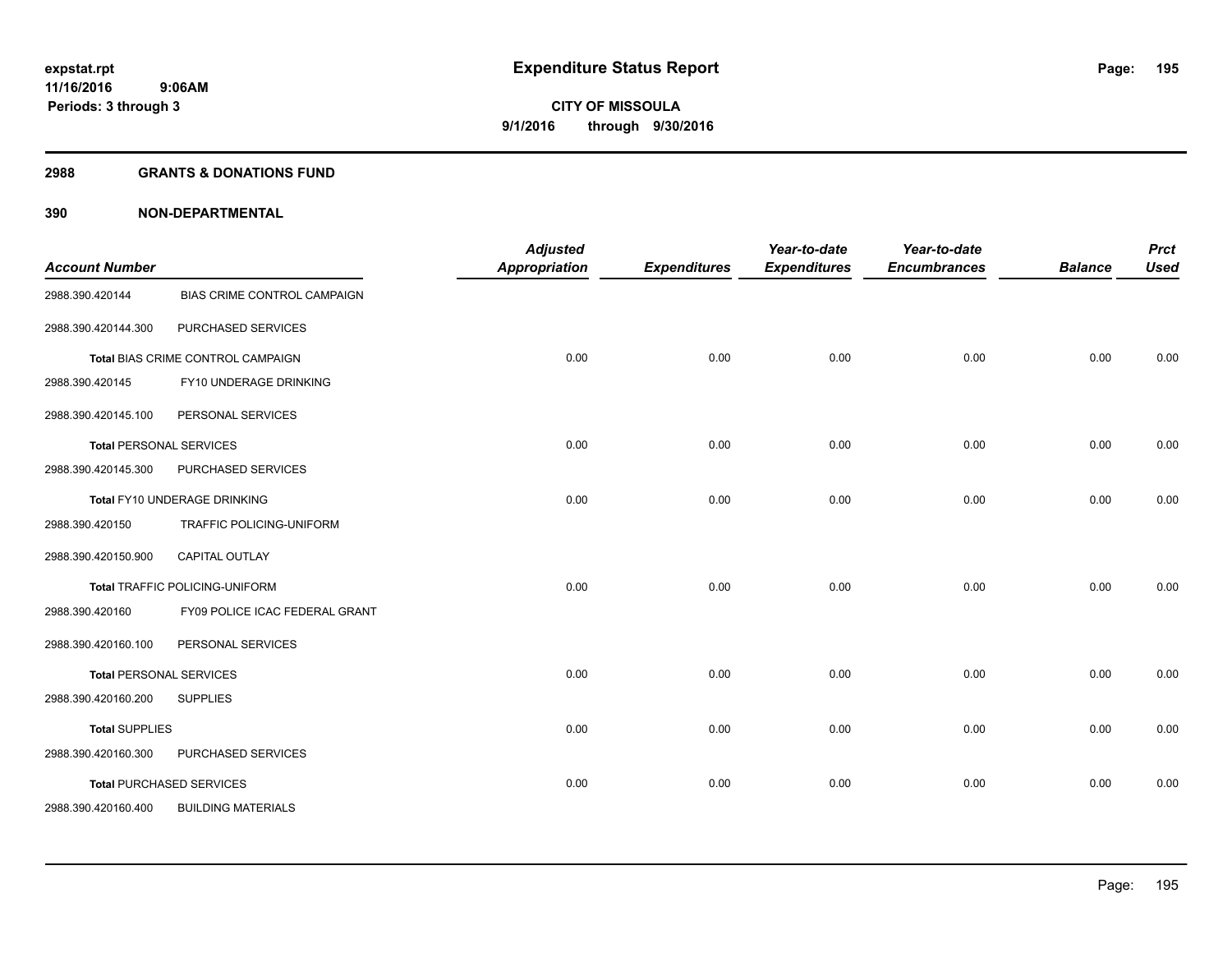#### **2988 GRANTS & DONATIONS FUND**

| <b>Account Number</b>                                     | <b>Adjusted</b><br>Appropriation | <b>Expenditures</b> | Year-to-date<br><b>Expenditures</b> | Year-to-date<br><b>Encumbrances</b> | <b>Balance</b> | <b>Prct</b><br><b>Used</b> |
|-----------------------------------------------------------|----------------------------------|---------------------|-------------------------------------|-------------------------------------|----------------|----------------------------|
| <b>Total BUILDING MATERIALS</b>                           | 0.00                             | 0.00                | 0.00                                | 0.00                                | 0.00           | 0.00                       |
| <b>FIXED CHARGES</b><br>2988.390.420160.500               |                                  |                     |                                     |                                     |                |                            |
| <b>Total FIXED CHARGES</b>                                | 0.00                             | 0.00                | 0.00                                | 0.00                                | 0.00           | 0.00                       |
| 2988.390.420160.800<br>OTHER OBJECTS                      |                                  |                     |                                     |                                     |                |                            |
| <b>Total OTHER OBJECTS</b>                                | 0.00                             | 0.00                | 0.00                                | 0.00                                | 0.00           | 0.00                       |
| 2988.390.420160.900<br><b>CAPITAL OUTLAY</b>              |                                  |                     |                                     |                                     |                |                            |
| Total FY09 POLICE ICAC FEDERAL GRANT                      | 0.00                             | 0.00                | 0.00                                | 0.00                                | 0.00           | 0.00                       |
| 2988.390.420161<br>FY09 POLICE TRAINING SIMULATOR GRANT   |                                  |                     |                                     |                                     |                |                            |
| PERSONAL SERVICES<br>2988.390.420161.100                  |                                  |                     |                                     |                                     |                |                            |
| 2988.390.420161.110.000 ICAC GOOGLE-SALARIES AND WAGES    | 0.00                             | 0.00                | 4,260.60                            | 0.00                                | $-4,260.60$    | 0.00                       |
| 2988.390.420161.115.000 SALARIES/HEALTH INSURANCE BENEFIT | 0.00                             | 0.00                | 210.60                              | 0.00                                | $-210.60$      | 0.00                       |
| 2988.390.420161.140.000 EMPLOYER CONTRIBUTIONS            | 0.00                             | 0.00                | 1,155.83                            | 0.00                                | $-1,155.83$    | 0.00                       |
| <b>Total PERSONAL SERVICES</b>                            | 0.00                             | 0.00                | 5,627.03                            | 0.00                                | $-5,627.03$    | 0.00                       |
| 2988.390.420161.200<br><b>SUPPLIES</b>                    |                                  |                     |                                     |                                     |                |                            |
| <b>Total SUPPLIES</b>                                     | 0.00                             | 0.00                | 0.00                                | 0.00                                | 0.00           | 0.00                       |
| Total FY09 POLICE TRAINING SIMULATOR GRANT                | 0.00                             | 0.00                | 5,627.03                            | 0.00                                | $-5,627.03$    | 0.00                       |
| 2988.390.420180<br><b>BULLETPROOF VEST PROGRAM</b>        |                                  |                     |                                     |                                     |                |                            |
| 2988.390.420180.200<br><b>SUPPLIES</b>                    |                                  |                     |                                     |                                     |                |                            |
| Total BULLETPROOF VEST PROGRAM                            | 0.00                             | 0.00                | 0.00                                | 0.00                                | 0.00           | 0.00                       |
| 2988.390.420181<br>FY16 HIDTA                             |                                  |                     |                                     |                                     |                |                            |
| 2988.390.420181.100<br>PERSONAL SERVICES                  |                                  |                     |                                     |                                     |                |                            |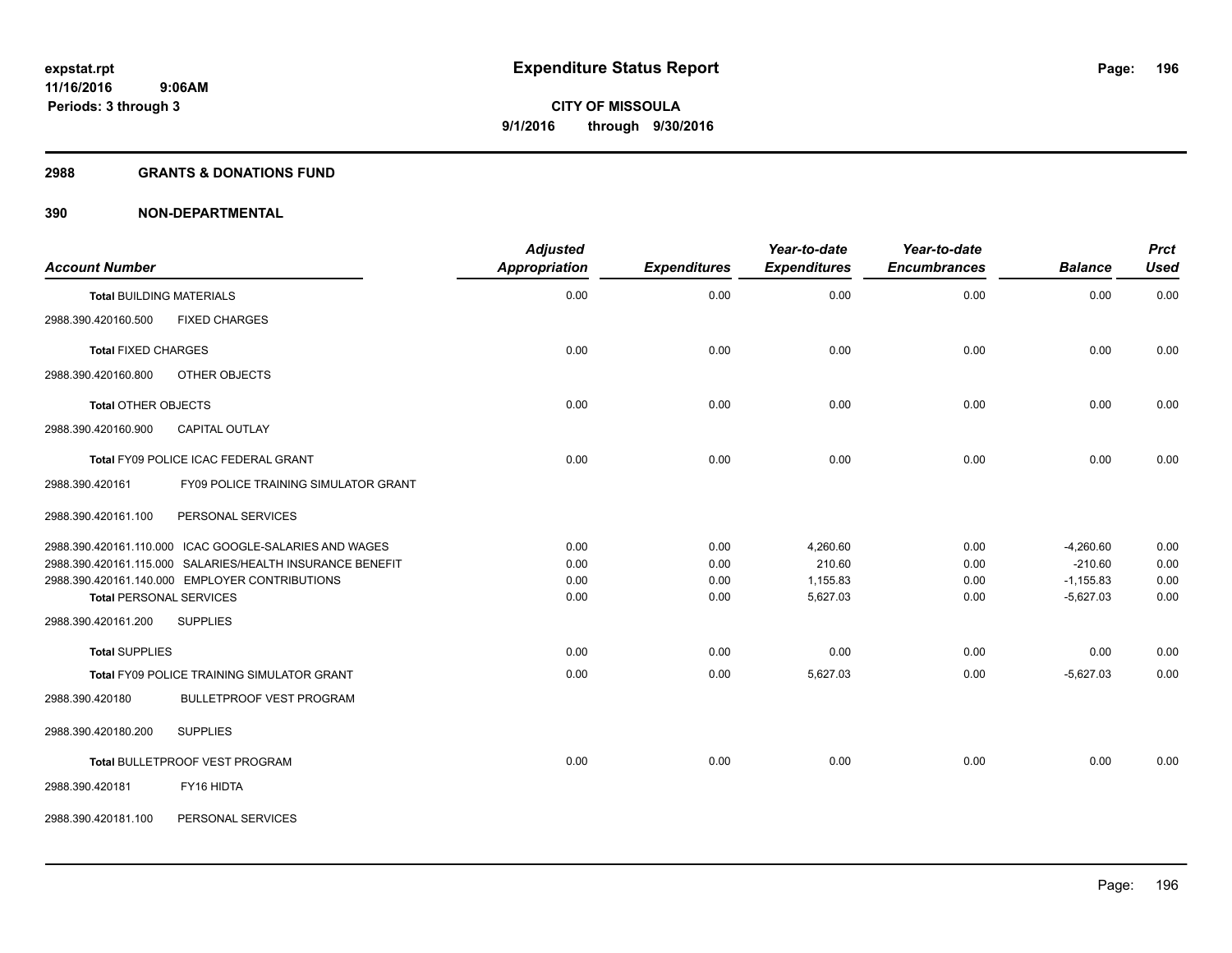#### **2988 GRANTS & DONATIONS FUND**

|                                |                                                           | <b>Adjusted</b>      |                     | Year-to-date        | Year-to-date        |                | <b>Prct</b> |
|--------------------------------|-----------------------------------------------------------|----------------------|---------------------|---------------------|---------------------|----------------|-------------|
| <b>Account Number</b>          |                                                           | <b>Appropriation</b> | <b>Expenditures</b> | <b>Expenditures</b> | <b>Encumbrances</b> | <b>Balance</b> | <b>Used</b> |
|                                | 2988.390.420181.120.000 FY12 HIDTA-OVERTIME/TERMINATION   | 0.00                 | 0.00                | 282.33              | 0.00                | $-282.33$      | 0.00        |
|                                | 2988.390.420181.140.000 FY12 HIDTA-EMPLOYER CONTRIBUTIONS | 0.00                 | 0.00                | 19.14               | 0.00                | $-19.14$       | 0.00        |
| <b>Total PERSONAL SERVICES</b> |                                                           | 0.00                 | 0.00                | 301.47              | 0.00                | $-301.47$      | 0.00        |
| 2988.390.420181.200            | <b>SUPPLIES</b>                                           |                      |                     |                     |                     |                |             |
| <b>Total SUPPLIES</b>          |                                                           | 0.00                 | 0.00                | 0.00                | 0.00                | 0.00           | 0.00        |
| 2988.390.420181.300            | PURCHASED SERVICES                                        |                      |                     |                     |                     |                |             |
|                                | 2988.390.420181.350.000 FY12 HIDTA-PROFESSIONAL SERVICES  | 0.00                 | 0.00                | 51.00               | 0.00                | $-51.00$       | 0.00        |
|                                | <b>Total PURCHASED SERVICES</b>                           | 0.00                 | 0.00                | 51.00               | 0.00                | $-51.00$       | 0.00        |
| 2988.390.420181.500            | <b>FIXED CHARGES</b>                                      |                      |                     |                     |                     |                |             |
|                                | 2988.390.420181.500.000 FACILITY LEASE-FIXED CHARGES      | 0.00                 | 0.00                | 5,669.70            | 0.00                | $-5,669.70$    | 0.00        |
| <b>Total FIXED CHARGES</b>     |                                                           | 0.00                 | 0.00                | 5,669.70            | 0.00                | $-5,669.70$    | 0.00        |
| 2988.390.420181.900            | <b>CAPITAL OUTLAY</b>                                     |                      |                     |                     |                     |                |             |
| <b>Total CAPITAL OUTLAY</b>    |                                                           | 0.00                 | 0.00                | 0.00                | 0.00                | 0.00           | 0.00        |
| Total FY16 HIDTA               |                                                           | 0.00                 | 0.00                | 6,022.17            | 0.00                | $-6,022.17$    | 0.00        |
| 2988.390.420184                | <b>DUI TASK FORCE GRANT</b>                               |                      |                     |                     |                     |                |             |
| 2988.390.420184.100            | PERSONAL SERVICES                                         |                      |                     |                     |                     |                |             |
| <b>Total PERSONAL SERVICES</b> |                                                           | 0.00                 | 0.00                | 0.00                | 0.00                | 0.00           | 0.00        |
| 2988.390.420184.200            | <b>SUPPLIES</b>                                           |                      |                     |                     |                     |                |             |
|                                | <b>Total DUI TASK FORCE GRANT</b>                         | 0.00                 | 0.00                | 0.00                | 0.00                | 0.00           | 0.00        |
| 2988.390.420185                | DUI - COPS IN SHOPS                                       |                      |                     |                     |                     |                |             |
| 2988.390.420185.100            | PERSONAL SERVICES                                         |                      |                     |                     |                     |                |             |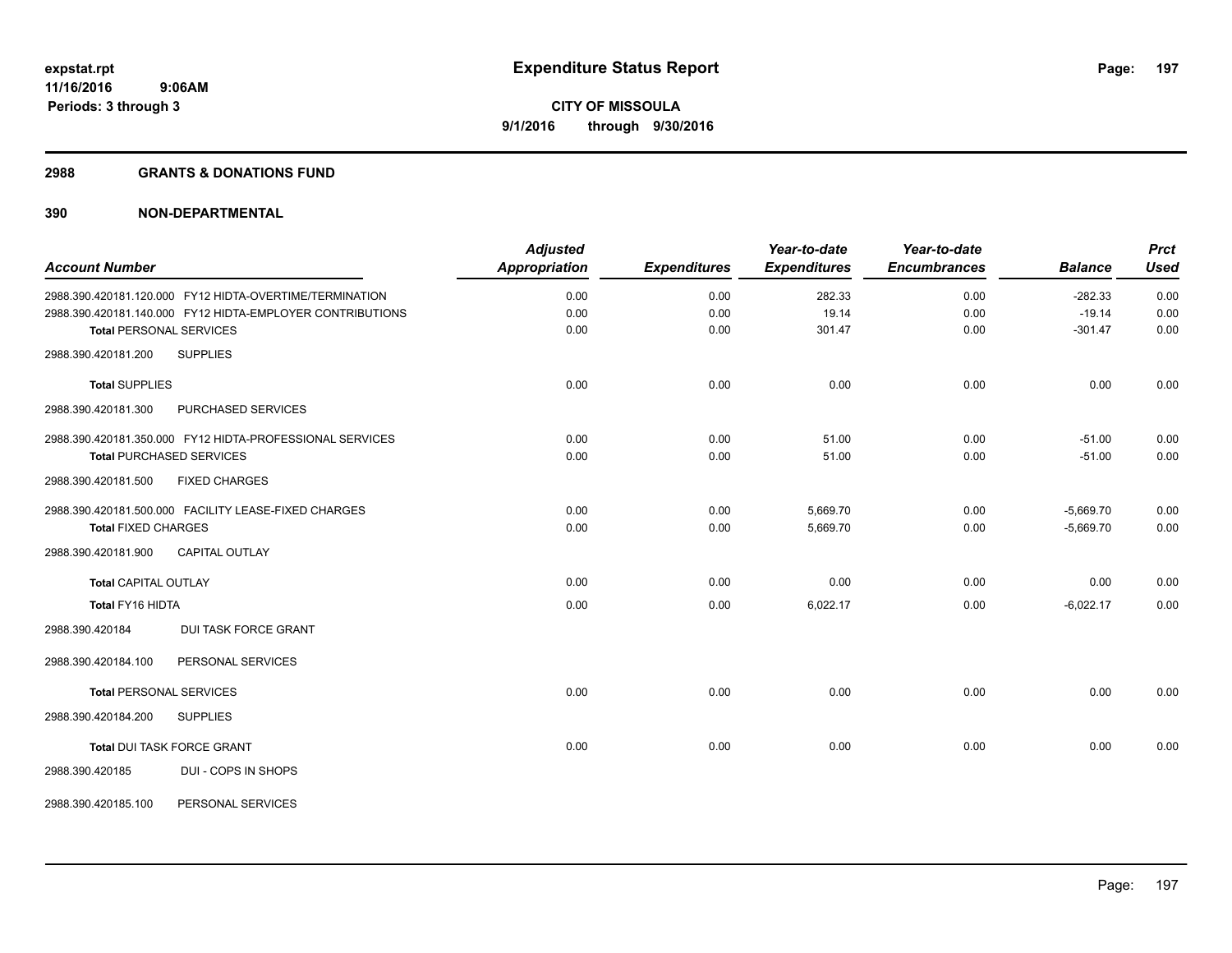#### **2988 GRANTS & DONATIONS FUND**

| <b>Account Number</b>          |                                                              | <b>Adjusted</b><br>Appropriation | <b>Expenditures</b> | Year-to-date<br><b>Expenditures</b> | Year-to-date<br><b>Encumbrances</b> | <b>Balance</b>        | <b>Prct</b><br><b>Used</b> |
|--------------------------------|--------------------------------------------------------------|----------------------------------|---------------------|-------------------------------------|-------------------------------------|-----------------------|----------------------------|
| <b>Total PERSONAL SERVICES</b> |                                                              | 0.00                             | 0.00                | 0.00                                | 0.00                                | 0.00                  | 0.00                       |
| 2988.390.420185.200            | <b>SUPPLIES</b>                                              |                                  |                     |                                     |                                     |                       |                            |
| Total DUI - COPS IN SHOPS      |                                                              | 0.00                             | 0.00                | 0.00                                | 0.00                                | 0.00                  | 0.00                       |
| 2988.390.420186                | FY15 HITDA                                                   |                                  |                     |                                     |                                     |                       |                            |
| 2988.390.420186.100            | PERSONAL SERVICES                                            |                                  |                     |                                     |                                     |                       |                            |
| <b>Total PERSONAL SERVICES</b> |                                                              | 0.00                             | 0.00                | 0.00                                | 0.00                                | 0.00                  | 0.00                       |
| 2988.390.420186.200            | <b>SUPPLIES</b>                                              |                                  |                     |                                     |                                     |                       |                            |
| <b>Total SUPPLIES</b>          |                                                              | 0.00                             | 0.00                | 0.00                                | 0.00                                | 0.00                  | 0.00                       |
| 2988.390.420186.300            | PURCHASED SERVICES                                           |                                  |                     |                                     |                                     |                       |                            |
|                                | <b>Total PURCHASED SERVICES</b>                              | 0.00                             | 0.00                | 0.00                                | 0.00                                | 0.00                  | 0.00                       |
| 2988.390.420186.500            | <b>FIXED CHARGES</b>                                         |                                  |                     |                                     |                                     |                       |                            |
| Total FY15 HITDA               |                                                              | 0.00                             | 0.00                | 0.00                                | 0.00                                | 0.00                  | 0.00                       |
| 2988.390.420190                | STATE OT SEAT BELT GRANT                                     |                                  |                     |                                     |                                     |                       |                            |
| 2988.390.420190.100            | PERSONAL SERVICES                                            |                                  |                     |                                     |                                     |                       |                            |
|                                | 2988.390.420190.120.000 OVERTIME/TERMINATION - MDOT/SEATBELT | 0.00                             | 0.00                | 393.49                              | 0.00                                | $-393.49$             | 0.00                       |
| <b>Total PERSONAL SERVICES</b> | 2988.390.420190.140.000 EMPLOYER CONTRIBUTIONS-MDOT/SEATBELT | 0.00<br>0.00                     | 0.00<br>0.00        | 25.64<br>419.13                     | 0.00<br>0.00                        | $-25.64$<br>$-419.13$ | 0.00<br>0.00               |
| 2988.390.420190.200            | <b>SUPPLIES</b>                                              |                                  |                     |                                     |                                     |                       |                            |
| <b>Total SUPPLIES</b>          |                                                              | 0.00                             | 0.00                | 0.00                                | 0.00                                | 0.00                  | 0.00                       |
| 2988.390.420190.300            | PURCHASED SERVICES                                           |                                  |                     |                                     |                                     |                       |                            |
|                                | <b>Total PURCHASED SERVICES</b>                              | 0.00                             | 0.00                | 0.00                                | 0.00                                | 0.00                  | 0.00                       |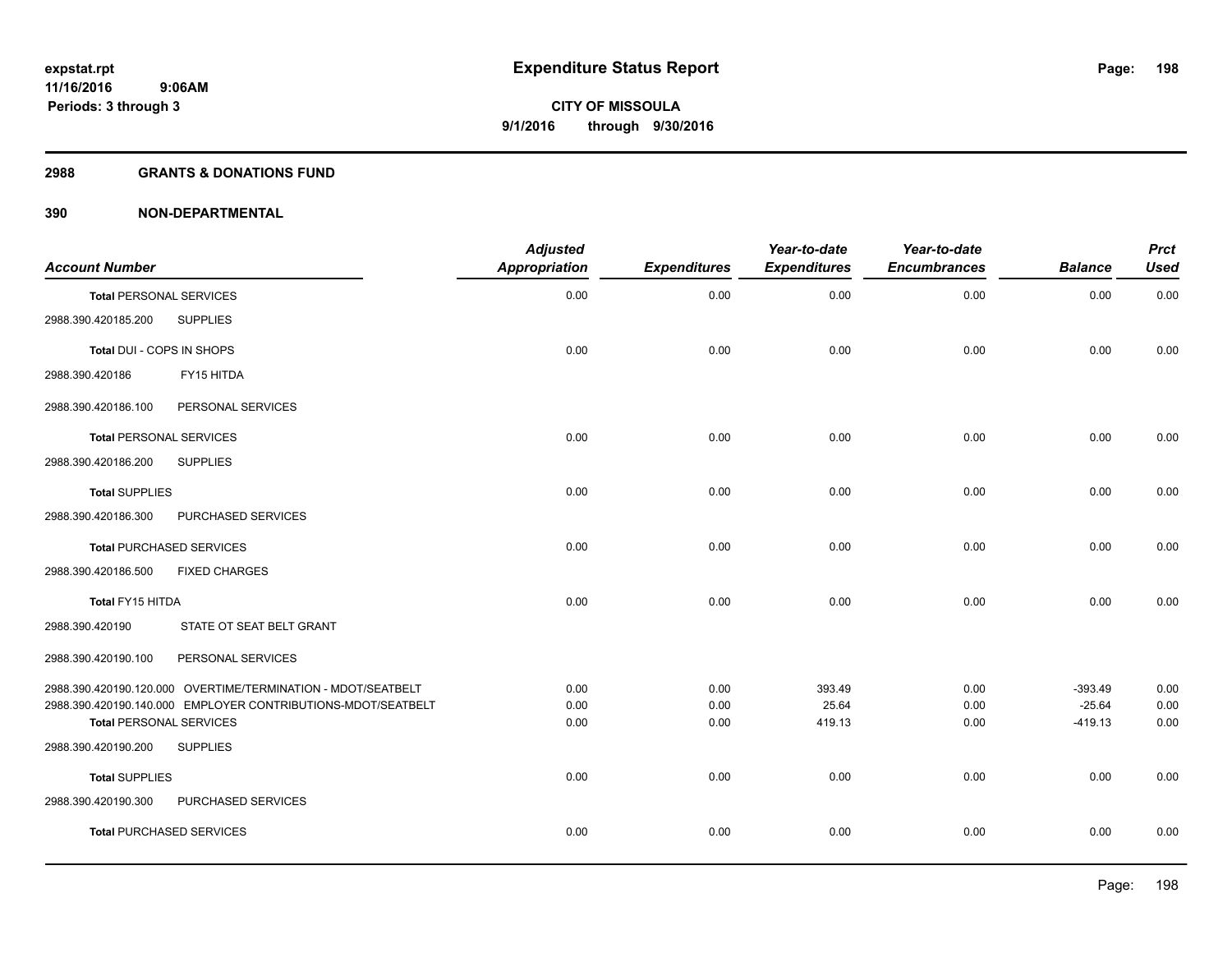#### **2988 GRANTS & DONATIONS FUND**

| Year-to-date<br><b>Prct</b><br><b>Encumbrances</b><br><b>Balance</b><br><b>Used</b> | Year-to-date<br><b>Expenditures</b> | <b>Expenditures</b> | <b>Adjusted</b><br><b>Appropriation</b> |                                      | <b>Account Number</b>           |
|-------------------------------------------------------------------------------------|-------------------------------------|---------------------|-----------------------------------------|--------------------------------------|---------------------------------|
|                                                                                     |                                     |                     |                                         |                                      |                                 |
| 0.00<br>0.00<br>$-419.13$                                                           | 419.13                              | 0.00                | 0.00                                    | Total STATE OT SEAT BELT GRANT       |                                 |
|                                                                                     |                                     |                     |                                         | HIDTA INITIATIVE                     | 2988.390.420191                 |
|                                                                                     |                                     |                     |                                         | PERSONAL SERVICES                    | 2988.390.420191.100             |
| 0.00<br>0.00<br>0.00                                                                | 0.00                                | 0.00                | 0.00                                    |                                      | Total HIDTA INITIATIVE          |
|                                                                                     |                                     |                     |                                         | UNDERAGE DRINKING GRANT              | 2988.390.420192                 |
|                                                                                     |                                     |                     |                                         | PERSONAL SERVICES                    | 2988.390.420192.100             |
| 0.00<br>0.00<br>0.00                                                                | 0.00                                | 0.00                | 0.00                                    | Total UNDERAGE DRINKING GRANT        |                                 |
|                                                                                     |                                     |                     |                                         | FY13 HIDTA                           | 2988.390.420193                 |
|                                                                                     |                                     |                     |                                         | PERSONAL SERVICES                    | 2988.390.420193.100             |
| 0.00<br>0.00<br>0.00                                                                | 0.00                                | 0.00                | 0.00                                    |                                      | <b>Total PERSONAL SERVICES</b>  |
|                                                                                     |                                     |                     |                                         | <b>SUPPLIES</b>                      | 2988.390.420193.200             |
| 0.00<br>0.00<br>0.00                                                                | 0.00                                | 0.00                | 0.00                                    |                                      | <b>Total SUPPLIES</b>           |
|                                                                                     |                                     |                     |                                         | PURCHASED SERVICES                   | 2988.390.420193.300             |
| 0.00<br>0.00<br>0.00                                                                | 0.00                                | 0.00                | 0.00                                    |                                      | <b>Total PURCHASED SERVICES</b> |
|                                                                                     |                                     |                     |                                         | <b>FIXED CHARGES</b>                 | 2988.390.420193.500             |
| 0.00<br>0.00<br>0.00                                                                | 0.00                                | 0.00                | 0.00                                    |                                      | Total FY13 HIDTA                |
|                                                                                     |                                     |                     |                                         | UNDERAGE DRINKING GRANT              | 2988.390.420194                 |
|                                                                                     |                                     |                     |                                         | PERSONAL SERVICES                    | 2988.390.420194.100             |
| 0.00<br>0.00<br>0.00                                                                | 0.00                                | 0.00                | 0.00                                    | <b>Total UNDERAGE DRINKING GRANT</b> |                                 |
|                                                                                     |                                     |                     |                                         |                                      |                                 |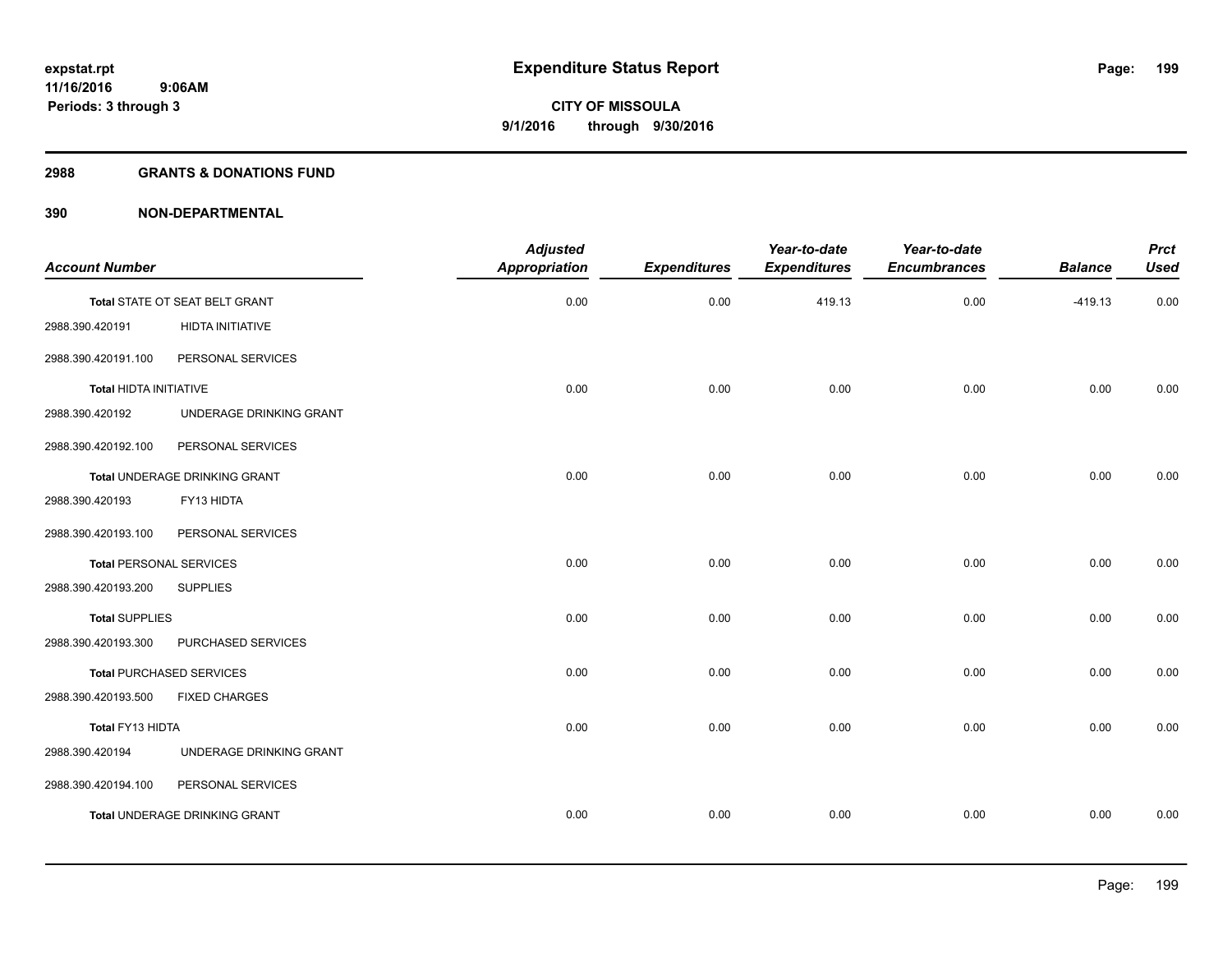#### **2988 GRANTS & DONATIONS FUND**

|                                |                                 | <b>Adjusted</b>      |                     | Year-to-date        | Year-to-date        |                | <b>Prct</b> |
|--------------------------------|---------------------------------|----------------------|---------------------|---------------------|---------------------|----------------|-------------|
| <b>Account Number</b>          |                                 | <b>Appropriation</b> | <b>Expenditures</b> | <b>Expenditures</b> | <b>Encumbrances</b> | <b>Balance</b> | <b>Used</b> |
| 2988.390.420195                | FY09 HIDTA                      |                      |                     |                     |                     |                |             |
| 2988.390.420195.100            | PERSONAL SERVICES               |                      |                     |                     |                     |                |             |
| <b>Total PERSONAL SERVICES</b> |                                 | 0.00                 | 0.00                | 0.00                | 0.00                | 0.00           | 0.00        |
| 2988.390.420195.200            | <b>SUPPLIES</b>                 |                      |                     |                     |                     |                |             |
| <b>Total SUPPLIES</b>          |                                 | 0.00                 | 0.00                | 0.00                | 0.00                | 0.00           | 0.00        |
| 2988.390.420195.300            | PURCHASED SERVICES              |                      |                     |                     |                     |                |             |
|                                | <b>Total PURCHASED SERVICES</b> | 0.00                 | 0.00                | 0.00                | 0.00                | 0.00           | 0.00        |
| 2988.390.420195.500            | <b>FIXED CHARGES</b>            |                      |                     |                     |                     |                |             |
| Total FY09 HIDTA               |                                 | 0.00                 | 0.00                | 0.00                | 0.00                | 0.00           | 0.00        |
| 2988.390.420196                | <b>HIDTA 2010</b>               |                      |                     |                     |                     |                |             |
| 2988.390.420196.100            | PERSONAL SERVICES               |                      |                     |                     |                     |                |             |
| <b>Total PERSONAL SERVICES</b> |                                 | 0.00                 | 0.00                | 0.00                | 0.00                | 0.00           | 0.00        |
| 2988.390.420196.200            | <b>SUPPLIES</b>                 |                      |                     |                     |                     |                |             |
| <b>Total SUPPLIES</b>          |                                 | 0.00                 | 0.00                | 0.00                | 0.00                | 0.00           | 0.00        |
| 2988.390.420196.300            | PURCHASED SERVICES              |                      |                     |                     |                     |                |             |
|                                | <b>Total PURCHASED SERVICES</b> | 0.00                 | 0.00                | 0.00                | 0.00                | 0.00           | 0.00        |
| 2988.390.420196.500            | <b>FIXED CHARGES</b>            |                      |                     |                     |                     |                |             |
| <b>Total FIXED CHARGES</b>     |                                 | 0.00                 | 0.00                | 0.00                | 0.00                | 0.00           | 0.00        |
| 2988.390.420196.900            | CAPITAL OUTLAY                  |                      |                     |                     |                     |                |             |
| Total HIDTA 2010               |                                 | 0.00                 | 0.00                | 0.00                | 0.00                | 0.00           | 0.00        |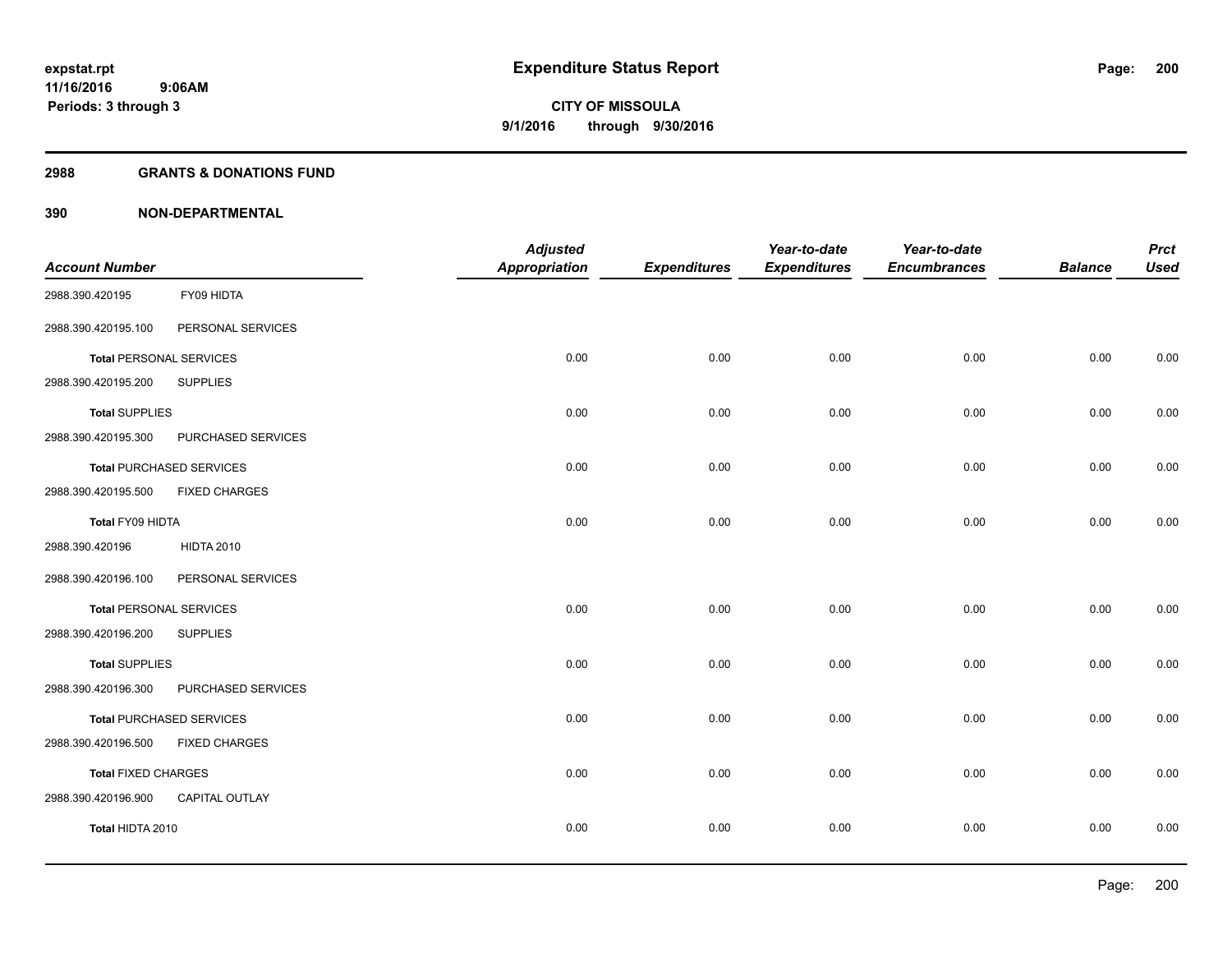#### **2988 GRANTS & DONATIONS FUND**

| <b>Account Number</b>           |                                   | <b>Adjusted</b><br><b>Appropriation</b> | <b>Expenditures</b> | Year-to-date<br><b>Expenditures</b> | Year-to-date<br><b>Encumbrances</b> | <b>Balance</b> | <b>Prct</b><br><b>Used</b> |
|---------------------------------|-----------------------------------|-----------------------------------------|---------------------|-------------------------------------|-------------------------------------|----------------|----------------------------|
| 2988.390.420432                 | <b>FIRE EXPLORERS</b>             |                                         |                     |                                     |                                     |                |                            |
| 2988.390.420432.700             | <b>GRANTS &amp; CONTRIBUTIONS</b> |                                         |                     |                                     |                                     |                |                            |
| <b>Total FIRE EXPLORERS</b>     |                                   | 0.00                                    | 0.00                | 0.00                                | 0.00                                | 0.00           | 0.00                       |
| 2988.390.420433                 | <b>COMBAT CHALLENGE</b>           |                                         |                     |                                     |                                     |                |                            |
| 2988.390.420433.200             | <b>SUPPLIES</b>                   |                                         |                     |                                     |                                     |                |                            |
| <b>Total SUPPLIES</b>           |                                   | 0.00                                    | 0.00                | 0.00                                | 0.00                                | 0.00           | 0.00                       |
| 2988.390.420433.300             | PURCHASED SERVICES                |                                         |                     |                                     |                                     |                |                            |
|                                 | <b>Total PURCHASED SERVICES</b>   | 0.00                                    | 0.00                | 0.00                                | 0.00                                | 0.00           | 0.00                       |
| 2988.390.420433.700             | <b>GRANTS &amp; CONTRIBUTIONS</b> |                                         |                     |                                     |                                     |                |                            |
| <b>Total COMBAT CHALLENGE</b>   |                                   | 0.00                                    | 0.00                | 0.00                                | 0.00                                | 0.00           | 0.00                       |
| 2988.390.430100                 | <b>GREEN BLOCKS PILOT PROJECT</b> |                                         |                     |                                     |                                     |                |                            |
| 2988.390.430100.300             | PURCHASED SERVICES                |                                         |                     |                                     |                                     |                |                            |
|                                 | <b>Total PURCHASED SERVICES</b>   | 0.00                                    | 0.00                | 0.00                                | 0.00                                | 0.00           | 0.00                       |
| 2988.390.430100.700             | <b>GRANTS &amp; CONTRIBUTIONS</b> |                                         |                     |                                     |                                     |                |                            |
|                                 | Total GREEN BLOCKS PILOT PROJECT  | 0.00                                    | 0.00                | 0.00                                | 0.00                                | 0.00           | 0.00                       |
| 2988.390.430230                 | STREET RESTORATION                |                                         |                     |                                     |                                     |                |                            |
| 2988.390.430230.900             | CAPITAL OUTLAY                    |                                         |                     |                                     |                                     |                |                            |
| <b>Total STREET RESTORATION</b> |                                   | 0.00                                    | 0.00                | 0.00                                | 0.00                                | 0.00           | 0.00                       |
| 2988.390.430243                 | SCHILLING ST FOOT BRIDGE          |                                         |                     |                                     |                                     |                |                            |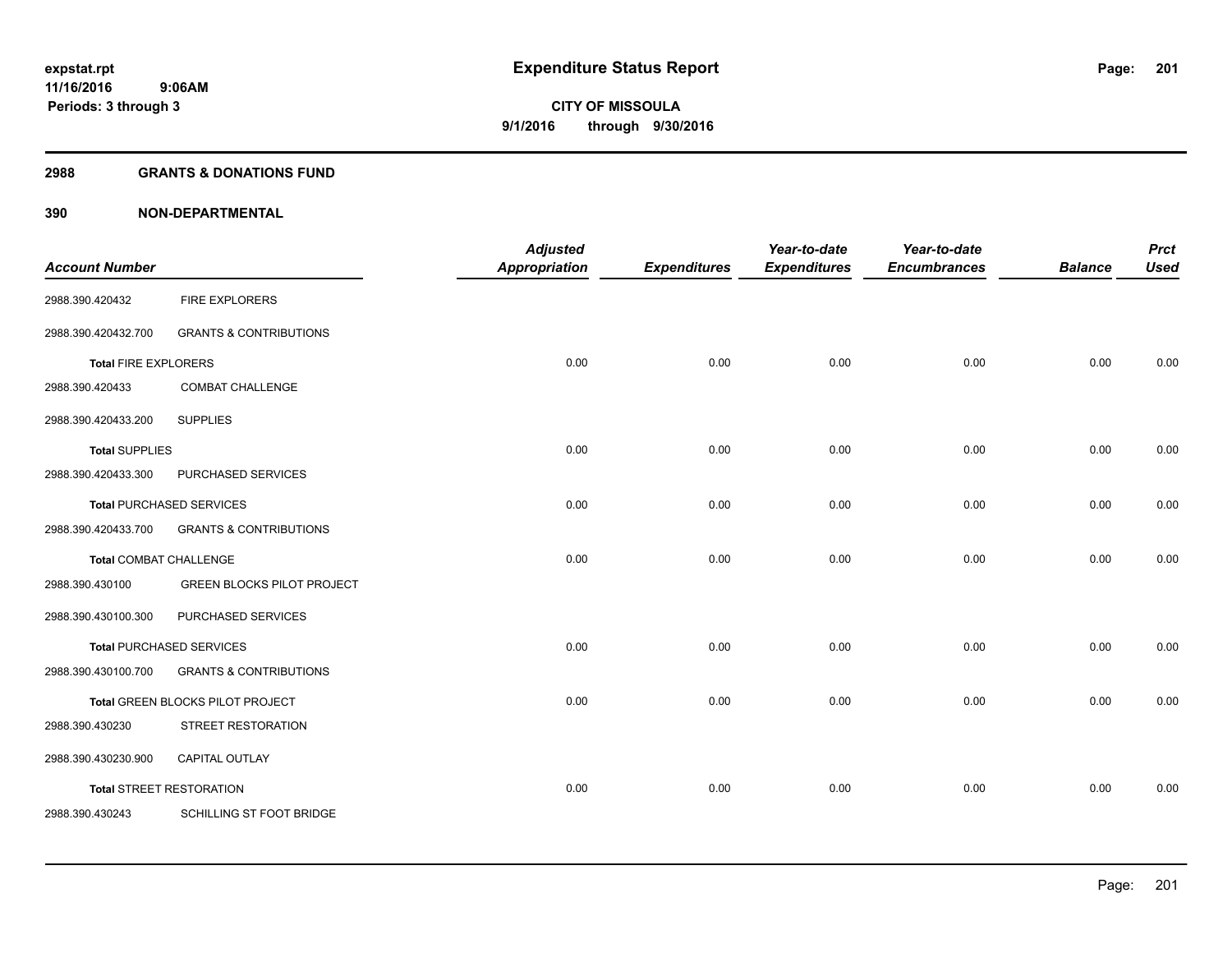### **2988 GRANTS & DONATIONS FUND**

| <b>Account Number</b>  |                                         | <b>Adjusted</b><br><b>Appropriation</b> | <b>Expenditures</b> | Year-to-date<br><b>Expenditures</b> | Year-to-date<br><b>Encumbrances</b> | <b>Balance</b> | <b>Prct</b><br><b>Used</b> |
|------------------------|-----------------------------------------|-----------------------------------------|---------------------|-------------------------------------|-------------------------------------|----------------|----------------------------|
| 2988.390.430243.200    | <b>SUPPLIES</b>                         |                                         |                     |                                     |                                     |                |                            |
|                        | Total SCHILLING ST FOOT BRIDGE          | 0.00                                    | 0.00                | 0.00                                | 0.00                                | 0.00           | 0.00                       |
| 2988.390.430300        | <b>EECBG</b>                            |                                         |                     |                                     |                                     |                |                            |
| 2988.390.430300.300    | PURCHASED SERVICES                      |                                         |                     |                                     |                                     |                |                            |
| <b>Total EECBG</b>     |                                         | 0.00                                    | 0.00                | 0.00                                | 0.00                                | 0.00           | 0.00                       |
| 2988.390.470404        | <b>BROWNFIELDS CLEANUP RLF</b>          |                                         |                     |                                     |                                     |                |                            |
| 2988.390.470404.700    | <b>GRANTS &amp; CONTRIBUTIONS</b>       |                                         |                     |                                     |                                     |                |                            |
|                        | <b>Total GRANTS &amp; CONTRIBUTIONS</b> | 0.00                                    | 0.00                | 0.00                                | 0.00                                | 0.00           | 0.00                       |
| 2988.390.470404.800    | OTHER OBJECTS                           |                                         |                     |                                     |                                     |                |                            |
|                        | Total BROWNFIELDS CLEANUP RLF           | 0.00                                    | 0.00                | 0.00                                | 0.00                                | 0.00           | 0.00                       |
| 2988.390.470405        | <b>BROWNFIELDS ASSESSMENT</b>           |                                         |                     |                                     |                                     |                |                            |
| 2988.390.470405.700    | <b>GRANTS &amp; CONTRIBUTIONS</b>       |                                         |                     |                                     |                                     |                |                            |
|                        | <b>Total GRANTS &amp; CONTRIBUTIONS</b> | 0.00                                    | 0.00                | 0.00                                | 0.00                                | 0.00           | 0.00                       |
| 2988.390.470405.800    | OTHER OBJECTS                           |                                         |                     |                                     |                                     |                |                            |
|                        | Total BROWNFIELDS ASSESSMENT            | 0.00                                    | 0.00                | 0.00                                | 0.00                                | 0.00           | 0.00                       |
| Total NON-DEPARTMENTAL |                                         | 0.00                                    | 0.00                | 12,068.33                           | 0.00                                | $-12,068.33$   | 0.00                       |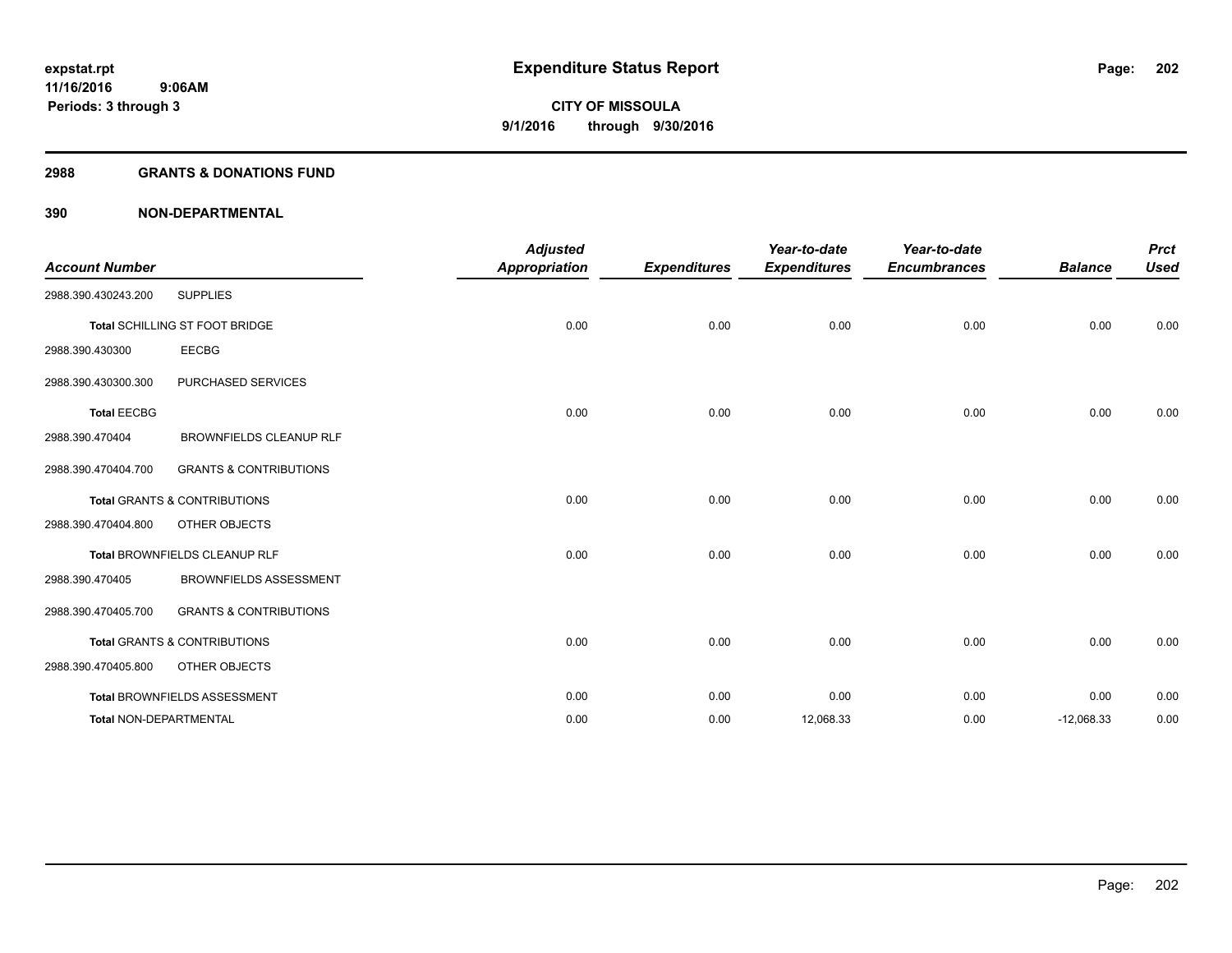## **2988 GRANTS & DONATIONS FUND**

# **400 ENTITLEMENT GRANTS**

| <b>Account Number</b> |                                          | <b>Adjusted</b><br>Appropriation | <b>Expenditures</b> | Year-to-date<br><b>Expenditures</b> | Year-to-date<br><b>Encumbrances</b> | <b>Balance</b> | <b>Prct</b><br>Used |
|-----------------------|------------------------------------------|----------------------------------|---------------------|-------------------------------------|-------------------------------------|----------------|---------------------|
| 2988.400.470322       | RIVERTOP RENEWABLES/BSTFG                |                                  |                     |                                     |                                     |                |                     |
| 2988.400.470322.700   | <b>GRANTS &amp; CONTRIBUTIONS</b>        |                                  |                     |                                     |                                     |                |                     |
|                       | <b>Total ENTITLEMENT GRANTS</b>          | 0.00                             | 0.00                | 0.00                                | 0.00                                | 0.00           | 0.00                |
|                       | <b>Total GRANTS &amp; DONATIONS FUND</b> | 0.00                             | 0.00                | 12,068.33                           | 0.00                                | $-12.068.33$   | 0.00                |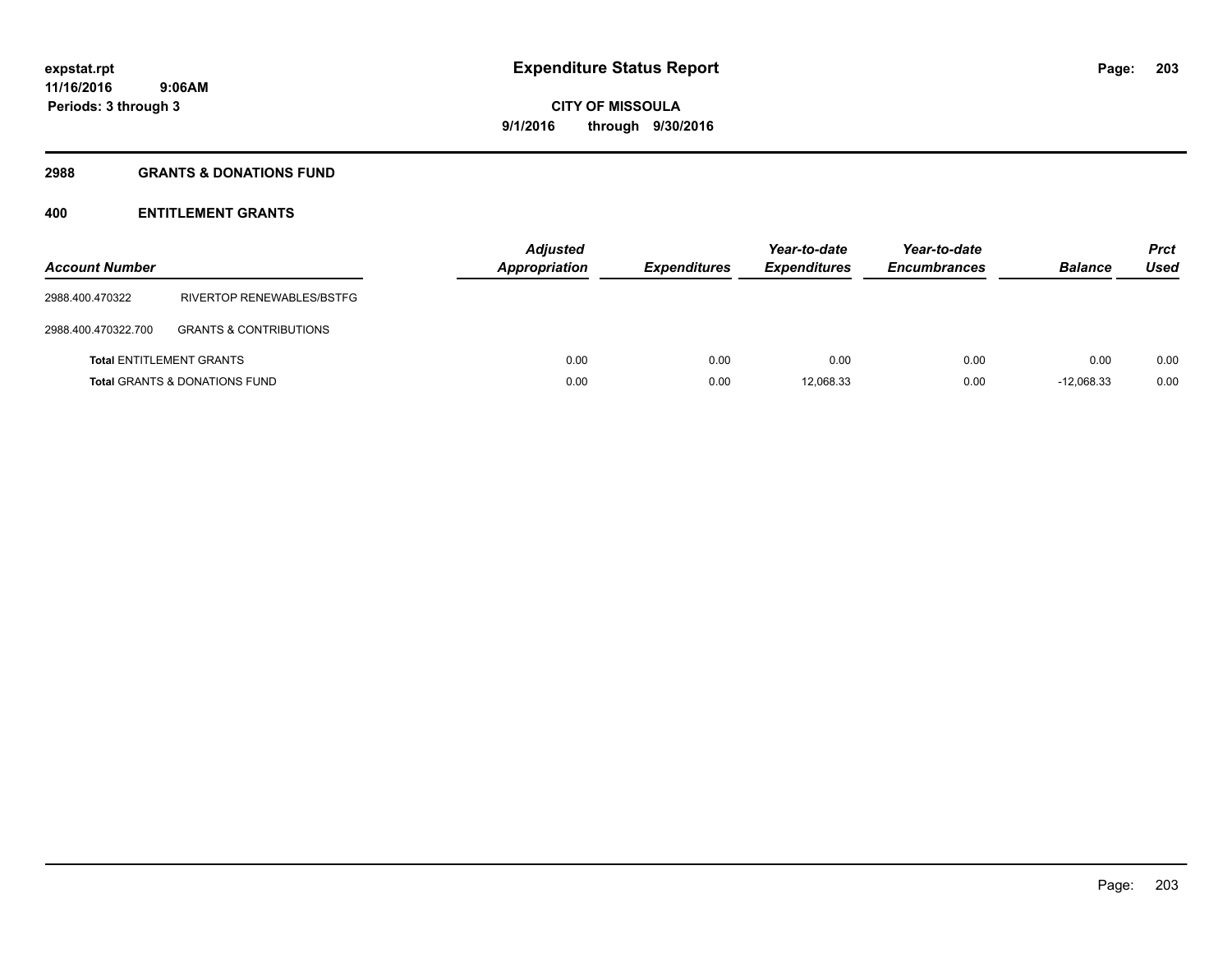## **2989 POLICE GRANTS & DONATIONS**

 **9:06AM**

## **290 POLICE**

**Periods: 3 through 3**

|                                         |                                                | <b>Adjusted</b>      |                     | Year-to-date        | Year-to-date        |                | <b>Prct</b> |
|-----------------------------------------|------------------------------------------------|----------------------|---------------------|---------------------|---------------------|----------------|-------------|
| <b>Account Number</b>                   |                                                | <b>Appropriation</b> | <b>Expenditures</b> | <b>Expenditures</b> | <b>Encumbrances</b> | <b>Balance</b> | <b>Used</b> |
| 2989.290.420000                         | PUBLIC SAFETY                                  |                      |                     |                     |                     |                |             |
| 2989.290.420000.700                     | <b>GRANTS &amp; CONTRIBUTIONS</b>              |                      |                     |                     |                     |                |             |
| <b>Total PUBLIC SAFETY</b>              |                                                | 0.00                 | 0.00                | 0.00                | 0.00                | 0.00           | 0.00        |
| 2989.290.420143                         | <b>ANTI-GRAFFITI</b>                           |                      |                     |                     |                     |                |             |
| 2989.290.420143.200                     | <b>SUPPLIES</b>                                |                      |                     |                     |                     |                |             |
| 2989.290.420143.210.000 OFFICE SUPPLIES |                                                | 0.00                 | 139.98              | 439.97              | 0.00                | $-439.97$      | 0.00        |
| <b>Total ANTI-GRAFFITI</b>              |                                                | 0.00                 | 139.98              | 439.97              | 0.00                | $-439.97$      | 0.00        |
| 2989.290.420144                         | <b>BIAS CRIME CAMPAIGN</b>                     |                      |                     |                     |                     |                |             |
| 2989.290.420144.300                     | PURCHASED SERVICES                             |                      |                     |                     |                     |                |             |
| <b>Total BIAS CRIME CAMPAIGN</b>        |                                                | 0.00                 | 0.00                | 0.00                | 0.00                | 0.00           | 0.00        |
| 2989.290.420150                         | STATE EQUIPMENT GRANT                          |                      |                     |                     |                     |                |             |
| 2989.290.420150.200                     | <b>SUPPLIES</b>                                |                      |                     |                     |                     |                |             |
|                                         | <b>Total STATE EQUIPMENT GRANT</b>             | 0.00                 | 0.00                | 0.00                | 0.00                | 0.00           | 0.00        |
| 2989.290.420160                         | <b>ICAC</b>                                    |                      |                     |                     |                     |                |             |
| 2989.290.420160.100                     | PERSONAL SERVICES                              |                      |                     |                     |                     |                |             |
|                                         | 2989.290.420160.120.000 OVERTIME/TERMINATION   | 0.00                 | 584.78              | 584.78              | 0.00                | $-584.78$      | 0.00        |
|                                         | 2989.290.420160.140.000 EMPLOYER CONTRIBUTIONS | 0.00                 | 39.79               | 39.79               | 0.00                | $-39.79$       | 0.00        |
| <b>Total PERSONAL SERVICES</b>          |                                                | 0.00                 | 624.57              | 624.57              | 0.00                | $-624.57$      | 0.00        |
| 2989.290.420160.300                     | PURCHASED SERVICES                             |                      |                     |                     |                     |                |             |
|                                         | 2989.290.420160.350.000 PROFESSIONAL SERVICES  | 0.00                 | 0.00                | 229.93              | 0.00                | $-229.93$      | 0.00        |
| 2989.290.420160.370.000 TRAVEL          |                                                | 0.00                 | 703.20              | 818.16              | 0.00                | $-818.16$      | 0.00        |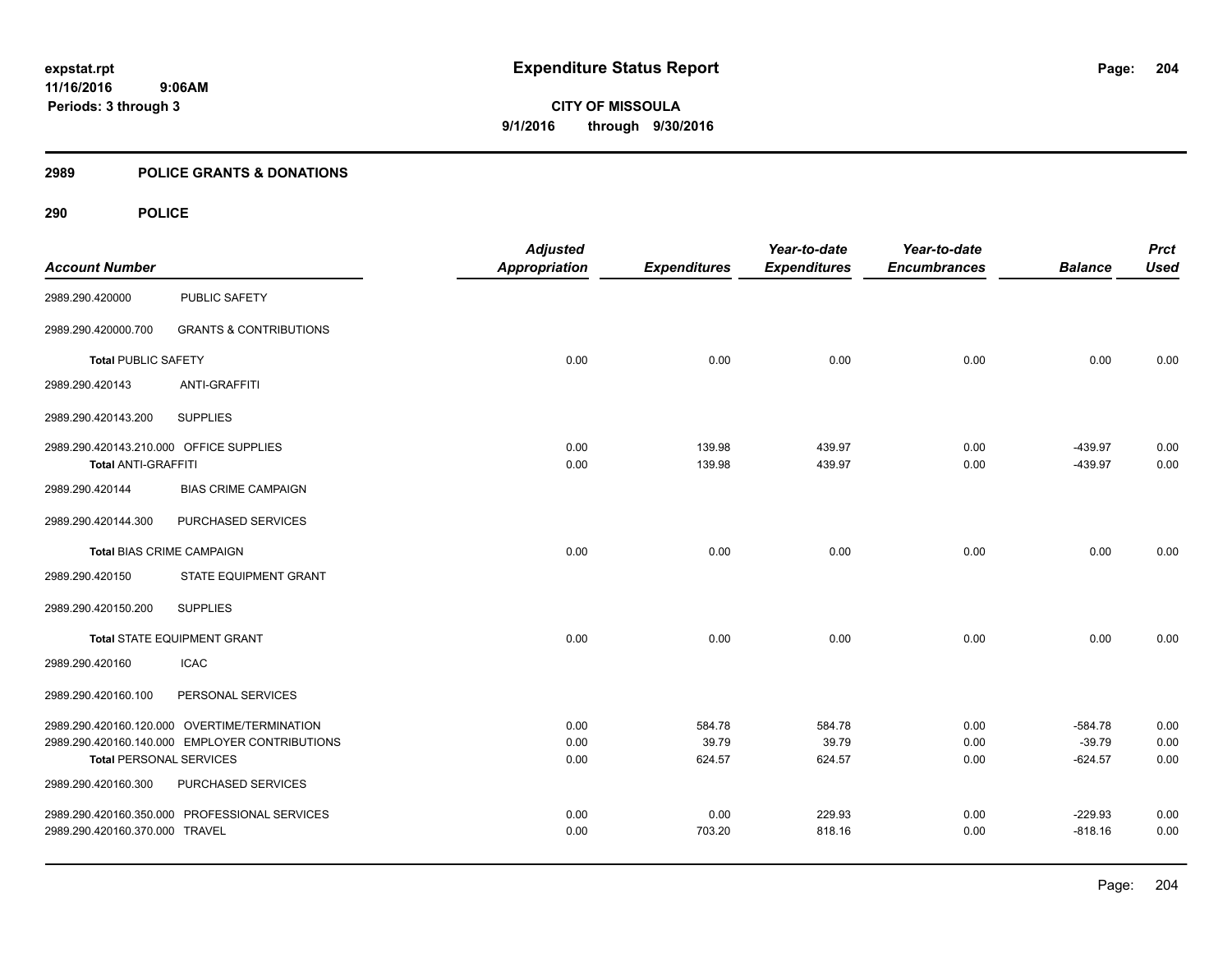**11/16/2016 9:06AM Periods: 3 through 3**

**CITY OF MISSOULA 9/1/2016 through 9/30/2016**

### **2989 POLICE GRANTS & DONATIONS**

| <b>Account Number</b>                        |                                                           | <b>Adjusted</b><br><b>Appropriation</b> | <b>Expenditures</b> | Year-to-date<br><b>Expenditures</b> | Year-to-date<br><b>Encumbrances</b> | <b>Balance</b> | <b>Prct</b><br><b>Used</b> |
|----------------------------------------------|-----------------------------------------------------------|-----------------------------------------|---------------------|-------------------------------------|-------------------------------------|----------------|----------------------------|
| <b>Total PURCHASED SERVICES</b>              |                                                           | 0.00                                    | 703.20              | 1,048.09                            | 0.00                                | $-1.048.09$    | 0.00                       |
| <b>Total ICAC</b>                            |                                                           | 0.00                                    | 1,327.77            | 1,672.66                            | 0.00                                | $-1,672.66$    | 0.00                       |
| 2989.290.420161                              | <b>ICAC GOOGLE</b>                                        |                                         |                     |                                     |                                     |                |                            |
| 2989.290.420161.100                          | PERSONAL SERVICES                                         |                                         |                     |                                     |                                     |                |                            |
| 2989.290.420161.110.000 SALARIES AND WAGES   |                                                           | 0.00                                    | 5,280.46            | 10,629.70                           | 0.00                                | $-10,629.70$   | 0.00                       |
|                                              | 2989.290.420161.115.000 SALARIES/HEALTH INSURANCE BENEFIT | 0.00                                    | 702.00              | 1.404.00                            | 0.00                                | $-1,404.00$    | 0.00                       |
| 2989.290.420161.120.000 OVERTIME/TERMINATION |                                                           | 0.00                                    | 0.00                | 929.97                              | 0.00                                | $-929.97$      | 0.00                       |
| 2989.290.420161.130.000 OTHER                |                                                           | 0.00                                    | 0.00                | 700.00                              | 0.00                                | $-700.00$      | 0.00                       |
|                                              | 2989.290.420161.133.000 EDUCATION COMPENSATION            | 0.00                                    | 20.00               | 40.00                               | 0.00                                | $-40.00$       | 0.00                       |
|                                              | 2989.290.420161.140.000 EMPLOYER CONTRIBUTIONS            | 0.00                                    | 1,360.26            | 2,783.75                            | 0.00                                | $-2,783.75$    | 0.00                       |
| Total ICAC GOOGLE                            |                                                           | 0.00                                    | 7,362.72            | 16,487.42                           | 0.00                                | $-16,487.42$   | 0.00                       |
| 2989.290.420180                              | <b>BULLETPROOF VEST PROGRAM</b>                           |                                         |                     |                                     |                                     |                |                            |
| 2989.290.420180.200                          | <b>SUPPLIES</b>                                           |                                         |                     |                                     |                                     |                |                            |
| 2989.290.420180.220.000 OPERATING SUPPLIES   |                                                           | 0.00                                    | 329.50              | 329.50                              | 0.00                                | $-329.50$      | 0.00                       |
|                                              | Total BULLETPROOF VEST PROGRAM                            | 0.00                                    | 329.50              | 329.50                              | 0.00                                | $-329.50$      | 0.00                       |
| 2989.290.420181                              | 2016 HIDTA                                                |                                         |                     |                                     |                                     |                |                            |
| 2989.290.420181.100                          | PERSONAL SERVICES                                         |                                         |                     |                                     |                                     |                |                            |
| 2989.290.420181.120.000 OVERTIME/TERMINATION |                                                           | 0.00                                    | 3.396.51            | 3,887.68                            | 0.00                                | $-3,887.68$    | 0.00                       |
|                                              | 2989.290.420181.140.000 EMPLOYER CONTRIBUTIONS            | 0.00                                    | 222.88              | 256.22                              | 0.00                                | $-256.22$      | 0.00                       |
| <b>Total PERSONAL SERVICES</b>               |                                                           | 0.00                                    | 3,619.39            | 4,143.90                            | 0.00                                | $-4,143.90$    | 0.00                       |
| 2989.290.420181.200                          | <b>SUPPLIES</b>                                           |                                         |                     |                                     |                                     |                |                            |
| 2989.290.420181.210.000 OFFICE SUPPLIES      |                                                           | 0.00                                    | 149.47              | 261.25                              | 0.00                                | $-261.25$      | 0.00                       |
| 2989.290.420181.220.000 OPERATING SUPPLIES   |                                                           | 0.00                                    | 0.00                | 45.00                               | 0.00                                | $-45.00$       | 0.00                       |
| <b>Total SUPPLIES</b>                        |                                                           | 0.00                                    | 149.47              | 306.25                              | 0.00                                | $-306.25$      | 0.00                       |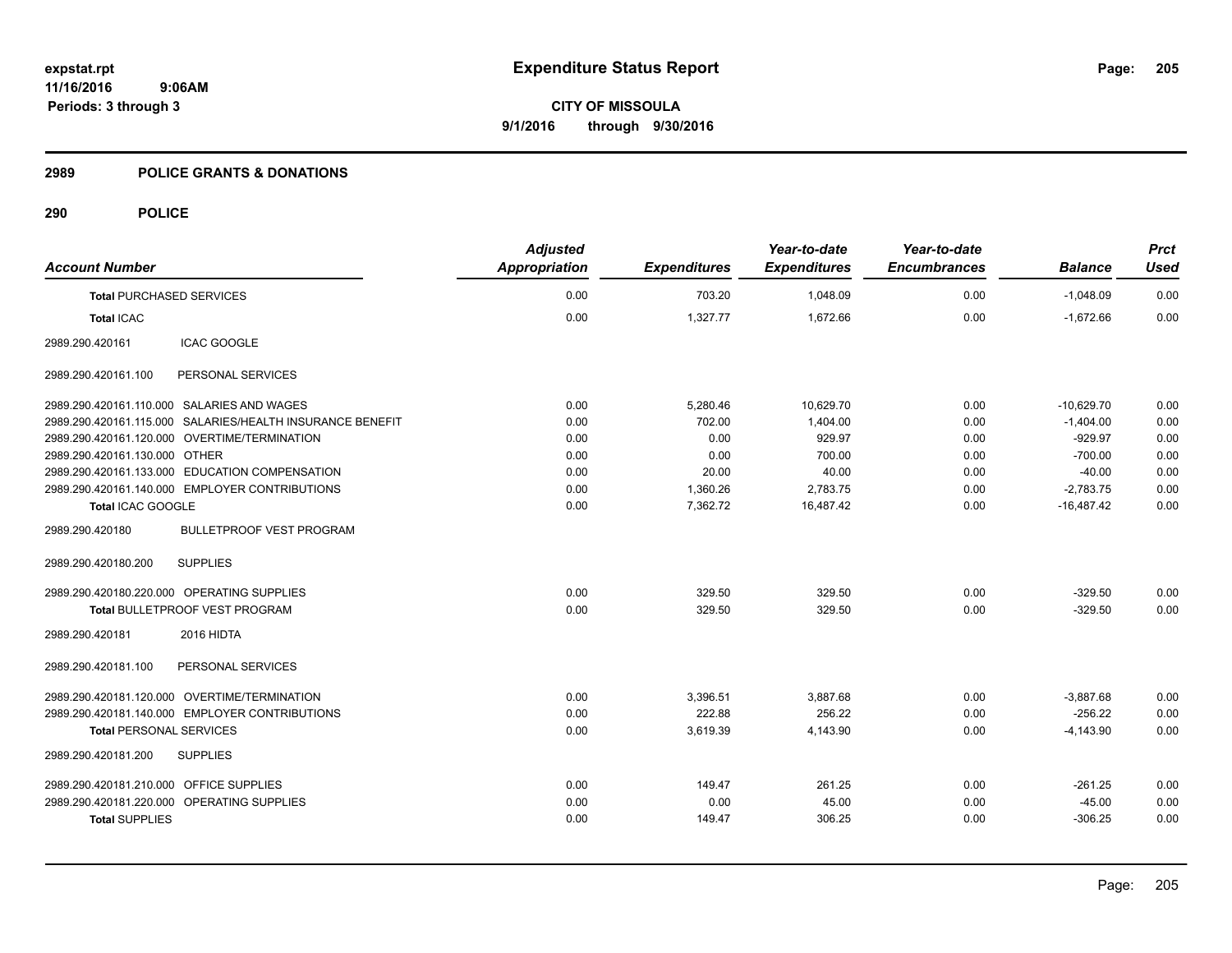### **2989 POLICE GRANTS & DONATIONS**

|                                                | <b>Adjusted</b>      |                     | Year-to-date        | Year-to-date        |                | <b>Prct</b> |
|------------------------------------------------|----------------------|---------------------|---------------------|---------------------|----------------|-------------|
| <b>Account Number</b>                          | <b>Appropriation</b> | <b>Expenditures</b> | <b>Expenditures</b> | <b>Encumbrances</b> | <b>Balance</b> | <b>Used</b> |
| PURCHASED SERVICES<br>2989.290.420181.300      |                      |                     |                     |                     |                |             |
| 2989.290.420181.344.000 TELEPHONE SERVICE      | 0.00                 | 40.86               | 539.02              | 0.00                | $-539.02$      | 0.00        |
| 2989.290.420181.350.000 PROFESSIONAL SERVICES  | 0.00                 | 1,215.00            | 1,666.00            | 0.00                | $-1,666.00$    | 0.00        |
| <b>Total PURCHASED SERVICES</b>                | 0.00                 | 1,255.86            | 2,205.02            | 0.00                | $-2,205.02$    | 0.00        |
| 2989.290.420181.500<br><b>FIXED CHARGES</b>    |                      |                     |                     |                     |                |             |
| 2989.290.420181.500.000 FIXED CHARGES          | 0.00                 | 5,669.70            | 17,009.10           | 0.00                | $-17,009.10$   | 0.00        |
| <b>Total FIXED CHARGES</b>                     | 0.00                 | 5,669.70            | 17,009.10           | 0.00                | $-17,009.10$   | 0.00        |
| Total 2016 HIDTA                               | 0.00                 | 10,694.42           | 23,664.27           | 0.00                | $-23,664.27$   | 0.00        |
| 2989.290.420184<br><b>DUI TASK FORCES</b>      |                      |                     |                     |                     |                |             |
| 2989.290.420184.100<br>PERSONAL SERVICES       |                      |                     |                     |                     |                |             |
| <b>Total DUI TASK FORCES</b>                   | 0.00                 | 0.00                | 0.00                | 0.00                | 0.00           | 0.00        |
| STATE OT SEAT BELT GRANT<br>2989.290.420190    |                      |                     |                     |                     |                |             |
| PERSONAL SERVICES<br>2989.290.420190.100       |                      |                     |                     |                     |                |             |
| 2989.290.420190.110.113 SALARIES AND WAGES     | 0.00                 | 248.53              | 497.06              | 0.00                | $-497.06$      | 0.00        |
| 2989.290.420190.120.000 OVERTIME/TERMINATION   | 0.00                 | 3,625.27            | 6,196.12            | 0.00                | $-6, 196.12$   | 0.00        |
| 2989.290.420190.120.113 OVERTIME/TERMINATION   | 0.00                 | 0.00                | 62.13               | 0.00                | $-62.13$       | 0.00        |
| 2989.290.420190.140.000 EMPLOYER CONTRIBUTIONS | 0.00                 | 254.44              | 448.56              | 0.00                | $-448.56$      | 0.00        |
| <b>Total PERSONAL SERVICES</b>                 | 0.00                 | 4,128.24            | 7,203.87            | 0.00                | $-7,203.87$    | 0.00        |
| PURCHASED SERVICES<br>2989.290.420190.300      |                      |                     |                     |                     |                |             |
| 2989.290.420190.370.000 TRAVEL                 | 0.00                 | 69.00               | 1.265.50            | 0.00                | $-1,265.50$    | 0.00        |
| <b>Total PURCHASED SERVICES</b>                | 0.00                 | 69.00               | 1,265.50            | 0.00                | $-1,265.50$    | 0.00        |
| Total STATE OT SEAT BELT GRANT                 | 0.00                 | 4,197.24            | 8,469.37            | 0.00                | $-8,469.37$    | 0.00        |
| 2989.290.420195<br>2017 HIDTA                  |                      |                     |                     |                     |                |             |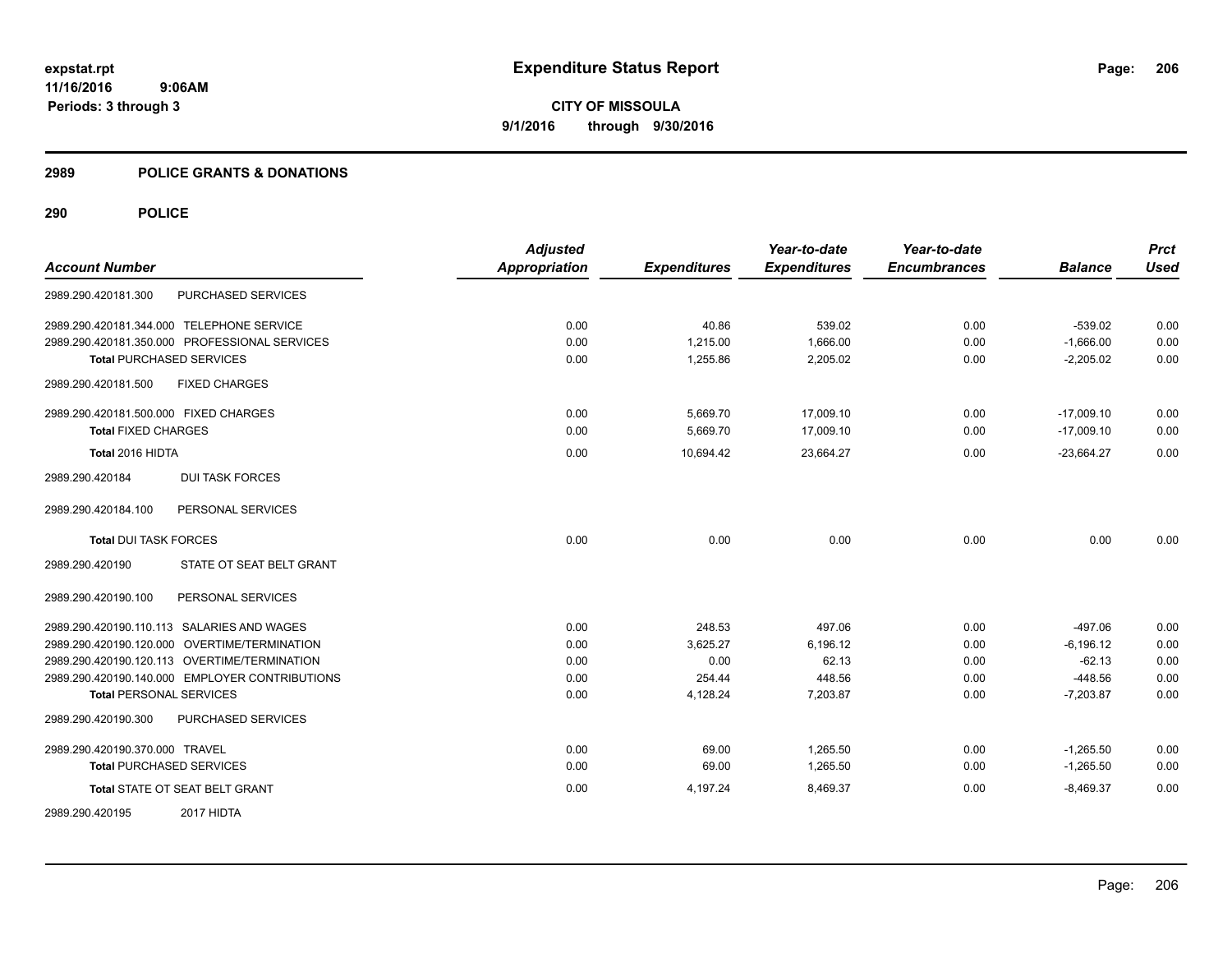#### **2989 POLICE GRANTS & DONATIONS**

| <b>Account Number</b>                       | <b>Adjusted</b><br><b>Appropriation</b> | <b>Expenditures</b> | Year-to-date<br><b>Expenditures</b> | Year-to-date<br><b>Encumbrances</b> | <b>Balance</b> | <b>Prct</b><br><b>Used</b> |
|---------------------------------------------|-----------------------------------------|---------------------|-------------------------------------|-------------------------------------|----------------|----------------------------|
| PERSONAL SERVICES<br>2989.290.420195.100    |                                         |                     |                                     |                                     |                |                            |
| <b>Total PERSONAL SERVICES</b>              | 0.00                                    | 0.00                | 0.00                                | 0.00                                | 0.00           | 0.00                       |
| <b>SUPPLIES</b><br>2989.290.420195.200      |                                         |                     |                                     |                                     |                |                            |
| <b>Total SUPPLIES</b>                       | 0.00                                    | 0.00                | 0.00                                | 0.00                                | 0.00           | 0.00                       |
| PURCHASED SERVICES<br>2989.290.420195.300   |                                         |                     |                                     |                                     |                |                            |
| <b>Total PURCHASED SERVICES</b>             | 0.00                                    | 0.00                | 0.00                                | 0.00                                | 0.00           | 0.00                       |
| <b>FIXED CHARGES</b><br>2989.290.420195.500 |                                         |                     |                                     |                                     |                |                            |
| Total 2017 HIDTA                            | 0.00                                    | 0.00                | 0.00                                | 0.00                                | 0.00           | 0.00                       |
| <b>Total POLICE GRANTS &amp; DONATIONS</b>  | 0.00                                    | 24,051.63           | 51,063.19                           | 0.00                                | $-51,063.19$   | 0.00                       |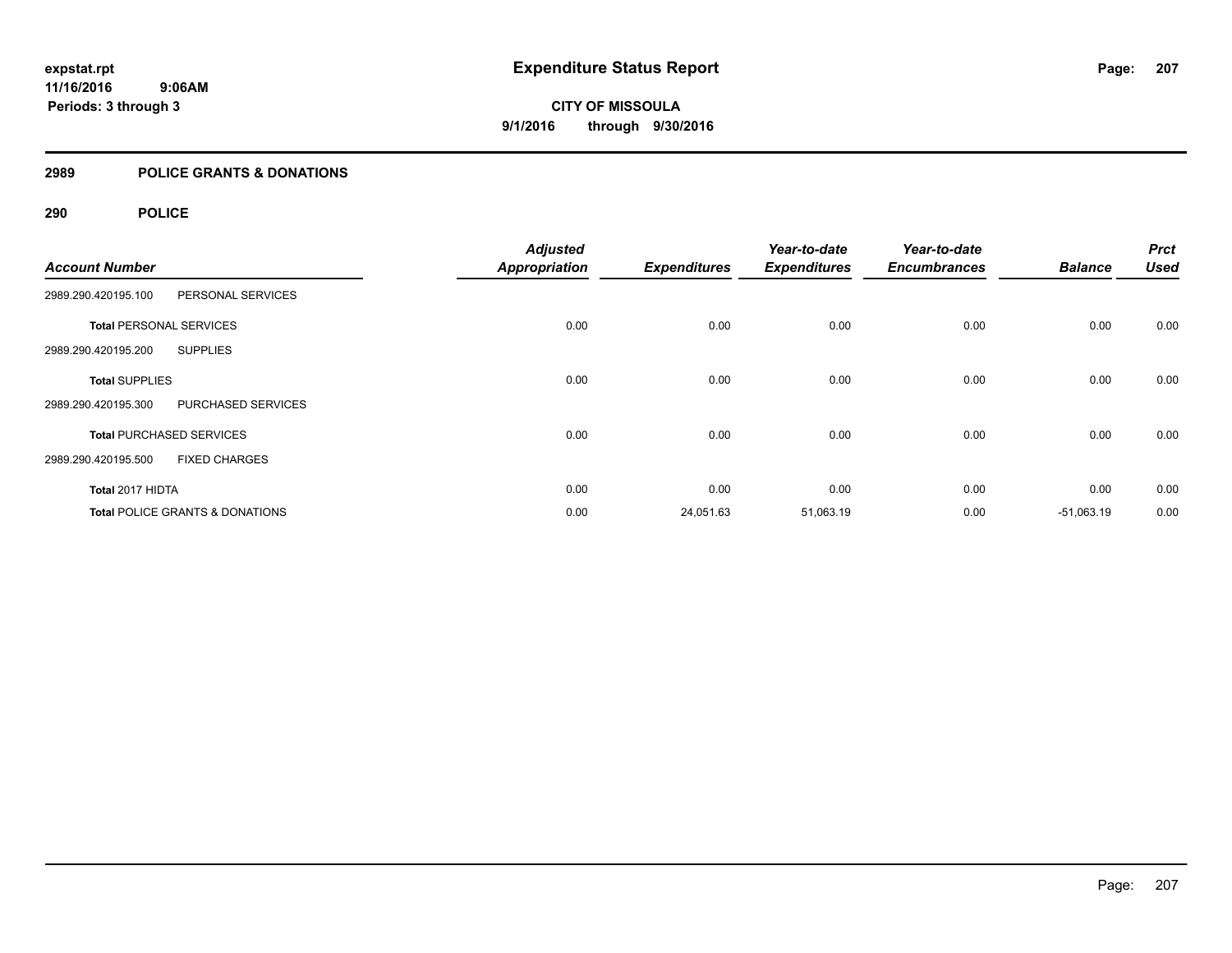### **3000 SID REVOLVING FUND**

| <b>Account Number</b>           |                                            | <b>Adjusted</b><br><b>Appropriation</b> | <b>Expenditures</b> | Year-to-date<br><b>Expenditures</b> | Year-to-date<br><b>Encumbrances</b> | <b>Balance</b> | <b>Prct</b><br><b>Used</b> |
|---------------------------------|--------------------------------------------|-----------------------------------------|---------------------|-------------------------------------|-------------------------------------|----------------|----------------------------|
| 3000.390.510110                 | <b>MERCHANT SERVICES</b>                   |                                         |                     |                                     |                                     |                |                            |
| 3000.390.510110.500             | <b>FIXED CHARGES</b>                       |                                         |                     |                                     |                                     |                |                            |
|                                 | <b>Total MERCHANT SERVICES</b>             | 0.00                                    | 0.00                | 0.00                                | 0.00                                | 0.00           | 0.00                       |
| 3000.390.521000                 | INTERFUND OPERATING TRANSFERS              |                                         |                     |                                     |                                     |                |                            |
| 3000.390.521000.800             | OTHER OBJECTS                              |                                         |                     |                                     |                                     |                |                            |
|                                 | <b>Total INTERFUND OPERATING TRANSFERS</b> | 0.00                                    | 0.00                | 0.00                                | 0.00                                | 0.00           | 0.00                       |
| <b>Total SID REVOLVING FUND</b> |                                            | 0.00                                    | 0.00                | 0.00                                | 0.00                                | 0.00           | 0.00                       |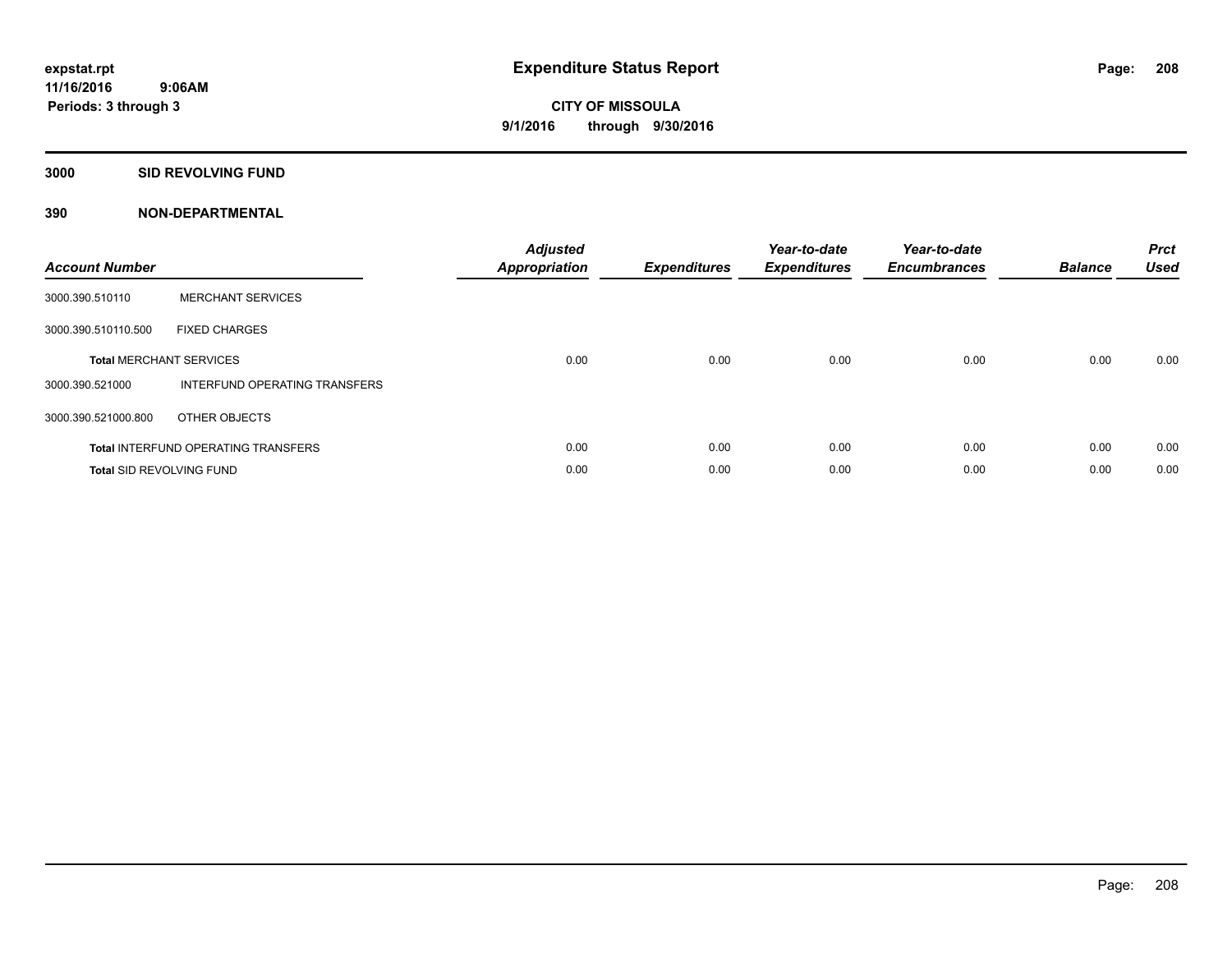**3005 SID REBATES**

| <b>Account Number</b>    |                          | <b>Adjusted</b><br>Appropriation | <b>Expenditures</b> | Year-to-date<br><b>Expenditures</b> | Year-to-date<br><b>Encumbrances</b> | <b>Balance</b> | <b>Prct</b><br>Used |
|--------------------------|--------------------------|----------------------------------|---------------------|-------------------------------------|-------------------------------------|----------------|---------------------|
| 3005.390.510110          | <b>MERCHANT SERVICES</b> |                                  |                     |                                     |                                     |                |                     |
| 3005.390.510110.500      | <b>FIXED CHARGES</b>     |                                  |                     |                                     |                                     |                |                     |
| <b>Total SID REBATES</b> |                          | 0.00                             | 0.00                | 0.00                                | 0.00                                | 0.00           | 0.00                |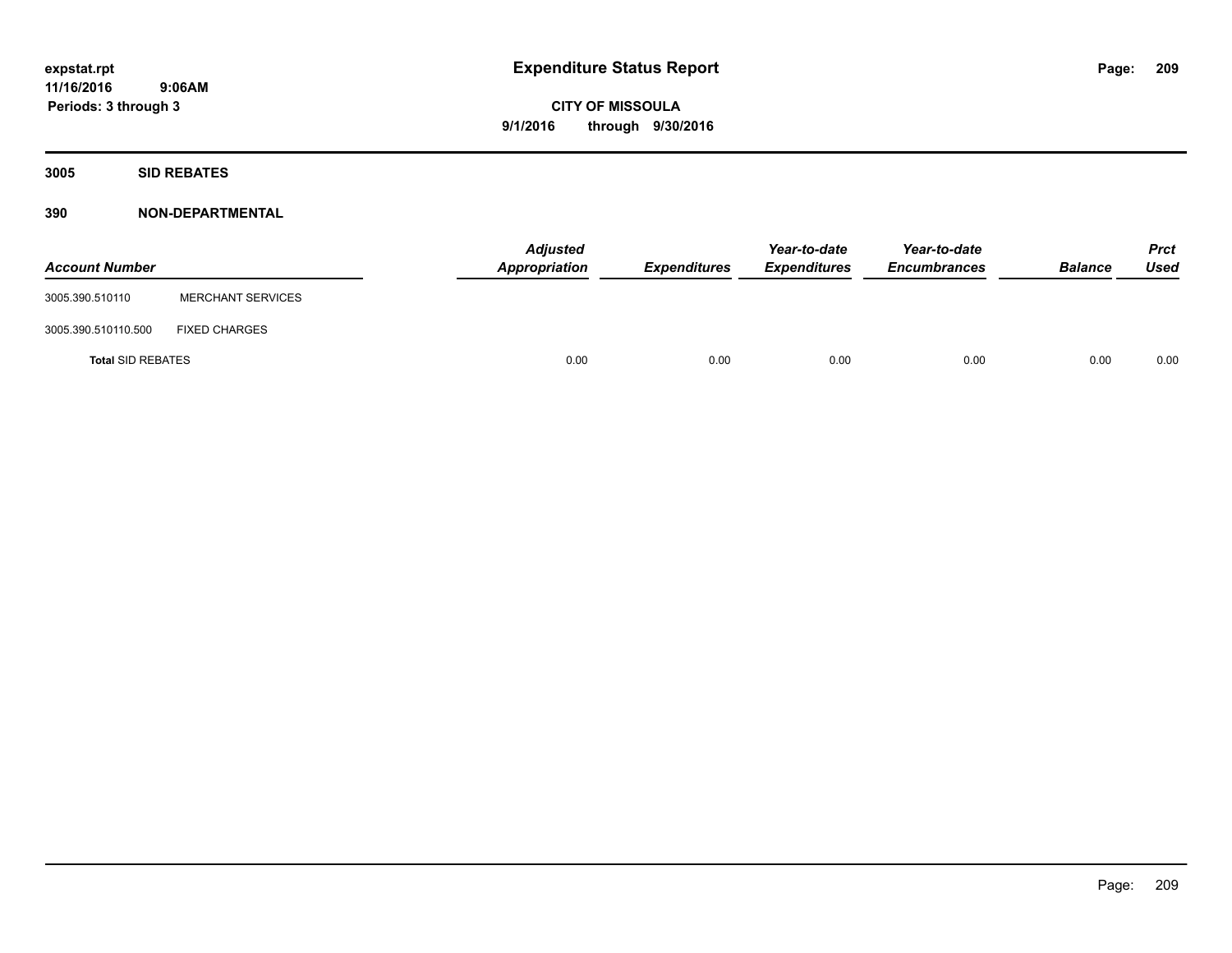# **11/16/2016 9:06AM Periods: 3 through 3**

**CITY OF MISSOULA 9/1/2016 through 9/30/2016**

# **3065 1998 PUBLIC SAFETY G O BONDS FUND**

**000 \*\*\* Title Not Found \*\*\***

| <b>Account Number</b>         |                         | <b>Adjusted</b><br>Appropriation | <b>Expenditures</b> | Year-to-date<br><b>Expenditures</b> | Year-to-date<br><b>Encumbrances</b> | <b>Balance</b> | <b>Prct</b><br><b>Used</b> |
|-------------------------------|-------------------------|----------------------------------|---------------------|-------------------------------------|-------------------------------------|----------------|----------------------------|
| 3065.000.520100               | *** Title Not Found *** |                                  |                     |                                     |                                     |                |                            |
| 3065.000.520100.800           | OTHER OBJECTS           |                                  |                     |                                     |                                     |                |                            |
| Total *** Title Not Found *** |                         | 0.00                             | 0.00                | 0.00                                | 0.00                                | 0.00           | 0.00                       |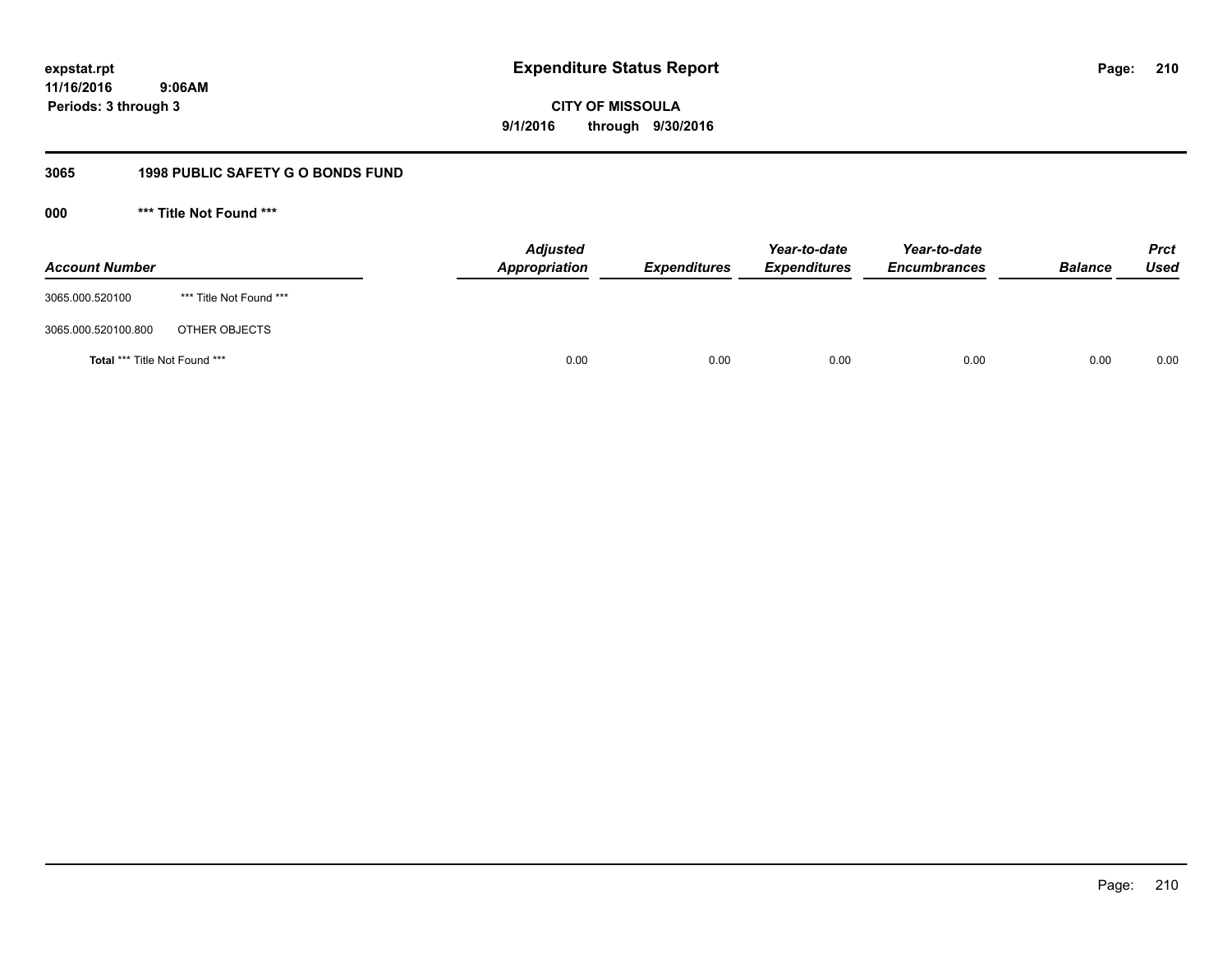# **11/16/2016 9:06AM Periods: 3 through 3**

**CITY OF MISSOULA 9/1/2016 through 9/30/2016**

# **3065 1998 PUBLIC SAFETY G O BONDS FUND**

| <b>Account Number</b>          |                                         | <b>Adjusted</b><br><b>Appropriation</b> | <b>Expenditures</b> | Year-to-date<br><b>Expenditures</b> | Year-to-date<br><b>Encumbrances</b> | <b>Balance</b> | <b>Prct</b><br>Used |
|--------------------------------|-----------------------------------------|-----------------------------------------|---------------------|-------------------------------------|-------------------------------------|----------------|---------------------|
| 3065.390.510110                | <b>MERCHANT SERVICES</b>                |                                         |                     |                                     |                                     |                |                     |
| 3065.390.510110.500            | <b>FIXED CHARGES</b>                    |                                         |                     |                                     |                                     |                |                     |
| <b>Total MERCHANT SERVICES</b> |                                         | 0.00                                    | 0.00                | 0.00                                | 0.00                                | 0.00           | 0.00                |
|                                | Total 1998 PUBLIC SAFETY G O BONDS FUND | 0.00                                    | 0.00                | 0.00                                | 0.00                                | 0.00           | 0.00                |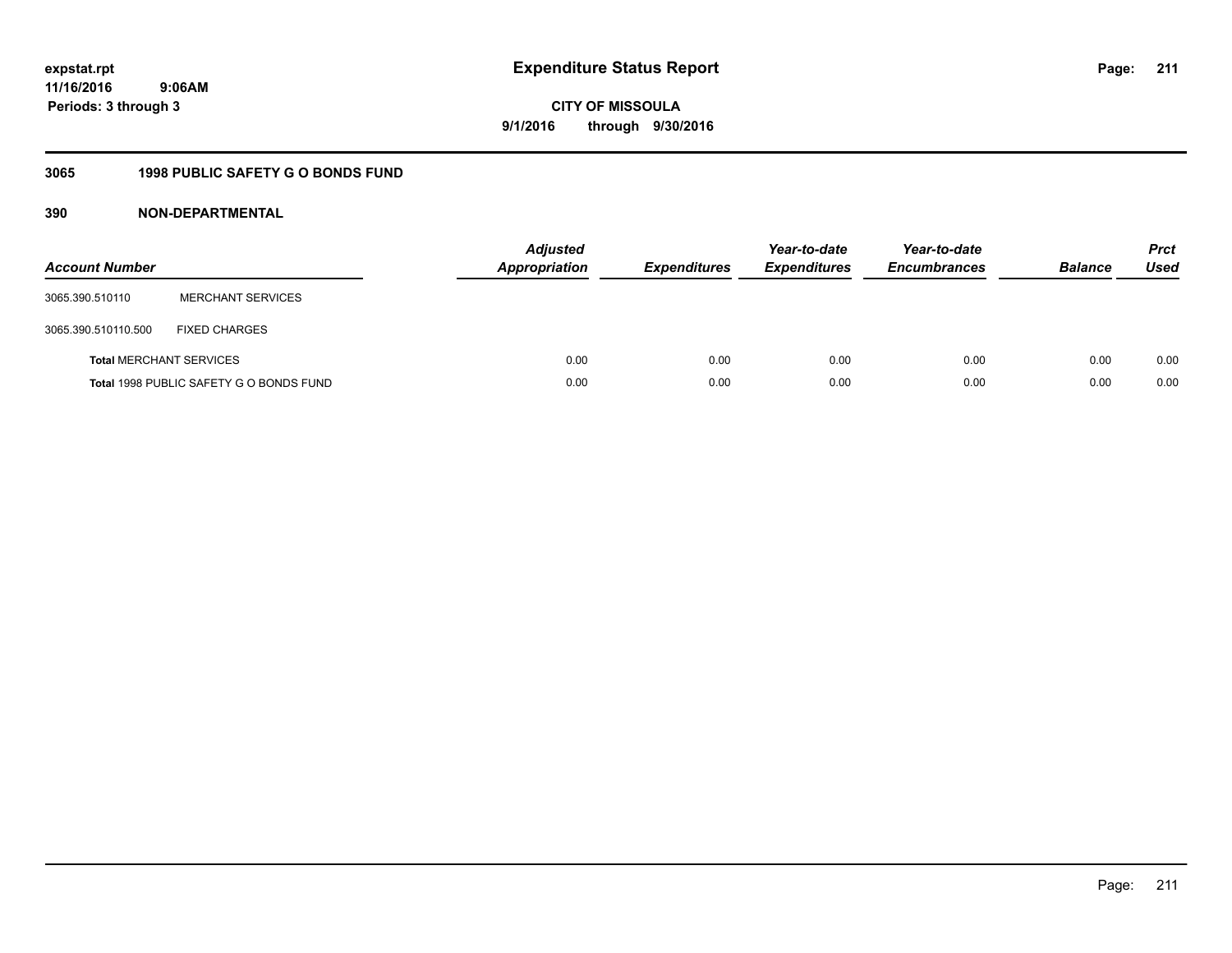## **3070 1996 OPEN SPACE GO BONDS**

| <b>Account Number</b> |                                | <b>Adjusted</b><br><b>Appropriation</b> | <b>Expenditures</b> | Year-to-date<br><b>Expenditures</b> | Year-to-date<br><b>Encumbrances</b> | <b>Balance</b> | <b>Prct</b><br><b>Used</b> |
|-----------------------|--------------------------------|-----------------------------------------|---------------------|-------------------------------------|-------------------------------------|----------------|----------------------------|
| 3070.390.490100       | <b>GO BONDS</b>                |                                         |                     |                                     |                                     |                |                            |
| 3070.390.490100.800   | OTHER OBJECTS                  |                                         |                     |                                     |                                     |                |                            |
| <b>Total GO BONDS</b> |                                | 0.00                                    | 0.00                | 0.00                                | 0.00                                | 0.00           | 0.00                       |
| 3070.390.510110       | <b>MERCHANT SERVICES</b>       |                                         |                     |                                     |                                     |                |                            |
| 3070.390.510110.500   | <b>FIXED CHARGES</b>           |                                         |                     |                                     |                                     |                |                            |
|                       | <b>Total MERCHANT SERVICES</b> | 0.00                                    | 0.00                | 0.00                                | 0.00                                | 0.00           | 0.00                       |
|                       | Total 1996 OPEN SPACE GO BONDS | 0.00                                    | 0.00                | 0.00                                | 0.00                                | 0.00           | 0.00                       |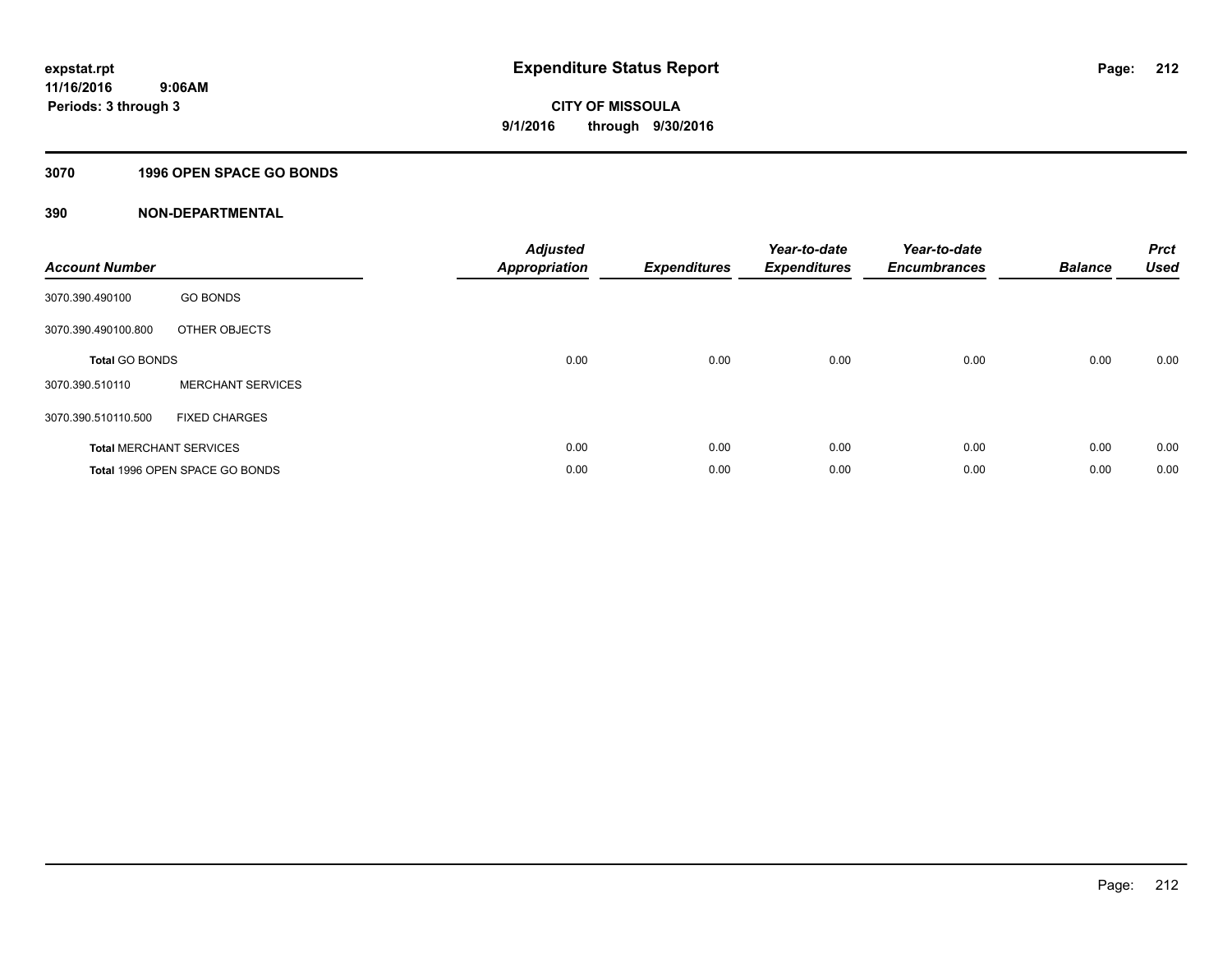## **3075 1997 OPEN SPACE G O BOND FUND**

| <b>Account Number</b> |                                     | <b>Adjusted</b><br><b>Appropriation</b> | <b>Expenditures</b> | Year-to-date<br><b>Expenditures</b> | Year-to-date<br><b>Encumbrances</b> | <b>Balance</b> | <b>Prct</b><br><b>Used</b> |
|-----------------------|-------------------------------------|-----------------------------------------|---------------------|-------------------------------------|-------------------------------------|----------------|----------------------------|
| 3075.390.490100       | <b>GO BONDS</b>                     |                                         |                     |                                     |                                     |                |                            |
| 3075.390.490100.800   | OTHER OBJECTS                       |                                         |                     |                                     |                                     |                |                            |
| <b>Total GO BONDS</b> |                                     | 0.00                                    | 0.00                | 0.00                                | 0.00                                | 0.00           | 0.00                       |
| 3075.390.510110       | <b>MERCHANT SERVICES</b>            |                                         |                     |                                     |                                     |                |                            |
| 3075.390.510110.500   | <b>FIXED CHARGES</b>                |                                         |                     |                                     |                                     |                |                            |
|                       | <b>Total MERCHANT SERVICES</b>      | 0.00                                    | 0.00                | 0.00                                | 0.00                                | 0.00           | 0.00                       |
|                       | Total 1997 OPEN SPACE G O BOND FUND | 0.00                                    | 0.00                | 0.00                                | 0.00                                | 0.00           | 0.00                       |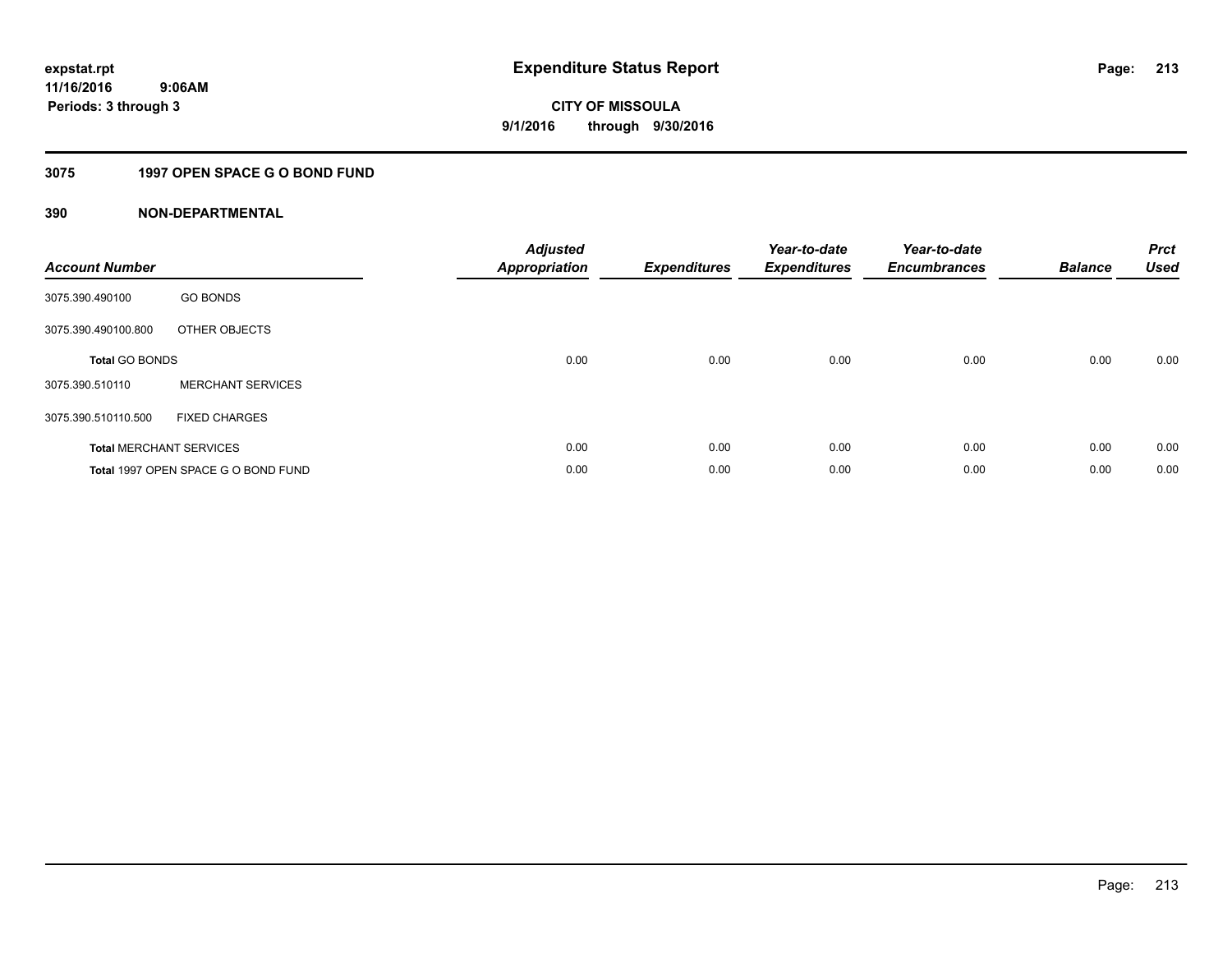# **11/16/2016 9:06AM Periods: 3 through 3**

**214**

**CITY OF MISSOULA 9/1/2016 through 9/30/2016**

## **3080 1994 FIRE EQUIP/CITY HALLS REFUND BOND F**

| <b>Account Number</b>     |                                                | <b>Adjusted</b><br><b>Appropriation</b> | <b>Expenditures</b> | Year-to-date<br><b>Expenditures</b> | Year-to-date<br><b>Encumbrances</b> | <b>Balance</b> | <b>Prct</b><br><b>Used</b> |
|---------------------------|------------------------------------------------|-----------------------------------------|---------------------|-------------------------------------|-------------------------------------|----------------|----------------------------|
| 3080.390.490100           | <b>GO BONDS</b>                                |                                         |                     |                                     |                                     |                |                            |
| 3080.390.490100.600       | <b>DEBT SERVICE</b>                            |                                         |                     |                                     |                                     |                |                            |
| <b>Total DEBT SERVICE</b> |                                                | 0.00                                    | 0.00                | 0.00                                | 0.00                                | 0.00           | 0.00                       |
| 3080.390.490100.800       | OTHER OBJECTS                                  |                                         |                     |                                     |                                     |                |                            |
| <b>Total GO BONDS</b>     |                                                | 0.00                                    | 0.00                | 0.00                                | 0.00                                | 0.00           | 0.00                       |
| 3080.390.510110           | <b>MERCHANT SERVICES</b>                       |                                         |                     |                                     |                                     |                |                            |
| 3080.390.510110.500       | <b>FIXED CHARGES</b>                           |                                         |                     |                                     |                                     |                |                            |
|                           | <b>Total MERCHANT SERVICES</b>                 | 0.00                                    | 0.00                | 0.00                                | 0.00                                | 0.00           | 0.00                       |
|                           | Total 1994 FIRE EQUIP/CITY HALLS REFUND BOND F | 0.00                                    | 0.00                | 0.00                                | 0.00                                | 0.00           | 0.00                       |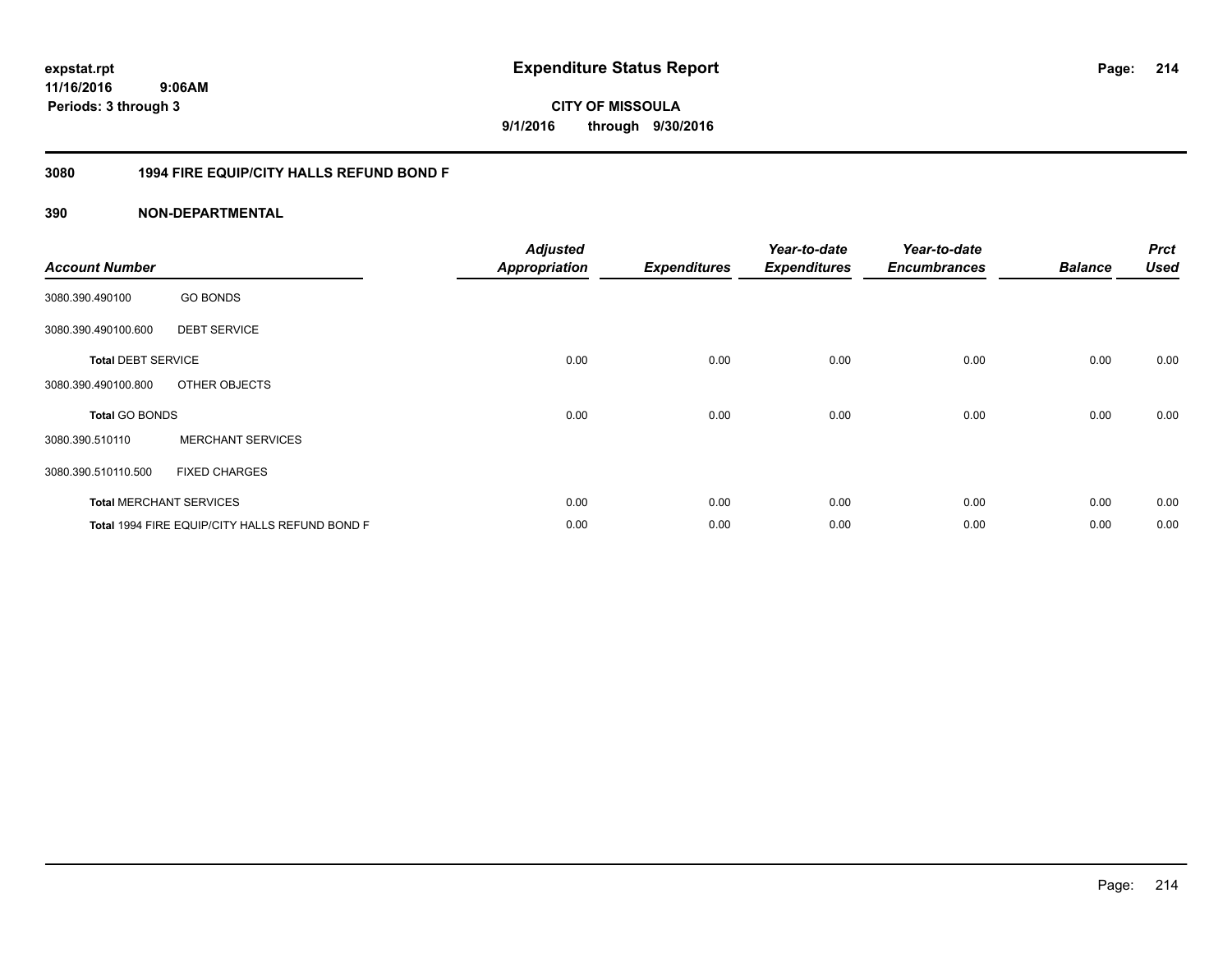## **3085 1993 FIRE STATION G O BOND FUND**

| <b>Account Number</b> |                                       | <b>Adjusted</b><br><b>Appropriation</b> | <b>Expenditures</b> | Year-to-date<br><b>Expenditures</b> | Year-to-date<br><b>Encumbrances</b> | <b>Balance</b> | <b>Prct</b><br><b>Used</b> |
|-----------------------|---------------------------------------|-----------------------------------------|---------------------|-------------------------------------|-------------------------------------|----------------|----------------------------|
| 3085.390.490100       | <b>GO BONDS</b>                       |                                         |                     |                                     |                                     |                |                            |
| 3085.390.490100.800   | OTHER OBJECTS                         |                                         |                     |                                     |                                     |                |                            |
| <b>Total GO BONDS</b> |                                       | 0.00                                    | 0.00                | 0.00                                | 0.00                                | 0.00           | 0.00                       |
| 3085.390.510110       | <b>MERCHANT SERVICES</b>              |                                         |                     |                                     |                                     |                |                            |
| 3085.390.510110.500   | <b>FIXED CHARGES</b>                  |                                         |                     |                                     |                                     |                |                            |
|                       | <b>Total MERCHANT SERVICES</b>        | 0.00                                    | 0.00                | 0.00                                | 0.00                                | 0.00           | 0.00                       |
|                       | Total 1993 FIRE STATION G O BOND FUND | 0.00                                    | 0.00                | 0.00                                | 0.00                                | 0.00           | 0.00                       |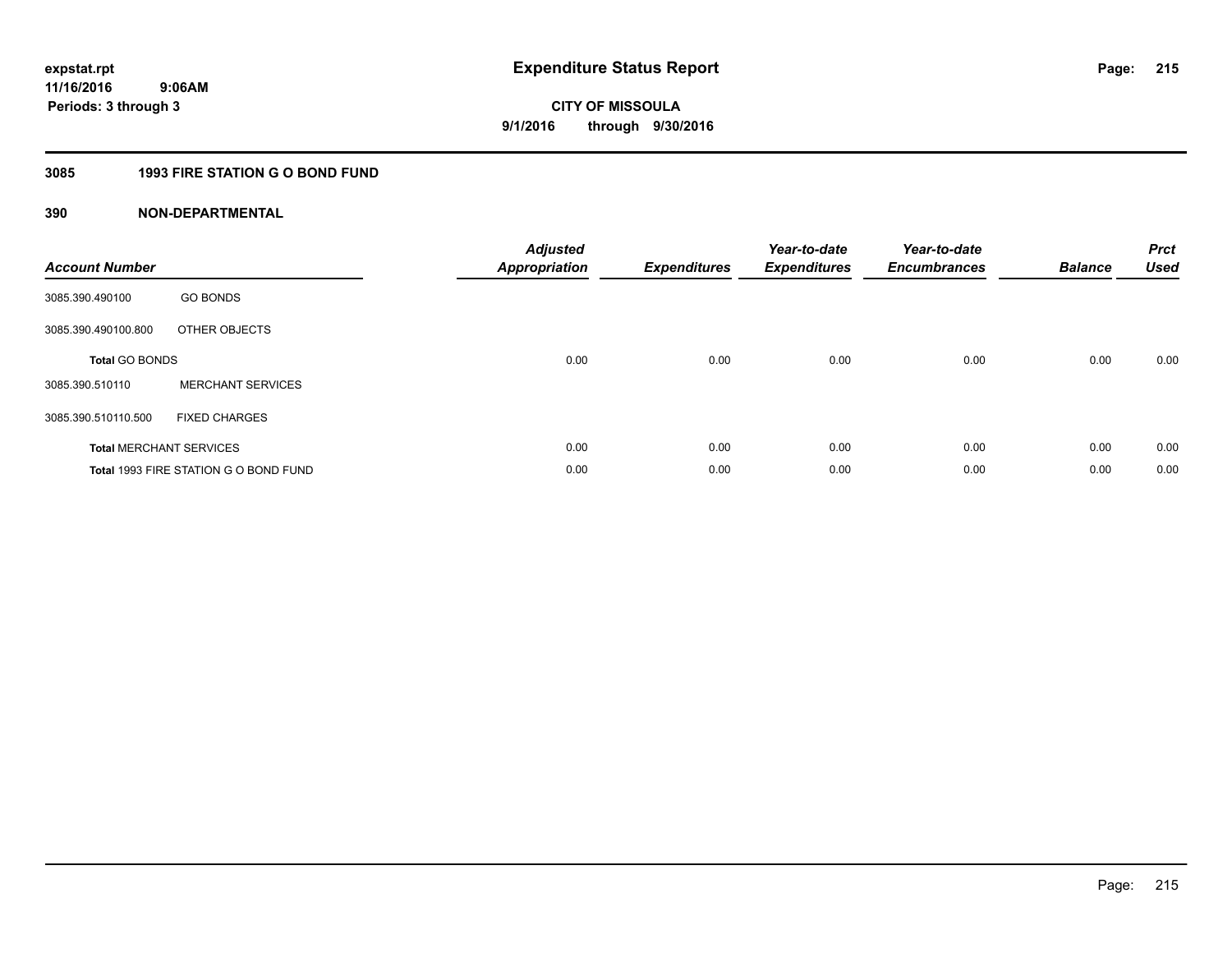## **3090 2004 AQUATICS BOND**

| <b>Account Number</b>     |                                | <b>Adjusted</b><br><b>Appropriation</b> | <b>Expenditures</b> | Year-to-date<br><b>Expenditures</b> | Year-to-date<br><b>Encumbrances</b> | <b>Balance</b> | <b>Prct</b><br><b>Used</b> |
|---------------------------|--------------------------------|-----------------------------------------|---------------------|-------------------------------------|-------------------------------------|----------------|----------------------------|
| 3090.390.490100           | <b>GO BONDS</b>                |                                         |                     |                                     |                                     |                |                            |
| 3090.390.490100.600       | <b>DEBT SERVICE</b>            |                                         |                     |                                     |                                     |                |                            |
| <b>Total DEBT SERVICE</b> |                                | 0.00                                    | 0.00                | 0.00                                | 0.00                                | 0.00           | 0.00                       |
| 3090.390.490100.800       | OTHER OBJECTS                  |                                         |                     |                                     |                                     |                |                            |
| <b>Total GO BONDS</b>     |                                | 0.00                                    | 0.00                | 0.00                                | 0.00                                | 0.00           | 0.00                       |
| 3090.390.510110           | <b>MERCHANT SERVICES</b>       |                                         |                     |                                     |                                     |                |                            |
| 3090.390.510110.500       | <b>FIXED CHARGES</b>           |                                         |                     |                                     |                                     |                |                            |
|                           | <b>Total MERCHANT SERVICES</b> | 0.00                                    | 0.00                | 0.00                                | 0.00                                | 0.00           | 0.00                       |
| Total 2004 AQUATICS BOND  |                                | 0.00                                    | 0.00                | 0.00                                | 0.00                                | 0.00           | 0.00                       |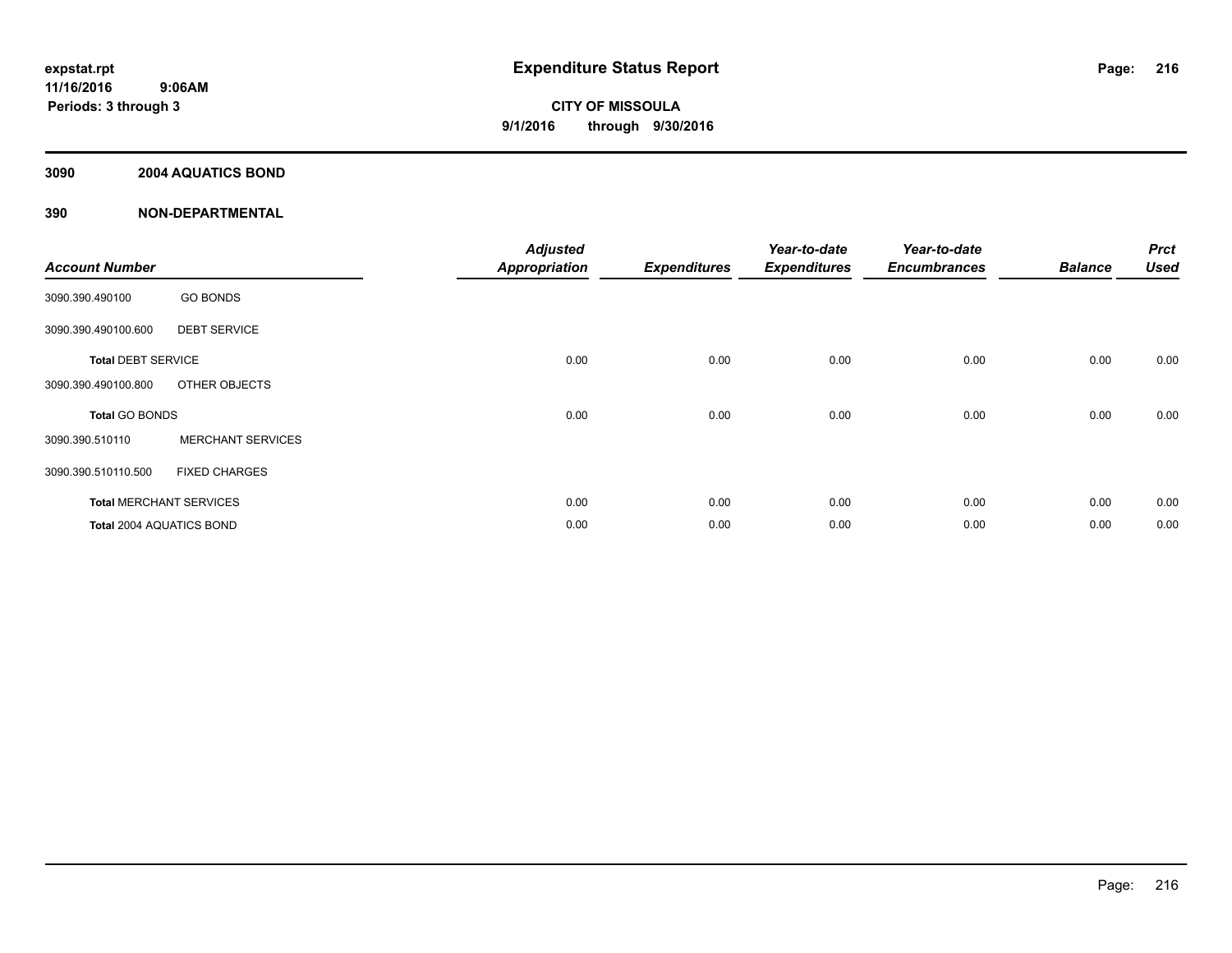## **11/16/2016 9:06AM Periods: 3 through 3**

**CITY OF MISSOULA 9/1/2016 through 9/30/2016**

## **3091 SERIES 2012A AQUATICS REFUNDING BOND**

| <b>Account Number</b>     |                                            | <b>Adjusted</b><br><b>Appropriation</b> | <b>Expenditures</b> | Year-to-date<br><b>Expenditures</b> | Year-to-date<br><b>Encumbrances</b> | <b>Balance</b> | <b>Prct</b><br><b>Used</b> |
|---------------------------|--------------------------------------------|-----------------------------------------|---------------------|-------------------------------------|-------------------------------------|----------------|----------------------------|
| 3091.390.490100           | <b>GO BONDS</b>                            |                                         |                     |                                     |                                     |                |                            |
| 3091.390.490100.600       | <b>DEBT SERVICE</b>                        |                                         |                     |                                     |                                     |                |                            |
| <b>Total DEBT SERVICE</b> |                                            | 0.00                                    | 0.00                | 0.00                                | 0.00                                | 0.00           | 0.00                       |
| 3091.390.490100.800       | OTHER OBJECTS                              |                                         |                     |                                     |                                     |                |                            |
| <b>Total GO BONDS</b>     |                                            | 0.00                                    | 0.00                | 0.00                                | 0.00                                | 0.00           | 0.00                       |
| 3091.390.510110           | <b>MERCHANT SERVICES</b>                   |                                         |                     |                                     |                                     |                |                            |
| 3091.390.510110.500       | <b>FIXED CHARGES</b>                       |                                         |                     |                                     |                                     |                |                            |
|                           | <b>Total MERCHANT SERVICES</b>             | 0.00                                    | 0.00                | 0.00                                | 0.00                                | 0.00           | 0.00                       |
|                           | Total SERIES 2012A AQUATICS REFUNDING BOND | 0.00                                    | 0.00                | 0.00                                | 0.00                                | 0.00           | 0.00                       |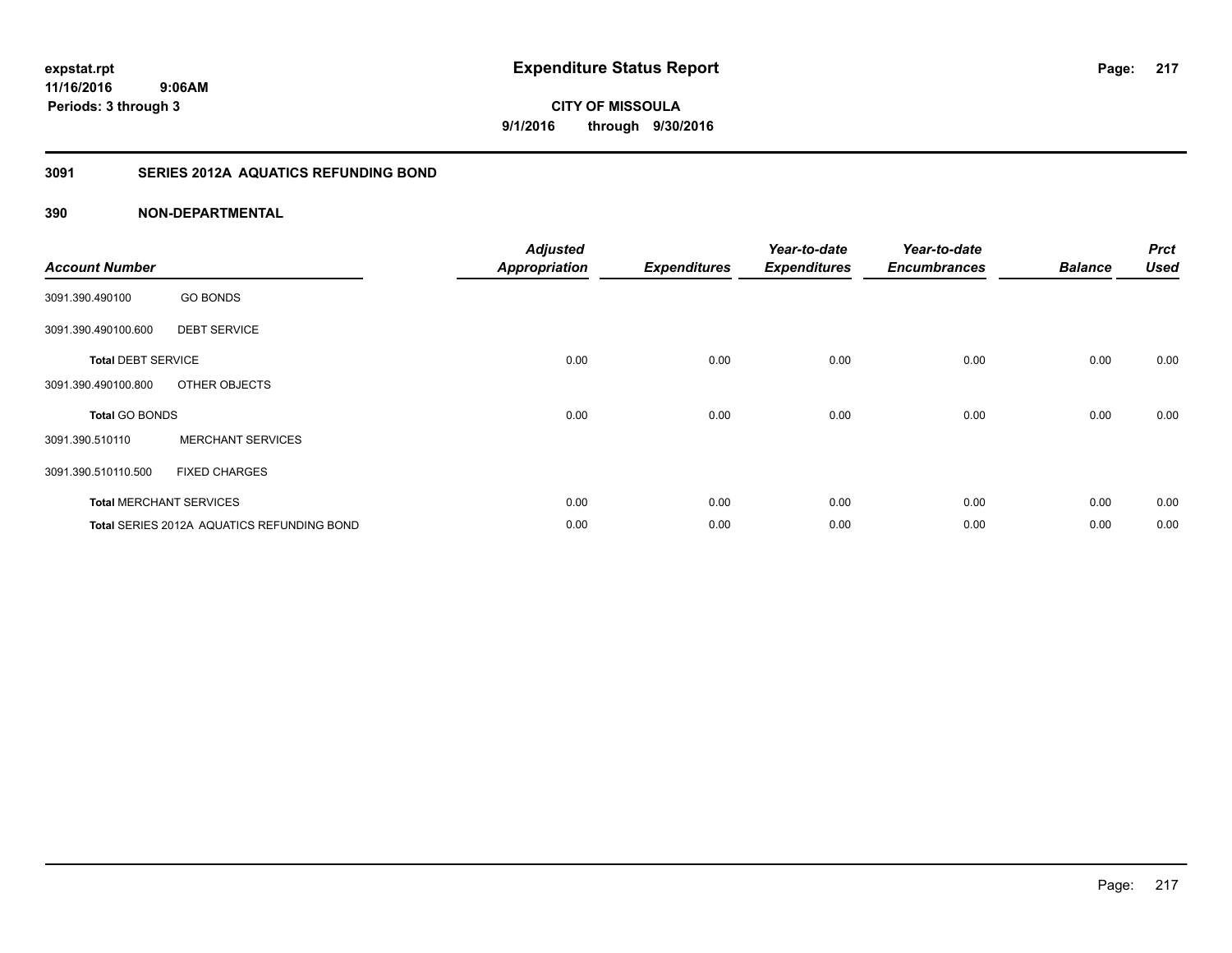## **3092 Series 2013A GO REFUNDING BONDS**

| <b>Account Number</b>          |                                       | <b>Adjusted</b><br><b>Appropriation</b> | <b>Expenditures</b> | Year-to-date<br><b>Expenditures</b> | Year-to-date<br><b>Encumbrances</b> | <b>Balance</b> | <b>Prct</b><br><b>Used</b> |
|--------------------------------|---------------------------------------|-----------------------------------------|---------------------|-------------------------------------|-------------------------------------|----------------|----------------------------|
| 3092.390.490100                | <b>GO BONDS</b>                       |                                         |                     |                                     |                                     |                |                            |
| 3092.390.490100.600            | <b>DEBT SERVICE</b>                   |                                         |                     |                                     |                                     |                |                            |
| <b>Total GO BONDS</b>          |                                       | 0.00                                    | 0.00                | 0.00                                | 0.00                                | 0.00           | 0.00                       |
| 3092.390.510110                | <b>MERCHANT SERVICES</b>              |                                         |                     |                                     |                                     |                |                            |
| 3092.390.510110.500            | <b>FIXED CHARGES</b>                  |                                         |                     |                                     |                                     |                |                            |
| <b>Total MERCHANT SERVICES</b> |                                       | 0.00                                    | 0.00                | 0.00                                | 0.00                                | 0.00           | 0.00                       |
| 3092.390.521000                | INTERFUND OPERATING TRANSFERS         |                                         |                     |                                     |                                     |                |                            |
| 3092.390.521000.800            | OTHER OBJECTS                         |                                         |                     |                                     |                                     |                |                            |
|                                | Total INTERFUND OPERATING TRANSFERS   | 0.00                                    | 0.00                | 0.00                                | 0.00                                | 0.00           | 0.00                       |
|                                | Total Series 2013A GO REFUNDING BONDS | 0.00                                    | 0.00                | 0.00                                | 0.00                                | 0.00           | 0.00                       |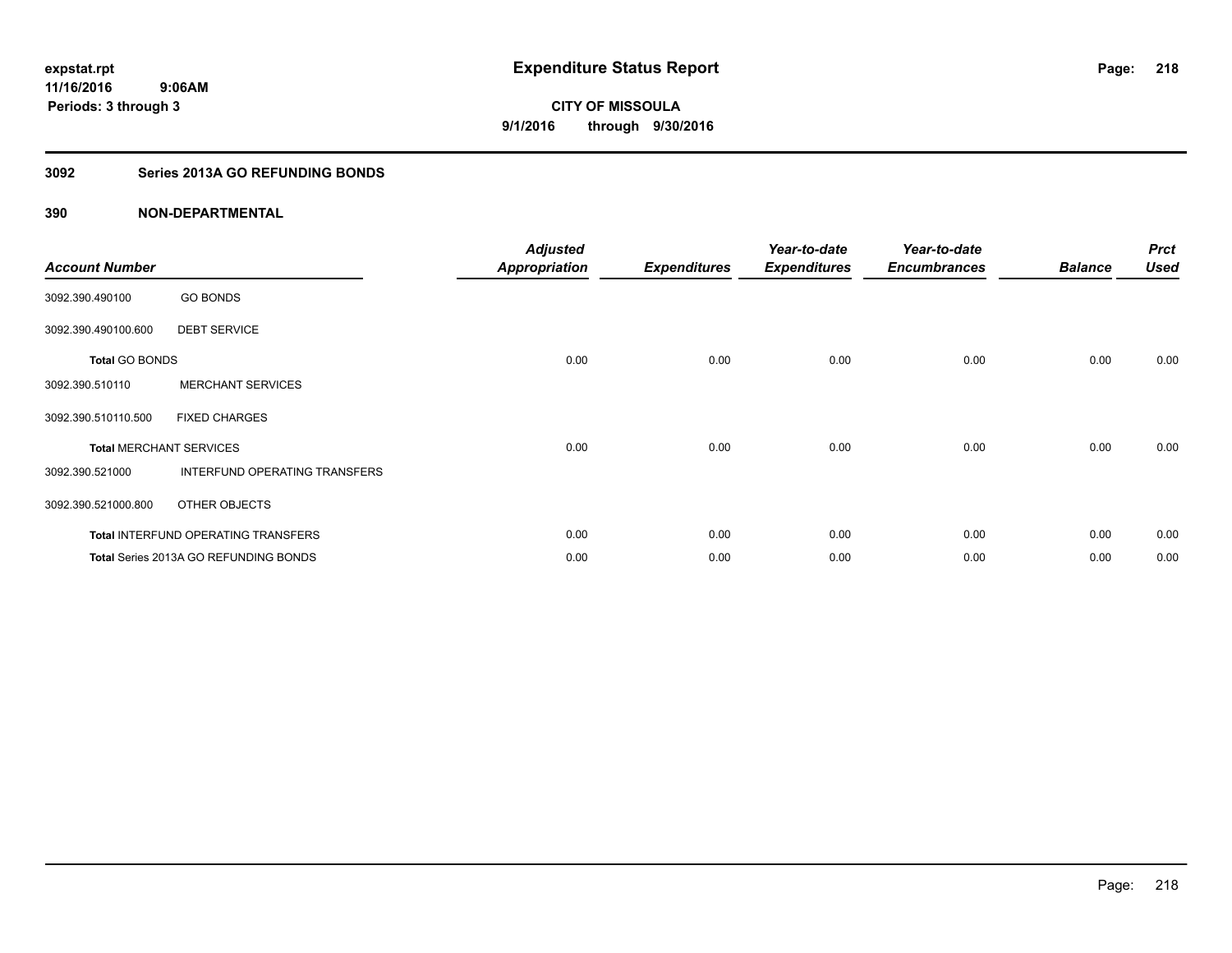**11/16/2016 9:06AM Periods: 3 through 3**

**219**

**CITY OF MISSOULA 9/1/2016 through 9/30/2016**

#### **3095 2004 REFUNDING BONDS DEBT SERVICE**

| <b>Account Number</b>          |                                                | <b>Adjusted</b><br><b>Appropriation</b> | <b>Expenditures</b> | Year-to-date<br><b>Expenditures</b> | Year-to-date<br><b>Encumbrances</b> | <b>Balance</b> | <b>Prct</b><br><b>Used</b> |
|--------------------------------|------------------------------------------------|-----------------------------------------|---------------------|-------------------------------------|-------------------------------------|----------------|----------------------------|
| 3095.390.490100                | <b>GO BONDS</b>                                |                                         |                     |                                     |                                     |                |                            |
| 3095.390.490100.600            | <b>DEBT SERVICE</b>                            |                                         |                     |                                     |                                     |                |                            |
| <b>Total GO BONDS</b>          |                                                | 0.00                                    | 0.00                | 0.00                                | 0.00                                | 0.00           | 0.00                       |
| 3095.390.510110                | <b>MERCHANT SERVICES</b>                       |                                         |                     |                                     |                                     |                |                            |
| 3095.390.510110.500            | <b>FIXED CHARGES</b>                           |                                         |                     |                                     |                                     |                |                            |
| <b>Total MERCHANT SERVICES</b> |                                                | 0.00                                    | 0.00                | 0.00                                | 0.00                                | 0.00           | 0.00                       |
|                                | <b>Total 2004 REFUNDING BONDS DEBT SERVICE</b> | 0.00                                    | 0.00                | 0.00                                | 0.00                                | 0.00           | 0.00                       |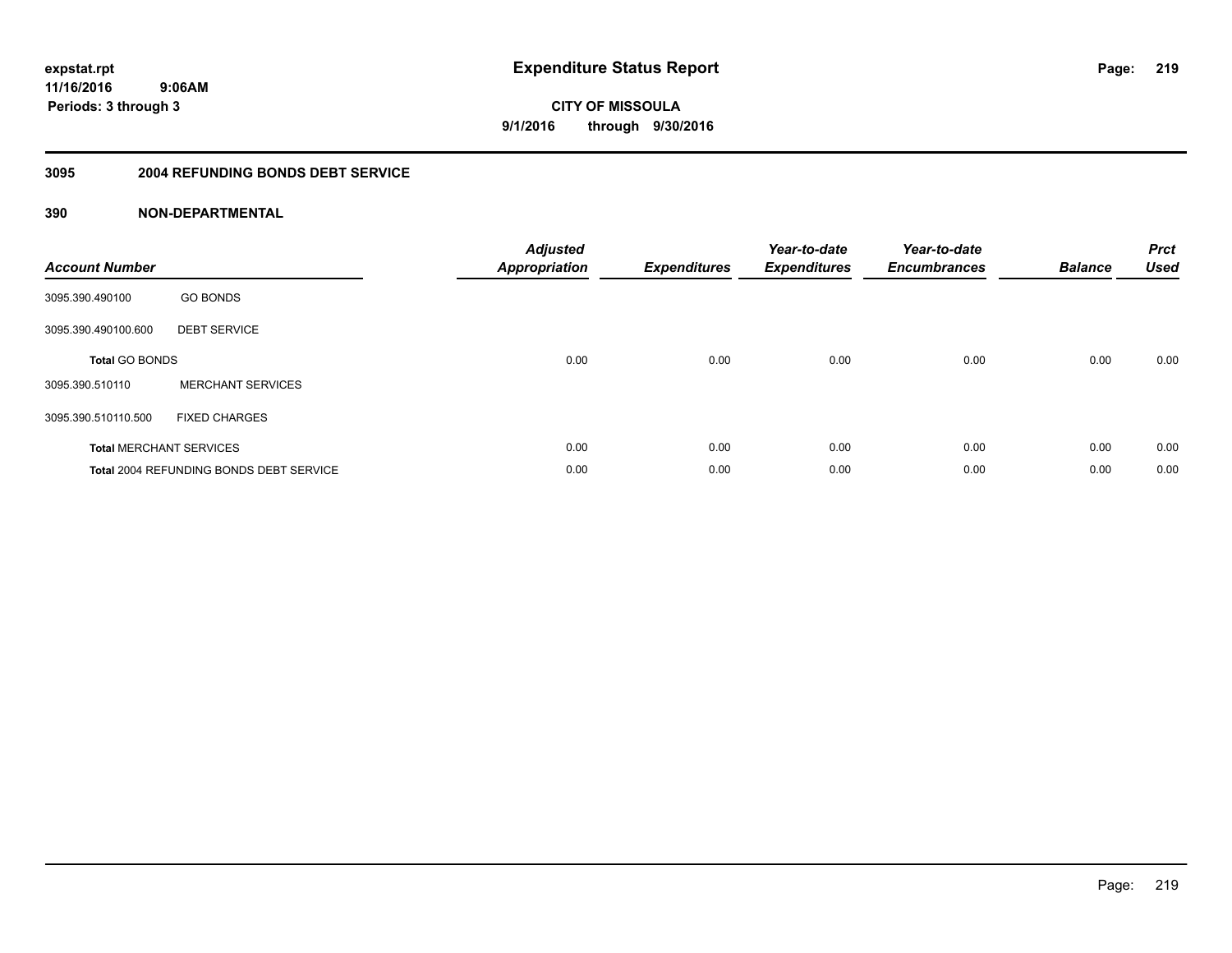## **3096 NEW FIRE STATION GO BOND**

|                                |                                                 | <b>Adjusted</b>      |                     | Year-to-date        | Year-to-date        |                | <b>Prct</b> |
|--------------------------------|-------------------------------------------------|----------------------|---------------------|---------------------|---------------------|----------------|-------------|
| <b>Account Number</b>          |                                                 | <b>Appropriation</b> | <b>Expenditures</b> | <b>Expenditures</b> | <b>Encumbrances</b> | <b>Balance</b> | <b>Used</b> |
| 3096.390.490100                | <b>GO BONDS</b>                                 |                      |                     |                     |                     |                |             |
| 3096.390.490100.600            | <b>DEBT SERVICE</b>                             |                      |                     |                     |                     |                |             |
|                                | 3096.390.490100.620.000 INTEREST / SERVICE FEES | 0.00                 | 0.00                | 350.00              | 0.00                | $-350.00$      | 0.00        |
| <b>Total DEBT SERVICE</b>      |                                                 | 0.00                 | 0.00                | 350.00              | 0.00                | $-350.00$      | 0.00        |
| 3096.390.490100.800            | OTHER OBJECTS                                   |                      |                     |                     |                     |                |             |
| <b>Total OTHER OBJECTS</b>     |                                                 | 0.00                 | 0.00                | 0.00                | 0.00                | 0.00           | 0.00        |
| <b>Total GO BONDS</b>          |                                                 | 0.00                 | 0.00                | 350.00              | 0.00                | $-350.00$      | 0.00        |
| 3096.390.510110                | <b>MERCHANT SERVICES</b>                        |                      |                     |                     |                     |                |             |
| 3096.390.510110.500            | <b>FIXED CHARGES</b>                            |                      |                     |                     |                     |                |             |
| <b>Total MERCHANT SERVICES</b> |                                                 | 0.00                 | 0.00                | 0.00                | 0.00                | 0.00           | 0.00        |
|                                | <b>Total NEW FIRE STATION GO BOND</b>           | 0.00                 | 0.00                | 350.00              | 0.00                | $-350.00$      | 0.00        |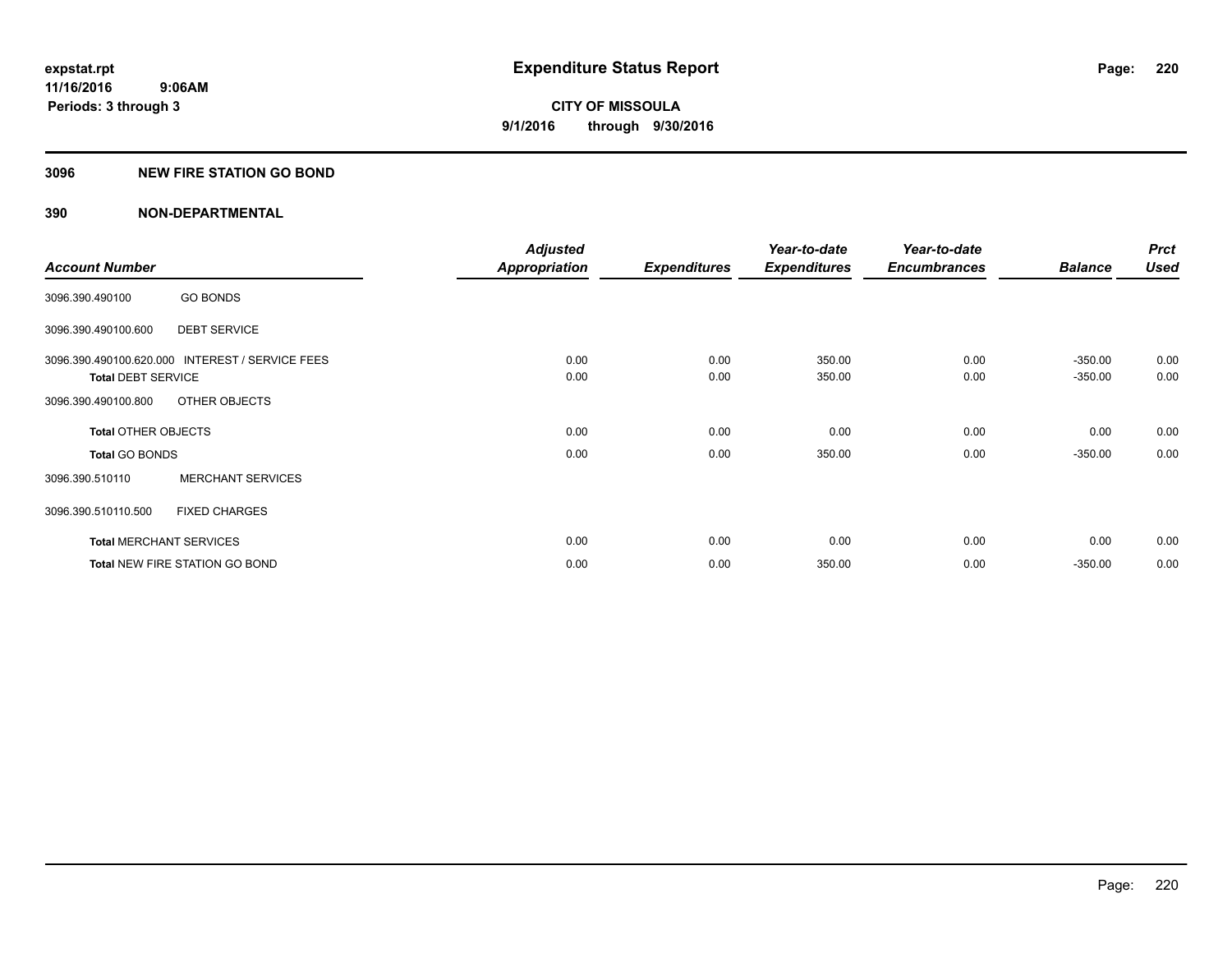## **3097 2007 REFUNDING BONDS**

| <b>Account Number</b>          |                            | <b>Adjusted</b><br>Appropriation | <b>Expenditures</b> | Year-to-date<br><b>Expenditures</b> | Year-to-date<br><b>Encumbrances</b> | <b>Balance</b> | <b>Prct</b><br><b>Used</b> |
|--------------------------------|----------------------------|----------------------------------|---------------------|-------------------------------------|-------------------------------------|----------------|----------------------------|
| 3097.390.490100                | <b>GO BONDS</b>            |                                  |                     |                                     |                                     |                |                            |
| 3097.390.490100.600            | <b>DEBT SERVICE</b>        |                                  |                     |                                     |                                     |                |                            |
| <b>Total GO BONDS</b>          |                            | 0.00                             | 0.00                | 0.00                                | 0.00                                | 0.00           | 0.00                       |
| 3097.390.490500                | <b>DEBT PAYMENTS</b>       |                                  |                     |                                     |                                     |                |                            |
| 3097.390.490500.500            | <b>FIXED CHARGES</b>       |                                  |                     |                                     |                                     |                |                            |
| <b>Total DEBT PAYMENTS</b>     |                            | 0.00                             | 0.00                | 0.00                                | 0.00                                | 0.00           | 0.00                       |
| 3097.390.510110                | <b>MERCHANT SERVICES</b>   |                                  |                     |                                     |                                     |                |                            |
| 3097.390.510110.500            | <b>FIXED CHARGES</b>       |                                  |                     |                                     |                                     |                |                            |
| <b>Total MERCHANT SERVICES</b> |                            | 0.00                             | 0.00                | 0.00                                | 0.00                                | 0.00           | 0.00                       |
|                                | Total 2007 REFUNDING BONDS | 0.00                             | 0.00                | 0.00                                | 0.00                                | 0.00           | 0.00                       |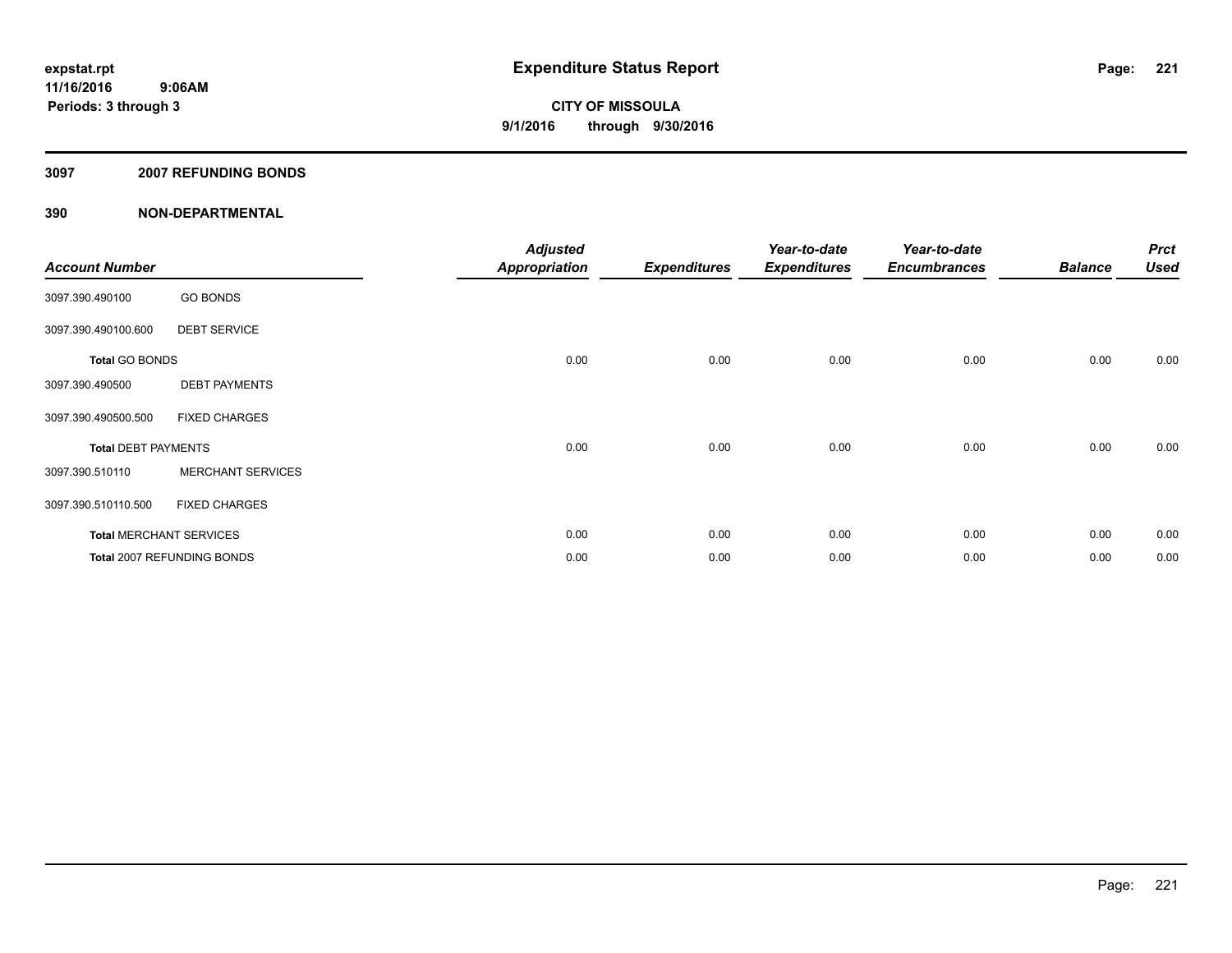## **3100 SIDEWALK & CURB WARRANTS FUND**

| <b>Account Number</b>          |                                                | <b>Adjusted</b><br><b>Appropriation</b> | <b>Expenditures</b> | Year-to-date<br><b>Expenditures</b> | Year-to-date<br><b>Encumbrances</b> | <b>Balance</b> | <b>Prct</b><br><b>Used</b> |
|--------------------------------|------------------------------------------------|-----------------------------------------|---------------------|-------------------------------------|-------------------------------------|----------------|----------------------------|
| 3100.390.490300                | SPECIAL IMPROVEMENTS BONDS                     |                                         |                     |                                     |                                     |                |                            |
| 3100.390.490300.600            | <b>DEBT SERVICE</b>                            |                                         |                     |                                     |                                     |                |                            |
|                                | <b>Total SPECIAL IMPROVEMENTS BONDS</b>        | 0.00                                    | 0.00                | 0.00                                | 0.00                                | 0.00           | 0.00                       |
| 3100.390.510110                | <b>MERCHANT SERVICES</b>                       |                                         |                     |                                     |                                     |                |                            |
| 3100.390.510110.500            | <b>FIXED CHARGES</b>                           |                                         |                     |                                     |                                     |                |                            |
| <b>Total MERCHANT SERVICES</b> |                                                | 0.00                                    | 0.00                | 0.00                                | 0.00                                | 0.00           | 0.00                       |
| 3100.390.521000                | INTERFUND OPERATING TRANSFERS                  |                                         |                     |                                     |                                     |                |                            |
| 3100.390.521000.800            | OTHER OBJECTS                                  |                                         |                     |                                     |                                     |                |                            |
|                                | Total INTERFUND OPERATING TRANSFERS            | 0.00                                    | 0.00                | 0.00                                | 0.00                                | 0.00           | 0.00                       |
|                                | <b>Total SIDEWALK &amp; CURB WARRANTS FUND</b> | 0.00                                    | 0.00                | 0.00                                | 0.00                                | 0.00           | 0.00                       |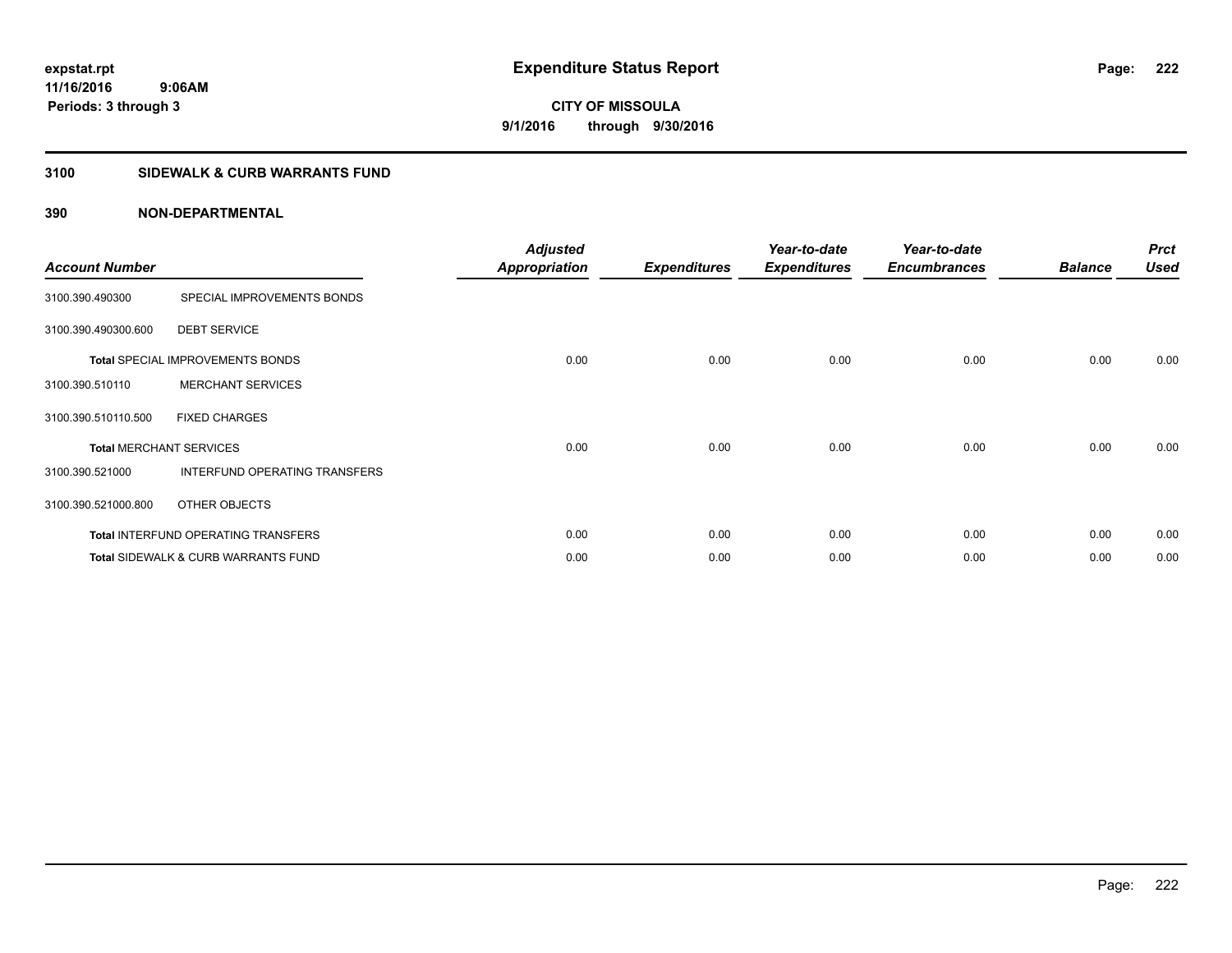**11/16/2016 9:06AM Periods: 3 through 3**

**CITY OF MISSOULA 9/1/2016 through 9/30/2016**

## **3200 FY99 SIDEWALK & CURB DEBT SERVICE FUND**

| <b>Account Number</b>     |                                              | <b>Adjusted</b><br><b>Appropriation</b> | <b>Expenditures</b> | Year-to-date<br><b>Expenditures</b> | Year-to-date<br><b>Encumbrances</b> | <b>Balance</b> | <b>Prct</b><br><b>Used</b> |
|---------------------------|----------------------------------------------|-----------------------------------------|---------------------|-------------------------------------|-------------------------------------|----------------|----------------------------|
| 3200.390.490300           | SPECIAL IMPROVEMENTS BONDS                   |                                         |                     |                                     |                                     |                |                            |
| 3200.390.490300.600       | <b>DEBT SERVICE</b>                          |                                         |                     |                                     |                                     |                |                            |
|                           | <b>Total SPECIAL IMPROVEMENTS BONDS</b>      | 0.00                                    | 0.00                | 0.00                                | 0.00                                | 0.00           | 0.00                       |
| 3200.390.510100           | SPECIAL ASSESSMENTS                          |                                         |                     |                                     |                                     |                |                            |
| 3200.390.510100.600       | <b>DEBT SERVICE</b>                          |                                         |                     |                                     |                                     |                |                            |
| <b>Total DEBT SERVICE</b> |                                              | 0.00                                    | 0.00                | 0.00                                | 0.00                                | 0.00           | 0.00                       |
| 3200.390.510100.800       | OTHER OBJECTS                                |                                         |                     |                                     |                                     |                |                            |
|                           | <b>Total SPECIAL ASSESSMENTS</b>             | 0.00                                    | 0.00                | 0.00                                | 0.00                                | 0.00           | 0.00                       |
| 3200.390.510110           | <b>MERCHANT SERVICES</b>                     |                                         |                     |                                     |                                     |                |                            |
| 3200.390.510110.500       | <b>FIXED CHARGES</b>                         |                                         |                     |                                     |                                     |                |                            |
|                           | <b>Total MERCHANT SERVICES</b>               | 0.00                                    | 0.00                | 0.00                                | 0.00                                | 0.00           | 0.00                       |
|                           | Total FY99 SIDEWALK & CURB DEBT SERVICE FUND | 0.00                                    | 0.00                | 0.00                                | 0.00                                | 0.00           | 0.00                       |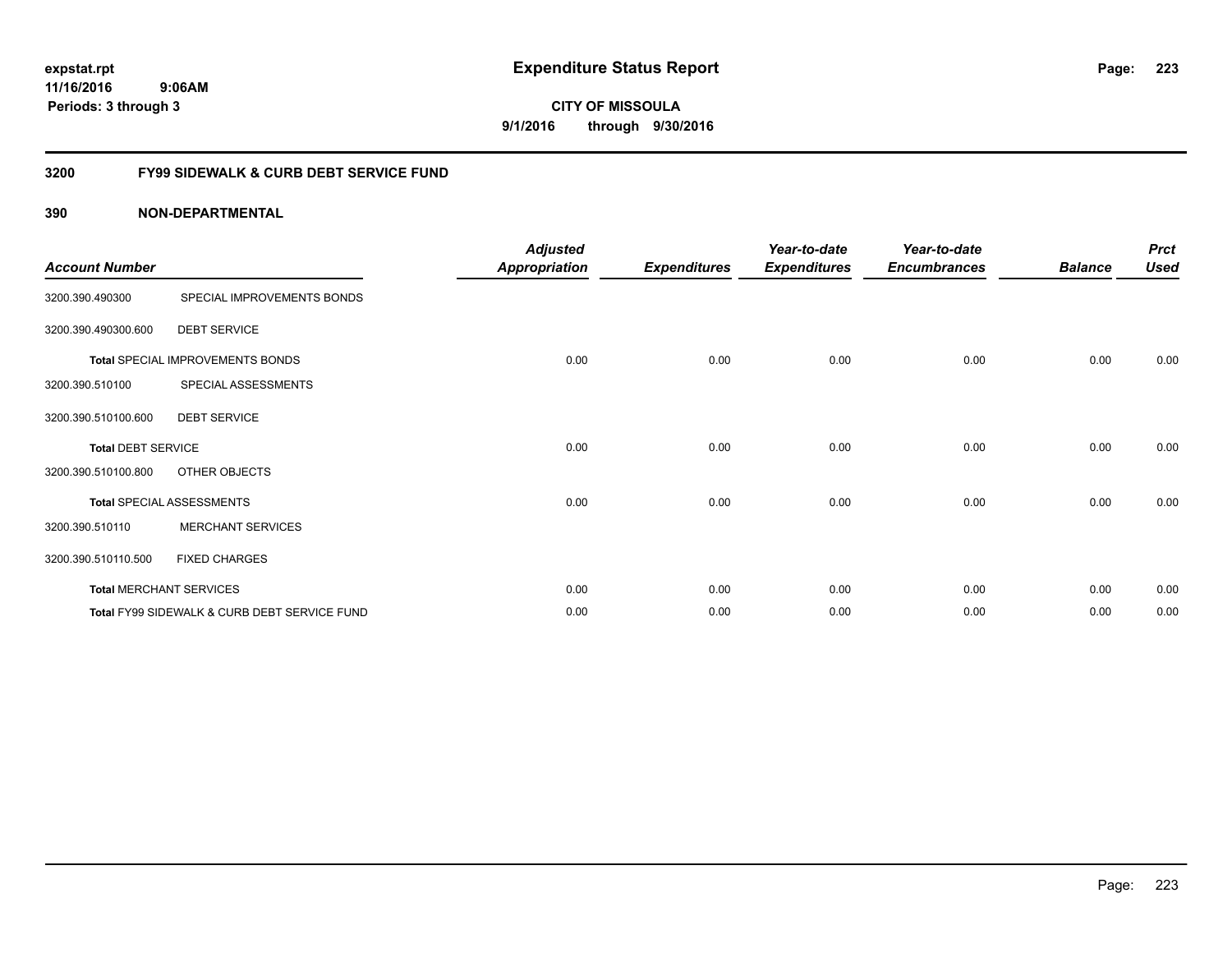**11/16/2016 9:06AM Periods: 3 through 3**

**CITY OF MISSOULA 9/1/2016 through 9/30/2016**

## **3300 FY00 SIDEWALK & CURB DEBT SERVICE FUND**

| <b>Account Number</b> |                                              | <b>Adjusted</b><br>Appropriation | <b>Expenditures</b> | Year-to-date<br><b>Expenditures</b> | Year-to-date<br><b>Encumbrances</b> | <b>Balance</b> | <b>Prct</b><br><b>Used</b> |
|-----------------------|----------------------------------------------|----------------------------------|---------------------|-------------------------------------|-------------------------------------|----------------|----------------------------|
| 3300.390.510100       | SPECIAL ASSESSMENTS                          |                                  |                     |                                     |                                     |                |                            |
| 3300.390.510100.600   | <b>DEBT SERVICE</b>                          |                                  |                     |                                     |                                     |                |                            |
|                       | <b>Total SPECIAL ASSESSMENTS</b>             | 0.00                             | 0.00                | 0.00                                | 0.00                                | 0.00           | 0.00                       |
| 3300.390.510110       | <b>MERCHANT SERVICES</b>                     |                                  |                     |                                     |                                     |                |                            |
| 3300.390.510110.500   | <b>FIXED CHARGES</b>                         |                                  |                     |                                     |                                     |                |                            |
|                       | <b>Total MERCHANT SERVICES</b>               | 0.00                             | 0.00                | 0.00                                | 0.00                                | 0.00           | 0.00                       |
|                       | Total FY00 SIDEWALK & CURB DEBT SERVICE FUND | 0.00                             | 0.00                | 0.00                                | 0.00                                | 0.00           | 0.00                       |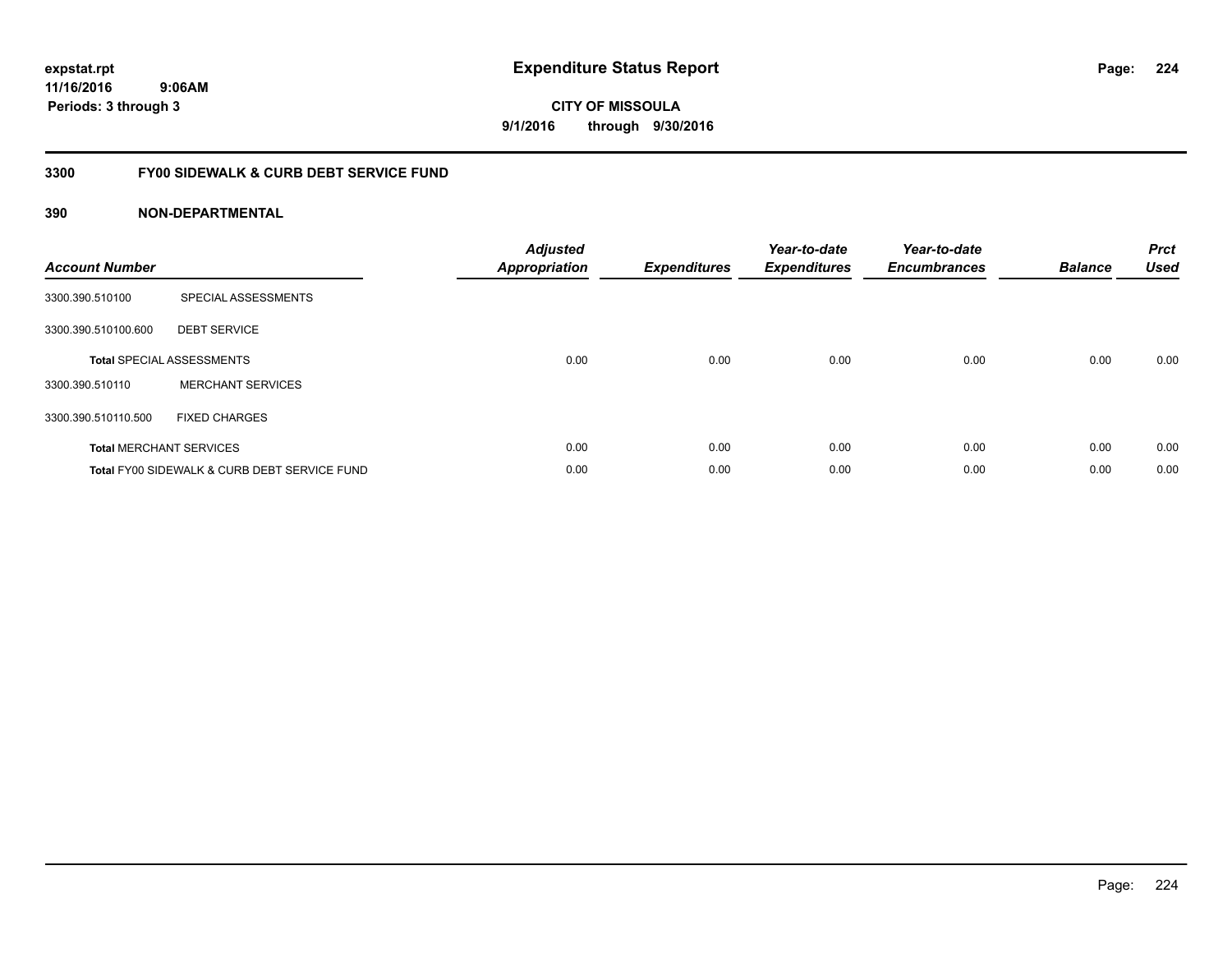**3305 JUDGMENT LEVIES**

| <b>Account Number</b>        |                     | <b>Adjusted</b><br><b>Appropriation</b> | <b>Expenditures</b> | Year-to-date<br><b>Expenditures</b> | Year-to-date<br><b>Encumbrances</b> | <b>Balance</b> | <b>Prct</b><br><b>Used</b> |
|------------------------------|---------------------|-----------------------------------------|---------------------|-------------------------------------|-------------------------------------|----------------|----------------------------|
| 3305.390.490550              | JUDGMENT LEVY DEBT  |                                         |                     |                                     |                                     |                |                            |
| 3305.390.490550.600          | <b>DEBT SERVICE</b> |                                         |                     |                                     |                                     |                |                            |
| <b>Total DEBT SERVICE</b>    |                     | 0.00                                    | 0.00                | 0.00                                | 0.00                                | 0.00           | 0.00                       |
| 3305.390.490550.800          | OTHER OBJECTS       |                                         |                     |                                     |                                     |                |                            |
| <b>Total JUDGMENT LEVIES</b> |                     | 0.00                                    | 0.00                | 0.00                                | 0.00                                | 0.00           | 0.00                       |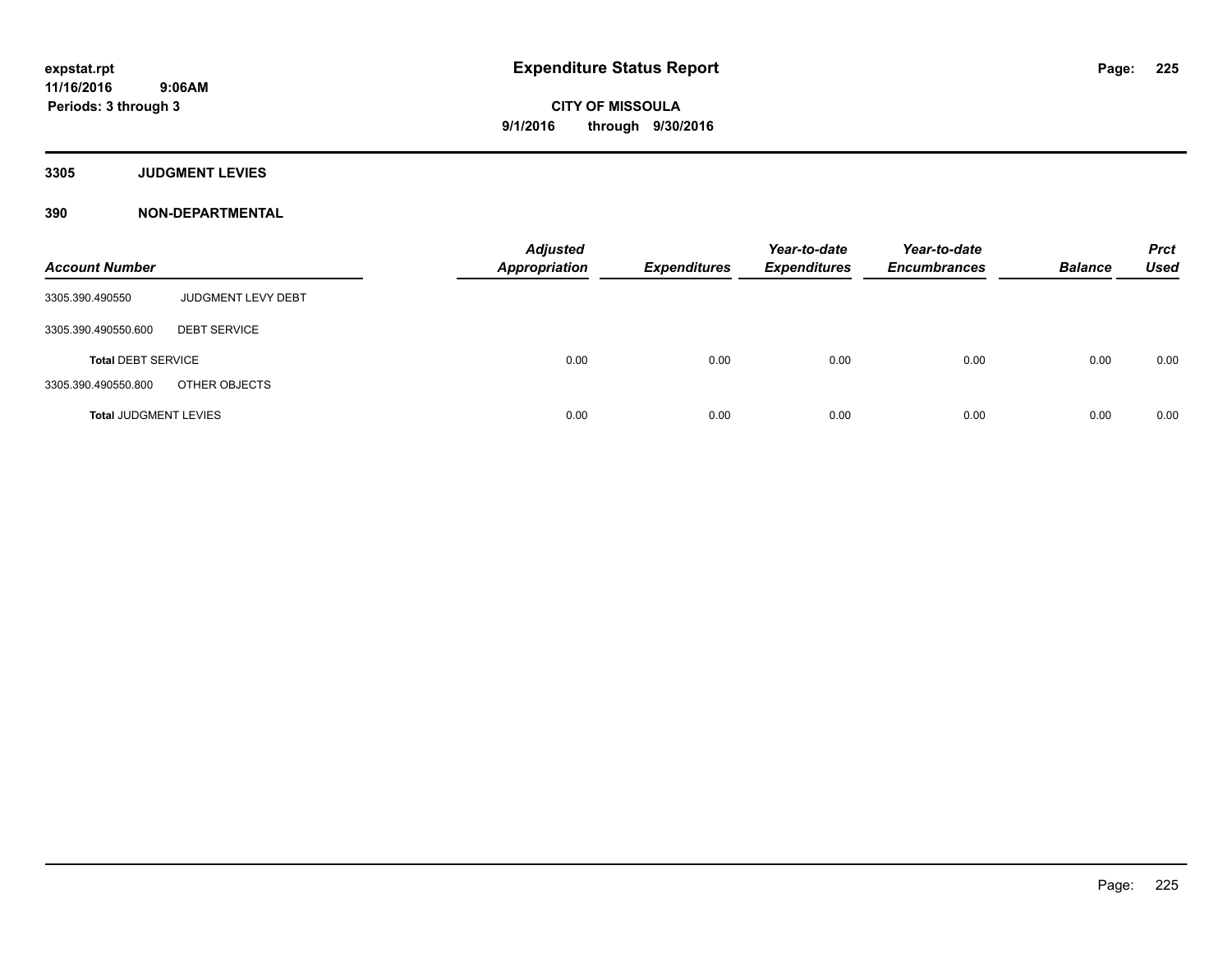**11/16/2016 9:06AM Periods: 3 through 3**

**226**

**CITY OF MISSOULA 9/1/2016 through 9/30/2016**

## **3400 FY01 SIDEWALK & CURB DEBT SERVICE FUND**

**000 \*\*\* Title Not Found \*\*\***

| <b>Account Number</b>         |                         | <b>Adjusted</b><br>Appropriation | <b>Expenditures</b> | Year-to-date<br><b>Expenditures</b> | Year-to-date<br><b>Encumbrances</b> | <b>Balance</b> | <b>Prct</b><br>Used |
|-------------------------------|-------------------------|----------------------------------|---------------------|-------------------------------------|-------------------------------------|----------------|---------------------|
| 3400.000.520100               | *** Title Not Found *** |                                  |                     |                                     |                                     |                |                     |
| 3400.000.520100.800           | OTHER OBJECTS           |                                  |                     |                                     |                                     |                |                     |
| Total *** Title Not Found *** |                         | 0.00                             | 0.00                | 0.00                                | 0.00                                | 0.00           | 0.00                |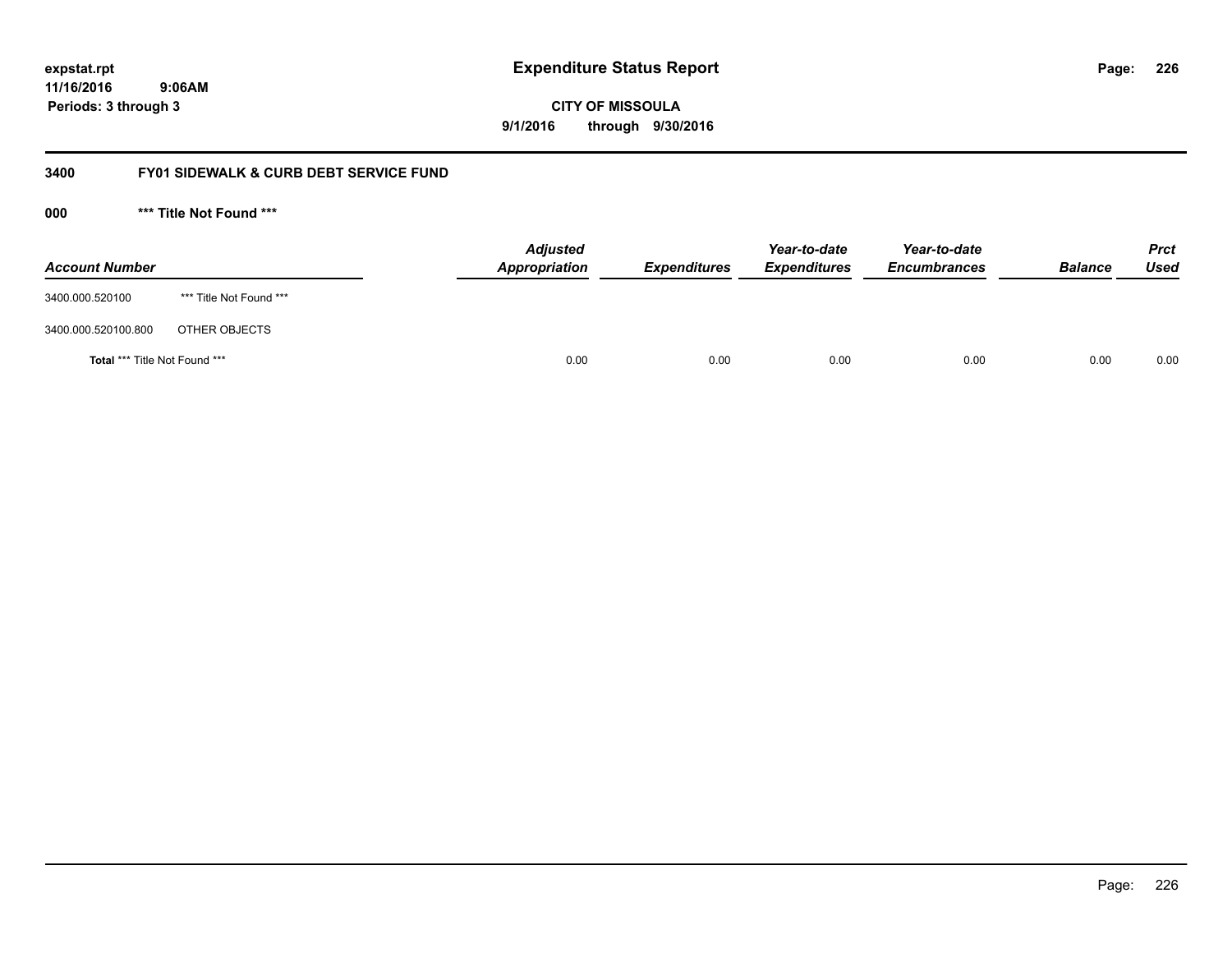**227**

**11/16/2016 9:06AM Periods: 3 through 3**

**CITY OF MISSOULA 9/1/2016 through 9/30/2016**

## **3400 FY01 SIDEWALK & CURB DEBT SERVICE FUND**

| <b>Account Number</b>     |                                              | <b>Adjusted</b><br><b>Appropriation</b> | <b>Expenditures</b> | Year-to-date<br><b>Expenditures</b> | Year-to-date<br><b>Encumbrances</b> | <b>Balance</b> | <b>Prct</b><br><b>Used</b> |
|---------------------------|----------------------------------------------|-----------------------------------------|---------------------|-------------------------------------|-------------------------------------|----------------|----------------------------|
| 3400.390.510100           | SPECIAL ASSESSMENTS                          |                                         |                     |                                     |                                     |                |                            |
| 3400.390.510100.600       | <b>DEBT SERVICE</b>                          |                                         |                     |                                     |                                     |                |                            |
| <b>Total DEBT SERVICE</b> |                                              | 0.00                                    | 0.00                | 0.00                                | 0.00                                | 0.00           | 0.00                       |
| 3400.390.510100.800       | OTHER OBJECTS                                |                                         |                     |                                     |                                     |                |                            |
|                           | <b>Total SPECIAL ASSESSMENTS</b>             | 0.00                                    | 0.00                | 0.00                                | 0.00                                | 0.00           | 0.00                       |
| 3400.390.510110           | <b>MERCHANT SERVICES</b>                     |                                         |                     |                                     |                                     |                |                            |
| 3400.390.510110.500       | <b>FIXED CHARGES</b>                         |                                         |                     |                                     |                                     |                |                            |
|                           | Total FY01 SIDEWALK & CURB DEBT SERVICE FUND | 0.00                                    | 0.00                | 0.00                                | 0.00                                | 0.00           | 0.00                       |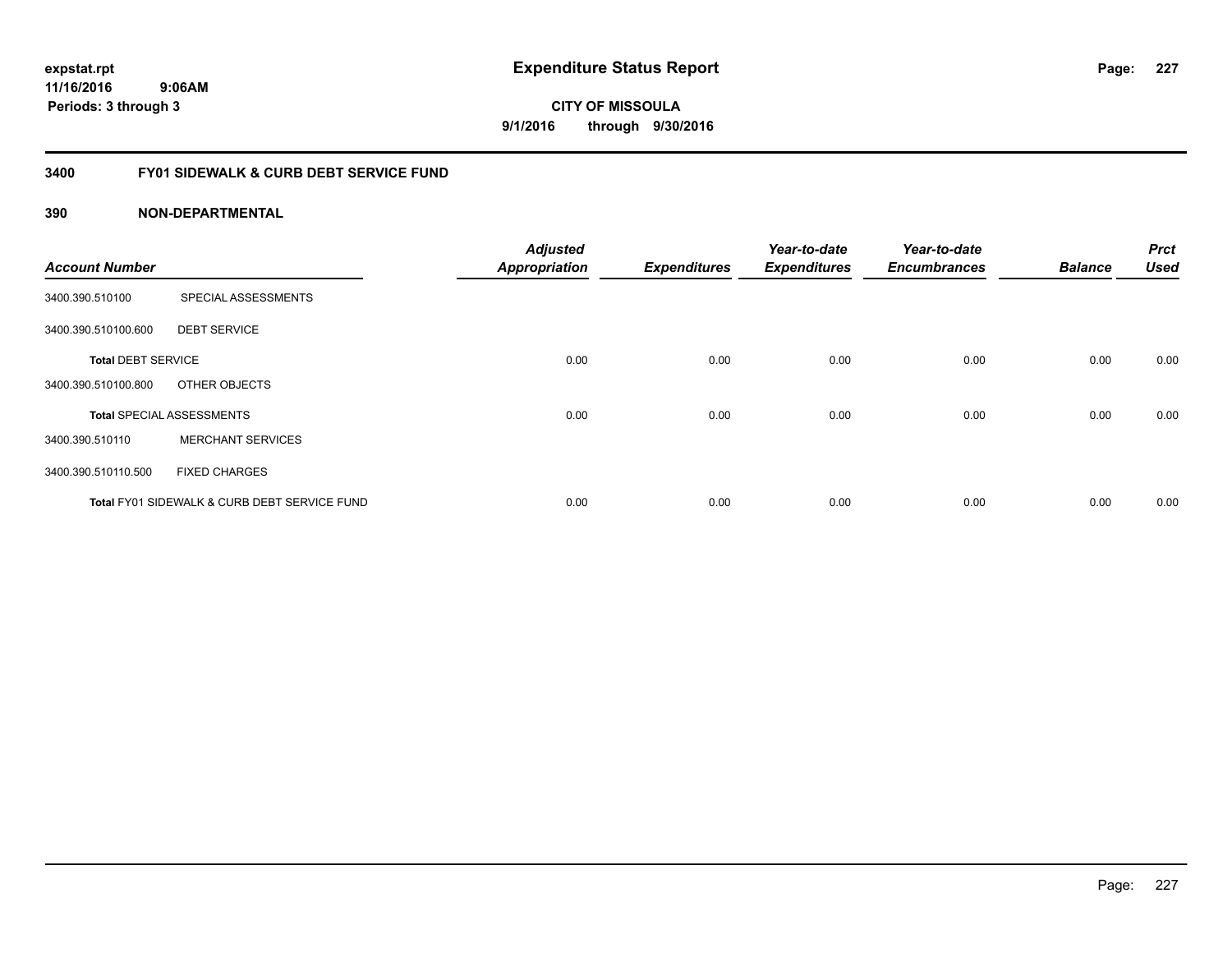**11/16/2016 9:06AM Periods: 3 through 3**

**CITY OF MISSOULA 9/1/2016 through 9/30/2016**

## **3410 FY02 SIDEWALK & CURB DEBT SERVICE FUND**

**000 \*\*\* Title Not Found \*\*\***

| <b>Account Number</b>                |                         | <b>Adjusted</b><br>Appropriation | <b>Expenditures</b> | Year-to-date<br><b>Expenditures</b> | Year-to-date<br><b>Encumbrances</b> | <b>Balance</b> | <b>Prct</b><br>Used |
|--------------------------------------|-------------------------|----------------------------------|---------------------|-------------------------------------|-------------------------------------|----------------|---------------------|
| 3410.000.520100                      | *** Title Not Found *** |                                  |                     |                                     |                                     |                |                     |
| 3410.000.520100.800                  | OTHER OBJECTS           |                                  |                     |                                     |                                     |                |                     |
| <b>Total *** Title Not Found ***</b> |                         | 0.00                             | 0.00                | 0.00                                | 0.00                                | 0.00           | 0.00                |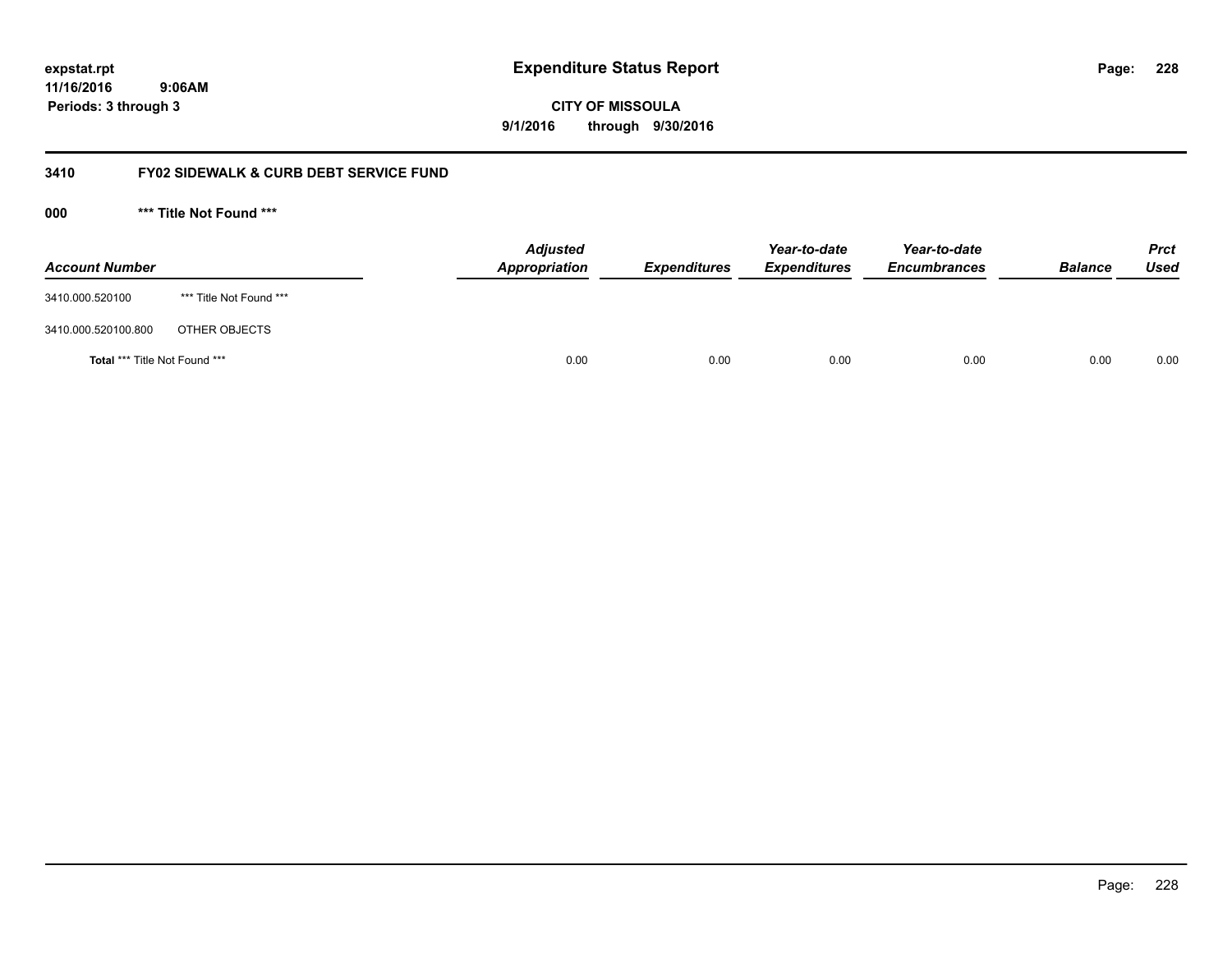**229**

**11/16/2016 9:06AM Periods: 3 through 3**

**CITY OF MISSOULA 9/1/2016 through 9/30/2016**

## **3410 FY02 SIDEWALK & CURB DEBT SERVICE FUND**

| <b>Account Number</b> |                                              | <b>Adjusted</b><br>Appropriation | <b>Expenditures</b> | Year-to-date<br><b>Expenditures</b> | Year-to-date<br><b>Encumbrances</b> | <b>Balance</b> | <b>Prct</b><br><b>Used</b> |
|-----------------------|----------------------------------------------|----------------------------------|---------------------|-------------------------------------|-------------------------------------|----------------|----------------------------|
| 3410.390.510100       | SPECIAL ASSESSMENTS                          |                                  |                     |                                     |                                     |                |                            |
| 3410.390.510100.600   | <b>DEBT SERVICE</b>                          |                                  |                     |                                     |                                     |                |                            |
|                       | <b>Total SPECIAL ASSESSMENTS</b>             | 0.00                             | 0.00                | 0.00                                | 0.00                                | 0.00           | 0.00                       |
| 3410.390.510110       | <b>MERCHANT SERVICES</b>                     |                                  |                     |                                     |                                     |                |                            |
| 3410.390.510110.500   | <b>FIXED CHARGES</b>                         |                                  |                     |                                     |                                     |                |                            |
|                       | <b>Total MERCHANT SERVICES</b>               | 0.00                             | 0.00                | 0.00                                | 0.00                                | 0.00           | 0.00                       |
|                       | Total FY02 SIDEWALK & CURB DEBT SERVICE FUND | 0.00                             | 0.00                | 0.00                                | 0.00                                | 0.00           | 0.00                       |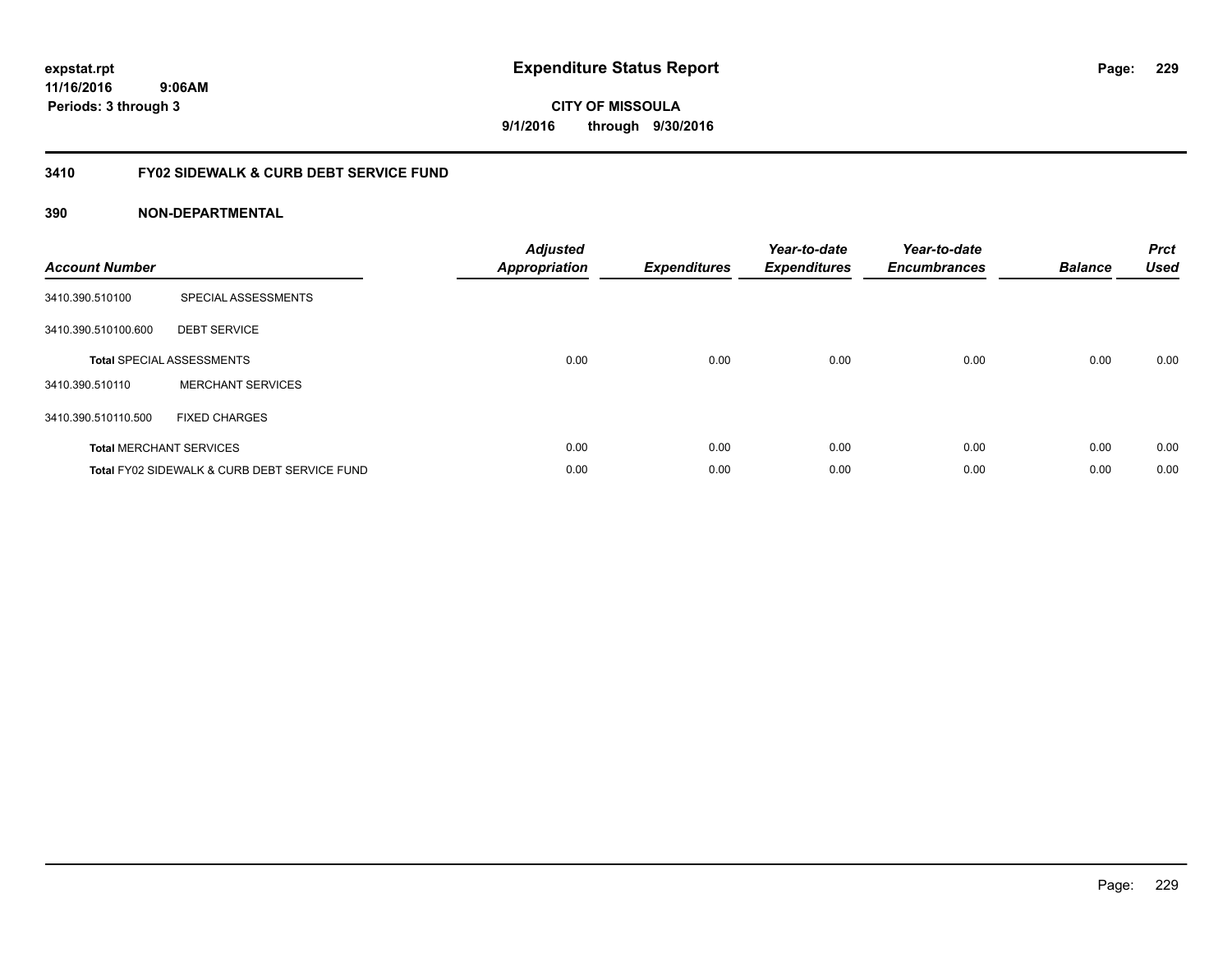**230**

**11/16/2016 9:06AM Periods: 3 through 3**

**CITY OF MISSOULA 9/1/2016 through 9/30/2016**

## **3420 FY03 SIDEWALK & CURB DEBT SERVICE**

| <b>Account Number</b> |                                                                                     | <b>Adjusted</b><br><b>Appropriation</b> | <b>Expenditures</b> | Year-to-date<br><b>Expenditures</b> | Year-to-date<br><b>Encumbrances</b> | <b>Balance</b>         | <b>Prct</b><br><b>Used</b> |
|-----------------------|-------------------------------------------------------------------------------------|-----------------------------------------|---------------------|-------------------------------------|-------------------------------------|------------------------|----------------------------|
| 3420.390.510100       | SPECIAL ASSESSMENTS                                                                 |                                         |                     |                                     |                                     |                        |                            |
| 3420.390.510100.600   | <b>DEBT SERVICE</b>                                                                 |                                         |                     |                                     |                                     |                        |                            |
|                       | 3420.390.510100.620.000 INTEREST / SERVICE FEES<br><b>Total SPECIAL ASSESSMENTS</b> | 0.00<br>0.00                            | 0.00<br>0.00        | 350.00<br>350.00                    | 0.00<br>0.00                        | $-350.00$<br>$-350.00$ | 0.00<br>0.00               |
| 3420.390.510110       | <b>MERCHANT SERVICES</b>                                                            |                                         |                     |                                     |                                     |                        |                            |
| 3420.390.510110.500   | <b>FIXED CHARGES</b>                                                                |                                         |                     |                                     |                                     |                        |                            |
|                       | <b>Total MERCHANT SERVICES</b>                                                      | 0.00                                    | 0.00                | 0.00                                | 0.00                                | 0.00                   | 0.00                       |
|                       | <b>Total FY03 SIDEWALK &amp; CURB DEBT SERVICE</b>                                  | 0.00                                    | 0.00                | 350.00                              | 0.00                                | $-350.00$              | 0.00                       |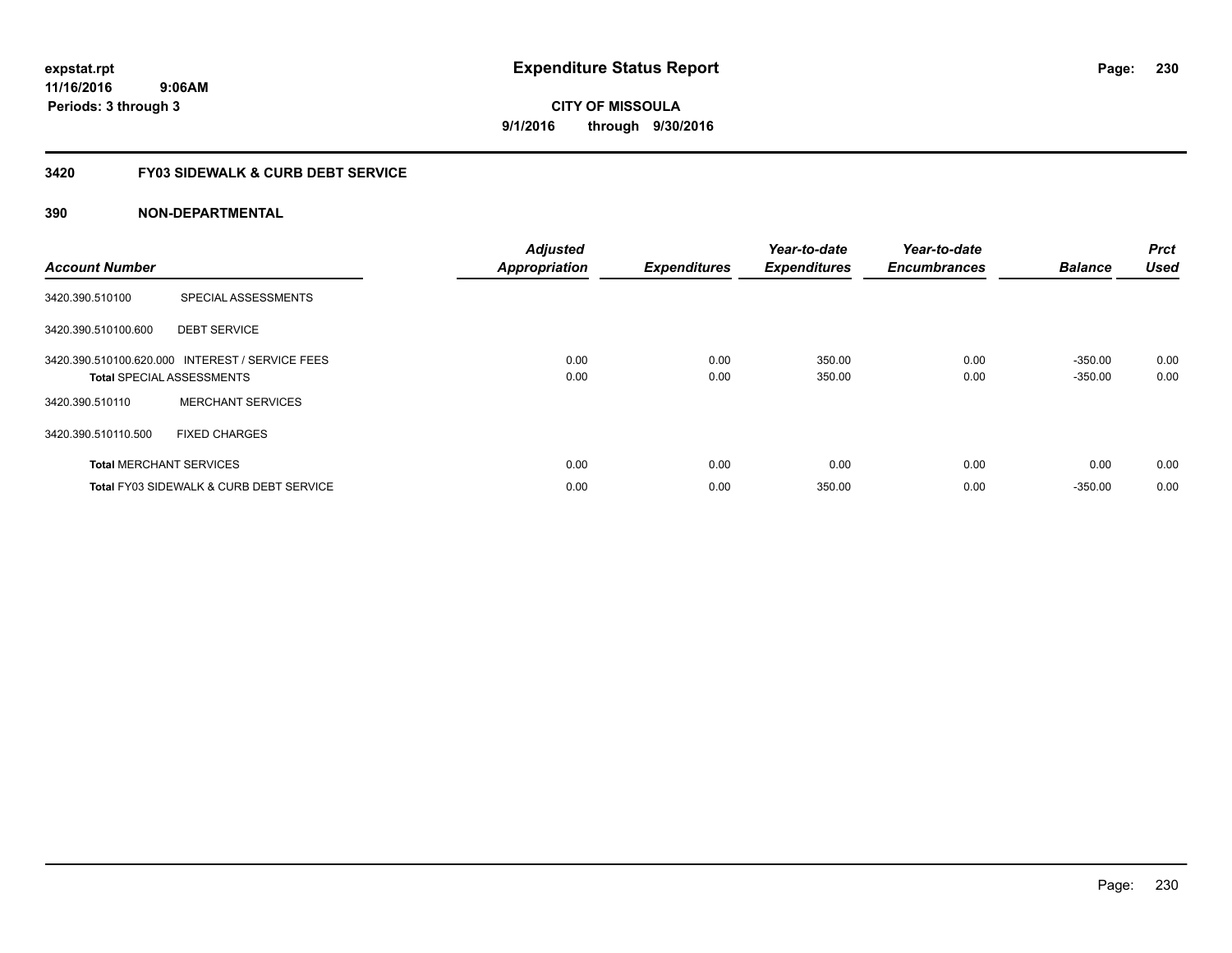## **3430 FY04 SIDEWALK CURB DEBT SERVICE**

| <b>Account Number</b> |                                                                                     | <b>Adjusted</b><br><b>Appropriation</b> | <b>Expenditures</b> | Year-to-date<br><b>Expenditures</b> | Year-to-date<br><b>Encumbrances</b> | <b>Balance</b>         | Prct<br><b>Used</b> |
|-----------------------|-------------------------------------------------------------------------------------|-----------------------------------------|---------------------|-------------------------------------|-------------------------------------|------------------------|---------------------|
| 3430.390.510100       | SPECIAL ASSESSMENTS                                                                 |                                         |                     |                                     |                                     |                        |                     |
| 3430.390.510100.600   | <b>DEBT SERVICE</b>                                                                 |                                         |                     |                                     |                                     |                        |                     |
|                       | 3430.390.510100.620.000 INTEREST / SERVICE FEES<br><b>Total SPECIAL ASSESSMENTS</b> | 0.00<br>0.00                            | 350.00<br>350.00    | 350.00<br>350.00                    | 0.00<br>0.00                        | $-350.00$<br>$-350.00$ | 0.00<br>0.00        |
| 3430.390.510110       | <b>MERCHANT SERVICES</b>                                                            |                                         |                     |                                     |                                     |                        |                     |
| 3430.390.510110.500   | <b>FIXED CHARGES</b>                                                                |                                         |                     |                                     |                                     |                        |                     |
|                       | <b>Total MERCHANT SERVICES</b>                                                      | 0.00                                    | 0.00                | 0.00                                | 0.00                                | 0.00                   | 0.00                |
|                       | <b>Total FY04 SIDEWALK CURB DEBT SERVICE</b>                                        | 0.00                                    | 350.00              | 350.00                              | 0.00                                | $-350.00$              | 0.00                |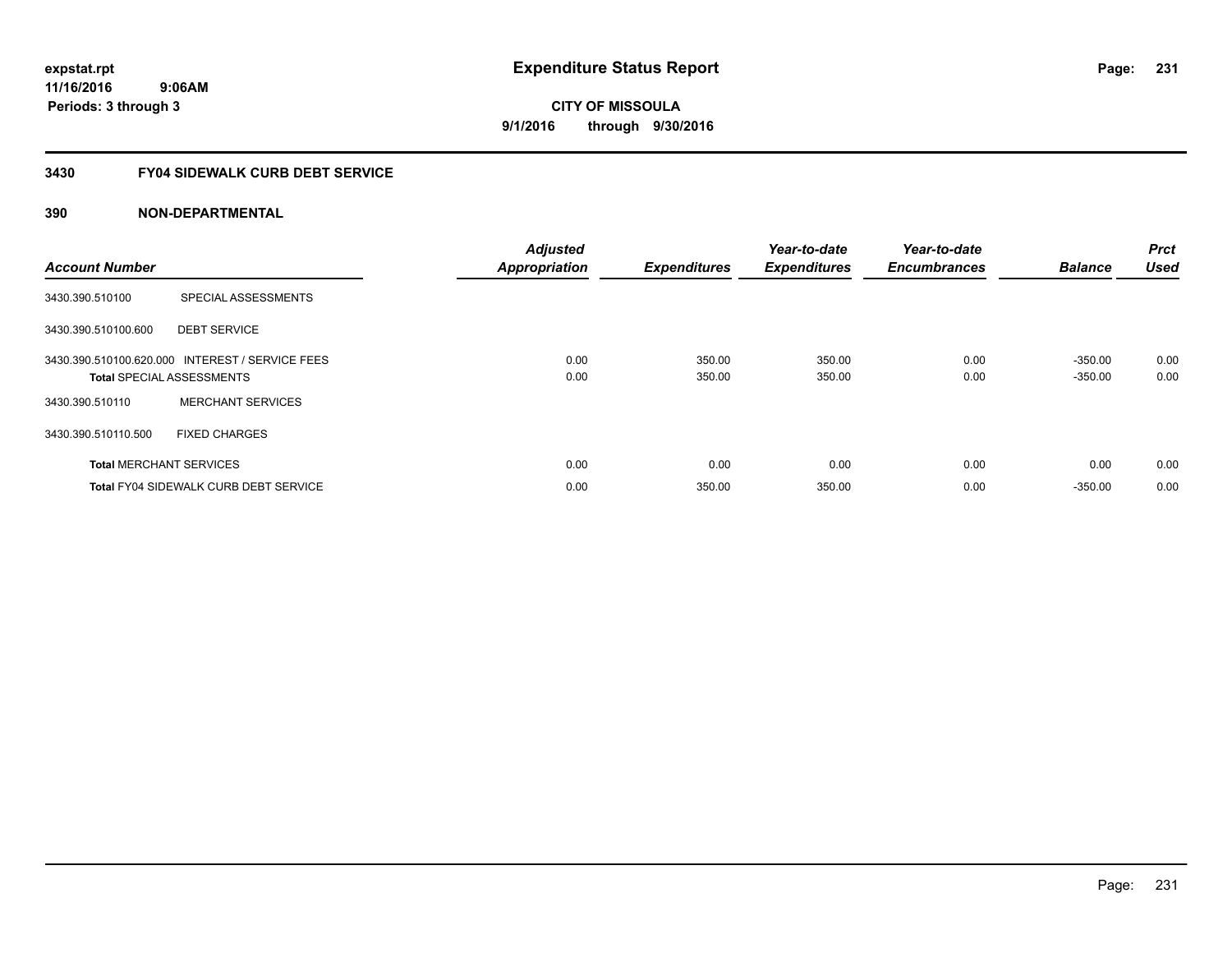## **3440 FY 05 SIDEWALK AND CURB**

| <b>Account Number</b> |                                                                                     | <b>Adjusted</b><br><b>Appropriation</b> | <b>Expenditures</b> | Year-to-date<br><b>Expenditures</b> | Year-to-date<br><b>Encumbrances</b> | <b>Balance</b>         | Prct<br><b>Used</b> |
|-----------------------|-------------------------------------------------------------------------------------|-----------------------------------------|---------------------|-------------------------------------|-------------------------------------|------------------------|---------------------|
| 3440.390.510100       | SPECIAL ASSESSMENTS                                                                 |                                         |                     |                                     |                                     |                        |                     |
| 3440.390.510100.600   | <b>DEBT SERVICE</b>                                                                 |                                         |                     |                                     |                                     |                        |                     |
|                       | 3440.390.510100.620.000 INTEREST / SERVICE FEES<br><b>Total SPECIAL ASSESSMENTS</b> | 0.00<br>0.00                            | 350.00<br>350.00    | 350.00<br>350.00                    | 0.00<br>0.00                        | $-350.00$<br>$-350.00$ | 0.00<br>0.00        |
| 3440.390.510110       | <b>MERCHANT SERVICES</b>                                                            |                                         |                     |                                     |                                     |                        |                     |
| 3440.390.510110.500   | <b>FIXED CHARGES</b>                                                                |                                         |                     |                                     |                                     |                        |                     |
|                       | <b>Total MERCHANT SERVICES</b>                                                      | 0.00                                    | 0.00                | 0.00                                | 0.00                                | 0.00                   | 0.00                |
|                       | <b>Total FY 05 SIDEWALK AND CURB</b>                                                | 0.00                                    | 350.00              | 350.00                              | 0.00                                | $-350.00$              | 0.00                |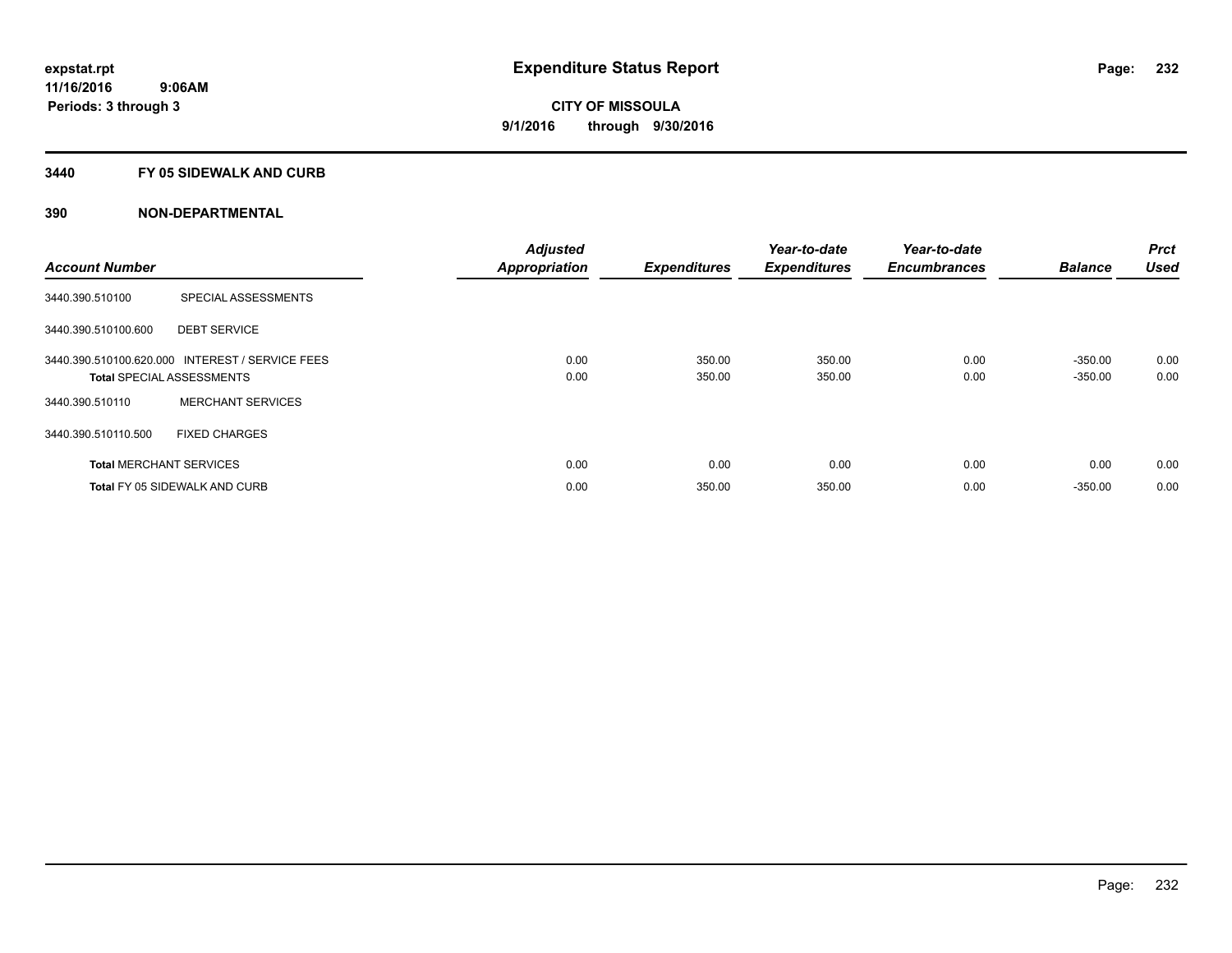## **3450 FY 06 SIDEWALK AND CURB**

| <b>Account Number</b> |                                      | <b>Adjusted</b><br>Appropriation | <b>Expenditures</b> | Year-to-date<br><b>Expenditures</b> | Year-to-date<br><b>Encumbrances</b> | <b>Balance</b> | <b>Prct</b><br><b>Used</b> |
|-----------------------|--------------------------------------|----------------------------------|---------------------|-------------------------------------|-------------------------------------|----------------|----------------------------|
| 3450.390.510100       | SPECIAL ASSESSMENTS                  |                                  |                     |                                     |                                     |                |                            |
| 3450.390.510100.600   | <b>DEBT SERVICE</b>                  |                                  |                     |                                     |                                     |                |                            |
|                       | <b>Total SPECIAL ASSESSMENTS</b>     | 0.00                             | 0.00                | 0.00                                | 0.00                                | 0.00           | 0.00                       |
| 3450.390.510110       | <b>MERCHANT SERVICES</b>             |                                  |                     |                                     |                                     |                |                            |
| 3450.390.510110.500   | <b>FIXED CHARGES</b>                 |                                  |                     |                                     |                                     |                |                            |
|                       | <b>Total MERCHANT SERVICES</b>       | 0.00                             | 0.00                | 0.00                                | 0.00                                | 0.00           | 0.00                       |
|                       | <b>Total FY 06 SIDEWALK AND CURB</b> | 0.00                             | 0.00                | 0.00                                | 0.00                                | 0.00           | 0.00                       |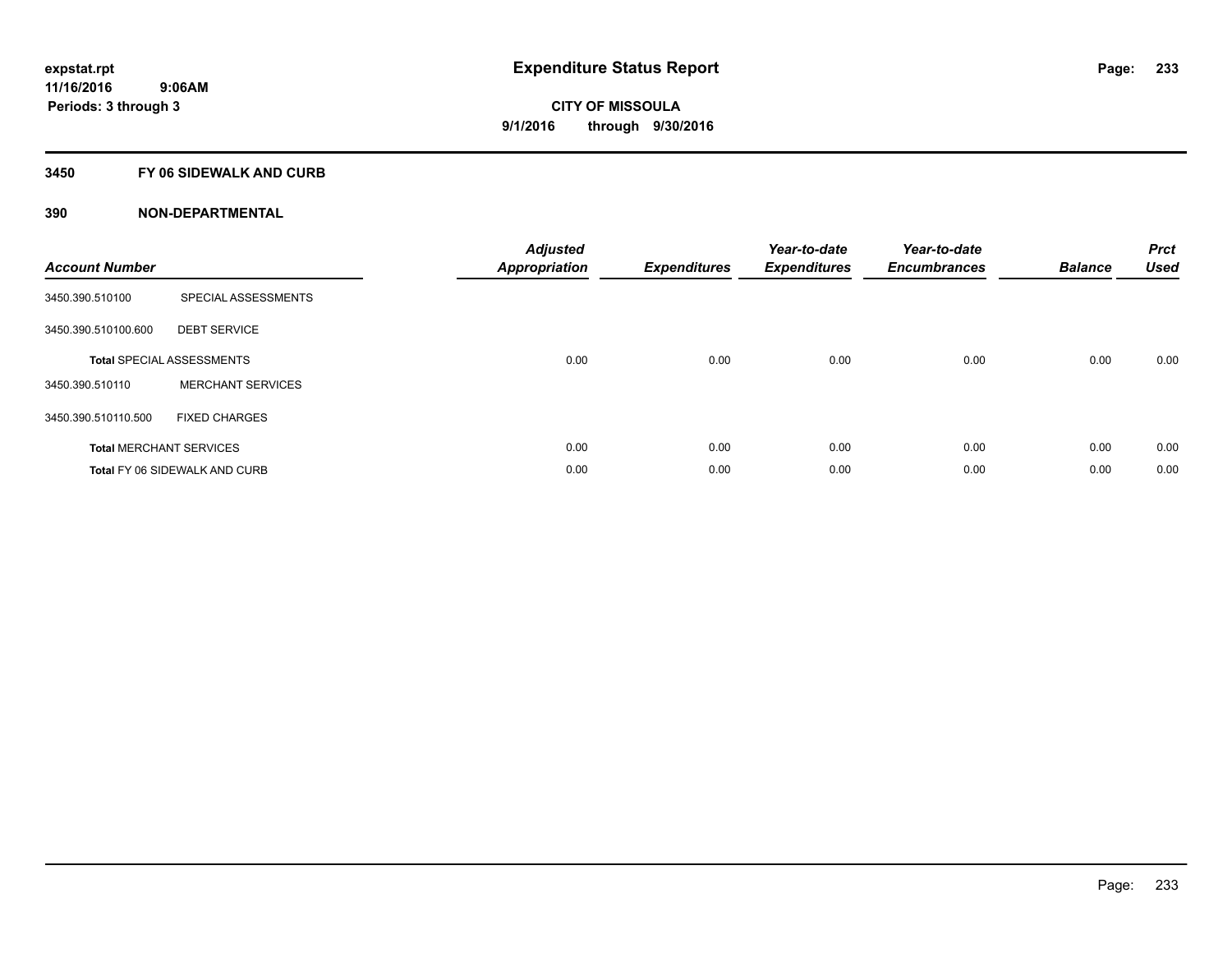## **3460 FY07 SIDEWALK AND CURB DEBT**

| <b>Account Number</b>      |                                          | <b>Adjusted</b><br><b>Appropriation</b> | <b>Expenditures</b> | Year-to-date<br><b>Expenditures</b> | Year-to-date<br><b>Encumbrances</b> | <b>Balance</b> | <b>Prct</b><br><b>Used</b> |
|----------------------------|------------------------------------------|-----------------------------------------|---------------------|-------------------------------------|-------------------------------------|----------------|----------------------------|
| 3460.390.510100            | SPECIAL ASSESSMENTS                      |                                         |                     |                                     |                                     |                |                            |
| 3460.390.510100.600        | <b>DEBT SERVICE</b>                      |                                         |                     |                                     |                                     |                |                            |
|                            | <b>Total SPECIAL ASSESSMENTS</b>         | 0.00                                    | 0.00                | 0.00                                | 0.00                                | 0.00           | 0.00                       |
| 3460.390.510110            | <b>MERCHANT SERVICES</b>                 |                                         |                     |                                     |                                     |                |                            |
| 3460.390.510110.500        | <b>FIXED CHARGES</b>                     |                                         |                     |                                     |                                     |                |                            |
| <b>Total FIXED CHARGES</b> |                                          | 0.00                                    | 0.00                | 0.00                                | 0.00                                | 0.00           | 0.00                       |
|                            | <b>Total FY07 SIDEWALK AND CURB DEBT</b> | 0.00                                    | 0.00                | 0.00                                | 0.00                                | 0.00           | 0.00                       |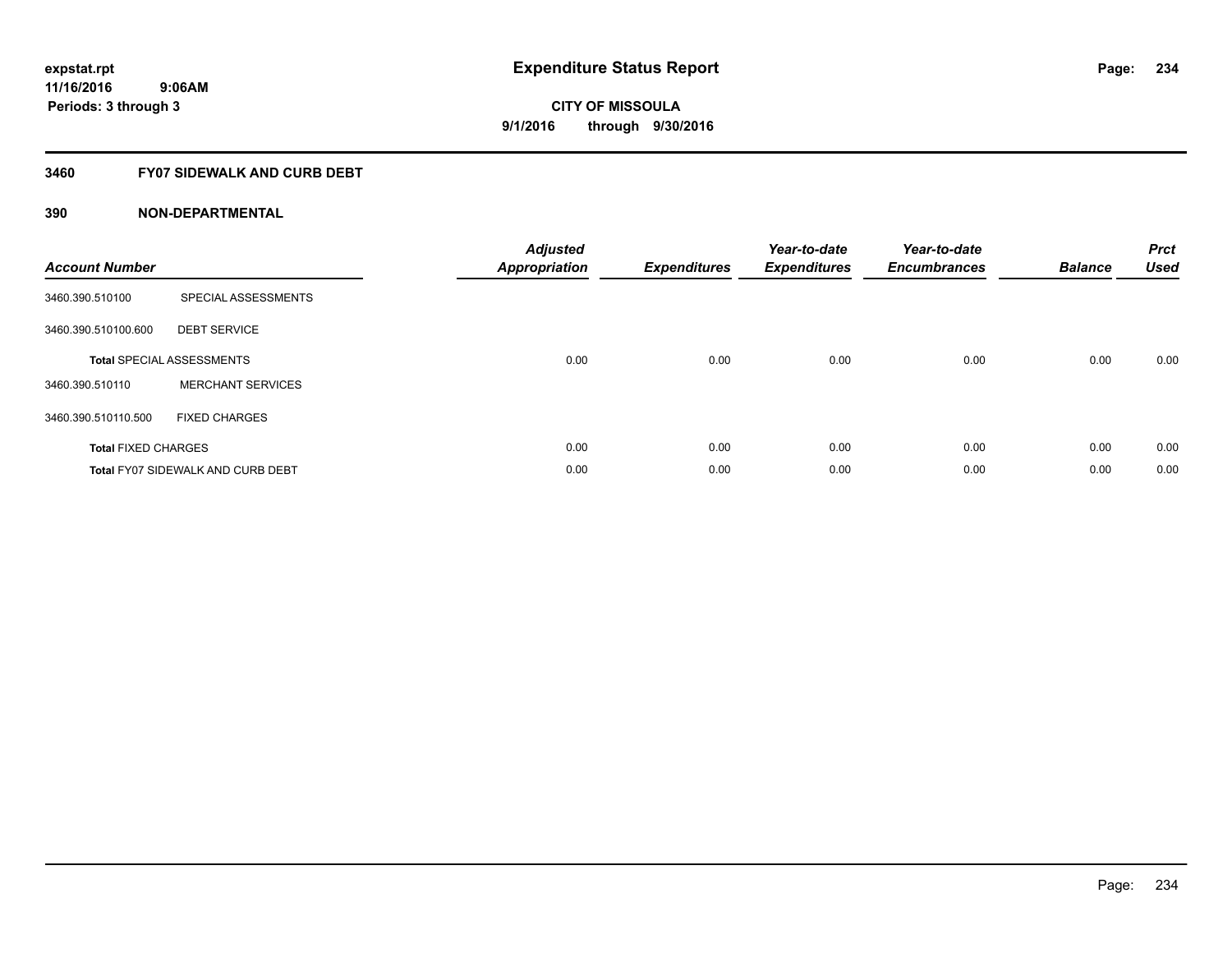## **3461 SERIES 2008A SIDEWALK AND CURB**

## **280 PUBLIC WORKS OPERATIONS**

| <b>Account Number</b>          |                                      | <b>Adjusted</b><br><b>Appropriation</b> | <b>Expenditures</b> | Year-to-date<br><b>Expenditures</b> | Year-to-date<br><b>Encumbrances</b> | <b>Balance</b> | <b>Prct</b><br><b>Used</b> |
|--------------------------------|--------------------------------------|-----------------------------------------|---------------------|-------------------------------------|-------------------------------------|----------------|----------------------------|
| 3461.280.510110                | <b>MERCHANT SERVICES</b>             |                                         |                     |                                     |                                     |                |                            |
| 3461.280.510110.500            | <b>FIXED CHARGES</b>                 |                                         |                     |                                     |                                     |                |                            |
| <b>Total MERCHANT SERVICES</b> |                                      | 0.00                                    | 0.00                | 0.00                                | 0.00                                | 0.00           | 0.00                       |
| 3461.280.521000                | INTERFUND OPERATING TRANSFERS        |                                         |                     |                                     |                                     |                |                            |
| 3461.280.521000.800            | OTHER OBJECTS                        |                                         |                     |                                     |                                     |                |                            |
|                                | <b>Total PUBLIC WORKS OPERATIONS</b> | 0.00                                    | 0.00                | 0.00                                | 0.00                                | 0.00           | 0.00                       |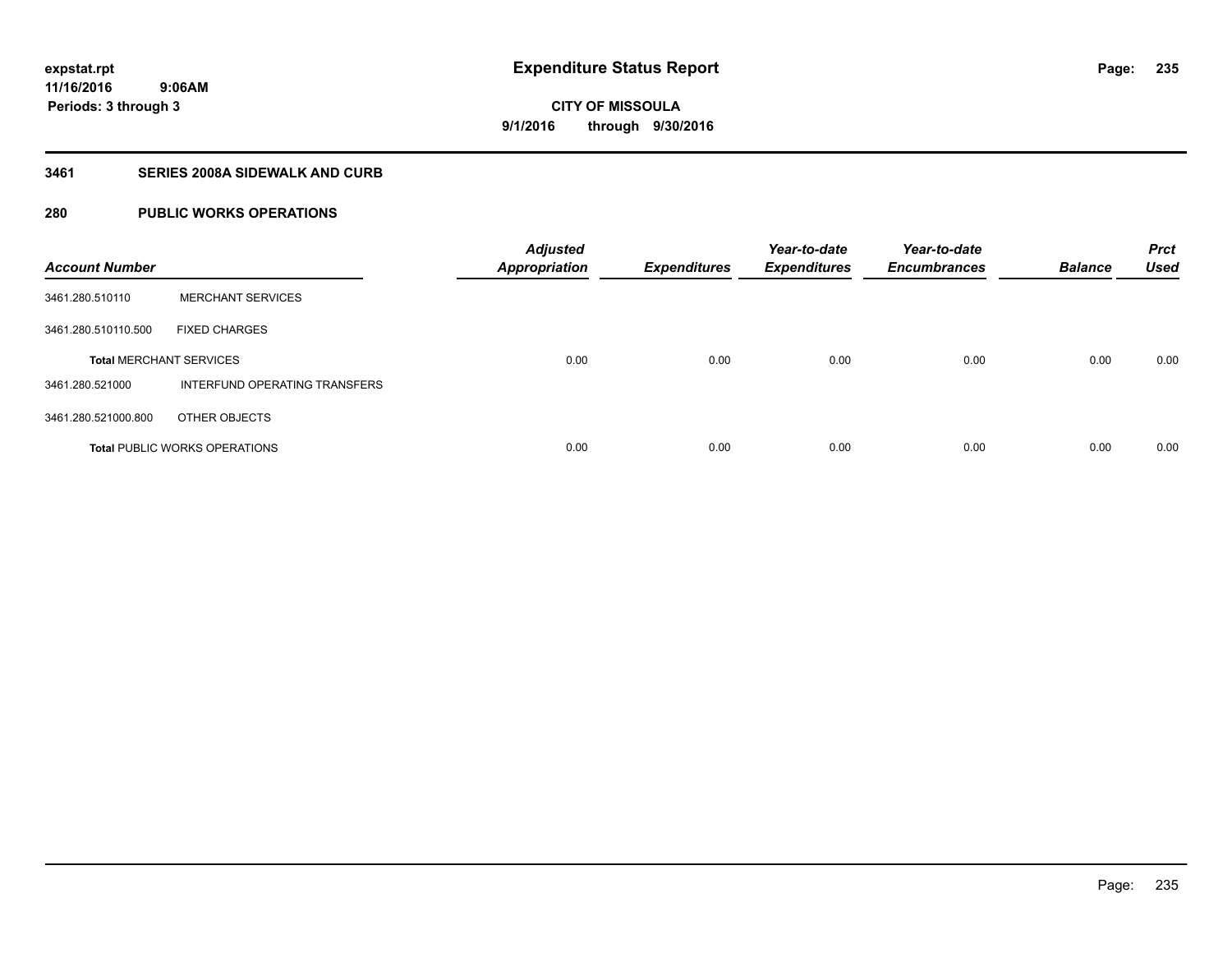## **3461 SERIES 2008A SIDEWALK AND CURB**

| <b>Account Number</b>          |                                            | <b>Adjusted</b><br><b>Appropriation</b> | <b>Expenditures</b> | Year-to-date<br><b>Expenditures</b> | Year-to-date<br><b>Encumbrances</b> | <b>Balance</b> | <b>Prct</b><br><b>Used</b> |
|--------------------------------|--------------------------------------------|-----------------------------------------|---------------------|-------------------------------------|-------------------------------------|----------------|----------------------------|
| 3461.390.510100                | SPECIAL ASSESSMENTS                        |                                         |                     |                                     |                                     |                |                            |
| 3461.390.510100.600            | <b>DEBT SERVICE</b>                        |                                         |                     |                                     |                                     |                |                            |
|                                | <b>Total SPECIAL ASSESSMENTS</b>           | 0.00                                    | 0.00                | 0.00                                | 0.00                                | 0.00           | 0.00                       |
| 3461.390.510110                | <b>MERCHANT SERVICES</b>                   |                                         |                     |                                     |                                     |                |                            |
| 3461.390.510110.500            | <b>FIXED CHARGES</b>                       |                                         |                     |                                     |                                     |                |                            |
| <b>Total MERCHANT SERVICES</b> |                                            | 0.00                                    | 0.00                | 0.00                                | 0.00                                | 0.00           | 0.00                       |
| 3461.390.521000                | INTERFUND OPERATING TRANSFERS              |                                         |                     |                                     |                                     |                |                            |
| 3461.390.521000.800            | OTHER OBJECTS                              |                                         |                     |                                     |                                     |                |                            |
|                                | <b>Total INTERFUND OPERATING TRANSFERS</b> | 0.00                                    | 0.00                | 0.00                                | 0.00                                | 0.00           | 0.00                       |
|                                | Total SERIES 2008A SIDEWALK AND CURB       | 0.00                                    | 0.00                | 0.00                                | 0.00                                | 0.00           | 0.00                       |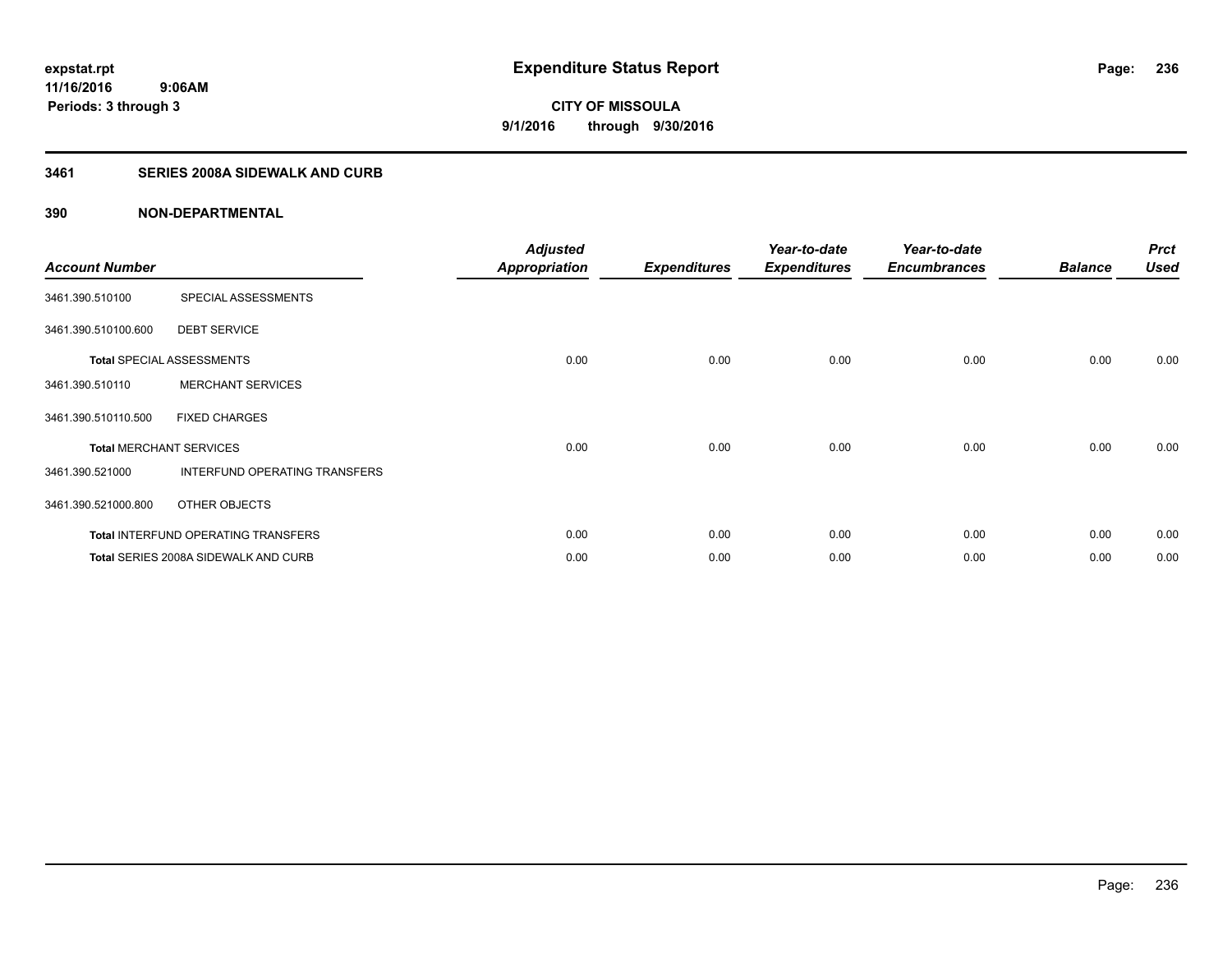## **3462 SERIES 2009 SIDEWALK AND CURB**

|                                |                                                 | <b>Adjusted</b>      |                     | Year-to-date        | Year-to-date        |                | <b>Prct</b> |
|--------------------------------|-------------------------------------------------|----------------------|---------------------|---------------------|---------------------|----------------|-------------|
| <b>Account Number</b>          |                                                 | <b>Appropriation</b> | <b>Expenditures</b> | <b>Expenditures</b> | <b>Encumbrances</b> | <b>Balance</b> | <b>Used</b> |
| 3462.390.510100                | SPECIAL ASSESSMENTS                             |                      |                     |                     |                     |                |             |
| 3462.390.510100.600            | <b>DEBT SERVICE</b>                             |                      |                     |                     |                     |                |             |
|                                | 3462.390.510100.620.000 INTEREST / SERVICE FEES | 0.00                 | 0.00                | 300.00              | 0.00                | $-300.00$      | 0.00        |
|                                | <b>Total SPECIAL ASSESSMENTS</b>                | 0.00                 | 0.00                | 300.00              | 0.00                | $-300.00$      | 0.00        |
| 3462.390.510110                | <b>MERCHANT SERVICES</b>                        |                      |                     |                     |                     |                |             |
| 3462.390.510110.500            | <b>FIXED CHARGES</b>                            |                      |                     |                     |                     |                |             |
| <b>Total MERCHANT SERVICES</b> |                                                 | 0.00                 | 0.00                | 0.00                | 0.00                | 0.00           | 0.00        |
| 3462.390.521000                | <b>INTERFUND OPERATING TRANSFERS</b>            |                      |                     |                     |                     |                |             |
| 3462.390.521000.800            | OTHER OBJECTS                                   |                      |                     |                     |                     |                |             |
|                                | <b>Total INTERFUND OPERATING TRANSFERS</b>      | 0.00                 | 0.00                | 0.00                | 0.00                | 0.00           | 0.00        |
|                                | Total SERIES 2009 SIDEWALK AND CURB             | 0.00                 | 0.00                | 300.00              | 0.00                | $-300.00$      | 0.00        |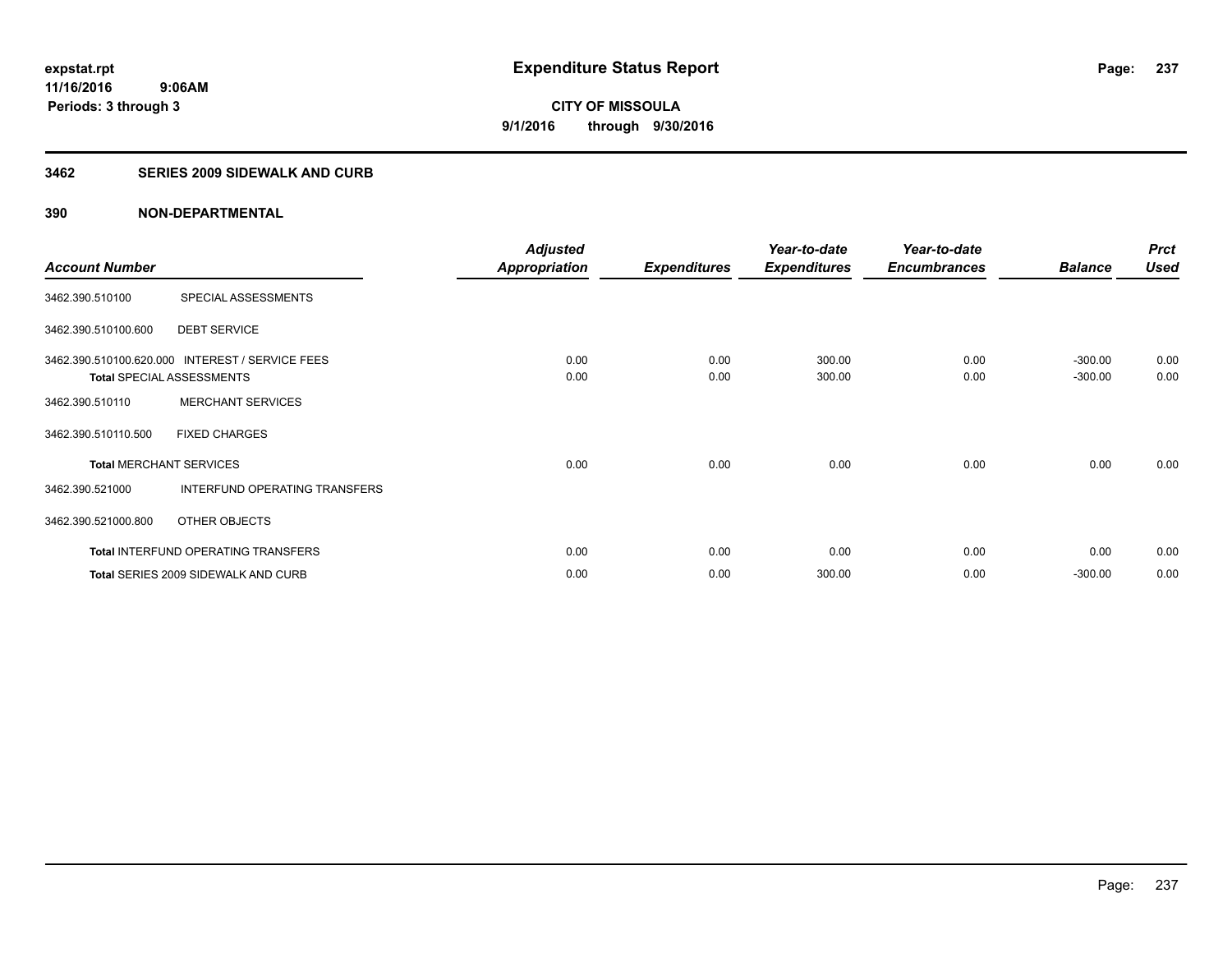## **3463 SERIES 2010 SIDEWALK AND CURB**

| <b>Account Number</b> |                                                                                     | <b>Adjusted</b><br><b>Appropriation</b> | <b>Expenditures</b> | Year-to-date<br><b>Expenditures</b> | Year-to-date<br><b>Encumbrances</b> | <b>Balance</b>         | Prct<br><b>Used</b> |
|-----------------------|-------------------------------------------------------------------------------------|-----------------------------------------|---------------------|-------------------------------------|-------------------------------------|------------------------|---------------------|
| 3463.390.510100       | SPECIAL ASSESSMENTS                                                                 |                                         |                     |                                     |                                     |                        |                     |
| 3463.390.510100.600   | <b>DEBT SERVICE</b>                                                                 |                                         |                     |                                     |                                     |                        |                     |
|                       | 3463.390.510100.620.000 INTEREST / SERVICE FEES<br><b>Total SPECIAL ASSESSMENTS</b> | 0.00<br>0.00                            | 0.00<br>0.00        | 350.00<br>350.00                    | 0.00<br>0.00                        | $-350.00$<br>$-350.00$ | 0.00<br>0.00        |
| 3463.390.510110       | <b>MERCHANT SERVICES</b>                                                            |                                         |                     |                                     |                                     |                        |                     |
| 3463.390.510110.500   | <b>FIXED CHARGES</b>                                                                |                                         |                     |                                     |                                     |                        |                     |
|                       | <b>Total MERCHANT SERVICES</b>                                                      | 0.00                                    | 0.00                | 0.00                                | 0.00                                | 0.00                   | 0.00                |
|                       | Total SERIES 2010 SIDEWALK AND CURB                                                 | 0.00                                    | 0.00                | 350.00                              | 0.00                                | $-350.00$              | 0.00                |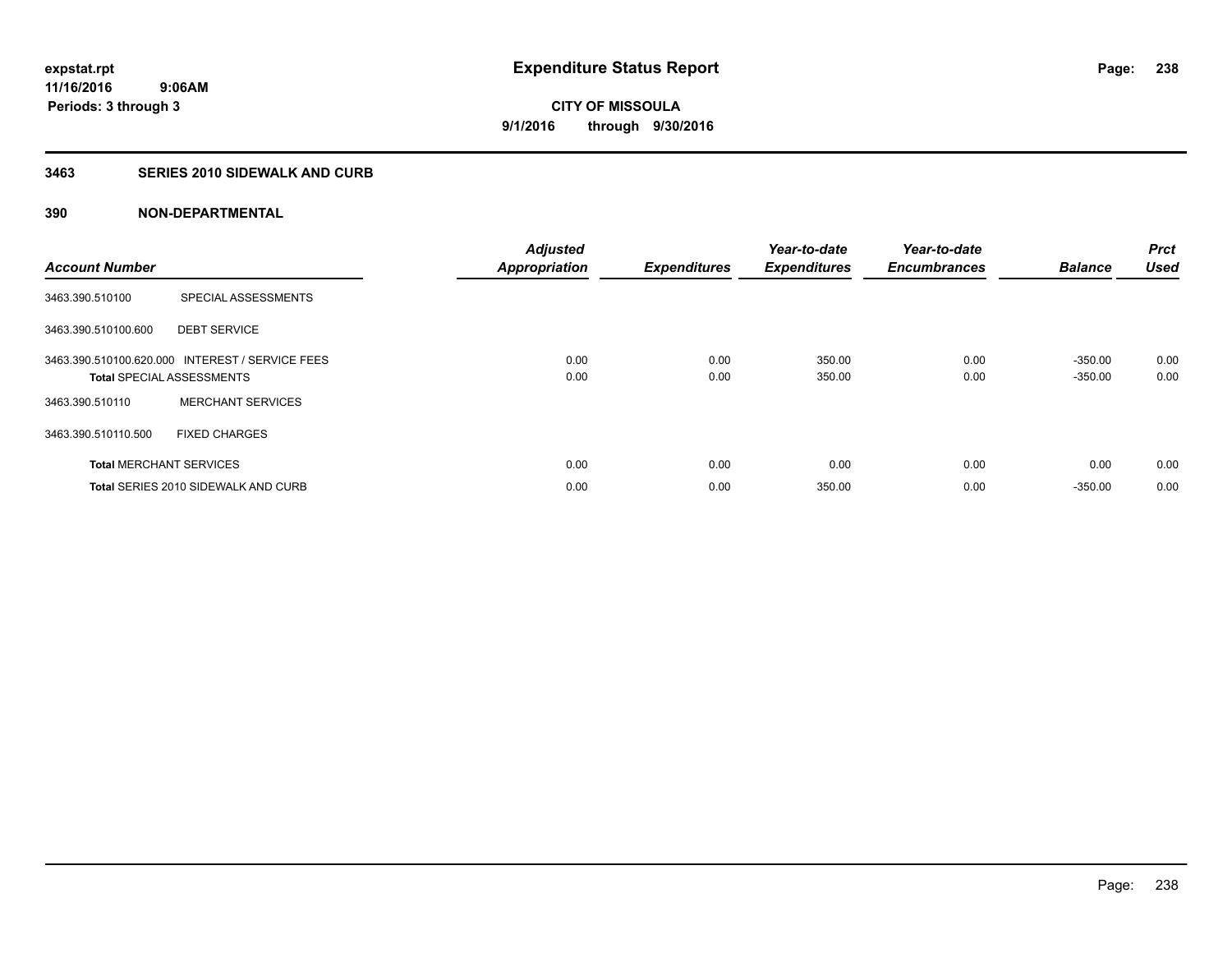## **3464 FY12 S/C DEBT SERVICE**

| <b>Account Number</b> |                                                                                     | <b>Adjusted</b><br><b>Appropriation</b> | <b>Expenditures</b> | Year-to-date<br><b>Expenditures</b> | Year-to-date<br><b>Encumbrances</b> | <b>Balance</b>         | Prct<br><b>Used</b> |
|-----------------------|-------------------------------------------------------------------------------------|-----------------------------------------|---------------------|-------------------------------------|-------------------------------------|------------------------|---------------------|
| 3464.390.510100       | SPECIAL ASSESSMENTS                                                                 |                                         |                     |                                     |                                     |                        |                     |
| 3464.390.510100.600   | <b>DEBT SERVICE</b>                                                                 |                                         |                     |                                     |                                     |                        |                     |
|                       | 3464.390.510100.620.000 INTEREST / SERVICE FEES<br><b>Total SPECIAL ASSESSMENTS</b> | 0.00<br>0.00                            | 0.00<br>0.00        | 350.00<br>350.00                    | 0.00<br>0.00                        | $-350.00$<br>$-350.00$ | 0.00<br>0.00        |
| 3464.390.510110       | <b>MERCHANT SERVICES</b>                                                            |                                         |                     |                                     |                                     |                        |                     |
| 3464.390.510110.500   | <b>FIXED CHARGES</b>                                                                |                                         |                     |                                     |                                     |                        |                     |
|                       | <b>Total MERCHANT SERVICES</b>                                                      | 0.00                                    | 0.00                | 0.00                                | 0.00                                | 0.00                   | 0.00                |
|                       | Total FY12 S/C DEBT SERVICE                                                         | 0.00                                    | 0.00                | 350.00                              | 0.00                                | $-350.00$              | 0.00                |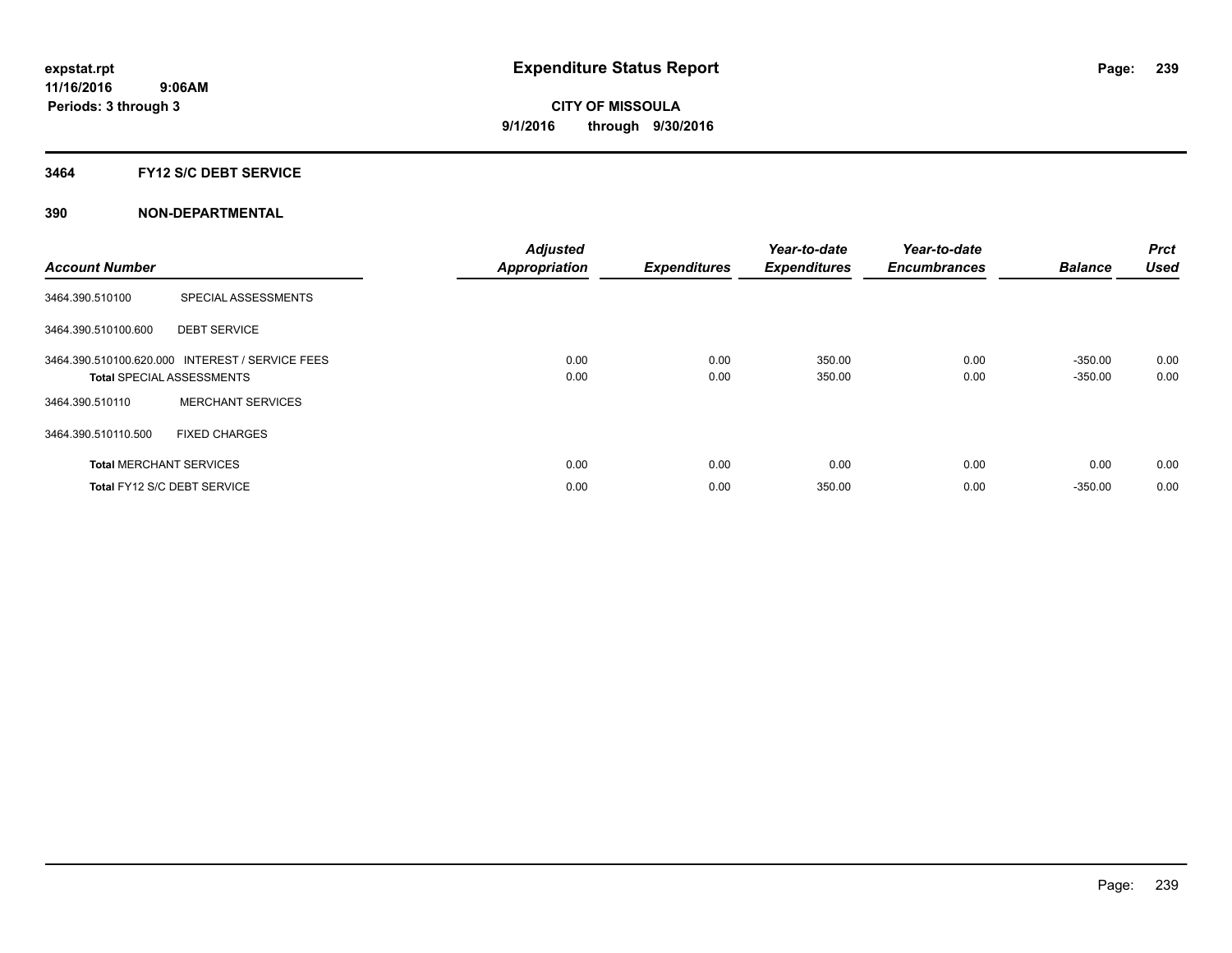## **3465 FY13 SIDEWALK/CURB DEBT SERVICE**

| <b>Account Number</b> |                                              | <b>Adjusted</b><br>Appropriation | <b>Expenditures</b> | Year-to-date<br><b>Expenditures</b> | Year-to-date<br><b>Encumbrances</b> | <b>Balance</b> | <b>Prct</b><br><b>Used</b> |
|-----------------------|----------------------------------------------|----------------------------------|---------------------|-------------------------------------|-------------------------------------|----------------|----------------------------|
| 3465.390.510100       | SPECIAL ASSESSMENTS                          |                                  |                     |                                     |                                     |                |                            |
| 3465.390.510100.600   | <b>DEBT SERVICE</b>                          |                                  |                     |                                     |                                     |                |                            |
|                       | <b>Total SPECIAL ASSESSMENTS</b>             | 0.00                             | 0.00                | 0.00                                | 0.00                                | 0.00           | 0.00                       |
| 3465.390.510110       | <b>MERCHANT SERVICES</b>                     |                                  |                     |                                     |                                     |                |                            |
| 3465.390.510110.500   | <b>FIXED CHARGES</b>                         |                                  |                     |                                     |                                     |                |                            |
|                       | <b>Total MERCHANT SERVICES</b>               | 0.00                             | 0.00                | 0.00                                | 0.00                                | 0.00           | 0.00                       |
|                       | <b>Total FY13 SIDEWALK/CURB DEBT SERVICE</b> | 0.00                             | 0.00                | 0.00                                | 0.00                                | 0.00           | 0.00                       |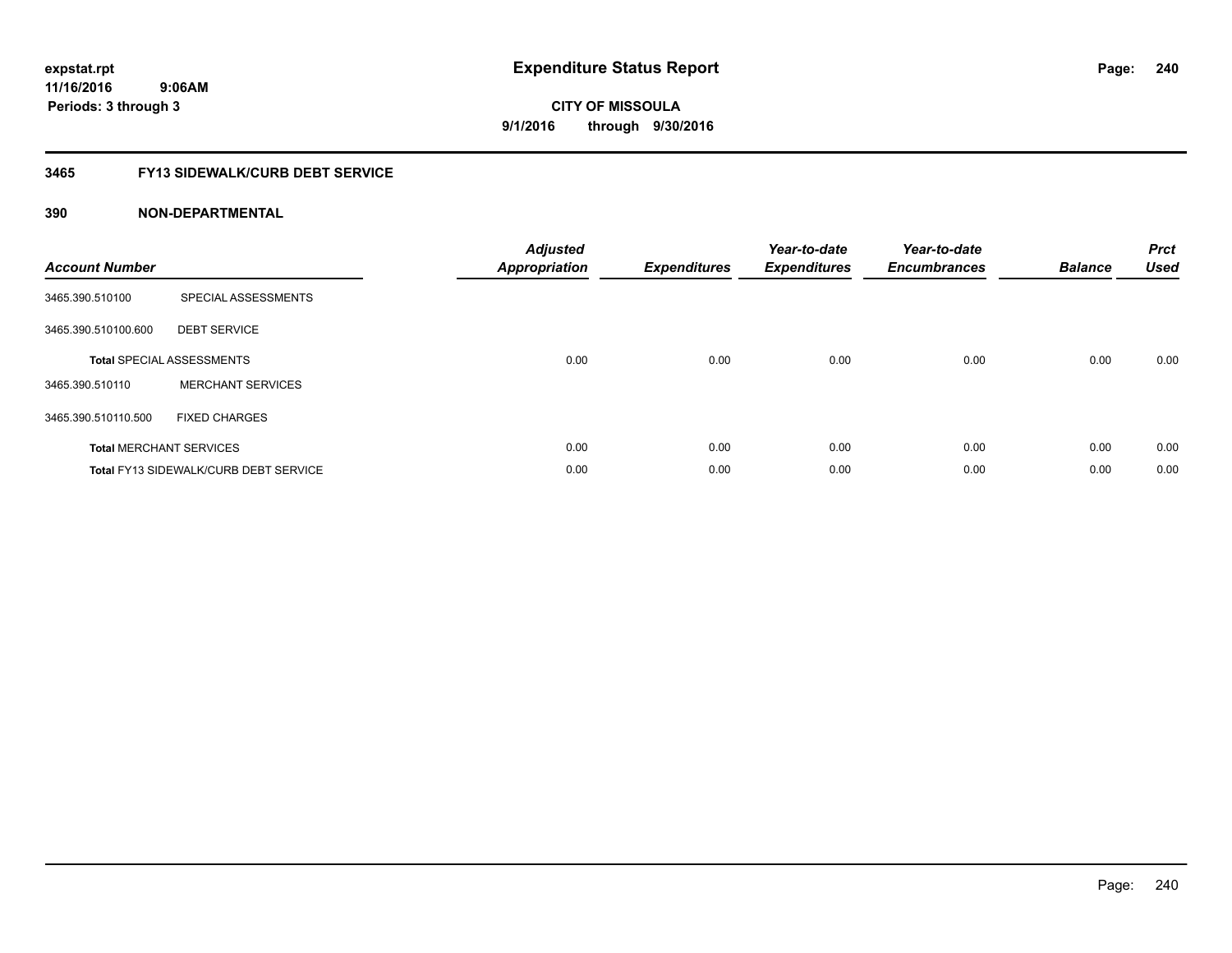## **3466 FY15 SIDEWALK/CURB DEBT SERVICE**

| <b>Account Number</b> |                                              | <b>Adjusted</b>      |                     | Year-to-date        | Year-to-date        | <b>Balance</b> | <b>Prct</b><br><b>Used</b> |
|-----------------------|----------------------------------------------|----------------------|---------------------|---------------------|---------------------|----------------|----------------------------|
|                       |                                              | <b>Appropriation</b> | <b>Expenditures</b> | <b>Expenditures</b> | <b>Encumbrances</b> |                |                            |
| 3466.390.510100       | SPECIAL ASSESSMENTS                          |                      |                     |                     |                     |                |                            |
| 3466.390.510100.300   | PURCHASED SERVICES                           |                      |                     |                     |                     |                |                            |
|                       | <b>Total PURCHASED SERVICES</b>              | 0.00                 | 0.00                | 0.00                | 0.00                | 0.00           | 0.00                       |
| 3466.390.510100.600   | <b>DEBT SERVICE</b>                          |                      |                     |                     |                     |                |                            |
|                       | <b>Total SPECIAL ASSESSMENTS</b>             | 0.00                 | 0.00                | 0.00                | 0.00                | 0.00           | 0.00                       |
| 3466.390.510110       | <b>MERCHANT SERVICES</b>                     |                      |                     |                     |                     |                |                            |
| 3466.390.510110.500   | <b>FIXED CHARGES</b>                         |                      |                     |                     |                     |                |                            |
|                       | <b>Total MERCHANT SERVICES</b>               | 0.00                 | 0.00                | 0.00                | 0.00                | 0.00           | 0.00                       |
|                       | <b>Total FY15 SIDEWALK/CURB DEBT SERVICE</b> | 0.00                 | 0.00                | 0.00                | 0.00                | 0.00           | 0.00                       |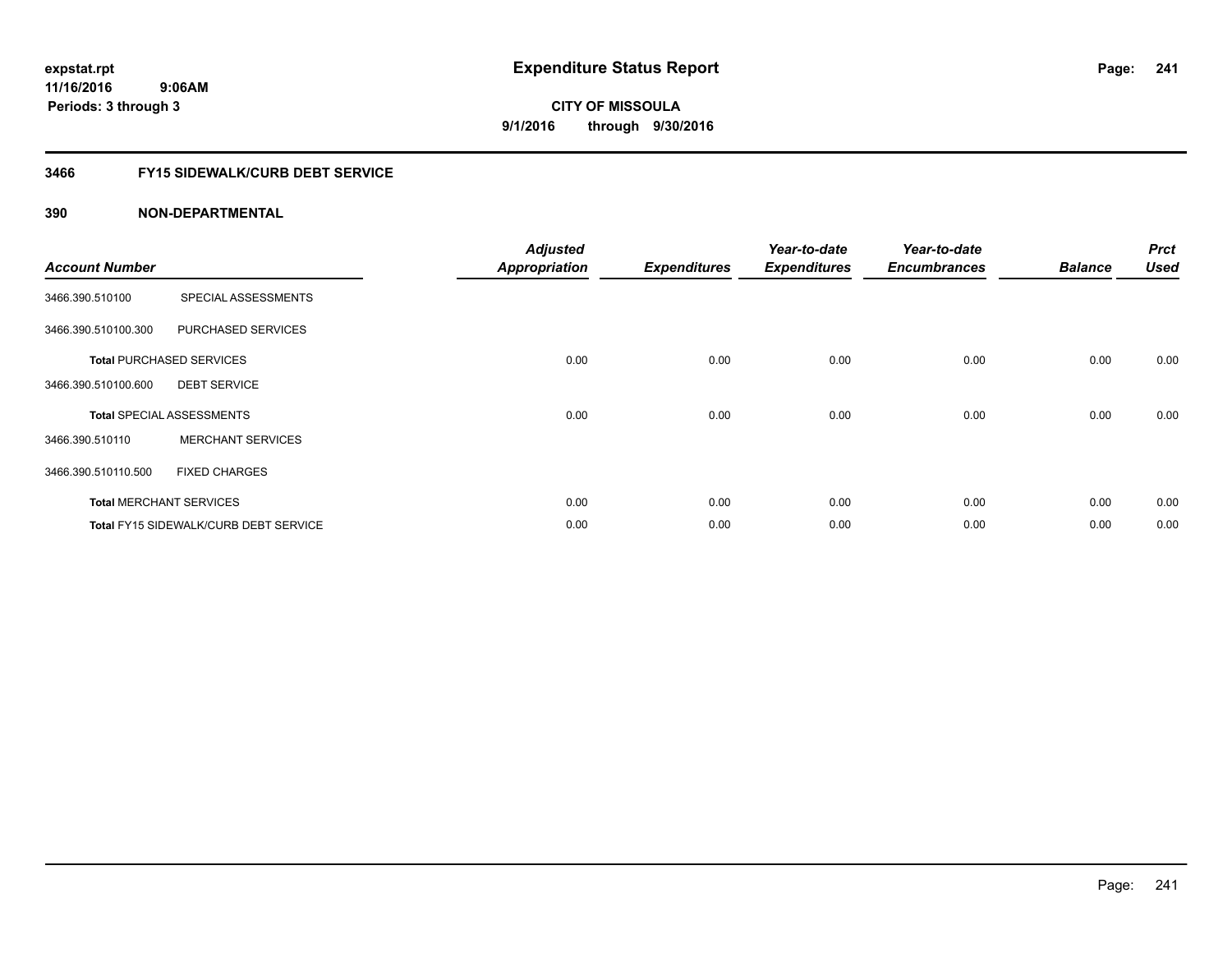## **3467 FY16 SIDEWALK/CURB DEBT SERVICE**

|                                |                                                 | <b>Adjusted</b>      |                     | Year-to-date         | Year-to-date        |                            | <b>Prct</b>  |
|--------------------------------|-------------------------------------------------|----------------------|---------------------|----------------------|---------------------|----------------------------|--------------|
| <b>Account Number</b>          |                                                 | <b>Appropriation</b> | <b>Expenditures</b> | <b>Expenditures</b>  | <b>Encumbrances</b> | <b>Balance</b>             | <b>Used</b>  |
| 3467.390.510000                | <b>MISCELLANEOUS</b>                            |                      |                     |                      |                     |                            |              |
| 3467.390.510000.600            | <b>DEBT SERVICE</b>                             |                      |                     |                      |                     |                            |              |
| <b>Total MISCELLANEOUS</b>     | 3467.390.510000.620.000 INTEREST / SERVICE FEES | 0.00<br>0.00         | 0.00<br>0.00        | 7,950.00<br>7,950.00 | 0.00<br>0.00        | $-7,950.00$<br>$-7,950.00$ | 0.00<br>0.00 |
| 3467.390.510100                | SPECIAL ASSESSMENTS                             |                      |                     |                      |                     |                            |              |
| 3467.390.510100.300            | PURCHASED SERVICES                              |                      |                     |                      |                     |                            |              |
|                                | <b>Total PURCHASED SERVICES</b>                 | 0.00                 | 0.00                | 0.00                 | 0.00                | 0.00                       | 0.00         |
| 3467.390.510100.600            | <b>DEBT SERVICE</b>                             |                      |                     |                      |                     |                            |              |
|                                | 3467.390.510100.620.000 INTEREST / SERVICE FEES | 0.00                 | 0.00                | 3.500.00             | 0.00                | $-3,500.00$                | 0.00         |
|                                | <b>Total SPECIAL ASSESSMENTS</b>                | 0.00                 | 0.00                | 3,500.00             | 0.00                | $-3,500.00$                | 0.00         |
| 3467.390.510110                | <b>MERCHANT SERVICES</b>                        |                      |                     |                      |                     |                            |              |
| 3467.390.510110.500            | <b>FIXED CHARGES</b>                            |                      |                     |                      |                     |                            |              |
| <b>Total MERCHANT SERVICES</b> |                                                 | 0.00                 | 0.00                | 0.00                 | 0.00                | 0.00                       | 0.00         |
|                                | Total FY16 SIDEWALK/CURB DEBT SERVICE           | 0.00                 | 0.00                | 11,450.00            | 0.00                | $-11,450.00$               | 0.00         |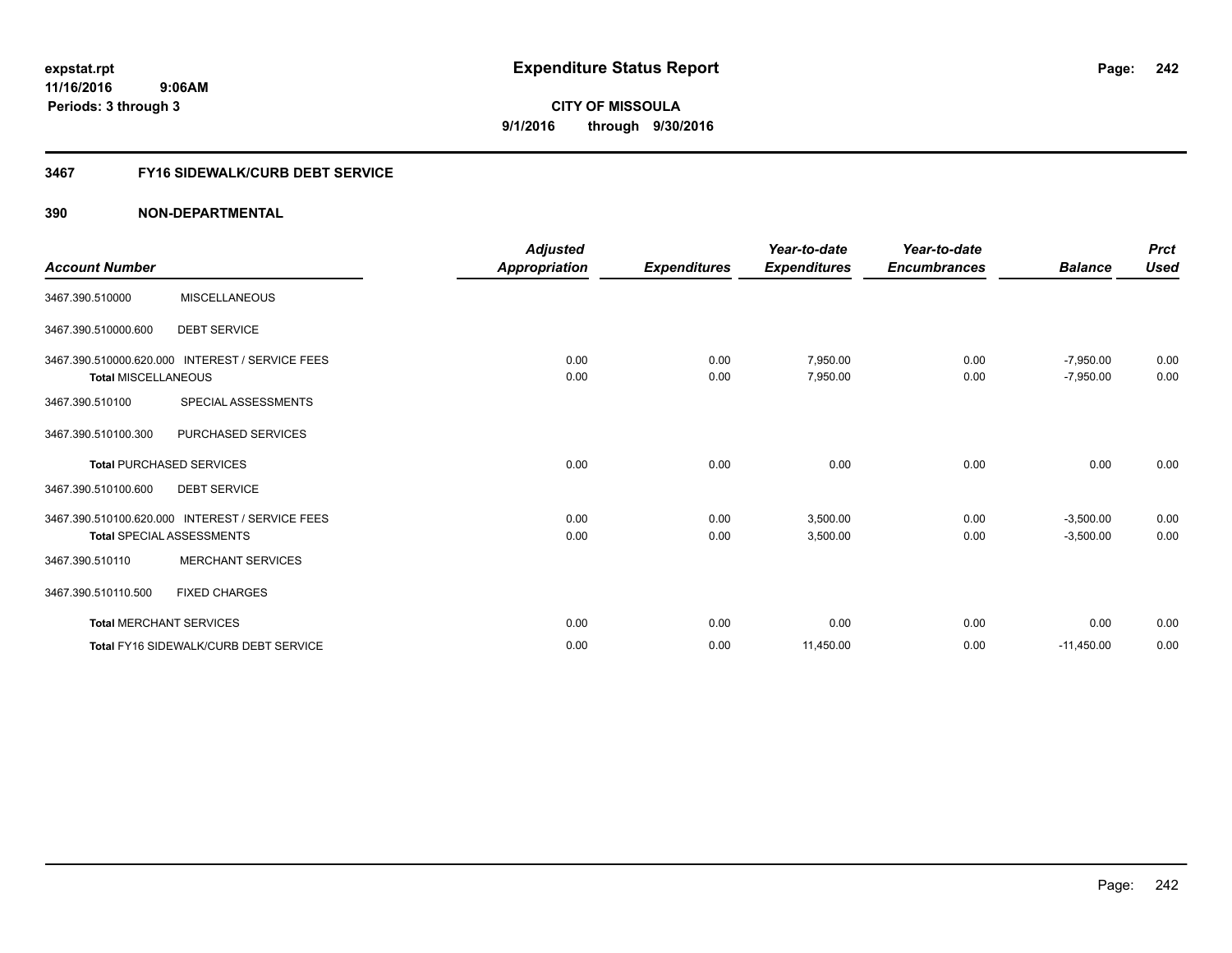## **3491 SID 491 DEBT SERVICE FUND**

| <b>Account Number</b> |                                 | <b>Adjusted</b><br><b>Appropriation</b> | <b>Expenditures</b> | Year-to-date<br><b>Expenditures</b> | Year-to-date<br><b>Encumbrances</b> | <b>Balance</b> | <b>Prct</b><br><b>Used</b> |
|-----------------------|---------------------------------|-----------------------------------------|---------------------|-------------------------------------|-------------------------------------|----------------|----------------------------|
| 3491.390.510100       | SPECIAL ASSESSMENTS             |                                         |                     |                                     |                                     |                |                            |
| 3491.390.510100.600   | <b>DEBT SERVICE</b>             |                                         |                     |                                     |                                     |                |                            |
|                       | Total SID 491 DEBT SERVICE FUND | 0.00                                    | 0.00                | 0.00                                | 0.00                                | 0.00           | 0.00                       |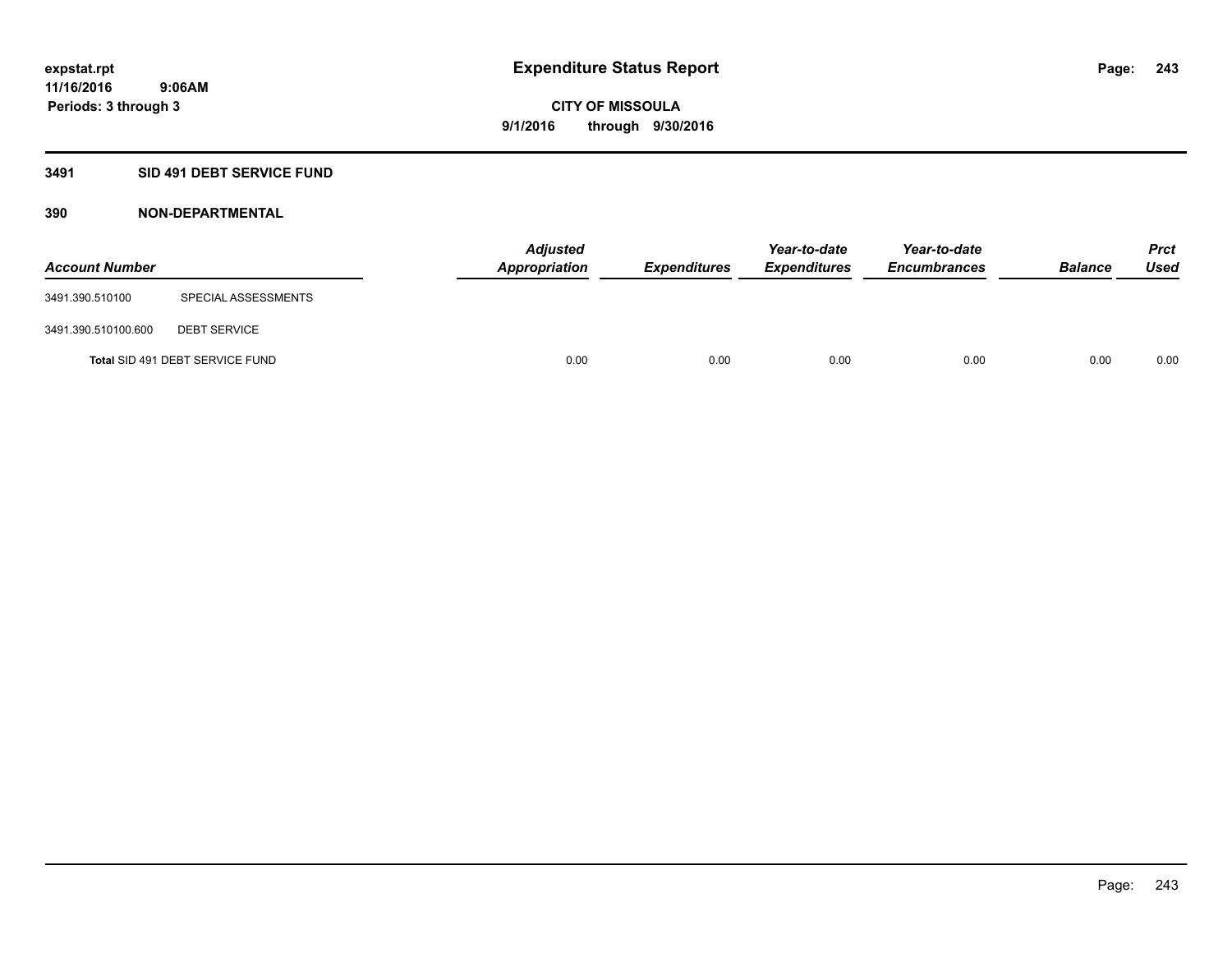## **3495 SID 495 DEBT SERVICE FUND**

**000 \*\*\* Title Not Found \*\*\***

| <b>Account Number</b>                |                         | <b>Adjusted</b><br>Appropriation | <b>Expenditures</b> | Year-to-date<br><b>Expenditures</b> | Year-to-date<br><b>Encumbrances</b> | <b>Balance</b> | <b>Prct</b><br>Used |
|--------------------------------------|-------------------------|----------------------------------|---------------------|-------------------------------------|-------------------------------------|----------------|---------------------|
| 3495.000.520100                      | *** Title Not Found *** |                                  |                     |                                     |                                     |                |                     |
| 3495.000.520100.800                  | OTHER OBJECTS           |                                  |                     |                                     |                                     |                |                     |
| <b>Total *** Title Not Found ***</b> |                         | 0.00                             | 0.00                | 0.00                                | 0.00                                | 0.00           | 0.00                |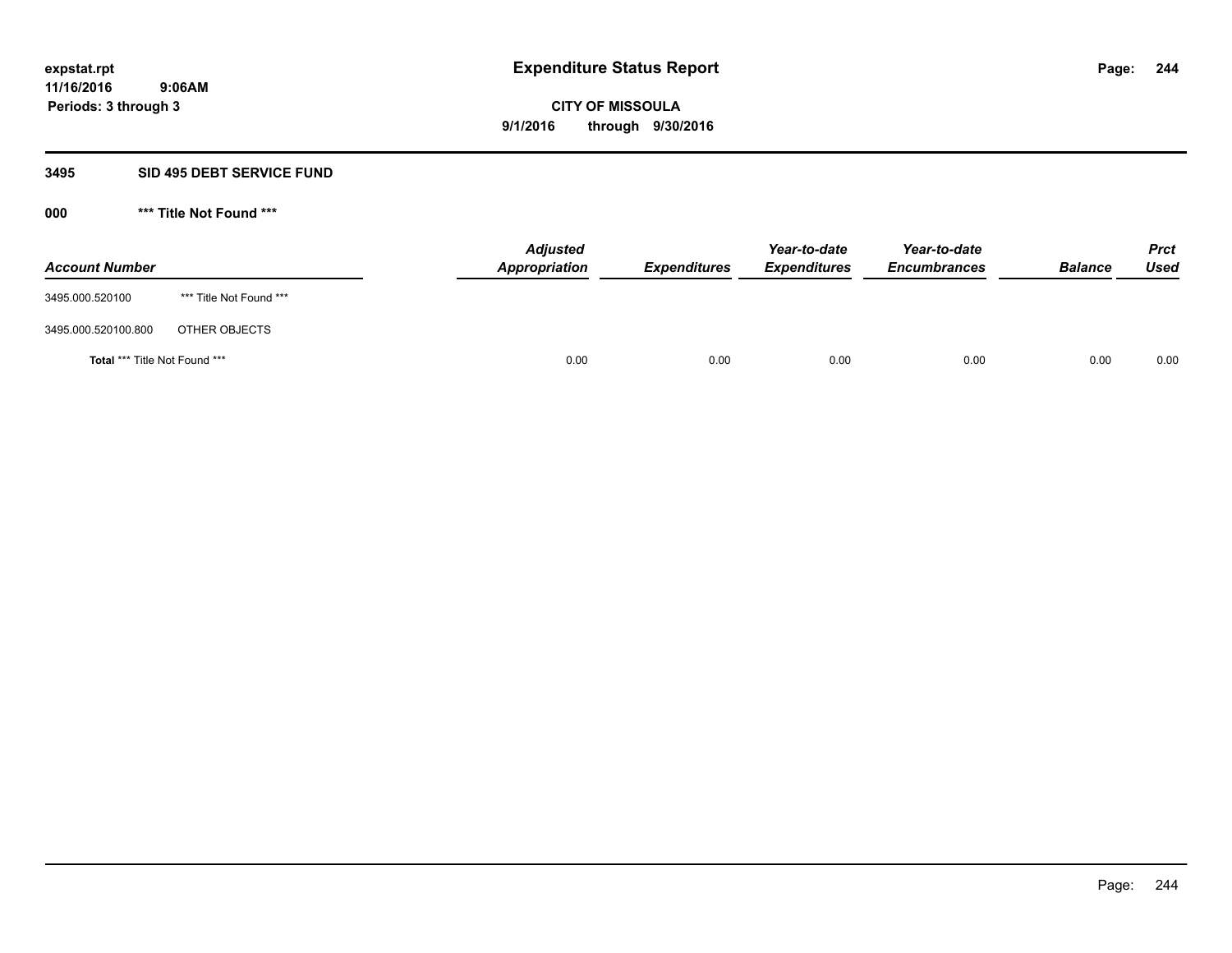## **3495 SID 495 DEBT SERVICE FUND**

| <b>Account Number</b> |                                  | <b>Adjusted</b><br><b>Appropriation</b> | <b>Expenditures</b> | Year-to-date<br><b>Expenditures</b> | Year-to-date<br><b>Encumbrances</b> | <b>Balance</b> | <b>Prct</b><br><b>Used</b> |
|-----------------------|----------------------------------|-----------------------------------------|---------------------|-------------------------------------|-------------------------------------|----------------|----------------------------|
| 3495.390.510100       | SPECIAL ASSESSMENTS              |                                         |                     |                                     |                                     |                |                            |
| 3495.390.510100.800   | OTHER OBJECTS                    |                                         |                     |                                     |                                     |                |                            |
|                       | <b>Total SPECIAL ASSESSMENTS</b> | 0.00                                    | 0.00                | 0.00                                | 0.00                                | 0.00           | 0.00                       |
| 3495.390.510110       | <b>MERCHANT SERVICES</b>         |                                         |                     |                                     |                                     |                |                            |
| 3495.390.510110.500   | <b>FIXED CHARGES</b>             |                                         |                     |                                     |                                     |                |                            |
|                       | Total SID 495 DEBT SERVICE FUND  | 0.00                                    | 0.00                | 0.00                                | 0.00                                | 0.00           | 0.00                       |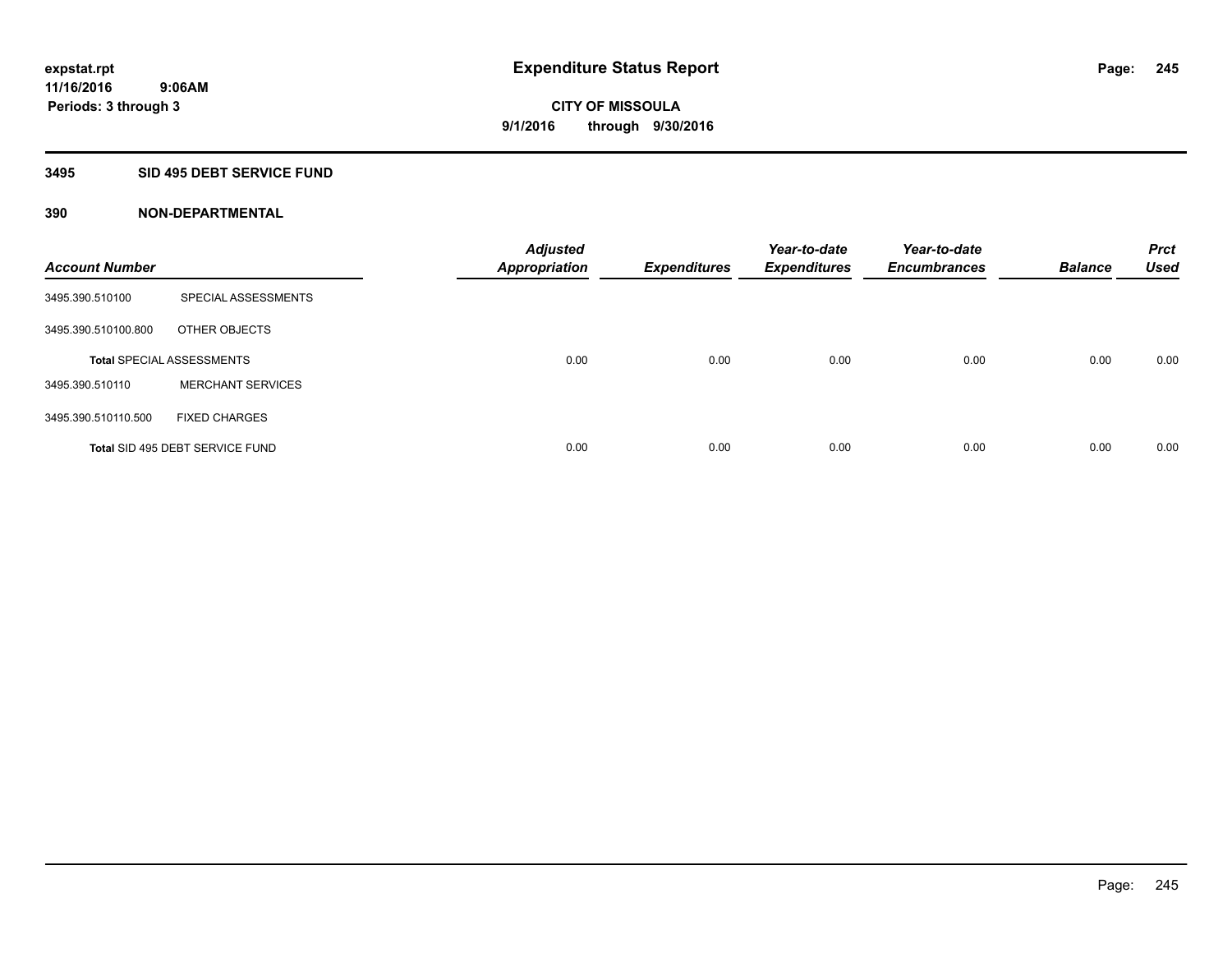## **3497 SID 497 DEBT SERVICE FUND**

**000 \*\*\* Title Not Found \*\*\***

| <b>Account Number</b>                |                         | <b>Adjusted</b><br>Appropriation | <b>Expenditures</b> | Year-to-date<br><b>Expenditures</b> | Year-to-date<br><b>Encumbrances</b> | <b>Balance</b> | <b>Prct</b><br><b>Used</b> |
|--------------------------------------|-------------------------|----------------------------------|---------------------|-------------------------------------|-------------------------------------|----------------|----------------------------|
| 3497.000.520100                      | *** Title Not Found *** |                                  |                     |                                     |                                     |                |                            |
| 3497.000.520100.800                  | OTHER OBJECTS           |                                  |                     |                                     |                                     |                |                            |
| <b>Total *** Title Not Found ***</b> |                         | 0.00                             | 0.00                | 0.00                                | 0.00                                | 0.00           | 0.00                       |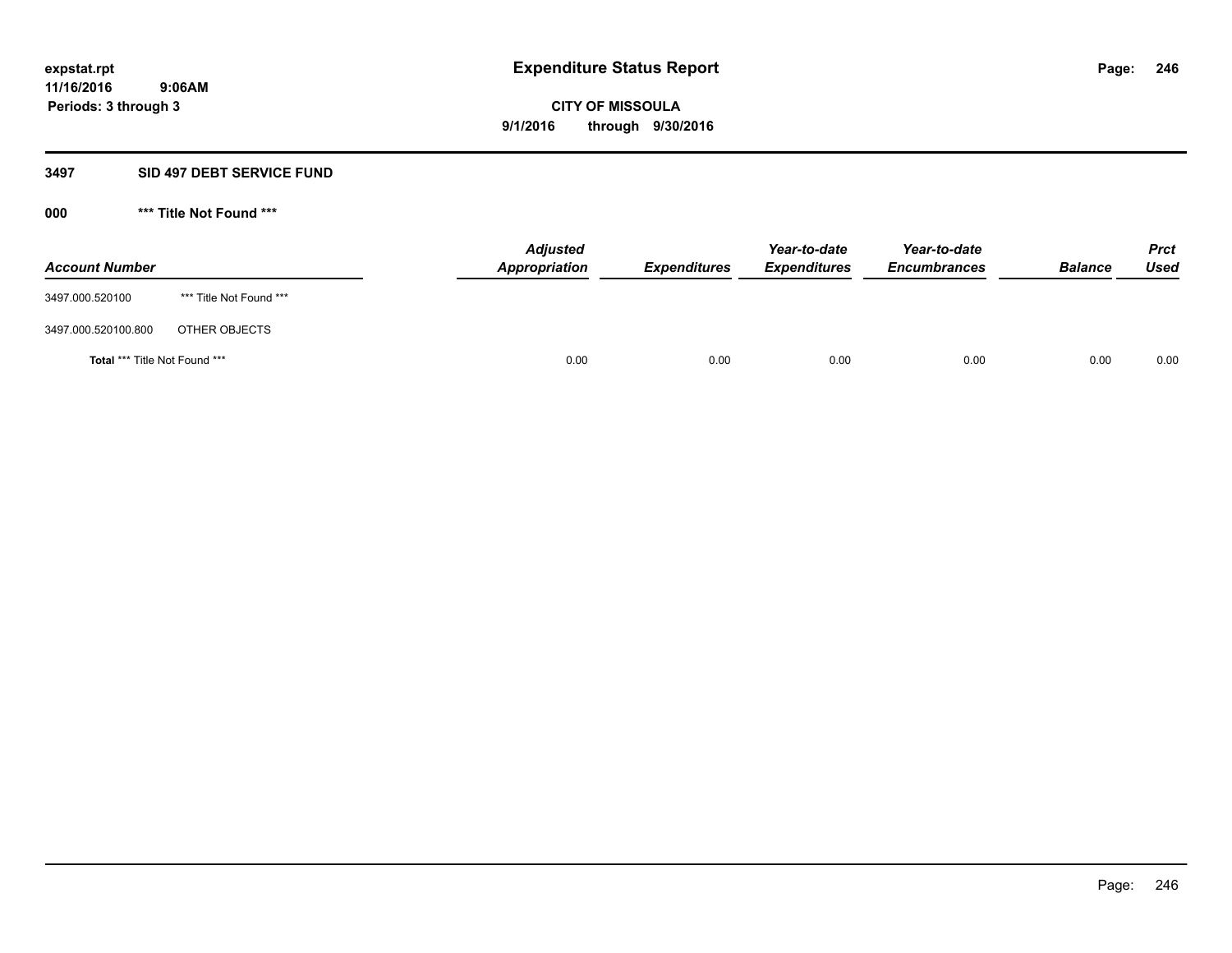## **3497 SID 497 DEBT SERVICE FUND**

|                            |                                  | <b>Adjusted</b>      |                     | Year-to-date        | Year-to-date        |                | <b>Prct</b> |
|----------------------------|----------------------------------|----------------------|---------------------|---------------------|---------------------|----------------|-------------|
| <b>Account Number</b>      |                                  | <b>Appropriation</b> | <b>Expenditures</b> | <b>Expenditures</b> | <b>Encumbrances</b> | <b>Balance</b> | <b>Used</b> |
| 3497.390.510000            | <b>MISCELLANEOUS</b>             |                      |                     |                     |                     |                |             |
| 3497.390.510000.800        | OTHER OBJECTS                    |                      |                     |                     |                     |                |             |
| <b>Total MISCELLANEOUS</b> |                                  | 0.00                 | 0.00                | 0.00                | 0.00                | 0.00           | 0.00        |
| 3497.390.510100            | SPECIAL ASSESSMENTS              |                      |                     |                     |                     |                |             |
| 3497.390.510100.600        | <b>DEBT SERVICE</b>              |                      |                     |                     |                     |                |             |
| <b>Total DEBT SERVICE</b>  |                                  | 0.00                 | 0.00                | 0.00                | 0.00                | 0.00           | 0.00        |
| 3497.390.510100.800        | OTHER OBJECTS                    |                      |                     |                     |                     |                |             |
|                            | <b>Total SPECIAL ASSESSMENTS</b> | 0.00                 | 0.00                | 0.00                | 0.00                | 0.00           | 0.00        |
| 3497.390.510110            | <b>MERCHANT SERVICES</b>         |                      |                     |                     |                     |                |             |
| 3497.390.510110.500        | <b>FIXED CHARGES</b>             |                      |                     |                     |                     |                |             |
|                            | Total SID 497 DEBT SERVICE FUND  | 0.00                 | 0.00                | 0.00                | 0.00                | 0.00           | 0.00        |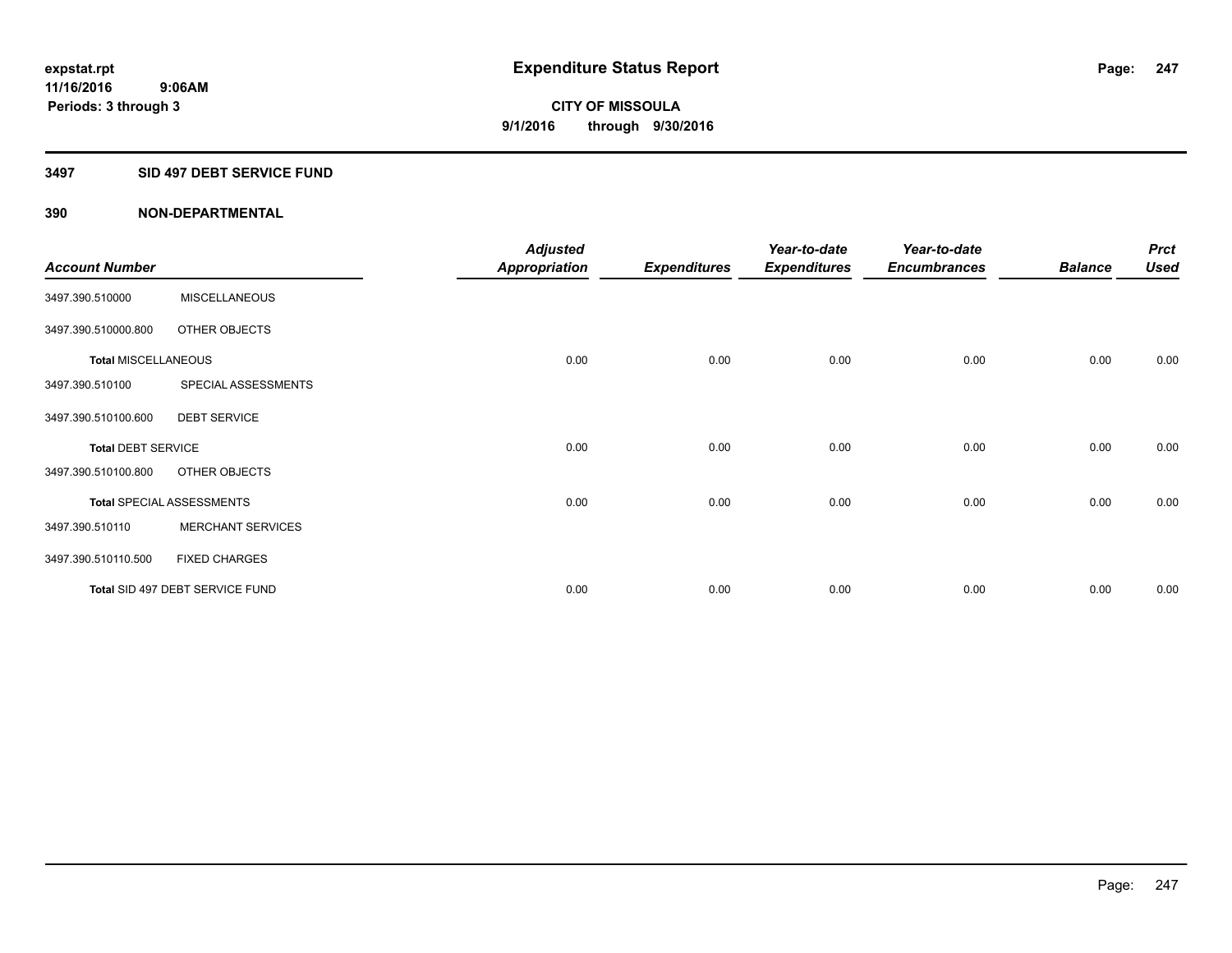## **3498 SID 498 DEBT SERVICE FUND**

**000 \*\*\* Title Not Found \*\*\***

| <b>Account Number</b>                |                         | <b>Adjusted</b><br>Appropriation | <b>Expenditures</b> | Year-to-date<br><b>Expenditures</b> | Year-to-date<br><b>Encumbrances</b> | <b>Balance</b> | <b>Prct</b><br><b>Used</b> |
|--------------------------------------|-------------------------|----------------------------------|---------------------|-------------------------------------|-------------------------------------|----------------|----------------------------|
| 3498.000.520100                      | *** Title Not Found *** |                                  |                     |                                     |                                     |                |                            |
| 3498.000.520100.800                  | OTHER OBJECTS           |                                  |                     |                                     |                                     |                |                            |
| <b>Total *** Title Not Found ***</b> |                         | 0.00                             | 0.00                | 0.00                                | 0.00                                | 0.00           | 0.00                       |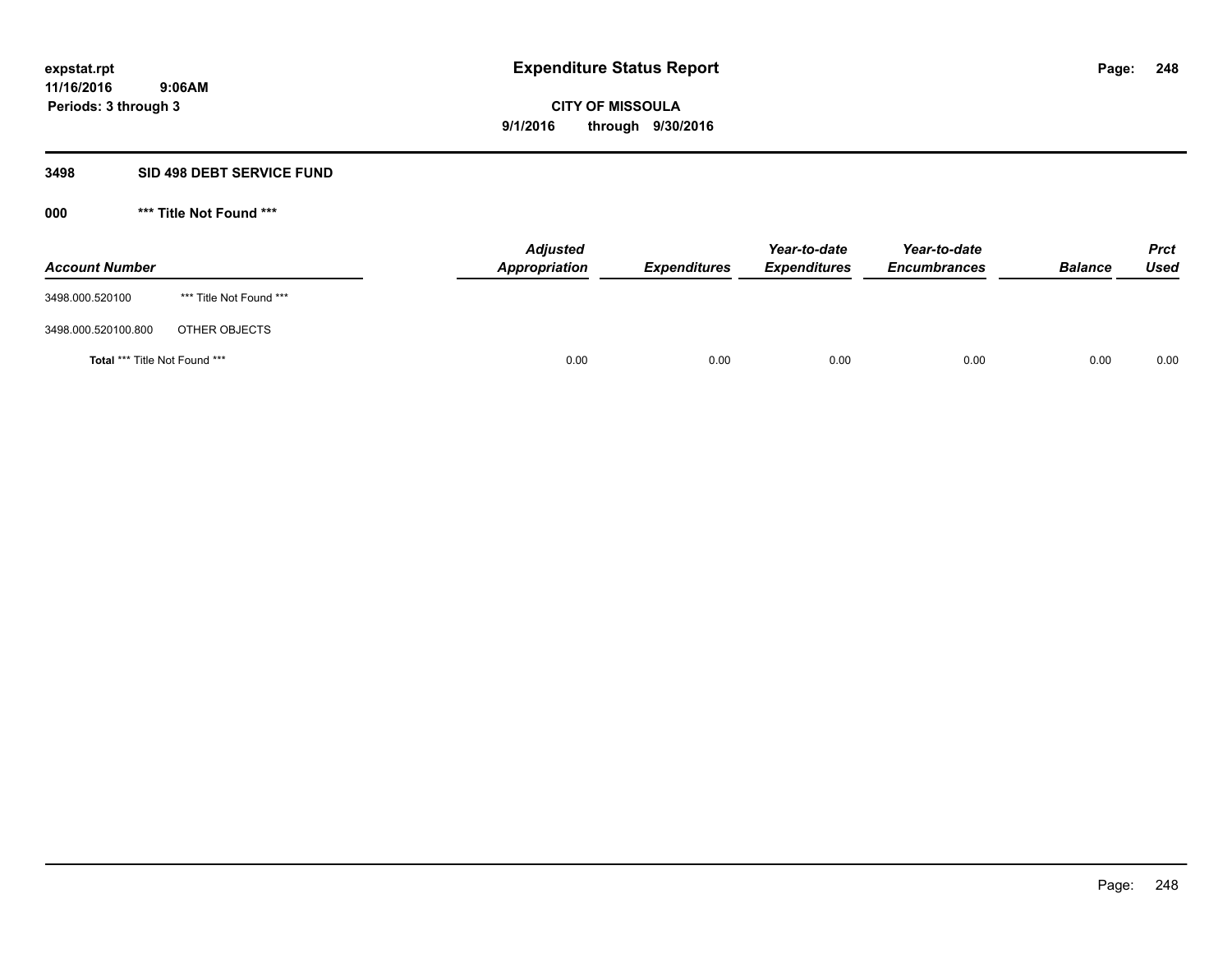## **3498 SID 498 DEBT SERVICE FUND**

| <b>Account Number</b> |                                  | <b>Adjusted</b><br>Appropriation | <b>Expenditures</b> | Year-to-date<br><b>Expenditures</b> | Year-to-date<br><b>Encumbrances</b> | <b>Balance</b> | <b>Prct</b><br><b>Used</b> |
|-----------------------|----------------------------------|----------------------------------|---------------------|-------------------------------------|-------------------------------------|----------------|----------------------------|
| 3498.390.510100       | SPECIAL ASSESSMENTS              |                                  |                     |                                     |                                     |                |                            |
| 3498.390.510100.600   | <b>DEBT SERVICE</b>              |                                  |                     |                                     |                                     |                |                            |
|                       | <b>Total SPECIAL ASSESSMENTS</b> | 0.00                             | 0.00                | 0.00                                | 0.00                                | 0.00           | 0.00                       |
| 3498.390.510110       | <b>MERCHANT SERVICES</b>         |                                  |                     |                                     |                                     |                |                            |
| 3498.390.510110.500   | <b>FIXED CHARGES</b>             |                                  |                     |                                     |                                     |                |                            |
|                       | <b>Total MERCHANT SERVICES</b>   | 0.00                             | 0.00                | 0.00                                | 0.00                                | 0.00           | 0.00                       |
|                       | Total SID 498 DEBT SERVICE FUND  | 0.00                             | 0.00                | 0.00                                | 0.00                                | 0.00           | 0.00                       |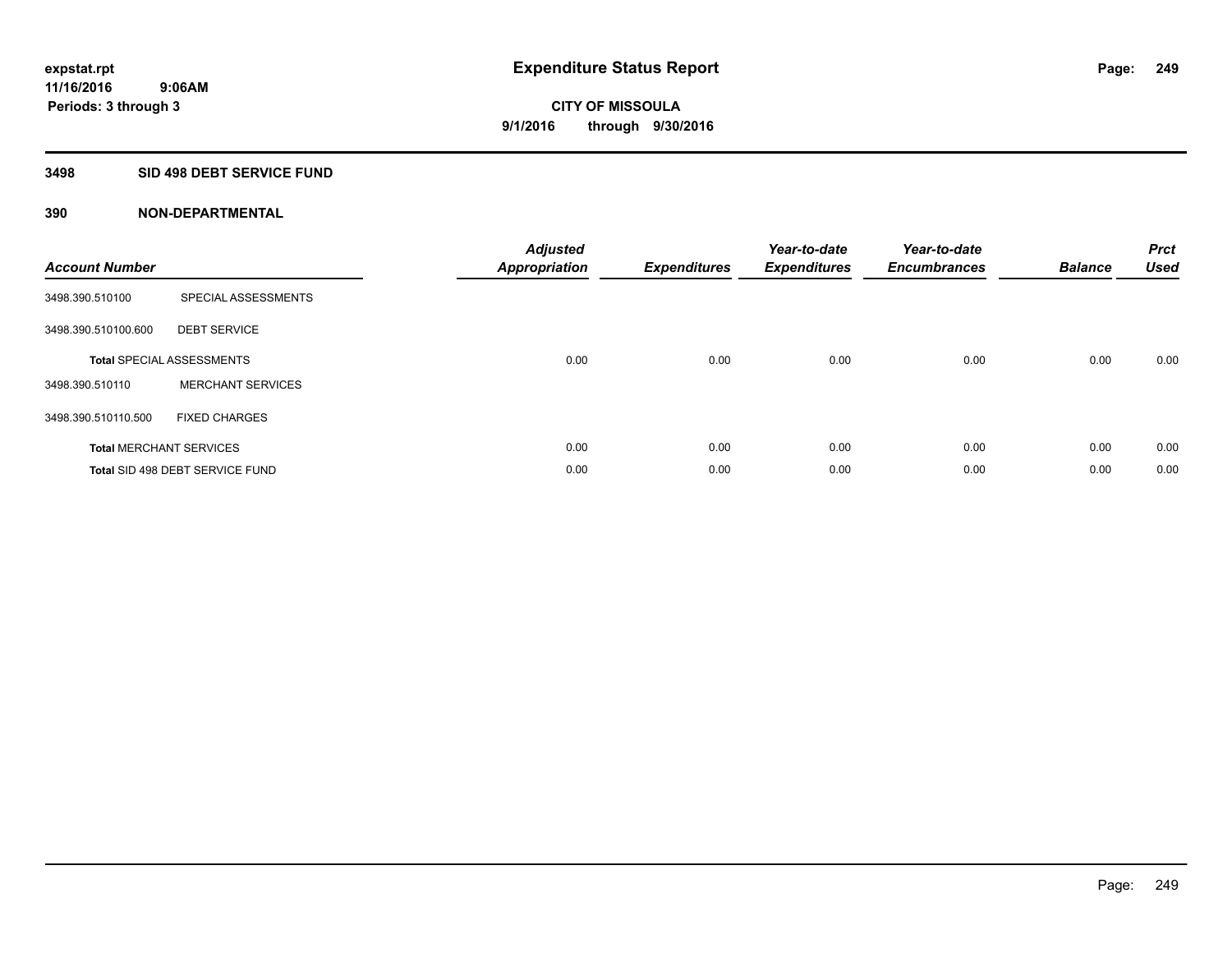## **3500 SID 500 DEBT SERVICE FUND**

| <b>Account Number</b>     |                                 | <b>Adjusted</b><br><b>Appropriation</b> | <b>Expenditures</b> | Year-to-date<br><b>Expenditures</b> | Year-to-date<br><b>Encumbrances</b> | <b>Balance</b> | <b>Prct</b><br><b>Used</b> |
|---------------------------|---------------------------------|-----------------------------------------|---------------------|-------------------------------------|-------------------------------------|----------------|----------------------------|
| 3500.390.510100           | SPECIAL ASSESSMENTS             |                                         |                     |                                     |                                     |                |                            |
| 3500.390.510100.600       | <b>DEBT SERVICE</b>             |                                         |                     |                                     |                                     |                |                            |
| <b>Total DEBT SERVICE</b> |                                 | 0.00                                    | 0.00                | 0.00                                | 0.00                                | 0.00           | 0.00                       |
| 3500.390.510100.800       | OTHER OBJECTS                   |                                         |                     |                                     |                                     |                |                            |
|                           | Total SID 500 DEBT SERVICE FUND | 0.00                                    | 0.00                | 0.00                                | 0.00                                | 0.00           | 0.00                       |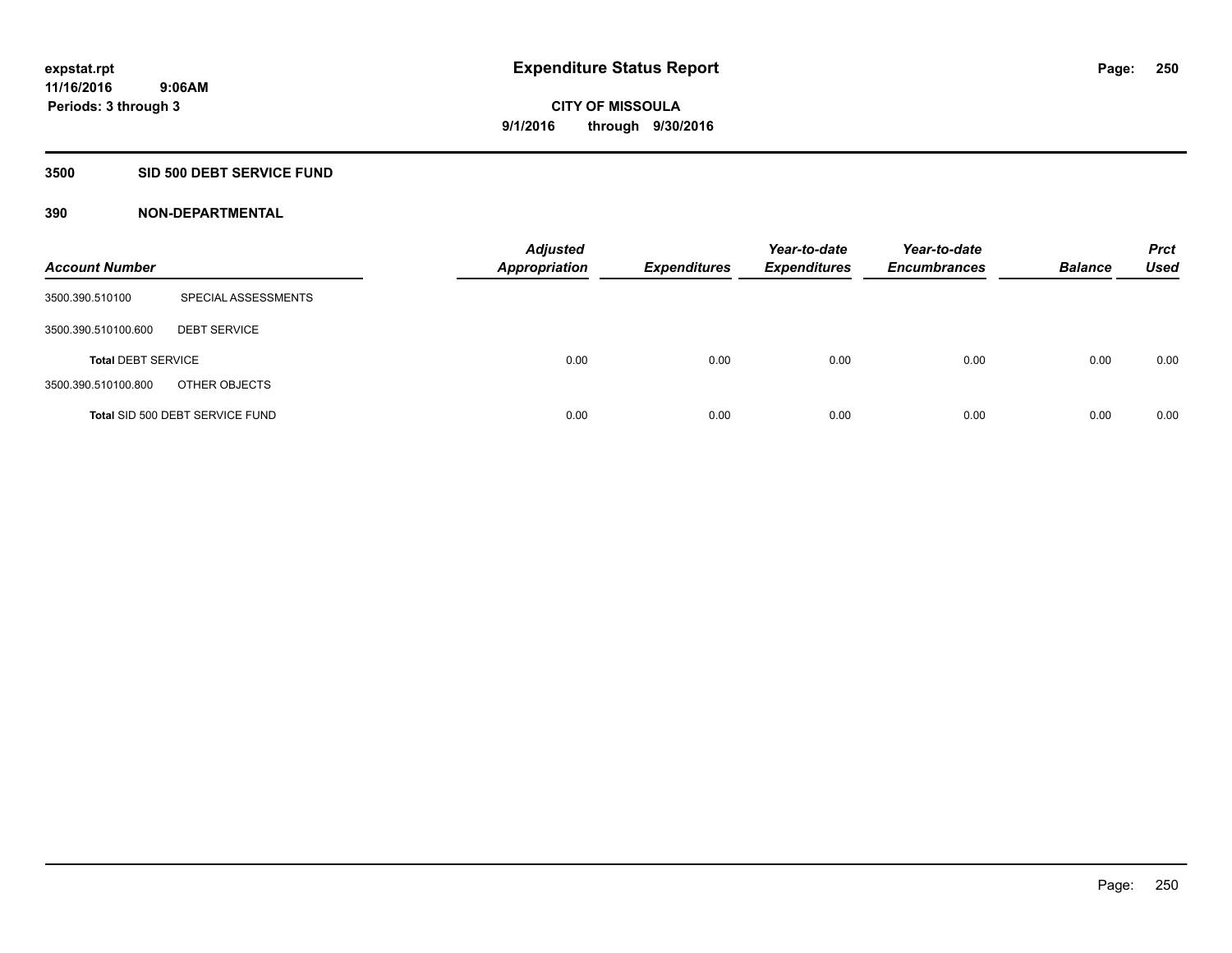## **3501 SID 501 DEBT SERVICE FUND**

**000 \*\*\* Title Not Found \*\*\***

| <b>Account Number</b>                |                         | <b>Adjusted</b><br>Appropriation | <b>Expenditures</b> | Year-to-date<br><b>Expenditures</b> | Year-to-date<br><b>Encumbrances</b> | <b>Balance</b> | <b>Prct</b><br>Used |
|--------------------------------------|-------------------------|----------------------------------|---------------------|-------------------------------------|-------------------------------------|----------------|---------------------|
| 3501.000.520100                      | *** Title Not Found *** |                                  |                     |                                     |                                     |                |                     |
| 3501.000.520100.800                  | OTHER OBJECTS           |                                  |                     |                                     |                                     |                |                     |
| <b>Total *** Title Not Found ***</b> |                         | 0.00                             | 0.00                | 0.00                                | 0.00                                | 0.00           | 0.00                |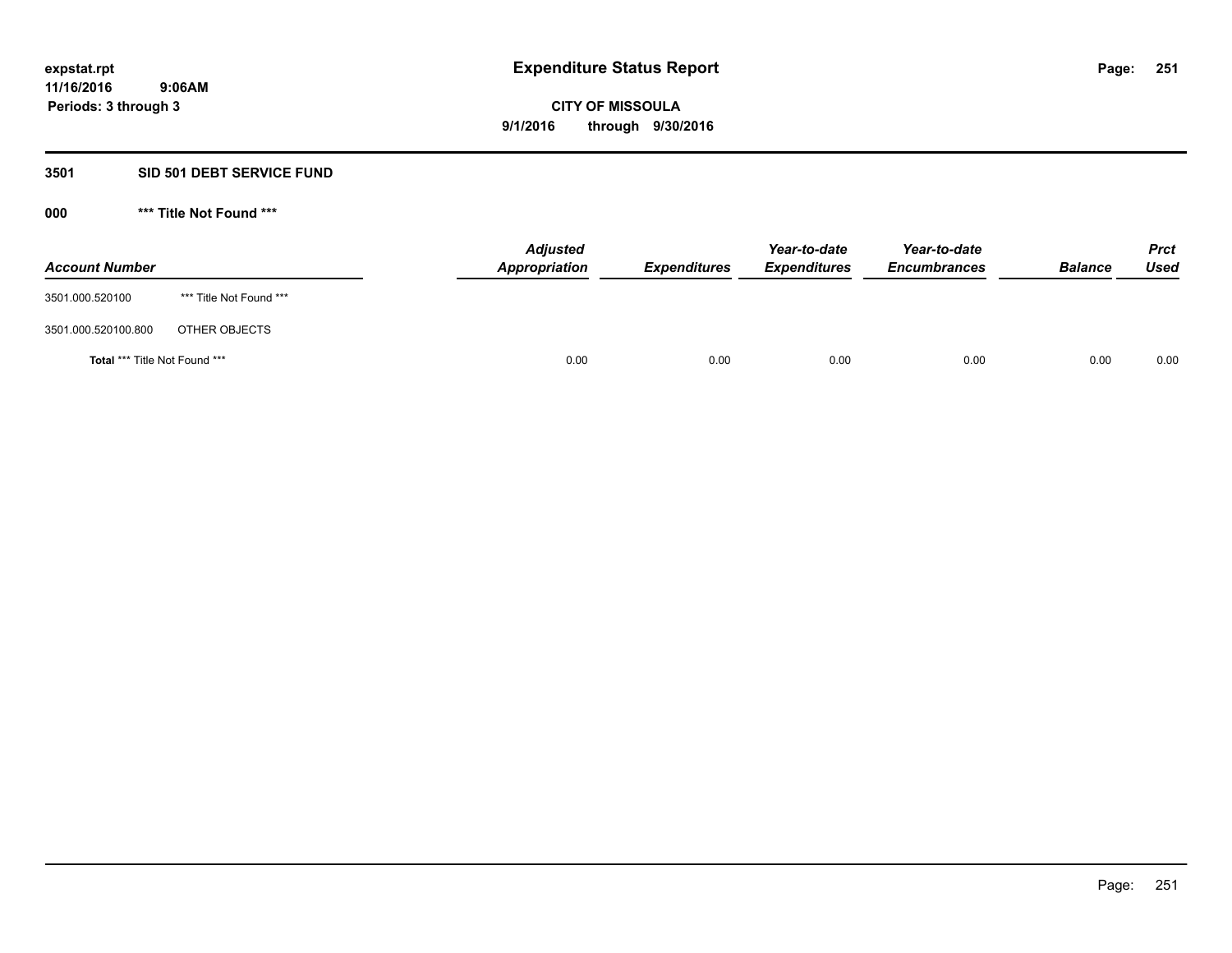## **3501 SID 501 DEBT SERVICE FUND**

| <b>Account Number</b> |                                  | <b>Adjusted</b><br><b>Appropriation</b> | <b>Expenditures</b> | Year-to-date<br><b>Expenditures</b> | Year-to-date<br><b>Encumbrances</b> | <b>Balance</b> | <b>Prct</b><br><b>Used</b> |
|-----------------------|----------------------------------|-----------------------------------------|---------------------|-------------------------------------|-------------------------------------|----------------|----------------------------|
| 3501.390.510100       | SPECIAL ASSESSMENTS              |                                         |                     |                                     |                                     |                |                            |
| 3501.390.510100.600   | <b>DEBT SERVICE</b>              |                                         |                     |                                     |                                     |                |                            |
|                       | <b>Total SPECIAL ASSESSMENTS</b> | 0.00                                    | 0.00                | 0.00                                | 0.00                                | 0.00           | 0.00                       |
| 3501.390.510110       | <b>MERCHANT SERVICES</b>         |                                         |                     |                                     |                                     |                |                            |
| 3501.390.510110.500   | <b>FIXED CHARGES</b>             |                                         |                     |                                     |                                     |                |                            |
|                       | Total SID 501 DEBT SERVICE FUND  | 0.00                                    | 0.00                | 0.00                                | 0.00                                | 0.00           | 0.00                       |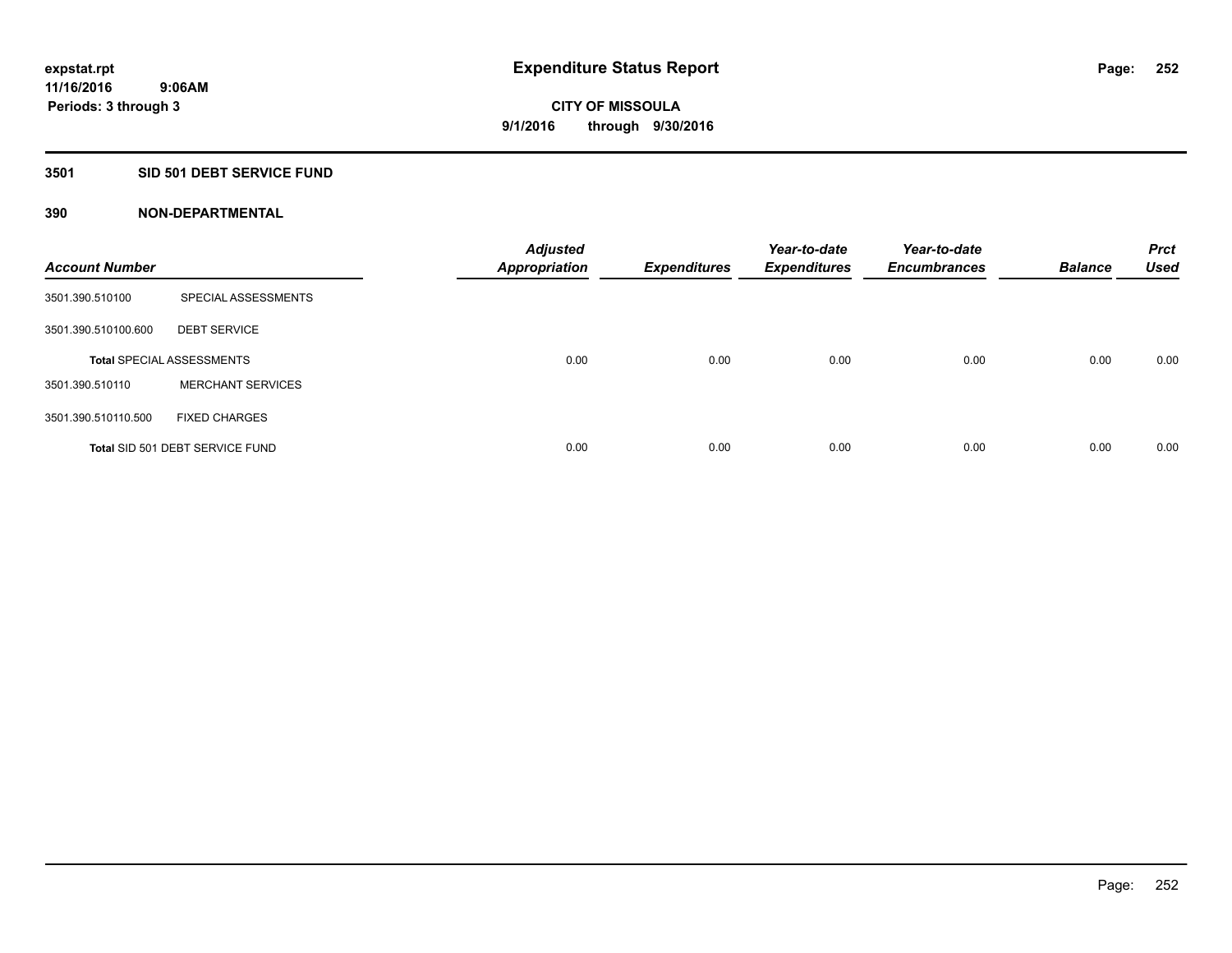### **3503 SID 503 DEBT SERVICE FUND**

| <b>Account Number</b>                |                         | <b>Adjusted</b><br>Appropriation | <b>Expenditures</b> | Year-to-date<br><b>Expenditures</b> | Year-to-date<br><b>Encumbrances</b> | <b>Balance</b> | <b>Prct</b><br>Used |
|--------------------------------------|-------------------------|----------------------------------|---------------------|-------------------------------------|-------------------------------------|----------------|---------------------|
| 3503.000.520100                      | *** Title Not Found *** |                                  |                     |                                     |                                     |                |                     |
| 3503.000.520100.800                  | OTHER OBJECTS           |                                  |                     |                                     |                                     |                |                     |
| <b>Total *** Title Not Found ***</b> |                         |                                  | 0.00<br>0.00        | 0.00                                | 0.00                                | 0.00           | 0.00                |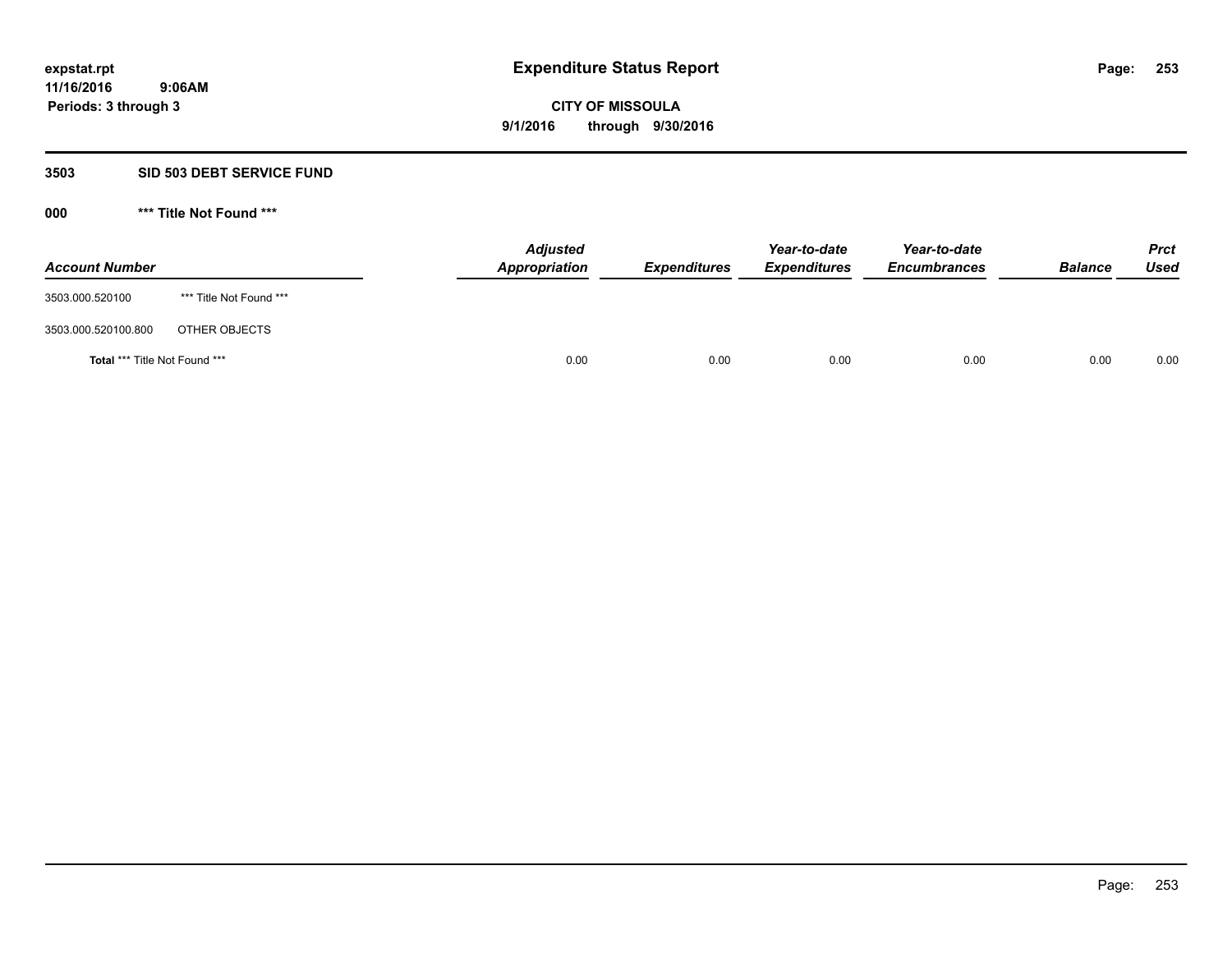### **3503 SID 503 DEBT SERVICE FUND**

| <b>Account Number</b> |                                  | <b>Adjusted</b><br><b>Appropriation</b> | <b>Expenditures</b> | Year-to-date<br><b>Expenditures</b> | Year-to-date<br><b>Encumbrances</b> | <b>Balance</b> | <b>Prct</b><br><b>Used</b> |
|-----------------------|----------------------------------|-----------------------------------------|---------------------|-------------------------------------|-------------------------------------|----------------|----------------------------|
| 3503.390.510100       | SPECIAL ASSESSMENTS              |                                         |                     |                                     |                                     |                |                            |
| 3503.390.510100.600   | <b>DEBT SERVICE</b>              |                                         |                     |                                     |                                     |                |                            |
|                       | <b>Total SPECIAL ASSESSMENTS</b> | 0.00                                    | 0.00                | 0.00                                | 0.00                                | 0.00           | 0.00                       |
| 3503.390.510110       | <b>MERCHANT SERVICES</b>         |                                         |                     |                                     |                                     |                |                            |
| 3503.390.510110.500   | <b>FIXED CHARGES</b>             |                                         |                     |                                     |                                     |                |                            |
|                       | Total SID 503 DEBT SERVICE FUND  | 0.00                                    | 0.00                | 0.00                                | 0.00                                | 0.00           | 0.00                       |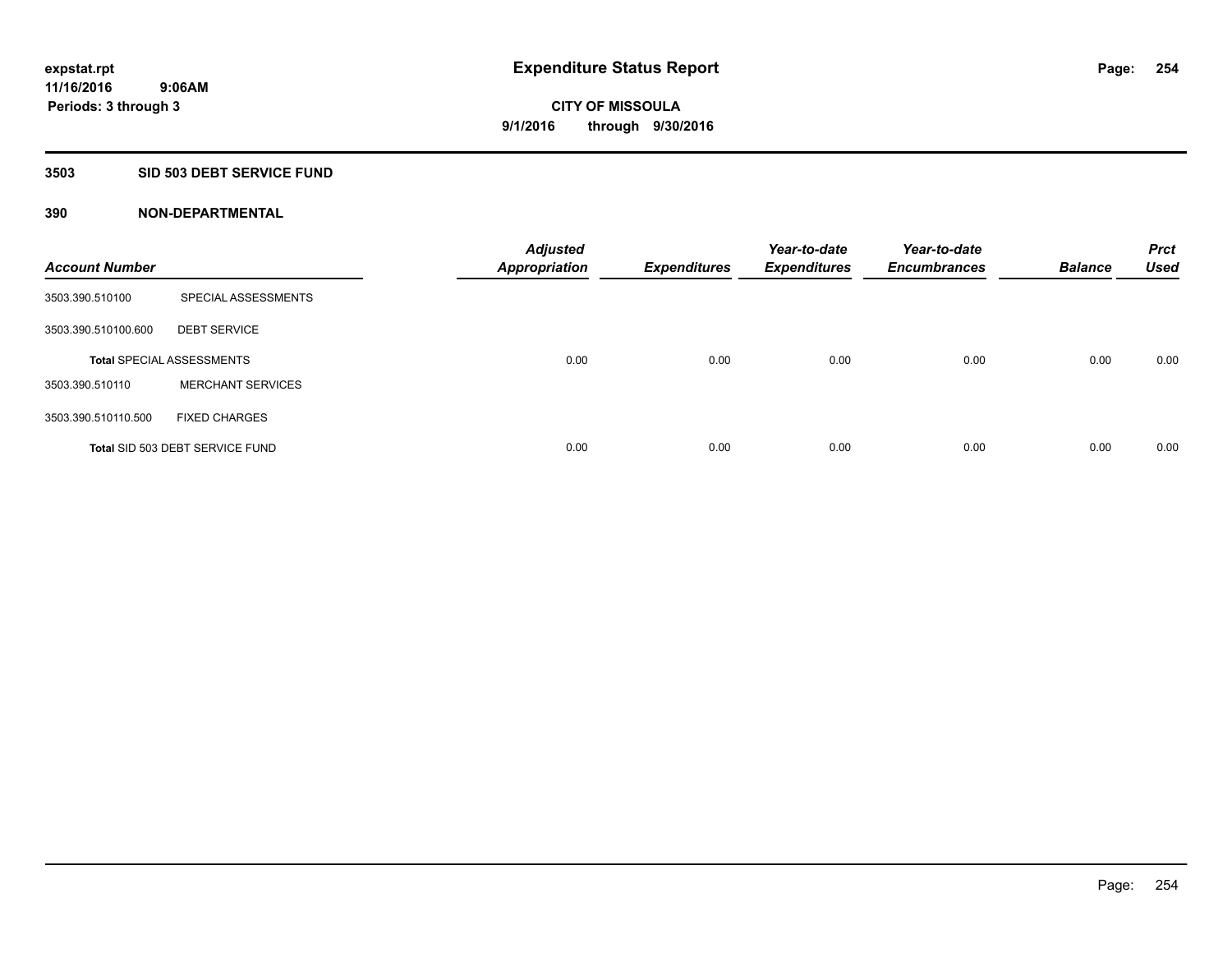### **3505 SID 505 DEBT SERVICE FUND**

| <b>Account Number</b>                |                         | <b>Adjusted</b><br>Appropriation | <b>Expenditures</b> | Year-to-date<br><b>Expenditures</b> | Year-to-date<br><b>Encumbrances</b> | <b>Balance</b> | <b>Prct</b><br>Used |
|--------------------------------------|-------------------------|----------------------------------|---------------------|-------------------------------------|-------------------------------------|----------------|---------------------|
| 3505.000.520100                      | *** Title Not Found *** |                                  |                     |                                     |                                     |                |                     |
| 3505.000.520100.800                  | OTHER OBJECTS           |                                  |                     |                                     |                                     |                |                     |
| <b>Total *** Title Not Found ***</b> |                         |                                  | 0.00<br>0.00        | 0.00                                | 0.00                                | 0.00           | 0.00                |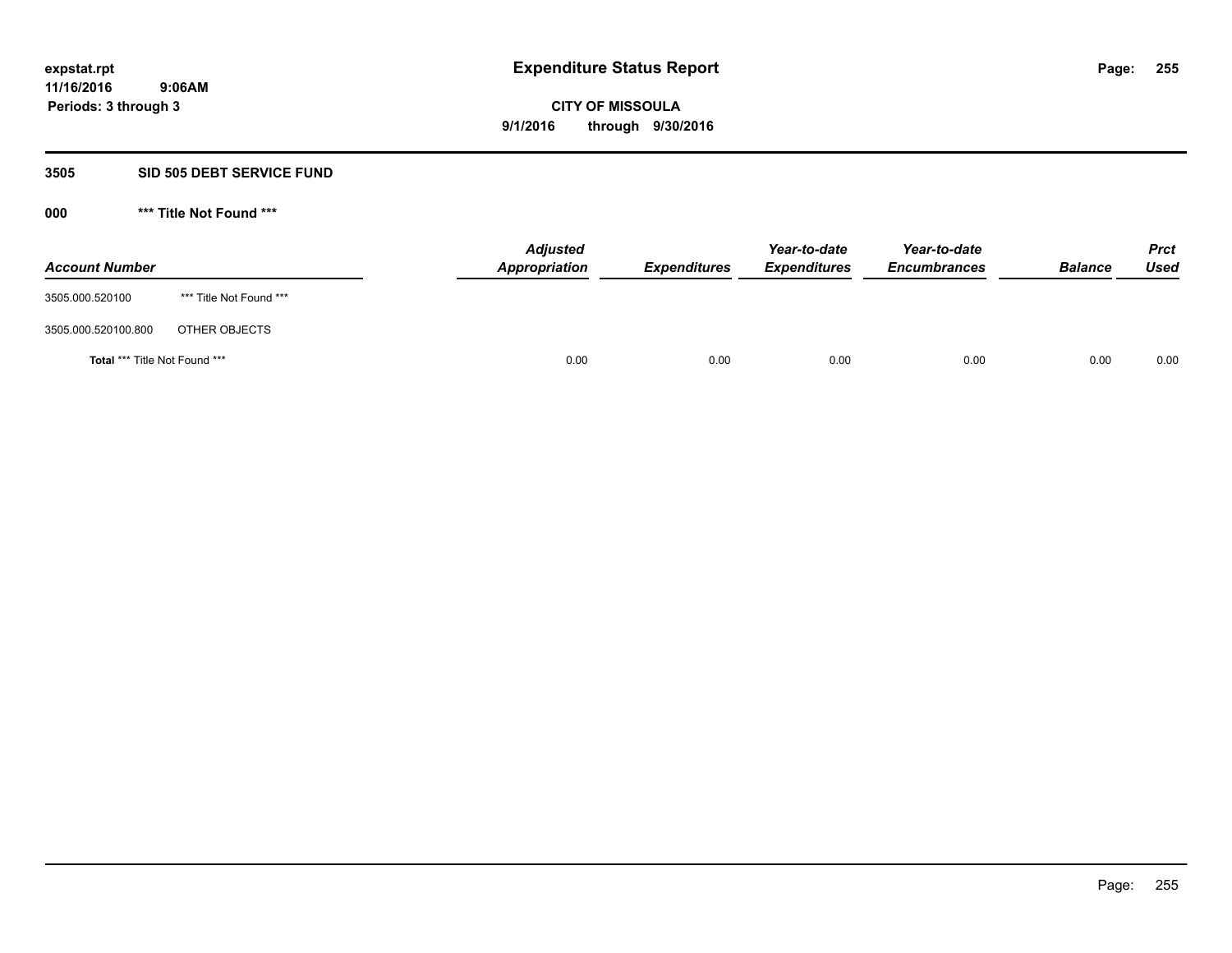### **3505 SID 505 DEBT SERVICE FUND**

| <b>Account Number</b> |                                  | <b>Adjusted</b><br><b>Appropriation</b> | <b>Expenditures</b> | Year-to-date<br><b>Expenditures</b> | Year-to-date<br><b>Encumbrances</b> | <b>Balance</b> | <b>Prct</b><br><b>Used</b> |
|-----------------------|----------------------------------|-----------------------------------------|---------------------|-------------------------------------|-------------------------------------|----------------|----------------------------|
| 3505.390.510100       | SPECIAL ASSESSMENTS              |                                         |                     |                                     |                                     |                |                            |
| 3505.390.510100.600   | <b>DEBT SERVICE</b>              |                                         |                     |                                     |                                     |                |                            |
|                       | <b>Total SPECIAL ASSESSMENTS</b> | 0.00                                    | 0.00                | 0.00                                | 0.00                                | 0.00           | 0.00                       |
| 3505.390.510110       | <b>MERCHANT SERVICES</b>         |                                         |                     |                                     |                                     |                |                            |
| 3505.390.510110.500   | <b>FIXED CHARGES</b>             |                                         |                     |                                     |                                     |                |                            |
|                       | Total SID 505 DEBT SERVICE FUND  | 0.00                                    | 0.00                | 0.00                                | 0.00                                | 0.00           | 0.00                       |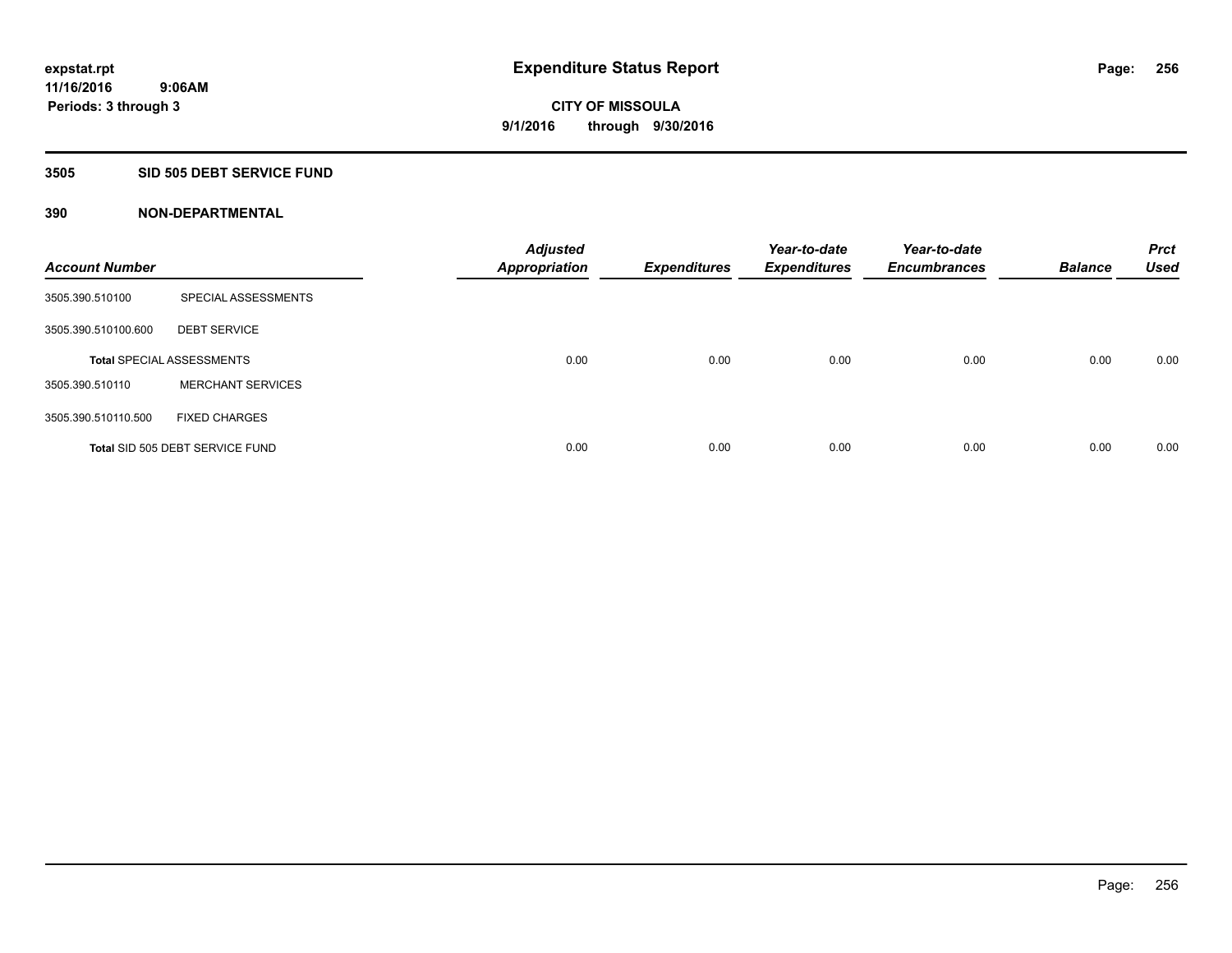#### **3506 SID 506 DEBT SERVICE FUND**

| <b>Account Number</b>         |                         | <b>Adjusted</b><br>Appropriation | <b>Expenditures</b> | Year-to-date<br><b>Expenditures</b> | Year-to-date<br><b>Encumbrances</b> | <b>Balance</b> | <b>Prct</b><br>Used |
|-------------------------------|-------------------------|----------------------------------|---------------------|-------------------------------------|-------------------------------------|----------------|---------------------|
| 3506.000.520100               | *** Title Not Found *** |                                  |                     |                                     |                                     |                |                     |
| 3506.000.520100.800           | OTHER OBJECTS           |                                  |                     |                                     |                                     |                |                     |
| Total *** Title Not Found *** |                         | 0.00                             | 0.00                | 0.00                                | 0.00                                | 0.00           | 0.00                |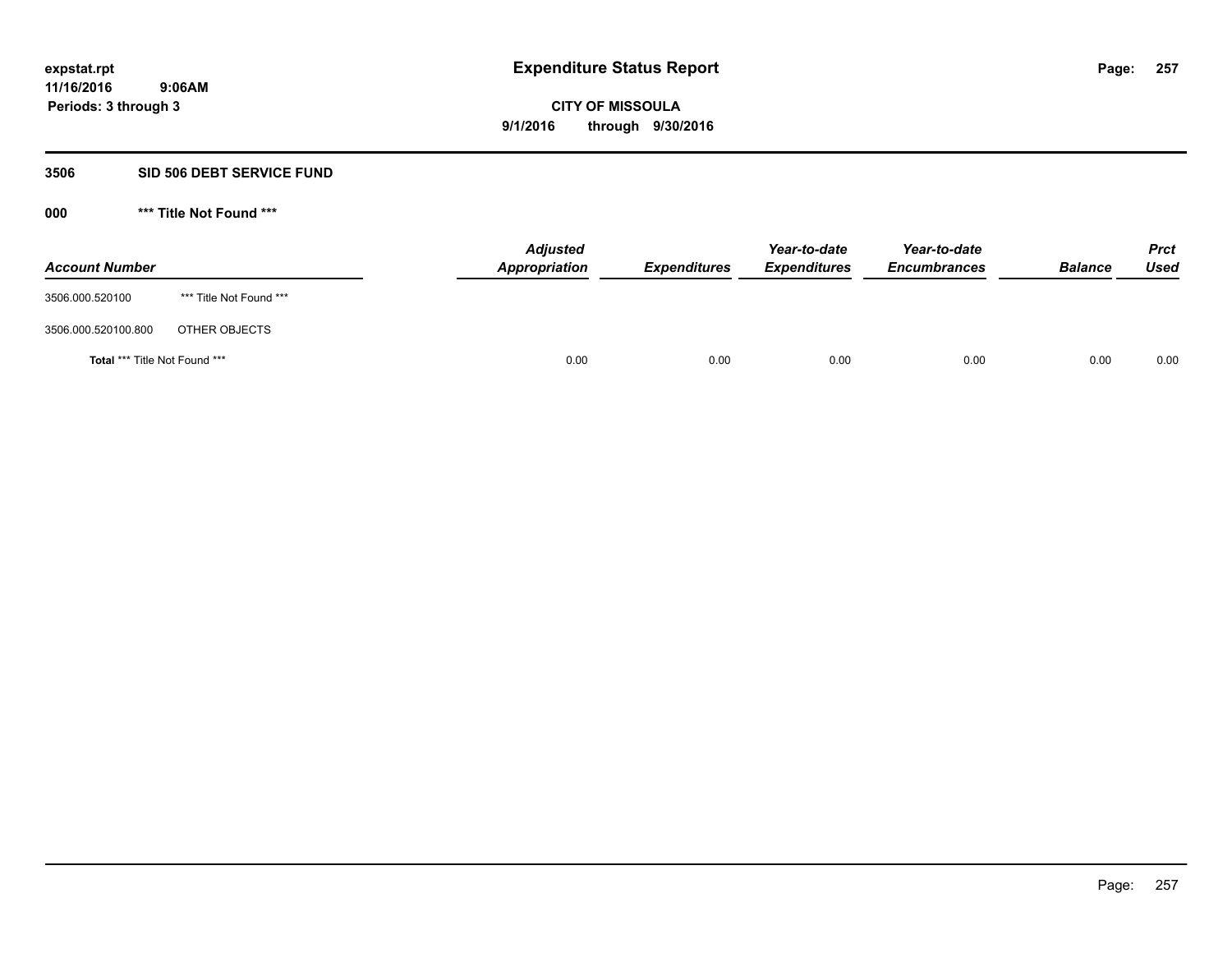### **3506 SID 506 DEBT SERVICE FUND**

| <b>Account Number</b> |                                  | <b>Adjusted</b><br><b>Appropriation</b> | <b>Expenditures</b> | Year-to-date<br><b>Expenditures</b> | Year-to-date<br><b>Encumbrances</b> | <b>Balance</b> | <b>Prct</b><br><b>Used</b> |
|-----------------------|----------------------------------|-----------------------------------------|---------------------|-------------------------------------|-------------------------------------|----------------|----------------------------|
| 3506.390.510100       | SPECIAL ASSESSMENTS              |                                         |                     |                                     |                                     |                |                            |
| 3506.390.510100.600   | <b>DEBT SERVICE</b>              |                                         |                     |                                     |                                     |                |                            |
|                       | <b>Total SPECIAL ASSESSMENTS</b> | 0.00                                    | 0.00                | 0.00                                | 0.00                                | 0.00           | 0.00                       |
| 3506.390.510110       | <b>MERCHANT SERVICES</b>         |                                         |                     |                                     |                                     |                |                            |
| 3506.390.510110.500   | <b>FIXED CHARGES</b>             |                                         |                     |                                     |                                     |                |                            |
|                       | Total SID 506 DEBT SERVICE FUND  | 0.00                                    | 0.00                | 0.00                                | 0.00                                | 0.00           | 0.00                       |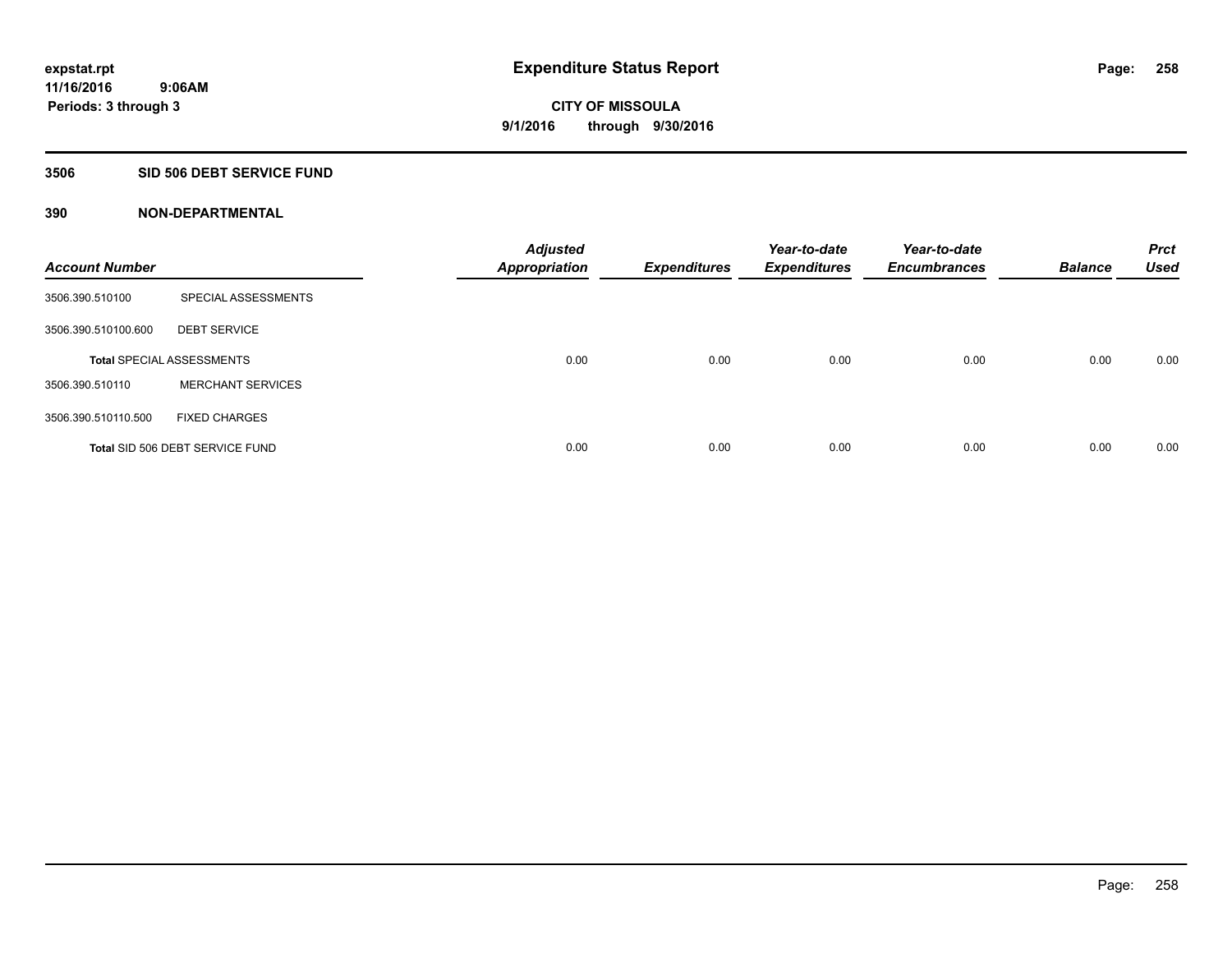### **3507 SID 507 DEBT SERVICE FUND**

| <b>Account Number</b>                |                         | <b>Adjusted</b><br><b>Appropriation</b> | <b>Expenditures</b> | Year-to-date<br><b>Expenditures</b> | Year-to-date<br><b>Encumbrances</b> | <b>Balance</b> | <b>Prct</b><br><b>Used</b> |
|--------------------------------------|-------------------------|-----------------------------------------|---------------------|-------------------------------------|-------------------------------------|----------------|----------------------------|
| 3507.000.520100                      | *** Title Not Found *** |                                         |                     |                                     |                                     |                |                            |
| 3507.000.520100.800                  | OTHER OBJECTS           |                                         |                     |                                     |                                     |                |                            |
| <b>Total *** Title Not Found ***</b> |                         | 0.00                                    | 0.00                | 0.00                                | 0.00                                | 0.00           | 0.00                       |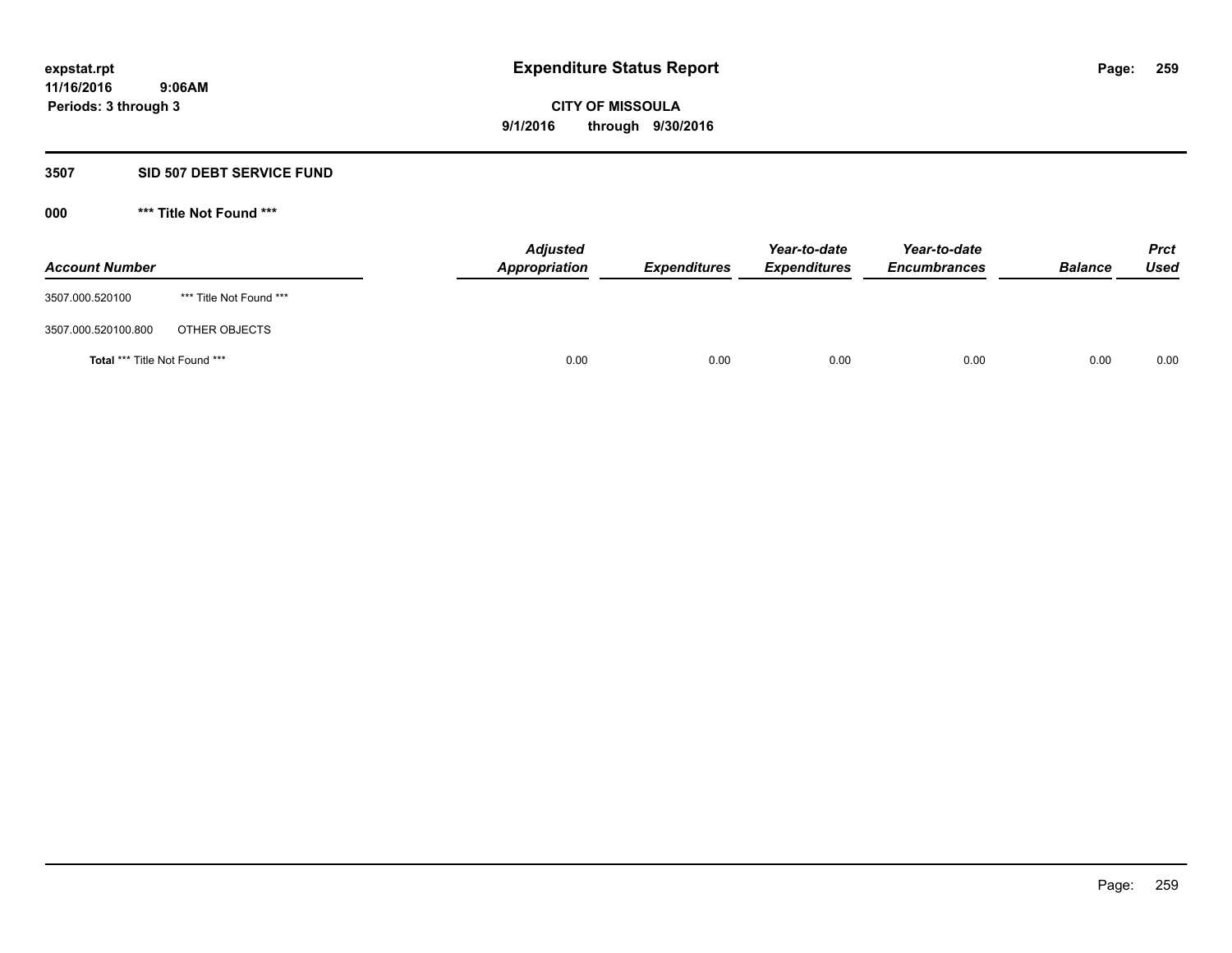### **3507 SID 507 DEBT SERVICE FUND**

| <b>Account Number</b> |                                 | <b>Adjusted</b><br>Appropriation | <b>Expenditures</b> | Year-to-date<br><b>Expenditures</b> | Year-to-date<br><b>Encumbrances</b> | <b>Balance</b> | <b>Prct</b><br><b>Used</b> |
|-----------------------|---------------------------------|----------------------------------|---------------------|-------------------------------------|-------------------------------------|----------------|----------------------------|
| 3507.390.510110       | <b>MERCHANT SERVICES</b>        |                                  |                     |                                     |                                     |                |                            |
| 3507.390.510110.500   | <b>FIXED CHARGES</b>            |                                  |                     |                                     |                                     |                |                            |
|                       | Total SID 507 DEBT SERVICE FUND | 0.00                             | 0.00                | 0.00                                | 0.00                                | 0.00           | 0.00                       |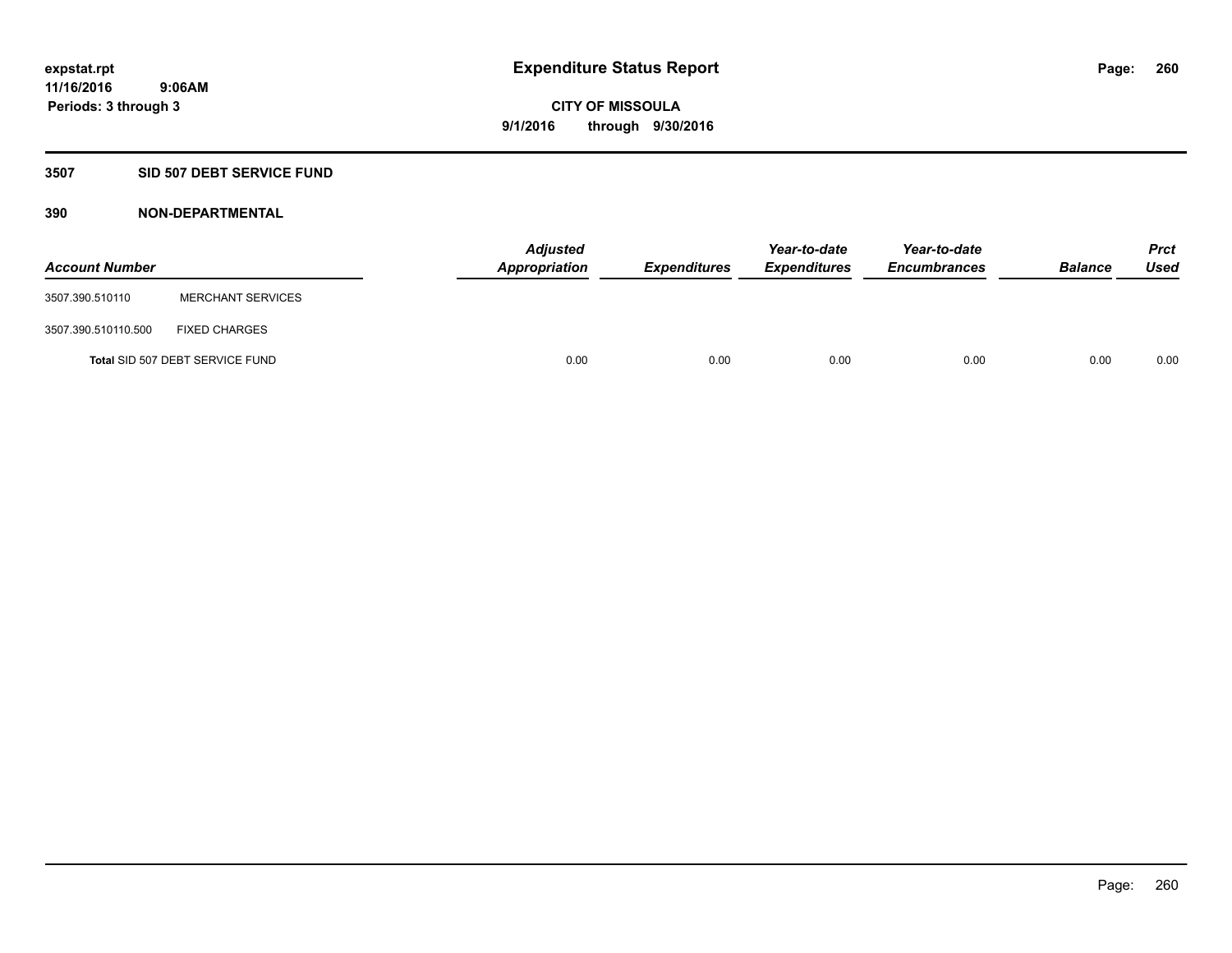### **3508 SID 508 DEBT SERVICE FUND**

| <b>Account Number</b>                |                         | <b>Adjusted</b><br>Appropriation | <b>Expenditures</b> | Year-to-date<br><b>Expenditures</b> | Year-to-date<br><b>Encumbrances</b> | <b>Balance</b> | <b>Prct</b><br>Used |
|--------------------------------------|-------------------------|----------------------------------|---------------------|-------------------------------------|-------------------------------------|----------------|---------------------|
| 3508.000.520100                      | *** Title Not Found *** |                                  |                     |                                     |                                     |                |                     |
| 3508.000.520100.800                  | OTHER OBJECTS           |                                  |                     |                                     |                                     |                |                     |
| <b>Total *** Title Not Found ***</b> |                         |                                  | 0.00<br>0.00        | 0.00                                | 0.00                                | 0.00           | 0.00                |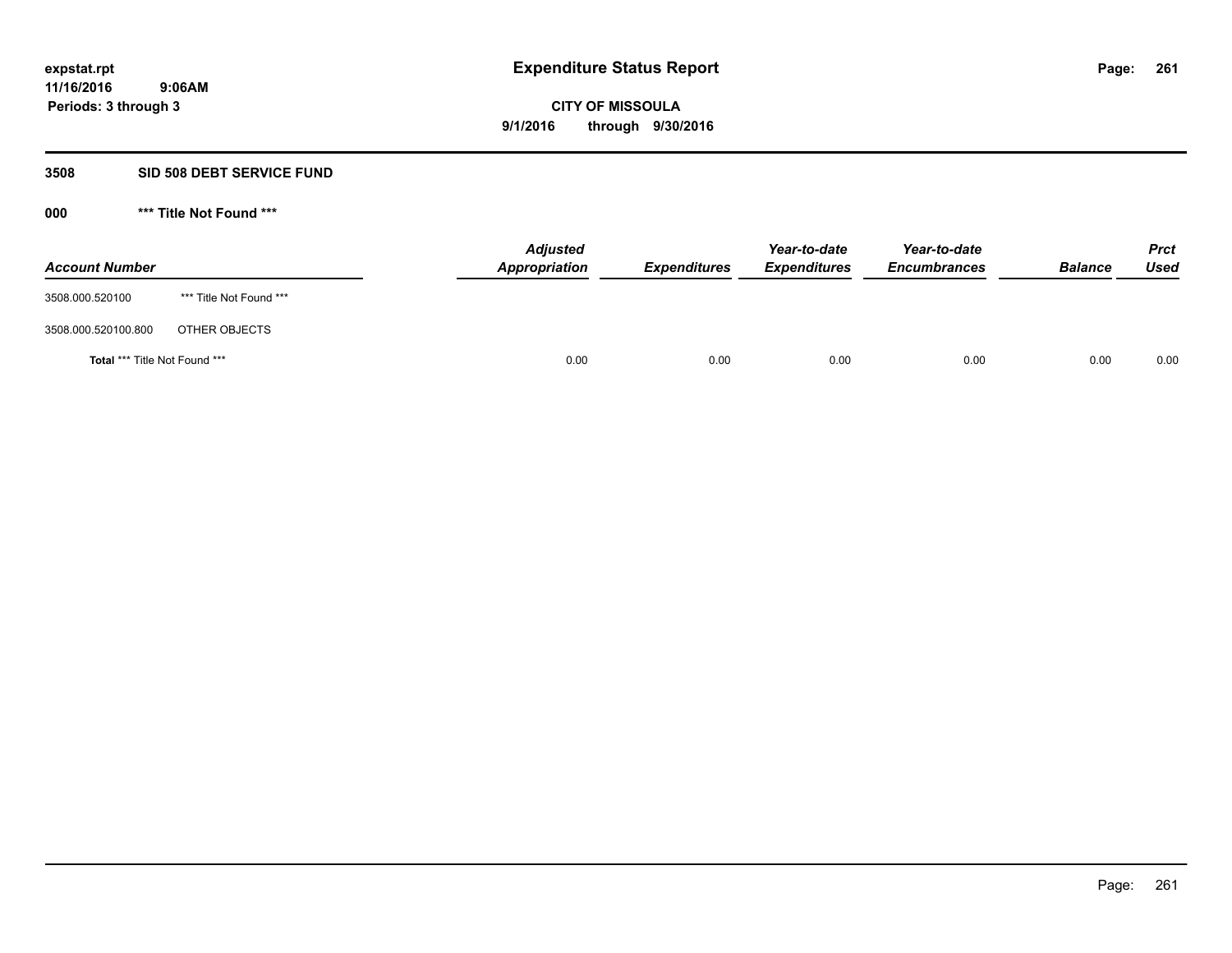## **3508 SID 508 DEBT SERVICE FUND**

| <b>Account Number</b> |                                 | <b>Adjusted</b><br>Appropriation | <b>Expenditures</b> | Year-to-date<br><b>Expenditures</b> | Year-to-date<br><b>Encumbrances</b> | <b>Balance</b> | <b>Prct</b><br><b>Used</b> |
|-----------------------|---------------------------------|----------------------------------|---------------------|-------------------------------------|-------------------------------------|----------------|----------------------------|
| 3508.390.510110       | <b>MERCHANT SERVICES</b>        |                                  |                     |                                     |                                     |                |                            |
| 3508.390.510110.500   | <b>FIXED CHARGES</b>            |                                  |                     |                                     |                                     |                |                            |
|                       | Total SID 508 DEBT SERVICE FUND | 0.00                             | 0.00                | 0.00                                | 0.00                                | 0.00           | 0.00                       |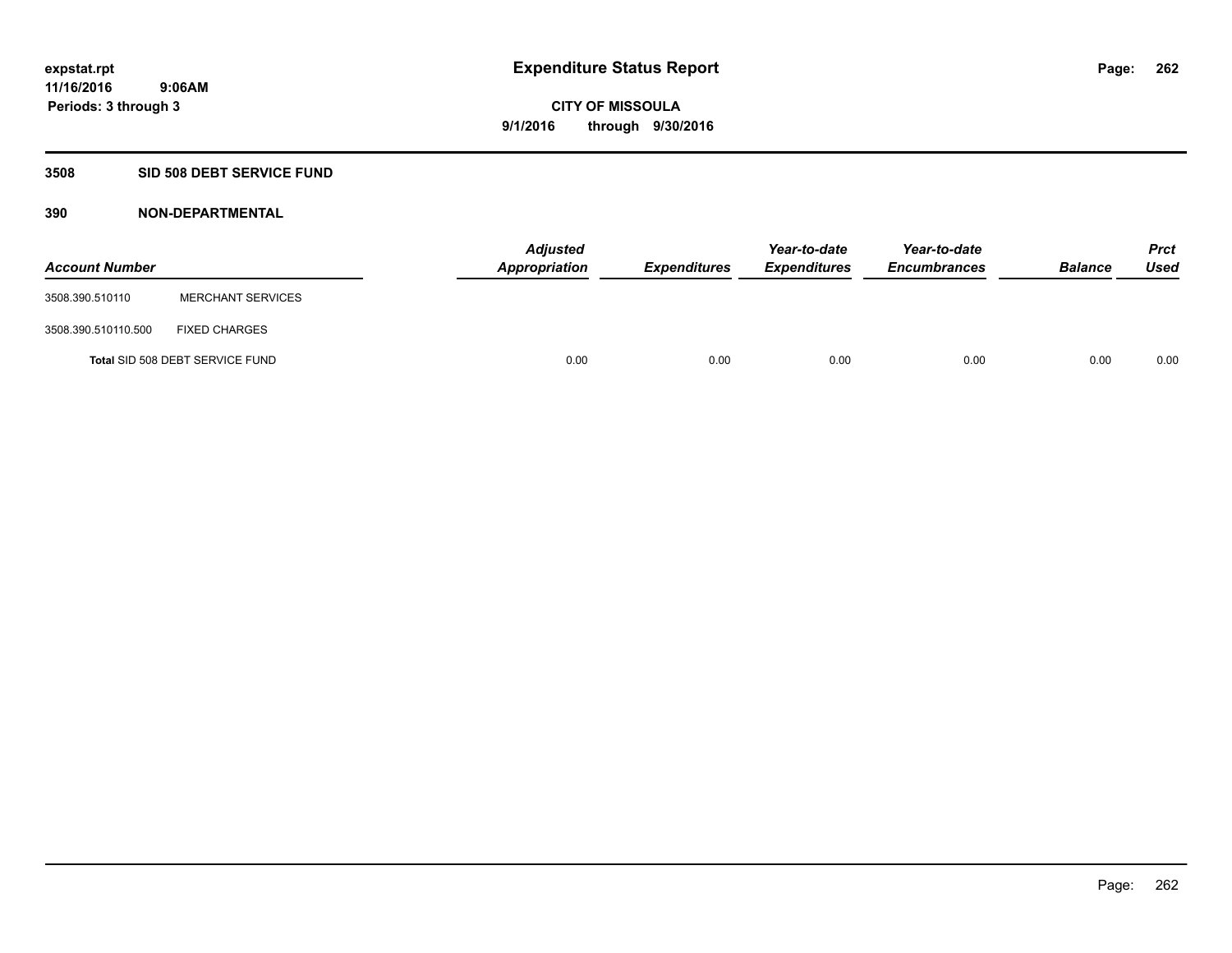### **3510 SID 510 DEBT SERVICE FUND**

| <b>Account Number</b>                |                         | <b>Adjusted</b><br>Appropriation | <b>Expenditures</b> | Year-to-date<br><b>Expenditures</b> | Year-to-date<br><b>Encumbrances</b> | <b>Balance</b> | <b>Prct</b><br>Used |
|--------------------------------------|-------------------------|----------------------------------|---------------------|-------------------------------------|-------------------------------------|----------------|---------------------|
| 3510.000.520100                      | *** Title Not Found *** |                                  |                     |                                     |                                     |                |                     |
| 3510.000.520100.800                  | OTHER OBJECTS           |                                  |                     |                                     |                                     |                |                     |
| <b>Total *** Title Not Found ***</b> |                         | 0.00                             | 0.00                | 0.00                                | 0.00                                | 0.00           | 0.00                |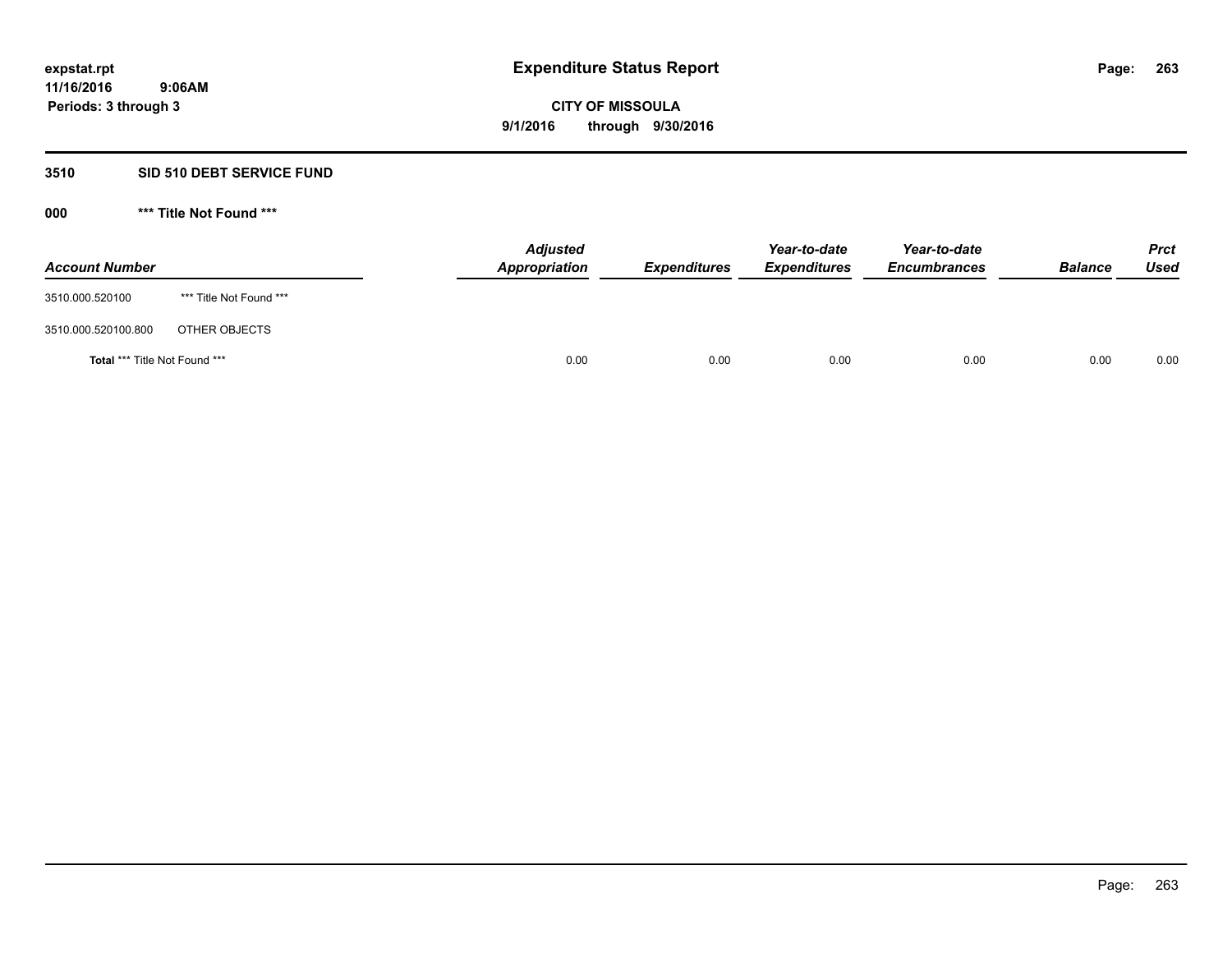## **3510 SID 510 DEBT SERVICE FUND**

| <b>Account Number</b> |                                  | <b>Adjusted</b><br><b>Appropriation</b> | <b>Expenditures</b> | Year-to-date<br><b>Expenditures</b> | Year-to-date<br><b>Encumbrances</b> | <b>Balance</b> | <b>Prct</b><br><b>Used</b> |
|-----------------------|----------------------------------|-----------------------------------------|---------------------|-------------------------------------|-------------------------------------|----------------|----------------------------|
| 3510.390.510100       | SPECIAL ASSESSMENTS              |                                         |                     |                                     |                                     |                |                            |
| 3510.390.510100.600   | <b>DEBT SERVICE</b>              |                                         |                     |                                     |                                     |                |                            |
|                       | <b>Total SPECIAL ASSESSMENTS</b> | 0.00                                    | 0.00                | 0.00                                | 0.00                                | 0.00           | 0.00                       |
| 3510.390.510110       | <b>MERCHANT SERVICES</b>         |                                         |                     |                                     |                                     |                |                            |
| 3510.390.510110.500   | <b>FIXED CHARGES</b>             |                                         |                     |                                     |                                     |                |                            |
|                       | Total SID 510 DEBT SERVICE FUND  | 0.00                                    | 0.00                | 0.00                                | 0.00                                | 0.00           | 0.00                       |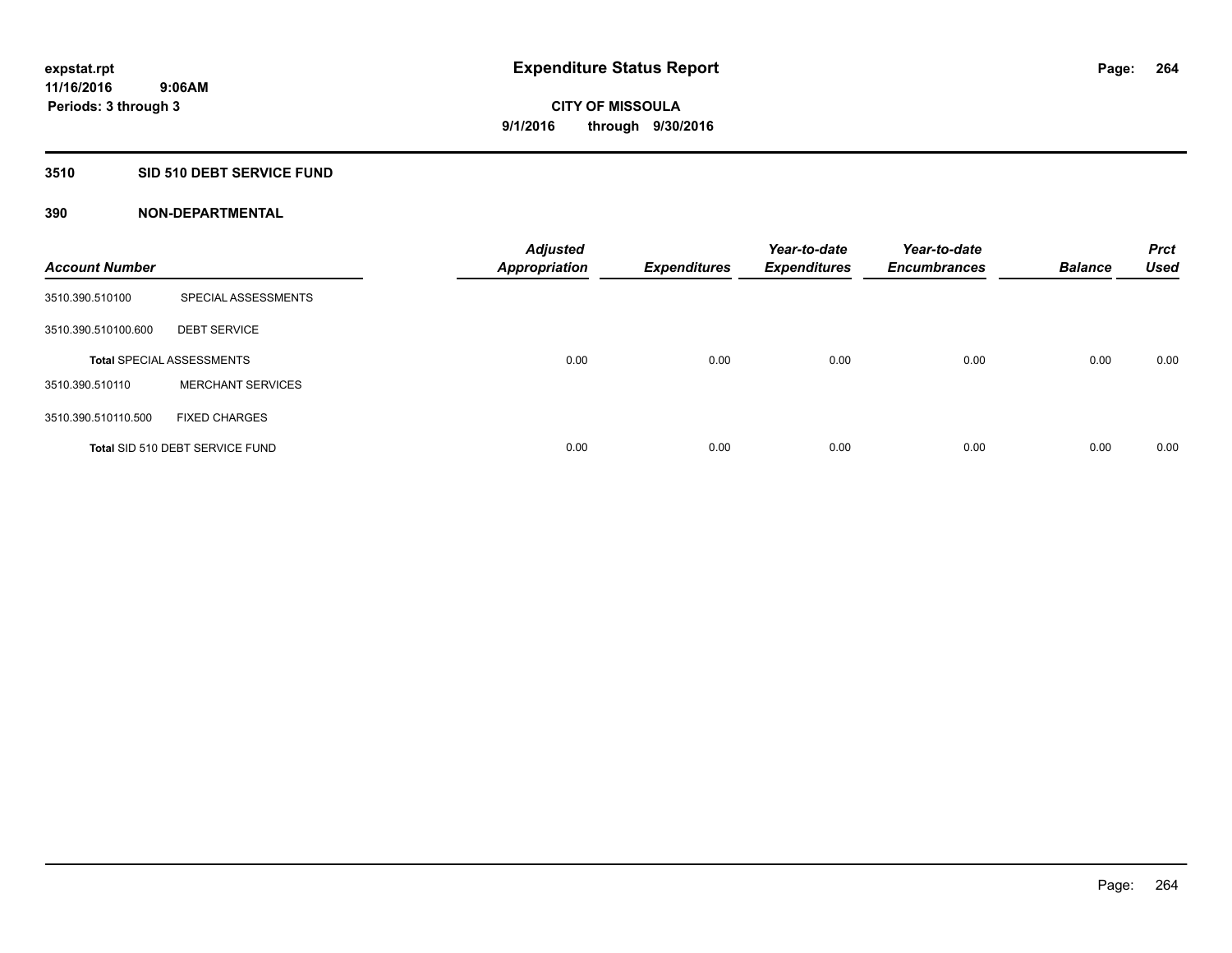## **3511 SID 511 DEBT SERVICE FUND**

| <b>Account Number</b>                |                         | <b>Adjusted</b><br>Appropriation | <b>Expenditures</b> | Year-to-date<br><b>Expenditures</b> | Year-to-date<br><b>Encumbrances</b> | <b>Balance</b> | <b>Prct</b><br>Used |
|--------------------------------------|-------------------------|----------------------------------|---------------------|-------------------------------------|-------------------------------------|----------------|---------------------|
| 3511.000.520100                      | *** Title Not Found *** |                                  |                     |                                     |                                     |                |                     |
| 3511.000.520100.800                  | OTHER OBJECTS           |                                  |                     |                                     |                                     |                |                     |
| <b>Total *** Title Not Found ***</b> |                         | 0.00                             | 0.00                | 0.00                                | 0.00                                | 0.00           | 0.00                |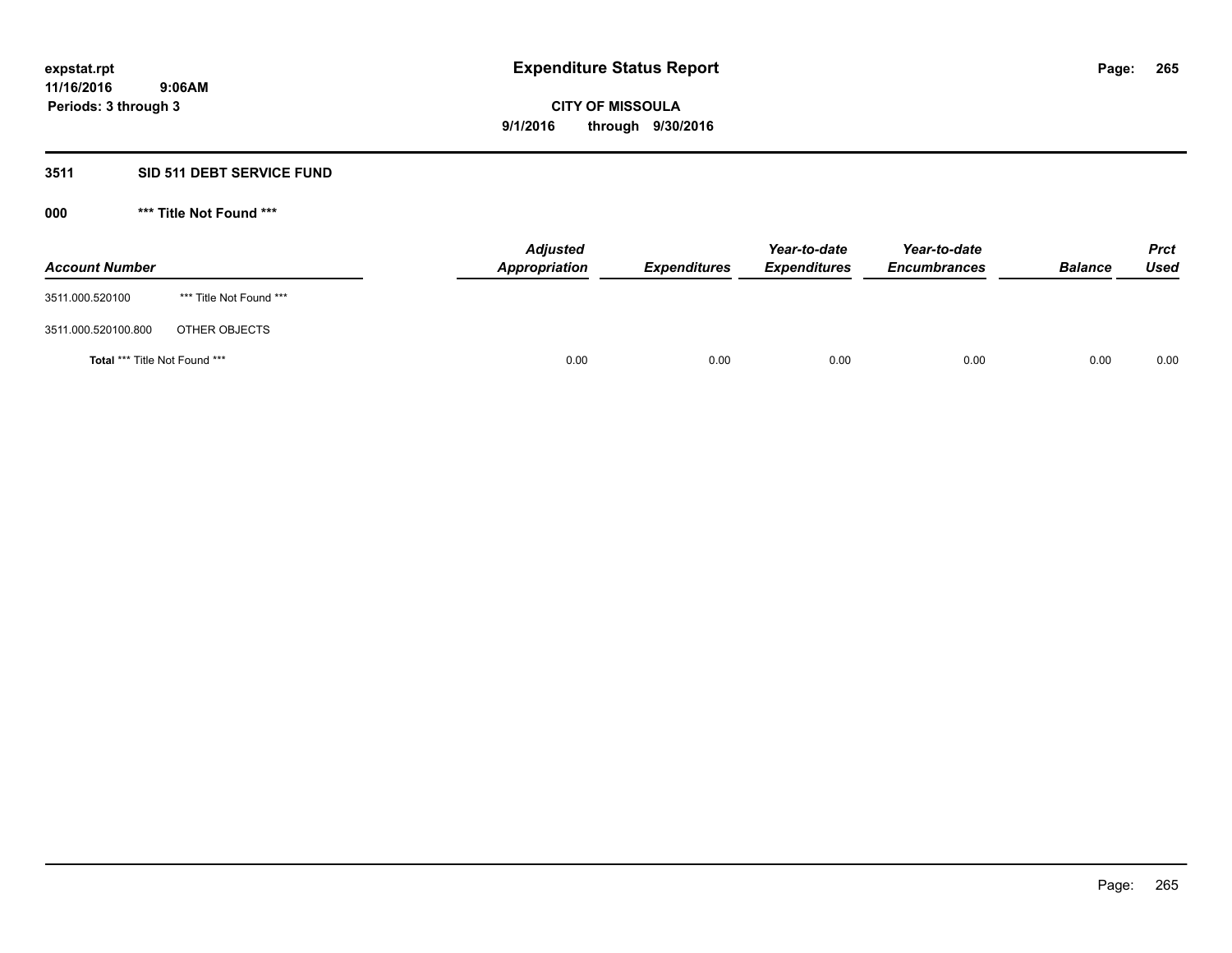## **3511 SID 511 DEBT SERVICE FUND**

| <b>Account Number</b> |                                  | <b>Adjusted</b><br><b>Appropriation</b> | <b>Expenditures</b> | Year-to-date<br><b>Expenditures</b> | Year-to-date<br><b>Encumbrances</b> | <b>Balance</b> | <b>Prct</b><br>Used |
|-----------------------|----------------------------------|-----------------------------------------|---------------------|-------------------------------------|-------------------------------------|----------------|---------------------|
| 3511.390.510100       | SPECIAL ASSESSMENTS              |                                         |                     |                                     |                                     |                |                     |
| 3511.390.510100.600   | <b>DEBT SERVICE</b>              |                                         |                     |                                     |                                     |                |                     |
|                       | <b>Total SPECIAL ASSESSMENTS</b> | 0.00                                    | 0.00                | 0.00                                | 0.00                                | 0.00           | 0.00                |
| 3511.390.510110       | <b>MERCHANT SERVICES</b>         |                                         |                     |                                     |                                     |                |                     |
| 3511.390.510110.500   | <b>FIXED CHARGES</b>             |                                         |                     |                                     |                                     |                |                     |
|                       | <b>Total MERCHANT SERVICES</b>   | 0.00                                    | 0.00                | 0.00                                | 0.00                                | 0.00           | 0.00                |
|                       | Total SID 511 DEBT SERVICE FUND  | 0.00                                    | 0.00                | 0.00                                | 0.00                                | 0.00           | 0.00                |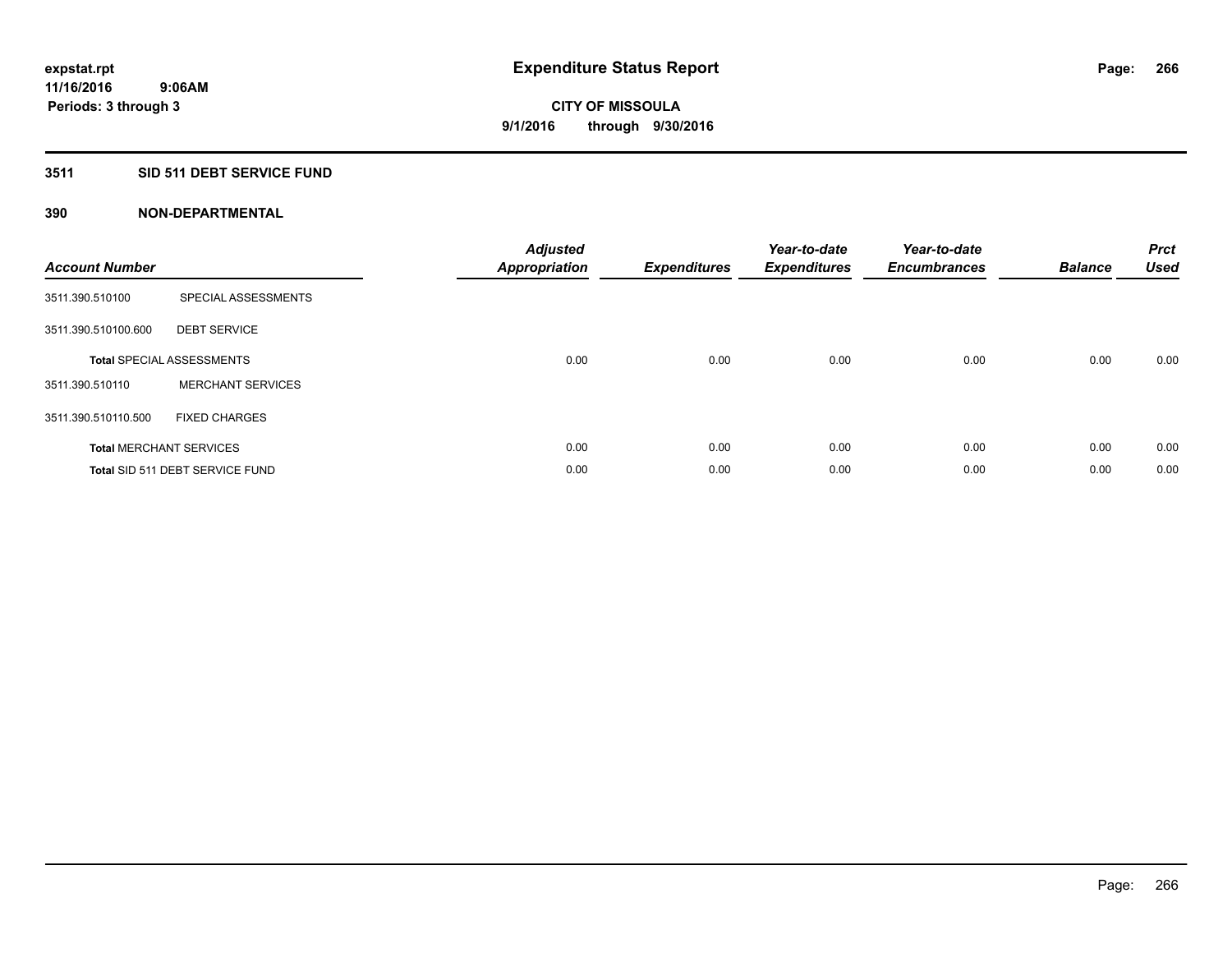### **3512 SID 512 DEBT SERVICE FUND**

|                                                 |                          | <b>Adjusted</b>      |                     | Year-to-date        | Year-to-date        |                | <b>Prct</b> |
|-------------------------------------------------|--------------------------|----------------------|---------------------|---------------------|---------------------|----------------|-------------|
| <b>Account Number</b>                           |                          | <b>Appropriation</b> | <b>Expenditures</b> | <b>Expenditures</b> | <b>Encumbrances</b> | <b>Balance</b> | Used        |
| 3512.390.510100                                 | SPECIAL ASSESSMENTS      |                      |                     |                     |                     |                |             |
| 3512.390.510100.600                             | <b>DEBT SERVICE</b>      |                      |                     |                     |                     |                |             |
| 3512.390.510100.620.000 INTEREST / SERVICE FEES |                          | 0.00                 | 0.00                | 350.00              | 0.00                | $-350.00$      | 0.00        |
| <b>Total SPECIAL ASSESSMENTS</b>                |                          | 0.00                 | 0.00                | 350.00              | 0.00                | $-350.00$      | 0.00        |
| 3512.390.510110                                 | <b>MERCHANT SERVICES</b> |                      |                     |                     |                     |                |             |
| 3512.390.510110.500                             | <b>FIXED CHARGES</b>     |                      |                     |                     |                     |                |             |
| <b>Total FIXED CHARGES</b>                      |                          | 0.00                 | 0.00                | 0.00                | 0.00                | 0.00           | 0.00        |
| <b>Total MERCHANT SERVICES</b>                  |                          | 0.00                 | 0.00                | 0.00                | 0.00                | 0.00           | 0.00        |
| Total SID 512 DEBT SERVICE FUND                 |                          | 0.00                 | 0.00                | 350.00              | 0.00                | $-350.00$      | 0.00        |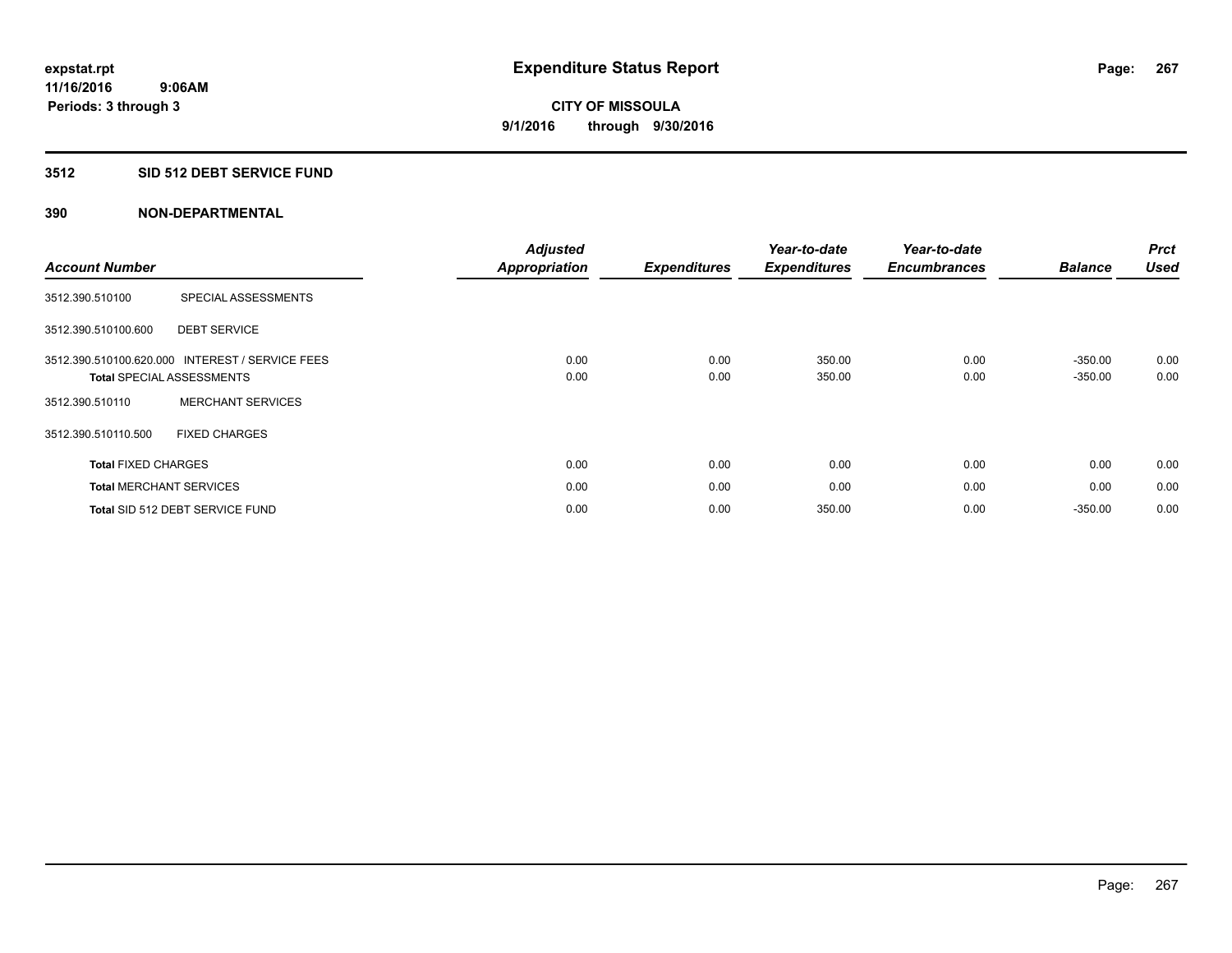### **3513 SID 513 DEBT SERVICE FUND**

## **280 PUBLIC WORKS OPERATIONS**

| <b>Account Number</b>          |                                      | <b>Adjusted</b><br><b>Appropriation</b> | <b>Expenditures</b> | Year-to-date<br><b>Expenditures</b> | Year-to-date<br><b>Encumbrances</b> | <b>Balance</b> | <b>Prct</b><br><b>Used</b> |
|--------------------------------|--------------------------------------|-----------------------------------------|---------------------|-------------------------------------|-------------------------------------|----------------|----------------------------|
| 3513.280.510110                | <b>MERCHANT SERVICES</b>             |                                         |                     |                                     |                                     |                |                            |
| 3513.280.510110.500            | <b>FIXED CHARGES</b>                 |                                         |                     |                                     |                                     |                |                            |
| <b>Total MERCHANT SERVICES</b> |                                      | 0.00                                    | 0.00                | 0.00                                | 0.00                                | 0.00           | 0.00                       |
| 3513.280.521000                | INTERFUND OPERATING TRANSFERS        |                                         |                     |                                     |                                     |                |                            |
| 3513.280.521000.800            | OTHER OBJECTS                        |                                         |                     |                                     |                                     |                |                            |
|                                | <b>Total PUBLIC WORKS OPERATIONS</b> | 0.00                                    | 0.00                | 0.00                                | 0.00                                | 0.00           | 0.00                       |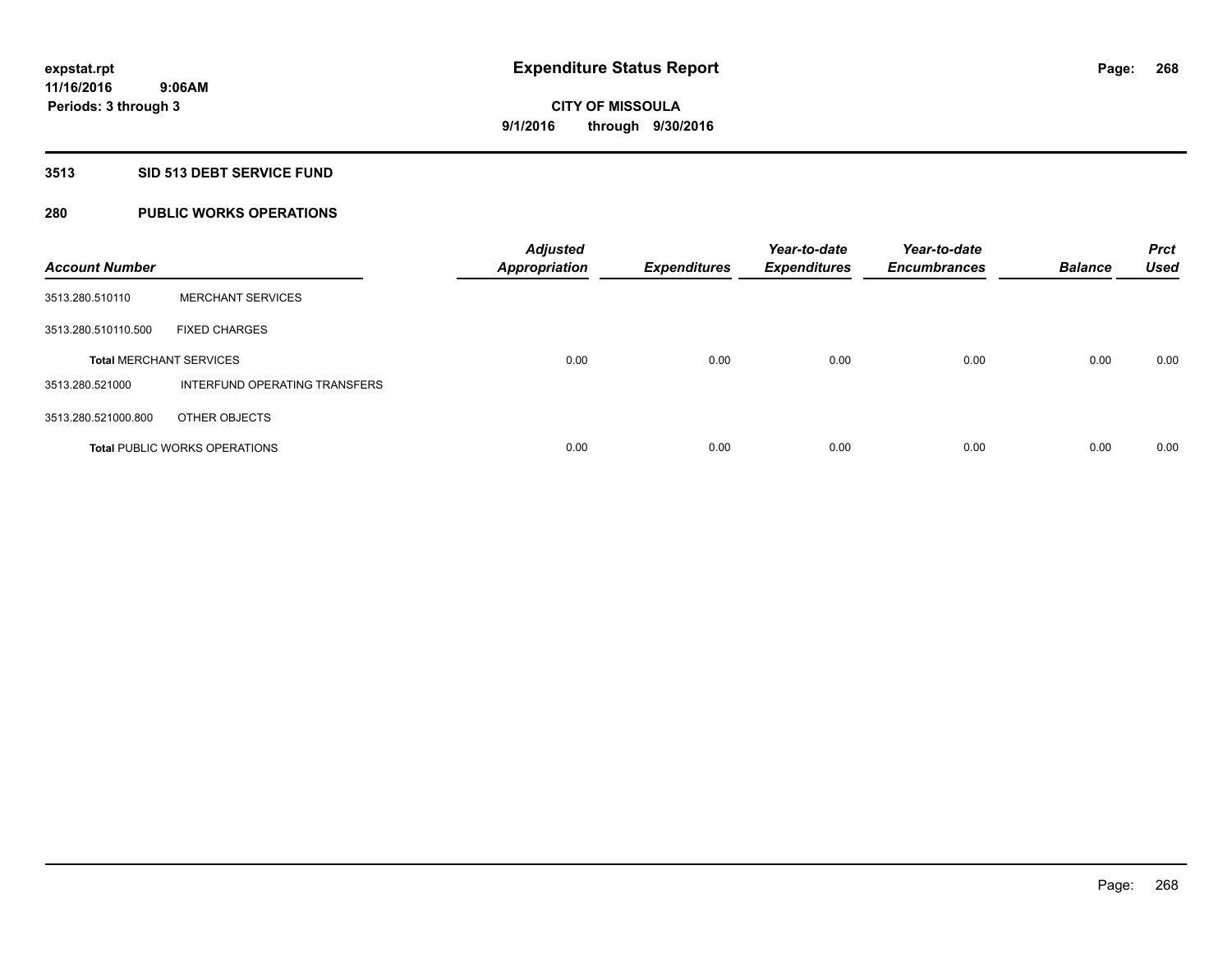## **3513 SID 513 DEBT SERVICE FUND**

|                                |                                  | <b>Adjusted</b>      |                     | Year-to-date        | Year-to-date        |                | <b>Prct</b> |
|--------------------------------|----------------------------------|----------------------|---------------------|---------------------|---------------------|----------------|-------------|
| <b>Account Number</b>          |                                  | <b>Appropriation</b> | <b>Expenditures</b> | <b>Expenditures</b> | <b>Encumbrances</b> | <b>Balance</b> | <b>Used</b> |
| 3513.390.510100                | SPECIAL ASSESSMENTS              |                      |                     |                     |                     |                |             |
| 3513.390.510100.600            | <b>DEBT SERVICE</b>              |                      |                     |                     |                     |                |             |
| <b>Total DEBT SERVICE</b>      |                                  | 0.00                 | 0.00                | 0.00                | 0.00                | 0.00           | 0.00        |
| 3513.390.510100.800            | OTHER OBJECTS                    |                      |                     |                     |                     |                |             |
|                                | <b>Total SPECIAL ASSESSMENTS</b> | 0.00                 | 0.00                | 0.00                | 0.00                | 0.00           | 0.00        |
| 3513.390.510110                | <b>MERCHANT SERVICES</b>         |                      |                     |                     |                     |                |             |
| 3513.390.510110.500            | <b>FIXED CHARGES</b>             |                      |                     |                     |                     |                |             |
| <b>Total MERCHANT SERVICES</b> |                                  | 0.00                 | 0.00                | 0.00                | 0.00                | 0.00           | 0.00        |
| 3513.390.521000                | INTERFUND OPERATING TRANSFERS    |                      |                     |                     |                     |                |             |
| 3513.390.521000.800            | OTHER OBJECTS                    |                      |                     |                     |                     |                |             |
|                                | Total SID 513 DEBT SERVICE FUND  | 0.00                 | 0.00                | 0.00                | 0.00                | 0.00           | 0.00        |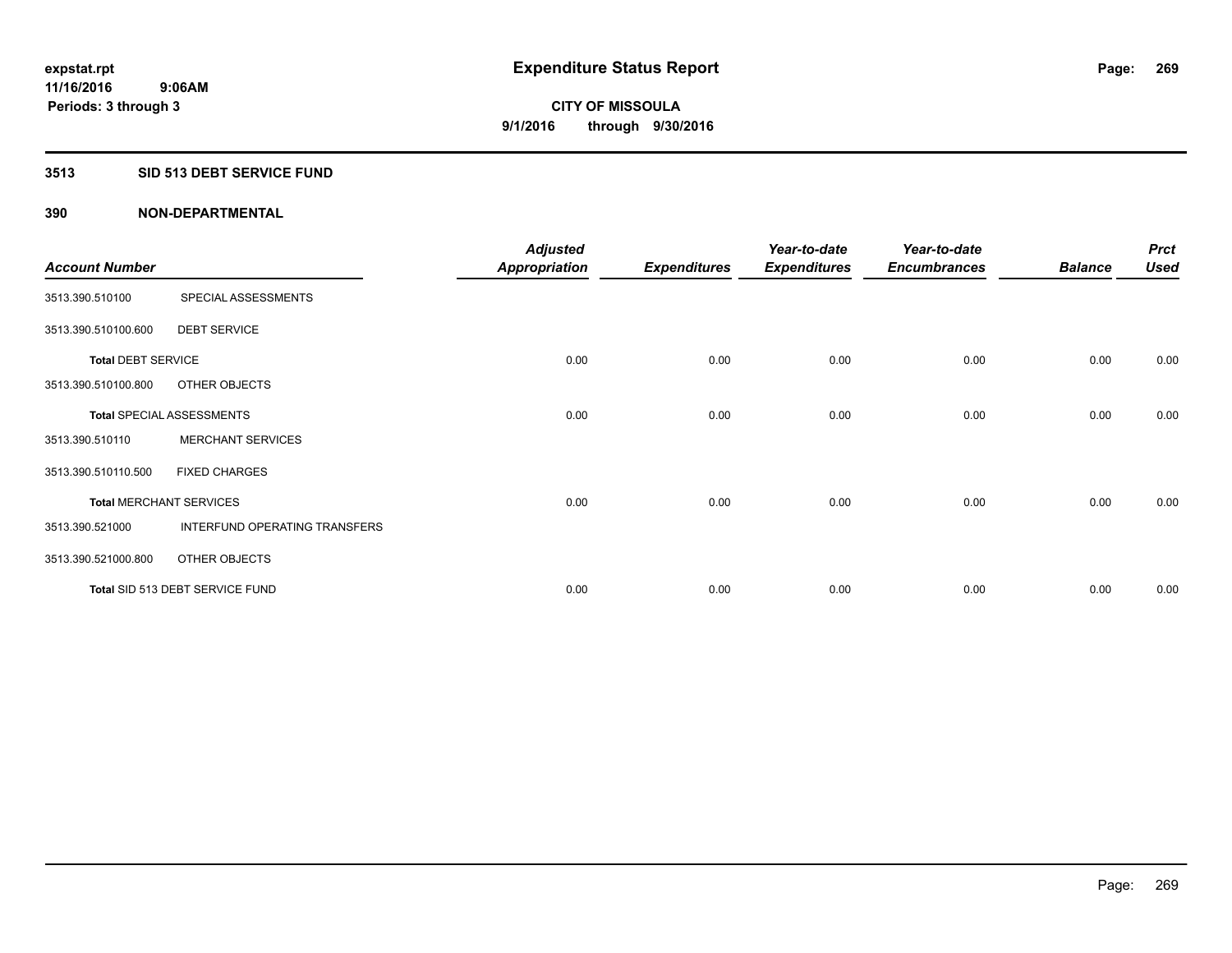### **3514 SID 514 DEBT SERVICE FUND**

| <b>Account Number</b>                |                         | <b>Adjusted</b><br><b>Appropriation</b> | <b>Expenditures</b> | Year-to-date<br><b>Expenditures</b> | Year-to-date<br><b>Encumbrances</b> | <b>Balance</b> | <b>Prct</b><br><b>Used</b> |
|--------------------------------------|-------------------------|-----------------------------------------|---------------------|-------------------------------------|-------------------------------------|----------------|----------------------------|
| 3514.000.520100                      | *** Title Not Found *** |                                         |                     |                                     |                                     |                |                            |
| 3514.000.520100.800                  | OTHER OBJECTS           |                                         |                     |                                     |                                     |                |                            |
| <b>Total *** Title Not Found ***</b> |                         | 0.00                                    | 0.00                | 0.00                                | 0.00                                | 0.00           | 0.00                       |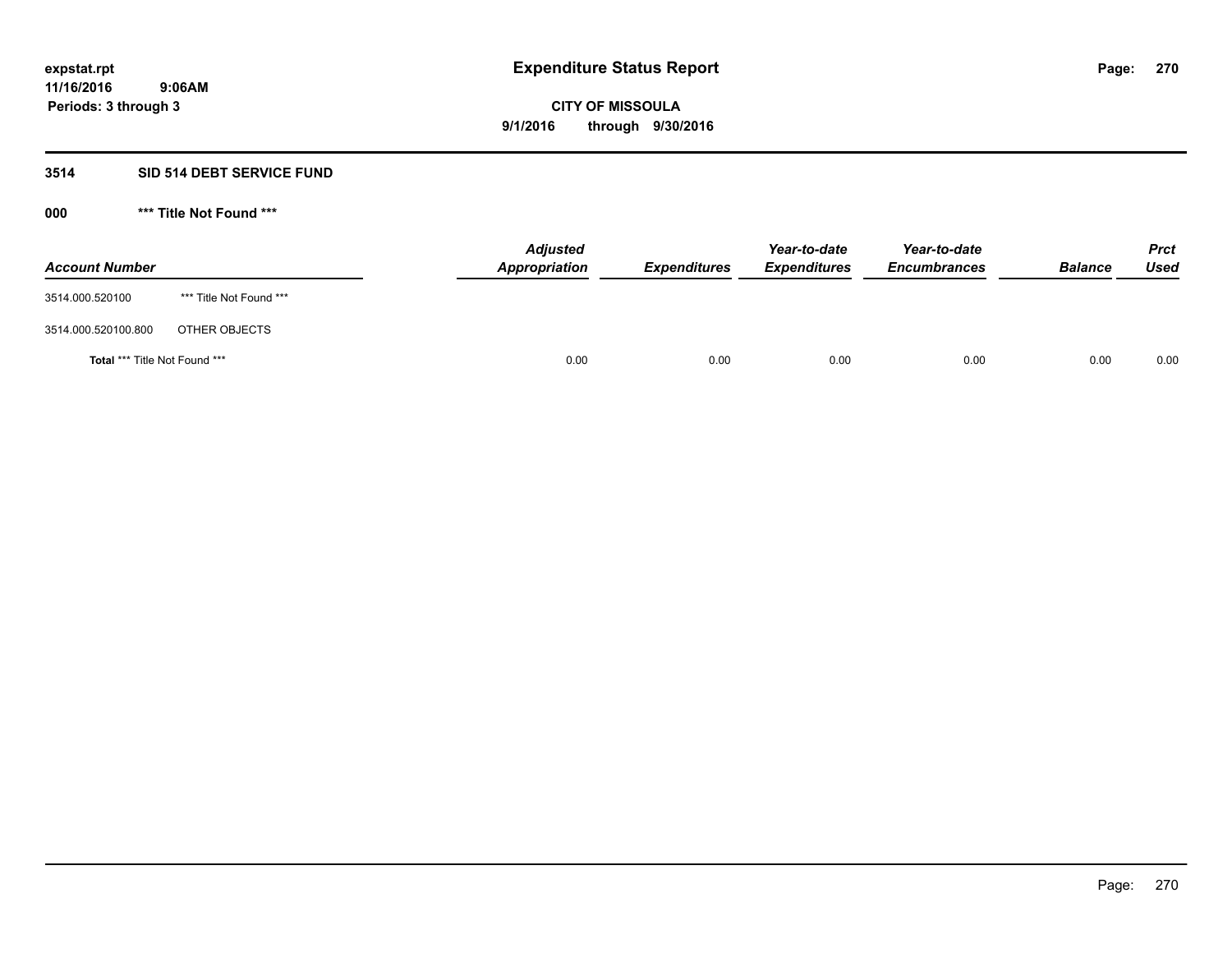## **3514 SID 514 DEBT SERVICE FUND**

| <b>Account Number</b> |                                  | <b>Adjusted</b><br>Appropriation | <b>Expenditures</b> | Year-to-date<br><b>Expenditures</b> | Year-to-date<br><b>Encumbrances</b> | <b>Balance</b> | <b>Prct</b><br><b>Used</b> |
|-----------------------|----------------------------------|----------------------------------|---------------------|-------------------------------------|-------------------------------------|----------------|----------------------------|
| 3514.390.510100       | SPECIAL ASSESSMENTS              |                                  |                     |                                     |                                     |                |                            |
| 3514.390.510100.600   | <b>DEBT SERVICE</b>              |                                  |                     |                                     |                                     |                |                            |
|                       | <b>Total SPECIAL ASSESSMENTS</b> | 0.00                             | 0.00                | 0.00                                | 0.00                                | 0.00           | 0.00                       |
| 3514.390.510110       | <b>MERCHANT SERVICES</b>         |                                  |                     |                                     |                                     |                |                            |
| 3514.390.510110.500   | <b>FIXED CHARGES</b>             |                                  |                     |                                     |                                     |                |                            |
|                       | <b>Total MERCHANT SERVICES</b>   | 0.00                             | 0.00                | 0.00                                | 0.00                                | 0.00           | 0.00                       |
|                       | Total SID 514 DEBT SERVICE FUND  | 0.00                             | 0.00                | 0.00                                | 0.00                                | 0.00           | 0.00                       |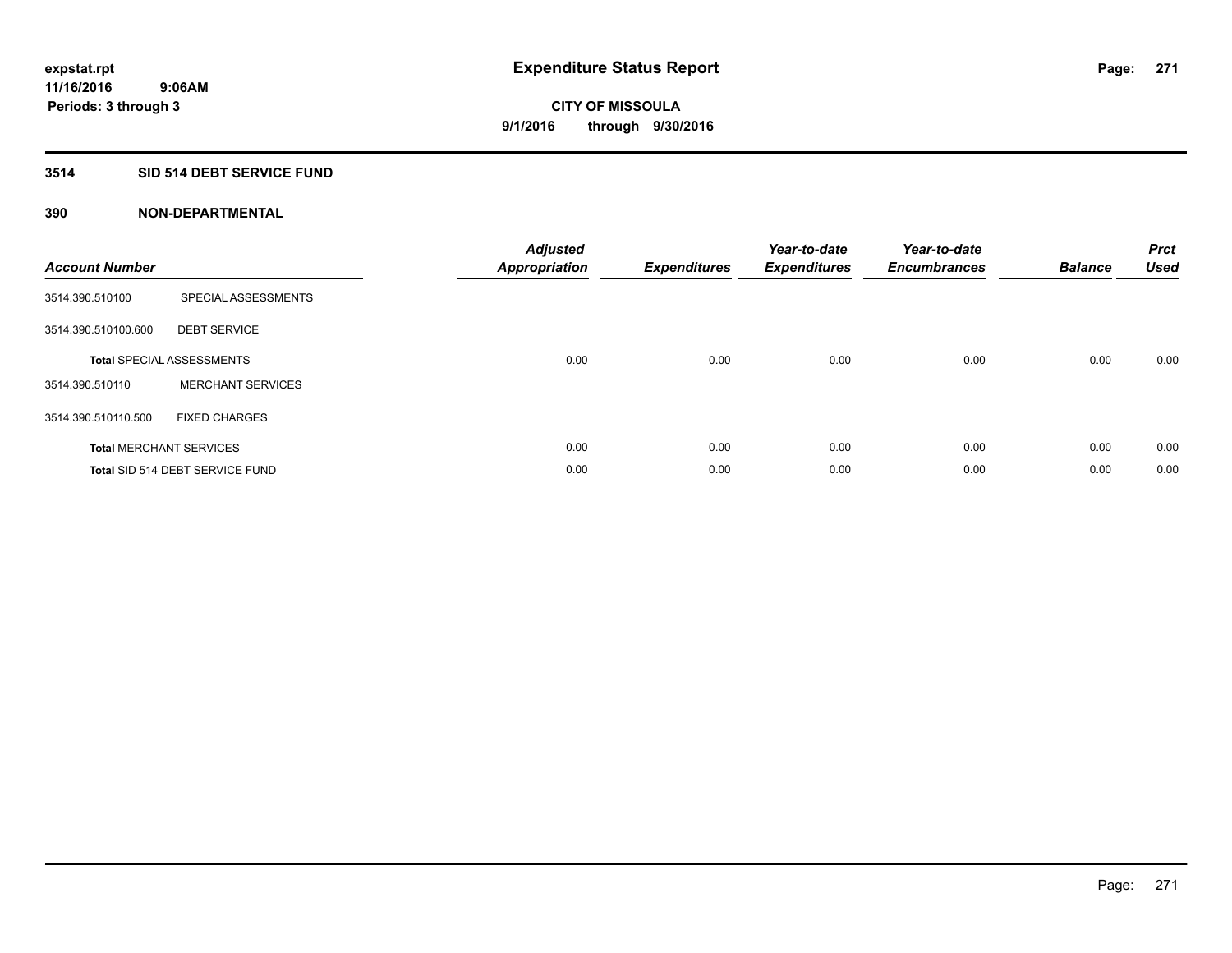### **3515 SID 515 DEBT SERVICE FUND**

| <b>Account Number</b>     |                                  | <b>Adjusted</b><br><b>Appropriation</b> | <b>Expenditures</b> | Year-to-date<br><b>Expenditures</b> | Year-to-date<br><b>Encumbrances</b> | <b>Balance</b> | <b>Prct</b><br><b>Used</b> |
|---------------------------|----------------------------------|-----------------------------------------|---------------------|-------------------------------------|-------------------------------------|----------------|----------------------------|
| 3515.390.510100           | SPECIAL ASSESSMENTS              |                                         |                     |                                     |                                     |                |                            |
| 3515.390.510100.600       | <b>DEBT SERVICE</b>              |                                         |                     |                                     |                                     |                |                            |
| <b>Total DEBT SERVICE</b> |                                  | 0.00                                    | 0.00                | 0.00                                | 0.00                                | 0.00           | 0.00                       |
| 3515.390.510100.800       | OTHER OBJECTS                    |                                         |                     |                                     |                                     |                |                            |
|                           | <b>Total SPECIAL ASSESSMENTS</b> | 0.00                                    | 0.00                | 0.00                                | 0.00                                | 0.00           | 0.00                       |
| 3515.390.510110           | <b>MERCHANT SERVICES</b>         |                                         |                     |                                     |                                     |                |                            |
| 3515.390.510110.500       | <b>FIXED CHARGES</b>             |                                         |                     |                                     |                                     |                |                            |
|                           | Total SID 515 DEBT SERVICE FUND  | 0.00                                    | 0.00                | 0.00                                | 0.00                                | 0.00           | 0.00                       |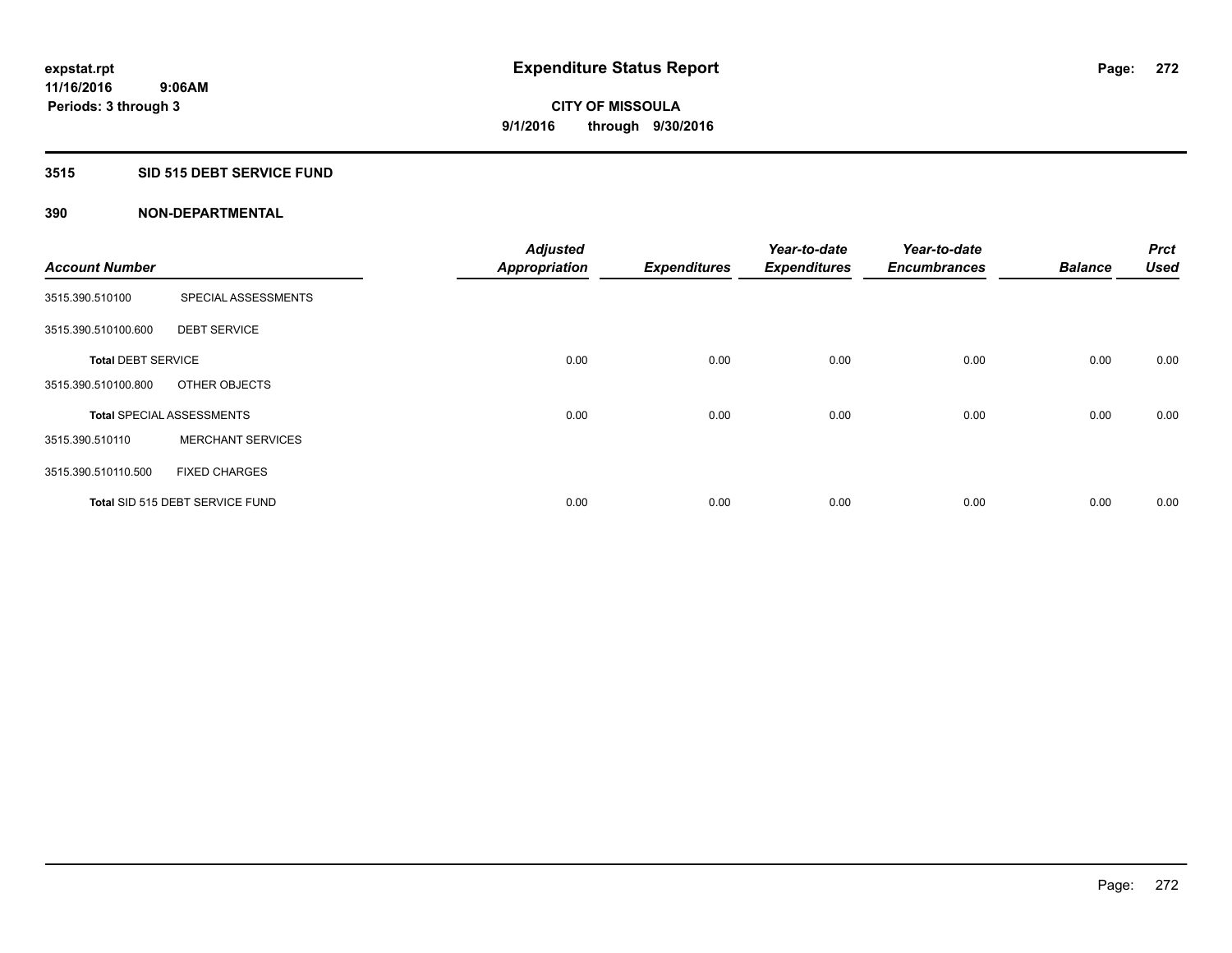### **3517 SID 517 DEBT SERVICE FUND**

| <b>Account Number</b>                |                         | <b>Adjusted</b><br>Appropriation | <b>Expenditures</b> | Year-to-date<br><b>Expenditures</b> | Year-to-date<br><b>Encumbrances</b> | <b>Balance</b> | <b>Prct</b><br>Used |
|--------------------------------------|-------------------------|----------------------------------|---------------------|-------------------------------------|-------------------------------------|----------------|---------------------|
| 3517.000.520100                      | *** Title Not Found *** |                                  |                     |                                     |                                     |                |                     |
| 3517.000.520100.800                  | OTHER OBJECTS           |                                  |                     |                                     |                                     |                |                     |
| <b>Total *** Title Not Found ***</b> |                         | 0.00                             | 0.00                | 0.00                                | 0.00                                | 0.00           | 0.00                |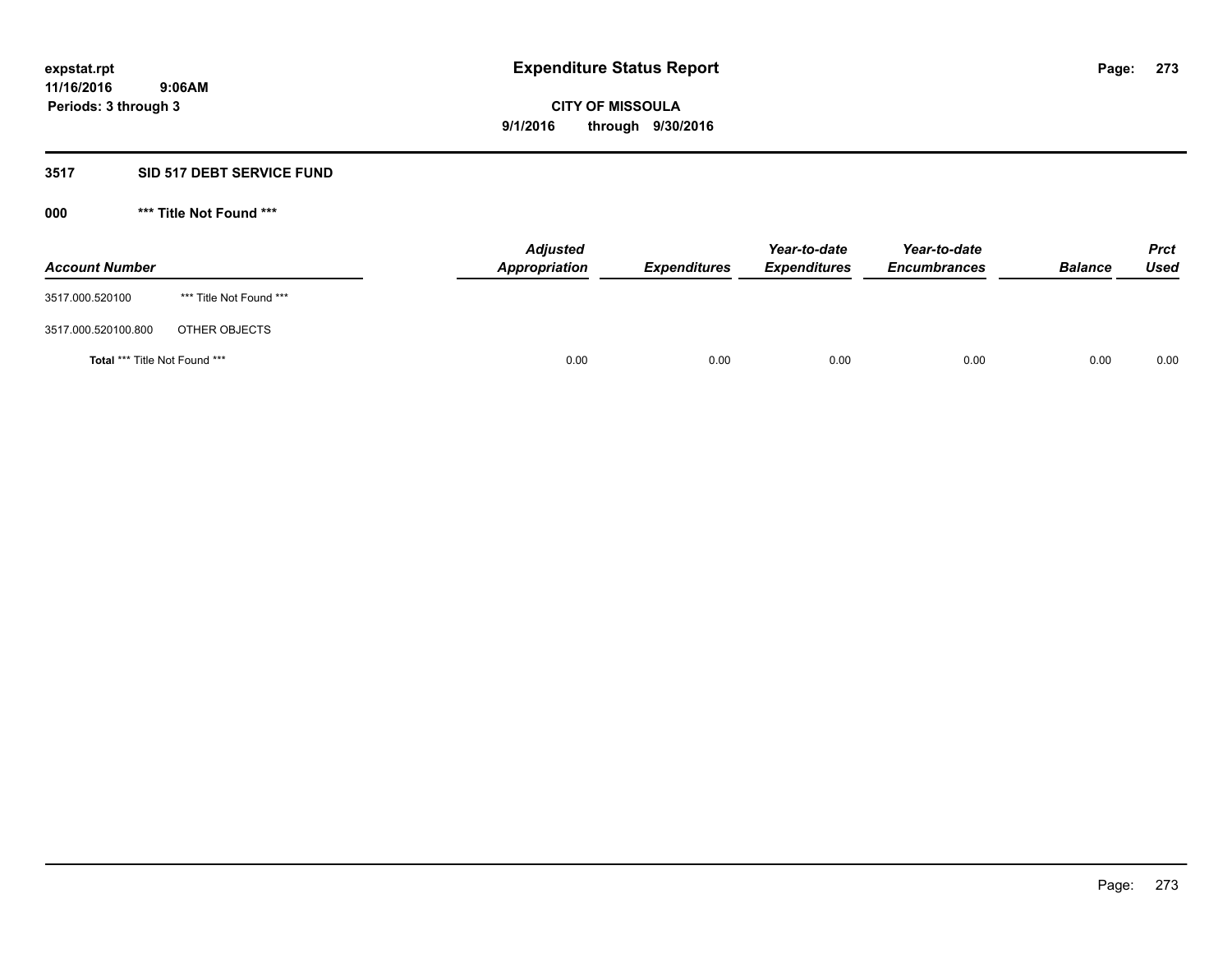### **3517 SID 517 DEBT SERVICE FUND**

| <b>Account Number</b> |                                  | <b>Adjusted</b><br><b>Appropriation</b> | <b>Expenditures</b> | Year-to-date<br><b>Expenditures</b> | Year-to-date<br><b>Encumbrances</b> | <b>Balance</b> | <b>Prct</b><br><b>Used</b> |
|-----------------------|----------------------------------|-----------------------------------------|---------------------|-------------------------------------|-------------------------------------|----------------|----------------------------|
| 3517.390.510100       | SPECIAL ASSESSMENTS              |                                         |                     |                                     |                                     |                |                            |
| 3517.390.510100.600   | <b>DEBT SERVICE</b>              |                                         |                     |                                     |                                     |                |                            |
|                       | <b>Total SPECIAL ASSESSMENTS</b> | 0.00                                    | 0.00                | 0.00                                | 0.00                                | 0.00           | 0.00                       |
| 3517.390.510110       | <b>MERCHANT SERVICES</b>         |                                         |                     |                                     |                                     |                |                            |
| 3517.390.510110.500   | <b>FIXED CHARGES</b>             |                                         |                     |                                     |                                     |                |                            |
|                       | Total SID 517 DEBT SERVICE FUND  | 0.00                                    | 0.00                | 0.00                                | 0.00                                | 0.00           | 0.00                       |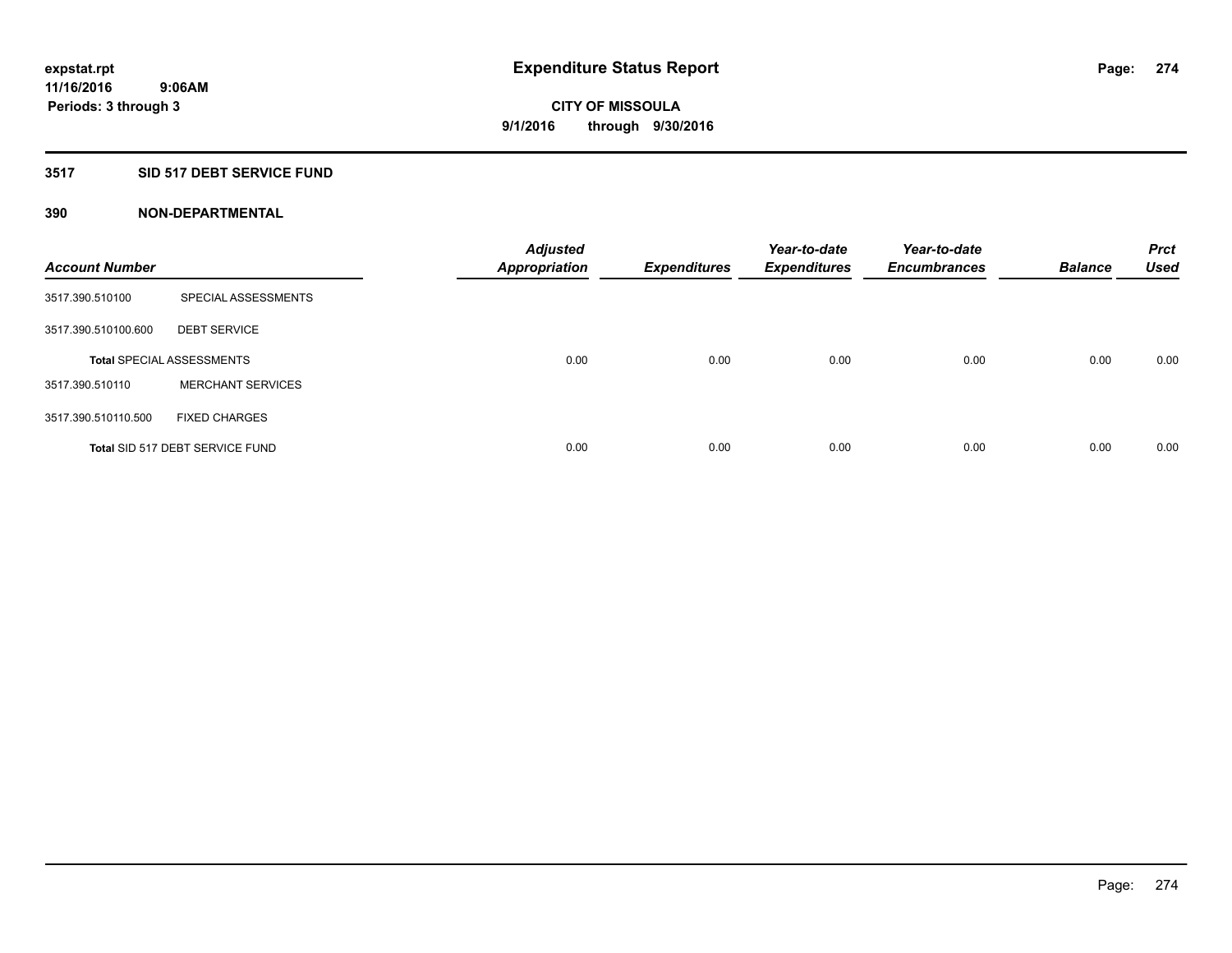### **3518 SID 518 DEBT SERVICE FUND**

| <b>Account Number</b>                |                         | <b>Adjusted</b><br><b>Appropriation</b> | <b>Expenditures</b> | Year-to-date<br><b>Expenditures</b> | Year-to-date<br><b>Encumbrances</b> | <b>Balance</b> | <b>Prct</b><br><b>Used</b> |
|--------------------------------------|-------------------------|-----------------------------------------|---------------------|-------------------------------------|-------------------------------------|----------------|----------------------------|
| 3518.000.520100                      | *** Title Not Found *** |                                         |                     |                                     |                                     |                |                            |
| 3518.000.520100.800                  | OTHER OBJECTS           |                                         |                     |                                     |                                     |                |                            |
| <b>Total *** Title Not Found ***</b> |                         | 0.00                                    | 0.00                | 0.00                                | 0.00                                | 0.00           | 0.00                       |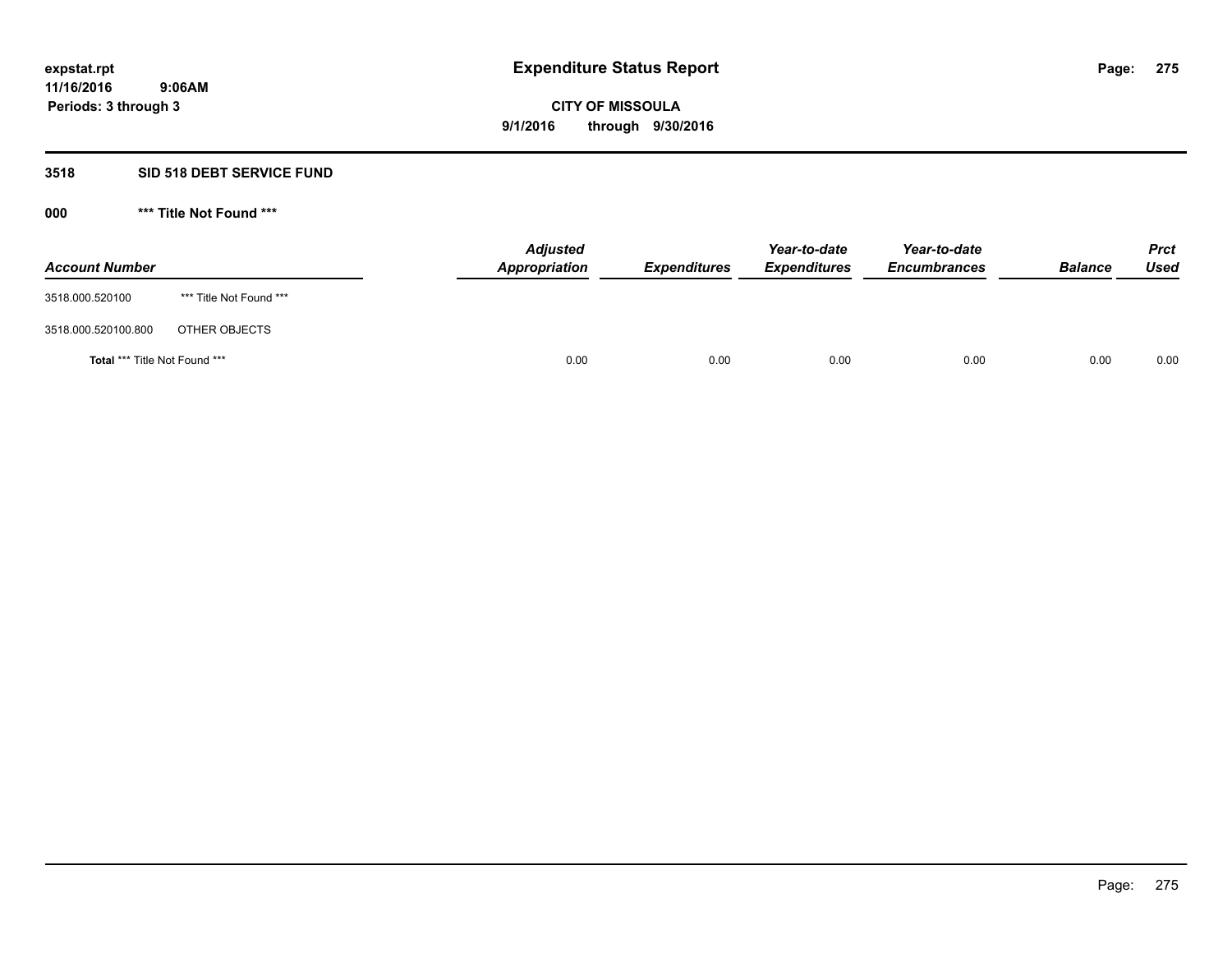## **3518 SID 518 DEBT SERVICE FUND**

| <b>Account Number</b> |                                            | <b>Adjusted</b><br><b>Appropriation</b> | <b>Expenditures</b> | Year-to-date<br><b>Expenditures</b> | Year-to-date<br><b>Encumbrances</b> | <b>Balance</b> | <b>Prct</b><br><b>Used</b> |
|-----------------------|--------------------------------------------|-----------------------------------------|---------------------|-------------------------------------|-------------------------------------|----------------|----------------------------|
| 3518.390.510100       | SPECIAL ASSESSMENTS                        |                                         |                     |                                     |                                     |                |                            |
| 3518.390.510100.600   | <b>DEBT SERVICE</b>                        |                                         |                     |                                     |                                     |                |                            |
|                       | <b>Total SPECIAL ASSESSMENTS</b>           | 0.00                                    | 0.00                | 0.00                                | 0.00                                | 0.00           | 0.00                       |
| 3518.390.510110       | <b>MERCHANT SERVICES</b>                   |                                         |                     |                                     |                                     |                |                            |
| 3518.390.510110.500   | <b>FIXED CHARGES</b>                       |                                         |                     |                                     |                                     |                |                            |
|                       | <b>Total MERCHANT SERVICES</b>             | 0.00                                    | 0.00                | 0.00                                | 0.00                                | 0.00           | 0.00                       |
| 3518.390.521000       | INTERFUND OPERATING TRANSFERS              |                                         |                     |                                     |                                     |                |                            |
| 3518.390.521000.800   | OTHER OBJECTS                              |                                         |                     |                                     |                                     |                |                            |
|                       | <b>Total INTERFUND OPERATING TRANSFERS</b> | 0.00                                    | 0.00                | 0.00                                | 0.00                                | 0.00           | 0.00                       |
|                       | Total SID 518 DEBT SERVICE FUND            | 0.00                                    | 0.00                | 0.00                                | 0.00                                | 0.00           | 0.00                       |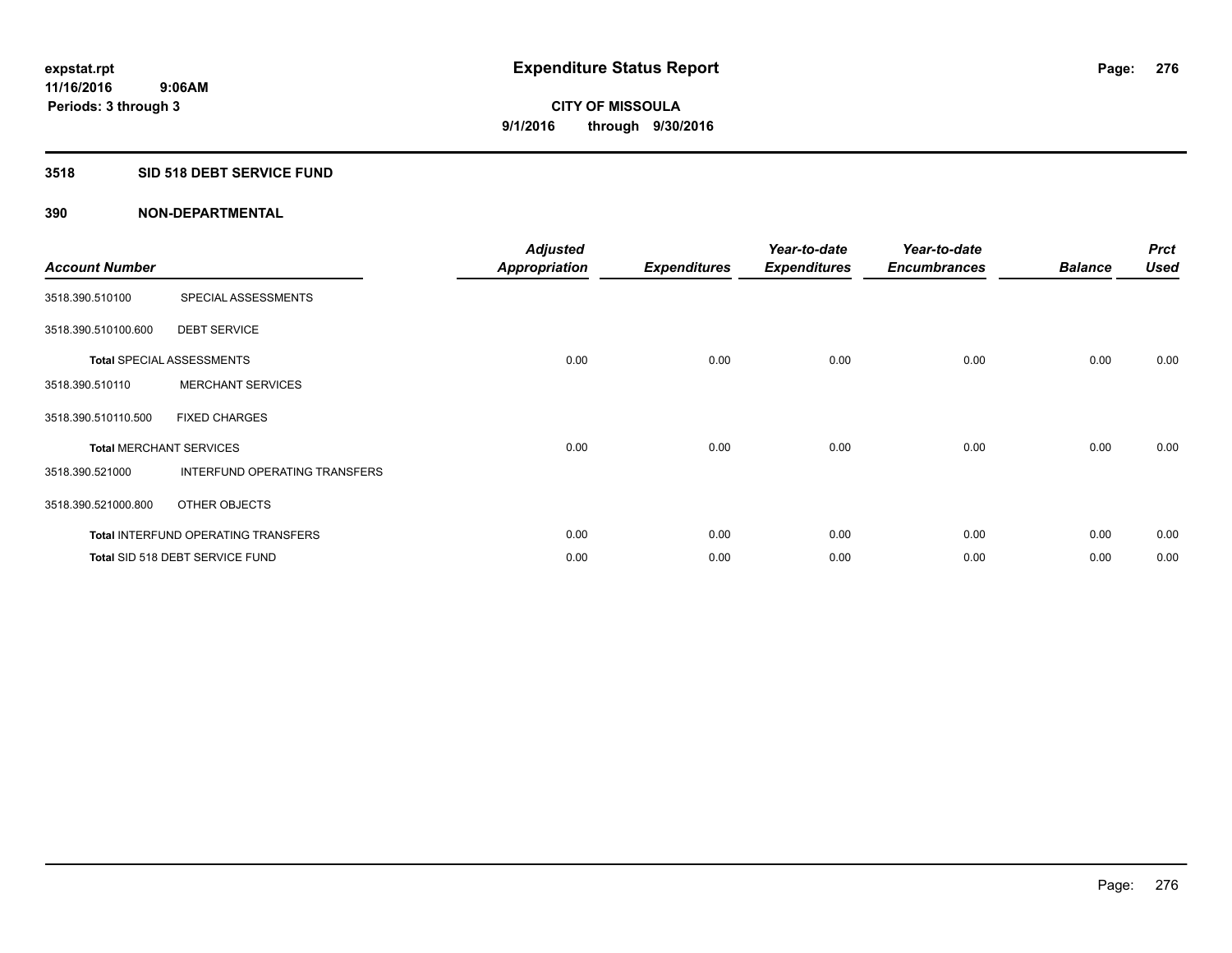### **3519 SID 519 DEBT SERVICE FUND**

| <b>Account Number</b> |                                            | <b>Adjusted</b><br><b>Appropriation</b> | <b>Expenditures</b> | Year-to-date<br><b>Expenditures</b> | Year-to-date<br><b>Encumbrances</b> | <b>Balance</b> | <b>Prct</b><br><b>Used</b> |
|-----------------------|--------------------------------------------|-----------------------------------------|---------------------|-------------------------------------|-------------------------------------|----------------|----------------------------|
| 3519.390.510100       | SPECIAL ASSESSMENTS                        |                                         |                     |                                     |                                     |                |                            |
| 3519.390.510100.600   | <b>DEBT SERVICE</b>                        |                                         |                     |                                     |                                     |                |                            |
|                       | <b>Total SPECIAL ASSESSMENTS</b>           | 0.00                                    | 0.00                | 0.00                                | 0.00                                | 0.00           | 0.00                       |
| 3519.390.510110       | <b>MERCHANT SERVICES</b>                   |                                         |                     |                                     |                                     |                |                            |
| 3519.390.510110.500   | <b>FIXED CHARGES</b>                       |                                         |                     |                                     |                                     |                |                            |
|                       | <b>Total MERCHANT SERVICES</b>             | 0.00                                    | 0.00                | 0.00                                | 0.00                                | 0.00           | 0.00                       |
| 3519.390.521000       | INTERFUND OPERATING TRANSFERS              |                                         |                     |                                     |                                     |                |                            |
| 3519.390.521000.800   | OTHER OBJECTS                              |                                         |                     |                                     |                                     |                |                            |
|                       | <b>Total INTERFUND OPERATING TRANSFERS</b> | 0.00                                    | 0.00                | 0.00                                | 0.00                                | 0.00           | 0.00                       |
|                       | Total SID 519 DEBT SERVICE FUND            | 0.00                                    | 0.00                | 0.00                                | 0.00                                | 0.00           | 0.00                       |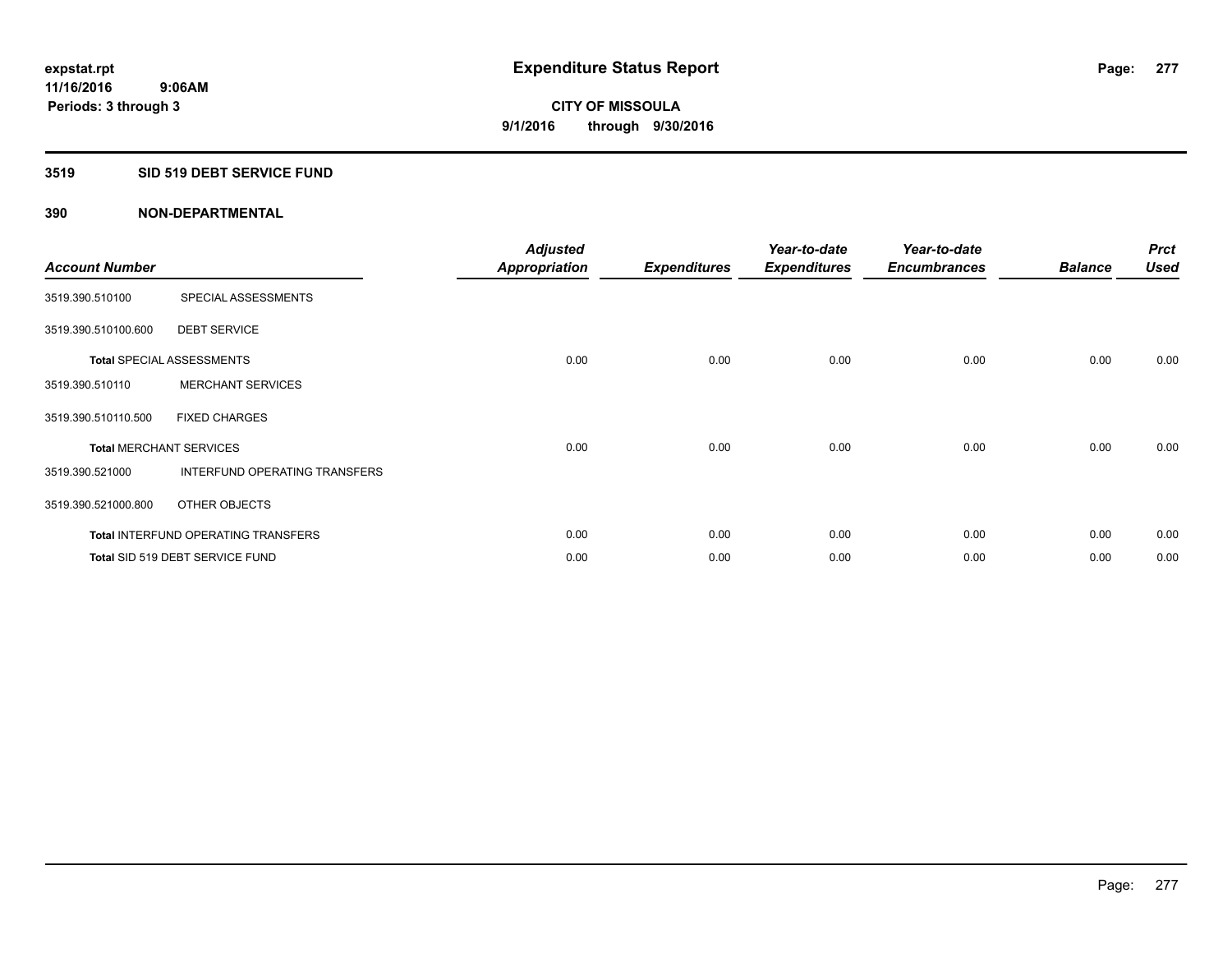### **3520 SID 520 DEBT SERVICE FUND**

| <b>Account Number</b> |                                  | <b>Adjusted</b><br>Appropriation | <b>Expenditures</b> | Year-to-date<br><b>Expenditures</b> | Year-to-date<br><b>Encumbrances</b> | <b>Balance</b> | <b>Prct</b><br><b>Used</b> |
|-----------------------|----------------------------------|----------------------------------|---------------------|-------------------------------------|-------------------------------------|----------------|----------------------------|
| 3520.390.510100       | SPECIAL ASSESSMENTS              |                                  |                     |                                     |                                     |                |                            |
| 3520.390.510100.600   | <b>DEBT SERVICE</b>              |                                  |                     |                                     |                                     |                |                            |
|                       | <b>Total SPECIAL ASSESSMENTS</b> | 0.00                             | 0.00                | 0.00                                | 0.00                                | 0.00           | 0.00                       |
| 3520.390.510110       | <b>MERCHANT SERVICES</b>         |                                  |                     |                                     |                                     |                |                            |
| 3520.390.510110.500   | <b>FIXED CHARGES</b>             |                                  |                     |                                     |                                     |                |                            |
|                       | <b>Total MERCHANT SERVICES</b>   | 0.00                             | 0.00                | 0.00                                | 0.00                                | 0.00           | 0.00                       |
|                       | Total SID 520 DEBT SERVICE FUND  | 0.00                             | 0.00                | 0.00                                | 0.00                                | 0.00           | 0.00                       |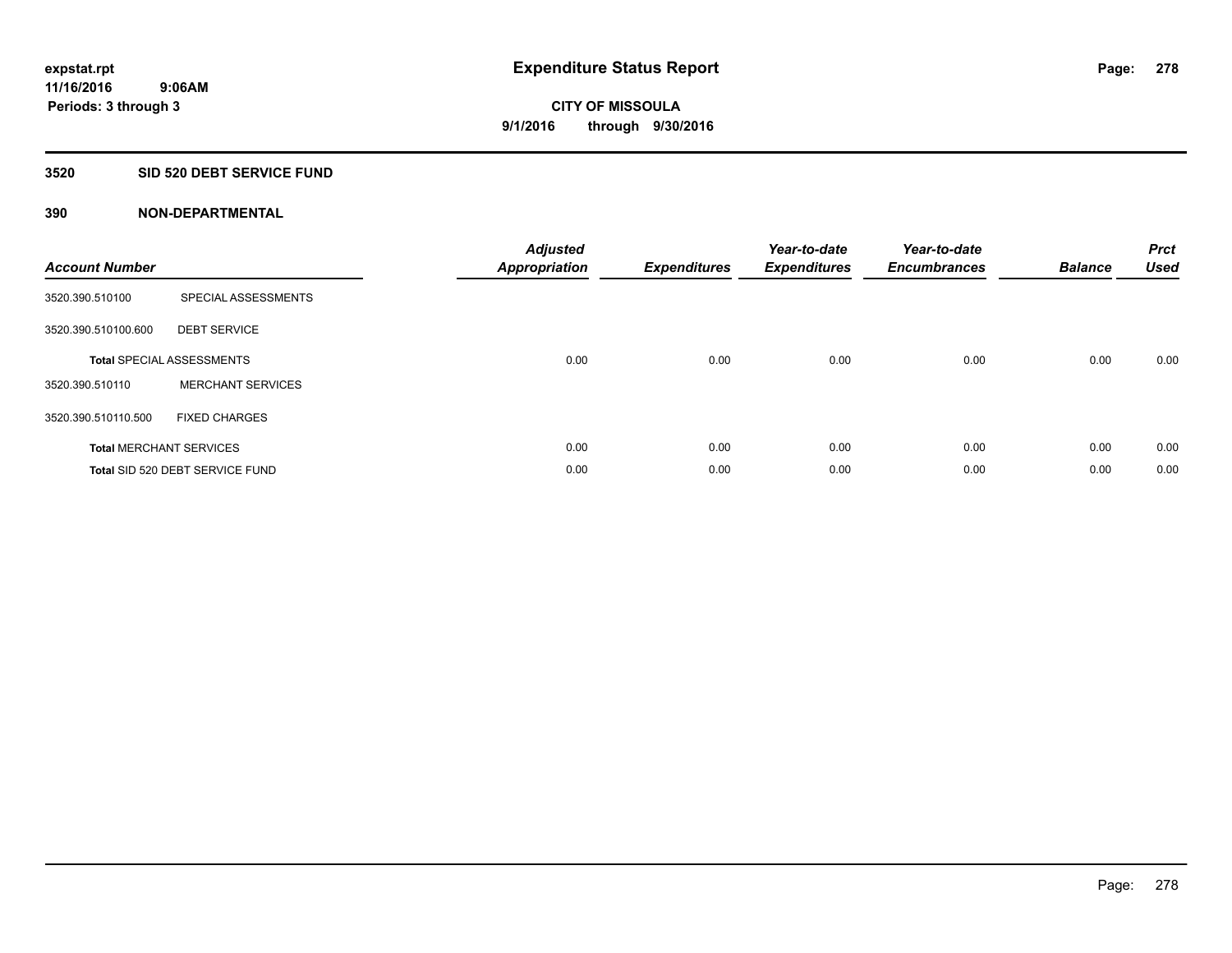## **3521 SID 521 DEBT SERVICE FUND**

| <b>Account Number</b> |                                  | <b>Adjusted</b><br>Appropriation | <b>Expenditures</b> | Year-to-date<br><b>Expenditures</b> | Year-to-date<br><b>Encumbrances</b> | <b>Balance</b> | <b>Prct</b><br><b>Used</b> |
|-----------------------|----------------------------------|----------------------------------|---------------------|-------------------------------------|-------------------------------------|----------------|----------------------------|
| 3521.390.510100       | SPECIAL ASSESSMENTS              |                                  |                     |                                     |                                     |                |                            |
| 3521.390.510100.600   | <b>DEBT SERVICE</b>              |                                  |                     |                                     |                                     |                |                            |
|                       | <b>Total SPECIAL ASSESSMENTS</b> | 0.00                             | 0.00                | 0.00                                | 0.00                                | 0.00           | 0.00                       |
| 3521.390.510110       | <b>MERCHANT SERVICES</b>         |                                  |                     |                                     |                                     |                |                            |
| 3521.390.510110.500   | <b>FIXED CHARGES</b>             |                                  |                     |                                     |                                     |                |                            |
|                       | <b>Total MERCHANT SERVICES</b>   | 0.00                             | 0.00                | 0.00                                | 0.00                                | 0.00           | 0.00                       |
|                       | Total SID 521 DEBT SERVICE FUND  | 0.00                             | 0.00                | 0.00                                | 0.00                                | 0.00           | 0.00                       |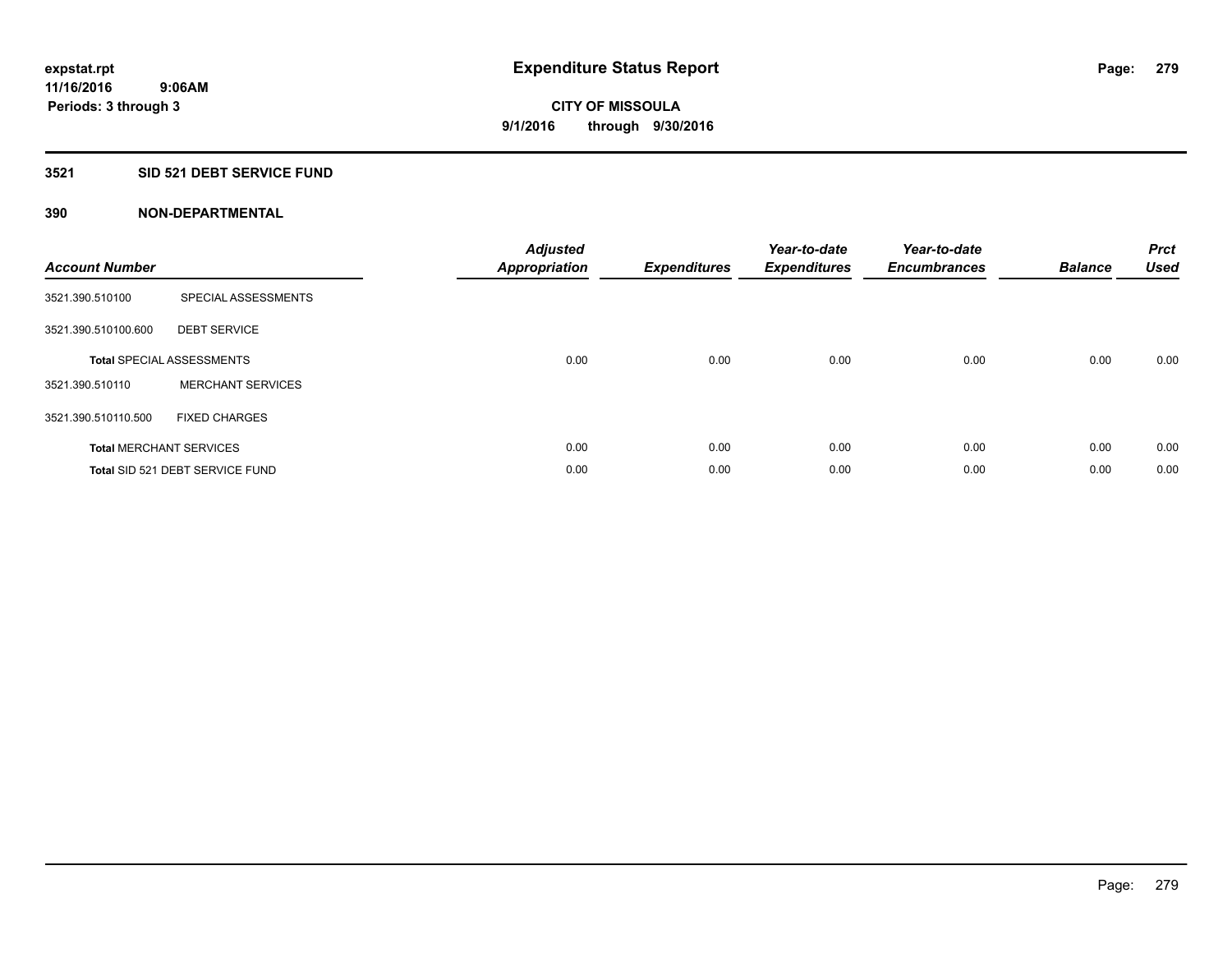### **3522 SID 522 DEBT SERVICE FUND**

| <b>Account Number</b> |                                  | <b>Adjusted</b><br>Appropriation | <b>Expenditures</b> | Year-to-date<br><b>Expenditures</b> | Year-to-date<br><b>Encumbrances</b> | <b>Balance</b> | <b>Prct</b><br><b>Used</b> |
|-----------------------|----------------------------------|----------------------------------|---------------------|-------------------------------------|-------------------------------------|----------------|----------------------------|
| 3522.390.510100       | SPECIAL ASSESSMENTS              |                                  |                     |                                     |                                     |                |                            |
| 3522.390.510100.600   | <b>DEBT SERVICE</b>              |                                  |                     |                                     |                                     |                |                            |
|                       | <b>Total SPECIAL ASSESSMENTS</b> | 0.00                             | 0.00                | 0.00                                | 0.00                                | 0.00           | 0.00                       |
| 3522.390.510110       | <b>MERCHANT SERVICES</b>         |                                  |                     |                                     |                                     |                |                            |
| 3522.390.510110.500   | <b>FIXED CHARGES</b>             |                                  |                     |                                     |                                     |                |                            |
|                       | <b>Total MERCHANT SERVICES</b>   | 0.00                             | 0.00                | 0.00                                | 0.00                                | 0.00           | 0.00                       |
|                       | Total SID 522 DEBT SERVICE FUND  | 0.00                             | 0.00                | 0.00                                | 0.00                                | 0.00           | 0.00                       |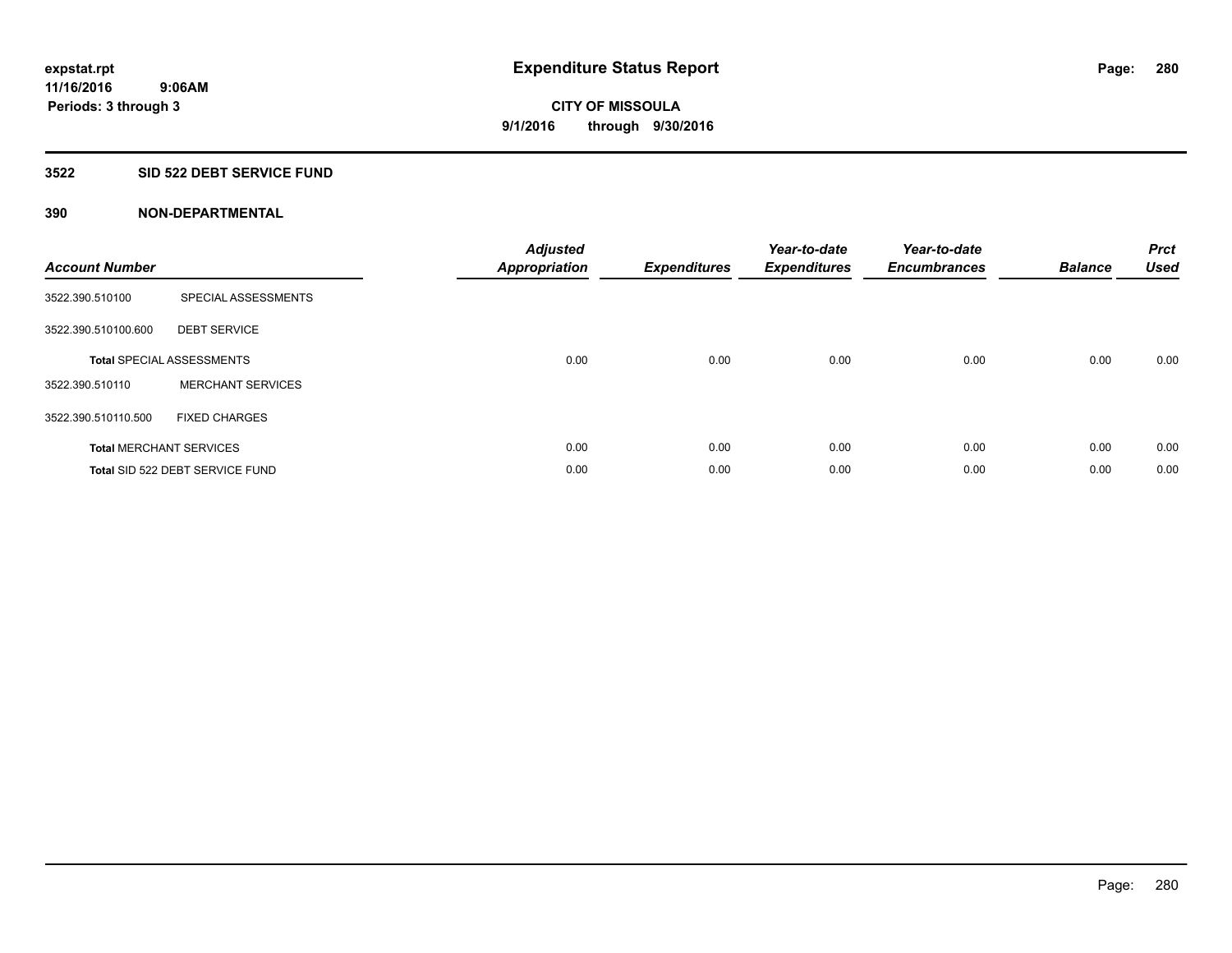## **3524 SID 524 DEBT SERVICE FUND**

| <b>Account Number</b> |                                  | <b>Adjusted</b><br><b>Appropriation</b> | <b>Expenditures</b> | Year-to-date<br><b>Expenditures</b> | Year-to-date<br><b>Encumbrances</b> | <b>Balance</b> | <b>Prct</b><br>Used |
|-----------------------|----------------------------------|-----------------------------------------|---------------------|-------------------------------------|-------------------------------------|----------------|---------------------|
| 3524.390.510100       | SPECIAL ASSESSMENTS              |                                         |                     |                                     |                                     |                |                     |
| 3524.390.510100.600   | <b>DEBT SERVICE</b>              |                                         |                     |                                     |                                     |                |                     |
|                       | <b>Total SPECIAL ASSESSMENTS</b> | 0.00                                    | 0.00                | 0.00                                | 0.00                                | 0.00           | 0.00                |
| 3524.390.510110       | <b>MERCHANT SERVICES</b>         |                                         |                     |                                     |                                     |                |                     |
| 3524.390.510110.500   | <b>FIXED CHARGES</b>             |                                         |                     |                                     |                                     |                |                     |
|                       | <b>Total MERCHANT SERVICES</b>   | 0.00                                    | 0.00                | 0.00                                | 0.00                                | 0.00           | 0.00                |
|                       | Total SID 524 DEBT SERVICE FUND  | 0.00                                    | 0.00                | 0.00                                | 0.00                                | 0.00           | 0.00                |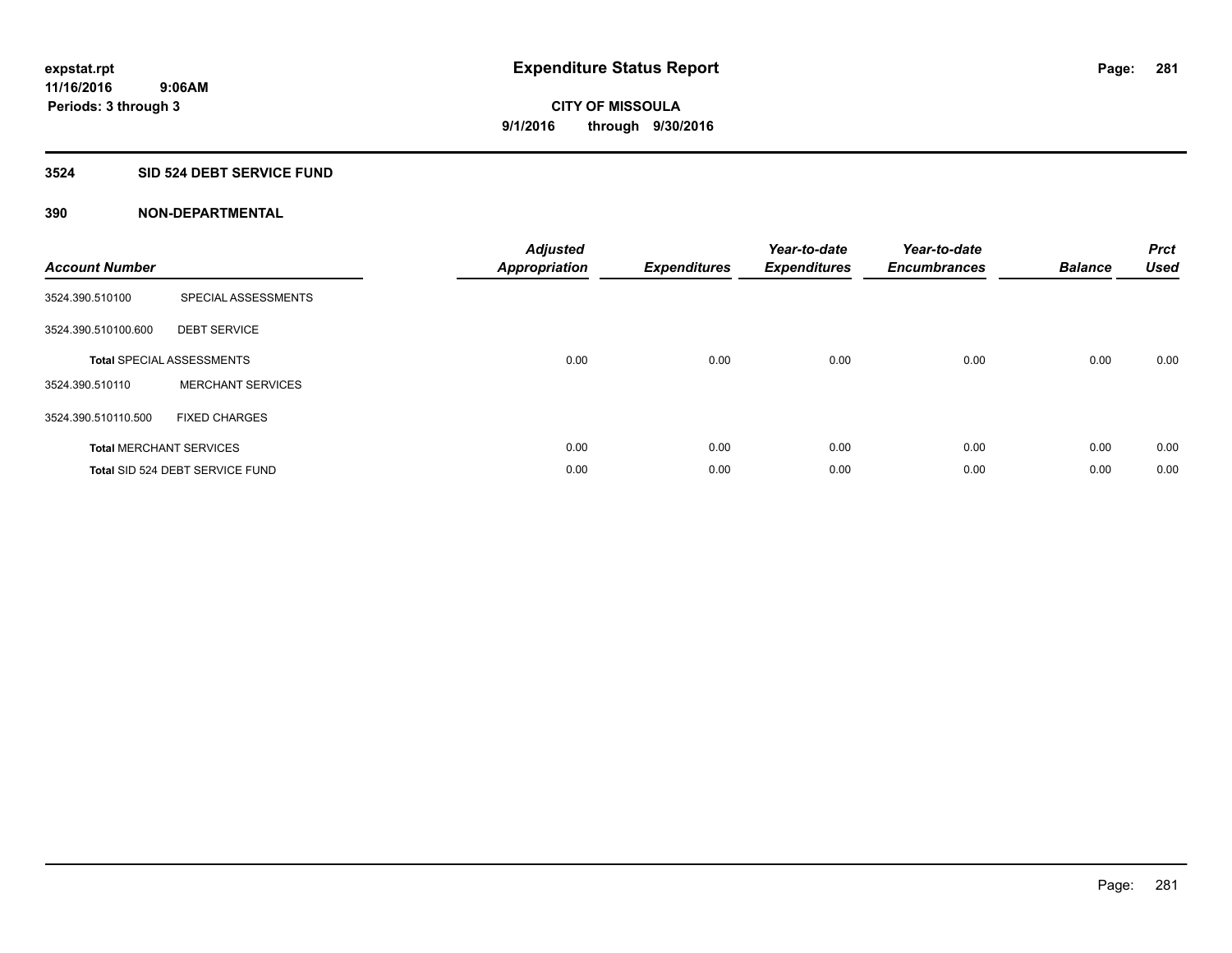## **3525 SID 525 DEBT SERVICE FUND**

| <b>Account Number</b> |                                  | <b>Adjusted</b><br>Appropriation | <b>Expenditures</b> | Year-to-date<br><b>Expenditures</b> | Year-to-date<br><b>Encumbrances</b> | <b>Balance</b> | <b>Prct</b><br><b>Used</b> |
|-----------------------|----------------------------------|----------------------------------|---------------------|-------------------------------------|-------------------------------------|----------------|----------------------------|
| 3525.390.510100       | SPECIAL ASSESSMENTS              |                                  |                     |                                     |                                     |                |                            |
| 3525.390.510100.600   | <b>DEBT SERVICE</b>              |                                  |                     |                                     |                                     |                |                            |
|                       | <b>Total SPECIAL ASSESSMENTS</b> | 0.00                             | 0.00                | 0.00                                | 0.00                                | 0.00           | 0.00                       |
| 3525.390.510110       | <b>MERCHANT SERVICES</b>         |                                  |                     |                                     |                                     |                |                            |
| 3525.390.510110.500   | <b>FIXED CHARGES</b>             |                                  |                     |                                     |                                     |                |                            |
|                       | <b>Total MERCHANT SERVICES</b>   | 0.00                             | 0.00                | 0.00                                | 0.00                                | 0.00           | 0.00                       |
|                       | Total SID 525 DEBT SERVICE FUND  | 0.00                             | 0.00                | 0.00                                | 0.00                                | 0.00           | 0.00                       |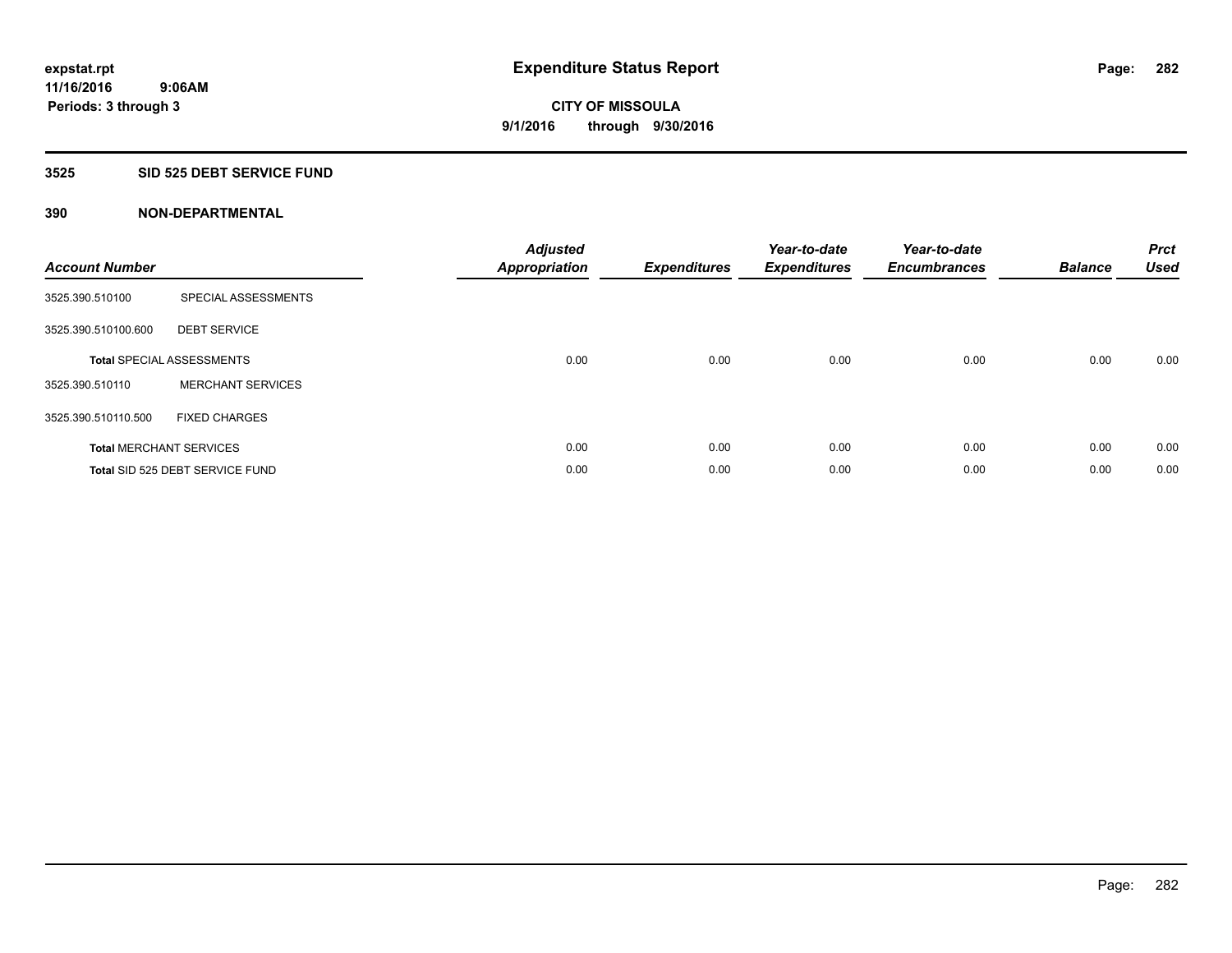## **3526 SID 526 DEBT SERVICE FUND**

| <b>Account Number</b> |                                  | <b>Adjusted</b><br><b>Appropriation</b> | <b>Expenditures</b> | Year-to-date<br><b>Expenditures</b> | Year-to-date<br><b>Encumbrances</b> | <b>Balance</b> | <b>Prct</b><br><b>Used</b> |
|-----------------------|----------------------------------|-----------------------------------------|---------------------|-------------------------------------|-------------------------------------|----------------|----------------------------|
| 3526.390.510100       | SPECIAL ASSESSMENTS              |                                         |                     |                                     |                                     |                |                            |
| 3526.390.510100.600   | <b>DEBT SERVICE</b>              |                                         |                     |                                     |                                     |                |                            |
|                       | <b>Total SPECIAL ASSESSMENTS</b> | 0.00                                    | 0.00                | 0.00                                | 0.00                                | 0.00           | 0.00                       |
| 3526.390.510110       | <b>MERCHANT SERVICES</b>         |                                         |                     |                                     |                                     |                |                            |
| 3526.390.510110.500   | <b>FIXED CHARGES</b>             |                                         |                     |                                     |                                     |                |                            |
|                       | Total SID 526 DEBT SERVICE FUND  | 0.00                                    | 0.00                | 0.00                                | 0.00                                | 0.00           | 0.00                       |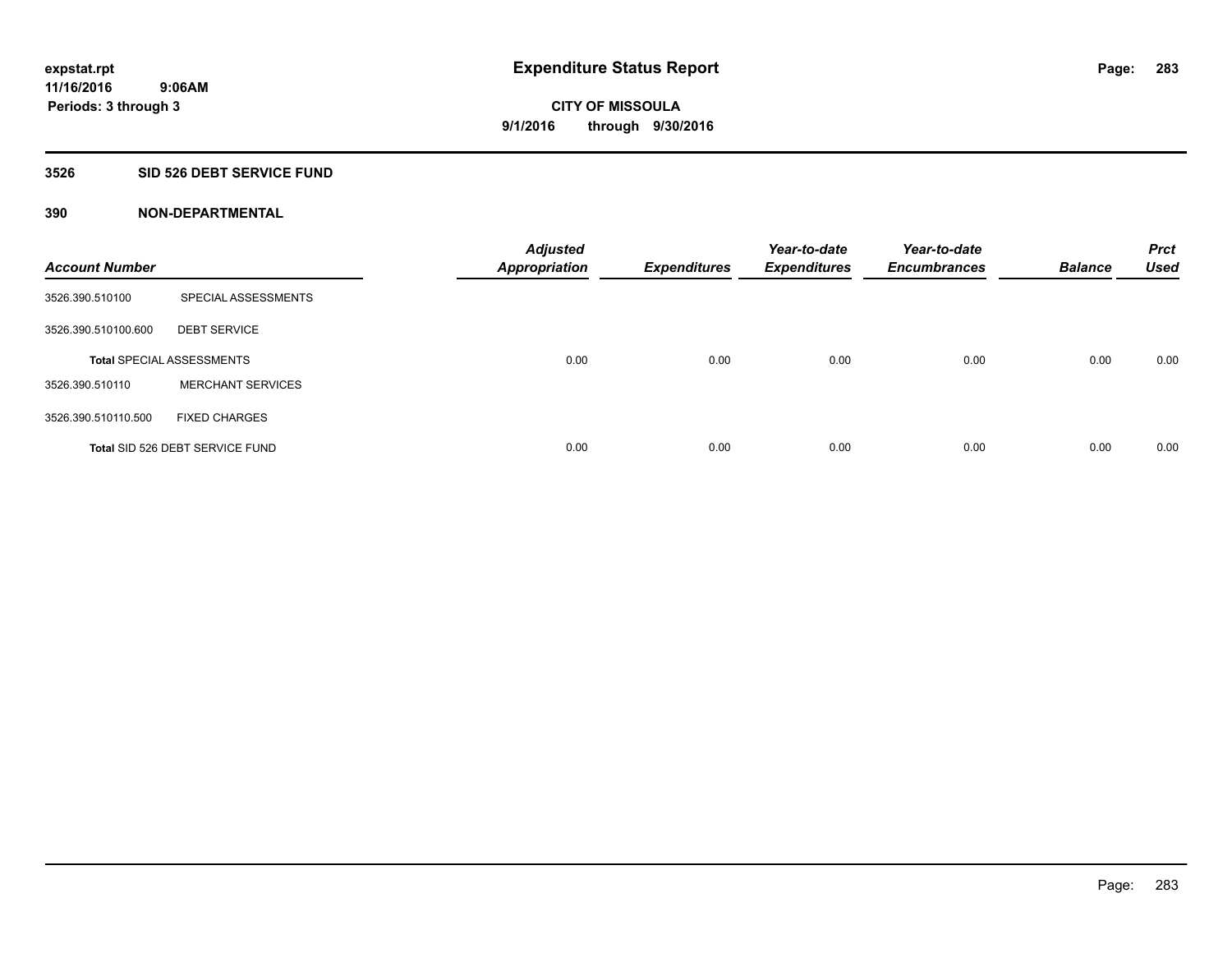### **3527 SID 527 DEBT SERVICE FUND**

| <b>Account Number</b>                |                         | <b>Adjusted</b><br>Appropriation | <b>Expenditures</b> | Year-to-date<br><b>Expenditures</b> | Year-to-date<br><b>Encumbrances</b> | <b>Balance</b> | <b>Prct</b><br>Used |
|--------------------------------------|-------------------------|----------------------------------|---------------------|-------------------------------------|-------------------------------------|----------------|---------------------|
| 3527.000.520100                      | *** Title Not Found *** |                                  |                     |                                     |                                     |                |                     |
| 3527.000.520100.800                  | OTHER OBJECTS           |                                  |                     |                                     |                                     |                |                     |
| <b>Total *** Title Not Found ***</b> |                         | 0.00                             | 0.00                | 0.00                                | 0.00                                | 0.00           | 0.00                |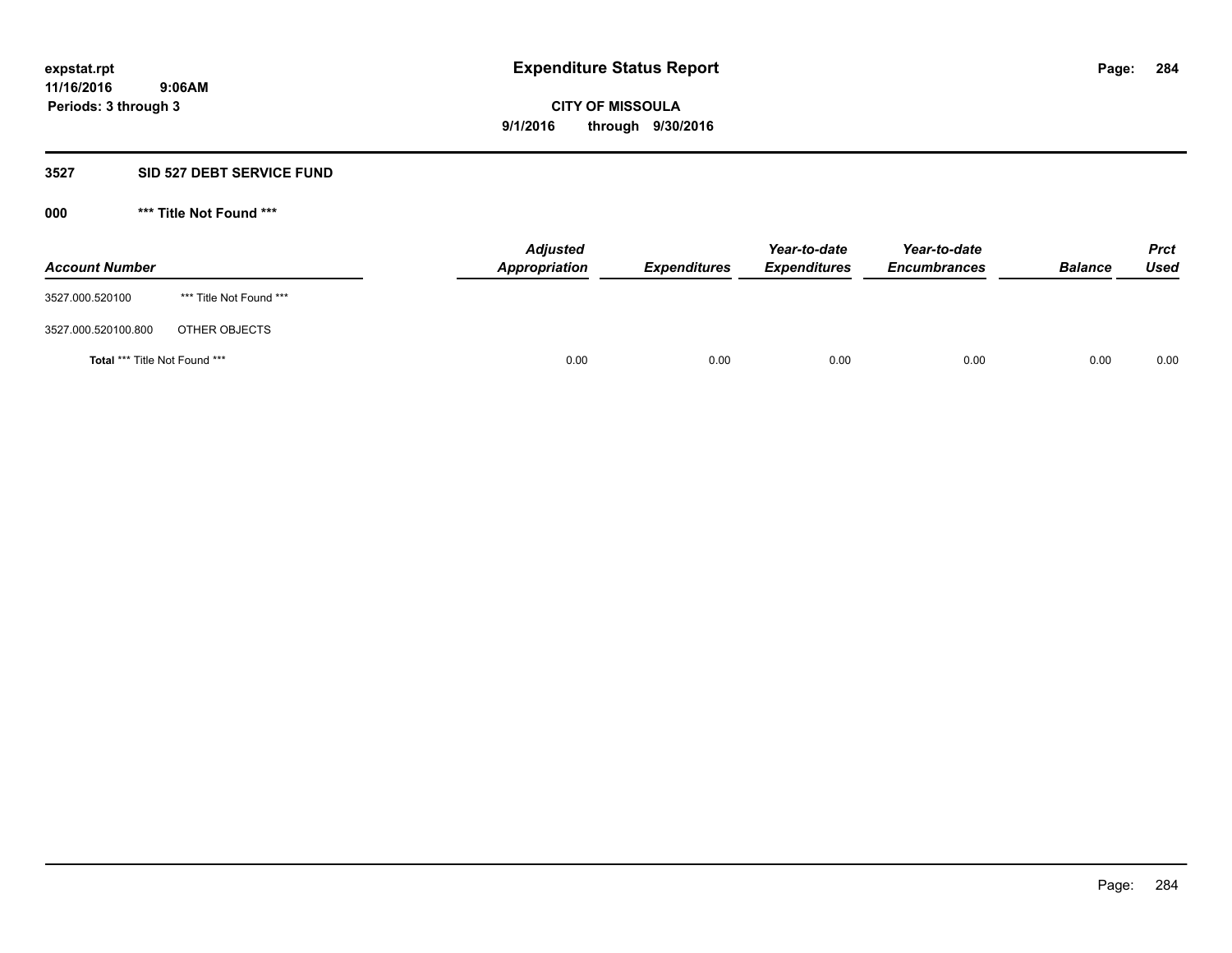### **3527 SID 527 DEBT SERVICE FUND**

| <b>Account Number</b> |                                  | <b>Adjusted</b><br>Appropriation | <b>Expenditures</b> | Year-to-date<br><b>Expenditures</b> | Year-to-date<br><b>Encumbrances</b> | <b>Balance</b> | <b>Prct</b><br><b>Used</b> |
|-----------------------|----------------------------------|----------------------------------|---------------------|-------------------------------------|-------------------------------------|----------------|----------------------------|
| 3527.390.510100       | SPECIAL ASSESSMENTS              |                                  |                     |                                     |                                     |                |                            |
| 3527.390.510100.600   | <b>DEBT SERVICE</b>              |                                  |                     |                                     |                                     |                |                            |
|                       | <b>Total SPECIAL ASSESSMENTS</b> | 0.00                             | 0.00                | 0.00                                | 0.00                                | 0.00           | 0.00                       |
| 3527.390.510110       | <b>MERCHANT SERVICES</b>         |                                  |                     |                                     |                                     |                |                            |
| 3527.390.510110.500   | <b>FIXED CHARGES</b>             |                                  |                     |                                     |                                     |                |                            |
|                       | <b>Total MERCHANT SERVICES</b>   | 0.00                             | 0.00                | 0.00                                | 0.00                                | 0.00           | 0.00                       |
|                       | Total SID 527 DEBT SERVICE FUND  | 0.00                             | 0.00                | 0.00                                | 0.00                                | 0.00           | 0.00                       |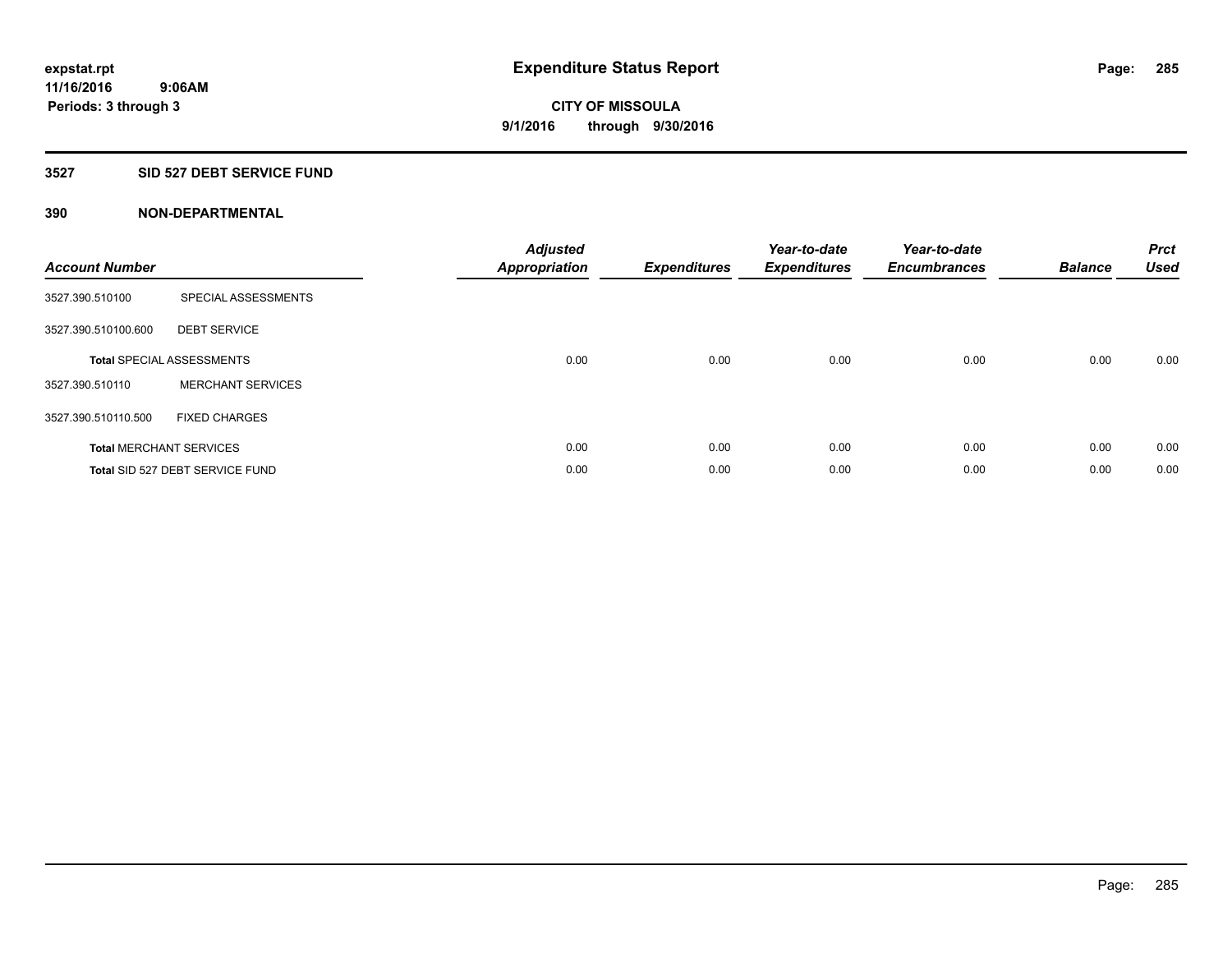## **3530 SID 530 DEBT SERVICE FUND**

| <b>Account Number</b> |                                            | <b>Adjusted</b><br><b>Appropriation</b> | <b>Expenditures</b> | Year-to-date<br><b>Expenditures</b> | Year-to-date<br><b>Encumbrances</b> | <b>Balance</b> | <b>Prct</b><br><b>Used</b> |
|-----------------------|--------------------------------------------|-----------------------------------------|---------------------|-------------------------------------|-------------------------------------|----------------|----------------------------|
| 3530.390.510100       | SPECIAL ASSESSMENTS                        |                                         |                     |                                     |                                     |                |                            |
| 3530.390.510100.600   | <b>DEBT SERVICE</b>                        |                                         |                     |                                     |                                     |                |                            |
|                       | <b>Total SPECIAL ASSESSMENTS</b>           | 0.00                                    | 0.00                | 0.00                                | 0.00                                | 0.00           | 0.00                       |
| 3530.390.510110       | <b>MERCHANT SERVICES</b>                   |                                         |                     |                                     |                                     |                |                            |
| 3530.390.510110.500   | <b>FIXED CHARGES</b>                       |                                         |                     |                                     |                                     |                |                            |
|                       | <b>Total MERCHANT SERVICES</b>             | 0.00                                    | 0.00                | 0.00                                | 0.00                                | 0.00           | 0.00                       |
| 3530.390.521000       | <b>INTERFUND OPERATING TRANSFERS</b>       |                                         |                     |                                     |                                     |                |                            |
| 3530.390.521000.800   | OTHER OBJECTS                              |                                         |                     |                                     |                                     |                |                            |
|                       | <b>Total INTERFUND OPERATING TRANSFERS</b> | 0.00                                    | 0.00                | 0.00                                | 0.00                                | 0.00           | 0.00                       |
|                       | Total SID 530 DEBT SERVICE FUND            | 0.00                                    | 0.00                | 0.00                                | 0.00                                | 0.00           | 0.00                       |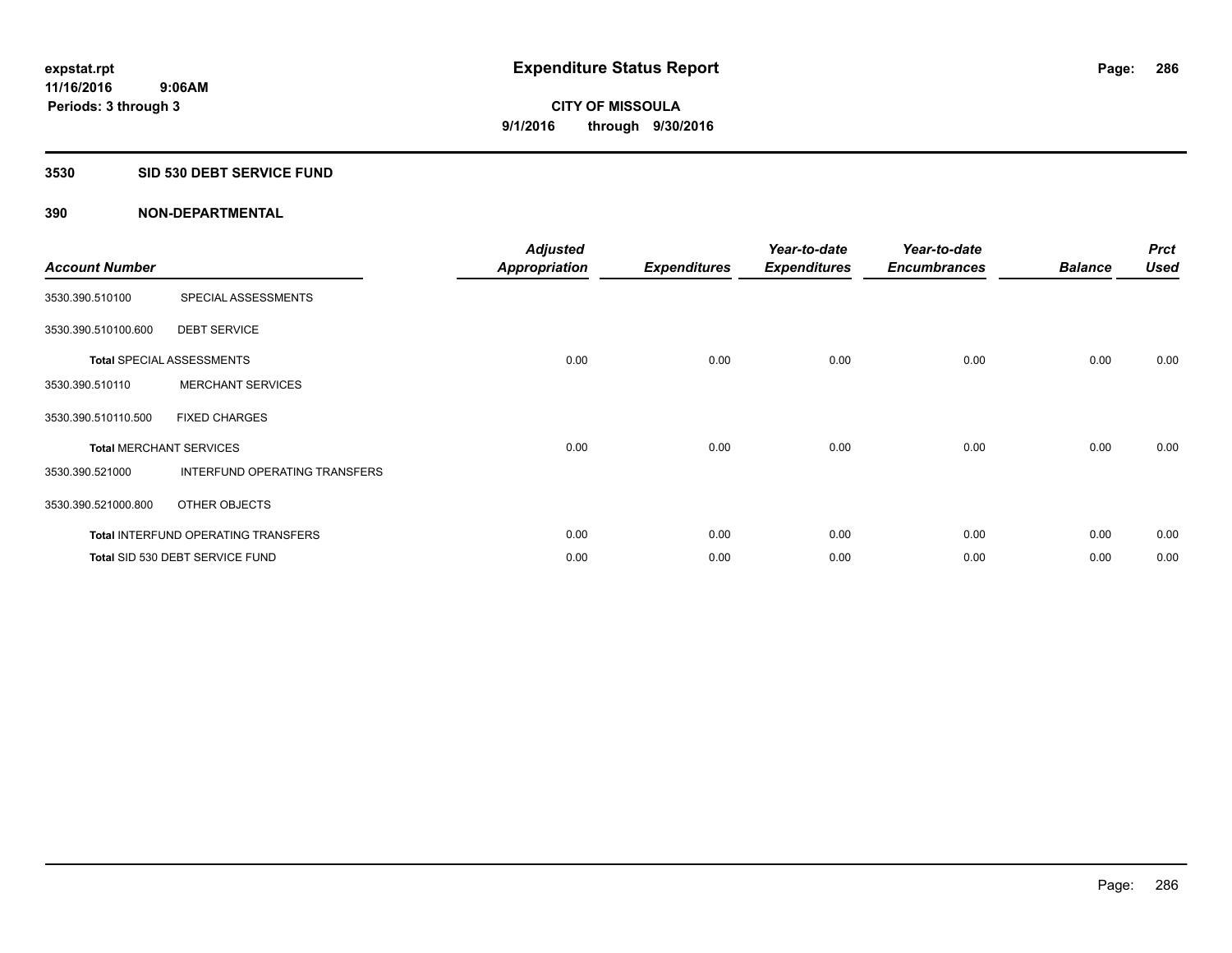## **3531 SID 531 HICKORY ST CALMING**

| <b>Account Number</b> |                                            | <b>Adjusted</b><br>Appropriation | <b>Expenditures</b> | Year-to-date<br><b>Expenditures</b> | Year-to-date<br><b>Encumbrances</b> | <b>Balance</b> | <b>Prct</b><br><b>Used</b> |
|-----------------------|--------------------------------------------|----------------------------------|---------------------|-------------------------------------|-------------------------------------|----------------|----------------------------|
| 3531.390.510110       | <b>MERCHANT SERVICES</b>                   |                                  |                     |                                     |                                     |                |                            |
| 3531.390.510110.500   | <b>FIXED CHARGES</b>                       |                                  |                     |                                     |                                     |                |                            |
|                       | <b>Total MERCHANT SERVICES</b>             | 0.00                             | 0.00                | 0.00                                | 0.00                                | 0.00           | 0.00                       |
| 3531.390.521000       | INTERFUND OPERATING TRANSFERS              |                                  |                     |                                     |                                     |                |                            |
| 3531.390.521000.800   | OTHER OBJECTS                              |                                  |                     |                                     |                                     |                |                            |
|                       | <b>Total INTERFUND OPERATING TRANSFERS</b> | 0.00                             | 0.00                | 0.00                                | 0.00                                | 0.00           | 0.00                       |
|                       | <b>Total SID 531 HICKORY ST CALMING</b>    | 0.00                             | 0.00                | 0.00                                | 0.00                                | 0.00           | 0.00                       |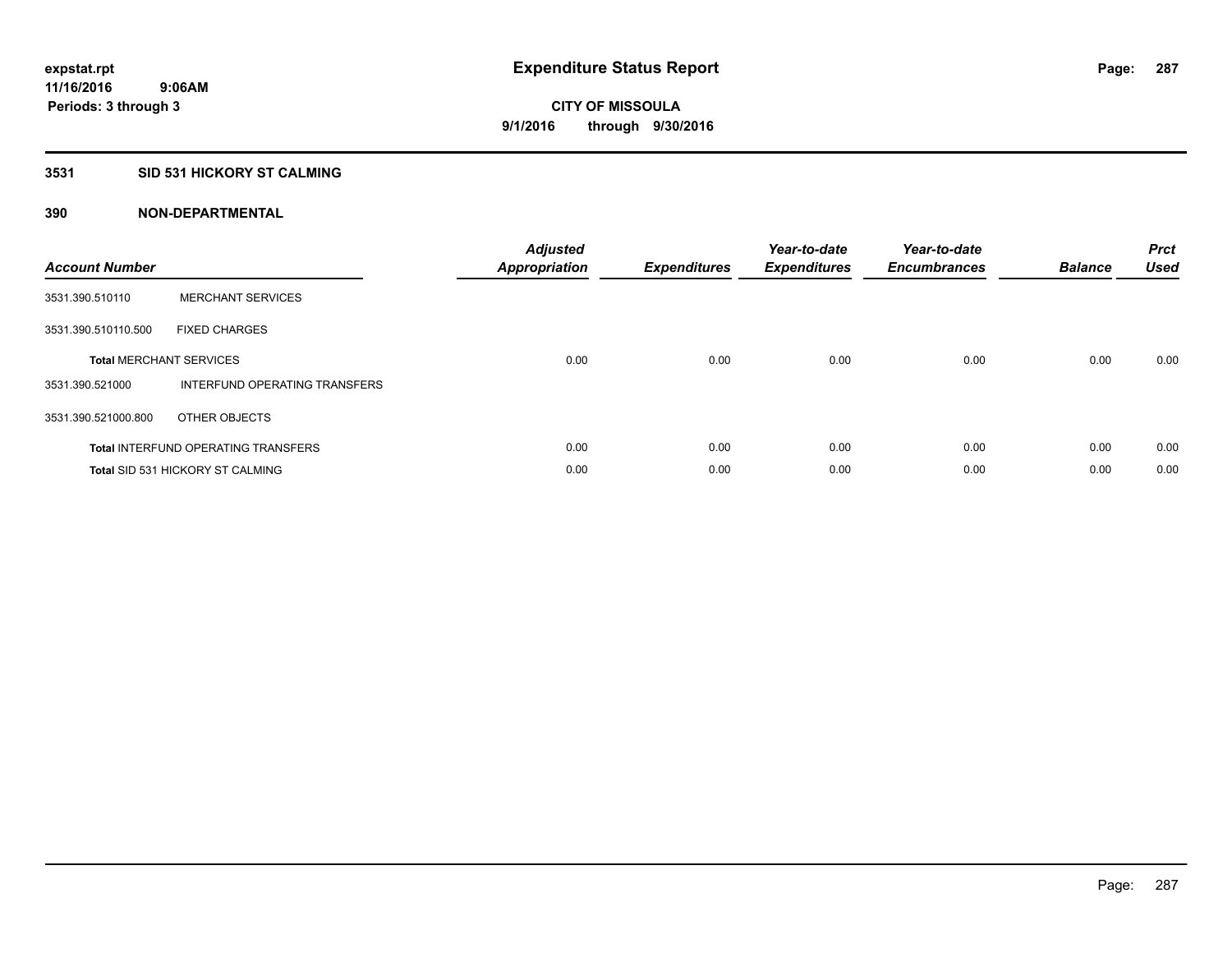### **3532 SID 532 DEBT SERVICE FUND**

| <b>Account Number</b>          |                                                                    | <b>Adjusted</b><br><b>Appropriation</b> | <b>Expenditures</b> | Year-to-date<br><b>Expenditures</b> | Year-to-date<br><b>Encumbrances</b> | <b>Balance</b>         | <b>Prct</b><br><b>Used</b> |
|--------------------------------|--------------------------------------------------------------------|-----------------------------------------|---------------------|-------------------------------------|-------------------------------------|------------------------|----------------------------|
| 3532.390.510100                | SPECIAL ASSESSMENTS                                                |                                         |                     |                                     |                                     |                        |                            |
| 3532.390.510100.600            | <b>DEBT SERVICE</b>                                                |                                         |                     |                                     |                                     |                        |                            |
| 3532.390.510100.620.000        | <b>INTEREST / SERVICE FEES</b><br><b>Total SPECIAL ASSESSMENTS</b> | 0.00<br>0.00                            | 350.00<br>350.00    | 350.00<br>350.00                    | 0.00<br>0.00                        | $-350.00$<br>$-350.00$ | 0.00<br>0.00               |
| 3532.390.510110                | <b>MERCHANT SERVICES</b>                                           |                                         |                     |                                     |                                     |                        |                            |
| 3532.390.510110.500            | <b>FIXED CHARGES</b>                                               |                                         |                     |                                     |                                     |                        |                            |
| <b>Total FIXED CHARGES</b>     |                                                                    | 0.00                                    | 0.00                | 0.00                                | 0.00                                | 0.00                   | 0.00                       |
| <b>Total MERCHANT SERVICES</b> |                                                                    | 0.00                                    | 0.00                | 0.00                                | 0.00                                | 0.00                   | 0.00                       |
|                                | Total SID 532 DEBT SERVICE FUND                                    | 0.00                                    | 350.00              | 350.00                              | 0.00                                | $-350.00$              | 0.00                       |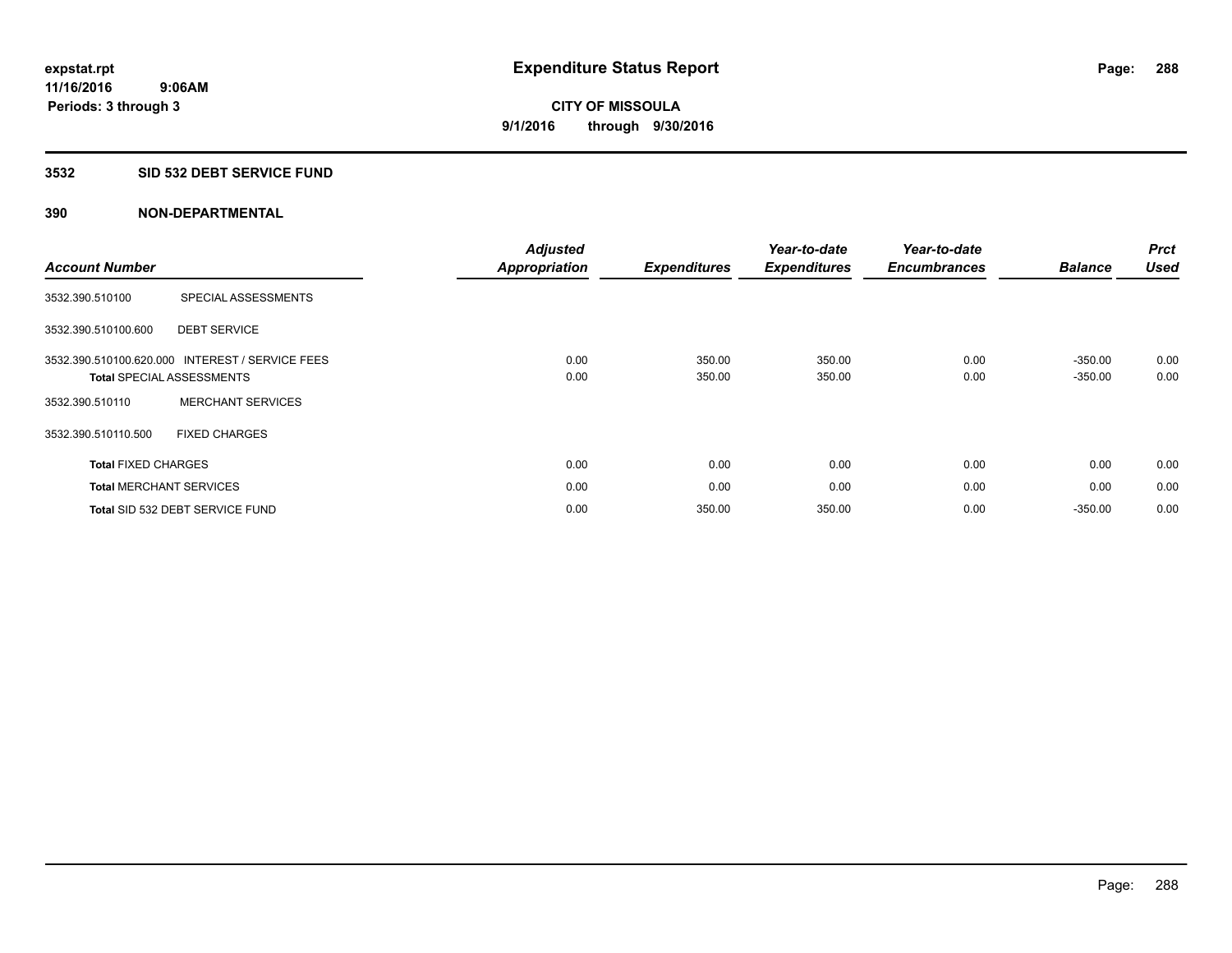**289**

**11/16/2016 9:06AM Periods: 3 through 3**

# **CITY OF MISSOULA 9/1/2016 through 9/30/2016**

## **3533 GILBERT ST SEWER SID DEBT FUND**

#### **330 WASTEWATER**

| <b>Account Number</b>   |                          | <b>Adjusted</b><br>Appropriation | <b>Expenditures</b> | Year-to-date<br><b>Expenditures</b> | Year-to-date<br><b>Encumbrances</b> | <b>Balance</b> | <b>Prct</b><br>Used |
|-------------------------|--------------------------|----------------------------------|---------------------|-------------------------------------|-------------------------------------|----------------|---------------------|
| 3533.330.510110         | <b>MERCHANT SERVICES</b> |                                  |                     |                                     |                                     |                |                     |
| 3533.330.510110.500     | <b>FIXED CHARGES</b>     |                                  |                     |                                     |                                     |                |                     |
| <b>Total WASTEWATER</b> |                          | 0.00                             | 0.00                | 0.00                                | 0.00                                | 0.00           | 0.00                |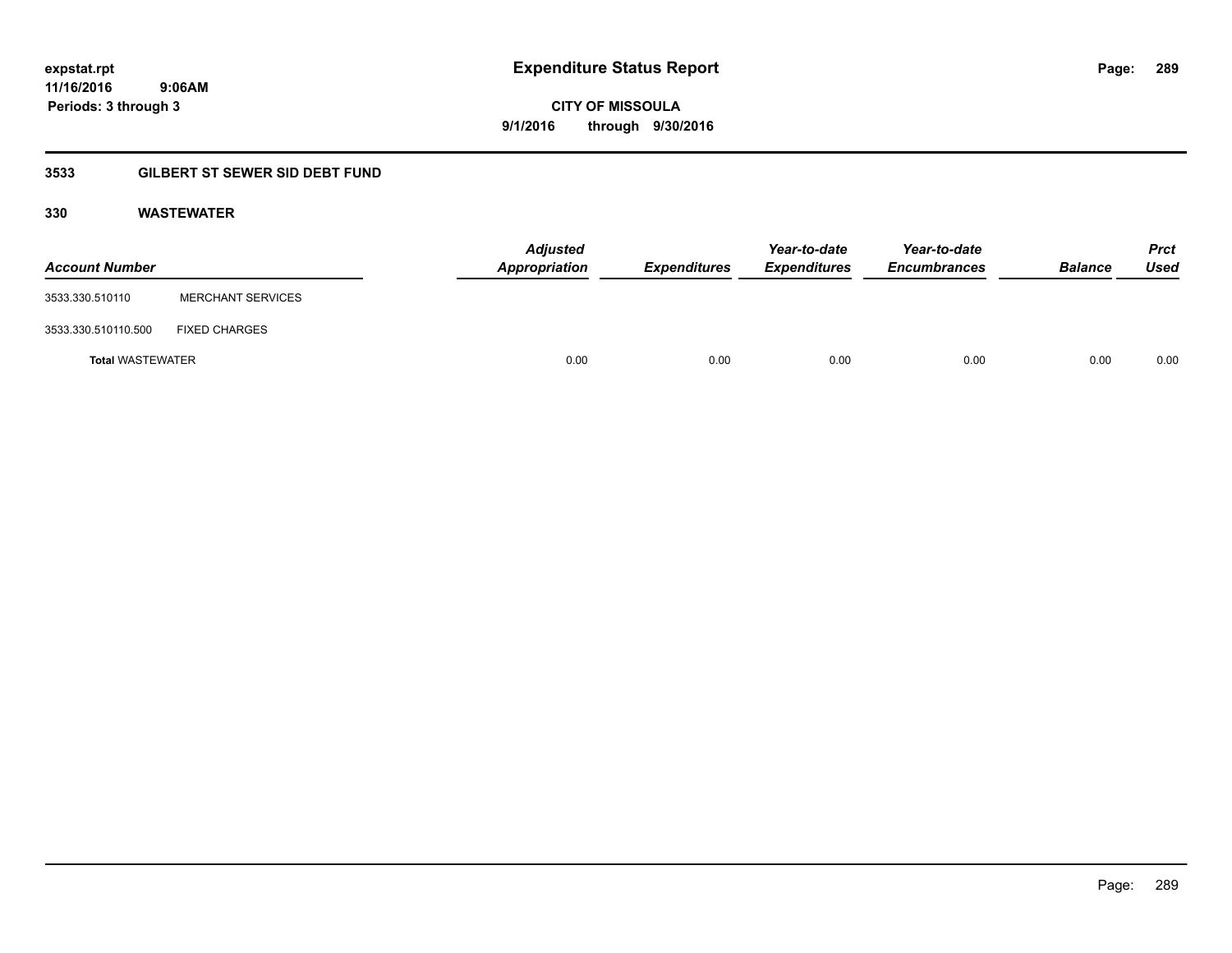#### **3533 GILBERT ST SEWER SID DEBT FUND**

| <b>Account Number</b>      |                                      | <b>Adjusted</b><br><b>Appropriation</b> | <b>Expenditures</b> | Year-to-date<br><b>Expenditures</b> | Year-to-date<br><b>Encumbrances</b> | <b>Balance</b> | <b>Prct</b><br><b>Used</b> |
|----------------------------|--------------------------------------|-----------------------------------------|---------------------|-------------------------------------|-------------------------------------|----------------|----------------------------|
| 3533.390.510100            | SPECIAL ASSESSMENTS                  |                                         |                     |                                     |                                     |                |                            |
| 3533.390.510100.500        | <b>FIXED CHARGES</b>                 |                                         |                     |                                     |                                     |                |                            |
| <b>Total FIXED CHARGES</b> |                                      | 0.00                                    | 0.00                | 0.00                                | 0.00                                | 0.00           | 0.00                       |
| 3533.390.510100.600        | <b>DEBT SERVICE</b>                  |                                         |                     |                                     |                                     |                |                            |
|                            | Total SPECIAL ASSESSMENTS            | 0.00                                    | 0.00                | 0.00                                | 0.00                                | 0.00           | 0.00                       |
| 3533.390.510110            | <b>MERCHANT SERVICES</b>             |                                         |                     |                                     |                                     |                |                            |
| 3533.390.510110.500        | <b>FIXED CHARGES</b>                 |                                         |                     |                                     |                                     |                |                            |
|                            | <b>Total MERCHANT SERVICES</b>       | 0.00                                    | 0.00                | 0.00                                | 0.00                                | 0.00           | 0.00                       |
| 3533.390.521000            | INTERFUND OPERATING TRANSFERS        |                                         |                     |                                     |                                     |                |                            |
| 3533.390.521000.800        | OTHER OBJECTS                        |                                         |                     |                                     |                                     |                |                            |
|                            | Total INTERFUND OPERATING TRANSFERS  | 0.00                                    | 0.00                | 0.00                                | 0.00                                | 0.00           | 0.00                       |
|                            | Total GILBERT ST SEWER SID DEBT FUND | 0.00                                    | 0.00                | 0.00                                | 0.00                                | 0.00           | 0.00                       |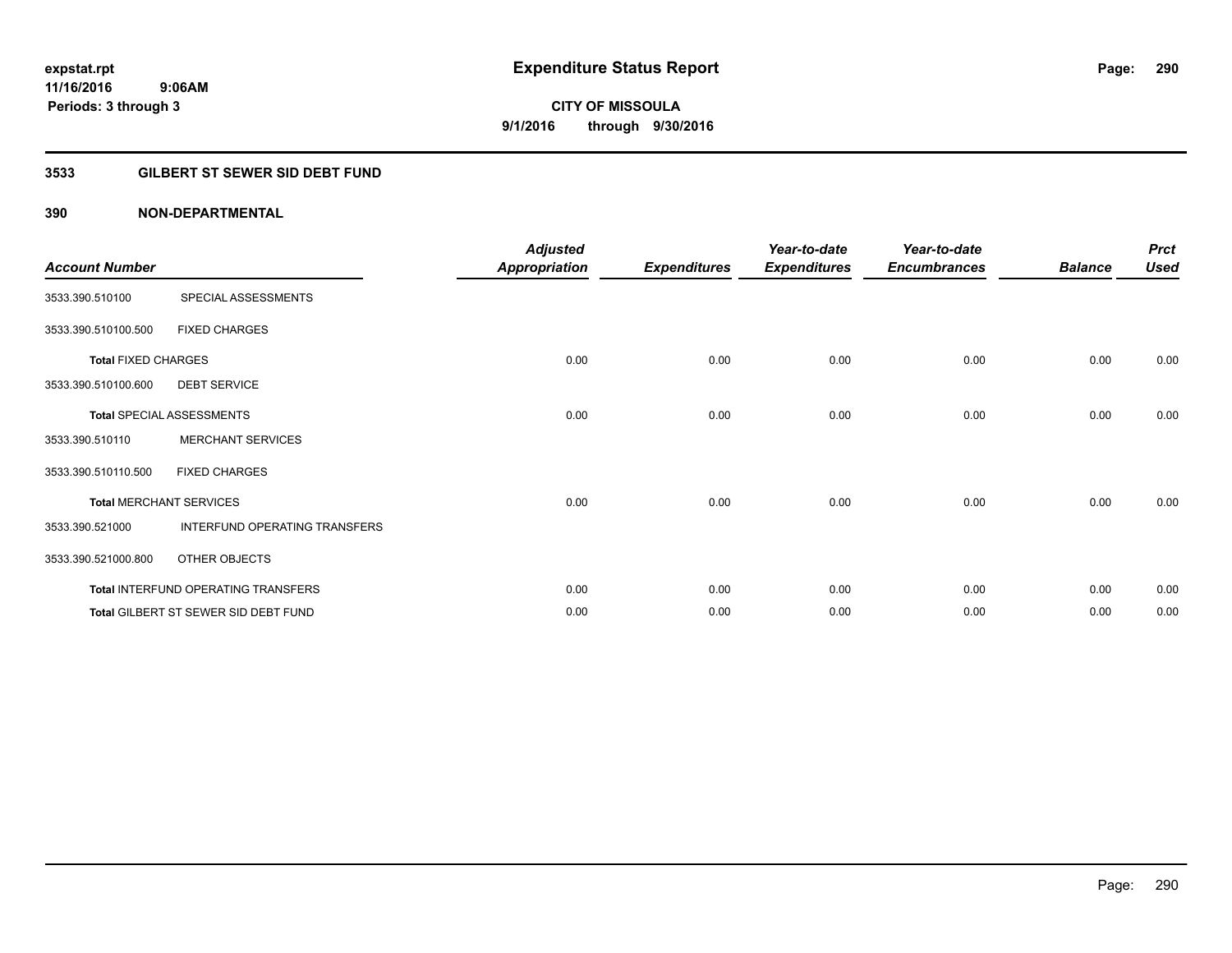#### **3534 LINCOLNWOOD SEWER PHASE I**

| <b>Account Number</b>      |                                  | <b>Adjusted</b><br><b>Appropriation</b> | <b>Expenditures</b> | Year-to-date<br><b>Expenditures</b> | Year-to-date<br><b>Encumbrances</b> | <b>Balance</b> | <b>Prct</b><br>Used |
|----------------------------|----------------------------------|-----------------------------------------|---------------------|-------------------------------------|-------------------------------------|----------------|---------------------|
| 3534.390.510100            | SPECIAL ASSESSMENTS              |                                         |                     |                                     |                                     |                |                     |
| 3534.390.510100.600        | <b>DEBT SERVICE</b>              |                                         |                     |                                     |                                     |                |                     |
|                            | <b>Total SPECIAL ASSESSMENTS</b> | 0.00                                    | 0.00                | 0.00                                | 0.00                                | 0.00           | 0.00                |
| 3534.390.510110            | <b>MERCHANT SERVICES</b>         |                                         |                     |                                     |                                     |                |                     |
| 3534.390.510110.500        | <b>FIXED CHARGES</b>             |                                         |                     |                                     |                                     |                |                     |
| <b>Total FIXED CHARGES</b> |                                  | 0.00                                    | 0.00                | 0.00                                | 0.00                                | 0.00           | 0.00                |
|                            | <b>Total MERCHANT SERVICES</b>   | 0.00                                    | 0.00                | 0.00                                | 0.00                                | 0.00           | 0.00                |
|                            | Total LINCOLNWOOD SEWER PHASE I  | 0.00                                    | 0.00                | 0.00                                | 0.00                                | 0.00           | 0.00                |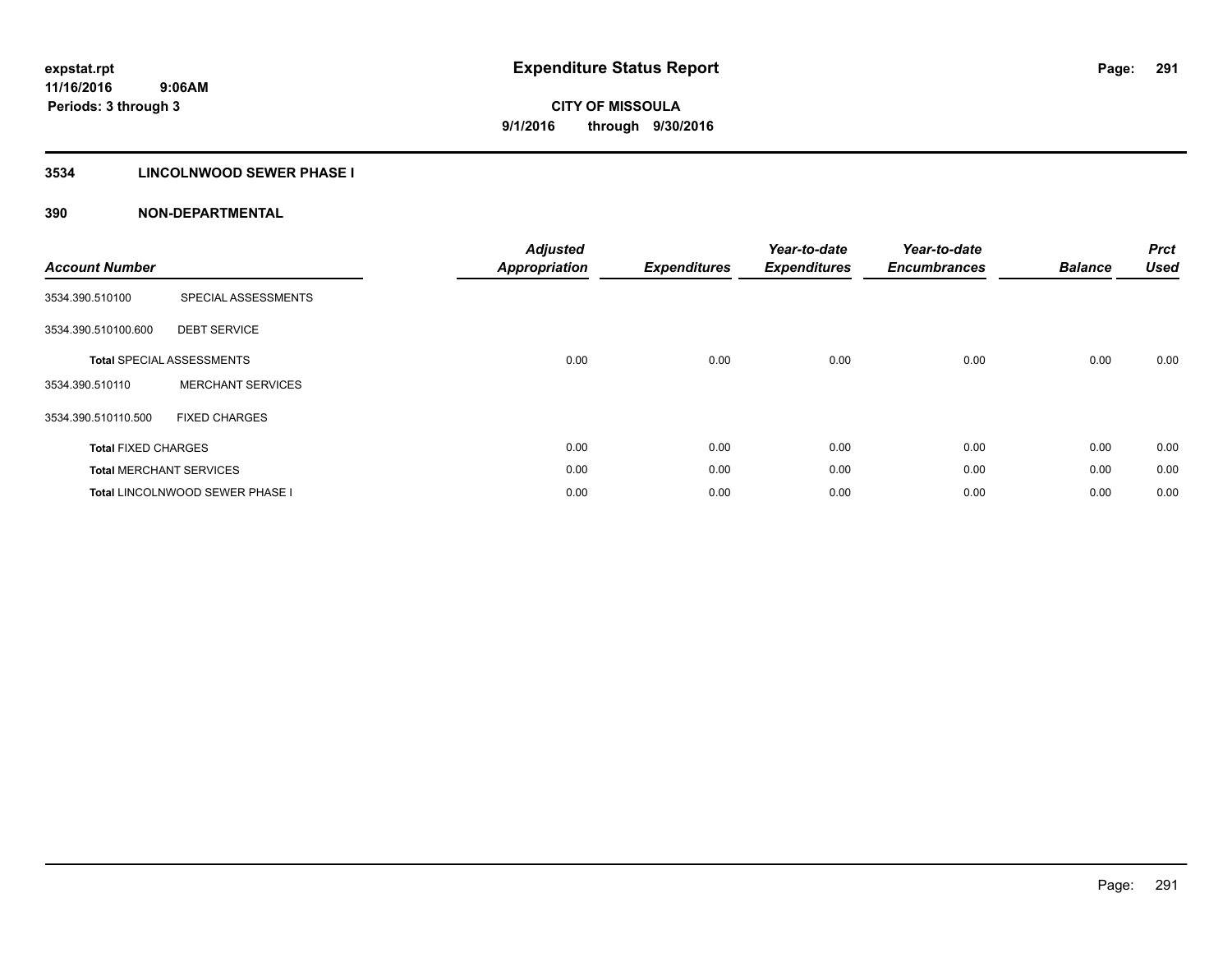#### **3535 SLANT STREET TRAFFIC CALMING**

| <b>Account Number</b> |                                            | <b>Adjusted</b><br>Appropriation | <b>Expenditures</b> | Year-to-date<br><b>Expenditures</b> | Year-to-date<br><b>Encumbrances</b> | <b>Balance</b> | <b>Prct</b><br>Used |
|-----------------------|--------------------------------------------|----------------------------------|---------------------|-------------------------------------|-------------------------------------|----------------|---------------------|
| 3535.390.510110       | <b>MERCHANT SERVICES</b>                   |                                  |                     |                                     |                                     |                |                     |
| 3535.390.510110.500   | <b>FIXED CHARGES</b>                       |                                  |                     |                                     |                                     |                |                     |
|                       | <b>Total MERCHANT SERVICES</b>             | 0.00                             | 0.00                | 0.00                                | 0.00                                | 0.00           | 0.00                |
| 3535.390.521000       | INTERFUND OPERATING TRANSFERS              |                                  |                     |                                     |                                     |                |                     |
| 3535.390.521000.800   | OTHER OBJECTS                              |                                  |                     |                                     |                                     |                |                     |
|                       | <b>Total INTERFUND OPERATING TRANSFERS</b> | 0.00                             | 0.00                | 0.00                                | 0.00                                | 0.00           | 0.00                |
|                       | <b>Total SLANT STREET TRAFFIC CALMING</b>  | 0.00                             | 0.00                | 0.00                                | 0.00                                | 0.00           | 0.00                |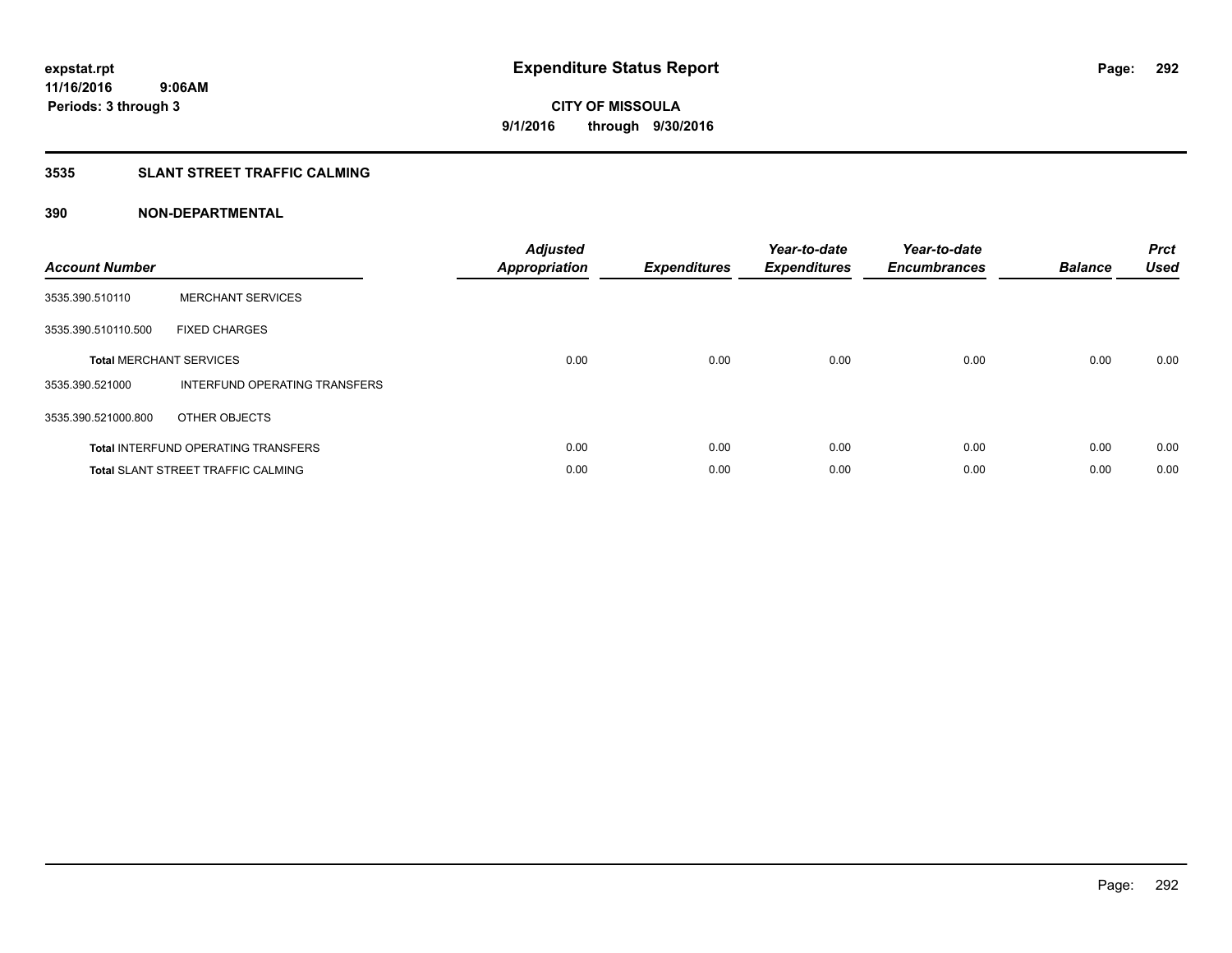## **3536 LINCOLNWOOD SEWER PHASE II**

| <b>Account Number</b>      |                                  | <b>Adjusted</b><br><b>Appropriation</b> | <b>Expenditures</b> | Year-to-date<br><b>Expenditures</b> | Year-to-date<br><b>Encumbrances</b> | <b>Balance</b> | <b>Prct</b><br><b>Used</b> |
|----------------------------|----------------------------------|-----------------------------------------|---------------------|-------------------------------------|-------------------------------------|----------------|----------------------------|
| 3536.390.510100            | SPECIAL ASSESSMENTS              |                                         |                     |                                     |                                     |                |                            |
| 3536.390.510100.600        | <b>DEBT SERVICE</b>              |                                         |                     |                                     |                                     |                |                            |
|                            | <b>Total SPECIAL ASSESSMENTS</b> | 0.00                                    | 0.00                | 0.00                                | 0.00                                | 0.00           | 0.00                       |
| 3536.390.510110            | <b>MERCHANT SERVICES</b>         |                                         |                     |                                     |                                     |                |                            |
| 3536.390.510110.500        | <b>FIXED CHARGES</b>             |                                         |                     |                                     |                                     |                |                            |
| <b>Total FIXED CHARGES</b> |                                  | 0.00                                    | 0.00                | 0.00                                | 0.00                                | 0.00           | 0.00                       |
|                            | <b>Total MERCHANT SERVICES</b>   | 0.00                                    | 0.00                | 0.00                                | 0.00                                | 0.00           | 0.00                       |
|                            | Total LINCOLNWOOD SEWER PHASE II | 0.00                                    | 0.00                | 0.00                                | 0.00                                | 0.00           | 0.00                       |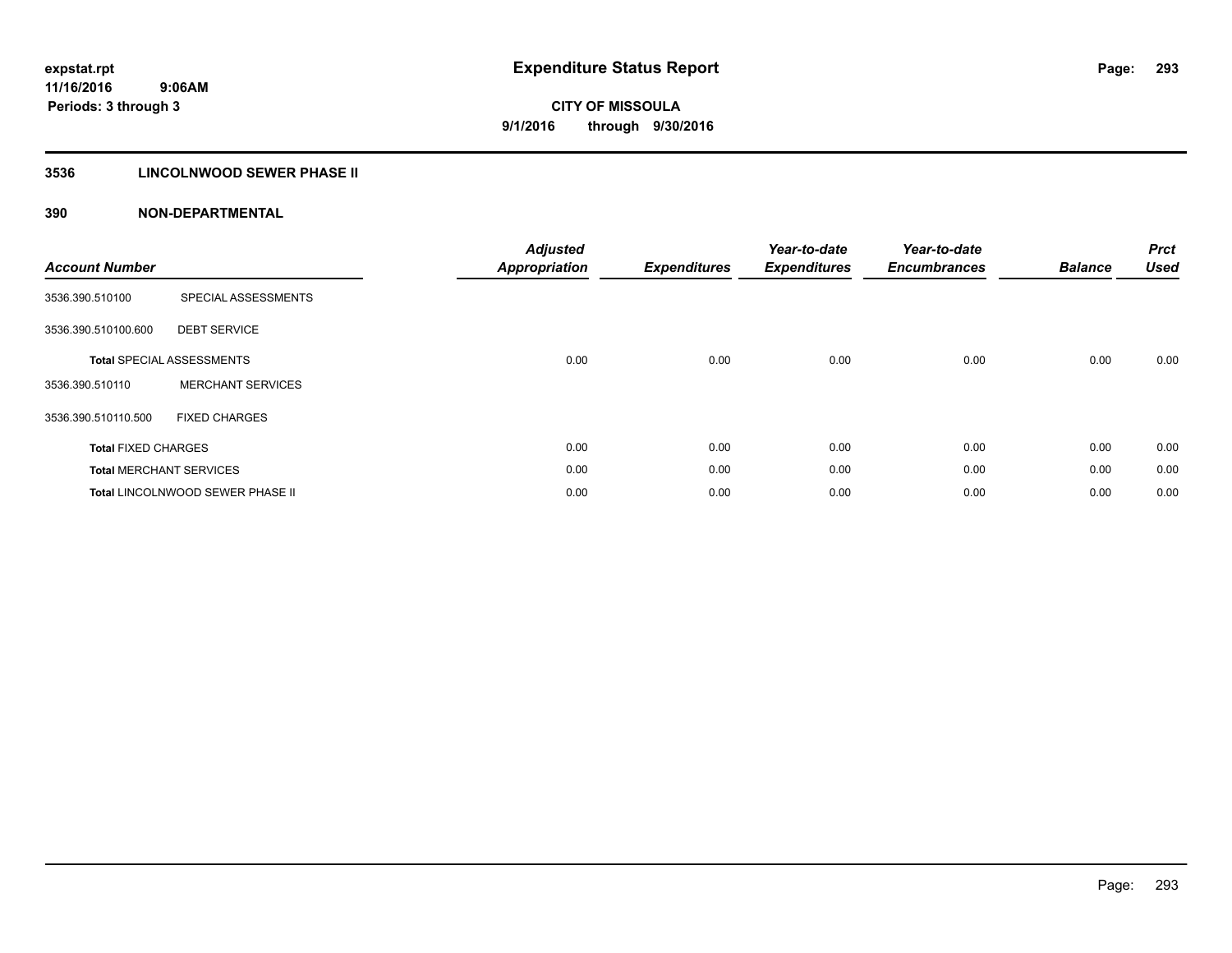#### **3539 SOUTH 4TH STREET W TRAFFIC**

| <b>Account Number</b> |                                            | <b>Adjusted</b><br>Appropriation | <b>Expenditures</b> | Year-to-date<br><b>Expenditures</b> | Year-to-date<br><b>Encumbrances</b> | <b>Balance</b> | <b>Prct</b><br>Used |
|-----------------------|--------------------------------------------|----------------------------------|---------------------|-------------------------------------|-------------------------------------|----------------|---------------------|
| 3539.390.510110       | <b>MERCHANT SERVICES</b>                   |                                  |                     |                                     |                                     |                |                     |
| 3539.390.510110.500   | <b>FIXED CHARGES</b>                       |                                  |                     |                                     |                                     |                |                     |
|                       | <b>Total MERCHANT SERVICES</b>             | 0.00                             | 0.00                | 0.00                                | 0.00                                | 0.00           | 0.00                |
| 3539.390.521000       | INTERFUND OPERATING TRANSFERS              |                                  |                     |                                     |                                     |                |                     |
| 3539.390.521000.800   | OTHER OBJECTS                              |                                  |                     |                                     |                                     |                |                     |
|                       | <b>Total INTERFUND OPERATING TRANSFERS</b> | 0.00                             | 0.00                | 0.00                                | 0.00                                | 0.00           | 0.00                |
|                       | <b>Total SOUTH 4TH STREET W TRAFFIC</b>    | 0.00                             | 0.00                | 0.00                                | 0.00                                | 0.00           | 0.00                |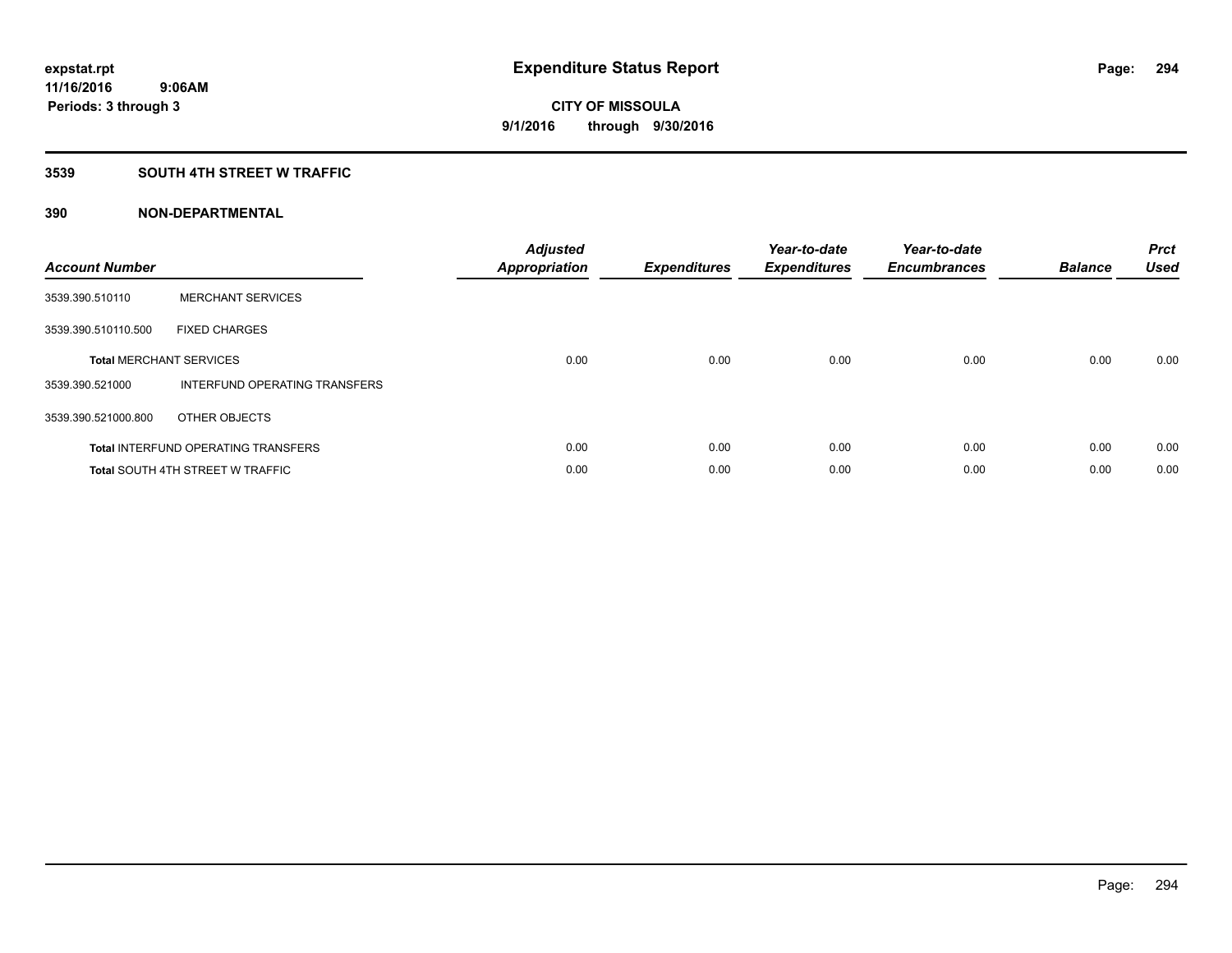#### **3540 SID 540 DEBT SERVICE FUND**

|                       |                                  | <b>Adjusted</b>      |                     | Year-to-date        | Year-to-date        |                | <b>Prct</b> |
|-----------------------|----------------------------------|----------------------|---------------------|---------------------|---------------------|----------------|-------------|
| <b>Account Number</b> |                                  | <b>Appropriation</b> | <b>Expenditures</b> | <b>Expenditures</b> | <b>Encumbrances</b> | <b>Balance</b> | Used        |
| 3540.390.510100       | SPECIAL ASSESSMENTS              |                      |                     |                     |                     |                |             |
| 3540.390.510100.300   | PURCHASED SERVICES               |                      |                     |                     |                     |                |             |
|                       | <b>Total PURCHASED SERVICES</b>  | 0.00                 | 0.00                | 0.00                | 0.00                | 0.00           | 0.00        |
| 3540.390.510100.600   | <b>DEBT SERVICE</b>              |                      |                     |                     |                     |                |             |
|                       | <b>Total SPECIAL ASSESSMENTS</b> | 0.00                 | 0.00                | 0.00                | 0.00                | 0.00           | 0.00        |
| 3540.390.510110       | <b>MERCHANT SERVICES</b>         |                      |                     |                     |                     |                |             |
| 3540.390.510110.500   | <b>FIXED CHARGES</b>             |                      |                     |                     |                     |                |             |
|                       | <b>Total MERCHANT SERVICES</b>   | 0.00                 | 0.00                | 0.00                | 0.00                | 0.00           | 0.00        |
|                       | Total SID 540 DEBT SERVICE FUND  | 0.00                 | 0.00                | 0.00                | 0.00                | 0.00           | 0.00        |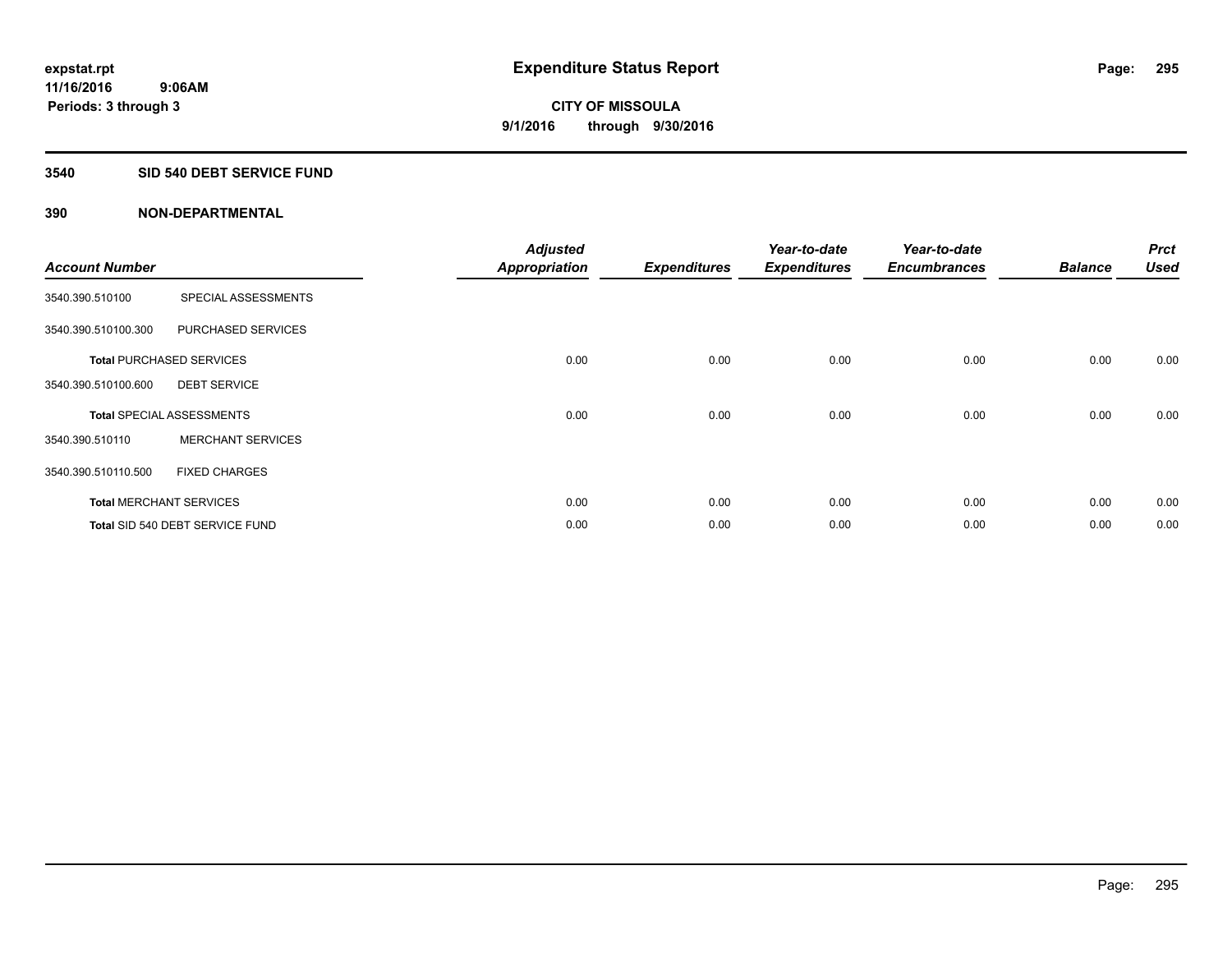#### **3541 SID 541 DEBT SERVICE**

| <b>Account Number</b> |                                           | <b>Adjusted</b><br><b>Appropriation</b> | <b>Expenditures</b> | Year-to-date<br><b>Expenditures</b> | Year-to-date<br><b>Encumbrances</b> | <b>Balance</b> | <b>Prct</b><br><b>Used</b> |
|-----------------------|-------------------------------------------|-----------------------------------------|---------------------|-------------------------------------|-------------------------------------|----------------|----------------------------|
| 3541.390.510100       | SPECIAL ASSESSMENTS                       |                                         |                     |                                     |                                     |                |                            |
| 3541.390.510100.600   | <b>DEBT SERVICE</b>                       |                                         |                     |                                     |                                     |                |                            |
|                       | 3541.390.510100.620.000 PINEVIEW PARK/INT | 0.00                                    | 0.00                | 300.00                              | 0.00                                | $-300.00$      | 0.00                       |
|                       | <b>Total SPECIAL ASSESSMENTS</b>          | 0.00                                    | 0.00                | 300.00                              | 0.00                                | $-300.00$      | 0.00                       |
| 3541.390.510110       | <b>MERCHANT SERVICES</b>                  |                                         |                     |                                     |                                     |                |                            |
| 3541.390.510110.500   | <b>FIXED CHARGES</b>                      |                                         |                     |                                     |                                     |                |                            |
|                       | <b>Total MERCHANT SERVICES</b>            | 0.00                                    | 0.00                | 0.00                                | 0.00                                | 0.00           | 0.00                       |
|                       | Total SID 541 DEBT SERVICE                | 0.00                                    | 0.00                | 300.00                              | 0.00                                | $-300.00$      | 0.00                       |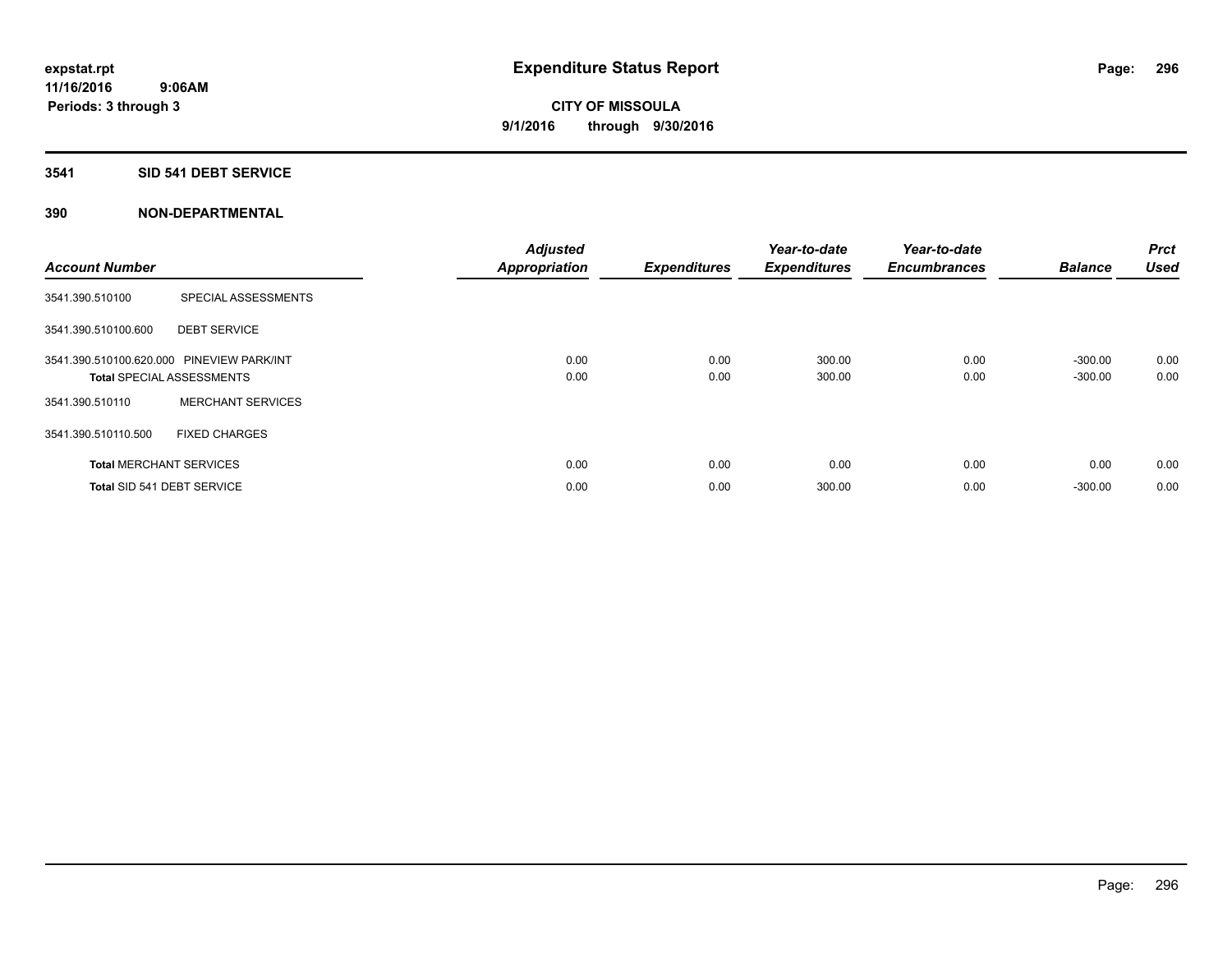#### **3543 SID 543 DEBT SERVICE**

| <b>Account Number</b>      |                                     | <b>Adjusted</b><br><b>Appropriation</b> | <b>Expenditures</b> | Year-to-date<br><b>Expenditures</b> | Year-to-date<br><b>Encumbrances</b> | <b>Balance</b> | <b>Prct</b><br><b>Used</b> |
|----------------------------|-------------------------------------|-----------------------------------------|---------------------|-------------------------------------|-------------------------------------|----------------|----------------------------|
| 3543.390.510000            | <b>MISCELLANEOUS</b>                |                                         |                     |                                     |                                     |                |                            |
| 3543.390.510000.800        | OTHER OBJECTS                       |                                         |                     |                                     |                                     |                |                            |
| <b>Total MISCELLANEOUS</b> |                                     | 0.00                                    | 0.00                | 0.00                                | 0.00                                | 0.00           | 0.00                       |
| 3543.390.510100            | SPECIAL ASSESSMENTS                 |                                         |                     |                                     |                                     |                |                            |
| 3543.390.510100.600        | <b>DEBT SERVICE</b>                 |                                         |                     |                                     |                                     |                |                            |
|                            | <b>Total SPECIAL ASSESSMENTS</b>    | 0.00                                    | 0.00                | 0.00                                | 0.00                                | 0.00           | 0.00                       |
| 3543.390.510110            | <b>MERCHANT SERVICES</b>            |                                         |                     |                                     |                                     |                |                            |
| 3543.390.510110.500        | <b>FIXED CHARGES</b>                |                                         |                     |                                     |                                     |                |                            |
|                            | <b>Total MERCHANT SERVICES</b>      | 0.00                                    | 0.00                | 0.00                                | 0.00                                | 0.00           | 0.00                       |
| 3543.390.521000            | INTERFUND OPERATING TRANSFERS       |                                         |                     |                                     |                                     |                |                            |
| 3543.390.521000.800        | OTHER OBJECTS                       |                                         |                     |                                     |                                     |                |                            |
|                            | Total INTERFUND OPERATING TRANSFERS | 0.00                                    | 0.00                | 0.00                                | 0.00                                | 0.00           | 0.00                       |
|                            | Total SID 543 DEBT SERVICE          | 0.00                                    | 0.00                | 0.00                                | 0.00                                | 0.00           | 0.00                       |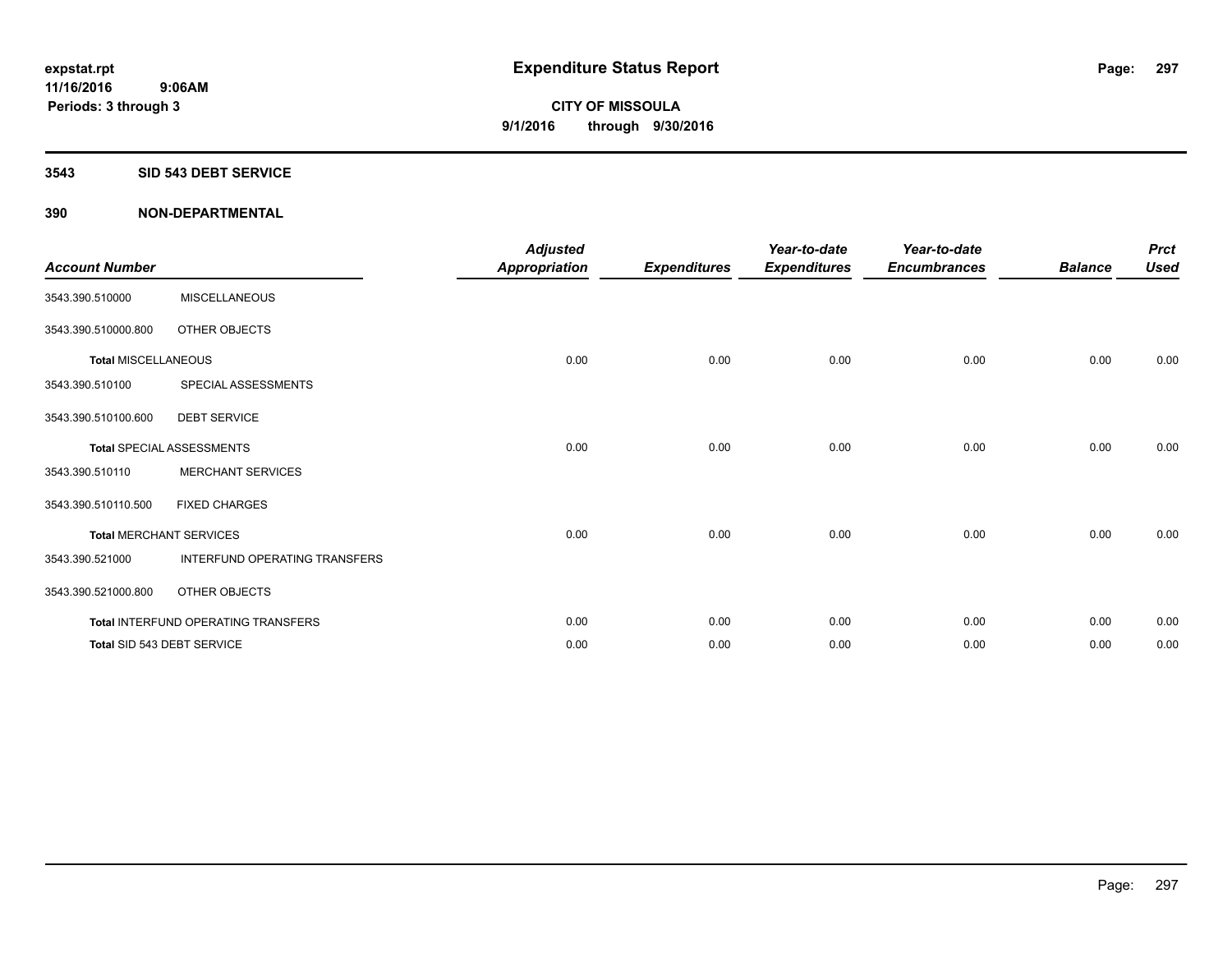#### **3544 SID 544 RATTLESNAKE DEBT SERVICE**

| <b>Account Number</b>         |                                                 | <b>Adjusted</b><br><b>Appropriation</b> | <b>Expenditures</b>  | Year-to-date<br><b>Expenditures</b> | Year-to-date<br><b>Encumbrances</b> | <b>Balance</b>             | <b>Prct</b><br>Used |
|-------------------------------|-------------------------------------------------|-----------------------------------------|----------------------|-------------------------------------|-------------------------------------|----------------------------|---------------------|
| 3544.390.510100               | SPECIAL ASSESSMENTS                             |                                         |                      |                                     |                                     |                            |                     |
| 3544.390.510100.600           | <b>DEBT SERVICE</b>                             |                                         |                      |                                     |                                     |                            |                     |
| <b>Total DEBT SERVICE</b>     | 3544.390.510100.620.000 INTEREST / SERVICE FEES | 0.00<br>0.00                            | 3.100.00<br>3,100.00 | 3.100.00<br>3,100.00                | 0.00<br>0.00                        | $-3.100.00$<br>$-3,100.00$ | 0.00<br>0.00        |
| <b>Total NON-DEPARTMENTAL</b> |                                                 | 0.00                                    | 3.100.00             | 3,100.00                            | 0.00                                | $-3,100.00$                | 0.00                |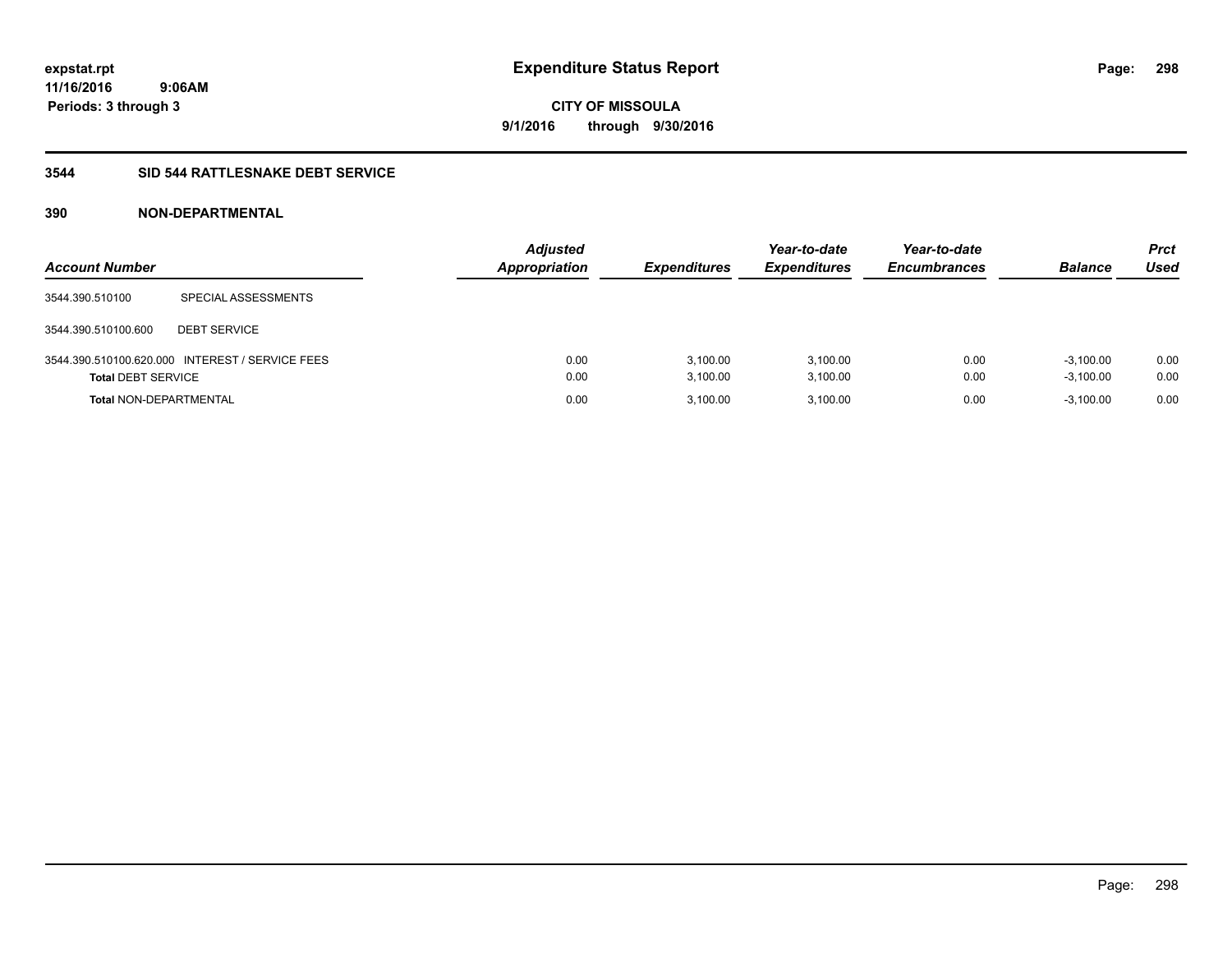**299**

**11/16/2016 9:06AM Periods: 3 through 3**

**CITY OF MISSOULA 9/1/2016 through 9/30/2016**

#### **3544 SID 544 RATTLESNAKE DEBT SERVICE**

#### **550 SID 544 PROJECT**

| <b>Account Number</b>     |                     | <b>Adjusted</b><br><b>Appropriation</b> | <b>Expenditures</b> | Year-to-date<br><b>Expenditures</b> | Year-to-date<br><b>Encumbrances</b> | <b>Balance</b> | <b>Prct</b><br>Used |
|---------------------------|---------------------|-----------------------------------------|---------------------|-------------------------------------|-------------------------------------|----------------|---------------------|
| 3544.550.510100           | SPECIAL ASSESSMENTS |                                         |                     |                                     |                                     |                |                     |
| 3544.550.510100.600       | <b>DEBT SERVICE</b> |                                         |                     |                                     |                                     |                |                     |
| <b>Total DEBT SERVICE</b> |                     | 0.00                                    | 0.00                | 0.00                                | 0.00                                | 0.00           | 0.00                |
| Total SID 544 PROJECT     |                     | 0.00                                    | 0.00                | 0.00                                | 0.00                                | 0.00           | 0.00                |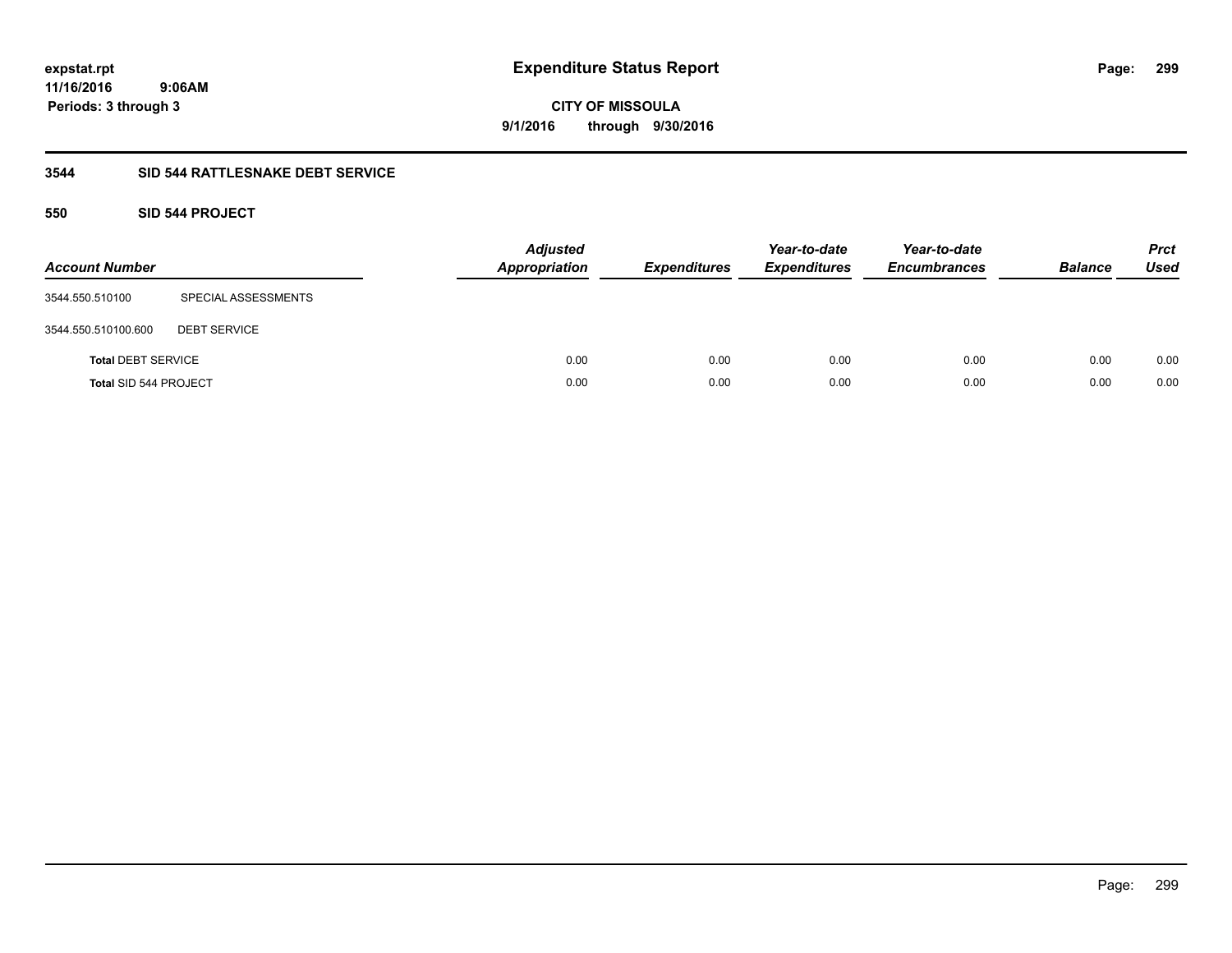#### **3544 SID 544 RATTLESNAKE DEBT SERVICE**

## **555 LOLO STREET PROJECT**

| <b>Account Number</b> |                                               | <b>Adjusted</b><br><b>Appropriation</b> | <b>Expenditures</b> | Year-to-date<br><b>Expenditures</b> | Year-to-date<br><b>Encumbrances</b> | <b>Balance</b> | <b>Prct</b><br><b>Used</b> |
|-----------------------|-----------------------------------------------|-----------------------------------------|---------------------|-------------------------------------|-------------------------------------|----------------|----------------------------|
| 3544.555.510100       | SPECIAL ASSESSMENTS                           |                                         |                     |                                     |                                     |                |                            |
| 3544.555.510100.600   | <b>DEBT SERVICE</b>                           |                                         |                     |                                     |                                     |                |                            |
|                       | <b>Total SPECIAL ASSESSMENTS</b>              | 0.00                                    | 0.00                | 0.00                                | 0.00                                | 0.00           | 0.00                       |
| 3544.555.510110       | <b>MERCHANT SERVICES</b>                      |                                         |                     |                                     |                                     |                |                            |
| 3544.555.510110.500   | <b>FIXED CHARGES</b>                          |                                         |                     |                                     |                                     |                |                            |
|                       | <b>Total LOLO STREET PROJECT</b>              | 0.00                                    | 0.00                | 0.00                                | 0.00                                | 0.00           | 0.00                       |
|                       | <b>Total SID 544 RATTLESNAKE DEBT SERVICE</b> | 0.00                                    | 3.100.00            | 3,100.00                            | 0.00                                | $-3.100.00$    | 0.00                       |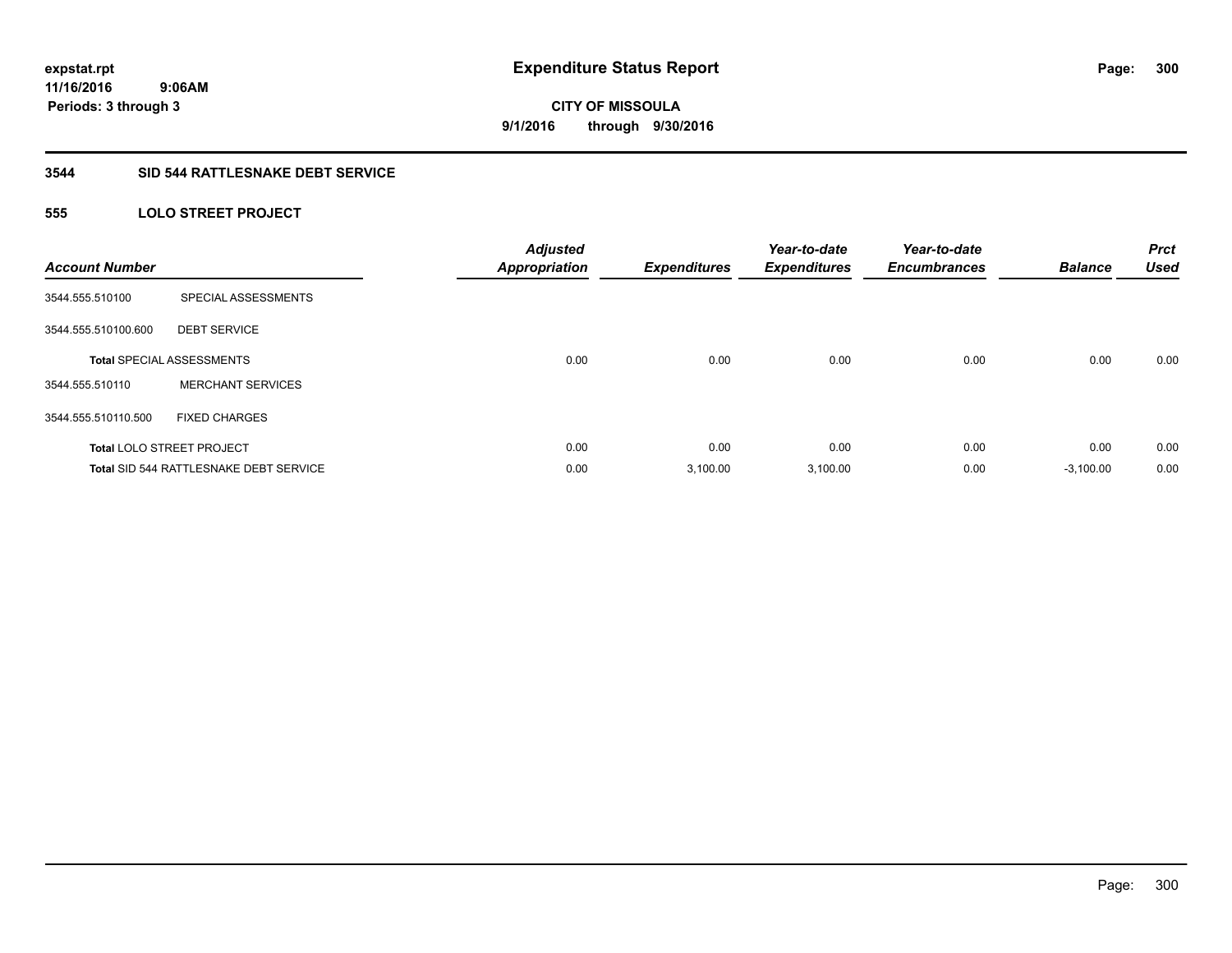#### **3545 SID 545 DEBT SERVICE**

| <b>Account Number</b> |                                            | <b>Adjusted</b><br><b>Appropriation</b> | <b>Expenditures</b> | Year-to-date<br><b>Expenditures</b> | Year-to-date<br><b>Encumbrances</b> | <b>Balance</b> | <b>Prct</b><br><b>Used</b> |
|-----------------------|--------------------------------------------|-----------------------------------------|---------------------|-------------------------------------|-------------------------------------|----------------|----------------------------|
| 3545.390.510100       | SPECIAL ASSESSMENTS                        |                                         |                     |                                     |                                     |                |                            |
| 3545.390.510100.600   | <b>DEBT SERVICE</b>                        |                                         |                     |                                     |                                     |                |                            |
|                       | <b>Total SPECIAL ASSESSMENTS</b>           | 0.00                                    | 0.00                | 0.00                                | 0.00                                | 0.00           | 0.00                       |
| 3545.390.510110       | <b>MERCHANT SERVICES</b>                   |                                         |                     |                                     |                                     |                |                            |
| 3545.390.510110.500   | <b>FIXED CHARGES</b>                       |                                         |                     |                                     |                                     |                |                            |
|                       | <b>Total MERCHANT SERVICES</b>             | 0.00                                    | 0.00                | 0.00                                | 0.00                                | 0.00           | 0.00                       |
| 3545.390.521000       | INTERFUND OPERATING TRANSFERS              |                                         |                     |                                     |                                     |                |                            |
| 3545.390.521000.800   | OTHER OBJECTS                              |                                         |                     |                                     |                                     |                |                            |
|                       | <b>Total INTERFUND OPERATING TRANSFERS</b> | 0.00                                    | 0.00                | 0.00                                | 0.00                                | 0.00           | 0.00                       |
|                       | Total SID 545 DEBT SERVICE                 | 0.00                                    | 0.00                | 0.00                                | 0.00                                | 0.00           | 0.00                       |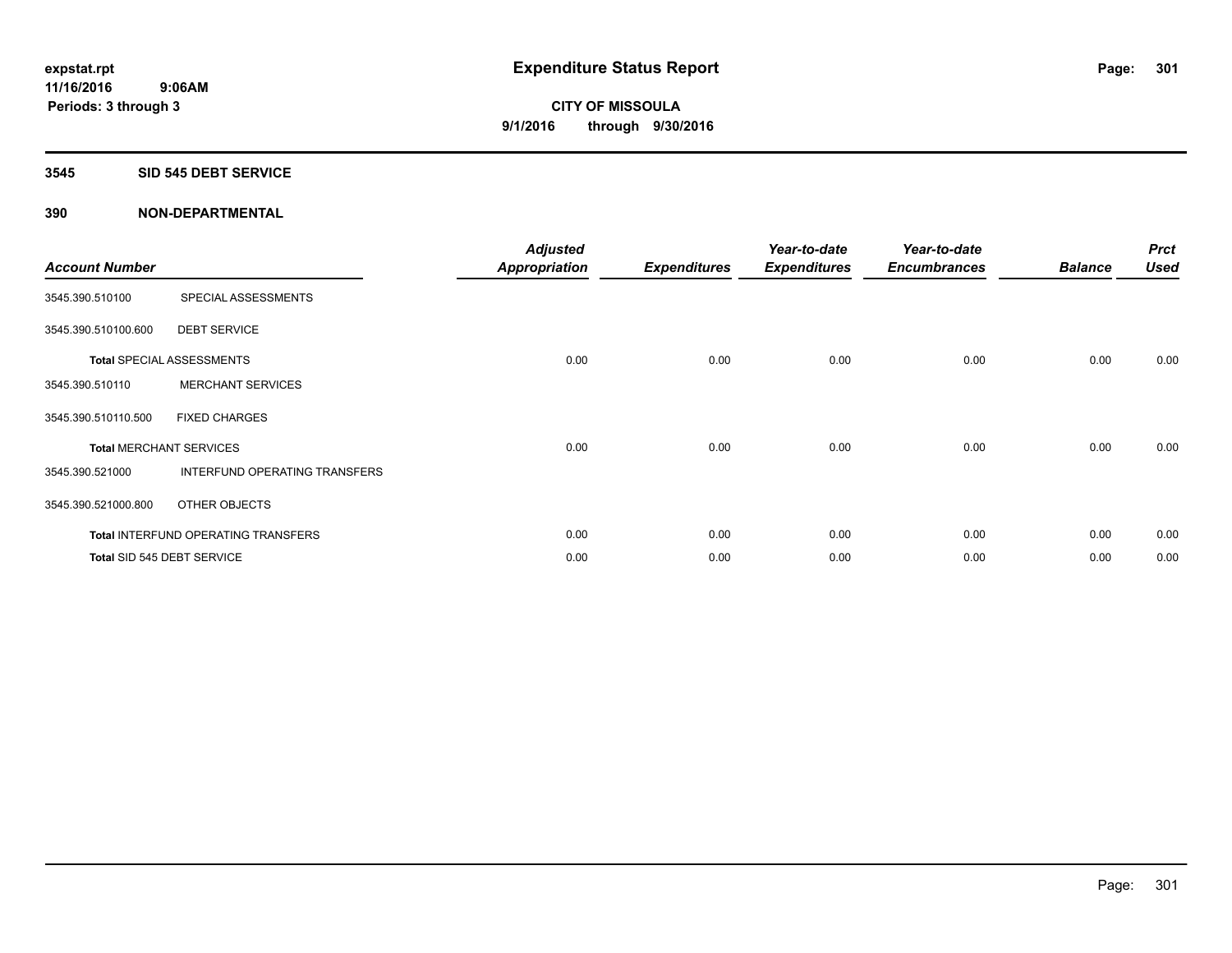#### **3546 SID 546 DEBT SERVICE**

| <b>Account Number</b> |                                            | <b>Adjusted</b><br><b>Appropriation</b> | <b>Expenditures</b> | Year-to-date<br><b>Expenditures</b> | Year-to-date<br><b>Encumbrances</b> | <b>Balance</b> | <b>Prct</b><br><b>Used</b> |
|-----------------------|--------------------------------------------|-----------------------------------------|---------------------|-------------------------------------|-------------------------------------|----------------|----------------------------|
| 3546.390.510100       | SPECIAL ASSESSMENTS                        |                                         |                     |                                     |                                     |                |                            |
| 3546.390.510100.600   | <b>DEBT SERVICE</b>                        |                                         |                     |                                     |                                     |                |                            |
|                       | <b>Total SPECIAL ASSESSMENTS</b>           | 0.00                                    | 0.00                | 0.00                                | 0.00                                | 0.00           | 0.00                       |
| 3546.390.510110       | <b>MERCHANT SERVICES</b>                   |                                         |                     |                                     |                                     |                |                            |
| 3546.390.510110.500   | <b>FIXED CHARGES</b>                       |                                         |                     |                                     |                                     |                |                            |
|                       | <b>Total MERCHANT SERVICES</b>             | 0.00                                    | 0.00                | 0.00                                | 0.00                                | 0.00           | 0.00                       |
| 3546.390.521000       | INTERFUND OPERATING TRANSFERS              |                                         |                     |                                     |                                     |                |                            |
| 3546.390.521000.800   | OTHER OBJECTS                              |                                         |                     |                                     |                                     |                |                            |
|                       | <b>Total INTERFUND OPERATING TRANSFERS</b> | 0.00                                    | 0.00                | 0.00                                | 0.00                                | 0.00           | 0.00                       |
|                       | Total SID 546 DEBT SERVICE                 | 0.00                                    | 0.00                | 0.00                                | 0.00                                | 0.00           | 0.00                       |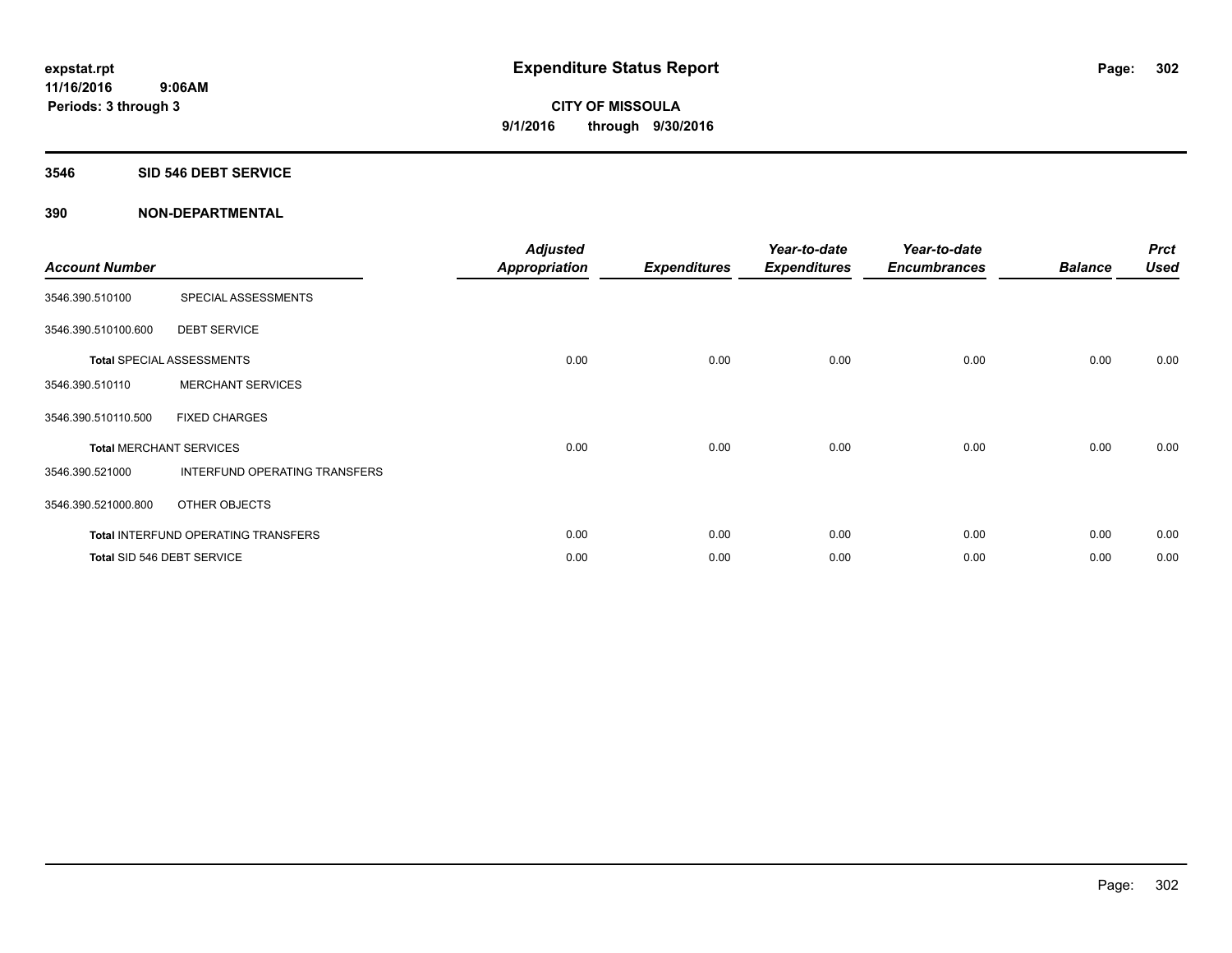# **3548 SID 548-5TH, 6TH & ARTHUR**

| <b>Account Number</b> |                                                                                     | <b>Adjusted</b><br><b>Appropriation</b> | <b>Expenditures</b> | Year-to-date<br><b>Expenditures</b> | Year-to-date<br><b>Encumbrances</b> | <b>Balance</b>         | Prct<br><b>Used</b> |
|-----------------------|-------------------------------------------------------------------------------------|-----------------------------------------|---------------------|-------------------------------------|-------------------------------------|------------------------|---------------------|
| 3548.390.510100       | SPECIAL ASSESSMENTS                                                                 |                                         |                     |                                     |                                     |                        |                     |
| 3548.390.510100.600   | <b>DEBT SERVICE</b>                                                                 |                                         |                     |                                     |                                     |                        |                     |
|                       | 3548.390.510100.620.000 INTEREST / SERVICE FEES<br><b>Total SPECIAL ASSESSMENTS</b> | 0.00<br>0.00                            | 0.00<br>0.00        | 350.00<br>350.00                    | 0.00<br>0.00                        | $-350.00$<br>$-350.00$ | 0.00<br>0.00        |
| 3548.390.510110       | <b>MERCHANT SERVICES</b>                                                            |                                         |                     |                                     |                                     |                        |                     |
| 3548.390.510110.500   | <b>FIXED CHARGES</b>                                                                |                                         |                     |                                     |                                     |                        |                     |
|                       | <b>Total MERCHANT SERVICES</b>                                                      | 0.00                                    | 0.00                | 0.00                                | 0.00                                | 0.00                   | 0.00                |
|                       | Total SID 548-5TH, 6TH & ARTHUR                                                     | 0.00                                    | 0.00                | 350.00                              | 0.00                                | $-350.00$              | 0.00                |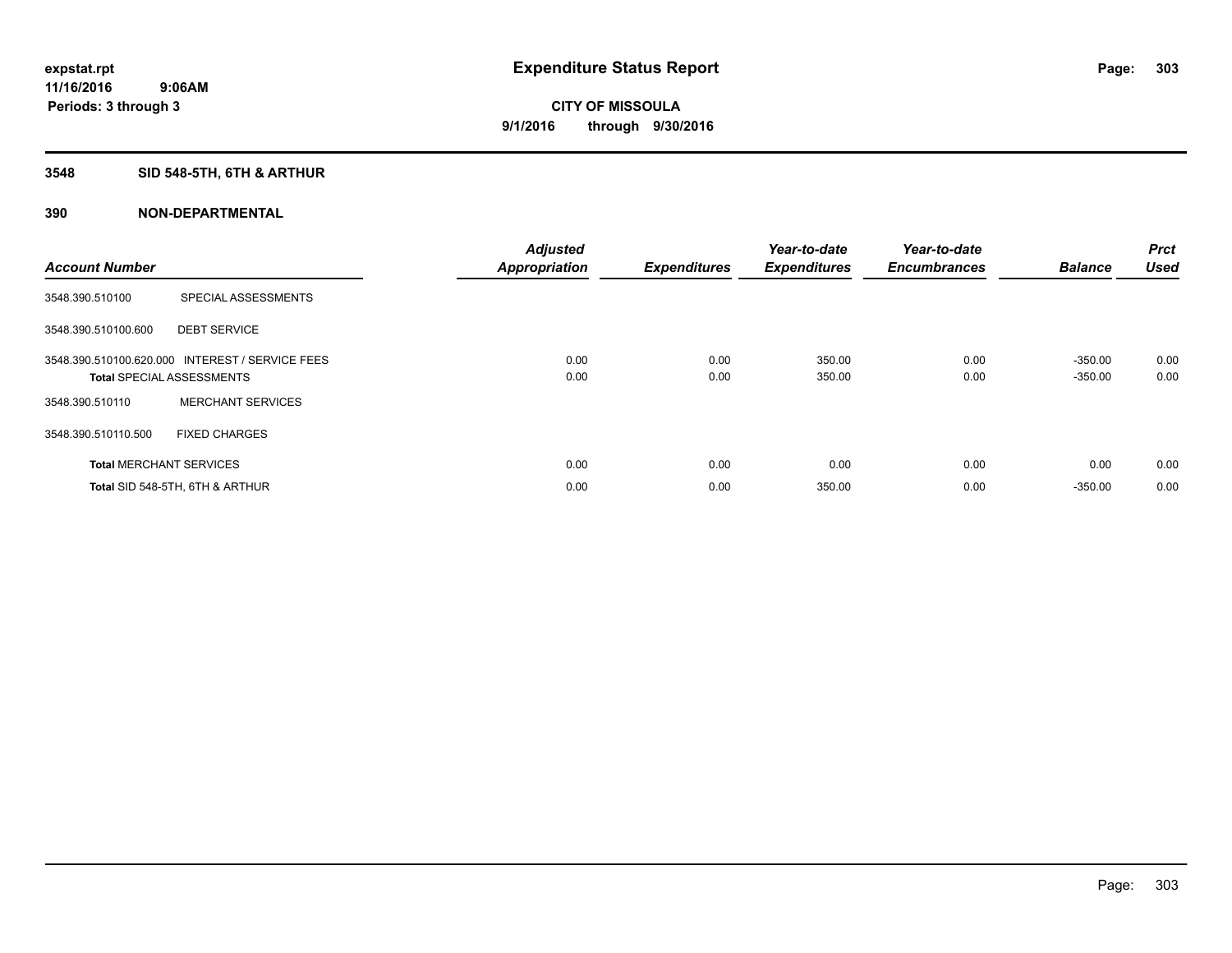#### **3549 SID 549 HILLVIEW WAY**

| <b>Account Number</b>            |                                                 | <b>Adjusted</b><br>Appropriation | <b>Expenditures</b> | Year-to-date<br><b>Expenditures</b> | Year-to-date<br><b>Encumbrances</b> | <b>Balance</b>         | <b>Prct</b><br><b>Used</b> |
|----------------------------------|-------------------------------------------------|----------------------------------|---------------------|-------------------------------------|-------------------------------------|------------------------|----------------------------|
| 3549.390.510100                  | SPECIAL ASSESSMENTS                             |                                  |                     |                                     |                                     |                        |                            |
| 3549.390.510100.600              | <b>DEBT SERVICE</b>                             |                                  |                     |                                     |                                     |                        |                            |
| <b>Total SPECIAL ASSESSMENTS</b> | 3549.390.510100.620.000 INTEREST / SERVICE FEES | 0.00<br>0.00                     | 700.00<br>700.00    | 700.00<br>700.00                    | 0.00<br>0.00                        | $-700.00$<br>$-700.00$ | 0.00<br>0.00               |
| Total SID 549 HILLVIEW WAY       |                                                 | 0.00                             | 700.00              | 700.00                              | 0.00                                | $-700.00$              | 0.00                       |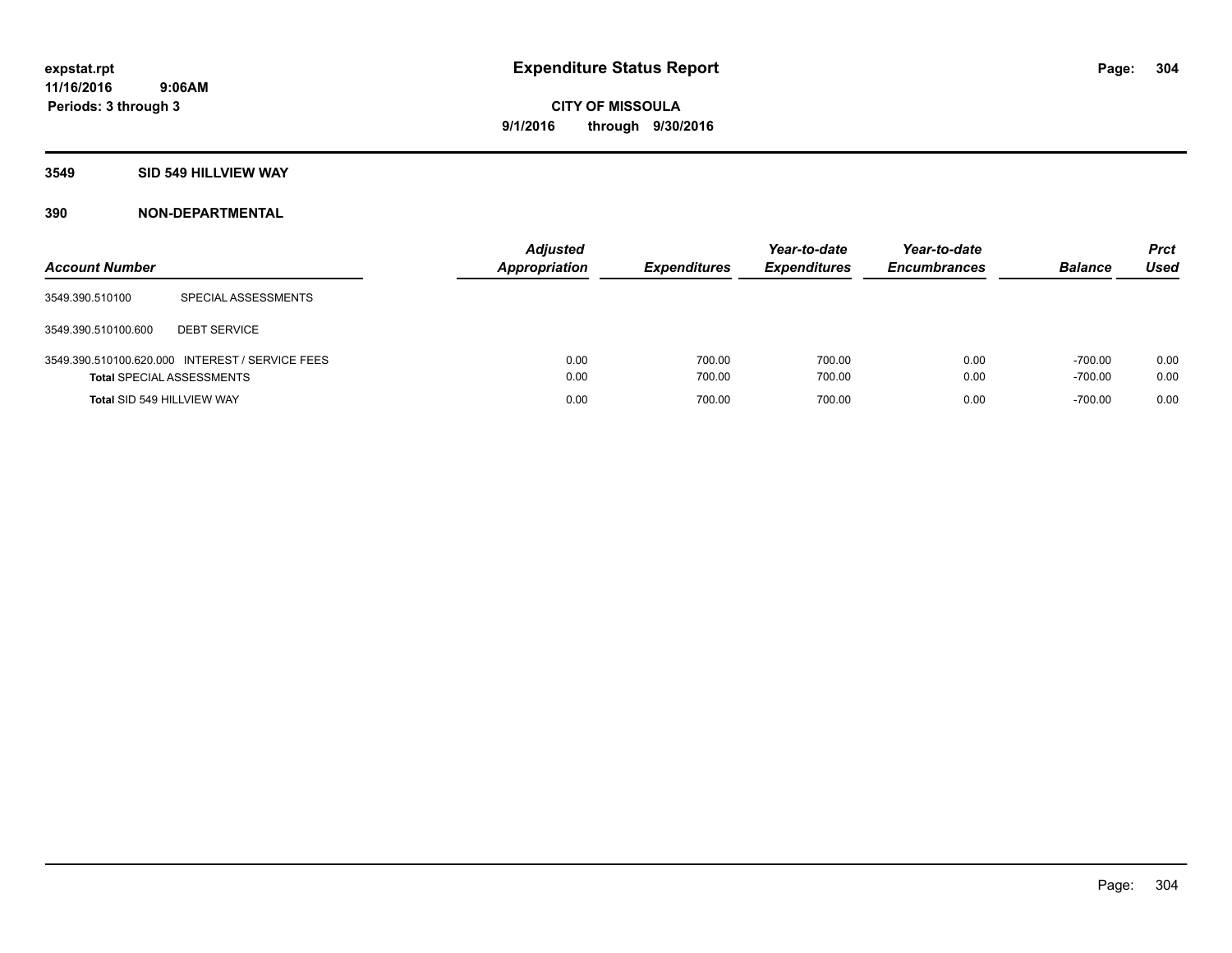#### **11/16/2016 9:06AM Periods: 3 through 3**

**305**

**CITY OF MISSOULA 9/1/2016 through 9/30/2016**

#### **4060 CAPITAL IMPROVEMENT PROGRAM FUND**

| <b>Account Number</b>                   |                                                | <b>Adjusted</b>      |                     | Year-to-date        | Year-to-date        | <b>Balance</b> | <b>Prct</b><br><b>Used</b> |
|-----------------------------------------|------------------------------------------------|----------------------|---------------------|---------------------|---------------------|----------------|----------------------------|
|                                         |                                                | <b>Appropriation</b> | <b>Expenditures</b> | <b>Expenditures</b> | <b>Encumbrances</b> |                |                            |
| 4060.390.410000                         | <b>GENERAL GOVERNMENT</b>                      |                      |                     |                     |                     |                |                            |
| 4060.390.410000.600                     | <b>DEBT SERVICE</b>                            |                      |                     |                     |                     |                |                            |
|                                         | <b>Total GENERAL GOVERNMENT</b>                | 0.00                 | 0.00                | 0.00                | 0.00                | 0.00           | 0.00                       |
| 4060.390.410001                         | SELF HOSTING ACCELA AUTOMATION                 |                      |                     |                     |                     |                |                            |
| 4060.390.410001.900                     | <b>CAPITAL OUTLAY</b>                          |                      |                     |                     |                     |                |                            |
|                                         | Total SELF HOSTING ACCELA AUTOMATION           | 0.00                 | 0.00                | 0.00                | 0.00                | 0.00           | 0.00                       |
| 4060.390.410211                         | MAYORS NEIGHBORHOOD OFFICE REMODEL             |                      |                     |                     |                     |                |                            |
| 4060.390.410211.900                     | CAPITAL OUTLAY                                 |                      |                     |                     |                     |                |                            |
|                                         | Total MAYORS NEIGHBORHOOD OFFICE REMODEL       | 0.00                 | 0.00                | 0.00                | 0.00                | 0.00           | 0.00                       |
| 4060.390.410360                         | <b>CITY HALL EXPANSION</b>                     |                      |                     |                     |                     |                |                            |
| 4060.390.410360.800                     | OTHER OBJECTS                                  |                      |                     |                     |                     |                |                            |
| <b>Total CITY HALL EXPANSION</b>        |                                                | 0.00                 | 0.00                | 0.00                | 0.00                | 0.00           | 0.00                       |
| 4060.390.410368                         | MUNI COURT EXPANSION DEBT SERVICE              |                      |                     |                     |                     |                |                            |
| 4060.390.410368.600                     | <b>DEBT SERVICE</b>                            |                      |                     |                     |                     |                |                            |
| 4060.390.410368.620.000 INTEREST & FEES |                                                | 0.00                 | 0.00                | 350.00              | 0.00                | $-350.00$      | 0.00                       |
|                                         | Total MUNI COURT EXPANSION DEBT SERVICE        | 0.00                 | 0.00                | 350.00              | 0.00                | $-350.00$      | 0.00                       |
| 4060.390.410560                         | COPIERS/COMPUTER EQUIP                         |                      |                     |                     |                     |                |                            |
| 4060.390.410560.900                     | <b>CAPITAL OUTLAY</b>                          |                      |                     |                     |                     |                |                            |
|                                         | 4060.390.410560.940.000 COPIERS/COMPUTER EQUIP | 0.00                 | 0.00                | 3,201.92            | 0.00                | $-3,201.92$    | 0.00                       |
|                                         | Total COPIERS/COMPUTER EQUIP                   | 0.00                 | 0.00                | 3,201.92            | 0.00                | $-3,201.92$    | 0.00                       |
|                                         |                                                |                      |                     |                     |                     |                |                            |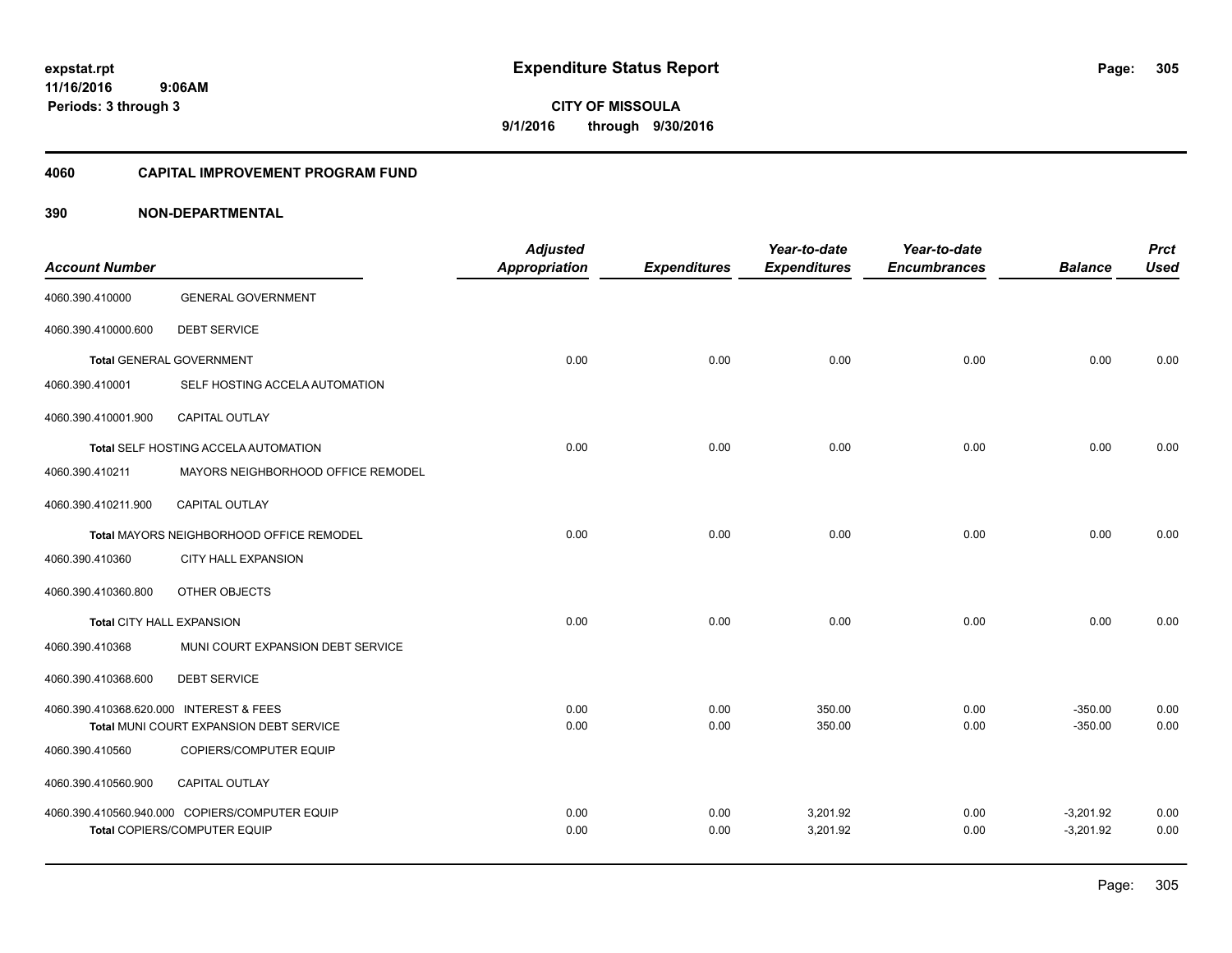**11/16/2016 9:06AM Periods: 3 through 3**

**CITY OF MISSOULA 9/1/2016 through 9/30/2016**

#### **4060 CAPITAL IMPROVEMENT PROGRAM FUND**

| <b>Account Number</b>     |                                                                                    | <b>Adjusted</b><br><b>Appropriation</b> | <b>Expenditures</b>  | Year-to-date<br><b>Expenditures</b> | Year-to-date<br><b>Encumbrances</b> | <b>Balance</b>             | <b>Prct</b><br><b>Used</b> |
|---------------------------|------------------------------------------------------------------------------------|-----------------------------------------|----------------------|-------------------------------------|-------------------------------------|----------------------------|----------------------------|
| 4060.390.410587           | CUSTOMER SERVICE REQUEST MODULE                                                    |                                         |                      |                                     |                                     |                            |                            |
| 4060.390.410587.900       | <b>CAPITAL OUTLAY</b>                                                              |                                         |                      |                                     |                                     |                            |                            |
|                           | Total CUSTOMER SERVICE REQUEST MODULE                                              | 0.00                                    | 0.00                 | 0.00                                | 0.00                                | 0.00                       | 0.00                       |
| 4060.390.411011           | <b>CAFR BUILDER</b>                                                                |                                         |                      |                                     |                                     |                            |                            |
| 4060.390.411011.900       | CAPITAL OUTLAY                                                                     |                                         |                      |                                     |                                     |                            |                            |
| <b>Total CAFR BUILDER</b> |                                                                                    | 0.00                                    | 0.00                 | 0.00                                | 0.00                                | 0.00                       | 0.00                       |
| 4060.390.411241           | ENERGY CONSERVATION CLIMATE ACTION                                                 |                                         |                      |                                     |                                     |                            |                            |
| 4060.390.411241.900       | <b>CAPITAL OUTLAY</b>                                                              |                                         |                      |                                     |                                     |                            |                            |
|                           | <b>Total ENERGY CONSERVATION CLIMATE ACTION</b>                                    | 0.00                                    | 0.00                 | 0.00                                | 0.00                                | 0.00                       | 0.00                       |
| 4060.390.411242           | COUNCIL CHAMBERS HVAC                                                              |                                         |                      |                                     |                                     |                            |                            |
| 4060.390.411242.900       | <b>CAPITAL OUTLAY</b>                                                              |                                         |                      |                                     |                                     |                            |                            |
|                           | Total COUNCIL CHAMBERS HVAC                                                        | 0.00                                    | 0.00                 | 0.00                                | 0.00                                | 0.00                       | 0.00                       |
| 4060.390.411300           | <b>INTERNAL FINANCED EQUIPMENT</b>                                                 |                                         |                      |                                     |                                     |                            |                            |
| 4060.390.411300.600       | <b>DEBT SERVICE</b>                                                                |                                         |                      |                                     |                                     |                            |                            |
| <b>Total DEBT SERVICE</b> |                                                                                    | 0.00                                    | 0.00                 | 0.00                                | 0.00                                | 0.00                       | 0.00                       |
| 4060.390.411300.900       | CAPITAL OUTLAY                                                                     |                                         |                      |                                     |                                     |                            |                            |
|                           | 4060.390.411300.940.000 MACHINERY & EQUIPMENT<br>Total INTERNAL FINANCED EQUIPMENT | 0.00<br>0.00                            | 1,155.96<br>1,155.96 | 1,155.96<br>1,155.96                | 0.00<br>0.00                        | $-1,155.96$<br>$-1,155.96$ | 0.00<br>0.00               |
| 4060.390.411302           | VOIP/DATA/GIS/STORAGE UPGRADE                                                      |                                         |                      |                                     |                                     |                            |                            |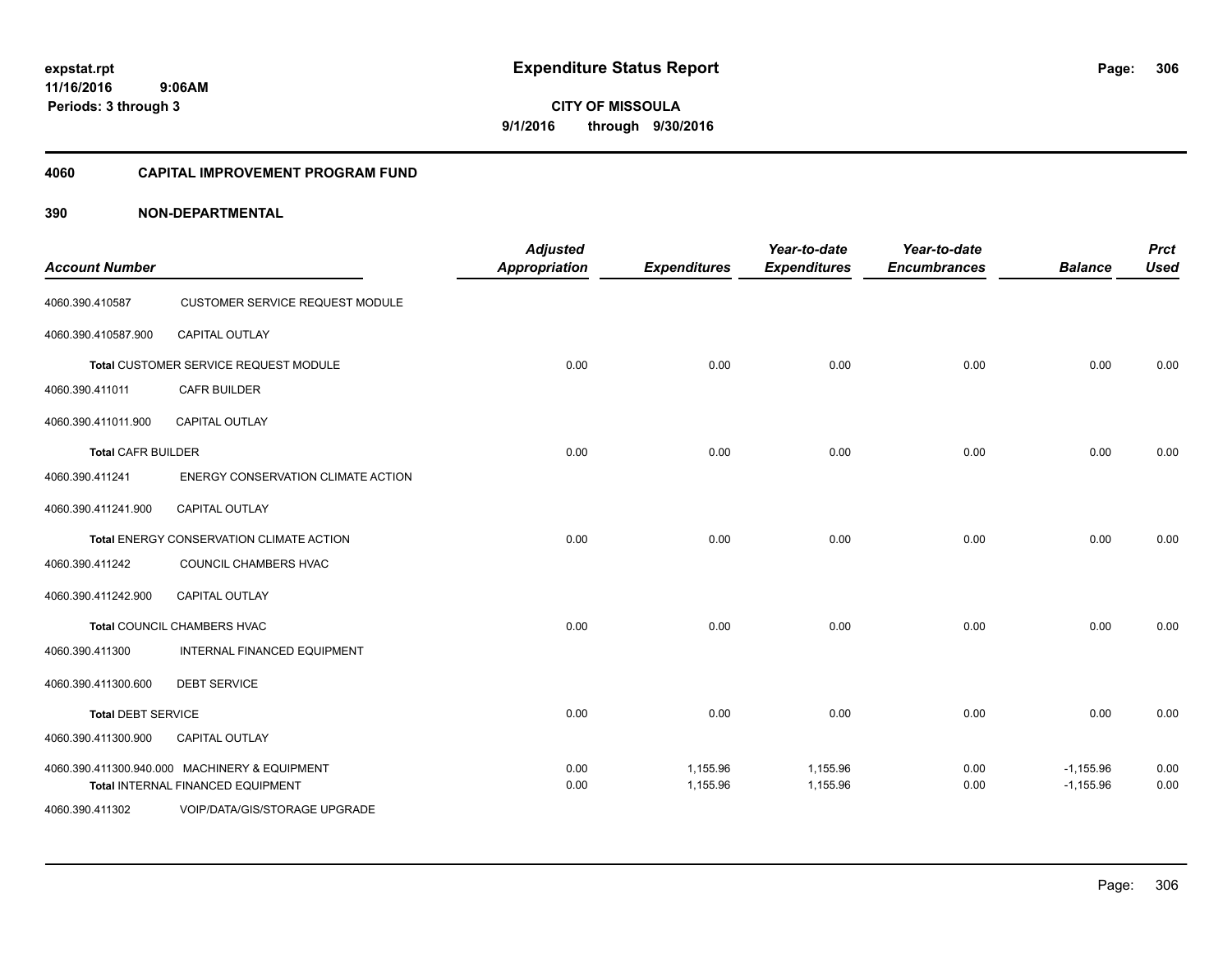#### **4060 CAPITAL IMPROVEMENT PROGRAM FUND**

|                                      |                                                               | <b>Adjusted</b>      |                     | Year-to-date        | Year-to-date        |                | <b>Prct</b> |
|--------------------------------------|---------------------------------------------------------------|----------------------|---------------------|---------------------|---------------------|----------------|-------------|
| <b>Account Number</b>                |                                                               | <b>Appropriation</b> | <b>Expenditures</b> | <b>Expenditures</b> | <b>Encumbrances</b> | <b>Balance</b> | <b>Used</b> |
| 4060.390.411302.900                  | <b>CAPITAL OUTLAY</b>                                         |                      |                     |                     |                     |                |             |
|                                      | Total VOIP/DATA/GIS/STORAGE UPGRADE                           | 0.00                 | 0.00                | 0.00                | 0.00                | 0.00           | 0.00        |
| 4060.390.411400                      | CIP SOFTWARE                                                  |                      |                     |                     |                     |                |             |
| 4060.390.411400.900                  | CAPITAL OUTLAY                                                |                      |                     |                     |                     |                |             |
| <b>Total CIP SOFTWARE</b>            |                                                               | 0.00                 | 0.00                | 0.00                | 0.00                | 0.00           | 0.00        |
| 4060.390.420001                      | PUBLIC SAFETY OPERATING/LIGHT VEHICLES                        |                      |                     |                     |                     |                |             |
| 4060.390.420001.900                  | <b>CAPITAL OUTLAY</b>                                         |                      |                     |                     |                     |                |             |
|                                      | 4060.390.420001.940.000 PS CORE OPERATING LIGHT VEHICLES      | 0.00                 | 2,020.28            | 28,750.03           | 0.00                | $-28,750.03$   | 0.00        |
|                                      | Total PUBLIC SAFETY OPERATING/LIGHT VEHICLES                  | 0.00                 | 2,020.28            | 28,750.03           | 0.00                | $-28,750.03$   | 0.00        |
| 4060.390.420002                      | PUBLIC SAFETY CORE HEAVY EQUIP                                |                      |                     |                     |                     |                |             |
| 4060.390.420002.900                  | <b>CAPITAL OUTLAY</b>                                         |                      |                     |                     |                     |                |             |
|                                      | Total PUBLIC SAFETY CORE HEAVY EQUIP                          | 0.00                 | 0.00                | 0.00                | 0.00                | 0.00           | 0.00        |
| 4060.390.420120                      | <b>FACILITIES</b>                                             |                      |                     |                     |                     |                |             |
| 4060.390.420120.300                  | PURCHASED SERVICES                                            |                      |                     |                     |                     |                |             |
|                                      | 4060.390.420120.350.000 POLICE EVIDENCE STORAGE BLDG/PROF SVS | 0.00                 | 415.80              | 8,052.72            | 0.00                | $-8,052.72$    | 0.00        |
|                                      | <b>Total PURCHASED SERVICES</b>                               | 0.00                 | 415.80              | 8,052.72            | 0.00                | $-8,052.72$    | 0.00        |
| 4060.390.420120.900                  | <b>CAPITAL OUTLAY</b>                                         |                      |                     |                     |                     |                |             |
|                                      | 4060.390.420120.920.000 POLICE EVIDENCE STORAGE BUILDING      | 0.00                 | 1,468.50            | 1,468.50            | 0.00                | $-1.468.50$    | 0.00        |
| 4060.390.420120.930.000 IMPROVEMENTS |                                                               | 0.00                 | 55,147.00           | 55,147.00           | 0.00                | $-55,147.00$   | 0.00        |
| <b>Total CAPITAL OUTLAY</b>          |                                                               | 0.00                 | 56,615.50           | 56,615.50           | 0.00                | $-56,615.50$   | 0.00        |
| <b>Total FACILITIES</b>              |                                                               | 0.00                 | 57,031.30           | 64,668.22           | 0.00                | $-64,668.22$   | 0.00        |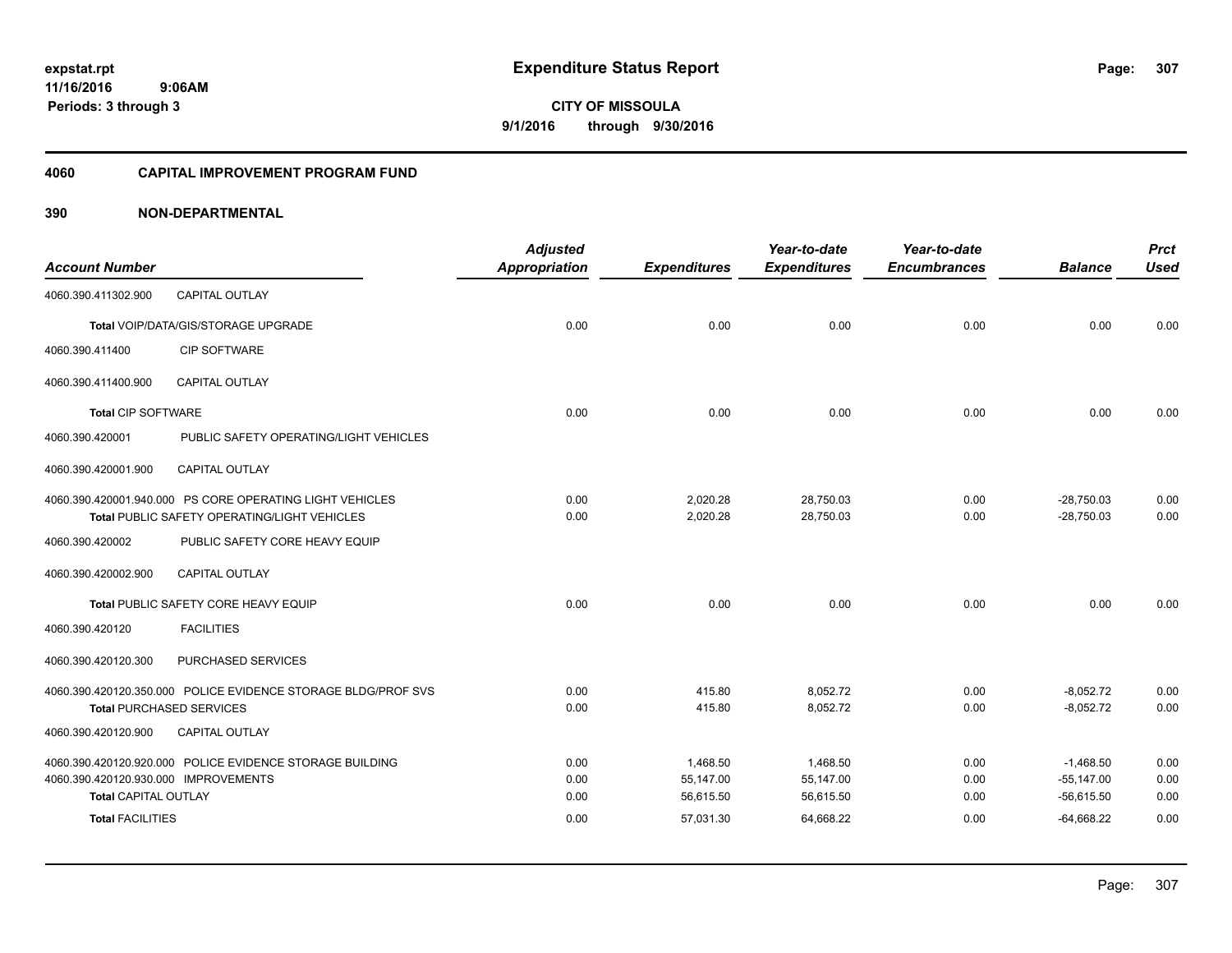# **11/16/2016**

**308**

 **9:06AM Periods: 3 through 3**

**CITY OF MISSOULA 9/1/2016 through 9/30/2016**

#### **4060 CAPITAL IMPROVEMENT PROGRAM FUND**

| <b>Account Number</b>            |                                                                                                  | <b>Adjusted</b><br><b>Appropriation</b> | <b>Expenditures</b>    | Year-to-date<br><b>Expenditures</b> | Year-to-date<br><b>Encumbrances</b> | <b>Balance</b>               | <b>Prct</b><br><b>Used</b> |
|----------------------------------|--------------------------------------------------------------------------------------------------|-----------------------------------------|------------------------|-------------------------------------|-------------------------------------|------------------------------|----------------------------|
| 4060.390.420421                  | FIRE STATION IMPROVEMENTS                                                                        |                                         |                        |                                     |                                     |                              |                            |
| 4060.390.420421.900              | <b>CAPITAL OUTLAY</b>                                                                            |                                         |                        |                                     |                                     |                              |                            |
|                                  | Total FIRE STATION IMPROVEMENTS                                                                  | 0.00                                    | 0.00                   | 0.00                                | 0.00                                | 0.00                         | 0.00                       |
| 4060.390.420470                  | <b>SEARCH &amp; RESCUE</b>                                                                       |                                         |                        |                                     |                                     |                              |                            |
| 4060.390.420470.900              | <b>CAPITAL OUTLAY</b>                                                                            |                                         |                        |                                     |                                     |                              |                            |
| <b>Total SEARCH &amp; RESCUE</b> |                                                                                                  | 0.00                                    | 0.00                   | 0.00                                | 0.00                                | 0.00                         | 0.00                       |
| 4060.390.420471                  | <b>BOAT RAMP IMPROVEMENTS</b>                                                                    |                                         |                        |                                     |                                     |                              |                            |
| 4060.390.420471.300              | PURCHASED SERVICES                                                                               |                                         |                        |                                     |                                     |                              |                            |
|                                  | <b>Total PURCHASED SERVICES</b>                                                                  | 0.00                                    | 0.00                   | 0.00                                | 0.00                                | 0.00                         | 0.00                       |
| 4060.390.420471.900              | CAPITAL OUTLAY                                                                                   |                                         |                        |                                     |                                     |                              |                            |
|                                  | <b>Total BOAT RAMP IMPROVEMENTS</b>                                                              | 0.00                                    | 0.00                   | 0.00                                | 0.00                                | 0.00                         | 0.00                       |
| 4060.390.420640                  | <b>SCBA EQUPMENT</b>                                                                             |                                         |                        |                                     |                                     |                              |                            |
| 4060.390.420640.900              | <b>CAPITAL OUTLAY</b>                                                                            |                                         |                        |                                     |                                     |                              |                            |
| <b>Total SCBA EQUPMENT</b>       |                                                                                                  | 0.00                                    | 0.00                   | 0.00                                | 0.00                                | 0.00                         | 0.00                       |
| 4060.390.430000                  | <b>CITY HALL REMODELS</b>                                                                        |                                         |                        |                                     |                                     |                              |                            |
| 4060.390.430000.900              | CAPITAL OUTLAY                                                                                   |                                         |                        |                                     |                                     |                              |                            |
|                                  | 4060.390.430000.930.000 ADA STUDY/IMPLEMENTATION/IMPROVEMENTS<br><b>Total CITY HALL REMODELS</b> | 0.00<br>0.00                            | 47,477.10<br>47,477.10 | 64,572.30<br>64,572.30              | 0.00<br>0.00                        | $-64,572.30$<br>$-64,572.30$ | 0.00<br>0.00               |
| 4060.390.430001                  | PW CORE OPERATING LIGHT VEHICLES                                                                 |                                         |                        |                                     |                                     |                              |                            |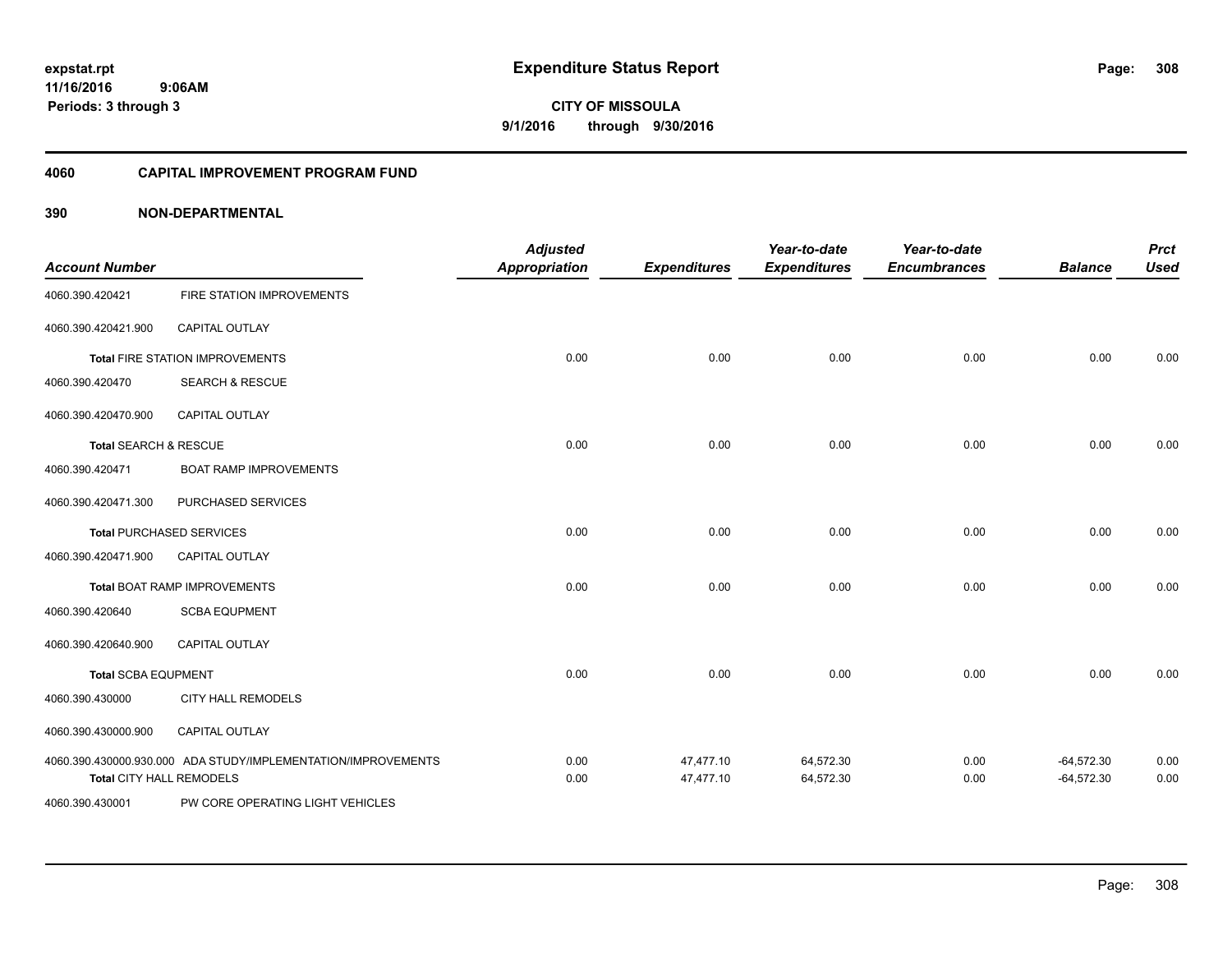#### **4060 CAPITAL IMPROVEMENT PROGRAM FUND**

| <b>Account Number</b>        |                                                          | <b>Adjusted</b><br>Appropriation | <b>Expenditures</b> | Year-to-date<br><b>Expenditures</b> | Year-to-date<br><b>Encumbrances</b> | <b>Balance</b> | <b>Prct</b><br><b>Used</b> |
|------------------------------|----------------------------------------------------------|----------------------------------|---------------------|-------------------------------------|-------------------------------------|----------------|----------------------------|
|                              |                                                          |                                  |                     |                                     |                                     |                |                            |
| 4060.390.430001.900          | CAPITAL OUTLAY                                           |                                  |                     |                                     |                                     |                |                            |
|                              | 4060.390.430001.940.000 PW CORE OPERATING LIGHT VEHICLES | 0.00                             | 0.00                | 26,107.91                           | 0.00                                | $-26, 107.91$  | 0.00                       |
|                              | Total PW CORE OPERATING LIGHT VEHICLES                   | 0.00                             | 0.00                | 26,107.91                           | 0.00                                | $-26, 107.91$  | 0.00                       |
| 4060.390.430002              | PW CORE HEAVY EQUIPMENT                                  |                                  |                     |                                     |                                     |                |                            |
| 4060.390.430002.900          | <b>CAPITAL OUTLAY</b>                                    |                                  |                     |                                     |                                     |                |                            |
|                              | 4060.390.430002.940.000 PW CORE HEAVY EQUIPMENT          | 0.00                             | 0.00                | 46,898.65                           | 0.00                                | $-46.898.65$   | 0.00                       |
|                              | Total PW CORE HEAVY EQUIPMENT                            | 0.00                             | 0.00                | 46,898.65                           | 0.00                                | $-46,898.65$   | 0.00                       |
| 4060.390.430004              | TRAFFIC SIGNAL LED CONVERSION                            |                                  |                     |                                     |                                     |                |                            |
| 4060.390.430004.900          | CAPITAL OUTLAY                                           |                                  |                     |                                     |                                     |                |                            |
|                              | Total TRAFFIC SIGNAL LED CONVERSION                      | 0.00                             | 0.00                | 0.00                                | 0.00                                | 0.00           | 0.00                       |
| 4060.390.430013              | MAINTENANCE MANAGEMENT SYSTEM                            |                                  |                     |                                     |                                     |                |                            |
| 4060.390.430013.900          | <b>CAPITAL OUTLAY</b>                                    |                                  |                     |                                     |                                     |                |                            |
|                              | Total MAINTENANCE MANAGEMENT SYSTEM                      | 0.00                             | 0.00                | 0.00                                | 0.00                                | 0.00           | 0.00                       |
| 4060.390.430221              | CENTRALIZED MAINT, TOOLS & FENCE                         |                                  |                     |                                     |                                     |                |                            |
| 4060.390.430221.900          | CAPITAL OUTLAY                                           |                                  |                     |                                     |                                     |                |                            |
|                              | Total CENTRALIZED MAINT, TOOLS & FENCE                   | 0.00                             | 0.00                | 0.00                                | 0.00                                | 0.00           | 0.00                       |
| 4060.390.430266              | <b>TRAFFIC CALMING</b>                                   |                                  |                     |                                     |                                     |                |                            |
| 4060.390.430266.900          | <b>CAPITAL OUTLAY</b>                                    |                                  |                     |                                     |                                     |                |                            |
| <b>Total TRAFFIC CALMING</b> |                                                          | 0.00                             | 0.00                | 0.00                                | 0.00                                | 0.00           | 0.00                       |
| 4060.390.431401              | <b>GIS-AERIAL PHOTOGRAPHY</b>                            |                                  |                     |                                     |                                     |                |                            |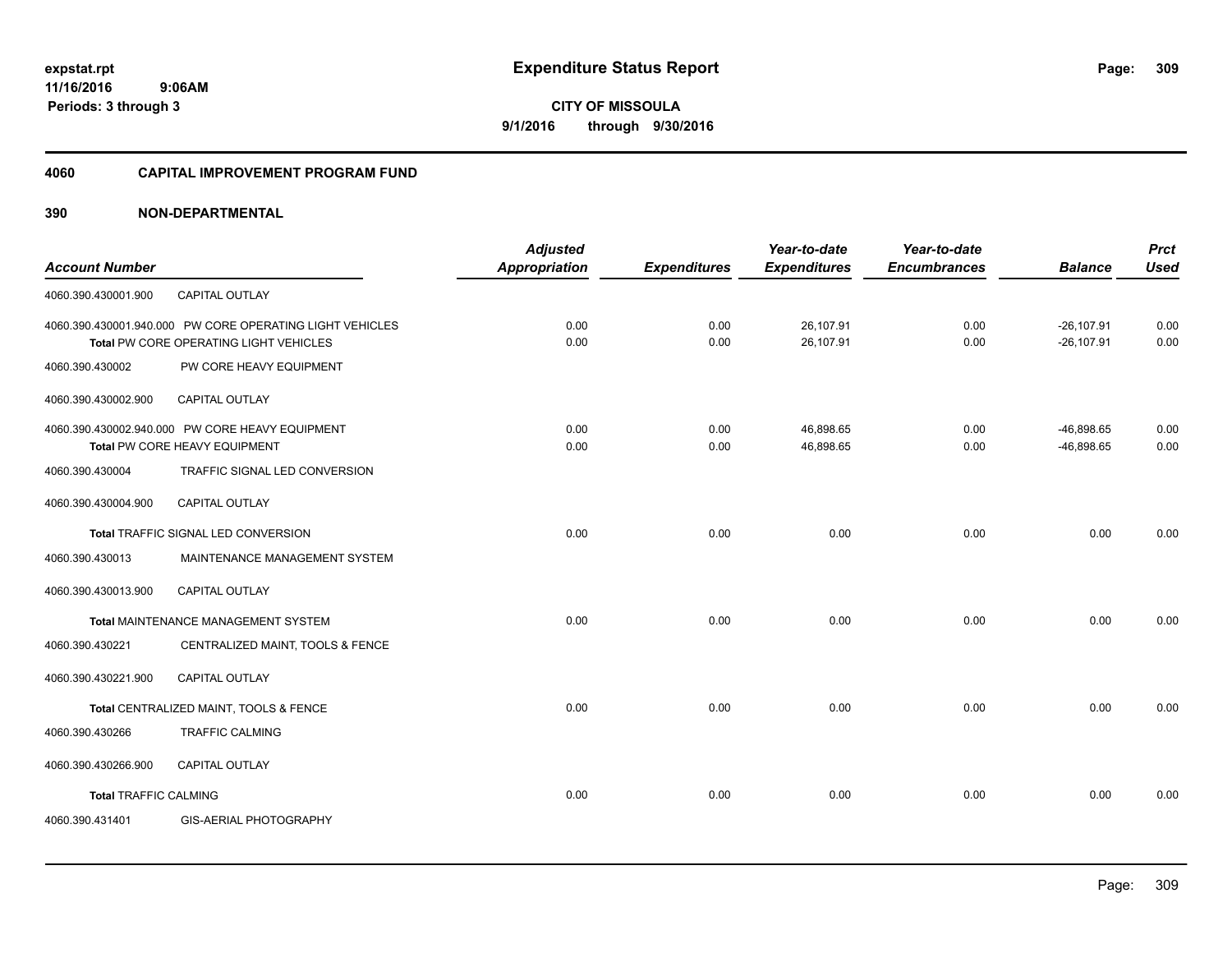#### **4060 CAPITAL IMPROVEMENT PROGRAM FUND**

|                                |                                                           | <b>Adjusted</b>      |                     | Year-to-date        | Year-to-date        |                | <b>Prct</b> |
|--------------------------------|-----------------------------------------------------------|----------------------|---------------------|---------------------|---------------------|----------------|-------------|
| <b>Account Number</b>          |                                                           | <b>Appropriation</b> | <b>Expenditures</b> | <b>Expenditures</b> | <b>Encumbrances</b> | <b>Balance</b> | <b>Used</b> |
| 4060.390.431401.300            | PURCHASED SERVICES                                        |                      |                     |                     |                     |                |             |
|                                | Total GIS-AERIAL PHOTOGRAPHY                              | 0.00                 | 0.00                | 0.00                | 0.00                | 0.00           | 0.00        |
| 4060.390.440620                | ANIMAL CONTROL FACILITIES                                 |                      |                     |                     |                     |                |             |
| 4060.390.440620.900            | CAPITAL OUTLAY                                            |                      |                     |                     |                     |                |             |
|                                | <b>Total ANIMAL CONTROL FACILITIES</b>                    | 0.00                 | 0.00                | 0.00                | 0.00                | 0.00           | 0.00        |
| 4060.390.460001                | PARKS CORE EQUIPMENT                                      |                      |                     |                     |                     |                |             |
| 4060.390.460001.900            | <b>CAPITAL OUTLAY</b>                                     |                      |                     |                     |                     |                |             |
|                                | 4060.390.460001.940.000 PARKS CORE EQUIPMENT              | 0.00                 | 0.00                | 34,090.00           | 0.00                | $-34,090.00$   | 0.00        |
|                                | <b>Total PARKS CORE EQUIPMENT</b>                         | 0.00                 | 0.00                | 34,090.00           | 0.00                | $-34,090.00$   | 0.00        |
| 4060.390.460400                | PARK MAINTENANCE & IMPROVEMENTS                           |                      |                     |                     |                     |                |             |
| 4060.390.460400.100            | PERSONAL SERVICES                                         |                      |                     |                     |                     |                |             |
| <b>Total PERSONAL SERVICES</b> |                                                           | 0.00                 | 0.00                | 0.00                | 0.00                | 0.00           | 0.00        |
| 4060.390.460400.900            | CAPITAL OUTLAY                                            |                      |                     |                     |                     |                |             |
|                                | 4060.390.460400.930.000 PARK MAINTENANCE AND IMPROVEMENTS | 0.00                 | 731.44              | 731.44              | 0.00                | $-731.44$      | 0.00        |
|                                | Total PARK MAINTENANCE & IMPROVEMENTS                     | 0.00                 | 731.44              | 731.44              | 0.00                | $-731.44$      | 0.00        |
| 4060.390.460439                | <b>EXISTING PARK EXPANSION</b>                            |                      |                     |                     |                     |                |             |
| 4060.390.460439.900            | <b>CAPITAL OUTLAY</b>                                     |                      |                     |                     |                     |                |             |
|                                | <b>Total EXISTING PARK EXPANSION</b>                      | 0.00                 | 0.00                | 0.00                | 0.00                | 0.00           | 0.00        |
| 4060.390.460452                | <b>ART MUSEUM</b>                                         |                      |                     |                     |                     |                |             |
| 4060.390.460452.900            | <b>CAPITAL OUTLAY</b>                                     |                      |                     |                     |                     |                |             |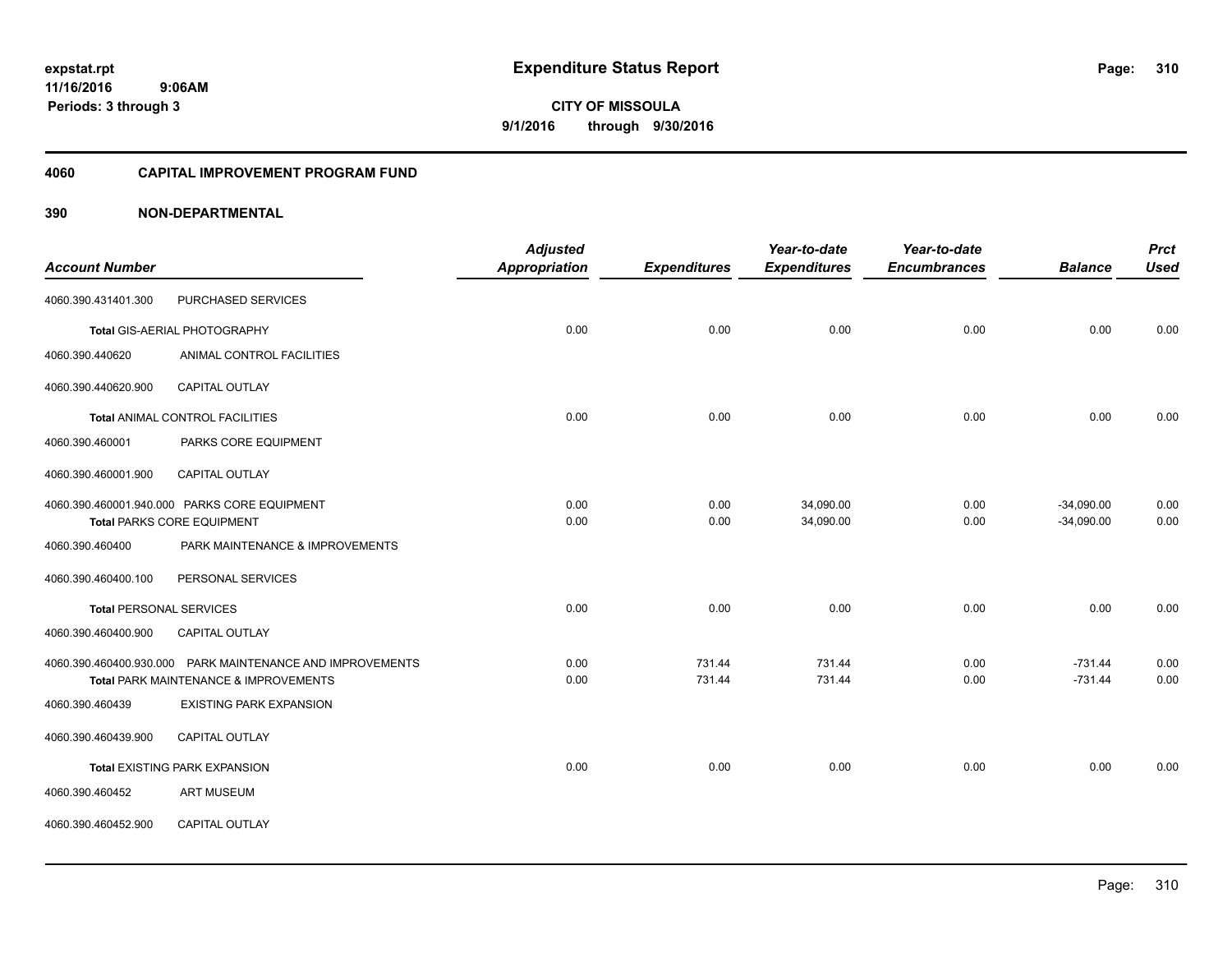#### **4060 CAPITAL IMPROVEMENT PROGRAM FUND**

|                                      |                                                 | <b>Adjusted</b>      |                     | Year-to-date        | Year-to-date        |                | <b>Prct</b> |
|--------------------------------------|-------------------------------------------------|----------------------|---------------------|---------------------|---------------------|----------------|-------------|
| <b>Account Number</b>                |                                                 | <b>Appropriation</b> | <b>Expenditures</b> | <b>Expenditures</b> | <b>Encumbrances</b> | <b>Balance</b> | <b>Used</b> |
| 4060.390.460452.930.000 MAM ART PARK |                                                 | 0.00                 | 203,521.97          | 203,521.97          | 0.00                | $-203,521.97$  | 0.00        |
| <b>Total ART MUSEUM</b>              |                                                 | 0.00                 | 203,521.97          | 203,521.97          | 0.00                | $-203,521.97$  | 0.00        |
| 4060.390.490100                      | AQUATICS GEN FUND DEBT SERVICE                  |                      |                     |                     |                     |                |             |
| 4060.390.490100.600                  | <b>DEBT SERVICE</b>                             |                      |                     |                     |                     |                |             |
|                                      | Total AQUATICS GEN FUND DEBT SERVICE            | 0.00                 | 0.00                | 0.00                | 0.00                | 0.00           | 0.00        |
| 4060.390.490101                      | 50 METER POOL DEBT SERVICE                      |                      |                     |                     |                     |                |             |
| 4060.390.490101.600                  | <b>DEBT SERVICE</b>                             |                      |                     |                     |                     |                |             |
|                                      | Total 50 METER POOL DEBT SERVICE                | 0.00                 | 0.00                | 0.00                | 0.00                | 0.00           | 0.00        |
| 4060.390.490102                      | 2010C ENERGY BONDS DEBT SERVICE                 |                      |                     |                     |                     |                |             |
| 4060.390.490102.600                  | <b>DEBT SERVICE</b>                             |                      |                     |                     |                     |                |             |
|                                      | Total 2010C ENERGY BONDS DEBT SERVICE           | 0.00                 | 0.00                | 0.00                | 0.00                | 0.00           | 0.00        |
| 4060.390.490103                      | 2010A REFUNDING DEBT SERVICE                    |                      |                     |                     |                     |                |             |
| 4060.390.490103.300                  | PURCHASED SERVICES                              |                      |                     |                     |                     |                |             |
|                                      | <b>Total PURCHASED SERVICES</b>                 | 0.00                 | 0.00                | 0.00                | 0.00                | 0.00           | 0.00        |
| 4060.390.490103.600                  | <b>DEBT SERVICE</b>                             |                      |                     |                     |                     |                |             |
|                                      | 4060.390.490103.620.000 INTEREST / SERVICE FEES | 0.00                 | 0.00                | 350.00              | 0.00                | $-350.00$      | 0.00        |
|                                      | Total 2010A REFUNDING DEBT SERVICE              | 0.00                 | 0.00                | 350.00              | 0.00                | $-350.00$      | 0.00        |
| 4060.390.490104                      | FY16A REFUNDING BOND DEBT SERVICE               |                      |                     |                     |                     |                |             |
| 4060.390.490104.300                  | PURCHASED SERVICES                              |                      |                     |                     |                     |                |             |
|                                      | <b>Total PURCHASED SERVICES</b>                 | 0.00                 | 0.00                | 0.00                | 0.00                | 0.00           | 0.00        |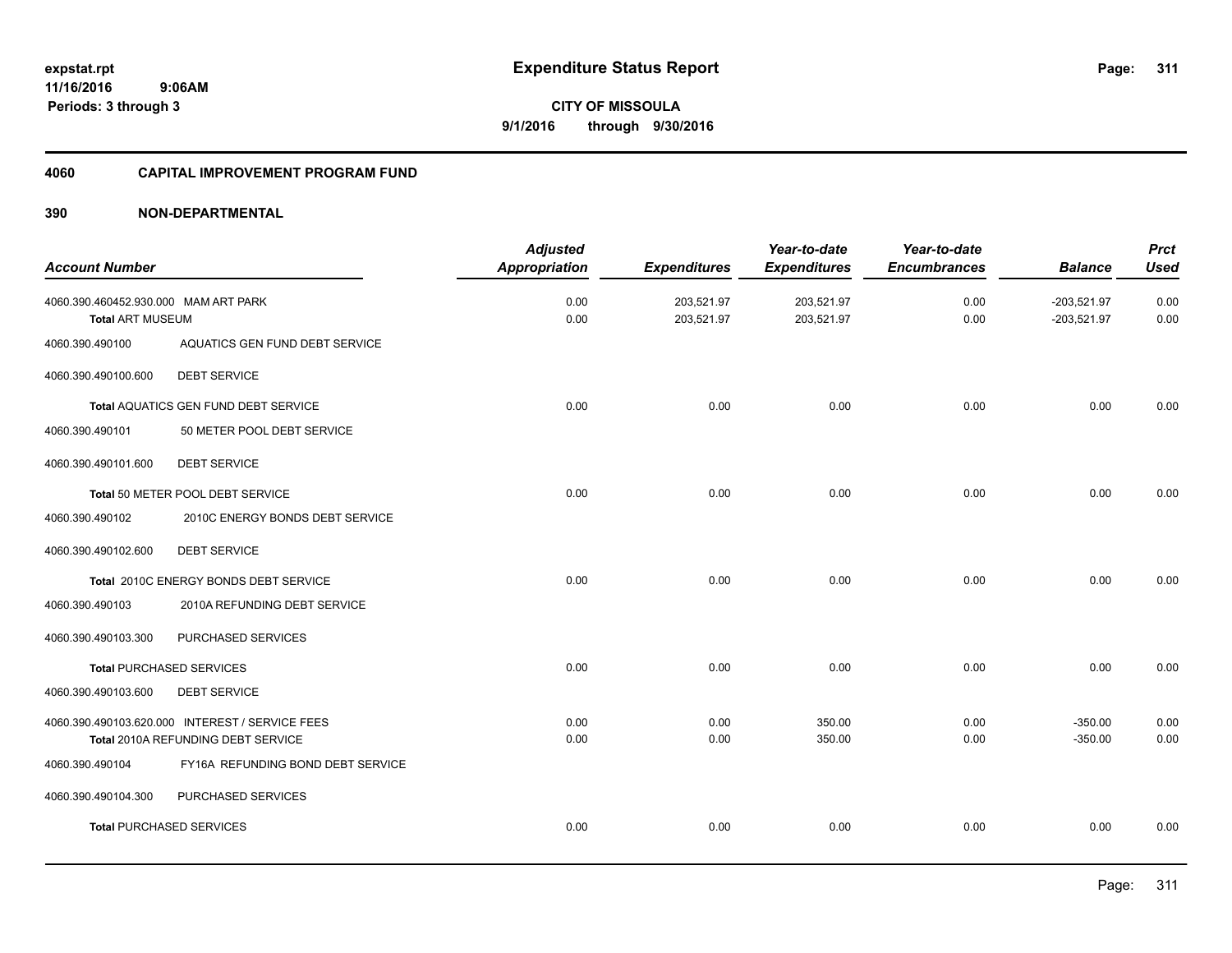#### **4060 CAPITAL IMPROVEMENT PROGRAM FUND**

| <b>Account Number</b>          |                                                                                          | <b>Adjusted</b><br><b>Appropriation</b> | <b>Expenditures</b> | Year-to-date<br><b>Expenditures</b> | Year-to-date<br><b>Encumbrances</b> | <b>Balance</b>         | <b>Prct</b><br><b>Used</b> |
|--------------------------------|------------------------------------------------------------------------------------------|-----------------------------------------|---------------------|-------------------------------------|-------------------------------------|------------------------|----------------------------|
| 4060.390.490104.600            | <b>DEBT SERVICE</b>                                                                      |                                         |                     |                                     |                                     |                        |                            |
|                                | Total FY16A REFUNDING BOND DEBT SERVICE                                                  | 0.00                                    | 0.00                | 0.00                                | 0.00                                | 0.00                   | 0.00                       |
| 4060.390.490429                | 07 FIRE BOND DEBT SVS \$680,000                                                          |                                         |                     |                                     |                                     |                        |                            |
| 4060.390.490429.300            | PURCHASED SERVICES                                                                       |                                         |                     |                                     |                                     |                        |                            |
|                                | <b>Total PURCHASED SERVICES</b>                                                          | 0.00                                    | 0.00                | 0.00                                | 0.00                                | 0.00                   | 0.00                       |
| 4060.390.490429.600            | <b>DEBT SERVICE</b>                                                                      |                                         |                     |                                     |                                     |                        |                            |
|                                | 4060.390.490429.620.000 INTEREST / SERVICE FEES<br>Total 07 FIRE BOND DEBT SVS \$680,000 | 0.00<br>0.00                            | 0.00<br>0.00        | 350.00<br>350.00                    | 0.00<br>0.00                        | $-350.00$<br>$-350.00$ | 0.00<br>0.00               |
| 4060.390.490504                | FY09 FINANCED CORE EQUIPMENT                                                             |                                         |                     |                                     |                                     |                        |                            |
| 4060.390.490504.600            | <b>DEBT SERVICE</b>                                                                      |                                         |                     |                                     |                                     |                        |                            |
|                                | 4060.390.490504.610.000 FY09 CORE FINANCED EQUIP-PRINCIPAL                               | 0.00                                    | 40,912.70           | 81,188.06                           | 0.00                                | $-81,188.06$           | 0.00                       |
|                                | 4060.390.490504.620.000 FY09 FINANCED CORE EQUIP-INTEREST                                | 0.00                                    | 8,363.76            | 18,857.82                           | 0.00                                | $-18,857.82$           | 0.00                       |
|                                | Total FY09 FINANCED CORE EQUIPMENT                                                       | 0.00                                    | 49,276.46           | 100,045.88                          | 0.00                                | $-100,045.88$          | 0.00                       |
| 4060.390.490506                | <b>CORE FINANCED EQUIPMENT</b>                                                           |                                         |                     |                                     |                                     |                        |                            |
| 4060.390.490506.600            | <b>DEBT SERVICE</b>                                                                      |                                         |                     |                                     |                                     |                        |                            |
|                                | Total CORE FINANCED EQUIPMENT                                                            | 0.00                                    | 0.00                | 0.00                                | 0.00                                | 0.00                   | 0.00                       |
| 4060.390.510110                | <b>MERCHANT SERVICES</b>                                                                 |                                         |                     |                                     |                                     |                        |                            |
| 4060.390.510110.500            | <b>FIXED CHARGES</b>                                                                     |                                         |                     |                                     |                                     |                        |                            |
| <b>Total MERCHANT SERVICES</b> |                                                                                          | 0.00                                    | 0.00                | 0.00                                | 0.00                                | 0.00                   | 0.00                       |
| 4060.390.521001                | <b>TRANSFER TO CIP</b>                                                                   |                                         |                     |                                     |                                     |                        |                            |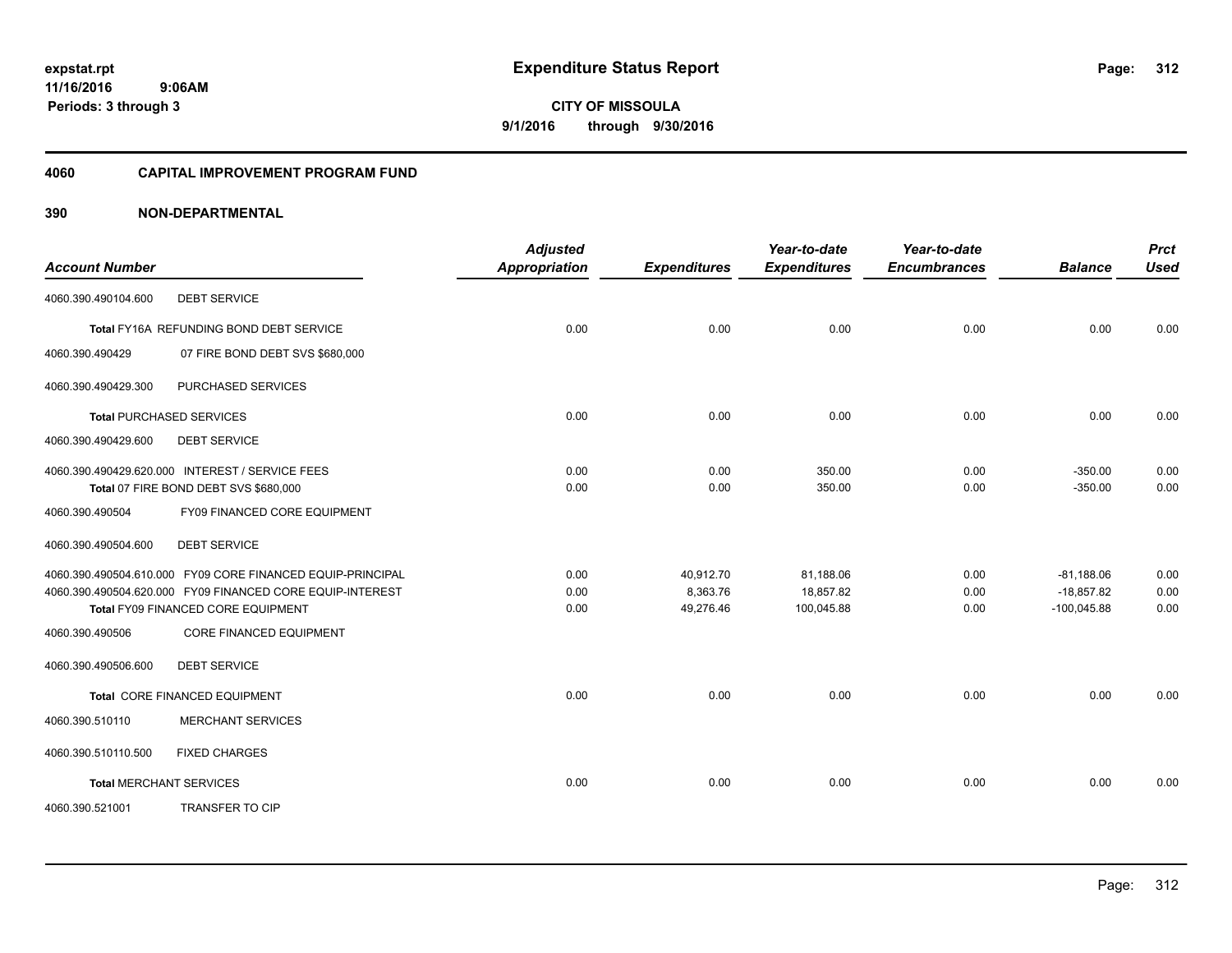## **11/16/2016 9:06AM Periods: 3 through 3**

**CITY OF MISSOULA 9/1/2016 through 9/30/2016**

#### **4060 CAPITAL IMPROVEMENT PROGRAM FUND**

| <b>Account Number</b>                         | <b>Adjusted</b><br>Appropriation | <b>Expenditures</b> | Year-to-date<br><b>Expenditures</b> | Year-to-date<br><b>Encumbrances</b> | <b>Balance</b> | <b>Prct</b><br>Used |
|-----------------------------------------------|----------------------------------|---------------------|-------------------------------------|-------------------------------------|----------------|---------------------|
| 4060.390.521001.800<br>OTHER OBJECTS          |                                  |                     |                                     |                                     |                |                     |
| <b>Total TRANSFER TO CIP</b>                  | 0.00                             | 0.00                | 0.00                                | 0.00                                | 0.00           | 0.00                |
| <b>Total CAPITAL IMPROVEMENT PROGRAM FUND</b> | 0.00                             | 361,214.51          | 574.794.28                          | 0.00                                | -574.794.28    | 0.00                |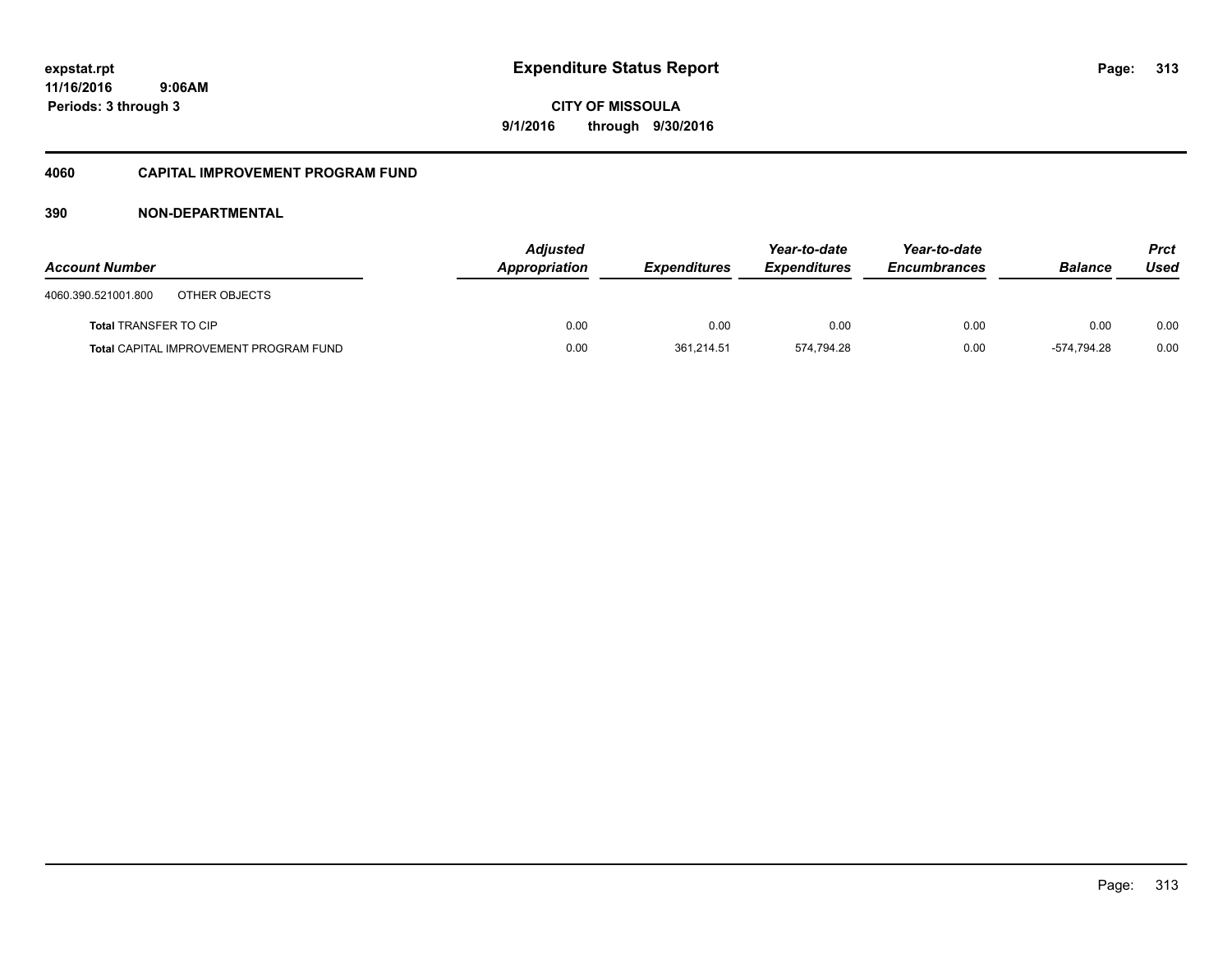**314**

**11/16/2016 9:06AM Periods: 3 through 3**

**CITY OF MISSOULA 9/1/2016 through 9/30/2016**

#### **4130 1997 G O BOND OPEN SPACE PURCHASE FUND**

| <b>Account Number</b>      |                                              | <b>Adjusted</b><br><b>Appropriation</b> | <b>Expenditures</b> | Year-to-date<br><b>Expenditures</b> | Year-to-date<br><b>Encumbrances</b> | <b>Balance</b> | <b>Prct</b><br><b>Used</b> |
|----------------------------|----------------------------------------------|-----------------------------------------|---------------------|-------------------------------------|-------------------------------------|----------------|----------------------------|
| 4130.390.460480            | VANDALISM                                    |                                         |                     |                                     |                                     |                |                            |
| 4130.390.460480.800        | OTHER OBJECTS                                |                                         |                     |                                     |                                     |                |                            |
| <b>Total OTHER OBJECTS</b> |                                              | 0.00                                    | 0.00                | 0.00                                | 0.00                                | 0.00           | 0.00                       |
| 4130.390.460480.900        | <b>CAPITAL OUTLAY</b>                        |                                         |                     |                                     |                                     |                |                            |
| <b>Total VANDALISM</b>     |                                              | 0.00                                    | 0.00                | 0.00                                | 0.00                                | 0.00           | 0.00                       |
| 4130.390.510110            | <b>MERCHANT SERVICES</b>                     |                                         |                     |                                     |                                     |                |                            |
| 4130.390.510110.500        | <b>FIXED CHARGES</b>                         |                                         |                     |                                     |                                     |                |                            |
|                            | Total 1997 G O BOND OPEN SPACE PURCHASE FUND | 0.00                                    | 0.00                | 0.00                                | 0.00                                | 0.00           | 0.00                       |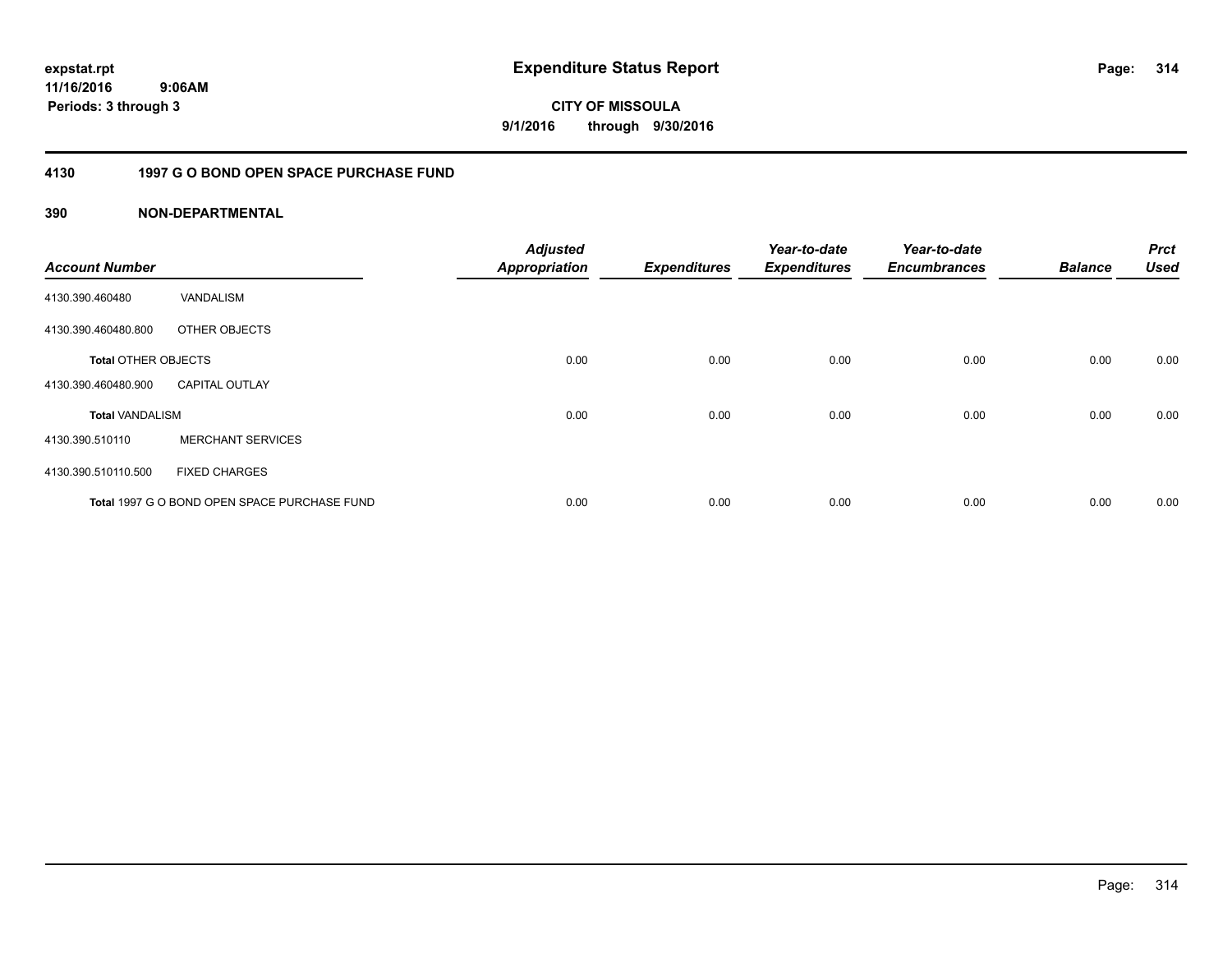#### **4196 NEW FIRE STATION GO BOND**

# **300 FIRE**

| <b>Account Number</b>      |                                       | <b>Adjusted</b><br><b>Appropriation</b> | <b>Expenditures</b> | Year-to-date<br><b>Expenditures</b> | Year-to-date<br><b>Encumbrances</b> | <b>Balance</b> | <b>Prct</b><br><b>Used</b> |
|----------------------------|---------------------------------------|-----------------------------------------|---------------------|-------------------------------------|-------------------------------------|----------------|----------------------------|
| 4196.300.420420            | <b>FACILITY</b>                       |                                         |                     |                                     |                                     |                |                            |
| 4196.300.420420.800        | OTHER OBJECTS                         |                                         |                     |                                     |                                     |                |                            |
| <b>Total OTHER OBJECTS</b> |                                       | 0.00                                    | 0.00                | 0.00                                | 0.00                                | 0.00           | 0.00                       |
| 4196.300.420420.900        | <b>CAPITAL OUTLAY</b>                 |                                         |                     |                                     |                                     |                |                            |
| <b>Total FACILITY</b>      |                                       | 0.00                                    | 0.00                | 0.00                                | 0.00                                | 0.00           | 0.00                       |
| 4196.300.510110            | <b>MERCHANT SERVICES</b>              |                                         |                     |                                     |                                     |                |                            |
| 4196.300.510110.500        | <b>FIXED CHARGES</b>                  |                                         |                     |                                     |                                     |                |                            |
| <b>Total FIXED CHARGES</b> |                                       | 0.00                                    | 0.00                | 0.00                                | 0.00                                | 0.00           | 0.00                       |
|                            | <b>Total NEW FIRE STATION GO BOND</b> | 0.00                                    | 0.00                | 0.00                                | 0.00                                | 0.00           | 0.00                       |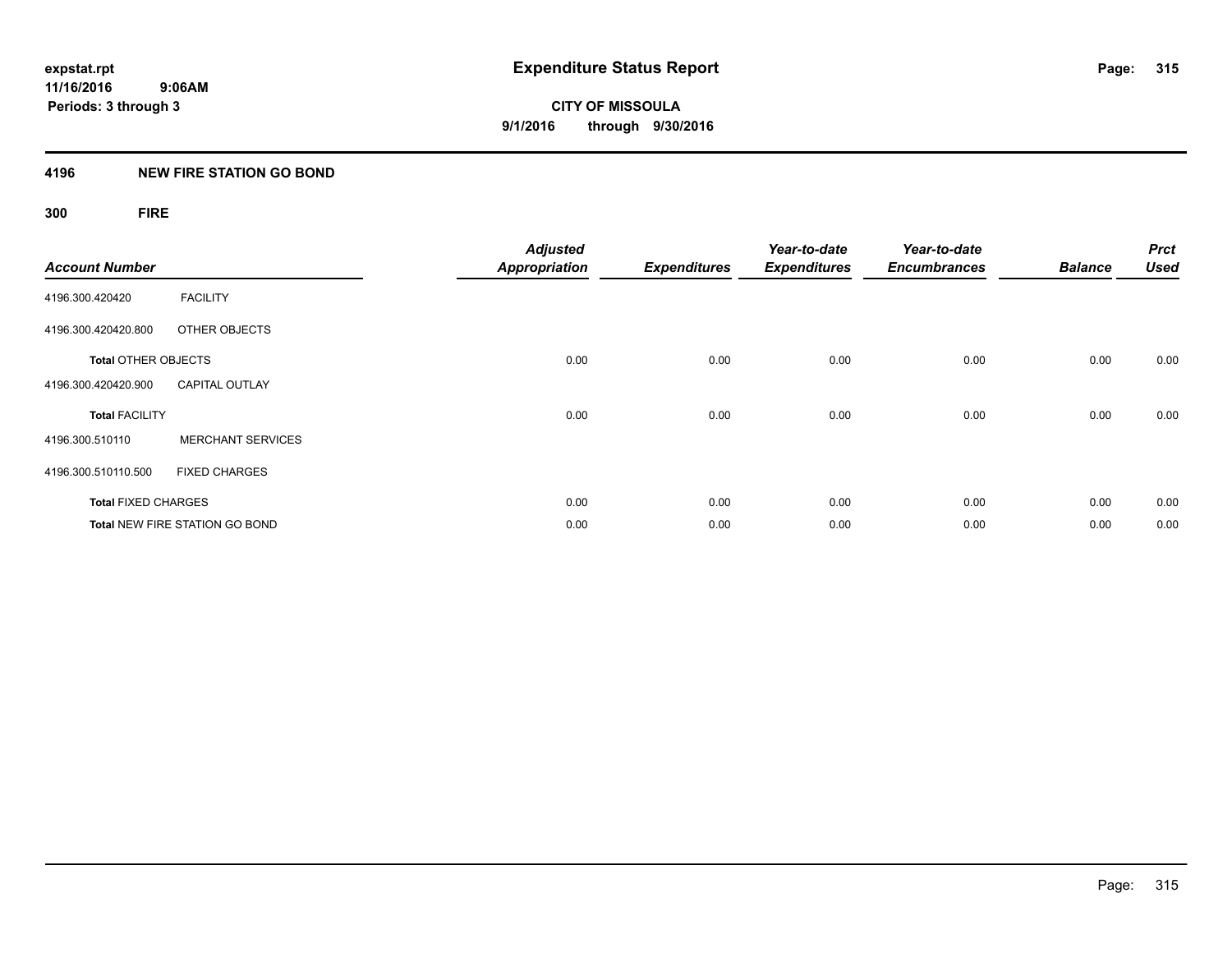**9:06AM Periods: 3 through 3**

# **CITY OF MISSOULA 9/1/2016 through 9/30/2016**

#### **4450 S/C CONSTRUCTION FUND FOR FY06**

| <b>Account Number</b> |                                             | <b>Adjusted</b><br>Appropriation | <b>Expenditures</b> | Year-to-date<br><b>Expenditures</b> | Year-to-date<br><b>Encumbrances</b> | <b>Balance</b> | <b>Prct</b><br><b>Used</b> |
|-----------------------|---------------------------------------------|----------------------------------|---------------------|-------------------------------------|-------------------------------------|----------------|----------------------------|
| 4450.280.510110       | <b>MERCHANT SERVICES</b>                    |                                  |                     |                                     |                                     |                |                            |
| 4450.280.510110.500   | <b>FIXED CHARGES</b>                        |                                  |                     |                                     |                                     |                |                            |
|                       | <b>Total MERCHANT SERVICES</b>              | 0.00                             | 0.00                | 0.00                                | 0.00                                | 0.00           | 0.00                       |
| 4450.280.521000       | INTERFUND OPERATING TRANSFERS               |                                  |                     |                                     |                                     |                |                            |
| 4450.280.521000.800   | OTHER OBJECTS                               |                                  |                     |                                     |                                     |                |                            |
|                       | <b>Total INTERFUND OPERATING TRANSFERS</b>  | 0.00                             | 0.00                | 0.00                                | 0.00                                | 0.00           | 0.00                       |
|                       | <b>Total S/C CONSTRUCTION FUND FOR FY06</b> | 0.00                             | 0.00                | 0.00                                | 0.00                                | 0.00           | 0.00                       |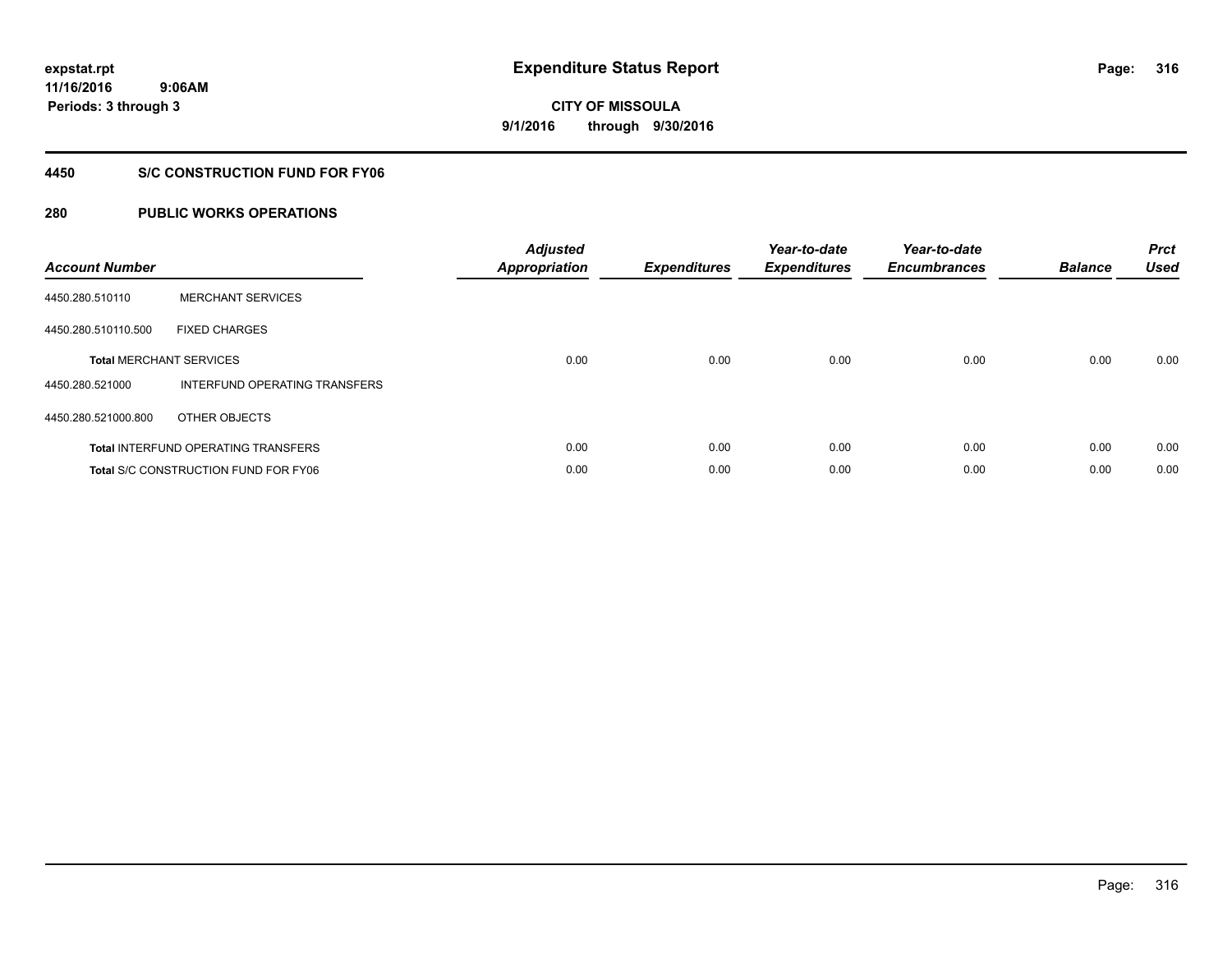#### **4451 FY07 S/C BOND FUND**

| <b>Account Number</b>    |                                            | <b>Adjusted</b><br>Appropriation | <b>Expenditures</b> | Year-to-date<br><b>Expenditures</b> | Year-to-date<br><b>Encumbrances</b> | <b>Balance</b> | <b>Prct</b><br><b>Used</b> |
|--------------------------|--------------------------------------------|----------------------------------|---------------------|-------------------------------------|-------------------------------------|----------------|----------------------------|
| 4451.280.510110          | <b>MERCHANT SERVICES</b>                   |                                  |                     |                                     |                                     |                |                            |
| 4451.280.510110.500      | <b>FIXED CHARGES</b>                       |                                  |                     |                                     |                                     |                |                            |
|                          | <b>Total MERCHANT SERVICES</b>             | 0.00                             | 0.00                | 0.00                                | 0.00                                | 0.00           | 0.00                       |
| 4451.280.521000          | INTERFUND OPERATING TRANSFERS              |                                  |                     |                                     |                                     |                |                            |
| 4451.280.521000.800      | OTHER OBJECTS                              |                                  |                     |                                     |                                     |                |                            |
|                          | <b>Total INTERFUND OPERATING TRANSFERS</b> | 0.00                             | 0.00                | 0.00                                | 0.00                                | 0.00           | 0.00                       |
| Total FY07 S/C BOND FUND |                                            | 0.00                             | 0.00                | 0.00                                | 0.00                                | 0.00           | 0.00                       |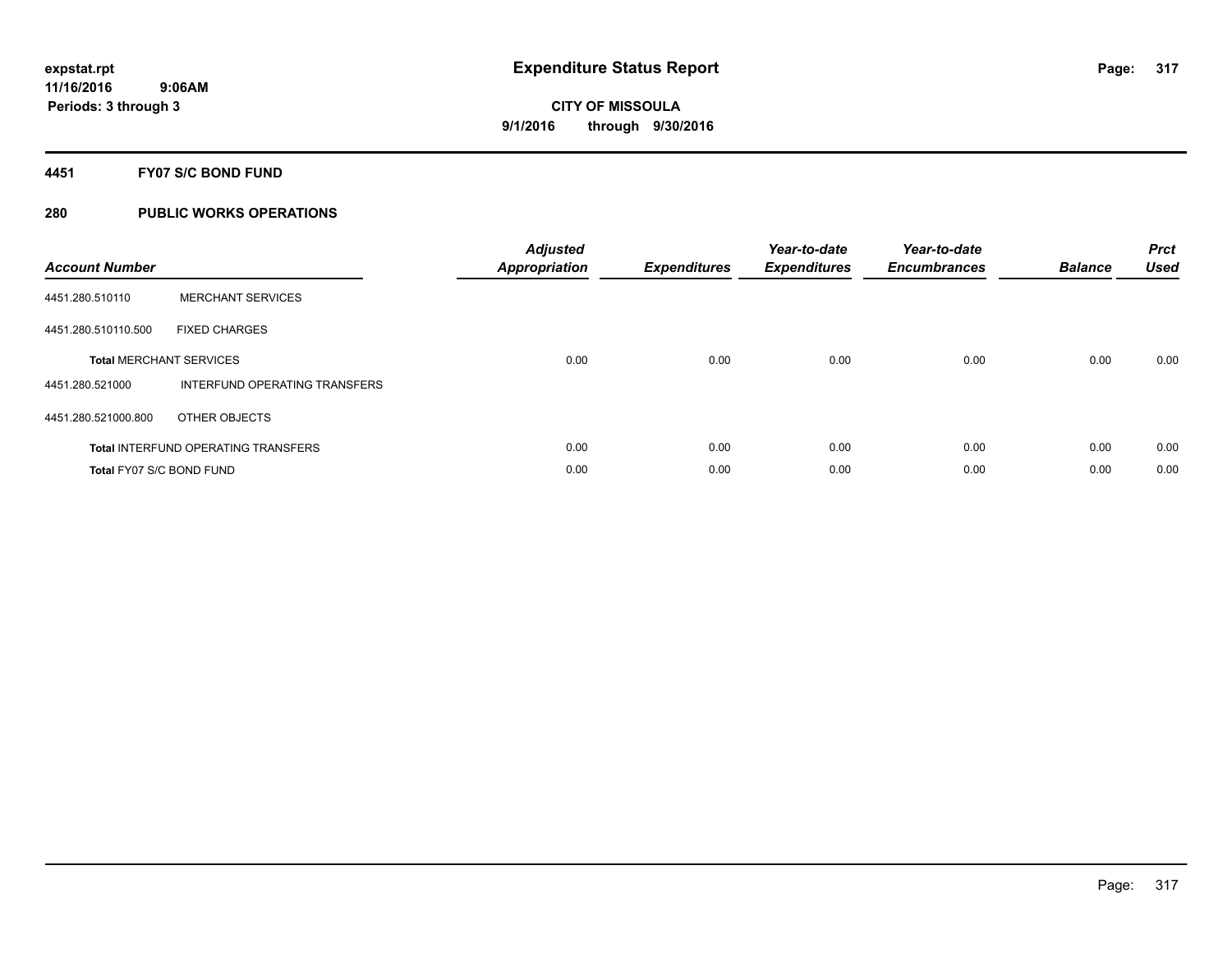**318**

**11/16/2016 9:06AM Periods: 3 through 3**

**CITY OF MISSOULA 9/1/2016 through 9/30/2016**

## **4452 S/C CONSTRUCTION FUND FOR FY 08 BOND SAL**

| <b>Account Number</b>  |                                                       | <b>Adjusted</b><br><b>Appropriation</b> | <b>Expenditures</b> | Year-to-date<br><b>Expenditures</b> | Year-to-date<br><b>Encumbrances</b> | <b>Balance</b> | <b>Prct</b><br><b>Used</b> |
|------------------------|-------------------------------------------------------|-----------------------------------------|---------------------|-------------------------------------|-------------------------------------|----------------|----------------------------|
| 4452.280.430262        | <b>SIDEWALKS</b>                                      |                                         |                     |                                     |                                     |                |                            |
| 4452.280.430262.900    | <b>CAPITAL OUTLAY</b>                                 |                                         |                     |                                     |                                     |                |                            |
| <b>Total SIDEWALKS</b> |                                                       | 0.00                                    | 0.00                | 0.00                                | 0.00                                | 0.00           | 0.00                       |
| 4452.280.510110        | <b>MERCHANT SERVICES</b>                              |                                         |                     |                                     |                                     |                |                            |
| 4452.280.510110.500    | <b>FIXED CHARGES</b>                                  |                                         |                     |                                     |                                     |                |                            |
|                        | <b>Total MERCHANT SERVICES</b>                        | 0.00                                    | 0.00                | 0.00                                | 0.00                                | 0.00           | 0.00                       |
|                        | <b>Total S/C CONSTRUCTION FUND FOR FY 08 BOND SAL</b> | 0.00                                    | 0.00                | 0.00                                | 0.00                                | 0.00           | 0.00                       |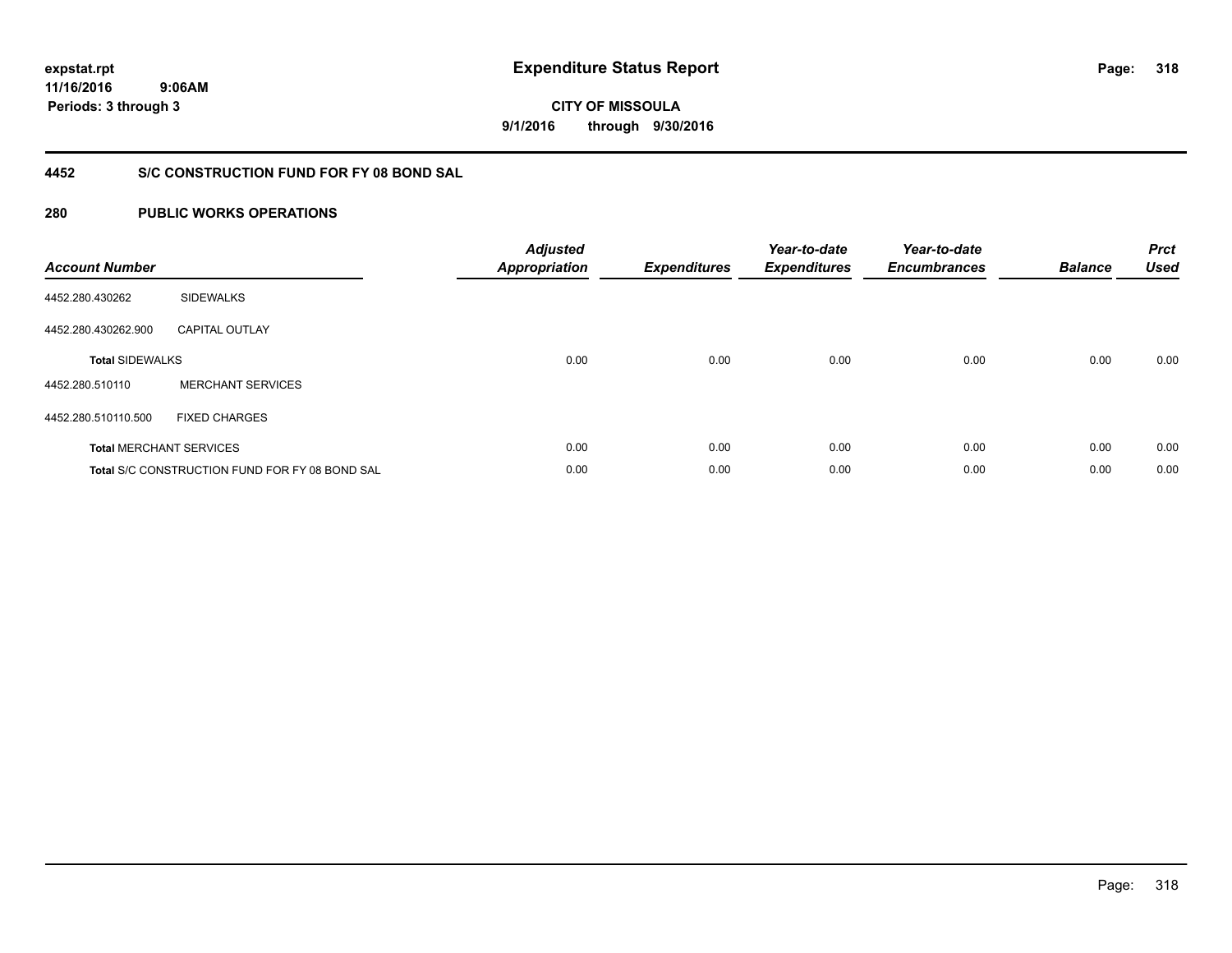**Periods: 3 through 3**

**CITY OF MISSOULA 9/1/2016 through 9/30/2016**

#### **4453 S/C CONSTRUCTION FUND FY09 BOND**

| <b>Account Number</b>  |                                | <b>Adjusted</b><br><b>Appropriation</b> | <b>Expenditures</b> | Year-to-date<br><b>Expenditures</b> | Year-to-date<br><b>Encumbrances</b> | <b>Balance</b> | <b>Prct</b><br><b>Used</b> |
|------------------------|--------------------------------|-----------------------------------------|---------------------|-------------------------------------|-------------------------------------|----------------|----------------------------|
| 4453.280.430262        | <b>SIDEWALKS</b>               |                                         |                     |                                     |                                     |                |                            |
| 4453.280.430262.900    | <b>CAPITAL OUTLAY</b>          |                                         |                     |                                     |                                     |                |                            |
| <b>Total SIDEWALKS</b> |                                | 0.00                                    | 0.00                | 0.00                                | 0.00                                | 0.00           | 0.00                       |
| 4453.280.510110        | <b>MERCHANT SERVICES</b>       |                                         |                     |                                     |                                     |                |                            |
| 4453.280.510110.500    | <b>FIXED CHARGES</b>           |                                         |                     |                                     |                                     |                |                            |
|                        | <b>Total MERCHANT SERVICES</b> | 0.00                                    | 0.00                | 0.00                                | 0.00                                | 0.00           | 0.00                       |
| 4453.280.521000        | INTERFUND OPERATING TRANSFERS  |                                         |                     |                                     |                                     |                |                            |
| 4453.280.521000.800    | OTHER OBJECTS                  |                                         |                     |                                     |                                     |                |                            |
|                        | Total PUBLIC WORKS OPERATIONS  | 0.00                                    | 0.00                | 0.00                                | 0.00                                | 0.00           | 0.00                       |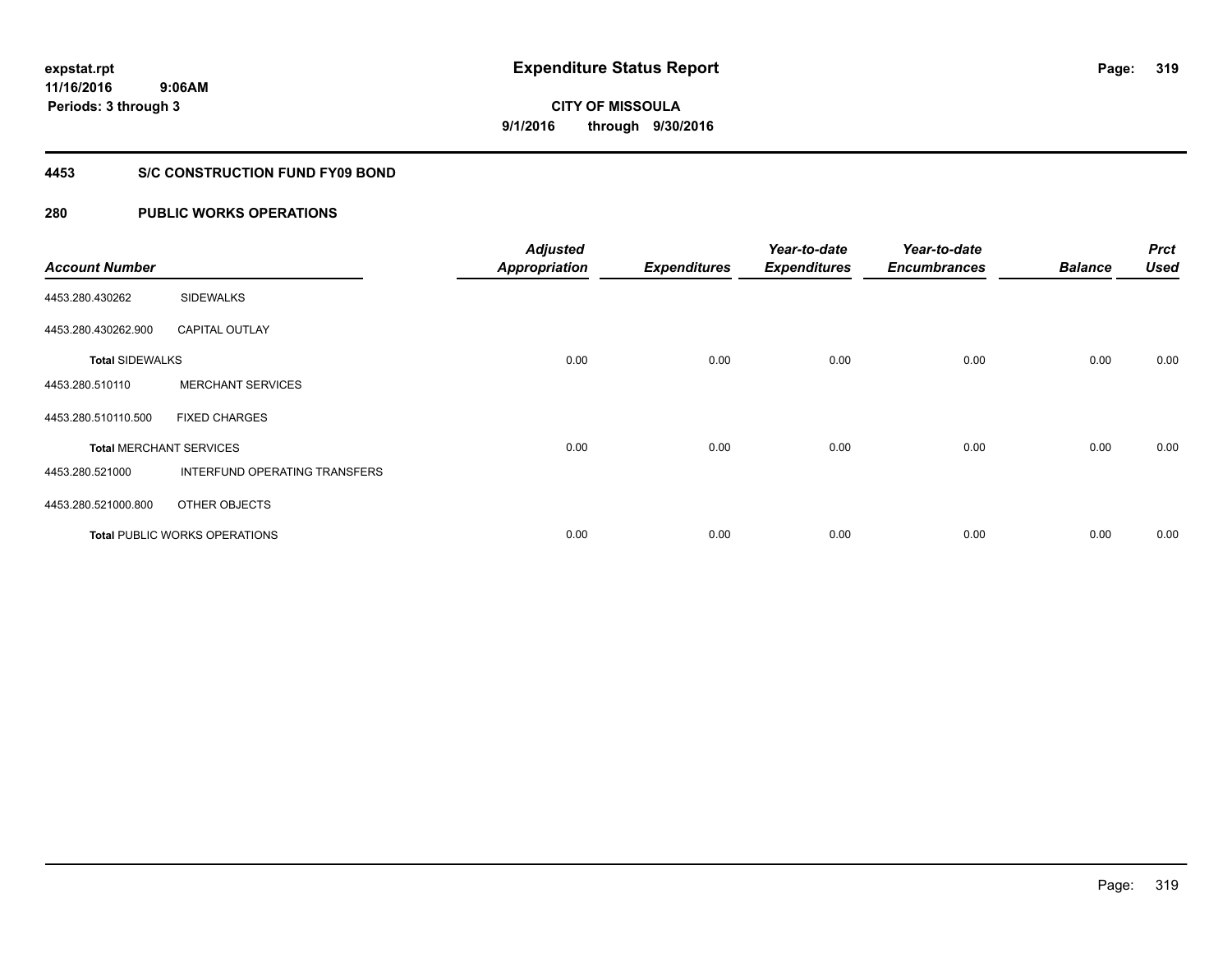#### **4453 S/C CONSTRUCTION FUND FY09 BOND**

| <b>Account Number</b>         |                                              | <b>Adjusted</b><br><b>Appropriation</b> | <b>Expenditures</b> | Year-to-date<br><b>Expenditures</b> | Year-to-date<br><b>Encumbrances</b> | <b>Balance</b> | <b>Prct</b><br><b>Used</b> |
|-------------------------------|----------------------------------------------|-----------------------------------------|---------------------|-------------------------------------|-------------------------------------|----------------|----------------------------|
| 4453.390.410710               | *** Title Not Found ***                      |                                         |                     |                                     |                                     |                |                            |
| 4453.390.410710.500           | <b>FIXED CHARGES</b>                         |                                         |                     |                                     |                                     |                |                            |
| Total *** Title Not Found *** |                                              | 0.00                                    | 0.00                | 0.00                                | 0.00                                | 0.00           | 0.00                       |
| 4453.390.510110               | <b>MERCHANT SERVICES</b>                     |                                         |                     |                                     |                                     |                |                            |
| 4453.390.510110.500           | <b>FIXED CHARGES</b>                         |                                         |                     |                                     |                                     |                |                            |
|                               | <b>Total S/C CONSTRUCTION FUND FY09 BOND</b> | 0.00                                    | 0.00                | 0.00                                | 0.00                                | 0.00           | 0.00                       |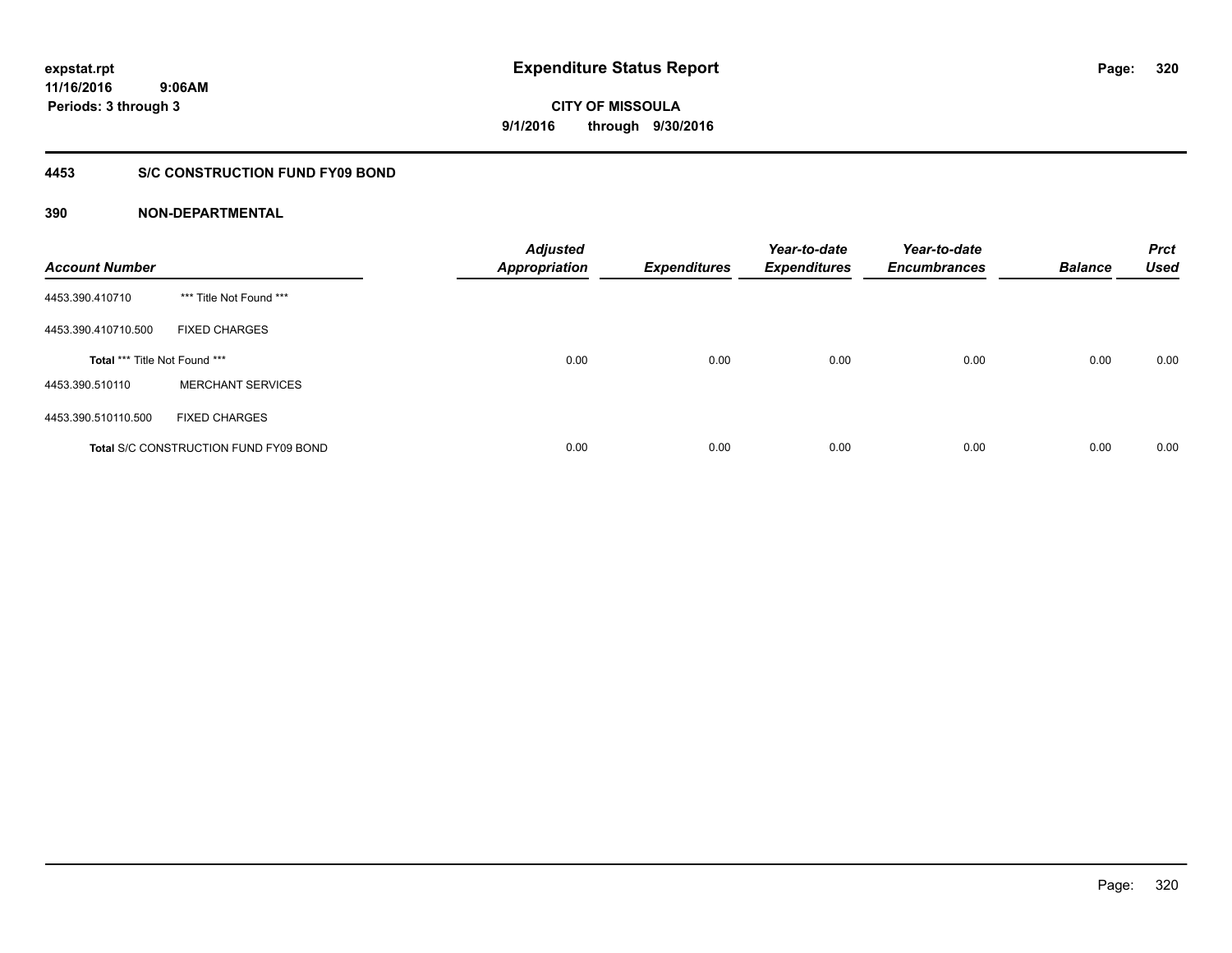#### **4454 S/C CONSTRUCTION FUND FOR FY10**

| <b>Account Number</b>          |                                             | <b>Adjusted</b><br><b>Appropriation</b> | <b>Expenditures</b> | Year-to-date<br><b>Expenditures</b> | Year-to-date<br><b>Encumbrances</b> | <b>Balance</b> | <b>Prct</b><br>Used |
|--------------------------------|---------------------------------------------|-----------------------------------------|---------------------|-------------------------------------|-------------------------------------|----------------|---------------------|
| 4454.280.430262                | <b>SIDEWALKS</b>                            |                                         |                     |                                     |                                     |                |                     |
| 4454.280.430262.900            | <b>CAPITAL OUTLAY</b>                       |                                         |                     |                                     |                                     |                |                     |
| <b>Total SIDEWALKS</b>         |                                             | 0.00                                    | 0.00                | 0.00                                | 0.00                                | 0.00           | 0.00                |
| 4454.280.510110                | <b>MERCHANT SERVICES</b>                    |                                         |                     |                                     |                                     |                |                     |
| 4454.280.510110.500            | <b>FIXED CHARGES</b>                        |                                         |                     |                                     |                                     |                |                     |
| <b>Total MERCHANT SERVICES</b> |                                             | 0.00                                    | 0.00                | 0.00                                | 0.00                                | 0.00           | 0.00                |
|                                | <b>Total S/C CONSTRUCTION FUND FOR FY10</b> | 0.00                                    | 0.00                | 0.00                                | 0.00                                | 0.00           | 0.00                |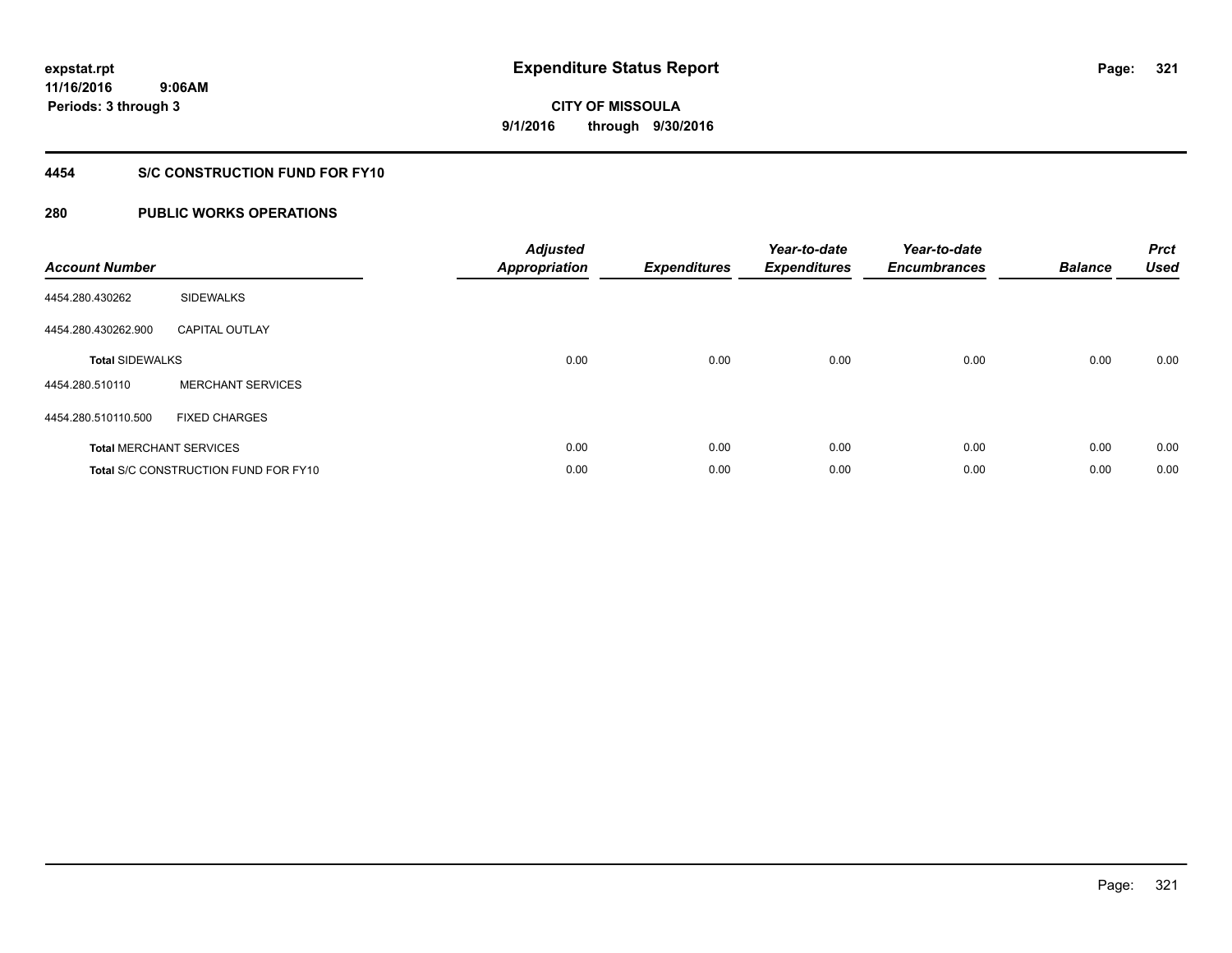#### **4455 FY11 S/C CONSTRUCTION FUND**

| <b>Account Number</b>  |                                         | <b>Adjusted</b><br>Appropriation | <b>Expenditures</b> | Year-to-date<br><b>Expenditures</b> | Year-to-date<br><b>Encumbrances</b> | <b>Balance</b> | <b>Prct</b><br>Used |
|------------------------|-----------------------------------------|----------------------------------|---------------------|-------------------------------------|-------------------------------------|----------------|---------------------|
| 4455.280.430262        | <b>SIDEWALKS</b>                        |                                  |                     |                                     |                                     |                |                     |
| 4455.280.430262.900    | <b>CAPITAL OUTLAY</b>                   |                                  |                     |                                     |                                     |                |                     |
| <b>Total SIDEWALKS</b> |                                         | 0.00                             | 0.00                | 0.00                                | 0.00                                | 0.00           | 0.00                |
| 4455.280.510110        | <b>MERCHANT SERVICES</b>                |                                  |                     |                                     |                                     |                |                     |
| 4455.280.510110.500    | <b>FIXED CHARGES</b>                    |                                  |                     |                                     |                                     |                |                     |
|                        | <b>Total MERCHANT SERVICES</b>          | 0.00                             | 0.00                | 0.00                                | 0.00                                | 0.00           | 0.00                |
|                        | <b>Total FY11 S/C CONSTRUCTION FUND</b> | 0.00                             | 0.00                | 0.00                                | 0.00                                | 0.00           | 0.00                |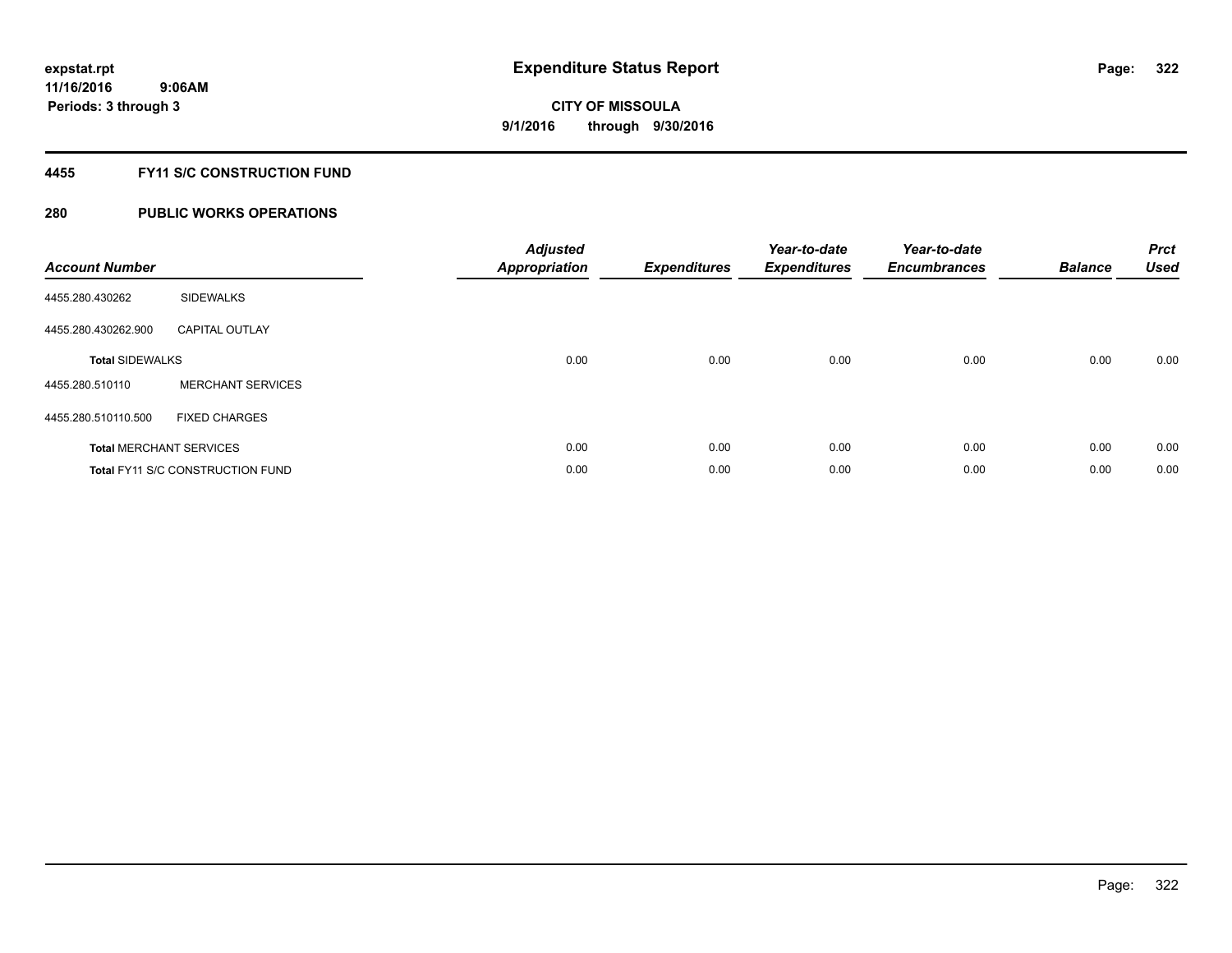#### **4456 FY12 S/C CONSTRUCTION FUND**

| <b>Account Number</b>          |                                            | <b>Adjusted</b><br><b>Appropriation</b> | <b>Expenditures</b> | Year-to-date<br><b>Expenditures</b> | Year-to-date<br><b>Encumbrances</b> | <b>Balance</b> | <b>Prct</b><br><b>Used</b> |
|--------------------------------|--------------------------------------------|-----------------------------------------|---------------------|-------------------------------------|-------------------------------------|----------------|----------------------------|
| 4456.280.430262                | <b>SIDEWALKS</b>                           |                                         |                     |                                     |                                     |                |                            |
| 4456.280.430262.900            | <b>CAPITAL OUTLAY</b>                      |                                         |                     |                                     |                                     |                |                            |
| <b>Total SIDEWALKS</b>         |                                            | 0.00                                    | 0.00                | 0.00                                | 0.00                                | 0.00           | 0.00                       |
| 4456.280.510110                | <b>MERCHANT SERVICES</b>                   |                                         |                     |                                     |                                     |                |                            |
| 4456.280.510110.500            | <b>FIXED CHARGES</b>                       |                                         |                     |                                     |                                     |                |                            |
| <b>Total MERCHANT SERVICES</b> |                                            | 0.00                                    | 0.00                | 0.00                                | 0.00                                | 0.00           | 0.00                       |
| 4456.280.521000                | INTERFUND OPERATING TRANSFERS              |                                         |                     |                                     |                                     |                |                            |
| 4456.280.521000.800            | OTHER OBJECTS                              |                                         |                     |                                     |                                     |                |                            |
|                                | <b>Total INTERFUND OPERATING TRANSFERS</b> | 0.00                                    | 0.00                | 0.00                                | 0.00                                | 0.00           | 0.00                       |
|                                | Total FY12 S/C CONSTRUCTION FUND           | 0.00                                    | 0.00                | 0.00                                | 0.00                                | 0.00           | 0.00                       |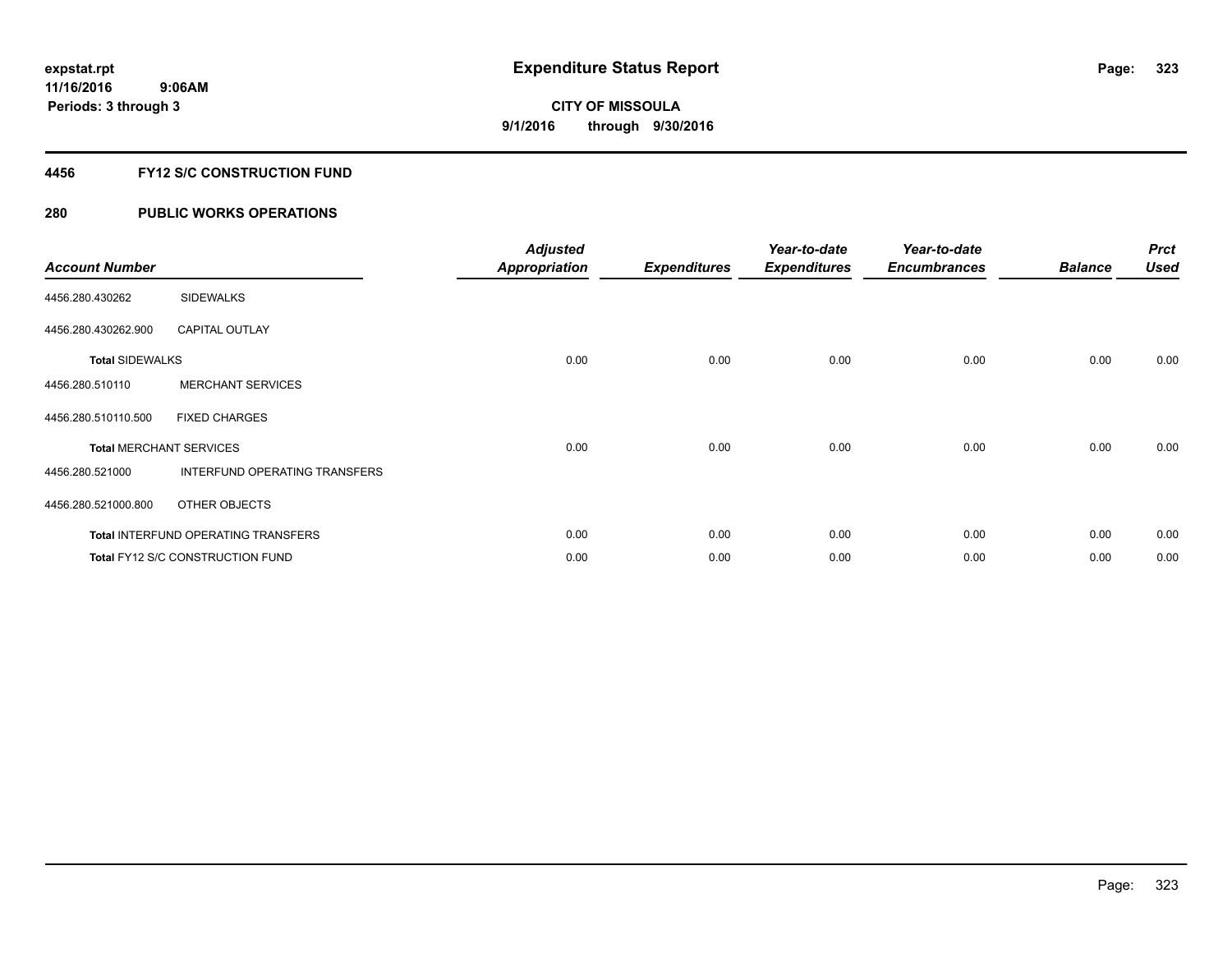#### **4457 FY13 SIDEWALK/CURB CONSTRUCTION**

| <b>Account Number</b>  |                                              | <b>Adjusted</b><br><b>Appropriation</b> | <b>Expenditures</b> | Year-to-date<br><b>Expenditures</b> | Year-to-date<br><b>Encumbrances</b> | <b>Balance</b> | <b>Prct</b><br><b>Used</b> |
|------------------------|----------------------------------------------|-----------------------------------------|---------------------|-------------------------------------|-------------------------------------|----------------|----------------------------|
| 4457.280.430262        | <b>SIDEWALKS</b>                             |                                         |                     |                                     |                                     |                |                            |
| 4457.280.430262.300    | PURCHASED SERVICES                           |                                         |                     |                                     |                                     |                |                            |
|                        | <b>Total PURCHASED SERVICES</b>              | 0.00                                    | 0.00                | 0.00                                | 0.00                                | 0.00           | 0.00                       |
| 4457.280.430262.900    | <b>CAPITAL OUTLAY</b>                        |                                         |                     |                                     |                                     |                |                            |
| <b>Total SIDEWALKS</b> |                                              | 0.00                                    | 0.00                | 0.00                                | 0.00                                | 0.00           | 0.00                       |
| 4457.280.510110        | <b>MERCHANT SERVICES</b>                     |                                         |                     |                                     |                                     |                |                            |
| 4457.280.510110.500    | <b>FIXED CHARGES</b>                         |                                         |                     |                                     |                                     |                |                            |
|                        | <b>Total MERCHANT SERVICES</b>               | 0.00                                    | 0.00                | 0.00                                | 0.00                                | 0.00           | 0.00                       |
| 4457.280.521000        | INTERFUND OPERATING TRANSFERS                |                                         |                     |                                     |                                     |                |                            |
| 4457.280.521000.800    | OTHER OBJECTS                                |                                         |                     |                                     |                                     |                |                            |
|                        | Total INTERFUND OPERATING TRANSFERS          | 0.00                                    | 0.00                | 0.00                                | 0.00                                | 0.00           | 0.00                       |
|                        | <b>Total FY13 SIDEWALK/CURB CONSTRUCTION</b> | 0.00                                    | 0.00                | 0.00                                | 0.00                                | 0.00           | 0.00                       |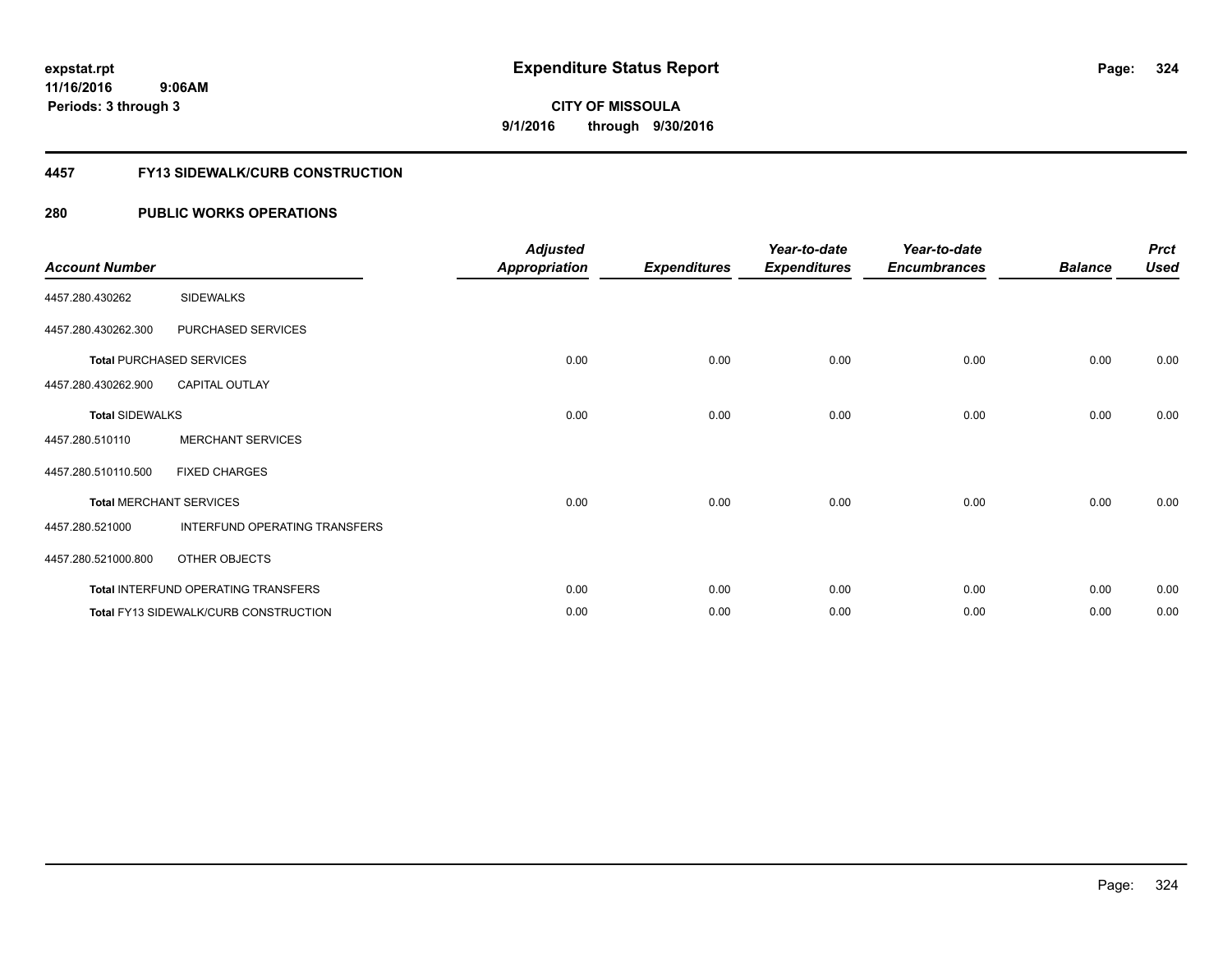#### **4458 FY14 SIDEWALK & CURB CONSTRUCTION**

| <b>Account Number</b>  |                                                    | <b>Adjusted</b><br>Appropriation | <b>Expenditures</b> | Year-to-date<br><b>Expenditures</b> | Year-to-date<br><b>Encumbrances</b> | <b>Balance</b> | <b>Prct</b><br><b>Used</b> |
|------------------------|----------------------------------------------------|----------------------------------|---------------------|-------------------------------------|-------------------------------------|----------------|----------------------------|
| 4458.280.430262        | <b>SIDEWALKS</b>                                   |                                  |                     |                                     |                                     |                |                            |
| 4458.280.430262.900    | <b>CAPITAL OUTLAY</b>                              |                                  |                     |                                     |                                     |                |                            |
| <b>Total SIDEWALKS</b> |                                                    | 0.00                             | 0.00                | 0.00                                | 0.00                                | 0.00           | 0.00                       |
| 4458.280.510110        | <b>MERCHANT SERVICES</b>                           |                                  |                     |                                     |                                     |                |                            |
| 4458.280.510110.500    | <b>FIXED CHARGES</b>                               |                                  |                     |                                     |                                     |                |                            |
|                        | <b>Total MERCHANT SERVICES</b>                     | 0.00                             | 0.00                | 0.00                                | 0.00                                | 0.00           | 0.00                       |
| 4458.280.521000        | INTERFUND OPERATING TRANSFERS                      |                                  |                     |                                     |                                     |                |                            |
| 4458.280.521000.800    | OTHER OBJECTS                                      |                                  |                     |                                     |                                     |                |                            |
|                        | Total INTERFUND OPERATING TRANSFERS                | 0.00                             | 0.00                | 0.00                                | 0.00                                | 0.00           | 0.00                       |
|                        | <b>Total FY14 SIDEWALK &amp; CURB CONSTRUCTION</b> | 0.00                             | 0.00                | 0.00                                | 0.00                                | 0.00           | 0.00                       |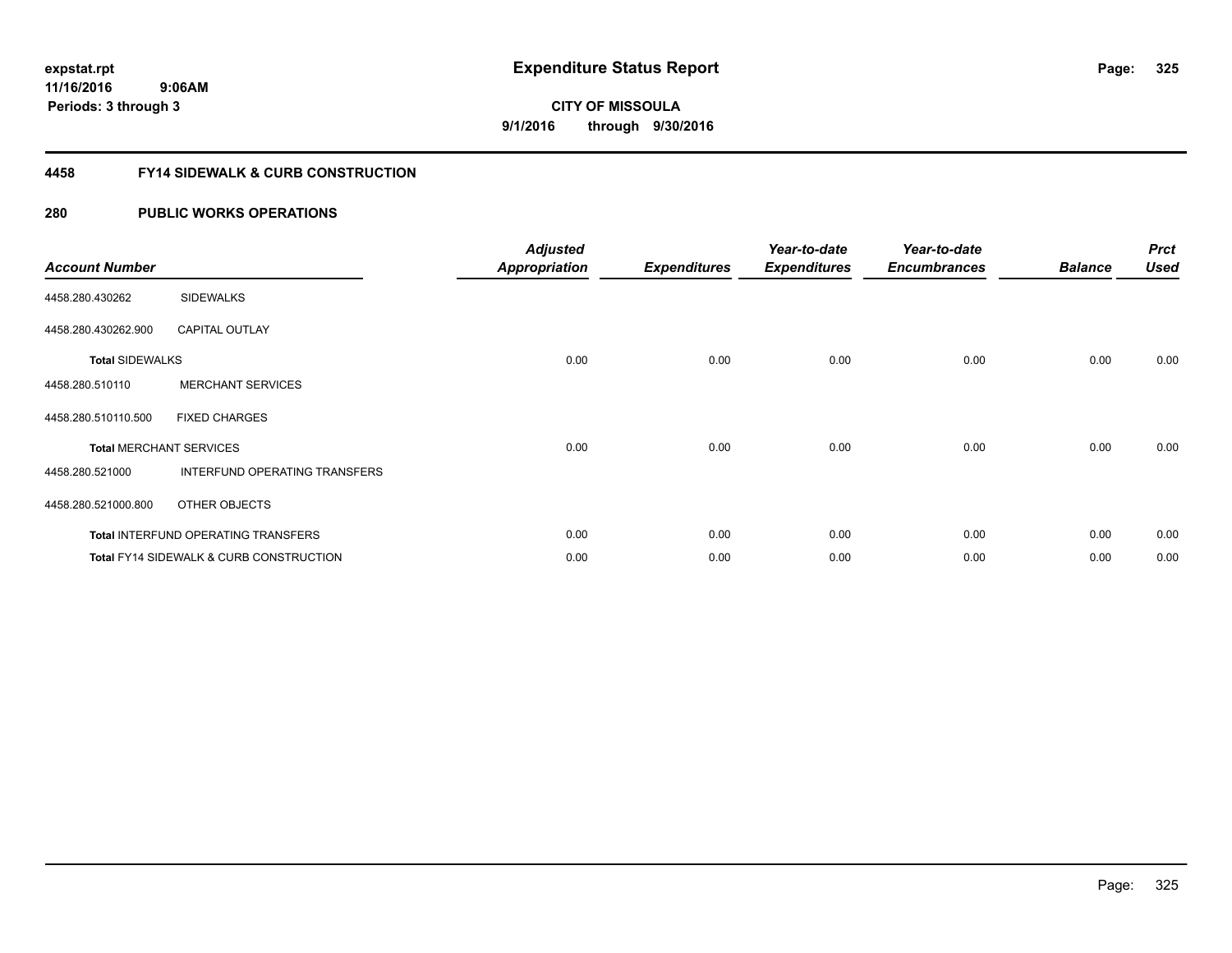#### **4459 FY15 SIDEWALK/CURB CONSTRUCTION**

| <b>Account Number</b>      |                                       | <b>Adjusted</b><br><b>Appropriation</b> | <b>Expenditures</b> | Year-to-date<br><b>Expenditures</b> | Year-to-date<br><b>Encumbrances</b> | <b>Balance</b> | <b>Prct</b><br><b>Used</b> |
|----------------------------|---------------------------------------|-----------------------------------------|---------------------|-------------------------------------|-------------------------------------|----------------|----------------------------|
| 4459.280.430262            | <b>SIDEWALKS</b>                      |                                         |                     |                                     |                                     |                |                            |
| 4459.280.430262.800        | OTHER OBJECTS                         |                                         |                     |                                     |                                     |                |                            |
| <b>Total OTHER OBJECTS</b> |                                       | 0.00                                    | 0.00                | 0.00                                | 0.00                                | 0.00           | 0.00                       |
| 4459.280.430262.900        | <b>CAPITAL OUTLAY</b>                 |                                         |                     |                                     |                                     |                |                            |
| <b>Total SIDEWALKS</b>     |                                       | 0.00                                    | 0.00                | 0.00                                | 0.00                                | 0.00           | 0.00                       |
| 4459.280.510110            | <b>MERCHANT SERVICES</b>              |                                         |                     |                                     |                                     |                |                            |
| 4459.280.510110.500        | <b>FIXED CHARGES</b>                  |                                         |                     |                                     |                                     |                |                            |
|                            | <b>Total MERCHANT SERVICES</b>        | 0.00                                    | 0.00                | 0.00                                | 0.00                                | 0.00           | 0.00                       |
|                            | Total FY15 SIDEWALK/CURB CONSTRUCTION | 0.00                                    | 0.00                | 0.00                                | 0.00                                | 0.00           | 0.00                       |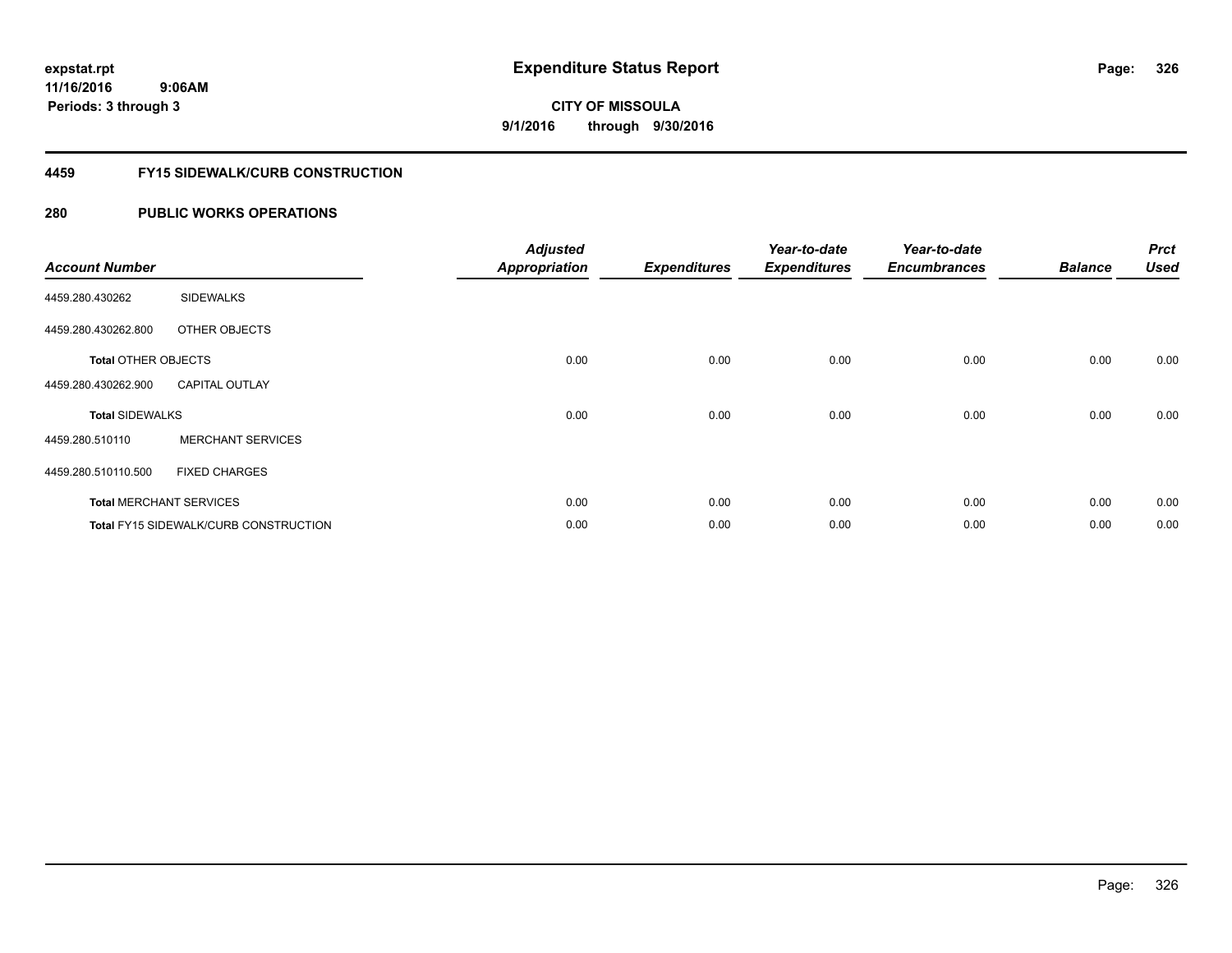**327**

**11/16/2016 9:06AM Periods: 3 through 3**

**CITY OF MISSOULA 9/1/2016 through 9/30/2016**

#### **4460 FY16 SIDEWALK/CURB CONSTRUCTION**

|                                                  | <b>Adjusted</b> |                     | Year-to-date        | Year-to-date        |                | <b>Prct</b> |
|--------------------------------------------------|-----------------|---------------------|---------------------|---------------------|----------------|-------------|
| <b>Account Number</b>                            | Appropriation   | <b>Expenditures</b> | <b>Expenditures</b> | <b>Encumbrances</b> | <b>Balance</b> | <b>Used</b> |
| <b>SIDEWALKS</b><br>4460.280.430262              |                 |                     |                     |                     |                |             |
| OTHER OBJECTS<br>4460.280.430262.800             |                 |                     |                     |                     |                |             |
| 4460.280.430262.820.000 TRANSFERS TO OTHER FUNDS | 0.00            | 0.00                | 17,134.25           | 0.00                | $-17,134.25$   | 0.00        |
| <b>Total OTHER OBJECTS</b>                       | 0.00            | 0.00                | 17,134.25           | 0.00                | $-17,134.25$   | 0.00        |
| <b>CAPITAL OUTLAY</b><br>4460.280.430262.900     |                 |                     |                     |                     |                |             |
| 4460.280.430262.930.000 IMPROVEMENTS             | 0.00            | 0.00                | 17,200.00           | 0.00                | $-17,200.00$   | 0.00        |
| <b>Total CAPITAL OUTLAY</b>                      | 0.00            | 0.00                | 17,200.00           | 0.00                | $-17,200.00$   | 0.00        |
| <b>Total SIDEWALKS</b>                           | 0.00            | 0.00                | 34,334.25           | 0.00                | $-34,334.25$   | 0.00        |
| <b>MERCHANT SERVICES</b><br>4460.280.510110      |                 |                     |                     |                     |                |             |
| 4460.280.510110.500<br><b>FIXED CHARGES</b>      |                 |                     |                     |                     |                |             |
| <b>Total MERCHANT SERVICES</b>                   | 0.00            | 0.00                | 0.00                | 0.00                | 0.00           | 0.00        |
| <b>Total FY16 SIDEWALK/CURB CONSTRUCTION</b>     | 0.00            | 0.00                | 34,334.25           | 0.00                | $-34,334.25$   | 0.00        |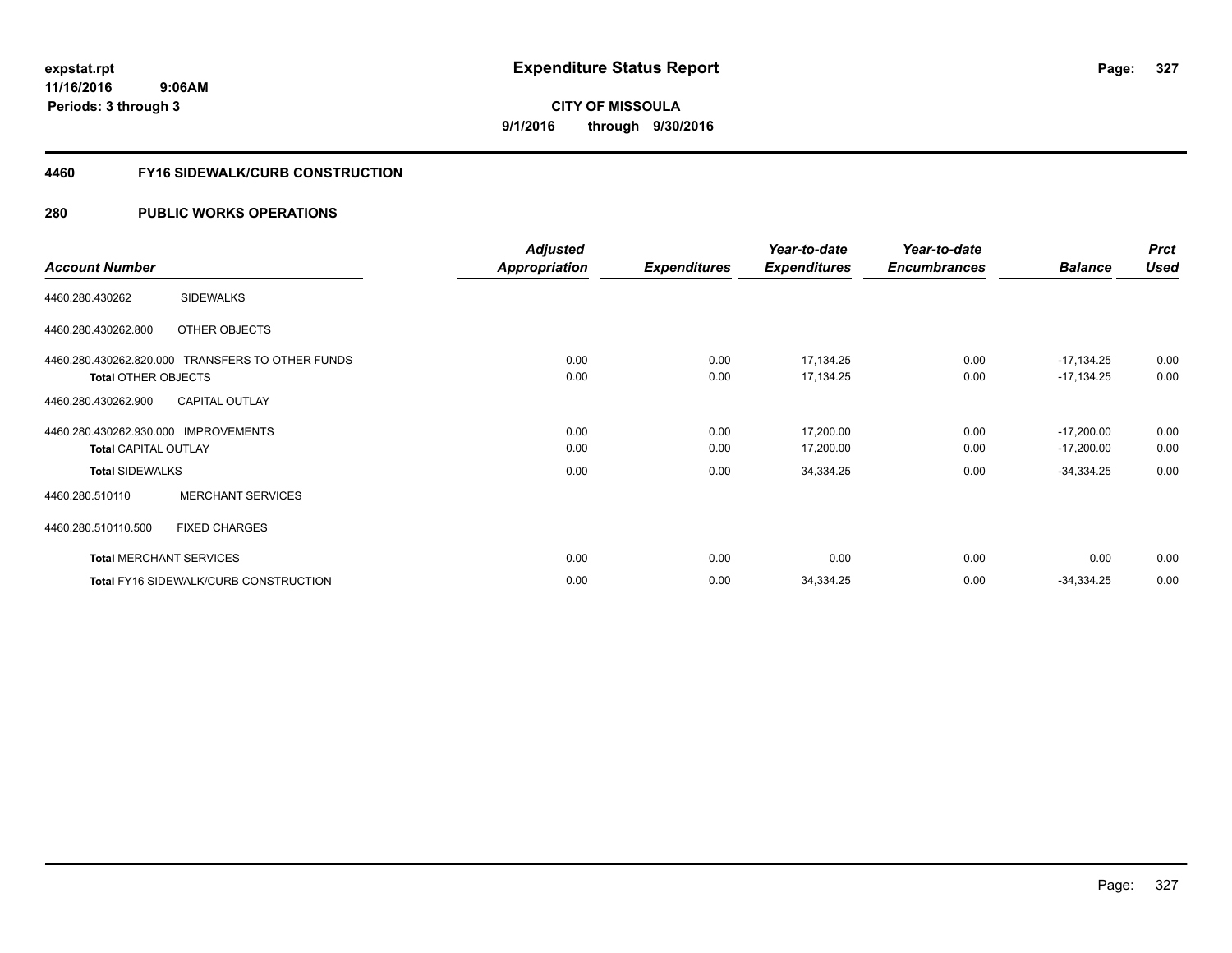#### **4461 FY17 SIDEWALK/CURB CONSTRUCTION**

| <b>Account Number</b>                                          |                                              | <b>Adjusted</b><br><b>Appropriation</b> | <b>Expenditures</b>    | Year-to-date<br><b>Expenditures</b> | Year-to-date<br><b>Encumbrances</b> | <b>Balance</b>                 | <b>Prct</b><br><b>Used</b> |
|----------------------------------------------------------------|----------------------------------------------|-----------------------------------------|------------------------|-------------------------------------|-------------------------------------|--------------------------------|----------------------------|
| 4461.280.430262                                                | <b>SIDEWALKS</b>                             |                                         |                        |                                     |                                     |                                |                            |
| 4461.280.430262.900                                            | <b>CAPITAL OUTLAY</b>                        |                                         |                        |                                     |                                     |                                |                            |
| 4461.280.430262.930.000 IMPROVEMENTS<br><b>Total SIDEWALKS</b> |                                              | 0.00<br>0.00                            | 91,013.46<br>91.013.46 | 196,391.75<br>196,391.75            | 0.00<br>0.00                        | $-196,391.75$<br>$-196,391.75$ | 0.00<br>0.00               |
| 4461.280.510110                                                | <b>MERCHANT SERVICES</b>                     |                                         |                        |                                     |                                     |                                |                            |
| 4461.280.510110.500                                            | <b>FIXED CHARGES</b>                         |                                         |                        |                                     |                                     |                                |                            |
|                                                                | <b>Total MERCHANT SERVICES</b>               | 0.00                                    | 0.00                   | 0.00                                | 0.00                                | 0.00                           | 0.00                       |
|                                                                | <b>Total FY17 SIDEWALK/CURB CONSTRUCTION</b> | 0.00                                    | 91,013.46              | 196,391.75                          | 0.00                                | $-196,391.75$                  | 0.00                       |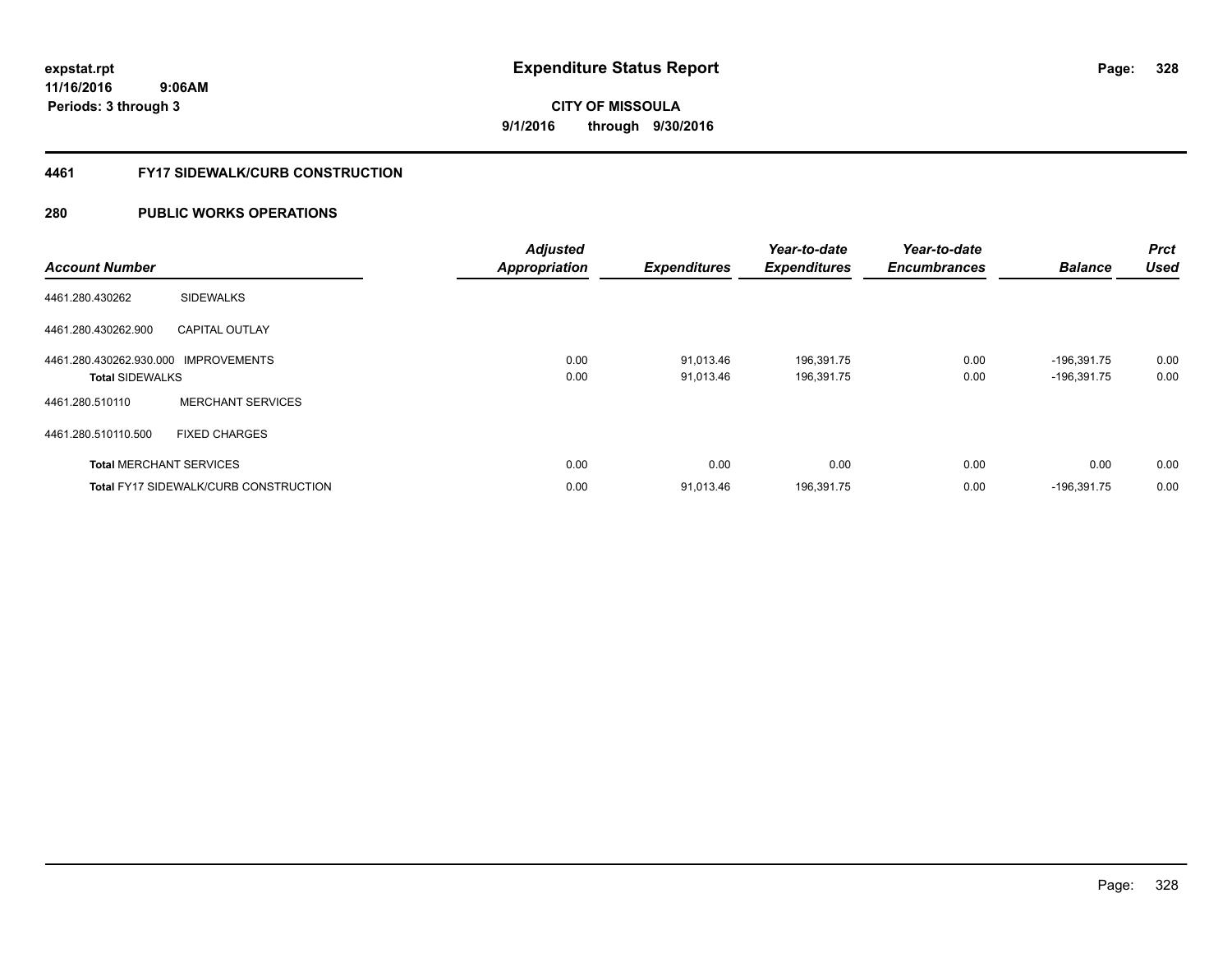## **4531 SID 531 TRAFFIC CALMING**

## **000 \*\*\* Title Not Found \*\*\***

| <b>Account Number</b>         |                                 | <b>Adjusted</b><br><b>Appropriation</b> | <b>Expenditures</b> | Year-to-date<br><b>Expenditures</b> | Year-to-date<br><b>Encumbrances</b> | <b>Balance</b> | <b>Prct</b><br><b>Used</b> |
|-------------------------------|---------------------------------|-----------------------------------------|---------------------|-------------------------------------|-------------------------------------|----------------|----------------------------|
| 4531.000.410000               | <b>GENERAL GOVERNMENT</b>       |                                         |                     |                                     |                                     |                |                            |
| 4531.000.410000.600           | <b>DEBT SERVICE</b>             |                                         |                     |                                     |                                     |                |                            |
|                               | <b>Total GENERAL GOVERNMENT</b> | 0.00                                    | 0.00                | 0.00                                | 0.00                                | 0.00           | 0.00                       |
| 4531.000.510110               | <b>MERCHANT SERVICES</b>        |                                         |                     |                                     |                                     |                |                            |
| 4531.000.510110.500           | <b>FIXED CHARGES</b>            |                                         |                     |                                     |                                     |                |                            |
| Total *** Title Not Found *** |                                 | 0.00                                    | 0.00                | 0.00                                | 0.00                                | 0.00           | 0.00                       |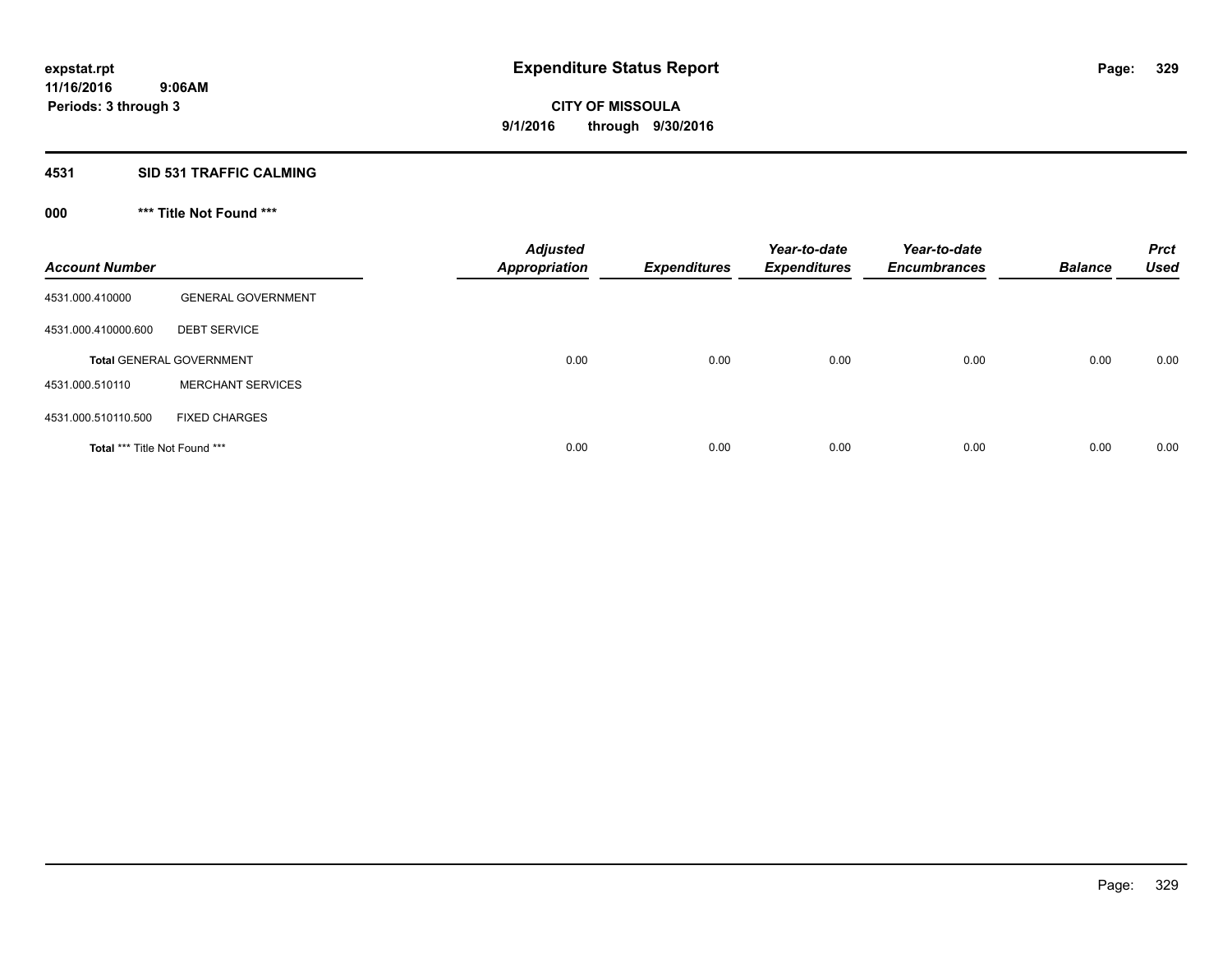#### **4531 SID 531 TRAFFIC CALMING**

| <b>Account Number</b> |                                      | <b>Adjusted</b><br><b>Appropriation</b> | <b>Expenditures</b> | Year-to-date<br><b>Expenditures</b> | Year-to-date<br><b>Encumbrances</b> | <b>Balance</b> | <b>Prct</b><br><b>Used</b> |
|-----------------------|--------------------------------------|-----------------------------------------|---------------------|-------------------------------------|-------------------------------------|----------------|----------------------------|
| 4531.390.510100       | SPECIAL ASSESSMENTS                  |                                         |                     |                                     |                                     |                |                            |
| 4531.390.510100.900   | <b>CAPITAL OUTLAY</b>                |                                         |                     |                                     |                                     |                |                            |
|                       | <b>Total SPECIAL ASSESSMENTS</b>     | 0.00                                    | 0.00                | 0.00                                | 0.00                                | 0.00           | 0.00                       |
| 4531.390.510110       | <b>MERCHANT SERVICES</b>             |                                         |                     |                                     |                                     |                |                            |
| 4531.390.510110.500   | <b>FIXED CHARGES</b>                 |                                         |                     |                                     |                                     |                |                            |
|                       | <b>Total MERCHANT SERVICES</b>       | 0.00                                    | 0.00                | 0.00                                | 0.00                                | 0.00           | 0.00                       |
|                       | <b>Total SID 531 TRAFFIC CALMING</b> | 0.00                                    | 0.00                | 0.00                                | 0.00                                | 0.00           | 0.00                       |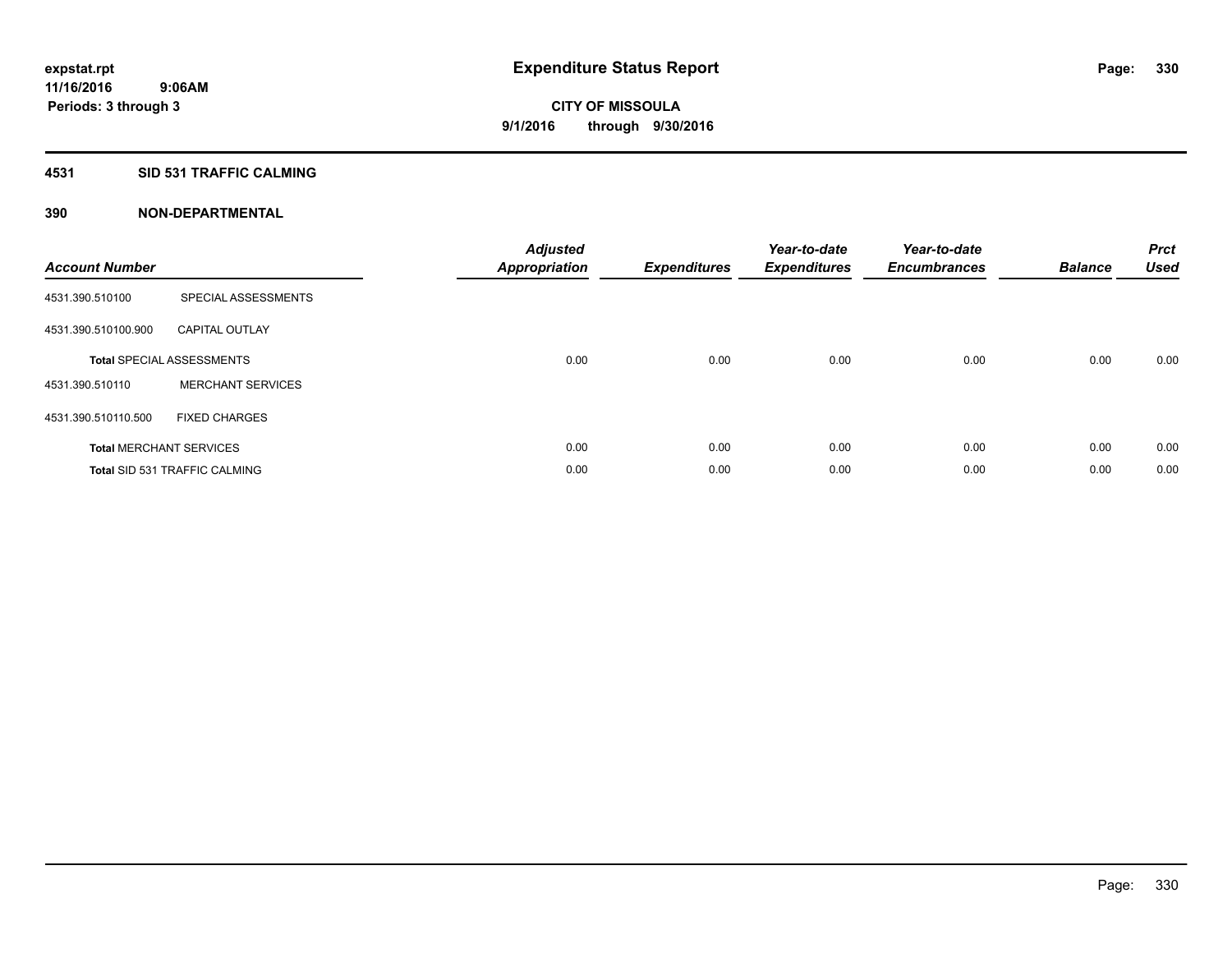### **4532 MALONEY RANCH SID**

| <b>Account Number</b>          |                                  | <b>Adjusted</b><br><b>Appropriation</b> | <b>Expenditures</b> | Year-to-date<br><b>Expenditures</b> | Year-to-date<br><b>Encumbrances</b> | <b>Balance</b> | <b>Prct</b><br><b>Used</b> |
|--------------------------------|----------------------------------|-----------------------------------------|---------------------|-------------------------------------|-------------------------------------|----------------|----------------------------|
| 4532.390.510100                | SPECIAL ASSESSMENTS              |                                         |                     |                                     |                                     |                |                            |
| 4532.390.510100.900            | <b>CAPITAL OUTLAY</b>            |                                         |                     |                                     |                                     |                |                            |
|                                | <b>Total SPECIAL ASSESSMENTS</b> | 0.00                                    | 0.00                | 0.00                                | 0.00                                | 0.00           | 0.00                       |
| 4532.390.510110                | <b>MERCHANT SERVICES</b>         |                                         |                     |                                     |                                     |                |                            |
| 4532.390.510110.500            | <b>FIXED CHARGES</b>             |                                         |                     |                                     |                                     |                |                            |
| <b>Total FIXED CHARGES</b>     |                                  | 0.00                                    | 0.00                | 0.00                                | 0.00                                | 0.00           | 0.00                       |
|                                | <b>Total MERCHANT SERVICES</b>   | 0.00                                    | 0.00                | 0.00                                | 0.00                                | 0.00           | 0.00                       |
| <b>Total MALONEY RANCH SID</b> |                                  | 0.00                                    | 0.00                | 0.00                                | 0.00                                | 0.00           | 0.00                       |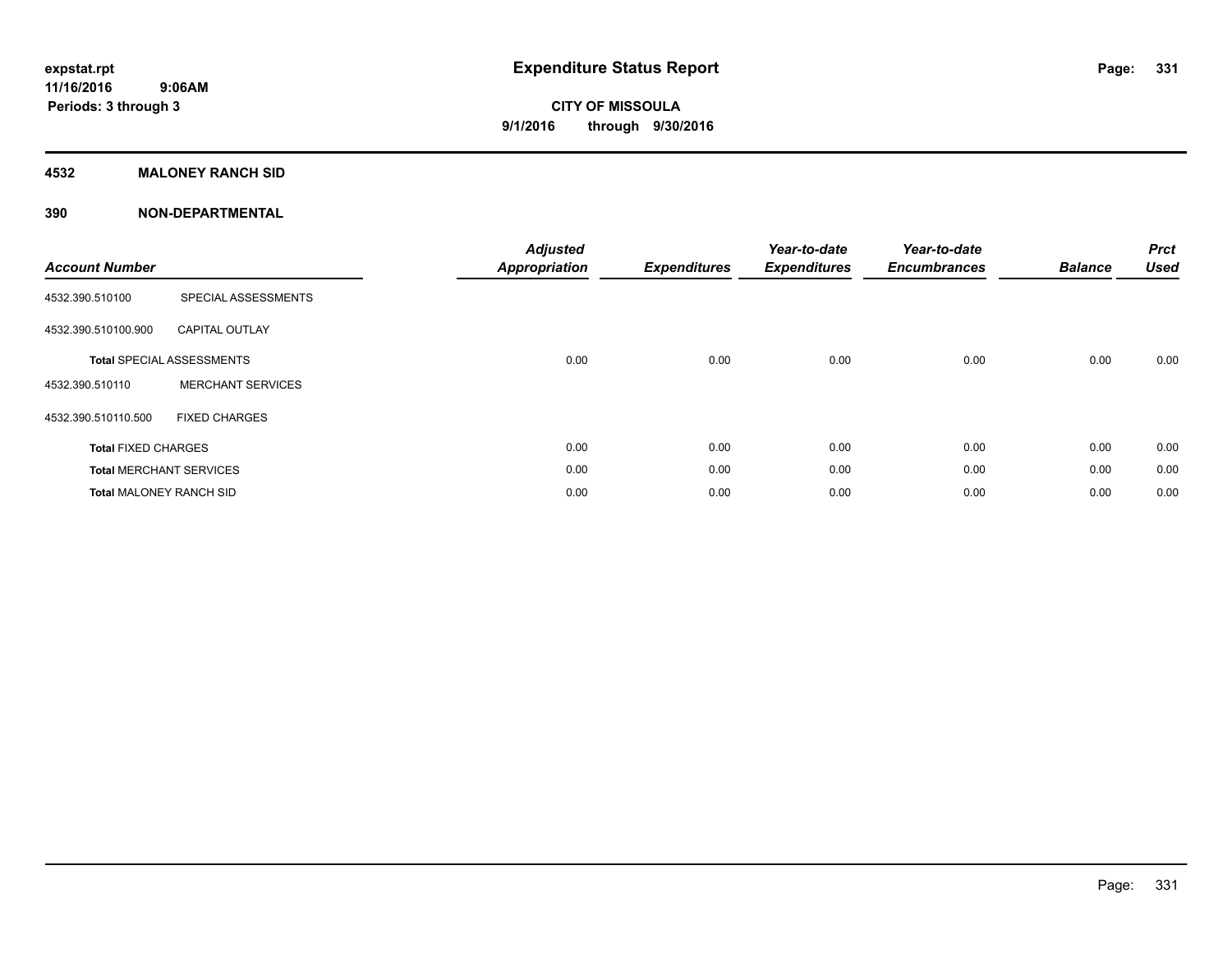### **4533 RATTLESNAKE SEWER SID**

| <b>Account Number</b>          |                                    | <b>Adjusted</b><br>Appropriation | <b>Expenditures</b> | Year-to-date<br><b>Expenditures</b> | Year-to-date<br><b>Encumbrances</b> | <b>Balance</b> | <b>Prct</b><br>Used |
|--------------------------------|------------------------------------|----------------------------------|---------------------|-------------------------------------|-------------------------------------|----------------|---------------------|
| 4533.390.510110                | <b>MERCHANT SERVICES</b>           |                                  |                     |                                     |                                     |                |                     |
| 4533.390.510110.500            | <b>FIXED CHARGES</b>               |                                  |                     |                                     |                                     |                |                     |
| <b>Total FIXED CHARGES</b>     |                                    | 0.00                             | 0.00                | 0.00                                | 0.00                                | 0.00           | 0.00                |
| <b>Total MERCHANT SERVICES</b> |                                    | 0.00                             | 0.00                | 0.00                                | 0.00                                | 0.00           | 0.00                |
|                                | <b>Total RATTLESNAKE SEWER SID</b> | 0.00                             | 0.00                | 0.00                                | 0.00                                | 0.00           | 0.00                |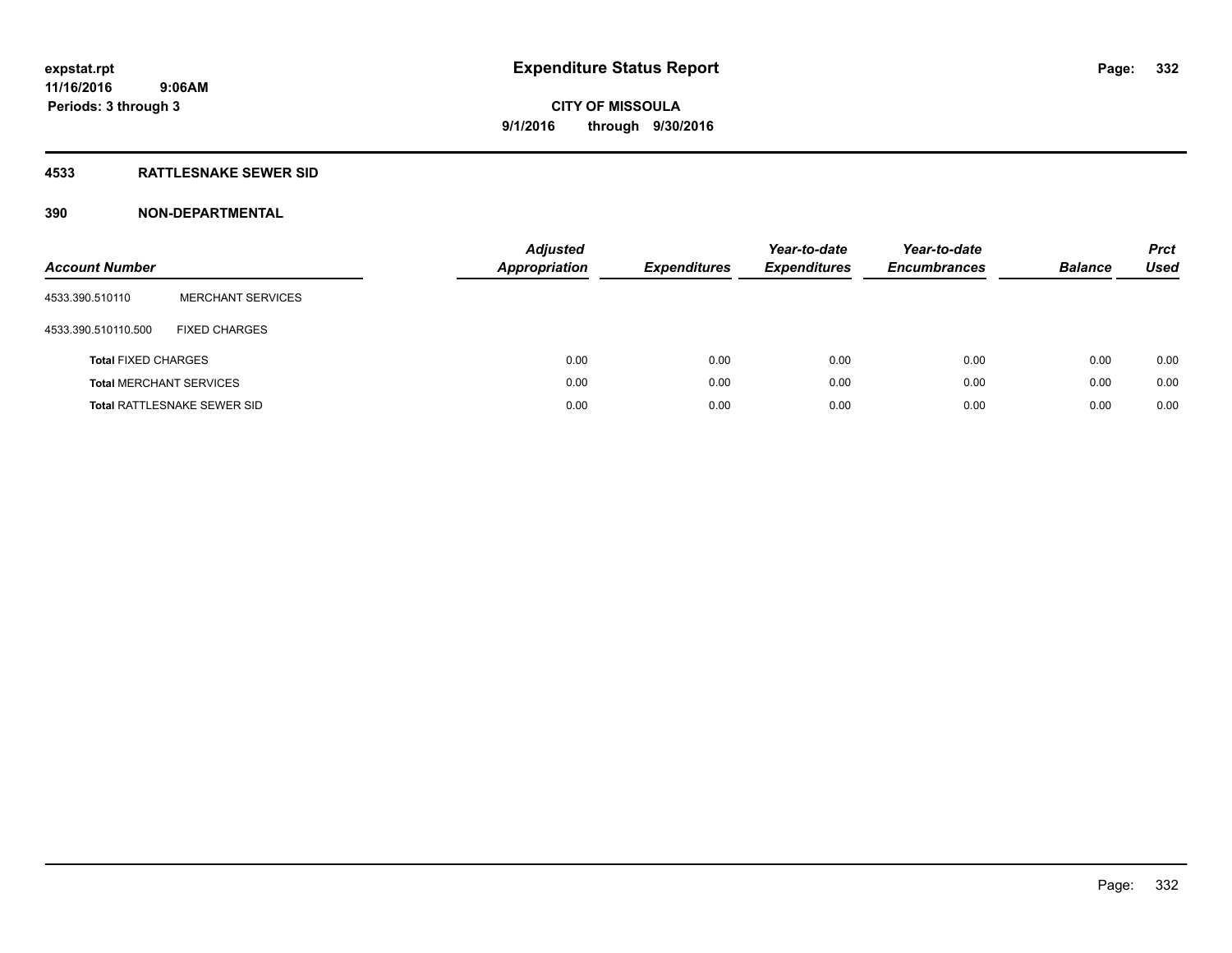#### **4534 SID 534 LINCOLNWOOD**

| <b>Account Number</b>            |                               | <b>Adjusted</b><br><b>Appropriation</b> | <b>Expenditures</b> | Year-to-date<br><b>Expenditures</b> | Year-to-date<br><b>Encumbrances</b> | <b>Balance</b> | <b>Prct</b><br><b>Used</b> |
|----------------------------------|-------------------------------|-----------------------------------------|---------------------|-------------------------------------|-------------------------------------|----------------|----------------------------|
| 4534.390.510110                  | <b>MERCHANT SERVICES</b>      |                                         |                     |                                     |                                     |                |                            |
| 4534.390.510110.500              | <b>FIXED CHARGES</b>          |                                         |                     |                                     |                                     |                |                            |
| <b>Total MERCHANT SERVICES</b>   |                               | 0.00                                    | 0.00                | 0.00                                | 0.00                                | 0.00           | 0.00                       |
| 4534.390.521000                  | INTERFUND OPERATING TRANSFERS |                                         |                     |                                     |                                     |                |                            |
| 4534.390.521000.800              | OTHER OBJECTS                 |                                         |                     |                                     |                                     |                |                            |
| <b>Total SID 534 LINCOLNWOOD</b> |                               | 0.00                                    | 0.00                | 0.00                                | 0.00                                | 0.00           | 0.00                       |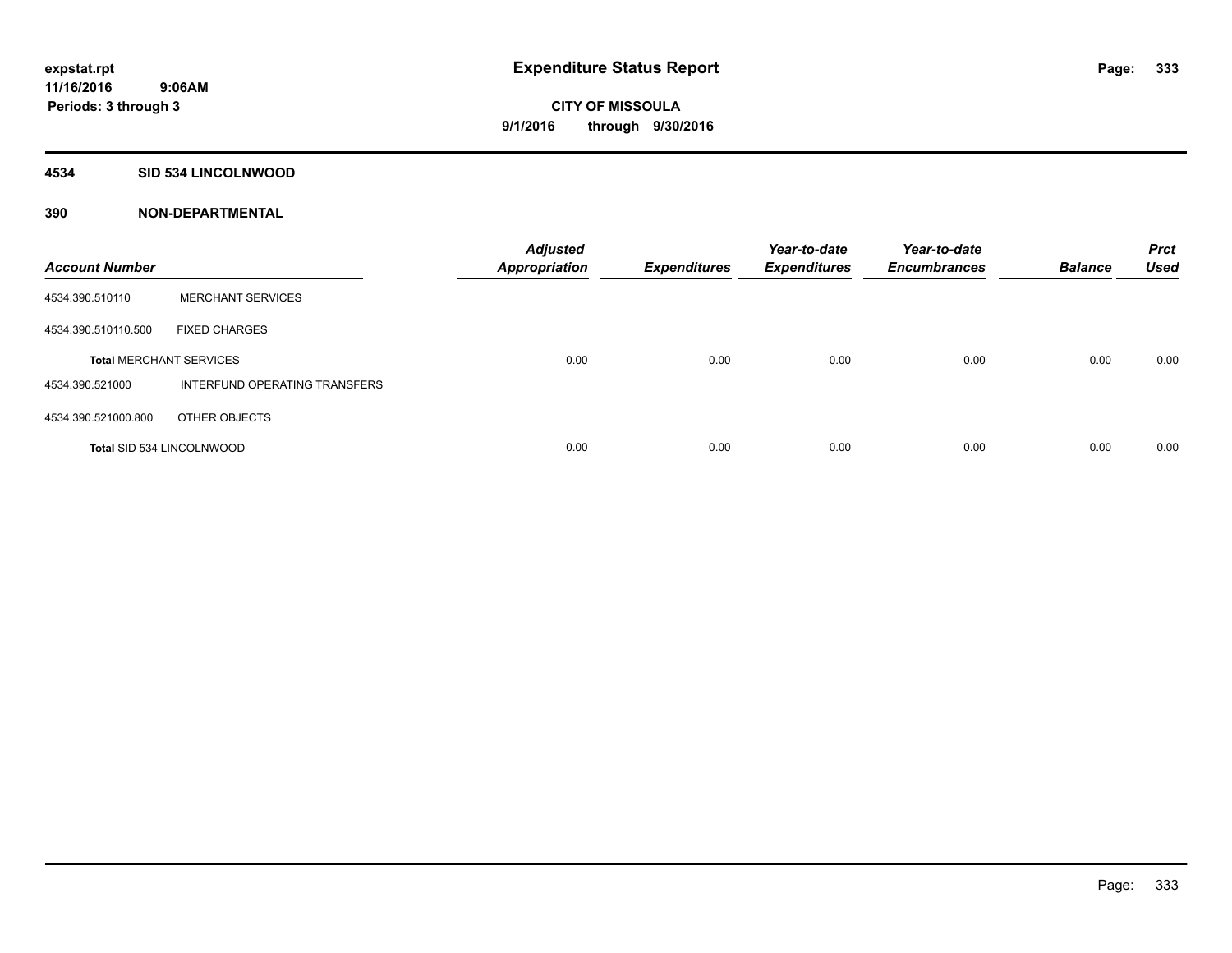# **4535 SLANT STREET TRAFFIC CALMING**

## **000 \*\*\* Title Not Found \*\*\***

| <b>Account Number</b>      |                                           | <b>Adjusted</b><br>Appropriation | <b>Expenditures</b> | Year-to-date<br><b>Expenditures</b> | Year-to-date<br><b>Encumbrances</b> | <b>Balance</b> | <b>Prct</b><br><b>Used</b> |
|----------------------------|-------------------------------------------|----------------------------------|---------------------|-------------------------------------|-------------------------------------|----------------|----------------------------|
| 4535.000.410000            | <b>GENERAL GOVERNMENT</b>                 |                                  |                     |                                     |                                     |                |                            |
| 4535.000.410000.600        | <b>DEBT SERVICE</b>                       |                                  |                     |                                     |                                     |                |                            |
|                            | <b>Total GENERAL GOVERNMENT</b>           | 0.00                             | 0.00                | 0.00                                | 0.00                                | 0.00           | 0.00                       |
| 4535.000.510110            | <b>MERCHANT SERVICES</b>                  |                                  |                     |                                     |                                     |                |                            |
| 4535.000.510110.500        | <b>FIXED CHARGES</b>                      |                                  |                     |                                     |                                     |                |                            |
| <b>Total FIXED CHARGES</b> |                                           | 0.00                             | 0.00                | 0.00                                | 0.00                                | 0.00           | 0.00                       |
|                            | <b>Total SLANT STREET TRAFFIC CALMING</b> | 0.00                             | 0.00                | 0.00                                | 0.00                                | 0.00           | 0.00                       |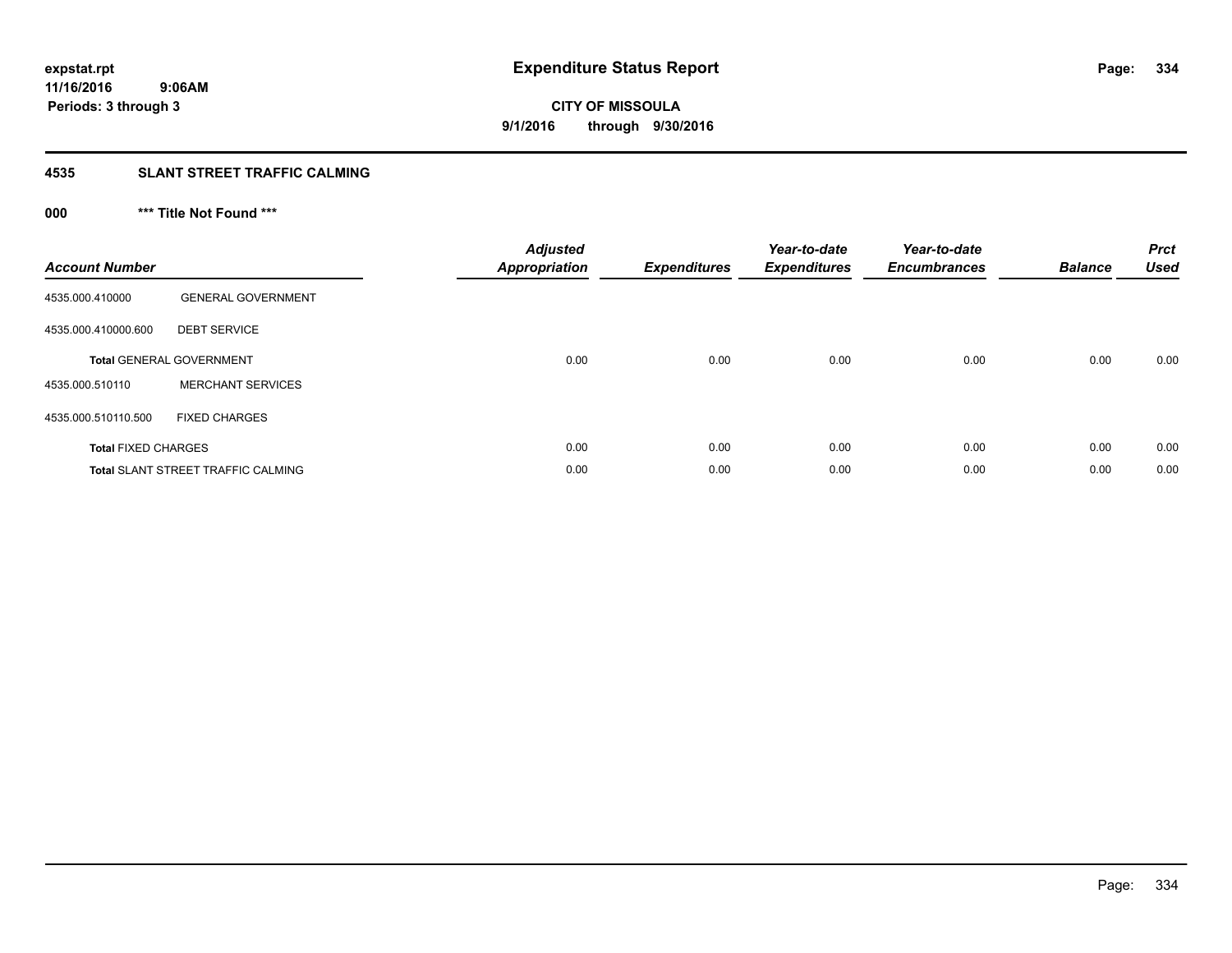### **4536 SID536 LINCOLNWOOD SWR PH2**

| <b>Account Number</b> |                                         | <b>Adjusted</b><br>Appropriation | <b>Expenditures</b> | Year-to-date<br><b>Expenditures</b> | Year-to-date<br><b>Encumbrances</b> | <b>Balance</b> | Prct<br><b>Used</b> |
|-----------------------|-----------------------------------------|----------------------------------|---------------------|-------------------------------------|-------------------------------------|----------------|---------------------|
| 4536.390.510110       | <b>MERCHANT SERVICES</b>                |                                  |                     |                                     |                                     |                |                     |
| 4536.390.510110.500   | <b>FIXED CHARGES</b>                    |                                  |                     |                                     |                                     |                |                     |
|                       | <b>Total SID536 LINCOLNWOOD SWR PH2</b> | 0.00                             | 0.00                | 0.00                                | 0.00                                | 0.00           | 0.00                |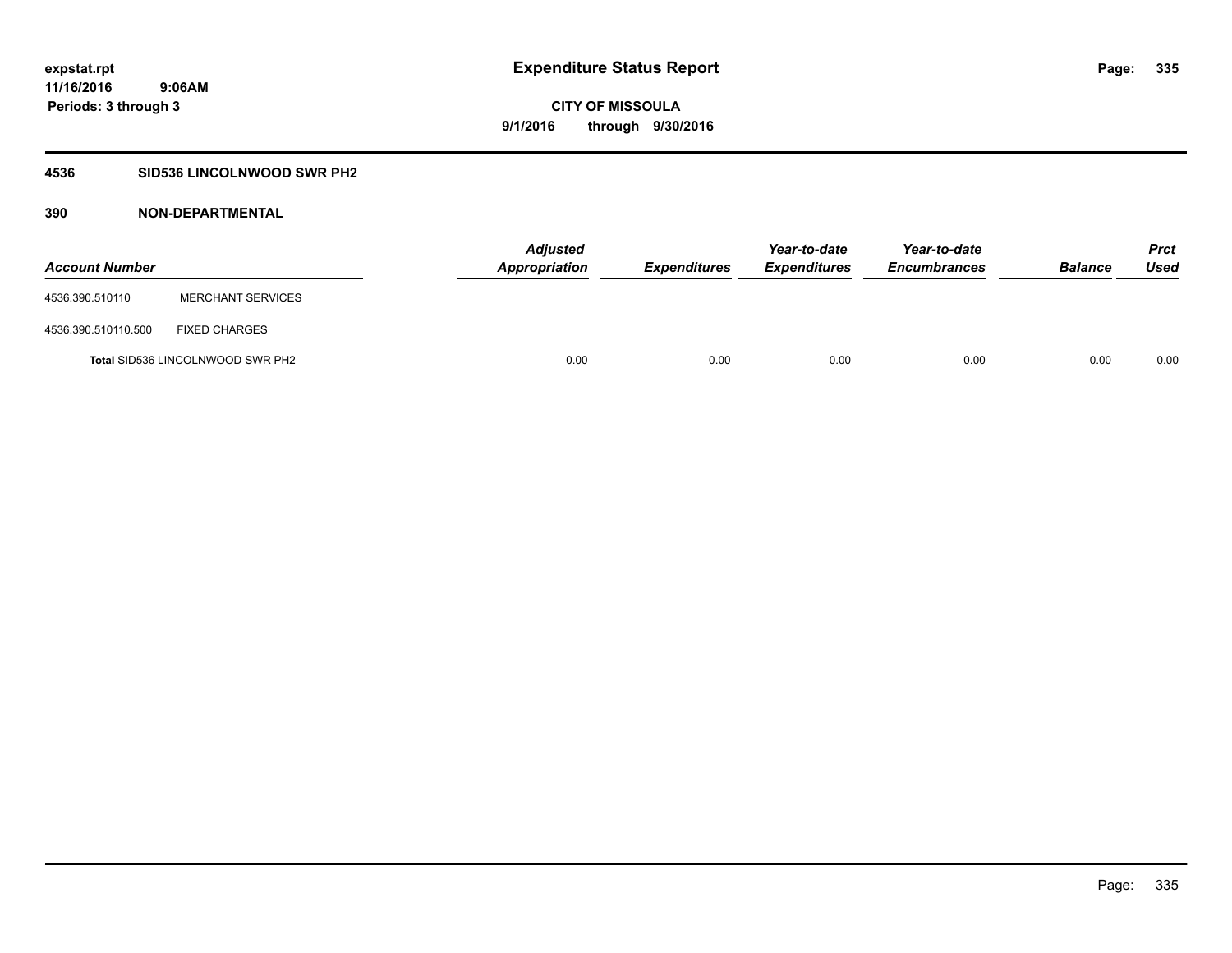**Periods: 3 through 3**

**CITY OF MISSOULA 9/1/2016 through 9/30/2016**

**4539 SID 539 4th STREET**

 **9:06AM**

**000 \*\*\* Title Not Found \*\*\***

| <b>Account Number</b>    |                                 | <b>Adjusted</b><br><b>Appropriation</b> | <b>Expenditures</b> | Year-to-date<br><b>Expenditures</b> | Year-to-date<br><b>Encumbrances</b> | <b>Balance</b> | <b>Prct</b><br><b>Used</b> |
|--------------------------|---------------------------------|-----------------------------------------|---------------------|-------------------------------------|-------------------------------------|----------------|----------------------------|
| 4539.000.410000          | <b>GENERAL GOVERNMENT</b>       |                                         |                     |                                     |                                     |                |                            |
| 4539.000.410000.600      | <b>DEBT SERVICE</b>             |                                         |                     |                                     |                                     |                |                            |
|                          | <b>Total GENERAL GOVERNMENT</b> | 0.00                                    | 0.00                | 0.00                                | 0.00                                | 0.00           | 0.00                       |
| 4539.000.510110          | <b>MERCHANT SERVICES</b>        |                                         |                     |                                     |                                     |                |                            |
| 4539.000.510110.500      | <b>FIXED CHARGES</b>            |                                         |                     |                                     |                                     |                |                            |
| Total SID 539 4th STREET |                                 | 0.00                                    | 0.00                | 0.00                                | 0.00                                | 0.00           | 0.00                       |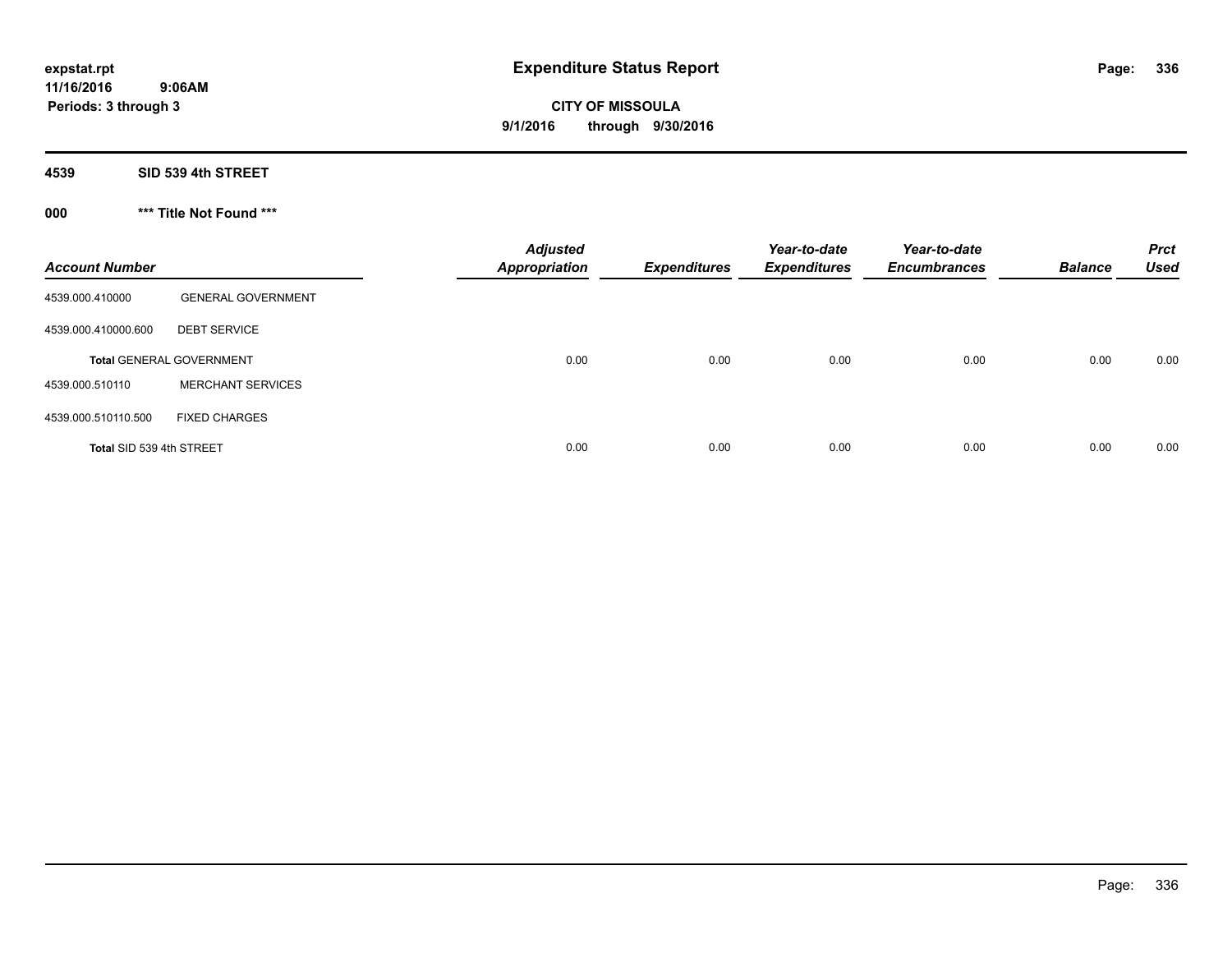#### **4540 SID 540 ENGLAND BLVD**

| <b>Account Number</b>       |                                                                                  | <b>Adjusted</b><br>Appropriation | <b>Expenditures</b> | Year-to-date<br><b>Expenditures</b> | Year-to-date<br><b>Encumbrances</b> | <b>Balance</b>         | <b>Prct</b><br><b>Used</b> |
|-----------------------------|----------------------------------------------------------------------------------|----------------------------------|---------------------|-------------------------------------|-------------------------------------|------------------------|----------------------------|
| 4540.390.510100             | SPECIAL ASSESSMENTS                                                              |                                  |                     |                                     |                                     |                        |                            |
| 4540.390.510100.300         | PURCHASED SERVICES                                                               |                                  |                     |                                     |                                     |                        |                            |
|                             | 4540.390.510100.350.000 PROFESSIONAL SERVICES<br><b>Total PURCHASED SERVICES</b> | 0.00<br>0.00                     | 0.00<br>0.00        | 517.50<br>517.50                    | 0.00<br>0.00                        | $-517.50$<br>$-517.50$ | 0.00<br>0.00               |
| 4540.390.510100.900         | <b>CAPITAL OUTLAY</b>                                                            |                                  |                     |                                     |                                     |                        |                            |
| <b>Total CAPITAL OUTLAY</b> |                                                                                  | 0.00                             | 0.00                | 0.00                                | 0.00                                | 0.00                   | 0.00                       |
|                             | <b>Total SPECIAL ASSESSMENTS</b>                                                 | 0.00                             | 0.00                | 517.50                              | 0.00                                | $-517.50$              | 0.00                       |
| 4540.390.510110             | <b>MERCHANT SERVICES</b>                                                         |                                  |                     |                                     |                                     |                        |                            |
| 4540.390.510110.500         | <b>FIXED CHARGES</b>                                                             |                                  |                     |                                     |                                     |                        |                            |
|                             | <b>Total MERCHANT SERVICES</b>                                                   | 0.00                             | 0.00                | 0.00                                | 0.00                                | 0.00                   | 0.00                       |
| 4540.390.521000             | <b>INTERFUND OPERATING TRANSFERS</b>                                             |                                  |                     |                                     |                                     |                        |                            |
| 4540.390.521000.800         | <b>OTHER OBJECTS</b>                                                             |                                  |                     |                                     |                                     |                        |                            |
|                             | <b>Total INTERFUND OPERATING TRANSFERS</b>                                       | 0.00                             | 0.00                | 0.00                                | 0.00                                | 0.00                   | 0.00                       |
|                             | Total SID 540 ENGLAND BLVD                                                       | 0.00                             | 0.00                | 517.50                              | 0.00                                | $-517.50$              | 0.00                       |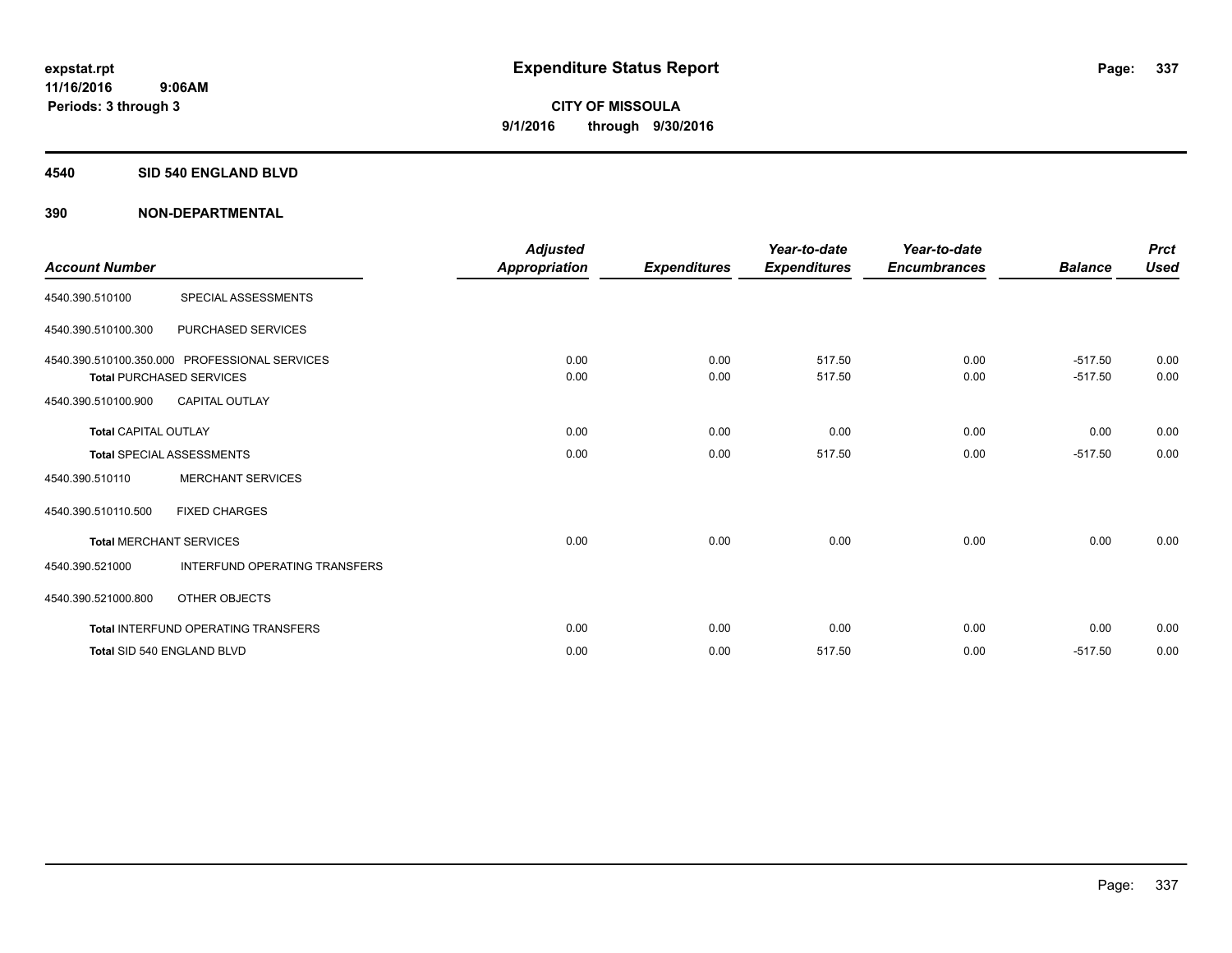#### **4541 SID 541 PINEVIEW PARK**

| <b>Account Number</b>         |                                  | <b>Adjusted</b><br><b>Appropriation</b> | <b>Expenditures</b> | Year-to-date<br><b>Expenditures</b> | Year-to-date<br><b>Encumbrances</b> | <b>Balance</b> | <b>Prct</b><br><b>Used</b> |
|-------------------------------|----------------------------------|-----------------------------------------|---------------------|-------------------------------------|-------------------------------------|----------------|----------------------------|
| 4541.390.410710               | *** Title Not Found ***          |                                         |                     |                                     |                                     |                |                            |
| 4541.390.410710.500           | <b>FIXED CHARGES</b>             |                                         |                     |                                     |                                     |                |                            |
| Total *** Title Not Found *** |                                  | 0.00                                    | 0.00                | 0.00                                | 0.00                                | 0.00           | 0.00                       |
| 4541.390.510100               | SPECIAL ASSESSMENTS              |                                         |                     |                                     |                                     |                |                            |
| 4541.390.510100.900           | <b>CAPITAL OUTLAY</b>            |                                         |                     |                                     |                                     |                |                            |
|                               | <b>Total SPECIAL ASSESSMENTS</b> | 0.00                                    | 0.00                | 0.00                                | 0.00                                | 0.00           | 0.00                       |
| 4541.390.510110               | <b>MERCHANT SERVICES</b>         |                                         |                     |                                     |                                     |                |                            |
| 4541.390.510110.500           | <b>FIXED CHARGES</b>             |                                         |                     |                                     |                                     |                |                            |
|                               | <b>Total MERCHANT SERVICES</b>   | 0.00                                    | 0.00                | 0.00                                | 0.00                                | 0.00           | 0.00                       |
|                               | Total SID 541 PINEVIEW PARK      | 0.00                                    | 0.00                | 0.00                                | 0.00                                | 0.00           | 0.00                       |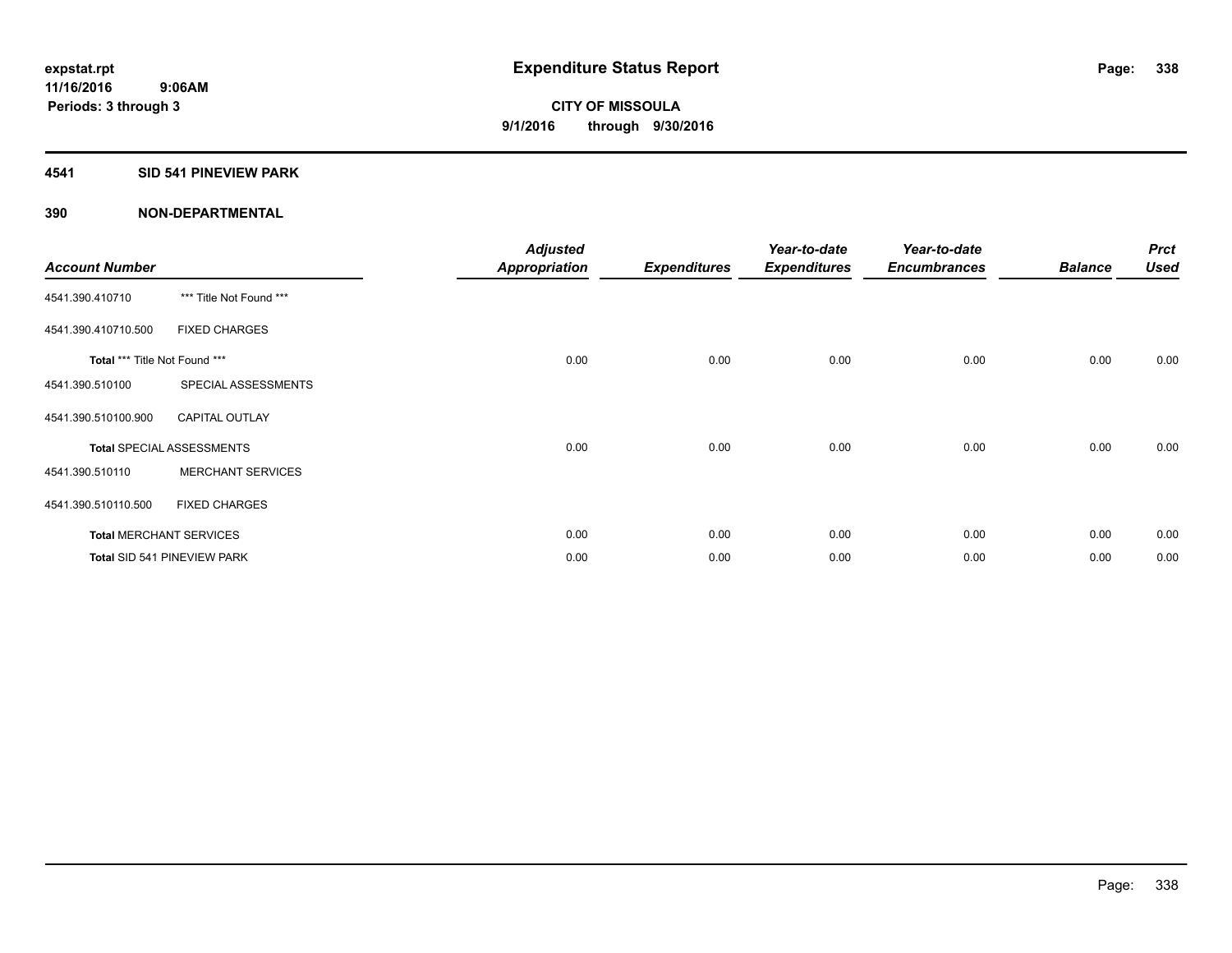#### **4542 SID 542 HILLVIEW WAY**

| <b>Account Number</b> |                                  | <b>Adjusted</b><br><b>Appropriation</b> | <b>Expenditures</b> | Year-to-date<br><b>Expenditures</b> | Year-to-date<br><b>Encumbrances</b> | <b>Balance</b> | <b>Prct</b><br><b>Used</b> |
|-----------------------|----------------------------------|-----------------------------------------|---------------------|-------------------------------------|-------------------------------------|----------------|----------------------------|
| 4542.390.510100       | SPECIAL ASSESSMENTS              |                                         |                     |                                     |                                     |                |                            |
| 4542.390.510100.300   | <b>PURCHASED SERVICES</b>        |                                         |                     |                                     |                                     |                |                            |
|                       | <b>Total SPECIAL ASSESSMENTS</b> | 0.00                                    | 0.00                | 0.00                                | 0.00                                | 0.00           | 0.00                       |
| 4542.390.510110       | <b>MERCHANT SERVICES</b>         |                                         |                     |                                     |                                     |                |                            |
| 4542.390.510110.500   | <b>FIXED CHARGES</b>             |                                         |                     |                                     |                                     |                |                            |
|                       | Total SID 542 HILLVIEW WAY       | 0.00                                    | 0.00                | 0.00                                | 0.00                                | 0.00           | 0.00                       |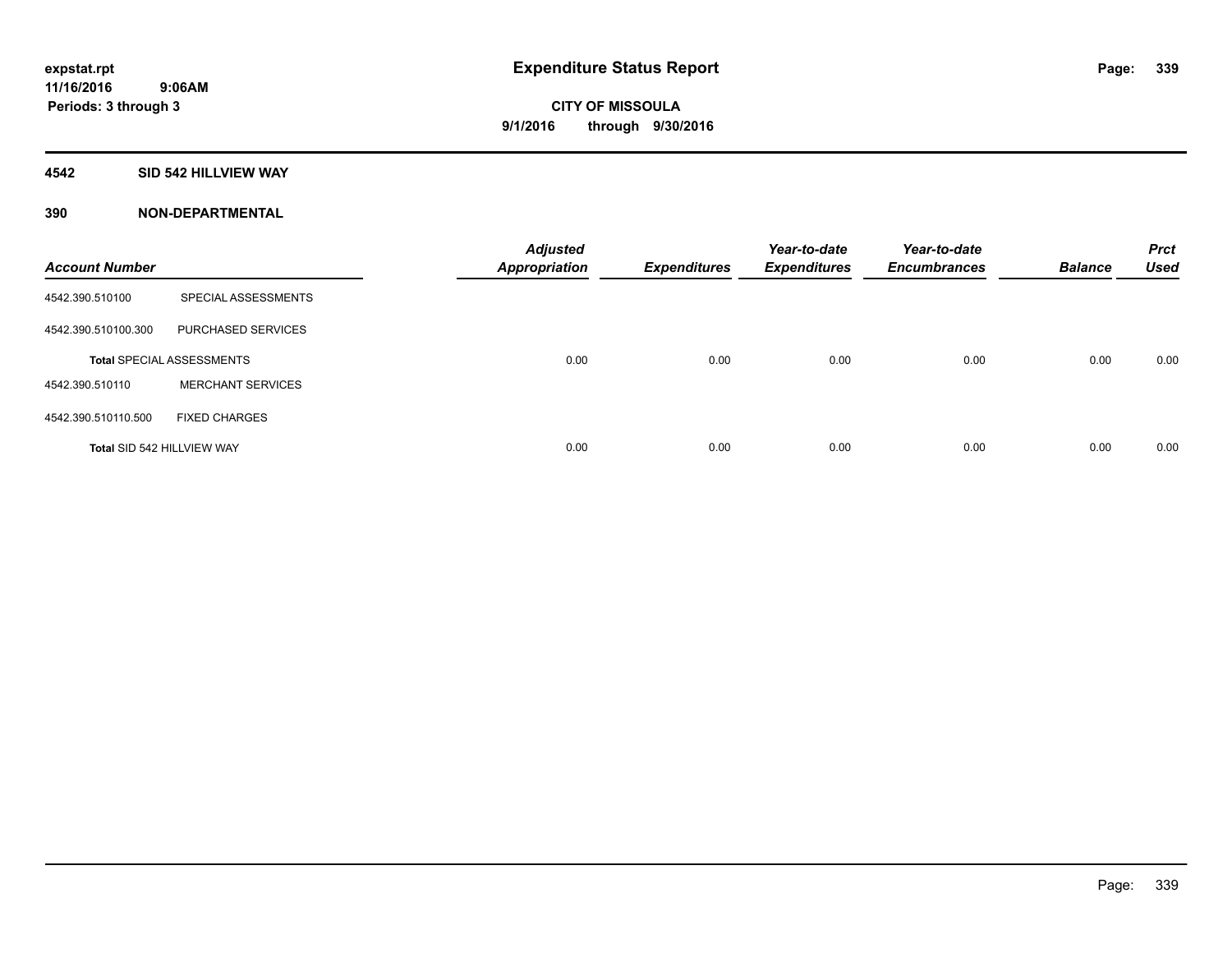#### **4543 SID 543 TRAFFIC CALMING**

## **000 \*\*\* Title Not Found \*\*\***

| <b>Account Number</b>         |                                 | <b>Adjusted</b><br><b>Appropriation</b> | <b>Expenditures</b> | Year-to-date<br><b>Expenditures</b> | Year-to-date<br><b>Encumbrances</b> | <b>Balance</b> | <b>Prct</b><br><b>Used</b> |
|-------------------------------|---------------------------------|-----------------------------------------|---------------------|-------------------------------------|-------------------------------------|----------------|----------------------------|
| 4543.000.410000               | <b>GENERAL GOVERNMENT</b>       |                                         |                     |                                     |                                     |                |                            |
| 4543.000.410000.600           | <b>DEBT SERVICE</b>             |                                         |                     |                                     |                                     |                |                            |
|                               | <b>Total GENERAL GOVERNMENT</b> | 0.00                                    | 0.00                | 0.00                                | 0.00                                | 0.00           | 0.00                       |
| 4543.000.510110               | <b>MERCHANT SERVICES</b>        |                                         |                     |                                     |                                     |                |                            |
| 4543.000.510110.500           | <b>FIXED CHARGES</b>            |                                         |                     |                                     |                                     |                |                            |
| Total *** Title Not Found *** |                                 | 0.00                                    | 0.00                | 0.00                                | 0.00                                | 0.00           | 0.00                       |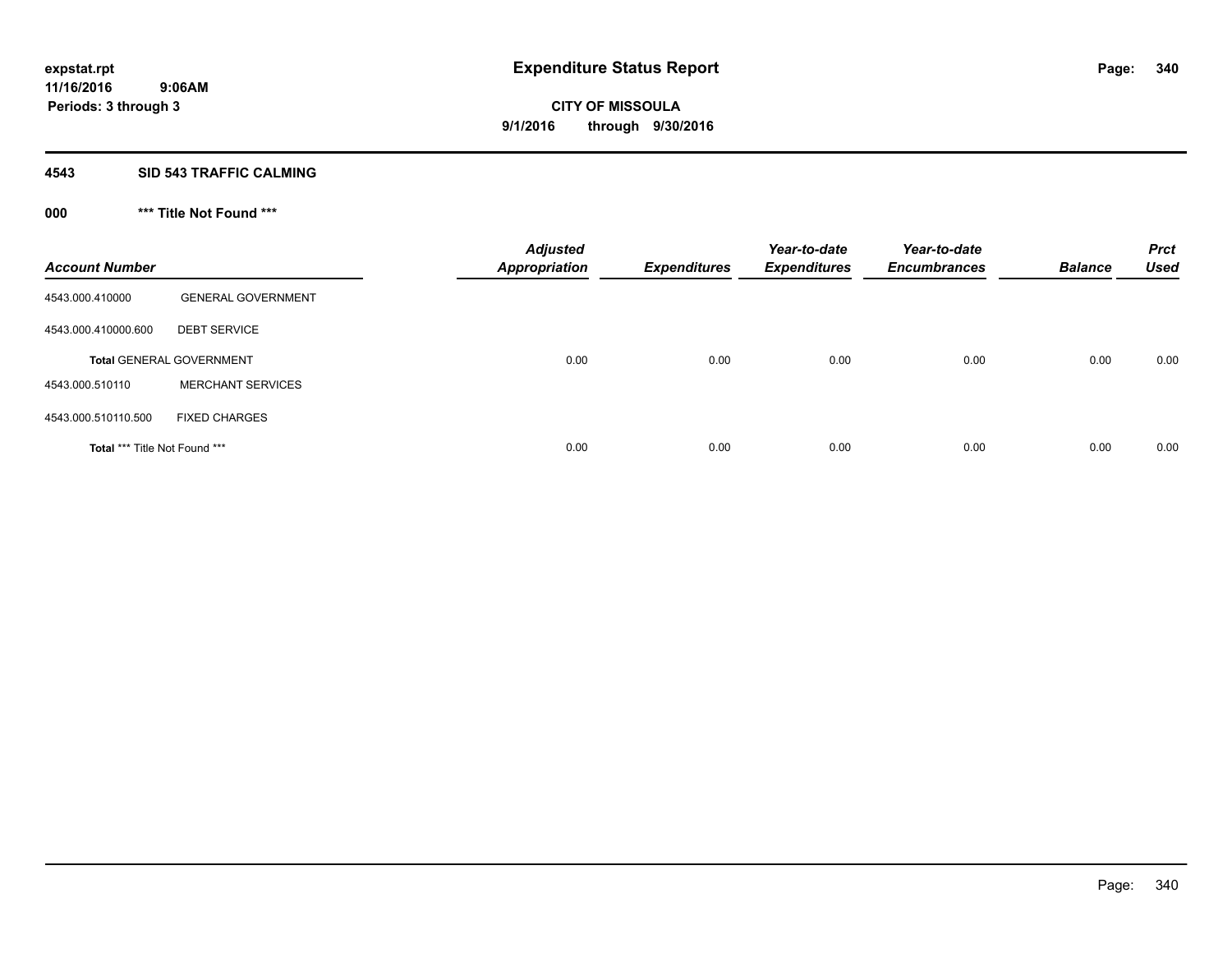#### **4543 SID 543 TRAFFIC CALMING**

|                       |                                      | <b>Adjusted</b>      |                     | Year-to-date        | Year-to-date        |                | <b>Prct</b> |
|-----------------------|--------------------------------------|----------------------|---------------------|---------------------|---------------------|----------------|-------------|
| <b>Account Number</b> |                                      | <b>Appropriation</b> | <b>Expenditures</b> | <b>Expenditures</b> | <b>Encumbrances</b> | <b>Balance</b> | <b>Used</b> |
| 4543.390.510100       | SPECIAL ASSESSMENTS                  |                      |                     |                     |                     |                |             |
| 4543.390.510100.300   | PURCHASED SERVICES                   |                      |                     |                     |                     |                |             |
|                       | <b>Total PURCHASED SERVICES</b>      | 0.00                 | 0.00                | 0.00                | 0.00                | 0.00           | 0.00        |
| 4543.390.510100.900   | <b>CAPITAL OUTLAY</b>                |                      |                     |                     |                     |                |             |
|                       | <b>Total SPECIAL ASSESSMENTS</b>     | 0.00                 | 0.00                | 0.00                | 0.00                | 0.00           | 0.00        |
| 4543.390.510110       | <b>MERCHANT SERVICES</b>             |                      |                     |                     |                     |                |             |
| 4543.390.510110.500   | <b>FIXED CHARGES</b>                 |                      |                     |                     |                     |                |             |
|                       | <b>Total MERCHANT SERVICES</b>       | 0.00                 | 0.00                | 0.00                | 0.00                | 0.00           | 0.00        |
|                       | <b>Total SID 543 TRAFFIC CALMING</b> | 0.00                 | 0.00                | 0.00                | 0.00                | 0.00           | 0.00        |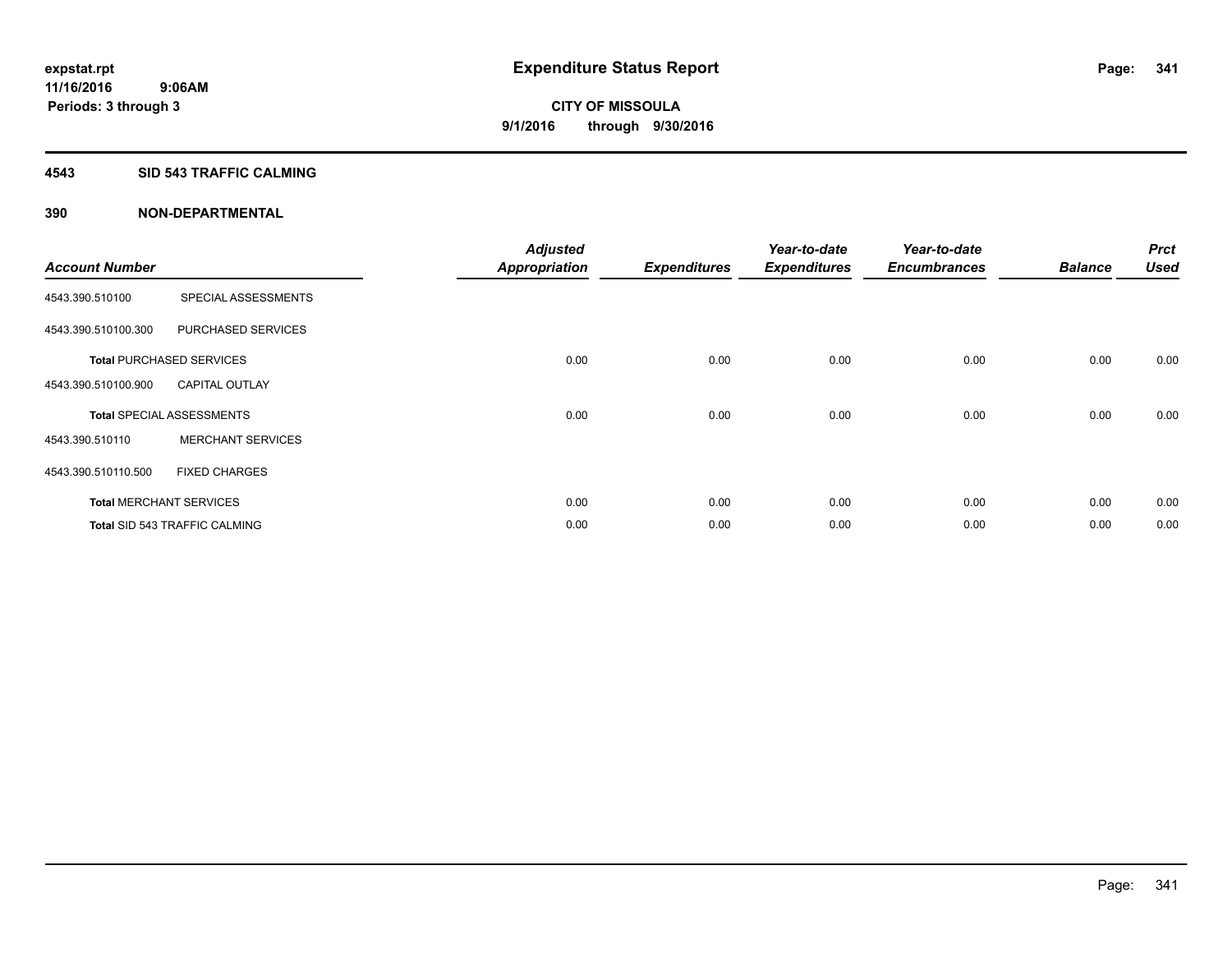#### **4544 MILLER CREEK MITIGATION FUND**

| <b>Account Number</b> |                                           | <b>Adjusted</b><br><b>Appropriation</b> | <b>Expenditures</b> | Year-to-date<br><b>Expenditures</b> | Year-to-date<br><b>Encumbrances</b> | <b>Balance</b> | <b>Prct</b><br><b>Used</b> |
|-----------------------|-------------------------------------------|-----------------------------------------|---------------------|-------------------------------------|-------------------------------------|----------------|----------------------------|
| 4544.390.510100       | SPECIAL ASSESSMENTS                       |                                         |                     |                                     |                                     |                |                            |
| 4544.390.510100.900   | <b>CAPITAL OUTLAY</b>                     |                                         |                     |                                     |                                     |                |                            |
|                       | <b>Total SPECIAL ASSESSMENTS</b>          | 0.00                                    | 0.00                | 0.00                                | 0.00                                | 0.00           | 0.00                       |
| 4544.390.510110       | <b>MERCHANT SERVICES</b>                  |                                         |                     |                                     |                                     |                |                            |
| 4544.390.510110.500   | <b>FIXED CHARGES</b>                      |                                         |                     |                                     |                                     |                |                            |
|                       | <b>Total MERCHANT SERVICES</b>            | 0.00                                    | 0.00                | 0.00                                | 0.00                                | 0.00           | 0.00                       |
|                       | <b>Total MILLER CREEK MITIGATION FUND</b> | 0.00                                    | 0.00                | 0.00                                | 0.00                                | 0.00           | 0.00                       |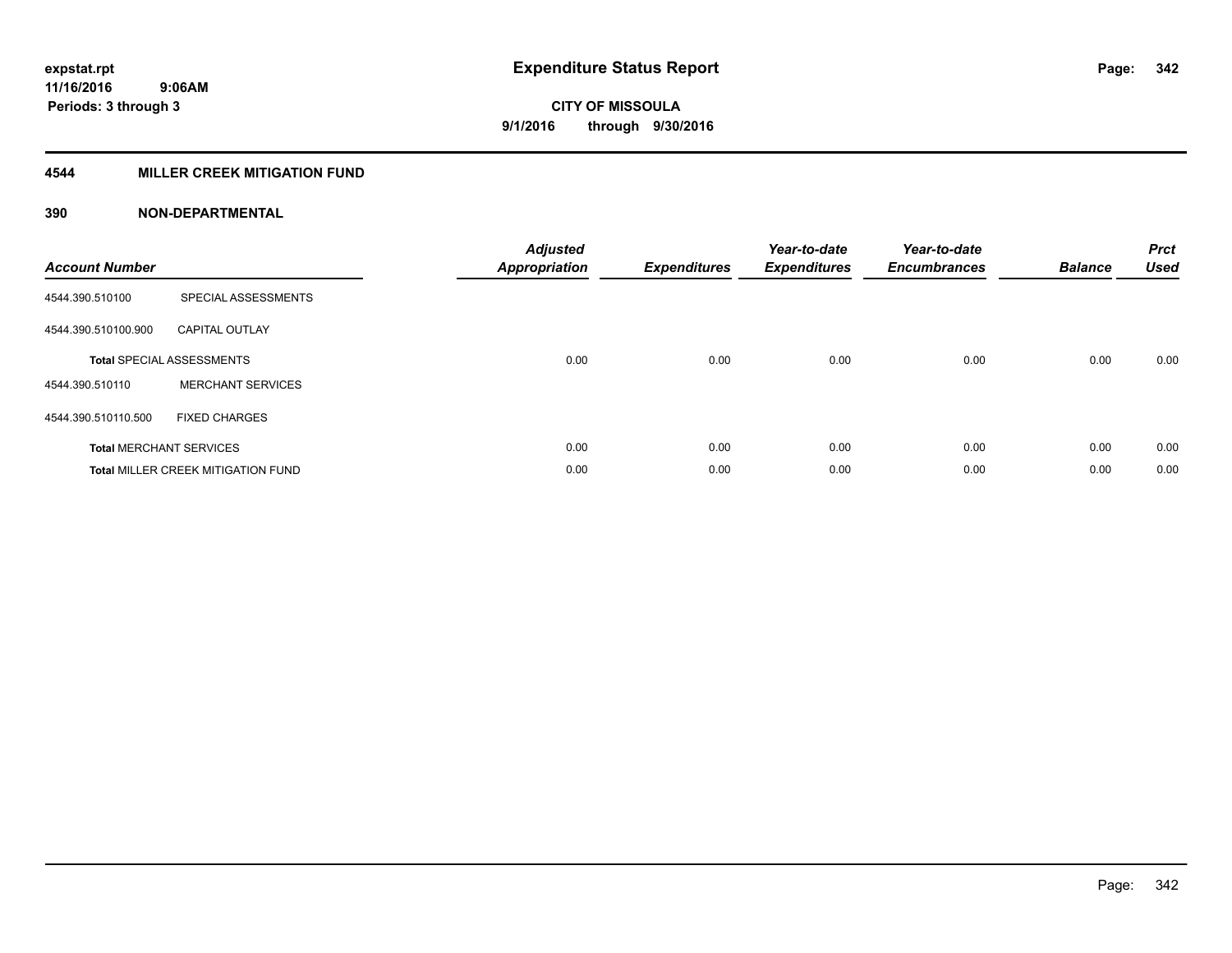#### **4545 MILLER CREEK TWITE CONSTRUCTION**

| <b>Account Number</b> |                                       | <b>Adjusted</b><br><b>Appropriation</b> | <b>Expenditures</b> | Year-to-date<br><b>Expenditures</b> | Year-to-date<br><b>Encumbrances</b> | <b>Balance</b> | <b>Prct</b><br><b>Used</b> |
|-----------------------|---------------------------------------|-----------------------------------------|---------------------|-------------------------------------|-------------------------------------|----------------|----------------------------|
| 4545.390.510100       | SPECIAL ASSESSMENTS                   |                                         |                     |                                     |                                     |                |                            |
| 4545.390.510100.300   | PURCHASED SERVICES                    |                                         |                     |                                     |                                     |                |                            |
|                       | <b>Total PURCHASED SERVICES</b>       | 0.00                                    | 0.00                | 0.00                                | 0.00                                | 0.00           | 0.00                       |
| 4545.390.510100.900   | <b>CAPITAL OUTLAY</b>                 |                                         |                     |                                     |                                     |                |                            |
|                       | <b>Total SPECIAL ASSESSMENTS</b>      | 0.00                                    | 0.00                | 0.00                                | 0.00                                | 0.00           | 0.00                       |
| 4545.390.510110       | <b>MERCHANT SERVICES</b>              |                                         |                     |                                     |                                     |                |                            |
| 4545.390.510110.500   | <b>FIXED CHARGES</b>                  |                                         |                     |                                     |                                     |                |                            |
|                       | <b>Total MERCHANT SERVICES</b>        | 0.00                                    | 0.00                | 0.00                                | 0.00                                | 0.00           | 0.00                       |
|                       | Total MILLER CREEK TWITE CONSTRUCTION | 0.00                                    | 0.00                | 0.00                                | 0.00                                | 0.00           | 0.00                       |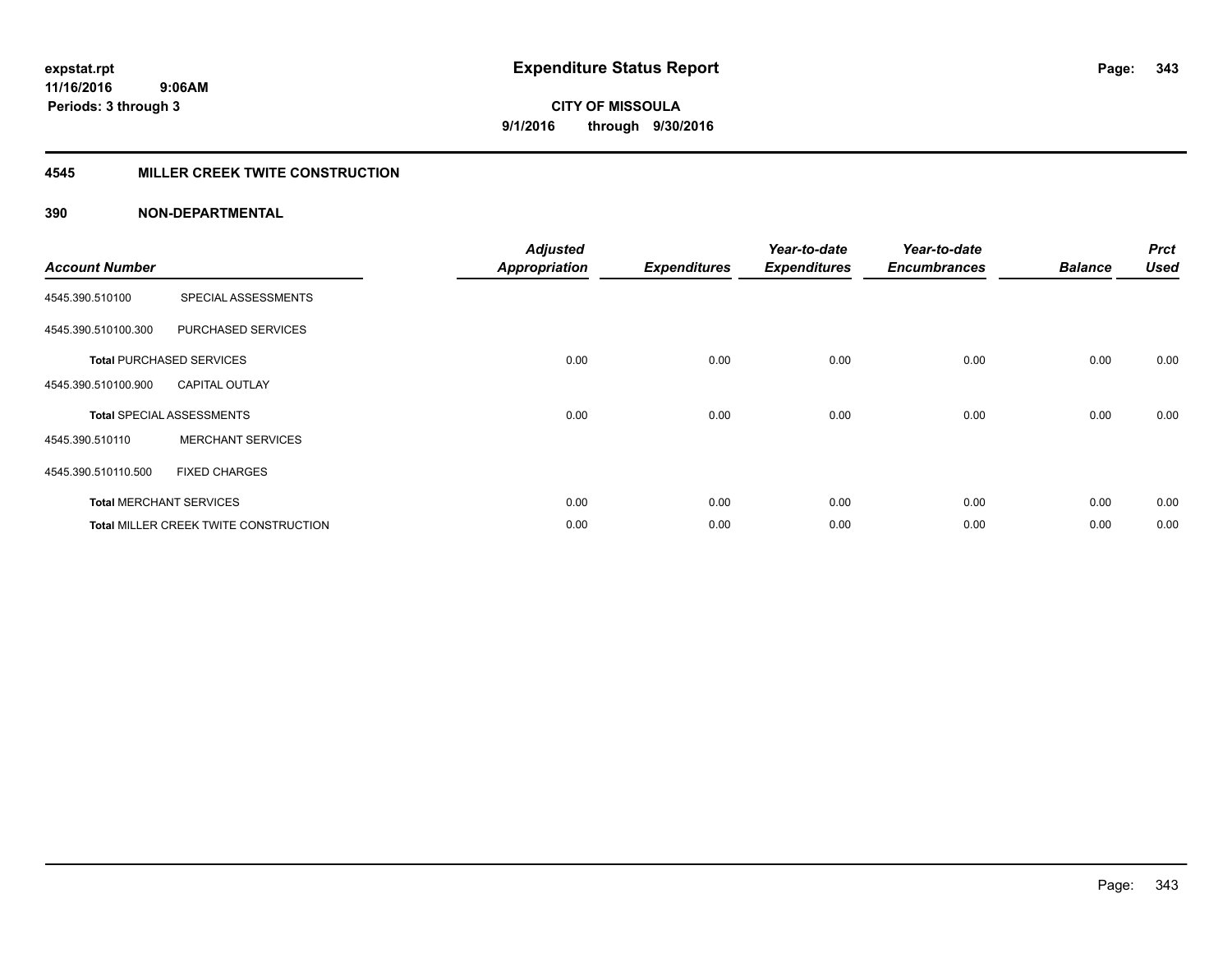**11/16/2016 9:06AM Periods: 3 through 3**

**344**

**CITY OF MISSOULA 9/1/2016 through 9/30/2016**

#### **4546 MILLER CREEK MALOHNEY CONSTRUCTION**

| <b>Account Number</b> |                                                 | <b>Adjusted</b><br><b>Appropriation</b> | <b>Expenditures</b> | Year-to-date<br><b>Expenditures</b> | Year-to-date<br><b>Encumbrances</b> | <b>Balance</b> | <b>Prct</b><br><b>Used</b> |
|-----------------------|-------------------------------------------------|-----------------------------------------|---------------------|-------------------------------------|-------------------------------------|----------------|----------------------------|
| 4546.390.510100       | SPECIAL ASSESSMENTS                             |                                         |                     |                                     |                                     |                |                            |
| 4546.390.510100.300   | PURCHASED SERVICES                              |                                         |                     |                                     |                                     |                |                            |
|                       | <b>Total PURCHASED SERVICES</b>                 | 0.00                                    | 0.00                | 0.00                                | 0.00                                | 0.00           | 0.00                       |
| 4546.390.510100.900   | <b>CAPITAL OUTLAY</b>                           |                                         |                     |                                     |                                     |                |                            |
|                       | <b>Total SPECIAL ASSESSMENTS</b>                | 0.00                                    | 0.00                | 0.00                                | 0.00                                | 0.00           | 0.00                       |
| 4546.390.510110       | <b>MERCHANT SERVICES</b>                        |                                         |                     |                                     |                                     |                |                            |
| 4546.390.510110.500   | <b>FIXED CHARGES</b>                            |                                         |                     |                                     |                                     |                |                            |
|                       | <b>Total MERCHANT SERVICES</b>                  | 0.00                                    | 0.00                | 0.00                                | 0.00                                | 0.00           | 0.00                       |
|                       | <b>Total MILLER CREEK MALOHNEY CONSTRUCTION</b> | 0.00                                    | 0.00                | 0.00                                | 0.00                                | 0.00           | 0.00                       |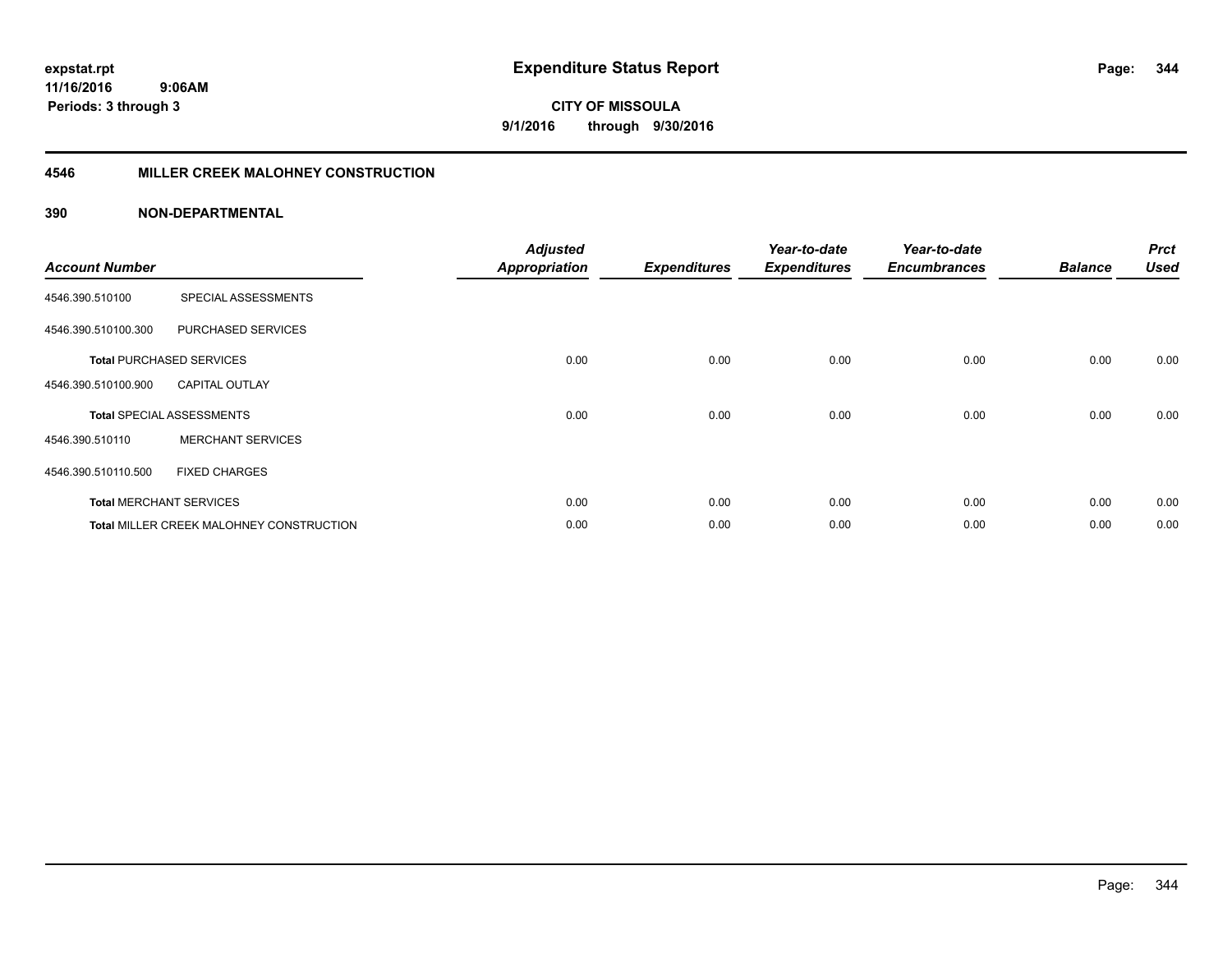#### **4547 MILLER CREEK MCCARTHY CONSTRUCTION**

| <b>Account Number</b> |                                                 | <b>Adjusted</b><br><b>Appropriation</b> | <b>Expenditures</b> | Year-to-date<br><b>Expenditures</b> | Year-to-date<br><b>Encumbrances</b> | <b>Balance</b> | <b>Prct</b><br><b>Used</b> |
|-----------------------|-------------------------------------------------|-----------------------------------------|---------------------|-------------------------------------|-------------------------------------|----------------|----------------------------|
| 4547.390.510100       | SPECIAL ASSESSMENTS                             |                                         |                     |                                     |                                     |                |                            |
| 4547.390.510100.300   | PURCHASED SERVICES                              |                                         |                     |                                     |                                     |                |                            |
|                       | <b>Total PURCHASED SERVICES</b>                 | 0.00                                    | 0.00                | 0.00                                | 0.00                                | 0.00           | 0.00                       |
| 4547.390.510100.900   | <b>CAPITAL OUTLAY</b>                           |                                         |                     |                                     |                                     |                |                            |
|                       | <b>Total SPECIAL ASSESSMENTS</b>                | 0.00                                    | 0.00                | 0.00                                | 0.00                                | 0.00           | 0.00                       |
| 4547.390.510110       | <b>MERCHANT SERVICES</b>                        |                                         |                     |                                     |                                     |                |                            |
| 4547.390.510110.500   | <b>FIXED CHARGES</b>                            |                                         |                     |                                     |                                     |                |                            |
|                       | <b>Total MERCHANT SERVICES</b>                  | 0.00                                    | 0.00                | 0.00                                | 0.00                                | 0.00           | 0.00                       |
|                       | <b>Total MILLER CREEK MCCARTHY CONSTRUCTION</b> | 0.00                                    | 0.00                | 0.00                                | 0.00                                | 0.00           | 0.00                       |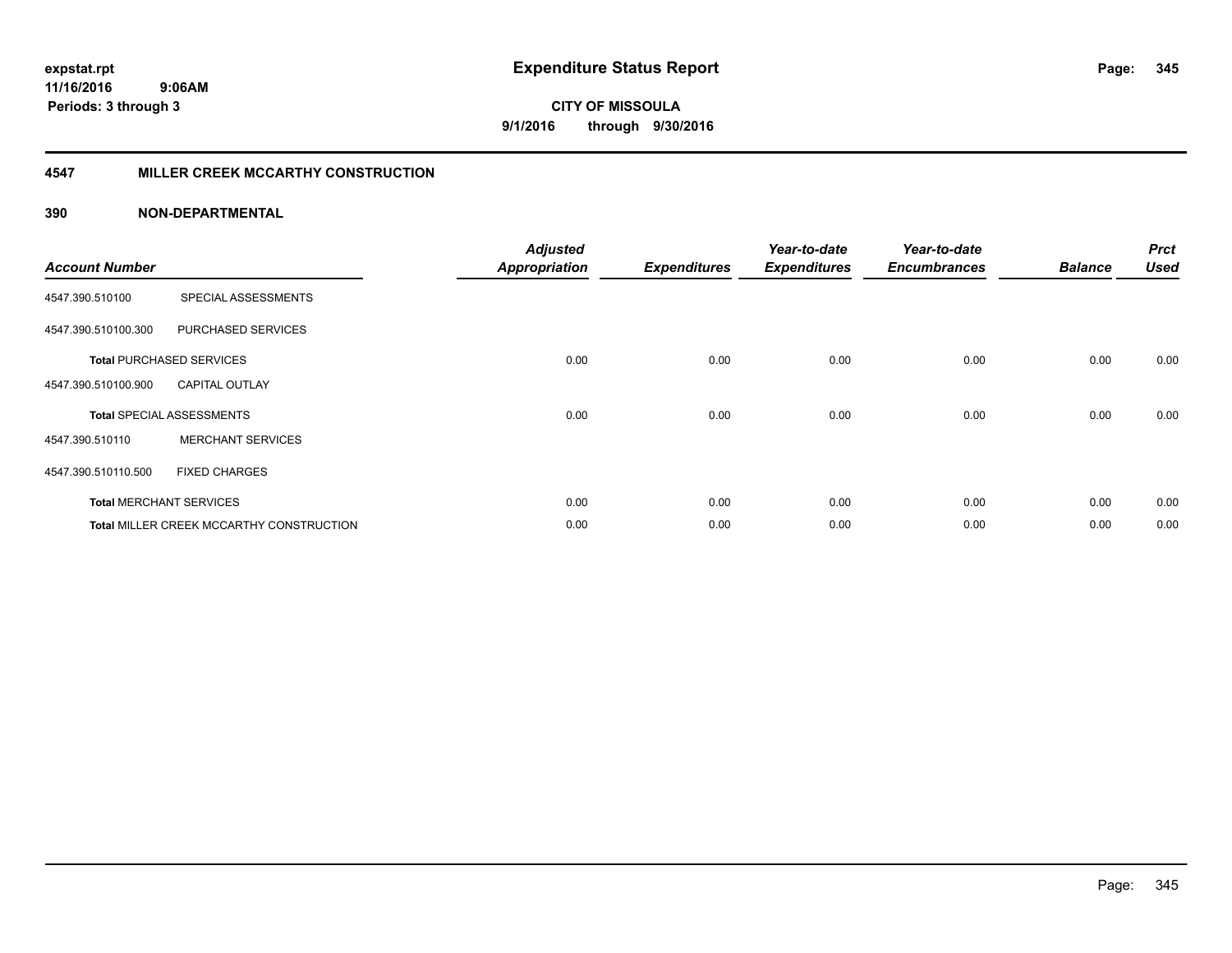## **4548 5TH,6TH & ARTHUR ROAD IMPROVEMENTS**

| <b>Account Number</b>                |                                                     | <b>Adjusted</b><br><b>Appropriation</b> | <b>Expenditures</b> | Year-to-date<br><b>Expenditures</b> | Year-to-date<br><b>Encumbrances</b> | <b>Balance</b> | <b>Prct</b><br><b>Used</b> |
|--------------------------------------|-----------------------------------------------------|-----------------------------------------|---------------------|-------------------------------------|-------------------------------------|----------------|----------------------------|
| 4548.390.510100                      | SPECIAL ASSESSMENTS                                 |                                         |                     |                                     |                                     |                |                            |
| 4548.390.510100.300                  | PURCHASED SERVICES                                  |                                         |                     |                                     |                                     |                |                            |
|                                      | <b>Total PURCHASED SERVICES</b>                     | 0.00                                    | 0.00                | 0.00                                | 0.00                                | 0.00           | 0.00                       |
| 4548.390.510100.900                  | <b>CAPITAL OUTLAY</b>                               |                                         |                     |                                     |                                     |                |                            |
| 4548.390.510100.930.000 IMPROVEMENTS |                                                     | 0.00                                    | 4,400.00            | 4,400.00                            | 0.00                                | $-4,400.00$    | 0.00                       |
|                                      | <b>Total SPECIAL ASSESSMENTS</b>                    | 0.00                                    | 4,400.00            | 4,400.00                            | 0.00                                | $-4,400.00$    | 0.00                       |
| 4548.390.510110                      | <b>MERCHANT SERVICES</b>                            |                                         |                     |                                     |                                     |                |                            |
| 4548.390.510110.500                  | <b>FIXED CHARGES</b>                                |                                         |                     |                                     |                                     |                |                            |
|                                      | <b>Total MERCHANT SERVICES</b>                      | 0.00                                    | 0.00                | 0.00                                | 0.00                                | 0.00           | 0.00                       |
| 4548.390.521000                      | INTERFUND OPERATING TRANSFERS                       |                                         |                     |                                     |                                     |                |                            |
| 4548.390.521000.800                  | <b>OTHER OBJECTS</b>                                |                                         |                     |                                     |                                     |                |                            |
|                                      | Total INTERFUND OPERATING TRANSFERS                 | 0.00                                    | 0.00                | 0.00                                | 0.00                                | 0.00           | 0.00                       |
|                                      | <b>Total 5TH.6TH &amp; ARTHUR ROAD IMPROVEMENTS</b> | 0.00                                    | 4,400.00            | 4,400.00                            | 0.00                                | $-4,400.00$    | 0.00                       |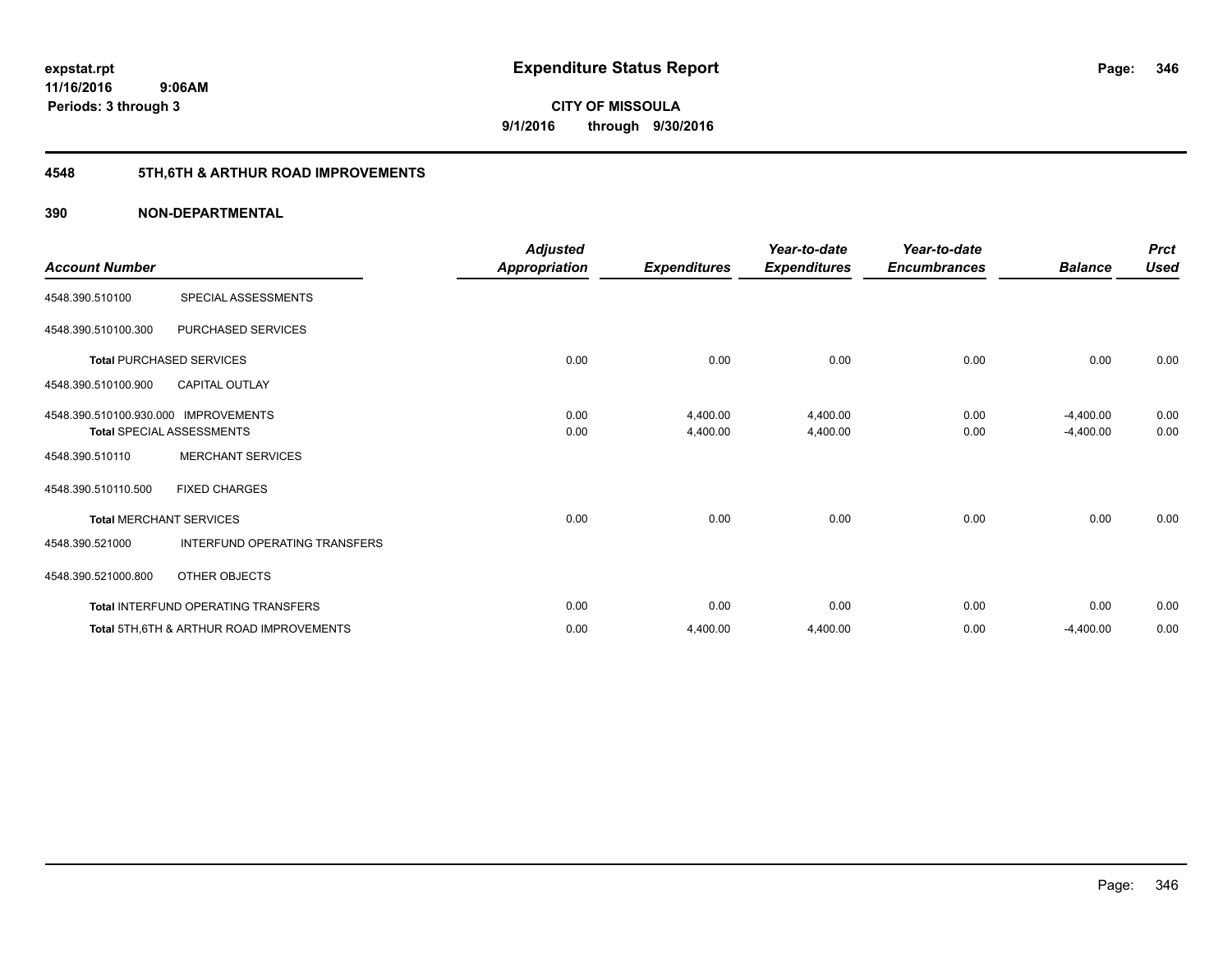#### **4549 SID 549 HILLVIEW WAY**

| <b>Account Number</b> |                                     | <b>Adjusted</b><br><b>Appropriation</b> | <b>Expenditures</b> | Year-to-date<br><b>Expenditures</b> | Year-to-date<br><b>Encumbrances</b> | <b>Balance</b> | <b>Prct</b><br><b>Used</b> |
|-----------------------|-------------------------------------|-----------------------------------------|---------------------|-------------------------------------|-------------------------------------|----------------|----------------------------|
| 4549.390.510100       | SPECIAL ASSESSMENTS                 |                                         |                     |                                     |                                     |                |                            |
| 4549.390.510100.300   | PURCHASED SERVICES                  |                                         |                     |                                     |                                     |                |                            |
|                       | <b>Total PURCHASED SERVICES</b>     | 0.00                                    | 0.00                | 0.00                                | 0.00                                | 0.00           | 0.00                       |
| 4549.390.510100.900   | <b>CAPITAL OUTLAY</b>               |                                         |                     |                                     |                                     |                |                            |
|                       | <b>Total SPECIAL ASSESSMENTS</b>    | 0.00                                    | 0.00                | 0.00                                | 0.00                                | 0.00           | 0.00                       |
| 4549.390.510110       | <b>MERCHANT SERVICES</b>            |                                         |                     |                                     |                                     |                |                            |
| 4549.390.510110.500   | <b>FIXED CHARGES</b>                |                                         |                     |                                     |                                     |                |                            |
|                       | <b>Total MERCHANT SERVICES</b>      | 0.00                                    | 0.00                | 0.00                                | 0.00                                | 0.00           | 0.00                       |
| 4549.390.521000       | INTERFUND OPERATING TRANSFERS       |                                         |                     |                                     |                                     |                |                            |
| 4549.390.521000.800   | OTHER OBJECTS                       |                                         |                     |                                     |                                     |                |                            |
|                       | Total INTERFUND OPERATING TRANSFERS | 0.00                                    | 0.00                | 0.00                                | 0.00                                | 0.00           | 0.00                       |
|                       | Total SID 549 HILLVIEW WAY          | 0.00                                    | 0.00                | 0.00                                | 0.00                                | 0.00           | 0.00                       |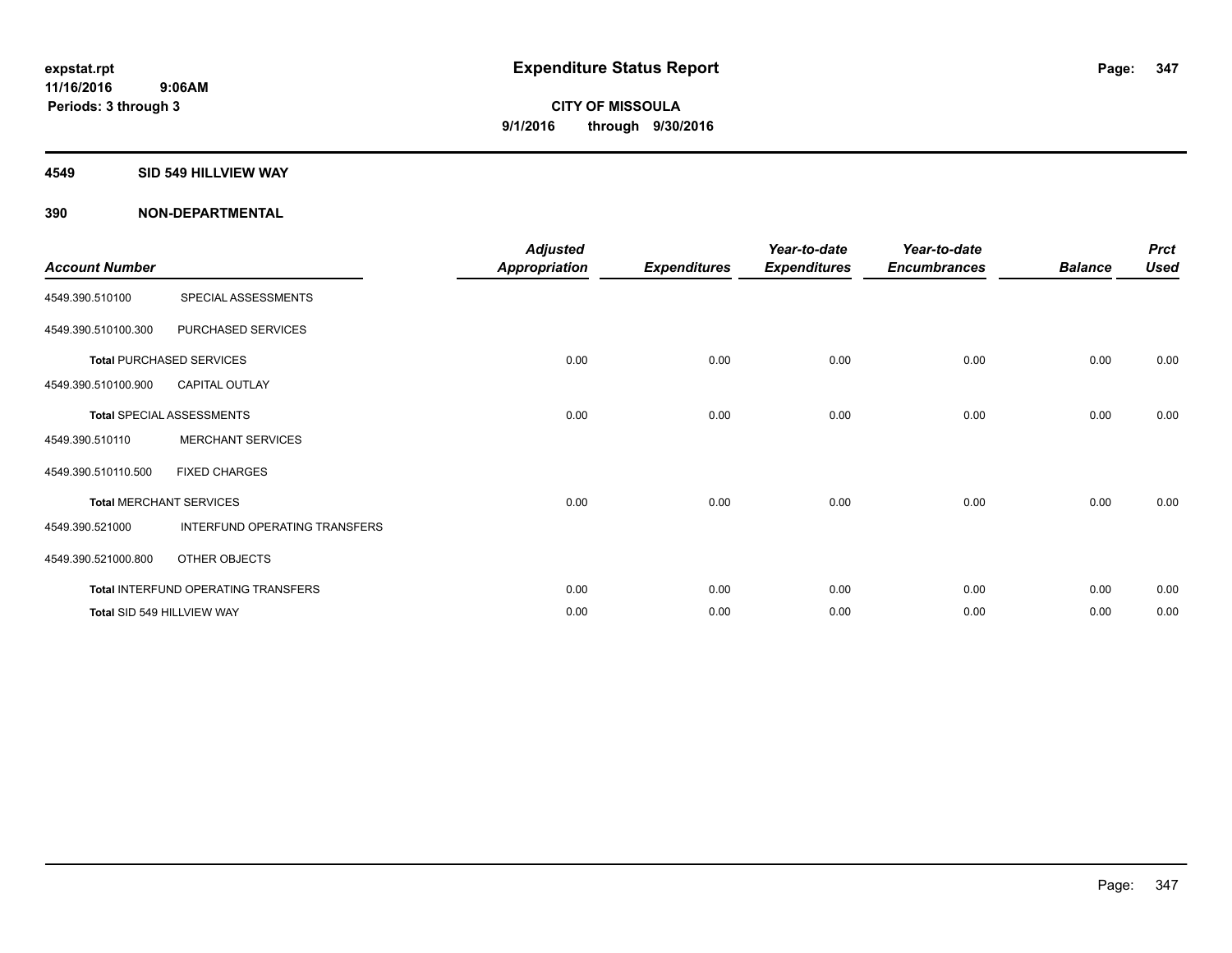#### **11/16/2016 9:06AM Periods: 3 through 3**

**CITY OF MISSOULA 9/1/2016 through 9/30/2016**

#### **4745 MALONEY/TWITE MILLER CR \$1.2M CONTRIB**

| <b>Account Number</b>      |                                              | <b>Adjusted</b><br><b>Appropriation</b> | <b>Expenditures</b> | Year-to-date<br><b>Expenditures</b> | Year-to-date<br><b>Encumbrances</b> | <b>Balance</b> | <b>Prct</b><br><b>Used</b> |
|----------------------------|----------------------------------------------|-----------------------------------------|---------------------|-------------------------------------|-------------------------------------|----------------|----------------------------|
| 4745.390.510100            | SPECIAL ASSESSMENTS                          |                                         |                     |                                     |                                     |                |                            |
| 4745.390.510100.300        | PURCHASED SERVICES                           |                                         |                     |                                     |                                     |                |                            |
|                            | <b>Total PURCHASED SERVICES</b>              | 0.00                                    | 0.00                | 0.00                                | 0.00                                | 0.00           | 0.00                       |
| 4745.390.510100.800        | OTHER OBJECTS                                |                                         |                     |                                     |                                     |                |                            |
| <b>Total OTHER OBJECTS</b> |                                              | 0.00                                    | 0.00                | 0.00                                | 0.00                                | 0.00           | 0.00                       |
| 4745.390.510100.900        | <b>CAPITAL OUTLAY</b>                        |                                         |                     |                                     |                                     |                |                            |
|                            | <b>Total SPECIAL ASSESSMENTS</b>             | 0.00                                    | 0.00                | 0.00                                | 0.00                                | 0.00           | 0.00                       |
| 4745.390.510110            | <b>MERCHANT SERVICES</b>                     |                                         |                     |                                     |                                     |                |                            |
| 4745.390.510110.500        | <b>FIXED CHARGES</b>                         |                                         |                     |                                     |                                     |                |                            |
|                            | Total MALONEY/TWITE MILLER CR \$1.2M CONTRIB | 0.00                                    | 0.00                | 0.00                                | 0.00                                | 0.00           | 0.00                       |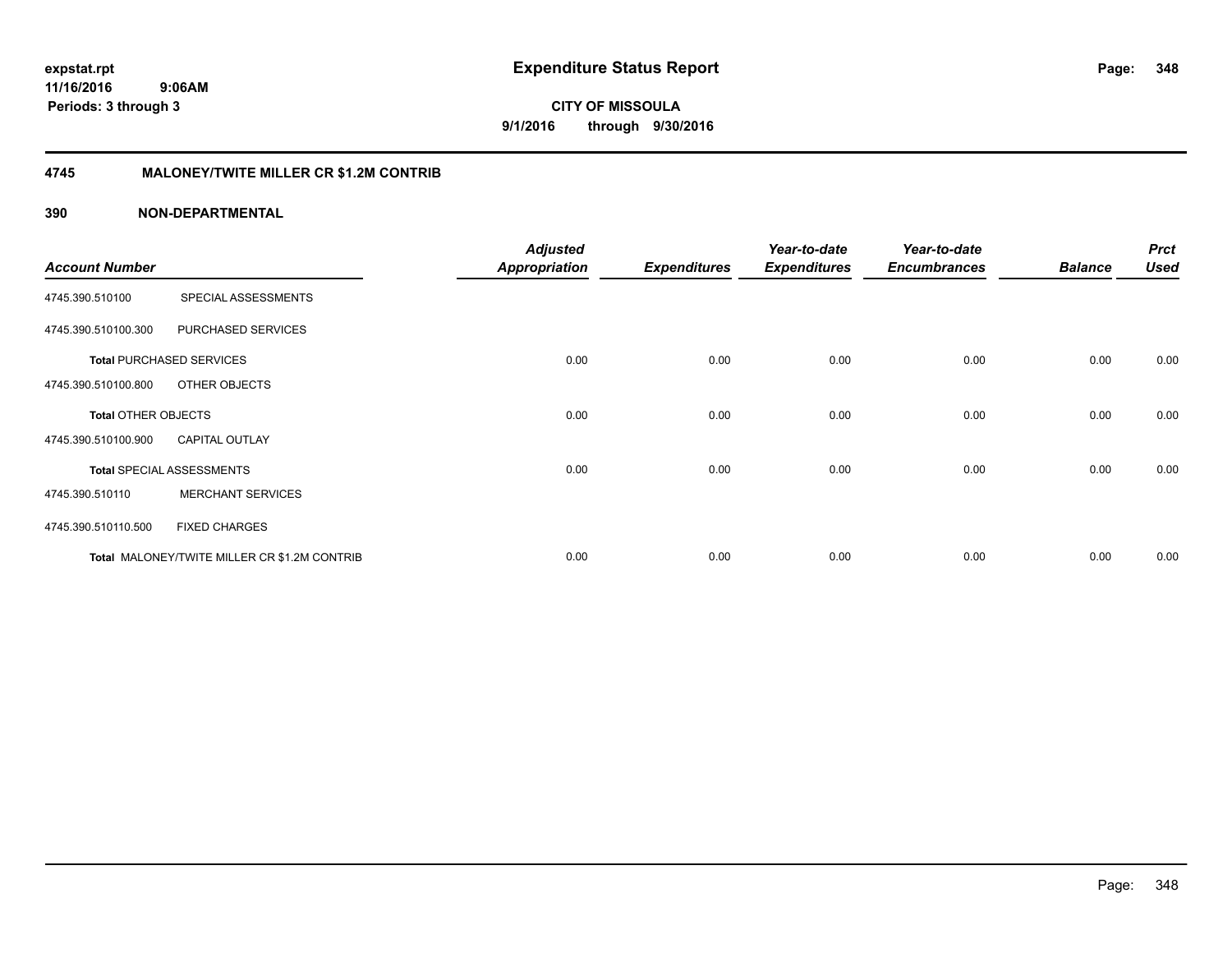#### **4941 HILLVIEW WAY CONSTRUCTION**

| <b>Account Number</b>                                               |                                                                                  | <b>Adjusted</b><br><b>Appropriation</b> | <b>Expenditures</b>      | Year-to-date<br><b>Expenditures</b> | Year-to-date<br><b>Encumbrances</b> | <b>Balance</b>                 | <b>Prct</b><br><b>Used</b> |
|---------------------------------------------------------------------|----------------------------------------------------------------------------------|-----------------------------------------|--------------------------|-------------------------------------|-------------------------------------|--------------------------------|----------------------------|
| 4941.280.430034                                                     | CONSTRUCTION                                                                     |                                         |                          |                                     |                                     |                                |                            |
| 4941.280.430034.200                                                 | <b>SUPPLIES</b>                                                                  |                                         |                          |                                     |                                     |                                |                            |
| <b>Total SUPPLIES</b>                                               |                                                                                  | 0.00                                    | 0.00                     | 0.00                                | 0.00                                | 0.00                           | 0.00                       |
| 4941.280.430034.300                                                 | PURCHASED SERVICES                                                               |                                         |                          |                                     |                                     |                                |                            |
|                                                                     | 4941.280.430034.350.000 PROFESSIONAL SERVICES<br><b>Total PURCHASED SERVICES</b> | 0.00<br>0.00                            | 43,259.98<br>43,259.98   | 43,259.98<br>43,259.98              | 0.00<br>0.00                        | $-43,259.98$<br>$-43,259.98$   | 0.00<br>0.00               |
| 4941.280.430034.900                                                 | <b>CAPITAL OUTLAY</b>                                                            |                                         |                          |                                     |                                     |                                |                            |
| 4941.280.430034.930.000 IMPROVEMENTS<br><b>Total CAPITAL OUTLAY</b> |                                                                                  | 0.00<br>0.00                            | 298,029.96<br>298,029.96 | 916,805.08<br>916,805.08            | 0.00<br>0.00                        | $-916,805.08$<br>$-916,805.08$ | 0.00<br>0.00               |
| <b>Total CONSTRUCTION</b>                                           |                                                                                  | 0.00                                    | 341,289.94               | 960,065.06                          | 0.00                                | $-960,065.06$                  | 0.00                       |
| 4941.280.430262                                                     | <b>SIDEWALKS</b>                                                                 |                                         |                          |                                     |                                     |                                |                            |
| 4941.280.430262.800                                                 | OTHER OBJECTS                                                                    |                                         |                          |                                     |                                     |                                |                            |
| <b>Total SIDEWALKS</b>                                              | 4941.280.430262.820.000 TRANSFERS TO OTHER FUNDS                                 | 0.00<br>0.00                            | 0.00<br>0.00             | 127,500.00<br>127,500.00            | 0.00<br>0.00                        | $-127,500.00$<br>$-127,500.00$ | 0.00<br>0.00               |
| 4941.280.510110                                                     | <b>MERCHANT SERVICES</b>                                                         |                                         |                          |                                     |                                     |                                |                            |
| 4941.280.510110.500                                                 | <b>FIXED CHARGES</b>                                                             |                                         |                          |                                     |                                     |                                |                            |
| <b>Total FIXED CHARGES</b>                                          |                                                                                  | 0.00                                    | 0.00                     | 0.00                                | 0.00                                | 0.00                           | 0.00                       |
| <b>Total MERCHANT SERVICES</b>                                      |                                                                                  | 0.00                                    | 0.00                     | 0.00                                | 0.00                                | 0.00                           | 0.00                       |
|                                                                     | <b>Total HILLVIEW WAY CONSTRUCTION</b>                                           | 0.00                                    | 341,289.94               | 1,087,565.06                        | 0.00                                | $-1,087,565.06$                | 0.00                       |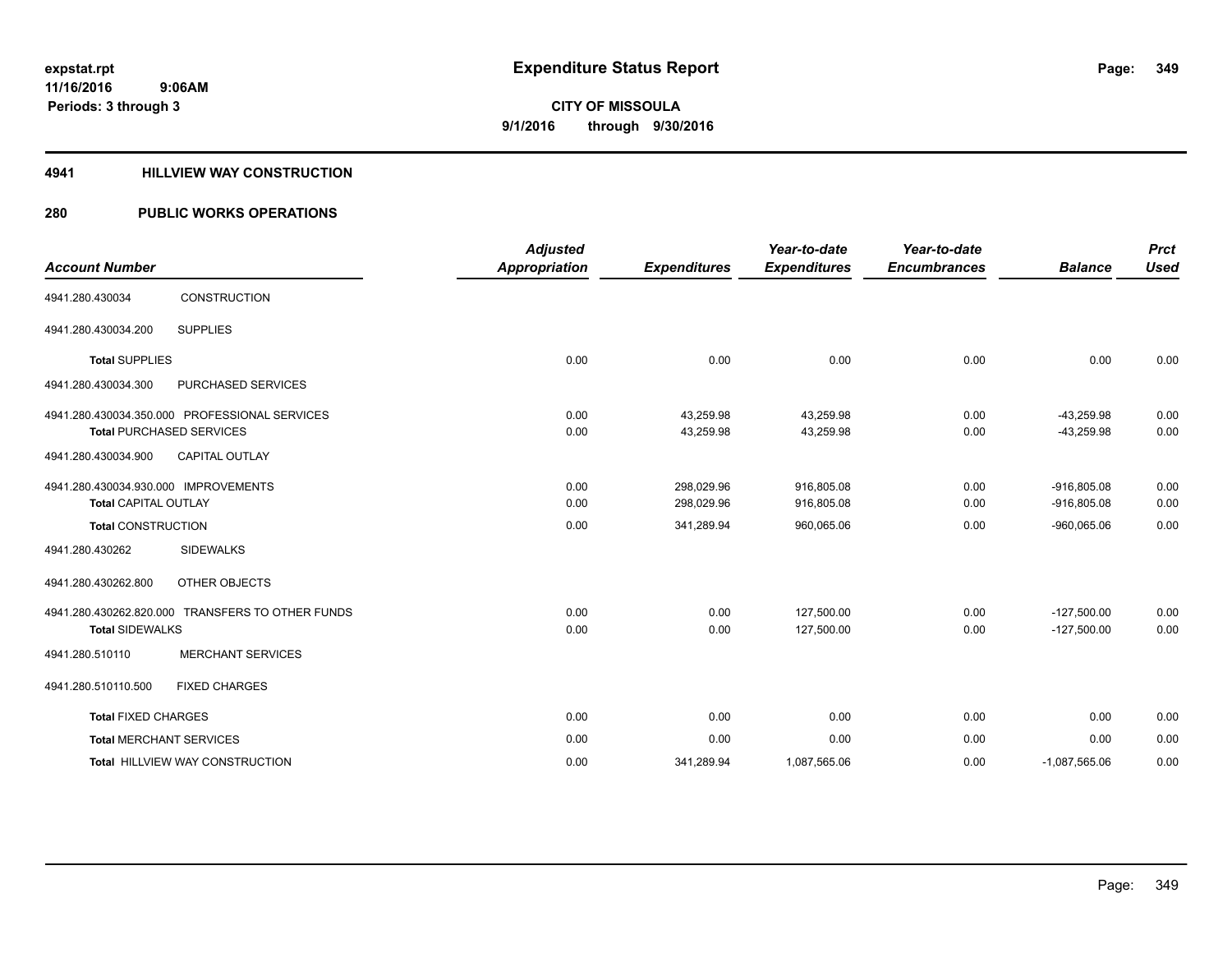**11/16/2016 9:06AM Periods: 3 through 3**

**CITY OF MISSOULA 9/1/2016 through 9/30/2016**

## **4944 RATTLESNAKE SEWER COLLECTION (544)**

**000 \*\*\* Title Not Found \*\*\***

| <b>Account Number</b>                |                          | Adjusted<br>Appropriation | <b>Expenditures</b> | Year-to-date<br><b>Expenditures</b> | Year-to-date<br><b>Encumbrances</b> | <b>Balance</b> | <b>Prct</b><br><b>Used</b> |
|--------------------------------------|--------------------------|---------------------------|---------------------|-------------------------------------|-------------------------------------|----------------|----------------------------|
| 4944.000.510110                      | <b>MERCHANT SERVICES</b> |                           |                     |                                     |                                     |                |                            |
| 4944.000.510110.500                  | <b>FIXED CHARGES</b>     |                           |                     |                                     |                                     |                |                            |
| <b>Total *** Title Not Found ***</b> |                          | 0.00                      | 0.00                | 0.00                                | 0.00                                | 0.00           | 0.00                       |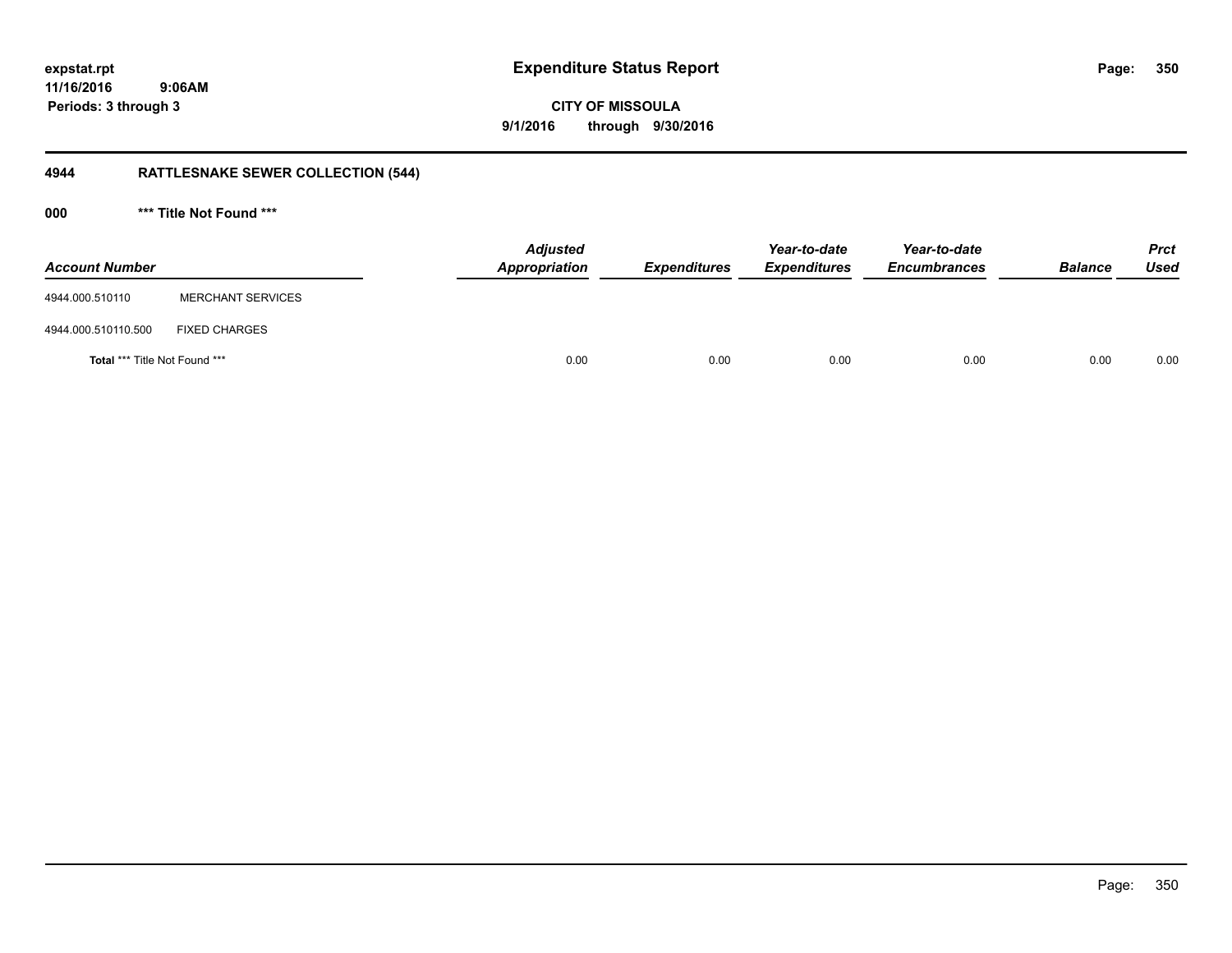## **4944 RATTLESNAKE SEWER COLLECTION (544)**

| <b>Account Number</b>         |                                  | <b>Adjusted</b><br>Appropriation | <b>Expenditures</b> | Year-to-date<br><b>Expenditures</b> | Year-to-date<br><b>Encumbrances</b> | <b>Balance</b> | <b>Prct</b><br><b>Used</b> |
|-------------------------------|----------------------------------|----------------------------------|---------------------|-------------------------------------|-------------------------------------|----------------|----------------------------|
| 4944.390.510100               | SPECIAL ASSESSMENTS              |                                  |                     |                                     |                                     |                |                            |
| 4944.390.510100.300           | PURCHASED SERVICES               |                                  |                     |                                     |                                     |                |                            |
|                               | <b>Total PURCHASED SERVICES</b>  | 0.00                             | 0.00                | 0.00                                | 0.00                                | 0.00           | 0.00                       |
| 4944.390.510100.600           | <b>DEBT SERVICE</b>              |                                  |                     |                                     |                                     |                |                            |
| <b>Total DEBT SERVICE</b>     |                                  | 0.00                             | 0.00                | 0.00                                | 0.00                                | 0.00           | 0.00                       |
| 4944.390.510100.900           | <b>CAPITAL OUTLAY</b>            |                                  |                     |                                     |                                     |                |                            |
|                               | <b>Total SPECIAL ASSESSMENTS</b> | 0.00                             | 0.00                | 0.00                                | 0.00                                | 0.00           | 0.00                       |
| 4944.390.510110               | <b>MERCHANT SERVICES</b>         |                                  |                     |                                     |                                     |                |                            |
| 4944.390.510110.500           | <b>FIXED CHARGES</b>             |                                  |                     |                                     |                                     |                |                            |
| <b>Total NON-DEPARTMENTAL</b> |                                  | 0.00                             | 0.00                | 0.00                                | 0.00                                | 0.00           | 0.00                       |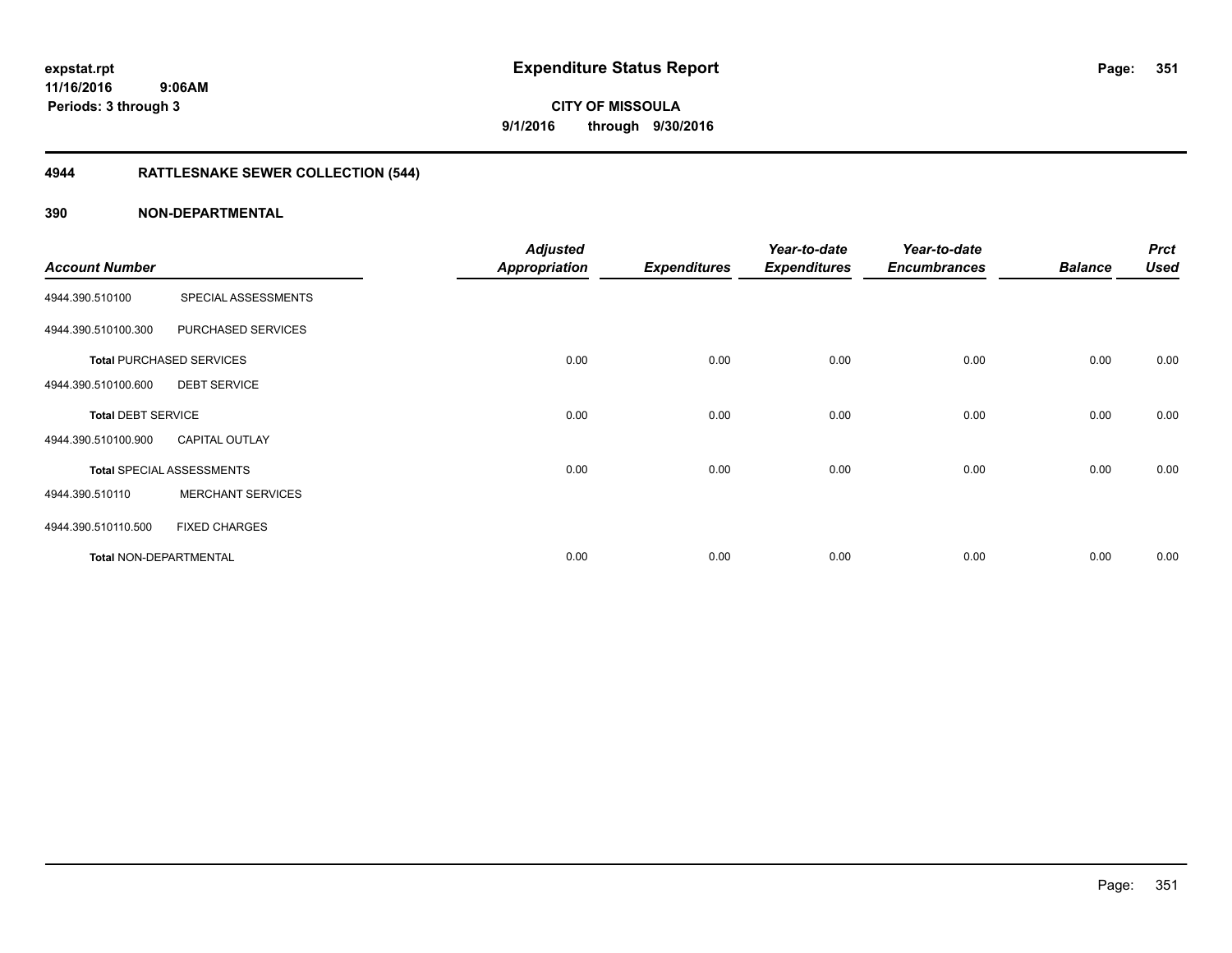**352**

**11/16/2016 9:06AM Periods: 3 through 3**

**CITY OF MISSOULA 9/1/2016 through 9/30/2016**

## **4944 RATTLESNAKE SEWER COLLECTION (544)**

**550 SID 544 PROJECT**

| <b>Account Number</b>     |                                 | <b>Adjusted</b><br><b>Appropriation</b> | <b>Expenditures</b> | Year-to-date<br><b>Expenditures</b> | Year-to-date<br><b>Encumbrances</b> | <b>Balance</b> | <b>Prct</b><br><b>Used</b> |
|---------------------------|---------------------------------|-----------------------------------------|---------------------|-------------------------------------|-------------------------------------|----------------|----------------------------|
| 4944.550.430680           | ARRA GRANT                      |                                         |                     |                                     |                                     |                |                            |
| 4944.550.430680.900       | CAPITAL OUTLAY                  |                                         |                     |                                     |                                     |                |                            |
| <b>Total ARRA GRANT</b>   |                                 | 0.00                                    | 0.00                | 0.00                                | 0.00                                | 0.00           | 0.00                       |
| 4944.550.430681           | ARRA LOAN                       |                                         |                     |                                     |                                     |                |                            |
| 4944.550.430681.900       | CAPITAL OUTLAY                  |                                         |                     |                                     |                                     |                |                            |
| <b>Total ARRA LOAN</b>    |                                 | 0.00                                    | 0.00                | 0.00                                | 0.00                                | 0.00           | 0.00                       |
| 4944.550.430682           | <b>TSEP GRANT</b>               |                                         |                     |                                     |                                     |                |                            |
| 4944.550.430682.900       | CAPITAL OUTLAY                  |                                         |                     |                                     |                                     |                |                            |
| <b>Total TSEP GRANT</b>   |                                 | 0.00                                    | 0.00                | 0.00                                | 0.00                                | 0.00           | 0.00                       |
| 4944.550.430685           | SRF SID                         |                                         |                     |                                     |                                     |                |                            |
| 4944.550.430685.900       | CAPITAL OUTLAY                  |                                         |                     |                                     |                                     |                |                            |
| <b>Total SRF SID</b>      |                                 | 0.00                                    | 0.00                | 0.00                                | 0.00                                | 0.00           | 0.00                       |
| 4944.550.430686           | SRF REV BOND                    |                                         |                     |                                     |                                     |                |                            |
| 4944.550.430686.300       | PURCHASED SERVICES              |                                         |                     |                                     |                                     |                |                            |
|                           | <b>Total PURCHASED SERVICES</b> | 0.00                                    | 0.00                | 0.00                                | 0.00                                | 0.00           | 0.00                       |
| 4944.550.430686.900       | CAPITAL OUTLAY                  |                                         |                     |                                     |                                     |                |                            |
| <b>Total SRF REV BOND</b> |                                 | 0.00                                    | 0.00                | 0.00                                | 0.00                                | 0.00           | 0.00                       |
| 4944.550.430687           | ARRA LOAN SID                   |                                         |                     |                                     |                                     |                |                            |
| 4944.550.430687.900       | CAPITAL OUTLAY                  |                                         |                     |                                     |                                     |                |                            |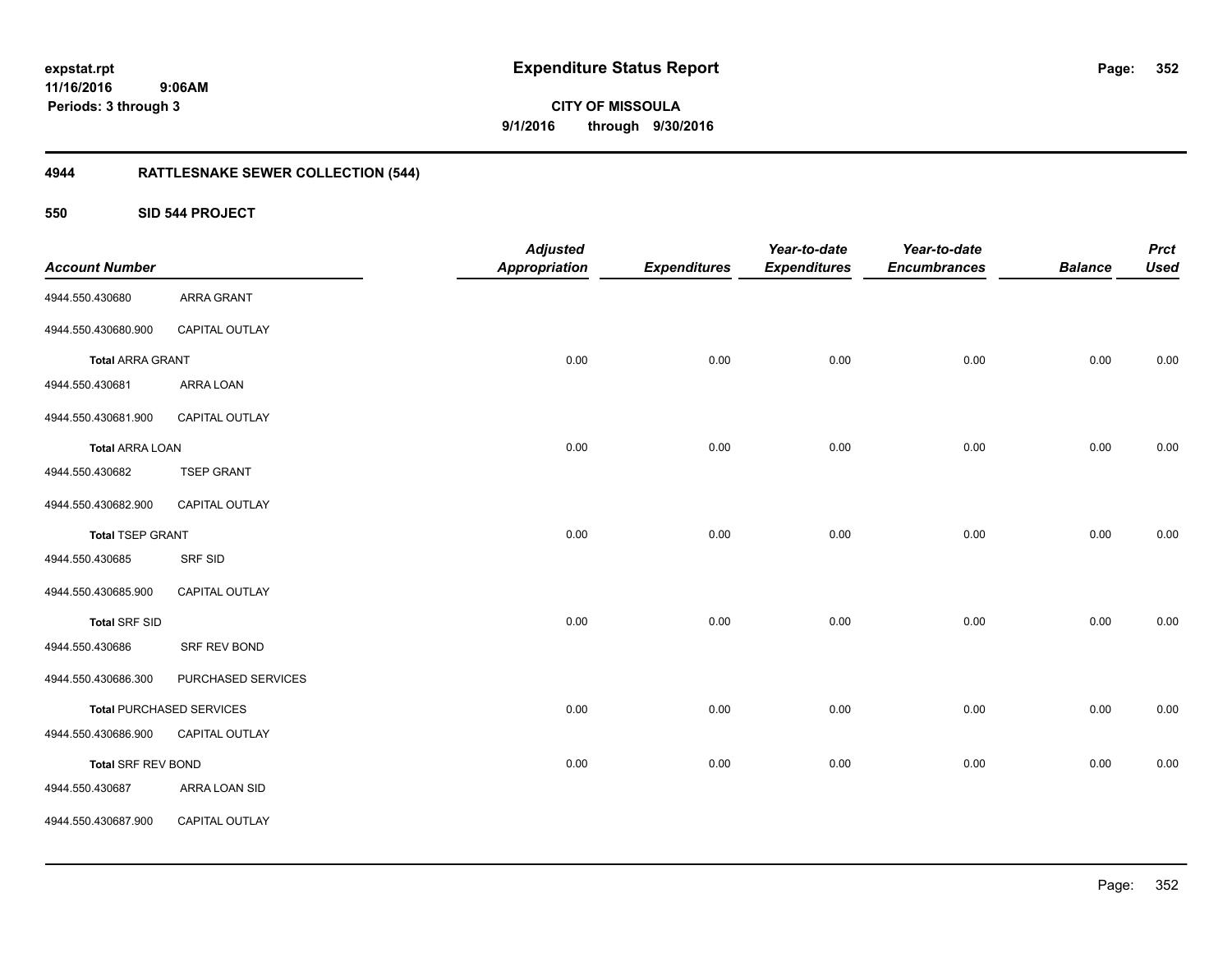### **11/16/2016 9:06AM Periods: 3 through 3**

**CITY OF MISSOULA 9/1/2016 through 9/30/2016**

## **4944 RATTLESNAKE SEWER COLLECTION (544)**

#### **550 SID 544 PROJECT**

| <b>Account Number</b>      |                          | <b>Adjusted</b><br><b>Appropriation</b> | <b>Expenditures</b> | Year-to-date<br><b>Expenditures</b> | Year-to-date<br><b>Encumbrances</b> | <b>Balance</b> | <b>Prct</b><br><b>Used</b> |
|----------------------------|--------------------------|-----------------------------------------|---------------------|-------------------------------------|-------------------------------------|----------------|----------------------------|
| <b>Total ARRA LOAN SID</b> |                          | 0.00                                    | 0.00                | 0.00                                | 0.00                                | 0.00           | 0.00                       |
| 4944.550.510110            | <b>MERCHANT SERVICES</b> |                                         |                     |                                     |                                     |                |                            |
| 4944.550.510110.500        | <b>FIXED CHARGES</b>     |                                         |                     |                                     |                                     |                |                            |
| Total SID 544 PROJECT      |                          | 0.00                                    | 0.00                | 0.00                                | 0.00                                | 0.00           | 0.00                       |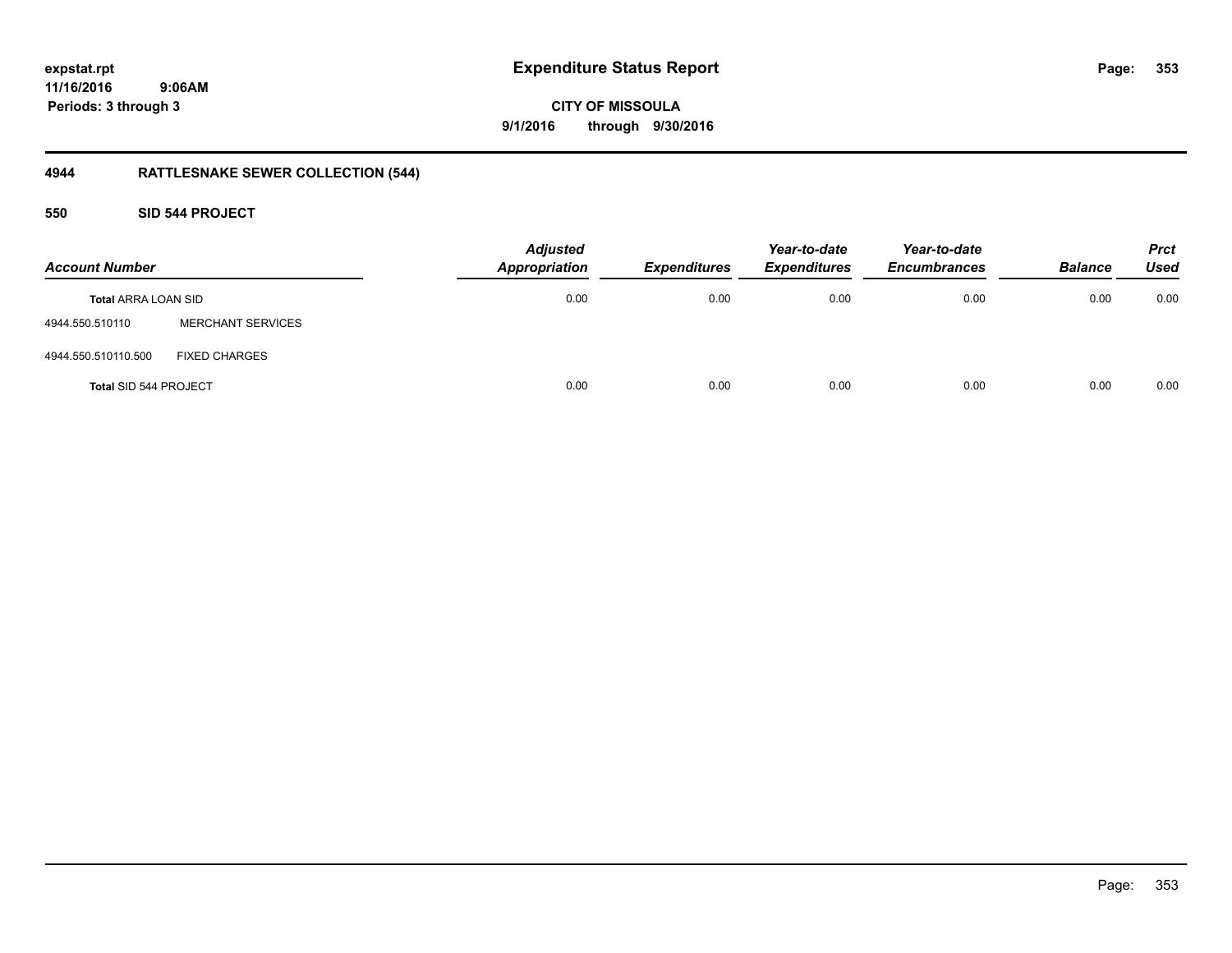## **4944 RATTLESNAKE SEWER COLLECTION (544)**

#### **555 LOLO STREET PROJECT**

| <b>Account Number</b>     |                                          | <b>Adjusted</b><br><b>Appropriation</b> | <b>Expenditures</b> | Year-to-date<br><b>Expenditures</b> | Year-to-date<br><b>Encumbrances</b> | <b>Balance</b> | <b>Prct</b><br><b>Used</b> |
|---------------------------|------------------------------------------|-----------------------------------------|---------------------|-------------------------------------|-------------------------------------|----------------|----------------------------|
| 4944.555.430680           | ARRA GRANT                               |                                         |                     |                                     |                                     |                |                            |
| 4944.555.430680.900       | <b>CAPITAL OUTLAY</b>                    |                                         |                     |                                     |                                     |                |                            |
| <b>Total ARRA GRANT</b>   |                                          | 0.00                                    | 0.00                | 0.00                                | 0.00                                | 0.00           | 0.00                       |
| 4944.555.430685           | SRF SID                                  |                                         |                     |                                     |                                     |                |                            |
| 4944.555.430685.900       | <b>CAPITAL OUTLAY</b>                    |                                         |                     |                                     |                                     |                |                            |
| <b>Total SRF SID</b>      |                                          | 0.00                                    | 0.00                | 0.00                                | 0.00                                | 0.00           | 0.00                       |
| 4944.555.430686           | SRF REV BOND                             |                                         |                     |                                     |                                     |                |                            |
| 4944.555.430686.900       | <b>CAPITAL OUTLAY</b>                    |                                         |                     |                                     |                                     |                |                            |
| <b>Total SRF REV BOND</b> |                                          | 0.00                                    | 0.00                | 0.00                                | 0.00                                | 0.00           | 0.00                       |
| 4944.555.510110           | <b>MERCHANT SERVICES</b>                 |                                         |                     |                                     |                                     |                |                            |
| 4944.555.510110.500       | <b>FIXED CHARGES</b>                     |                                         |                     |                                     |                                     |                |                            |
|                           | Total RATTLESNAKE SEWER COLLECTION (544) | 0.00                                    | 0.00                | 0.00                                | 0.00                                | 0.00           | 0.00                       |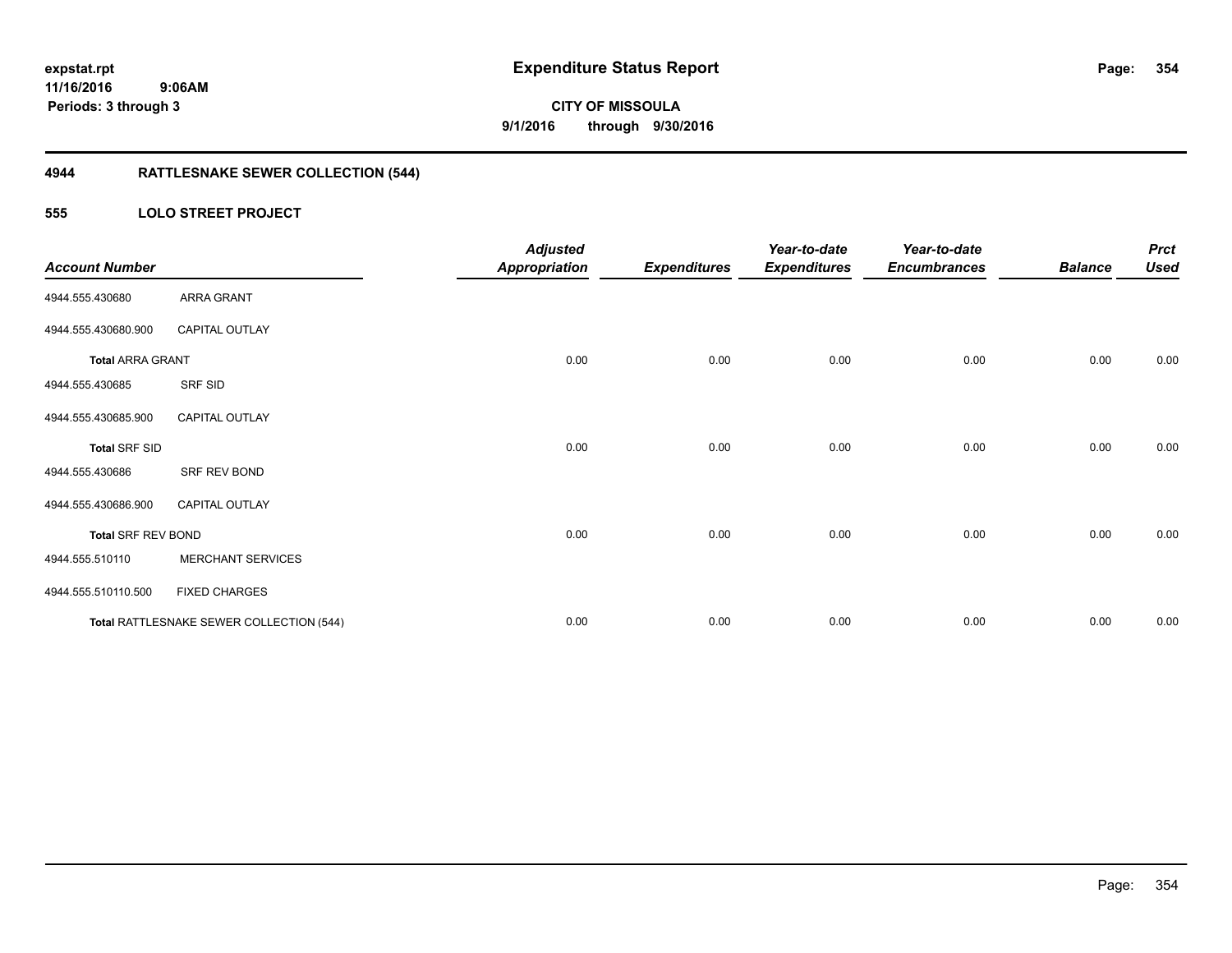#### **4945 PHILLIPS ST TRAFFIC CALMING**

## **000 \*\*\* Title Not Found \*\*\***

| <b>Account Number</b> |                                          | <b>Adjusted</b><br><b>Appropriation</b> | <b>Expenditures</b> | Year-to-date<br><b>Expenditures</b> | Year-to-date<br><b>Encumbrances</b> | <b>Balance</b> | <b>Prct</b><br><b>Used</b> |
|-----------------------|------------------------------------------|-----------------------------------------|---------------------|-------------------------------------|-------------------------------------|----------------|----------------------------|
| 4945.000.410000       | <b>GENERAL GOVERNMENT</b>                |                                         |                     |                                     |                                     |                |                            |
| 4945.000.410000.600   | <b>DEBT SERVICE</b>                      |                                         |                     |                                     |                                     |                |                            |
|                       | <b>Total GENERAL GOVERNMENT</b>          | 0.00                                    | 0.00                | 0.00                                | 0.00                                | 0.00           | 0.00                       |
| 4945.000.510110       | <b>MERCHANT SERVICES</b>                 |                                         |                     |                                     |                                     |                |                            |
| 4945.000.510110.500   | <b>FIXED CHARGES</b>                     |                                         |                     |                                     |                                     |                |                            |
|                       | <b>Total MERCHANT SERVICES</b>           | 0.00                                    | 0.00                | 0.00                                | 0.00                                | 0.00           | 0.00                       |
|                       | <b>Total PHILLIPS ST TRAFFIC CALMING</b> | 0.00                                    | 0.00                | 0.00                                | 0.00                                | 0.00           | 0.00                       |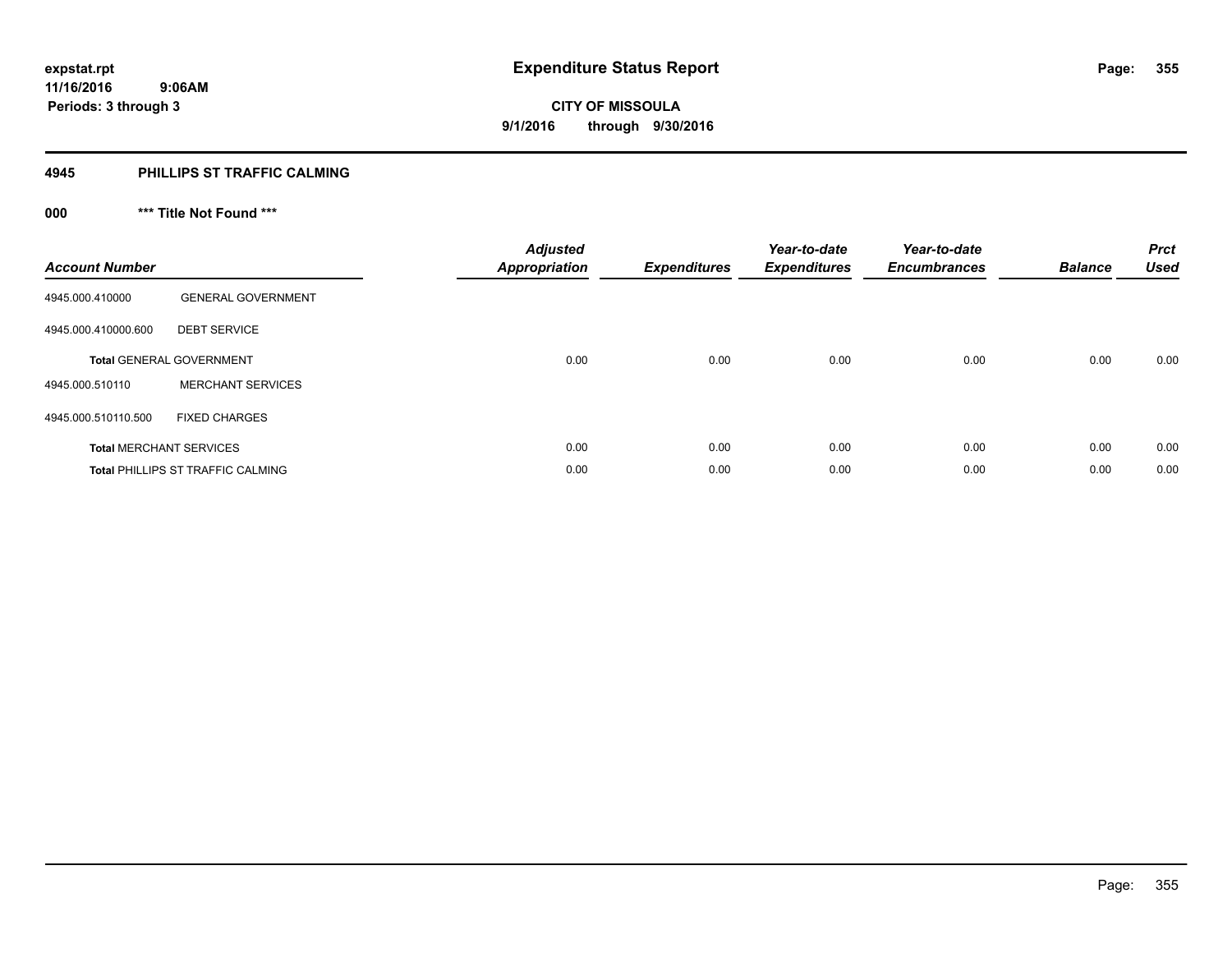**11/16/2016 9:06AM Periods: 3 through 3**

**356**

**CITY OF MISSOULA 9/1/2016 through 9/30/2016**

#### **4946 PATTEE CREEK DR. TRAFFIC CALMING**

**000 \*\*\* Title Not Found \*\*\***

| <b>Account Number</b>                |                                 | <b>Adjusted</b><br><b>Appropriation</b> | <b>Expenditures</b> | Year-to-date<br><b>Expenditures</b> | Year-to-date<br><b>Encumbrances</b> | <b>Balance</b> | <b>Prct</b><br><b>Used</b> |
|--------------------------------------|---------------------------------|-----------------------------------------|---------------------|-------------------------------------|-------------------------------------|----------------|----------------------------|
| 4946.000.410000                      | <b>GENERAL GOVERNMENT</b>       |                                         |                     |                                     |                                     |                |                            |
| 4946.000.410000.600                  | <b>DEBT SERVICE</b>             |                                         |                     |                                     |                                     |                |                            |
|                                      | <b>Total GENERAL GOVERNMENT</b> | 0.00                                    | 0.00                | 0.00                                | 0.00                                | 0.00           | 0.00                       |
| 4946.000.510110                      | <b>MERCHANT SERVICES</b>        |                                         |                     |                                     |                                     |                |                            |
| 4946.000.510110.500                  | <b>FIXED CHARGES</b>            |                                         |                     |                                     |                                     |                |                            |
| <b>Total *** Title Not Found ***</b> |                                 | 0.00                                    | 0.00                | 0.00                                | 0.00                                | 0.00           | 0.00                       |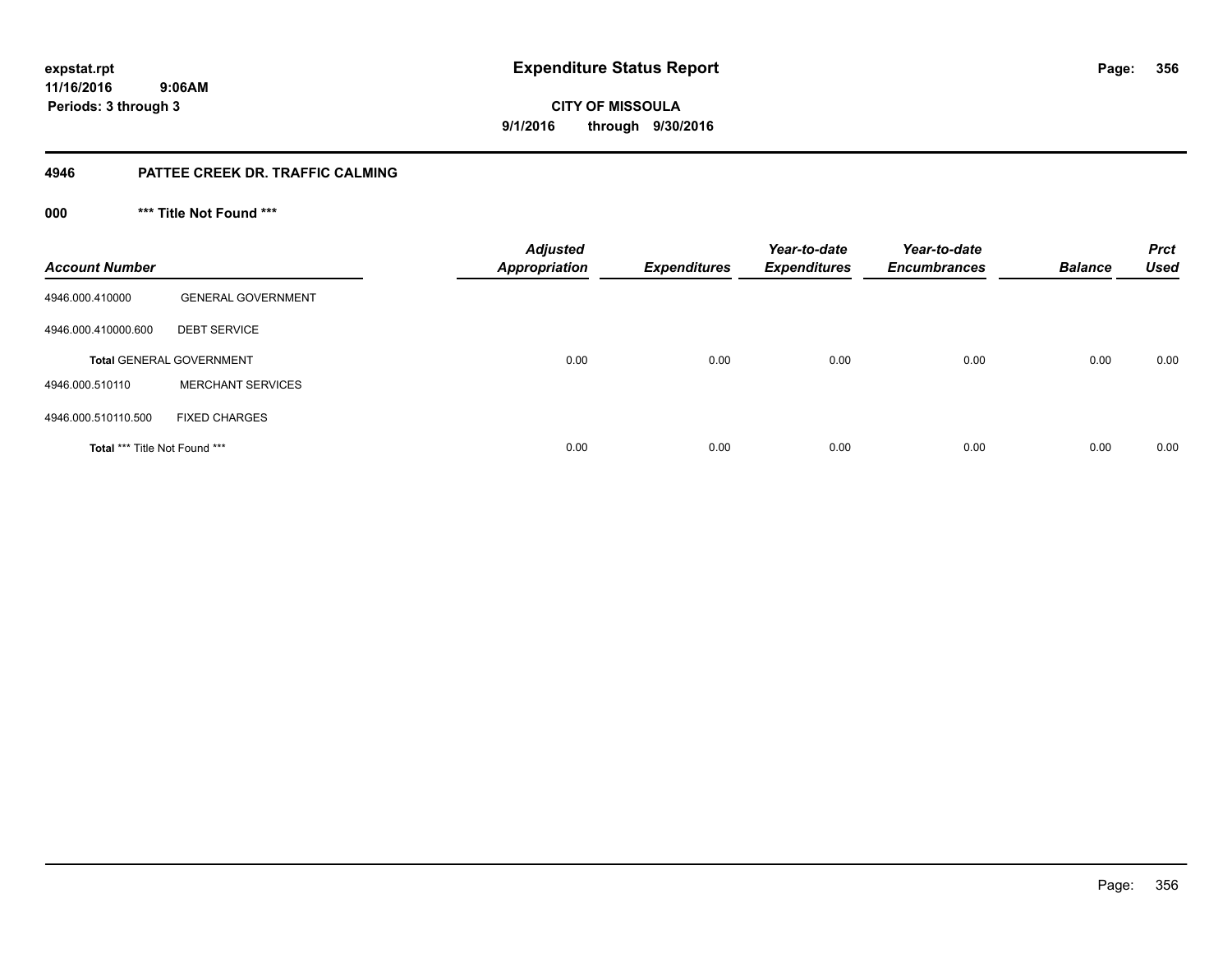#### **4946 PATTEE CREEK DR. TRAFFIC CALMING**

| <b>Account Number</b> |                                               | <b>Adjusted</b><br><b>Appropriation</b> | <b>Expenditures</b> | Year-to-date<br><b>Expenditures</b> | Year-to-date<br><b>Encumbrances</b> | <b>Balance</b> | <b>Prct</b><br><b>Used</b> |
|-----------------------|-----------------------------------------------|-----------------------------------------|---------------------|-------------------------------------|-------------------------------------|----------------|----------------------------|
| 4946.390.510100       | SPECIAL ASSESSMENTS                           |                                         |                     |                                     |                                     |                |                            |
| 4946.390.510100.300   | PURCHASED SERVICES                            |                                         |                     |                                     |                                     |                |                            |
|                       | <b>Total PURCHASED SERVICES</b>               | 0.00                                    | 0.00                | 0.00                                | 0.00                                | 0.00           | 0.00                       |
| 4946.390.510100.900   | <b>CAPITAL OUTLAY</b>                         |                                         |                     |                                     |                                     |                |                            |
|                       | <b>Total SPECIAL ASSESSMENTS</b>              | 0.00                                    | 0.00                | 0.00                                | 0.00                                | 0.00           | 0.00                       |
| 4946.390.510110       | <b>MERCHANT SERVICES</b>                      |                                         |                     |                                     |                                     |                |                            |
| 4946.390.510110.500   | <b>FIXED CHARGES</b>                          |                                         |                     |                                     |                                     |                |                            |
|                       | <b>Total MERCHANT SERVICES</b>                | 0.00                                    | 0.00                | 0.00                                | 0.00                                | 0.00           | 0.00                       |
|                       | <b>Total PATTEE CREEK DR. TRAFFIC CALMING</b> | 0.00                                    | 0.00                | 0.00                                | 0.00                                | 0.00           | 0.00                       |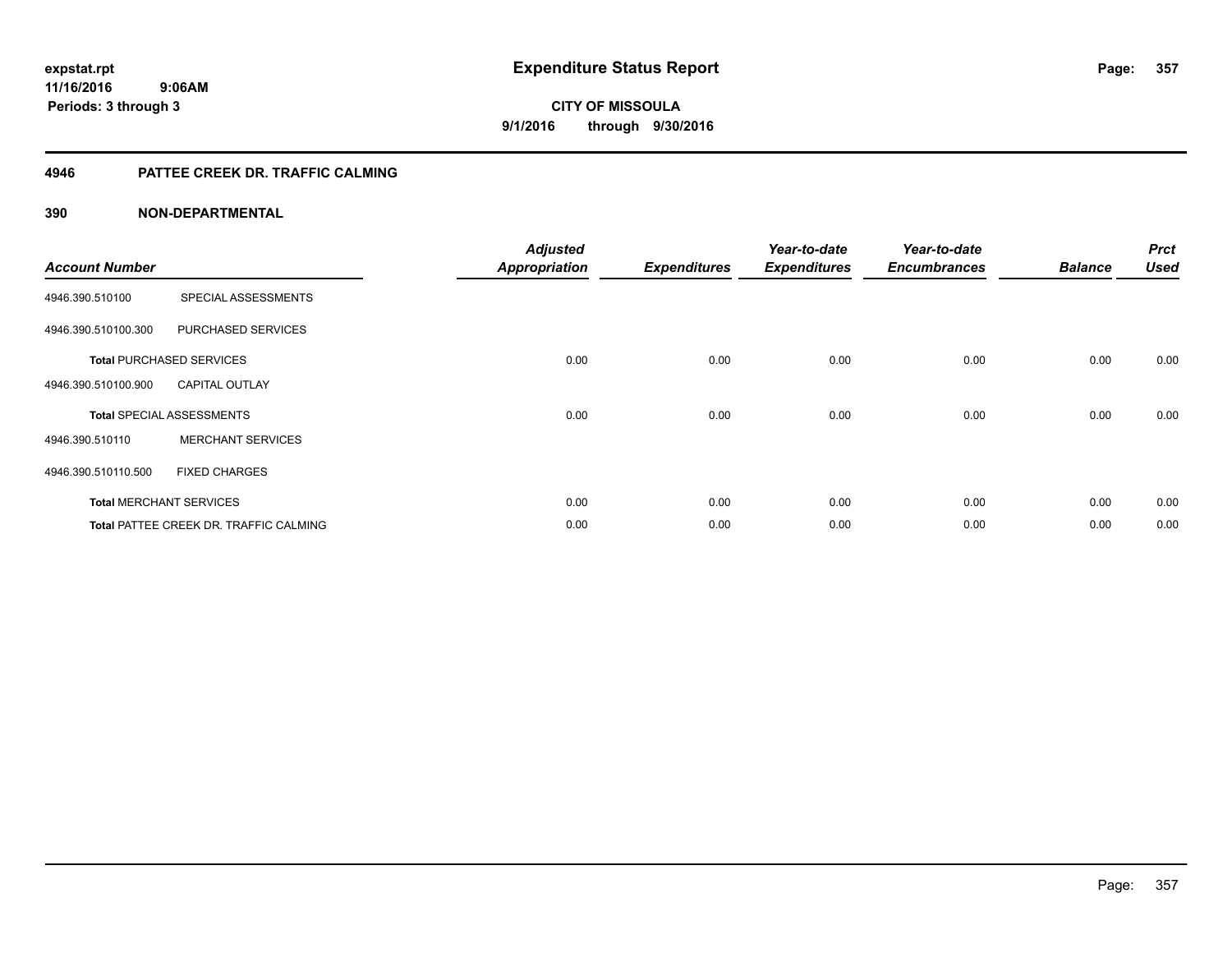#### **4948 STORMWATER OUTFALL RETROFITS**

| <b>Account Number</b> |                                                    | <b>Adjusted</b><br><b>Appropriation</b> | <b>Expenditures</b> | Year-to-date<br><b>Expenditures</b> | Year-to-date<br><b>Encumbrances</b> | <b>Balance</b> | <b>Prct</b><br><b>Used</b> |
|-----------------------|----------------------------------------------------|-----------------------------------------|---------------------|-------------------------------------|-------------------------------------|----------------|----------------------------|
| 4948.390.431210       | CARAS PARK STORM WATER RETROFITS                   |                                         |                     |                                     |                                     |                |                            |
| 4948.390.431210.300   | PURCHASED SERVICES                                 |                                         |                     |                                     |                                     |                |                            |
|                       | <b>Total CARAS PARK STORM WATER RETROFITS</b>      | 0.00                                    | 0.00                | 0.00                                | 0.00                                | 0.00           | 0.00                       |
| 4948.390.431212       | BUCKHOUSE BRIDGE STORM WATER RETROFIT              |                                         |                     |                                     |                                     |                |                            |
| 4948.390.431212.300   | PURCHASED SERVICES                                 |                                         |                     |                                     |                                     |                |                            |
|                       | <b>Total BUCKHOUSE BRIDGE STORM WATER RETROFIT</b> | 0.00                                    | 0.00                | 0.00                                | 0.00                                | 0.00           | 0.00                       |
| 4948.390.510110       | <b>MERCHANT SERVICES</b>                           |                                         |                     |                                     |                                     |                |                            |
| 4948.390.510110.500   | <b>FIXED CHARGES</b>                               |                                         |                     |                                     |                                     |                |                            |
|                       | <b>Total MERCHANT SERVICES</b>                     | 0.00                                    | 0.00                | 0.00                                | 0.00                                | 0.00           | 0.00                       |
|                       | <b>Total STORMWATER OUTFALL RETROFITS</b>          | 0.00                                    | 0.00                | 0.00                                | 0.00                                | 0.00           | 0.00                       |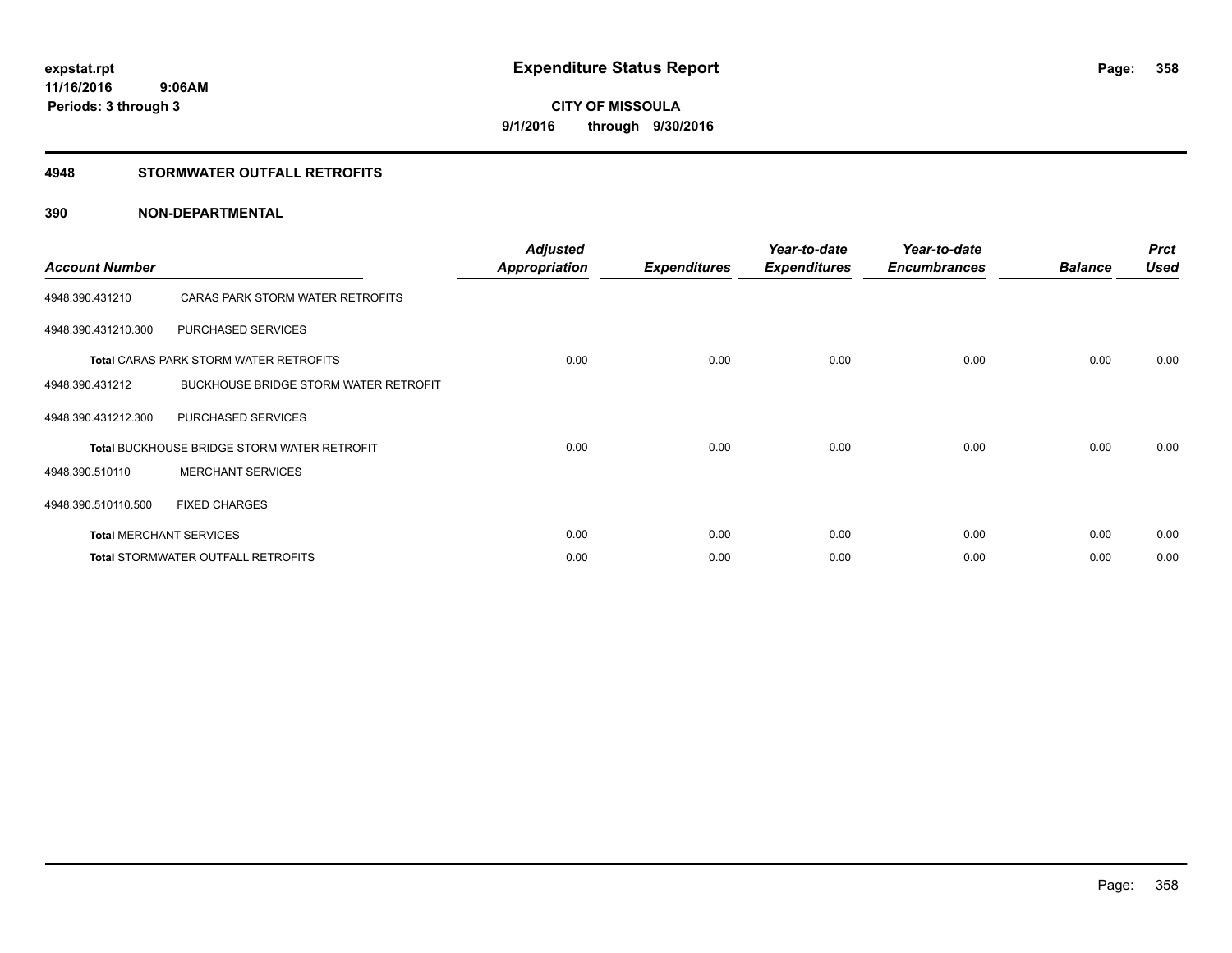#### **4949 WAYFINDING PROJECT**

|                               |                                               | <b>Adjusted</b>      |                     | Year-to-date        | Year-to-date        |                | <b>Prct</b> |
|-------------------------------|-----------------------------------------------|----------------------|---------------------|---------------------|---------------------|----------------|-------------|
| <b>Account Number</b>         |                                               | <b>Appropriation</b> | <b>Expenditures</b> | <b>Expenditures</b> | <b>Encumbrances</b> | <b>Balance</b> | <b>Used</b> |
| 4949.390.430268               | *** Title Not Found ***                       |                      |                     |                     |                     |                |             |
| 4949.390.430268.100           | PERSONAL SERVICES                             |                      |                     |                     |                     |                |             |
|                               | <b>Total PERSONAL SERVICES</b>                | 0.00                 | 0.00                | 0.00                | 0.00                | 0.00           | 0.00        |
| 4949.390.430268.200           | <b>SUPPLIES</b>                               |                      |                     |                     |                     |                |             |
| <b>Total SUPPLIES</b>         |                                               | 0.00                 | 0.00                | 0.00                | 0.00                | 0.00           | 0.00        |
| 4949.390.430268.300           | PURCHASED SERVICES                            |                      |                     |                     |                     |                |             |
|                               | 4949.390.430268.350.000 PROFESSIONAL SERVICES | 0.00                 | 3,773.50            | 4,203.50            | 0.00                | $-4,203.50$    | 0.00        |
|                               | <b>Total PURCHASED SERVICES</b>               | 0.00                 | 3,773.50            | 4,203.50            | 0.00                | $-4,203.50$    | 0.00        |
| 4949.390.430268.900           | <b>CAPITAL OUTLAY</b>                         |                      |                     |                     |                     |                |             |
| <b>Total CAPITAL OUTLAY</b>   |                                               | 0.00                 | 0.00                | 0.00                | 0.00                | 0.00           | 0.00        |
| Total *** Title Not Found *** |                                               | 0.00                 | 3,773.50            | 4,203.50            | 0.00                | $-4,203.50$    | 0.00        |
| 4949.390.510110               | <b>MERCHANT SERVICES</b>                      |                      |                     |                     |                     |                |             |
| 4949.390.510110.500           | <b>FIXED CHARGES</b>                          |                      |                     |                     |                     |                |             |
|                               | <b>Total MERCHANT SERVICES</b>                | 0.00                 | 0.00                | 0.00                | 0.00                | 0.00           | 0.00        |
|                               | <b>Total WAYFINDING PROJECT</b>               | 0.00                 | 3,773.50            | 4,203.50            | 0.00                | $-4,203.50$    | 0.00        |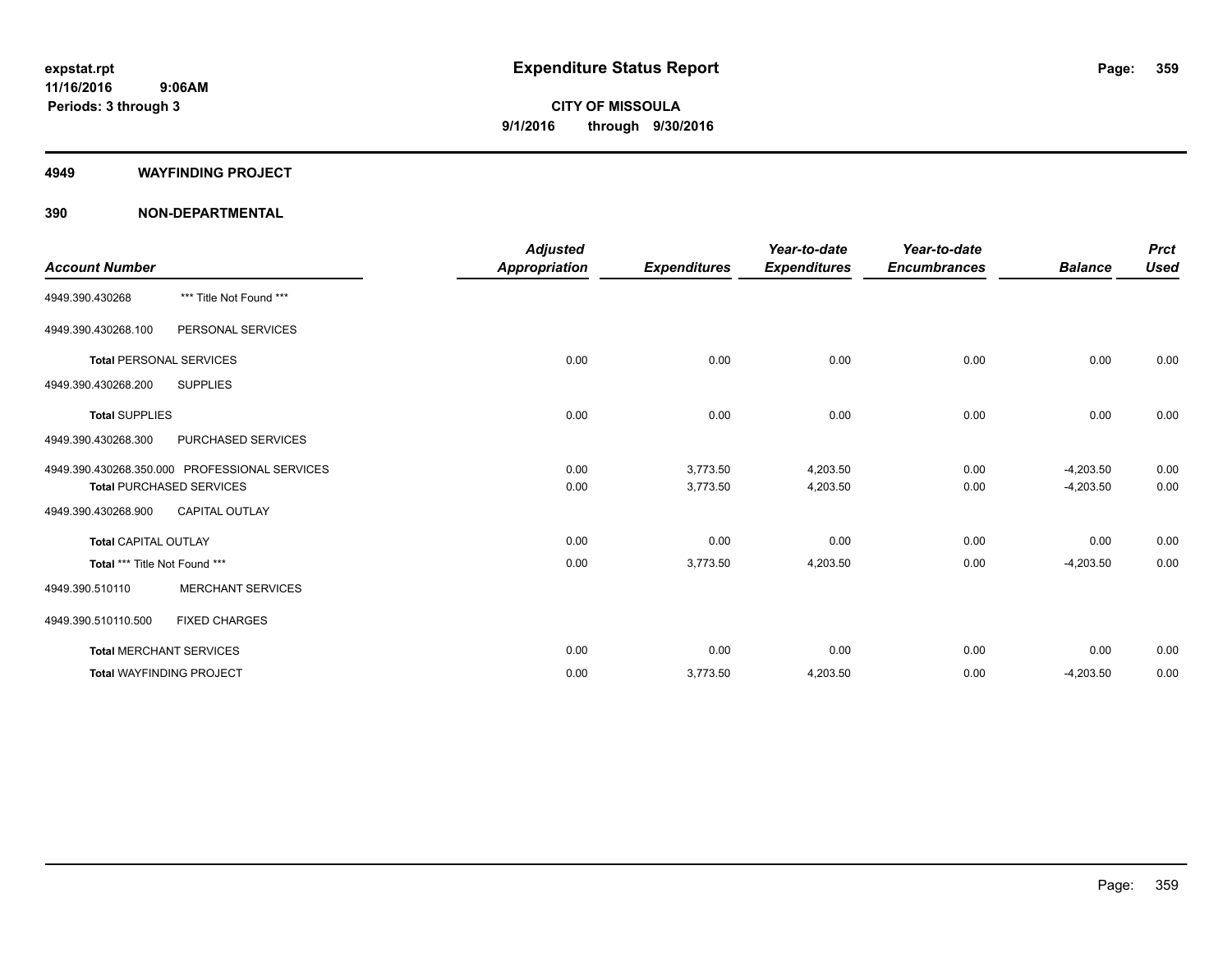#### **4990 ARRA ENHANCEMENTS**

#### **500 N HIGGINS STREETSCAPE**

| <b>Account Number</b> |                                         | <b>Adjusted</b><br><b>Appropriation</b> | <b>Expenditures</b> | Year-to-date<br><b>Expenditures</b> | Year-to-date<br><b>Encumbrances</b> | <b>Balance</b> | <b>Prct</b><br><b>Used</b> |
|-----------------------|-----------------------------------------|-----------------------------------------|---------------------|-------------------------------------|-------------------------------------|----------------|----------------------------|
| 4990.500.430030       | PRELIMINARY ENGINEERING                 |                                         |                     |                                     |                                     |                |                            |
| 4990.500.430030.900   | <b>CAPITAL OUTLAY</b>                   |                                         |                     |                                     |                                     |                |                            |
|                       | <b>Total PRELIMINARY ENGINEERING</b>    | 0.00                                    | 0.00                | 0.00                                | 0.00                                | 0.00           | 0.00                       |
| 4990.500.430031       | <b>CONTRUCTION ENGINEERING</b>          |                                         |                     |                                     |                                     |                |                            |
| 4990.500.430031.900   | <b>CAPITAL OUTLAY</b>                   |                                         |                     |                                     |                                     |                |                            |
|                       | <b>Total CONTRUCTION ENGINEERING</b>    | 0.00                                    | 0.00                | 0.00                                | 0.00                                | 0.00           | 0.00                       |
| 4990.500.430032       | CONTRACTOR PAYMENTS-CONTSTRUCTION       |                                         |                     |                                     |                                     |                |                            |
| 4990.500.430032.900   | <b>CAPITAL OUTLAY</b>                   |                                         |                     |                                     |                                     |                |                            |
|                       | Total CONTRACTOR PAYMENTS-CONTSTRUCTION | 0.00                                    | 0.00                | 0.00                                | 0.00                                | 0.00           | 0.00                       |
| 4990.500.510110       | <b>MERCHANT SERVICES</b>                |                                         |                     |                                     |                                     |                |                            |
| 4990.500.510110.500   | <b>FIXED CHARGES</b>                    |                                         |                     |                                     |                                     |                |                            |
|                       | Total N HIGGINS STREETSCAPE             | 0.00                                    | 0.00                | 0.00                                | 0.00                                | 0.00           | 0.00                       |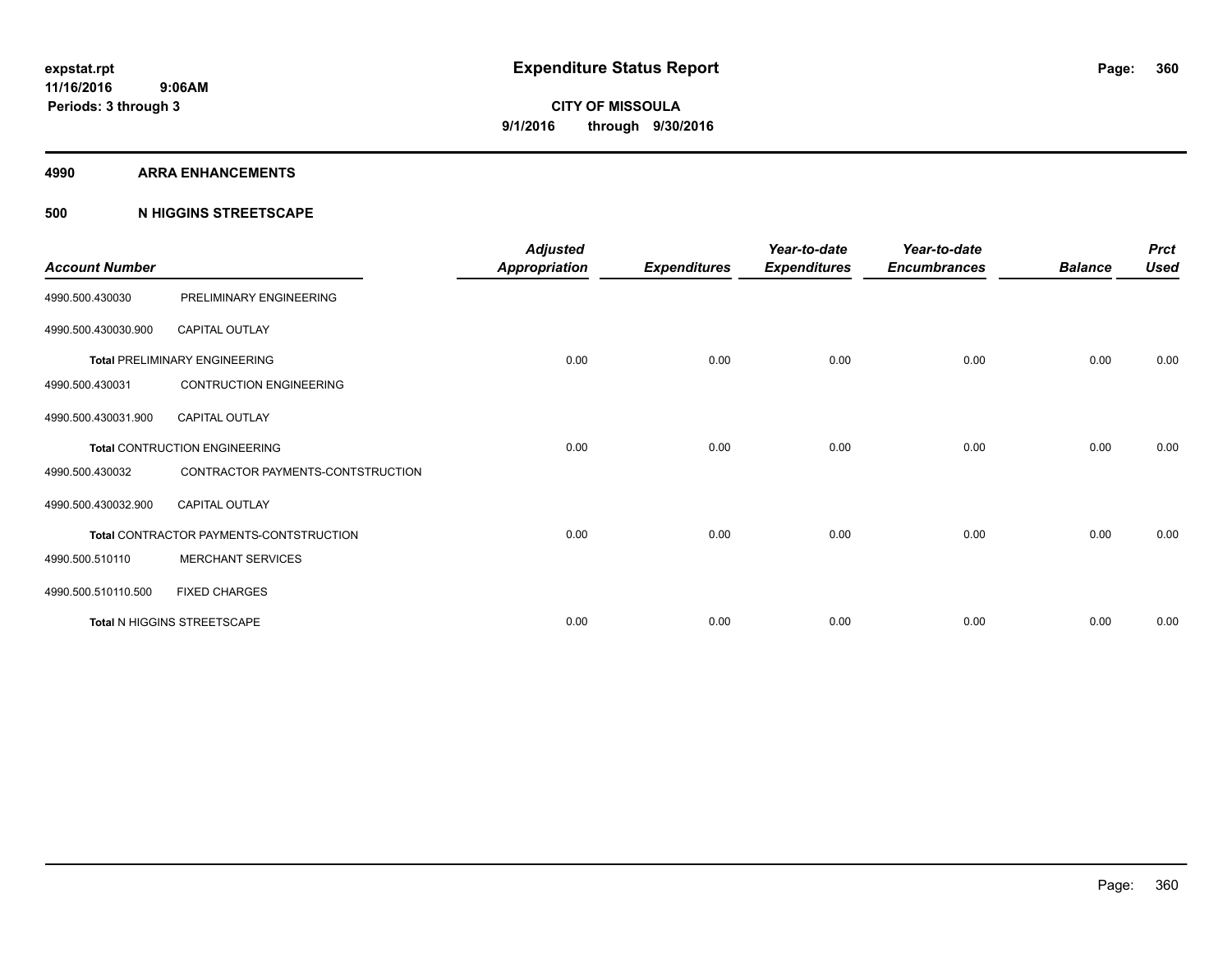**4990 ARRA ENHANCEMENTS**

**510 CURB RAMPS**

| <b>Account Number</b>   |                                                | <b>Adjusted</b><br><b>Appropriation</b> | <b>Expenditures</b> | Year-to-date<br><b>Expenditures</b> | Year-to-date<br><b>Encumbrances</b> | <b>Balance</b> | <b>Prct</b><br><b>Used</b> |
|-------------------------|------------------------------------------------|-----------------------------------------|---------------------|-------------------------------------|-------------------------------------|----------------|----------------------------|
| 4990.510.430032         | CONTRACTOR PAYMENTS-CONTSTRUCTION              |                                         |                     |                                     |                                     |                |                            |
| 4990.510.430032.900     | <b>CAPITAL OUTLAY</b>                          |                                         |                     |                                     |                                     |                |                            |
|                         | <b>Total CONTRACTOR PAYMENTS-CONTSTRUCTION</b> | 0.00                                    | 0.00                | 0.00                                | 0.00                                | 0.00           | 0.00                       |
| 4990.510.510110         | <b>MERCHANT SERVICES</b>                       |                                         |                     |                                     |                                     |                |                            |
| 4990.510.510110.500     | <b>FIXED CHARGES</b>                           |                                         |                     |                                     |                                     |                |                            |
| <b>Total CURB RAMPS</b> |                                                | 0.00                                    | 0.00                | 0.00                                | 0.00                                | 0.00           | 0.00                       |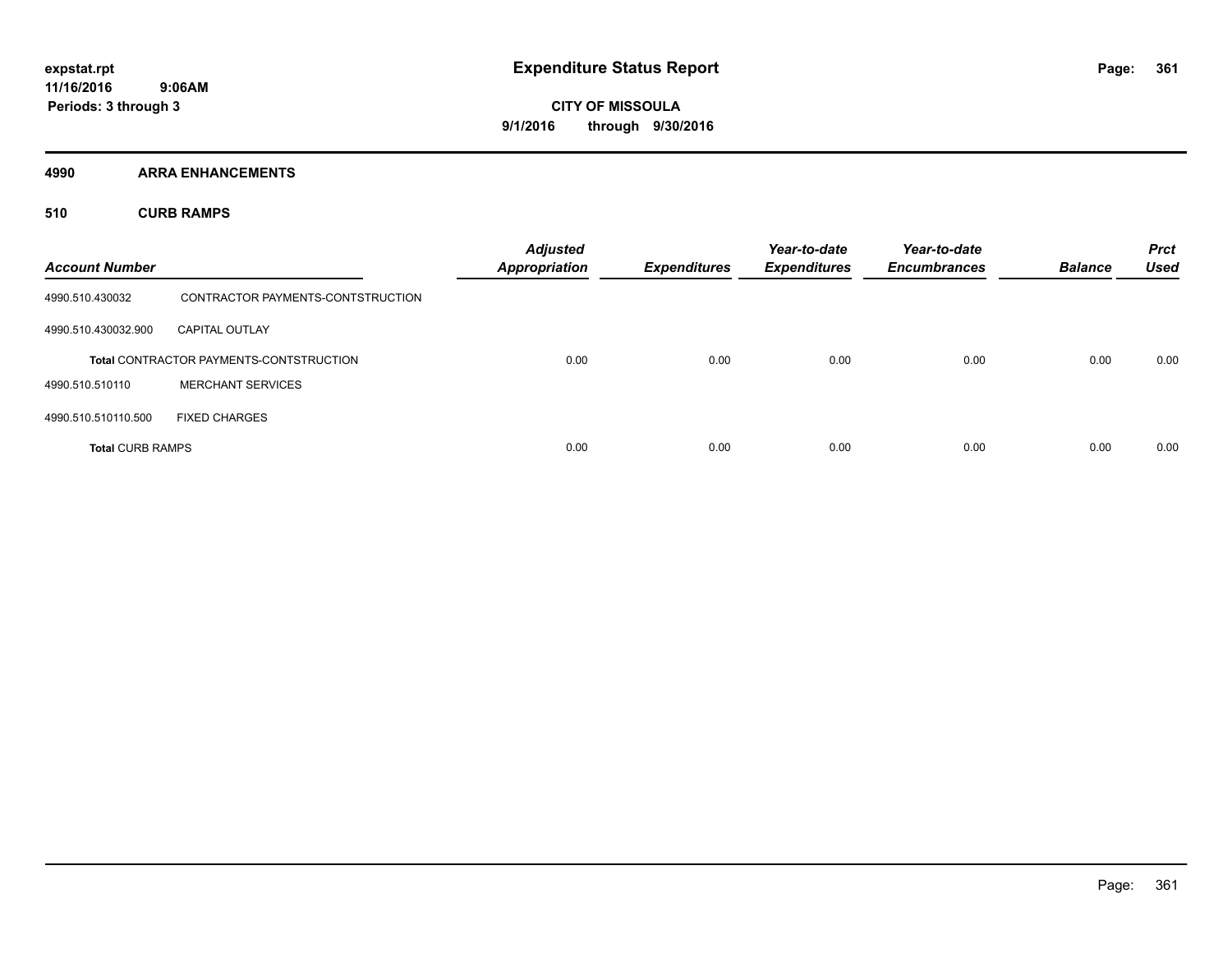#### **4990 ARRA ENHANCEMENTS**

### **515 RSNAKE GATEWAY GREENOUGH DRIVE**

| <b>Account Number</b> |                                         | <b>Adjusted</b><br><b>Appropriation</b> | <b>Expenditures</b> | Year-to-date<br><b>Expenditures</b> | Year-to-date<br><b>Encumbrances</b> | <b>Balance</b> | <b>Prct</b><br><b>Used</b> |
|-----------------------|-----------------------------------------|-----------------------------------------|---------------------|-------------------------------------|-------------------------------------|----------------|----------------------------|
| 4990.515.430030       | PRELIMINARY ENGINEERING                 |                                         |                     |                                     |                                     |                |                            |
| 4990.515.430030.900   | <b>CAPITAL OUTLAY</b>                   |                                         |                     |                                     |                                     |                |                            |
|                       | <b>Total PRELIMINARY ENGINEERING</b>    | 0.00                                    | 0.00                | 0.00                                | 0.00                                | 0.00           | 0.00                       |
| 4990.515.430031       | <b>CONTRUCTION ENGINEERING</b>          |                                         |                     |                                     |                                     |                |                            |
| 4990.515.430031.900   | <b>CAPITAL OUTLAY</b>                   |                                         |                     |                                     |                                     |                |                            |
|                       | <b>Total CONTRUCTION ENGINEERING</b>    | 0.00                                    | 0.00                | 0.00                                | 0.00                                | 0.00           | 0.00                       |
| 4990.515.430032       | CONTRACTOR PAYMENTS-CONTSTRUCTION       |                                         |                     |                                     |                                     |                |                            |
| 4990.515.430032.900   | <b>CAPITAL OUTLAY</b>                   |                                         |                     |                                     |                                     |                |                            |
|                       | Total CONTRACTOR PAYMENTS-CONTSTRUCTION | 0.00                                    | 0.00                | 0.00                                | 0.00                                | 0.00           | 0.00                       |
| 4990.515.510110       | <b>MERCHANT SERVICES</b>                |                                         |                     |                                     |                                     |                |                            |
| 4990.515.510110.500   | <b>FIXED CHARGES</b>                    |                                         |                     |                                     |                                     |                |                            |
|                       | <b>Total ARRA ENHANCEMENTS</b>          | 0.00                                    | 0.00                | 0.00                                | 0.00                                | 0.00           | 0.00                       |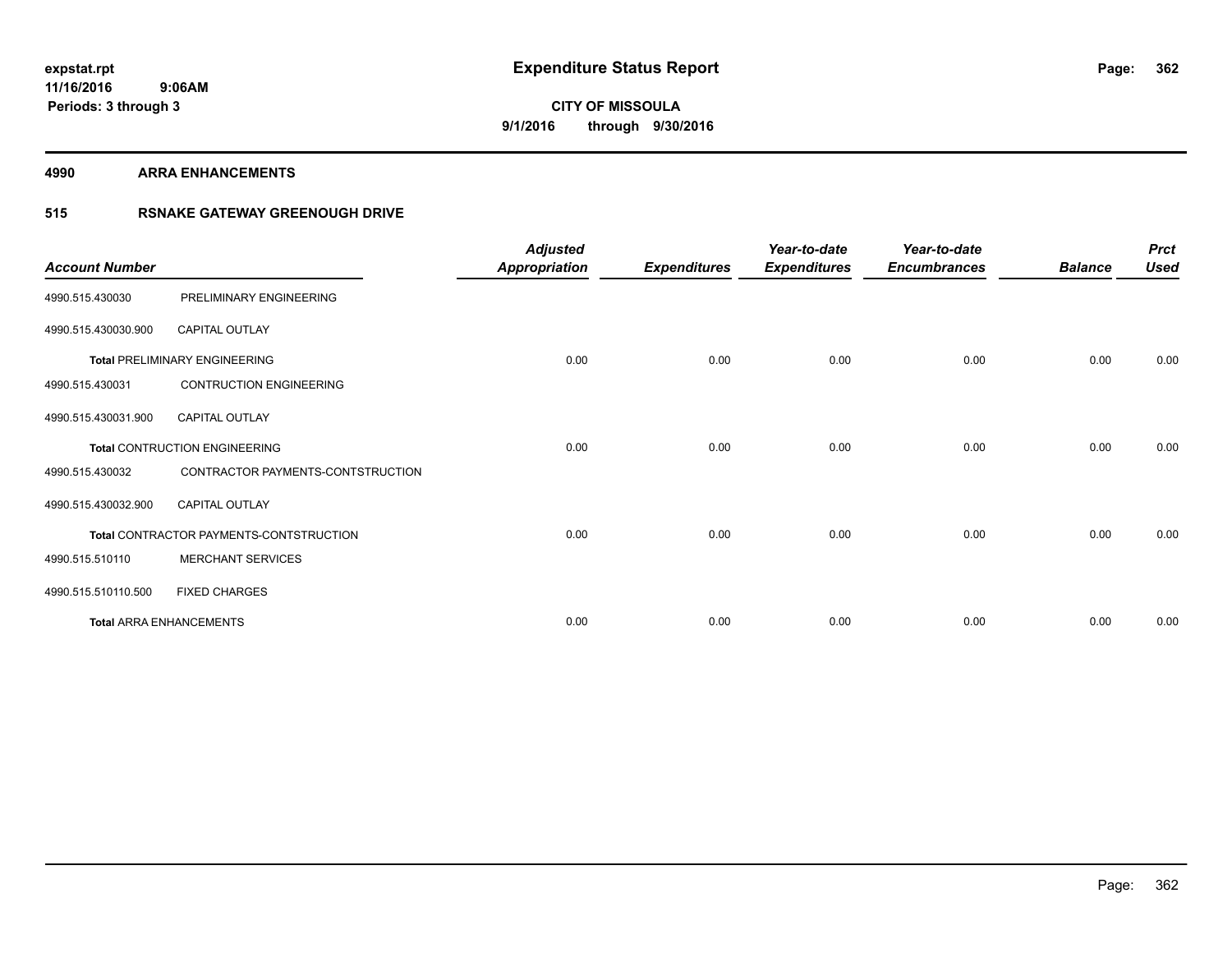**4991 ARRA HB645**

### **500 N HIGGINS STREETSCAPE**

| <b>Account Number</b> |                                    | <b>Adjusted</b><br><b>Appropriation</b> | <b>Expenditures</b> | Year-to-date<br><b>Expenditures</b> | Year-to-date<br><b>Encumbrances</b> | <b>Balance</b> | <b>Prct</b><br><b>Used</b> |
|-----------------------|------------------------------------|-----------------------------------------|---------------------|-------------------------------------|-------------------------------------|----------------|----------------------------|
| 4991.500.430033       | N.HIGGINS/MTN WATER                |                                         |                     |                                     |                                     |                |                            |
| 4991.500.430033.900   | <b>CAPITAL OUTLAY</b>              |                                         |                     |                                     |                                     |                |                            |
|                       | <b>Total N.HIGGINS/MTN WATER</b>   | 0.00                                    | 0.00                | 0.00                                | 0.00                                | 0.00           | 0.00                       |
| 4991.500.510110       | <b>MERCHANT SERVICES</b>           |                                         |                     |                                     |                                     |                |                            |
| 4991.500.510110.500   | <b>FIXED CHARGES</b>               |                                         |                     |                                     |                                     |                |                            |
|                       | <b>Total N HIGGINS STREETSCAPE</b> | 0.00                                    | 0.00                | 0.00                                | 0.00                                | 0.00           | 0.00                       |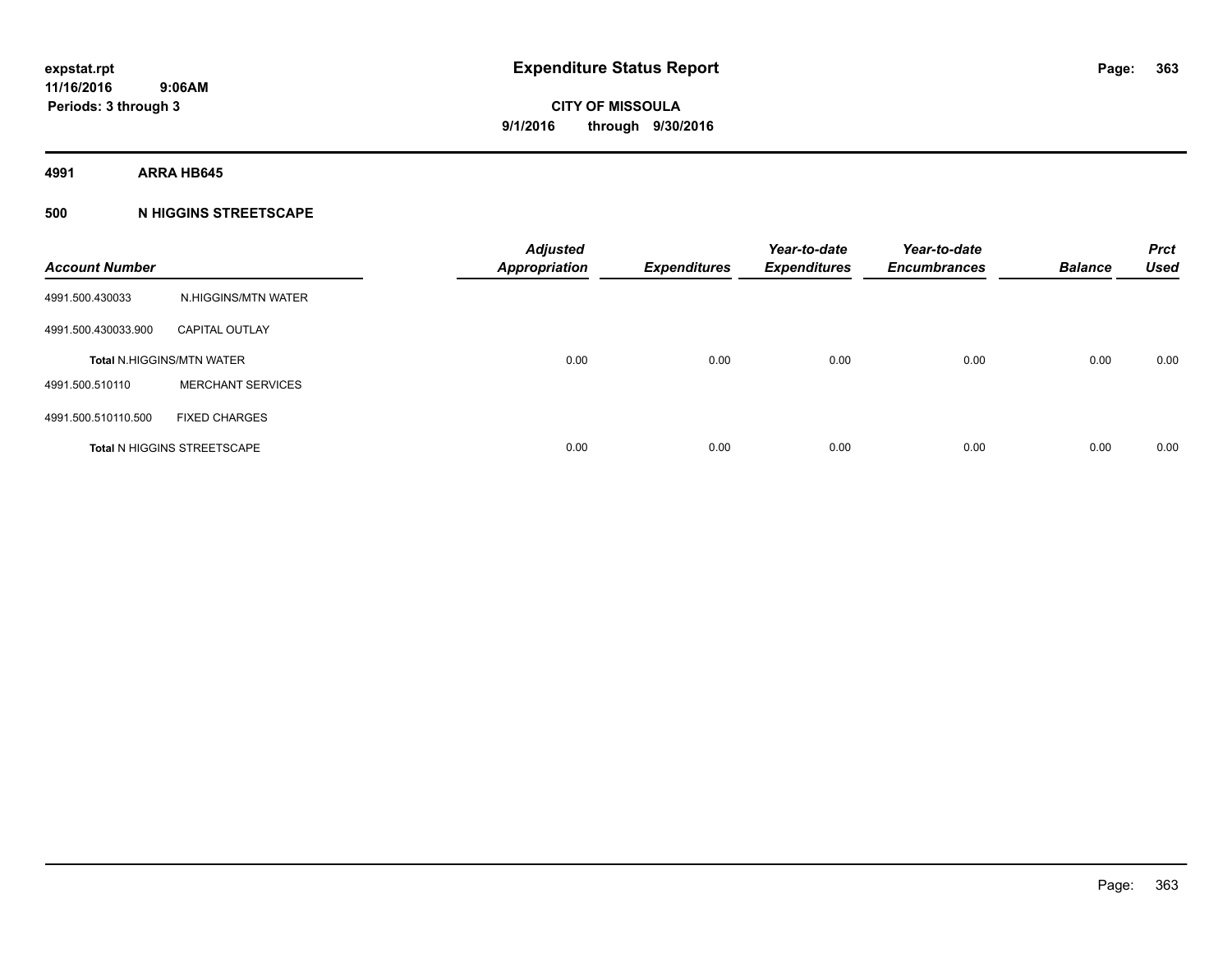# **CITY OF MISSOULA 9/1/2016 through 9/30/2016**

**4991 ARRA HB645**

### **520 N HIGGINS PAVING**

| <b>Account Number</b>  |                                                | <b>Adjusted</b><br><b>Appropriation</b> | <b>Expenditures</b> | Year-to-date<br><b>Expenditures</b> | Year-to-date<br><b>Encumbrances</b> | <b>Balance</b> | <b>Prct</b><br><b>Used</b> |
|------------------------|------------------------------------------------|-----------------------------------------|---------------------|-------------------------------------|-------------------------------------|----------------|----------------------------|
| 4991.520.430030        | PRELIMINARY ENGINEERING                        |                                         |                     |                                     |                                     |                |                            |
| 4991.520.430030.900    | <b>CAPITAL OUTLAY</b>                          |                                         |                     |                                     |                                     |                |                            |
|                        | <b>Total PRELIMINARY ENGINEERING</b>           | 0.00                                    | 0.00                | 0.00                                | 0.00                                | 0.00           | 0.00                       |
| 4991.520.430031        | <b>CONTRUCTION ENGINEERING</b>                 |                                         |                     |                                     |                                     |                |                            |
| 4991.520.430031.900    | <b>CAPITAL OUTLAY</b>                          |                                         |                     |                                     |                                     |                |                            |
|                        | <b>Total CONTRUCTION ENGINEERING</b>           | 0.00                                    | 0.00                | 0.00                                | 0.00                                | 0.00           | 0.00                       |
| 4991.520.430032        | CONTRACTOR PAYMENTS-CONTSTRUCTION              |                                         |                     |                                     |                                     |                |                            |
| 4991.520.430032.900    | <b>CAPITAL OUTLAY</b>                          |                                         |                     |                                     |                                     |                |                            |
|                        | <b>Total CONTRACTOR PAYMENTS-CONTSTRUCTION</b> | 0.00                                    | 0.00                | 0.00                                | 0.00                                | 0.00           | 0.00                       |
| 4991.520.510110        | <b>MERCHANT SERVICES</b>                       |                                         |                     |                                     |                                     |                |                            |
| 4991.520.510110.500    | <b>FIXED CHARGES</b>                           |                                         |                     |                                     |                                     |                |                            |
| Total N HIGGINS PAVING |                                                | 0.00                                    | 0.00                | 0.00                                | 0.00                                | 0.00           | 0.00                       |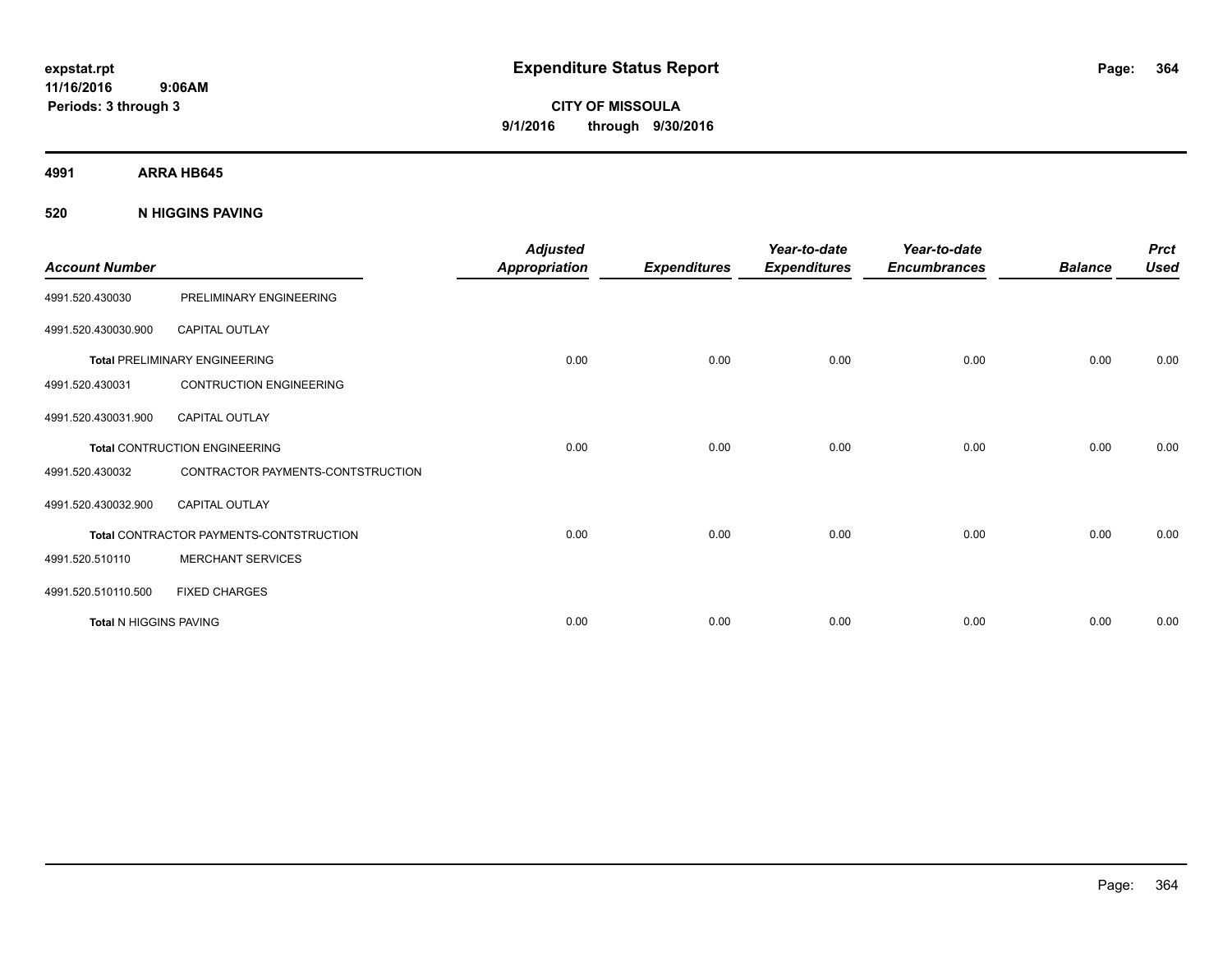**4991 ARRA HB645**

### **525 BROOKS ST CURB & SW IMPROVEMENTS**

| <b>Account Number</b> |                                         | <b>Adjusted</b><br><b>Appropriation</b> | <b>Expenditures</b> | Year-to-date<br><b>Expenditures</b> | Year-to-date<br><b>Encumbrances</b> | <b>Balance</b> | <b>Prct</b><br><b>Used</b> |
|-----------------------|-----------------------------------------|-----------------------------------------|---------------------|-------------------------------------|-------------------------------------|----------------|----------------------------|
| 4991.525.430030       | PRELIMINARY ENGINEERING                 |                                         |                     |                                     |                                     |                |                            |
| 4991.525.430030.900   | <b>CAPITAL OUTLAY</b>                   |                                         |                     |                                     |                                     |                |                            |
|                       | <b>Total PRELIMINARY ENGINEERING</b>    | 0.00                                    | 0.00                | 0.00                                | 0.00                                | 0.00           | 0.00                       |
| 4991.525.430031       | <b>CONTRUCTION ENGINEERING</b>          |                                         |                     |                                     |                                     |                |                            |
| 4991.525.430031.900   | <b>CAPITAL OUTLAY</b>                   |                                         |                     |                                     |                                     |                |                            |
|                       | Total CONTRUCTION ENGINEERING           | 0.00                                    | 0.00                | 0.00                                | 0.00                                | 0.00           | 0.00                       |
| 4991.525.430032       | CONTRACTOR PAYMENTS-CONTSTRUCTION       |                                         |                     |                                     |                                     |                |                            |
| 4991.525.430032.900   | <b>CAPITAL OUTLAY</b>                   |                                         |                     |                                     |                                     |                |                            |
|                       | Total CONTRACTOR PAYMENTS-CONTSTRUCTION | 0.00                                    | 0.00                | 0.00                                | 0.00                                | 0.00           | 0.00                       |
| 4991.525.510110       | <b>MERCHANT SERVICES</b>                |                                         |                     |                                     |                                     |                |                            |
| 4991.525.510110.500   | <b>FIXED CHARGES</b>                    |                                         |                     |                                     |                                     |                |                            |
|                       | Total BROOKS ST CURB & SW IMPROVEMENTS  | 0.00                                    | 0.00                | 0.00                                | 0.00                                | 0.00           | 0.00                       |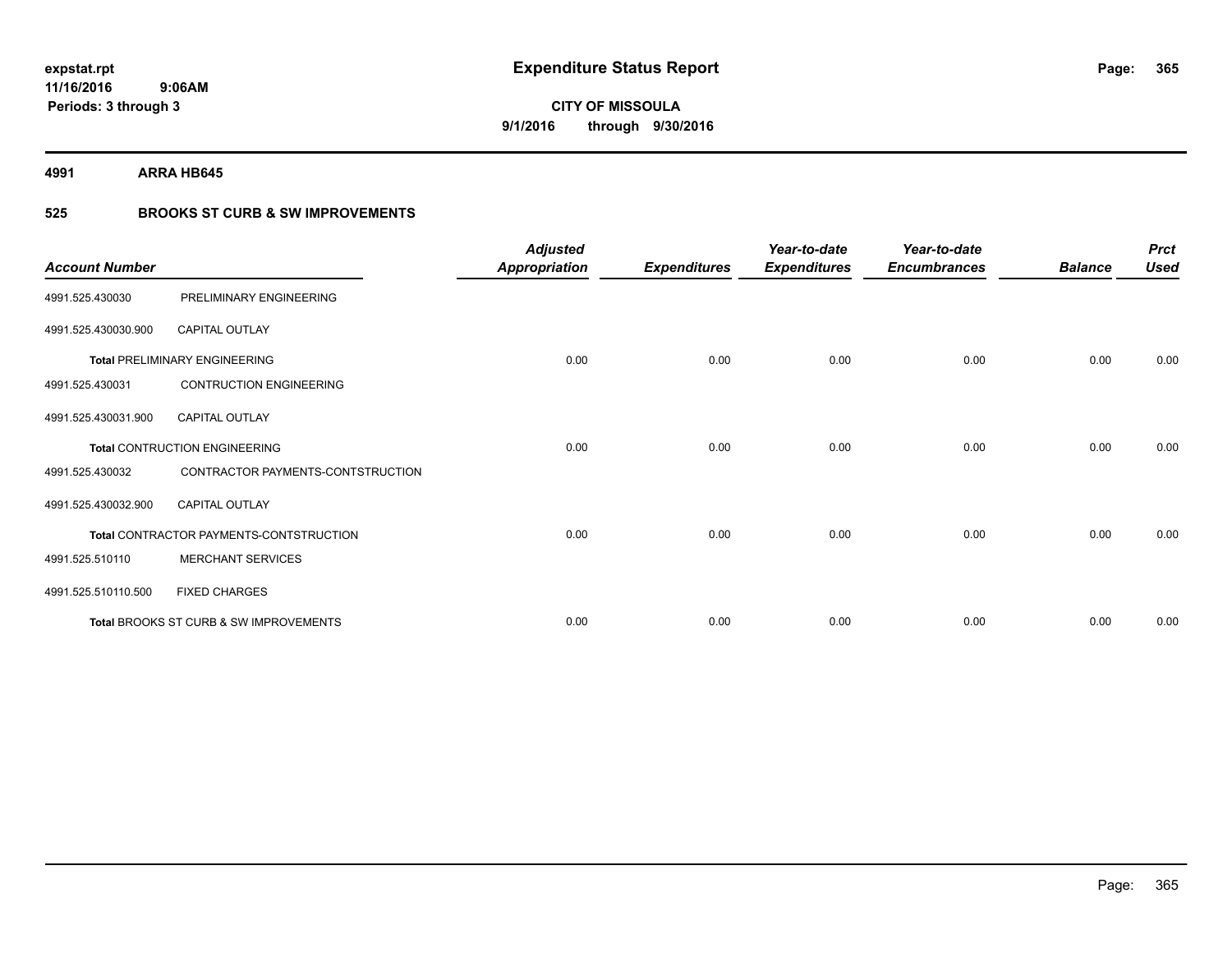**CITY OF MISSOULA 9/1/2016 through 9/30/2016**

**4991 ARRA HB645**

**530 CURB RAMPS**

|                                |                                                | <b>Adjusted</b>      |                     | Year-to-date        | Year-to-date        |                | <b>Prct</b> |
|--------------------------------|------------------------------------------------|----------------------|---------------------|---------------------|---------------------|----------------|-------------|
| <b>Account Number</b>          |                                                | <b>Appropriation</b> | <b>Expenditures</b> | <b>Expenditures</b> | <b>Encumbrances</b> | <b>Balance</b> | <b>Used</b> |
| 4991.530.430030                | PRELIMINARY ENGINEERING                        |                      |                     |                     |                     |                |             |
| 4991.530.430030.100            | PERSONAL SERVICES                              |                      |                     |                     |                     |                |             |
| <b>Total PERSONAL SERVICES</b> |                                                | 0.00                 | 0.00                | 0.00                | 0.00                | 0.00           | 0.00        |
| 4991.530.430030.900            | CAPITAL OUTLAY                                 |                      |                     |                     |                     |                |             |
|                                | <b>Total PRELIMINARY ENGINEERING</b>           | 0.00                 | 0.00                | 0.00                | 0.00                | 0.00           | 0.00        |
| 4991.530.430031                | <b>CONTRUCTION ENGINEERING</b>                 |                      |                     |                     |                     |                |             |
| 4991.530.430031.900            | <b>CAPITAL OUTLAY</b>                          |                      |                     |                     |                     |                |             |
|                                | <b>Total CONTRUCTION ENGINEERING</b>           | 0.00                 | 0.00                | 0.00                | 0.00                | 0.00           | 0.00        |
| 4991.530.430032                | CONTRACTOR PAYMENTS-CONTSTRUCTION              |                      |                     |                     |                     |                |             |
| 4991.530.430032.900            | <b>CAPITAL OUTLAY</b>                          |                      |                     |                     |                     |                |             |
|                                | <b>Total CONTRACTOR PAYMENTS-CONTSTRUCTION</b> | 0.00                 | 0.00                | 0.00                | 0.00                | 0.00           | 0.00        |
| 4991.530.510110                | <b>MERCHANT SERVICES</b>                       |                      |                     |                     |                     |                |             |
| 4991.530.510110.500            | <b>FIXED CHARGES</b>                           |                      |                     |                     |                     |                |             |
| <b>Total CURB RAMPS</b>        |                                                | 0.00                 | 0.00                | 0.00                | 0.00                | 0.00           | 0.00        |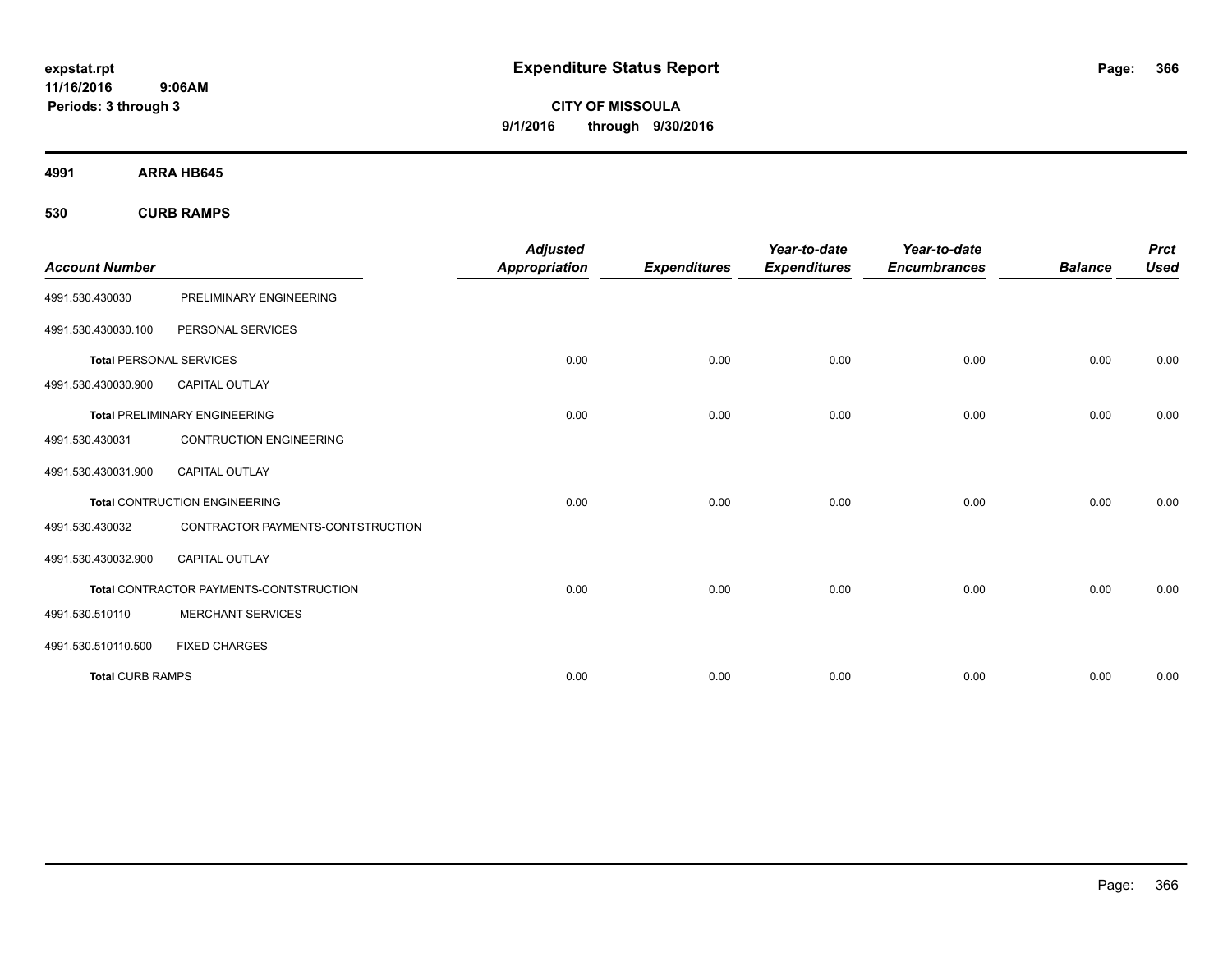**4991 ARRA HB645**

### **535 PARKS PLAYGROUND INSTALLS**

| <b>Account Number</b>          |                                         | <b>Adjusted</b><br><b>Appropriation</b> | <b>Expenditures</b> | Year-to-date<br><b>Expenditures</b> | Year-to-date<br><b>Encumbrances</b> | <b>Balance</b> | <b>Prct</b><br><b>Used</b> |
|--------------------------------|-----------------------------------------|-----------------------------------------|---------------------|-------------------------------------|-------------------------------------|----------------|----------------------------|
| 4991.535.430030                | PRELIMINARY ENGINEERING                 |                                         |                     |                                     |                                     |                |                            |
| 4991.535.430030.100            | PERSONAL SERVICES                       |                                         |                     |                                     |                                     |                |                            |
| <b>Total PERSONAL SERVICES</b> |                                         | 0.00                                    | 0.00                | 0.00                                | 0.00                                | 0.00           | 0.00                       |
| 4991.535.430030.900            | <b>CAPITAL OUTLAY</b>                   |                                         |                     |                                     |                                     |                |                            |
|                                | <b>Total PRELIMINARY ENGINEERING</b>    | 0.00                                    | 0.00                | 0.00                                | 0.00                                | 0.00           | 0.00                       |
| 4991.535.430031                | <b>CONTRUCTION ENGINEERING</b>          |                                         |                     |                                     |                                     |                |                            |
| 4991.535.430031.900            | <b>CAPITAL OUTLAY</b>                   |                                         |                     |                                     |                                     |                |                            |
|                                | <b>Total CONTRUCTION ENGINEERING</b>    | 0.00                                    | 0.00                | 0.00                                | 0.00                                | 0.00           | 0.00                       |
| 4991.535.430032                | CONTRACTOR PAYMENTS-CONTSTRUCTION       |                                         |                     |                                     |                                     |                |                            |
| 4991.535.430032.900            | <b>CAPITAL OUTLAY</b>                   |                                         |                     |                                     |                                     |                |                            |
|                                | Total CONTRACTOR PAYMENTS-CONTSTRUCTION | 0.00                                    | 0.00                | 0.00                                | 0.00                                | 0.00           | 0.00                       |
| 4991.535.510110                | <b>MERCHANT SERVICES</b>                |                                         |                     |                                     |                                     |                |                            |
| 4991.535.510110.500            | <b>FIXED CHARGES</b>                    |                                         |                     |                                     |                                     |                |                            |
|                                | <b>Total PARKS PLAYGROUND INSTALLS</b>  | 0.00                                    | 0.00                | 0.00                                | 0.00                                | 0.00           | 0.00                       |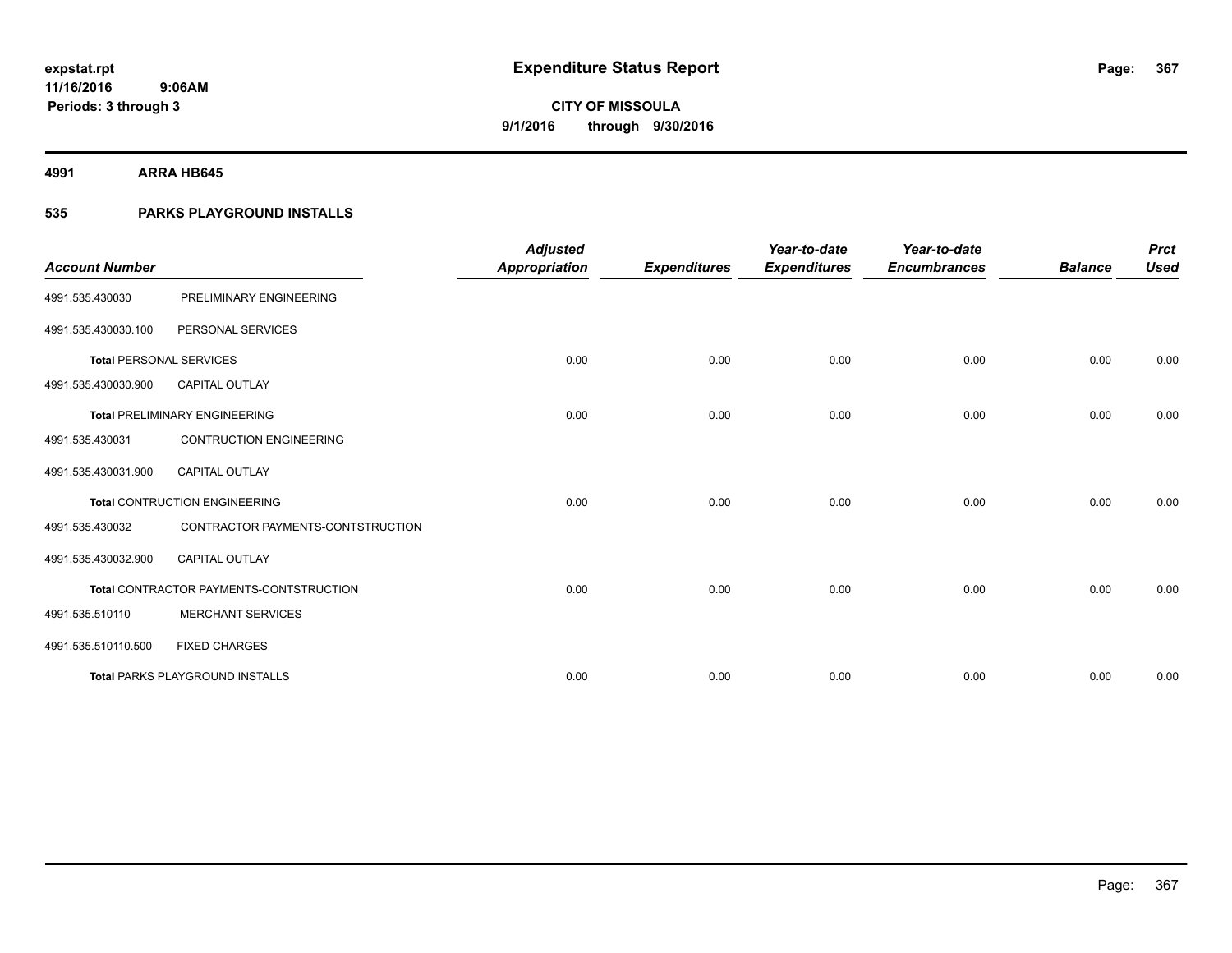**4991 ARRA HB645**

### **540 GREENOUGH PARK BRIDGE**

|                                |                                         | <b>Adjusted</b>      |                     | Year-to-date        | Year-to-date        |                | <b>Prct</b> |
|--------------------------------|-----------------------------------------|----------------------|---------------------|---------------------|---------------------|----------------|-------------|
| <b>Account Number</b>          |                                         | <b>Appropriation</b> | <b>Expenditures</b> | <b>Expenditures</b> | <b>Encumbrances</b> | <b>Balance</b> | <b>Used</b> |
| 4991.540.430030                | PRELIMINARY ENGINEERING                 |                      |                     |                     |                     |                |             |
| 4991.540.430030.900            | <b>CAPITAL OUTLAY</b>                   |                      |                     |                     |                     |                |             |
|                                | <b>Total PRELIMINARY ENGINEERING</b>    | 0.00                 | 0.00                | 0.00                | 0.00                | 0.00           | 0.00        |
| 4991.540.430031                | <b>CONTRUCTION ENGINEERING</b>          |                      |                     |                     |                     |                |             |
| 4991.540.430031.900            | <b>CAPITAL OUTLAY</b>                   |                      |                     |                     |                     |                |             |
|                                | <b>Total CONTRUCTION ENGINEERING</b>    | 0.00                 | 0.00                | 0.00                | 0.00                | 0.00           | 0.00        |
| 4991.540.430032                | CONTRACTOR PAYMENTS-CONTSTRUCTION       |                      |                     |                     |                     |                |             |
| 4991.540.430032.100            | PERSONAL SERVICES                       |                      |                     |                     |                     |                |             |
| <b>Total PERSONAL SERVICES</b> |                                         | 0.00                 | 0.00                | 0.00                | 0.00                | 0.00           | 0.00        |
| 4991.540.430032.900            | <b>CAPITAL OUTLAY</b>                   |                      |                     |                     |                     |                |             |
|                                | Total CONTRACTOR PAYMENTS-CONTSTRUCTION | 0.00                 | 0.00                | 0.00                | 0.00                | 0.00           | 0.00        |
| 4991.540.510110                | <b>MERCHANT SERVICES</b>                |                      |                     |                     |                     |                |             |
| 4991.540.510110.500            | <b>FIXED CHARGES</b>                    |                      |                     |                     |                     |                |             |
| Total ARRA HB645               |                                         | 0.00                 | 0.00                | 0.00                | 0.00                | 0.00           | 0.00        |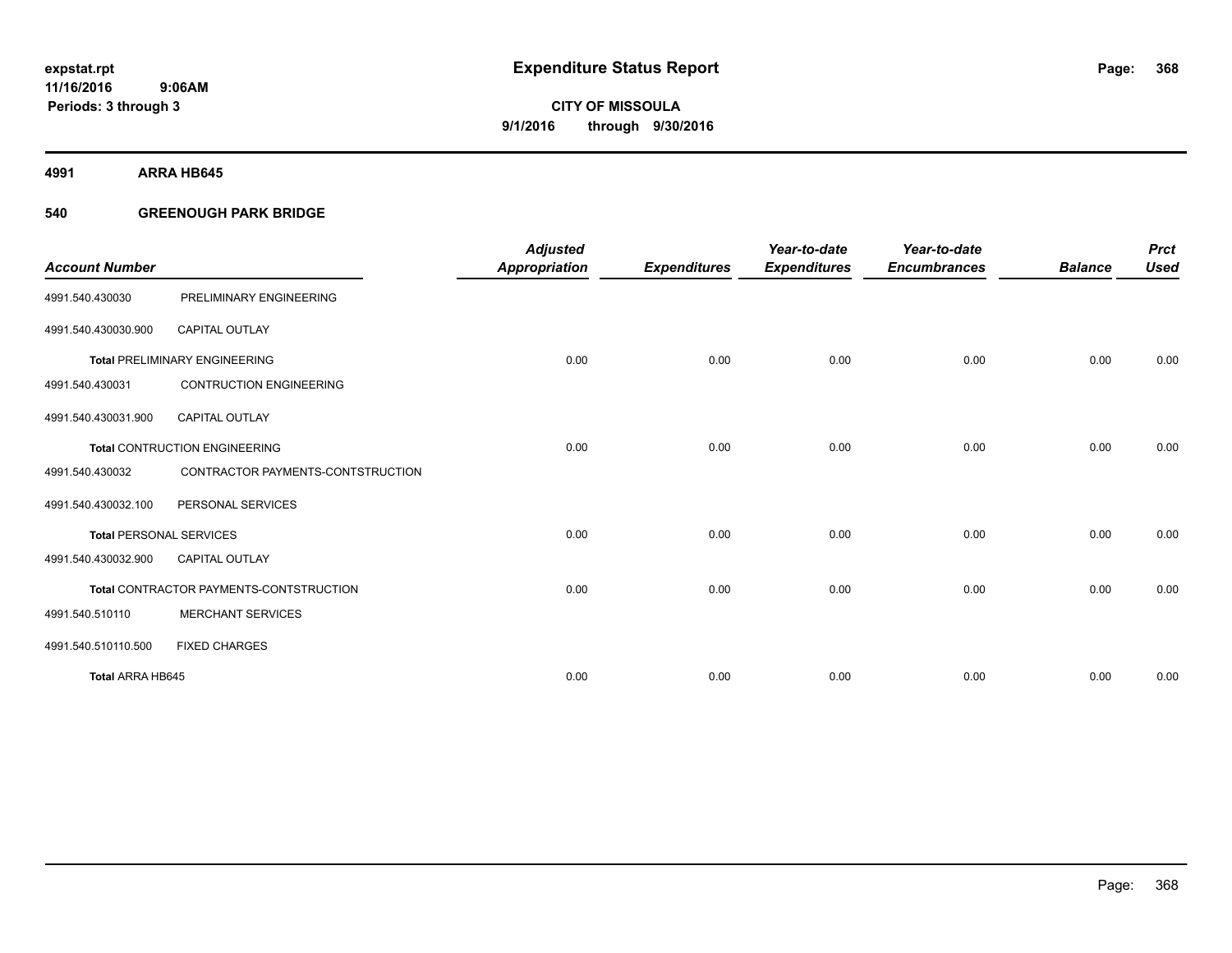### **4992 WFL MILLER CREEK ROAD**

### **390 NON-DEPARTMENTAL**

| <b>Account Number</b> |                                    | <b>Adjusted</b><br><b>Appropriation</b> | <b>Expenditures</b> | Year-to-date<br><b>Expenditures</b> | Year-to-date<br><b>Encumbrances</b> | <b>Balance</b> | <b>Prct</b><br><b>Used</b> |
|-----------------------|------------------------------------|-----------------------------------------|---------------------|-------------------------------------|-------------------------------------|----------------|----------------------------|
| 4992.390.430230       | <b>STREET RESTORATION</b>          |                                         |                     |                                     |                                     |                |                            |
| 4992.390.430230.900   | <b>CAPITAL OUTLAY</b>              |                                         |                     |                                     |                                     |                |                            |
|                       | <b>Total STREET RESTORATION</b>    | 0.00                                    | 0.00                | 0.00                                | 0.00                                | 0.00           | 0.00                       |
| 4992.390.510110       | <b>MERCHANT SERVICES</b>           |                                         |                     |                                     |                                     |                |                            |
| 4992.390.510110.500   | <b>FIXED CHARGES</b>               |                                         |                     |                                     |                                     |                |                            |
|                       | <b>Total WFL MILLER CREEK ROAD</b> | 0.00                                    | 0.00                | 0.00                                | 0.00                                | 0.00           | 0.00                       |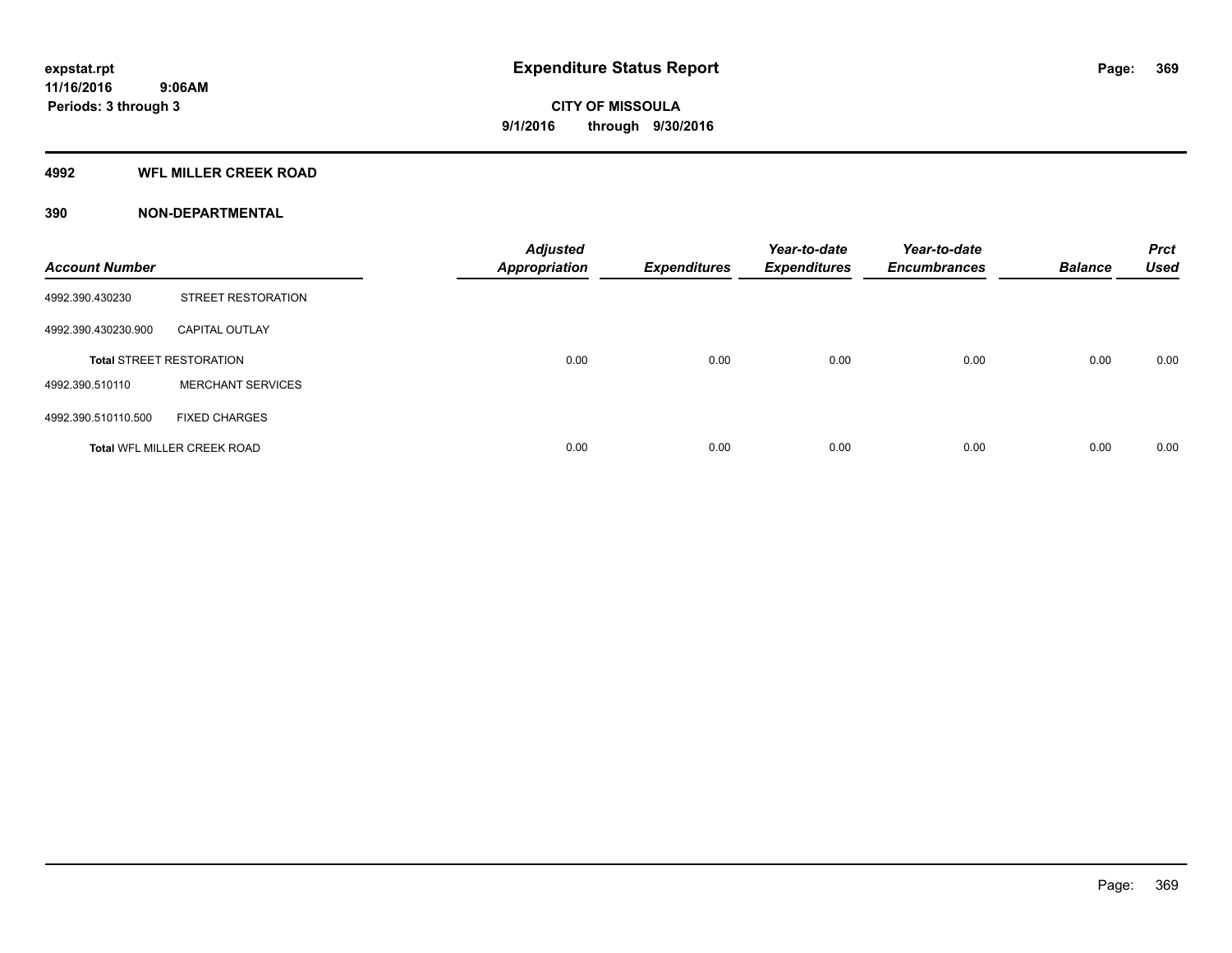#### **4993 WESTERN FEDERAL LANDS**

### **280 PUBLIC WORKS OPERATIONS**

| <b>Account Number</b>          |                                          | <b>Adjusted</b><br><b>Appropriation</b> | <b>Expenditures</b> | Year-to-date<br><b>Expenditures</b> | Year-to-date<br><b>Encumbrances</b> | <b>Balance</b> | <b>Prct</b><br><b>Used</b> |
|--------------------------------|------------------------------------------|-----------------------------------------|---------------------|-------------------------------------|-------------------------------------|----------------|----------------------------|
| 4993.280.430022                | RATTLESNAKE UNIVERSITY CROSSING          |                                         |                     |                                     |                                     |                |                            |
| 4993.280.430022.300            | PURCHASED SERVICES                       |                                         |                     |                                     |                                     |                |                            |
|                                | <b>Total PURCHASED SERVICES</b>          | 0.00                                    | 0.00                | 0.00                                | 0.00                                | 0.00           | 0.00                       |
| 4993.280.430022.900            | <b>CAPITAL OUTLAY</b>                    |                                         |                     |                                     |                                     |                |                            |
|                                | Total RATTLESNAKE UNIVERSITY CROSSING    | 0.00                                    | 0.00                | 0.00                                | 0.00                                | 0.00           | 0.00                       |
| 4993.280.430024                | RUX PH 11/PROJ 2010-022(B)               |                                         |                     |                                     |                                     |                |                            |
| 4993.280.430024.100            | PERSONAL SERVICES                        |                                         |                     |                                     |                                     |                |                            |
| <b>Total PERSONAL SERVICES</b> |                                          | 0.00                                    | 0.00                | 0.00                                | 0.00                                | 0.00           | 0.00                       |
| 4993.280.430024.900            | <b>CAPITAL OUTLAY</b>                    |                                         |                     |                                     |                                     |                |                            |
|                                | Total RUX PH 11/PROJ 2010-022(B)         | 0.00                                    | 0.00                | 0.00                                | 0.00                                | 0.00           | 0.00                       |
| 4993.280.430223                | FACILITY MAINT ENERGY CONSERVATION       |                                         |                     |                                     |                                     |                |                            |
| 4993.280.430223.900            | <b>CAPITAL OUTLAY</b>                    |                                         |                     |                                     |                                     |                |                            |
|                                | Total FACILITY MAINT ENERGY CONSERVATION | 0.00                                    | 0.00                | 0.00                                | 0.00                                | 0.00           | 0.00                       |
| 4993.280.510110                | <b>MERCHANT SERVICES</b>                 |                                         |                     |                                     |                                     |                |                            |
| 4993.280.510110.500            | <b>FIXED CHARGES</b>                     |                                         |                     |                                     |                                     |                |                            |
|                                | <b>Total WESTERN FEDERAL LANDS</b>       | 0.00                                    | 0.00                | 0.00                                | 0.00                                | 0.00           | 0.00                       |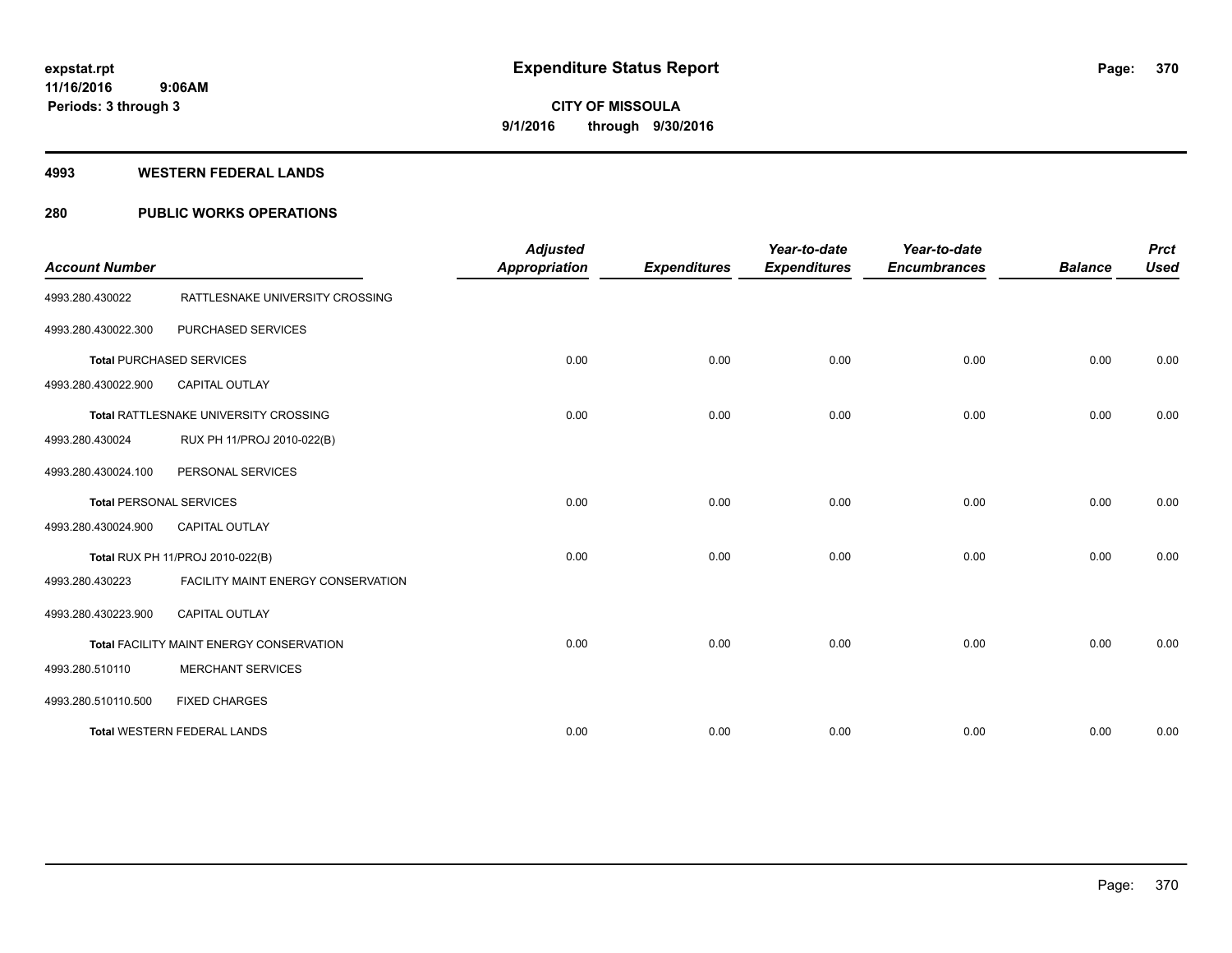**5020 CIVIC STADIUM**

### **395 PARKING COMMISSION**

| <b>Account Number</b>      |                                 | <b>Adjusted</b><br><b>Appropriation</b> | <b>Expenditures</b> | Year-to-date<br><b>Expenditures</b> | Year-to-date<br><b>Encumbrances</b> | <b>Balance</b> | <b>Prct</b><br><b>Used</b> |
|----------------------------|---------------------------------|-----------------------------------------|---------------------|-------------------------------------|-------------------------------------|----------------|----------------------------|
| 5020.395.460000            | <b>CULTURE &amp; RECREATION</b> |                                         |                     |                                     |                                     |                |                            |
| 5020.395.460000.500        | <b>FIXED CHARGES</b>            |                                         |                     |                                     |                                     |                |                            |
|                            | Total CULTURE & RECREATION      | 0.00                                    | 0.00                | 0.00                                | 0.00                                | 0.00           | 0.00                       |
| 5020.395.490200            | REVENUE BOND DEBT SERVICE       |                                         |                     |                                     |                                     |                |                            |
| 5020.395.490200.600        | <b>DEBT SERVICE</b>             |                                         |                     |                                     |                                     |                |                            |
|                            | Total REVENUE BOND DEBT SERVICE | 0.00                                    | 0.00                | 0.00                                | 0.00                                | 0.00           | 0.00                       |
| 5020.395.510000            | <b>MISCELLANEOUS</b>            |                                         |                     |                                     |                                     |                |                            |
| 5020.395.510000.800        | OTHER OBJECTS                   |                                         |                     |                                     |                                     |                |                            |
| <b>Total MISCELLANEOUS</b> |                                 | 0.00                                    | 0.00                | 0.00                                | 0.00                                | 0.00           | 0.00                       |
| 5020.395.510110            | <b>MERCHANT SERVICES</b>        |                                         |                     |                                     |                                     |                |                            |
| 5020.395.510110.500        | <b>FIXED CHARGES</b>            |                                         |                     |                                     |                                     |                |                            |
| <b>Total CIVIC STADIUM</b> |                                 | 0.00                                    | 0.00                | 0.00                                | 0.00                                | 0.00           | 0.00                       |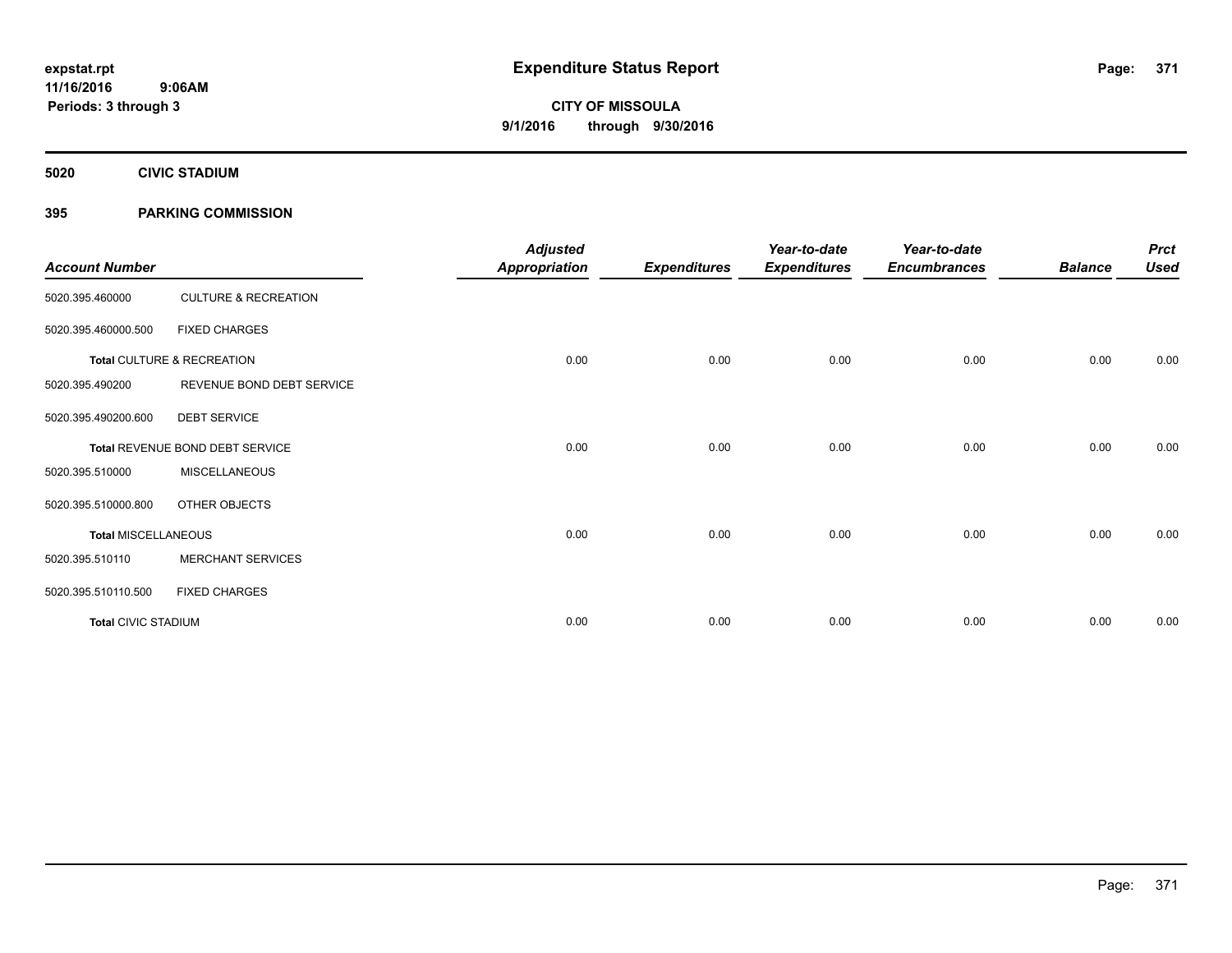**CITY OF MISSOULA 9/1/2016 through 9/30/2016**

**5210 WATER**

| <b>Account Number</b>           |                                                           | <b>Adjusted</b><br><b>Appropriation</b> | <b>Expenditures</b> | Year-to-date<br><b>Expenditures</b> | Year-to-date<br><b>Encumbrances</b> | <b>Balance</b> | <b>Prct</b><br><b>Used</b> |
|---------------------------------|-----------------------------------------------------------|-----------------------------------------|---------------------|-------------------------------------|-------------------------------------|----------------|----------------------------|
| 5210.335.430210                 | <b>ADMINISTRATION</b>                                     |                                         |                     |                                     |                                     |                |                            |
| 5210.335.430210.100             | PERSONAL SERVICES                                         |                                         |                     |                                     |                                     |                |                            |
|                                 | 5210.335.430210.110.000 SALARIES AND WAGES                | 0.00                                    | 179.37              | 932.72                              | 0.00                                | $-932.72$      | 0.00                       |
|                                 | 5210.335.430210.140.000 EMPLOYER CONTRIBUTIONS            | 0.00                                    | 30.55               | 158.87                              | 0.00                                | $-158.87$      | 0.00                       |
| <b>Total ADMINISTRATION</b>     |                                                           | 0.00                                    | 209.92              | 1,091.59                            | 0.00                                | $-1,091.59$    | 0.00                       |
| 5210.335.430590                 | <b>OTHER ACTIVITIES</b>                                   |                                         |                     |                                     |                                     |                |                            |
| 5210.335.430590.300             | PURCHASED SERVICES                                        |                                         |                     |                                     |                                     |                |                            |
|                                 | 5210.335.430590.350.000 ACQUISITION/PROFESSIONAL SERVICES | 0.00                                    | 157, 174.35         | 157,973.85                          | 0.00                                | $-157,973.85$  | 0.00                       |
| <b>Total PURCHASED SERVICES</b> |                                                           | 0.00                                    | 157, 174. 35        | 157,973.85                          | 0.00                                | $-157,973.85$  | 0.00                       |
| 5210.335.430590.900             | <b>CAPITAL OUTLAY</b>                                     |                                         |                     |                                     |                                     |                |                            |
| <b>Total CAPITAL OUTLAY</b>     |                                                           | 0.00                                    | 0.00                | 0.00                                | 0.00                                | 0.00           | 0.00                       |
| <b>Total OTHER ACTIVITIES</b>   |                                                           | 0.00                                    | 157.174.35          | 157,973.85                          | 0.00                                | $-157.973.85$  | 0.00                       |
| 5210.335.510110                 | <b>MERCHANT SERVICES</b>                                  |                                         |                     |                                     |                                     |                |                            |
| 5210.335.510110.500             | <b>FIXED CHARGES</b>                                      |                                         |                     |                                     |                                     |                |                            |
| <b>Total FIXED CHARGES</b>      |                                                           | 0.00                                    | 0.00                | 0.00                                | 0.00                                | 0.00           | 0.00                       |
| <b>Total MERCHANT SERVICES</b>  |                                                           | 0.00                                    | 0.00                | 0.00                                | 0.00                                | 0.00           | 0.00                       |
| <b>Total WATER</b>              |                                                           | 0.00                                    | 157,384.27          | 159,065.44                          | 0.00                                | $-159,065.44$  | 0.00                       |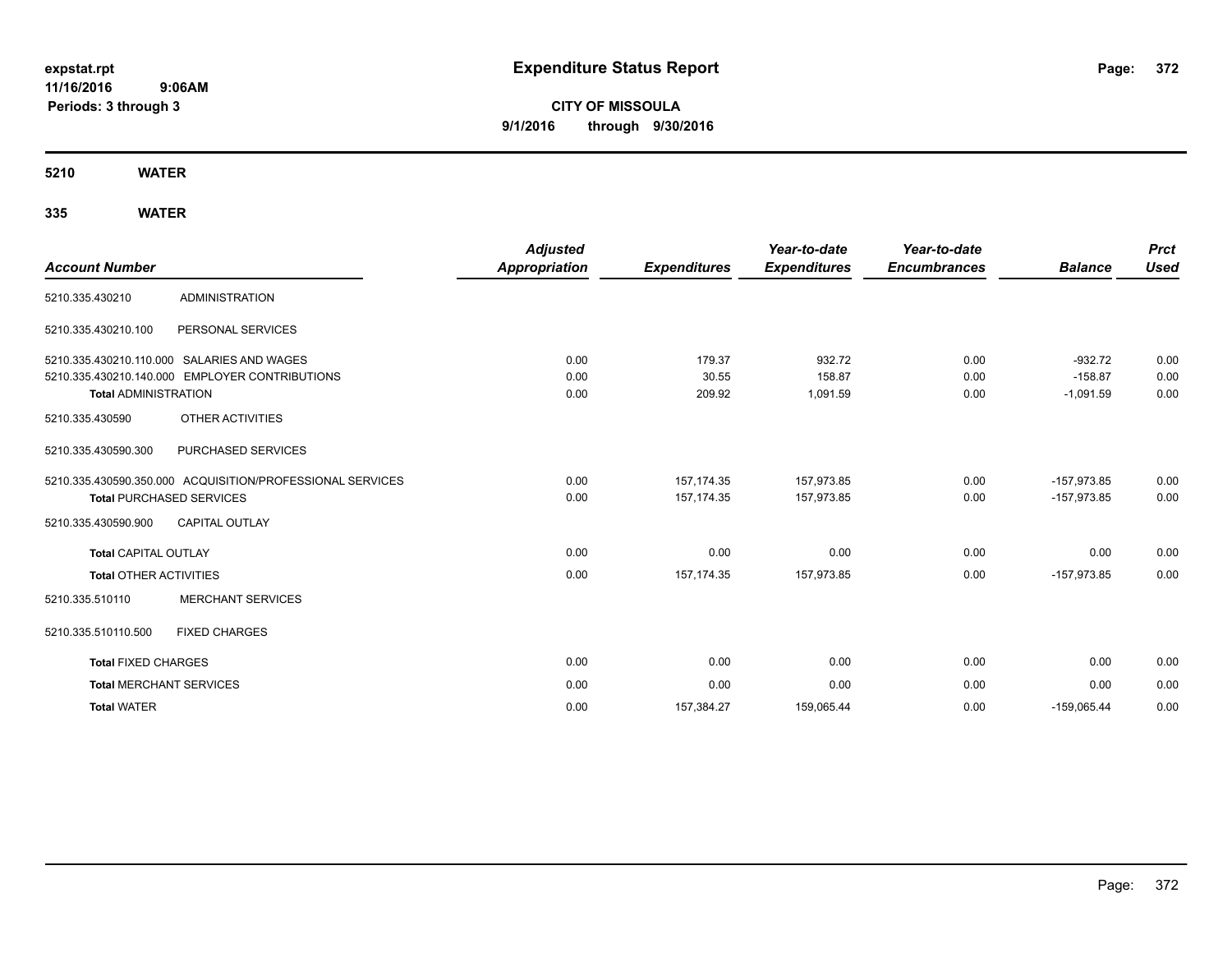**11/16/2016 9:06AM**

**Periods: 3 through 3**

**373**

**CITY OF MISSOULA 9/1/2016 through 9/30/2016**

### **5211 WATER REVENUE COLLECTION & CLEARING**

| <b>Account Number</b>      |                                                      | <b>Adjusted</b><br><b>Appropriation</b> | <b>Expenditures</b> | Year-to-date<br><b>Expenditures</b> | Year-to-date<br><b>Encumbrances</b> | <b>Balance</b> | <b>Prct</b><br><b>Used</b> |
|----------------------------|------------------------------------------------------|-----------------------------------------|---------------------|-------------------------------------|-------------------------------------|----------------|----------------------------|
| 5211.335.510110            | <b>MERCHANT SERVICES</b>                             |                                         |                     |                                     |                                     |                |                            |
| 5211.335.510110.500        | <b>FIXED CHARGES</b>                                 |                                         |                     |                                     |                                     |                |                            |
|                            | <b>Total MERCHANT SERVICES</b>                       | 0.00                                    | 0.00                | 0.00                                | 0.00                                | 0.00           | 0.00                       |
| 5211.335.521000            | <b>INTERFUND OPERATING TRANSFERS</b>                 |                                         |                     |                                     |                                     |                |                            |
| 5211.335.521000.500        | <b>FIXED CHARGES</b>                                 |                                         |                     |                                     |                                     |                |                            |
| <b>Total FIXED CHARGES</b> |                                                      | 0.00                                    | 0.00                | 0.00                                | 0.00                                | 0.00           | 0.00                       |
| 5211.335.521000.800        | OTHER OBJECTS                                        |                                         |                     |                                     |                                     |                |                            |
|                            | <b>Total INTERFUND OPERATING TRANSFERS</b>           | 0.00                                    | 0.00                | 0.00                                | 0.00                                | 0.00           | 0.00                       |
|                            | <b>Total WATER REVENUE COLLECTION &amp; CLEARING</b> | 0.00                                    | 0.00                | 0.00                                | 0.00                                | 0.00           | 0.00                       |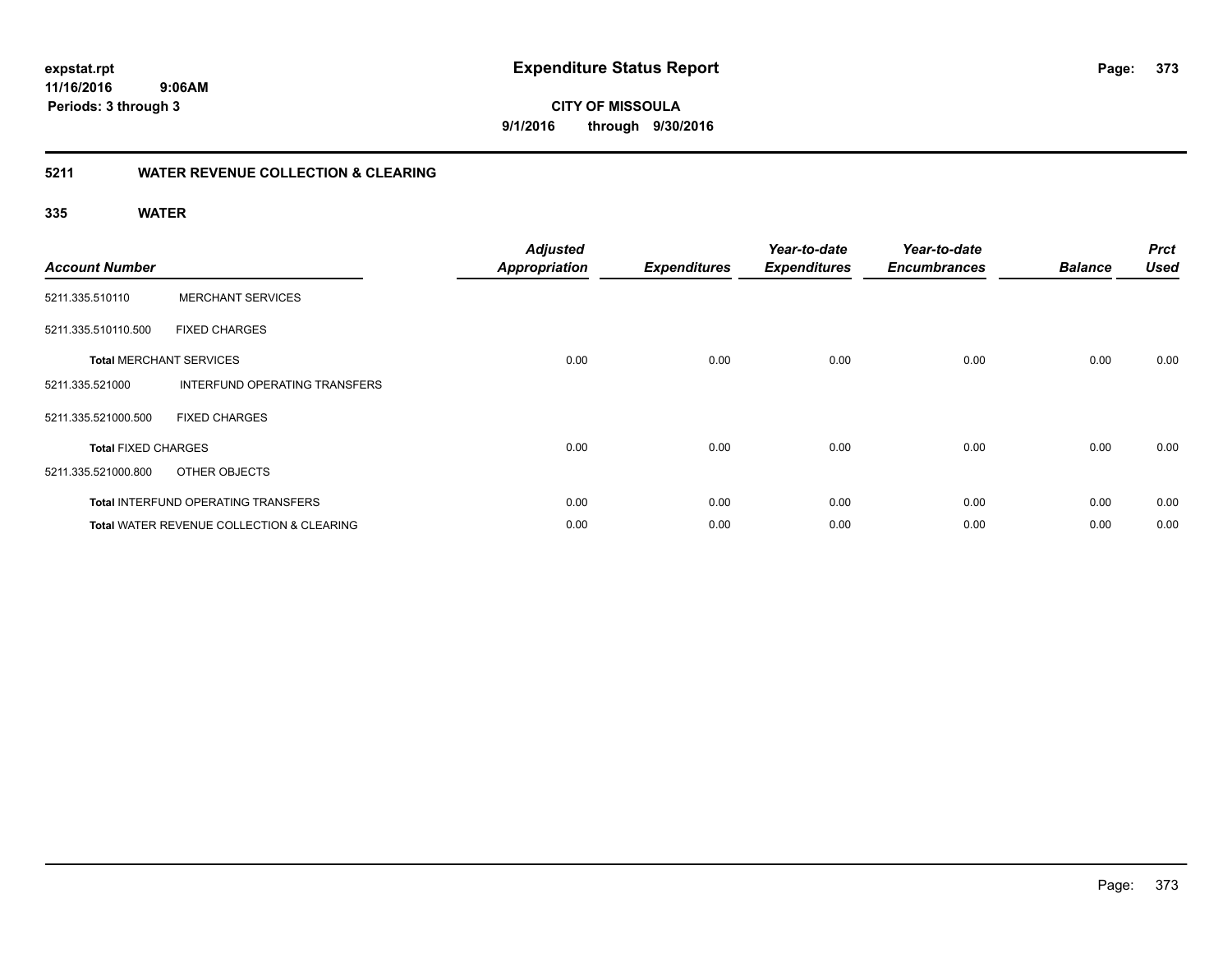**5215 WATER LOAN FUND**

| <b>Account Number</b>        |                                            | <b>Adjusted</b><br><b>Appropriation</b> | <b>Expenditures</b> | Year-to-date<br><b>Expenditures</b> | Year-to-date<br><b>Encumbrances</b> | <b>Balance</b> | <b>Prct</b><br><b>Used</b> |
|------------------------------|--------------------------------------------|-----------------------------------------|---------------------|-------------------------------------|-------------------------------------|----------------|----------------------------|
| 5215.335.510110              | <b>MERCHANT SERVICES</b>                   |                                         |                     |                                     |                                     |                |                            |
| 5215.335.510110.500          | <b>FIXED CHARGES</b>                       |                                         |                     |                                     |                                     |                |                            |
|                              | <b>Total MERCHANT SERVICES</b>             | 0.00                                    | 0.00                | 0.00                                | 0.00                                | 0.00           | 0.00                       |
| 5215.335.521000              | INTERFUND OPERATING TRANSFERS              |                                         |                     |                                     |                                     |                |                            |
| 5215.335.521000.800          | OTHER OBJECTS                              |                                         |                     |                                     |                                     |                |                            |
|                              | <b>Total INTERFUND OPERATING TRANSFERS</b> | 0.00                                    | 0.00                | 0.00                                | 0.00                                | 0.00           | 0.00                       |
| <b>Total WATER LOAN FUND</b> |                                            | 0.00                                    | 0.00                | 0.00                                | 0.00                                | 0.00           | 0.00                       |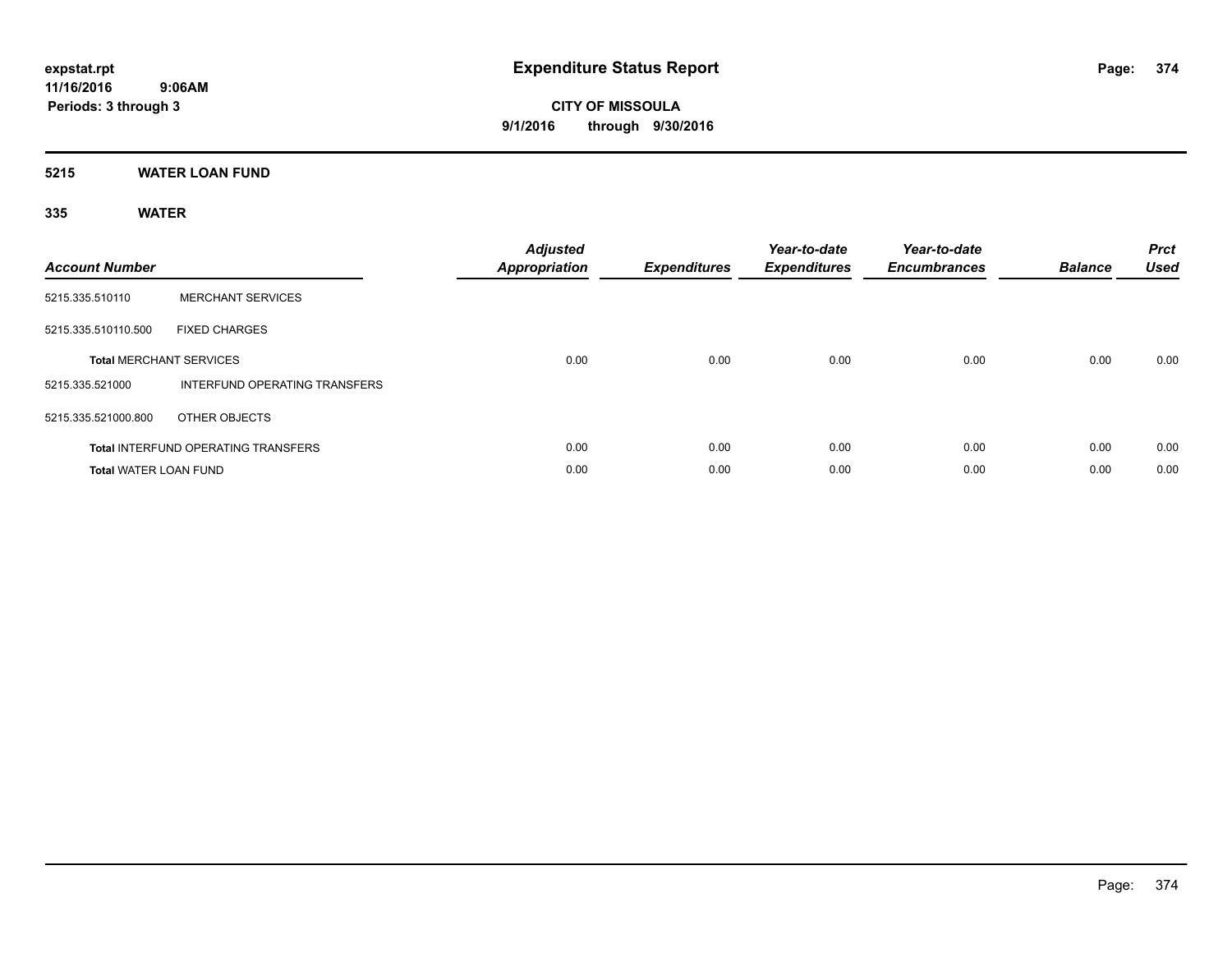**CITY OF MISSOULA 9/1/2016 through 9/30/2016**

**5220 WATER R&D FUND**

| <b>Account Number</b>         |                                     | <b>Adjusted</b><br><b>Appropriation</b> | <b>Expenditures</b> | Year-to-date<br><b>Expenditures</b> | Year-to-date<br><b>Encumbrances</b> | <b>Balance</b> | <b>Prct</b><br><b>Used</b> |
|-------------------------------|-------------------------------------|-----------------------------------------|---------------------|-------------------------------------|-------------------------------------|----------------|----------------------------|
| 5220.335.430510               | *** Title Not Found ***             |                                         |                     |                                     |                                     |                |                            |
| 5220.335.430510.200           | <b>SUPPLIES</b>                     |                                         |                     |                                     |                                     |                |                            |
| Total *** Title Not Found *** |                                     | 0.00                                    | 0.00                | 0.00                                | 0.00                                | 0.00           | 0.00                       |
| 5220.335.490220               | *** Title Not Found ***             |                                         |                     |                                     |                                     |                |                            |
| 5220.335.490220.600           | <b>DEBT SERVICE</b>                 |                                         |                     |                                     |                                     |                |                            |
| Total *** Title Not Found *** |                                     | 0.00                                    | 0.00                | 0.00                                | 0.00                                | 0.00           | 0.00                       |
| 5220.335.490506               | <b>CORE FINANCED EQUIPMENT</b>      |                                         |                     |                                     |                                     |                |                            |
| 5220.335.490506.600           | <b>DEBT SERVICE</b>                 |                                         |                     |                                     |                                     |                |                            |
|                               | Total CORE FINANCED EQUIPMENT       | 0.00                                    | 0.00                | 0.00                                | 0.00                                | 0.00           | 0.00                       |
| 5220.335.510110               | <b>MERCHANT SERVICES</b>            |                                         |                     |                                     |                                     |                |                            |
| 5220.335.510110.500           | <b>FIXED CHARGES</b>                |                                         |                     |                                     |                                     |                |                            |
|                               | <b>Total MERCHANT SERVICES</b>      | 0.00                                    | 0.00                | 0.00                                | 0.00                                | 0.00           | 0.00                       |
| 5220.335.521000               | INTERFUND OPERATING TRANSFERS       |                                         |                     |                                     |                                     |                |                            |
| 5220.335.521000.800           | OTHER OBJECTS                       |                                         |                     |                                     |                                     |                |                            |
|                               | Total INTERFUND OPERATING TRANSFERS | 0.00                                    | 0.00                | 0.00                                | 0.00                                | 0.00           | 0.00                       |
| Total WATER R&D FUND          |                                     | 0.00                                    | 0.00                | 0.00                                | 0.00                                | 0.00           | 0.00                       |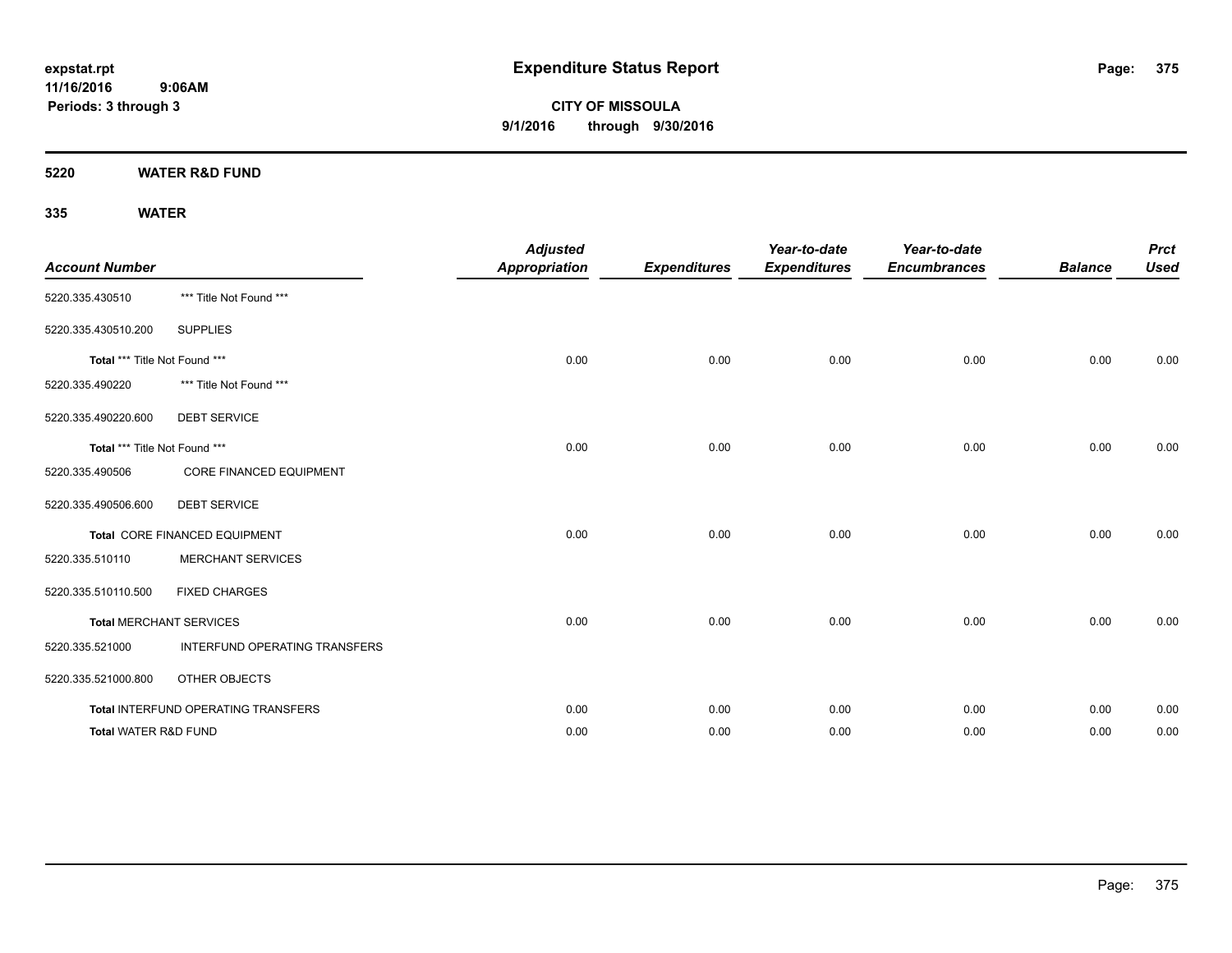### **5240 WATER CONSTRUCTION FUND**

| <b>Account Number</b> |                                      | <b>Adjusted</b><br>Appropriation | <b>Expenditures</b> | Year-to-date<br><b>Expenditures</b> | Year-to-date<br><b>Encumbrances</b> | <b>Balance</b> | <b>Prct</b><br><b>Used</b> |
|-----------------------|--------------------------------------|----------------------------------|---------------------|-------------------------------------|-------------------------------------|----------------|----------------------------|
| 5240.335.510110       | <b>MERCHANT SERVICES</b>             |                                  |                     |                                     |                                     |                |                            |
| 5240.335.510110.500   | <b>FIXED CHARGES</b>                 |                                  |                     |                                     |                                     |                |                            |
|                       | <b>Total WATER CONSTRUCTION FUND</b> | 0.00                             | 0.00                | 0.00                                | 0.00                                | 0.00           | 0.00                       |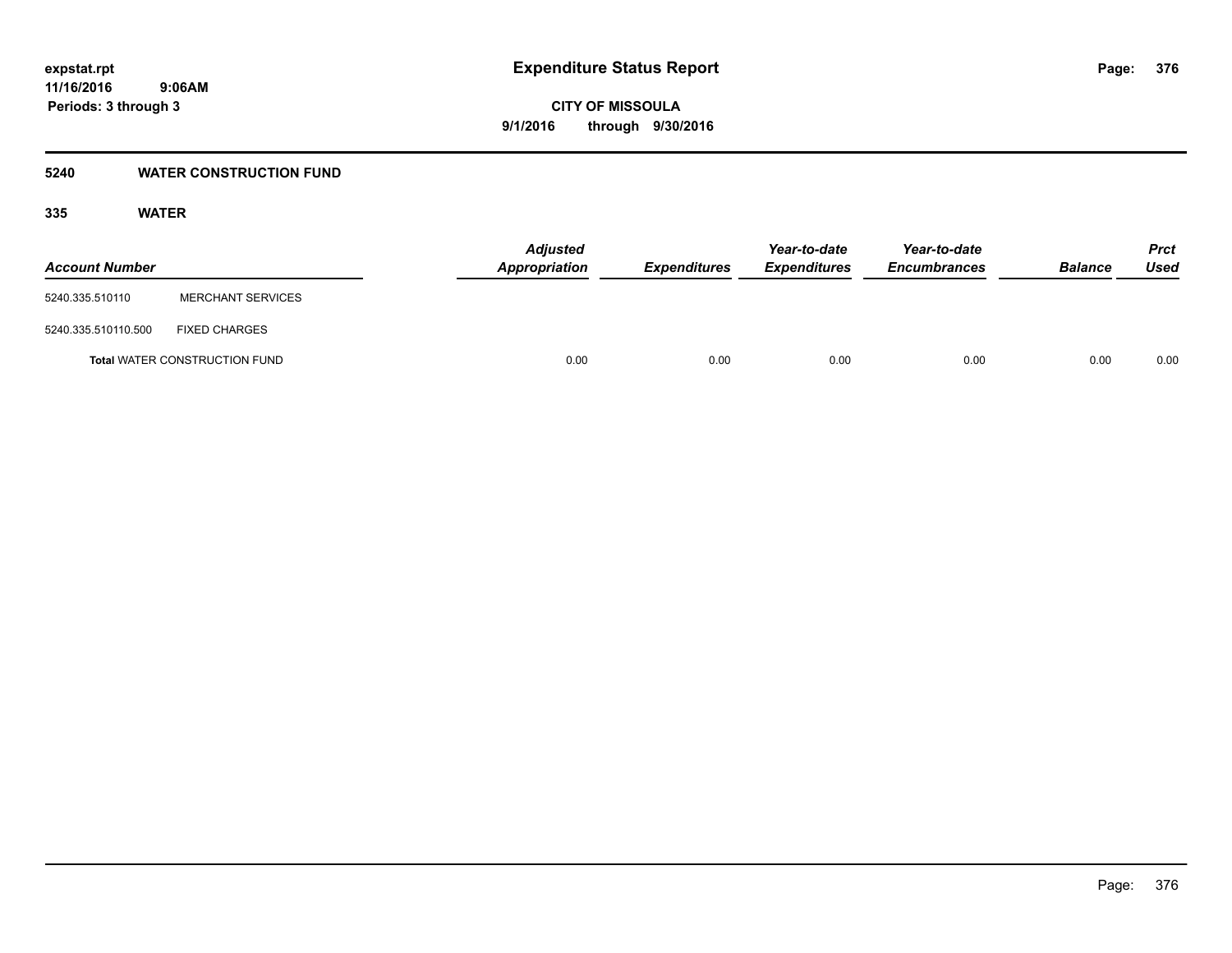### **5250 WATER PURCHASE LOAN**

| <b>Account Number</b> |                                  | <b>Adjusted</b><br><b>Appropriation</b> | <b>Expenditures</b> | Year-to-date<br><b>Expenditures</b> | Year-to-date<br><b>Encumbrances</b> | <b>Balance</b> | <b>Prct</b><br><b>Used</b> |
|-----------------------|----------------------------------|-----------------------------------------|---------------------|-------------------------------------|-------------------------------------|----------------|----------------------------|
| 5250.330.490200       | REVENUE BOND DEBT SERVICE        |                                         |                     |                                     |                                     |                |                            |
| 5250.330.490200.600   | <b>DEBT SERVICE</b>              |                                         |                     |                                     |                                     |                |                            |
|                       | Total REVENUE BOND DEBT SERVICE  | 0.00                                    | 0.00                | 0.00                                | 0.00                                | 0.00           | 0.00                       |
| 5250.330.510110       | <b>MERCHANT SERVICES</b>         |                                         |                     |                                     |                                     |                |                            |
| 5250.330.510110.500   | <b>FIXED CHARGES</b>             |                                         |                     |                                     |                                     |                |                            |
|                       | <b>Total MERCHANT SERVICES</b>   | 0.00                                    | 0.00                | 0.00                                | 0.00                                | 0.00           | 0.00                       |
|                       | <b>Total WATER PURCHASE LOAN</b> | 0.00                                    | 0.00                | 0.00                                | 0.00                                | 0.00           | 0.00                       |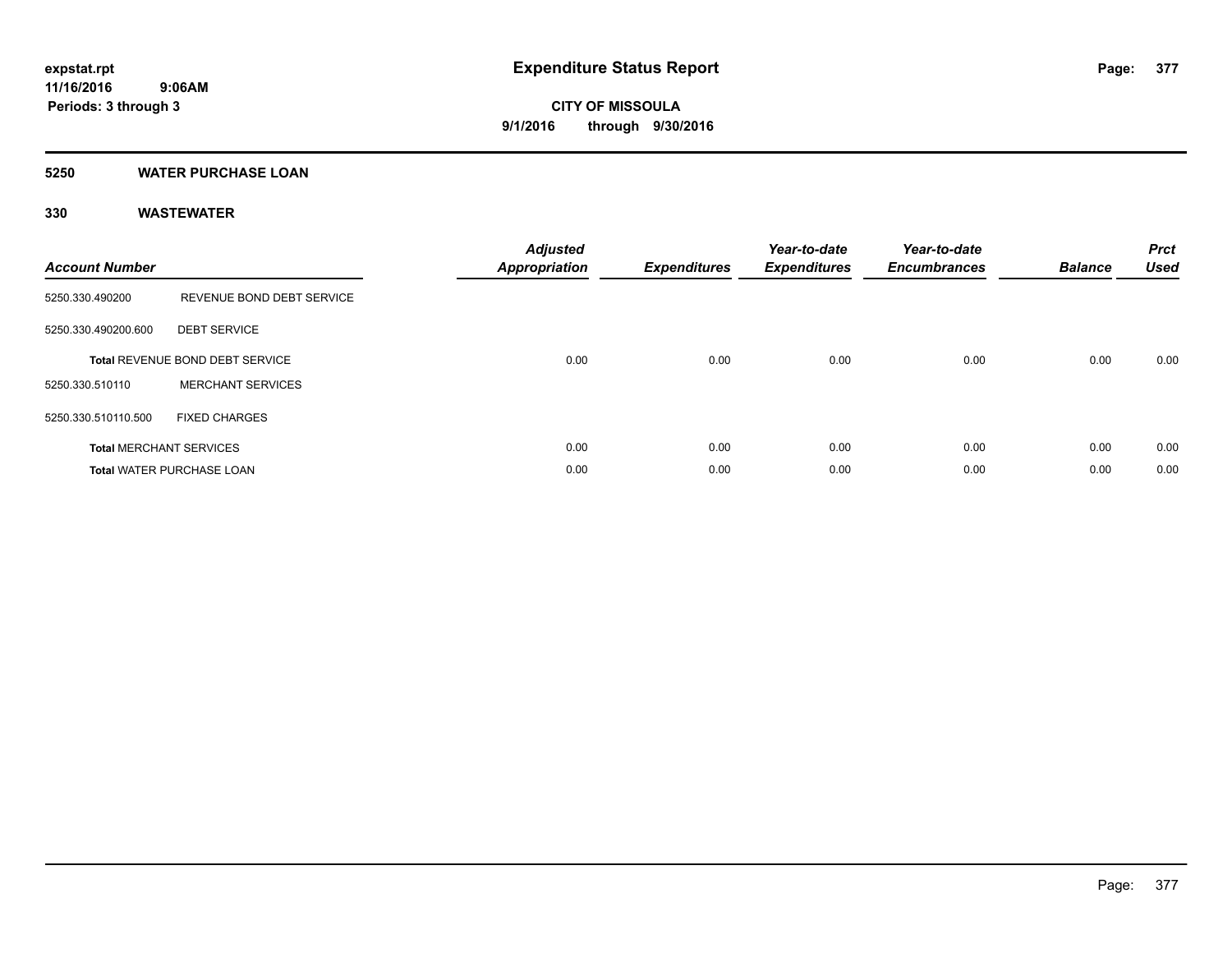### **5310 SEWER OPERATING BUDGET FUND**

|                                         |                                                         | <b>Adjusted</b>      |                     | Year-to-date        | Year-to-date        |                | <b>Prct</b> |
|-----------------------------------------|---------------------------------------------------------|----------------------|---------------------|---------------------|---------------------|----------------|-------------|
| <b>Account Number</b>                   |                                                         | <b>Appropriation</b> | <b>Expenditures</b> | <b>Expenditures</b> | <b>Encumbrances</b> | <b>Balance</b> | <b>Used</b> |
| 5310.330.410400                         | <b>DEPRECIATION</b>                                     |                      |                     |                     |                     |                |             |
| 5310.330.410400.800                     | OTHER OBJECTS                                           |                      |                     |                     |                     |                |             |
| <b>Total DEPRECIATION</b>               |                                                         | 0.00                 | 0.00                | 0.00                | 0.00                | 0.00           | 0.00        |
| 5310.330.430610                         | <b>ADMINISTRATION</b>                                   |                      |                     |                     |                     |                |             |
| 5310.330.430610.100                     | PERSONAL SERVICES                                       |                      |                     |                     |                     |                |             |
|                                         | 5310.330.430610.110.000 SALARIES AND WAGES              | 189,560.00           | 14,761.24           | 41,475.71           | 0.00                | 148,084.29     | 21.88       |
|                                         | 5310.330.430610.120.000 OVERTIME/TERMINATION            | 0.00                 | 0.00                | 2.25                | 0.00                | $-2.25$        | 0.00        |
|                                         | 5310.330.430610.140.000 EMPLOYER CONTRIBUTIONS          | 69.941.00            | 4,063.01            | 13,066.97           | 0.00                | 56.874.03      | 18.68       |
| <b>Total PERSONAL SERVICES</b>          |                                                         | 259,501.00           | 18,824.25           | 54,544.93           | 0.00                | 204,956.07     | 21.02       |
| 5310.330.430610.200                     | <b>SUPPLIES</b>                                         |                      |                     |                     |                     |                |             |
| 5310.330.430610.210.000 OFFICE SUPPLIES |                                                         | 0.00                 | 286.07              | 771.04              | 0.00                | $-771.04$      | 0.00        |
|                                         | 5310.330.430610.220.000 OPERATING SUPPLIES              | 3,400.00             | 58.75               | 413.24              | 0.00                | 2,986.76       | 12.15       |
|                                         | 5310.330.430610.230.000 REPAIR/MAINTENANCE              | 1,000.00             | $-15.00$            | 115.55              | 0.00                | 884.45         | 11.56       |
| 5310.330.430610.231.000 GASOLINE        |                                                         | 60,000.00            | 3,802.57            | 6,837.91            | 0.00                | 53,162.09      | 11.40       |
| <b>Total SUPPLIES</b>                   |                                                         | 64,400.00            | 4,132.39            | 8,137.74            | 0.00                | 56,262.26      | 12.64       |
| 5310.330.430610.300                     | <b>PURCHASED SERVICES</b>                               |                      |                     |                     |                     |                |             |
| 5310.330.430610.310.000 COMMUNICATIONS  |                                                         | 86.00                | 51.73               | 3,917.39            | 0.00                | $-3,831.39$    | 4,555.10    |
|                                         | 5310.330.430610.320.000 PRINTING & DUPLICATING          | 3,000.00             | 54.95               | 4,189.13            | 0.00                | $-1,189.13$    | 139.64      |
|                                         | 5310.330.430610.330.000 PUBLICITY, SUBSCRIPTIONS & DUES | 3,000.00             | 0.00                | 309.50              | 0.00                | 2,690.50       | 10.32       |
|                                         | 5310.330.430610.344.000 TELEPHONE SERVICE               | 16,337.00            | 2,031.48            | 4,402.38            | 0.00                | 11,934.62      | 26.95       |
|                                         | 5310.330.430610.350.000 PROFESSIONAL SERVICES           | 38,000.00            | 7,844.11            | 15,992.24           | 0.00                | 22,007.76      | 42.08       |
|                                         | 5310.330.430610.360.000 REPAIR & MAINTENANCE            | 5,794.00             | 623.63              | 1,955.11            | 0.00                | 3,838.89       | 33.74       |
| 5310.330.430610.370.000 TRAVEL          |                                                         | 1,500.00             | 0.00                | 0.00                | 0.00                | 1,500.00       | 0.00        |
| 5310.330.430610.380.000 TRAINING        |                                                         | 1,100.00             | 57.09               | 57.09               | 0.00                | 1,042.91       | 5.19        |
| <b>Total PURCHASED SERVICES</b>         |                                                         | 68,817.00            | 10,662.99           | 30,822.84           | 0.00                | 37,994.16      | 44.79       |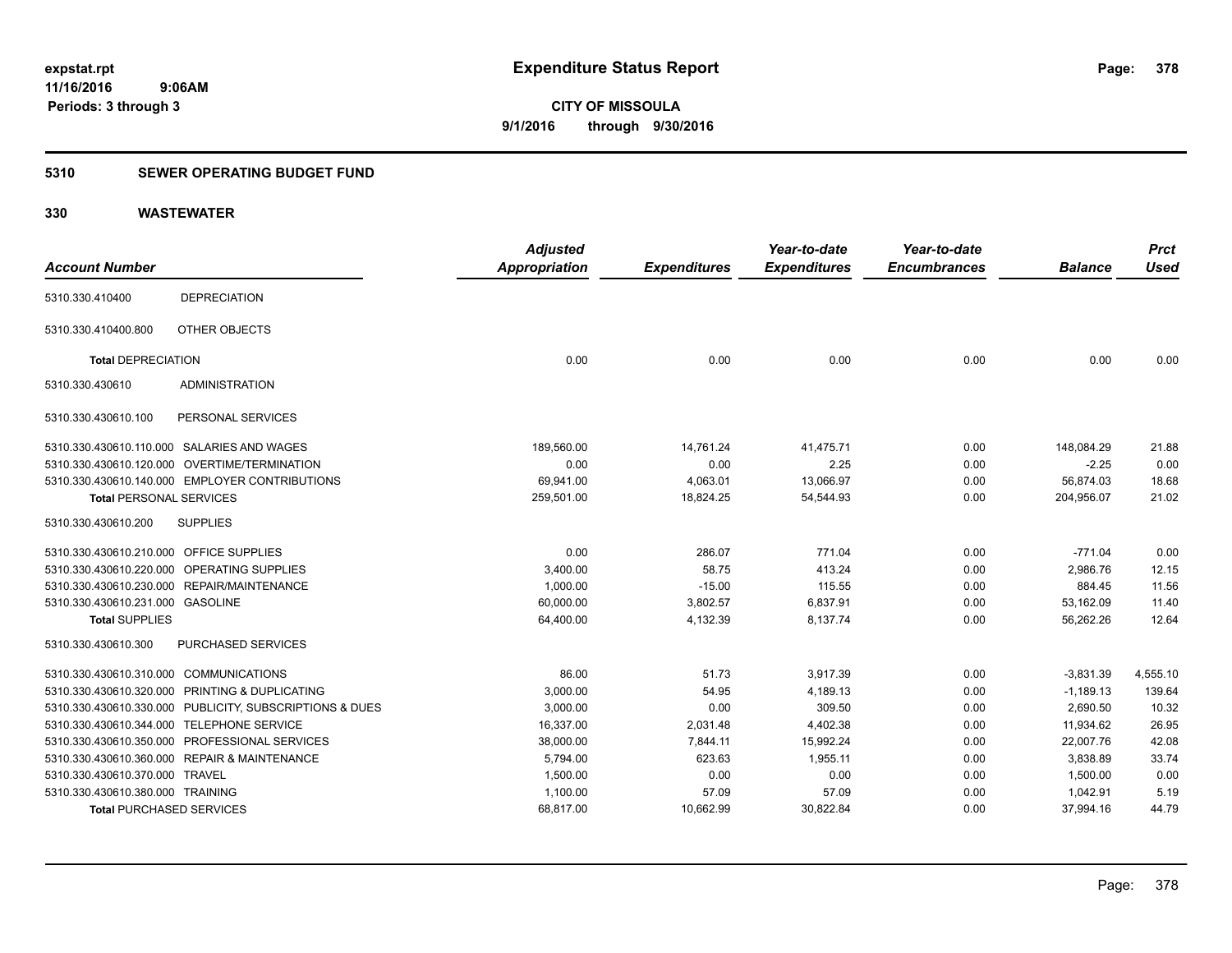### **5310 SEWER OPERATING BUDGET FUND**

|                                       |                                                | <b>Adjusted</b>      |                     | Year-to-date        | Year-to-date        |                | <b>Prct</b> |
|---------------------------------------|------------------------------------------------|----------------------|---------------------|---------------------|---------------------|----------------|-------------|
| <b>Account Number</b>                 |                                                | <b>Appropriation</b> | <b>Expenditures</b> | <b>Expenditures</b> | <b>Encumbrances</b> | <b>Balance</b> | <b>Used</b> |
| 5310.330.430610.500                   | <b>FIXED CHARGES</b>                           |                      |                     |                     |                     |                |             |
| 5310.330.430610.500.000 FIXED CHARGES |                                                | 1,350,838.00         | 0.00                | 200.00              | 0.00                | 1,350,638.00   | 0.01        |
| <b>Total FIXED CHARGES</b>            |                                                | 1,350,838.00         | 0.00                | 200.00              | 0.00                | 1,350,638.00   | 0.01        |
| 5310.330.430610.700                   | <b>GRANTS &amp; CONTRIBUTIONS</b>              |                      |                     |                     |                     |                |             |
|                                       | 5310.330.430610.700.000 GRANTS & CONTRIBUTIONS | 1,500.00             | 0.00                | 0.00                | 0.00                | 1,500.00       | 0.00        |
|                                       | <b>Total GRANTS &amp; CONTRIBUTIONS</b>        | 1,500.00             | 0.00                | 0.00                | 0.00                | 1,500.00       | 0.00        |
| 5310.330.430610.800                   | OTHER OBJECTS                                  |                      |                     |                     |                     |                |             |
| <b>Total OTHER OBJECTS</b>            |                                                | 0.00                 | 0.00                | 0.00                | 0.00                | 0.00           | 0.00        |
| 5310.330.430610.900                   | <b>CAPITAL OUTLAY</b>                          |                      |                     |                     |                     |                |             |
| <b>Total CAPITAL OUTLAY</b>           |                                                | 0.00                 | 0.00                | 0.00                | 0.00                | 0.00           | 0.00        |
| <b>Total ADMINISTRATION</b>           |                                                | 1,745,056.00         | 33,619.63           | 93,705.51           | 0.00                | 1,651,350.49   | 5.37        |
| 5310.330.430630                       | <b>COLLECTIONS &amp; TRANSMISSIONS</b>         |                      |                     |                     |                     |                |             |
| 5310.330.430630.100                   | PERSONAL SERVICES                              |                      |                     |                     |                     |                |             |
|                                       | 5310.330.430630.110.000 SALARIES AND WAGES     | 459,648.00           | 36,081.57           | 100,737.87          | 0.00                | 358,910.13     | 21.92       |
|                                       | 5310.330.430630.120.000 OVERTIME/TERMINATION   | 12.000.00            | 1,035.87            | 2,850.01            | 0.00                | 9.149.99       | 23.75       |
| 5310.330.430630.130.000 OTHER         |                                                | 19,224.00            | 0.00                | 0.00                | 0.00                | 19,224.00      | 0.00        |
|                                       | 5310.330.430630.140.000 EMPLOYER CONTRIBUTIONS | 224,432.00           | 18,212.77           | 58,768.88           | 0.00                | 165,663.12     | 26.19       |
| <b>Total PERSONAL SERVICES</b>        |                                                | 715,304.00           | 55,330.21           | 162,356.76          | 0.00                | 552,947.24     | 22.70       |
| 5310.330.430630.200                   | <b>SUPPLIES</b>                                |                      |                     |                     |                     |                |             |
|                                       | 5310.330.430630.220.000 OPERATING SUPPLIES     | 20,000.00            | 2,931.18            | 8,243.85            | 0.00                | 11,756.15      | 41.22       |
| 5310.330.430630.230.000               | <b>REPAIR/MAINTENANCE</b>                      | 77,050.00            | 1,534.21            | 14,338.02           | 0.00                | 62,711.98      | 18.61       |
| 5310.330.430630.240.000               | <b>OTHER SUPPLIES</b>                          | 2,000.00             | 328.66              | 1,144.28            | 0.00                | 855.72         | 57.21       |
| <b>Total SUPPLIES</b>                 |                                                | 99,050.00            | 4,794.05            | 23,726.15           | 0.00                | 75,323.85      | 23.95       |
| 5310.330.430630.300                   | PURCHASED SERVICES                             |                      |                     |                     |                     |                |             |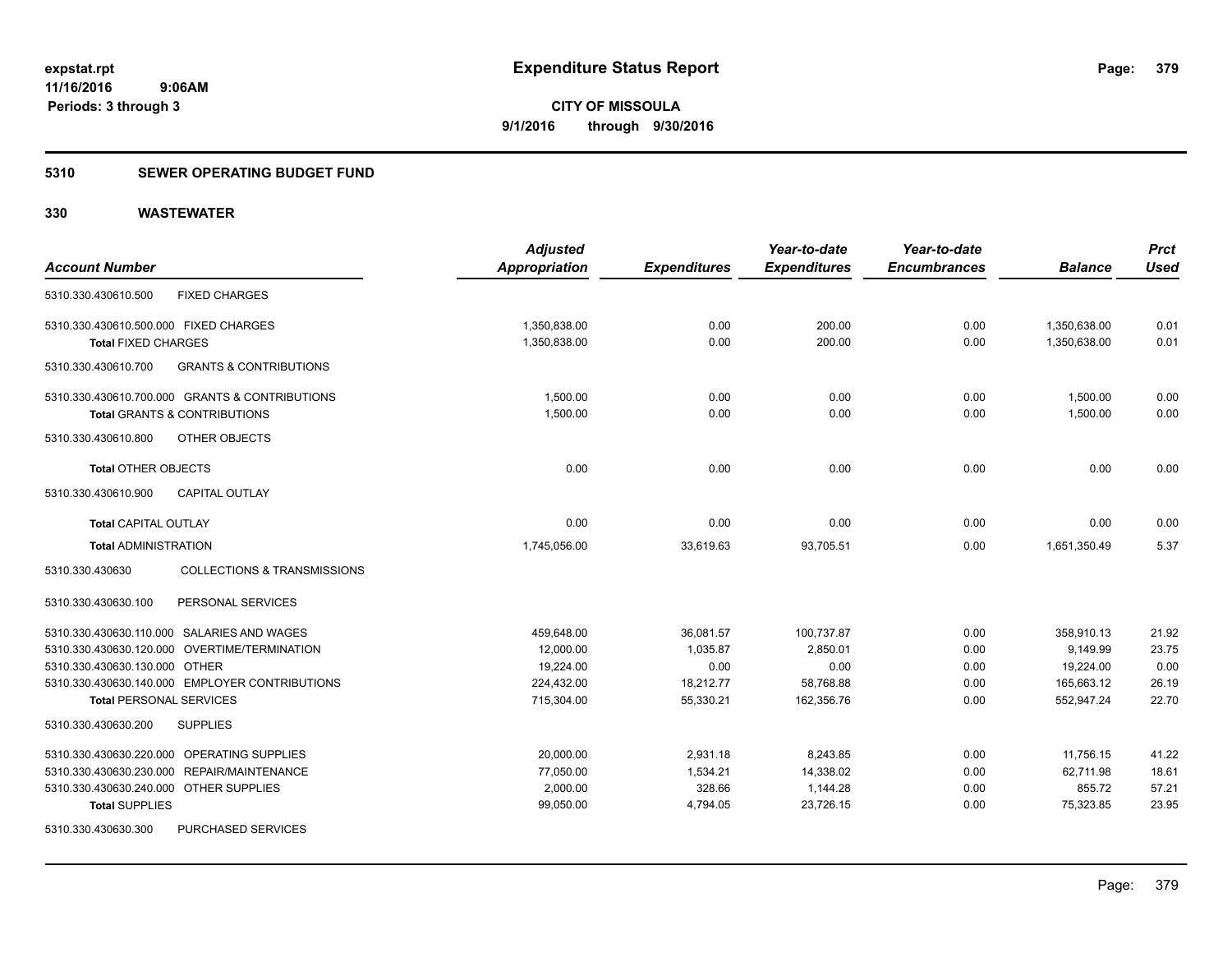### **5310 SEWER OPERATING BUDGET FUND**

|                                                   | <b>Adjusted</b> |                     | Year-to-date        | Year-to-date        |                | <b>Prct</b> |
|---------------------------------------------------|-----------------|---------------------|---------------------|---------------------|----------------|-------------|
| <b>Account Number</b>                             | Appropriation   | <b>Expenditures</b> | <b>Expenditures</b> | <b>Encumbrances</b> | <b>Balance</b> | <b>Used</b> |
|                                                   |                 |                     |                     |                     |                |             |
| 5310.330.430630.310.000 COMMUNICATIONS            | 984.00          | 0.00                | 256.48              | 0.00                | 727.52         | 26.07       |
| 5310.330.430630.341.000 ELECTRICITY & NATURAL GAS | 78,216.00       | 5,858.03            | 11,901.54           | 0.00                | 66,314.46      | 15.22       |
| 5310.330.430630.343.000 WATER CHARGES             | 6,468.00        | 412.86              | 878.43              | 0.00                | 5,589.57       | 13.58       |
| 5310.330.430630.350.000 PROFESSIONAL SERVICES     | 2.000.00        | 21.00               | 201.00              | 0.00                | 1.799.00       | 10.05       |
| 5310.330.430630.360.000 REPAIR & MAINTENANCE      | 104,360.00      | 4,066.22            | 6,461.50            | 0.00                | 97,898.50      | 6.19        |
| 5310.330.430630.370.000 TRAVEL                    | 3,000.00        | 0.00                | 0.00                | 0.00                | 3,000.00       | 0.00        |
| 5310.330.430630.380.000 TRAINING                  | 2,500.00        | 0.00                | 0.00                | 0.00                | 2,500.00       | 0.00        |
| <b>Total PURCHASED SERVICES</b>                   | 197,528.00      | 10,358.11           | 19,698.95           | 0.00                | 177,829.05     | 9.97        |
| 5310.330.430630.500<br><b>FIXED CHARGES</b>       |                 |                     |                     |                     |                |             |
| 5310.330.430630.500.000 FIXED CHARGES             | 60,000.00       | 0.00                | 0.00                | 0.00                | 60,000.00      | 0.00        |
| <b>Total FIXED CHARGES</b>                        | 60,000.00       | 0.00                | 0.00                | 0.00                | 60,000.00      | 0.00        |
| <b>CAPITAL OUTLAY</b><br>5310.330.430630.900      |                 |                     |                     |                     |                |             |
| 5310.330.430630.940.000 MACHINERY & EQUIPMENT     | 0.00            | 7,858.00            | 7,858.00            | 0.00                | $-7,858.00$    | 0.00        |
| <b>Total CAPITAL OUTLAY</b>                       | 0.00            | 7,858.00            | 7,858.00            | 0.00                | $-7,858.00$    | 0.00        |
| Total COLLECTIONS & TRANSMISSIONS                 | 1,071,882.00    | 78,340.37           | 213,639.86          | 0.00                | 858,242.14     | 19.93       |
| 5310.330.430640<br>TREATMENT AND DISPOSAL         |                 |                     |                     |                     |                |             |
| PERSONAL SERVICES<br>5310.330.430640.100          |                 |                     |                     |                     |                |             |
| 5310.330.430640.110.000 SALARIES AND WAGES        | 429,292.00      | 35,102.58           | 97,533.41           | 0.00                | 331,758.59     | 22.72       |
| 5310.330.430640.120.000 OVERTIME/TERMINATION      | 7,000.00        | 1,293.43            | 2.572.92            | 0.00                | 4,427.08       | 36.76       |
| 5310.330.430640.130.000 OTHER                     | 32,733.00       | 0.00                | 0.00                | 0.00                | 32,733.00      | 0.00        |
| 5310.330.430640.140.000 EMPLOYER CONTRIBUTIONS    | 195,899.00      | 13,795.91           | 46,268.37           | 0.00                | 149,630.63     | 23.62       |
| <b>Total PERSONAL SERVICES</b>                    | 664,924.00      | 50,191.92           | 146,374.70          | 0.00                | 518,549.30     | 22.01       |
| 5310.330.430640.200<br><b>SUPPLIES</b>            |                 |                     |                     |                     |                |             |
| 5310.330.430640.210.000 OFFICE SUPPLIES           | 170.170.00      | 0.00                | 0.00                | 0.00                | 170.170.00     | 0.00        |
| 5310.330.430640.220.000 OPERATING SUPPLIES        | 100,000.00      | 15,683.83           | 28,387.02           | 0.00                | 71,612.98      | 28.39       |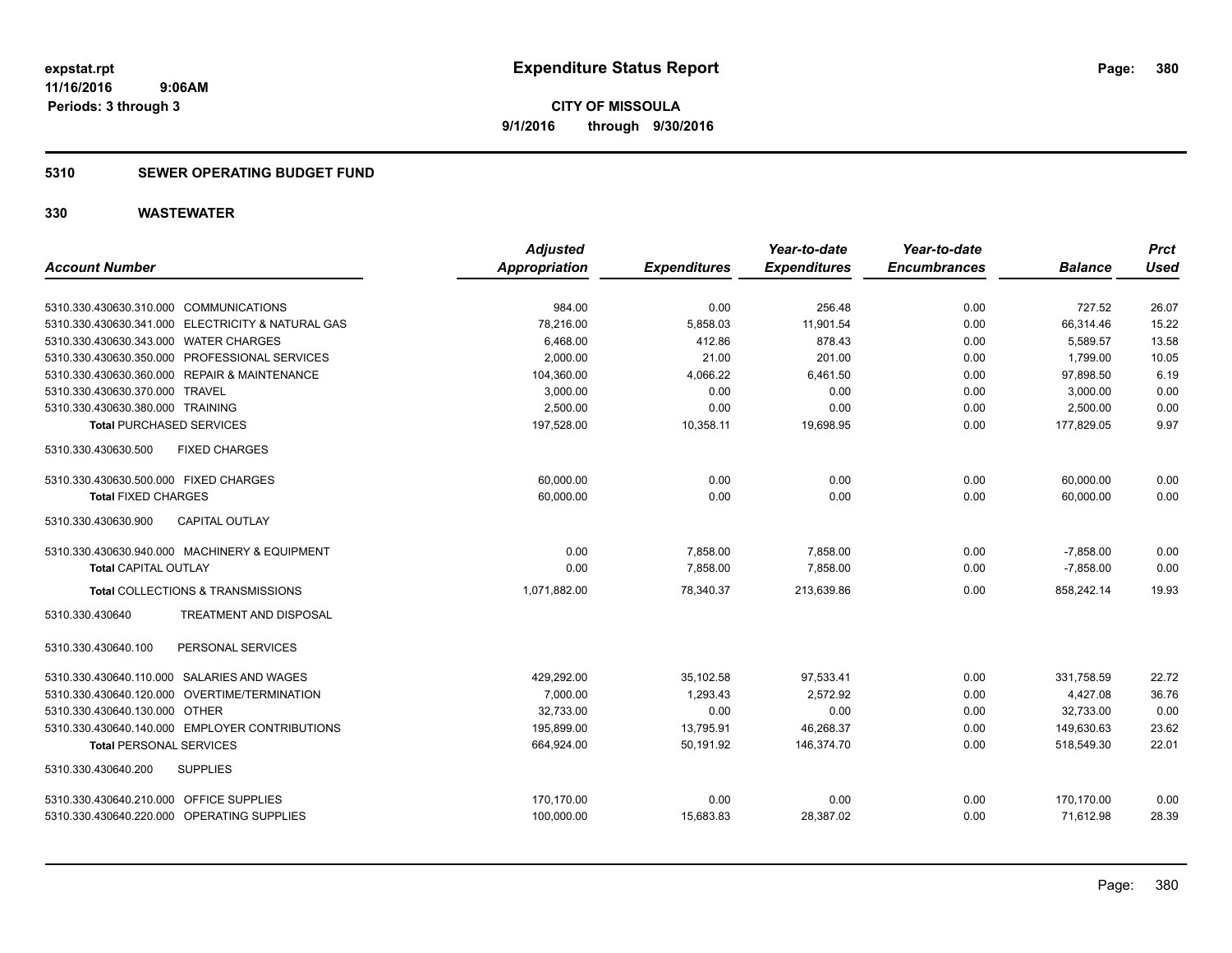### **5310 SEWER OPERATING BUDGET FUND**

| <b>Account Number</b>                             | <b>Adjusted</b><br><b>Appropriation</b> | <b>Expenditures</b> | Year-to-date<br><b>Expenditures</b> | Year-to-date<br><b>Encumbrances</b> | <b>Balance</b> | <b>Prct</b><br><b>Used</b> |
|---------------------------------------------------|-----------------------------------------|---------------------|-------------------------------------|-------------------------------------|----------------|----------------------------|
| 5310.330.430640.230.000 REPAIR/MAINTENANCE        | 0.00                                    | 4,418.79            | 11,071.93                           | 0.00                                | $-11,071.93$   | 0.00                       |
| 5310.330.430640.240.000 OTHER SUPPLIES            | 2,000.00                                | 81.97               | 335.83                              | 0.00                                | 1,664.17       | 16.79                      |
| <b>Total SUPPLIES</b>                             | 272,170.00                              | 20,184.59           | 39,794.78                           | 0.00                                | 232,375.22     | 14.62                      |
| 5310.330.430640.300<br><b>PURCHASED SERVICES</b>  |                                         |                     |                                     |                                     |                |                            |
| 5310.330.430640.310.000 COMMUNICATIONS            | 1,500.00                                | 0.00                | 0.00                                | 0.00                                | 1,500.00       | 0.00                       |
| 5310.330.430640.341.000 ELECTRICITY & NATURAL GAS | 539,563.00                              | 45,169.92           | 93,084.63                           | 0.00                                | 446,478.37     | 17.25                      |
| 5310.330.430640.343.000 WATER CHARGES             | 3,780.00                                | 0.00                | 280.31                              | 0.00                                | 3,499.69       | 7.42                       |
| 5310.330.430640.345.000 GARBAGE                   | 21,636.00                               | 2,278.30            | 6,295.85                            | 0.00                                | 15,340.15      | 29.10                      |
| 5310.330.430640.350.000 PROFESSIONAL SERVICES     | 1,000.00                                | 0.00                | 422.08                              | 0.00                                | 577.92         | 42.21                      |
| 5310.330.430640.360.000 REPAIR & MAINTENANCE      | 225,000.00                              | 43,595.67           | 81,682.11                           | 0.00                                | 143,317.89     | 36.30                      |
| 5310.330.430640.370.000 TRAVEL                    | 6,000.00                                | 946.95              | 1,220.95                            | 0.00                                | 4,779.05       | 20.35                      |
| 5310.330.430640.380.000 TRAINING                  | 3,000.00                                | 250.00              | 1,250.00                            | 0.00                                | 1,750.00       | 41.67                      |
| 5310.330.430640.390.000 OTHER PURCHASED SERVICES  | 432,900.00                              | 32,393.60           | 68,683.60                           | 0.00                                | 364,216.40     | 15.87                      |
| <b>Total PURCHASED SERVICES</b>                   | 1,234,379.00                            | 124,634.44          | 252,919.53                          | 0.00                                | 981,459.47     | 20.49                      |
| 5310.330.430640.900<br><b>CAPITAL OUTLAY</b>      |                                         |                     |                                     |                                     |                |                            |
| <b>Total CAPITAL OUTLAY</b>                       | 0.00                                    | 0.00                | 0.00                                | 0.00                                | 0.00           | 0.00                       |
| Total TREATMENT AND DISPOSAL                      | 2,171,473.00                            | 195,010.95          | 439,089.01                          | 0.00                                | 1,732,383.99   | 20.22                      |
| 5310.330.430650<br>LAB & TESTING                  |                                         |                     |                                     |                                     |                |                            |
| PERSONAL SERVICES<br>5310.330.430650.100          |                                         |                     |                                     |                                     |                |                            |
| 5310.330.430650.110.000 SALARIES AND WAGES        | 175,949.00                              | 13,670.16           | 47,431.02                           | 0.00                                | 128,517.98     | 26.96                      |
| 5310.330.430650.140.000 EMPLOYER CONTRIBUTIONS    | 73,034.00                               | 5,396.36            | 19,814.61                           | 0.00                                | 53,219.39      | 27.13                      |
| <b>Total PERSONAL SERVICES</b>                    | 248,983.00                              | 19.066.52           | 67.245.63                           | 0.00                                | 181.737.37     | 27.01                      |
| 5310.330.430650.200<br><b>SUPPLIES</b>            |                                         |                     |                                     |                                     |                |                            |
| 5310.330.430650.220.000 OPERATING SUPPLIES        | 23,000.00                               | 987.67              | 2,544.51                            | 0.00                                | 20,455.49      | 11.06                      |
| 5310.330.430650.230.000 REPAIR/MAINTENANCE        | 3,000.00                                | 0.00                | 133.59                              | 0.00                                | 2,866.41       | 4.45                       |
| <b>Total SUPPLIES</b>                             | 26,000.00                               | 987.67              | 2,678.10                            | 0.00                                | 23,321.90      | 10.30                      |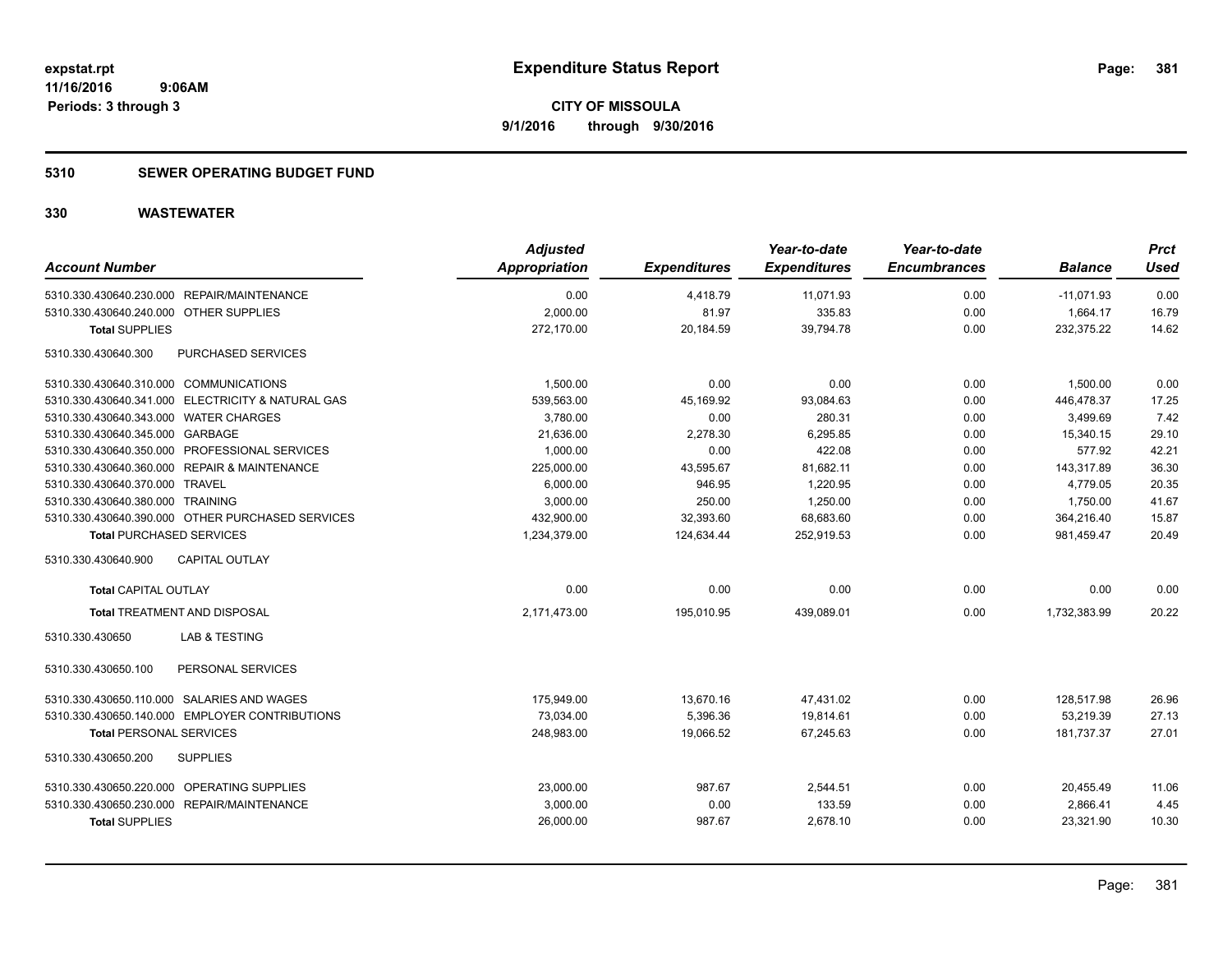#### **5310 SEWER OPERATING BUDGET FUND**

| <b>Account Number</b>            |                                               | <b>Adjusted</b><br><b>Appropriation</b> | <b>Expenditures</b> | Year-to-date<br><b>Expenditures</b> | Year-to-date<br><b>Encumbrances</b> | <b>Balance</b> | <b>Prct</b><br><b>Used</b> |
|----------------------------------|-----------------------------------------------|-----------------------------------------|---------------------|-------------------------------------|-------------------------------------|----------------|----------------------------|
| 5310.330.430650.300              | PURCHASED SERVICES                            |                                         |                     |                                     |                                     |                |                            |
|                                  | 5310.330.430650.310.000 COMMUNICATIONS        | 1,000.00                                | 62.65               | 108.62                              | 0.00                                | 891.38         | 10.86                      |
|                                  | 5310.330.430650.350.000 PROFESSIONAL SERVICES | 29,000.00                               | 3,341.00            | 9,036.00                            | 0.00                                | 19,964.00      | 31.16                      |
|                                  | 5310.330.430650.360.000 REPAIR & MAINTENANCE  | 4,000.00                                | 0.00                | 380.00                              | 0.00                                | 3,620.00       | 9.50                       |
| 5310.330.430650.370.000 TRAVEL   |                                               | 2,000.00                                | 0.00                | 0.00                                | 0.00                                | 2,000.00       | 0.00                       |
| 5310.330.430650.380.000 TRAINING |                                               | 1,000.00                                | 0.00                | 0.00                                | 0.00                                | 1,000.00       | 0.00                       |
|                                  | <b>Total PURCHASED SERVICES</b>               | 37,000.00                               | 3,403.65            | 9,524.62                            | 0.00                                | 27,475.38      | 25.74                      |
| 5310.330.430650.900              | <b>CAPITAL OUTLAY</b>                         |                                         |                     |                                     |                                     |                |                            |
| <b>Total CAPITAL OUTLAY</b>      |                                               | 0.00                                    | 0.00                | 0.00                                | 0.00                                | 0.00           | 0.00                       |
| <b>Total LAB &amp; TESTING</b>   |                                               | 311,983.00                              | 23,457.84           | 79,448.35                           | 0.00                                | 232,534.65     | 25.47                      |
| 5310.330.430660                  | <b>ENGINEEERING</b>                           |                                         |                     |                                     |                                     |                |                            |
| 5310.330.430660.100              | PERSONAL SERVICES                             |                                         |                     |                                     |                                     |                |                            |
| <b>Total ENGINEEERING</b>        |                                               | 0.00                                    | 0.00                | 0.00                                | 0.00                                | 0.00           | 0.00                       |
| 5310.330.490504                  | <b>DEBT SERVICE</b>                           |                                         |                     |                                     |                                     |                |                            |
| 5310.330.490504.600              | <b>DEBT SERVICE</b>                           |                                         |                     |                                     |                                     |                |                            |
| <b>Total DEBT SERVICE</b>        |                                               | 0.00                                    | 0.00                | 0.00                                | 0.00                                | 0.00           | 0.00                       |
| 5310.330.499999                  | <b>NEW REQUESTS</b>                           |                                         |                     |                                     |                                     |                |                            |
| 5310.330.499999.100              | PERSONAL SERVICES                             |                                         |                     |                                     |                                     |                |                            |
| <b>Total PERSONAL SERVICES</b>   |                                               | 0.00                                    | 0.00                | 0.00                                | 0.00                                | 0.00           | 0.00                       |
| 5310.330.499999.900              | <b>CAPITAL OUTLAY</b>                         |                                         |                     |                                     |                                     |                |                            |
| Total NEW REQUESTS               |                                               | 0.00                                    | 0.00                | 0.00                                | 0.00                                | 0.00           | 0.00                       |
| 5310.330.510110                  | <b>MERCHANT SERVICES</b>                      |                                         |                     |                                     |                                     |                |                            |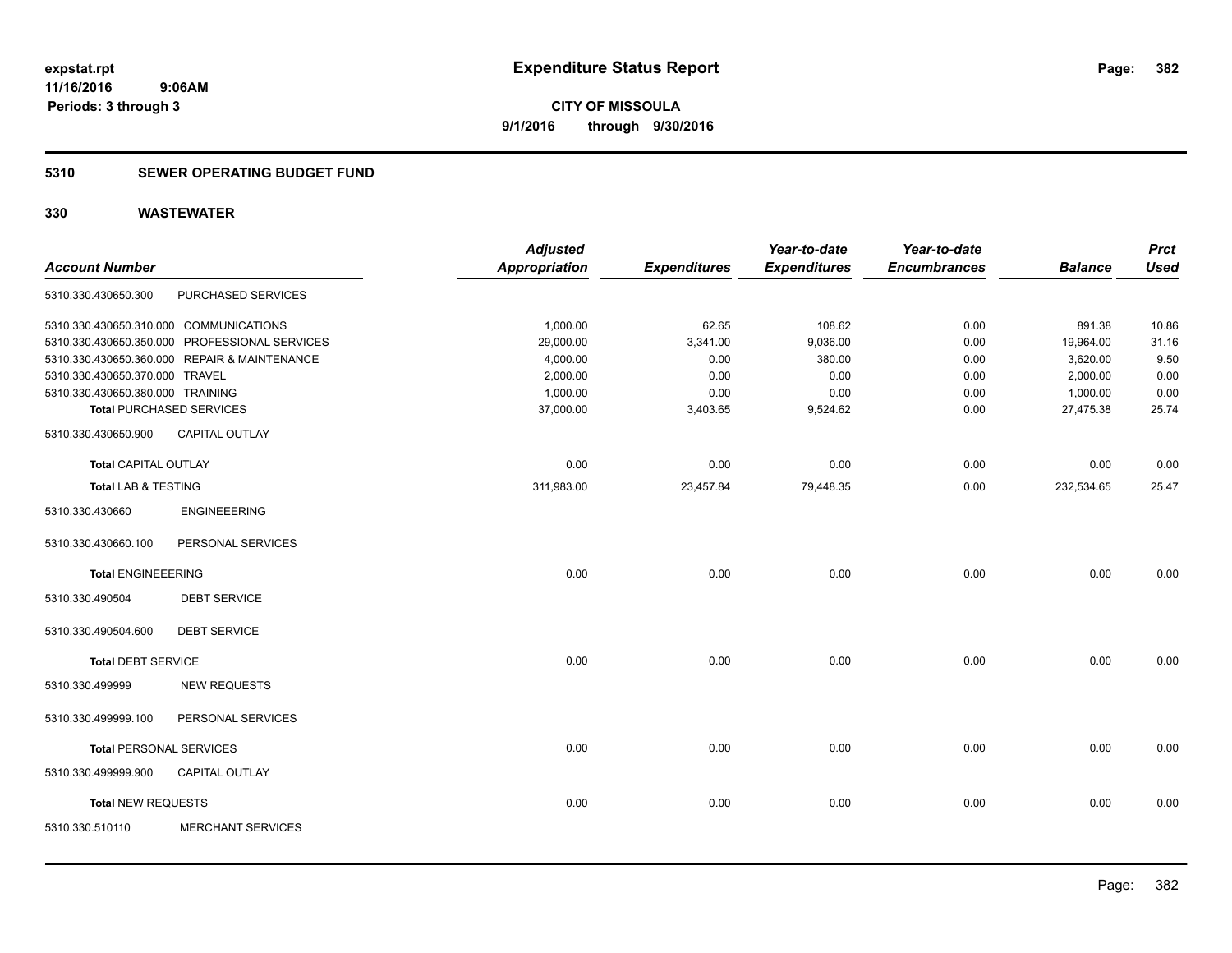### **5310 SEWER OPERATING BUDGET FUND**

|                                                                                                | <b>Adjusted</b>        |                     | Year-to-date        | Year-to-date        |                        | <b>Prct</b>  |
|------------------------------------------------------------------------------------------------|------------------------|---------------------|---------------------|---------------------|------------------------|--------------|
| <b>Account Number</b>                                                                          | <b>Appropriation</b>   | <b>Expenditures</b> | <b>Expenditures</b> | <b>Encumbrances</b> | <b>Balance</b>         | Used         |
| 5310.330.510110.500<br><b>FIXED CHARGES</b>                                                    |                        |                     |                     |                     |                        |              |
| 5310.330.510110.500.000 MERCHANT SERVICE FEES/FIIXED CHARGES<br><b>Total MERCHANT SERVICES</b> | 45,000.00<br>45,000.00 | 0.00<br>0.00        | 0.00<br>0.00        | 0.00<br>0.00        | 45.000.00<br>45.000.00 | 0.00<br>0.00 |
| INTERFUND OPERATING TRANSFERS<br>5310.330.521000                                               |                        |                     |                     |                     |                        |              |
| 5310.330.521000.800<br>OTHER OBJECTS                                                           |                        |                     |                     |                     |                        |              |
| <b>Total INTERFUND OPERATING TRANSFERS</b>                                                     | 0.00                   | 0.00                | 0.00                | 0.00                | 0.00                   | 0.00         |
| <b>Total SEWER OPERATING BUDGET FUND</b>                                                       | 5,345,394.00           | 330.428.79          | 825.882.73          | 0.00                | 4.519.511.27           | 15.45        |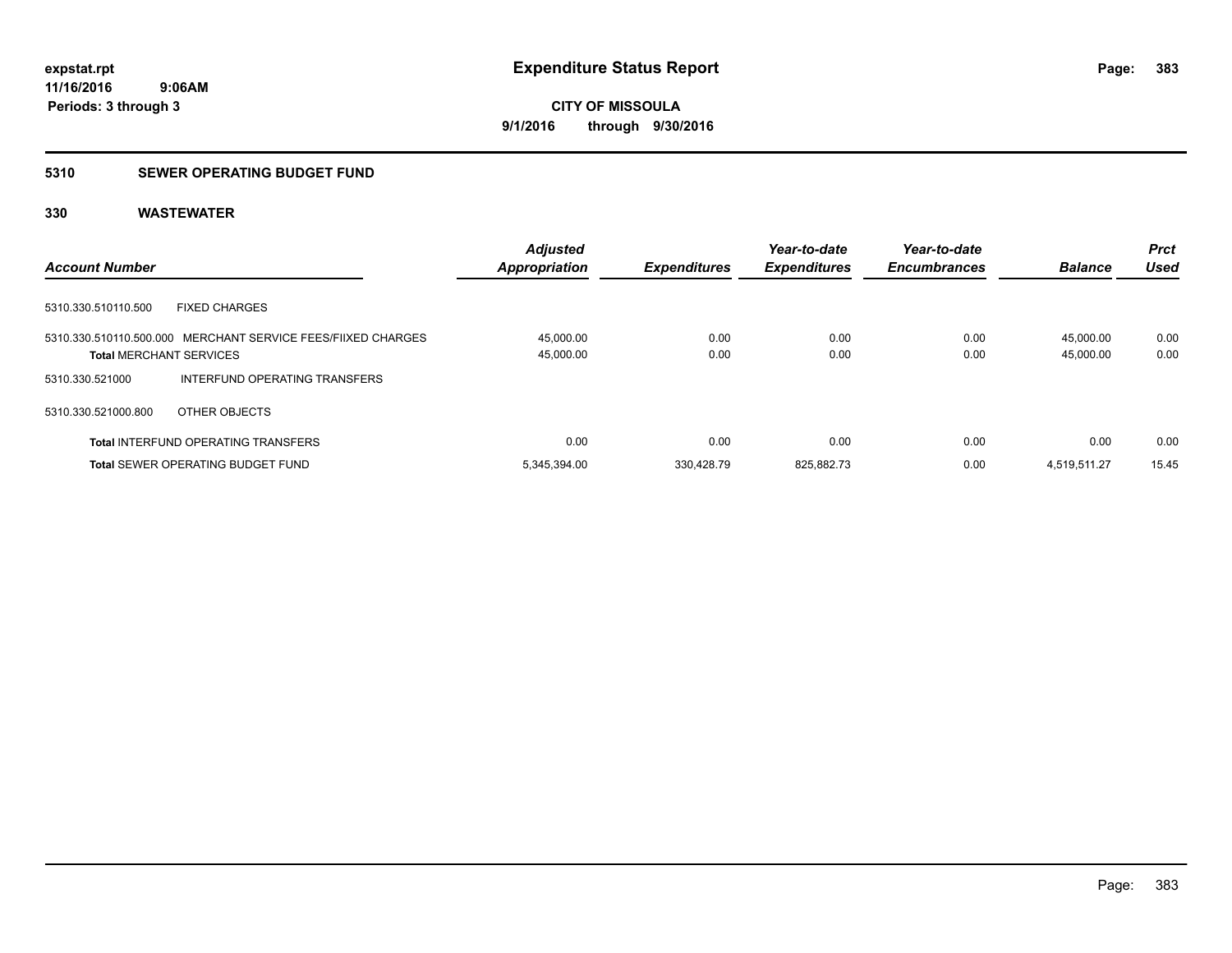**CITY OF MISSOULA 9/1/2016 through 9/30/2016**

### **5311 SEWER REVENUE COLLECTION & CLEARING FUND**

| <b>Account Number</b>      |                                                | <b>Adjusted</b><br><b>Appropriation</b> | <b>Expenditures</b> | Year-to-date<br><b>Expenditures</b> | Year-to-date<br><b>Encumbrances</b> | <b>Balance</b> | <b>Prct</b><br><b>Used</b> |
|----------------------------|------------------------------------------------|-----------------------------------------|---------------------|-------------------------------------|-------------------------------------|----------------|----------------------------|
| 5311.330.430670            | <b>CUSTOMER ACCOUNTING &amp; COLLECTION</b>    |                                         |                     |                                     |                                     |                |                            |
| 5311.330.430670.800        | OTHER OBJECTS                                  |                                         |                     |                                     |                                     |                |                            |
|                            | Total CUSTOMER ACCOUNTING & COLLECTION         | 0.00                                    | 0.00                | 0.00                                | 0.00                                | 0.00           | 0.00                       |
| 5311.330.510000            | <b>MISCELLANEOUS</b>                           |                                         |                     |                                     |                                     |                |                            |
| 5311.330.510000.800        | OTHER OBJECTS                                  |                                         |                     |                                     |                                     |                |                            |
| <b>Total MISCELLANEOUS</b> |                                                | 0.00                                    | 0.00                | 0.00                                | 0.00                                | 0.00           | 0.00                       |
| 5311.330.510110            | <b>MERCHANT SERVICES</b>                       |                                         |                     |                                     |                                     |                |                            |
| 5311.330.510110.500        | <b>FIXED CHARGES</b>                           |                                         |                     |                                     |                                     |                |                            |
|                            | <b>Total MERCHANT SERVICES</b>                 | 0.00                                    | 0.00                | 0.00                                | 0.00                                | 0.00           | 0.00                       |
| 5311.330.521000            | SEWER REVENUE CLEARING                         |                                         |                     |                                     |                                     |                |                            |
| 5311.330.521000.500        | <b>FIXED CHARGES</b>                           |                                         |                     |                                     |                                     |                |                            |
| <b>Total FIXED CHARGES</b> |                                                | 0.00                                    | 0.00                | 0.00                                | 0.00                                | 0.00           | 0.00                       |
| 5311.330.521000.800        | OTHER OBJECTS                                  |                                         |                     |                                     |                                     |                |                            |
|                            | Total SEWER REVENUE CLEARING                   | 0.00                                    | 0.00                | 0.00                                | 0.00                                | 0.00           | 0.00                       |
|                            | Total SEWER REVENUE COLLECTION & CLEARING FUND | 0.00                                    | 0.00                | 0.00                                | 0.00                                | 0.00           | 0.00                       |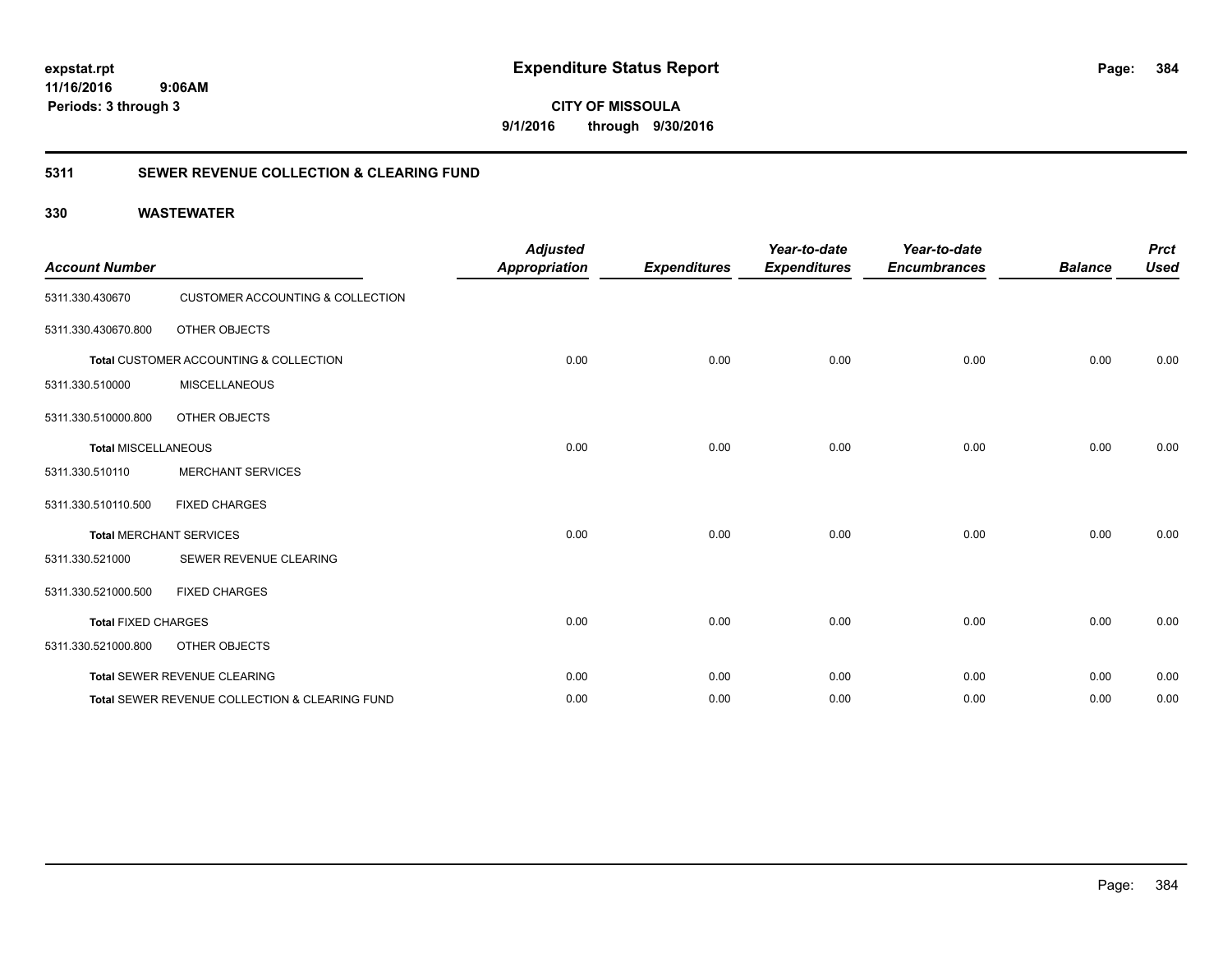#### **5315 SEWER LOAN FUND**

| <b>Account Number</b>         |                                                   | <b>Adjusted</b><br><b>Appropriation</b> | <b>Expenditures</b> | Year-to-date<br><b>Expenditures</b> | Year-to-date<br><b>Encumbrances</b> | <b>Balance</b> | <b>Prct</b><br><b>Used</b> |
|-------------------------------|---------------------------------------------------|-----------------------------------------|---------------------|-------------------------------------|-------------------------------------|----------------|----------------------------|
| 5315.330.430607               | *** Title Not Found ***                           |                                         |                     |                                     |                                     |                |                            |
| 5315.330.430607.300           | PURCHASED SERVICES                                |                                         |                     |                                     |                                     |                |                            |
| Total *** Title Not Found *** |                                                   | 0.00                                    | 0.00                | 0.00                                | 0.00                                | 0.00           | 0.00                       |
| 5315.330.430670               | <b>CUSTOMER ACCOUNTING &amp; COLLECTION</b>       |                                         |                     |                                     |                                     |                |                            |
| 5315.330.430670.300           | PURCHASED SERVICES                                |                                         |                     |                                     |                                     |                |                            |
|                               | <b>Total PURCHASED SERVICES</b>                   | 0.00                                    | 0.00                | 0.00                                | 0.00                                | 0.00           | 0.00                       |
| 5315.330.430670.800           | OTHER OBJECTS                                     |                                         |                     |                                     |                                     |                |                            |
|                               | <b>Total CUSTOMER ACCOUNTING &amp; COLLECTION</b> | 0.00                                    | 0.00                | 0.00                                | 0.00                                | 0.00           | 0.00                       |
| <b>Total SEWER LOAN FUND</b>  |                                                   | 0.00                                    | 0.00                | 0.00                                | 0.00                                | 0.00           | 0.00                       |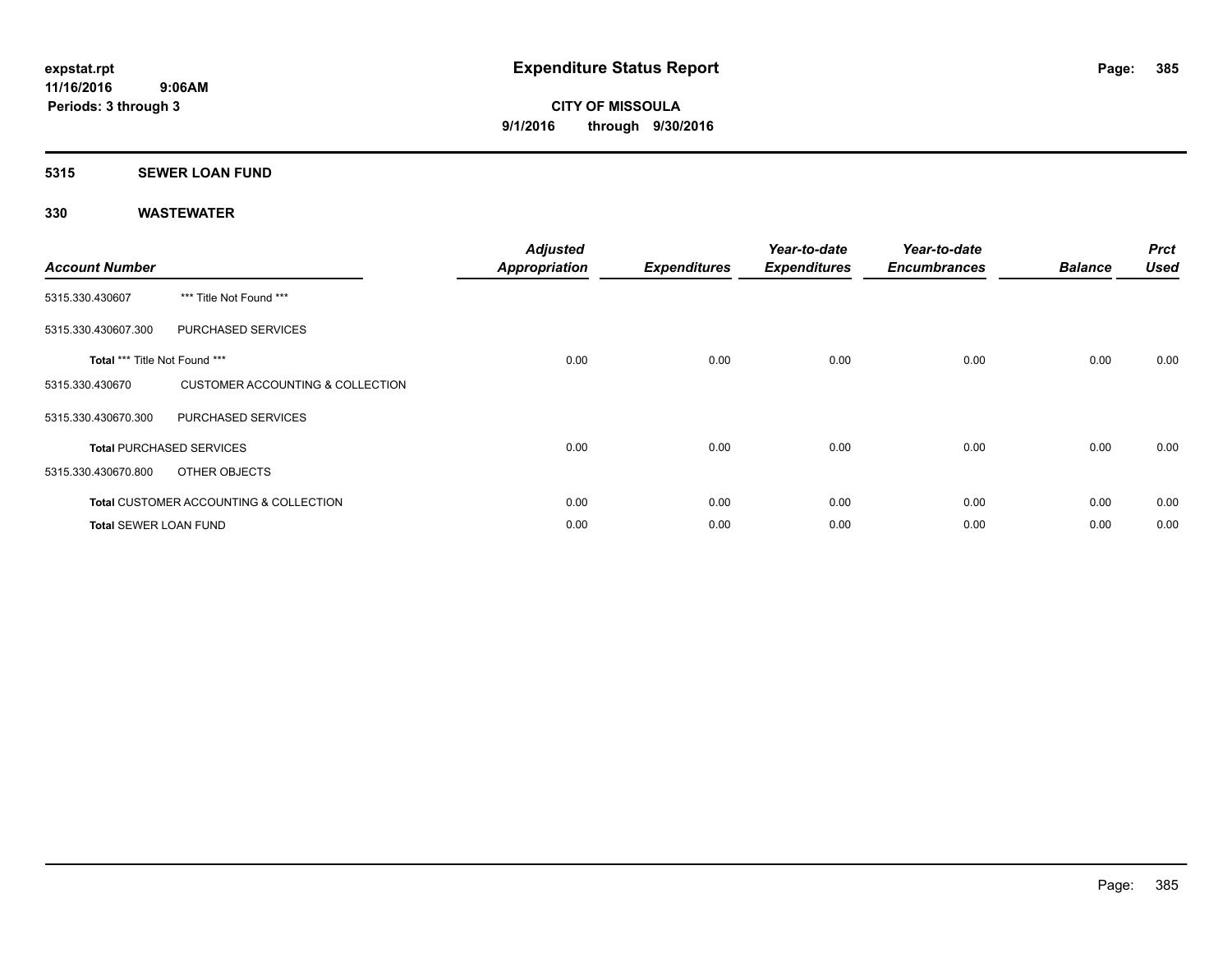**CITY OF MISSOULA 9/1/2016 through 9/30/2016**

### **5320 SEWER REPLACEMENT & DEPRECIATION FUND**

|                                        | <b>Adjusted</b> |                      | Year-to-date        | Year-to-date        |                     | <b>Prct</b>    |
|----------------------------------------|-----------------|----------------------|---------------------|---------------------|---------------------|----------------|
|                                        |                 |                      |                     |                     |                     | <b>Used</b>    |
| <b>DEPRECIATION</b>                    |                 |                      |                     |                     |                     |                |
| OTHER OBJECTS                          |                 |                      |                     |                     |                     |                |
| <b>Total DEPRECIATION</b>              | 0.00            | 0.00                 | 0.00                | 0.00                | 0.00                | 0.00           |
| <b>FINANCIAL SOFTWARE</b>              |                 |                      |                     |                     |                     |                |
| OTHER OBJECTS                          |                 |                      |                     |                     |                     |                |
| <b>Total FINANCIAL SOFTWARE</b>        | 0.00            | 0.00                 | 0.00                | 0.00                | 0.00                | 0.00           |
| <b>EQUIPMENT-TRUCKS</b>                |                 |                      |                     |                     |                     |                |
| <b>CAPITAL OUTLAY</b>                  |                 |                      |                     |                     |                     |                |
| Total EQUIPMENT-TRUCKS                 | 0.00            | 0.00                 | 0.00                | 0.00                | 0.00                | 0.00           |
| WW DEVELOPMENT FEE RECALCULATION       |                 |                      |                     |                     |                     |                |
| PURCHASED SERVICES                     |                 |                      |                     |                     |                     |                |
| Total WW DEVELOPMENT FEE RECALCULATION | 0.00            | 0.00                 | 0.00                | 0.00                | 0.00                | 0.00           |
| WWTP OPTIMIZATION STUDY                |                 |                      |                     |                     |                     |                |
| PURCHASED SERVICES                     |                 |                      |                     |                     |                     |                |
| Total WWTP OPTIMIZATION STUDY          | 0.00            | 0.00                 | 0.00                | 0.00                | 0.00                | 0.00           |
| TREATMENT PLANT SOFTWARE UPGRADE       |                 |                      |                     |                     |                     |                |
| CAPITAL OUTLAY                         |                 |                      |                     |                     |                     |                |
| Total TREATMENT PLANT SOFTWARE UPGRADE | 0.00            | 0.00                 | 0.00                | 0.00                | 0.00                | 0.00           |
| LATERAL SWR MAIN EXT                   |                 |                      |                     |                     |                     |                |
|                                        |                 | <b>Appropriation</b> | <b>Expenditures</b> | <b>Expenditures</b> | <b>Encumbrances</b> | <b>Balance</b> |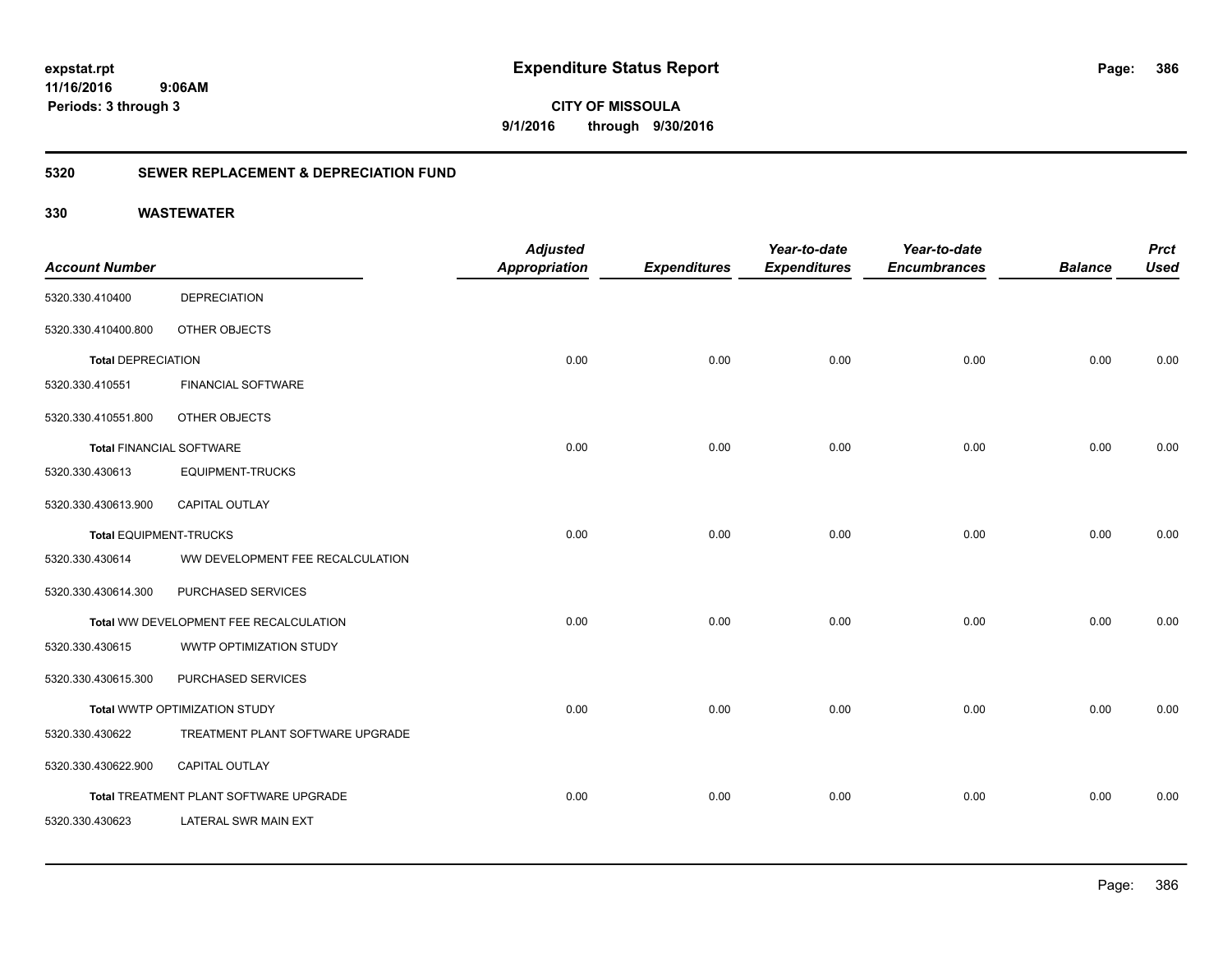**CITY OF MISSOULA 9/1/2016 through 9/30/2016**

### **5320 SEWER REPLACEMENT & DEPRECIATION FUND**

| <b>Used</b> |
|-------------|
|             |
|             |
| 0.00        |
|             |
| 0.00        |
|             |
|             |
| 0.00        |
|             |
|             |
| 0.00        |
|             |
|             |
| 0.00        |
| 0.00        |
|             |
| 0.00        |
| 0.00        |
|             |
|             |
| 0.00        |
|             |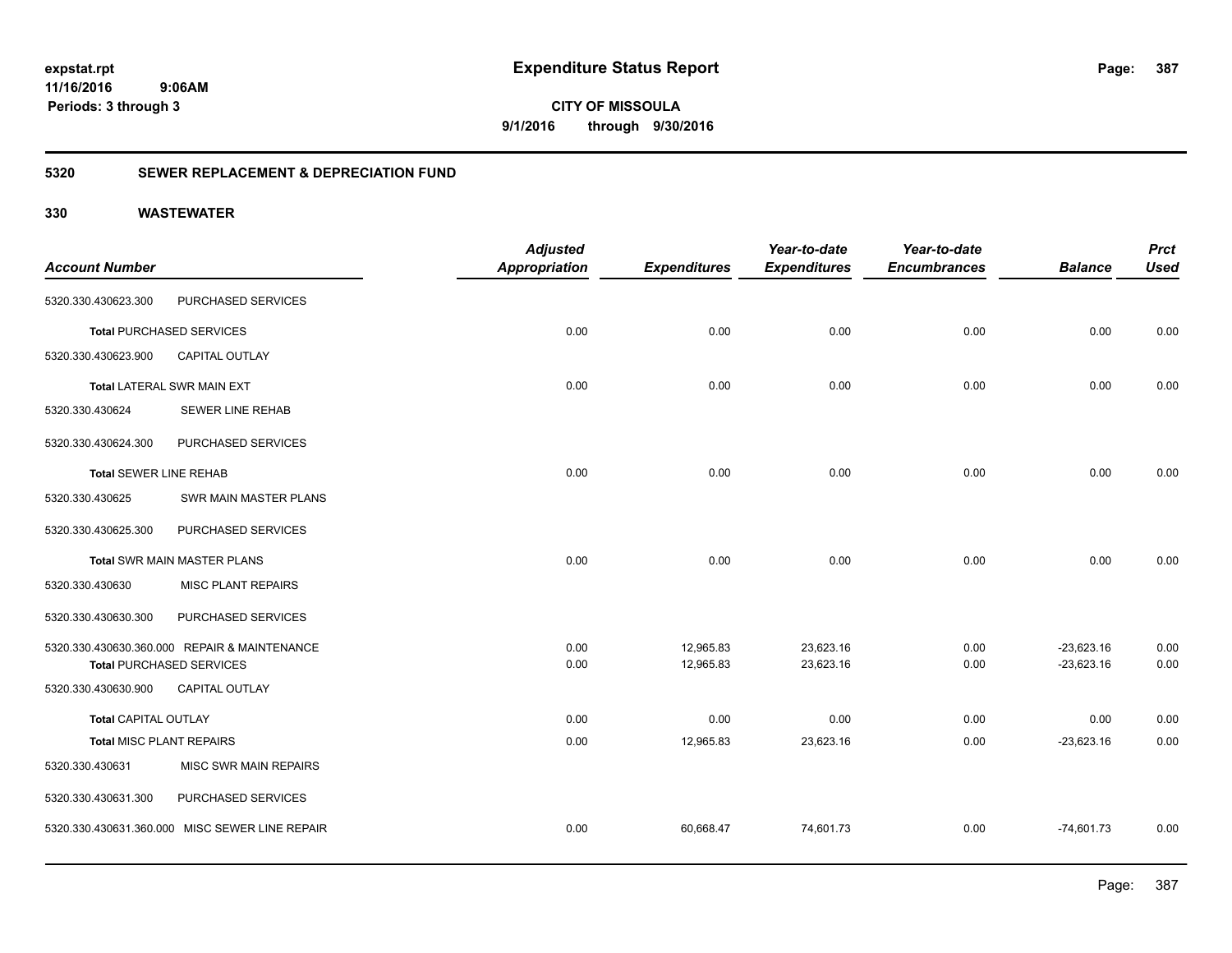**CITY OF MISSOULA 9/1/2016 through 9/30/2016**

### **5320 SEWER REPLACEMENT & DEPRECIATION FUND**

| <b>Account Number</b>      |                                         | <b>Adjusted</b><br>Appropriation | <b>Expenditures</b> | Year-to-date<br><b>Expenditures</b> | Year-to-date<br><b>Encumbrances</b> | <b>Balance</b> | <b>Prct</b><br><b>Used</b> |
|----------------------------|-----------------------------------------|----------------------------------|---------------------|-------------------------------------|-------------------------------------|----------------|----------------------------|
|                            | <b>Total MISC SWR MAIN REPAIRS</b>      | 0.00                             | 60,668.47           | 74,601.73                           | 0.00                                | $-74,601.73$   | 0.00                       |
| 5320.330.430632            | <b>DEWATERING SCREW PRESS</b>           |                                  |                     |                                     |                                     |                |                            |
| 5320.330.430632.800        | OTHER OBJECTS                           |                                  |                     |                                     |                                     |                |                            |
| <b>Total OTHER OBJECTS</b> |                                         | 0.00                             | 0.00                | 0.00                                | 0.00                                | 0.00           | 0.00                       |
| 5320.330.430632.900        | <b>CAPITAL OUTLAY</b>                   |                                  |                     |                                     |                                     |                |                            |
|                            | <b>Total DEWATERING SCREW PRESS</b>     | 0.00                             | 0.00                | 0.00                                | 0.00                                | 0.00           | 0.00                       |
| 5320.330.430635            | CARAS PARK FORCE MAIN RELOCATION        |                                  |                     |                                     |                                     |                |                            |
| 5320.330.430635.300        | PURCHASED SERVICES                      |                                  |                     |                                     |                                     |                |                            |
|                            | <b>Total PURCHASED SERVICES</b>         | 0.00                             | 0.00                | 0.00                                | 0.00                                | 0.00           | 0.00                       |
| 5320.330.430635.900        | <b>CAPITAL OUTLAY</b>                   |                                  |                     |                                     |                                     |                |                            |
|                            | Total CARAS PARK FORCE MAIN RELOCATION  | 0.00                             | 0.00                | 0.00                                | 0.00                                | 0.00           | 0.00                       |
| 5320.330.430637            | SEWAGE LIFT STATION UPGRADE/REHAB       |                                  |                     |                                     |                                     |                |                            |
| 5320.330.430637.300        | PURCHASED SERVICES                      |                                  |                     |                                     |                                     |                |                            |
|                            | Total SEWAGE LIFT STATION UPGRADE/REHAB | 0.00                             | 0.00                | 0.00                                | 0.00                                | 0.00           | 0.00                       |
| 5320.330.430643            | WWTP TELEMETRY UPGRADE PROJECT          |                                  |                     |                                     |                                     |                |                            |
| 5320.330.430643.300        | PURCHASED SERVICES                      |                                  |                     |                                     |                                     |                |                            |
|                            | <b>Total PURCHASED SERVICES</b>         | 0.00                             | 0.00                | 0.00                                | 0.00                                | 0.00           | 0.00                       |
| 5320.330.430643.900        | CAPITAL OUTLAY                          |                                  |                     |                                     |                                     |                |                            |
|                            | Total WWTP TELEMETRY UPGRADE PROJECT    | 0.00                             | 0.00                | 0.00                                | 0.00                                | 0.00           | 0.00                       |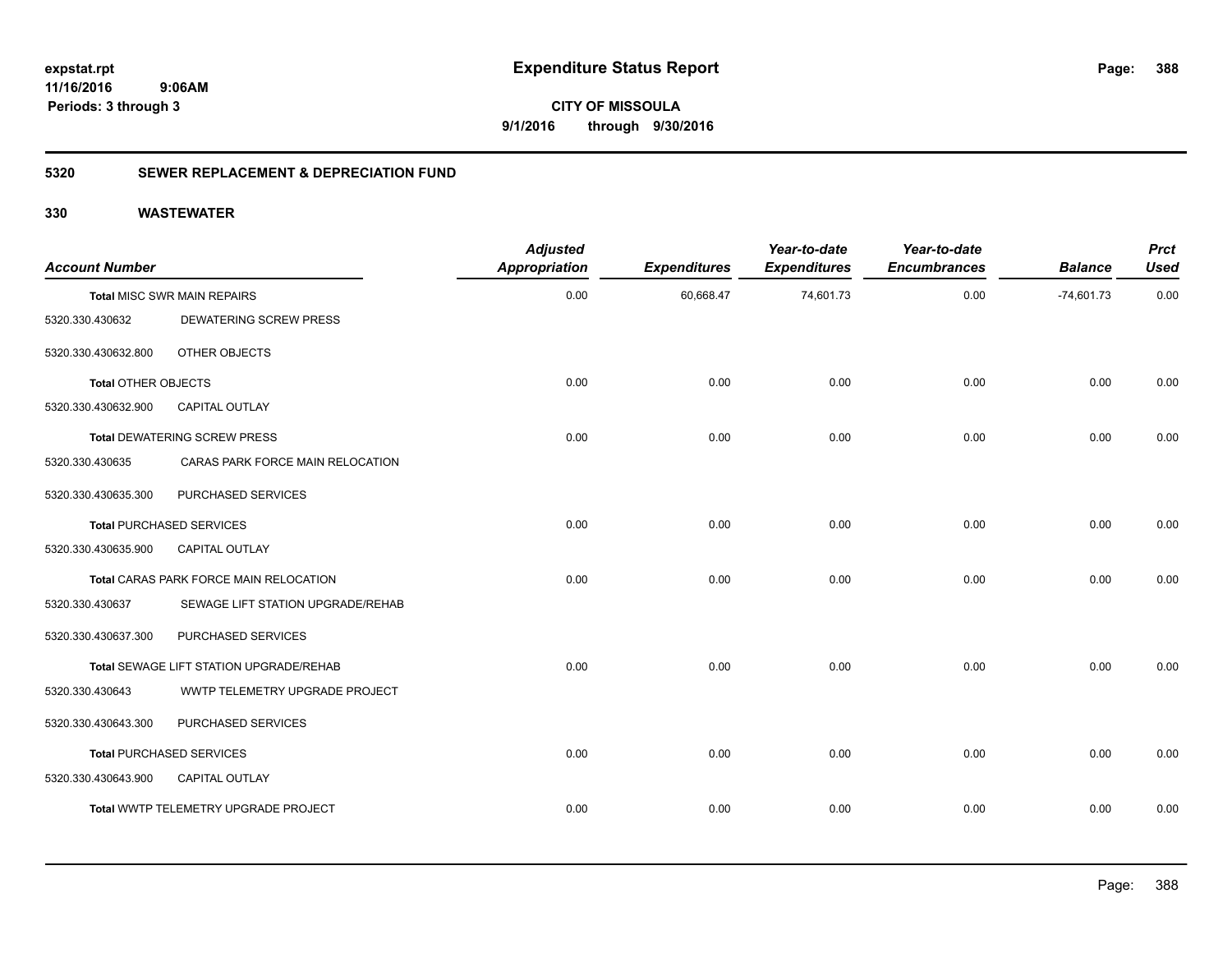**CITY OF MISSOULA 9/1/2016 through 9/30/2016**

### **5320 SEWER REPLACEMENT & DEPRECIATION FUND**

| <b>Account Number</b>          |                                            | <b>Adjusted</b><br><b>Appropriation</b> | <b>Expenditures</b> | Year-to-date<br><b>Expenditures</b> | Year-to-date<br><b>Encumbrances</b> | <b>Balance</b> | <b>Prct</b><br><b>Used</b> |
|--------------------------------|--------------------------------------------|-----------------------------------------|---------------------|-------------------------------------|-------------------------------------|----------------|----------------------------|
| 5320.330.430650                | <b>LAB &amp; TESTING</b>                   |                                         |                     |                                     |                                     |                |                            |
| 5320.330.430650.300            | PURCHASED SERVICES                         |                                         |                     |                                     |                                     |                |                            |
|                                | <b>Total PURCHASED SERVICES</b>            | 0.00                                    | 0.00                | 0.00                                | 0.00                                | 0.00           | 0.00                       |
| 5320.330.430650.900            | CAPITAL OUTLAY                             |                                         |                     |                                     |                                     |                |                            |
| <b>Total LAB &amp; TESTING</b> |                                            | 0.00                                    | 0.00                | 0.00                                | 0.00                                | 0.00           | 0.00                       |
| 5320.330.430651                | TRANSFER TO SEWER LOAN                     |                                         |                     |                                     |                                     |                |                            |
| 5320.330.430651.800            | OTHER OBJECTS                              |                                         |                     |                                     |                                     |                |                            |
| Total TRANSFER TO SEWER LOAN   |                                            | 0.00                                    | 0.00                | 0.00                                | 0.00                                | 0.00           | 0.00                       |
| 5320.330.430660                | <b>ENGINEEERING</b>                        |                                         |                     |                                     |                                     |                |                            |
| 5320.330.430660.900            | <b>CAPITAL OUTLAY</b>                      |                                         |                     |                                     |                                     |                |                            |
| <b>Total ENGINEEERING</b>      |                                            | 0.00                                    | 0.00                | 0.00                                | 0.00                                | 0.00           | 0.00                       |
| 5320.330.430684                | MILLER CREEK SEWER INTERCEPTOR             |                                         |                     |                                     |                                     |                |                            |
| 5320.330.430684.300            | PURCHASED SERVICES                         |                                         |                     |                                     |                                     |                |                            |
|                                | <b>Total PURCHASED SERVICES</b>            | 0.00                                    | 0.00                | 0.00                                | 0.00                                | 0.00           | 0.00                       |
| 5320.330.430684.800            | OTHER OBJECTS                              |                                         |                     |                                     |                                     |                |                            |
|                                | Total MILLER CREEK SEWER INTERCEPTOR       | 0.00                                    | 0.00                | 0.00                                | 0.00                                | 0.00           | 0.00                       |
| 5320.330.430689                | FY11 \$1.29M Sewer Bond Construction       |                                         |                     |                                     |                                     |                |                            |
| 5320.330.430689.800            | OTHER OBJECTS                              |                                         |                     |                                     |                                     |                |                            |
|                                | Total FY11 \$1.29M Sewer Bond Construction | 0.00                                    | 0.00                | 0.00                                | 0.00                                | 0.00           | 0.00                       |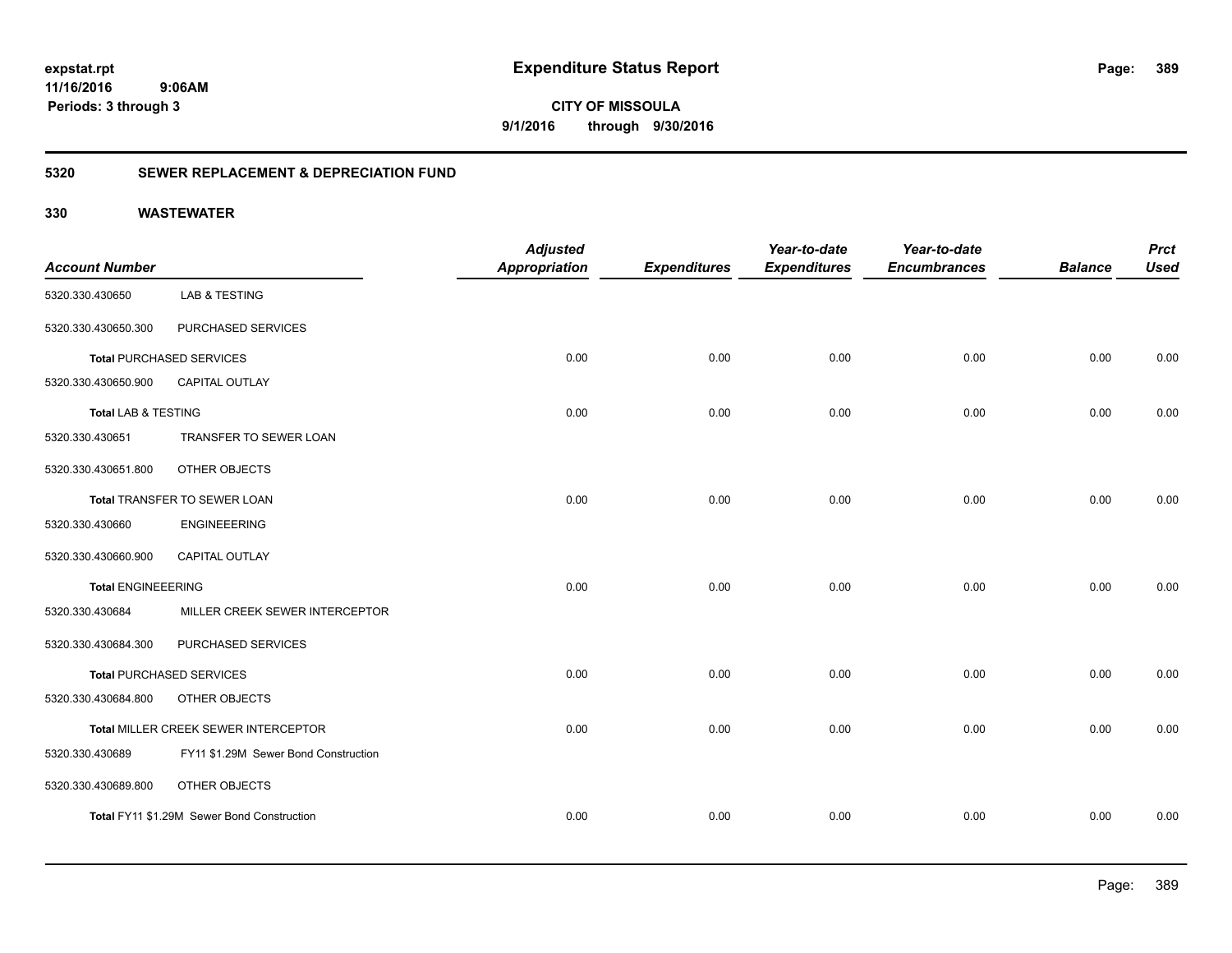**CITY OF MISSOULA 9/1/2016 through 9/30/2016**

### **5320 SEWER REPLACEMENT & DEPRECIATION FUND**

|                                       |                                               | <b>Adjusted</b> |                     | Year-to-date        | Year-to-date        |                | <b>Prct</b> |
|---------------------------------------|-----------------------------------------------|-----------------|---------------------|---------------------|---------------------|----------------|-------------|
| <b>Account Number</b>                 |                                               | Appropriation   | <b>Expenditures</b> | <b>Expenditures</b> | <b>Encumbrances</b> | <b>Balance</b> | <b>Used</b> |
| 5320.330.430691                       | <b>HYBRID POPLAR SEWER PROJECT</b>            |                 |                     |                     |                     |                |             |
| 5320.330.430691.900                   | <b>CAPITAL OUTLAY</b>                         |                 |                     |                     |                     |                |             |
|                                       | <b>Total HYBRID POPLAR SEWER PROJECT</b>      | 0.00            | 0.00                | 0.00                | 0.00                | 0.00           | 0.00        |
| 5320.330.430702                       | COUNTY RSID WYE SEWER PROJECT                 |                 |                     |                     |                     |                |             |
| 5320.330.430702.300                   | PURCHASED SERVICES                            |                 |                     |                     |                     |                |             |
|                                       | Total COUNTY RSID WYE SEWER PROJECT           | 0.00            | 0.00                | 0.00                | 0.00                | 0.00           | 0.00        |
| 5320.330.430706                       | <b>RUSSELL ST INTERCEPTOR</b>                 |                 |                     |                     |                     |                |             |
| 5320.330.430706.300                   | PURCHASED SERVICES                            |                 |                     |                     |                     |                |             |
|                                       | 5320.330.430706.350.000 PROFESSIONAL SERVICES | 0.00            | 0.00                | 3,798.00            | 0.00                | $-3,798.00$    | 0.00        |
|                                       | Total RUSSELL ST INTERCEPTOR                  | 0.00            | 0.00                | 3,798.00            | 0.00                | $-3,798.00$    | 0.00        |
| 5320.330.490505                       | ACCELA LOAN DEBT SERVICE                      |                 |                     |                     |                     |                |             |
| 5320.330.490505.800                   | OTHER OBJECTS                                 |                 |                     |                     |                     |                |             |
|                                       | Total ACCELA LOAN DEBT SERVICE                | 0.00            | 0.00                | 0.00                | 0.00                | 0.00           | 0.00        |
| 5320.330.490506                       | <b>CORE FINANCED EQUIPMENT</b>                |                 |                     |                     |                     |                |             |
| 5320.330.490506.600                   | <b>DEBT SERVICE</b>                           |                 |                     |                     |                     |                |             |
|                                       | Total CORE FINANCED EQUIPMENT                 | 0.00            | 0.00                | 0.00                | 0.00                | 0.00           | 0.00        |
| 5320.330.490508                       | EKO COMPOST PURCHASE                          |                 |                     |                     |                     |                |             |
| 5320.330.490508.600                   | <b>DEBT SERVICE</b>                           |                 |                     |                     |                     |                |             |
| 5320.330.490508.610.000 EKO-PRINCIPAL |                                               | 0.00            | 10,000.00           | 10,000.00           | 0.00                | $-10,000.00$   | 0.00        |
|                                       | Total EKO COMPOST PURCHASE                    | 0.00            | 10,000.00           | 10,000.00           | 0.00                | $-10,000.00$   | 0.00        |
|                                       |                                               |                 |                     |                     |                     |                |             |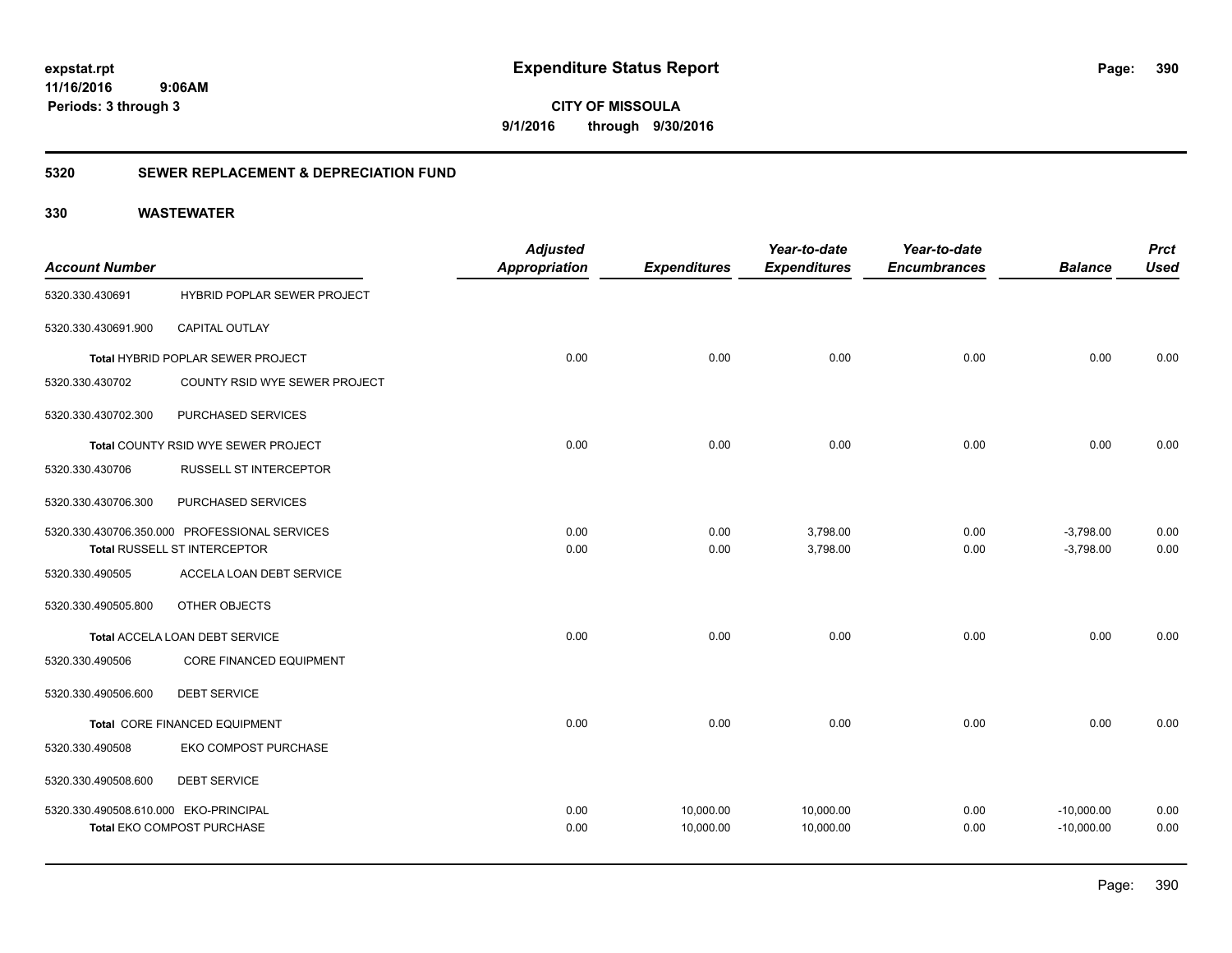**CITY OF MISSOULA 9/1/2016 through 9/30/2016**

### **5320 SEWER REPLACEMENT & DEPRECIATION FUND**

| <b>Account Number</b> |                                             | <b>Adjusted</b><br>Appropriation | <b>Expenditures</b> | Year-to-date<br><b>Expenditures</b> | Year-to-date<br><b>Encumbrances</b> | <b>Balance</b> | <b>Prct</b><br>Used |
|-----------------------|---------------------------------------------|----------------------------------|---------------------|-------------------------------------|-------------------------------------|----------------|---------------------|
| 5320.330.521000       | INTERFUND OPERATING TRANSFERS               |                                  |                     |                                     |                                     |                |                     |
| 5320.330.521000.800   | OTHER OBJECTS                               |                                  |                     |                                     |                                     |                |                     |
|                       | <b>Total INTERFUND OPERATING TRANSFERS</b>  | 0.00                             | 0.00                | 0.00                                | 0.00                                | 0.00           | 0.00                |
|                       | Total SEWER REPLACEMENT & DEPRECIATION FUND | 0.00                             | 83,634.30           | 112.022.89                          | 0.00                                | $-112.022.89$  | 0.00                |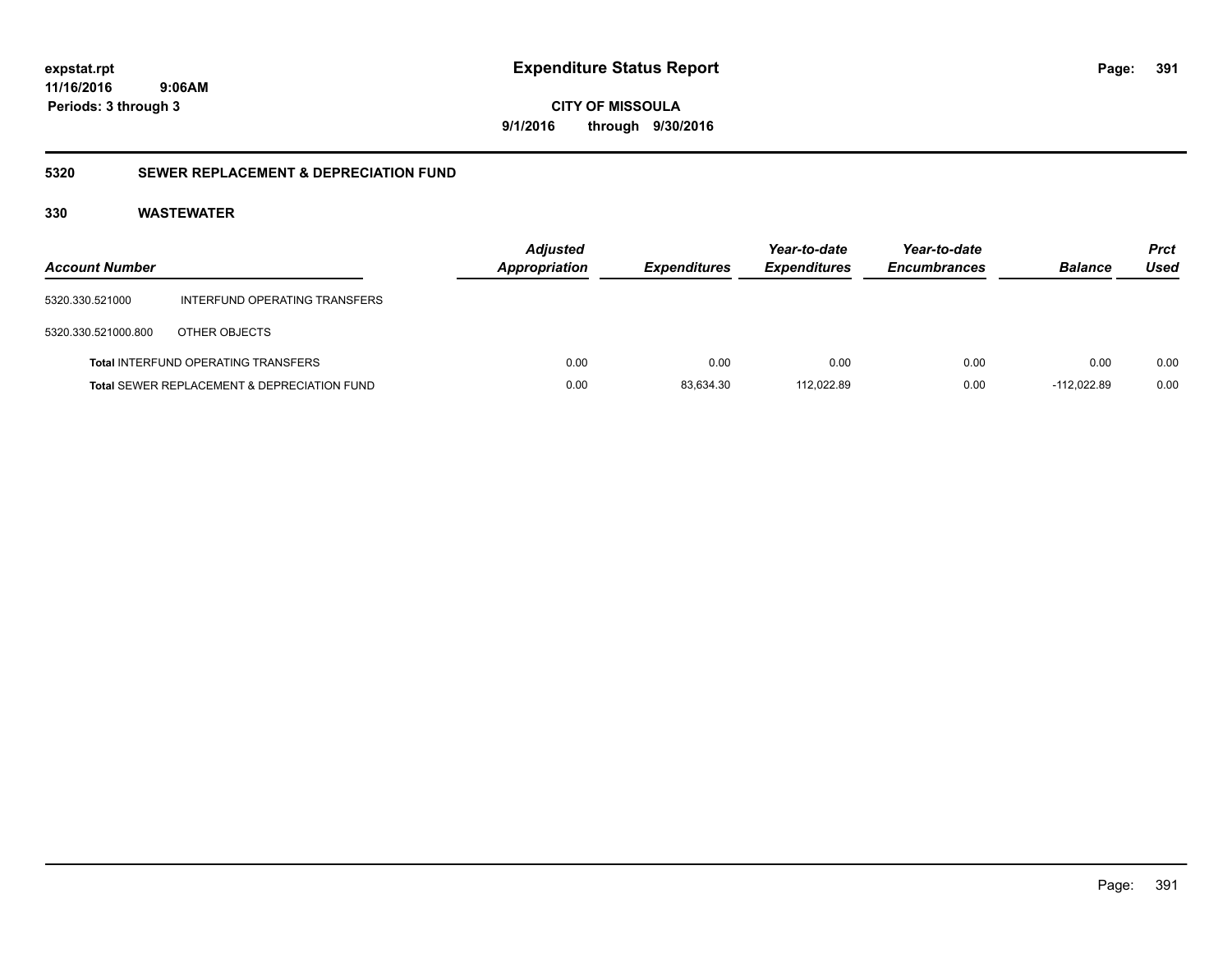### **5325 SEWER DEVELOPMENT FEE FUND**

| <b>Account Number</b>     |                                                                                           | <b>Adjusted</b><br><b>Appropriation</b> | <b>Expenditures</b>      | Year-to-date<br><b>Expenditures</b> | Year-to-date<br><b>Encumbrances</b> | <b>Balance</b>                 | <b>Prct</b><br><b>Used</b> |
|---------------------------|-------------------------------------------------------------------------------------------|-----------------------------------------|--------------------------|-------------------------------------|-------------------------------------|--------------------------------|----------------------------|
| 5325.330.430630           | <b>COLLECTIONS &amp; TRANSMISSIONS</b>                                                    |                                         |                          |                                     |                                     |                                |                            |
| 5325.330.430630.900       | <b>CAPITAL OUTLAY</b>                                                                     |                                         |                          |                                     |                                     |                                |                            |
|                           | 5325.330.430630.930.000 OLD HYW 93 SEWER INTERCEPTOR<br>Total COLLECTIONS & TRANSMISSIONS | 0.00<br>0.00                            | 372,710.44<br>372,710.44 | 383,360.89<br>383,360.89            | 0.00<br>0.00                        | $-383,360.89$<br>$-383,360.89$ | 0.00<br>0.00               |
| 5325.330.430632           | <b>DEWATERING SCREW PRESS</b>                                                             |                                         |                          |                                     |                                     |                                |                            |
| 5325.330.430632.300       | PURCHASED SERVICES                                                                        |                                         |                          |                                     |                                     |                                |                            |
|                           | <b>Total PURCHASED SERVICES</b>                                                           | 0.00                                    | 0.00                     | 0.00                                | 0.00                                | 0.00                           | 0.00                       |
| 5325.330.430632.900       | CAPITAL OUTLAY                                                                            |                                         |                          |                                     |                                     |                                |                            |
|                           | <b>Total DEWATERING SCREW PRESS</b>                                                       | 0.00                                    | 0.00                     | 0.00                                | 0.00                                | 0.00                           | 0.00                       |
| 5325.330.430636           | <b>OVERSIZING ASSISTANCE</b>                                                              |                                         |                          |                                     |                                     |                                |                            |
| 5325.330.430636.900       | <b>CAPITAL OUTLAY</b>                                                                     |                                         |                          |                                     |                                     |                                |                            |
|                           | Total OVERSIZING ASSISTANCE                                                               | 0.00                                    | 0.00                     | 0.00                                | 0.00                                | 0.00                           | 0.00                       |
| 5325.330.430637           | SEWAGE LIFT STATION UPGRADE/REHAB                                                         |                                         |                          |                                     |                                     |                                |                            |
| 5325.330.430637.300       | PURCHASED SERVICES                                                                        |                                         |                          |                                     |                                     |                                |                            |
|                           | <b>Total SEWAGE LIFT STATION UPGRADE/REHAB</b>                                            | 0.00                                    | 0.00                     | 0.00                                | 0.00                                | 0.00                           | 0.00                       |
| 5325.330.430660           | <b>ENGINEEERING</b>                                                                       |                                         |                          |                                     |                                     |                                |                            |
| 5325.330.430660.300       | PURCHASED SERVICES                                                                        |                                         |                          |                                     |                                     |                                |                            |
| <b>Total ENGINEEERING</b> |                                                                                           | 0.00                                    | 0.00                     | 0.00                                | 0.00                                | 0.00                           | 0.00                       |
| 5325.330.430663           | AIRPORT INTECEPTOR                                                                        |                                         |                          |                                     |                                     |                                |                            |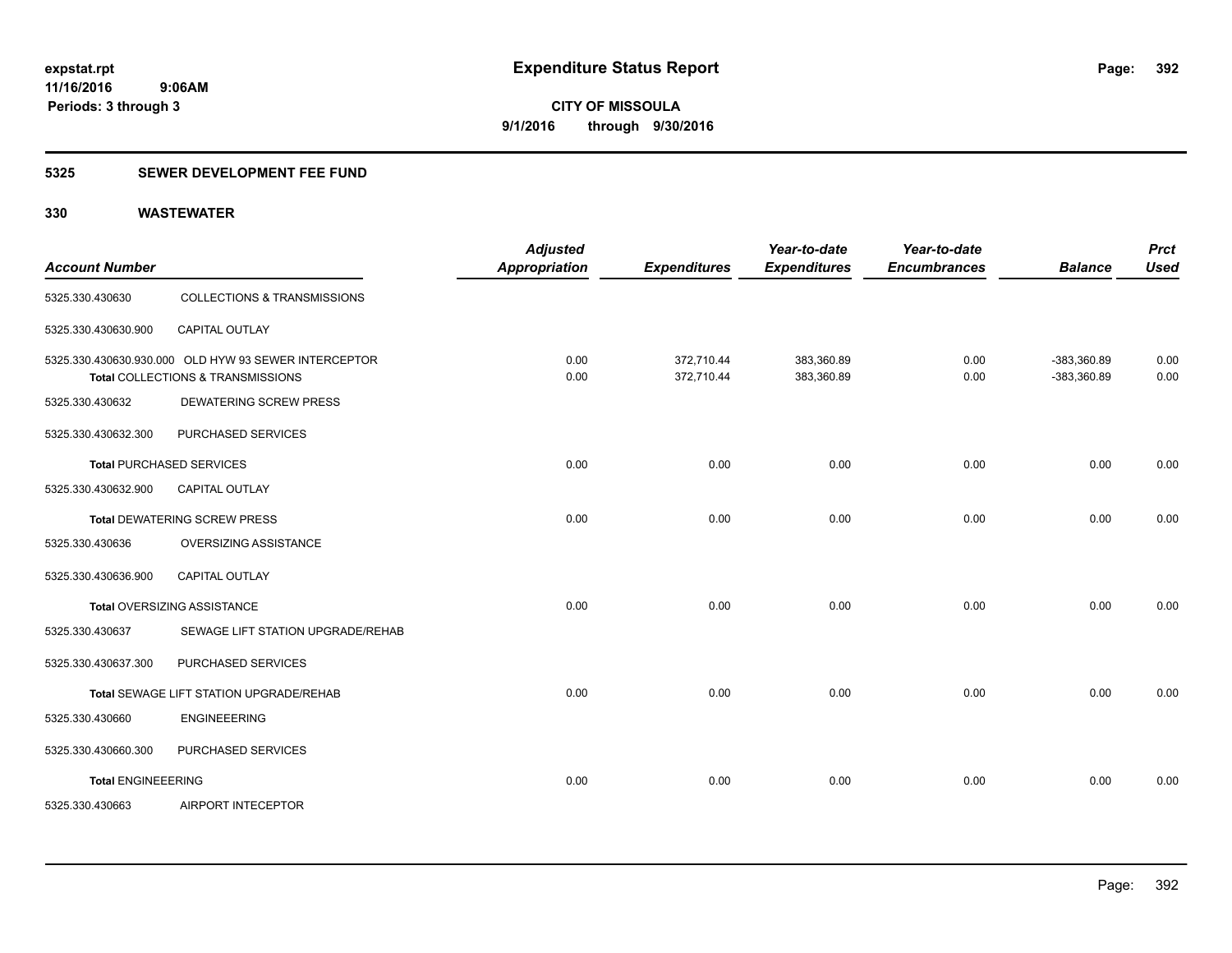### **5325 SEWER DEVELOPMENT FEE FUND**

|                                                                    |                                 | <b>Adjusted</b>      |                        | Year-to-date<br><b>Expenditures</b> | Year-to-date        |                              | <b>Prct</b>  |
|--------------------------------------------------------------------|---------------------------------|----------------------|------------------------|-------------------------------------|---------------------|------------------------------|--------------|
| <b>Account Number</b>                                              |                                 | <b>Appropriation</b> | <b>Expenditures</b>    |                                     | <b>Encumbrances</b> | <b>Balance</b>               | <b>Used</b>  |
| 5325.330.430663.300                                                | PURCHASED SERVICES              |                      |                        |                                     |                     |                              |              |
|                                                                    | <b>Total PURCHASED SERVICES</b> | 0.00                 | 0.00                   | 0.00                                | 0.00                | 0.00                         | 0.00         |
| 5325.330.430663.900                                                | <b>CAPITAL OUTLAY</b>           |                      |                        |                                     |                     |                              |              |
|                                                                    | Total AIRPORT INTECEPTOR        | 0.00                 | 0.00                   | 0.00                                | 0.00                | 0.00                         | 0.00         |
| 5325.330.430683                                                    | <b>TWITE PUMP STATION</b>       |                      |                        |                                     |                     |                              |              |
| 5325.330.430683.300                                                | PURCHASED SERVICES              |                      |                        |                                     |                     |                              |              |
|                                                                    | <b>Total PURCHASED SERVICES</b> | 0.00                 | 0.00                   | 0.00                                | 0.00                | 0.00                         | 0.00         |
| 5325.330.430683.900                                                | <b>CAPITAL OUTLAY</b>           |                      |                        |                                     |                     |                              |              |
| <b>Total TWITE PUMP STATION</b>                                    |                                 | 0.00                 | 0.00                   | 0.00                                | 0.00                | 0.00                         | 0.00         |
| 5325.330.430684                                                    | MILLER CREEK INTERCEPTOR        |                      |                        |                                     |                     |                              |              |
| 5325.330.430684.900                                                | <b>CAPITAL OUTLAY</b>           |                      |                        |                                     |                     |                              |              |
|                                                                    | Total MILLER CREEK INTERCEPTOR  | 0.00                 | 0.00                   | 0.00                                | 0.00                | 0.00                         | 0.00         |
| 5325.330.430690                                                    | <b>EKO COMPOST</b>              |                      |                        |                                     |                     |                              |              |
| 5325.330.430690.300                                                | PURCHASED SERVICES              |                      |                        |                                     |                     |                              |              |
|                                                                    | <b>Total PURCHASED SERVICES</b> | 0.00                 | 0.00                   | 0.00                                | 0.00                | 0.00                         | 0.00         |
| 5325.330.430690.800                                                | OTHER OBJECTS                   |                      |                        |                                     |                     |                              |              |
| <b>Total OTHER OBJECTS</b>                                         |                                 | 0.00                 | 0.00                   | 0.00                                | 0.00                | 0.00                         | 0.00         |
| 5325.330.430690.900                                                | CAPITAL OUTLAY                  |                      |                        |                                     |                     |                              |              |
| 5325.330.430690.900.000 CAPITAL OUTLAY<br><b>Total EKO COMPOST</b> |                                 | 0.00<br>0.00         | 14,082.50<br>14,082.50 | 14,082.50<br>14,082.50              | 0.00<br>0.00        | $-14,082.50$<br>$-14,082.50$ | 0.00<br>0.00 |
|                                                                    |                                 |                      |                        |                                     |                     |                              |              |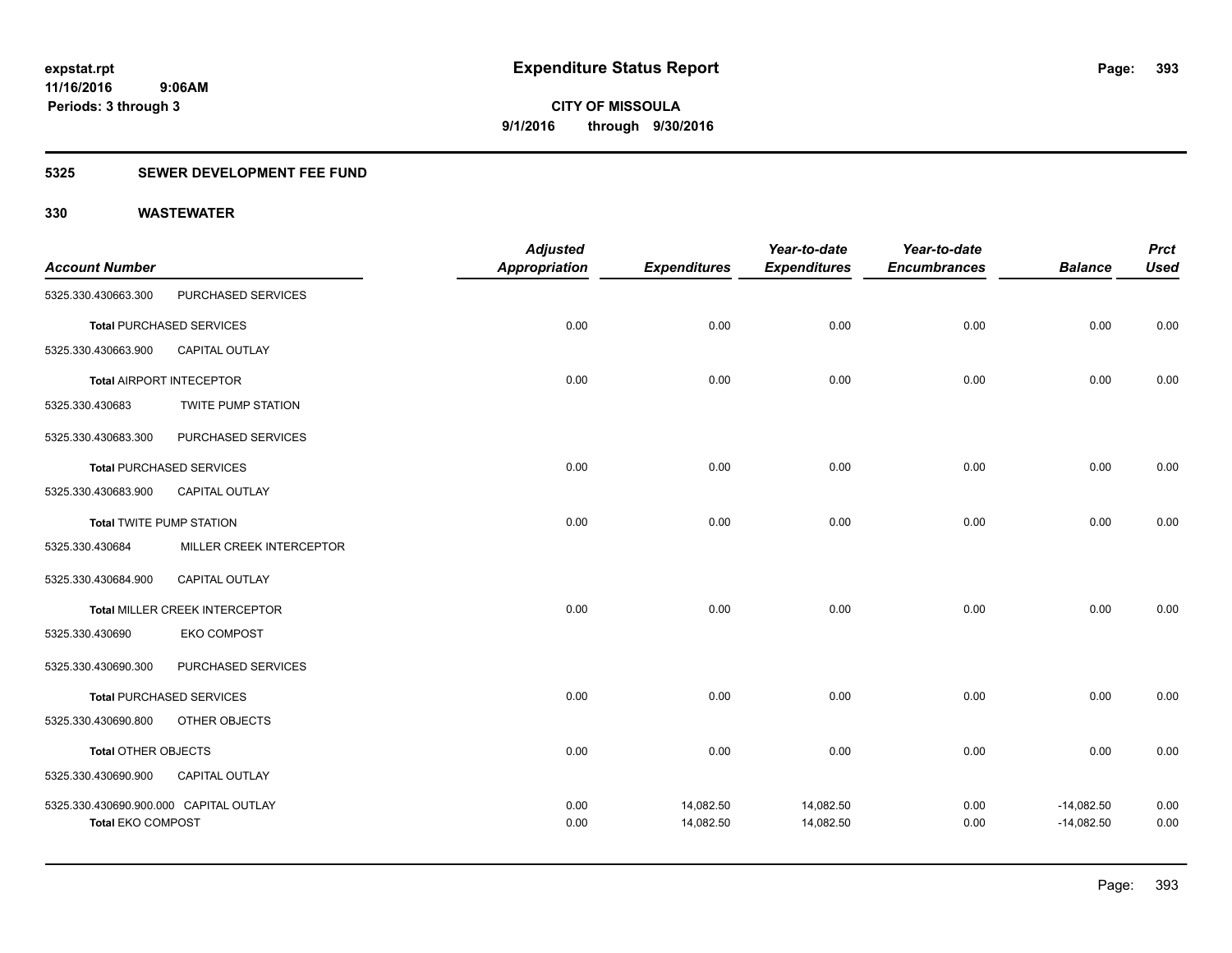### **5325 SEWER DEVELOPMENT FEE FUND**

|                               |                                                                                   | <b>Adjusted</b> |                     | Year-to-date        | Year-to-date        |                        | <b>Prct</b>  |
|-------------------------------|-----------------------------------------------------------------------------------|-----------------|---------------------|---------------------|---------------------|------------------------|--------------|
| <b>Account Number</b>         |                                                                                   | Appropriation   | <b>Expenditures</b> | <b>Expenditures</b> | <b>Encumbrances</b> | <b>Balance</b>         | <b>Used</b>  |
| 5325.330.430697               | <b>BROADWAY INTERCEPTOR</b>                                                       |                 |                     |                     |                     |                        |              |
| 5325.330.430697.900           | CAPITAL OUTLAY                                                                    |                 |                     |                     |                     |                        |              |
|                               | 5325.330.430697.930.000 BROADWAY INTERCEPTOR<br><b>Total BROADWAY INTERCEPTOR</b> | 0.00<br>0.00    | 0.00<br>0.00        | 877.50<br>877.50    | 0.00<br>0.00        | $-877.50$<br>$-877.50$ | 0.00<br>0.00 |
| 5325.330.430706               | <b>RUSSELL ST INTERCEPTOR</b>                                                     |                 |                     |                     |                     |                        |              |
| 5325.330.430706.300           | PURCHASED SERVICES                                                                |                 |                     |                     |                     |                        |              |
|                               | Total RUSSELL ST INTERCEPTOR                                                      | 0.00            | 0.00                | 0.00                | 0.00                | 0.00                   | 0.00         |
| 5325.330.430711               | *** Title Not Found ***                                                           |                 |                     |                     |                     |                        |              |
| 5325.330.430711.900           | CAPITAL OUTLAY                                                                    |                 |                     |                     |                     |                        |              |
| Total *** Title Not Found *** |                                                                                   | 0.00            | 0.00                | 0.00                | 0.00                | 0.00                   | 0.00         |
| 5325.330.490508               | EKO COMPOST PURCHASE                                                              |                 |                     |                     |                     |                        |              |
| 5325.330.490508.300           | PURCHASED SERVICES                                                                |                 |                     |                     |                     |                        |              |
|                               | <b>Total PURCHASED SERVICES</b>                                                   | 0.00            | 0.00                | 0.00                | 0.00                | 0.00                   | 0.00         |
| 5325.330.490508.600           | <b>DEBT SERVICE</b>                                                               |                 |                     |                     |                     |                        |              |
| <b>Total DEBT SERVICE</b>     |                                                                                   | 0.00            | 0.00                | 0.00                | 0.00                | 0.00                   | 0.00         |
| 5325.330.490508.900           | CAPITAL OUTLAY                                                                    |                 |                     |                     |                     |                        |              |
|                               | Total EKO COMPOST PURCHASE                                                        | 0.00            | 0.00                | 0.00                | 0.00                | 0.00                   | 0.00         |
| 5325.330.499999               | <b>NEW REQUESTS</b>                                                               |                 |                     |                     |                     |                        |              |
| 5325.330.499999.900           | CAPITAL OUTLAY                                                                    |                 |                     |                     |                     |                        |              |
| <b>Total NEW REQUESTS</b>     |                                                                                   | 0.00            | 0.00                | 0.00                | 0.00                | 0.00                   | 0.00         |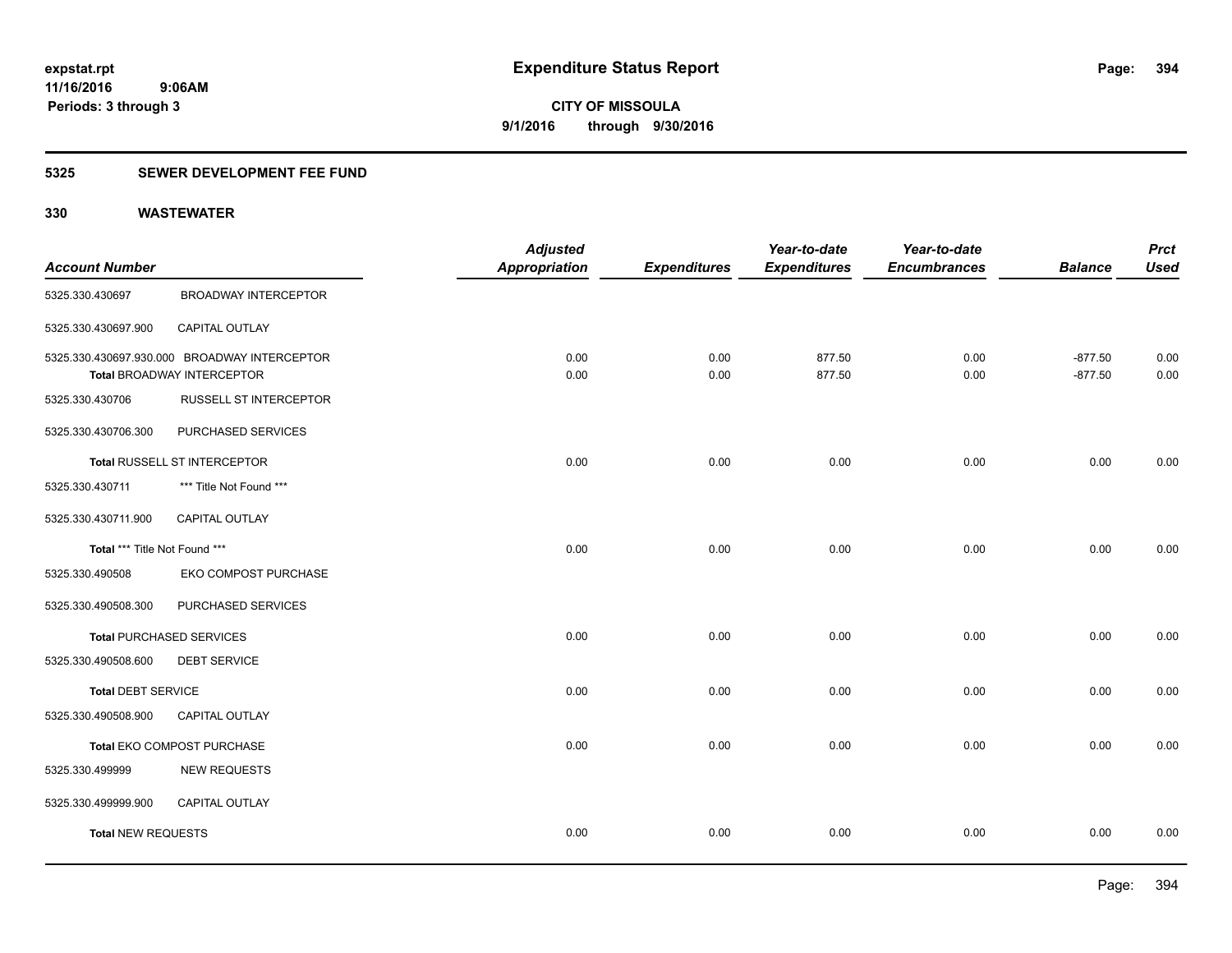## **5325 SEWER DEVELOPMENT FEE FUND**

| <b>Account Number</b>          |                                         | <b>Adjusted</b><br>Appropriation | <b>Expenditures</b> | Year-to-date<br><b>Expenditures</b> | Year-to-date<br><b>Encumbrances</b> | <b>Balance</b> | <b>Prct</b><br>Used |
|--------------------------------|-----------------------------------------|----------------------------------|---------------------|-------------------------------------|-------------------------------------|----------------|---------------------|
| 5325.330.510110                | MERCHANT SERVICES                       |                                  |                     |                                     |                                     |                |                     |
| 5325.330.510110.500            | <b>FIXED CHARGES</b>                    |                                  |                     |                                     |                                     |                |                     |
| <b>Total MERCHANT SERVICES</b> |                                         | 0.00                             | 0.00                | 0.00                                | 0.00                                | 0.00           | 0.00                |
|                                | <b>Total SEWER DEVELOPMENT FEE FUND</b> | 0.00                             | 386,792.94          | 398,320.89                          | 0.00                                | $-398,320.89$  | 0.00                |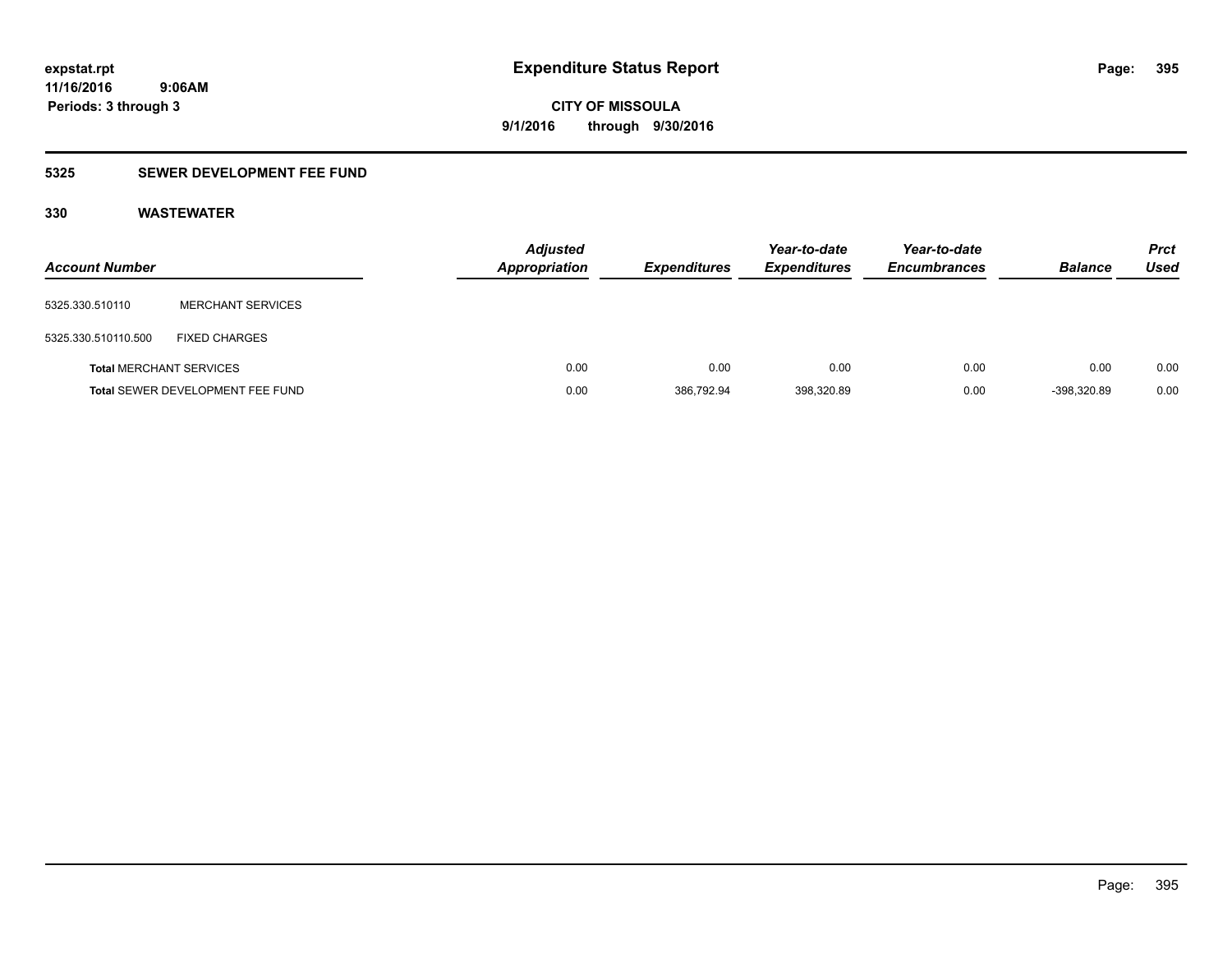#### **5340 SEWER CONSTRUCTION FUND**

| <b>Account Number</b>      |                                                                                  | <b>Adjusted</b><br>Appropriation | <b>Expenditures</b>  | Year-to-date<br><b>Expenditures</b> | Year-to-date<br><b>Encumbrances</b> | <b>Balance</b>               | <b>Prct</b><br><b>Used</b> |
|----------------------------|----------------------------------------------------------------------------------|----------------------------------|----------------------|-------------------------------------|-------------------------------------|------------------------------|----------------------------|
| 5340.330.430620            | <b>FACILITIES</b>                                                                |                                  |                      |                                     |                                     |                              |                            |
| 5340.330.430620.900        | <b>CAPITAL OUTLAY</b>                                                            |                                  |                      |                                     |                                     |                              |                            |
| <b>Total FACILITIES</b>    |                                                                                  | 0.00                             | 0.00                 | 0.00                                | 0.00                                | 0.00                         | 0.00                       |
| 5340.330.430631            | UV DISINFECTION                                                                  |                                  |                      |                                     |                                     |                              |                            |
| 5340.330.430631.300        | PURCHASED SERVICES                                                               |                                  |                      |                                     |                                     |                              |                            |
| Total UV DISINFECTION      |                                                                                  | 0.00                             | 0.00                 | 0.00                                | 0.00                                | 0.00                         | 0.00                       |
| 5340.330.430632            | <b>DEWATERING SCREW PRESS</b>                                                    |                                  |                      |                                     |                                     |                              |                            |
| 5340.330.430632.800        | OTHER OBJECTS                                                                    |                                  |                      |                                     |                                     |                              |                            |
| <b>Total OTHER OBJECTS</b> |                                                                                  | 0.00                             | 0.00                 | 0.00                                | 0.00                                | 0.00                         | 0.00                       |
| 5340.330.430632.900        | <b>CAPITAL OUTLAY</b>                                                            |                                  |                      |                                     |                                     |                              |                            |
|                            | <b>Total DEWATERING SCREW PRESS</b>                                              | 0.00                             | 0.00                 | 0.00                                | 0.00                                | 0.00                         | 0.00                       |
| 5340.330.430682            | RESERVE ST LIFT STATION                                                          |                                  |                      |                                     |                                     |                              |                            |
| 5340.330.430682.900        | CAPITAL OUTLAY                                                                   |                                  |                      |                                     |                                     |                              |                            |
|                            | 5340.330.430682.930.000 RESERVE ST LIFT STATION<br>Total RESERVE ST LIFT STATION | 0.00<br>0.00                     | 4,614.07<br>4,614.07 | 18,543.16<br>18,543.16              | 0.00<br>0.00                        | $-18,543.16$<br>$-18,543.16$ | 0.00<br>0.00               |
| 5340.330.430697            | <b>BROADWAY INTERCEPTOR</b>                                                      |                                  |                      |                                     |                                     |                              |                            |
| 5340.330.430697.300        | PURCHASED SERVICES                                                               |                                  |                      |                                     |                                     |                              |                            |
|                            | <b>Total BROADWAY INTERCEPTOR</b>                                                | 0.00                             | 0.00                 | 0.00                                | 0.00                                | 0.00                         | 0.00                       |
| 5340.330.430700            | <b>LINDA VISTA BLVD</b>                                                          |                                  |                      |                                     |                                     |                              |                            |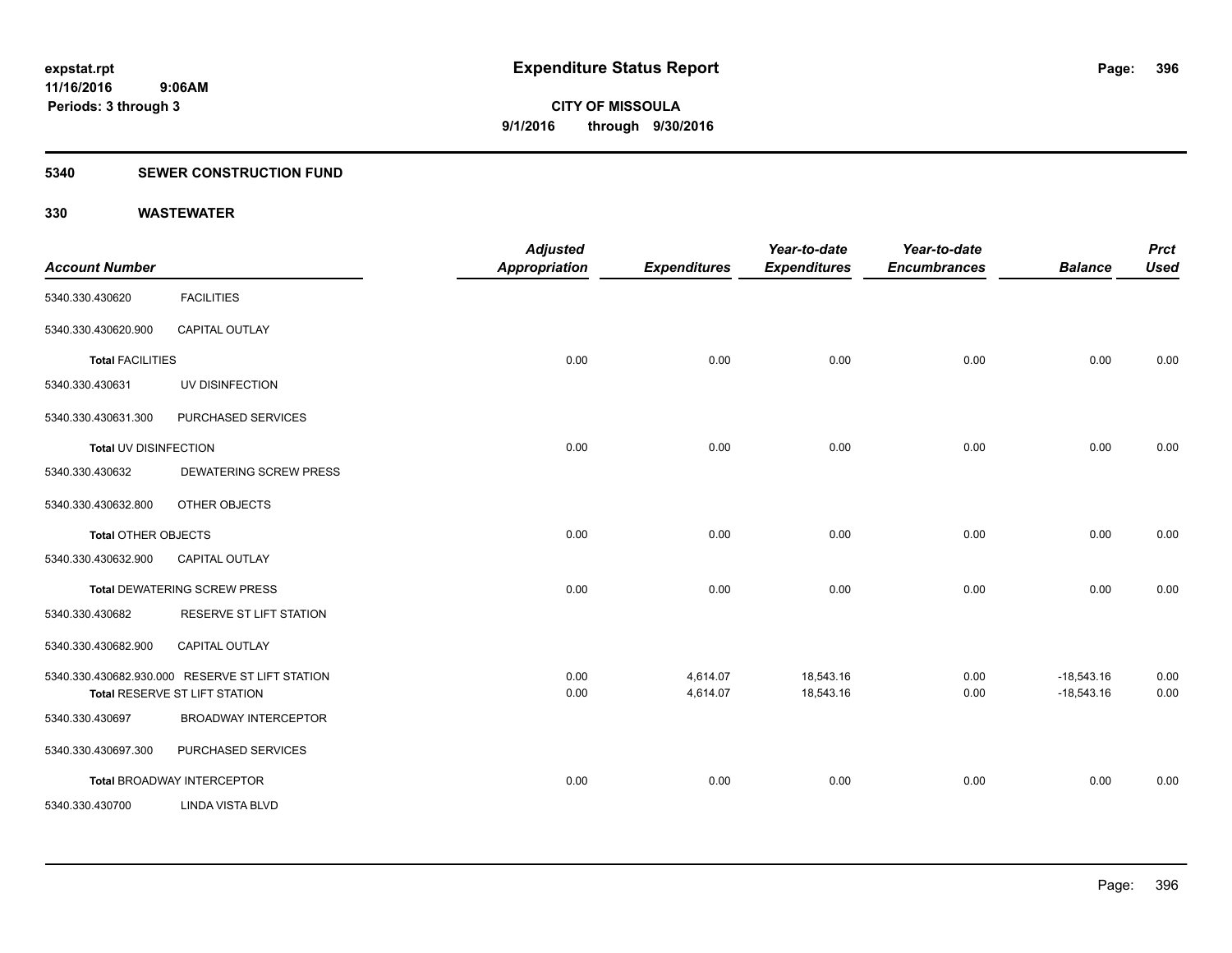### **5340 SEWER CONSTRUCTION FUND**

|                               |                                          | <b>Adjusted</b>      |                     | Year-to-date        | Year-to-date        |                | <b>Prct</b> |
|-------------------------------|------------------------------------------|----------------------|---------------------|---------------------|---------------------|----------------|-------------|
| <b>Account Number</b>         |                                          | <b>Appropriation</b> | <b>Expenditures</b> | <b>Expenditures</b> | <b>Encumbrances</b> | <b>Balance</b> | <b>Used</b> |
| 5340.330.430700.900           | <b>CAPITAL OUTLAY</b>                    |                      |                     |                     |                     |                |             |
|                               | 5340.330.430700.930.000 LINDA VISTA BLVD | 0.00                 | 241,034.36          | 414,644.82          | 0.00                | -414,644.82    | 0.00        |
| <b>Total LINDA VISTA BLVD</b> |                                          | 0.00                 | 241,034.36          | 414,644.82          | 0.00                | -414,644.82    | 0.00        |
| 5340.330.430701               | E RESERVE ST COLLECTOR                   |                      |                     |                     |                     |                |             |
| 5340.330.430701.800           | OTHER OBJECTS                            |                      |                     |                     |                     |                |             |
| <b>Total OTHER OBJECTS</b>    |                                          | 0.00                 | 0.00                | 0.00                | 0.00                | 0.00           | 0.00        |
| 5340.330.430701.900           | <b>CAPITAL OUTLAY</b>                    |                      |                     |                     |                     |                |             |
|                               | Total E RESERVE ST COLLECTOR             | 0.00                 | 0.00                | 0.00                | 0.00                | 0.00           | 0.00        |
| 5340.330.510110               | <b>MERCHANT SERVICES</b>                 |                      |                     |                     |                     |                |             |
| 5340.330.510110.500           | <b>FIXED CHARGES</b>                     |                      |                     |                     |                     |                |             |
|                               | <b>Total MERCHANT SERVICES</b>           | 0.00                 | 0.00                | 0.00                | 0.00                | 0.00           | 0.00        |
| <b>Total WASTEWATER</b>       |                                          | 0.00                 | 245,648.43          | 433,187.98          | 0.00                | -433,187.98    | 0.00        |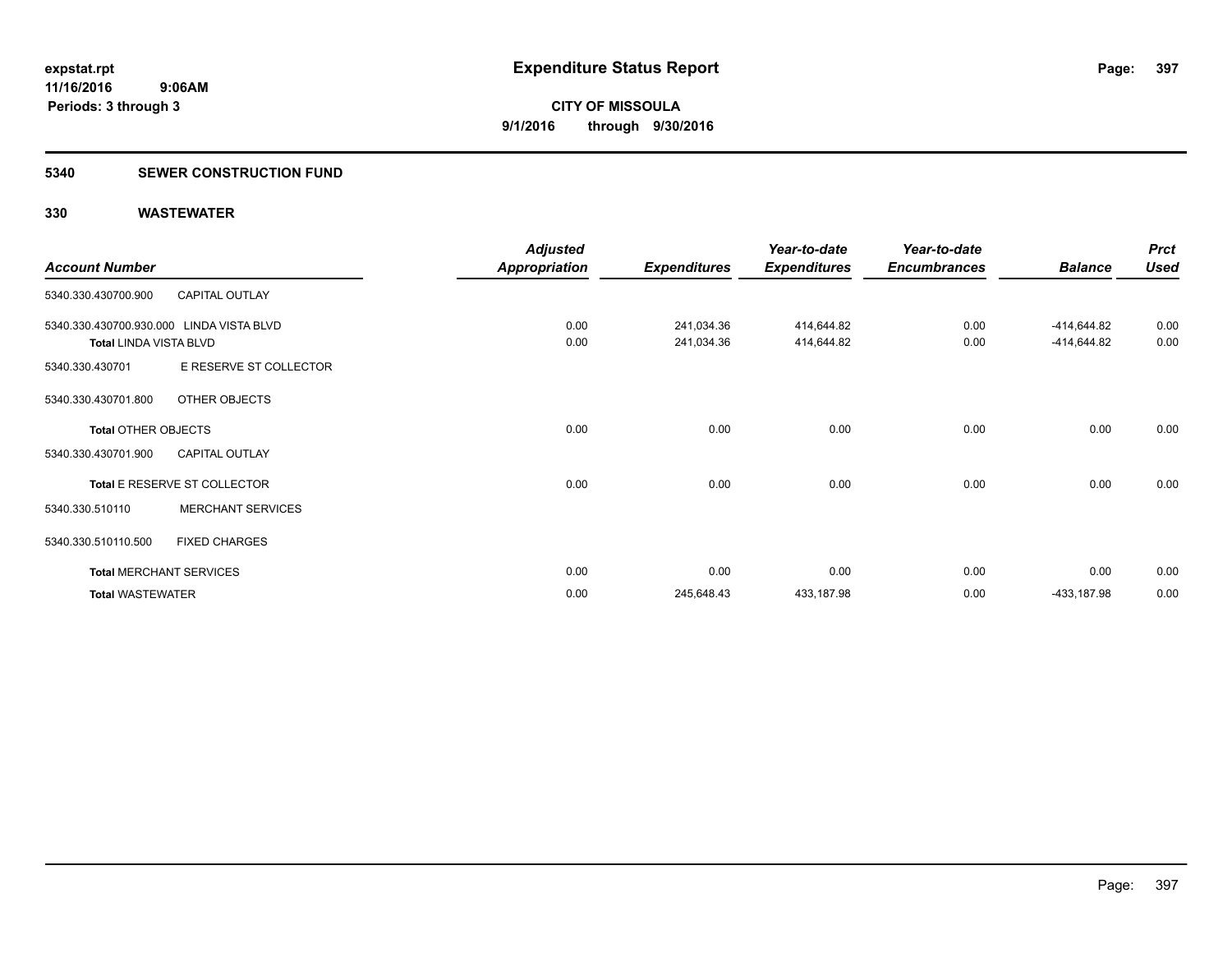### **5340 SEWER CONSTRUCTION FUND**

### **334 STORM WATER**

| <b>Account Number</b>          |                    | <b>Adjusted</b><br><b>Appropriation</b> | <b>Expenditures</b> | Year-to-date<br><b>Expenditures</b> | Year-to-date<br><b>Encumbrances</b> | <b>Balance</b> | <b>Prct</b><br><b>Used</b> |
|--------------------------------|--------------------|-----------------------------------------|---------------------|-------------------------------------|-------------------------------------|----------------|----------------------------|
| 5340.334.430210                | ADMINISTRATION     |                                         |                     |                                     |                                     |                |                            |
| 5340.334.430210.100            | PERSONAL SERVICES  |                                         |                     |                                     |                                     |                |                            |
| <b>Total PERSONAL SERVICES</b> |                    | 0.00                                    | 0.00                | 0.00                                | 0.00                                | 0.00           | 0.00                       |
| 5340.334.430210.200            | <b>SUPPLIES</b>    |                                         |                     |                                     |                                     |                |                            |
| <b>Total SUPPLIES</b>          |                    | 0.00                                    | 0.00                | 0.00                                | 0.00                                | 0.00           | 0.00                       |
| 5340.334.430210.300            | PURCHASED SERVICES |                                         |                     |                                     |                                     |                |                            |
| <b>Total STORM WATER</b>       |                    | 0.00                                    | 0.00                | 0.00                                | 0.00                                | 0.00           | 0.00                       |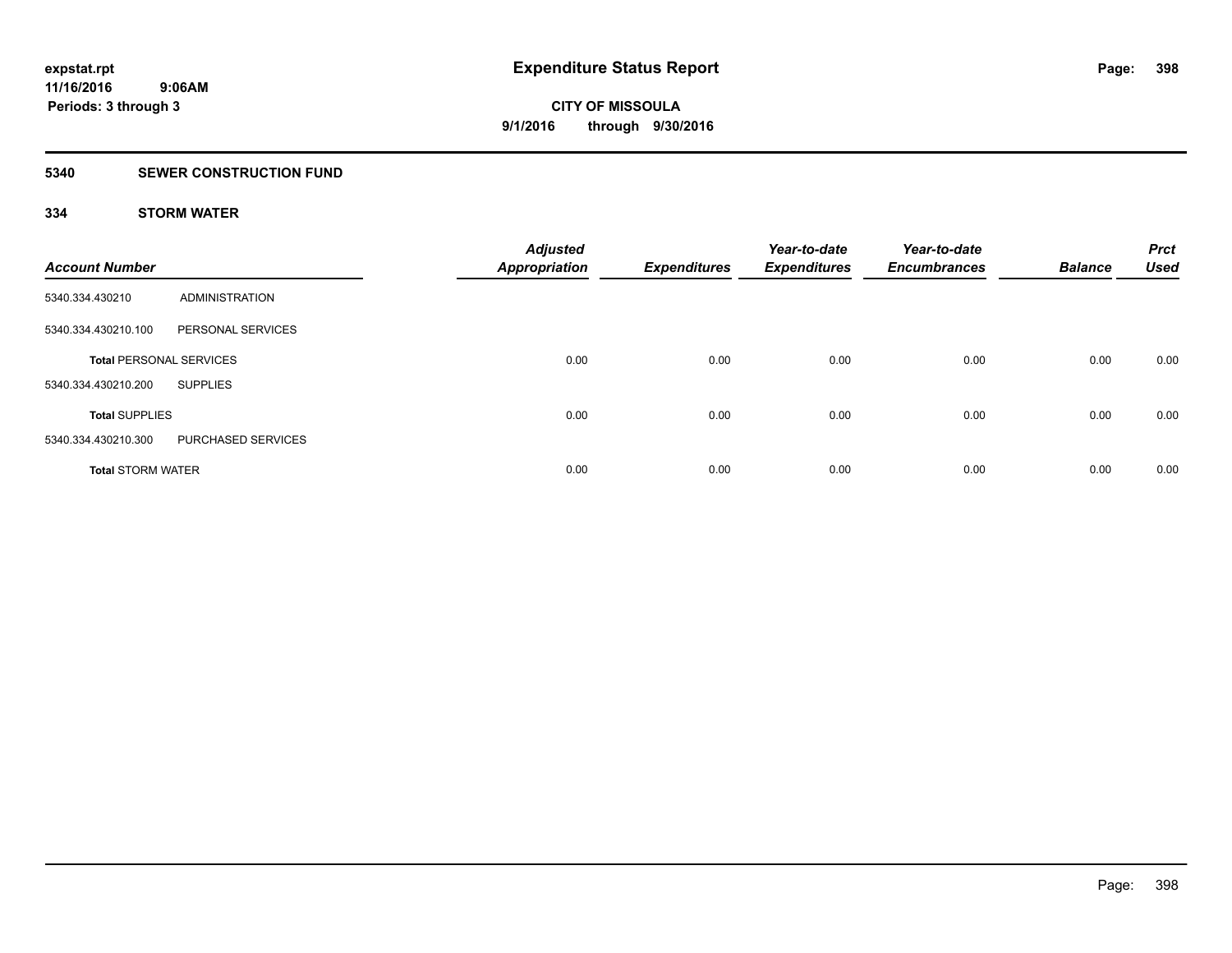### **5340 SEWER CONSTRUCTION FUND**

### **390 NON-DEPARTMENTAL**

| <b>Account Number</b>                |                                      | <b>Adjusted</b><br><b>Appropriation</b> | <b>Expenditures</b> | Year-to-date<br><b>Expenditures</b> | Year-to-date<br><b>Encumbrances</b> | <b>Balance</b> | <b>Prct</b><br>Used |
|--------------------------------------|--------------------------------------|-----------------------------------------|---------------------|-------------------------------------|-------------------------------------|----------------|---------------------|
| 5340.390.430963                      | <b>BIOGAS ELECTRICAL GENERATION</b>  |                                         |                     |                                     |                                     |                |                     |
| 5340.390.430963.900                  | CAPITAL OUTLAY                       |                                         |                     |                                     |                                     |                |                     |
| 5340.390.430963.930.000 IMPROVEMENTS |                                      | 0.00                                    | 3.718.43            | 5.271.10                            | 0.00                                | $-5.271.10$    | 0.00                |
| <b>Total NON-DEPARTMENTAL</b>        |                                      | 0.00                                    | 3.718.43            | 5.271.10                            | 0.00                                | $-5.271.10$    | 0.00                |
|                                      | <b>Total SEWER CONSTRUCTION FUND</b> | 0.00                                    | 249.366.86          | 438.459.08                          | 0.00                                | -438.459.08    | 0.00                |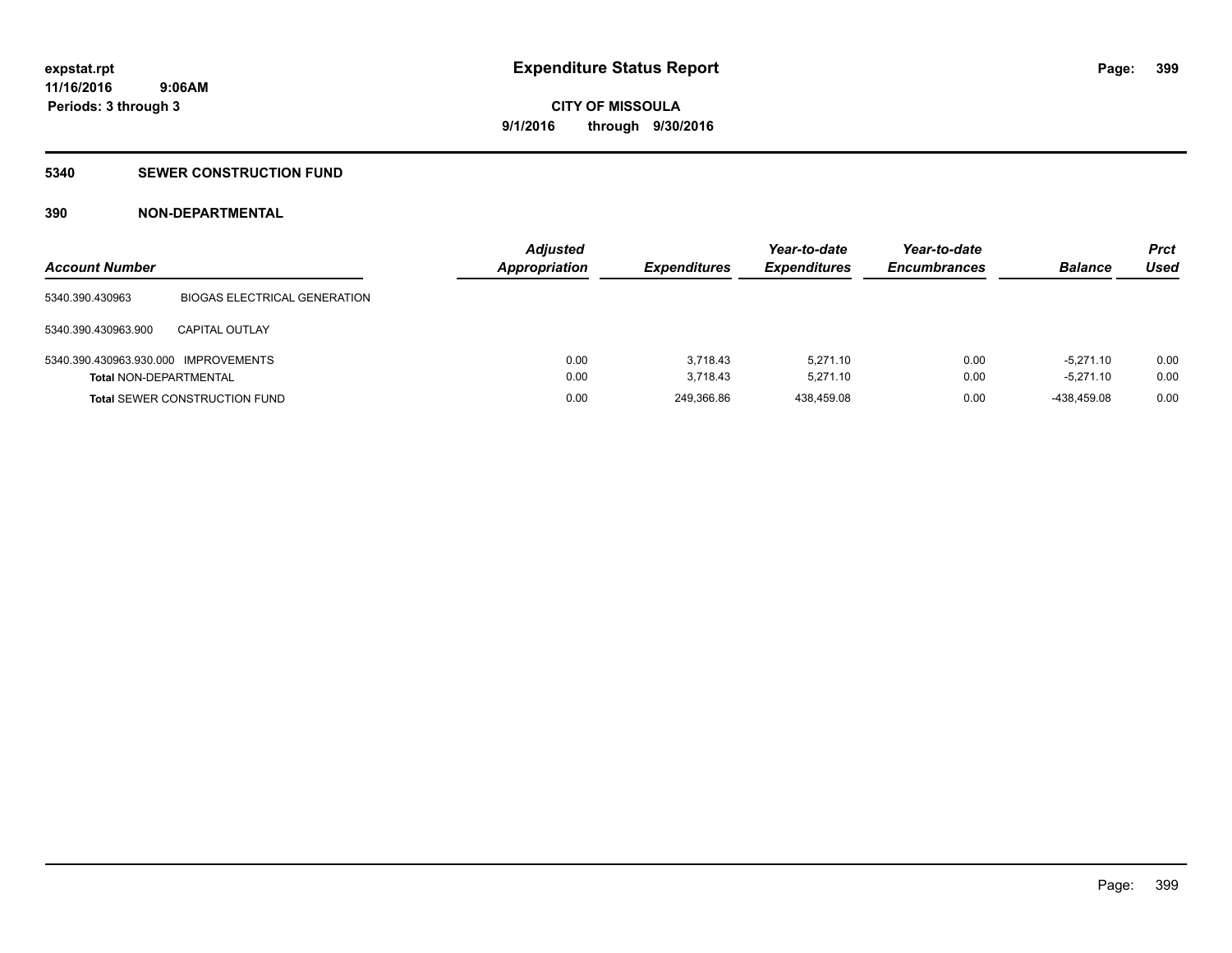**CITY OF MISSOULA 9/1/2016 through 9/30/2016**

### **5361 2001 SEWER REVENUE BONDS-DEBT SERVICE**

| <b>Account Number</b> |                                                    | <b>Adjusted</b><br>Appropriation | <b>Expenditures</b> | Year-to-date<br><b>Expenditures</b> | Year-to-date<br><b>Encumbrances</b> | <b>Balance</b> | <b>Prct</b><br><b>Used</b> |
|-----------------------|----------------------------------------------------|----------------------------------|---------------------|-------------------------------------|-------------------------------------|----------------|----------------------------|
| 5361.330.490200       | REVENUE BOND DEBT SERVICE                          |                                  |                     |                                     |                                     |                |                            |
| 5361.330.490200.600   | <b>DEBT SERVICE</b>                                |                                  |                     |                                     |                                     |                |                            |
|                       | <b>Total REVENUE BOND DEBT SERVICE</b>             | 0.00                             | 0.00                | 0.00                                | 0.00                                | 0.00           | 0.00                       |
| 5361.330.510110       | <b>MERCHANT SERVICES</b>                           |                                  |                     |                                     |                                     |                |                            |
| 5361.330.510110.500   | <b>FIXED CHARGES</b>                               |                                  |                     |                                     |                                     |                |                            |
|                       | <b>Total MERCHANT SERVICES</b>                     | 0.00                             | 0.00                | 0.00                                | 0.00                                | 0.00           | 0.00                       |
|                       | <b>Total 2001 SEWER REVENUE BONDS-DEBT SERVICE</b> | 0.00                             | 0.00                | 0.00                                | 0.00                                | 0.00           | 0.00                       |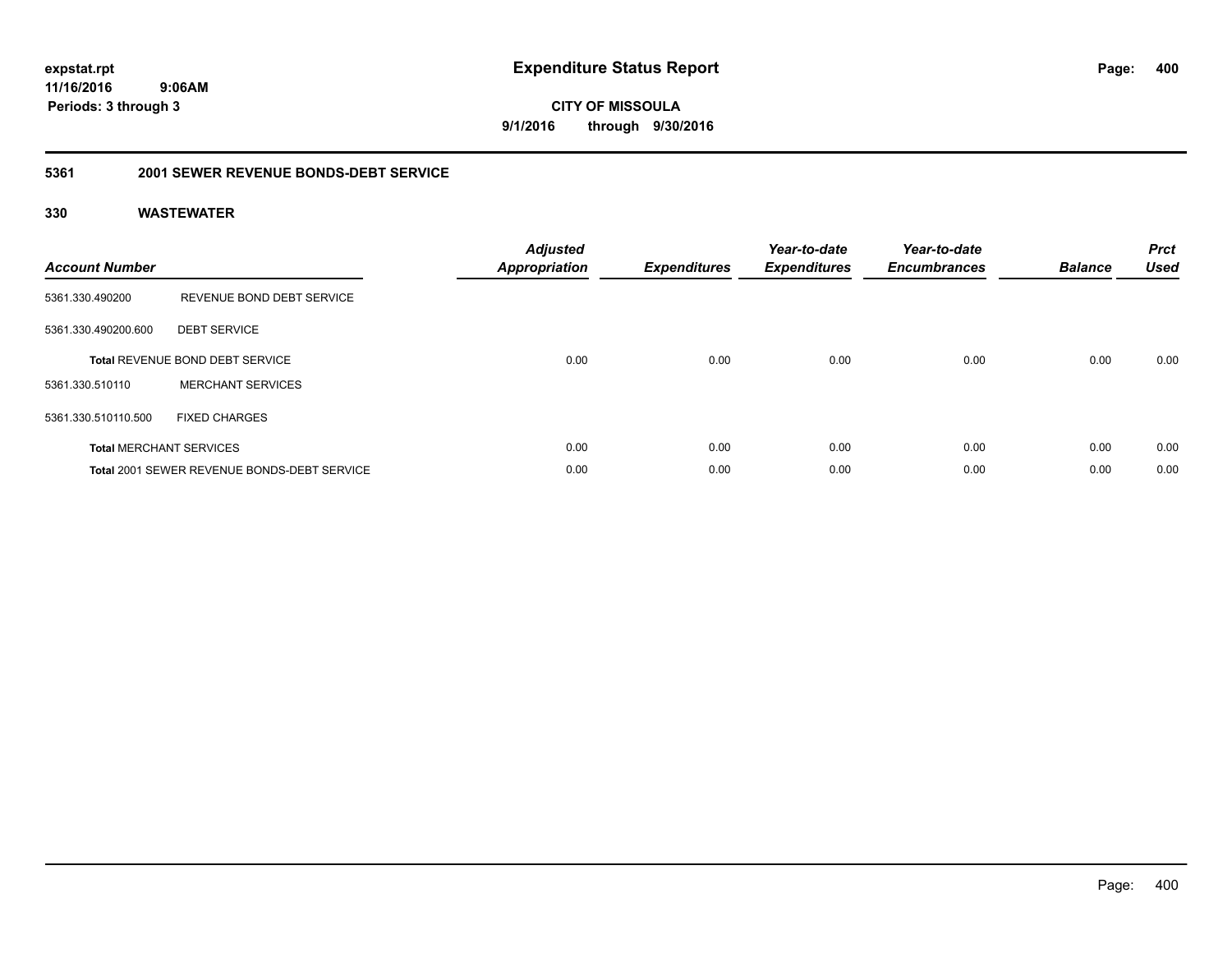**CITY OF MISSOULA 9/1/2016 through 9/30/2016**

### **5362 00 SEWER REVENUE BOND - SERIES B DEBT SE**

| <b>Account Number</b>     |                                                | <b>Adjusted</b><br><b>Appropriation</b> | <b>Expenditures</b> | Year-to-date<br><b>Expenditures</b> | Year-to-date<br><b>Encumbrances</b> | <b>Balance</b> | <b>Prct</b><br><b>Used</b> |
|---------------------------|------------------------------------------------|-----------------------------------------|---------------------|-------------------------------------|-------------------------------------|----------------|----------------------------|
| 5362.330.490200           | REVENUE BOND DEBT SERVICE                      |                                         |                     |                                     |                                     |                |                            |
| 5362.330.490200.600       | <b>DEBT SERVICE</b>                            |                                         |                     |                                     |                                     |                |                            |
| <b>Total DEBT SERVICE</b> |                                                | 0.00                                    | 0.00                | 0.00                                | 0.00                                | 0.00           | 0.00                       |
| 5362.330.490200.800       | OTHER OBJECTS                                  |                                         |                     |                                     |                                     |                |                            |
|                           | <b>Total REVENUE BOND DEBT SERVICE</b>         | 0.00                                    | 0.00                | 0.00                                | 0.00                                | 0.00           | 0.00                       |
| 5362.330.510110           | <b>MERCHANT SERVICES</b>                       |                                         |                     |                                     |                                     |                |                            |
| 5362.330.510110.500       | <b>FIXED CHARGES</b>                           |                                         |                     |                                     |                                     |                |                            |
|                           | <b>Total MERCHANT SERVICES</b>                 | 0.00                                    | 0.00                | 0.00                                | 0.00                                | 0.00           | 0.00                       |
|                           | Total 00 SEWER REVENUE BOND - SERIES B DEBT SE | 0.00                                    | 0.00                | 0.00                                | 0.00                                | 0.00           | 0.00                       |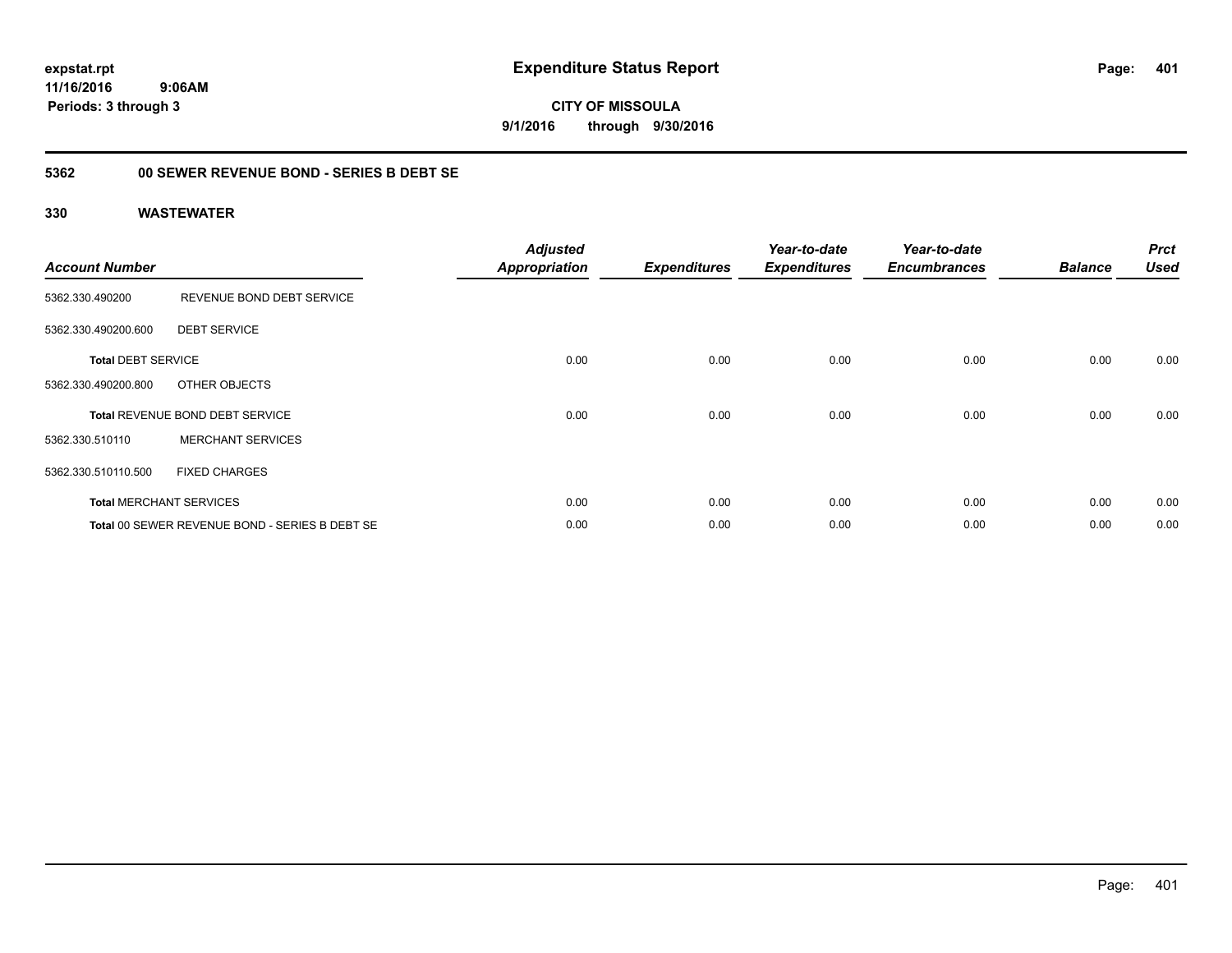**CITY OF MISSOULA 9/1/2016 through 9/30/2016**

### **5363 92 SEWER REVENUE BOND SERIES A DEBT SERV**

| <b>Account Number</b> |                                                       | <b>Adjusted</b><br><b>Appropriation</b> | <b>Expenditures</b> | Year-to-date<br><b>Expenditures</b> | Year-to-date<br><b>Encumbrances</b> | <b>Balance</b> | <b>Prct</b><br><b>Used</b> |
|-----------------------|-------------------------------------------------------|-----------------------------------------|---------------------|-------------------------------------|-------------------------------------|----------------|----------------------------|
| 5363.330.490200       | REVENUE BOND DEBT SERVICE                             |                                         |                     |                                     |                                     |                |                            |
| 5363.330.490200.600   | <b>DEBT SERVICE</b>                                   |                                         |                     |                                     |                                     |                |                            |
|                       | <b>Total REVENUE BOND DEBT SERVICE</b>                | 0.00                                    | 0.00                | 0.00                                | 0.00                                | 0.00           | 0.00                       |
| 5363.330.510110       | <b>MERCHANT SERVICES</b>                              |                                         |                     |                                     |                                     |                |                            |
| 5363.330.510110.500   | <b>FIXED CHARGES</b>                                  |                                         |                     |                                     |                                     |                |                            |
|                       | <b>Total MERCHANT SERVICES</b>                        | 0.00                                    | 0.00                | 0.00                                | 0.00                                | 0.00           | 0.00                       |
|                       | <b>Total 92 SEWER REVENUE BOND SERIES A DEBT SERV</b> | 0.00                                    | 0.00                | 0.00                                | 0.00                                | 0.00           | 0.00                       |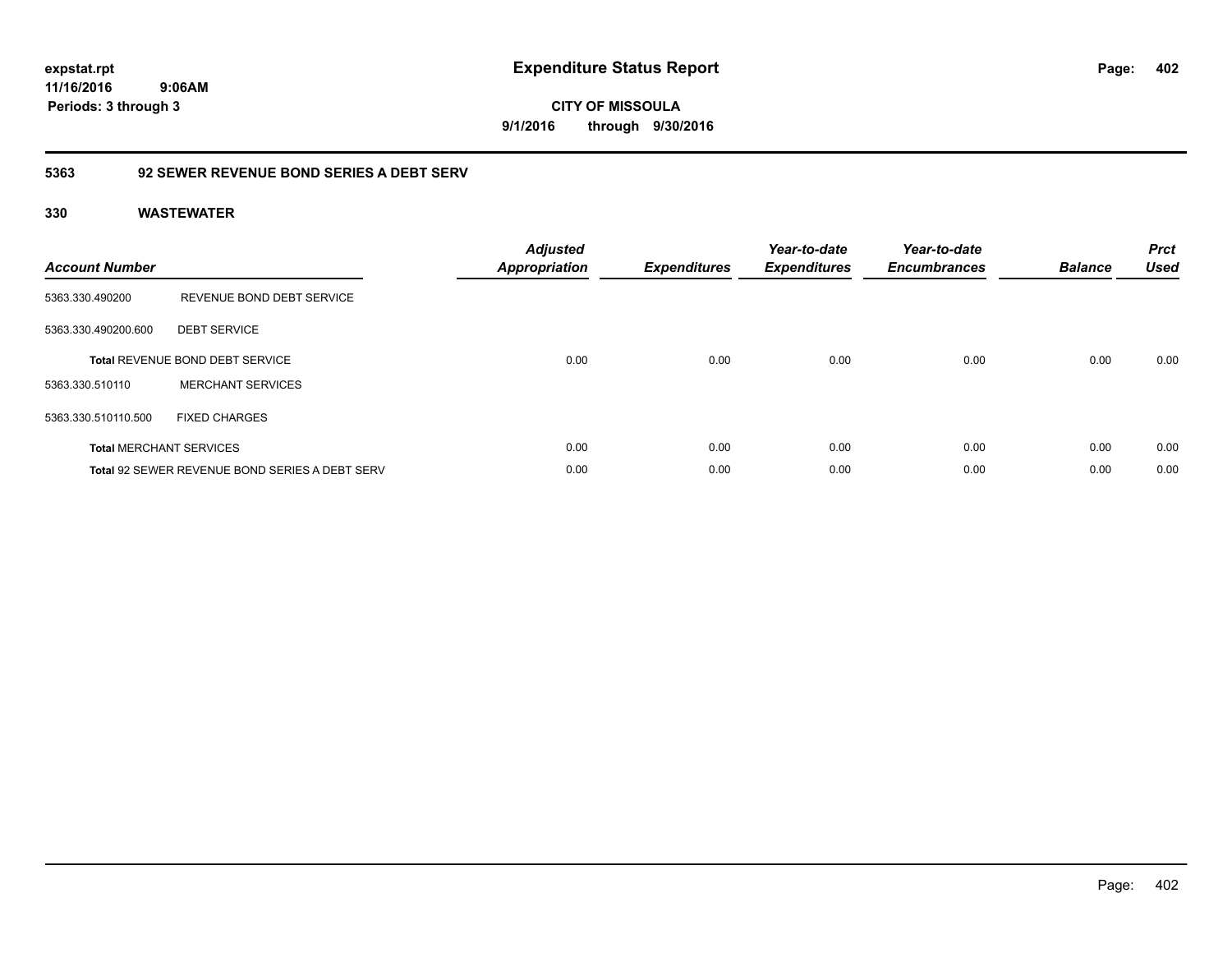**CITY OF MISSOULA 9/1/2016 through 9/30/2016**

### **5364 92 SEWER REVENUE BOND - SERIES B DEBT S**

| <b>Account Number</b> |                                               | <b>Adjusted</b><br>Appropriation | <b>Expenditures</b> | Year-to-date<br><b>Expenditures</b> | Year-to-date<br><b>Encumbrances</b> | <b>Balance</b> | <b>Prct</b><br><b>Used</b> |
|-----------------------|-----------------------------------------------|----------------------------------|---------------------|-------------------------------------|-------------------------------------|----------------|----------------------------|
| 5364.330.490200       | REVENUE BOND DEBT SERVICE                     |                                  |                     |                                     |                                     |                |                            |
| 5364.330.490200.600   | <b>DEBT SERVICE</b>                           |                                  |                     |                                     |                                     |                |                            |
|                       | <b>Total REVENUE BOND DEBT SERVICE</b>        | 0.00                             | 0.00                | 0.00                                | 0.00                                | 0.00           | 0.00                       |
| 5364.330.510110       | <b>MERCHANT SERVICES</b>                      |                                  |                     |                                     |                                     |                |                            |
| 5364.330.510110.500   | <b>FIXED CHARGES</b>                          |                                  |                     |                                     |                                     |                |                            |
|                       | <b>Total MERCHANT SERVICES</b>                | 0.00                             | 0.00                | 0.00                                | 0.00                                | 0.00           | 0.00                       |
|                       | Total 92 SEWER REVENUE BOND - SERIES B DEBT S | 0.00                             | 0.00                | 0.00                                | 0.00                                | 0.00           | 0.00                       |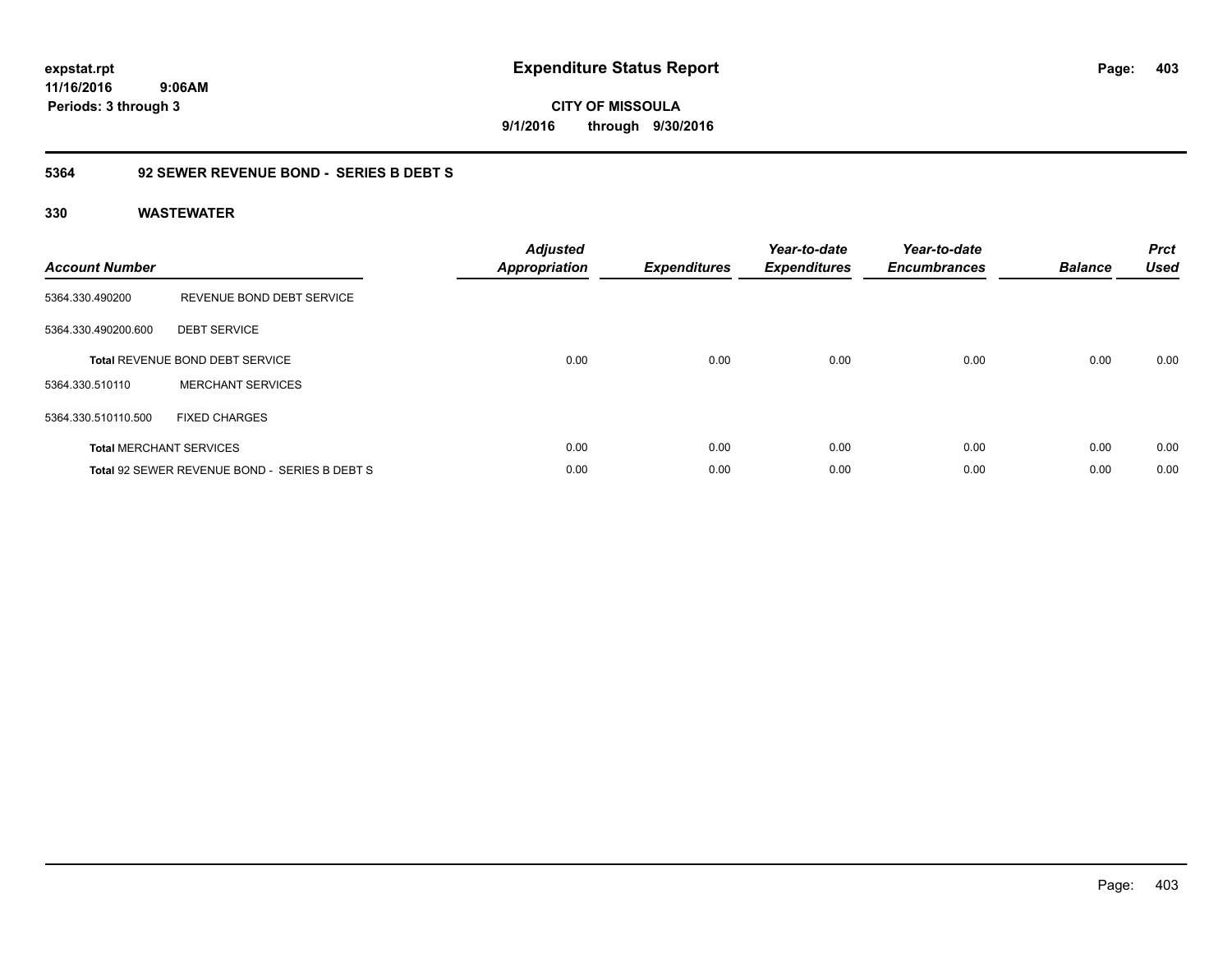**CITY OF MISSOULA 9/1/2016 through 9/30/2016**

### **5365 99 SEWER REVENUE BONDS DEBT SERVICE FUND**

| <b>Account Number</b> |                                                | <b>Adjusted</b><br>Appropriation | <b>Expenditures</b> | Year-to-date<br><b>Expenditures</b> | Year-to-date<br><b>Encumbrances</b> | <b>Balance</b> | <b>Prct</b><br><b>Used</b> |
|-----------------------|------------------------------------------------|----------------------------------|---------------------|-------------------------------------|-------------------------------------|----------------|----------------------------|
| 5365.330.490200       | REVENUE BOND DEBT SERVICE                      |                                  |                     |                                     |                                     |                |                            |
| 5365.330.490200.600   | <b>DEBT SERVICE</b>                            |                                  |                     |                                     |                                     |                |                            |
|                       | Total REVENUE BOND DEBT SERVICE                | 0.00                             | 0.00                | 0.00                                | 0.00                                | 0.00           | 0.00                       |
| 5365.330.510110       | <b>MERCHANT SERVICES</b>                       |                                  |                     |                                     |                                     |                |                            |
| 5365.330.510110.500   | <b>FIXED CHARGES</b>                           |                                  |                     |                                     |                                     |                |                            |
|                       | <b>Total MERCHANT SERVICES</b>                 | 0.00                             | 0.00                | 0.00                                | 0.00                                | 0.00           | 0.00                       |
|                       | Total 99 SEWER REVENUE BONDS DEBT SERVICE FUND | 0.00                             | 0.00                | 0.00                                | 0.00                                | 0.00           | 0.00                       |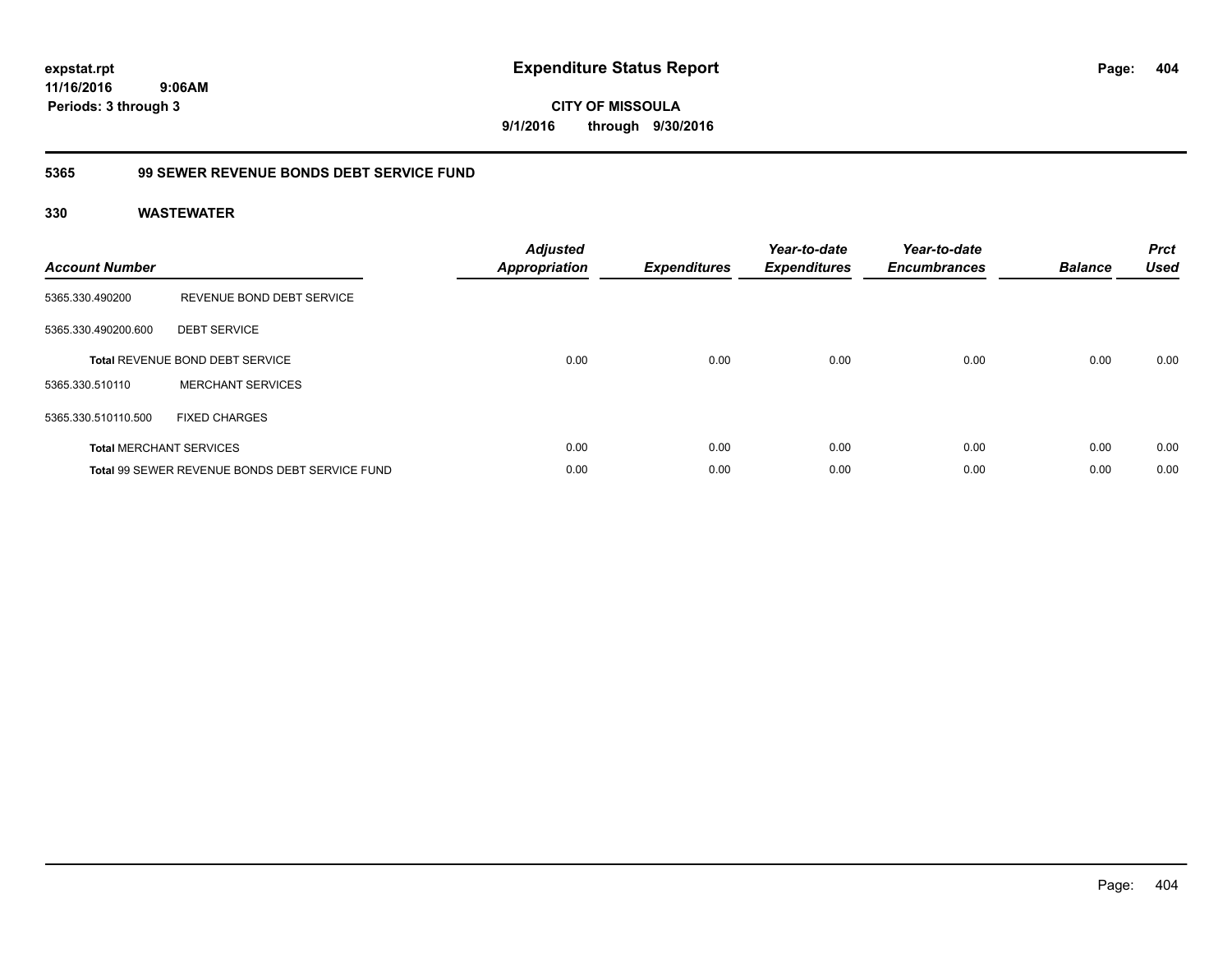**CITY OF MISSOULA 9/1/2016 through 9/30/2016**

### **5366 92 SEWER REVENUE BOND - SERIES A BOND RE**

| <b>Account Number</b>       |                                                | <b>Adjusted</b><br>Appropriation | <b>Expenditures</b> | Year-to-date<br><b>Expenditures</b> | Year-to-date<br><b>Encumbrances</b> | <b>Balance</b> | <b>Prct</b><br><b>Used</b> |
|-----------------------------|------------------------------------------------|----------------------------------|---------------------|-------------------------------------|-------------------------------------|----------------|----------------------------|
| 5366.330.430610             | ADMINISTRATION                                 |                                  |                     |                                     |                                     |                |                            |
| 5366.330.430610.800         | OTHER OBJECTS                                  |                                  |                     |                                     |                                     |                |                            |
| <b>Total ADMINISTRATION</b> |                                                | 0.00                             | 0.00                | 0.00                                | 0.00                                | 0.00           | 0.00                       |
| 5366.330.510110             | <b>MERCHANT SERVICES</b>                       |                                  |                     |                                     |                                     |                |                            |
| 5366.330.510110.500         | <b>FIXED CHARGES</b>                           |                                  |                     |                                     |                                     |                |                            |
|                             | <b>Total MERCHANT SERVICES</b>                 | 0.00                             | 0.00                | 0.00                                | 0.00                                | 0.00           | 0.00                       |
|                             | Total 92 SEWER REVENUE BOND - SERIES A BOND RE | 0.00                             | 0.00                | 0.00                                | 0.00                                | 0.00           | 0.00                       |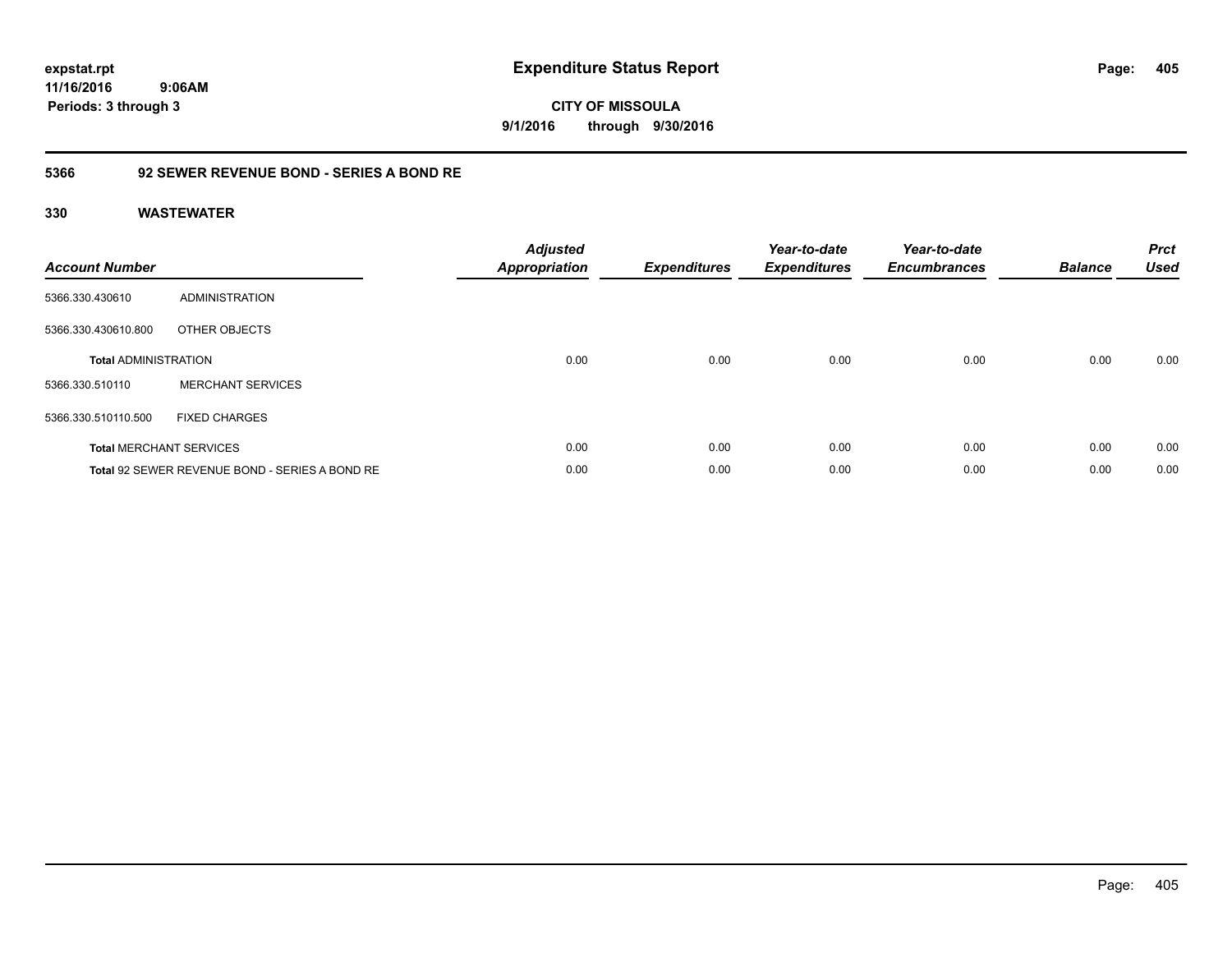**CITY OF MISSOULA 9/1/2016 through 9/30/2016**

### **5367 92 SEWER REVENUE BOND - SERIES B BOND RE**

| <b>Account Number</b>       |                                                | <b>Adjusted</b><br>Appropriation | <b>Expenditures</b> | Year-to-date<br><b>Expenditures</b> | Year-to-date<br><b>Encumbrances</b> | <b>Balance</b> | <b>Prct</b><br><b>Used</b> |
|-----------------------------|------------------------------------------------|----------------------------------|---------------------|-------------------------------------|-------------------------------------|----------------|----------------------------|
| 5367.330.430610             | ADMINISTRATION                                 |                                  |                     |                                     |                                     |                |                            |
| 5367.330.430610.800         | OTHER OBJECTS                                  |                                  |                     |                                     |                                     |                |                            |
| <b>Total ADMINISTRATION</b> |                                                | 0.00                             | 0.00                | 0.00                                | 0.00                                | 0.00           | 0.00                       |
| 5367.330.510110             | <b>MERCHANT SERVICES</b>                       |                                  |                     |                                     |                                     |                |                            |
| 5367.330.510110.500         | <b>FIXED CHARGES</b>                           |                                  |                     |                                     |                                     |                |                            |
|                             | <b>Total MERCHANT SERVICES</b>                 | 0.00                             | 0.00                | 0.00                                | 0.00                                | 0.00           | 0.00                       |
|                             | Total 92 SEWER REVENUE BOND - SERIES B BOND RE | 0.00                             | 0.00                | 0.00                                | 0.00                                | 0.00           | 0.00                       |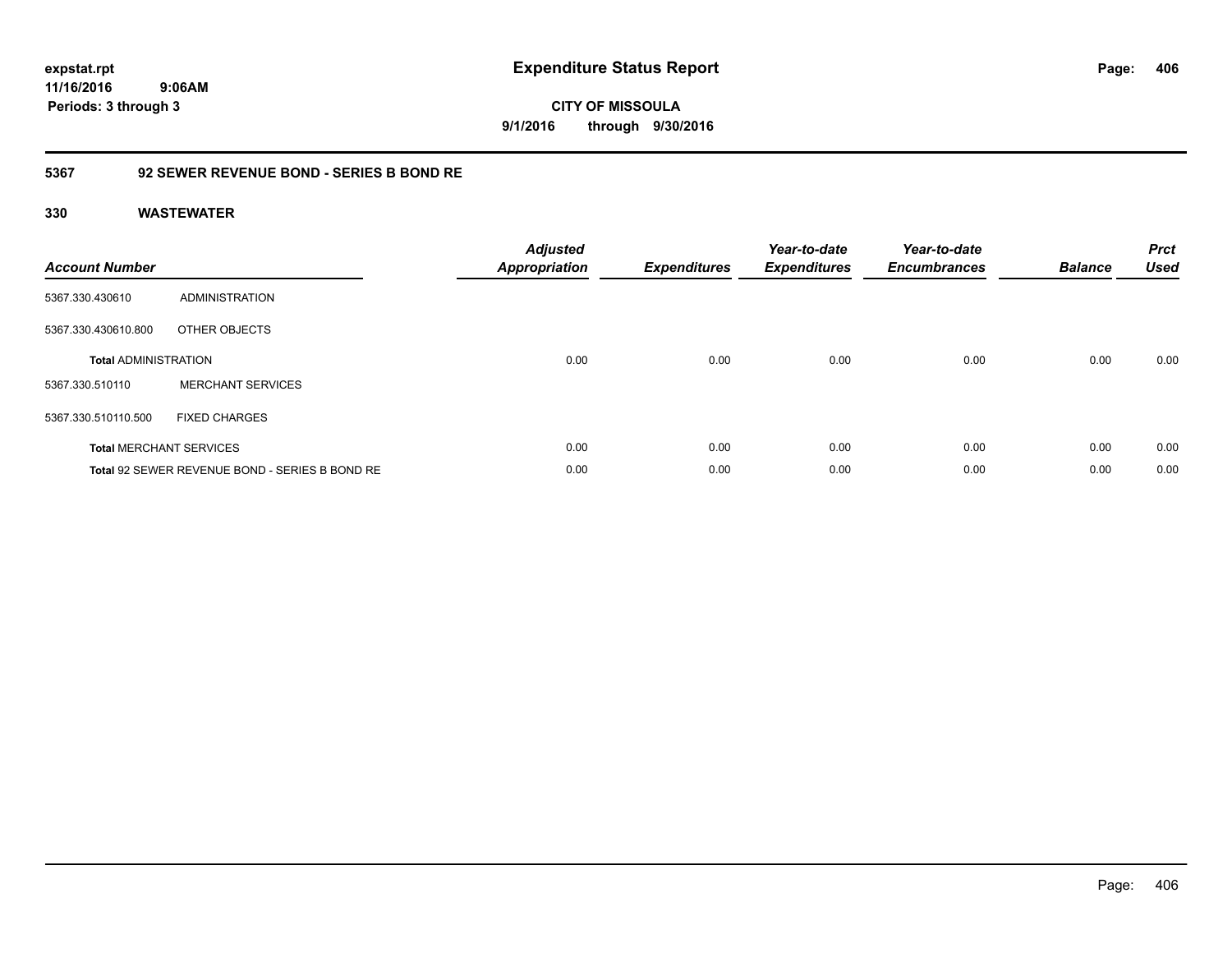**CITY OF MISSOULA 9/1/2016 through 9/30/2016**

## **5368 00 SEWER REVENUE BOND RESERVE FUND**

| <b>Account Number</b>       |                                          | <b>Adjusted</b><br><b>Appropriation</b> | <b>Expenditures</b> | Year-to-date<br><b>Expenditures</b> | Year-to-date<br><b>Encumbrances</b> | <b>Balance</b> | <b>Prct</b><br><b>Used</b> |
|-----------------------------|------------------------------------------|-----------------------------------------|---------------------|-------------------------------------|-------------------------------------|----------------|----------------------------|
| 5368.330.430610             | ADMINISTRATION                           |                                         |                     |                                     |                                     |                |                            |
| 5368.330.430610.800         | OTHER OBJECTS                            |                                         |                     |                                     |                                     |                |                            |
| <b>Total ADMINISTRATION</b> |                                          | 0.00                                    | 0.00                | 0.00                                | 0.00                                | 0.00           | 0.00                       |
| 5368.330.510110             | <b>MERCHANT SERVICES</b>                 |                                         |                     |                                     |                                     |                |                            |
| 5368.330.510110.500         | <b>FIXED CHARGES</b>                     |                                         |                     |                                     |                                     |                |                            |
|                             | <b>Total MERCHANT SERVICES</b>           | 0.00                                    | 0.00                | 0.00                                | 0.00                                | 0.00           | 0.00                       |
|                             | Total 00 SEWER REVENUE BOND RESERVE FUND | 0.00                                    | 0.00                | 0.00                                | 0.00                                | 0.00           | 0.00                       |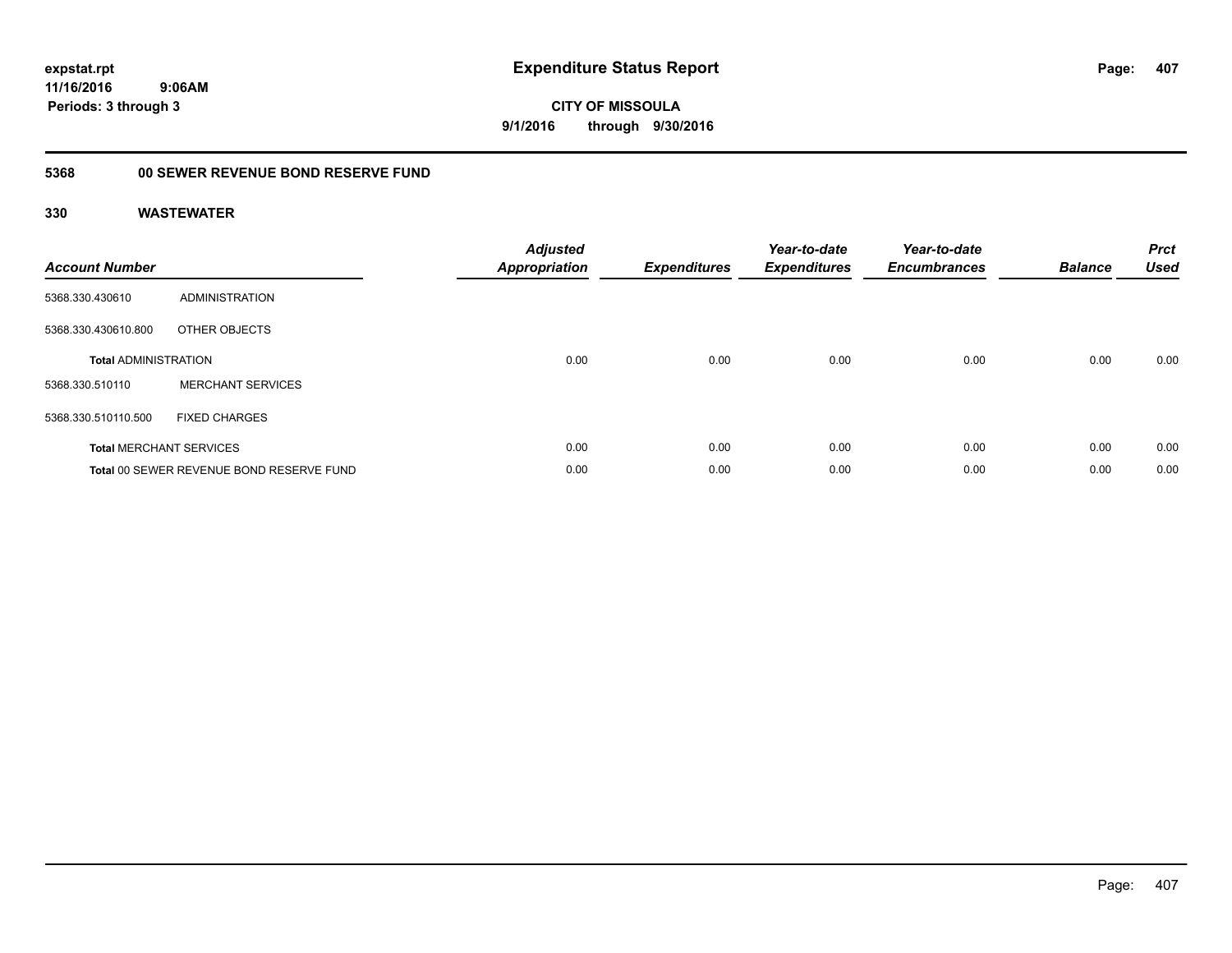### **5369 2001 SEWER REVENUE BOND**

| <b>Account Number</b>       |                                | <b>Adjusted</b><br>Appropriation | <b>Expenditures</b> | Year-to-date<br><b>Expenditures</b> | Year-to-date<br><b>Encumbrances</b> | <b>Balance</b> | <b>Prct</b><br><b>Used</b> |
|-----------------------------|--------------------------------|----------------------------------|---------------------|-------------------------------------|-------------------------------------|----------------|----------------------------|
| 5369.330.430610             | <b>ADMINISTRATION</b>          |                                  |                     |                                     |                                     |                |                            |
| 5369.330.430610.800         | OTHER OBJECTS                  |                                  |                     |                                     |                                     |                |                            |
| <b>Total ADMINISTRATION</b> |                                | 0.00                             | 0.00                | 0.00                                | 0.00                                | 0.00           | 0.00                       |
| 5369.330.510110             | <b>MERCHANT SERVICES</b>       |                                  |                     |                                     |                                     |                |                            |
| 5369.330.510110.500         | <b>FIXED CHARGES</b>           |                                  |                     |                                     |                                     |                |                            |
|                             | <b>Total MERCHANT SERVICES</b> | 0.00                             | 0.00                | 0.00                                | 0.00                                | 0.00           | 0.00                       |
|                             | Total 2001 SEWER REVENUE BOND  | 0.00                             | 0.00                | 0.00                                | 0.00                                | 0.00           | 0.00                       |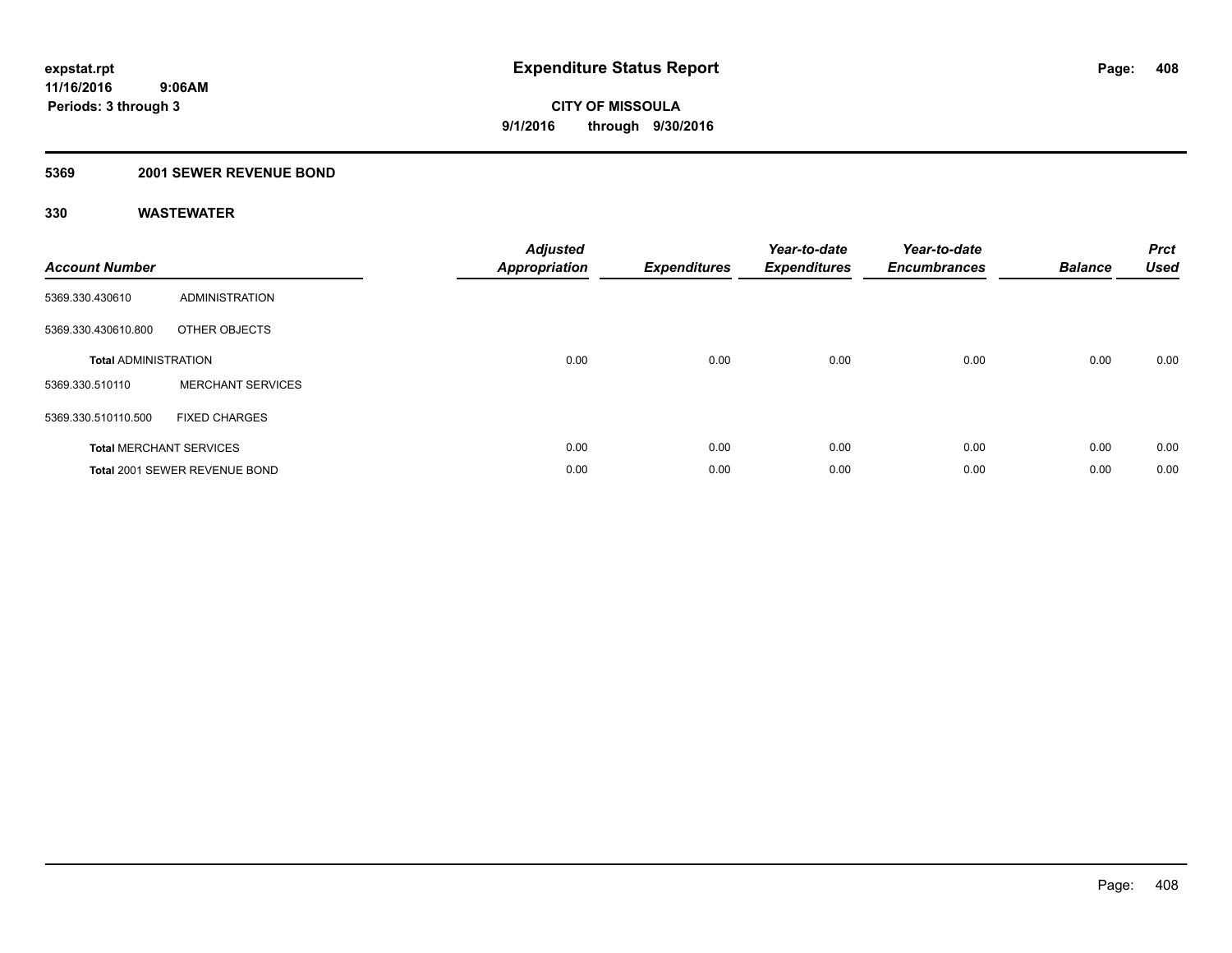**expstat.rpt Expenditure Status Report** 

**11/16/2016 9:06AM Periods: 3 through 3**

**CITY OF MISSOULA 9/1/2016 through 9/30/2016**

### **5370 99 SEWER REVENUE BOND RESERVE FUND**

| <b>Account Number</b>       |                                          | <b>Adjusted</b><br>Appropriation | <b>Expenditures</b> | Year-to-date<br><b>Expenditures</b> | Year-to-date<br><b>Encumbrances</b> | <b>Balance</b> | <b>Prct</b><br><b>Used</b> |
|-----------------------------|------------------------------------------|----------------------------------|---------------------|-------------------------------------|-------------------------------------|----------------|----------------------------|
| 5370.330.430610             | ADMINISTRATION                           |                                  |                     |                                     |                                     |                |                            |
| 5370.330.430610.800         | OTHER OBJECTS                            |                                  |                     |                                     |                                     |                |                            |
| <b>Total ADMINISTRATION</b> |                                          | 0.00                             | 0.00                | 0.00                                | 0.00                                | 0.00           | 0.00                       |
| 5370.330.510110             | <b>MERCHANT SERVICES</b>                 |                                  |                     |                                     |                                     |                |                            |
| 5370.330.510110.500         | <b>FIXED CHARGES</b>                     |                                  |                     |                                     |                                     |                |                            |
|                             | <b>Total MERCHANT SERVICES</b>           | 0.00                             | 0.00                | 0.00                                | 0.00                                | 0.00           | 0.00                       |
|                             | Total 99 SEWER REVENUE BOND RESERVE FUND | 0.00                             | 0.00                | 0.00                                | 0.00                                | 0.00           | 0.00                       |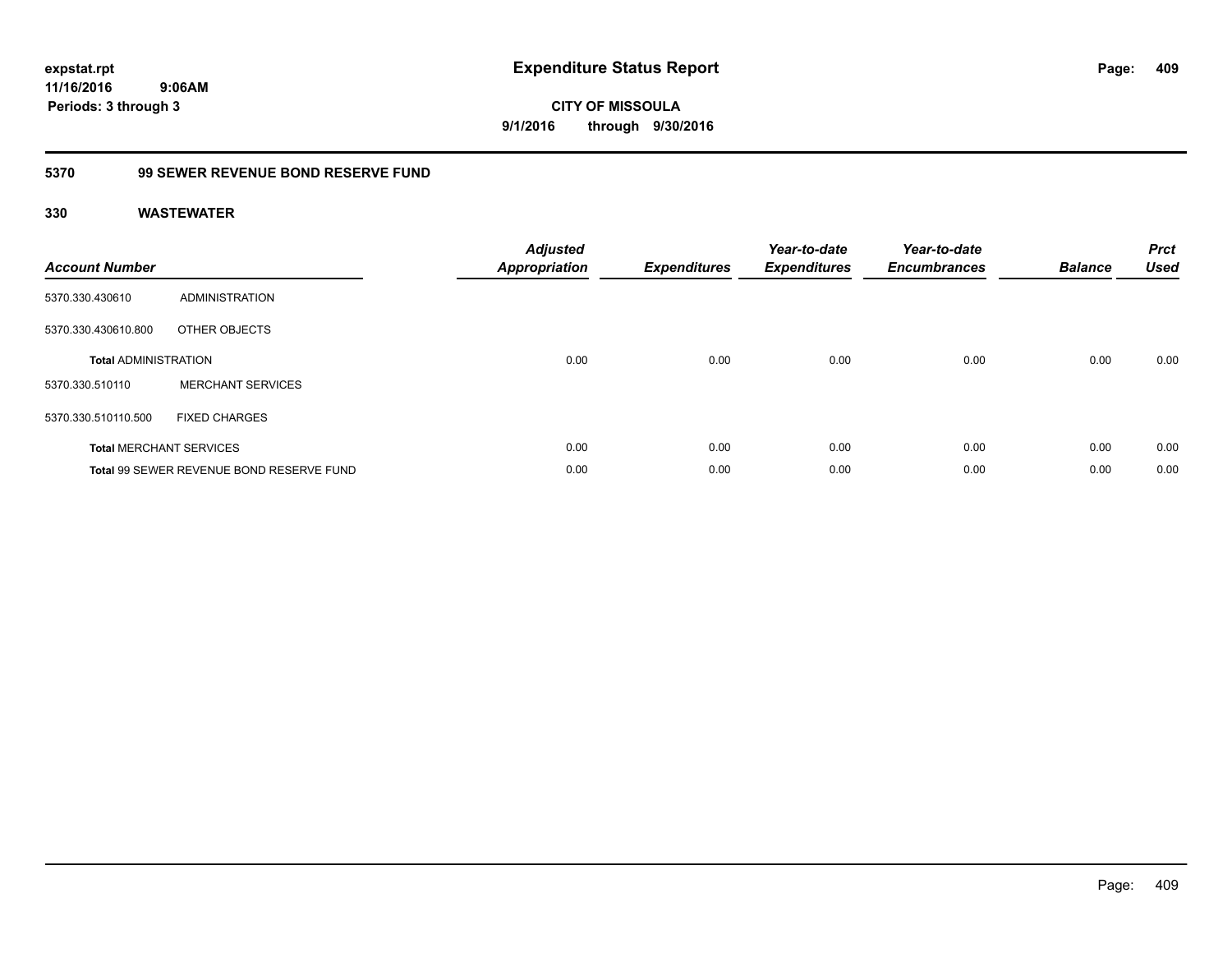### **5371 2002 SEWER BONDS**

| <b>Account Number</b>  |                                        | <b>Adjusted</b><br>Appropriation | <b>Expenditures</b> | Year-to-date<br><b>Expenditures</b> | Year-to-date<br><b>Encumbrances</b> | <b>Balance</b> | <b>Prct</b><br><b>Used</b> |
|------------------------|----------------------------------------|----------------------------------|---------------------|-------------------------------------|-------------------------------------|----------------|----------------------------|
| 5371.330.490200        | REVENUE BOND DEBT SERVICE              |                                  |                     |                                     |                                     |                |                            |
| 5371.330.490200.600    | <b>DEBT SERVICE</b>                    |                                  |                     |                                     |                                     |                |                            |
|                        | <b>Total REVENUE BOND DEBT SERVICE</b> | 0.00                             | 0.00                | 0.00                                | 0.00                                | 0.00           | 0.00                       |
| 5371.330.510110        | <b>MERCHANT SERVICES</b>               |                                  |                     |                                     |                                     |                |                            |
| 5371.330.510110.500    | <b>FIXED CHARGES</b>                   |                                  |                     |                                     |                                     |                |                            |
|                        | <b>Total MERCHANT SERVICES</b>         | 0.00                             | 0.00                | 0.00                                | 0.00                                | 0.00           | 0.00                       |
| Total 2002 SEWER BONDS |                                        | 0.00                             | 0.00                | 0.00                                | 0.00                                | 0.00           | 0.00                       |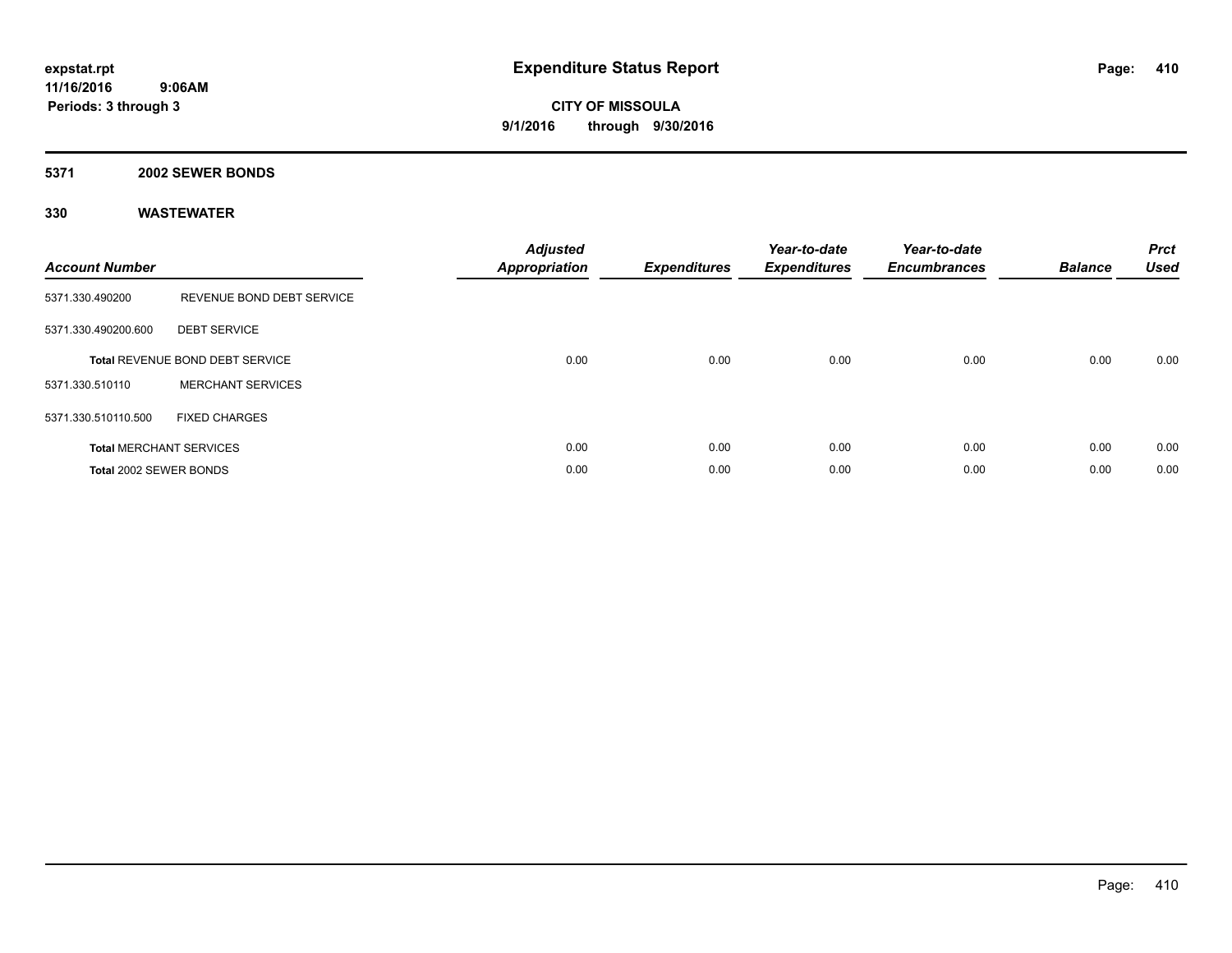### **5372 2002 SEWER REVENUE BOND**

| <b>Account Number</b>       |                                | <b>Adjusted</b><br>Appropriation | <b>Expenditures</b> | Year-to-date<br><b>Expenditures</b> | Year-to-date<br><b>Encumbrances</b> | <b>Balance</b> | <b>Prct</b><br><b>Used</b> |
|-----------------------------|--------------------------------|----------------------------------|---------------------|-------------------------------------|-------------------------------------|----------------|----------------------------|
| 5372.330.430610             | ADMINISTRATION                 |                                  |                     |                                     |                                     |                |                            |
| 5372.330.430610.800         | OTHER OBJECTS                  |                                  |                     |                                     |                                     |                |                            |
| <b>Total ADMINISTRATION</b> |                                | 0.00                             | 0.00                | 0.00                                | 0.00                                | 0.00           | 0.00                       |
| 5372.330.510110             | <b>MERCHANT SERVICES</b>       |                                  |                     |                                     |                                     |                |                            |
| 5372.330.510110.500         | <b>FIXED CHARGES</b>           |                                  |                     |                                     |                                     |                |                            |
|                             | <b>Total MERCHANT SERVICES</b> | 0.00                             | 0.00                | 0.00                                | 0.00                                | 0.00           | 0.00                       |
|                             | Total 2002 SEWER REVENUE BOND  | 0.00                             | 0.00                | 0.00                                | 0.00                                | 0.00           | 0.00                       |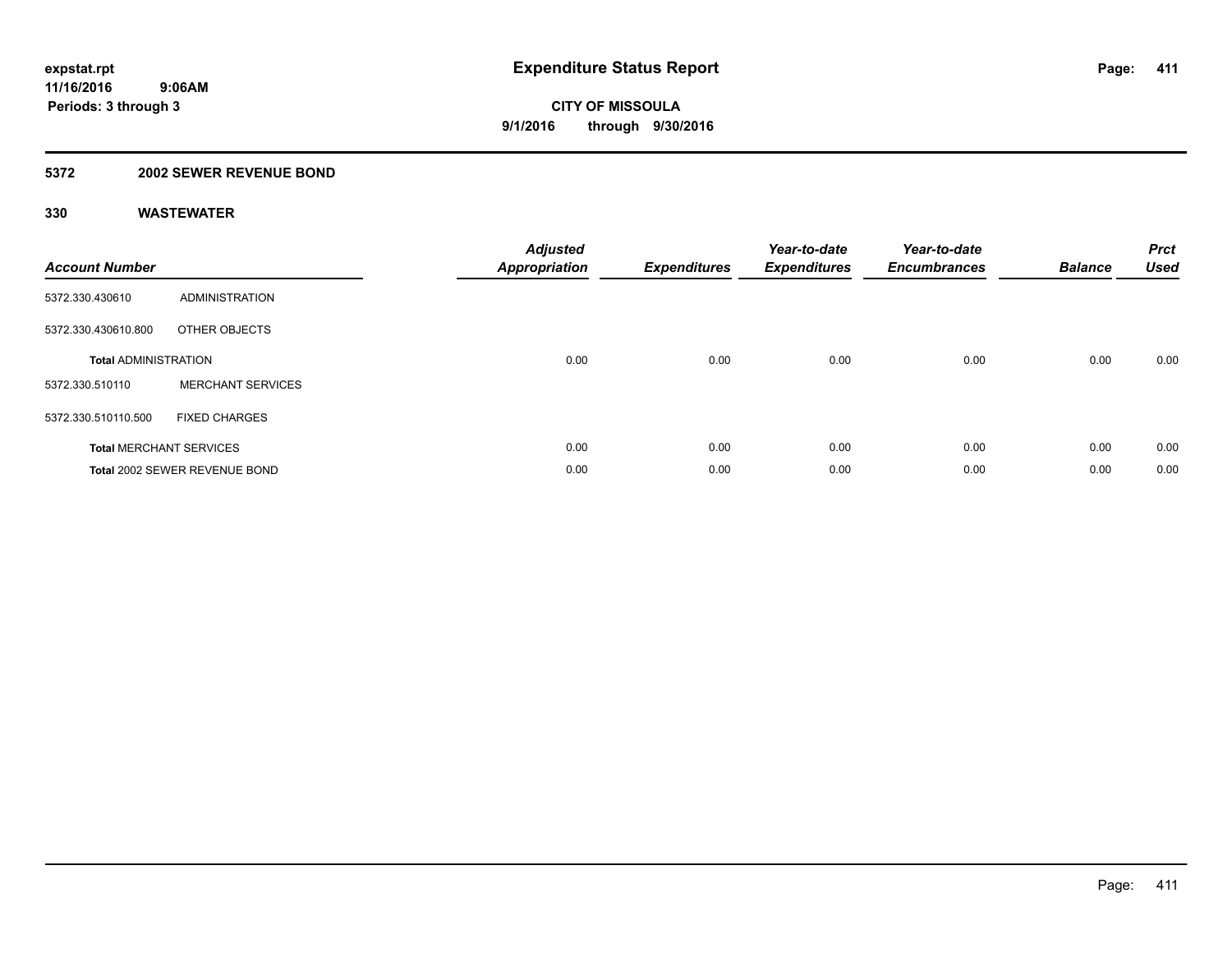# **CITY OF MISSOULA 9/1/2016 through 9/30/2016**

### **5373 2002 WWTP UPGRADE REVENUE BOND**

| <b>Account Number</b> |                                        | <b>Adjusted</b><br>Appropriation | <b>Expenditures</b> | Year-to-date<br><b>Expenditures</b> | Year-to-date<br><b>Encumbrances</b> | <b>Balance</b> | <b>Prct</b><br><b>Used</b> |
|-----------------------|----------------------------------------|----------------------------------|---------------------|-------------------------------------|-------------------------------------|----------------|----------------------------|
| 5373.330.490200       | REVENUE BOND DEBT SERVICE              |                                  |                     |                                     |                                     |                |                            |
| 5373.330.490200.600   | <b>DEBT SERVICE</b>                    |                                  |                     |                                     |                                     |                |                            |
|                       | <b>Total REVENUE BOND DEBT SERVICE</b> | 0.00                             | 0.00                | 0.00                                | 0.00                                | 0.00           | 0.00                       |
| 5373.330.510110       | <b>MERCHANT SERVICES</b>               |                                  |                     |                                     |                                     |                |                            |
| 5373.330.510110.500   | <b>FIXED CHARGES</b>                   |                                  |                     |                                     |                                     |                |                            |
|                       | <b>Total MERCHANT SERVICES</b>         | 0.00                             | 0.00                | 0.00                                | 0.00                                | 0.00           | 0.00                       |
|                       | Total 2002 WWTP UPGRADE REVENUE BOND   | 0.00                             | 0.00                | 0.00                                | 0.00                                | 0.00           | 0.00                       |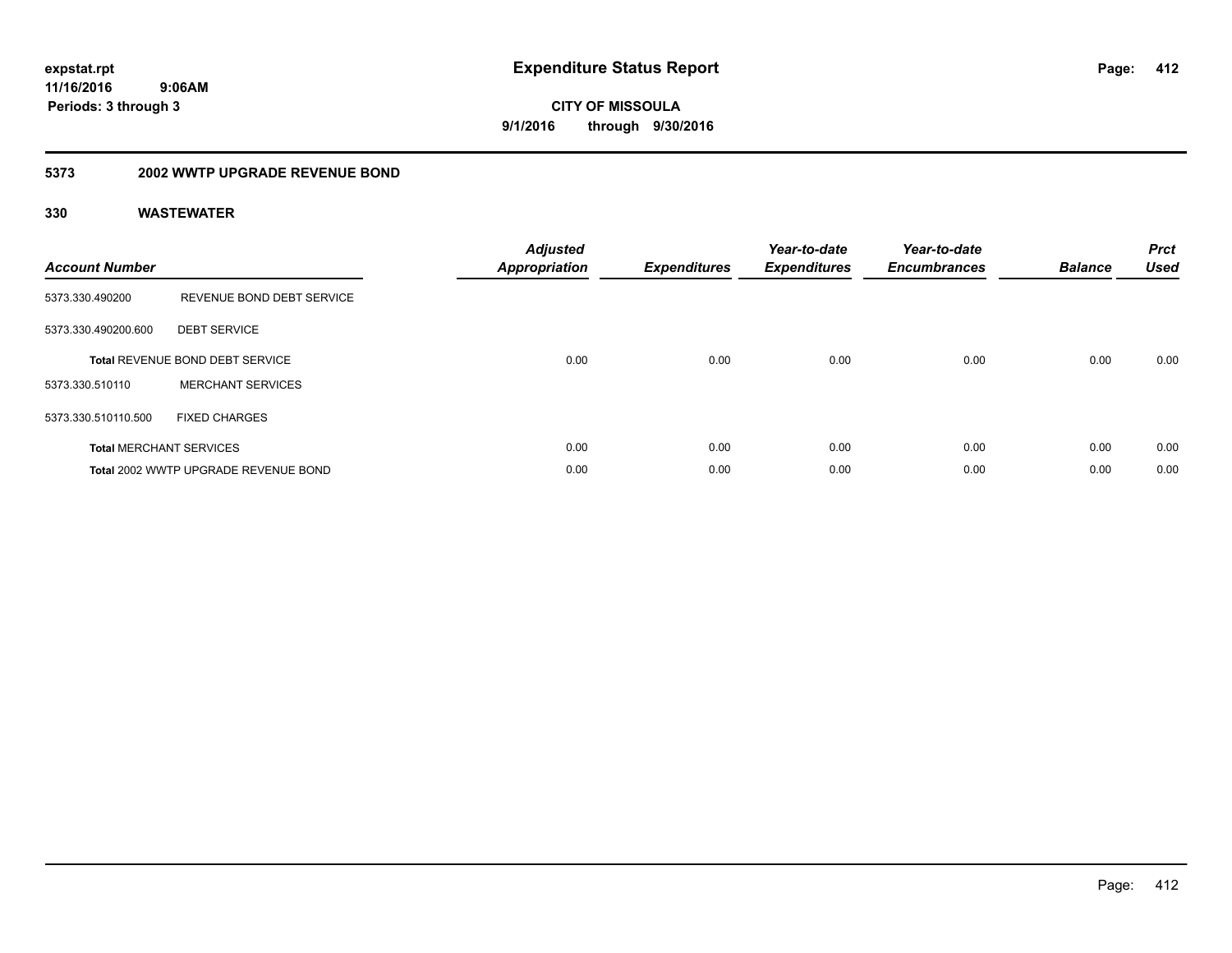### **5374 2002 WWTP UPGRADE RESERVE**

|                             |                                 | <b>Adjusted</b>      |                     | Year-to-date        | Year-to-date        |                | <b>Prct</b> |
|-----------------------------|---------------------------------|----------------------|---------------------|---------------------|---------------------|----------------|-------------|
| <b>Account Number</b>       |                                 | <b>Appropriation</b> | <b>Expenditures</b> | <b>Expenditures</b> | <b>Encumbrances</b> | <b>Balance</b> | <b>Used</b> |
| 5374.330.430610             | <b>ADMINISTRATION</b>           |                      |                     |                     |                     |                |             |
| 5374.330.430610.800         | OTHER OBJECTS                   |                      |                     |                     |                     |                |             |
| <b>Total ADMINISTRATION</b> |                                 | 0.00                 | 0.00                | 0.00                | 0.00                | 0.00           | 0.00        |
| 5374.330.490200             | REVENUE BOND DEBT SERVICE       |                      |                     |                     |                     |                |             |
| 5374.330.490200.600         | <b>DEBT SERVICE</b>             |                      |                     |                     |                     |                |             |
|                             | Total REVENUE BOND DEBT SERVICE | 0.00                 | 0.00                | 0.00                | 0.00                | 0.00           | 0.00        |
| 5374.330.510110             | <b>MERCHANT SERVICES</b>        |                      |                     |                     |                     |                |             |
| 5374.330.510110.500         | <b>FIXED CHARGES</b>            |                      |                     |                     |                     |                |             |
|                             | <b>Total MERCHANT SERVICES</b>  | 0.00                 | 0.00                | 0.00                | 0.00                | 0.00           | 0.00        |
|                             | Total 2002 WWTP UPGRADE RESERVE | 0.00                 | 0.00                | 0.00                | 0.00                | 0.00           | 0.00        |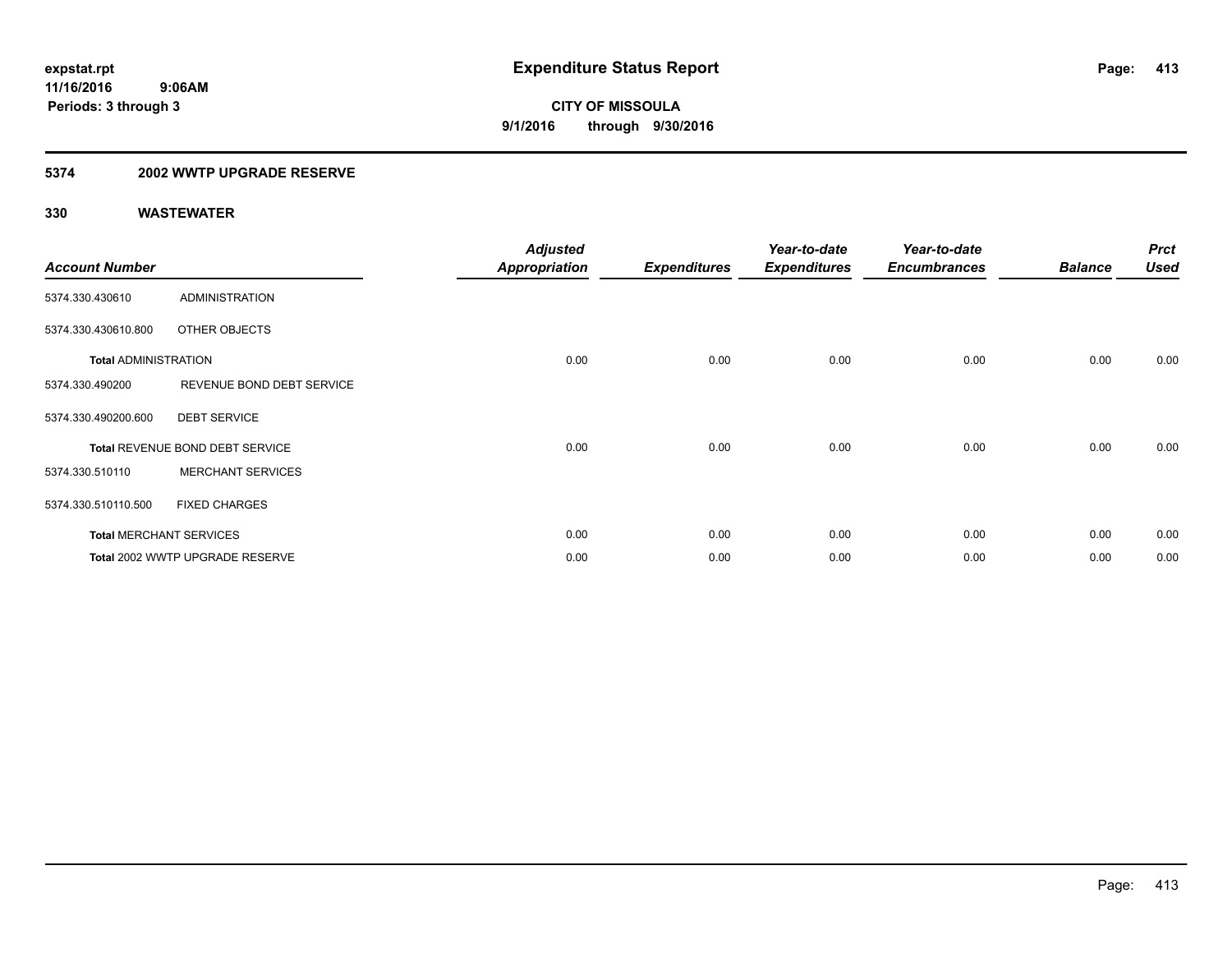### **5375 2003 WWTP SRF \$3.8M EPA DEBT**

| <b>Account Number</b> |                                        | <b>Adjusted</b><br>Appropriation | <b>Expenditures</b> | Year-to-date<br><b>Expenditures</b> | Year-to-date<br><b>Encumbrances</b> | <b>Balance</b> | <b>Prct</b><br><b>Used</b> |
|-----------------------|----------------------------------------|----------------------------------|---------------------|-------------------------------------|-------------------------------------|----------------|----------------------------|
| 5375.330.490200       | REVENUE BOND DEBT SERVICE              |                                  |                     |                                     |                                     |                |                            |
| 5375.330.490200.600   | <b>DEBT SERVICE</b>                    |                                  |                     |                                     |                                     |                |                            |
|                       | <b>Total REVENUE BOND DEBT SERVICE</b> | 0.00                             | 0.00                | 0.00                                | 0.00                                | 0.00           | 0.00                       |
| 5375.330.510110       | <b>MERCHANT SERVICES</b>               |                                  |                     |                                     |                                     |                |                            |
| 5375.330.510110.500   | <b>FIXED CHARGES</b>                   |                                  |                     |                                     |                                     |                |                            |
|                       | <b>Total MERCHANT SERVICES</b>         | 0.00                             | 0.00                | 0.00                                | 0.00                                | 0.00           | 0.00                       |
|                       | Total 2003 WWTP SRF \$3.8M EPA DEBT    | 0.00                             | 0.00                | 0.00                                | 0.00                                | 0.00           | 0.00                       |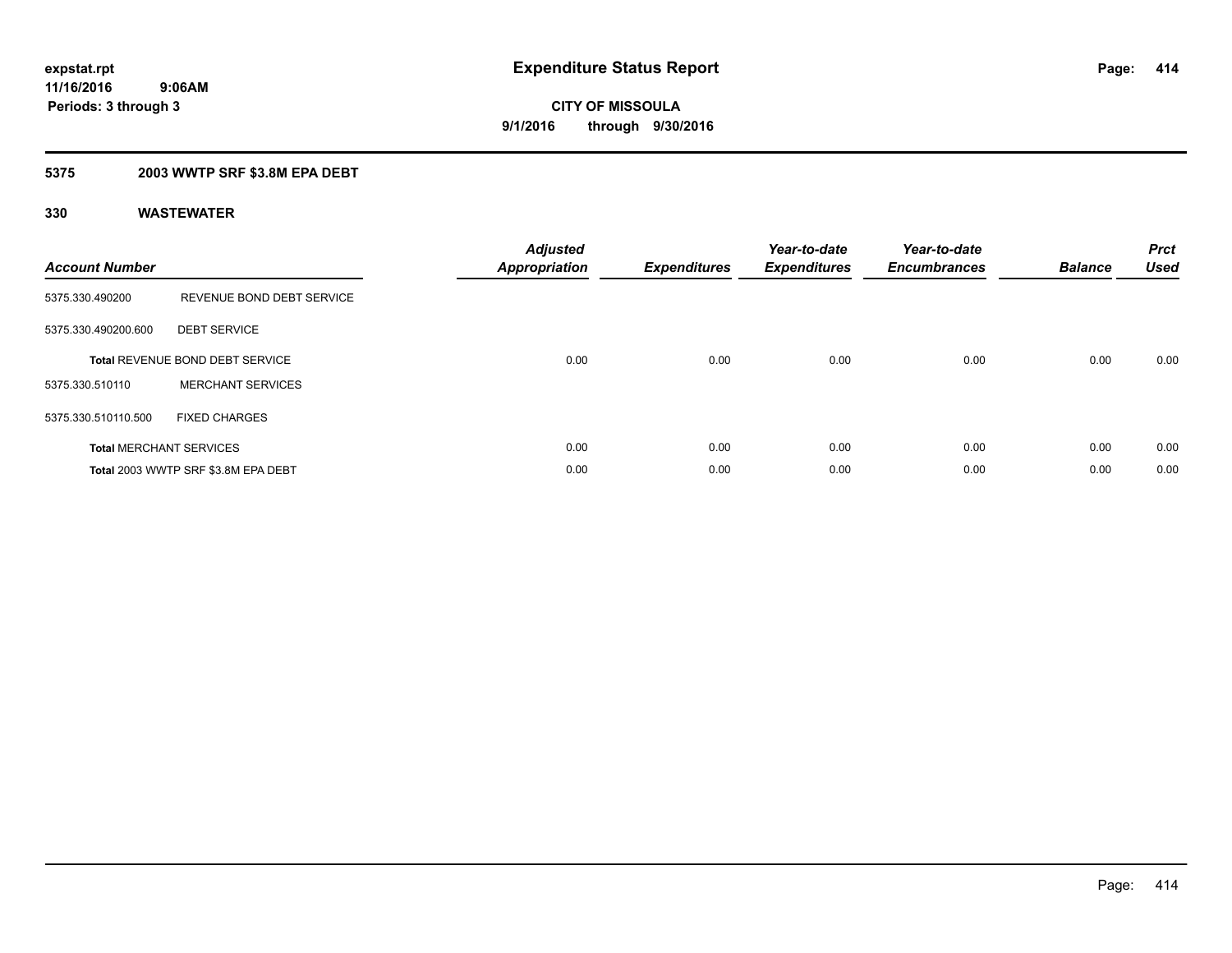### **5376 2003 WWTP SRF \$3.8M EPA RESERVE**

| <b>Account Number</b>       |                                        | <b>Adjusted</b><br><b>Appropriation</b> | <b>Expenditures</b> | Year-to-date<br><b>Expenditures</b> | Year-to-date<br><b>Encumbrances</b> | <b>Balance</b> | <b>Prct</b><br><b>Used</b> |
|-----------------------------|----------------------------------------|-----------------------------------------|---------------------|-------------------------------------|-------------------------------------|----------------|----------------------------|
| 5376.330.430610             | <b>ADMINISTRATION</b>                  |                                         |                     |                                     |                                     |                |                            |
| 5376.330.430610.800         | OTHER OBJECTS                          |                                         |                     |                                     |                                     |                |                            |
| <b>Total ADMINISTRATION</b> |                                        | 0.00                                    | 0.00                | 0.00                                | 0.00                                | 0.00           | 0.00                       |
| 5376.330.510110             | <b>MERCHANT SERVICES</b>               |                                         |                     |                                     |                                     |                |                            |
| 5376.330.510110.500         | <b>FIXED CHARGES</b>                   |                                         |                     |                                     |                                     |                |                            |
|                             | <b>Total MERCHANT SERVICES</b>         | 0.00                                    | 0.00                | 0.00                                | 0.00                                | 0.00           | 0.00                       |
|                             | Total 2003 WWTP SRF \$3.8M EPA RESERVE | 0.00                                    | 0.00                | 0.00                                | 0.00                                | 0.00           | 0.00                       |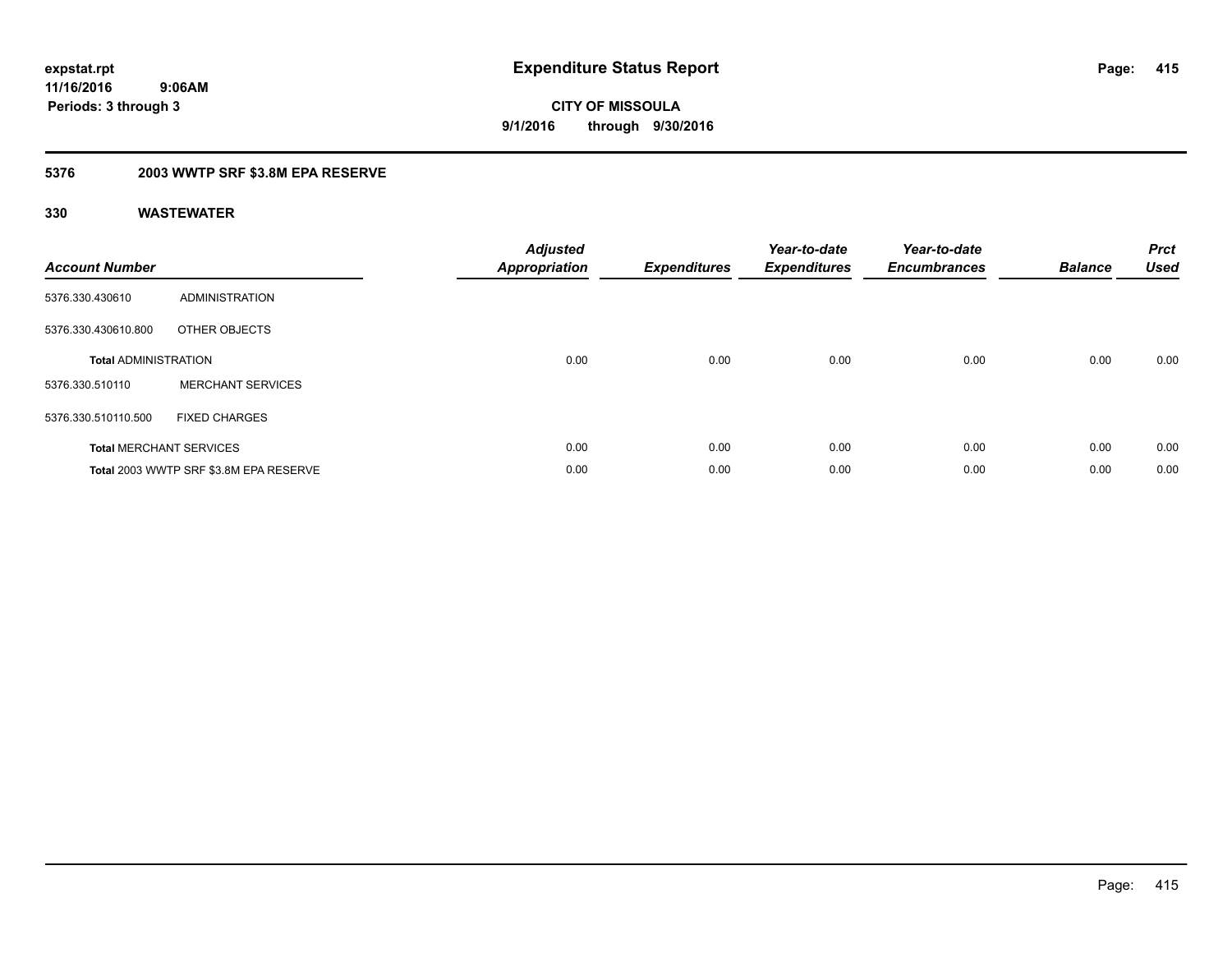**CITY OF MISSOULA 9/1/2016 through 9/30/2016**

## **5377 2004 WWTP \$3.023 LOAN DEBT SERVICE**

| <b>Account Number</b> |                                           | <b>Adjusted</b><br>Appropriation | <b>Expenditures</b> | Year-to-date<br><b>Expenditures</b> | Year-to-date<br><b>Encumbrances</b> | <b>Balance</b> | <b>Prct</b><br><b>Used</b> |
|-----------------------|-------------------------------------------|----------------------------------|---------------------|-------------------------------------|-------------------------------------|----------------|----------------------------|
| 5377.330.490200       | REVENUE BOND DEBT SERVICE                 |                                  |                     |                                     |                                     |                |                            |
| 5377.330.490200.600   | <b>DEBT SERVICE</b>                       |                                  |                     |                                     |                                     |                |                            |
|                       | <b>Total REVENUE BOND DEBT SERVICE</b>    | 0.00                             | 0.00                | 0.00                                | 0.00                                | 0.00           | 0.00                       |
| 5377.330.510110       | <b>MERCHANT SERVICES</b>                  |                                  |                     |                                     |                                     |                |                            |
| 5377.330.510110.500   | <b>FIXED CHARGES</b>                      |                                  |                     |                                     |                                     |                |                            |
|                       | <b>Total MERCHANT SERVICES</b>            | 0.00                             | 0.00                | 0.00                                | 0.00                                | 0.00           | 0.00                       |
|                       | Total 2004 WWTP \$3.023 LOAN DEBT SERVICE | 0.00                             | 0.00                | 0.00                                | 0.00                                | 0.00           | 0.00                       |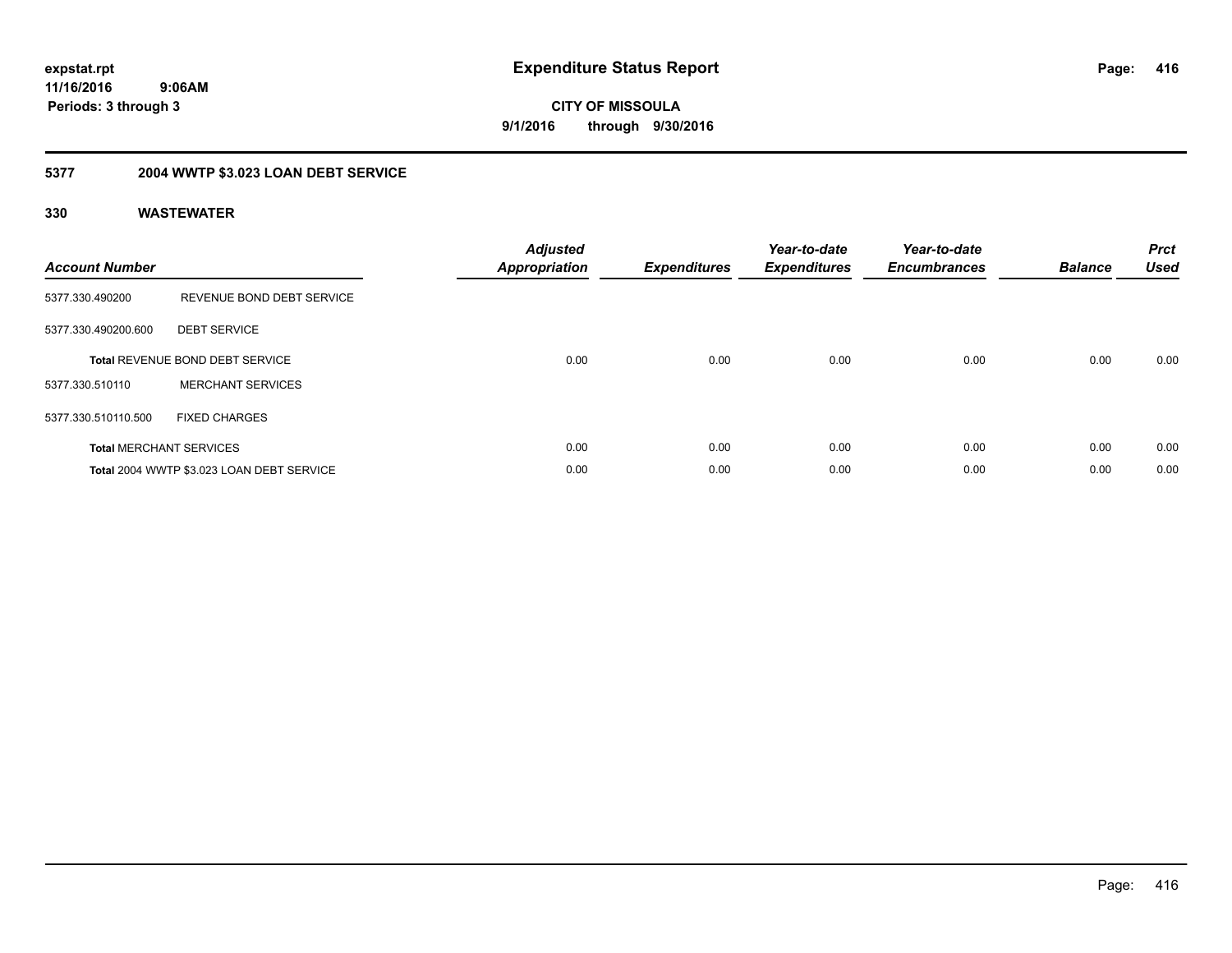## **5378 2004 WWTP \$3.023 LOAN RESERVE**

| <b>Account Number</b>       |                                      | <b>Adjusted</b><br><b>Appropriation</b> | <b>Expenditures</b> | Year-to-date<br><b>Expenditures</b> | Year-to-date<br><b>Encumbrances</b> | <b>Balance</b> | <b>Prct</b><br><b>Used</b> |
|-----------------------------|--------------------------------------|-----------------------------------------|---------------------|-------------------------------------|-------------------------------------|----------------|----------------------------|
| 5378.330.430610             | <b>ADMINISTRATION</b>                |                                         |                     |                                     |                                     |                |                            |
| 5378.330.430610.800         | OTHER OBJECTS                        |                                         |                     |                                     |                                     |                |                            |
| <b>Total ADMINISTRATION</b> |                                      | 0.00                                    | 0.00                | 0.00                                | 0.00                                | 0.00           | 0.00                       |
| 5378.330.510110             | <b>MERCHANT SERVICES</b>             |                                         |                     |                                     |                                     |                |                            |
| 5378.330.510110.500         | <b>FIXED CHARGES</b>                 |                                         |                     |                                     |                                     |                |                            |
|                             | <b>Total MERCHANT SERVICES</b>       | 0.00                                    | 0.00                | 0.00                                | 0.00                                | 0.00           | 0.00                       |
|                             | Total 2004 WWTP \$3.023 LOAN RESERVE | 0.00                                    | 0.00                | 0.00                                | 0.00                                | 0.00           | 0.00                       |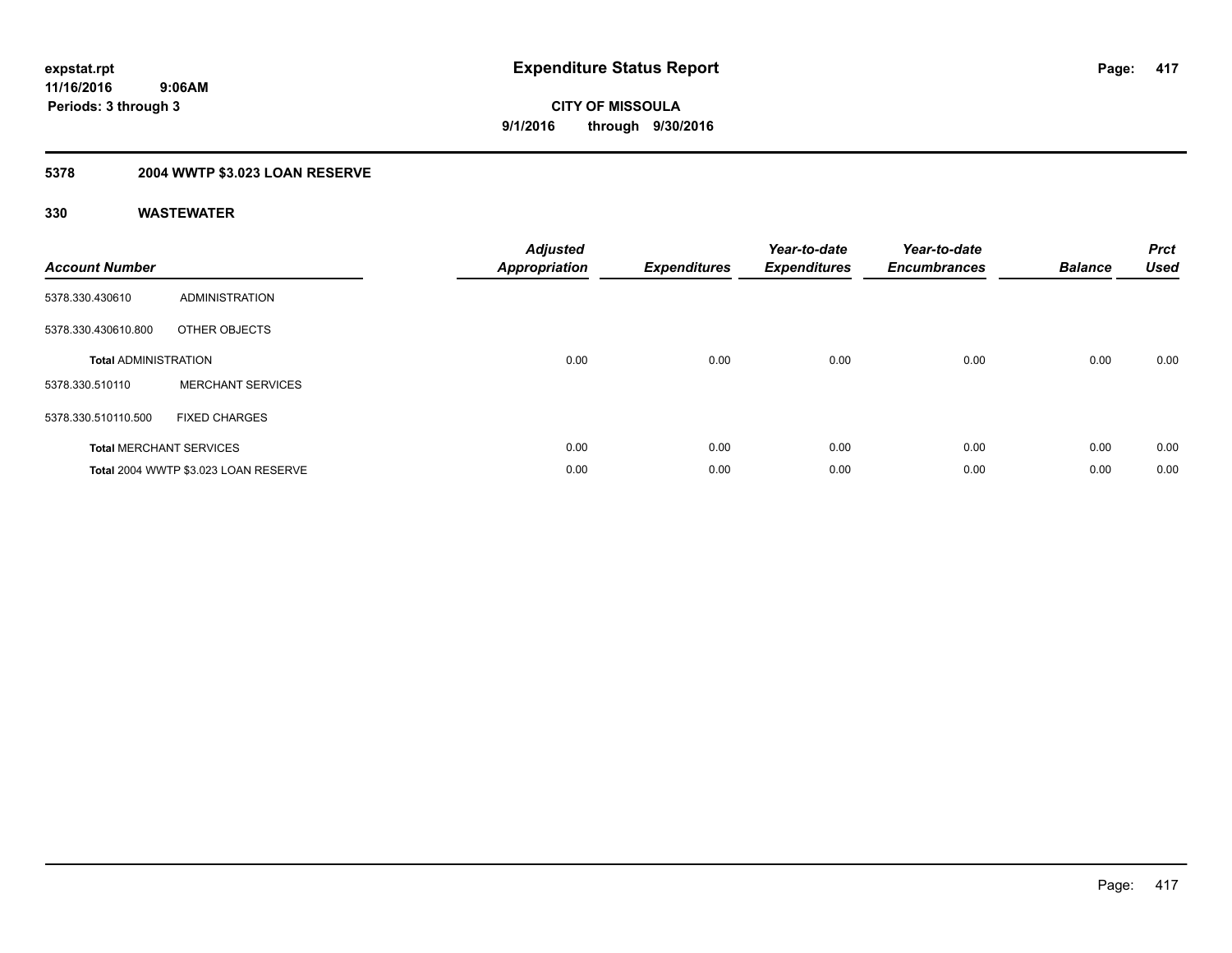### **11/16/2016 9:06AM**

**Periods: 3 through 3**

**CITY OF MISSOULA 9/1/2016 through 9/30/2016**

### **5379 2005 BRICH/BRDY/LIN/GIL SRF DEBT**

| <b>Account Number</b>       |                                        | <b>Adjusted</b><br><b>Appropriation</b> | <b>Expenditures</b> | Year-to-date<br><b>Expenditures</b> | Year-to-date<br><b>Encumbrances</b> | <b>Balance</b> | <b>Prct</b><br><b>Used</b> |
|-----------------------------|----------------------------------------|-----------------------------------------|---------------------|-------------------------------------|-------------------------------------|----------------|----------------------------|
| 5379.330.430610             | <b>ADMINISTRATION</b>                  |                                         |                     |                                     |                                     |                |                            |
| 5379.330.430610.800         | OTHER OBJECTS                          |                                         |                     |                                     |                                     |                |                            |
| <b>Total ADMINISTRATION</b> |                                        | 0.00                                    | 0.00                | 0.00                                | 0.00                                | 0.00           | 0.00                       |
| 5379.330.490200             | REVENUE BOND DEBT SERVICE              |                                         |                     |                                     |                                     |                |                            |
| 5379.330.490200.600         | <b>DEBT SERVICE</b>                    |                                         |                     |                                     |                                     |                |                            |
|                             | Total REVENUE BOND DEBT SERVICE        | 0.00                                    | 0.00                | 0.00                                | 0.00                                | 0.00           | 0.00                       |
| 5379.330.510110             | <b>MERCHANT SERVICES</b>               |                                         |                     |                                     |                                     |                |                            |
| 5379.330.510110.500         | <b>FIXED CHARGES</b>                   |                                         |                     |                                     |                                     |                |                            |
|                             | <b>Total MERCHANT SERVICES</b>         | 0.00                                    | 0.00                | 0.00                                | 0.00                                | 0.00           | 0.00                       |
|                             | Total 2005 BRICH/BRDY/LIN/GIL SRF DEBT | 0.00                                    | 0.00                | 0.00                                | 0.00                                | 0.00           | 0.00                       |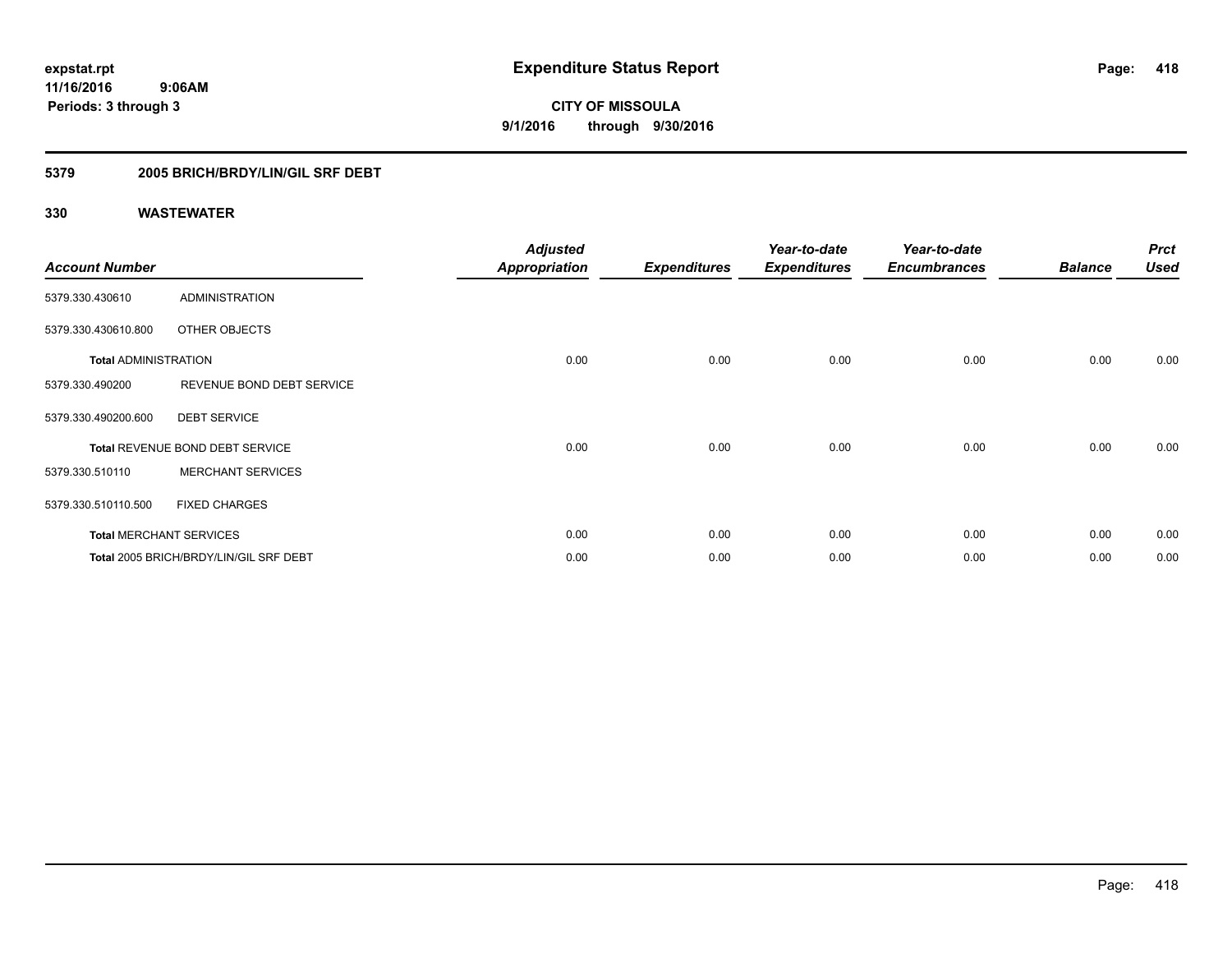**419**

**11/16/2016 9:06AM Periods: 3 through 3**

**CITY OF MISSOULA 9/1/2016 through 9/30/2016**

### **5380 BRDWY/BIRCH/GILBERT/LINCOLNWOOD**

| <b>Account Number</b>       |                                       | <b>Adjusted</b><br><b>Appropriation</b> | <b>Expenditures</b> | Year-to-date<br><b>Expenditures</b> | Year-to-date<br><b>Encumbrances</b> | <b>Balance</b> | <b>Prct</b><br><b>Used</b> |
|-----------------------------|---------------------------------------|-----------------------------------------|---------------------|-------------------------------------|-------------------------------------|----------------|----------------------------|
| 5380.330.430610             | <b>ADMINISTRATION</b>                 |                                         |                     |                                     |                                     |                |                            |
| 5380.330.430610.800         | OTHER OBJECTS                         |                                         |                     |                                     |                                     |                |                            |
| <b>Total ADMINISTRATION</b> |                                       | 0.00                                    | 0.00                | 0.00                                | 0.00                                | 0.00           | 0.00                       |
| 5380.330.490200             | REVENUE BOND DEBT SERVICE             |                                         |                     |                                     |                                     |                |                            |
| 5380.330.490200.600         | <b>DEBT SERVICE</b>                   |                                         |                     |                                     |                                     |                |                            |
|                             | Total REVENUE BOND DEBT SERVICE       | 0.00                                    | 0.00                | 0.00                                | 0.00                                | 0.00           | 0.00                       |
| 5380.330.510110             | <b>MERCHANT SERVICES</b>              |                                         |                     |                                     |                                     |                |                            |
| 5380.330.510110.500         | <b>FIXED CHARGES</b>                  |                                         |                     |                                     |                                     |                |                            |
|                             | <b>Total MERCHANT SERVICES</b>        | 0.00                                    | 0.00                | 0.00                                | 0.00                                | 0.00           | 0.00                       |
|                             | Total BRDWY/BIRCH/GILBERT/LINCOLNWOOD | 0.00                                    | 0.00                | 0.00                                | 0.00                                | 0.00           | 0.00                       |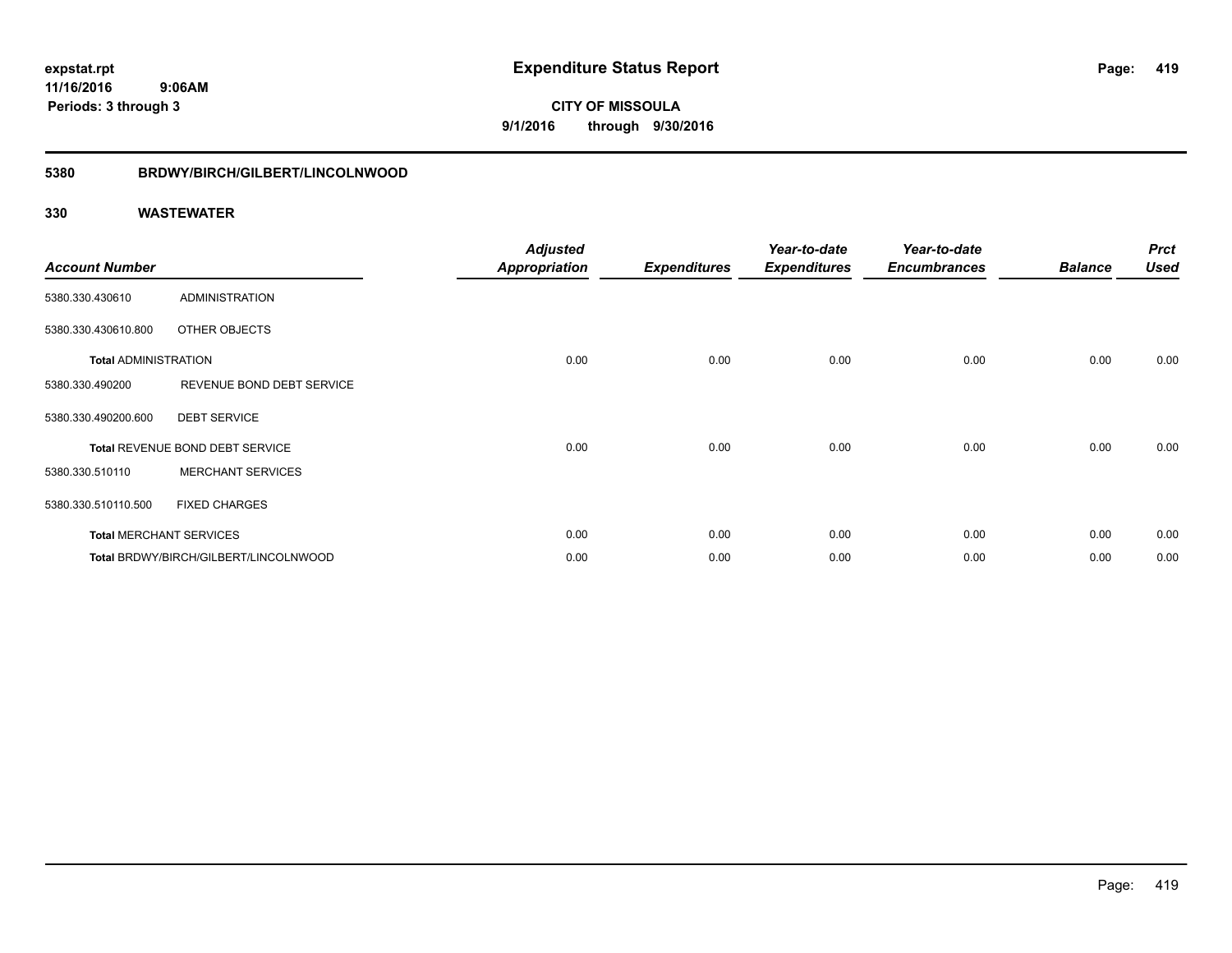### **5381 LINCOLNWOOD PH2 DEBT SERVICE**

| <b>Account Number</b>       |                                    | <b>Adjusted</b><br><b>Appropriation</b> | <b>Expenditures</b> | Year-to-date<br><b>Expenditures</b> | Year-to-date<br><b>Encumbrances</b> | <b>Balance</b> | <b>Prct</b><br><b>Used</b> |
|-----------------------------|------------------------------------|-----------------------------------------|---------------------|-------------------------------------|-------------------------------------|----------------|----------------------------|
| 5381.330.430610             | <b>ADMINISTRATION</b>              |                                         |                     |                                     |                                     |                |                            |
| 5381.330.430610.800         | OTHER OBJECTS                      |                                         |                     |                                     |                                     |                |                            |
| <b>Total ADMINISTRATION</b> |                                    | 0.00                                    | 0.00                | 0.00                                | 0.00                                | 0.00           | 0.00                       |
| 5381.330.490200             | REVENUE BOND DEBT SERVICE          |                                         |                     |                                     |                                     |                |                            |
| 5381.330.490200.600         | <b>DEBT SERVICE</b>                |                                         |                     |                                     |                                     |                |                            |
|                             | Total REVENUE BOND DEBT SERVICE    | 0.00                                    | 0.00                | 0.00                                | 0.00                                | 0.00           | 0.00                       |
| 5381.330.510110             | <b>MERCHANT SERVICES</b>           |                                         |                     |                                     |                                     |                |                            |
| 5381.330.510110.500         | <b>FIXED CHARGES</b>               |                                         |                     |                                     |                                     |                |                            |
|                             | <b>Total MERCHANT SERVICES</b>     | 0.00                                    | 0.00                | 0.00                                | 0.00                                | 0.00           | 0.00                       |
|                             | Total LINCOLNWOOD PH2 DEBT SERVICE | 0.00                                    | 0.00                | 0.00                                | 0.00                                | 0.00           | 0.00                       |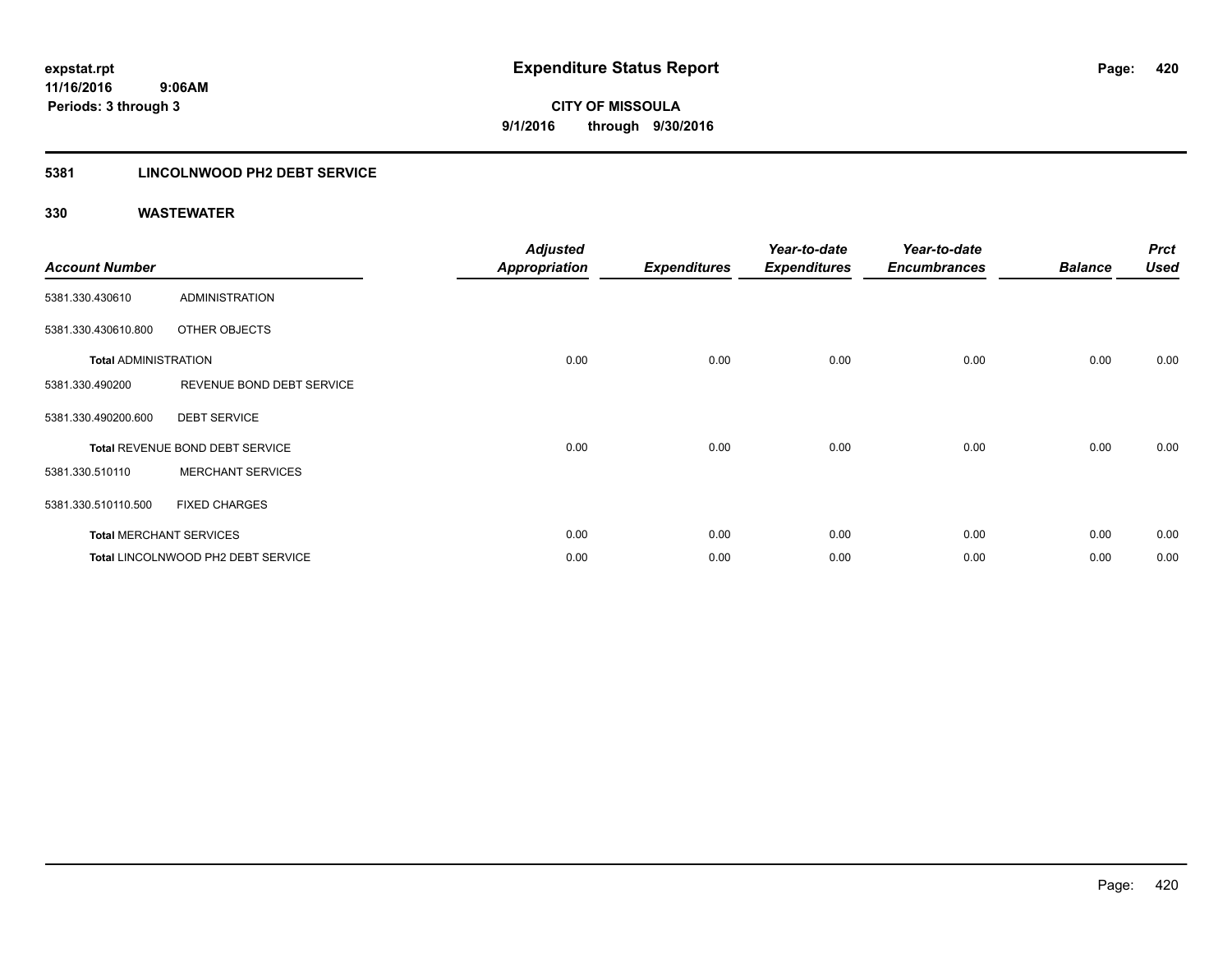**CITY OF MISSOULA 9/1/2016 through 9/30/2016**

### **5382 LINCOLNWOOD PH2 RESERVE FUND**

| <b>Account Number</b>       |                                    | <b>Adjusted</b><br><b>Appropriation</b> | <b>Expenditures</b> | Year-to-date<br><b>Expenditures</b> | Year-to-date<br><b>Encumbrances</b> | <b>Balance</b> | <b>Prct</b><br><b>Used</b> |
|-----------------------------|------------------------------------|-----------------------------------------|---------------------|-------------------------------------|-------------------------------------|----------------|----------------------------|
| 5382.330.430610             | <b>ADMINISTRATION</b>              |                                         |                     |                                     |                                     |                |                            |
| 5382.330.430610.800         | OTHER OBJECTS                      |                                         |                     |                                     |                                     |                |                            |
| <b>Total ADMINISTRATION</b> |                                    | 0.00                                    | 0.00                | 0.00                                | 0.00                                | 0.00           | 0.00                       |
| 5382.330.490200             | REVENUE BOND DEBT SERVICE          |                                         |                     |                                     |                                     |                |                            |
| 5382.330.490200.600         | <b>DEBT SERVICE</b>                |                                         |                     |                                     |                                     |                |                            |
|                             | Total REVENUE BOND DEBT SERVICE    | 0.00                                    | 0.00                | 0.00                                | 0.00                                | 0.00           | 0.00                       |
| 5382.330.510110             | <b>MERCHANT SERVICES</b>           |                                         |                     |                                     |                                     |                |                            |
| 5382.330.510110.500         | <b>FIXED CHARGES</b>               |                                         |                     |                                     |                                     |                |                            |
|                             | <b>Total MERCHANT SERVICES</b>     | 0.00                                    | 0.00                | 0.00                                | 0.00                                | 0.00           | 0.00                       |
|                             | Total LINCOLNWOOD PH2 RESERVE FUND | 0.00                                    | 0.00                | 0.00                                | 0.00                                | 0.00           | 0.00                       |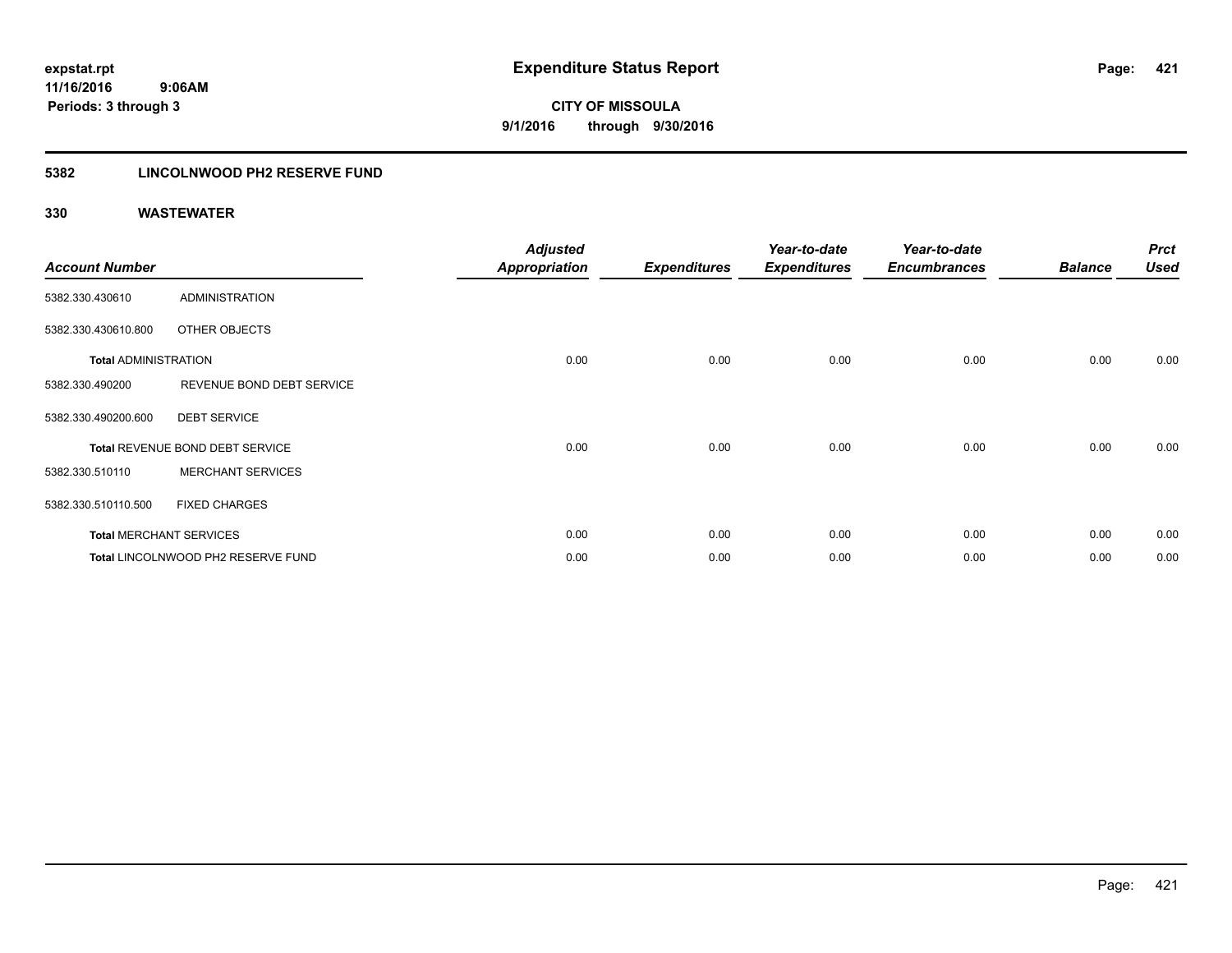**CITY OF MISSOULA 9/1/2016 through 9/30/2016**

### **5383 FY09 RATTLESNAKE SEWER DEBT SVS**

| <b>Account Number</b>       |                                 | <b>Adjusted</b><br><b>Appropriation</b> | <b>Expenditures</b> | Year-to-date<br><b>Expenditures</b> | Year-to-date<br><b>Encumbrances</b> | <b>Balance</b> | <b>Prct</b><br><b>Used</b> |
|-----------------------------|---------------------------------|-----------------------------------------|---------------------|-------------------------------------|-------------------------------------|----------------|----------------------------|
| 5383.330.430610             | <b>ADMINISTRATION</b>           |                                         |                     |                                     |                                     |                |                            |
| 5383.330.430610.800         | OTHER OBJECTS                   |                                         |                     |                                     |                                     |                |                            |
| <b>Total ADMINISTRATION</b> |                                 | 0.00                                    | 0.00                | 0.00                                | 0.00                                | 0.00           | 0.00                       |
| 5383.330.490200             | REVENUE BOND DEBT SERVICE       |                                         |                     |                                     |                                     |                |                            |
| 5383.330.490200.600         | <b>DEBT SERVICE</b>             |                                         |                     |                                     |                                     |                |                            |
|                             | Total REVENUE BOND DEBT SERVICE | 0.00                                    | 0.00                | 0.00                                | 0.00                                | 0.00           | 0.00                       |
| 5383.330.510110             | <b>MERCHANT SERVICES</b>        |                                         |                     |                                     |                                     |                |                            |
| 5383.330.510110.500         | <b>FIXED CHARGES</b>            |                                         |                     |                                     |                                     |                |                            |
| <b>Total WASTEWATER</b>     |                                 | 0.00                                    | 0.00                | 0.00                                | 0.00                                | 0.00           | 0.00                       |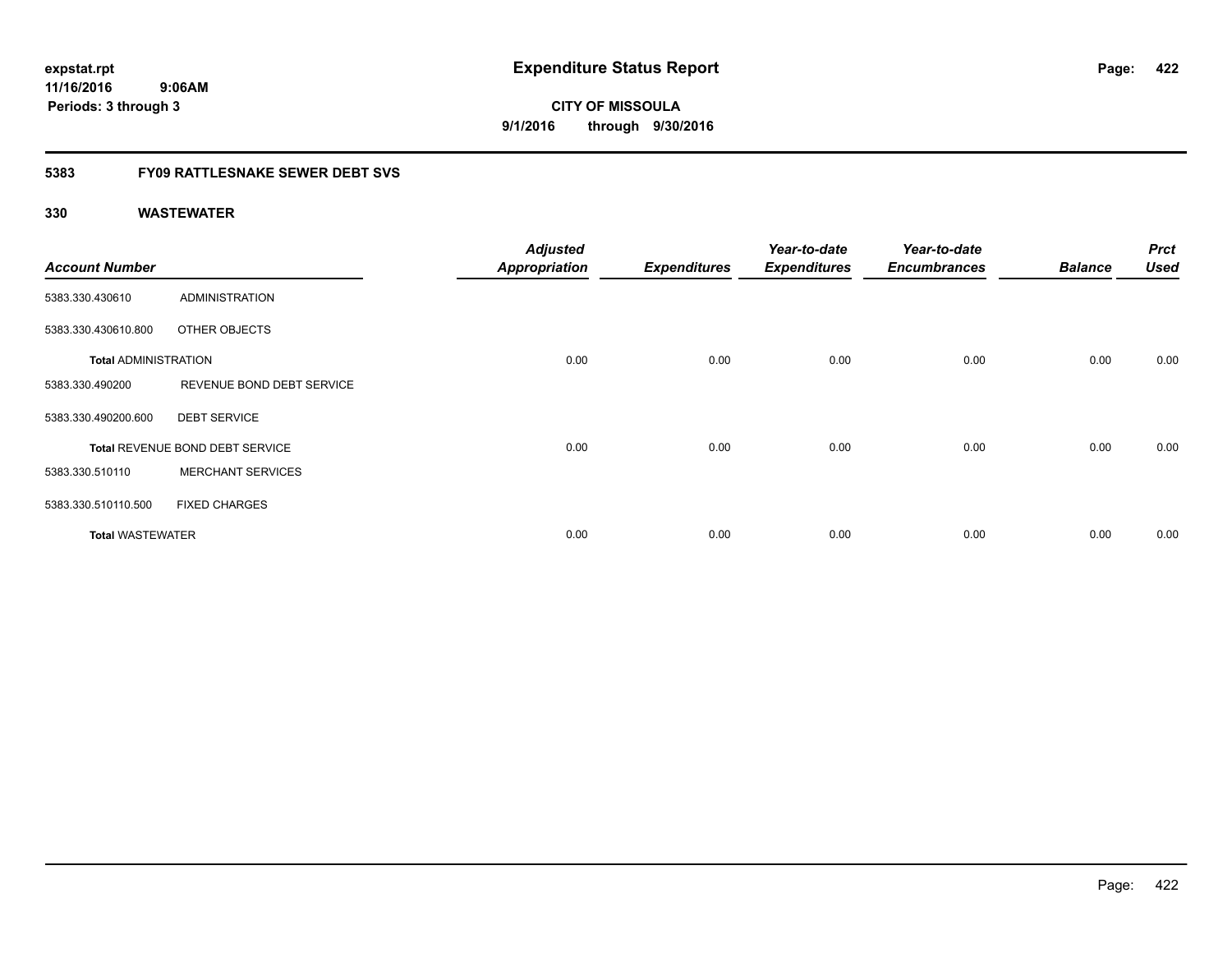# **CITY OF MISSOULA 9/1/2016 through 9/30/2016**

### **5383 FY09 RATTLESNAKE SEWER DEBT SVS**

### **550 SID 544 PROJECT**

| <b>Account Number</b> |                                              | <b>Adjusted</b><br>Appropriation | <b>Expenditures</b> | Year-to-date<br><b>Expenditures</b> | Year-to-date<br><b>Encumbrances</b> | <b>Balance</b> | <b>Prct</b><br><b>Used</b> |
|-----------------------|----------------------------------------------|----------------------------------|---------------------|-------------------------------------|-------------------------------------|----------------|----------------------------|
| 5383.550.490200       | REVENUE BOND DEBT SERVICE                    |                                  |                     |                                     |                                     |                |                            |
| 5383.550.490200.600   | <b>DEBT SERVICE</b>                          |                                  |                     |                                     |                                     |                |                            |
|                       | Total REVENUE BOND DEBT SERVICE              | 0.00                             | 0.00                | 0.00                                | 0.00                                | 0.00           | 0.00                       |
| 5383.550.510110       | <b>MERCHANT SERVICES</b>                     |                                  |                     |                                     |                                     |                |                            |
| 5383.550.510110.500   | <b>FIXED CHARGES</b>                         |                                  |                     |                                     |                                     |                |                            |
|                       | <b>Total FY09 RATTLESNAKE SEWER DEBT SVS</b> | 0.00                             | 0.00                | 0.00                                | 0.00                                | 0.00           | 0.00                       |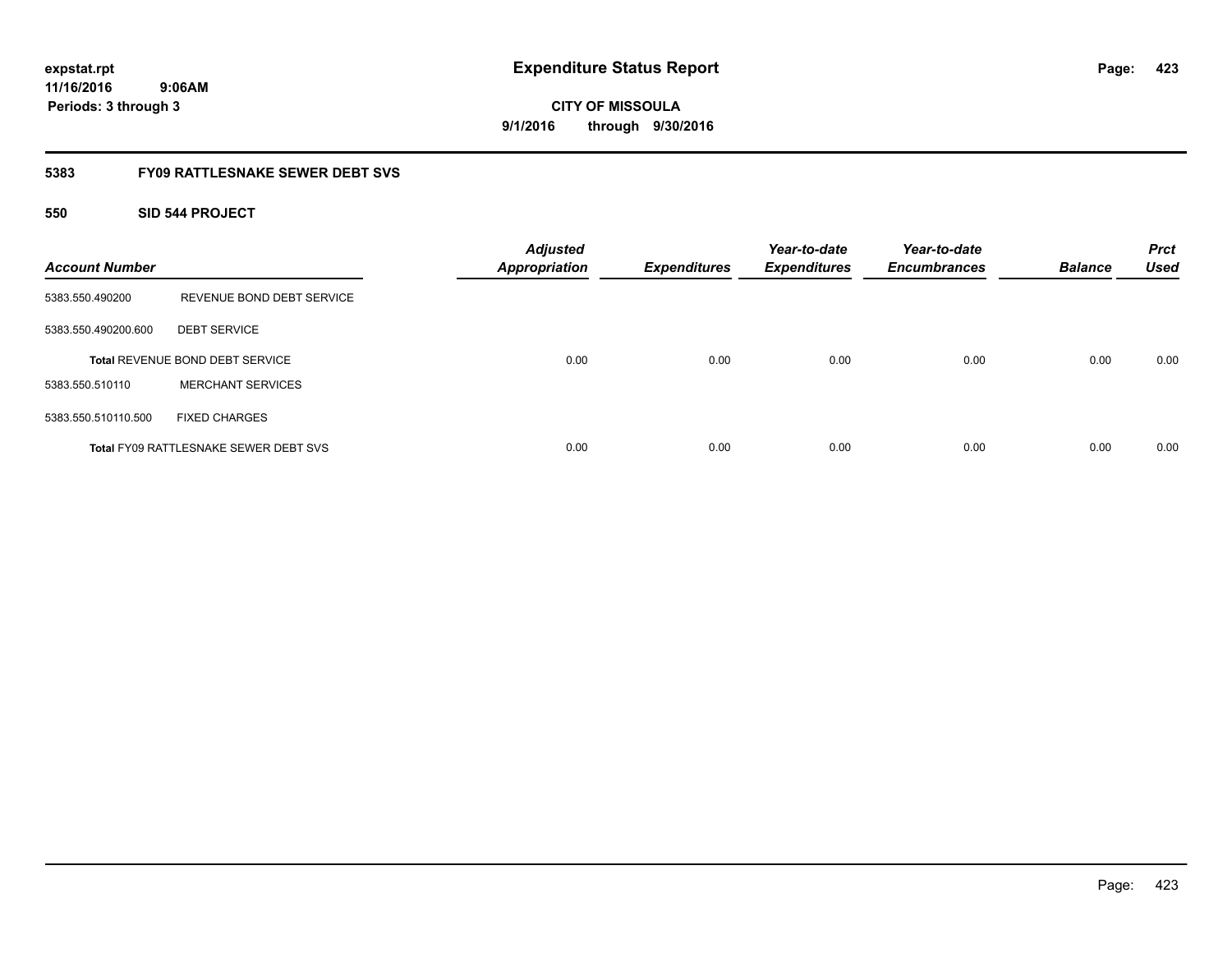### **5384 09 LOLO BOND RESERVE**

| <b>Account Number</b> |                                 | <b>Adjusted</b><br>Appropriation | <b>Expenditures</b> | Year-to-date<br><b>Expenditures</b> | Year-to-date<br><b>Encumbrances</b> | <b>Balance</b> | <b>Prct</b><br><b>Used</b> |
|-----------------------|---------------------------------|----------------------------------|---------------------|-------------------------------------|-------------------------------------|----------------|----------------------------|
| 5384.330.490200       | REVENUE BOND DEBT SERVICE       |                                  |                     |                                     |                                     |                |                            |
| 5384.330.490200.800   | OTHER OBJECTS                   |                                  |                     |                                     |                                     |                |                            |
|                       | Total REVENUE BOND DEBT SERVICE | 0.00                             | 0.00                | 0.00                                | 0.00                                | 0.00           | 0.00                       |
| 5384.330.510110       | <b>MERCHANT SERVICES</b>        |                                  |                     |                                     |                                     |                |                            |
| 5384.330.510110.500   | <b>FIXED CHARGES</b>            |                                  |                     |                                     |                                     |                |                            |
|                       | <b>Total MERCHANT SERVICES</b>  | 0.00                             | 0.00                | 0.00                                | 0.00                                | 0.00           | 0.00                       |
|                       | Total 09 LOLO BOND RESERVE      | 0.00                             | 0.00                | 0.00                                | 0.00                                | 0.00           | 0.00                       |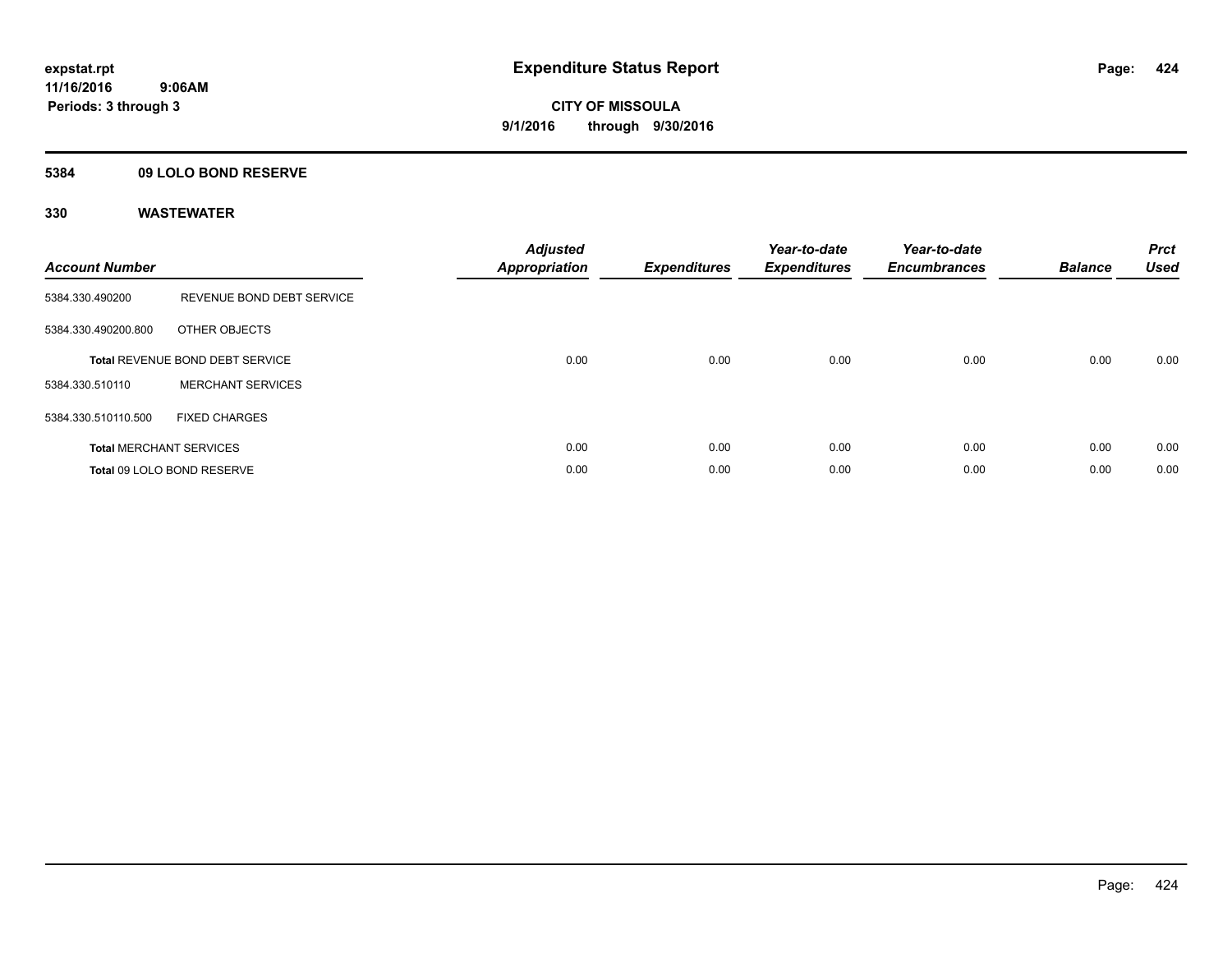**CITY OF MISSOULA 9/1/2016 through 9/30/2016**

### **5385 HEADWORKS 2010 BOND RESERVE**

| <b>Account Number</b>       |                                   | <b>Adjusted</b><br><b>Appropriation</b> | <b>Expenditures</b> | Year-to-date<br><b>Expenditures</b> | Year-to-date<br><b>Encumbrances</b> | <b>Balance</b> | <b>Prct</b><br>Used |
|-----------------------------|-----------------------------------|-----------------------------------------|---------------------|-------------------------------------|-------------------------------------|----------------|---------------------|
| 5385.330.430610             | ADMINISTRATION                    |                                         |                     |                                     |                                     |                |                     |
| 5385.330.430610.800         | OTHER OBJECTS                     |                                         |                     |                                     |                                     |                |                     |
| <b>Total ADMINISTRATION</b> |                                   | 0.00                                    | 0.00                | 0.00                                | 0.00                                | 0.00           | 0.00                |
|                             | Total HEADWORKS 2010 BOND RESERVE | 0.00                                    | 0.00                | 0.00                                | 0.00                                | 0.00           | 0.00                |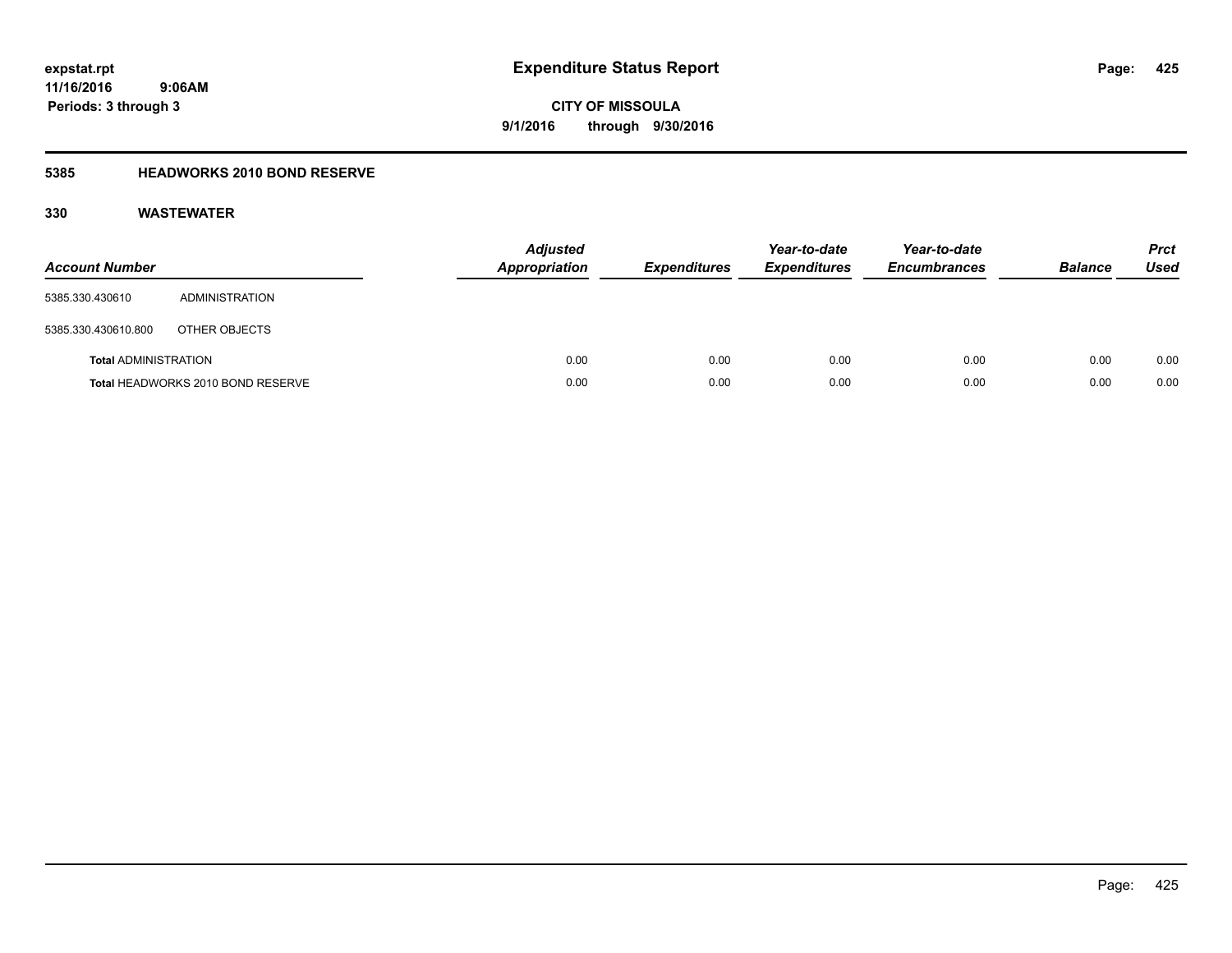### **5386 FY10 HEADWORKS DEBT SERVICE**

| <b>Account Number</b> |                                        | <b>Adjusted</b><br>Appropriation | <b>Expenditures</b> | Year-to-date<br><b>Expenditures</b> | Year-to-date<br><b>Encumbrances</b> | <b>Balance</b> | <b>Prct</b><br><b>Used</b> |
|-----------------------|----------------------------------------|----------------------------------|---------------------|-------------------------------------|-------------------------------------|----------------|----------------------------|
| 5386.330.490200       | REVENUE BOND DEBT SERVICE              |                                  |                     |                                     |                                     |                |                            |
| 5386.330.490200.600   | <b>DEBT SERVICE</b>                    |                                  |                     |                                     |                                     |                |                            |
|                       | <b>Total REVENUE BOND DEBT SERVICE</b> | 0.00                             | 0.00                | 0.00                                | 0.00                                | 0.00           | 0.00                       |
| 5386.330.510110       | <b>MERCHANT SERVICES</b>               |                                  |                     |                                     |                                     |                |                            |
| 5386.330.510110.500   | <b>FIXED CHARGES</b>                   |                                  |                     |                                     |                                     |                |                            |
|                       | <b>Total MERCHANT SERVICES</b>         | 0.00                             | 0.00                | 0.00                                | 0.00                                | 0.00           | 0.00                       |
|                       | Total FY10 HEADWORKS DEBT SERVICE      | 0.00                             | 0.00                | 0.00                                | 0.00                                | 0.00           | 0.00                       |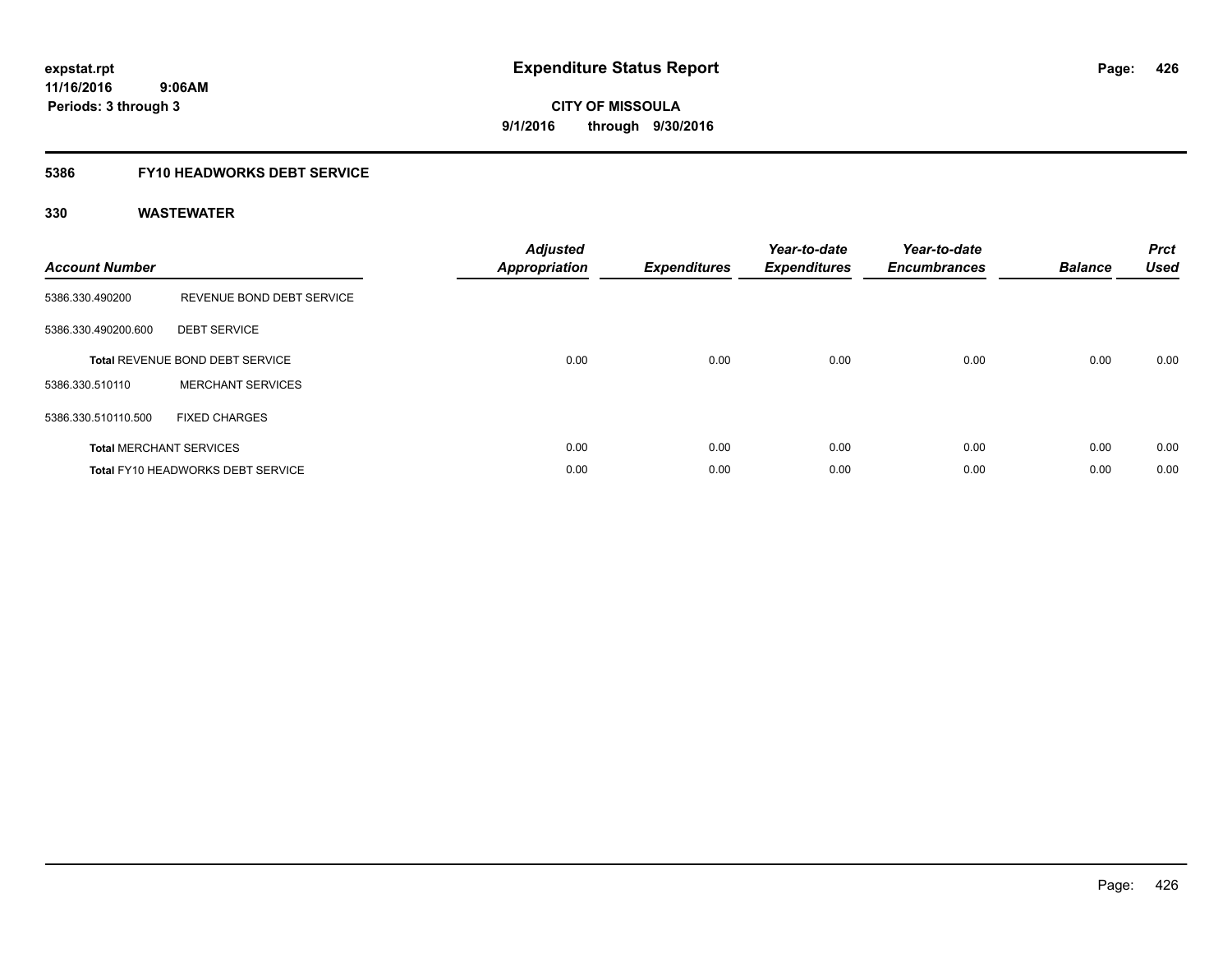**expstat.rpt Expenditure Status Report** 

**11/16/2016 9:06AM Periods: 3 through 3**

**CITY OF MISSOULA 9/1/2016 through 9/30/2016**

### **5387 FY11 SEWER \$1.29M BOND DEBT SERVICE**

| <b>Account Number</b> |                                            | <b>Adjusted</b><br><b>Appropriation</b> | <b>Expenditures</b> | Year-to-date<br><b>Expenditures</b> | Year-to-date<br><b>Encumbrances</b> | <b>Balance</b> | <b>Prct</b><br><b>Used</b> |
|-----------------------|--------------------------------------------|-----------------------------------------|---------------------|-------------------------------------|-------------------------------------|----------------|----------------------------|
| 5387.330.490200       | REVENUE BOND DEBT SERVICE                  |                                         |                     |                                     |                                     |                |                            |
| 5387.330.490200.600   | <b>DEBT SERVICE</b>                        |                                         |                     |                                     |                                     |                |                            |
|                       | Total REVENUE BOND DEBT SERVICE            | 0.00                                    | 0.00                | 0.00                                | 0.00                                | 0.00           | 0.00                       |
| 5387.330.510110       | <b>MERCHANT SERVICES</b>                   |                                         |                     |                                     |                                     |                |                            |
| 5387.330.510110.500   | <b>FIXED CHARGES</b>                       |                                         |                     |                                     |                                     |                |                            |
|                       | <b>Total MERCHANT SERVICES</b>             | 0.00                                    | 0.00                | 0.00                                | 0.00                                | 0.00           | 0.00                       |
|                       | Total FY11 SEWER \$1.29M BOND DEBT SERVICE | 0.00                                    | 0.00                | 0.00                                | 0.00                                | 0.00           | 0.00                       |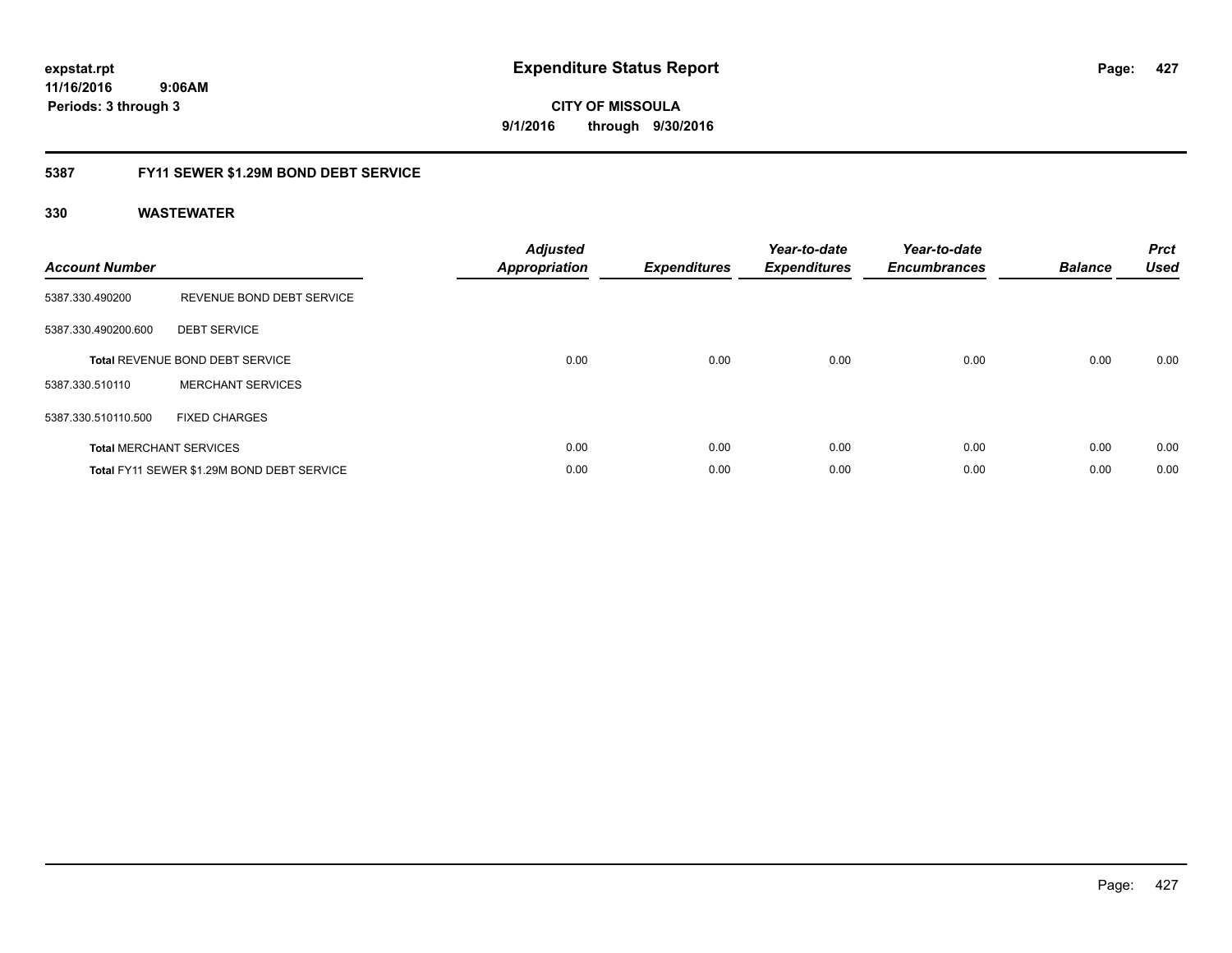### **5388 FY11 \$1.29M SEWER BOND RESERVE**

| <b>Account Number</b>       |                                       | <b>Adjusted</b><br>Appropriation | Expenditures | Year-to-date<br><b>Expenditures</b> | Year-to-date<br><b>Encumbrances</b> | <b>Balance</b> | <b>Prct</b><br><b>Used</b> |
|-----------------------------|---------------------------------------|----------------------------------|--------------|-------------------------------------|-------------------------------------|----------------|----------------------------|
| 5388.330.430610             | ADMINISTRATION                        |                                  |              |                                     |                                     |                |                            |
| 5388.330.430610.800         | OTHER OBJECTS                         |                                  |              |                                     |                                     |                |                            |
| <b>Total ADMINISTRATION</b> |                                       | 0.00                             | 0.00         | 0.00                                | 0.00                                | 0.00           | 0.00                       |
| 5388.330.510110             | <b>MERCHANT SERVICES</b>              |                                  |              |                                     |                                     |                |                            |
| 5388.330.510110.500         | <b>FIXED CHARGES</b>                  |                                  |              |                                     |                                     |                |                            |
|                             | <b>Total MERCHANT SERVICES</b>        | 0.00                             | 0.00         | 0.00                                | 0.00                                | 0.00           | 0.00                       |
|                             | Total FY11 \$1.29M SEWER BOND RESERVE | 0.00                             | 0.00         | 0.00                                | 0.00                                | 0.00           | 0.00                       |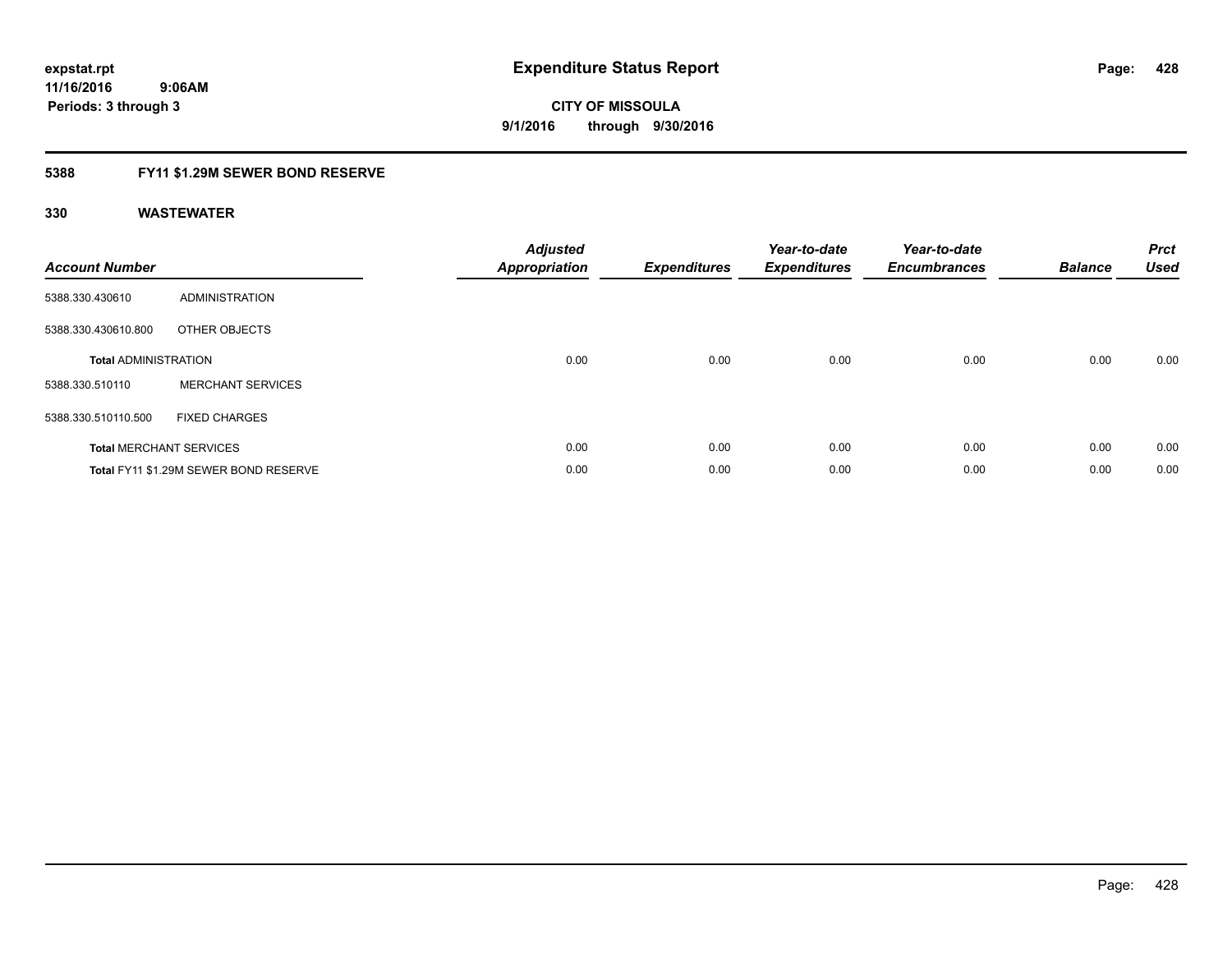**CITY OF MISSOULA 9/1/2016 through 9/30/2016**

### **5389 FY15 SEWER REVENUE BOND DEBT SERVICE**

| <b>Account Number</b> |                                                   | <b>Adjusted</b><br>Appropriation | <b>Expenditures</b> | Year-to-date<br><b>Expenditures</b> | Year-to-date<br><b>Encumbrances</b> | <b>Balance</b> | <b>Prct</b><br><b>Used</b> |
|-----------------------|---------------------------------------------------|----------------------------------|---------------------|-------------------------------------|-------------------------------------|----------------|----------------------------|
| 5389.330.490200       | REVENUE BOND DEBT SERVICE                         |                                  |                     |                                     |                                     |                |                            |
| 5389.330.490200.600   | <b>DEBT SERVICE</b>                               |                                  |                     |                                     |                                     |                |                            |
|                       | <b>Total REVENUE BOND DEBT SERVICE</b>            | 0.00                             | 0.00                | 0.00                                | 0.00                                | 0.00           | 0.00                       |
| 5389.330.510110       | <b>MERCHANT SERVICES</b>                          |                                  |                     |                                     |                                     |                |                            |
| 5389.330.510110.500   | <b>FIXED CHARGES</b>                              |                                  |                     |                                     |                                     |                |                            |
|                       | <b>Total MERCHANT SERVICES</b>                    | 0.00                             | 0.00                | 0.00                                | 0.00                                | 0.00           | 0.00                       |
|                       | <b>Total FY15 SEWER REVENUE BOND DEBT SERVICE</b> | 0.00                             | 0.00                | 0.00                                | 0.00                                | 0.00           | 0.00                       |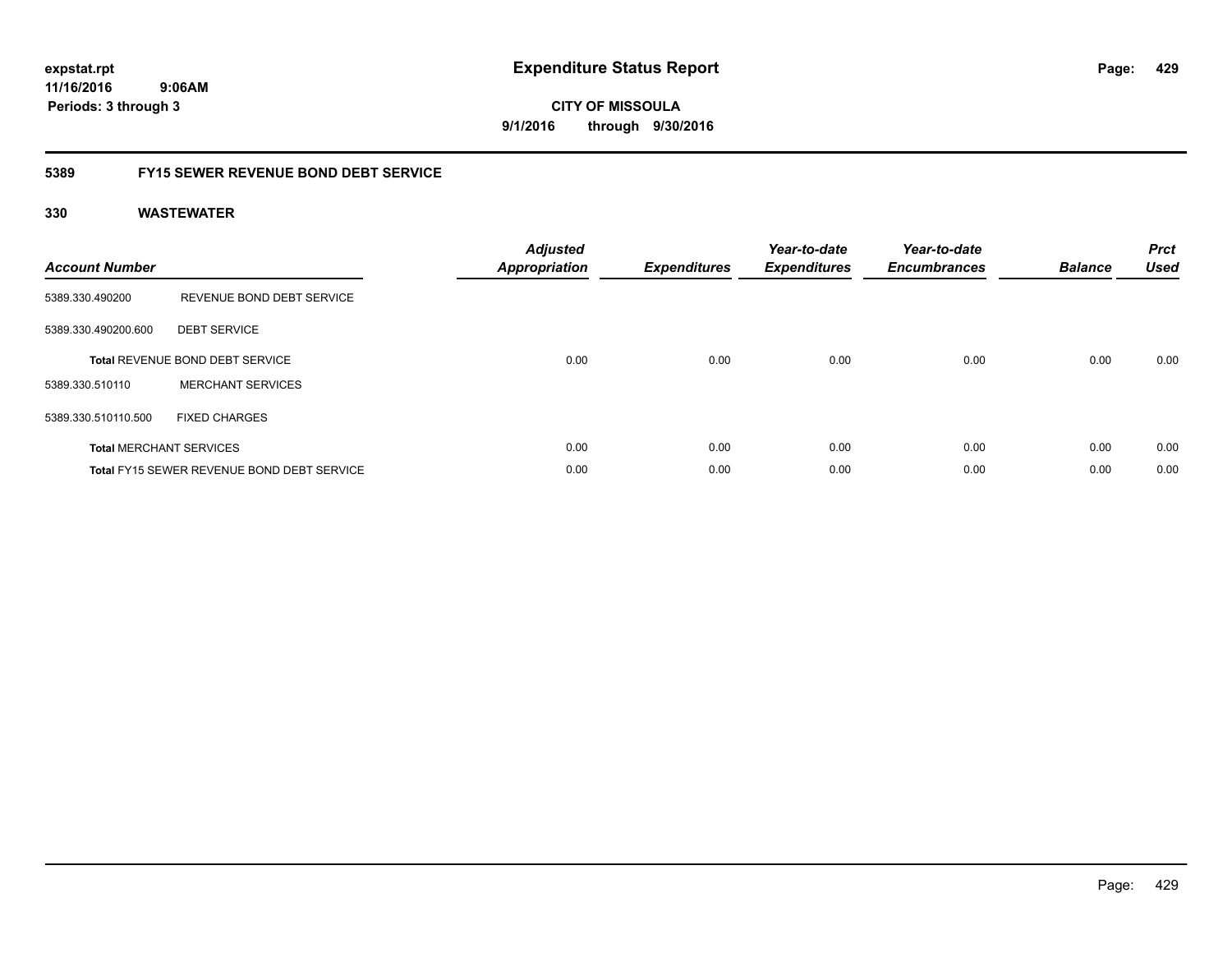### **5390 FY15 SEWER BOND DEBT RESERVE**

| <b>Account Number</b>       |                                           | <b>Adjusted</b><br><b>Appropriation</b> | <b>Expenditures</b> | Year-to-date<br><b>Expenditures</b> | Year-to-date<br><b>Encumbrances</b> | <b>Balance</b> | <b>Prct</b><br><b>Used</b> |
|-----------------------------|-------------------------------------------|-----------------------------------------|---------------------|-------------------------------------|-------------------------------------|----------------|----------------------------|
| 5390.330.430610             | ADMINISTRATION                            |                                         |                     |                                     |                                     |                |                            |
| 5390.330.430610.800         | OTHER OBJECTS                             |                                         |                     |                                     |                                     |                |                            |
| <b>Total ADMINISTRATION</b> |                                           | 0.00                                    | 0.00                | 0.00                                | 0.00                                | 0.00           | 0.00                       |
| 5390.330.510110             | <b>MERCHANT SERVICES</b>                  |                                         |                     |                                     |                                     |                |                            |
| 5390.330.510110.500         | <b>FIXED CHARGES</b>                      |                                         |                     |                                     |                                     |                |                            |
|                             | <b>Total FY15 SEWER BOND DEBT RESERVE</b> | 0.00                                    | 0.00                | 0.00                                | 0.00                                | 0.00           | 0.00                       |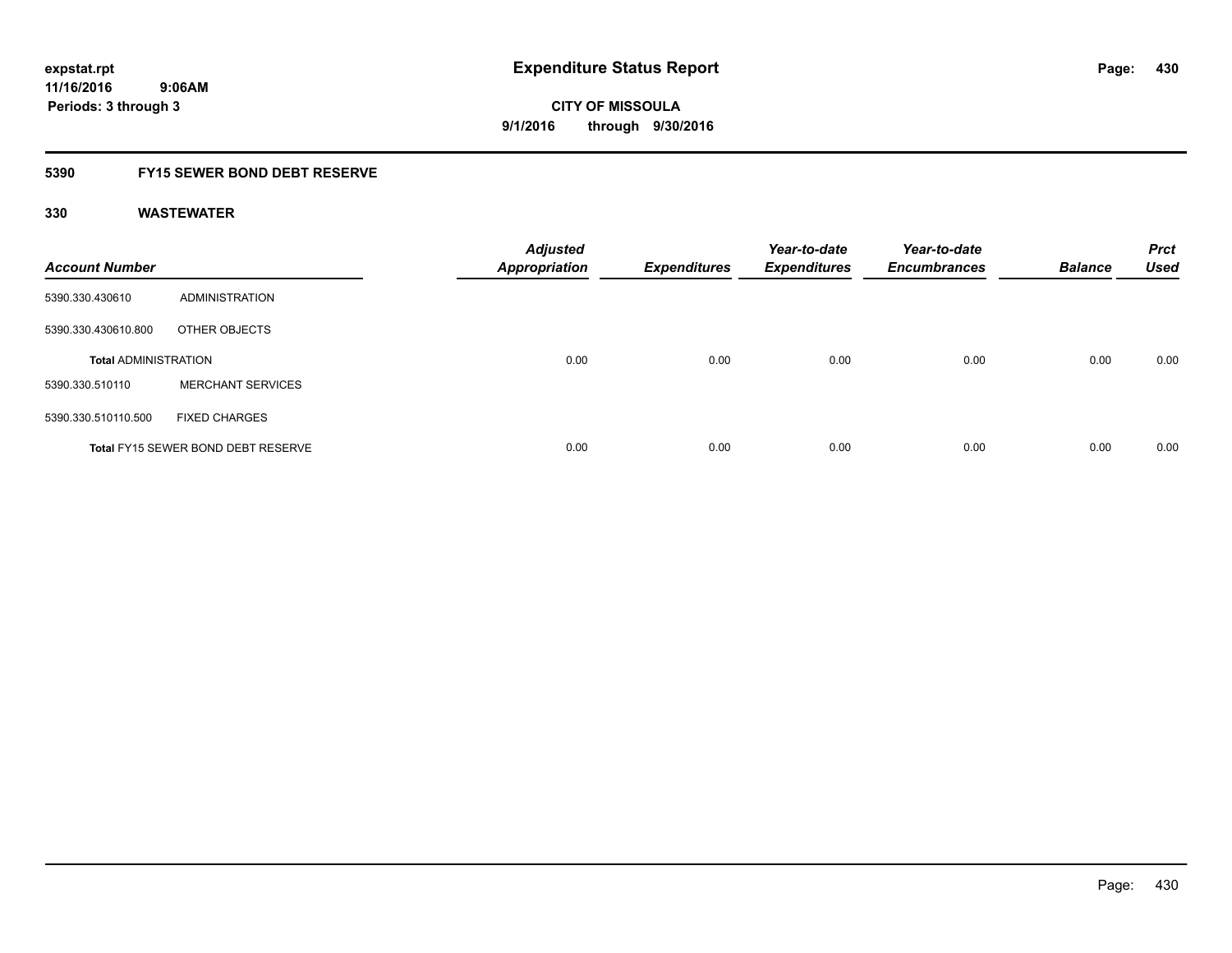### **5450 STORMWATER UTILITIY**

### **334 STORM WATER**

|                                |                                                         | <b>Adjusted</b>      |                     | Year-to-date        | Year-to-date        |                | <b>Prct</b> |
|--------------------------------|---------------------------------------------------------|----------------------|---------------------|---------------------|---------------------|----------------|-------------|
| <b>Account Number</b>          |                                                         | <b>Appropriation</b> | <b>Expenditures</b> | <b>Expenditures</b> | <b>Encumbrances</b> | <b>Balance</b> | <b>Used</b> |
| 5450.334.430210                | <b>ADMINISTRATION</b>                                   |                      |                     |                     |                     |                |             |
| 5450.334.430210.100            | PERSONAL SERVICES                                       |                      |                     |                     |                     |                |             |
|                                | <b>Total PERSONAL SERVICES</b>                          | 0.00                 | 0.00                | 0.00                | 0.00                | 0.00           | 0.00        |
| 5450.334.430210.200            | <b>SUPPLIES</b>                                         |                      |                     |                     |                     |                |             |
| <b>Total SUPPLIES</b>          |                                                         | 0.00                 | 0.00                | 0.00                | 0.00                | 0.00           | 0.00        |
| 5450.334.430210.600            | <b>DEBT SERVICE</b>                                     |                      |                     |                     |                     |                |             |
| <b>Total ADMINISTRATION</b>    |                                                         | 0.00                 | 0.00                | 0.00                | 0.00                | 0.00           | 0.00        |
| 5450.334.430610                | <b>ADMINISTRATION</b>                                   |                      |                     |                     |                     |                |             |
| 5450.334.430610.300            | PURCHASED SERVICES                                      |                      |                     |                     |                     |                |             |
|                                | 5450.334.430610.310.000 COMMUNICATIONS                  | 0.00                 | 544.00              | 544.00              | 0.00                | $-544.00$      | 0.00        |
|                                | 5450.334.430610.330.000 PUBLICITY, SUBSCRIPTIONS & DUES | 0.00                 | 847.29              | 5,047.29            | 0.00                | $-5,047.29$    | 0.00        |
| 5450.334.430610.370.000 TRAVEL |                                                         | 0.00                 | 351.75              | 351.75              | 0.00                | $-351.75$      | 0.00        |
|                                | <b>Total STORMWATER UTILITIY</b>                        | 0.00                 | 1,743.04            | 5,943.04            | 0.00                | $-5,943.04$    | 0.00        |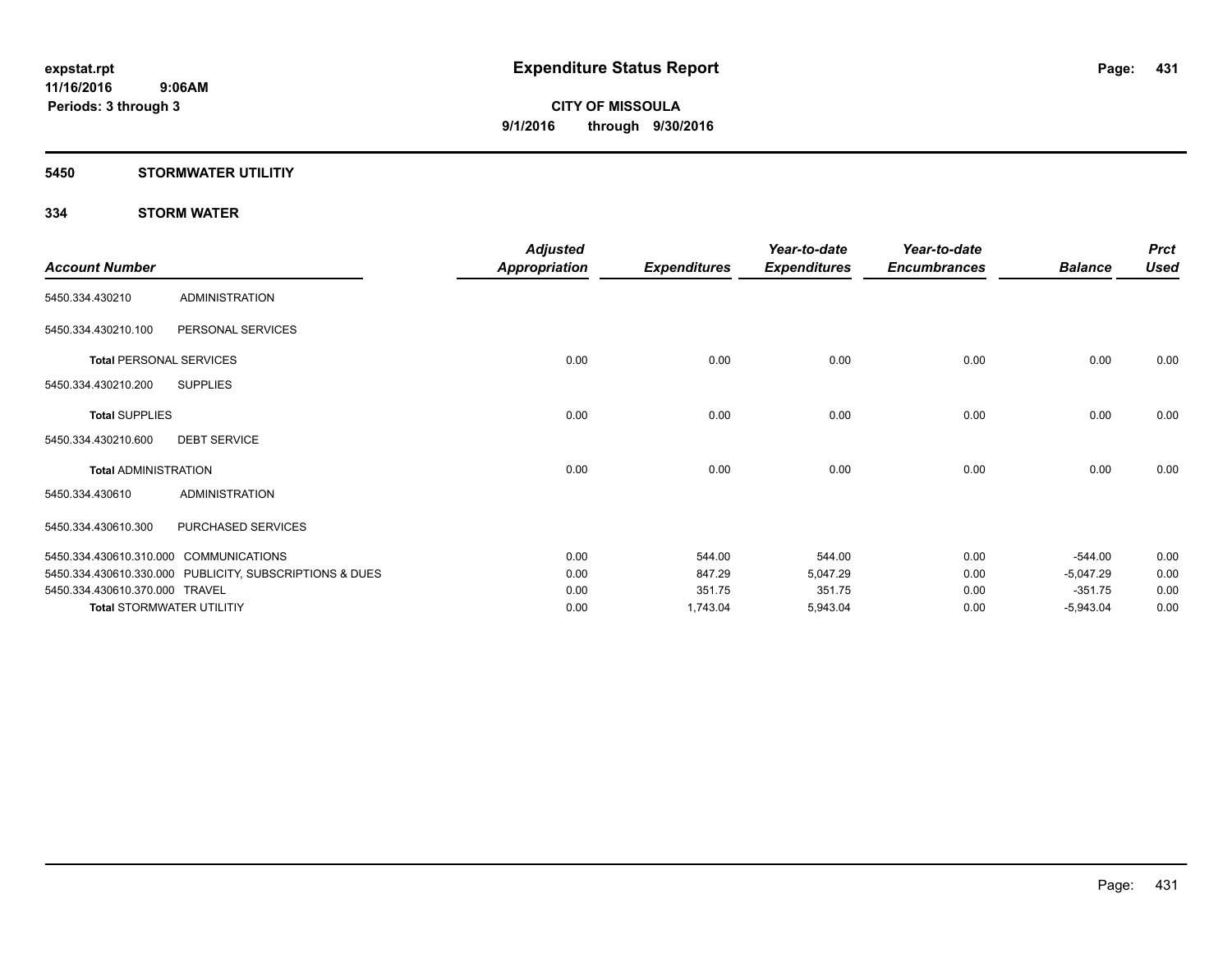**5711 AQUATICS**

### **370 PARKS & RECREATION**

| <b>Account Number</b>          |                                                      | <b>Adjusted</b><br><b>Appropriation</b> | <b>Expenditures</b> | Year-to-date<br><b>Expenditures</b> | Year-to-date<br><b>Encumbrances</b> | <b>Balance</b>           | <b>Prct</b><br><b>Used</b> |
|--------------------------------|------------------------------------------------------|-----------------------------------------|---------------------|-------------------------------------|-------------------------------------|--------------------------|----------------------------|
| 5711.370.460000                | <b>CULTURE &amp; RECREATION</b>                      |                                         |                     |                                     |                                     |                          |                            |
| 5711.370.460000.100            | PERSONAL SERVICES                                    |                                         |                     |                                     |                                     |                          |                            |
|                                | Total CULTURE & RECREATION                           | 0.00                                    | 0.00                | 0.00                                | 0.00                                | 0.00                     | 0.00                       |
| 5711.370.460449                | <b>GRILL VAN</b>                                     |                                         |                     |                                     |                                     |                          |                            |
| 5711.370.460449.100            | PERSONAL SERVICES                                    |                                         |                     |                                     |                                     |                          |                            |
| <b>Total PERSONAL SERVICES</b> |                                                      | 0.00                                    | 0.00                | 0.00                                | 0.00                                | 0.00                     | 0.00                       |
| 5711.370.460449.200            | <b>SUPPLIES</b>                                      |                                         |                     |                                     |                                     |                          |                            |
| <b>Total SUPPLIES</b>          |                                                      | 0.00                                    | 0.00                | 0.00                                | 0.00                                | 0.00                     | 0.00                       |
| 5711.370.460449.300            | PURCHASED SERVICES                                   |                                         |                     |                                     |                                     |                          |                            |
| <b>Total GRILL VAN</b>         |                                                      | 0.00                                    | 0.00                | 0.00                                | 0.00                                | 0.00                     | 0.00                       |
| 5711.370.460477                | <b>GRILL VAN</b>                                     |                                         |                     |                                     |                                     |                          |                            |
| 5711.370.460477.100            | PERSONAL SERVICES                                    |                                         |                     |                                     |                                     |                          |                            |
|                                | 5711.370.460477.110.000 GRILL VAN/SALARIES AND WAGES | 0.00                                    | 563.08              | 2,951.19                            | 0.00                                | $-2,951.19$              | 0.00                       |
| <b>Total PERSONAL SERVICES</b> | 5711.370.460477.140.000 EMPLOYER CONTRIBUTIONS       | 0.00<br>0.00                            | 79.35<br>642.43     | 415.90<br>3,367.09                  | 0.00<br>0.00                        | $-415.90$<br>$-3,367.09$ | 0.00<br>0.00               |
| 5711.370.460477.200            | <b>SUPPLIES</b>                                      |                                         |                     |                                     |                                     |                          |                            |
|                                | 5711.370.460477.240.000 GRILL VAN/OTHER SUPPLIES     | 0.00                                    | 509.70              | 9,996.68                            | 0.00                                | $-9,996.68$              | 0.00                       |
| <b>Total SUPPLIES</b>          |                                                      | 0.00                                    | 509.70              | 9,996.68                            | 0.00                                | $-9,996.68$              | 0.00                       |
| 5711.370.460477.300            | PURCHASED SERVICES                                   |                                         |                     |                                     |                                     |                          |                            |
|                                | <b>Total PURCHASED SERVICES</b>                      | 0.00                                    | 0.00                | 0.00                                | 0.00                                | 0.00                     | 0.00                       |
| 5711.370.460477.900            | CAPITAL OUTLAY                                       |                                         |                     |                                     |                                     |                          |                            |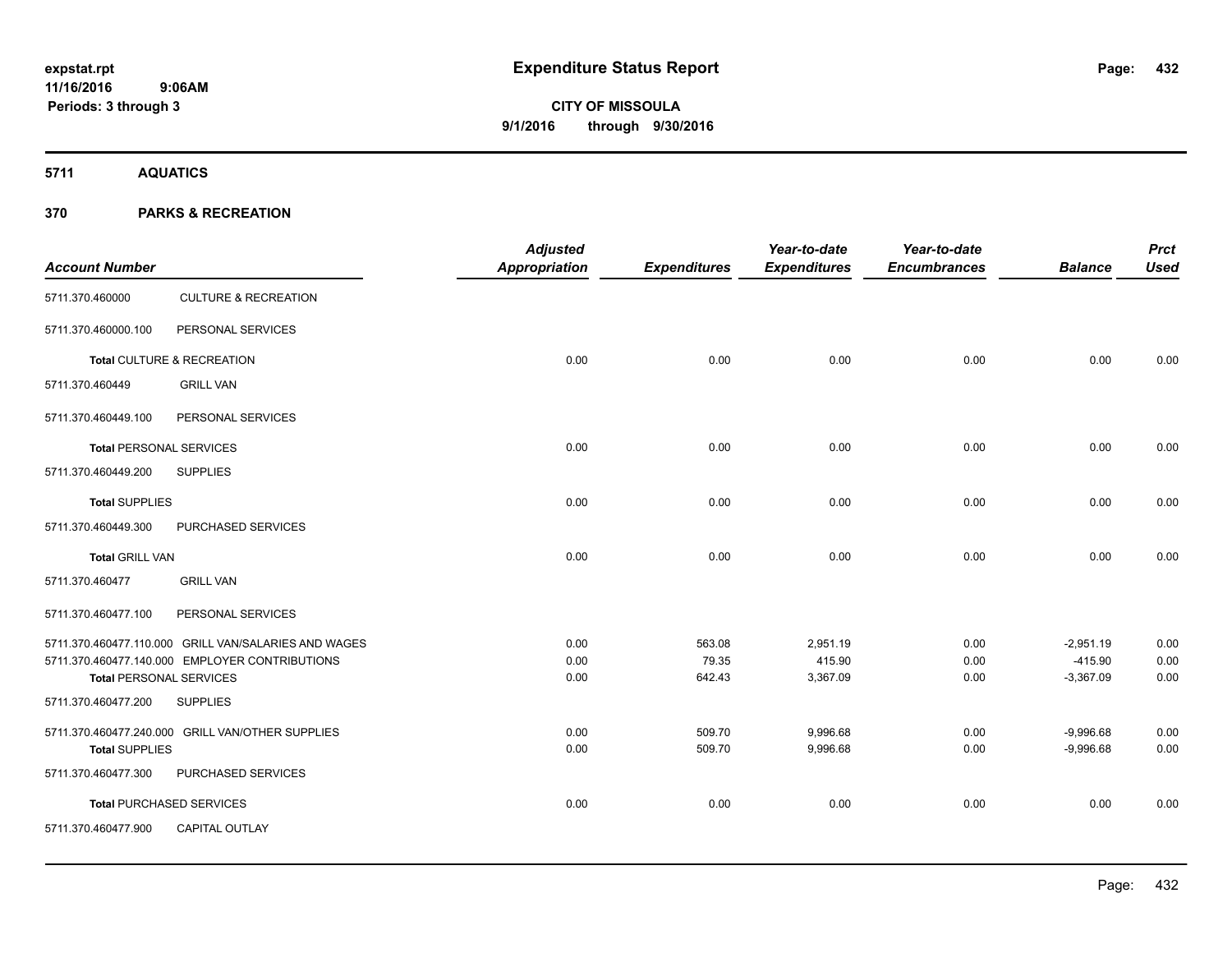**CITY OF MISSOULA 9/1/2016 through 9/30/2016**

**5711 AQUATICS**

|                                                         | <b>Adjusted</b>      |                     | Year-to-date        | Year-to-date        |                | <b>Prct</b> |
|---------------------------------------------------------|----------------------|---------------------|---------------------|---------------------|----------------|-------------|
| <b>Account Number</b>                                   | <b>Appropriation</b> | <b>Expenditures</b> | <b>Expenditures</b> | <b>Encumbrances</b> | <b>Balance</b> | <b>Used</b> |
| <b>Total CAPITAL OUTLAY</b>                             | 0.00                 | 0.00                | 0.00                | 0.00                | 0.00           | 0.00        |
| <b>Total GRILL VAN</b>                                  | 0.00                 | 1,152.13            | 13,363.77           | 0.00                | $-13,363.77$   | 0.00        |
| <b>CURRENTS POOL EXPENSES</b><br>5711.370.460490        |                      |                     |                     |                     |                |             |
| 5711.370.460490.100<br>PERSONAL SERVICES                |                      |                     |                     |                     |                |             |
| 5711.370.460490.110.000 SALARIES AND WAGES              | 0.00                 | 25,350.02           | 109,437.10          | 0.00                | $-109,437.10$  | 0.00        |
| 5711.370.460490.120.000 OVERTIME/TERMINATION            | 0.00                 | 0.78                | 139.61              | 0.00                | $-139.61$      | 0.00        |
| 5711.370.460490.140.000 EMPLOYER CONTRIBUTIONS          | 0.00                 | 9,384.69            | 32,451.04           | 0.00                | $-32,451.04$   | 0.00        |
| <b>Total PERSONAL SERVICES</b>                          | 0.00                 | 34,735.49           | 142,027.75          | 0.00                | $-142,027.75$  | 0.00        |
| <b>SUPPLIES</b><br>5711.370.460490.200                  |                      |                     |                     |                     |                |             |
| 5711.370.460490.220.000 OPERATING SUPPLIES              | 0.00                 | 332.79              | 598.15              | 0.00                | $-598.15$      | 0.00        |
| 5711.370.460490.230.171 REPAIR/MAINTENANCE              | 0.00                 | 0.00                | 3,258.11            | 0.00                | $-3,258.11$    | 0.00        |
| 5711.370.460490.230.178 REPAIR/MAINTENANCE              | 0.00                 | 359.08              | 2,872.71            | 0.00                | $-2,872.71$    | 0.00        |
| 5711.370.460490.230.194 REPAIR/MAINTENANCE              | 0.00                 | 1,159.74            | 1,210.50            | 0.00                | $-1,210.50$    | 0.00        |
| 5711.370.460490.240.000 OTHER SUPPLIES                  | 0.00                 | 0.00                | 221.06              | 0.00                | $-221.06$      | 0.00        |
| 5711.370.460490.240.174 OTHER SUPPLIES                  | 0.00                 | 0.00                | 1,312.90            | 0.00                | $-1,312.90$    | 0.00        |
| 5711.370.460490.240.175 OTHER SUPPLIES                  | 0.00                 | 55.50               | 59.28               | 0.00                | $-59.28$       | 0.00        |
| 5711.370.460490.240.180 OTHER SUPPLIES                  | 0.00                 | 0.00                | 1,876.44            | 0.00                | $-1,876.44$    | 0.00        |
| <b>Total SUPPLIES</b>                                   | 0.00                 | 1,907.11            | 11.409.15           | 0.00                | $-11.409.15$   | 0.00        |
| PURCHASED SERVICES<br>5711.370.460490.300               |                      |                     |                     |                     |                |             |
| 5711.370.460490.330.000 PUBLICITY, SUBSCRIPTIONS & DUES | 0.00                 | 300.00              | 1,070.00            | 0.00                | $-1,070.00$    | 0.00        |
| 5711.370.460490.340.000 SEWER                           | 0.00                 | 0.00                | 2,984.16            | 0.00                | $-2,984.16$    | 0.00        |
| 5711.370.460490.341.000 ELECTRICITY & NATURAL GAS       | 0.00                 | 7,661.07            | 15,222.29           | 0.00                | $-15,222.29$   | 0.00        |
| 5711.370.460490.343.000 WATER CHARGES                   | 0.00                 | 710.06              | 1,458.85            | 0.00                | $-1,458.85$    | 0.00        |
| 5711.370.460490.344.000 TELEPHONE SERVICE               | 0.00                 | 325.96              | 908.36              | 0.00                | $-908.36$      | 0.00        |
| 5711.370.460490.345.000 GARBAGE                         | 0.00                 | 114.82              | 426.39              | 0.00                | $-426.39$      | 0.00        |
| 5711.370.460490.350.000 PROFESSIONAL SERVICES           | 0.00                 | 322.00              | 5,261.50            | 0.00                | $-5,261.50$    | 0.00        |
| 5711.370.460490.360.000 REPAIR & MAINTENANCE            | 0.00                 | 8,757.01            | 8,757.01            | 0.00                | $-8,757.01$    | 0.00        |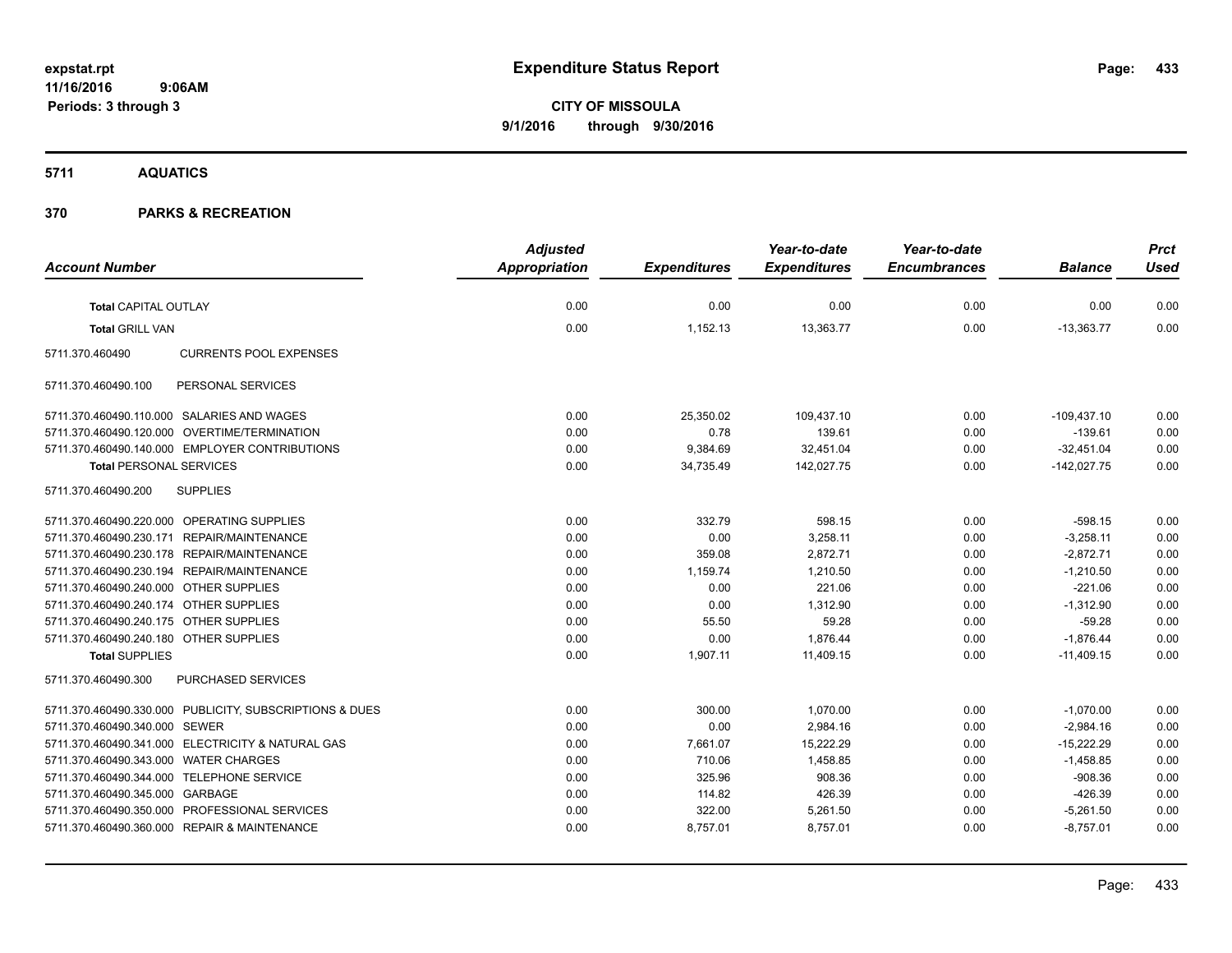**5711 AQUATICS**

| <b>Account Number</b>                                                                     | <b>Adjusted</b><br><b>Appropriation</b> | <b>Expenditures</b> | Year-to-date<br><b>Expenditures</b> | Year-to-date<br><b>Encumbrances</b> | <b>Balance</b>            | <b>Prct</b><br><b>Used</b> |
|-------------------------------------------------------------------------------------------|-----------------------------------------|---------------------|-------------------------------------|-------------------------------------|---------------------------|----------------------------|
| <b>Total PURCHASED SERVICES</b>                                                           | 0.00                                    | 18,190.92           | 36,088.56                           | 0.00                                | $-36,088.56$              | 0.00                       |
| 5711.370.460490.500<br><b>FIXED CHARGES</b>                                               |                                         |                     |                                     |                                     |                           |                            |
| <b>Total FIXED CHARGES</b>                                                                | 0.00                                    | 0.00                | 0.00                                | 0.00                                | 0.00                      | 0.00                       |
| 5711.370.460490.800<br>OTHER OBJECTS                                                      |                                         |                     |                                     |                                     |                           |                            |
| <b>Total OTHER OBJECTS</b>                                                                | 0.00                                    | 0.00                | 0.00                                | 0.00                                | 0.00                      | 0.00                       |
| 5711.370.460490.900<br><b>CAPITAL OUTLAY</b>                                              |                                         |                     |                                     |                                     |                           |                            |
| <b>Total CAPITAL OUTLAY</b>                                                               | 0.00                                    | 0.00                | 0.00                                | 0.00                                | 0.00                      | 0.00                       |
| <b>Total CURRENTS POOL EXPENSES</b>                                                       | 0.00                                    | 54,833.52           | 189,525.46                          | 0.00                                | $-189,525.46$             | 0.00                       |
| 5711.370.460491<br>SPLASH POOLS EXPENSES                                                  |                                         |                     |                                     |                                     |                           |                            |
| PERSONAL SERVICES<br>5711.370.460491.100                                                  |                                         |                     |                                     |                                     |                           |                            |
| 5711.370.460491.110.000 SALARIES AND WAGES                                                | 0.00                                    | 17,172.82           | 97,650.98                           | 0.00                                | $-97,650.98$              | 0.00                       |
| 5711.370.460491.120.000 OVERTIME/TERMINATION                                              | 0.00                                    | 0.64                | 109.61                              | 0.00                                | $-109.61$                 | 0.00                       |
| 5711.370.460491.140.000 EMPLOYER CONTRIBUTIONS                                            | 0.00                                    | 2,949.51            | 15,931.15                           | 0.00                                | $-15,931.15$              | 0.00                       |
| <b>Total PERSONAL SERVICES</b>                                                            | 0.00                                    | 20,122.97           | 113,691.74                          | 0.00                                | $-113,691.74$             | 0.00                       |
| <b>SUPPLIES</b><br>5711.370.460491.200                                                    |                                         |                     |                                     |                                     |                           |                            |
| 5711.370.460491.220.000 OPERATING SUPPLIES                                                | 0.00                                    | 0.00                | 409.40                              | 0.00                                | $-409.40$                 | 0.00                       |
| 5711.370.460491.220.174 OPERATING SUPPLIES                                                | 0.00                                    | 0.00                | 53.15                               | 0.00                                | $-53.15$                  | 0.00                       |
| 5711.370.460491.230.000 REPAIR/MAINTENANCE                                                | 0.00                                    | 0.00                | 43.90                               | 0.00                                | $-43.90$                  | 0.00                       |
| 5711.370.460491.230.171 REPAIR/MAINTENANCE                                                | 0.00                                    | 0.00                | 17,199.32                           | 0.00                                | $-17,199.32$              | 0.00                       |
| 5711.370.460491.230.178 REPAIR/MAINTENANCE                                                | 0.00                                    | 384.27              | 3,385.01                            | 0.00                                | $-3,385.01$               | 0.00                       |
| 5711.370.460491.230.194 REPAIR/MAINTENANCE                                                | 0.00                                    | 303.84              | 616.77                              | 0.00                                | $-616.77$                 | 0.00                       |
| 5711.370.460491.240.174 OTHER SUPPLIES                                                    | 0.00                                    | 1,261.24            | 28,237.87                           | 0.00                                | $-28,237.87$              | 0.00                       |
| 5711.370.460491.240.175 OTHER SUPPLIES                                                    | 0.00                                    | 129.00              | 5,328.37                            | 0.00                                | $-5,328.37$               | 0.00                       |
| 5711.370.460491.240.180 OTHER SUPPLIES-MERCHANDISE SALES FRNTDSK<br><b>Total SUPPLIES</b> | 0.00<br>0.00                            | 0.00<br>2,078.35    | 825.53<br>56,099.32                 | 0.00<br>0.00                        | $-825.53$<br>$-56,099.32$ | 0.00<br>0.00               |
|                                                                                           |                                         |                     |                                     |                                     |                           |                            |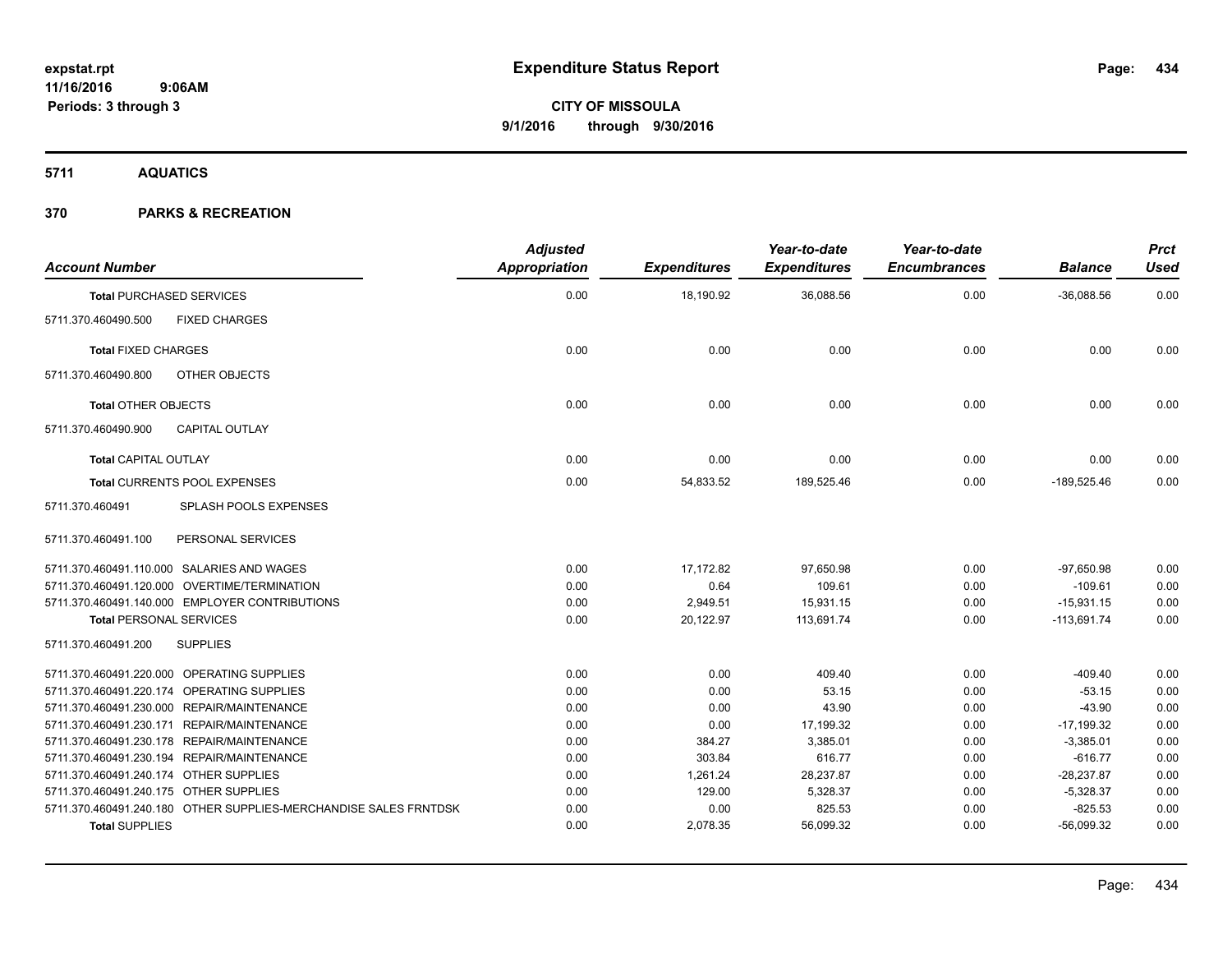**Periods: 3 through 3**

**CITY OF MISSOULA 9/1/2016 through 9/30/2016**

**5711 AQUATICS**

| <b>Account Number</b>                 |                                                         | <b>Adjusted</b><br><b>Appropriation</b> | <b>Expenditures</b> | Year-to-date<br><b>Expenditures</b> | Year-to-date<br><b>Encumbrances</b> | <b>Balance</b> | <b>Prct</b><br><b>Used</b> |
|---------------------------------------|---------------------------------------------------------|-----------------------------------------|---------------------|-------------------------------------|-------------------------------------|----------------|----------------------------|
| 5711.370.460491.300                   | PURCHASED SERVICES                                      |                                         |                     |                                     |                                     |                |                            |
|                                       | 5711.370.460491.320.174 PRINTING & DUPLICATING          | 0.00                                    | 0.00                | 32.00                               | 0.00                                | $-32.00$       | 0.00                       |
|                                       | 5711.370.460491.330.000 PUBLICITY, SUBSCRIPTIONS & DUES | 0.00                                    | 331.00              | 758.25                              | 0.00                                | $-758.25$      | 0.00                       |
| 5711.370.460491.340.000 SEWER         |                                                         | 0.00                                    | 0.00                | 72.03                               | 0.00                                | $-72.03$       | 0.00                       |
|                                       | 5711.370.460491.341.000 ELECTRICITY & NATURAL GAS       | 0.00                                    | 14,713.27           | 30,882.73                           | 0.00                                | $-30,882.73$   | 0.00                       |
| 5711.370.460491.343.000 WATER CHARGES |                                                         | 0.00                                    | 2,252.45            | 5,453.99                            | 0.00                                | $-5,453.99$    | 0.00                       |
|                                       | 5711.370.460491.344.000 TELEPHONE SERVICE               | 0.00                                    | 300.08              | 829.00                              | 0.00                                | $-829.00$      | 0.00                       |
| 5711.370.460491.345.000 GARBAGE       |                                                         | 0.00                                    | 200.94              | 401.91                              | 0.00                                | $-401.91$      | 0.00                       |
|                                       | 5711.370.460491.350.000 PROFESSIONAL SERVICES           | 0.00                                    | 375.00              | 1,396.00                            | 0.00                                | $-1,396.00$    | 0.00                       |
|                                       | 5711.370.460491.360.194 REPAIR & MAINTENANCE            | 0.00                                    | 0.00                | 787.20                              | 0.00                                | $-787.20$      | 0.00                       |
|                                       | 5711.370.460491.390.000 OTHER PURCHASED SERVICES        | 0.00                                    | 0.00                | $-326.90$                           | 0.00                                | 326.90         | 0.00                       |
|                                       | <b>Total PURCHASED SERVICES</b>                         | 0.00                                    | 18,172.74           | 40,286.21                           | 0.00                                | $-40,286.21$   | 0.00                       |
| 5711.370.460491.800                   | OTHER OBJECTS                                           |                                         |                     |                                     |                                     |                |                            |
| <b>Total OTHER OBJECTS</b>            |                                                         | 0.00                                    | 0.00                | 0.00                                | 0.00                                | 0.00           | 0.00                       |
| 5711.370.460491.900                   | <b>CAPITAL OUTLAY</b>                                   |                                         |                     |                                     |                                     |                |                            |
| <b>Total CAPITAL OUTLAY</b>           |                                                         | 0.00                                    | 0.00                | 0.00                                | 0.00                                | 0.00           | 0.00                       |
|                                       | Total SPLASH POOLS EXPENSES                             | 0.00                                    | 40,374.06           | 210,077.27                          | 0.00                                | $-210,077.27$  | 0.00                       |
| 5711.370.460493                       | <b>AQUATICS MAINTENANCE</b>                             |                                         |                     |                                     |                                     |                |                            |
| 5711.370.460493.300                   | PURCHASED SERVICES                                      |                                         |                     |                                     |                                     |                |                            |
|                                       | <b>Total PURCHASED SERVICES</b>                         | 0.00                                    | 0.00                | 0.00                                | 0.00                                | 0.00           | 0.00                       |
| 5711.370.460493.500                   | <b>FIXED CHARGES</b>                                    |                                         |                     |                                     |                                     |                |                            |
| <b>Total FIXED CHARGES</b>            |                                                         | 0.00                                    | 0.00                | 0.00                                | 0.00                                | 0.00           | 0.00                       |
| 5711.370.460493.900                   | <b>CAPITAL OUTLAY</b>                                   |                                         |                     |                                     |                                     |                |                            |
|                                       | <b>Total AQUATICS MAINTENANCE</b>                       | 0.00                                    | 0.00                | 0.00                                | 0.00                                | 0.00           | 0.00                       |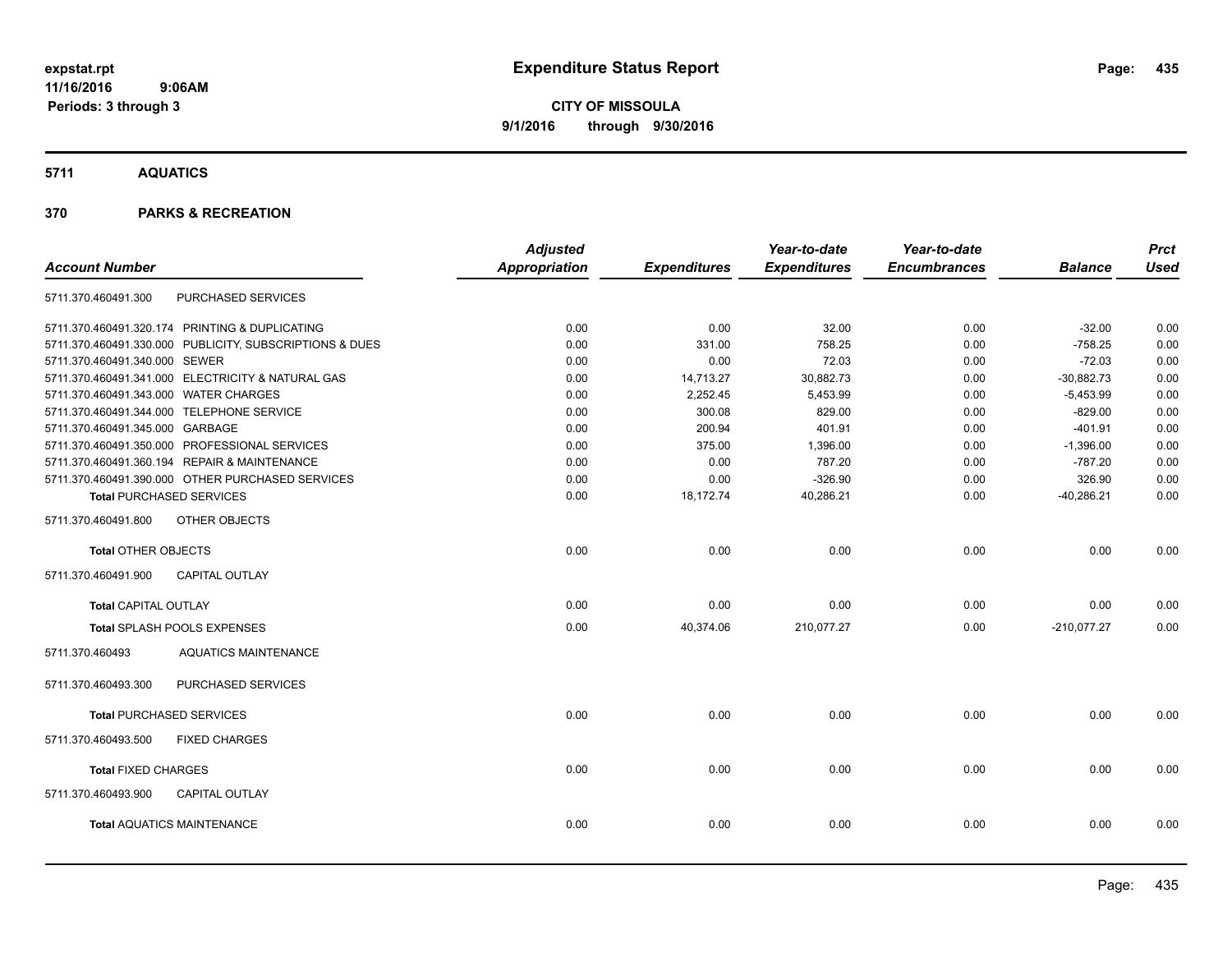**5711 AQUATICS**

| <b>Account Number</b>         |                                     | <b>Adjusted</b><br><b>Appropriation</b> | <b>Expenditures</b> | Year-to-date<br><b>Expenditures</b> | Year-to-date<br><b>Encumbrances</b> | <b>Balance</b> | <b>Prct</b><br><b>Used</b> |
|-------------------------------|-------------------------------------|-----------------------------------------|---------------------|-------------------------------------|-------------------------------------|----------------|----------------------------|
| 5711.370.460512               | PARK MEMORIALS                      |                                         |                     |                                     |                                     |                |                            |
| 5711.370.460512.200           | <b>SUPPLIES</b>                     |                                         |                     |                                     |                                     |                |                            |
| <b>Total SUPPLIES</b>         |                                     | 0.00                                    | 0.00                | 0.00                                | 0.00                                | 0.00           | 0.00                       |
| 5711.370.460512.300           | PURCHASED SERVICES                  |                                         |                     |                                     |                                     |                |                            |
|                               | <b>Total PURCHASED SERVICES</b>     | 0.00                                    | 0.00                | 0.00                                | 0.00                                | 0.00           | 0.00                       |
| 5711.370.460512.900           | <b>CAPITAL OUTLAY</b>               |                                         |                     |                                     |                                     |                |                            |
| <b>Total PARK MEMORIALS</b>   |                                     | 0.00                                    | 0.00                | 0.00                                | 0.00                                | 0.00           | 0.00                       |
| 5711.370.460519               | <b>AQUATICS CAPITAL</b>             |                                         |                     |                                     |                                     |                |                            |
| 5711.370.460519.900           | <b>CAPITAL OUTLAY</b>               |                                         |                     |                                     |                                     |                |                            |
| <b>Total AQUATICS CAPITAL</b> |                                     | 0.00                                    | 0.00                | 0.00                                | 0.00                                | 0.00           | 0.00                       |
| 5711.370.490506               | <b>CORE FINANCED EQUIPMENT</b>      |                                         |                     |                                     |                                     |                |                            |
| 5711.370.490506.600           | <b>DEBT SERVICE</b>                 |                                         |                     |                                     |                                     |                |                            |
|                               | Total CORE FINANCED EQUIPMENT       | 0.00                                    | 0.00                | 0.00                                | 0.00                                | 0.00           | 0.00                       |
| 5711.370.510110               | <b>MERCHANT SERVICES</b>            |                                         |                     |                                     |                                     |                |                            |
| 5711.370.510110.500           | <b>FIXED CHARGES</b>                |                                         |                     |                                     |                                     |                |                            |
|                               | <b>Total MERCHANT SERVICES</b>      | 0.00                                    | 0.00                | 0.00                                | 0.00                                | 0.00           | 0.00                       |
|                               | <b>Total PARKS &amp; RECREATION</b> | 0.00                                    | 96,359.71           | 412,966.50                          | 0.00                                | -412,966.50    | 0.00                       |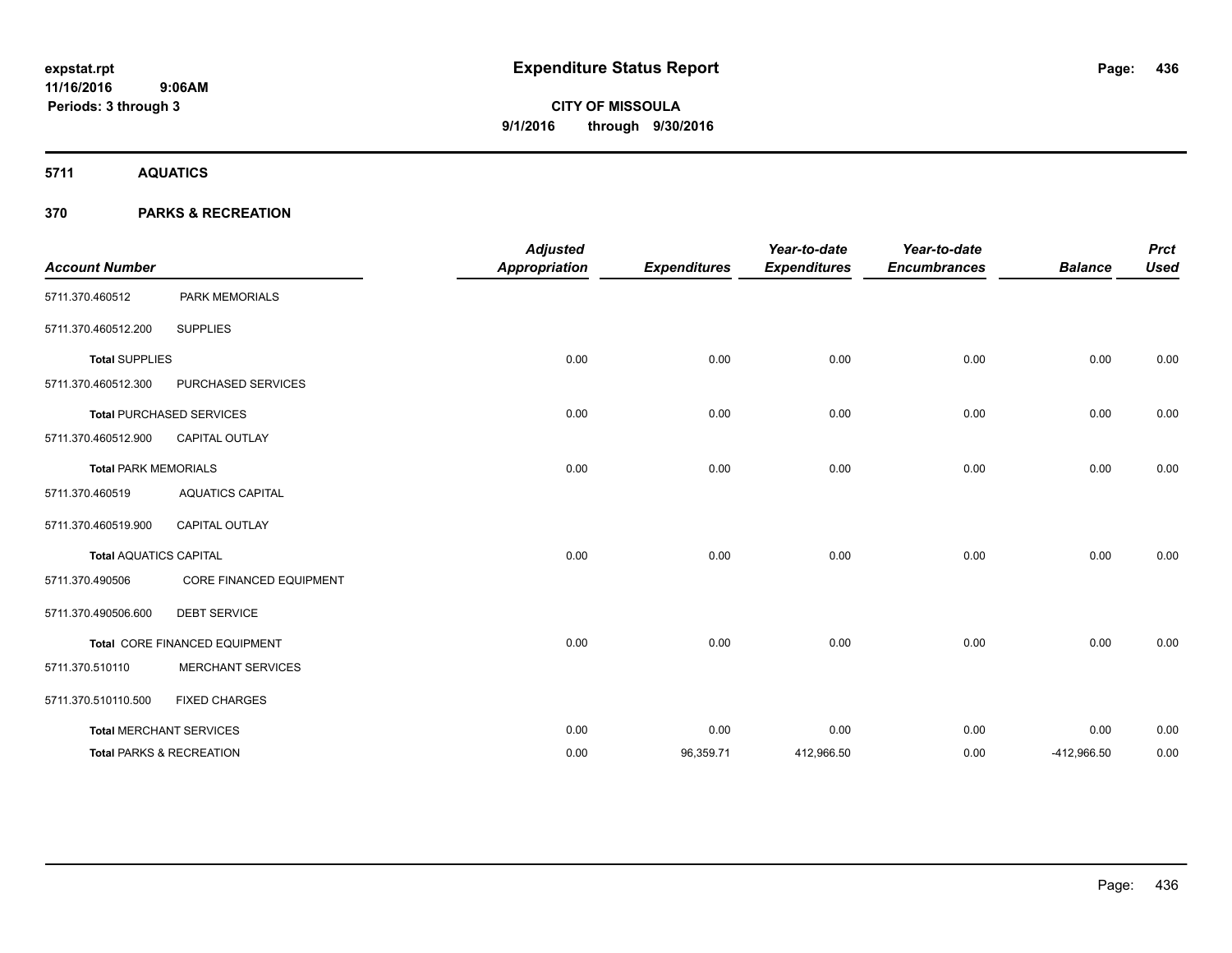**5711 AQUATICS**

## **371 AQUATICS SALARIES**

| <b>Account Number</b>          |                                 | <b>Adjusted</b><br><b>Appropriation</b> | <b>Expenditures</b> | Year-to-date<br><b>Expenditures</b> | Year-to-date<br><b>Encumbrances</b> | <b>Balance</b> | <b>Prct</b><br><b>Used</b> |
|--------------------------------|---------------------------------|-----------------------------------------|---------------------|-------------------------------------|-------------------------------------|----------------|----------------------------|
| 5711.371.460000                | <b>CULTURE &amp; RECREATION</b> |                                         |                     |                                     |                                     |                |                            |
| 5711.371.460000.100            | PERSONAL SERVICES               |                                         |                     |                                     |                                     |                |                            |
|                                | Total CULTURE & RECREATION      | 0.00                                    | 0.00                | 0.00                                | 0.00                                | 0.00           | 0.00                       |
| 5711.371.460477                | <b>GRILL VAN</b>                |                                         |                     |                                     |                                     |                |                            |
| 5711.371.460477.100            | PERSONAL SERVICES               |                                         |                     |                                     |                                     |                |                            |
| <b>Total GRILL VAN</b>         |                                 | 0.00                                    | 0.00                | 0.00                                | 0.00                                | 0.00           | 0.00                       |
| 5711.371.460490                | <b>CURRENTS POOL EXPENSES</b>   |                                         |                     |                                     |                                     |                |                            |
| 5711.371.460490.100            | PERSONAL SERVICES               |                                         |                     |                                     |                                     |                |                            |
|                                | Total CURRENTS POOL EXPENSES    | 0.00                                    | 0.00                | 0.00                                | 0.00                                | 0.00           | 0.00                       |
| 5711.371.460491                | SPLASH POOLS EXPENSES           |                                         |                     |                                     |                                     |                |                            |
| 5711.371.460491.100            | PERSONAL SERVICES               |                                         |                     |                                     |                                     |                |                            |
| <b>Total AQUATICS SALARIES</b> |                                 | 0.00                                    | 0.00                | 0.00                                | 0.00                                | 0.00           | 0.00                       |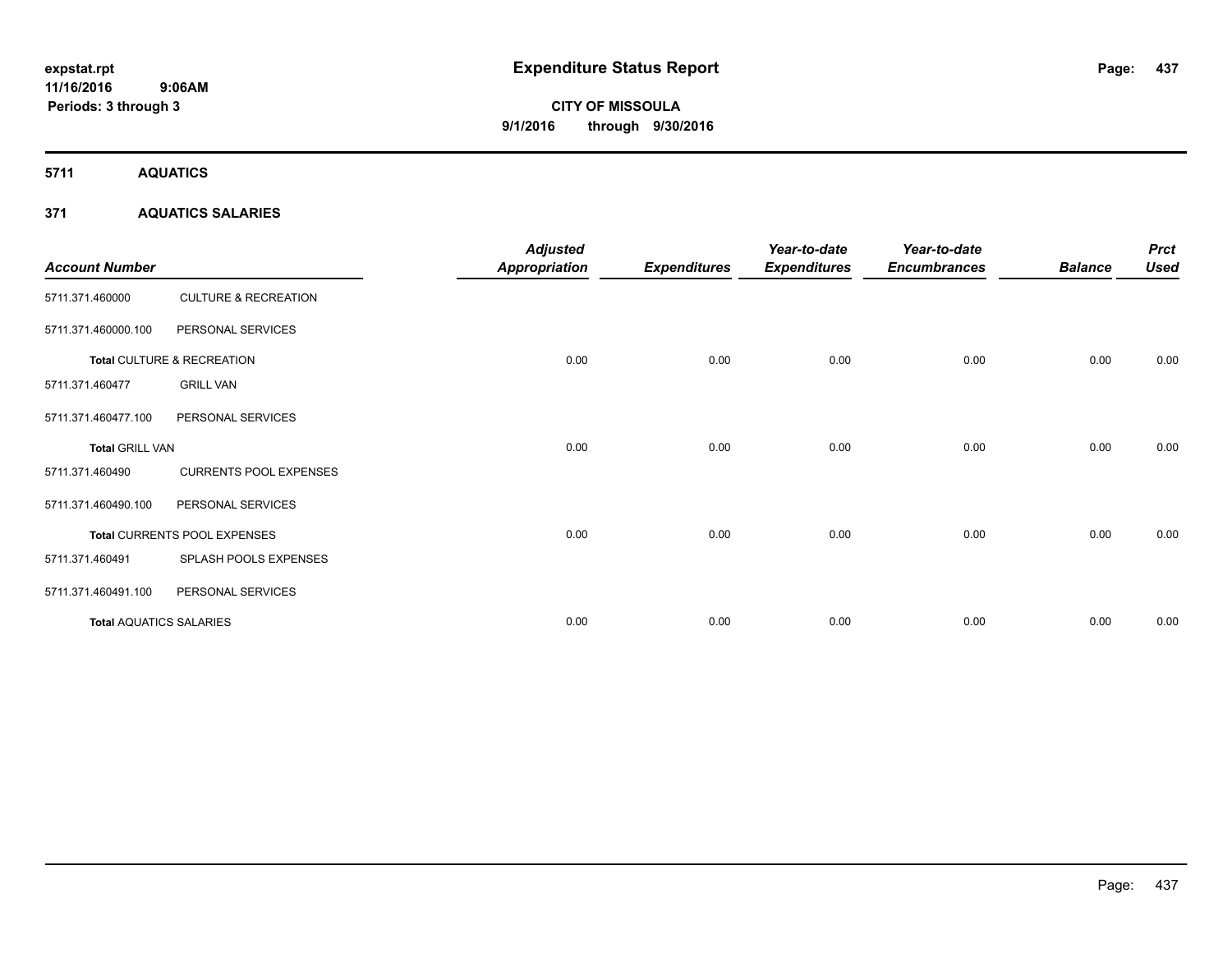**Periods: 3 through 3**

# **CITY OF MISSOULA 9/1/2016 through 9/30/2016**

**5711 AQUATICS**

| <b>Account Number</b>         |                       | <b>Adjusted</b><br><b>Appropriation</b> | <b>Expenditures</b> | Year-to-date<br><b>Expenditures</b> | Year-to-date<br><b>Encumbrances</b> | <b>Balance</b> | <b>Prct</b><br><b>Used</b> |
|-------------------------------|-----------------------|-----------------------------------------|---------------------|-------------------------------------|-------------------------------------|----------------|----------------------------|
|                               |                       |                                         |                     |                                     |                                     |                |                            |
| 5711.390.510000               | <b>MISCELLANEOUS</b>  |                                         |                     |                                     |                                     |                |                            |
| 5711.390.510000.800           | OTHER OBJECTS         |                                         |                     |                                     |                                     |                |                            |
| <b>Total OTHER OBJECTS</b>    |                       | 0.00                                    | 0.00                | 0.00                                | 0.00                                | 0.00           | 0.00                       |
| 5711.390.510000.900           | <b>CAPITAL OUTLAY</b> |                                         |                     |                                     |                                     |                |                            |
| <b>Total MISCELLANEOUS</b>    |                       | 0.00                                    | 0.00                | 0.00                                | 0.00                                | 0.00           | 0.00                       |
| <b>Total NON-DEPARTMENTAL</b> |                       | 0.00                                    | 0.00                | 0.00                                | 0.00                                | 0.00           | 0.00                       |
| <b>Total AQUATICS</b>         |                       | 0.00                                    | 96,359.71           | 412,966.50                          | 0.00                                | -412,966.50    | 0.00                       |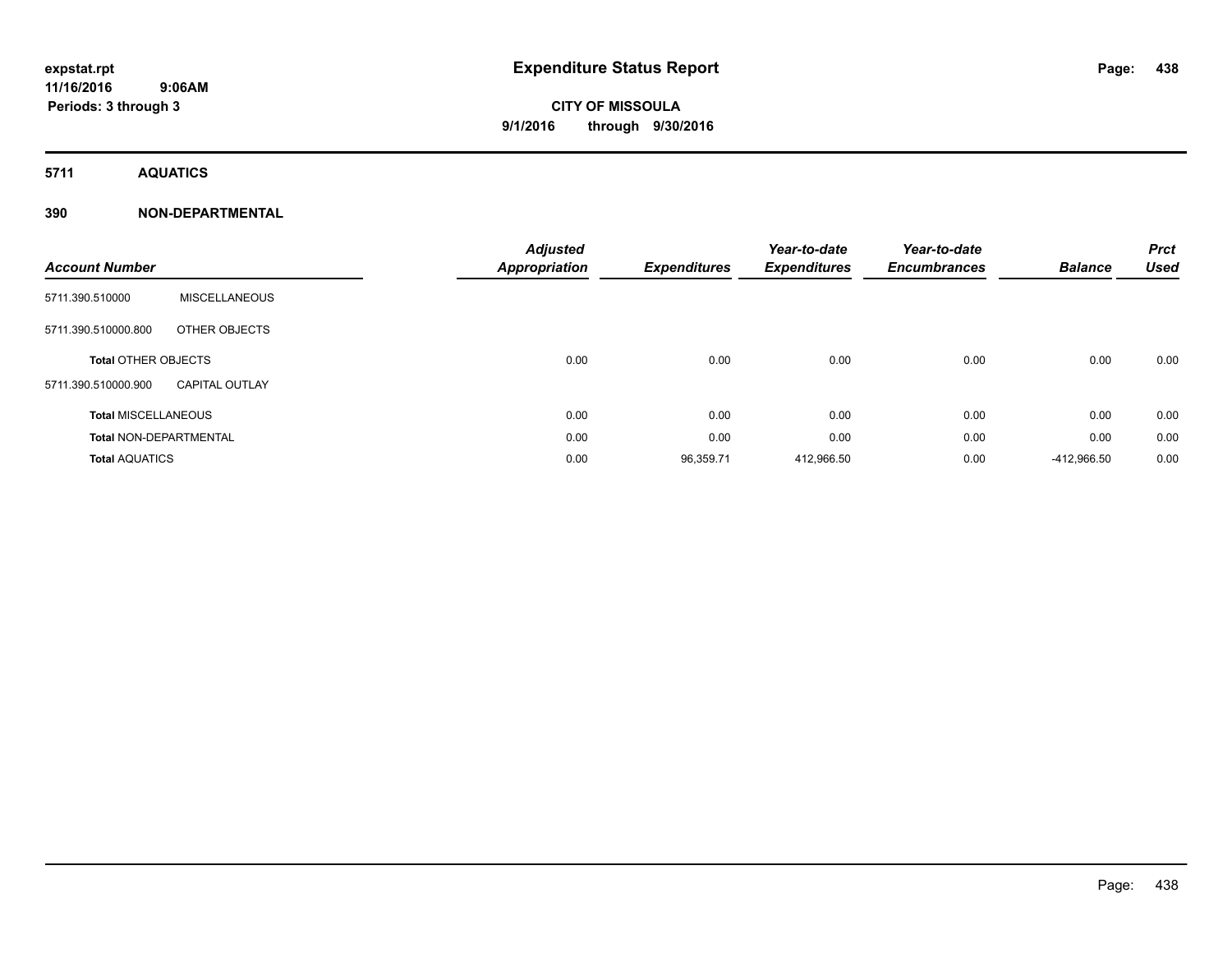## **6050 EMPLOYEE BENEFIT PLAN FUND**

| <b>Account Number</b>      |                                                     | <b>Adjusted</b><br>Appropriation | <b>Expenditures</b> | Year-to-date<br><b>Expenditures</b> | Year-to-date<br><b>Encumbrances</b> | <b>Balance</b>  | <b>Prct</b><br><b>Used</b> |
|----------------------------|-----------------------------------------------------|----------------------------------|---------------------|-------------------------------------|-------------------------------------|-----------------|----------------------------|
| 6050.390.510110            | <b>MERCHANT SERVICES</b>                            |                                  |                     |                                     |                                     |                 |                            |
| 6050.390.510110.500        | <b>FIXED CHARGES</b>                                |                                  |                     |                                     |                                     |                 |                            |
|                            | <b>Total MERCHANT SERVICES</b>                      | 0.00                             | 0.00                | 0.00                                | 0.00                                | 0.00            | 0.00                       |
| 6050.390.520800            | <b>EMPLOYEE BENEFITS</b>                            |                                  |                     |                                     |                                     |                 |                            |
| 6050.390.520800.300        | PURCHASED SERVICES                                  |                                  |                     |                                     |                                     |                 |                            |
|                            | 6050.390.520800.351.000 INSURANCE CLAIMS            | 0.00                             | 464,191.38          | 1,036,432.21                        | 0.00                                | $-1,036,432.21$ | 0.00                       |
|                            | 6050.390.520800.352.000 HEALTH PROGRAMS             | 0.00                             | 1,169.55            | 4,246.86                            | 0.00                                | $-4,246.86$     | 0.00                       |
|                            | 6050.390.520800.353.000 ADMINISTRATION EXPENDITURES | 0.00                             | 0.00                | 171,885.68                          | 0.00                                | $-171,885.68$   | 0.00                       |
|                            | <b>Total PURCHASED SERVICES</b>                     | 0.00                             | 465,360.93          | 1,212,564.75                        | 0.00                                | $-1,212,564.75$ | 0.00                       |
| 6050.390.520800.700        | <b>GRANTS &amp; CONTRIBUTIONS</b>                   |                                  |                     |                                     |                                     |                 |                            |
|                            | <b>Total GRANTS &amp; CONTRIBUTIONS</b>             | 0.00                             | 0.00                | 0.00                                | 0.00                                | 0.00            | 0.00                       |
| 6050.390.520800.800        | OTHER OBJECTS                                       |                                  |                     |                                     |                                     |                 |                            |
| <b>Total OTHER OBJECTS</b> |                                                     | 0.00                             | 0.00                | 0.00                                | 0.00                                | 0.00            | 0.00                       |
|                            | Total EMPLOYEE BENEFIT PLAN FUND                    | 0.00                             | 465,360.93          | 1,212,564.75                        | 0.00                                | $-1,212,564.75$ | 0.00                       |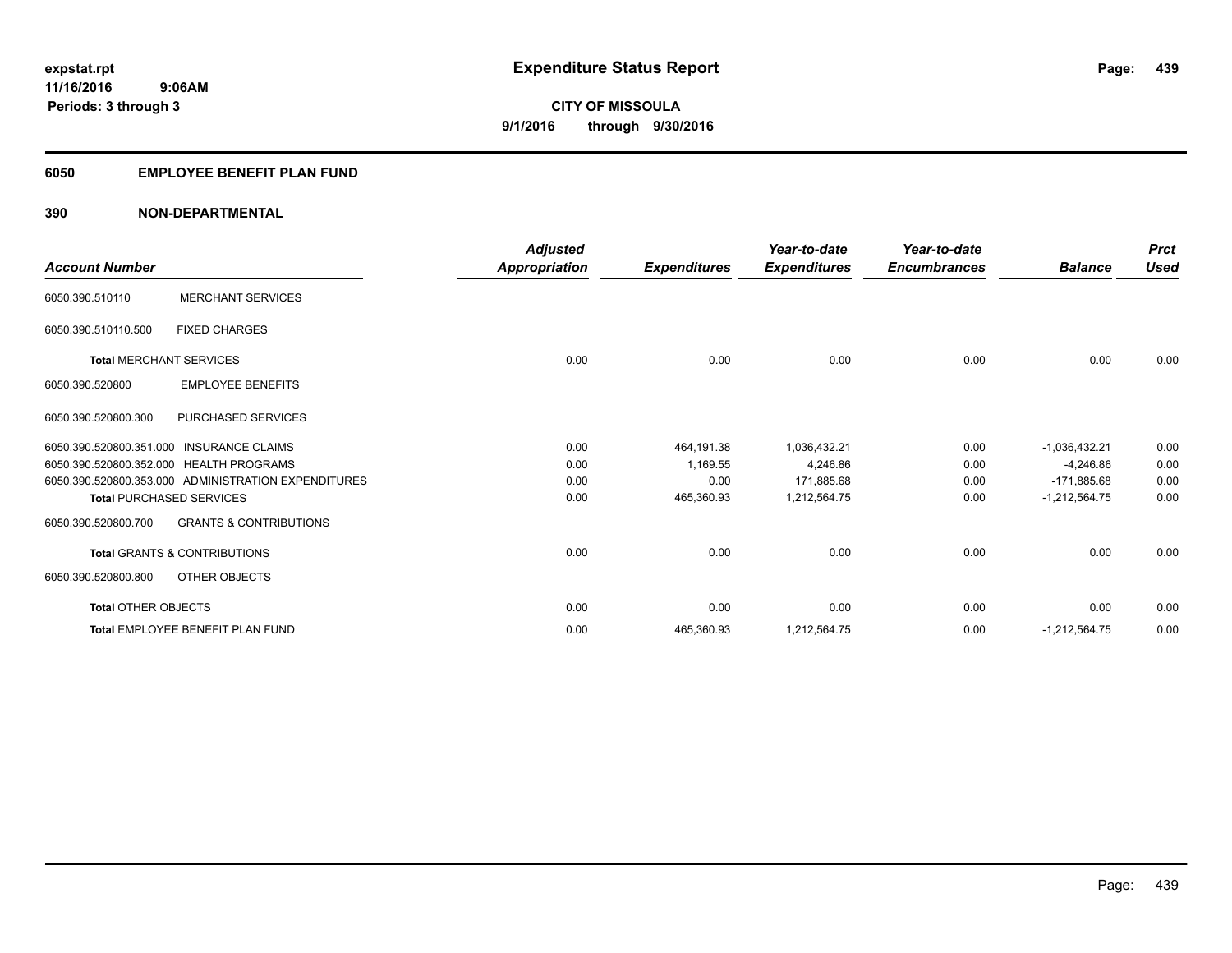#### **7370 PARKING COMMISSION FUND**

|                                            |                                                         | <b>Adjusted</b> |                     | Year-to-date        | Year-to-date        |                | <b>Prct</b> |
|--------------------------------------------|---------------------------------------------------------|-----------------|---------------------|---------------------|---------------------|----------------|-------------|
| <b>Account Number</b>                      |                                                         | Appropriation   | <b>Expenditures</b> | <b>Expenditures</b> | <b>Encumbrances</b> | <b>Balance</b> | <b>Used</b> |
| 7370.395.430266                            | PARKING DIVISION                                        |                 |                     |                     |                     |                |             |
| 7370.395.430266.100                        | PERSONAL SERVICES                                       |                 |                     |                     |                     |                |             |
|                                            | 7370.395.430266.110.000 SALARIES AND WAGES              | 455,965.00      | 35,016.28           | 94,425.38           | 0.00                | 361,539.62     | 20.71       |
|                                            | 7370.395.430266.120.000 OVERTIME/TERMINATION            | 7,234.00        | 24.82               | 54.48               | 0.00                | 7,179.52       | 0.75        |
|                                            | 7370.395.430266.140.000 EMPLOYER CONTRIBUTIONS          | 202,678.00      | 16,976.50           | 51,427.35           | 0.00                | 151,250.65     | 25.37       |
| <b>Total PERSONAL SERVICES</b>             |                                                         | 665.877.00      | 52.017.60           | 145.907.21          | 0.00                | 519.969.79     | 21.91       |
| 7370.395.430266.200                        | <b>SUPPLIES</b>                                         |                 |                     |                     |                     |                |             |
| 7370.395.430266.210.000 OFFICE SUPPLIES    |                                                         | 5.700.00        | 482.13              | 1.638.08            | 0.00                | 4,061.92       | 28.74       |
| 7370.395.430266.220.000 OPERATING SUPPLIES |                                                         | 14.700.00       | 214.96              | 577.93              | 0.00                | 14.122.07      | 3.93        |
| 7370.395.430266.220.311 CLOTHING SUPPLIES  |                                                         | 0.00            | 373.04              | 447.03              | 0.00                | $-447.03$      | 0.00        |
|                                            | 7370.395.430266.230.000 REPAIR/MAINTENANCE              | 18,000.00       | 1,967.78            | 2,287.23            | 0.00                | 15,712.77      | 12.71       |
| 7370.395.430266.231.000 GASOLINE           |                                                         | 7,200.00        | 404.48              | 791.56              | 0.00                | 6,408.44       | 10.99       |
| 7370.395.430266.240.000 OTHER SUPPLIES     |                                                         | 0.00            | 210.81              | 210.81              | 0.00                | $-210.81$      | 0.00        |
| <b>Total SUPPLIES</b>                      |                                                         | 45,600.00       | 3,653.20            | 5,952.64            | 0.00                | 39,647.36      | 13.05       |
| 7370.395.430266.300                        | PURCHASED SERVICES                                      |                 |                     |                     |                     |                |             |
| 7370.395.430266.310.000 COMMUNICATIONS     |                                                         | 17,338.00       | 196.46              | 6,315.09            | 0.00                | 11,022.91      | 36.42       |
|                                            | 7370.395.430266.320.000 PRINTING & DUPLICATING          | 10,000.00       | 1,639.83            | 3.109.47            | 0.00                | 6,890.53       | 31.09       |
|                                            | 7370.395.430266.330.000 PUBLICITY, SUBSCRIPTIONS & DUES | 5,000.00        | 0.00                | 290.00              | 0.00                | 4,710.00       | 5.80        |
| 7370.395.430266.340.000 SEWER              |                                                         | 141.00          | 0.00                | 72.03               | 0.00                | 68.97          | 51.09       |
|                                            | 7370.395.430266.341.000 ELECTRICITY & NATURAL GAS       | 37,898.00       | 1,907.23            | 4,939.37            | 0.00                | 32,958.63      | 13.03       |
| 7370.395.430266.343.000 WATER CHARGES      |                                                         | 4,000.00        | 314.77              | 621.10              | 0.00                | 3,378.90       | 15.53       |
|                                            | 7370.395.430266.343.717 MARKET ON FRONT WATER CHARGES   | 0.00            | 202.14              | 404.06              | 0.00                | $-404.06$      | 0.00        |
| 7370.395.430266.344.000 TELEPHONE SERVICE  |                                                         | 6,300.00        | 525.85              | 1,046.26            | 0.00                | 5,253.74       | 16.61       |
| 7370.395.430266.345.000 GARBAGE            |                                                         | 3,744.00        | 287.27              | 859.72              | 0.00                | 2,884.28       | 22.96       |
| 7370.395.430266.345.717 GARBAGE            |                                                         | 0.00            | 136.30              | 408.90              | 0.00                | $-408.90$      | 0.00        |
|                                            | 7370.395.430266.350.000 PROFESSIONAL SERVICES           | 61,250.00       | 0.00                | 0.00                | 0.00                | 61,250.00      | 0.00        |
|                                            | 7370.395.430266.350.303 PROFESSIONAL SERVICES           | 0.00            | 8,380.00            | 15,500.00           | 0.00                | $-15,500.00$   | 0.00        |
| 7370.395.430266.350.700 ACCOUNTING         |                                                         | 0.00            | 0.00                | 444.00              | 0.00                | $-444.00$      | 0.00        |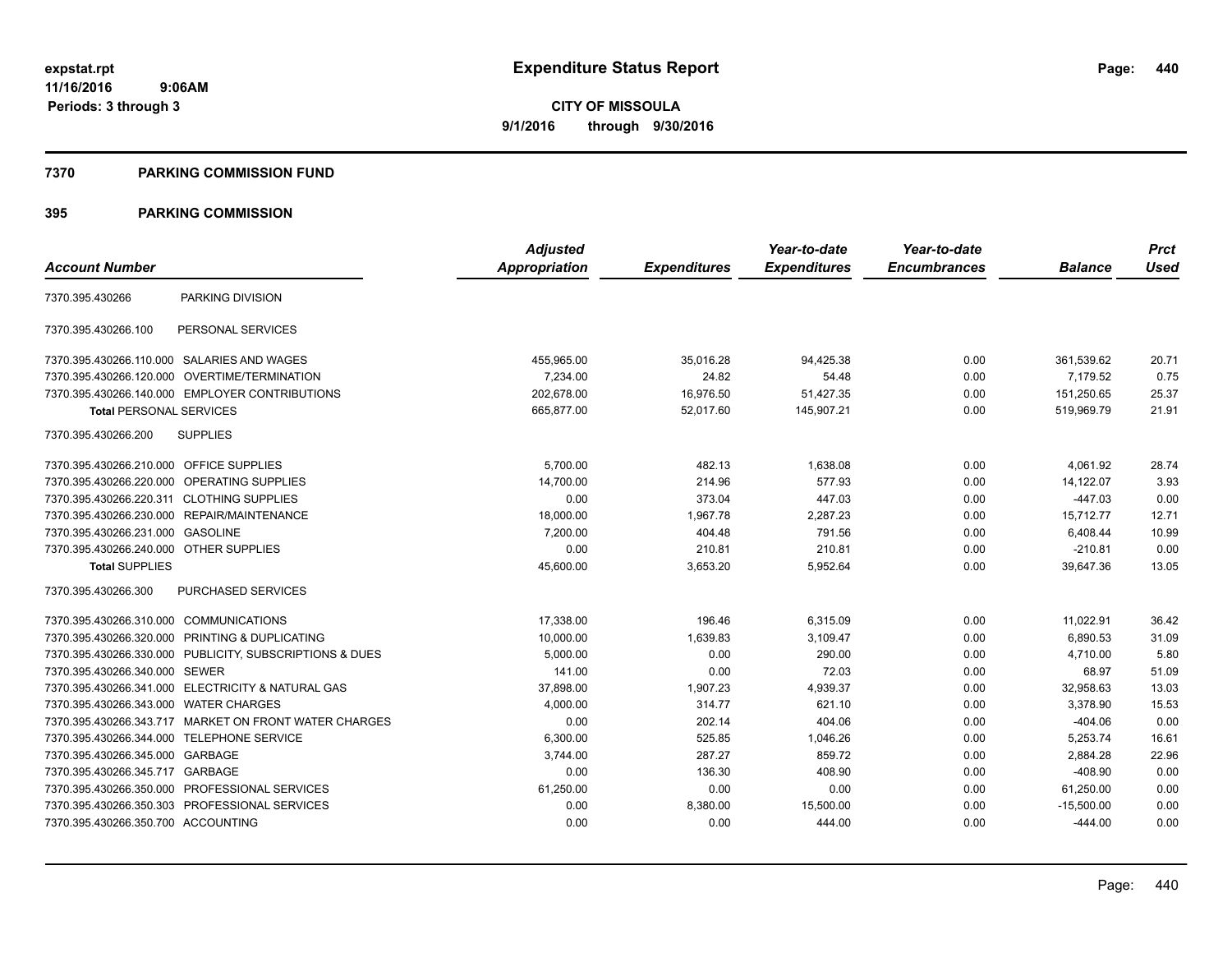#### **7370 PARKING COMMISSION FUND**

| <b>Account Number</b>                                    | <b>Adjusted</b><br>Appropriation | <b>Expenditures</b> | Year-to-date<br><b>Expenditures</b> | Year-to-date<br><b>Encumbrances</b> | <b>Balance</b> | <b>Prct</b><br><b>Used</b> |
|----------------------------------------------------------|----------------------------------|---------------------|-------------------------------------|-------------------------------------|----------------|----------------------------|
|                                                          |                                  |                     |                                     |                                     |                |                            |
| 7370.395.430266.350.702 SECURITY FOR GARAGES             | 0.00                             | 621.00              | 2,502.00                            | 0.00                                | $-2,502.00$    | 0.00                       |
| 7370.395.430266.350.704 COLLECTION BUREAU EXPENSE        | 0.00                             | 14.67               | 29.34                               | 0.00                                | $-29.34$       | 0.00                       |
| 7370.395.430266.360.000 REPAIR & MAINTENANCE             | 64,800.00                        | 0.00                | 0.00                                | 0.00                                | 64,800.00      | 0.00                       |
| 7370.395.430266.360.710 REPAIR & MAINTENANCE             | 0.00                             | 184.70              | 863.44                              | 0.00                                | $-863.44$      | 0.00                       |
| 7370.395.430266.360.711 REPAIR & MAINTENANCE             | 0.00                             | 87.00               | 1.999.97                            | 0.00                                | $-1,999.97$    | 0.00                       |
| 7370.395.430266.360.712 REPAIR & MAINTENANCE             | 0.00                             | 0.00                | 692.25                              | 0.00                                | $-692.25$      | 0.00                       |
| 7370.395.430266.360.713 REPAIR & MAINTENANCE             | 0.00                             | 625.00              | 3,241.43                            | 0.00                                | $-3,241.43$    | 0.00                       |
| 7370.395.430266.360.714 BANK ST/REPAIR & MAINTENANCE     | 0.00                             | 32.00               | 1,539.50                            | 0.00                                | $-1,539.50$    | 0.00                       |
| 7370.395.430266.360.716 REPAIR & MAINTENANCE             | 0.00                             | 0.00                | 387.89                              | 0.00                                | $-387.89$      | 0.00                       |
| 7370.395.430266.370.000 TRAVEL                           | 6,000.00                         | 0.00                | 1,054.28                            | 0.00                                | 4,945.72       | 17.57                      |
| 7370.395.430266.380.000 TRAINING                         | 3,500.00                         | 299.00              | 684.00                              | 0.00                                | 2,816.00       | 19.54                      |
| 7370.395.430266.390.000 OTHER PURCHASED SERVICES         | 198,357.00                       | 0.00                | 0.00                                | 0.00                                | 198,357.00     | 0.00                       |
| 7370.395.430266.390.044 JANITORIAL                       | 0.00                             | 602.16              | 1,964.92                            | 0.00                                | $-1,964.92$    | 0.00                       |
| 7370.395.430266.390.720 OTHER PURCHASED SERVICES         | 0.00                             | 0.00                | 5,088.89                            | 0.00                                | $-5,088.89$    | 0.00                       |
| <b>Total PURCHASED SERVICES</b>                          | 418,328.00                       | 16,055.38           | 54,057.91                           | 0.00                                | 364,270.09     | 12.92                      |
| 7370.395.430266.400<br><b>BUILDING MATERIALS</b>         |                                  |                     |                                     |                                     |                |                            |
| <b>Total BUILDING MATERIALS</b>                          | 0.00                             | 0.00                | 0.00                                | 0.00                                | 0.00           | 0.00                       |
| 7370.395.430266.500<br><b>FIXED CHARGES</b>              |                                  |                     |                                     |                                     |                |                            |
| 7370.395.430266.500.000 FIXED CHARGES                    | 168.621.00                       | 0.00                | 0.00                                | 0.00                                | 168.621.00     | 0.00                       |
| 7370.395.430266.500.733 FIXED CHARGES                    | 0.00                             | 0.00                | 1.650.00                            | 0.00                                | $-1,650.00$    | 0.00                       |
| <b>Total FIXED CHARGES</b>                               | 168,621.00                       | 0.00                | 1,650.00                            | 0.00                                | 166,971.00     | 0.98                       |
| 7370.395.430266.600<br><b>DEBT SERVICE</b>               |                                  |                     |                                     |                                     |                |                            |
| 7370.395.430266.610.000 LEASE/PRINCIPAL                  | 181,400.00                       | 0.00                | 90.200.00                           | 0.00                                | 91,200.00      | 49.72                      |
| 7370.395.430266.620.000 LEASE INTEREST                   | 29,583.00                        | 0.00                | 15,298.88                           | 0.00                                | 14,284.12      | 51.72                      |
| <b>Total DEBT SERVICE</b>                                | 210,983.00                       | 0.00                | 105,498.88                          | 0.00                                | 105,484.12     | 50.00                      |
| 7370.395.430266.700<br><b>GRANTS &amp; CONTRIBUTIONS</b> |                                  |                     |                                     |                                     |                |                            |
| 7370.395.430266.700.000 GRANTS & CONTRIBUTIONS           | 74,000.00                        | 8,500.00            | 38,500.00                           | 0.00                                | 35,500.00      | 52.03                      |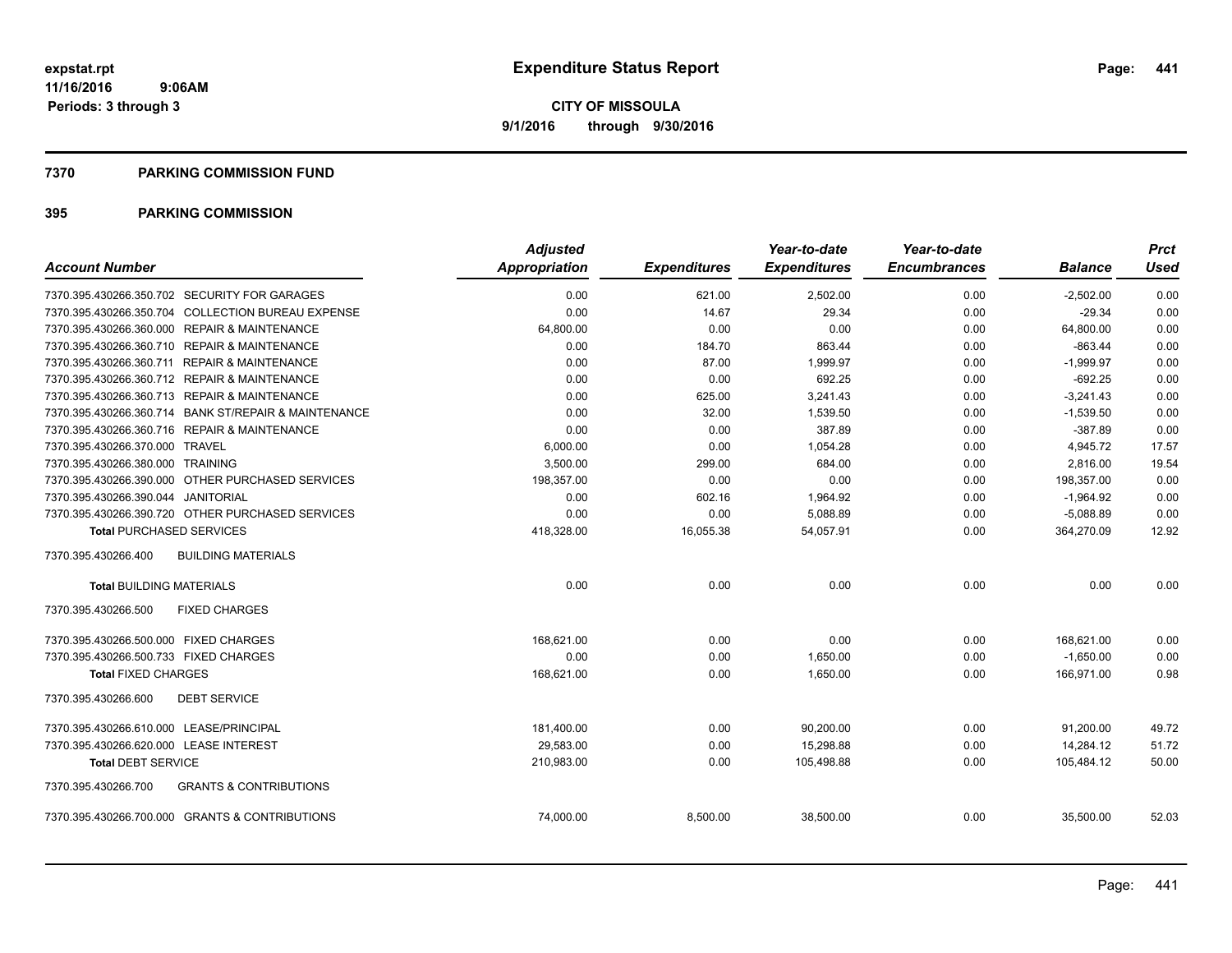#### **7370 PARKING COMMISSION FUND**

| <b>Account Number</b>                                             |                                                    | <b>Adjusted</b><br>Appropriation | <b>Expenditures</b> | Year-to-date<br><b>Expenditures</b> | Year-to-date<br><b>Encumbrances</b> | <b>Balance</b>          | <b>Prct</b><br><b>Used</b> |
|-------------------------------------------------------------------|----------------------------------------------------|----------------------------------|---------------------|-------------------------------------|-------------------------------------|-------------------------|----------------------------|
|                                                                   | Total GRANTS & CONTRIBUTIONS                       | 74,000.00                        | 8,500.00            | 38,500.00                           | 0.00                                | 35,500.00               | 52.03                      |
| 7370.395.430266.800                                               | OTHER OBJECTS                                      |                                  |                     |                                     |                                     |                         |                            |
|                                                                   | 7370.395.430266.820.000 TRANSFERS TO OTHER FUNDS   | 309,510.00                       | 26,036.25           | 78,108.75                           | 0.00                                | 231,401.25              | 25.24                      |
| 7370.395.430266.845.000 CONTINGENCY<br><b>Total OTHER OBJECTS</b> |                                                    | 48,965.00<br>358,475.00          | 0.00<br>26,036.25   | 0.00<br>78,108.75                   | 0.00<br>0.00                        | 48,965.00<br>280,366.25 | 0.00<br>21.79              |
|                                                                   |                                                    |                                  |                     |                                     |                                     |                         |                            |
| 7370.395.430266.900                                               | <b>CAPITAL OUTLAY</b>                              |                                  |                     |                                     |                                     |                         |                            |
| Total CAPITAL OUTLAY                                              |                                                    | 0.00                             | 0.00                | 0.00                                | 0.00                                | 0.00                    | 0.00                       |
| <b>Total PARKING DIVISION</b>                                     |                                                    | 1,941,884.00                     | 106,262.43          | 429,675.39                          | 0.00                                | 1,512,208.61            | 22.13                      |
| 7370.395.430267                                                   | FY16 METER INSTALL PROJECT                         |                                  |                     |                                     |                                     |                         |                            |
| 7370.395.430267.900                                               | CAPITAL OUTLAY                                     |                                  |                     |                                     |                                     |                         |                            |
|                                                                   | 7370.395.430267.940.000 FY16 METER INSTALL PROJECT | 0.00                             | 0.00                | 55,570.00                           | 0.00                                | $-55,570.00$            | 0.00                       |
|                                                                   | Total FY16 METER INSTALL PROJECT                   | 0.00                             | 0.00                | 55,570.00                           | 0.00                                | $-55,570.00$            | 0.00                       |
| 7370.395.430271                                                   | <b>TICKET DIVISION</b>                             |                                  |                     |                                     |                                     |                         |                            |
| 7370.395.430271.100                                               | PERSONAL SERVICES                                  |                                  |                     |                                     |                                     |                         |                            |
| <b>Total TICKET DIVISION</b>                                      |                                                    | 0.00                             | 0.00                | 0.00                                | 0.00                                | 0.00                    | 0.00                       |
| 7370.395.430622                                                   | REVISED STEP SEWER DESIGN                          |                                  |                     |                                     |                                     |                         |                            |
| 7370.395.430622.200                                               | <b>SUPPLIES</b>                                    |                                  |                     |                                     |                                     |                         |                            |
|                                                                   | Total REVISED STEP SEWER DESIGN                    | 0.00                             | 0.00                | 0.00                                | 0.00                                | 0.00                    | 0.00                       |
| 7370.395.499999                                                   | <b>NEW REQUESTS</b>                                |                                  |                     |                                     |                                     |                         |                            |
| 7370.395.499999.100                                               | PERSONAL SERVICES                                  |                                  |                     |                                     |                                     |                         |                            |
| <b>Total NEW REQUESTS</b>                                         |                                                    | 0.00                             | 0.00                | 0.00                                | 0.00                                | 0.00                    | 0.00                       |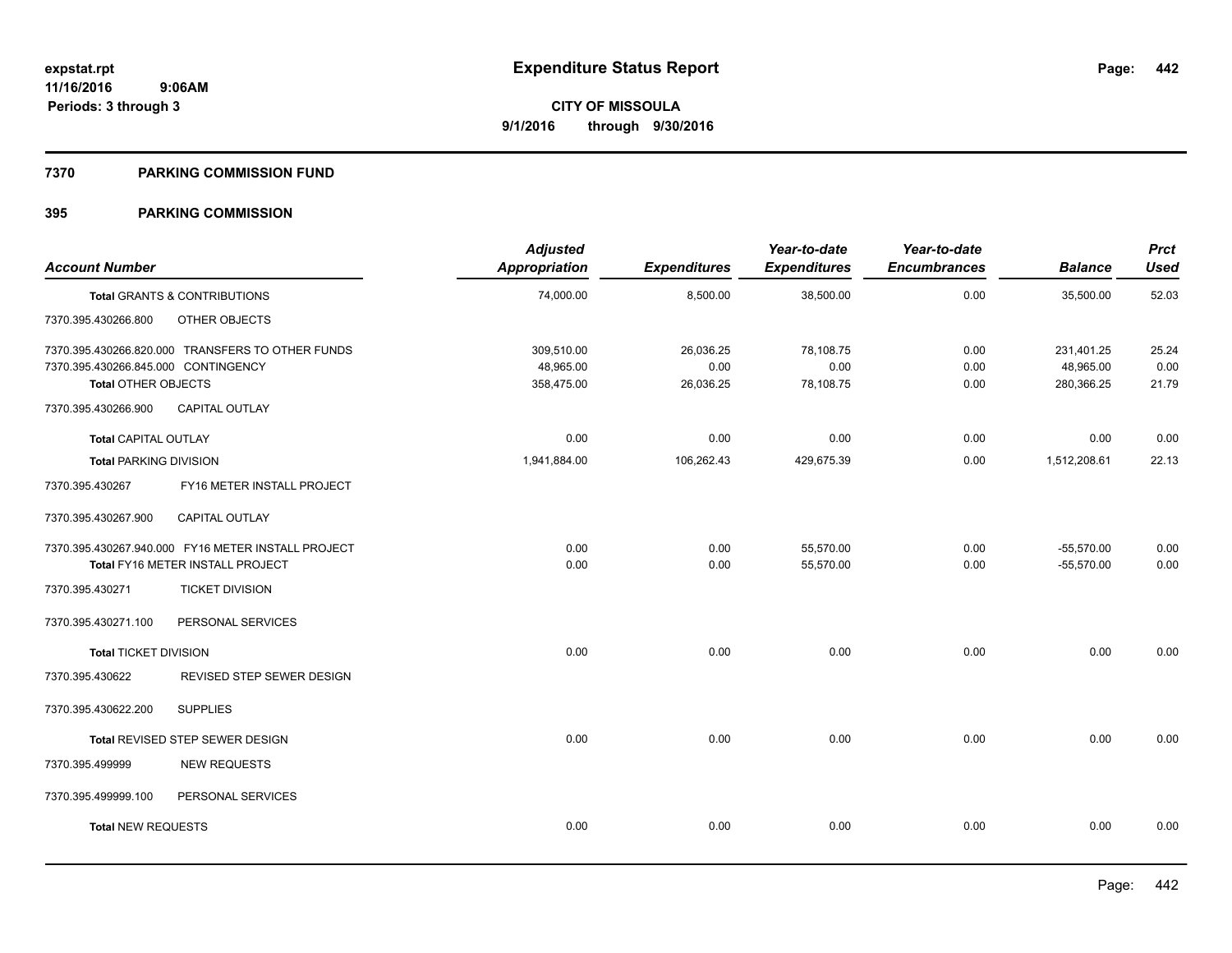## **7370 PARKING COMMISSION FUND**

| <b>Account Number</b>           |                                               | <b>Adjusted</b><br>Appropriation | <b>Expenditures</b> | Year-to-date<br><b>Expenditures</b> | Year-to-date<br><b>Encumbrances</b> | <b>Balance</b>         | <b>Prct</b><br>Used |
|---------------------------------|-----------------------------------------------|----------------------------------|---------------------|-------------------------------------|-------------------------------------|------------------------|---------------------|
| 7370.395.510110                 | <b>MERCHANT SERVICES</b>                      |                                  |                     |                                     |                                     |                        |                     |
| 7370.395.510110.500             | <b>FIXED CHARGES</b>                          |                                  |                     |                                     |                                     |                        |                     |
| <b>Total MERCHANT SERVICES</b>  | 7370.395.510110.550.000 MERCHANT SERVICE FEES | 21,500.00<br>21,500.00           | 0.00<br>0.00        | 0.00<br>0.00                        | 0.00<br>0.00                        | 21.500.00<br>21,500.00 | 0.00<br>0.00        |
| <b>Total PARKING COMMISSION</b> |                                               | 1,963,384.00                     | 106.262.43          | 485.245.39                          | 0.00                                | 1,478,138.61           | 24.71               |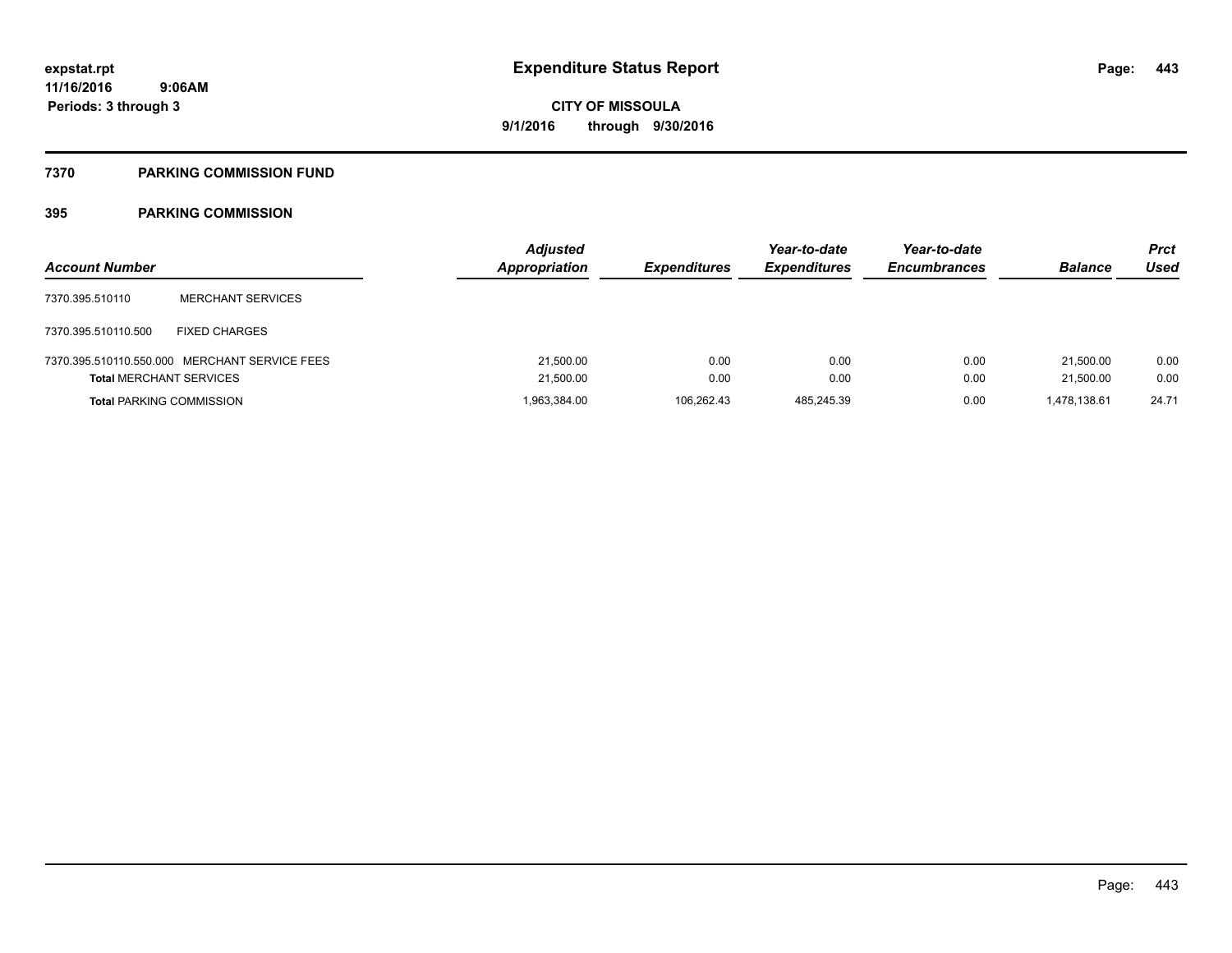## **7370 PARKING COMMISSION FUND**

## **900 DEPRECIATION**

| <b>Account Number</b>      |                                      | <b>Adjusted</b><br><b>Appropriation</b> | <b>Expenditures</b> | Year-to-date<br><b>Expenditures</b> | Year-to-date<br><b>Encumbrances</b> | <b>Balance</b> | <b>Prct</b><br><b>Used</b> |
|----------------------------|--------------------------------------|-----------------------------------------|---------------------|-------------------------------------|-------------------------------------|----------------|----------------------------|
|                            |                                      |                                         |                     |                                     |                                     |                |                            |
| 7370.900.510000            | <b>MISCELLANEOUS</b>                 |                                         |                     |                                     |                                     |                |                            |
| 7370.900.510000.800        | OTHER OBJECTS                        |                                         |                     |                                     |                                     |                |                            |
| <b>Total OTHER OBJECTS</b> |                                      | 0.00                                    | 0.00                | 0.00                                | 0.00                                | 0.00           | 0.00                       |
| 7370.900.510000.900        | <b>CAPITAL OUTLAY</b>                |                                         |                     |                                     |                                     |                |                            |
| <b>Total DEPRECIATION</b>  |                                      | 0.00                                    | 0.00                | 0.00                                | 0.00                                | 0.00           | 0.00                       |
|                            | <b>Total PARKING COMMISSION FUND</b> | 1,963,384.00                            | 106.262.43          | 485.245.39                          | 0.00                                | 1,478,138.61   | 24.71                      |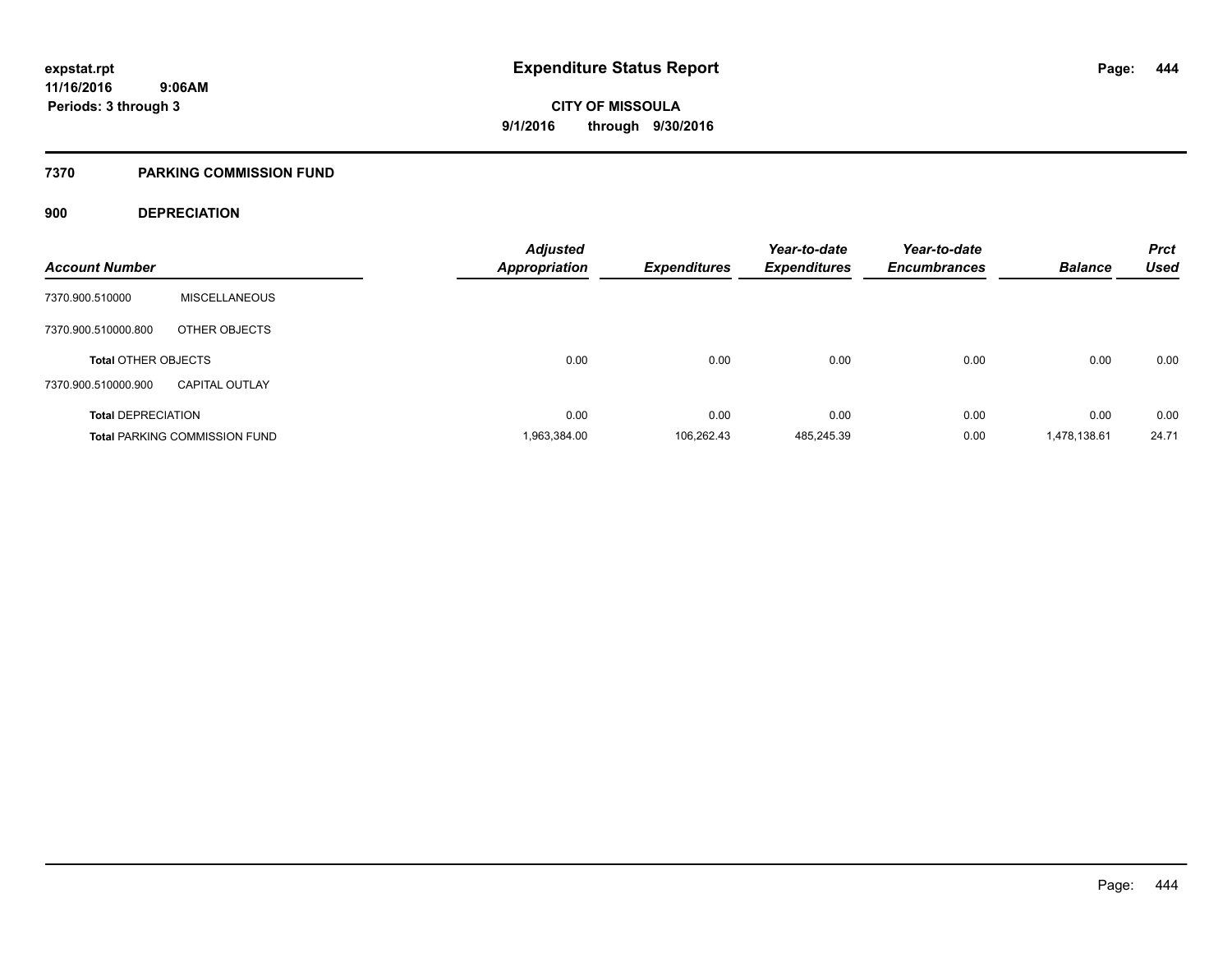## **7371 FRONT STREET PARKING BONDS**

| <b>Account Number</b>         |                                                 | <b>Adjusted</b><br><b>Appropriation</b> | <b>Expenditures</b> | Year-to-date<br><b>Expenditures</b> | Year-to-date<br><b>Encumbrances</b> | <b>Balance</b> | <b>Prct</b><br><b>Used</b> |
|-------------------------------|-------------------------------------------------|-----------------------------------------|---------------------|-------------------------------------|-------------------------------------|----------------|----------------------------|
| 7371.395.430266               | PARKING DIVISION                                |                                         |                     |                                     |                                     |                |                            |
| 7371.395.430266.800           | OTHER OBJECTS                                   |                                         |                     |                                     |                                     |                |                            |
| <b>Total PARKING DIVISION</b> |                                                 | 0.00                                    | 0.00                | 0.00                                | 0.00                                | 0.00           | 0.00                       |
| 7371.395.490200               | REVENUE BOND DEBT SERVICE                       |                                         |                     |                                     |                                     |                |                            |
| 7371.395.490200.600           | <b>DEBT SERVICE</b>                             |                                         |                     |                                     |                                     |                |                            |
|                               | Total REVENUE BOND DEBT SERVICE                 | 0.00                                    | 0.00                | 0.00                                | 0.00                                | 0.00           | 0.00                       |
| 7371.395.490201               | SERIES 2014 MPC DEBT                            |                                         |                     |                                     |                                     |                |                            |
| 7371.395.490201.600           | <b>DEBT SERVICE</b>                             |                                         |                     |                                     |                                     |                |                            |
|                               | 7371.395.490201.620.000 INTEREST / SERVICE FEES | 0.00                                    | 135,362.51          | 135,362.51                          | 0.00                                | $-135,362.51$  | 0.00                       |
|                               | Total SERIES 2014 MPC DEBT                      | 0.00                                    | 135,362.51          | 135,362.51                          | 0.00                                | $-135,362.51$  | 0.00                       |
| 7371.395.510110               | <b>MERCHANT SERVICES</b>                        |                                         |                     |                                     |                                     |                |                            |
| 7371.395.510110.500           | <b>FIXED CHARGES</b>                            |                                         |                     |                                     |                                     |                |                            |
|                               | <b>Total MERCHANT SERVICES</b>                  | 0.00                                    | 0.00                | 0.00                                | 0.00                                | 0.00           | 0.00                       |
|                               | <b>Total FRONT STREET PARKING BONDS</b>         | 0.00                                    | 135,362.51          | 135,362.51                          | 0.00                                | $-135,362.51$  | 0.00                       |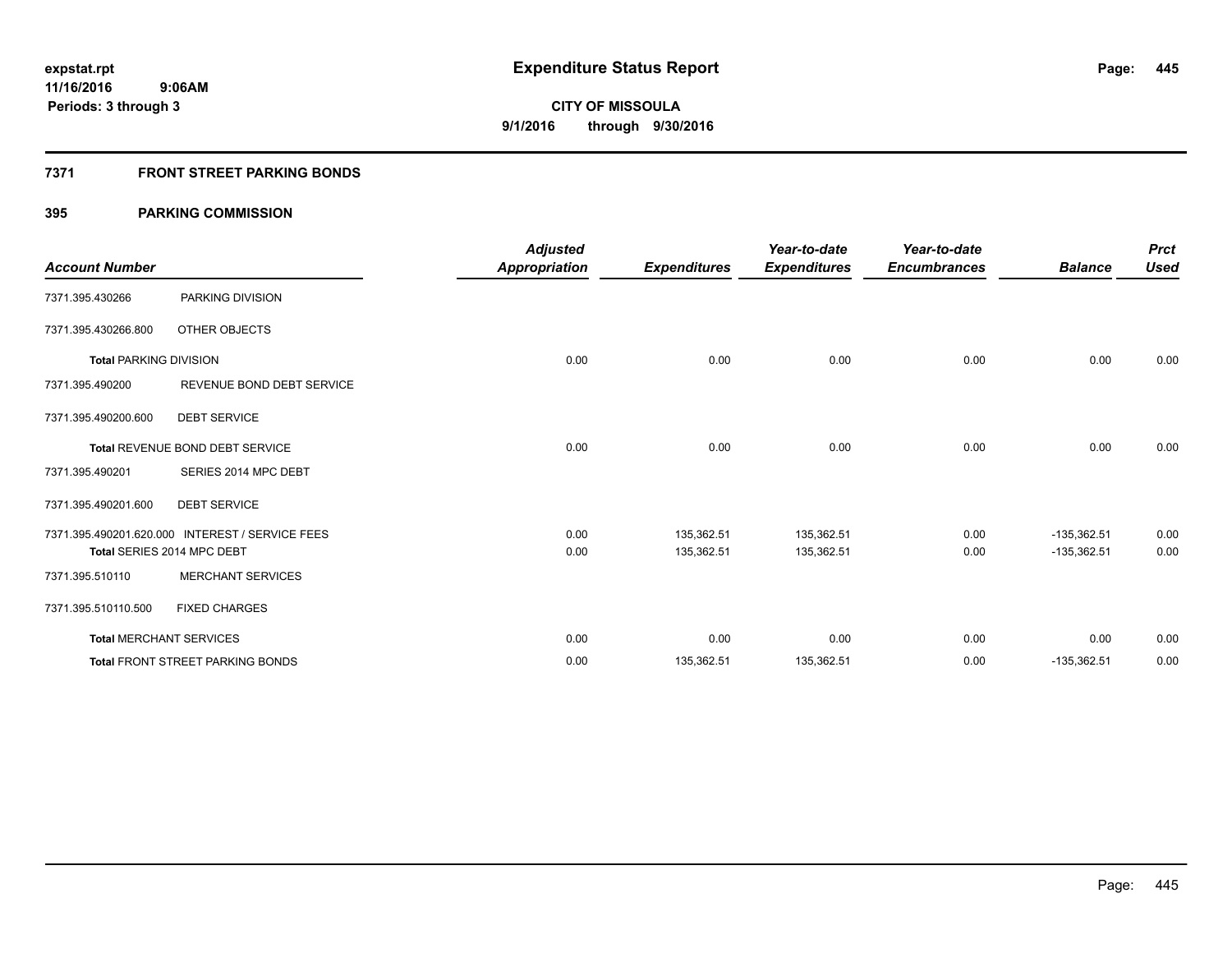**446**

**11/16/2016 9:06AM Periods: 3 through 3**

**CITY OF MISSOULA 9/1/2016 through 9/30/2016**

## **7372 SINKING FUND/FRONT ST PARKING BONDS**

| <b>Account Number</b>         |                                                    | <b>Adjusted</b><br>Appropriation | <b>Expenditures</b> | Year-to-date<br><b>Expenditures</b> | Year-to-date<br><b>Encumbrances</b> | <b>Balance</b> | <b>Prct</b><br><b>Used</b> |
|-------------------------------|----------------------------------------------------|----------------------------------|---------------------|-------------------------------------|-------------------------------------|----------------|----------------------------|
| 7372.395.430266               | PARKING DIVISION                                   |                                  |                     |                                     |                                     |                |                            |
| 7372.395.430266.800           | OTHER OBJECTS                                      |                                  |                     |                                     |                                     |                |                            |
| <b>Total PARKING DIVISION</b> |                                                    | 0.00                             | 0.00                | 0.00                                | 0.00                                | 0.00           | 0.00                       |
| 7372.395.490200               | REVENUE BOND DEBT SERVICE                          |                                  |                     |                                     |                                     |                |                            |
| 7372.395.490200.600           | <b>DEBT SERVICE</b>                                |                                  |                     |                                     |                                     |                |                            |
|                               | <b>Total REVENUE BOND DEBT SERVICE</b>             | 0.00                             | 0.00                | 0.00                                | 0.00                                | 0.00           | 0.00                       |
| 7372.395.490201               | SERIES 2014 MPC DEBT                               |                                  |                     |                                     |                                     |                |                            |
| 7372.395.490201.600           | <b>DEBT SERVICE</b>                                |                                  |                     |                                     |                                     |                |                            |
|                               | 7372.395.490201.610.000 SERIES 2014 BOND-PRINCIPAL | 0.00                             | 250.000.00          | 250,000.00                          | 0.00                                | $-250.000.00$  | 0.00                       |
|                               | Total SERIES 2014 MPC DEBT                         | 0.00                             | 250,000.00          | 250,000.00                          | 0.00                                | $-250,000.00$  | 0.00                       |
| 7372.395.510110               | <b>MERCHANT SERVICES</b>                           |                                  |                     |                                     |                                     |                |                            |
| 7372.395.510110.500           | <b>FIXED CHARGES</b>                               |                                  |                     |                                     |                                     |                |                            |
|                               | <b>Total MERCHANT SERVICES</b>                     | 0.00                             | 0.00                | 0.00                                | 0.00                                | 0.00           | 0.00                       |
|                               | <b>Total SINKING FUND/FRONT ST PARKING BONDS</b>   | 0.00                             | 250,000.00          | 250,000.00                          | 0.00                                | $-250,000.00$  | 0.00                       |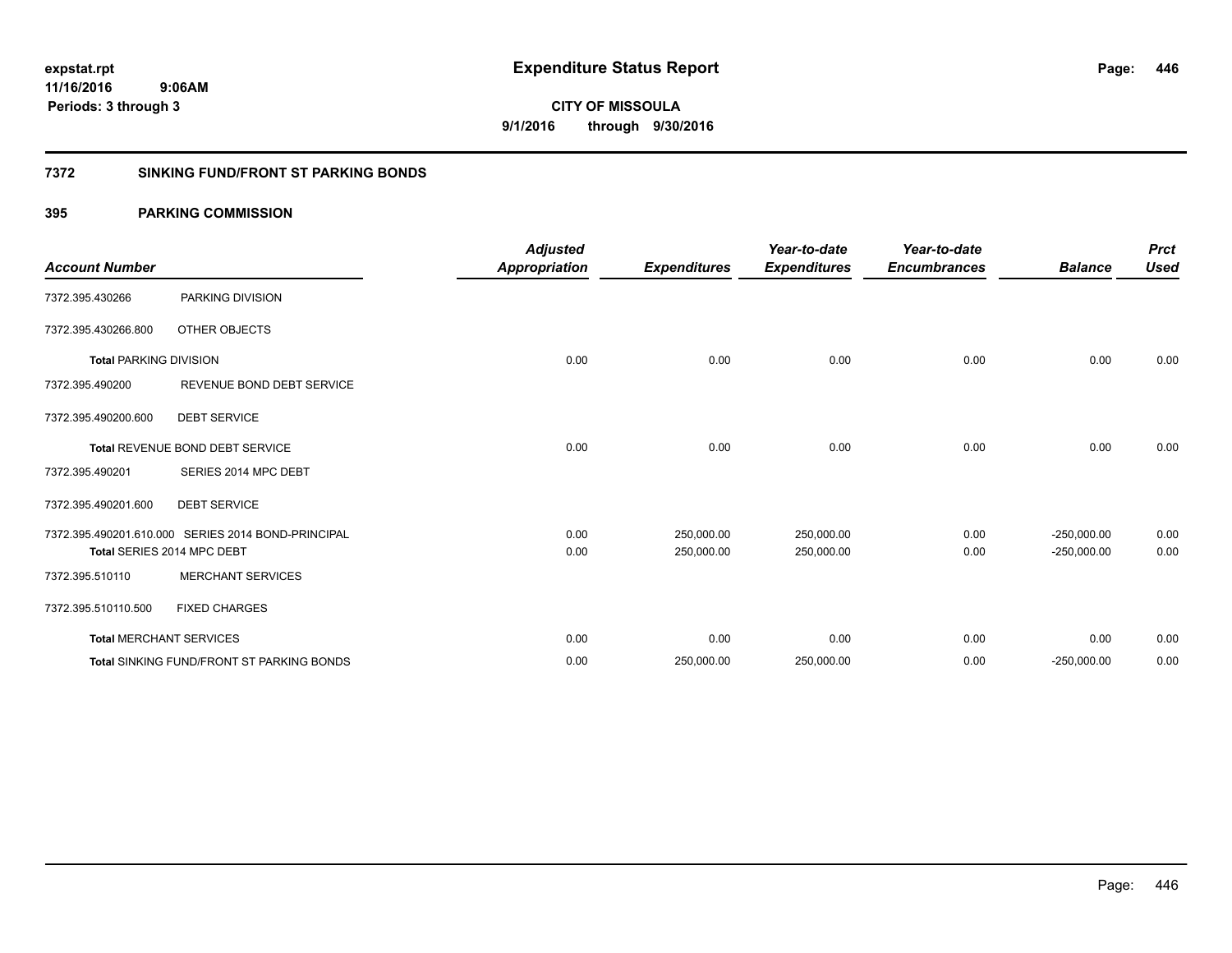## **7373 MPC SERIES 2010B CONSTRUCTION**

| <b>Account Number</b>         |                                 | <b>Adjusted</b><br><b>Appropriation</b> | <b>Expenditures</b> | Year-to-date<br><b>Expenditures</b> | Year-to-date<br><b>Encumbrances</b> | <b>Balance</b> | <b>Prct</b><br><b>Used</b> |
|-------------------------------|---------------------------------|-----------------------------------------|---------------------|-------------------------------------|-------------------------------------|----------------|----------------------------|
| 7373.395.430266               | PARKING DIVISION                |                                         |                     |                                     |                                     |                |                            |
| 7373.395.430266.600           | <b>DEBT SERVICE</b>             |                                         |                     |                                     |                                     |                |                            |
| <b>Total DEBT SERVICE</b>     |                                 | 0.00                                    | 0.00                | 0.00                                | 0.00                                | 0.00           | 0.00                       |
| 7373.395.430266.800           | OTHER OBJECTS                   |                                         |                     |                                     |                                     |                |                            |
| <b>Total PARKING DIVISION</b> |                                 | 0.00                                    | 0.00                | 0.00                                | 0.00                                | 0.00           | 0.00                       |
| 7373.395.430273               | PARKING STRUCTURES              |                                         |                     |                                     |                                     |                |                            |
| 7373.395.430273.300           | PURCHASED SERVICES              |                                         |                     |                                     |                                     |                |                            |
|                               | <b>Total PURCHASED SERVICES</b> | 0.00                                    | 0.00                | 0.00                                | 0.00                                | 0.00           | 0.00                       |
| 7373.395.430273.900           | CAPITAL OUTLAY                  |                                         |                     |                                     |                                     |                |                            |
|                               | <b>Total PARKING STRUCTURES</b> | 0.00                                    | 0.00                | 0.00                                | 0.00                                | 0.00           | 0.00                       |
| 7373.395.490200               | REVENUE BOND DEBT SERVICE       |                                         |                     |                                     |                                     |                |                            |
| 7373.395.490200.300           | PURCHASED SERVICES              |                                         |                     |                                     |                                     |                |                            |
|                               | <b>Total PURCHASED SERVICES</b> | 0.00                                    | 0.00                | 0.00                                | 0.00                                | 0.00           | 0.00                       |
| 7373.395.490200.600           | <b>DEBT SERVICE</b>             |                                         |                     |                                     |                                     |                |                            |
|                               | Total REVENUE BOND DEBT SERVICE | 0.00                                    | 0.00                | 0.00                                | 0.00                                | 0.00           | 0.00                       |
| 7373.395.499999               | <b>NEW REQUESTS</b>             |                                         |                     |                                     |                                     |                |                            |
| 7373.395.499999.900           | <b>CAPITAL OUTLAY</b>           |                                         |                     |                                     |                                     |                |                            |
| <b>Total NEW REQUESTS</b>     |                                 | 0.00                                    | 0.00                | 0.00                                | 0.00                                | 0.00           | 0.00                       |
| 7373.395.510110               | <b>MERCHANT SERVICES</b>        |                                         |                     |                                     |                                     |                |                            |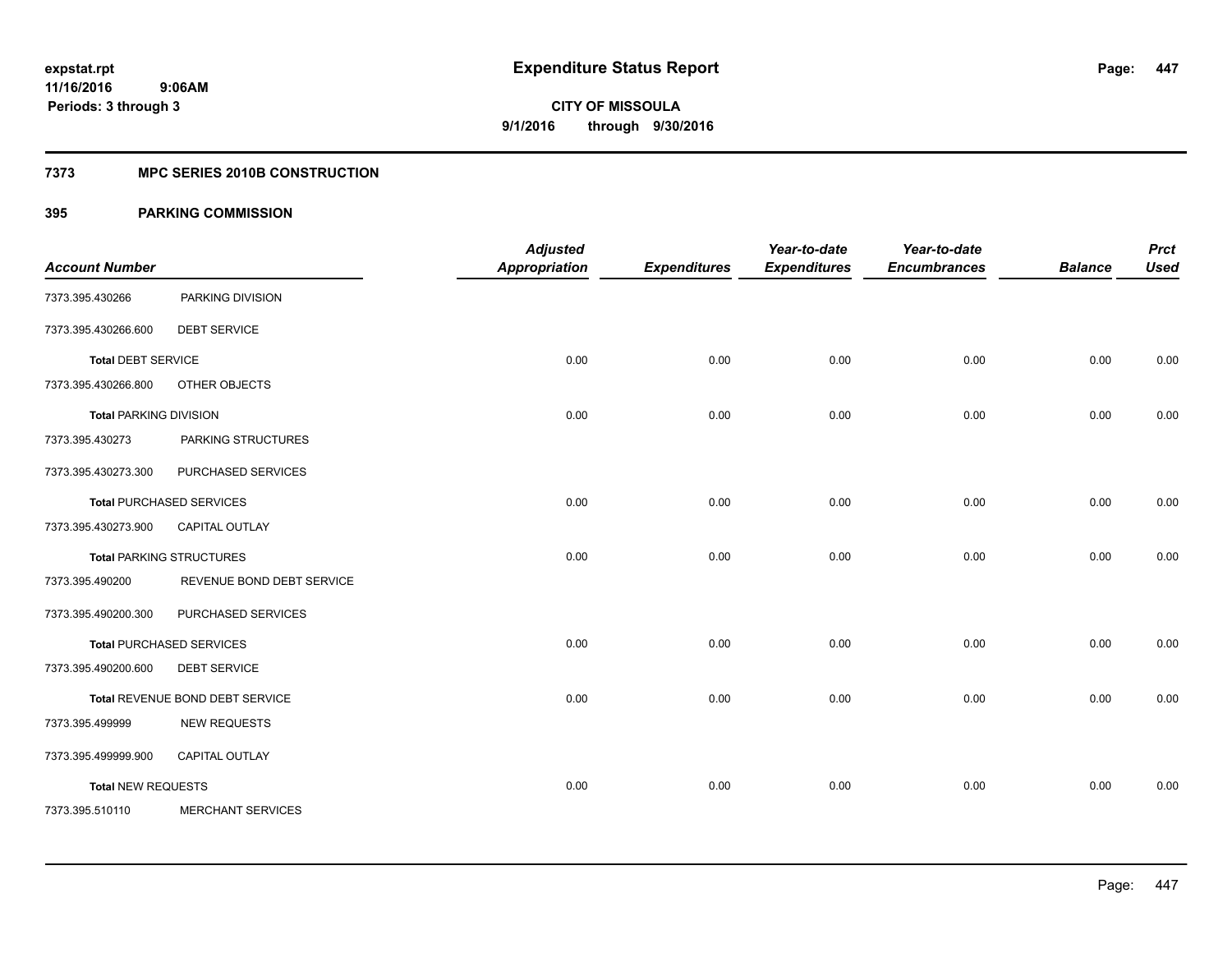## **7373 MPC SERIES 2010B CONSTRUCTION**

| <b>Account Number</b>           |                      | <b>Adjusted</b><br><b>Appropriation</b> | <b>Expenditures</b> | Year-to-date<br><b>Expenditures</b> | Year-to-date<br><b>Encumbrances</b> | <b>Balance</b> | <b>Prct</b><br>Used |
|---------------------------------|----------------------|-----------------------------------------|---------------------|-------------------------------------|-------------------------------------|----------------|---------------------|
| 7373.395.510110.500             | <b>FIXED CHARGES</b> |                                         |                     |                                     |                                     |                |                     |
| <b>Total MERCHANT SERVICES</b>  |                      | 0.00                                    | 0.00                | 0.00                                | 0.00                                | 0.00           | 0.00                |
| 7373.395.520000                 | OTHER FINANCING USES |                                         |                     |                                     |                                     |                |                     |
| 7373.395.520000.600             | <b>DEBT SERVICE</b>  |                                         |                     |                                     |                                     |                |                     |
| <b>Total PARKING COMMISSION</b> |                      | 0.00                                    | 0.00                | 0.00                                | 0.00                                | 0.00           | 0.00                |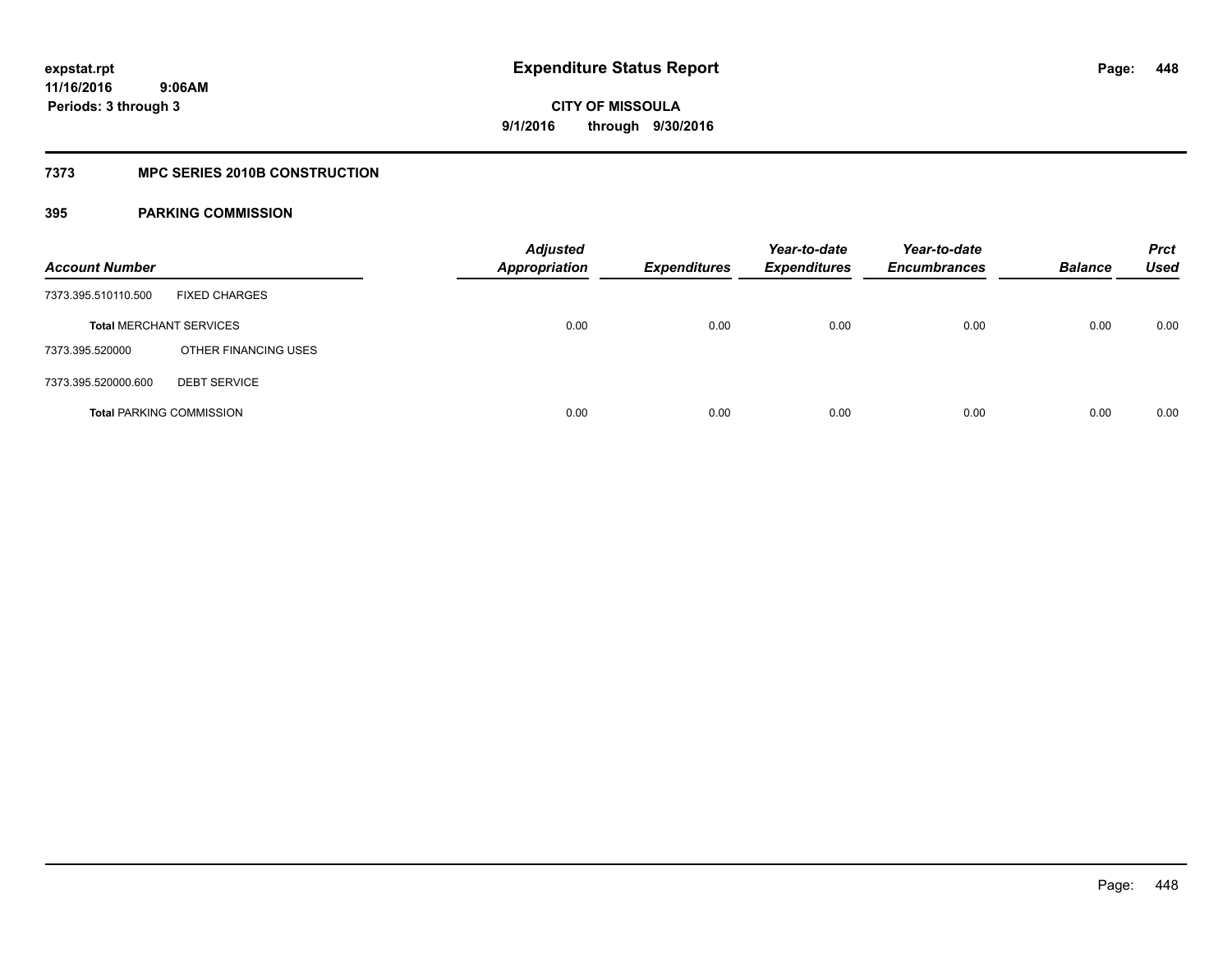**CITY OF MISSOULA 9/1/2016 through 9/30/2016**

## **7373 MPC SERIES 2010B CONSTRUCTION**

## **900 DEPRECIATION**

| <b>Account Number</b>      |                                     | <b>Adjusted</b><br><b>Appropriation</b> | <b>Expenditures</b> | Year-to-date<br><b>Expenditures</b> | Year-to-date<br><b>Encumbrances</b> | <b>Balance</b> | <b>Prct</b><br><b>Used</b> |
|----------------------------|-------------------------------------|-----------------------------------------|---------------------|-------------------------------------|-------------------------------------|----------------|----------------------------|
| 7373.900.510000            | <b>MISCELLANEOUS</b>                |                                         |                     |                                     |                                     |                |                            |
| 7373.900.510000.800        | OTHER OBJECTS                       |                                         |                     |                                     |                                     |                |                            |
| <b>Total MISCELLANEOUS</b> |                                     | 0.00                                    | 0.00                | 0.00                                | 0.00                                | 0.00           | 0.00                       |
| 7373.900.510110            | <b>MERCHANT SERVICES</b>            |                                         |                     |                                     |                                     |                |                            |
| 7373.900.510110.500        | <b>FIXED CHARGES</b>                |                                         |                     |                                     |                                     |                |                            |
|                            | Total MPC SERIES 2010B CONSTRUCTION | 0.00                                    | 0.00                | 0.00                                | 0.00                                | 0.00           | 0.00                       |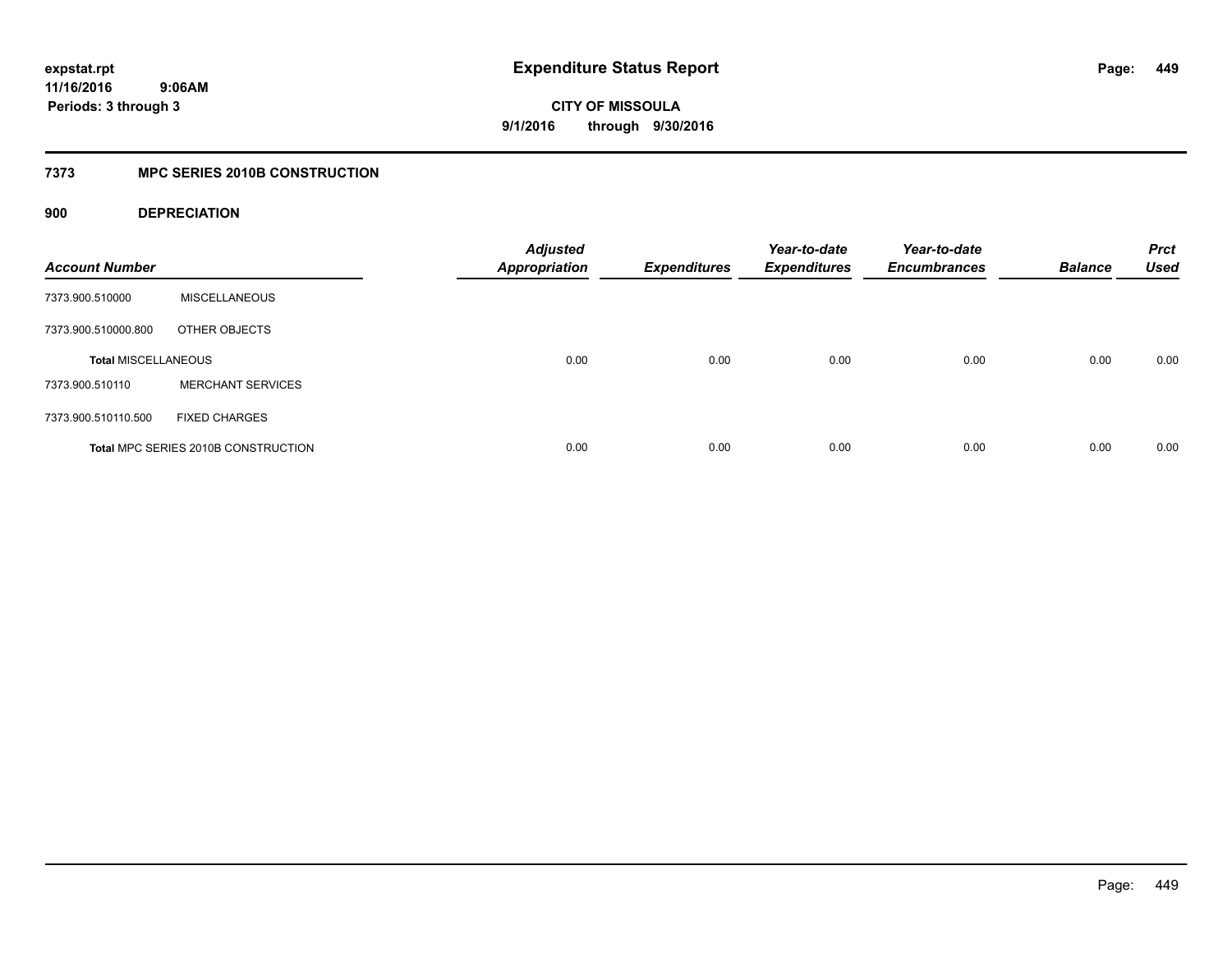## **7374 RESERVE FUND-PARKING BONDS**

| <b>Account Number</b> |                                         | <b>Adjusted</b><br>Appropriation | <b>Expenditures</b> | Year-to-date<br><b>Expenditures</b> | Year-to-date<br><b>Encumbrances</b> | <b>Balance</b> | <b>Prct</b><br><b>Used</b> |
|-----------------------|-----------------------------------------|----------------------------------|---------------------|-------------------------------------|-------------------------------------|----------------|----------------------------|
| 7374.395.430273       | PARKING STRUCTURES                      |                                  |                     |                                     |                                     |                |                            |
| 7374.395.430273.900   | <b>CAPITAL OUTLAY</b>                   |                                  |                     |                                     |                                     |                |                            |
|                       | <b>Total PARKING STRUCTURES</b>         | 0.00                             | 0.00                | 0.00                                | 0.00                                | 0.00           | 0.00                       |
| 7374.395.510110       | <b>MERCHANT SERVICES</b>                |                                  |                     |                                     |                                     |                |                            |
| 7374.395.510110.500   | <b>FIXED CHARGES</b>                    |                                  |                     |                                     |                                     |                |                            |
|                       | <b>Total MERCHANT SERVICES</b>          | 0.00                             | 0.00                | 0.00                                | 0.00                                | 0.00           | 0.00                       |
|                       | <b>Total RESERVE FUND-PARKING BONDS</b> | 0.00                             | 0.00                | 0.00                                | 0.00                                | 0.00           | 0.00                       |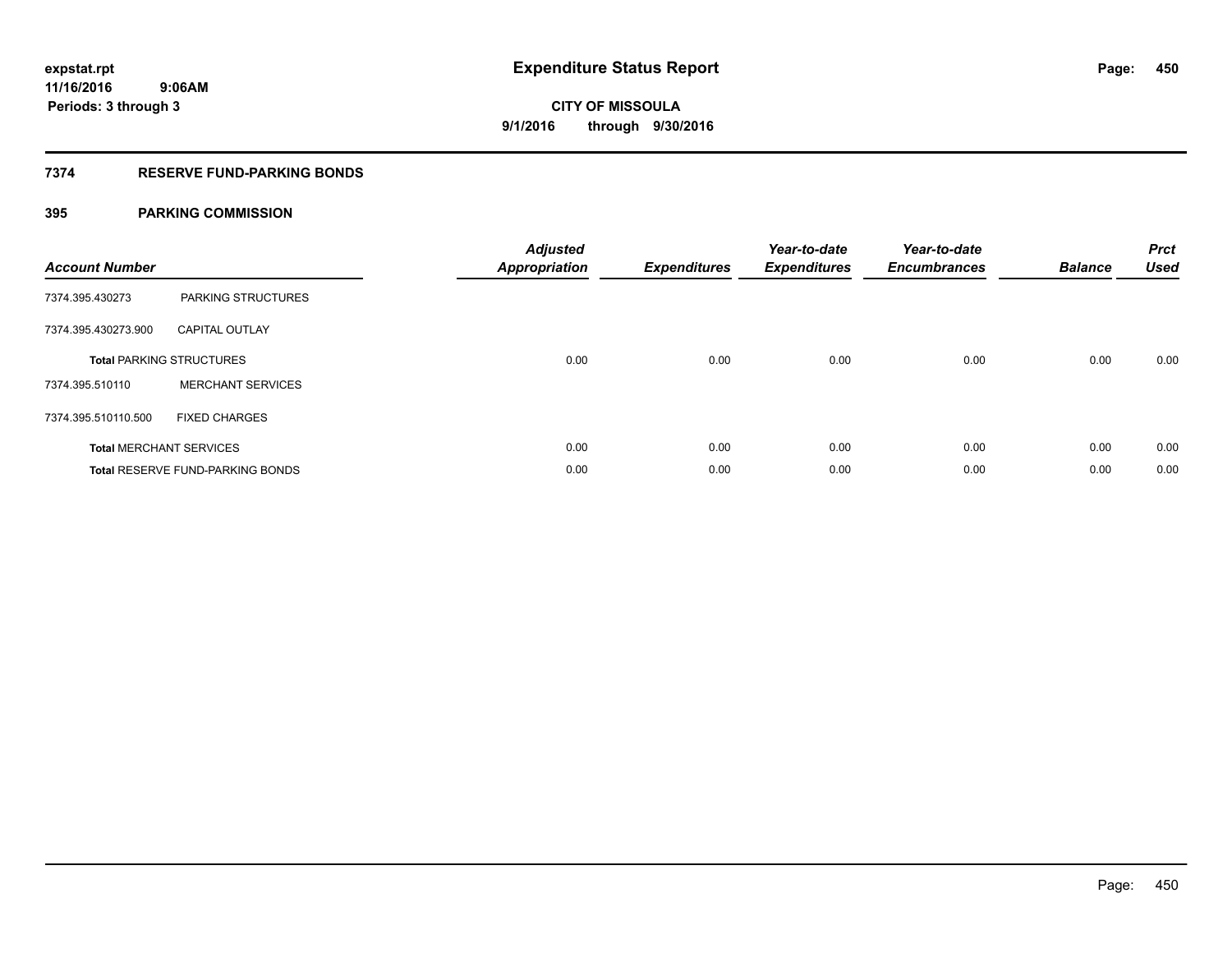## **7375 PLEDGED TAX INCREMENT-2010B BOND**

| <b>Account Number</b>         |                                        | <b>Adjusted</b><br><b>Appropriation</b> | <b>Expenditures</b> | Year-to-date<br><b>Expenditures</b> | Year-to-date<br><b>Encumbrances</b> | <b>Balance</b> | <b>Prct</b><br><b>Used</b> |
|-------------------------------|----------------------------------------|-----------------------------------------|---------------------|-------------------------------------|-------------------------------------|----------------|----------------------------|
| 7375.395.430266               | PARKING DIVISION                       |                                         |                     |                                     |                                     |                |                            |
| 7375.395.430266.800           | OTHER OBJECTS                          |                                         |                     |                                     |                                     |                |                            |
| <b>Total PARKING DIVISION</b> |                                        | 0.00                                    | 0.00                | 0.00                                | 0.00                                | 0.00           | 0.00                       |
| 7375.395.490200               | REVENUE BOND DEBT SERVICE              |                                         |                     |                                     |                                     |                |                            |
| 7375.395.490200.300           | PURCHASED SERVICES                     |                                         |                     |                                     |                                     |                |                            |
|                               | Total REVENUE BOND DEBT SERVICE        | 0.00                                    | 0.00                | 0.00                                | 0.00                                | 0.00           | 0.00                       |
| 7375.395.510110               | <b>MERCHANT SERVICES</b>               |                                         |                     |                                     |                                     |                |                            |
| 7375.395.510110.500           | <b>FIXED CHARGES</b>                   |                                         |                     |                                     |                                     |                |                            |
|                               | <b>Total MERCHANT SERVICES</b>         | 0.00                                    | 0.00                | 0.00                                | 0.00                                | 0.00           | 0.00                       |
|                               | Total PLEDGED TAX INCREMENT-2010B BOND | 0.00                                    | 0.00                | 0.00                                | 0.00                                | 0.00           | 0.00                       |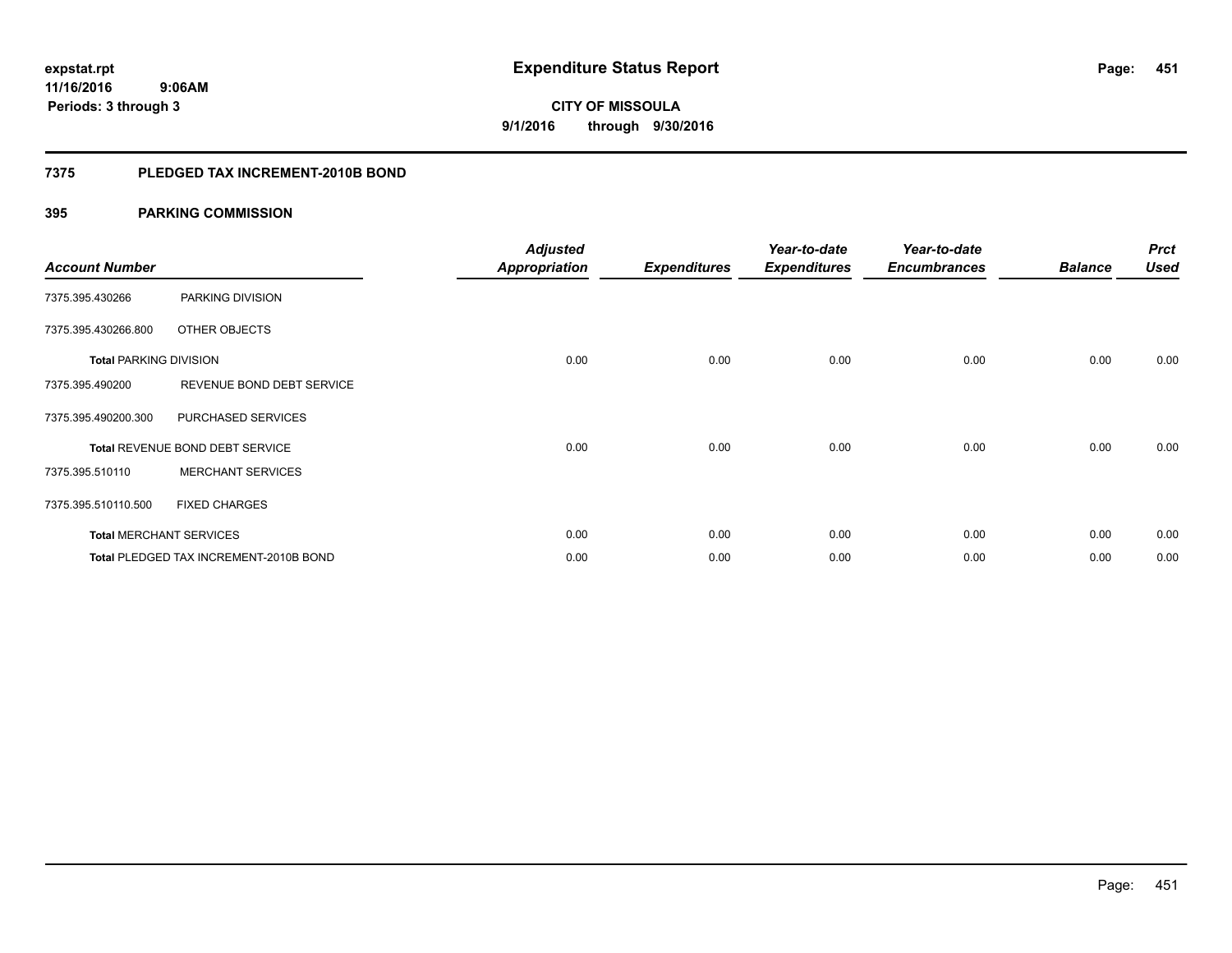## **7376 MPC 2010A BONDS DEBT INTEREST**

| <b>Account Number</b>         |                                     | <b>Adjusted</b><br><b>Appropriation</b> | <b>Expenditures</b> | Year-to-date<br><b>Expenditures</b> | Year-to-date<br><b>Encumbrances</b> | <b>Balance</b> | <b>Prct</b><br><b>Used</b> |
|-------------------------------|-------------------------------------|-----------------------------------------|---------------------|-------------------------------------|-------------------------------------|----------------|----------------------------|
| 7376.395.430266               | PARKING DIVISION                    |                                         |                     |                                     |                                     |                |                            |
| 7376.395.430266.800           | OTHER OBJECTS                       |                                         |                     |                                     |                                     |                |                            |
| <b>Total PARKING DIVISION</b> |                                     | 0.00                                    | 0.00                | 0.00                                | 0.00                                | 0.00           | 0.00                       |
| 7376.395.490200               | REVENUE BOND DEBT SERVICE           |                                         |                     |                                     |                                     |                |                            |
| 7376.395.490200.600           | <b>DEBT SERVICE</b>                 |                                         |                     |                                     |                                     |                |                            |
|                               | Total REVENUE BOND DEBT SERVICE     | 0.00                                    | 0.00                | 0.00                                | 0.00                                | 0.00           | 0.00                       |
| 7376.395.510110               | <b>MERCHANT SERVICES</b>            |                                         |                     |                                     |                                     |                |                            |
| 7376.395.510110.500           | <b>FIXED CHARGES</b>                |                                         |                     |                                     |                                     |                |                            |
|                               | <b>Total MERCHANT SERVICES</b>      | 0.00                                    | 0.00                | 0.00                                | 0.00                                | 0.00           | 0.00                       |
|                               | Total MPC 2010A BONDS DEBT INTEREST | 0.00                                    | 0.00                | 0.00                                | 0.00                                | 0.00           | 0.00                       |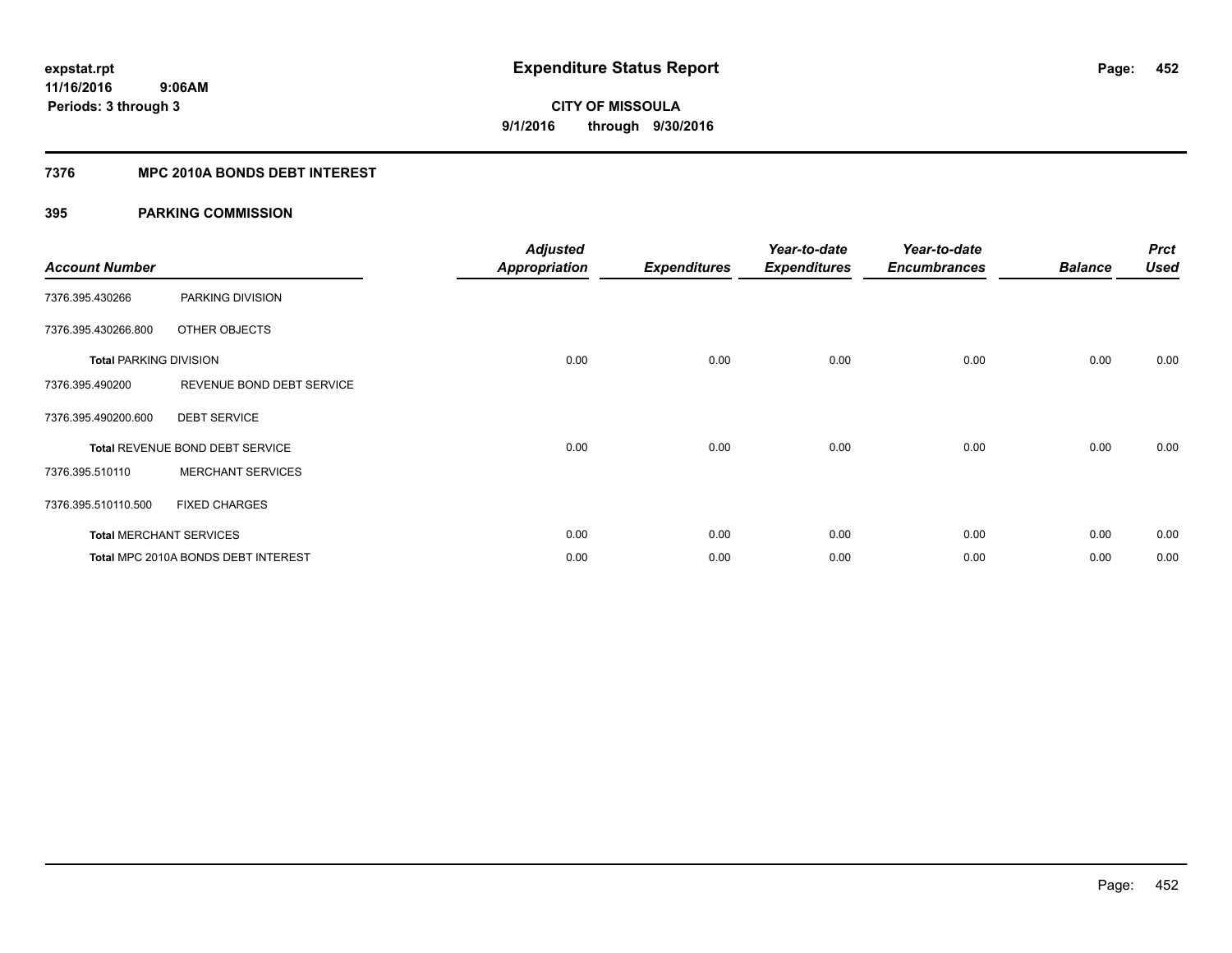## **7377 MPC 2010A BONDS SINKING FUND**

| <b>Account Number</b>         |                                    | <b>Adjusted</b><br><b>Appropriation</b> | <b>Expenditures</b> | Year-to-date<br><b>Expenditures</b> | Year-to-date<br><b>Encumbrances</b> | <b>Balance</b> | <b>Prct</b><br><b>Used</b> |
|-------------------------------|------------------------------------|-----------------------------------------|---------------------|-------------------------------------|-------------------------------------|----------------|----------------------------|
| 7377.395.430266               | PARKING DIVISION                   |                                         |                     |                                     |                                     |                |                            |
| 7377.395.430266.800           | OTHER OBJECTS                      |                                         |                     |                                     |                                     |                |                            |
| <b>Total PARKING DIVISION</b> |                                    | 0.00                                    | 0.00                | 0.00                                | 0.00                                | 0.00           | 0.00                       |
| 7377.395.490200               | REVENUE BOND DEBT SERVICE          |                                         |                     |                                     |                                     |                |                            |
| 7377.395.490200.600           | <b>DEBT SERVICE</b>                |                                         |                     |                                     |                                     |                |                            |
|                               | Total REVENUE BOND DEBT SERVICE    | 0.00                                    | 0.00                | 0.00                                | 0.00                                | 0.00           | 0.00                       |
| 7377.395.510110               | <b>MERCHANT SERVICES</b>           |                                         |                     |                                     |                                     |                |                            |
| 7377.395.510110.500           | <b>FIXED CHARGES</b>               |                                         |                     |                                     |                                     |                |                            |
|                               | <b>Total MERCHANT SERVICES</b>     | 0.00                                    | 0.00                | 0.00                                | 0.00                                | 0.00           | 0.00                       |
|                               | Total MPC 2010A BONDS SINKING FUND | 0.00                                    | 0.00                | 0.00                                | 0.00                                | 0.00           | 0.00                       |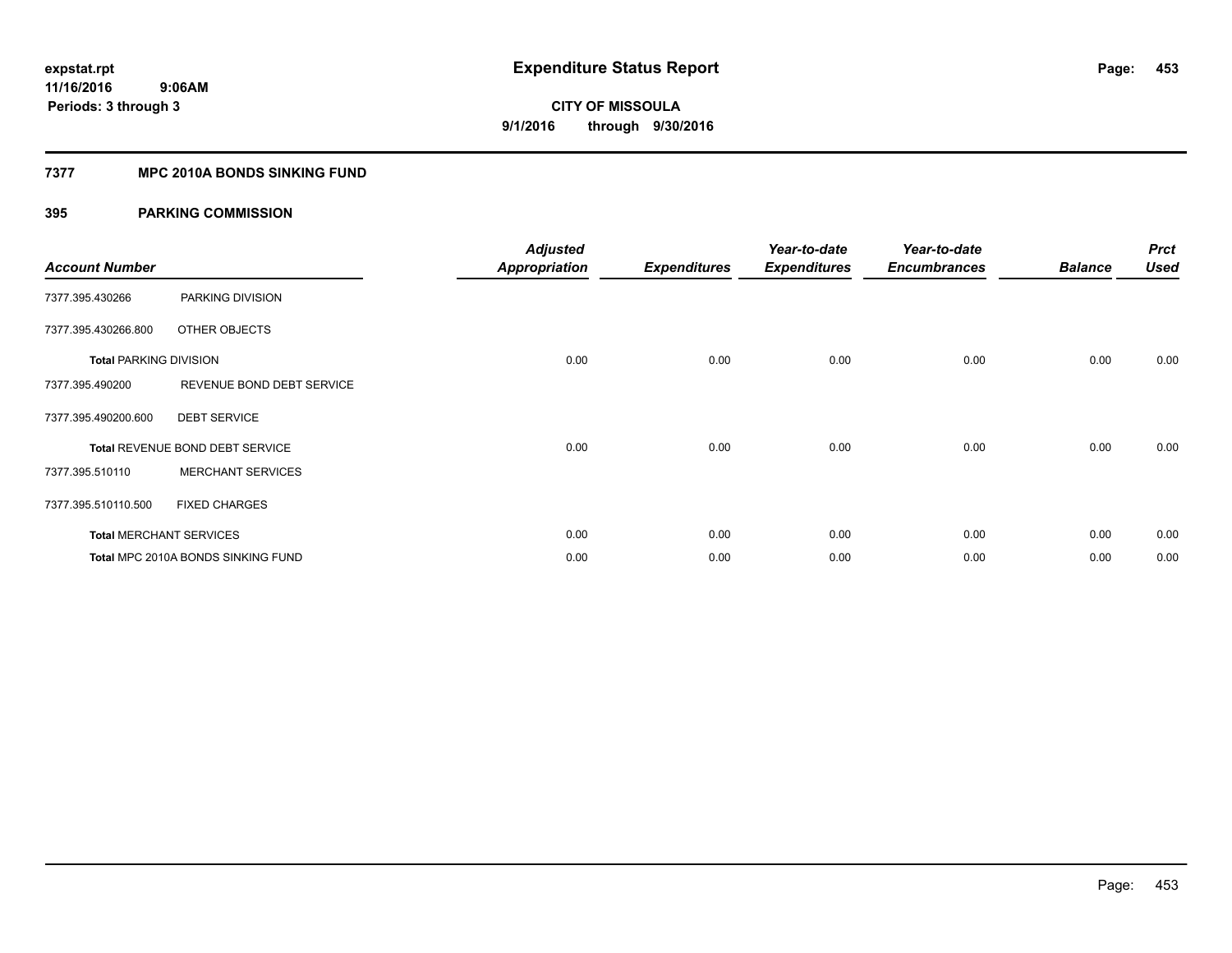## **7378 MPC 2010A BOND RESERVE**

| <b>Account Number</b>         |                                 | <b>Adjusted</b><br><b>Appropriation</b> | <b>Expenditures</b> | Year-to-date<br><b>Expenditures</b> | Year-to-date<br><b>Encumbrances</b> | <b>Balance</b> | <b>Prct</b><br><b>Used</b> |
|-------------------------------|---------------------------------|-----------------------------------------|---------------------|-------------------------------------|-------------------------------------|----------------|----------------------------|
| 7378.395.430266               | PARKING DIVISION                |                                         |                     |                                     |                                     |                |                            |
| 7378.395.430266.800           | OTHER OBJECTS                   |                                         |                     |                                     |                                     |                |                            |
| <b>Total PARKING DIVISION</b> |                                 | 0.00                                    | 0.00                | 0.00                                | 0.00                                | 0.00           | 0.00                       |
| 7378.395.430273               | PARKING STRUCTURES              |                                         |                     |                                     |                                     |                |                            |
| 7378.395.430273.900           | <b>CAPITAL OUTLAY</b>           |                                         |                     |                                     |                                     |                |                            |
|                               | <b>Total PARKING STRUCTURES</b> | 0.00                                    | 0.00                | 0.00                                | 0.00                                | 0.00           | 0.00                       |
| 7378.395.510110               | <b>MERCHANT SERVICES</b>        |                                         |                     |                                     |                                     |                |                            |
| 7378.395.510110.500           | <b>FIXED CHARGES</b>            |                                         |                     |                                     |                                     |                |                            |
|                               | Total MPC 2010A BOND RESERVE    | 0.00                                    | 0.00                | 0.00                                | 0.00                                | 0.00           | 0.00                       |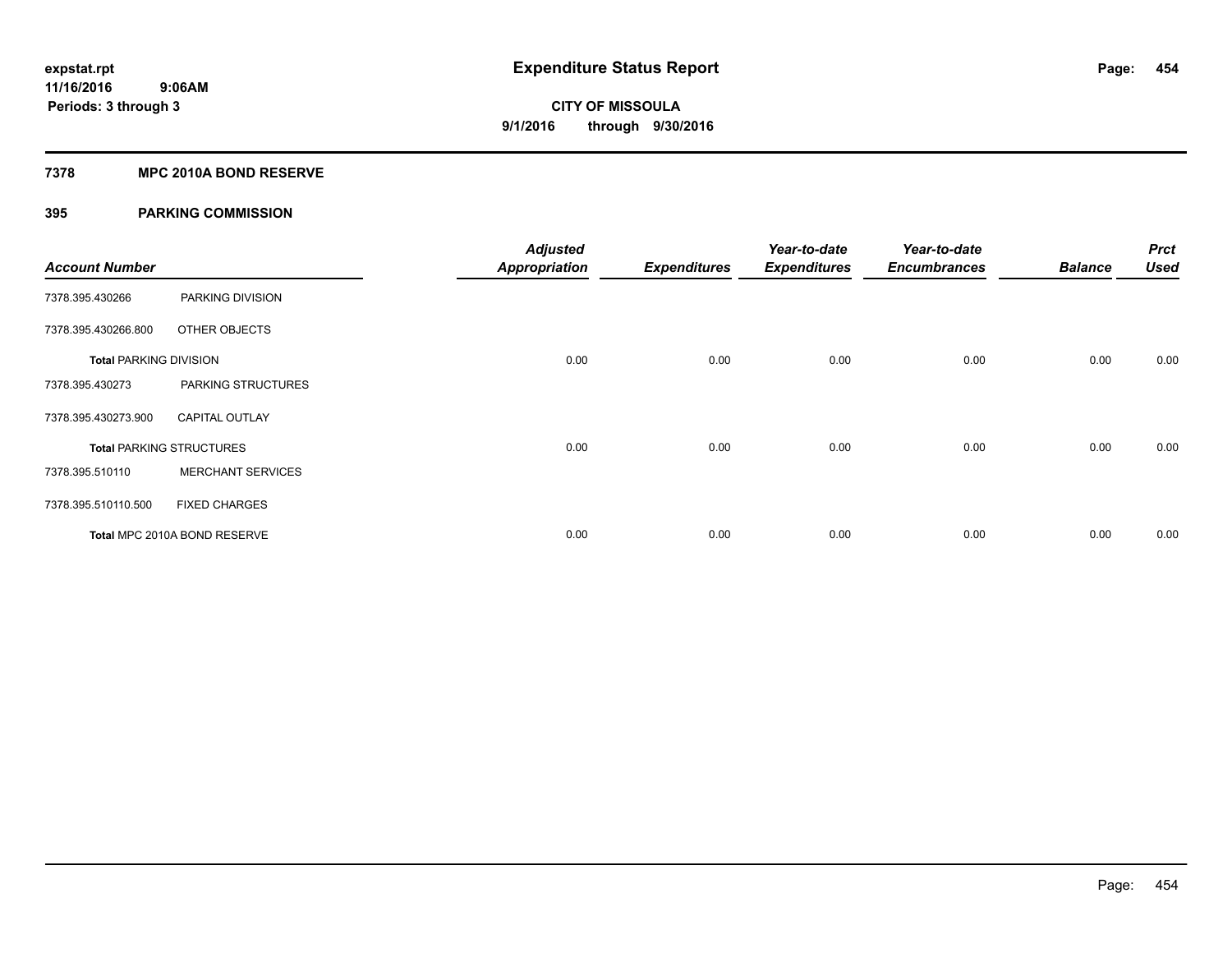**Periods: 3 through 3**

**CITY OF MISSOULA 9/1/2016 through 9/30/2016**

## **7380 BUSINESS IMPROVEMENT DISTRICT**

 **9:06AM**

## **375 BUSINESS IMPROVEMENT DISTRICT**

| <b>Account Number</b>          |                                                            | <b>Adjusted</b><br><b>Appropriation</b> | <b>Expenditures</b> | Year-to-date<br><b>Expenditures</b> | Year-to-date<br><b>Encumbrances</b> | <b>Balance</b>                 | <b>Prct</b><br><b>Used</b> |
|--------------------------------|------------------------------------------------------------|-----------------------------------------|---------------------|-------------------------------------|-------------------------------------|--------------------------------|----------------------------|
| 7380.375.471210                | <b>BUSINESS IMPROVEMENT DISTRICT</b>                       |                                         |                     |                                     |                                     |                                |                            |
| 7380.375.471210.300            | PURCHASED SERVICES                                         |                                         |                     |                                     |                                     |                                |                            |
|                                | <b>Total PURCHASED SERVICES</b>                            | 0.00                                    | 0.00                | 0.00                                | 0.00                                | 0.00                           | 0.00                       |
| 7380.375.471210.800            | OTHER OBJECTS                                              |                                         |                     |                                     |                                     |                                |                            |
|                                | Total BUSINESS IMPROVEMENT DISTRICT                        | 0.00                                    | 0.00                | 0.00                                | 0.00                                | 0.00                           | 0.00                       |
| 7380.375.471220                | <b>BID MARKETING</b>                                       |                                         |                     |                                     |                                     |                                |                            |
| 7380.375.471220.300            | PURCHASED SERVICES                                         |                                         |                     |                                     |                                     |                                |                            |
| <b>Total BID MARKETING</b>     |                                                            | 0.00                                    | 0.00                | 0.00                                | 0.00                                | 0.00                           | 0.00                       |
| 7380.375.471230                | STREETSCAPE MAINTENANCE-BID                                |                                         |                     |                                     |                                     |                                |                            |
| 7380.375.471230.300            | PURCHASED SERVICES                                         |                                         |                     |                                     |                                     |                                |                            |
|                                | Total STREETSCAPE MAINTENANCE-BID                          | 0.00                                    | 0.00                | 0.00                                | 0.00                                | 0.00                           | 0.00                       |
| 7380.375.471240                | SAFETY-BID                                                 |                                         |                     |                                     |                                     |                                |                            |
| 7380.375.471240.300            | PURCHASED SERVICES                                         |                                         |                     |                                     |                                     |                                |                            |
| <b>Total SAFETY-BID</b>        | 7380.375.471240.350.000 PROFESSIONAL SERVICES - BID SAFETY | 0.00<br>0.00                            | 0.00<br>0.00        | 110,000.00<br>110,000.00            | 0.00<br>0.00                        | $-110,000.00$<br>$-110,000.00$ | 0.00<br>0.00               |
| 7380.375.510110                | <b>MERCHANT SERVICES</b>                                   |                                         |                     |                                     |                                     |                                |                            |
| 7380.375.510110.500            | <b>FIXED CHARGES</b>                                       |                                         |                     |                                     |                                     |                                |                            |
| <b>Total MERCHANT SERVICES</b> |                                                            | 0.00                                    | 0.00                | 0.00                                | 0.00                                | 0.00                           | 0.00                       |
|                                | <b>Total BUSINESS IMPROVEMENT DISTRICT</b>                 | 0.00                                    | 0.00                | 110,000.00                          | 0.00                                | $-110,000.00$                  | 0.00                       |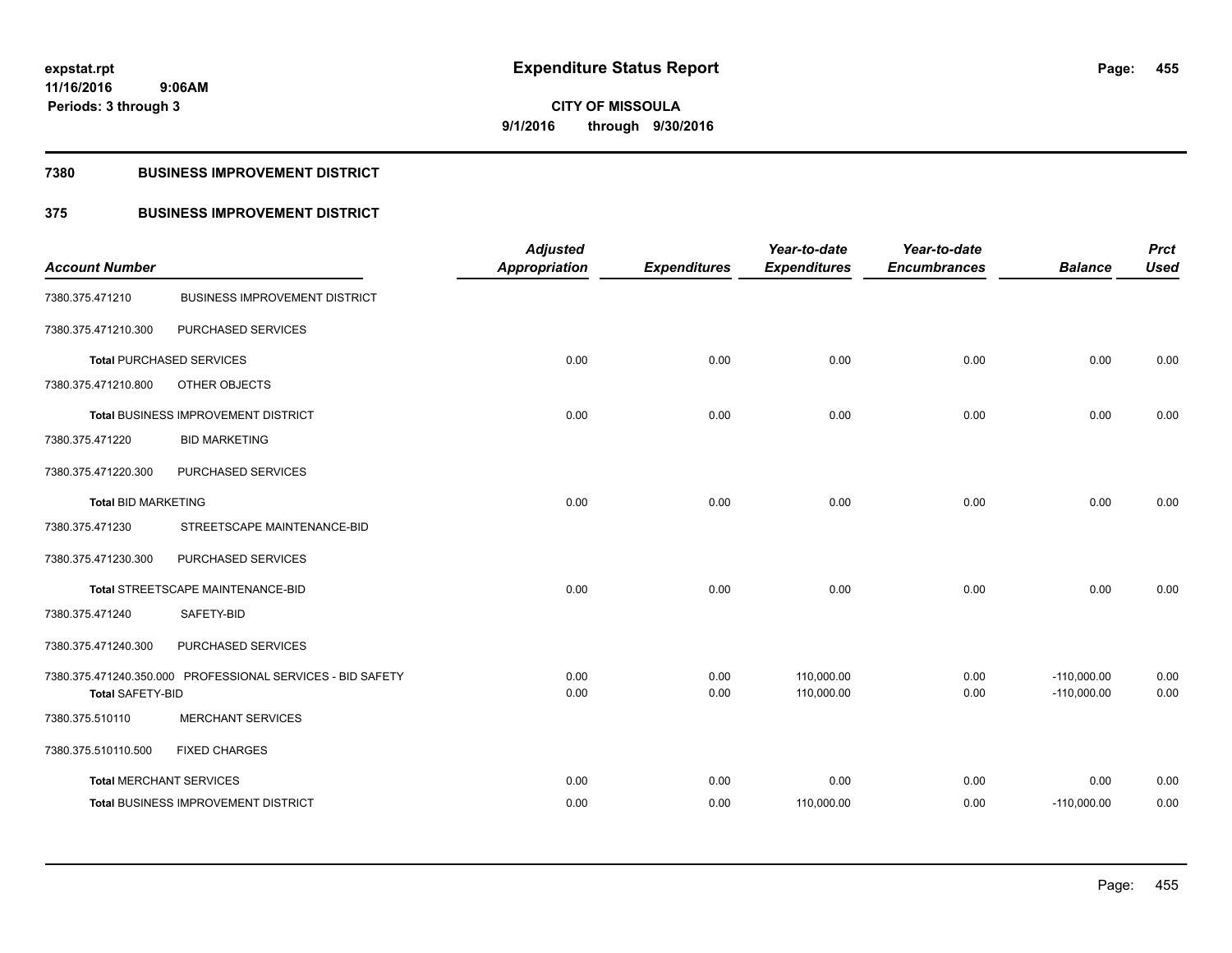**CITY OF MISSOULA 9/1/2016 through 9/30/2016**

#### **7381 TOURISM BUSINESS IMPROVEMENT DISTRICT**

## **375 BUSINESS IMPROVEMENT DISTRICT**

| <b>Account Number</b> |                                                    | <b>Adjusted</b><br><b>Appropriation</b> | <b>Expenditures</b> | Year-to-date<br><b>Expenditures</b> | Year-to-date<br><b>Encumbrances</b> | <b>Balance</b> | <b>Prct</b><br><b>Used</b> |
|-----------------------|----------------------------------------------------|-----------------------------------------|---------------------|-------------------------------------|-------------------------------------|----------------|----------------------------|
| 7381.375.471210       | <b>BUSINESS IMPROVEMENT DISTRICT</b>               |                                         |                     |                                     |                                     |                |                            |
| 7381.375.471210.300   | PURCHASED SERVICES                                 |                                         |                     |                                     |                                     |                |                            |
|                       | <b>Total BUSINESS IMPROVEMENT DISTRICT</b>         | 0.00                                    | 0.00                | 0.00                                | 0.00                                | 0.00           | 0.00                       |
| 7381.375.510110       | <b>MERCHANT SERVICES</b>                           |                                         |                     |                                     |                                     |                |                            |
| 7381.375.510110.500   | <b>FIXED CHARGES</b>                               |                                         |                     |                                     |                                     |                |                            |
|                       | <b>Total TOURISM BUSINESS IMPROVEMENT DISTRICT</b> | 0.00                                    | 0.00                | 0.00                                | 0.00                                | 0.00           | 0.00                       |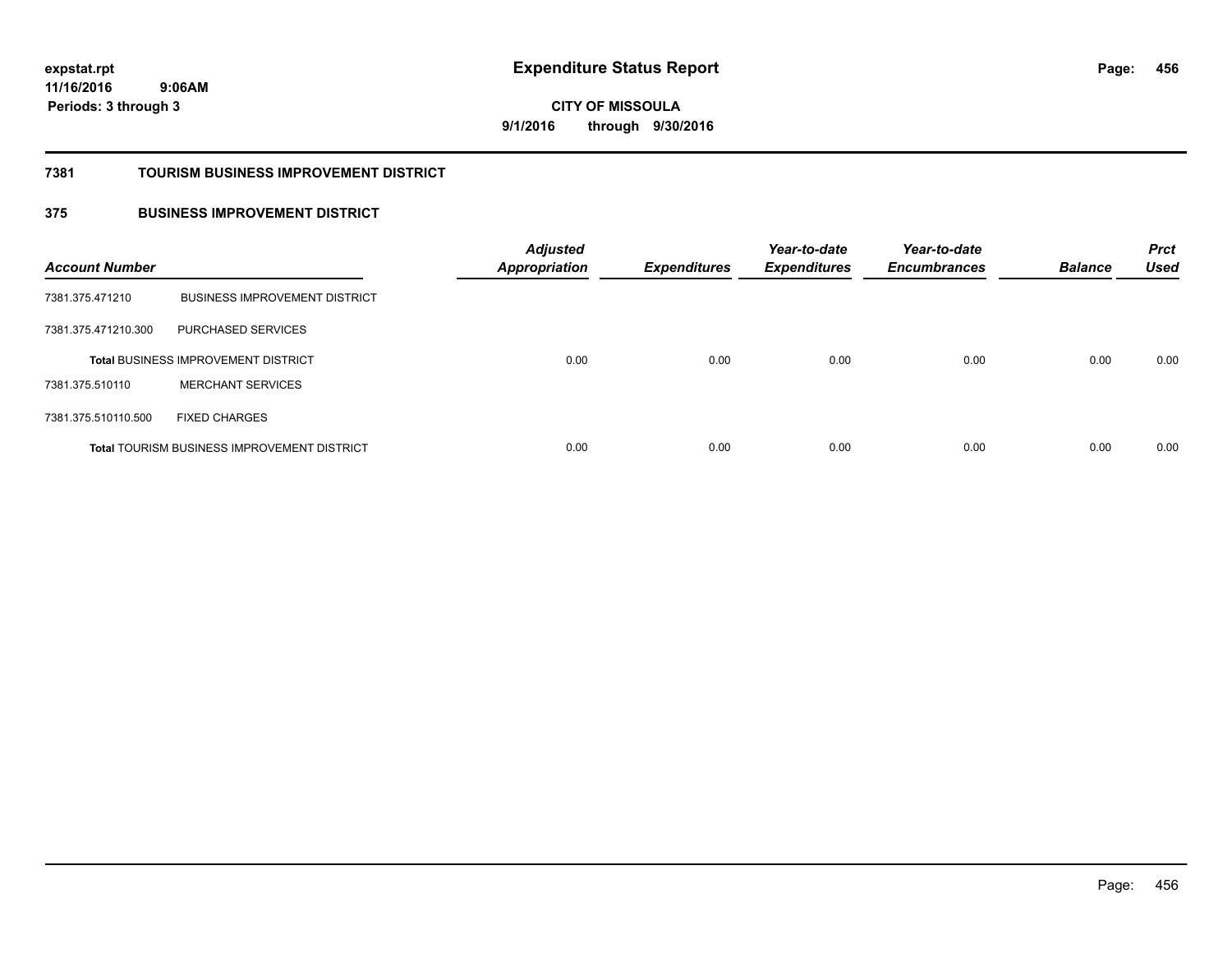## **7382 5.75M TIF RESERVE**

| <b>Account Number</b>   |                                | <b>Adjusted</b><br>Appropriation | <b>Expenditures</b> | Year-to-date<br><b>Expenditures</b> | Year-to-date<br><b>Encumbrances</b> | <b>Balance</b> | Prct<br><b>Used</b> |
|-------------------------|--------------------------------|----------------------------------|---------------------|-------------------------------------|-------------------------------------|----------------|---------------------|
| 7382.390.490607         | <b>TRANSFERS TO BROWNFIELD</b> |                                  |                     |                                     |                                     |                |                     |
| 7382.390.490607.800     | OTHER OBJECTS                  |                                  |                     |                                     |                                     |                |                     |
| Total 5.75M TIF RESERVE |                                | 0.00                             | 0.00                | 0.00                                | 0.00                                | 0.00           | 0.00                |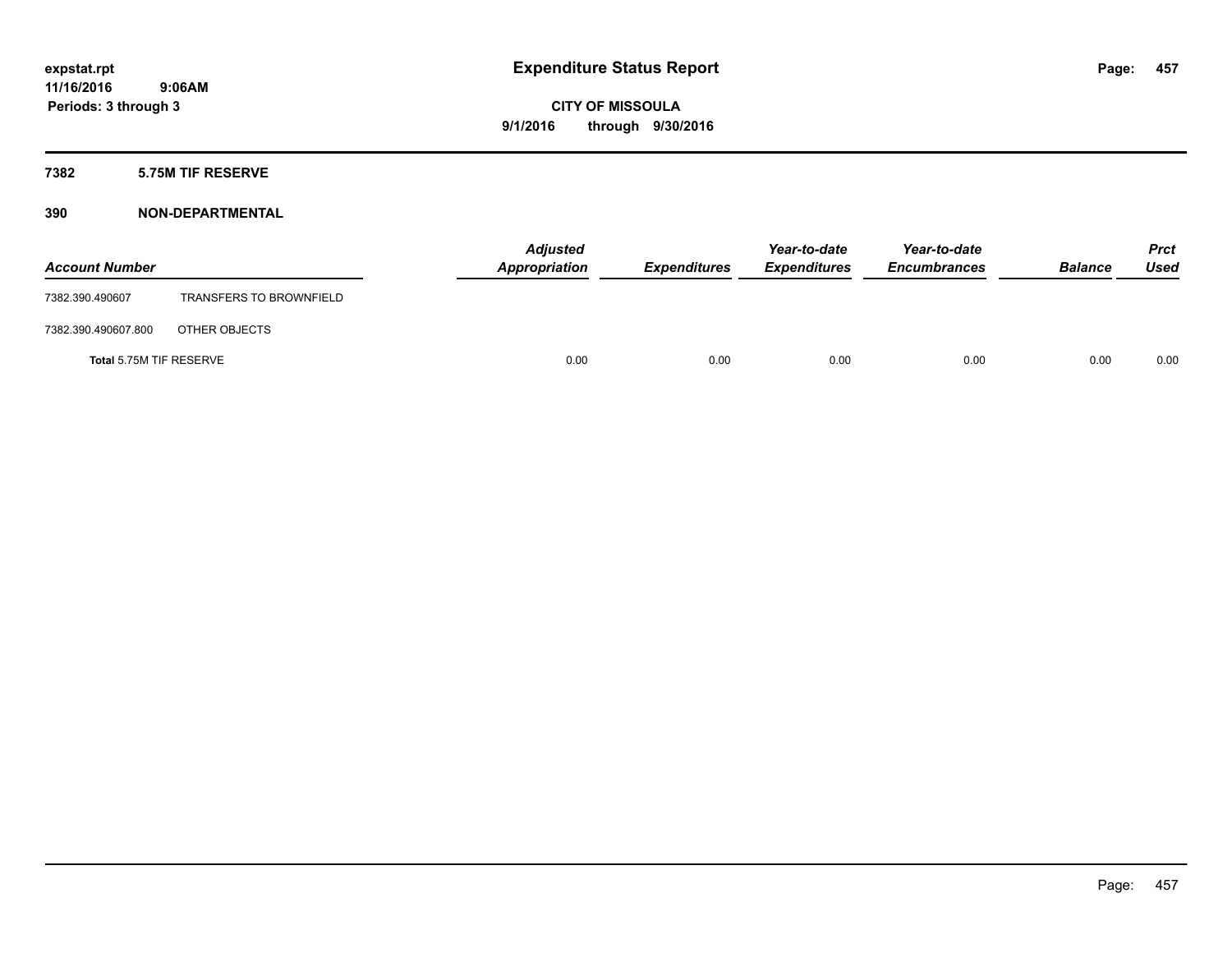## **7383 RIVERFRONT TRIANGLE URD**

| <b>Account Number</b>                                           |                                         | <b>Adjusted</b><br><b>Appropriation</b> | <b>Expenditures</b> | Year-to-date<br><b>Expenditures</b> | Year-to-date<br><b>Encumbrances</b> | <b>Balance</b>         | <b>Prct</b><br><b>Used</b> |
|-----------------------------------------------------------------|-----------------------------------------|-----------------------------------------|---------------------|-------------------------------------|-------------------------------------|------------------------|----------------------------|
|                                                                 | <b>ADMINISTRATION</b>                   |                                         |                     |                                     |                                     |                        |                            |
| 7383.385.470210                                                 |                                         |                                         |                     |                                     |                                     |                        |                            |
| 7383.385.470210.800                                             | OTHER OBJECTS                           |                                         |                     |                                     |                                     |                        |                            |
| <b>Total ADMINISTRATION</b>                                     |                                         | 0.00                                    | 0.00                | 0.00                                | 0.00                                | 0.00                   | 0.00                       |
| 7383.385.470230                                                 | PW FACILITY                             |                                         |                     |                                     |                                     |                        |                            |
| 7383.385.470230.700                                             | <b>GRANTS &amp; CONTRIBUTIONS</b>       |                                         |                     |                                     |                                     |                        |                            |
|                                                                 | Total GRANTS & CONTRIBUTIONS            | 0.00                                    | 0.00                | 0.00                                | 0.00                                | 0.00                   | 0.00                       |
| 7383.385.470230.800                                             | OTHER OBJECTS                           |                                         |                     |                                     |                                     |                        |                            |
| 7383.385.470230.845.000 CONTINGENCY<br><b>Total PW FACILITY</b> |                                         | 26,962.00<br>26,962.00                  | 0.00<br>0.00        | 0.00<br>0.00                        | 0.00<br>0.00                        | 26,962.00<br>26,962.00 | 0.00<br>0.00               |
| 7383.385.470260                                                 | <b>PLANNING &amp; MGMT</b>              |                                         |                     |                                     |                                     |                        |                            |
| 7383.385.470260.300                                             | PURCHASED SERVICES                      |                                         |                     |                                     |                                     |                        |                            |
|                                                                 | <b>Total PURCHASED SERVICES</b>         | 0.00                                    | 0.00                | 0.00                                | 0.00                                | 0.00                   | 0.00                       |
| 7383.385.470260.700                                             | <b>GRANTS &amp; CONTRIBUTIONS</b>       |                                         |                     |                                     |                                     |                        |                            |
|                                                                 | <b>Total GRANTS &amp; CONTRIBUTIONS</b> | 0.00                                    | 0.00                | 0.00                                | 0.00                                | 0.00                   | 0.00                       |
| 7383.385.470260.800                                             | OTHER OBJECTS                           |                                         |                     |                                     |                                     |                        |                            |
| 7383.385.470260.845.000 CONTINGENCY<br>Total PLANNING & MGMT    |                                         | 10.000.00<br>10,000.00                  | 0.00<br>0.00        | 0.00<br>0.00                        | 0.00<br>0.00                        | 10,000.00<br>10,000.00 | 0.00<br>0.00               |
| 7383.385.510110                                                 | <b>MERCHANT SERVICES</b>                |                                         |                     |                                     |                                     |                        |                            |
|                                                                 |                                         |                                         |                     |                                     |                                     |                        |                            |
| 7383.385.510110.500                                             | <b>FIXED CHARGES</b>                    |                                         |                     |                                     |                                     |                        |                            |
| <b>Total MERCHANT SERVICES</b>                                  |                                         | 0.00                                    | 0.00                | 0.00                                | 0.00                                | 0.00                   | 0.00                       |
|                                                                 |                                         |                                         |                     |                                     |                                     |                        |                            |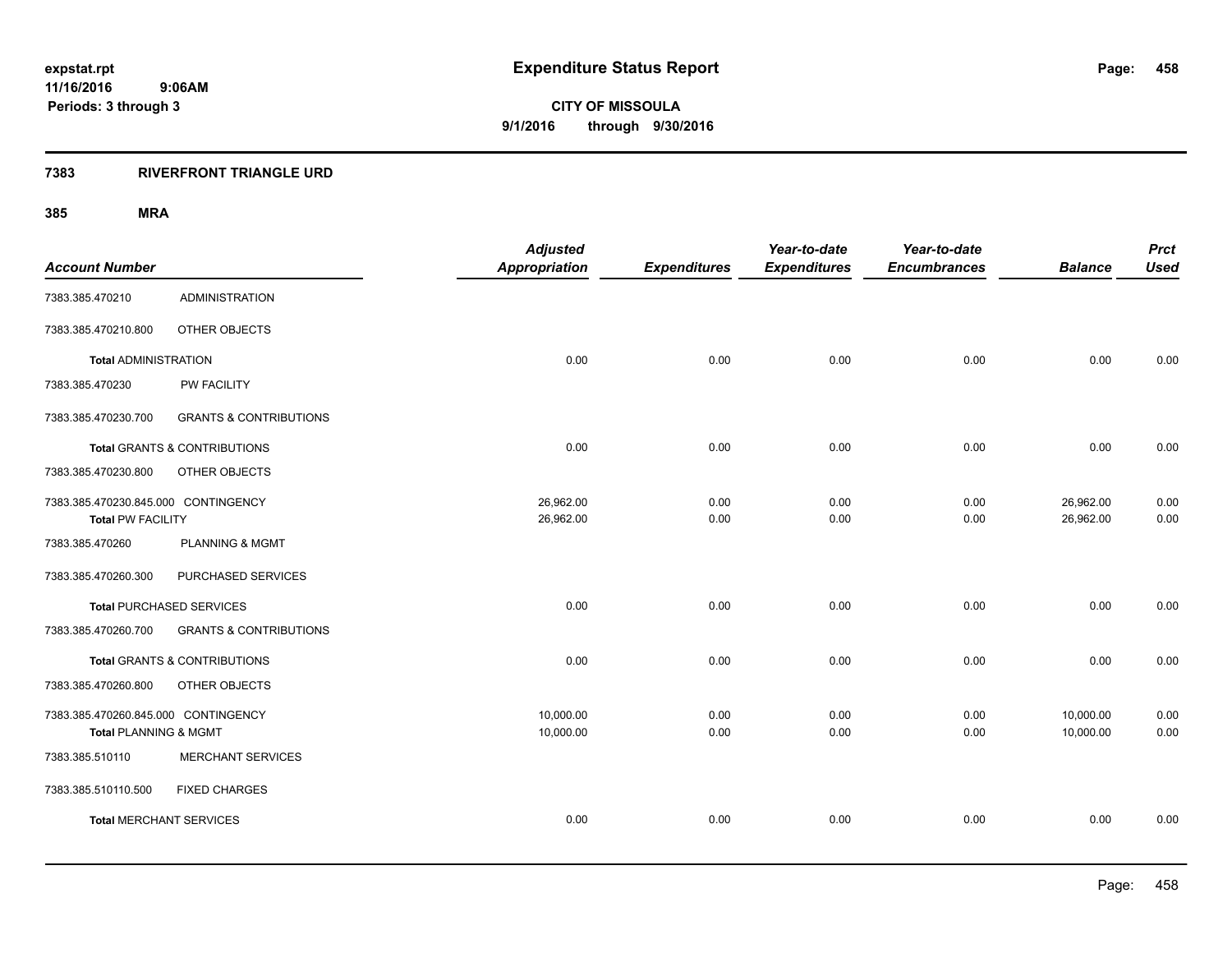| expstat.rpt<br>11/16/2016 | 9:06AM                               |                                                                                                                                                         |  |  |  |  | 459  |
|---------------------------|--------------------------------------|---------------------------------------------------------------------------------------------------------------------------------------------------------|--|--|--|--|------|
| Periods: 3 through 3      |                                      | <b>Expenditure Status Report</b><br>Page:<br><b>CITY OF MISSOULA</b><br>through 9/30/2016<br>9/1/2016<br>36,962.00<br>0.00<br>0.00<br>0.00<br>36,962.00 |  |  |  |  |      |
|                           | <b>Total RIVERFRONT TRIANGLE URD</b> |                                                                                                                                                         |  |  |  |  | 0.00 |
| 7384                      | NRSS DEBT SERVICE CLEARING           |                                                                                                                                                         |  |  |  |  |      |

| <b>Account Number</b>         |                                                 | <b>Adjusted</b><br>Appropriation | <b>Expenditures</b> | Year-to-date<br><b>Expenditures</b> | Year-to-date<br><b>Encumbrances</b> | <b>Balance</b> | <b>Prct</b><br><b>Used</b> |
|-------------------------------|-------------------------------------------------|----------------------------------|---------------------|-------------------------------------|-------------------------------------|----------------|----------------------------|
| 7384.385.521000               | INTERFUND OPERATING TRANSFERS                   |                                  |                     |                                     |                                     |                |                            |
| 7384.385.521000.800           | OTHER OBJECTS                                   |                                  |                     |                                     |                                     |                |                            |
|                               | <b>Total INTERFUND OPERATING TRANSFERS</b>      | 0.00                             | 0.00                | 0.00                                | 0.00                                | 0.00           | 0.00                       |
| 7384.385.521009               | TRANFERS TO DEBT SERVICE                        |                                  |                     |                                     |                                     |                |                            |
| 7384.385.521009.800           | OTHER OBJECTS                                   |                                  |                     |                                     |                                     |                |                            |
| 7384.385.521009.820.000       | <b>TRANSFERS TO DEBT SERVICE</b>                | 31,690.00                        | 0.00                | 0.00                                | 0.00                                | 31,690.00      | 0.00                       |
|                               | Total TRANFERS TO DEBT SERVICE                  | 31,690.00                        | 0.00                | 0.00                                | 0.00                                | 31,690.00      | 0.00                       |
| 7384.385.521010               | <b>TRANSFERS TO MRA</b>                         |                                  |                     |                                     |                                     |                |                            |
| 7384.385.521010.800           | OTHER OBJECTS                                   |                                  |                     |                                     |                                     |                |                            |
|                               | 7384.385.521010.820.000 TRANSFERS TO MRA (NRSS) | 27,762.00                        | 0.00                | 0.00                                | 0.00                                | 27,762.00      | 0.00                       |
| <b>Total TRANSFERS TO MRA</b> |                                                 | 27,762.00                        | 0.00                | 0.00                                | 0.00                                | 27,762.00      | 0.00                       |
|                               | <b>Total NRSS DEBT SERVICE CLEARING</b>         | 59,452.00                        | 0.00                | 0.00                                | 0.00                                | 59,452.00      | 0.00                       |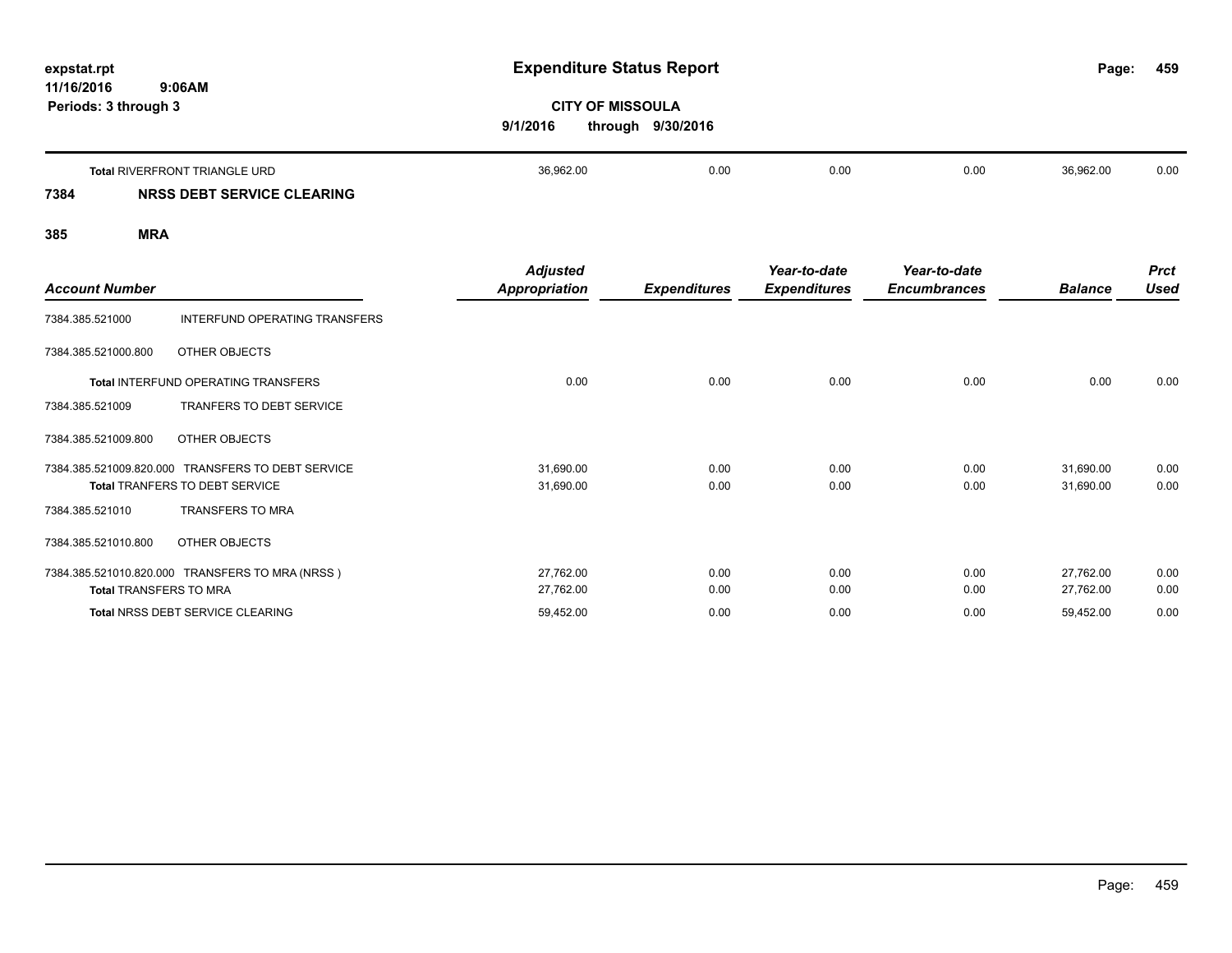**CITY OF MISSOULA 9/1/2016 through 9/30/2016**

## **7385 FRONT STREET URD**

|                                      |                                                                | <b>Adjusted</b>      |                     | Year-to-date        | Year-to-date        |                | <b>Prct</b> |
|--------------------------------------|----------------------------------------------------------------|----------------------|---------------------|---------------------|---------------------|----------------|-------------|
| <b>Account Number</b>                |                                                                | <b>Appropriation</b> | <b>Expenditures</b> | <b>Expenditures</b> | <b>Encumbrances</b> | <b>Balance</b> | <b>Used</b> |
| 7385.385.460436                      | TENNIS COURT REBUILD                                           |                      |                     |                     |                     |                |             |
| 7385.385.460436.300                  | PURCHASED SERVICES                                             |                      |                     |                     |                     |                |             |
|                                      | <b>Total TENNIS COURT REBUILD</b>                              | 0.00                 | 0.00                | 0.00                | 0.00                | 0.00           | 0.00        |
| 7385.385.470230                      | <b>PW FACILITY</b>                                             |                      |                     |                     |                     |                |             |
| 7385.385.470230.300                  | PURCHASED SERVICES                                             |                      |                     |                     |                     |                |             |
| <b>Total PURCHASED SERVICES</b>      |                                                                | 0.00                 | 0.00                | 0.00                | 0.00                | 0.00           | 0.00        |
| 7385.385.470230.700                  | <b>GRANTS &amp; CONTRIBUTIONS</b>                              |                      |                     |                     |                     |                |             |
|                                      | 7385.385.470230.700.000 PROJECT EXPENSE-PUBLIC WORKS           | 25,000.00            | 0.00                | 25,000.00           | 0.00                | 0.00           | 100.00      |
|                                      | <b>Total GRANTS &amp; CONTRIBUTIONS</b>                        | 25,000.00            | 0.00                | 25,000.00           | 0.00                | 0.00           | 100.00      |
| 7385.385.470230.800                  | OTHER OBJECTS                                                  |                      |                     |                     |                     |                |             |
| 7385.385.470230.845.000 CONTINGENCY  |                                                                | 419,034.00           | 0.00                | 0.00                | 0.00                | 419,034.00     | 0.00        |
| <b>Total OTHER OBJECTS</b>           |                                                                | 419,034.00           | 0.00                | 0.00                | 0.00                | 419,034.00     | 0.00        |
| 7385.385.470230.900                  | <b>CAPITAL OUTLAY</b>                                          |                      |                     |                     |                     |                |             |
| 7385.385.470230.930.000 IMPROVEMENTS |                                                                | 25,000.00            | 0.00                | 0.00                | 0.00                | 25,000.00      | 0.00        |
| <b>Total CAPITAL OUTLAY</b>          |                                                                | 25,000.00            | 0.00                | 0.00                | 0.00                | 25,000.00      | 0.00        |
| <b>Total PW FACILITY</b>             |                                                                | 469,034.00           | 0.00                | 25,000.00           | 0.00                | 444,034.00     | 5.33        |
| 7385.385.470260                      | <b>PLANNING &amp; MGMT</b>                                     |                      |                     |                     |                     |                |             |
| 7385.385.470260.300                  | PURCHASED SERVICES                                             |                      |                     |                     |                     |                |             |
| <b>Total PURCHASED SERVICES</b>      |                                                                | 0.00                 | 0.00                | 0.00                | 0.00                | 0.00           | 0.00        |
| 7385.385.470260.700                  | <b>GRANTS &amp; CONTRIBUTIONS</b>                              |                      |                     |                     |                     |                |             |
|                                      | 7385.385.470260.700.000 PLANNING & MGMT/GRANTS & CONTRIBUTIONS | 10,000.00            | 0.00                | 0.00                | 0.00                | 10,000.00      | 0.00        |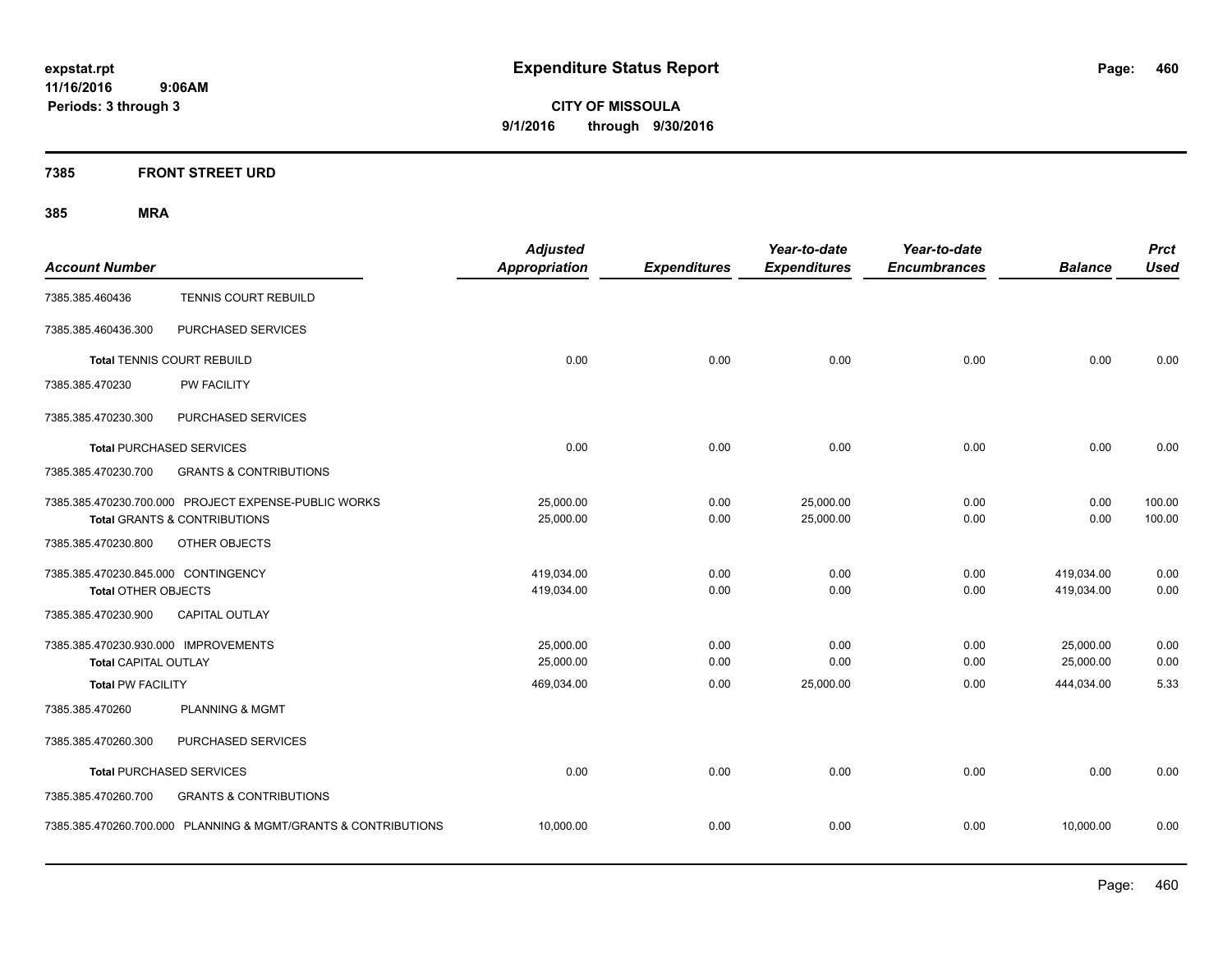**7385 FRONT STREET URD**

| <b>Account Number</b>                        |                                   | <b>Adjusted</b><br>Appropriation | <b>Expenditures</b> | Year-to-date<br><b>Expenditures</b> | Year-to-date<br><b>Encumbrances</b> | <b>Balance</b> | <b>Prct</b><br><b>Used</b> |
|----------------------------------------------|-----------------------------------|----------------------------------|---------------------|-------------------------------------|-------------------------------------|----------------|----------------------------|
| <b>Total GRANTS &amp; CONTRIBUTIONS</b>      |                                   | 10,000.00                        | 0.00                | 0.00                                | 0.00                                | 10,000.00      | 0.00                       |
| OTHER OBJECTS<br>7385.385.470260.800         |                                   |                                  |                     |                                     |                                     |                |                            |
| 7385.385.470260.845.000 CONTINGENCY          |                                   | 50,000.00                        | 0.00                | 0.00                                | 0.00                                | 50,000.00      | 0.00                       |
| <b>Total OTHER OBJECTS</b>                   |                                   | 50,000.00                        | 0.00                | 0.00                                | 0.00                                | 50,000.00      | 0.00                       |
| <b>Total PLANNING &amp; MGMT</b>             |                                   | 60,000.00                        | 0.00                | 0.00                                | 0.00                                | 60,000.00      | 0.00                       |
| 7385.385.470270                              | <b>CLEARING &amp; DEMO</b>        |                                  |                     |                                     |                                     |                |                            |
| 7385.385.470270.700                          | <b>GRANTS &amp; CONTRIBUTIONS</b> |                                  |                     |                                     |                                     |                |                            |
| <b>Total GRANTS &amp; CONTRIBUTIONS</b>      |                                   | 0.00                             | 0.00                | 0.00                                | 0.00                                | 0.00           | 0.00                       |
| 7385.385.470270.800<br>OTHER OBJECTS         |                                   |                                  |                     |                                     |                                     |                |                            |
| 7385.385.470270.845.000 CONTINGENCY          |                                   | 100,000.00                       | 0.00                | 0.00                                | 0.00                                | 100,000.00     | 0.00                       |
| Total CLEARING & DEMO                        |                                   | 100,000.00                       | 0.00                | 0.00                                | 0.00                                | 100,000.00     | 0.00                       |
| 7385.385.470281                              | FRONT STREET PARKING STRUCTURE    |                                  |                     |                                     |                                     |                |                            |
| 7385.385.470281.900<br><b>CAPITAL OUTLAY</b> |                                   |                                  |                     |                                     |                                     |                |                            |
| Total FRONT STREET PARKING STRUCTURE         |                                   | 0.00                             | 0.00                | 0.00                                | 0.00                                | 0.00           | 0.00                       |
| 7385.385.510110                              | <b>MERCHANT SERVICES</b>          |                                  |                     |                                     |                                     |                |                            |
| <b>FIXED CHARGES</b><br>7385.385.510110.500  |                                   |                                  |                     |                                     |                                     |                |                            |
| <b>Total MERCHANT SERVICES</b>               |                                   | 0.00                             | 0.00                | 0.00                                | 0.00                                | 0.00           | 0.00                       |
| <b>Total FRONT STREET URD</b>                |                                   | 629,034.00                       | 0.00                | 25,000.00                           | 0.00                                | 604,034.00     | 3.97                       |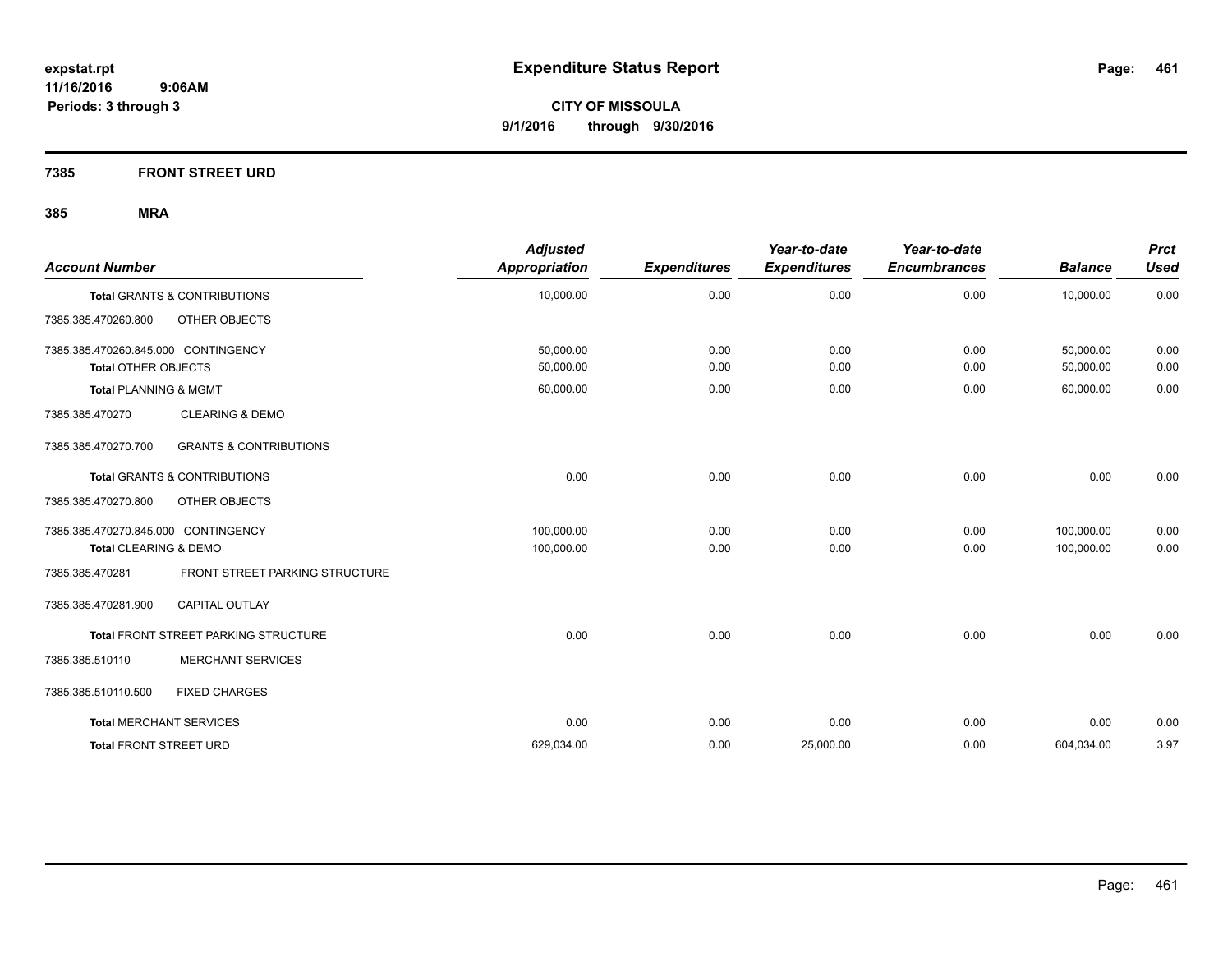**CITY OF MISSOULA 9/1/2016 through 9/30/2016**

## **7386 DEBT SERVICE-SAFEWAY/ST PAT 1.5M**

| <b>Account Number</b> |                                   | <b>Adjusted</b><br><b>Appropriation</b> | <b>Expenditures</b> | Year-to-date<br><b>Expenditures</b> | Year-to-date<br><b>Encumbrances</b> | <b>Balance</b> | <b>Prct</b><br><b>Used</b> |
|-----------------------|-----------------------------------|-----------------------------------------|---------------------|-------------------------------------|-------------------------------------|----------------|----------------------------|
| 7386.385.470220       | PROPERTY ACQUISITION              |                                         |                     |                                     |                                     |                |                            |
| 7386.385.470220.900   | <b>CAPITAL OUTLAY</b>             |                                         |                     |                                     |                                     |                |                            |
|                       | <b>Total PROPERTY ACQUISITION</b> | 0.00                                    | 0.00                | 0.00                                | 0.00                                | 0.00           | 0.00                       |
| 7386.385.510110       | <b>MERCHANT SERVICES</b>          |                                         |                     |                                     |                                     |                |                            |
| 7386.385.510110.500   | <b>FIXED CHARGES</b>              |                                         |                     |                                     |                                     |                |                            |
| <b>Total MRA</b>      |                                   | 0.00                                    | 0.00                | 0.00                                | 0.00                                | 0.00           | 0.00                       |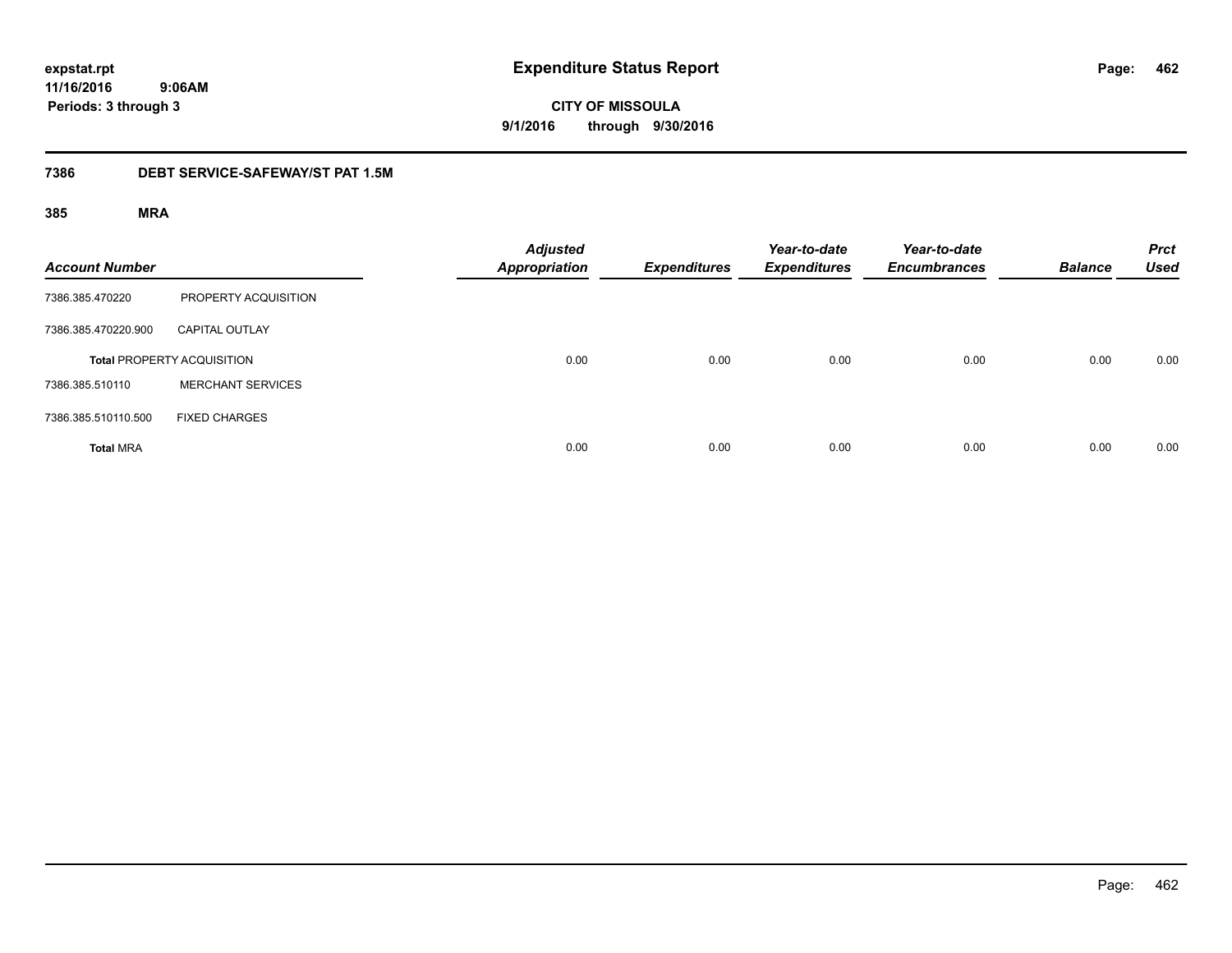**CITY OF MISSOULA 9/1/2016 through 9/30/2016**

## **7386 DEBT SERVICE-SAFEWAY/ST PAT 1.5M**

|                                |                                        | <b>Adjusted</b>      |                     | Year-to-date        | Year-to-date        |                | <b>Prct</b> |
|--------------------------------|----------------------------------------|----------------------|---------------------|---------------------|---------------------|----------------|-------------|
| <b>Account Number</b>          |                                        | <b>Appropriation</b> | <b>Expenditures</b> | <b>Expenditures</b> | <b>Encumbrances</b> | <b>Balance</b> | <b>Used</b> |
| 7386.390.490200                | DEBT SERVICE-SAFEWAY/ST PAT 1.5M       |                      |                     |                     |                     |                |             |
| 7386.390.490200.600            | <b>DEBT SERVICE</b>                    |                      |                     |                     |                     |                |             |
| 7386.390.490200.610.000        | <b>PRINCIPAL</b>                       | 38,539.00            | 0.00                | 18,297.25           | 0.00                | 20,241.75      | 47.48       |
| 7386.390.490200.620.000        | INTEREST / SERVICE FEES                | 88,473.00            | 0.00                | 45,208.75           | 0.00                | 43,264.25      | 51.10       |
|                                | Total DEBT SERVICE-SAFEWAY/ST PAT 1.5M | 127,012.00           | 0.00                | 63,506.00           | 0.00                | 63,506.00      | 50.00       |
| 7386.390.490510                | DS PAYMENTS TO GUARANTOR               |                      |                     |                     |                     |                |             |
| 7386.390.490510.600            | <b>DEBT SERVICE</b>                    |                      |                     |                     |                     |                |             |
|                                | Total DS PAYMENTS TO GUARANTOR         | 0.00                 | 0.00                | 0.00                | 0.00                | 0.00           | 0.00        |
| 7386.390.510110                | <b>MERCHANT SERVICES</b>               |                      |                     |                     |                     |                |             |
| 7386.390.510110.500            | <b>FIXED CHARGES</b>                   |                      |                     |                     |                     |                |             |
| <b>Total MERCHANT SERVICES</b> |                                        | 0.00                 | 0.00                | 0.00                | 0.00                | 0.00           | 0.00        |
|                                | Total DEBT SERVICE-SAFEWAY/ST PAT 1.5M | 127,012.00           | 0.00                | 63,506.00           | 0.00                | 63,506.00      | 50.00       |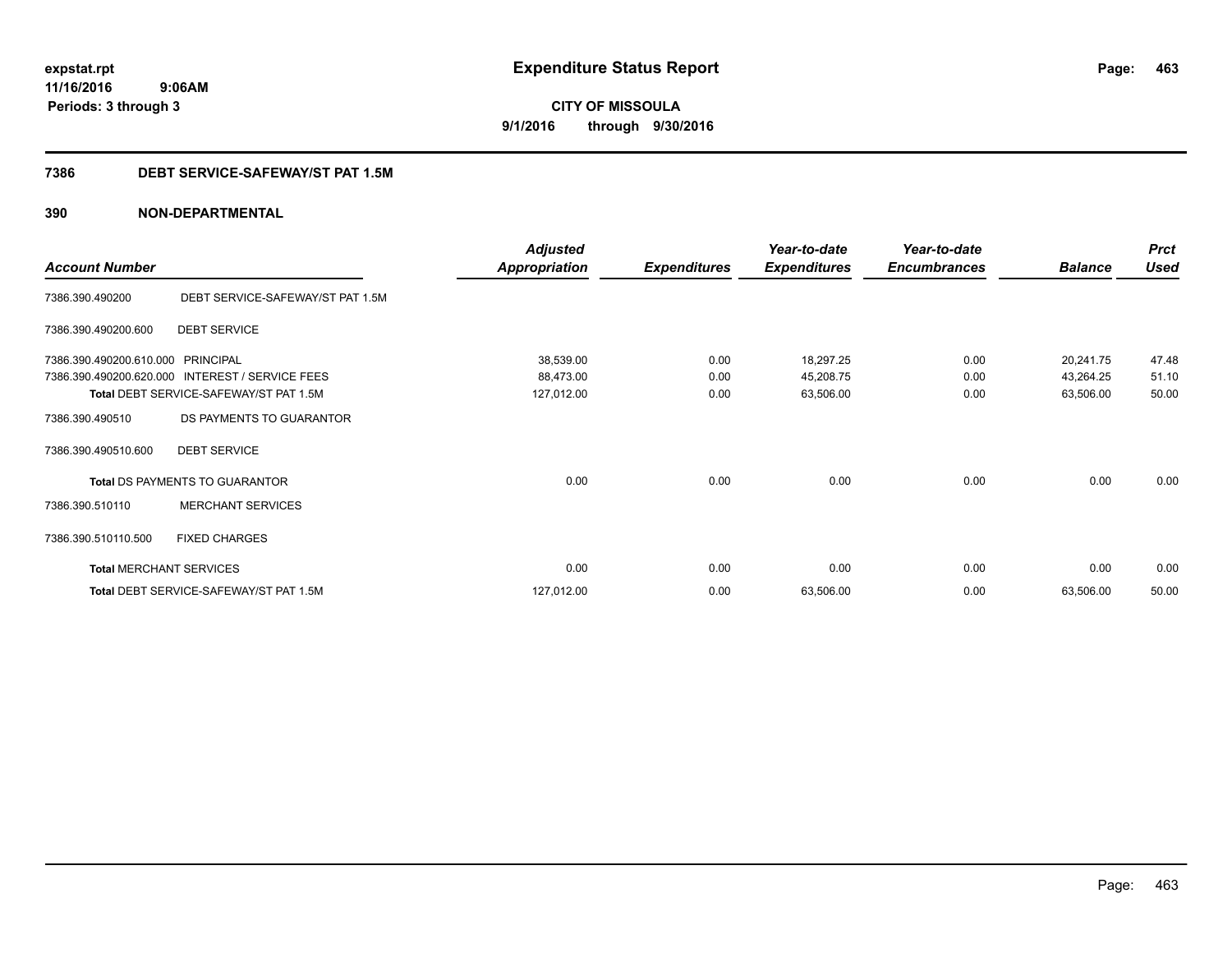**CITY OF MISSOULA 9/1/2016 through 9/30/2016**

## **7387 DEBT SERVICE-BROWNFIELD RLF 1.125M**

|                                   |                                                 | <b>Adjusted</b>      |                     | Year-to-date        | Year-to-date        |                | <b>Prct</b> |
|-----------------------------------|-------------------------------------------------|----------------------|---------------------|---------------------|---------------------|----------------|-------------|
| <b>Account Number</b>             |                                                 | <b>Appropriation</b> | <b>Expenditures</b> | <b>Expenditures</b> | <b>Encumbrances</b> | <b>Balance</b> | <b>Used</b> |
| 7387.390.490200                   | DEBT SERVICE-BROWNFIELD RLF 1.125M              |                      |                     |                     |                     |                |             |
| 7387.390.490200.600               | <b>DEBT SERVICE</b>                             |                      |                     |                     |                     |                |             |
| 7387.390.490200.610.000 PRINCIPAL |                                                 | 29,830.00            | 0.00                | 0.00                | 0.00                | 29,830.00      | 0.00        |
|                                   | 7387.390.490200.620.000 INTEREST / SERVICE FEES | 24,886.00            | 0.00                | 0.00                | 0.00                | 24,886.00      | 0.00        |
|                                   | Total DEBT SERVICE-BROWNFIELD RLF 1.125M        | 54,716.00            | 0.00                | 0.00                | 0.00                | 54,716.00      | 0.00        |
| 7387.390.510110                   | <b>MERCHANT SERVICES</b>                        |                      |                     |                     |                     |                |             |
| 7387.390.510110.500               | <b>FIXED CHARGES</b>                            |                      |                     |                     |                     |                |             |
| <b>Total MERCHANT SERVICES</b>    |                                                 | 0.00                 | 0.00                | 0.00                | 0.00                | 0.00           | 0.00        |
|                                   | Total DEBT SERVICE-BROWNFIELD RLF 1.125M        | 54,716.00            | 0.00                | 0.00                | 0.00                | 54,716.00      | 0.00        |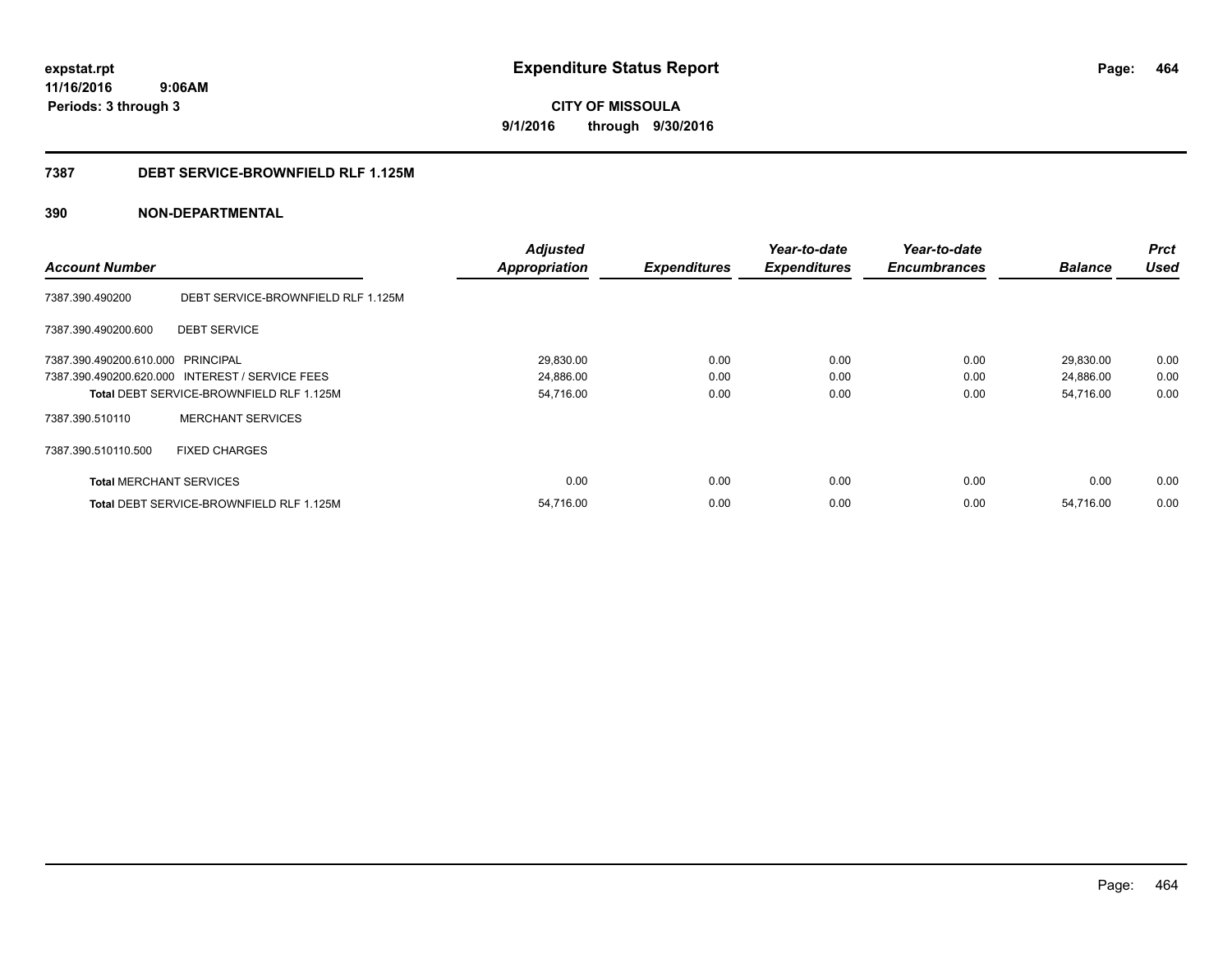**7388 RESERVE-3.6m TIF**

| <b>Account Number</b>  |                                      | <b>Adjusted</b><br>Appropriation | <b>Expenditures</b> | Year-to-date<br><b>Expenditures</b> | Year-to-date<br><b>Encumbrances</b> | <b>Balance</b> | <b>Prct</b><br><b>Used</b> |
|------------------------|--------------------------------------|----------------------------------|---------------------|-------------------------------------|-------------------------------------|----------------|----------------------------|
| 7388.390.490607        | <b>TRANSFERS TO BROWNFIELD</b>       |                                  |                     |                                     |                                     |                |                            |
| 7388.390.490607.800    | OTHER OBJECTS                        |                                  |                     |                                     |                                     |                |                            |
|                        | <b>Total TRANSFERS TO BROWNFIELD</b> | 0.00                             | 0.00                | 0.00                                | 0.00                                | 0.00           | 0.00                       |
| 7388.390.510110        | <b>MERCHANT SERVICES</b>             |                                  |                     |                                     |                                     |                |                            |
| 7388.390.510110.500    | <b>FIXED CHARGES</b>                 |                                  |                     |                                     |                                     |                |                            |
| Total RESERVE-3.6m TIF |                                      | 0.00                             | 0.00                | 0.00                                | 0.00                                | 0.00           | 0.00                       |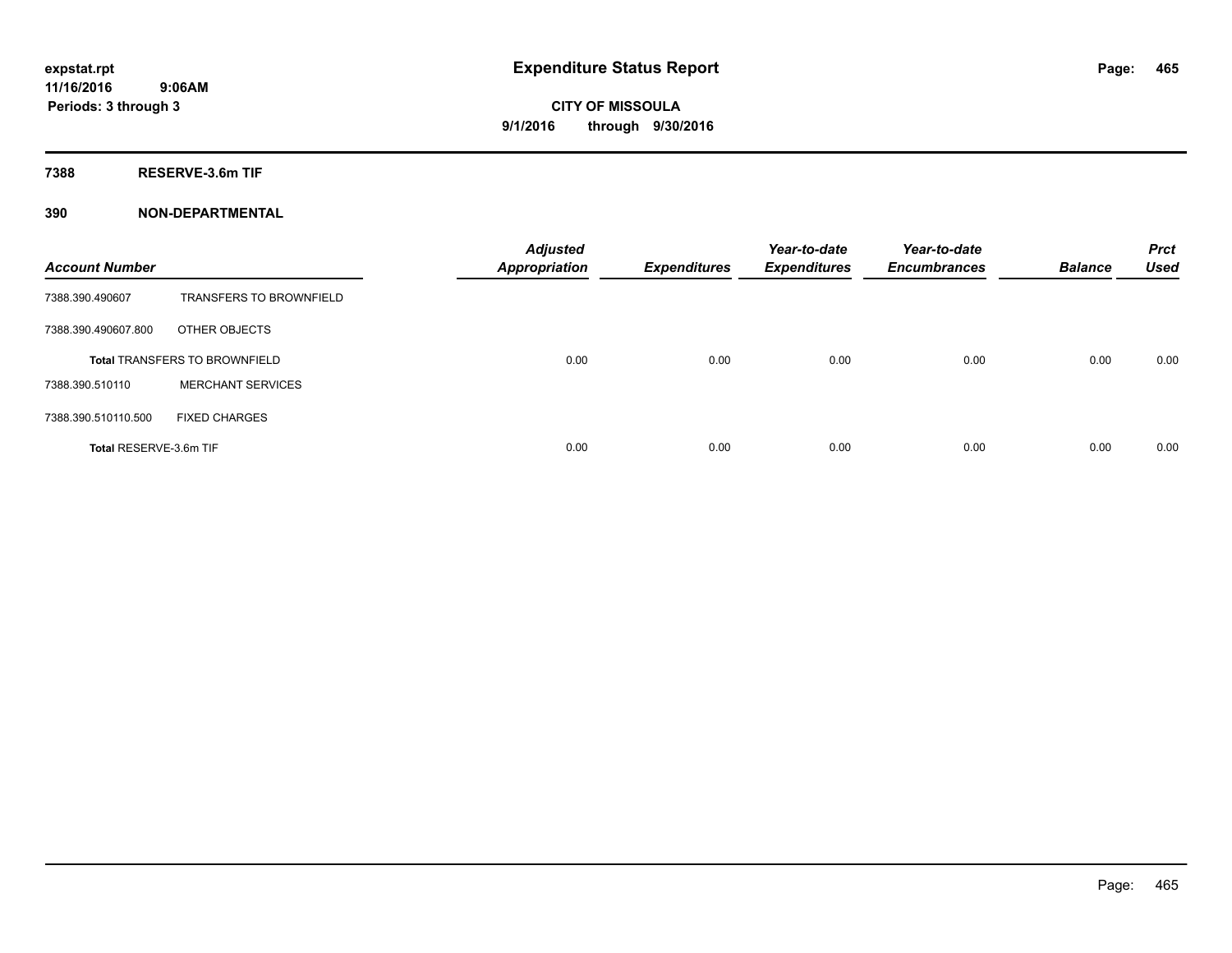## **7389 DEBT SERVICE - 3.6M/5.75M**

| <b>Account Number</b> |                                   | <b>Adjusted</b><br><b>Appropriation</b> | <b>Expenditures</b> | Year-to-date<br><b>Expenditures</b> | Year-to-date<br><b>Encumbrances</b> | <b>Balance</b> | <b>Prct</b><br><b>Used</b> |
|-----------------------|-----------------------------------|-----------------------------------------|---------------------|-------------------------------------|-------------------------------------|----------------|----------------------------|
| 7389.385.470220       | PROPERTY ACQUISITION              |                                         |                     |                                     |                                     |                |                            |
| 7389.385.470220.600   | <b>DEBT SERVICE</b>               |                                         |                     |                                     |                                     |                |                            |
|                       | <b>Total PROPERTY ACQUISITION</b> | 0.00                                    | 0.00                | 0.00                                | 0.00                                | 0.00           | 0.00                       |
| 7389.385.470250       | <b>RELOCATION PAYMENTS</b>        |                                         |                     |                                     |                                     |                |                            |
| 7389.385.470250.700   | <b>GRANTS &amp; CONTRIBUTIONS</b> |                                         |                     |                                     |                                     |                |                            |
|                       | <b>Total RELOCATION PAYMENTS</b>  | 0.00                                    | 0.00                | 0.00                                | 0.00                                | 0.00           | 0.00                       |
| 7389.385.510110       | <b>MERCHANT SERVICES</b>          |                                         |                     |                                     |                                     |                |                            |
| 7389.385.510110.500   | <b>FIXED CHARGES</b>              |                                         |                     |                                     |                                     |                |                            |
| <b>Total MRA</b>      |                                   | 0.00                                    | 0.00                | 0.00                                | 0.00                                | 0.00           | 0.00                       |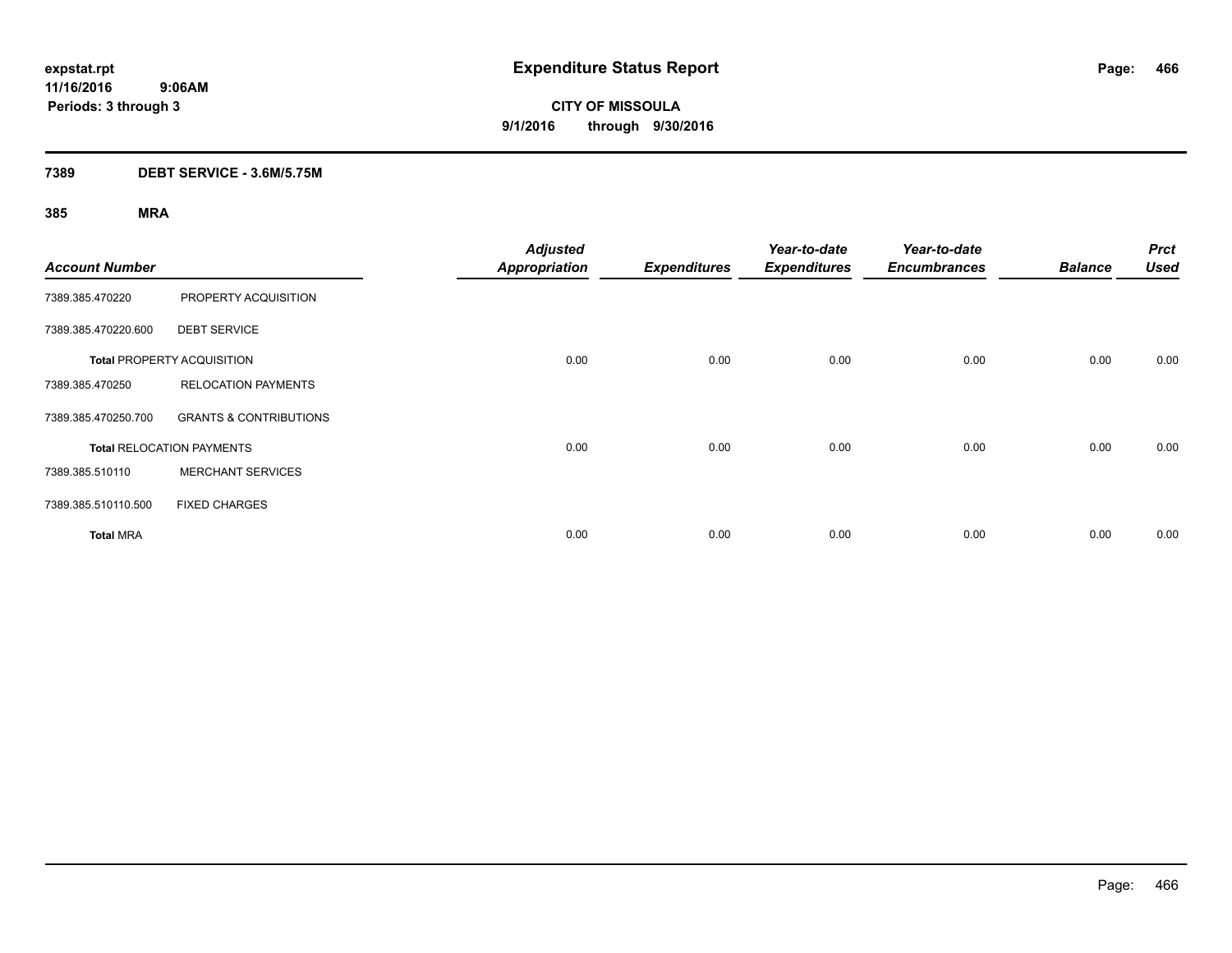#### **7389 DEBT SERVICE - 3.6M/5.75M**

| <b>Account Number</b>          |                                                       | <b>Adjusted</b><br>Appropriation | <b>Expenditures</b> | Year-to-date<br><b>Expenditures</b> | Year-to-date<br><b>Encumbrances</b> | <b>Balance</b> | <b>Prct</b><br><b>Used</b> |
|--------------------------------|-------------------------------------------------------|----------------------------------|---------------------|-------------------------------------|-------------------------------------|----------------|----------------------------|
| 7389.390.490200                | REVENUE BOND DEBT SERVICE                             |                                  |                     |                                     |                                     |                |                            |
| 7389.390.490200.600            | <b>DEBT SERVICE</b>                                   |                                  |                     |                                     |                                     |                |                            |
| 7389.390.490200.610.000        | PRINCIPAL                                             | 125,000.00                       | 0.00                | 0.00                                | 0.00                                | 125,000.00     | 0.00                       |
| 7389.390.490200.620.000        | <b>INTEREST / SERVICE FEES</b>                        | 125,500.00                       | 350.00              | 350.00                              | 0.00                                | 125,150.00     | 0.28                       |
|                                | Total REVENUE BOND DEBT SERVICE                       | 250,500.00                       | 350.00              | 350.00                              | 0.00                                | 250,150.00     | 0.14                       |
| 7389.390.490210                | FY13 \$5.75M DEBT SERVICE                             |                                  |                     |                                     |                                     |                |                            |
| 7389.390.490210.600            | <b>DEBT SERVICE</b>                                   |                                  |                     |                                     |                                     |                |                            |
|                                | 7389.390.490210.610.000 FY13 5.75M DEBT SVS/PRINCIPAL | 268,000.00                       | 0.00                | 0.00                                | 0.00                                | 268,000.00     | 0.00                       |
|                                | 7389.390.490210.620.000 INTEREST / SERVICE FEES       | 157,812.00                       | 0.00                | 0.00                                | 0.00                                | 157,812.00     | 0.00                       |
|                                | Total FY13 \$5.75M DEBT SERVICE                       | 425,812.00                       | 0.00                | 0.00                                | 0.00                                | 425,812.00     | 0.00                       |
| 7389.390.510110                | <b>MERCHANT SERVICES</b>                              |                                  |                     |                                     |                                     |                |                            |
| 7389.390.510110.500            | <b>FIXED CHARGES</b>                                  |                                  |                     |                                     |                                     |                |                            |
| <b>Total MERCHANT SERVICES</b> |                                                       | 0.00                             | 0.00                | 0.00                                | 0.00                                | 0.00           | 0.00                       |
|                                | Total DEBT SERVICE - 3.6M/5.75M                       | 676,312.00                       | 350.00              | 350.00                              | 0.00                                | 675.962.00     | 0.05                       |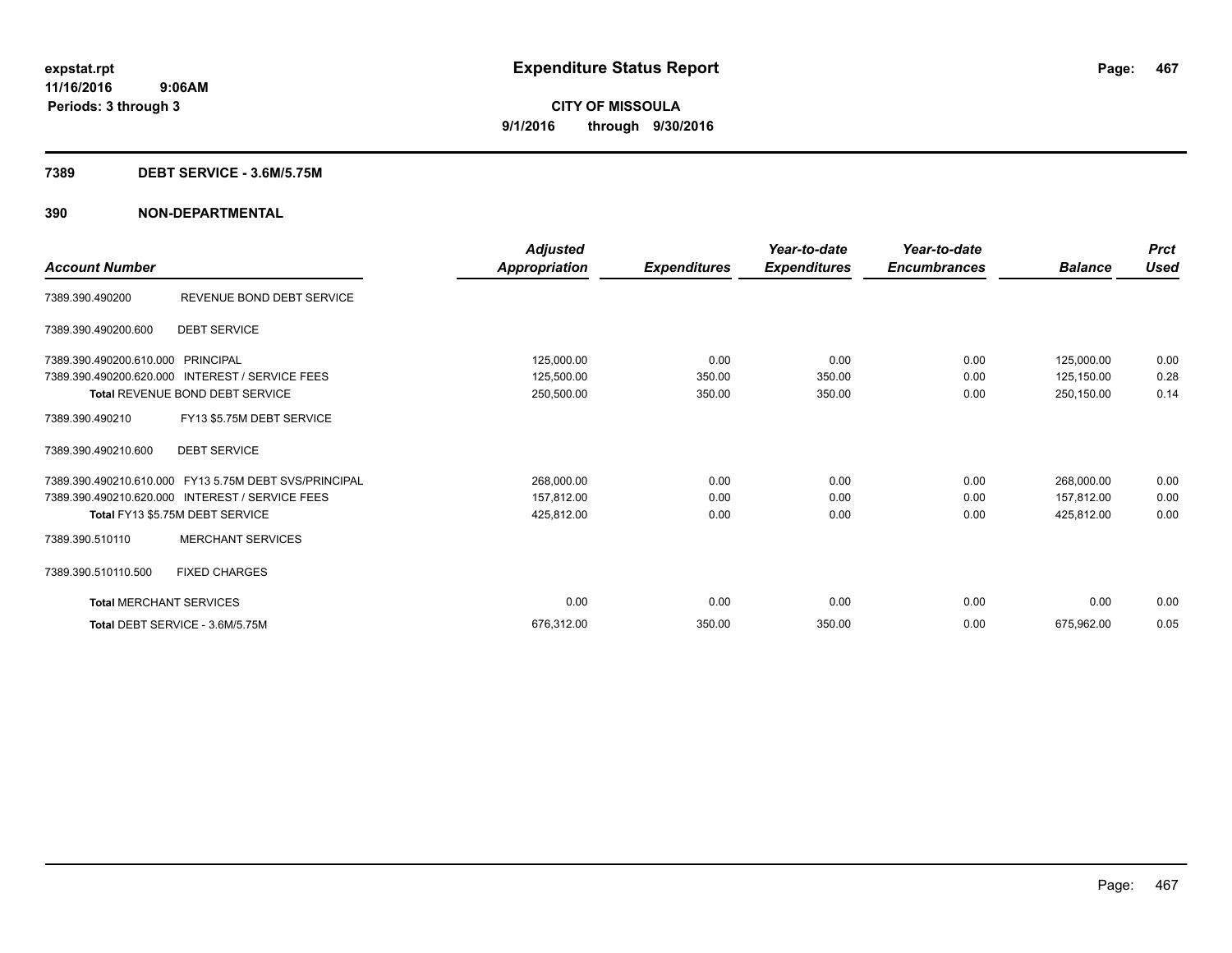**CITY OF MISSOULA 9/1/2016 through 9/30/2016**

## **7390 URDII CLEARING - 3.6M TIF**

| <b>Account Number</b>                |                                | <b>Adjusted</b><br><b>Appropriation</b> | <b>Expenditures</b> | Year-to-date<br><b>Expenditures</b> | Year-to-date<br><b>Encumbrances</b> | <b>Balance</b> | <b>Prct</b><br><b>Used</b> |
|--------------------------------------|--------------------------------|-----------------------------------------|---------------------|-------------------------------------|-------------------------------------|----------------|----------------------------|
| 7390.385.490607                      | <b>TRANSFERS TO BROWNFIELD</b> |                                         |                     |                                     |                                     |                |                            |
| 7390.385.490607.800                  | OTHER OBJECTS                  |                                         |                     |                                     |                                     |                |                            |
| <b>Total TRANSFERS TO BROWNFIELD</b> |                                | 0.00                                    | 0.00                | 0.00                                | 0.00                                | 0.00           | 0.00                       |
| 7390.385.510110                      | <b>MERCHANT SERVICES</b>       |                                         |                     |                                     |                                     |                |                            |
| 7390.385.510110.500                  | <b>FIXED CHARGES</b>           |                                         |                     |                                     |                                     |                |                            |
| <b>Total MRA</b>                     |                                | 0.00                                    | 0.00                | 0.00                                | 0.00                                | 0.00           | 0.00                       |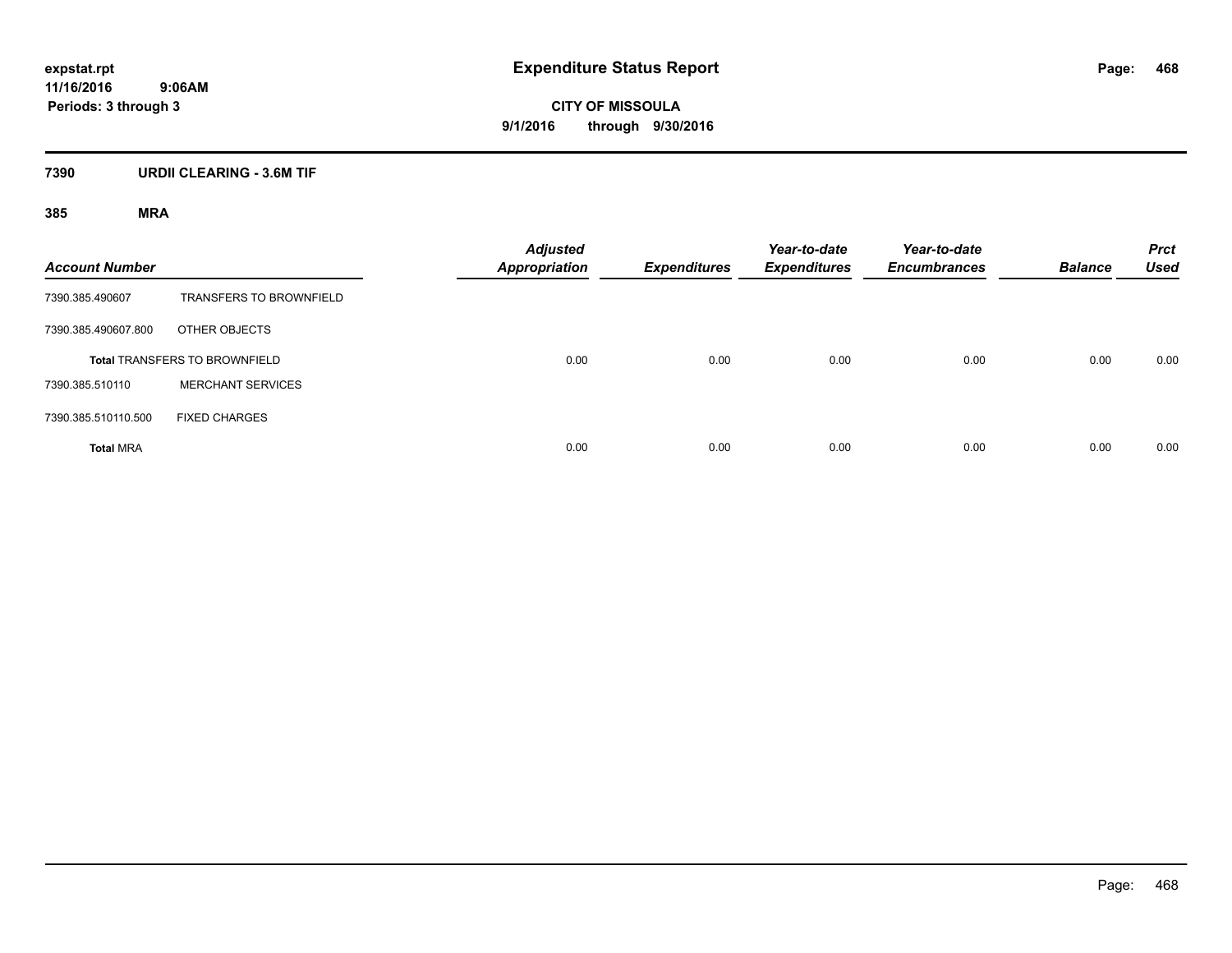#### **7390 URDII CLEARING - 3.6M TIF**

### **390 NON-DEPARTMENTAL**

| <b>Account Number</b>         |                                                                                          | <b>Adjusted</b><br><b>Appropriation</b> | <b>Expenditures</b> | Year-to-date<br><b>Expenditures</b> | Year-to-date<br><b>Encumbrances</b> | <b>Balance</b>               | <b>Prct</b><br><b>Used</b> |
|-------------------------------|------------------------------------------------------------------------------------------|-----------------------------------------|---------------------|-------------------------------------|-------------------------------------|------------------------------|----------------------------|
| 7390.390.490601               | TI BOND CLEARING                                                                         |                                         |                     |                                     |                                     |                              |                            |
| 7390.390.490601.800           | OTHER OBJECTS                                                                            |                                         |                     |                                     |                                     |                              |                            |
| <b>Total TI BOND CLEARING</b> |                                                                                          | 0.00                                    | 0.00                | 0.00                                | 0.00                                | 0.00                         | 0.00                       |
| 7390.390.490604               | TI BOND RESERVE                                                                          |                                         |                     |                                     |                                     |                              |                            |
| 7390.390.490604.800           | OTHER OBJECTS                                                                            |                                         |                     |                                     |                                     |                              |                            |
| Total TI BOND RESERVE         | 7390.390.490604.820.000 TRANSFER TO INTERMOUNTAIN BOND DS 7399                           | 145,937.00<br>145,937.00                | 0.00<br>0.00        | 0.00<br>0.00                        | 0.00<br>0.00                        | 145,937.00<br>145,937.00     | 0.00<br>0.00               |
| 7390.390.490605               | TRANSFER TO DEBT SERVICE 7389                                                            |                                         |                     |                                     |                                     |                              |                            |
| 7390.390.490605.800           | OTHER OBJECTS                                                                            |                                         |                     |                                     |                                     |                              |                            |
|                               | 7390.390.490605.820.000 TRANSFERS TO DEBT SERVICE<br>Total TRANSFER TO DEBT SERVICE 7389 | 676,312.00<br>676,312.00                | 0.00<br>0.00        | 0.00<br>0.00                        | 0.00<br>0.00                        | 676,312.00<br>676,312.00     | 0.00<br>0.00               |
| 7390.390.490606               | DEVELOPMENT TRANSFERS                                                                    |                                         |                     |                                     |                                     |                              |                            |
| 7390.390.490606.800           | OTHER OBJECTS                                                                            |                                         |                     |                                     |                                     |                              |                            |
|                               | 7390.390.490606.820.000 TRANSFERS TO URD II DEVELOPMENT<br>Total DEVELOPMENT TRANSFERS   | 1.121.177.00<br>1,121,177.00            | 0.00<br>0.00        | 0.00<br>0.00                        | 0.00<br>0.00                        | 1,121,177.00<br>1,121,177.00 | 0.00<br>0.00               |
| 7390.390.490607               | <b>TRANSFERS TO BROWNFIELD</b>                                                           |                                         |                     |                                     |                                     |                              |                            |
| 7390.390.490607.800           | OTHER OBJECTS                                                                            |                                         |                     |                                     |                                     |                              |                            |
|                               | 7390.390.490607.820.000 TRANSFERS TO OTHER FUNDS<br><b>Total TRANSFERS TO BROWNFIELD</b> | 54,716.00<br>54,716.00                  | 0.00<br>0.00        | 0.00<br>0.00                        | 0.00<br>0.00                        | 54,716.00<br>54,716.00       | 0.00<br>0.00               |
| 7390.390.490608               | TRANSFERS TO SAFEWA/ST PAT                                                               |                                         |                     |                                     |                                     |                              |                            |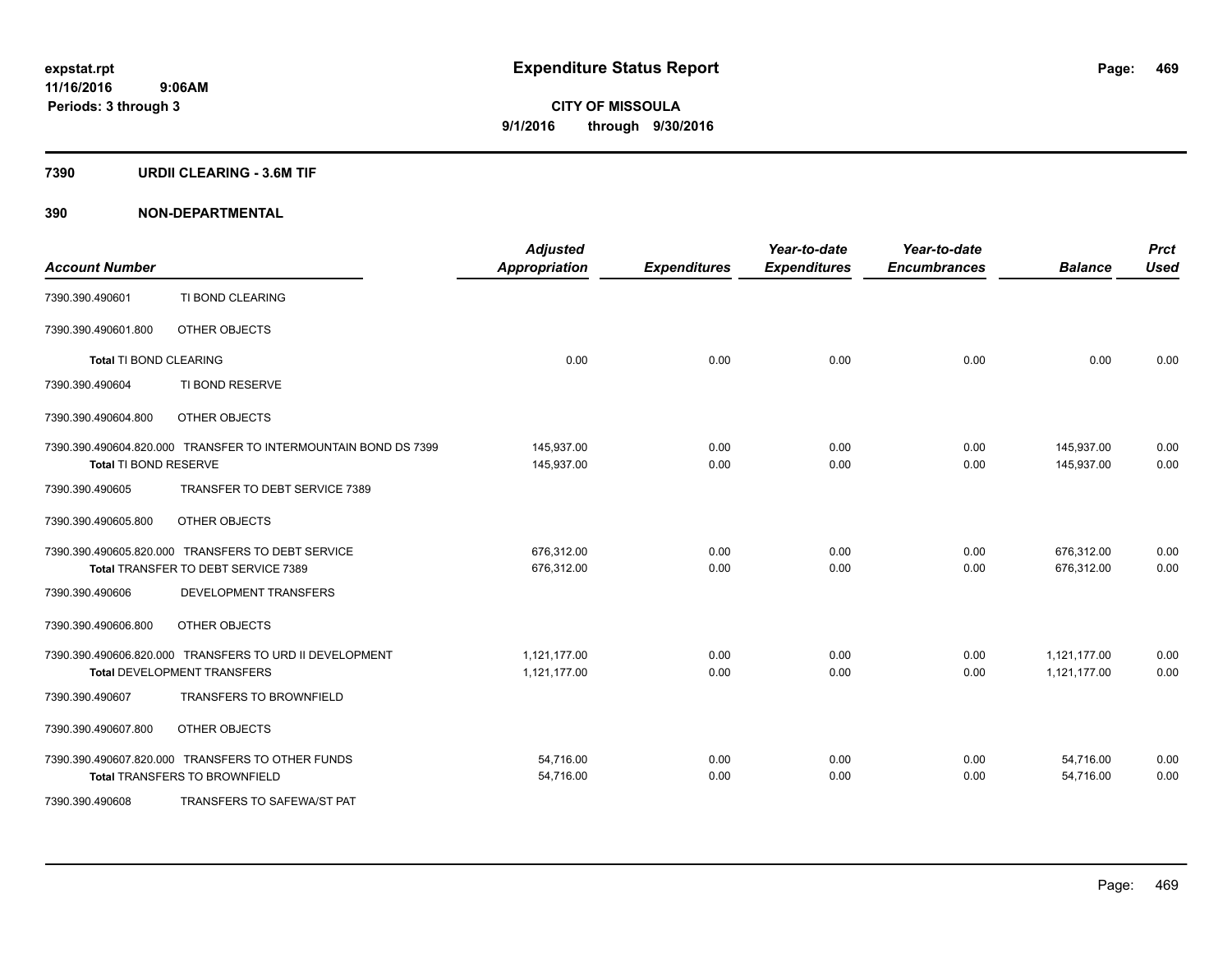#### **7390 URDII CLEARING - 3.6M TIF**

### **390 NON-DEPARTMENTAL**

| <b>Account Number</b>                                                                                       | <b>Adjusted</b><br>Appropriation | <b>Expenditures</b> | Year-to-date<br><b>Expenditures</b> | Year-to-date<br><b>Encumbrances</b> | <b>Balance</b>           | <b>Prct</b><br><b>Used</b> |
|-------------------------------------------------------------------------------------------------------------|----------------------------------|---------------------|-------------------------------------|-------------------------------------|--------------------------|----------------------------|
| OTHER OBJECTS<br>7390.390.490608.800                                                                        |                                  |                     |                                     |                                     |                          |                            |
| 7390.390.490608.820.000 TRANSFERS TO OTHER FUNDS-SAFEWAY/ST PATS<br><b>Total TRANSFERS TO SAFEWA/ST PAT</b> | 127.012.00<br>127,012.00         | 0.00<br>0.00        | 0.00<br>0.00                        | 0.00<br>0.00                        | 127.012.00<br>127,012.00 | 0.00<br>0.00               |
| <b>MERCHANT SERVICES</b><br>7390.390.510110                                                                 |                                  |                     |                                     |                                     |                          |                            |
| 7390.390.510110.500<br><b>FIXED CHARGES</b>                                                                 |                                  |                     |                                     |                                     |                          |                            |
| <b>Total FIXED CHARGES</b>                                                                                  | 0.00                             | 0.00                | 0.00                                | 0.00                                | 0.00                     | 0.00                       |
| <b>Total MERCHANT SERVICES</b>                                                                              | 0.00                             | 0.00                | 0.00                                | 0.00                                | 0.00                     | 0.00                       |
| <b>Total URDII CLEARING - 3.6M TIF</b>                                                                      | 2,125,154.00                     | 0.00                | 0.00                                | 0.00                                | 2,125,154.00             | 0.00                       |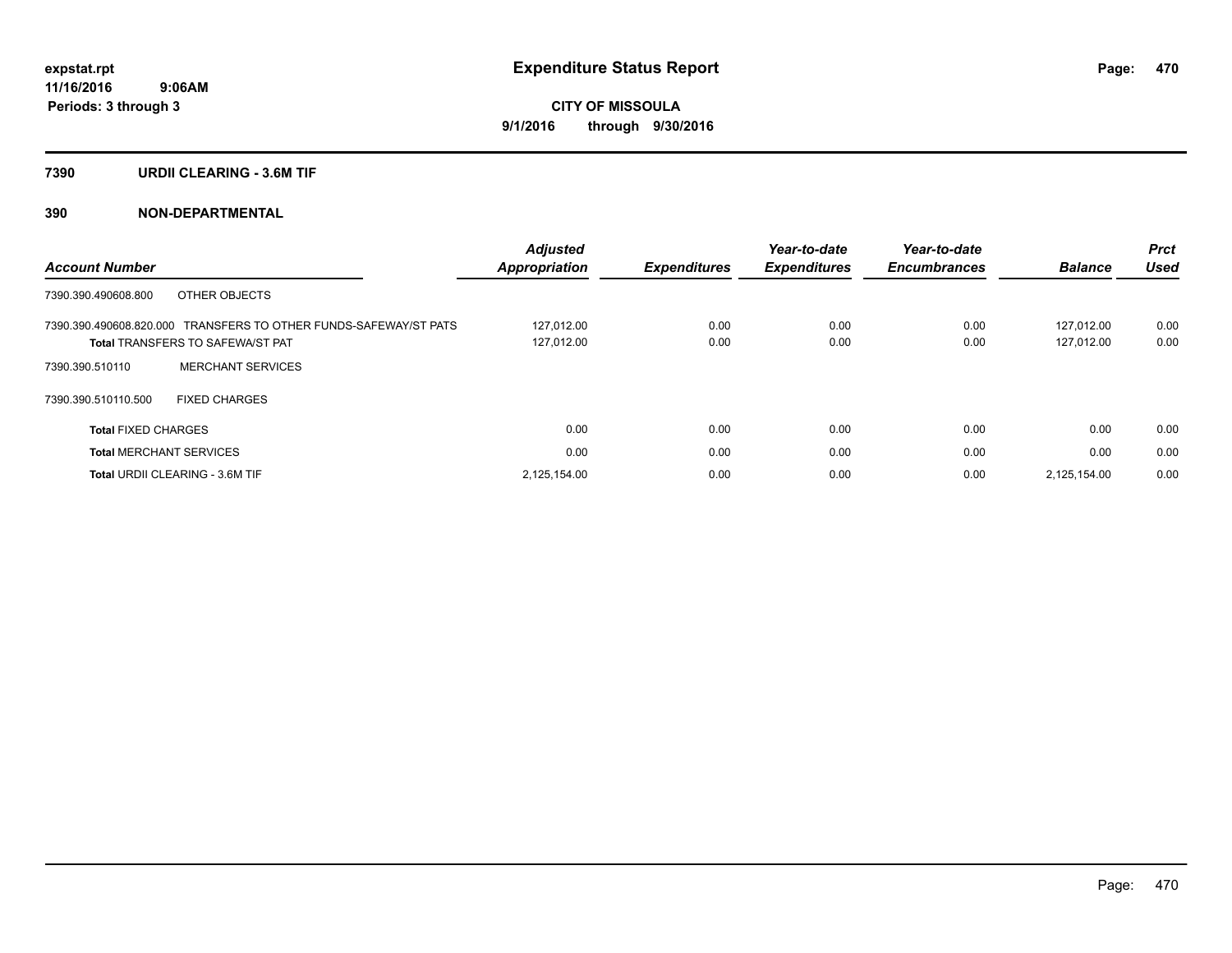**CITY OF MISSOULA 9/1/2016 through 9/30/2016**

**7391 MRA - URD I FUND**

| <b>Account Number</b>      |                          | <b>Adjusted</b><br><b>Appropriation</b> | <b>Expenditures</b> | Year-to-date<br><b>Expenditures</b> | Year-to-date<br><b>Encumbrances</b> | <b>Balance</b> | <b>Prct</b><br><b>Used</b> |
|----------------------------|--------------------------|-----------------------------------------|---------------------|-------------------------------------|-------------------------------------|----------------|----------------------------|
| 7391.385.510110            | <b>MERCHANT SERVICES</b> |                                         |                     |                                     |                                     |                |                            |
| 7391.385.510110.500        | <b>FIXED CHARGES</b>     |                                         |                     |                                     |                                     |                |                            |
| <b>Total FIXED CHARGES</b> |                          | 0.00                                    | 0.00                | 0.00                                | 0.00                                | 0.00           | 0.00                       |
| <b>Total MRA</b>           |                          | 0.00                                    | 0.00                | 0.00                                | 0.00                                | 0.00           | 0.00                       |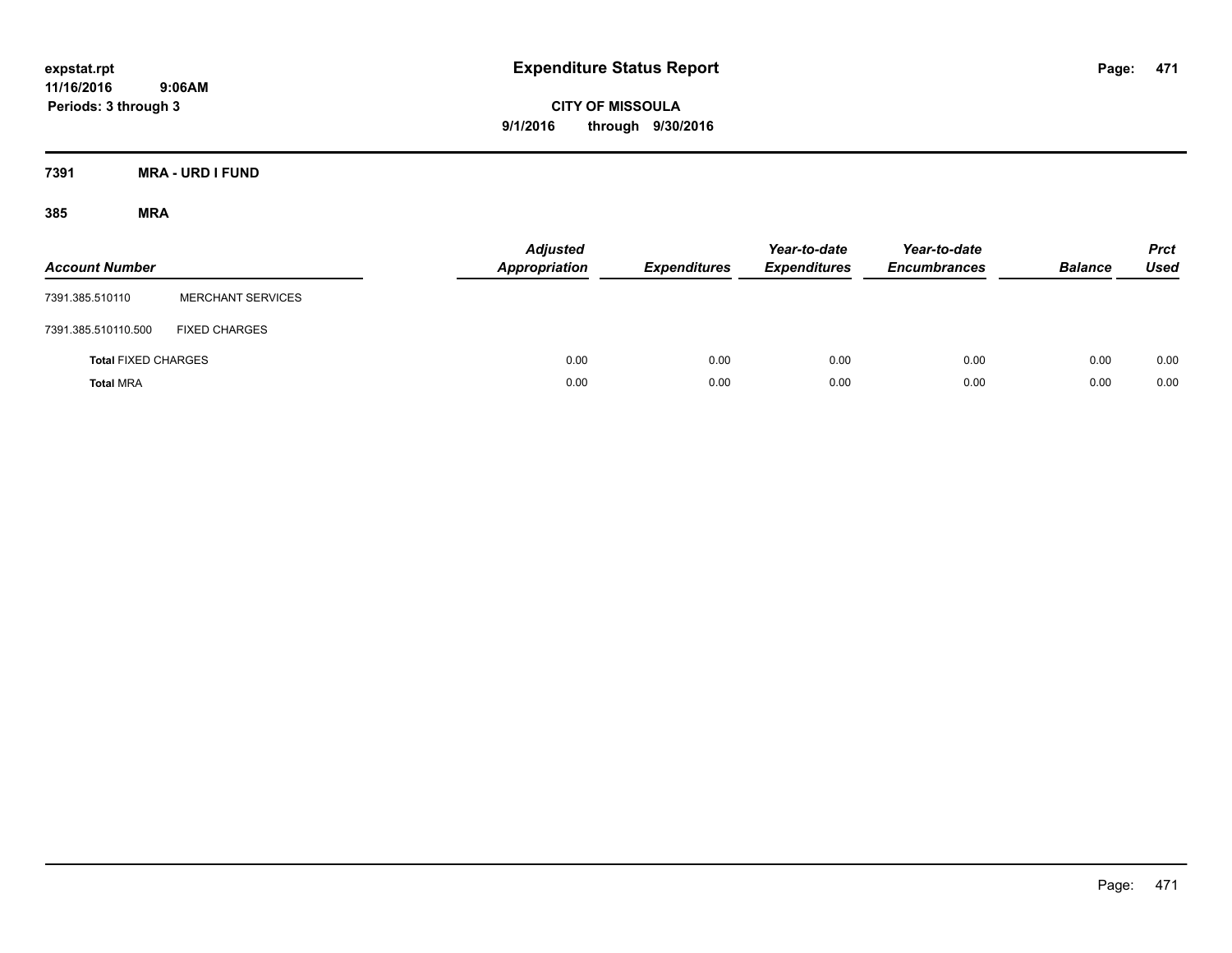**CITY OF MISSOULA 9/1/2016 through 9/30/2016**

**7391 MRA - URD I FUND**

**900 DEPRECIATION**

| <b>Account Number</b>  |                          | Adjusted<br>Appropriation | <b>Expenditures</b> | Year-to-date<br><b>Expenditures</b> | Year-to-date<br><b>Encumbrances</b> | <b>Balance</b> | Prct<br><b>Used</b> |
|------------------------|--------------------------|---------------------------|---------------------|-------------------------------------|-------------------------------------|----------------|---------------------|
| 7391.900.510110        | <b>MERCHANT SERVICES</b> |                           |                     |                                     |                                     |                |                     |
| 7391.900.510110.500    | <b>FIXED CHARGES</b>     |                           |                     |                                     |                                     |                |                     |
| Total MRA - URD I FUND |                          | 0.00                      | 0.00                | 0.00                                | 0.00                                | 0.00           | 0.00                |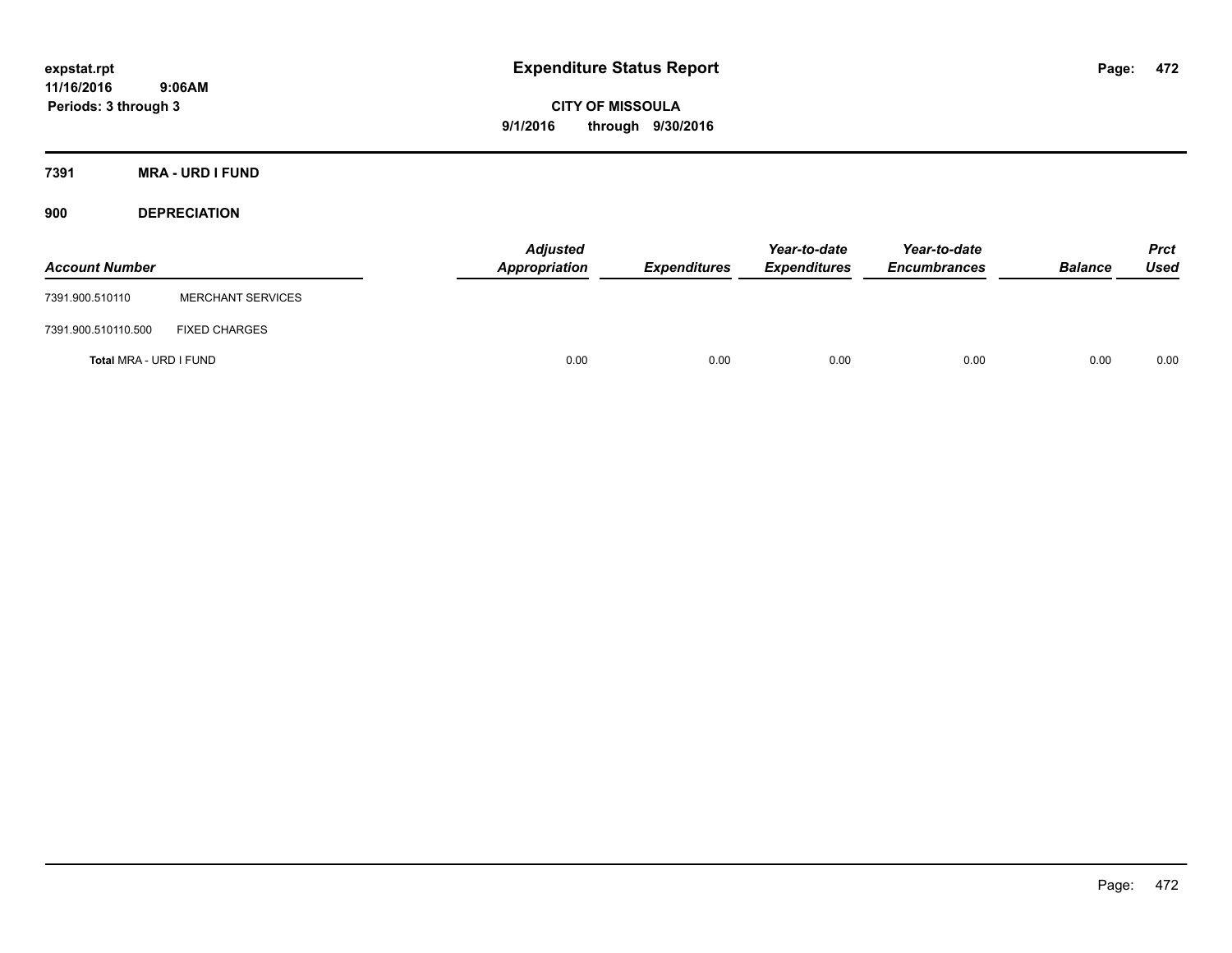**CITY OF MISSOULA 9/1/2016 through 9/30/2016**

**7392 MRA - URD II FUND**

| <b>Account Number</b>                                      |                                                  | <b>Adjusted</b><br><b>Appropriation</b> | <b>Expenditures</b> | Year-to-date<br><b>Expenditures</b> | Year-to-date<br><b>Encumbrances</b> | <b>Balance</b>           | <b>Prct</b><br><b>Used</b> |
|------------------------------------------------------------|--------------------------------------------------|-----------------------------------------|---------------------|-------------------------------------|-------------------------------------|--------------------------|----------------------------|
| 7392.385.460436                                            | <b>MRA CTEP/CMAQ</b>                             |                                         |                     |                                     |                                     |                          |                            |
| 7392.385.460436.300                                        | PURCHASED SERVICES                               |                                         |                     |                                     |                                     |                          |                            |
|                                                            | <b>Total PURCHASED SERVICES</b>                  | 0.00                                    | 0.00                | 0.00                                | 0.00                                | 0.00                     | 0.00                       |
| 7392.385.460436.900                                        | CAPITAL OUTLAY                                   |                                         |                     |                                     |                                     |                          |                            |
| Total MRA CTEP/CMAQ                                        |                                                  | 0.00                                    | 0.00                | 0.00                                | 0.00                                | 0.00                     | 0.00                       |
| 7392.385.470210                                            | <b>ADMINISTRATION</b>                            |                                         |                     |                                     |                                     |                          |                            |
| 7392.385.470210.300                                        | PURCHASED SERVICES                               |                                         |                     |                                     |                                     |                          |                            |
|                                                            | <b>Total PURCHASED SERVICES</b>                  | 0.00                                    | 0.00                | 0.00                                | 0.00                                | 0.00                     | 0.00                       |
| 7392.385.470210.800                                        | OTHER OBJECTS                                    |                                         |                     |                                     |                                     |                          |                            |
| <b>Total ADMINISTRATION</b>                                | 7392.385.470210.820.000 TRANSFERS TO OTHER FUNDS | 250,000.00<br>250,000.00                | 0.00<br>0.00        | 0.00<br>0.00                        | 0.00<br>0.00                        | 250,000.00<br>250,000.00 | 0.00<br>0.00               |
| 7392.385.470220                                            | PROPERTY ACQUISITION                             |                                         |                     |                                     |                                     |                          |                            |
| 7392.385.470220.800                                        | OTHER OBJECTS                                    |                                         |                     |                                     |                                     |                          |                            |
| 7392.385.470220.845.000 CONTINGENCY<br>Total OTHER OBJECTS |                                                  | 50,000.00<br>50,000.00                  | 0.00<br>0.00        | 0.00<br>0.00                        | 0.00<br>0.00                        | 50,000.00<br>50,000.00   | 0.00<br>0.00               |
| 7392.385.470220.900                                        | CAPITAL OUTLAY                                   |                                         |                     |                                     |                                     |                          |                            |
| <b>Total CAPITAL OUTLAY</b>                                |                                                  | 0.00                                    | 0.00                | 0.00                                | 0.00                                | 0.00                     | 0.00                       |
|                                                            | <b>Total PROPERTY ACQUISITION</b>                | 50,000.00                               | 0.00                | 0.00                                | 0.00                                | 50,000.00                | 0.00                       |
| 7392.385.470230                                            | PW FACILITY                                      |                                         |                     |                                     |                                     |                          |                            |
| 7392.385.470230.300                                        | PURCHASED SERVICES                               |                                         |                     |                                     |                                     |                          |                            |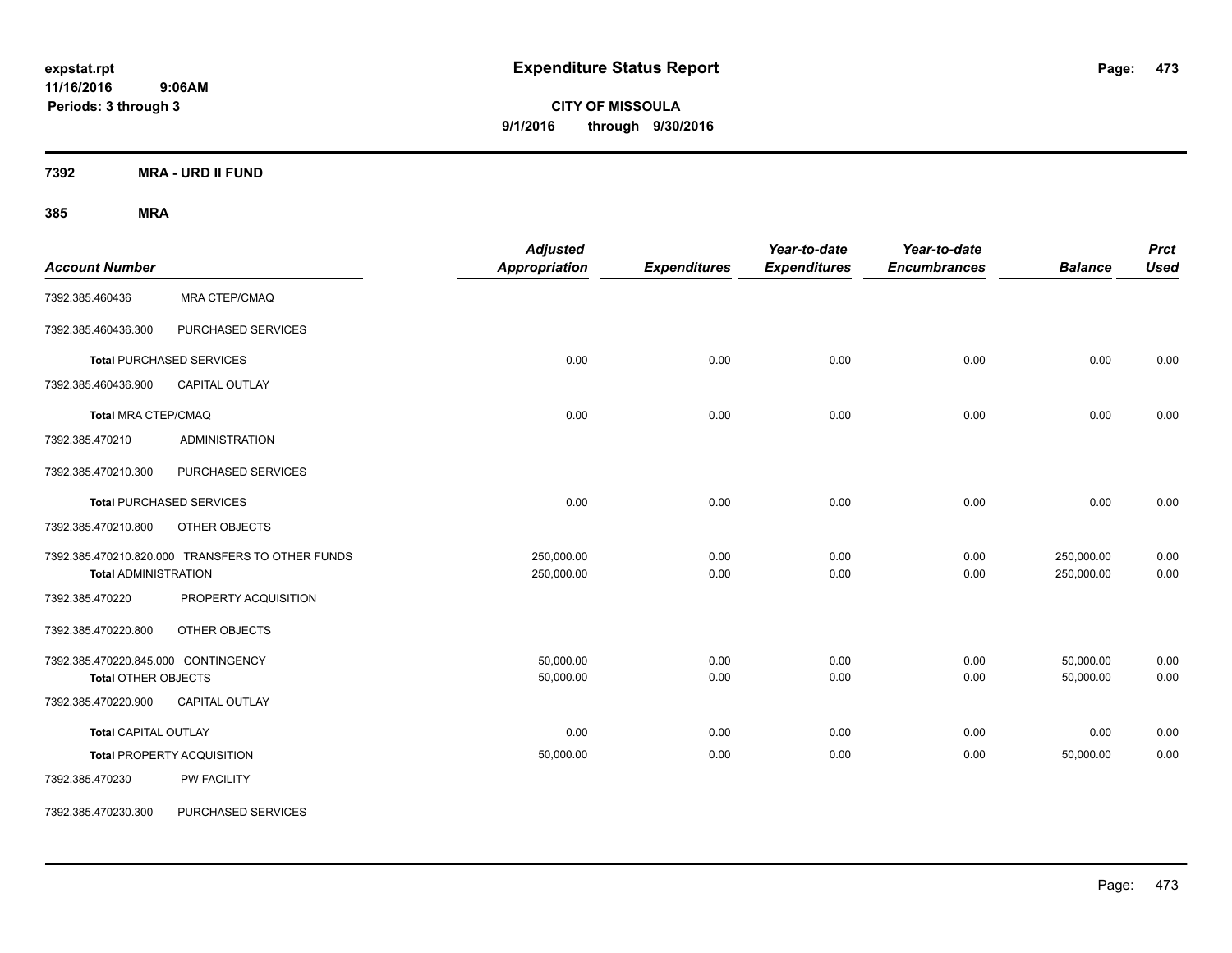**7392 MRA - URD II FUND**

| <b>Account Number</b>                                    | <b>Adjusted</b><br>Appropriation | <b>Expenditures</b> | Year-to-date<br><b>Expenditures</b> | Year-to-date<br><b>Encumbrances</b> | <b>Balance</b> | <b>Prct</b><br>Used |
|----------------------------------------------------------|----------------------------------|---------------------|-------------------------------------|-------------------------------------|----------------|---------------------|
| 7392.385.470230.350.000 PROFESSIONAL SERVICES            | 22,551.00                        | 0.00                | 0.00                                | 0.00                                | 22,551.00      | 0.00                |
| <b>Total PURCHASED SERVICES</b>                          | 22,551.00                        | 0.00                | 0.00                                | 0.00                                | 22,551.00      | 0.00                |
| <b>GRANTS &amp; CONTRIBUTIONS</b><br>7392.385.470230.700 |                                  |                     |                                     |                                     |                |                     |
| 7392.385.470230.700.000 GRANTS & CONTRIBUTIONS           | 102,885.00                       | 0.00                | 0.00                                | 0.00                                | 102,885.00     | 0.00                |
| <b>Total GRANTS &amp; CONTRIBUTIONS</b>                  | 102,885.00                       | 0.00                | 0.00                                | 0.00                                | 102,885.00     | 0.00                |
| 7392.385.470230.800<br>OTHER OBJECTS                     |                                  |                     |                                     |                                     |                |                     |
| 7392.385.470230.845.000 CONTINGENCY                      | 1,286,500.00                     | 0.00                | 0.00                                | 0.00                                | 1,286,500.00   | 0.00                |
| <b>Total OTHER OBJECTS</b>                               | 1,286,500.00                     | 0.00                | 0.00                                | 0.00                                | 1,286,500.00   | 0.00                |
| 7392.385.470230.900<br>CAPITAL OUTLAY                    |                                  |                     |                                     |                                     |                |                     |
| 7392.385.470230.930.000 IMPROVEMENTS                     | 110,000.00                       | 0.00                | 0.00                                | 0.00                                | 110,000.00     | 0.00                |
| <b>Total CAPITAL OUTLAY</b>                              | 110,000.00                       | 0.00                | 0.00                                | 0.00                                | 110,000.00     | 0.00                |
| <b>Total PW FACILITY</b>                                 | 1,521,936.00                     | 0.00                | 0.00                                | 0.00                                | 1,521,936.00   | 0.00                |
| <b>REHAB LOANS</b><br>7392.385.470240                    |                                  |                     |                                     |                                     |                |                     |
| <b>GRANTS &amp; CONTRIBUTIONS</b><br>7392.385.470240.700 |                                  |                     |                                     |                                     |                |                     |
| 7392.385.470240.700.000 GRANTS & CONTRIBUTIONS           | 444,830.00                       | 0.00                | 0.00                                | 0.00                                | 444,830.00     | 0.00                |
| <b>Total REHAB LOANS</b>                                 | 444,830.00                       | 0.00                | 0.00                                | 0.00                                | 444,830.00     | 0.00                |
| 7392.385.470241<br>*** Title Not Found ***               |                                  |                     |                                     |                                     |                |                     |
| PURCHASED SERVICES<br>7392.385.470241.300                |                                  |                     |                                     |                                     |                |                     |
| <b>Total PURCHASED SERVICES</b>                          | 0.00                             | 0.00                | 0.00                                | 0.00                                | 0.00           | 0.00                |
| 7392.385.470241.700<br><b>GRANTS &amp; CONTRIBUTIONS</b> |                                  |                     |                                     |                                     |                |                     |
| <b>Total GRANTS &amp; CONTRIBUTIONS</b>                  | 0.00                             | 0.00                | 0.00                                | 0.00                                | 0.00           | 0.00                |
| 7392.385.470241.800<br>OTHER OBJECTS                     |                                  |                     |                                     |                                     |                |                     |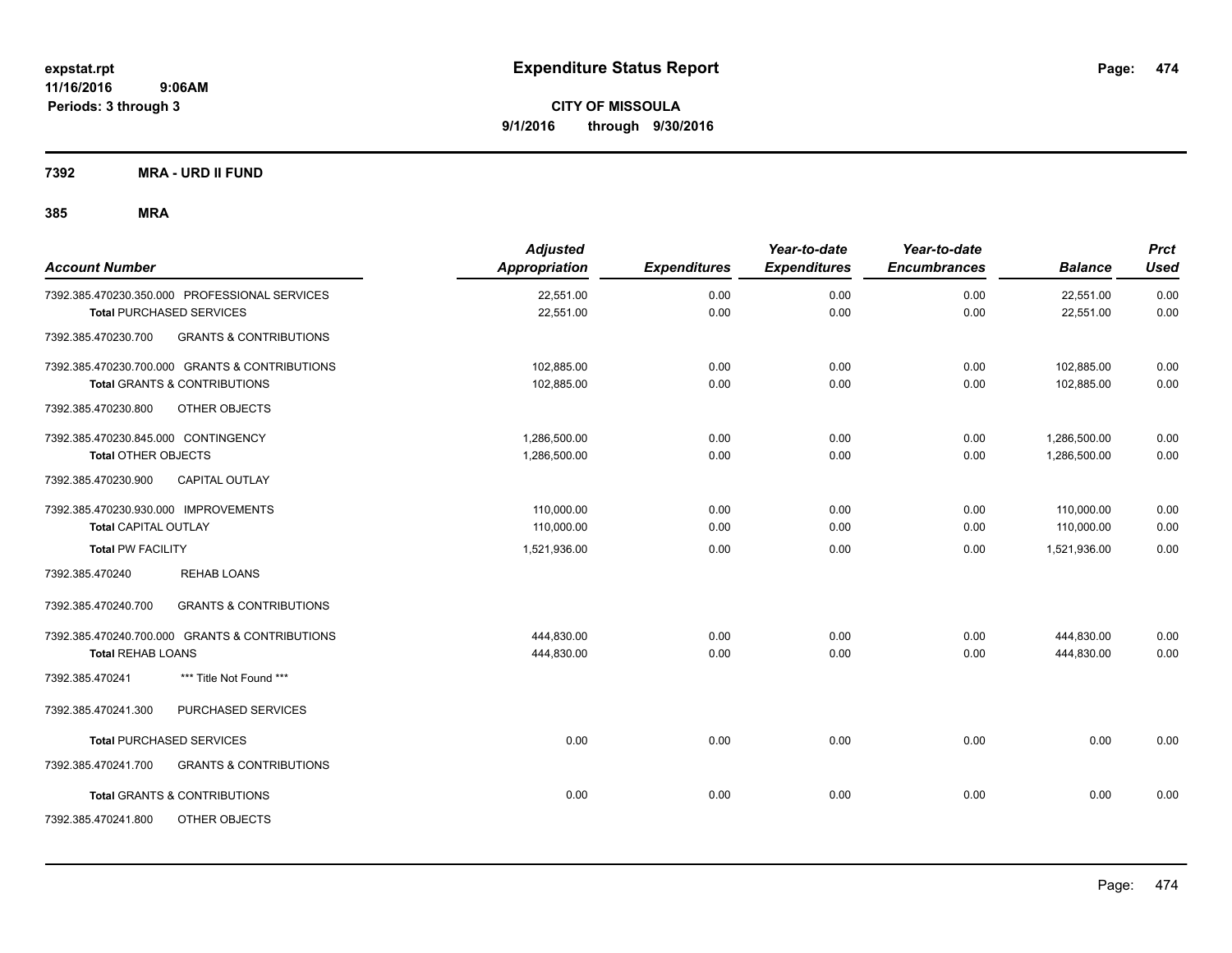**CITY OF MISSOULA 9/1/2016 through 9/30/2016**

**7392 MRA - URD II FUND**

### **385 MRA**

| <b>Account Number</b>               |                                               | <b>Adjusted</b><br>Appropriation | <b>Expenditures</b> | Year-to-date<br><b>Expenditures</b> | Year-to-date<br><b>Encumbrances</b> | <b>Balance</b> | <b>Prct</b><br><b>Used</b> |
|-------------------------------------|-----------------------------------------------|----------------------------------|---------------------|-------------------------------------|-------------------------------------|----------------|----------------------------|
| <b>Total OTHER OBJECTS</b>          |                                               | 0.00                             | 0.00                | 0.00                                | 0.00                                | 0.00           | 0.00                       |
| 7392.385.470241.900                 | <b>CAPITAL OUTLAY</b>                         |                                  |                     |                                     |                                     |                |                            |
| Total *** Title Not Found ***       |                                               | 0.00                             | 0.00                | 0.00                                | 0.00                                | 0.00           | 0.00                       |
| 7392.385.470250                     | <b>RELOCATION PAYMENTS</b>                    |                                  |                     |                                     |                                     |                |                            |
| 7392.385.470250.700                 | <b>GRANTS &amp; CONTRIBUTIONS</b>             |                                  |                     |                                     |                                     |                |                            |
|                                     | Total GRANTS & CONTRIBUTIONS                  | 0.00                             | 0.00                | 0.00                                | 0.00                                | 0.00           | 0.00                       |
| 7392.385.470250.800                 | OTHER OBJECTS                                 |                                  |                     |                                     |                                     |                |                            |
|                                     | <b>Total RELOCATION PAYMENTS</b>              | 0.00                             | 0.00                | 0.00                                | 0.00                                | 0.00           | 0.00                       |
| 7392.385.470260                     | <b>PLANNING &amp; MGMT</b>                    |                                  |                     |                                     |                                     |                |                            |
| 7392.385.470260.300                 | PURCHASED SERVICES                            |                                  |                     |                                     |                                     |                |                            |
|                                     | 7392.385.470260.350.000 PROFESSIONAL SERVICES | 10.000.00                        | 0.00                | 0.00                                | 0.00                                | 10,000.00      | 0.00                       |
|                                     | <b>Total PURCHASED SERVICES</b>               | 10,000.00                        | 0.00                | 0.00                                | 0.00                                | 10,000.00      | 0.00                       |
| 7392.385.470260.700                 | <b>GRANTS &amp; CONTRIBUTIONS</b>             |                                  |                     |                                     |                                     |                |                            |
|                                     | <b>Total GRANTS &amp; CONTRIBUTIONS</b>       | 0.00                             | 0.00                | 0.00                                | 0.00                                | 0.00           | 0.00                       |
| 7392.385.470260.800                 | OTHER OBJECTS                                 |                                  |                     |                                     |                                     |                |                            |
| 7392.385.470260.845.000 CONTINGENCY |                                               | 50.000.00                        | 0.00                | 0.00                                | 0.00                                | 50,000.00      | 0.00                       |
| <b>Total OTHER OBJECTS</b>          |                                               | 50,000.00                        | 0.00                | 0.00                                | 0.00                                | 50,000.00      | 0.00                       |
| <b>Total PLANNING &amp; MGMT</b>    |                                               | 60,000.00                        | 0.00                | 0.00                                | 0.00                                | 60,000.00      | 0.00                       |
| 7392.385.470270                     | <b>CLEARING &amp; DEMO</b>                    |                                  |                     |                                     |                                     |                |                            |

7392.385.470270.700 GRANTS & CONTRIBUTIONS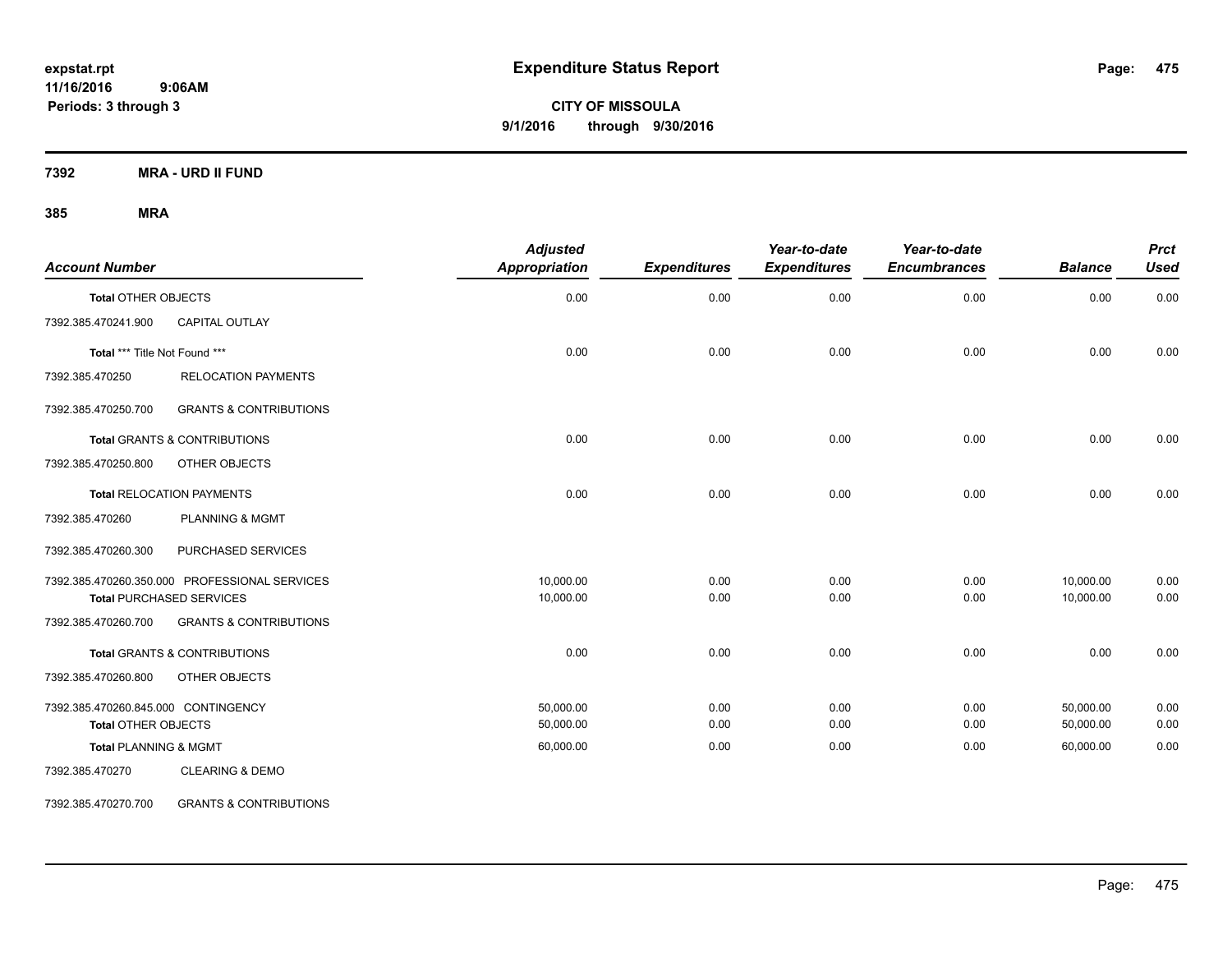**7392 MRA - URD II FUND**

| <b>Account Number</b>               |                                                | <b>Adjusted</b><br><b>Appropriation</b> | <b>Expenditures</b> | Year-to-date<br><b>Expenditures</b> | Year-to-date<br><b>Encumbrances</b> | <b>Balance</b> | <b>Prct</b><br><b>Used</b> |
|-------------------------------------|------------------------------------------------|-----------------------------------------|---------------------|-------------------------------------|-------------------------------------|----------------|----------------------------|
|                                     | 7392.385.470270.700.000 GRANTS & CONTRIBUTIONS | 35,000.00                               | 0.00                | 0.00                                | 0.00                                | 35,000.00      | 0.00                       |
|                                     | <b>Total GRANTS &amp; CONTRIBUTIONS</b>        | 35,000.00                               | 0.00                | 0.00                                | 0.00                                | 35,000.00      | 0.00                       |
| 7392.385.470270.800                 | OTHER OBJECTS                                  |                                         |                     |                                     |                                     |                |                            |
| 7392.385.470270.845.000 CONTINGENCY |                                                | 100,000.00                              | 0.00                | 0.00                                | 0.00                                | 100,000.00     | 0.00                       |
| <b>Total OTHER OBJECTS</b>          |                                                | 100,000.00                              | 0.00                | 0.00                                | 0.00                                | 100,000.00     | 0.00                       |
| 7392.385.470270.900                 | <b>CAPITAL OUTLAY</b>                          |                                         |                     |                                     |                                     |                |                            |
| <b>Total CAPITAL OUTLAY</b>         |                                                | 0.00                                    | 0.00                | 0.00                                | 0.00                                | 0.00           | 0.00                       |
| Total CLEARING & DEMO               |                                                | 135,000.00                              | 0.00                | 0.00                                | 0.00                                | 135,000.00     | 0.00                       |
| 7392.385.470280                     | 5M SOUTH RESERVE CROSSING                      |                                         |                     |                                     |                                     |                |                            |
| 7392.385.470280.900                 | CAPITAL OUTLAY                                 |                                         |                     |                                     |                                     |                |                            |
|                                     | Total 5M SOUTH RESERVE CROSSING                | 0.00                                    | 0.00                | 0.00                                | 0.00                                | 0.00           | 0.00                       |
| 7392.385.470290                     | BROWNFIELD RLF 1.125M                          |                                         |                     |                                     |                                     |                |                            |
| 7392.385.470290.700                 | <b>GRANTS &amp; CONTRIBUTIONS</b>              |                                         |                     |                                     |                                     |                |                            |
|                                     | Total GRANTS & CONTRIBUTIONS                   | 0.00                                    | 0.00                | 0.00                                | 0.00                                | 0.00           | 0.00                       |
| 7392.385.470290.900                 | <b>CAPITAL OUTLAY</b>                          |                                         |                     |                                     |                                     |                |                            |
|                                     | Total BROWNFIELD RLF 1.125M                    | 0.00                                    | 0.00                | 0.00                                | 0.00                                | 0.00           | 0.00                       |
| 7392.385.470300                     | SAFEWAY/ST PAT 1.5M                            |                                         |                     |                                     |                                     |                |                            |
| 7392.385.470300.900                 | <b>CAPITAL OUTLAY</b>                          |                                         |                     |                                     |                                     |                |                            |
| Total SAFEWAY/ST PAT 1.5M           |                                                | 0.00                                    | 0.00                | 0.00                                | 0.00                                | 0.00           | 0.00                       |
| 7392.385.470301                     | 5.75M SILVER PARK/WYOMIN/MRL                   |                                         |                     |                                     |                                     |                |                            |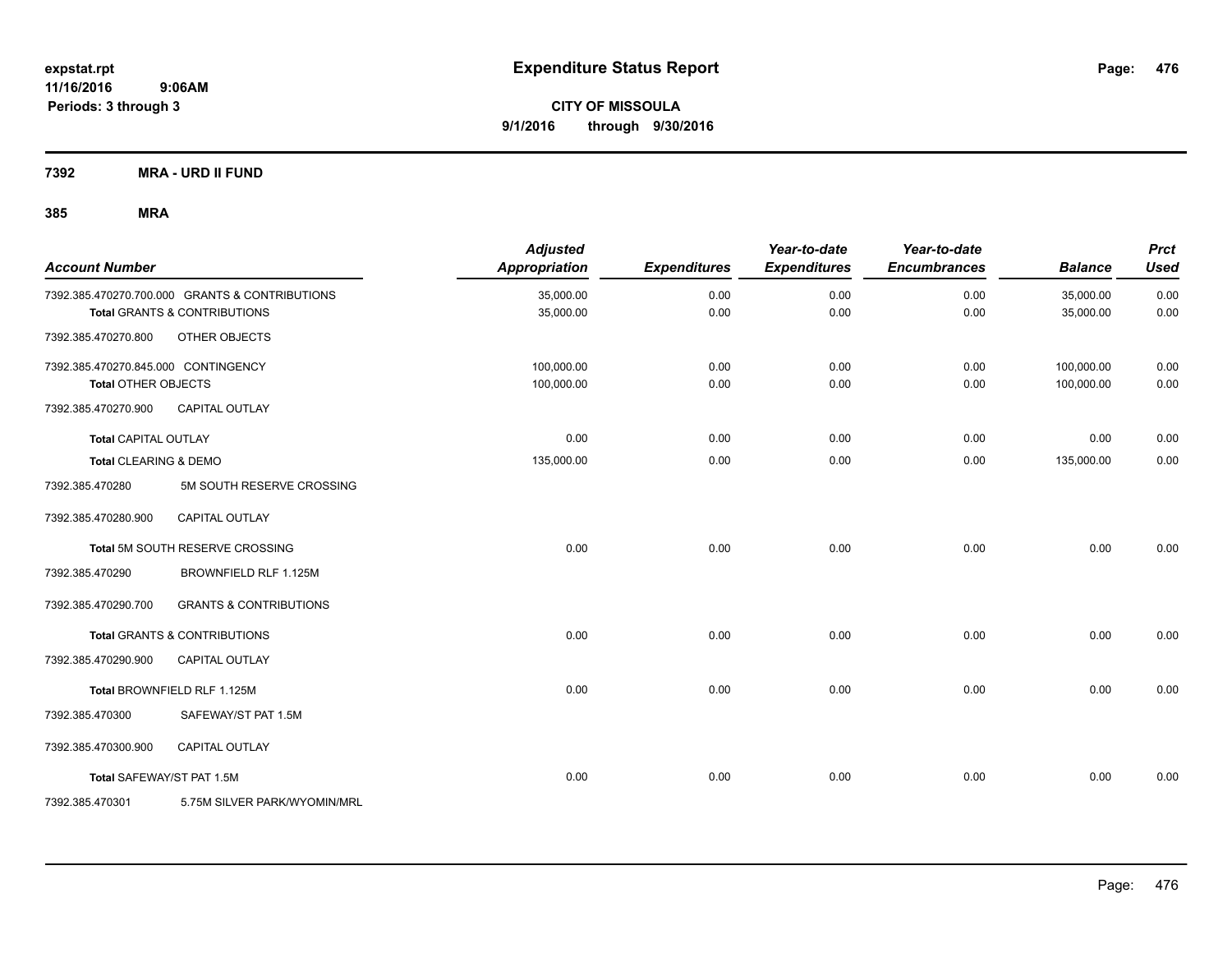**CITY OF MISSOULA 9/1/2016 through 9/30/2016**

**7392 MRA - URD II FUND**

| <b>Account Number</b>      |                                         | <b>Adjusted</b><br><b>Appropriation</b> | <b>Expenditures</b> | Year-to-date<br><b>Expenditures</b> | Year-to-date<br><b>Encumbrances</b> | <b>Balance</b> | <b>Prct</b><br><b>Used</b> |
|----------------------------|-----------------------------------------|-----------------------------------------|---------------------|-------------------------------------|-------------------------------------|----------------|----------------------------|
| 7392.385.470301.300        | PURCHASED SERVICES                      |                                         |                     |                                     |                                     |                |                            |
|                            | <b>Total PURCHASED SERVICES</b>         | 0.00                                    | 0.00                | 0.00                                | 0.00                                | 0.00           | 0.00                       |
| 7392.385.470301.700        | <b>GRANTS &amp; CONTRIBUTIONS</b>       |                                         |                     |                                     |                                     |                |                            |
|                            | <b>Total GRANTS &amp; CONTRIBUTIONS</b> | 0.00                                    | 0.00                | 0.00                                | 0.00                                | 0.00           | 0.00                       |
| 7392.385.470301.800        | OTHER OBJECTS                           |                                         |                     |                                     |                                     |                |                            |
| <b>Total OTHER OBJECTS</b> |                                         | 0.00                                    | 0.00                | 0.00                                | 0.00                                | 0.00           | 0.00                       |
| 7392.385.470301.900        | <b>CAPITAL OUTLAY</b>                   |                                         |                     |                                     |                                     |                |                            |
|                            | Total 5.75M SILVER PARK/WYOMIN/MRL      | 0.00                                    | 0.00                | 0.00                                | 0.00                                | 0.00           | 0.00                       |
| 7392.385.510110            | <b>MERCHANT SERVICES</b>                |                                         |                     |                                     |                                     |                |                            |
| 7392.385.510110.500        | <b>FIXED CHARGES</b>                    |                                         |                     |                                     |                                     |                |                            |
|                            | <b>Total MERCHANT SERVICES</b>          | 0.00                                    | 0.00                | 0.00                                | 0.00                                | 0.00           | 0.00                       |
| Total MRA - URD II FUND    |                                         | 2,461,766.00                            | 0.00                | 0.00                                | 0.00                                | 2,461,766.00   | 0.00                       |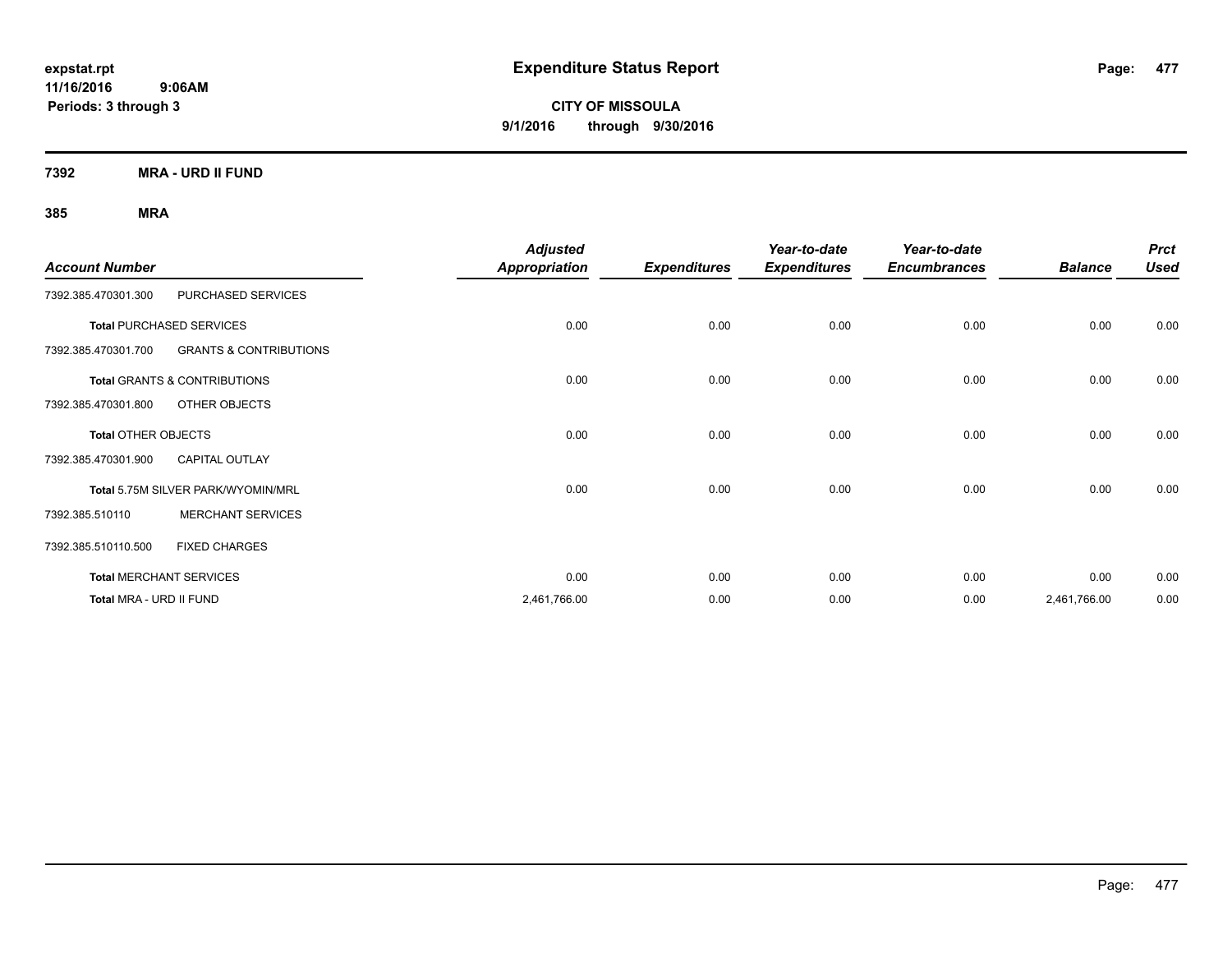**CITY OF MISSOULA 9/1/2016 through 9/30/2016**

**7393 MRA - URD III FUND**

| <b>Account Number</b>                   |                                                         | <b>Adjusted</b><br><b>Appropriation</b> | <b>Expenditures</b> | Year-to-date<br><b>Expenditures</b> | Year-to-date<br><b>Encumbrances</b> | <b>Balance</b> | <b>Prct</b><br><b>Used</b> |
|-----------------------------------------|---------------------------------------------------------|-----------------------------------------|---------------------|-------------------------------------|-------------------------------------|----------------|----------------------------|
| 7393.385.470210                         | <b>ADMINISTRATION</b>                                   |                                         |                     |                                     |                                     |                |                            |
| 7393.385.470210.100                     | PERSONAL SERVICES                                       |                                         |                     |                                     |                                     |                |                            |
|                                         | 7393.385.470210.110.000 SALARIES AND WAGES              | 405.647.00                              | 30.285.86           | 88.123.84                           | 0.00                                | 317.523.16     | 21.72                      |
|                                         | 7393.385.470210.120.000 OVERTIME/TERMINATION            | 5,000.00                                | 0.00                | 0.00                                | 0.00                                | 5,000.00       | 0.00                       |
|                                         | 7393.385.470210.140.000 EMPLOYER CONTRIBUTIONS          | 129,626.00                              | 9,137.58            | 33,102.00                           | 0.00                                | 96,524.00      | 25.54                      |
| <b>Total PERSONAL SERVICES</b>          |                                                         | 540,273.00                              | 39,423.44           | 121,225.84                          | 0.00                                | 419,047.16     | 22.44                      |
| 7393.385.470210.200                     | <b>SUPPLIES</b>                                         |                                         |                     |                                     |                                     |                |                            |
| 7393.385.470210.210.000 OFFICE SUPPLIES |                                                         | 4,000.00                                | 23.98               | 100.07                              | 0.00                                | 3,899.93       | 2.50                       |
|                                         | 7393.385.470210.220.000 OPERATING SUPPLIES              | 500.00                                  | 0.00                | 0.00                                | 0.00                                | 500.00         | 0.00                       |
|                                         | 7393.385.470210.230.000 REPAIR/MAINTENANCE              | 828.00                                  | 0.00                | 0.00                                | 0.00                                | 828.00         | 0.00                       |
| 7393.385.470210.231.000 GASOLINE        |                                                         | 400.00                                  | 0.00                | 0.00                                | 0.00                                | 400.00         | 0.00                       |
| 7393.385.470210.240.000 OTHER SUPPLIES  |                                                         | 3,398.00                                | 0.00                | 0.00                                | 0.00                                | 3,398.00       | 0.00                       |
| <b>Total SUPPLIES</b>                   |                                                         | 9,126.00                                | 23.98               | 100.07                              | 0.00                                | 9,025.93       | 1.10                       |
| 7393.385.470210.300                     | PURCHASED SERVICES                                      |                                         |                     |                                     |                                     |                |                            |
| 7393.385.470210.310.000 COMMUNICATIONS  |                                                         | 800.00                                  | 4.27                | 21.27                               | 0.00                                | 778.73         | 2.66                       |
|                                         | 7393.385.470210.320.000 PRINTING & DUPLICATING          | 3,000.00                                | 0.00                | 0.00                                | 0.00                                | 3,000.00       | 0.00                       |
|                                         | 7393.385.470210.330.000 PUBLICITY, SUBSCRIPTIONS & DUES | 3,000.00                                | 306.58              | 556.58                              | 0.00                                | 2,443.42       | 18.55                      |
|                                         | 7393.385.470210.344.000 TELEPHONE SERVICE               | 1,300.00                                | 15.76               | 37.12                               | 0.00                                | 1,262.88       | 2.86                       |
| 7393.385.470210.345.000 GARBAGE         |                                                         | 565.00                                  | 0.00                | 0.00                                | 0.00                                | 565.00         | 0.00                       |
|                                         | 7393.385.470210.350.000 PROFESSIONAL SERVICES           | 148.635.00                              | 0.00                | 0.00                                | 0.00                                | 148,635.00     | 0.00                       |
|                                         | 7393.385.470210.360.000 REPAIR & MAINTENANCE            | 6,990.00                                | 337.14              | 674.28                              | 0.00                                | 6,315.72       | 9.65                       |
| 7393.385.470210.370.000 TRAVEL          |                                                         | 3,500.00                                | 0.00                | 378.14                              | 0.00                                | 3,121.86       | 10.80                      |
| 7393.385.470210.380.000 TRAINING        |                                                         | 4,500.00                                | 0.00                | 85.00                               | 0.00                                | 4,415.00       | 1.89                       |
|                                         | 7393.385.470210.390.000 OTHER PURCHASED SERVICES        | 500.00                                  | 0.00                | 0.00                                | 0.00                                | 500.00         | 0.00                       |
| <b>Total PURCHASED SERVICES</b>         |                                                         | 172,790.00                              | 663.75              | 1,752.39                            | 0.00                                | 171,037.61     | 1.01                       |
| 7393.385.470210.700                     | <b>GRANTS &amp; CONTRIBUTIONS</b>                       |                                         |                     |                                     |                                     |                |                            |
|                                         | <b>Total GRANTS &amp; CONTRIBUTIONS</b>                 | 0.00                                    | 0.00                | 0.00                                | 0.00                                | 0.00           | 0.00                       |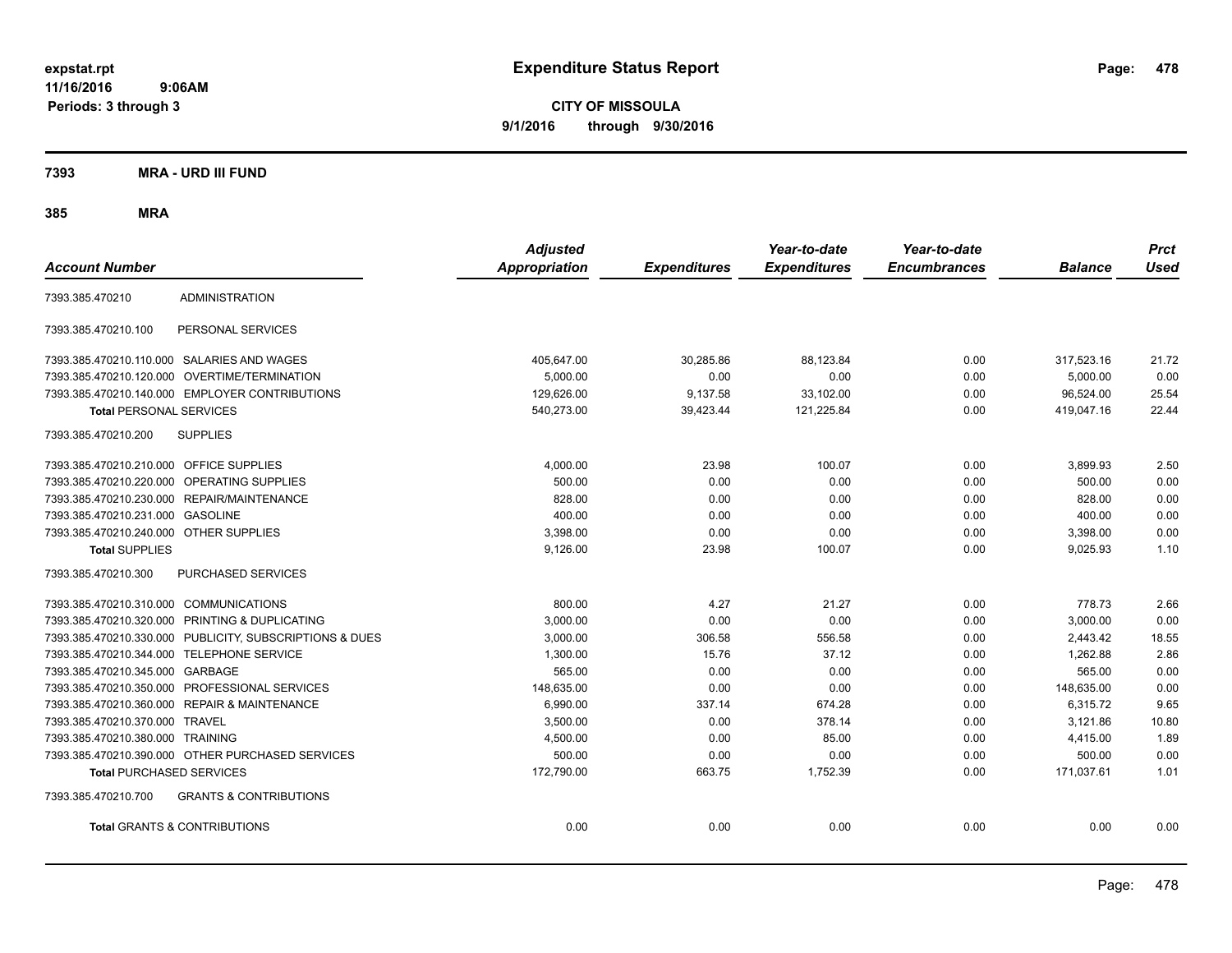**CITY OF MISSOULA 9/1/2016 through 9/30/2016**

**7393 MRA - URD III FUND**

| <b>Account Number</b>                |                                                | <b>Adjusted</b><br><b>Appropriation</b> | <b>Expenditures</b> | Year-to-date<br><b>Expenditures</b> | Year-to-date<br><b>Encumbrances</b> | <b>Balance</b> | <b>Prct</b><br><b>Used</b> |
|--------------------------------------|------------------------------------------------|-----------------------------------------|---------------------|-------------------------------------|-------------------------------------|----------------|----------------------------|
| 7393.385.470210.800                  | OTHER OBJECTS                                  |                                         |                     |                                     |                                     |                |                            |
| <b>Total OTHER OBJECTS</b>           |                                                | 0.00                                    | 0.00                | 0.00                                | 0.00                                | 0.00           | 0.00                       |
| 7393.385.470210.900                  | <b>CAPITAL OUTLAY</b>                          |                                         |                     |                                     |                                     |                |                            |
|                                      | 7393.385.470210.940.000 MACHINERY & EQUIPMENT  | 5.000.00                                | 0.00                | 0.00                                | 0.00                                | 5,000.00       | 0.00                       |
| <b>Total CAPITAL OUTLAY</b>          |                                                | 5,000.00                                | 0.00                | 0.00                                | 0.00                                | 5,000.00       | 0.00                       |
| <b>Total ADMINISTRATION</b>          |                                                | 727,189.00                              | 40,111.17           | 123,078.30                          | 0.00                                | 604,110.70     | 16.93                      |
| 7393.385.470220                      | PROPERTY ACQUISITION                           |                                         |                     |                                     |                                     |                |                            |
| 7393.385.470220.800                  | OTHER OBJECTS                                  |                                         |                     |                                     |                                     |                |                            |
|                                      | <b>Total PROPERTY ACQUISITION</b>              | 0.00                                    | 0.00                | 0.00                                | 0.00                                | 0.00           | 0.00                       |
| 7393.385.470230                      | <b>PW FACILITY</b>                             |                                         |                     |                                     |                                     |                |                            |
| 7393.385.470230.300                  | PURCHASED SERVICES                             |                                         |                     |                                     |                                     |                |                            |
|                                      | 7393.385.470230.350.000 PROFESSIONAL SERVICES  | 197,617.00                              | 0.00                | 51,698.77                           | 0.00                                | 145,918.23     | 26.16                      |
|                                      | <b>Total PURCHASED SERVICES</b>                | 197,617.00                              | 0.00                | 51,698.77                           | 0.00                                | 145,918.23     | 26.16                      |
| 7393.385.470230.700                  | <b>GRANTS &amp; CONTRIBUTIONS</b>              |                                         |                     |                                     |                                     |                |                            |
|                                      | 7393.385.470230.700.000 GRANTS & CONTRIBUTIONS | 235.215.00                              | 0.00                | 0.00                                | 0.00                                | 235,215.00     | 0.00                       |
|                                      | Total GRANTS & CONTRIBUTIONS                   | 235,215.00                              | 0.00                | 0.00                                | 0.00                                | 235,215.00     | 0.00                       |
| 7393.385.470230.800                  | OTHER OBJECTS                                  |                                         |                     |                                     |                                     |                |                            |
| 7393.385.470230.845.000 CONTINGENCY  |                                                | 867,682.00                              | 0.00                | 0.00                                | 0.00                                | 867,682.00     | 0.00                       |
| <b>Total OTHER OBJECTS</b>           |                                                | 867,682.00                              | 0.00                | 0.00                                | 0.00                                | 867,682.00     | 0.00                       |
| 7393.385.470230.900                  | CAPITAL OUTLAY                                 |                                         |                     |                                     |                                     |                |                            |
| 7393.385.470230.930.000 IMPROVEMENTS |                                                | 825,759.00                              | 0.00                | 150.01                              | 0.00                                | 825,608.99     | 0.02                       |
| <b>Total CAPITAL OUTLAY</b>          |                                                | 825,759.00                              | 0.00                | 150.01                              | 0.00                                | 825,608.99     | 0.02                       |
|                                      |                                                |                                         |                     |                                     |                                     |                |                            |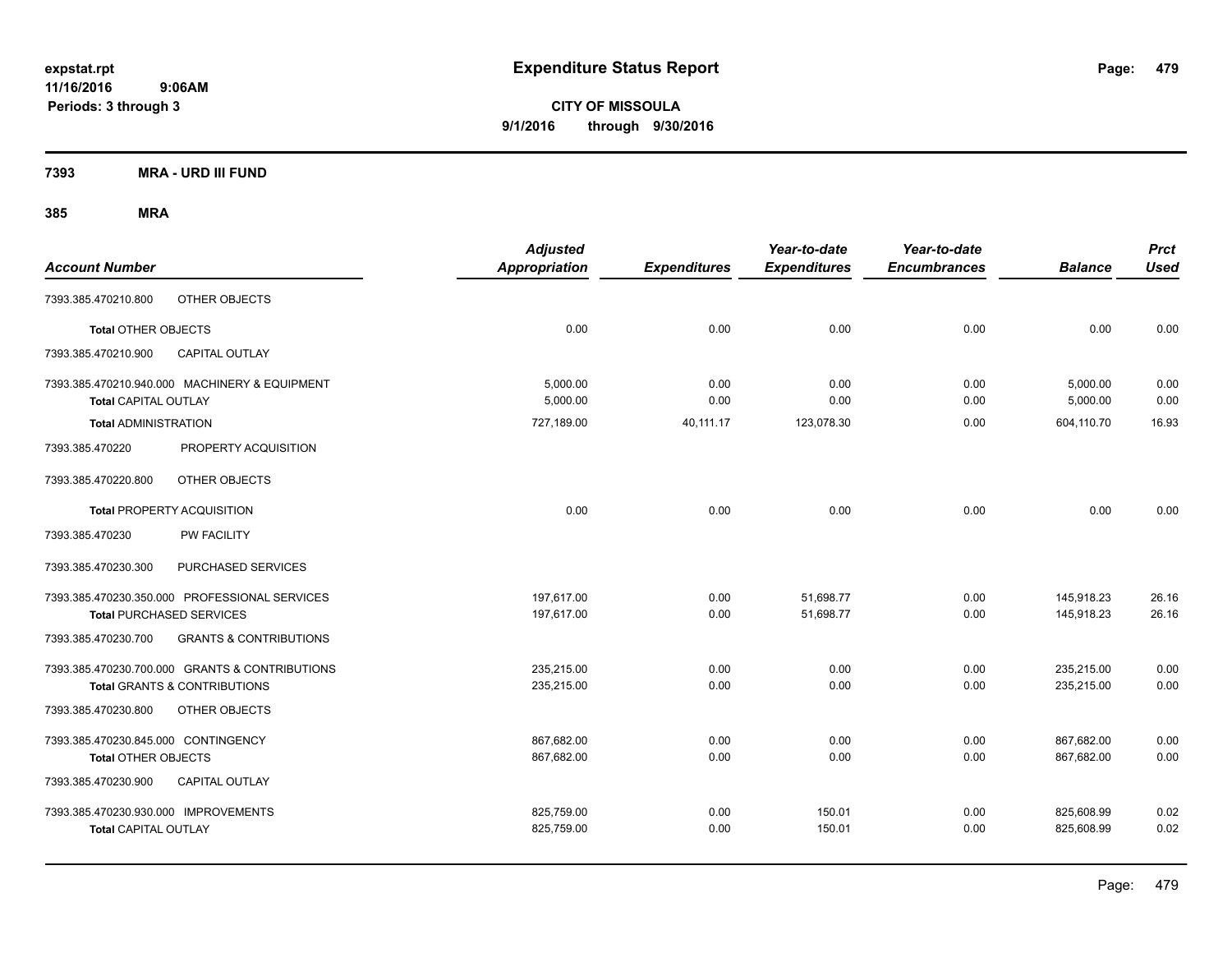**CITY OF MISSOULA 9/1/2016 through 9/30/2016**

**7393 MRA - URD III FUND**

| <b>Account Number</b>                                             |                                                                                  | <b>Adjusted</b><br><b>Appropriation</b> | <b>Expenditures</b> | Year-to-date<br><b>Expenditures</b> | Year-to-date<br><b>Encumbrances</b> | <b>Balance</b>           | <b>Prct</b><br><b>Used</b> |
|-------------------------------------------------------------------|----------------------------------------------------------------------------------|-----------------------------------------|---------------------|-------------------------------------|-------------------------------------|--------------------------|----------------------------|
| <b>Total PW FACILITY</b>                                          |                                                                                  | 2,126,273.00                            | 0.00                | 51,848.78                           | 0.00                                | 2,074,424.22             | 2.44                       |
| 7393.385.470240                                                   | <b>REHAB LOANS</b>                                                               |                                         |                     |                                     |                                     |                          |                            |
| 7393.385.470240.700                                               | <b>GRANTS &amp; CONTRIBUTIONS</b>                                                |                                         |                     |                                     |                                     |                          |                            |
| <b>Total REHAB LOANS</b>                                          | 7393.385.470240.700.000 GRANTS & CONTRIBUTIONS                                   | 350,000.00<br>350,000.00                | 0.00<br>0.00        | 0.00<br>0.00                        | 0.00<br>0.00                        | 350,000.00<br>350,000.00 | 0.00<br>0.00               |
| 7393.385.470250                                                   | <b>RELOCATION PAYMENTS</b>                                                       |                                         |                     |                                     |                                     |                          |                            |
| 7393.385.470250.800                                               | OTHER OBJECTS                                                                    |                                         |                     |                                     |                                     |                          |                            |
|                                                                   | <b>Total RELOCATION PAYMENTS</b>                                                 | 0.00                                    | 0.00                | 0.00                                | 0.00                                | 0.00                     | 0.00                       |
| 7393.385.470260                                                   | <b>PLANNING &amp; MGMT</b>                                                       |                                         |                     |                                     |                                     |                          |                            |
| 7393.385.470260.300                                               | PURCHASED SERVICES                                                               |                                         |                     |                                     |                                     |                          |                            |
|                                                                   | 7393.385.470260.350.000 PROFESSIONAL SERVICES<br><b>Total PURCHASED SERVICES</b> | 256,159.00<br>256,159.00                | 687.50<br>687.50    | 23,921.40<br>23,921.40              | 0.00<br>0.00                        | 232,237.60<br>232,237.60 | 9.34<br>9.34               |
| 7393.385.470260.700                                               | <b>GRANTS &amp; CONTRIBUTIONS</b>                                                |                                         |                     |                                     |                                     |                          |                            |
|                                                                   | <b>Total GRANTS &amp; CONTRIBUTIONS</b>                                          | 0.00                                    | 0.00                | 0.00                                | 0.00                                | 0.00                     | 0.00                       |
| 7393.385.470260.800                                               | OTHER OBJECTS                                                                    |                                         |                     |                                     |                                     |                          |                            |
| 7393.385.470260.845.000 CONTINGENCY<br><b>Total OTHER OBJECTS</b> |                                                                                  | 100,000.00<br>100,000.00                | 0.00<br>0.00        | 0.00<br>0.00                        | 0.00<br>0.00                        | 100,000.00<br>100,000.00 | 0.00<br>0.00               |
| <b>Total PLANNING &amp; MGMT</b>                                  |                                                                                  | 356,159.00                              | 687.50              | 23,921.40                           | 0.00                                | 332,237.60               | 6.72                       |
| 7393.385.470270                                                   | <b>CLEARING &amp; DEMO</b>                                                       |                                         |                     |                                     |                                     |                          |                            |
| 7393.385.470270.300                                               | PURCHASED SERVICES                                                               |                                         |                     |                                     |                                     |                          |                            |
|                                                                   | <b>Total PURCHASED SERVICES</b>                                                  | 0.00                                    | 0.00                | 0.00                                | 0.00                                | 0.00                     | 0.00                       |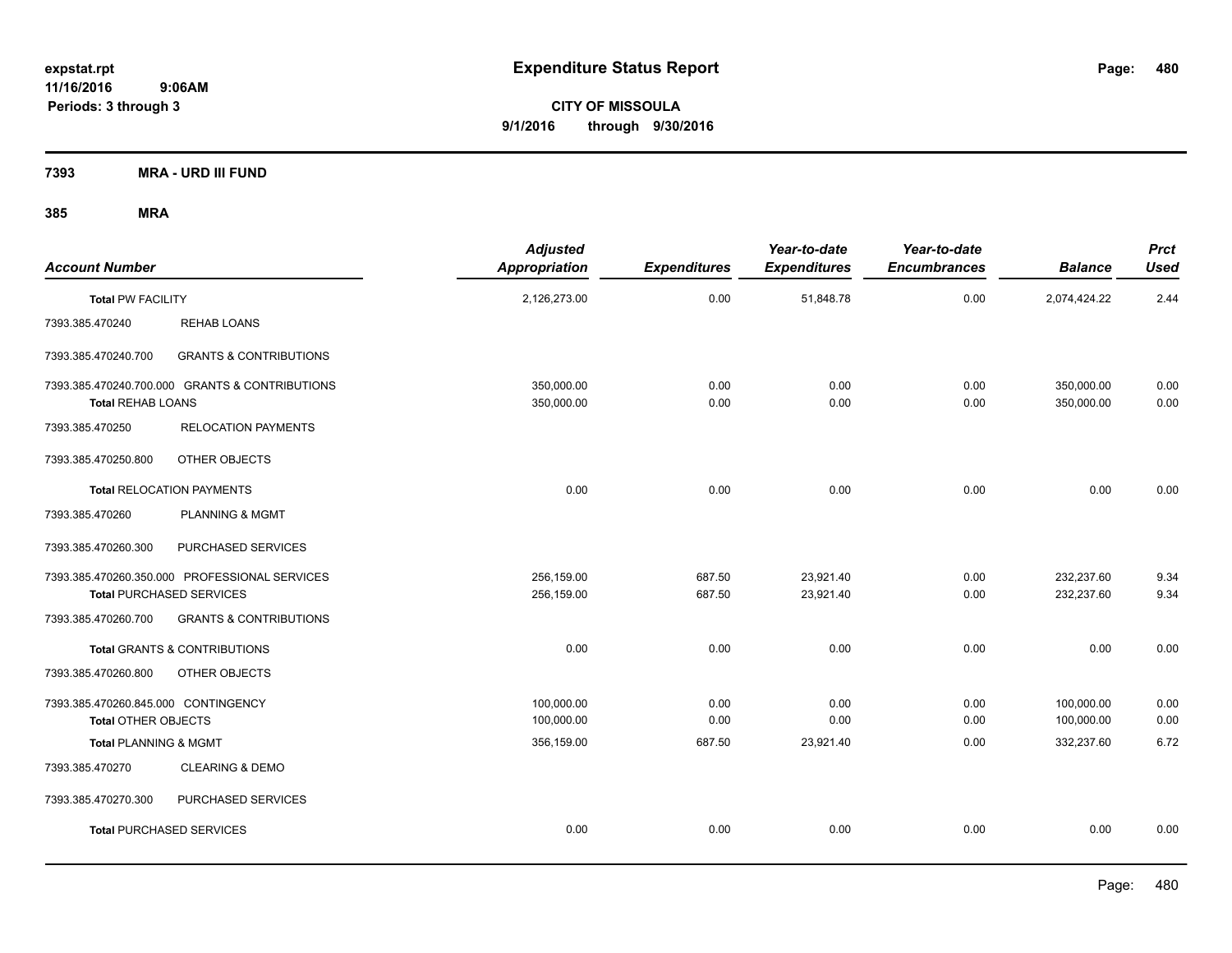**CITY OF MISSOULA 9/1/2016 through 9/30/2016**

**7393 MRA - URD III FUND**

| <b>Account Number</b>                                                                     | <b>Adjusted</b><br><b>Appropriation</b> | <b>Expenditures</b> | Year-to-date<br><b>Expenditures</b> | Year-to-date<br><b>Encumbrances</b> | <b>Balance</b>               | <b>Prct</b><br><b>Used</b> |
|-------------------------------------------------------------------------------------------|-----------------------------------------|---------------------|-------------------------------------|-------------------------------------|------------------------------|----------------------------|
| <b>GRANTS &amp; CONTRIBUTIONS</b><br>7393.385.470270.700                                  |                                         |                     |                                     |                                     |                              |                            |
| 7393.385.470270.700.000 GRANTS & CONTRIBUTIONS<br><b>Total GRANTS &amp; CONTRIBUTIONS</b> | 259,722.00<br>259,722.00                | 0.00<br>0.00        | 0.00<br>0.00                        | 0.00<br>0.00                        | 259,722.00<br>259,722.00     | 0.00<br>0.00               |
| 7393.385.470270.800<br>OTHER OBJECTS                                                      |                                         |                     |                                     |                                     |                              |                            |
| 7393.385.470270.845.000 CONTINGENCY<br><b>Total OTHER OBJECTS</b>                         | 100,000.00<br>100.000.00                | 0.00<br>0.00        | 0.00<br>0.00                        | 0.00<br>0.00                        | 100,000.00<br>100,000.00     | 0.00<br>0.00               |
| Total CLEARING & DEMO                                                                     | 359,722.00                              | 0.00                | 0.00                                | 0.00                                | 359,722.00                   | 0.00                       |
| <b>MARY AVE PROJECT</b><br>7393.385.470275                                                |                                         |                     |                                     |                                     |                              |                            |
| 7393.385.470275.300<br>PURCHASED SERVICES                                                 |                                         |                     |                                     |                                     |                              |                            |
| <b>Total PURCHASED SERVICES</b>                                                           | 0.00                                    | 0.00                | 0.00                                | 0.00                                | 0.00                         | 0.00                       |
| <b>GRANTS &amp; CONTRIBUTIONS</b><br>7393.385.470275.700                                  |                                         |                     |                                     |                                     |                              |                            |
| 7393.385.470275.700.000 GRANTS & CONTRIBUTIONS<br><b>Total GRANTS &amp; CONTRIBUTIONS</b> | 7,100,000.00<br>7,100,000.00            | 0.00<br>0.00        | 0.00<br>0.00                        | 0.00<br>0.00                        | 7,100,000.00<br>7,100,000.00 | 0.00<br>0.00               |
| 7393.385.470275.800<br>OTHER OBJECTS                                                      |                                         |                     |                                     |                                     |                              |                            |
| <b>Total OTHER OBJECTS</b>                                                                | 0.00                                    | 0.00                | 0.00                                | 0.00                                | 0.00                         | 0.00                       |
| 7393.385.470275.900<br><b>CAPITAL OUTLAY</b>                                              |                                         |                     |                                     |                                     |                              |                            |
| <b>Total CAPITAL OUTLAY</b>                                                               | 0.00                                    | 0.00                | 0.00                                | 0.00                                | 0.00                         | 0.00                       |
| <b>Total MARY AVE PROJECT</b>                                                             | 7,100,000.00                            | 0.00                | 0.00                                | 0.00                                | 7,100,000.00                 | 0.00                       |
| 7393.385.470280<br>5M SOUTH RESERVE CROSSING                                              |                                         |                     |                                     |                                     |                              |                            |
| 7393.385.470280.300<br>PURCHASED SERVICES                                                 |                                         |                     |                                     |                                     |                              |                            |
| 7393.385.470280.350.000 5M SOUTH RESERVE TRAIL CROSSING                                   | 328,777.00                              | 0.00                | 0.00                                | 0.00                                | 328,777.00                   | 0.00                       |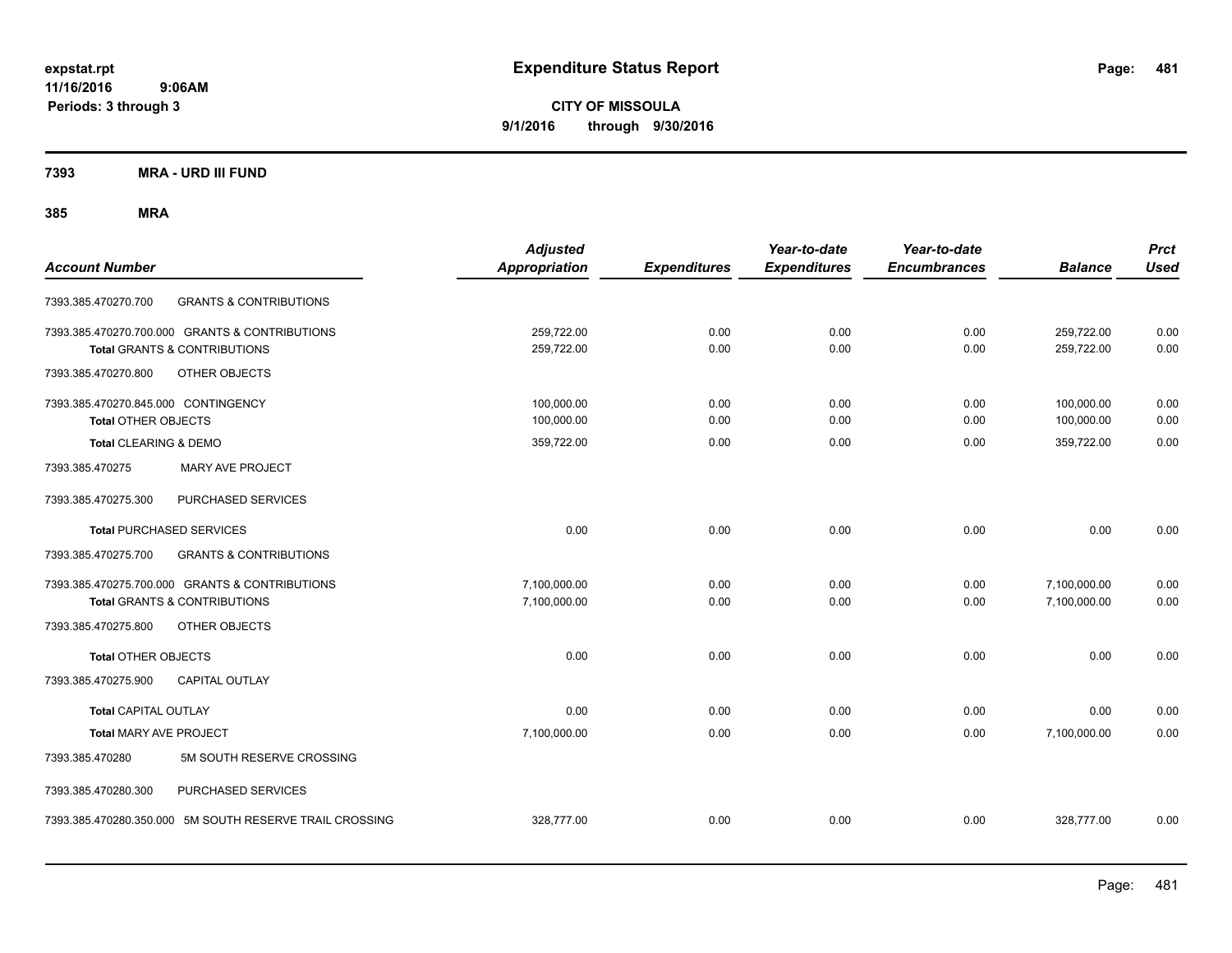**CITY OF MISSOULA 9/1/2016 through 9/30/2016**

**7393 MRA - URD III FUND**

| <b>Account Number</b>                        | <b>Adjusted</b><br><b>Appropriation</b> | <b>Expenditures</b> | Year-to-date<br><b>Expenditures</b> | Year-to-date<br><b>Encumbrances</b> | <b>Balance</b> | <b>Prct</b><br><b>Used</b> |
|----------------------------------------------|-----------------------------------------|---------------------|-------------------------------------|-------------------------------------|----------------|----------------------------|
| <b>Total PURCHASED SERVICES</b>              | 328,777.00                              | 0.00                | 0.00                                | 0.00                                | 328,777.00     | 0.00                       |
| OTHER OBJECTS<br>7393.385.470280.800         |                                         |                     |                                     |                                     |                |                            |
| <b>Total OTHER OBJECTS</b>                   | 0.00                                    | 0.00                | 0.00                                | 0.00                                | 0.00           | 0.00                       |
| 7393.385.470280.900<br><b>CAPITAL OUTLAY</b> |                                         |                     |                                     |                                     |                |                            |
| 7393.385.470280.930.000 IMPROVEMENTS         | 4,442,335.00                            | 0.00                | 740,405.38                          | 0.00                                | 3,701,929.62   | 16.67                      |
| <b>Total CAPITAL OUTLAY</b>                  | 4,442,335.00                            | 0.00                | 740,405.38                          | 0.00                                | 3,701,929.62   | 16.67                      |
| <b>Total 5M SOUTH RESERVE CROSSING</b>       | 4,771,112.00                            | 0.00                | 740,405.38                          | 0.00                                | 4,030,706.62   | 15.52                      |
| <b>MERCHANT SERVICES</b><br>7393.385.510110  |                                         |                     |                                     |                                     |                |                            |
| <b>FIXED CHARGES</b><br>7393.385.510110.500  |                                         |                     |                                     |                                     |                |                            |
| <b>Total MERCHANT SERVICES</b>               | 0.00                                    | 0.00                | 0.00                                | 0.00                                | 0.00           | 0.00                       |
| <b>Total MRA</b>                             | 15,790,455.00                           | 40,798.67           | 939,253.86                          | 0.00                                | 14,851,201.14  | 5.95                       |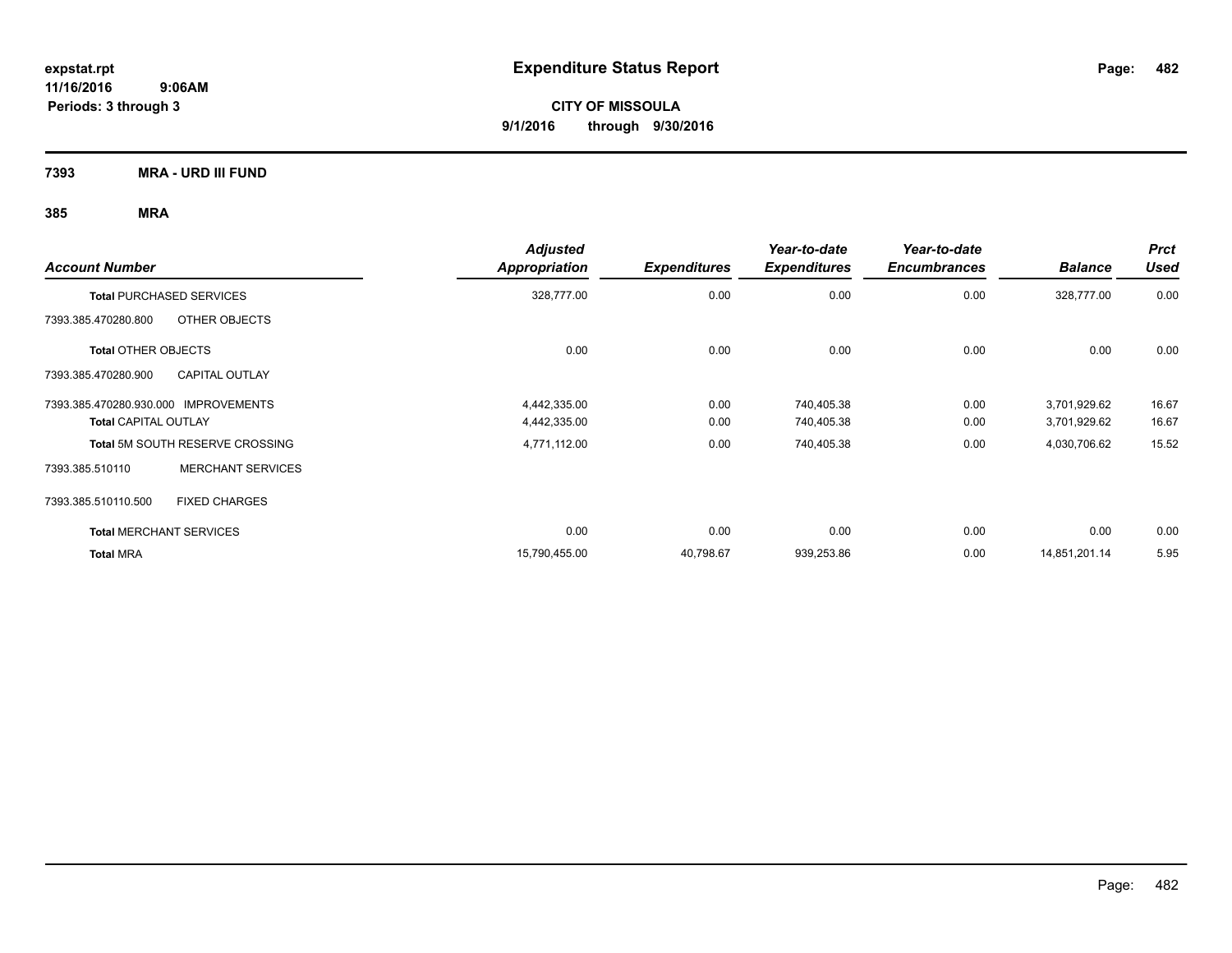**CITY OF MISSOULA 9/1/2016 through 9/30/2016**

**7393 MRA - URD III FUND**

**900 DEPRECIATION**

| <b>Account Number</b>      |                          | <b>Adjusted</b><br><b>Appropriation</b> | <b>Expenditures</b> | Year-to-date<br><b>Expenditures</b> | Year-to-date<br><b>Encumbrances</b> | <b>Balance</b> | <b>Prct</b><br><b>Used</b> |
|----------------------------|--------------------------|-----------------------------------------|---------------------|-------------------------------------|-------------------------------------|----------------|----------------------------|
| 7393.900.510000            | <b>MISCELLANEOUS</b>     |                                         |                     |                                     |                                     |                |                            |
| 7393.900.510000.800        | OTHER OBJECTS            |                                         |                     |                                     |                                     |                |                            |
| <b>Total MISCELLANEOUS</b> |                          | 0.00                                    | 0.00                | 0.00                                | 0.00                                | 0.00           | 0.00                       |
| 7393.900.510110            | <b>MERCHANT SERVICES</b> |                                         |                     |                                     |                                     |                |                            |
| 7393.900.510110.500        | <b>FIXED CHARGES</b>     |                                         |                     |                                     |                                     |                |                            |
| <b>Total DEPRECIATION</b>  |                          | 0.00                                    | 0.00                | 0.00                                | 0.00                                | 0.00           | 0.00                       |
| Total MRA - URD III FUND   |                          | 15,790,455.00                           | 40.798.67           | 939,253.86                          | 0.00                                | 14,851,201.14  | 5.95                       |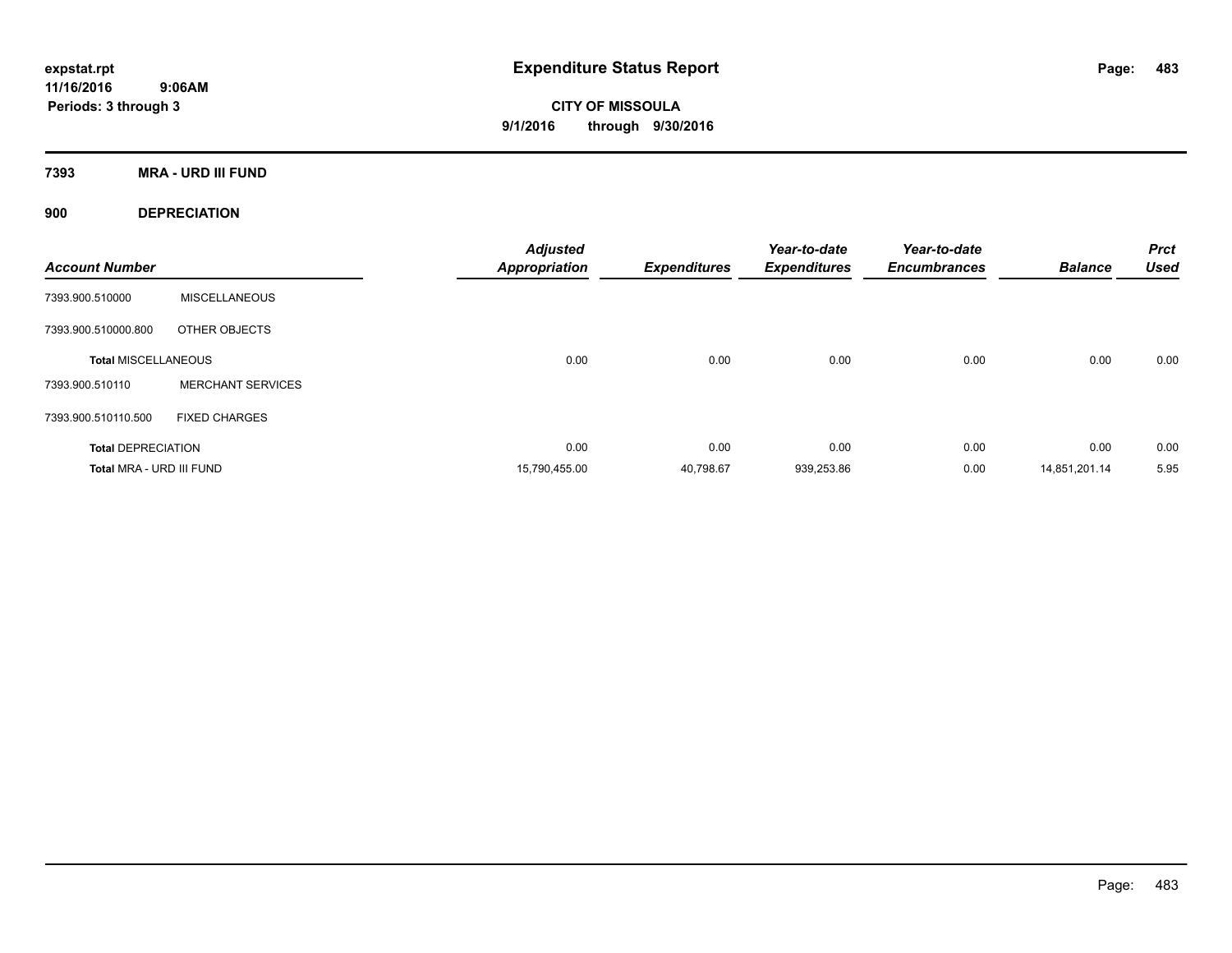**CITY OF MISSOULA 9/1/2016 through 9/30/2016**

### **7394 MRA URD III TI DEBT CLEARING FUND**

|                                          |                                                  | <b>Adjusted</b>      |                     | Year-to-date        | Year-to-date        |                | <b>Prct</b> |
|------------------------------------------|--------------------------------------------------|----------------------|---------------------|---------------------|---------------------|----------------|-------------|
| <b>Account Number</b>                    |                                                  | <b>Appropriation</b> | <b>Expenditures</b> | <b>Expenditures</b> | <b>Encumbrances</b> | <b>Balance</b> | <b>Used</b> |
| 7394.385.470280                          | 5M SOUTH RESERVE CROSSING                        |                      |                     |                     |                     |                |             |
| 7394.385.470280.800                      | OTHER OBJECTS                                    |                      |                     |                     |                     |                |             |
|                                          | <b>Total 5M SOUTH RESERVE CROSSING</b>           | 0.00                 | 0.00                | 0.00                | 0.00                | 0.00           | 0.00        |
| 7394.385.521000                          | INTERFUND OPERATING TRANSFERS                    |                      |                     |                     |                     |                |             |
| 7394.385.521000.800                      | OTHER OBJECTS                                    |                      |                     |                     |                     |                |             |
|                                          | <b>Total INTERFUND OPERATING TRANSFERS</b>       | 0.00                 | 0.00                | 0.00                | 0.00                | 0.00           | 0.00        |
| 7394.385.521009                          | <b>TRANFERS TO DEBT SERVICE</b>                  |                      |                     |                     |                     |                |             |
| 7394.385.521009.800                      | OTHER OBJECTS                                    |                      |                     |                     |                     |                |             |
|                                          | 7394.385.521009.820.000 TRANSFERS TO OTHER FUNDS | 343,200.00           | 0.00                | 0.00                | 0.00                | 343,200.00     | 0.00        |
|                                          | Total TRANFERS TO DEBT SERVICE                   | 343,200.00           | 0.00                | 0.00                | 0.00                | 343,200.00     | 0.00        |
| 7394.385.521010                          | <b>TRANSFERS TO MRA</b>                          |                      |                     |                     |                     |                |             |
| 7394.385.521010.800                      | OTHER OBJECTS                                    |                      |                     |                     |                     |                |             |
| 7394.385.521010.820.000 TRANSFERS TO MRA |                                                  | 1,401,738.00         | 0.00                | 0.00                | 0.00                | 1,401,738.00   | 0.00        |
| <b>Total TRANSFERS TO MRA</b>            |                                                  | 1,401,738.00         | 0.00                | 0.00                | 0.00                | 1,401,738.00   | 0.00        |
|                                          | Total MRA URD III TI DEBT CLEARING FUND          | 1,744,938.00         | 0.00                | 0.00                | 0.00                | 1,744,938.00   | 0.00        |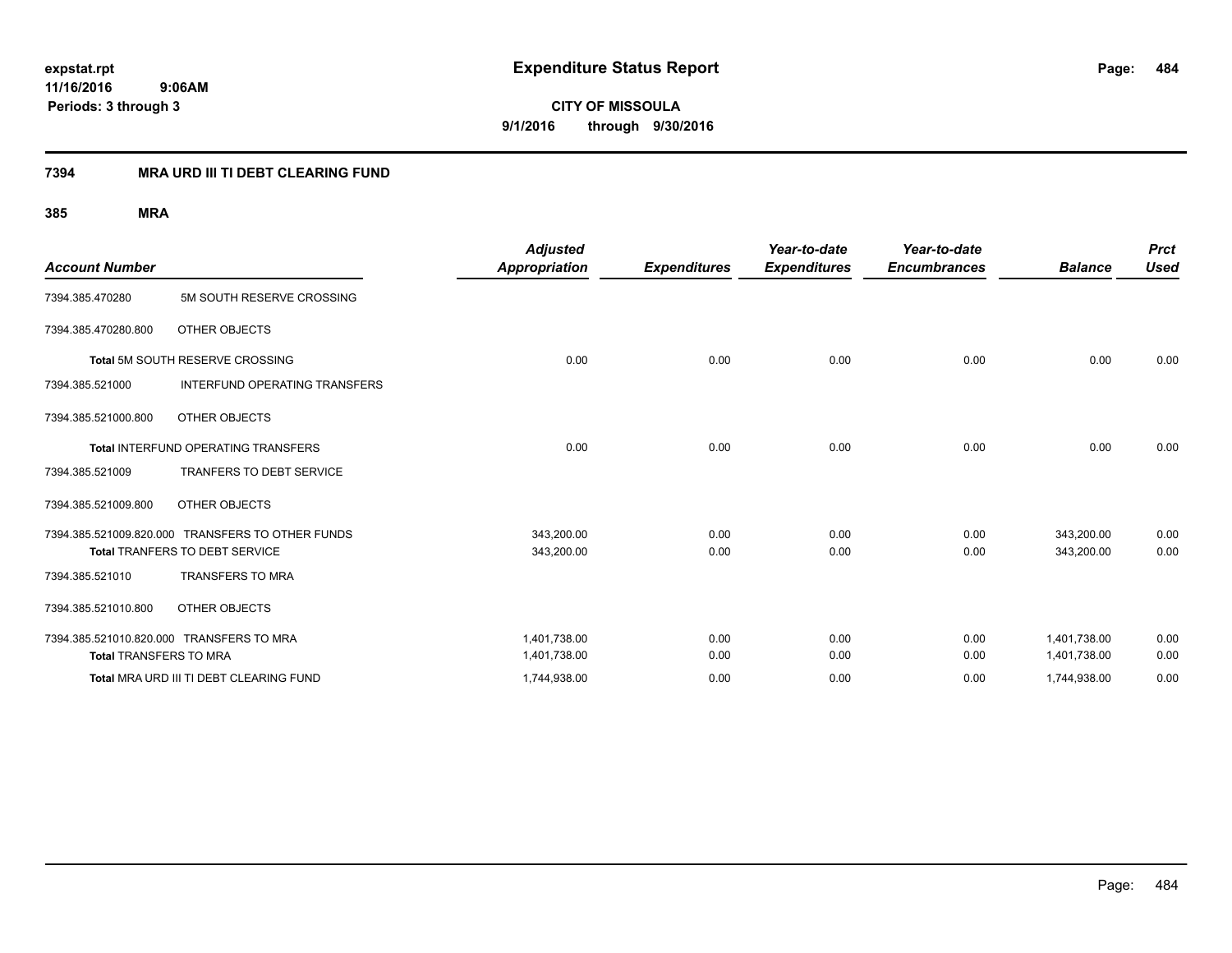**CITY OF MISSOULA 9/1/2016 through 9/30/2016**

### **7395 MRA TAX INCREMENT DEBT SERVICE**

| <b>Account Number</b>         |                                                                | <b>Adjusted</b><br>Appropriation | <b>Expenditures</b> | Year-to-date<br><b>Expenditures</b> | Year-to-date<br><b>Encumbrances</b> | <b>Balance</b> | <b>Prct</b><br><b>Used</b> |
|-------------------------------|----------------------------------------------------------------|----------------------------------|---------------------|-------------------------------------|-------------------------------------|----------------|----------------------------|
| 7395.385.490200               | REVENUE BOND DEBT SERVICE                                      |                                  |                     |                                     |                                     |                |                            |
| 7395.385.490200.600           | <b>DEBT SERVICE</b>                                            |                                  |                     |                                     |                                     |                |                            |
|                               | 7395.385.490200.610.000 5M SO RESERVE TRAIL CROSSING-PRINCIPAL | 125,000.00                       | 0.00                | 0.00                                | 0.00                                | 125,000.00     | 0.00                       |
|                               | 7395.385.490200.620.000 5M SO RESERVE TRAIL CROSSING-INT/FEES  | 218,200.00                       | 0.00                | 0.00                                | 0.00                                | 218,200.00     | 0.00                       |
|                               | Total REVENUE BOND DEBT SERVICE                                | 343,200.00                       | 0.00                | 0.00                                | 0.00                                | 343,200.00     | 0.00                       |
| 7395.385.490202               | MARY AVENUE DEBT SERVICE                                       |                                  |                     |                                     |                                     |                |                            |
| 7395.385.490202.600           | <b>DEBT SERVICE</b>                                            |                                  |                     |                                     |                                     |                |                            |
|                               | <b>Total MARY AVENUE DEBT SERVICE</b>                          | 0.00                             | 0.00                | 0.00                                | 0.00                                | 0.00           | 0.00                       |
| 7395.385.490206               | *** Title Not Found ***                                        |                                  |                     |                                     |                                     |                |                            |
| 7395.385.490206.600           | <b>DEBT SERVICE</b>                                            |                                  |                     |                                     |                                     |                |                            |
| Total *** Title Not Found *** |                                                                | 0.00                             | 0.00                | 0.00                                | 0.00                                | 0.00           | 0.00                       |
|                               | <b>Total MRA TAX INCREMENT DEBT SERVICE</b>                    | 343,200.00                       | 0.00                | 0.00                                | 0.00                                | 343,200.00     | 0.00                       |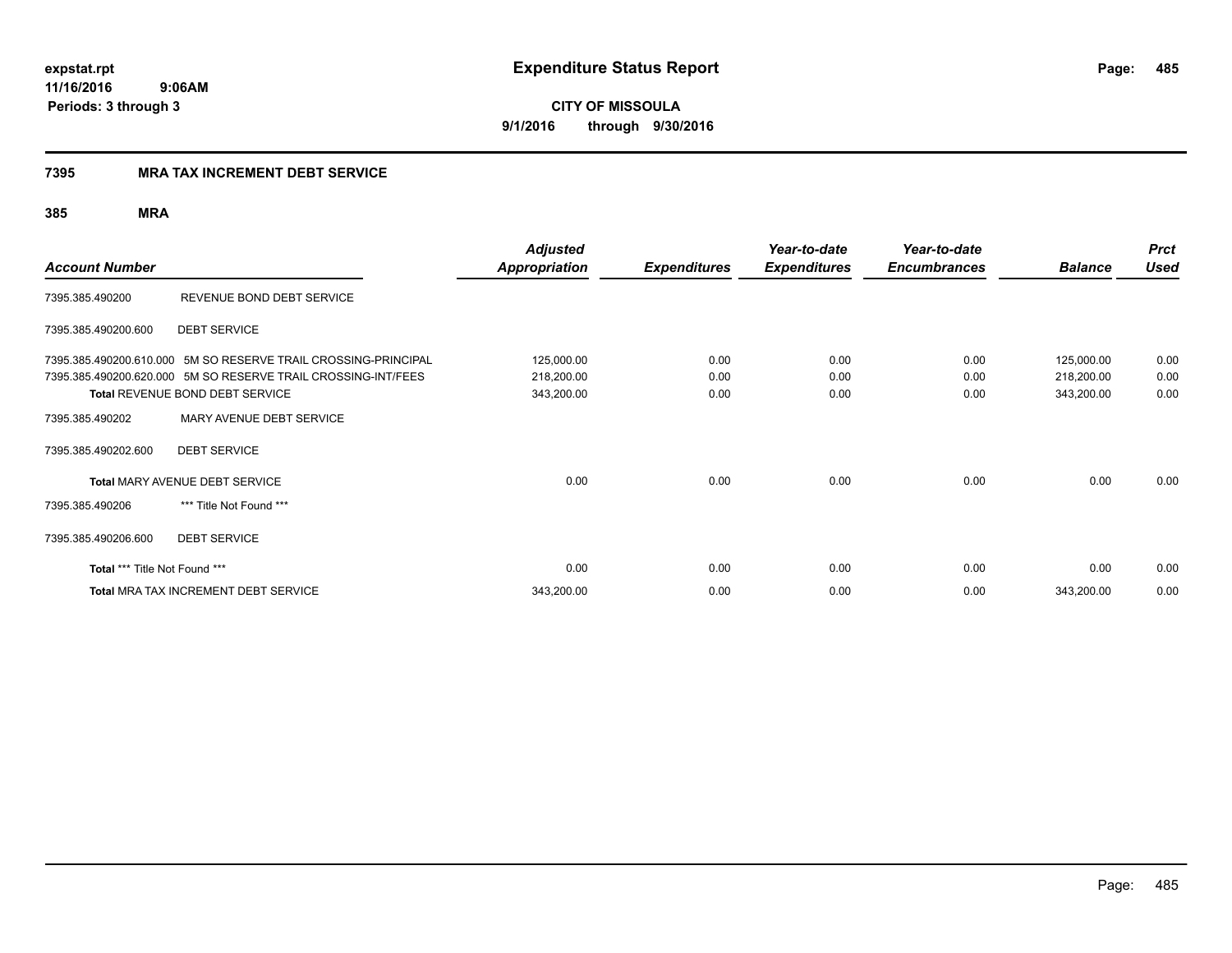**CITY OF MISSOULA 9/1/2016 through 9/30/2016**

### **7396 NRSS DEBT SERVICE SINKING FUND**

| <b>Account Number</b>                                                        | <b>Adjusted</b><br><b>Appropriation</b> | <b>Expenditures</b> | Year-to-date<br><b>Expenditures</b> | Year-to-date<br><b>Encumbrances</b> | <b>Balance</b>         | <b>Prct</b><br><b>Used</b> |
|------------------------------------------------------------------------------|-----------------------------------------|---------------------|-------------------------------------|-------------------------------------|------------------------|----------------------------|
| TI BOND SINKING<br>7396.385.490603                                           |                                         |                     |                                     |                                     |                        |                            |
| 7396.385.490603.600<br><b>DEBT SERVICE</b>                                   |                                         |                     |                                     |                                     |                        |                            |
| 7396.385.490603.620.000 INTEREST / SERVICE FEES<br><b>Total DEBT SERVICE</b> | 31,690.00<br>31,690.00                  | 0.00<br>0.00        | 0.00<br>0.00                        | 0.00<br>0.00                        | 31.690.00<br>31,690.00 | 0.00<br>0.00               |
| 7396.385.490603.800<br>OTHER OBJECTS                                         |                                         |                     |                                     |                                     |                        |                            |
| <b>Total OTHER OBJECTS</b>                                                   | 0.00                                    | 0.00                | 0.00                                | 0.00                                | 0.00                   | 0.00                       |
| <b>Total MRA</b>                                                             | 31,690.00                               | 0.00                | 0.00                                | 0.00                                | 31.690.00              | 0.00                       |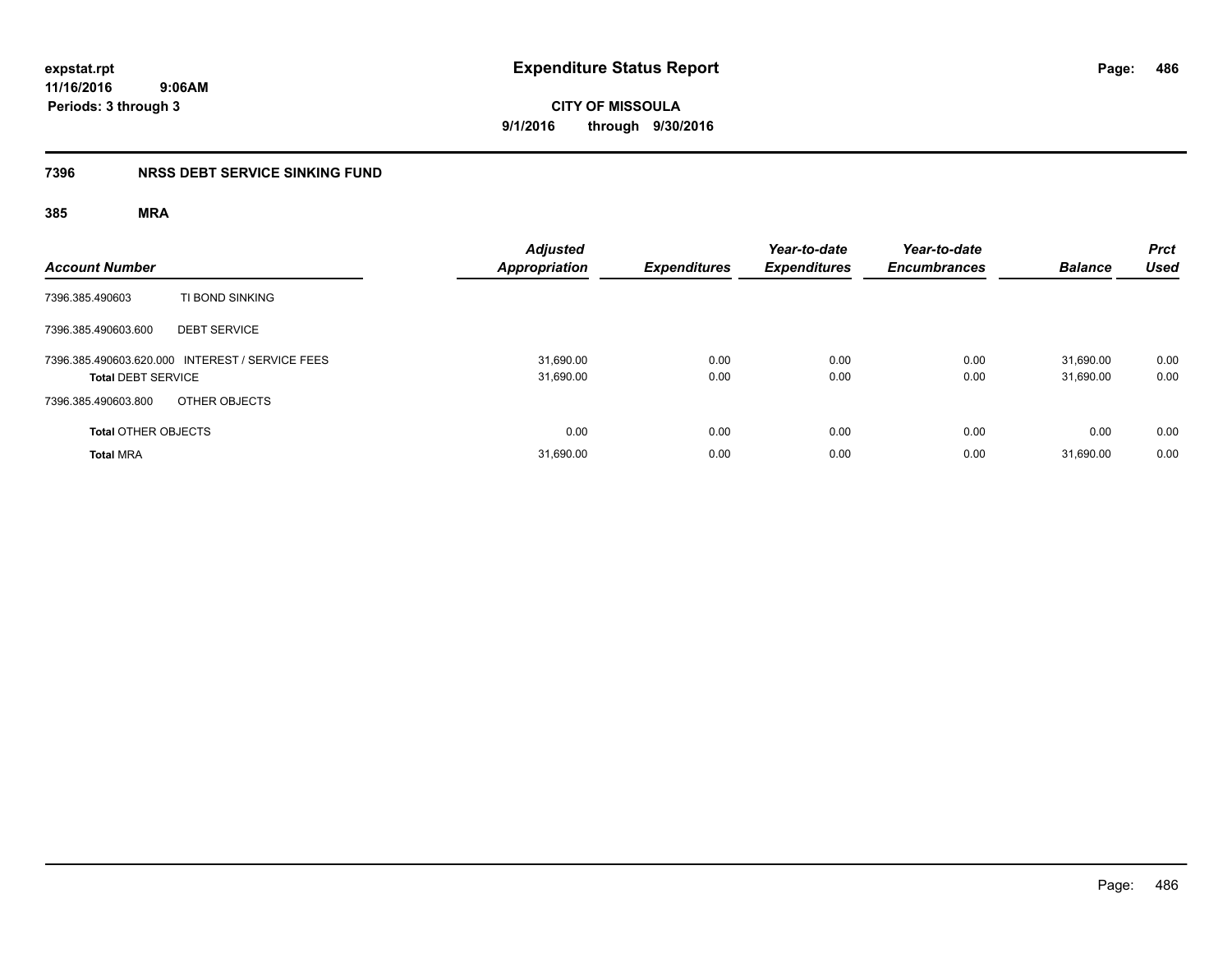### **7396 NRSS DEBT SERVICE SINKING FUND**

### **390 NON-DEPARTMENTAL**

| <b>Account Number</b>         |                                             | <b>Adjusted</b><br><b>Appropriation</b> | <b>Expenditures</b> | Year-to-date<br><b>Expenditures</b> | Year-to-date<br><b>Encumbrances</b> | <b>Balance</b> | <b>Prct</b><br>Used |
|-------------------------------|---------------------------------------------|-----------------------------------------|---------------------|-------------------------------------|-------------------------------------|----------------|---------------------|
| 7396.390.490200               | REVENUE BOND DEBT SERVICE                   |                                         |                     |                                     |                                     |                |                     |
| 7396.390.490200.600           | <b>DEBT SERVICE</b>                         |                                         |                     |                                     |                                     |                |                     |
| <b>Total NON-DEPARTMENTAL</b> |                                             | 0.00                                    | 0.00                | 0.00                                | 0.00                                | 0.00           | 0.00                |
|                               | <b>Total NRSS DEBT SERVICE SINKING FUND</b> | 31,690.00                               | 0.00                | 0.00                                | 0.00                                | 31.690.00      | 0.00                |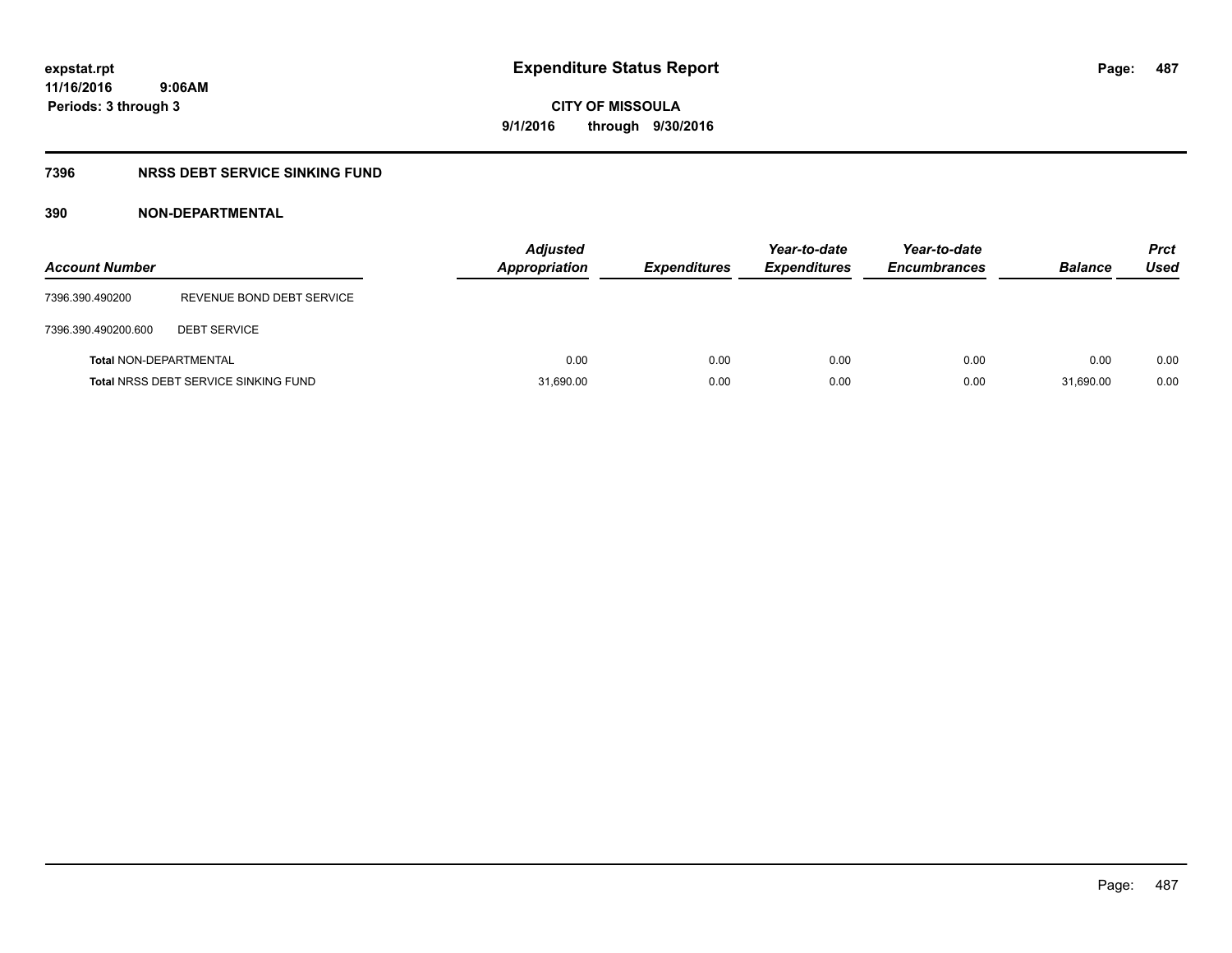**488**

**11/16/2016 9:06AM Periods: 3 through 3**

**CITY OF MISSOULA 9/1/2016 through 9/30/2016**

### **7397 NORTH RESERVE/SCOTT ST URD**

|                                     |                                         | <b>Adjusted</b>      |                     | Year-to-date        | Year-to-date        |                | <b>Prct</b> |
|-------------------------------------|-----------------------------------------|----------------------|---------------------|---------------------|---------------------|----------------|-------------|
| <b>Account Number</b>               |                                         | <b>Appropriation</b> | <b>Expenditures</b> | <b>Expenditures</b> | <b>Encumbrances</b> | <b>Balance</b> | <b>Used</b> |
| 7397.385.470210                     | <b>ADMINISTRATION</b>                   |                      |                     |                     |                     |                |             |
| 7397.385.470210.100                 | PERSONAL SERVICES                       |                      |                     |                     |                     |                |             |
| <b>Total PERSONAL SERVICES</b>      |                                         | 0.00                 | 0.00                | 0.00                | 0.00                | 0.00           | 0.00        |
| 7397.385.470210.200                 | <b>SUPPLIES</b>                         |                      |                     |                     |                     |                |             |
| <b>Total SUPPLIES</b>               |                                         | 0.00                 | 0.00                | 0.00                | 0.00                | 0.00           | 0.00        |
| 7397.385.470210.300                 | PURCHASED SERVICES                      |                      |                     |                     |                     |                |             |
| <b>Total PURCHASED SERVICES</b>     |                                         | 0.00                 | 0.00                | 0.00                | 0.00                | 0.00           | 0.00        |
| 7397.385.470210.700                 | <b>GRANTS &amp; CONTRIBUTIONS</b>       |                      |                     |                     |                     |                |             |
| <b>Total ADMINISTRATION</b>         |                                         | 0.00                 | 0.00                | 0.00                | 0.00                | 0.00           | 0.00        |
| 7397.385.470230                     | PW FACILITY                             |                      |                     |                     |                     |                |             |
| 7397.385.470230.300                 | PURCHASED SERVICES                      |                      |                     |                     |                     |                |             |
| <b>Total PURCHASED SERVICES</b>     |                                         | 0.00                 | 0.00                | 0.00                | 0.00                | 0.00           | 0.00        |
| 7397.385.470230.700                 | <b>GRANTS &amp; CONTRIBUTIONS</b>       |                      |                     |                     |                     |                |             |
|                                     | <b>Total GRANTS &amp; CONTRIBUTIONS</b> | 0.00                 | 0.00                | 0.00                | 0.00                | 0.00           | 0.00        |
| 7397.385.470230.800                 | OTHER OBJECTS                           |                      |                     |                     |                     |                |             |
| 7397.385.470230.845.000 CONTINGENCY |                                         | 20,212.00            | 0.00                | 0.00                | 0.00                | 20,212.00      | 0.00        |
| <b>Total PW FACILITY</b>            |                                         | 20,212.00            | 0.00                | 0.00                | 0.00                | 20,212.00      | 0.00        |
| 7397.385.470231                     | BRETZ RV & MARINE IMPROVEMENTS          |                      |                     |                     |                     |                |             |
| 7397.385.470231.300                 | PURCHASED SERVICES                      |                      |                     |                     |                     |                |             |
| <b>Total PURCHASED SERVICES</b>     |                                         | 0.00                 | 0.00                | 0.00                | 0.00                | 0.00           | 0.00        |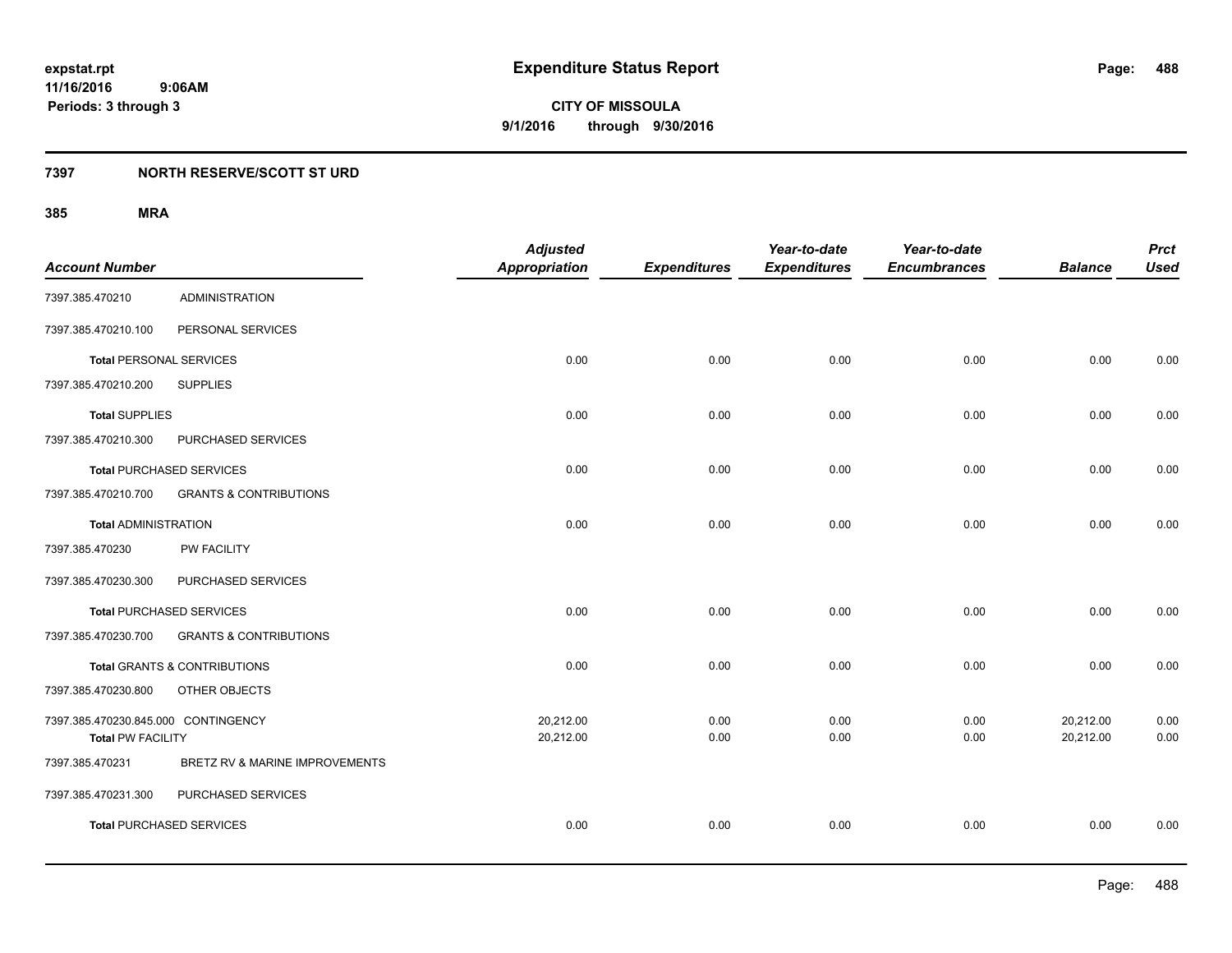### **7397 NORTH RESERVE/SCOTT ST URD**

| <b>Account Number</b>    |                                         | <b>Adjusted</b><br><b>Appropriation</b> | <b>Expenditures</b> | Year-to-date<br><b>Expenditures</b> | Year-to-date<br><b>Encumbrances</b> | <b>Balance</b> | <b>Prct</b><br><b>Used</b> |
|--------------------------|-----------------------------------------|-----------------------------------------|---------------------|-------------------------------------|-------------------------------------|----------------|----------------------------|
| 7397.385.470231.700      | <b>GRANTS &amp; CONTRIBUTIONS</b>       |                                         |                     |                                     |                                     |                |                            |
|                          | <b>Total GRANTS &amp; CONTRIBUTIONS</b> | 0.00                                    | 0.00                | 0.00                                | 0.00                                | 0.00           | 0.00                       |
| 7397.385.470231.800      | OTHER OBJECTS                           |                                         |                     |                                     |                                     |                |                            |
|                          | Total BRETZ RV & MARINE IMPROVEMENTS    | 0.00                                    | 0.00                | 0.00                                | 0.00                                | 0.00           | 0.00                       |
| 7397.385.470232          | CONSUMER DIRECT IMPROVEMENTS            |                                         |                     |                                     |                                     |                |                            |
| 7397.385.470232.300      | PURCHASED SERVICES                      |                                         |                     |                                     |                                     |                |                            |
|                          | <b>Total PURCHASED SERVICES</b>         | 0.00                                    | 0.00                | 0.00                                | 0.00                                | 0.00           | 0.00                       |
| 7397.385.470232.800      | OTHER OBJECTS                           |                                         |                     |                                     |                                     |                |                            |
|                          | Total CONSUMER DIRECT IMPROVEMENTS      | 0.00                                    | 0.00                | 0.00                                | 0.00                                | 0.00           | 0.00                       |
| 7397.385.470233          | SCOTT ST VILLAGE IMPROVEMENTS           |                                         |                     |                                     |                                     |                |                            |
| 7397.385.470233.300      | PURCHASED SERVICES                      |                                         |                     |                                     |                                     |                |                            |
|                          | <b>Total PURCHASED SERVICES</b>         | 0.00                                    | 0.00                | 0.00                                | 0.00                                | 0.00           | 0.00                       |
| 7397.385.470233.800      | OTHER OBJECTS                           |                                         |                     |                                     |                                     |                |                            |
|                          | Total SCOTT ST VILLAGE IMPROVEMENTS     | 0.00                                    | 0.00                | 0.00                                | 0.00                                | 0.00           | 0.00                       |
| 7397.385.470240          | <b>REHAB LOANS</b>                      |                                         |                     |                                     |                                     |                |                            |
| 7397.385.470240.700      | <b>GRANTS &amp; CONTRIBUTIONS</b>       |                                         |                     |                                     |                                     |                |                            |
| <b>Total REHAB LOANS</b> |                                         | 0.00                                    | 0.00                | 0.00                                | 0.00                                | 0.00           | 0.00                       |
| 7397.385.470250          | <b>RELOCATION PAYMENTS</b>              |                                         |                     |                                     |                                     |                |                            |
| 7397.385.470250.800      | OTHER OBJECTS                           |                                         |                     |                                     |                                     |                |                            |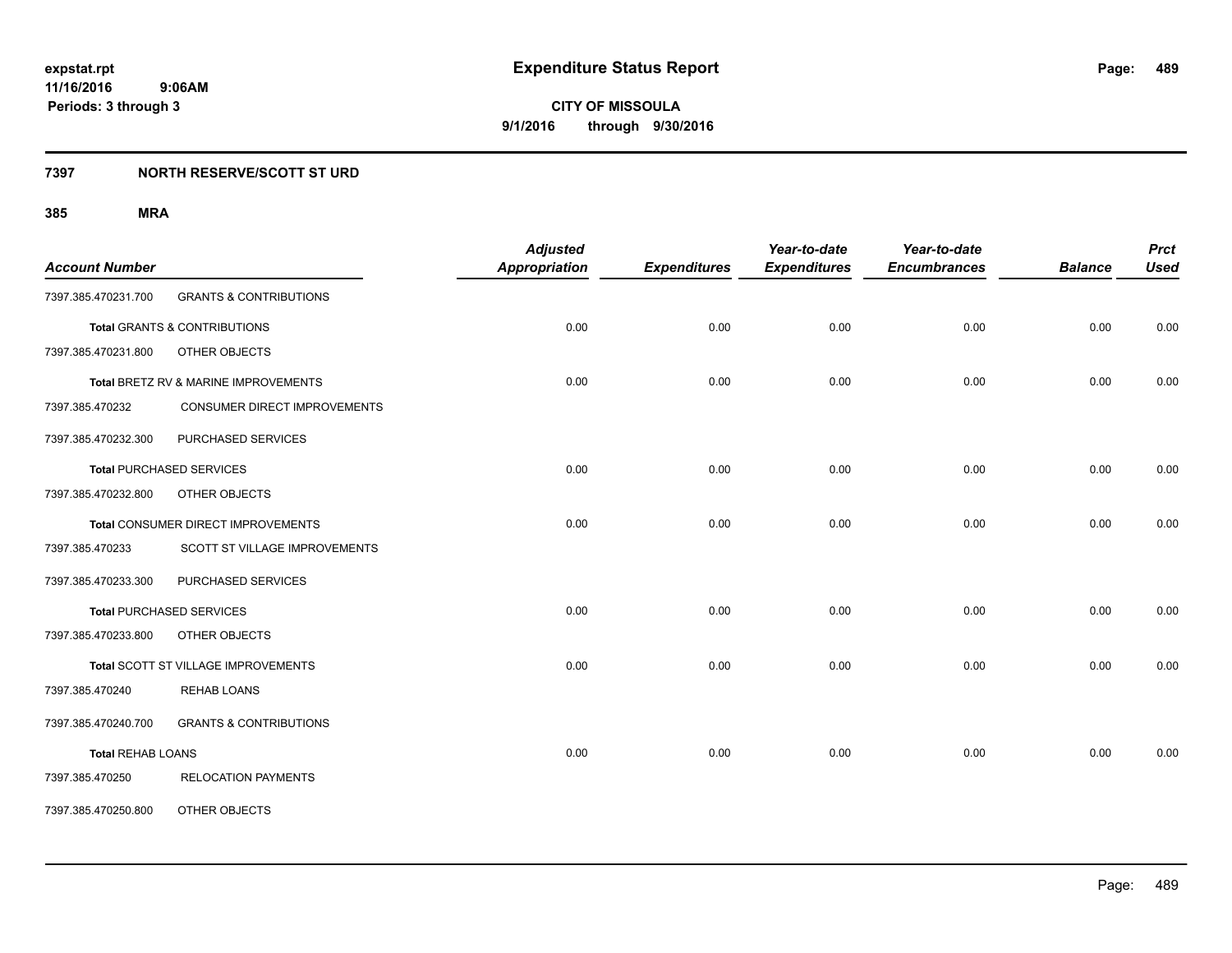### **7397 NORTH RESERVE/SCOTT ST URD**

| <b>Account Number</b>            |                                               | <b>Adjusted</b><br>Appropriation | <b>Expenditures</b> | Year-to-date<br><b>Expenditures</b> | Year-to-date<br><b>Encumbrances</b> | <b>Balance</b> | <b>Prct</b><br><b>Used</b> |
|----------------------------------|-----------------------------------------------|----------------------------------|---------------------|-------------------------------------|-------------------------------------|----------------|----------------------------|
|                                  | <b>Total RELOCATION PAYMENTS</b>              | 0.00                             | 0.00                | 0.00                                | 0.00                                | 0.00           | 0.00                       |
| 7397.385.470260                  | <b>PLANNING &amp; MGMT</b>                    |                                  |                     |                                     |                                     |                |                            |
| 7397.385.470260.300              | PURCHASED SERVICES                            |                                  |                     |                                     |                                     |                |                            |
|                                  | 7397.385.470260.350.000 PROFESSIONAL SERVICES | 7,550.00                         | 1,343.15            | 1,343.15                            | 0.00                                | 6,206.85       | 17.79                      |
|                                  | <b>Total PURCHASED SERVICES</b>               | 7,550.00                         | 1,343.15            | 1,343.15                            | 0.00                                | 6,206.85       | 17.79                      |
| 7397.385.470260.800              | OTHER OBJECTS                                 |                                  |                     |                                     |                                     |                |                            |
| <b>Total OTHER OBJECTS</b>       |                                               | 0.00                             | 0.00                | 0.00                                | 0.00                                | 0.00           | 0.00                       |
| <b>Total PLANNING &amp; MGMT</b> |                                               | 7,550.00                         | 1,343.15            | 1,343.15                            | 0.00                                | 6,206.85       | 17.79                      |
| 7397.385.470270                  | <b>CLEARING &amp; DEMO</b>                    |                                  |                     |                                     |                                     |                |                            |
| 7397.385.470270.700              | <b>GRANTS &amp; CONTRIBUTIONS</b>             |                                  |                     |                                     |                                     |                |                            |
|                                  | <b>Total GRANTS &amp; CONTRIBUTIONS</b>       | 0.00                             | 0.00                | 0.00                                | 0.00                                | 0.00           | 0.00                       |
| 7397.385.470270.800              | OTHER OBJECTS                                 |                                  |                     |                                     |                                     |                |                            |
| Total CLEARING & DEMO            |                                               | 0.00                             | 0.00                | 0.00                                | 0.00                                | 0.00           | 0.00                       |
| 7397.385.510110                  | <b>MERCHANT SERVICES</b>                      |                                  |                     |                                     |                                     |                |                            |
| 7397.385.510110.500              | <b>FIXED CHARGES</b>                          |                                  |                     |                                     |                                     |                |                            |
|                                  | <b>Total MERCHANT SERVICES</b>                | 0.00                             | 0.00                | 0.00                                | 0.00                                | 0.00           | 0.00                       |
|                                  | Total NORTH RESERVE/SCOTT ST URD              | 27,762.00                        | 1,343.15            | 1,343.15                            | 0.00                                | 26,418.85      | 4.84                       |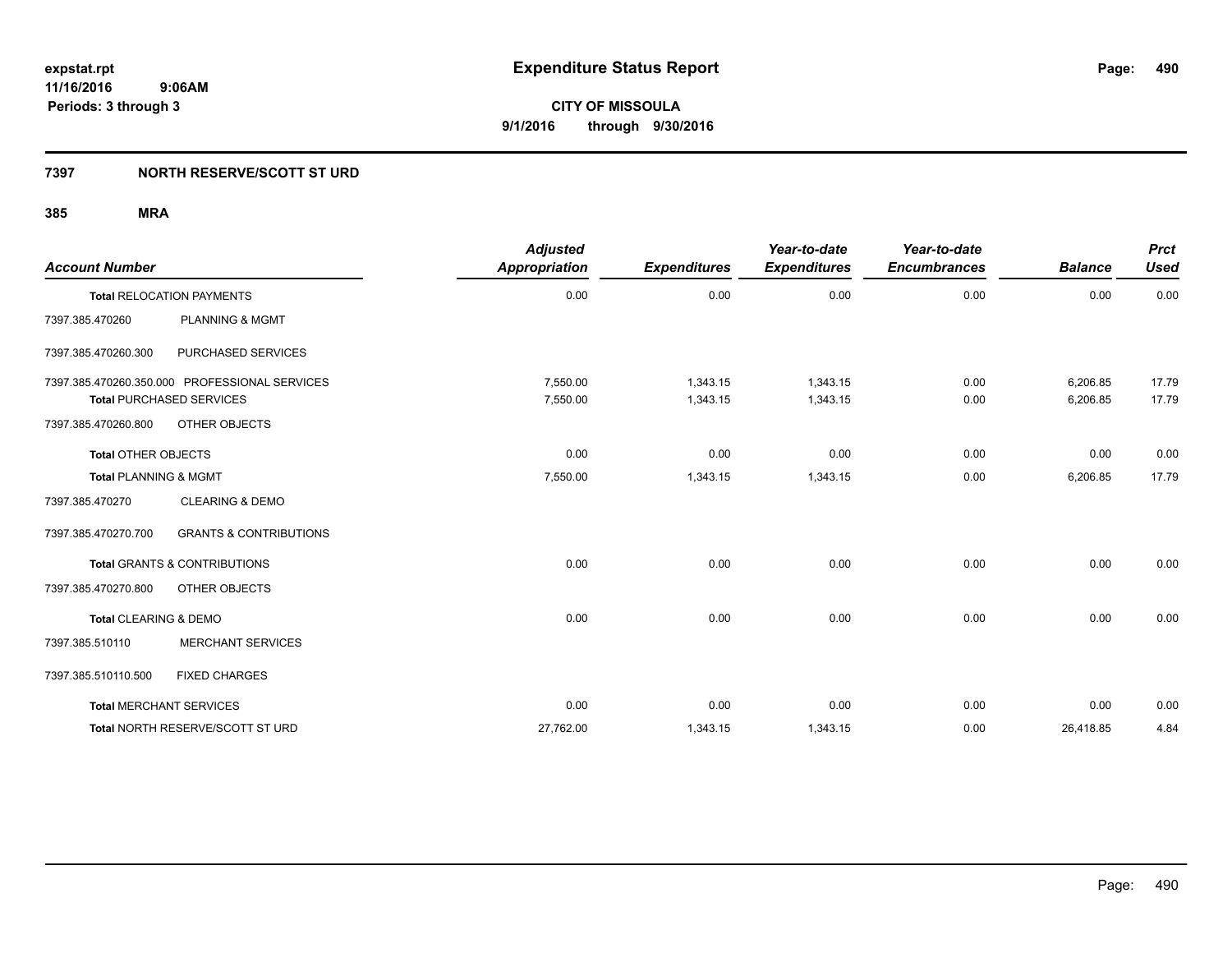**CITY OF MISSOULA 9/1/2016 through 9/30/2016**

**7398 HELLGATE URD**

| <b>Account Number</b>      |                                         | <b>Adjusted</b><br><b>Appropriation</b> | <b>Expenditures</b> | Year-to-date<br><b>Expenditures</b> | Year-to-date<br><b>Encumbrances</b> | <b>Balance</b> | <b>Prct</b><br><b>Used</b> |
|----------------------------|-----------------------------------------|-----------------------------------------|---------------------|-------------------------------------|-------------------------------------|----------------|----------------------------|
| 7398.385.470220            | PROPERTY ACQUISITION                    |                                         |                     |                                     |                                     |                |                            |
| 7398.385.470220.900        | CAPITAL OUTLAY                          |                                         |                     |                                     |                                     |                |                            |
|                            | <b>Total PROPERTY ACQUISITION</b>       | 0.00                                    | 0.00                | 0.00                                | 0.00                                | 0.00           | 0.00                       |
| 7398.385.470230            | PW FACILITY                             |                                         |                     |                                     |                                     |                |                            |
| 7398.385.470230.300        | PURCHASED SERVICES                      |                                         |                     |                                     |                                     |                |                            |
|                            | <b>Total PURCHASED SERVICES</b>         | 0.00                                    | 0.00                | 0.00                                | 0.00                                | 0.00           | 0.00                       |
| 7398.385.470230.700        | <b>GRANTS &amp; CONTRIBUTIONS</b>       |                                         |                     |                                     |                                     |                |                            |
|                            | <b>Total GRANTS &amp; CONTRIBUTIONS</b> | 0.00                                    | 0.00                | 0.00                                | 0.00                                | 0.00           | 0.00                       |
| 7398.385.470230.800        | OTHER OBJECTS                           |                                         |                     |                                     |                                     |                |                            |
| <b>Total OTHER OBJECTS</b> |                                         | 0.00                                    | 0.00                | 0.00                                | 0.00                                | 0.00           | 0.00                       |
| 7398.385.470230.900        | CAPITAL OUTLAY                          |                                         |                     |                                     |                                     |                |                            |
| <b>Total PW FACILITY</b>   |                                         | 0.00                                    | 0.00                | 0.00                                | 0.00                                | 0.00           | 0.00                       |
| 7398.385.470240            | <b>REHAB LOANS</b>                      |                                         |                     |                                     |                                     |                |                            |
| 7398.385.470240.700        | <b>GRANTS &amp; CONTRIBUTIONS</b>       |                                         |                     |                                     |                                     |                |                            |
|                            | <b>Total GRANTS &amp; CONTRIBUTIONS</b> | 0.00                                    | 0.00                | 0.00                                | 0.00                                | 0.00           | 0.00                       |
| 7398.385.470240.800        | OTHER OBJECTS                           |                                         |                     |                                     |                                     |                |                            |
| <b>Total REHAB LOANS</b>   |                                         | 0.00                                    | 0.00                | 0.00                                | 0.00                                | 0.00           | 0.00                       |
| 7398.385.470250            | <b>RELOCATION PAYMENTS</b>              |                                         |                     |                                     |                                     |                |                            |
| 7398.385.470250.700        | <b>GRANTS &amp; CONTRIBUTIONS</b>       |                                         |                     |                                     |                                     |                |                            |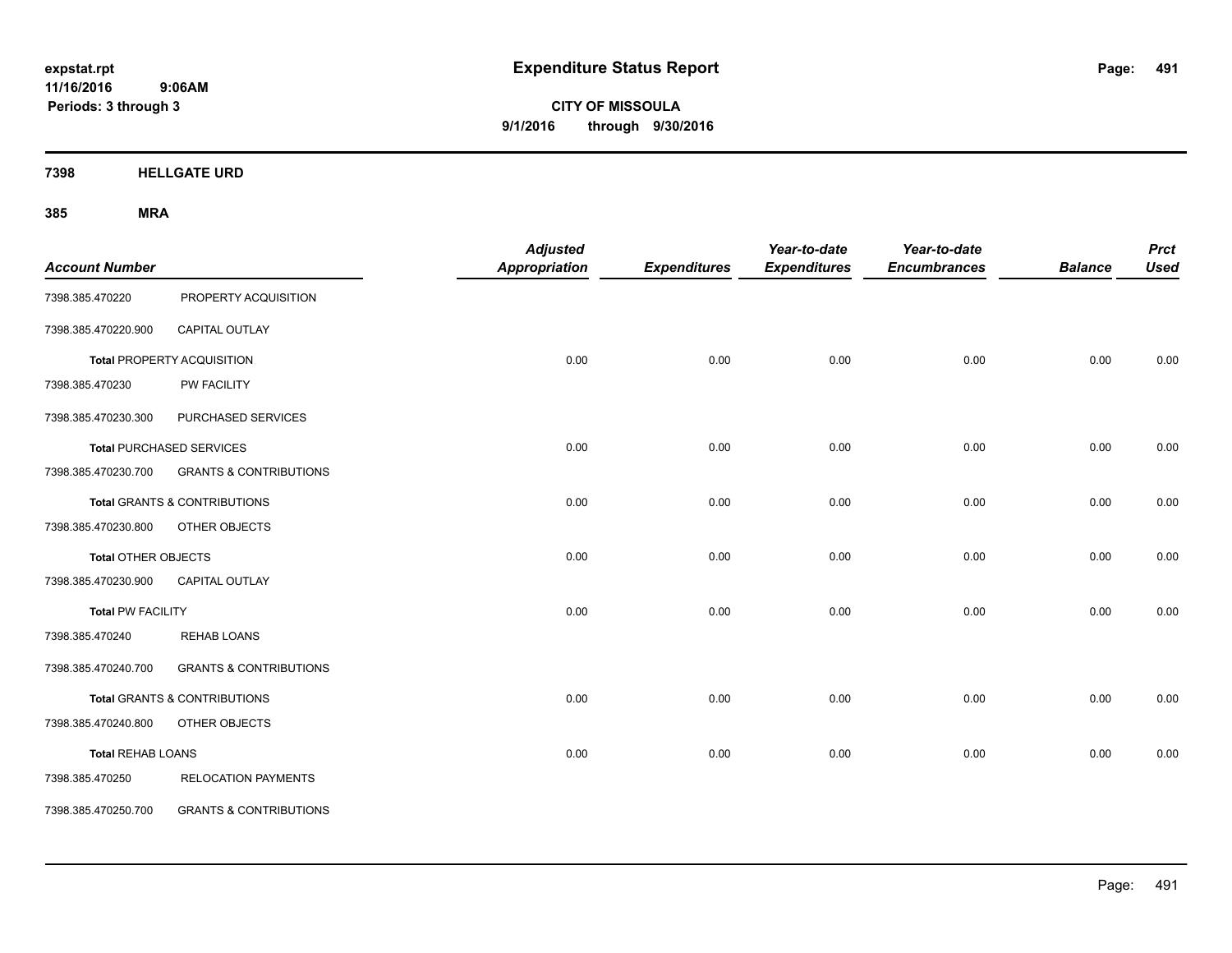**CITY OF MISSOULA 9/1/2016 through 9/30/2016**

**7398 HELLGATE URD**

| <b>Account Number</b>     |                                         | <b>Adjusted</b><br><b>Appropriation</b> | <b>Expenditures</b> | Year-to-date<br><b>Expenditures</b> | Year-to-date<br><b>Encumbrances</b> | <b>Balance</b> | <b>Prct</b><br><b>Used</b> |
|---------------------------|-----------------------------------------|-----------------------------------------|---------------------|-------------------------------------|-------------------------------------|----------------|----------------------------|
|                           | Total GRANTS & CONTRIBUTIONS            | 0.00                                    | 0.00                | 0.00                                | 0.00                                | 0.00           | 0.00                       |
| 7398.385.470250.800       | OTHER OBJECTS                           |                                         |                     |                                     |                                     |                |                            |
|                           | <b>Total RELOCATION PAYMENTS</b>        | 0.00                                    | 0.00                | 0.00                                | 0.00                                | 0.00           | 0.00                       |
| 7398.385.470260           | <b>PLANNING &amp; MGMT</b>              |                                         |                     |                                     |                                     |                |                            |
| 7398.385.470260.300       | PURCHASED SERVICES                      |                                         |                     |                                     |                                     |                |                            |
|                           | <b>Total PURCHASED SERVICES</b>         | 0.00                                    | 0.00                | 0.00                                | 0.00                                | 0.00           | 0.00                       |
| 7398.385.470260.700       | <b>GRANTS &amp; CONTRIBUTIONS</b>       |                                         |                     |                                     |                                     |                |                            |
|                           | Total GRANTS & CONTRIBUTIONS            | 0.00                                    | 0.00                | 0.00                                | 0.00                                | 0.00           | 0.00                       |
| 7398.385.470260.800       | OTHER OBJECTS                           |                                         |                     |                                     |                                     |                |                            |
| Total PLANNING & MGMT     |                                         | 0.00                                    | 0.00                | 0.00                                | 0.00                                | 0.00           | 0.00                       |
| 7398.385.470270           | <b>CLEARING &amp; DEMO</b>              |                                         |                     |                                     |                                     |                |                            |
| 7398.385.470270.300       | PURCHASED SERVICES                      |                                         |                     |                                     |                                     |                |                            |
|                           | <b>Total PURCHASED SERVICES</b>         | 0.00                                    | 0.00                | 0.00                                | 0.00                                | 0.00           | 0.00                       |
| 7398.385.470270.700       | <b>GRANTS &amp; CONTRIBUTIONS</b>       |                                         |                     |                                     |                                     |                |                            |
|                           | <b>Total GRANTS &amp; CONTRIBUTIONS</b> | 0.00                                    | 0.00                | 0.00                                | 0.00                                | 0.00           | 0.00                       |
| 7398.385.470270.800       | OTHER OBJECTS                           |                                         |                     |                                     |                                     |                |                            |
| Total OTHER OBJECTS       |                                         | 0.00                                    | 0.00                | 0.00                                | 0.00                                | 0.00           | 0.00                       |
| 7398.385.470270.900       | <b>CAPITAL OUTLAY</b>                   |                                         |                     |                                     |                                     |                |                            |
| Total CLEARING & DEMO     |                                         | 0.00                                    | 0.00                | 0.00                                | 0.00                                | 0.00           | 0.00                       |
| <b>Total HELLGATE URD</b> |                                         | 0.00                                    | 0.00                | 0.00                                | 0.00                                | 0.00           | 0.00                       |
|                           |                                         |                                         |                     |                                     |                                     |                |                            |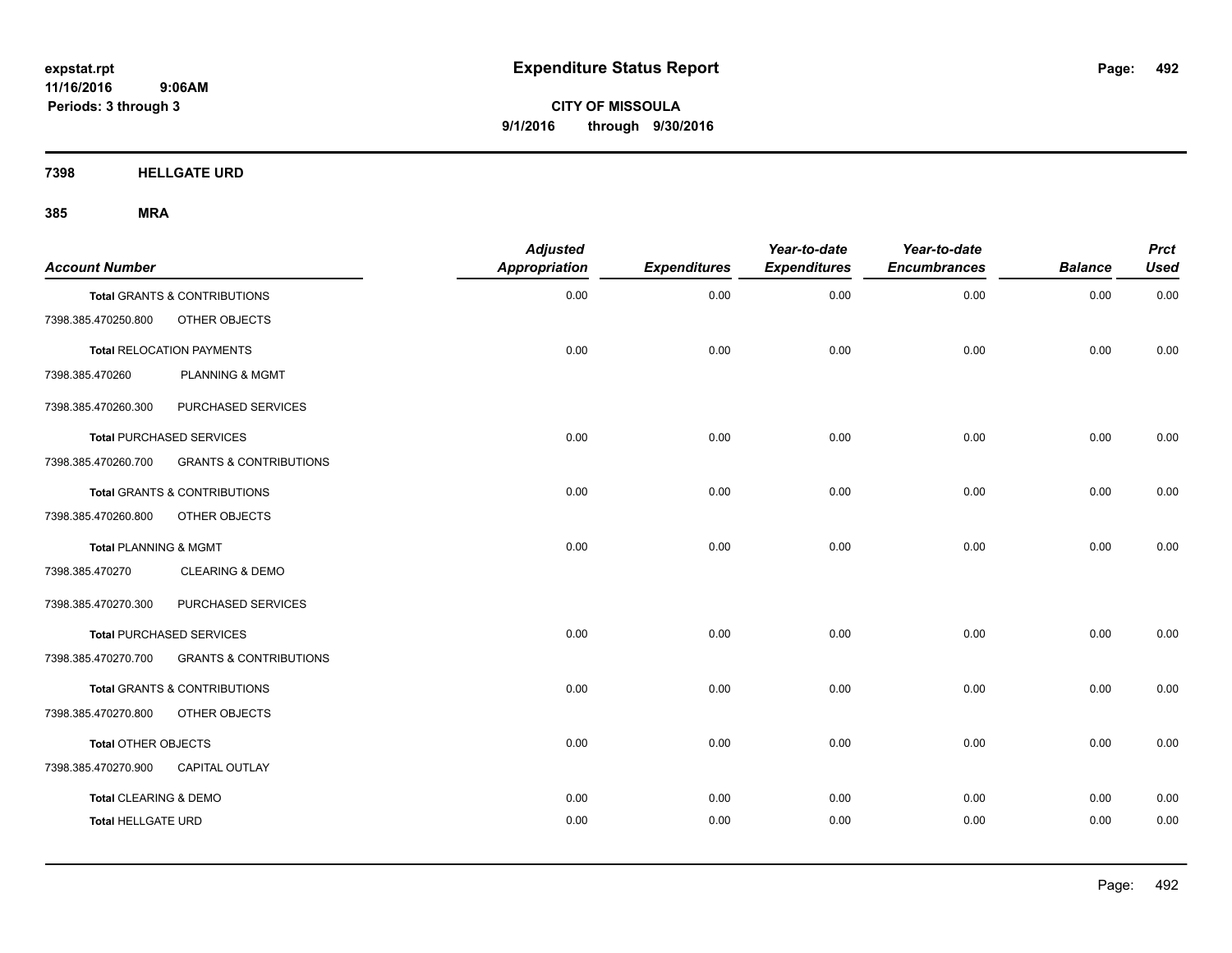**CITY OF MISSOULA 9/1/2016 through 9/30/2016**

#### **7399 INTERMOUNTAIN BOND DEBT SERVICE**

| <b>Account Number</b>                                                 |                                                                    | <b>Adjusted</b><br><b>Appropriation</b> | <b>Expenditures</b> | Year-to-date<br><b>Expenditures</b> | Year-to-date<br><b>Encumbrances</b> | <b>Balance</b>         | <b>Prct</b><br>Used |
|-----------------------------------------------------------------------|--------------------------------------------------------------------|-----------------------------------------|---------------------|-------------------------------------|-------------------------------------|------------------------|---------------------|
| 7399.385.490200                                                       | REVENUE BOND DEBT SERVICE                                          |                                         |                     |                                     |                                     |                        |                     |
| 7399.385.490200.600                                                   | <b>DEBT SERVICE</b>                                                |                                         |                     |                                     |                                     |                        |                     |
| 7399.385.490200.610.000 PRINCIPAL<br>7399.385.490200.620.000 INTEREST |                                                                    | 78,500.00<br>67,437.00                  | 0.00<br>0.00        | 0.00<br>600.00                      | 0.00<br>0.00                        | 78,500.00<br>66,837.00 | 0.00<br>0.89        |
| 7399.385.510110                                                       | <b>Total REVENUE BOND DEBT SERVICE</b><br><b>MERCHANT SERVICES</b> | 145,937.00                              | 0.00                | 600.00                              | 0.00                                | 145,337.00             | 0.41                |
| 7399.385.510110.500                                                   | <b>FIXED CHARGES</b>                                               |                                         |                     |                                     |                                     |                        |                     |
| <b>Total MERCHANT SERVICES</b>                                        |                                                                    | 0.00                                    | 0.00                | 0.00                                | 0.00                                | 0.00                   | 0.00                |
| <b>Total MRA</b>                                                      |                                                                    | 145,937.00                              | 0.00                | 600.00                              | 0.00                                | 145.337.00             | 0.41                |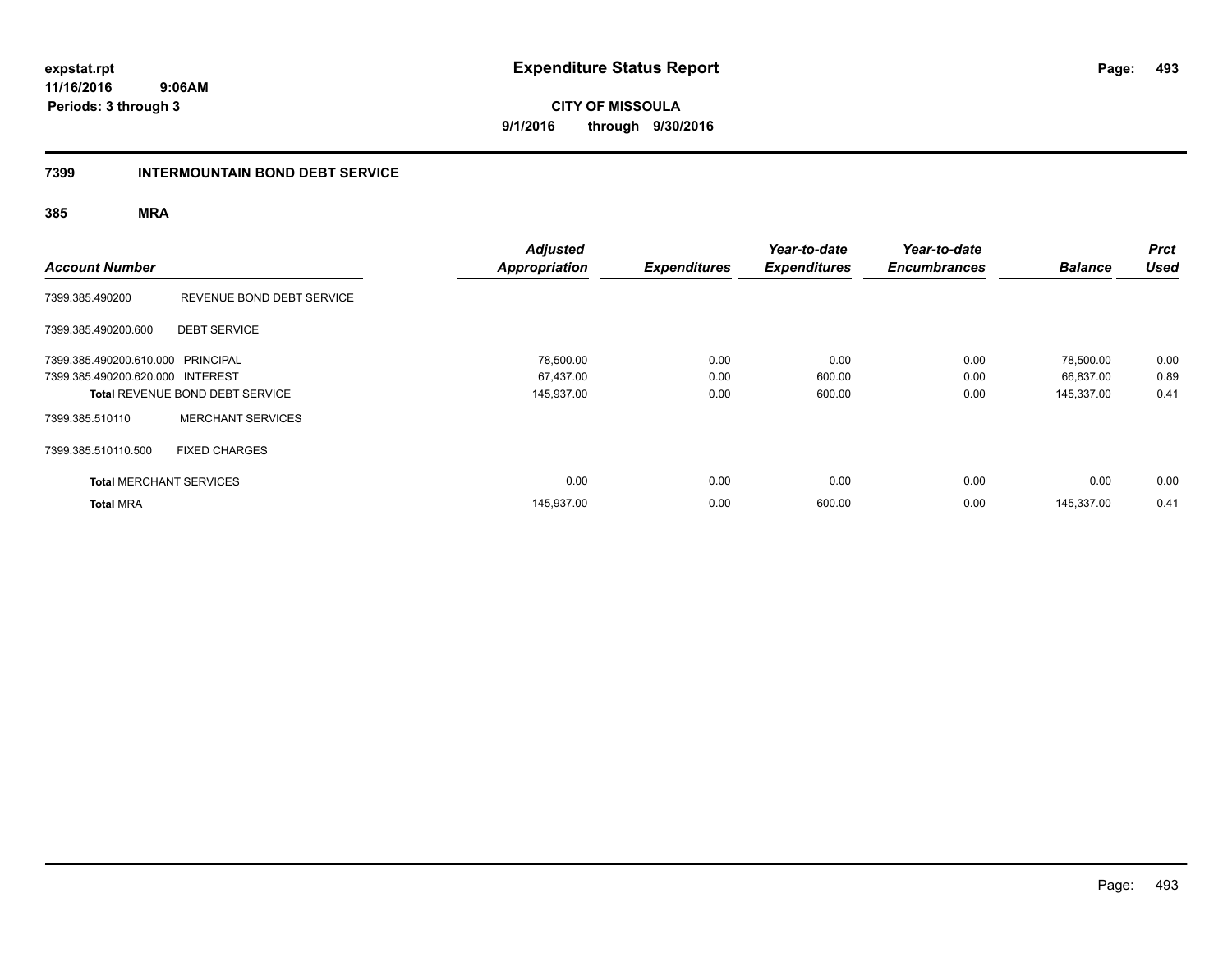# **CITY OF MISSOULA 9/1/2016 through 9/30/2016**

#### **7399 INTERMOUNTAIN BOND DEBT SERVICE**

### **390 NON-DEPARTMENTAL**

| <b>Account Number</b>         |                                              | <b>Adjusted</b><br><b>Appropriation</b> | <b>Expenditures</b> | Year-to-date<br><b>Expenditures</b> | Year-to-date<br><b>Encumbrances</b> | <b>Balance</b> | <b>Prct</b><br>Used |
|-------------------------------|----------------------------------------------|-----------------------------------------|---------------------|-------------------------------------|-------------------------------------|----------------|---------------------|
| 7399.390.490604               | TI BOND RESERVE                              |                                         |                     |                                     |                                     |                |                     |
| 7399.390.490604.800           | OTHER OBJECTS                                |                                         |                     |                                     |                                     |                |                     |
| <b>Total NON-DEPARTMENTAL</b> |                                              | 0.00                                    | 0.00                | 0.00                                | 0.00                                | 0.00           | 0.00                |
|                               | <b>Total INTERMOUNTAIN BOND DEBT SERVICE</b> | 145,937.00                              | 0.00                | 600.00                              | 0.00                                | 145.337.00     | 0.41                |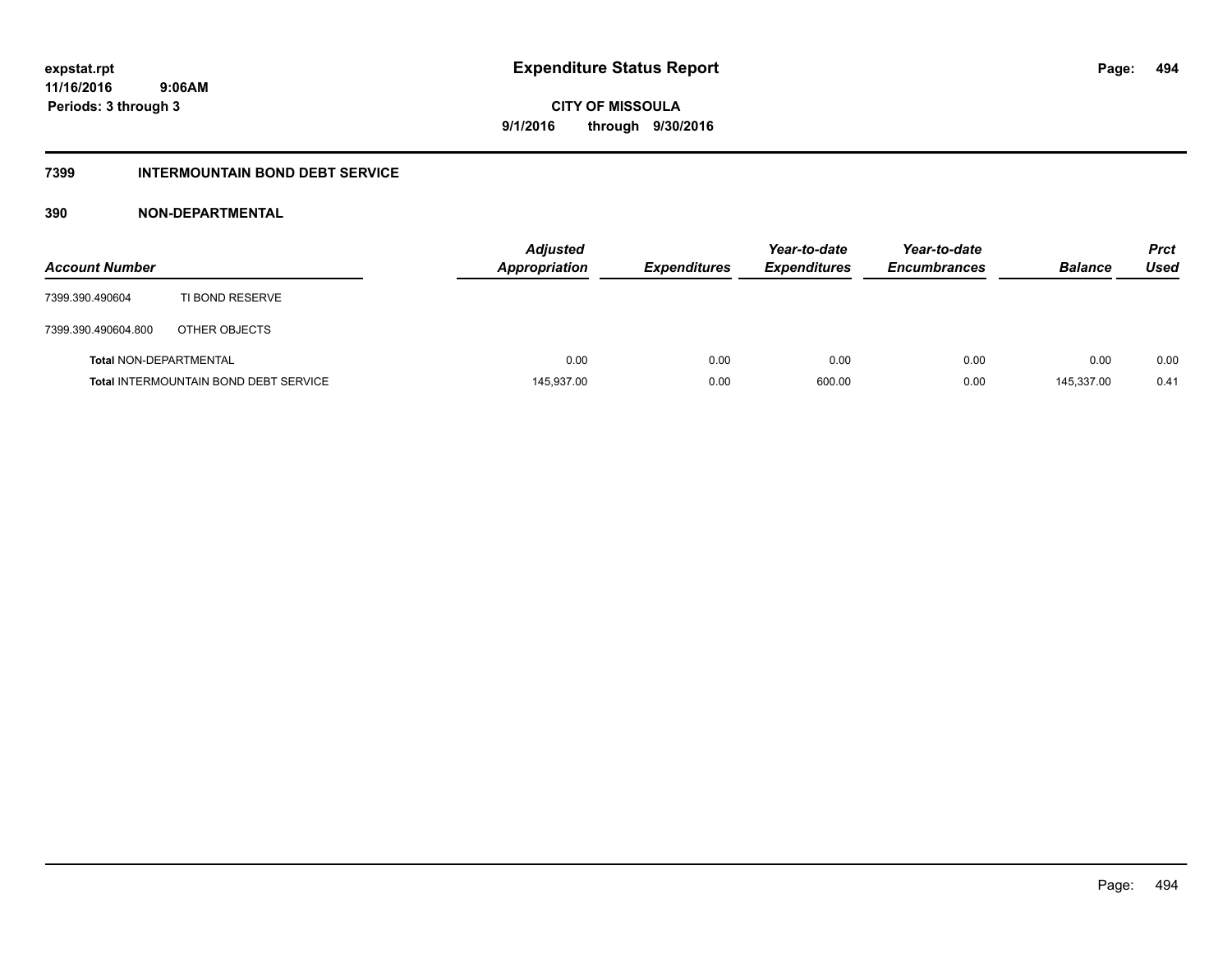**CITY OF MISSOULA 9/1/2016 through 9/30/2016**

### **7400 FRONT ST BOND CLEARING**

| <b>Account Number</b>            |                                     | <b>Adjusted</b><br><b>Appropriation</b> | <b>Expenditures</b> | Year-to-date<br><b>Expenditures</b> | Year-to-date<br><b>Encumbrances</b> | <b>Balance</b> | <b>Prct</b><br><b>Used</b> |
|----------------------------------|-------------------------------------|-----------------------------------------|---------------------|-------------------------------------|-------------------------------------|----------------|----------------------------|
| 7400.385.470210                  | <b>ADMINISTRATION</b>               |                                         |                     |                                     |                                     |                |                            |
| 7400.385.470210.800              | OTHER OBJECTS                       |                                         |                     |                                     |                                     |                |                            |
| 7400.385.470210.820.600          | <b>TRANSFERS TO OTHER FUNDS</b>     | 208,660.00                              | 0.00                | 0.00                                | 0.00                                | 208,660.00     | 0.00                       |
| 7400.385.470210.820.603          | <b>TRANSFERS TO OTHER FUNDS</b>     | 208,290.00                              | 0.00                | 0.00                                | 0.00                                | 208,290.00     | 0.00                       |
| 7400.385.470210.820.604          | <b>TRANSFERS TO OTHER FUNDS</b>     | 131,207.00                              | 0.00                | 0.00                                | 0.00                                | 131,207.00     | 0.00                       |
| 7400.385.470210.820.605          | TRANSFERS TO OTHER FUNDS            | 68,286.00                               | 0.00                | 0.00                                | 0.00                                | 68,286.00      | 0.00                       |
| <b>Total ADMINISTRATION</b>      |                                     | 616,443.00                              | 0.00                | 0.00                                | 0.00                                | 616,443.00     | 0.00                       |
| 7400.385.470260                  | <b>PLANNING &amp; MGMT</b>          |                                         |                     |                                     |                                     |                |                            |
| 7400.385.470260.700              | <b>GRANTS &amp; CONTRIBUTIONS</b>   |                                         |                     |                                     |                                     |                |                            |
| <b>Total PLANNING &amp; MGMT</b> |                                     | 0.00                                    | 0.00                | 0.00                                | 0.00                                | 0.00           | 0.00                       |
| 7400.385.510110                  | <b>MERCHANT SERVICES</b>            |                                         |                     |                                     |                                     |                |                            |
| 7400.385.510110.500              | <b>FIXED CHARGES</b>                |                                         |                     |                                     |                                     |                |                            |
| <b>Total MERCHANT SERVICES</b>   |                                     | 0.00                                    | 0.00                | 0.00                                | 0.00                                | 0.00           | 0.00                       |
|                                  | <b>Total FRONT ST BOND CLEARING</b> | 616.443.00                              | 0.00                | 0.00                                | 0.00                                | 616,443.00     | 0.00                       |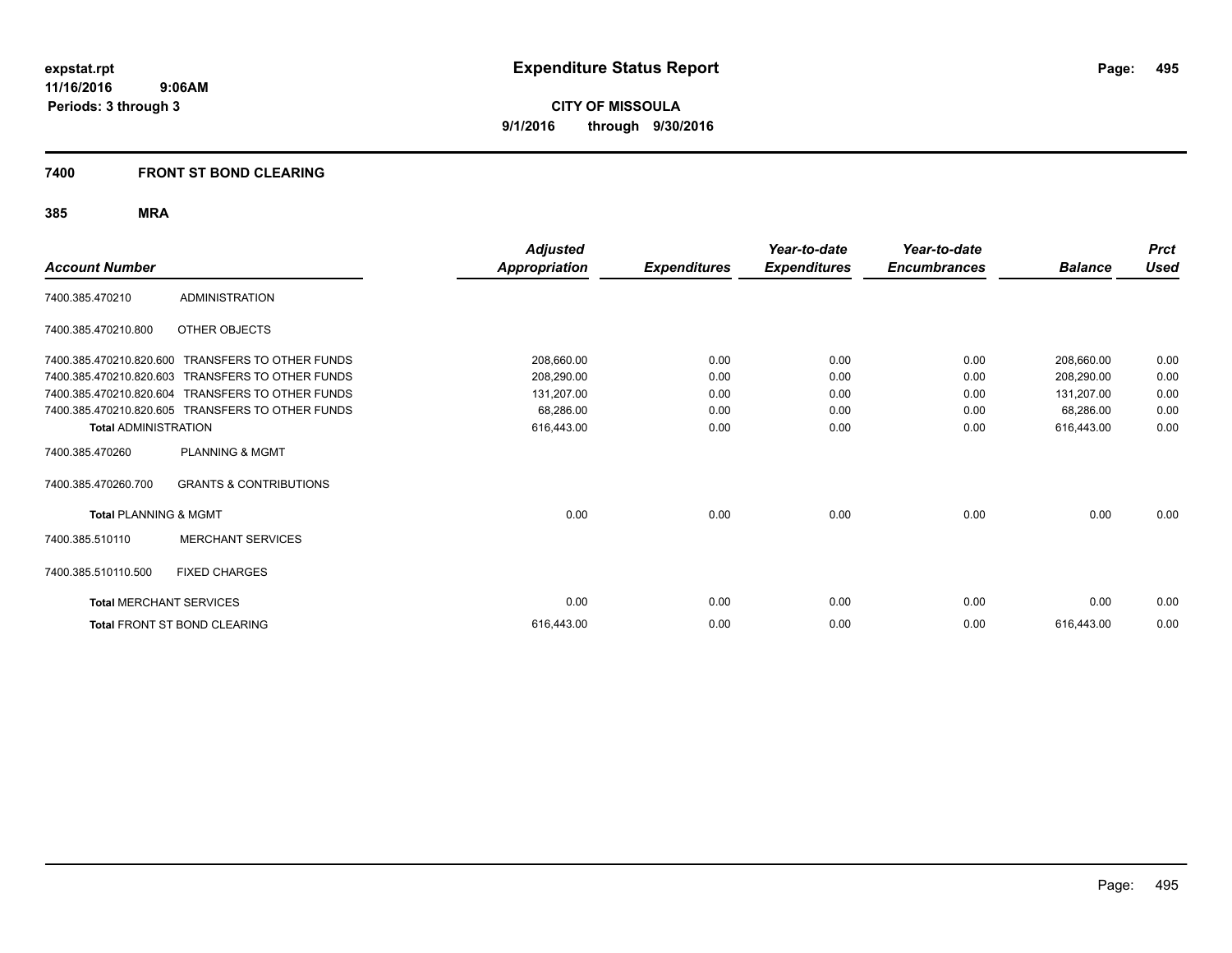### **7401 FRONT ST PARKING STRUCTURE**

| <b>Account Number</b>           |                                                 | <b>Adjusted</b><br><b>Appropriation</b> | <b>Expenditures</b> | Year-to-date<br><b>Expenditures</b> | Year-to-date<br><b>Encumbrances</b> | <b>Balance</b> | <b>Prct</b><br><b>Used</b> |
|---------------------------------|-------------------------------------------------|-----------------------------------------|---------------------|-------------------------------------|-------------------------------------|----------------|----------------------------|
| 7401.385.470210                 | <b>ADMINISTRATION</b>                           |                                         |                     |                                     |                                     |                |                            |
| 7401.385.470210.800             | <b>OTHER OBJECTS</b>                            |                                         |                     |                                     |                                     |                |                            |
| <b>Total ADMINISTRATION</b>     |                                                 | 0.00                                    | 0.00                | 0.00                                | 0.00                                | 0.00           | 0.00                       |
| 7401.385.490000                 | <b>DEBT SERVICE</b>                             |                                         |                     |                                     |                                     |                |                            |
| 7401.385.490000.600             | <b>DEBT SERVICE</b>                             |                                         |                     |                                     |                                     |                |                            |
| 7401.385.490000.610.000         | PRINCIPAL                                       | 74,000.00                               | 100,000.00          | 100,000.00                          | 0.00                                | $-26,000.00$   | 135.14                     |
|                                 | 7401.385.490000.620.000 INTEREST / SERVICE FEES | 132,340.00                              | 54,145.00           | 54,145.00                           | 0.00                                | 78,195.00      | 40.91                      |
| <b>Total DEBT SERVICE</b>       |                                                 | 206,340.00                              | 154,145.00          | 154,145.00                          | 0.00                                | 52,195.00      | 74.70                      |
| 7401.385.510110                 | <b>MERCHANT SERVICES</b>                        |                                         |                     |                                     |                                     |                |                            |
| 7401.385.510110.500             | <b>FIXED CHARGES</b>                            |                                         |                     |                                     |                                     |                |                            |
| <b>Total MERCHANT SERVICES</b>  |                                                 | 0.00                                    | 0.00                | 0.00                                | 0.00                                | 0.00           | 0.00                       |
| 7401.385.522000                 | PTI PAYMENT TO MPC                              |                                         |                     |                                     |                                     |                |                            |
| 7401.385.522000.300             | PURCHASED SERVICES                              |                                         |                     |                                     |                                     |                |                            |
| <b>Total PTI PAYMENT TO MPC</b> |                                                 | 0.00                                    | 0.00                | 0.00                                | 0.00                                | 0.00           | 0.00                       |
|                                 | Total FRONT ST PARKING STRUCTURE                | 206,340.00                              | 154,145.00          | 154,145.00                          | 0.00                                | 52,195.00      | 74.70                      |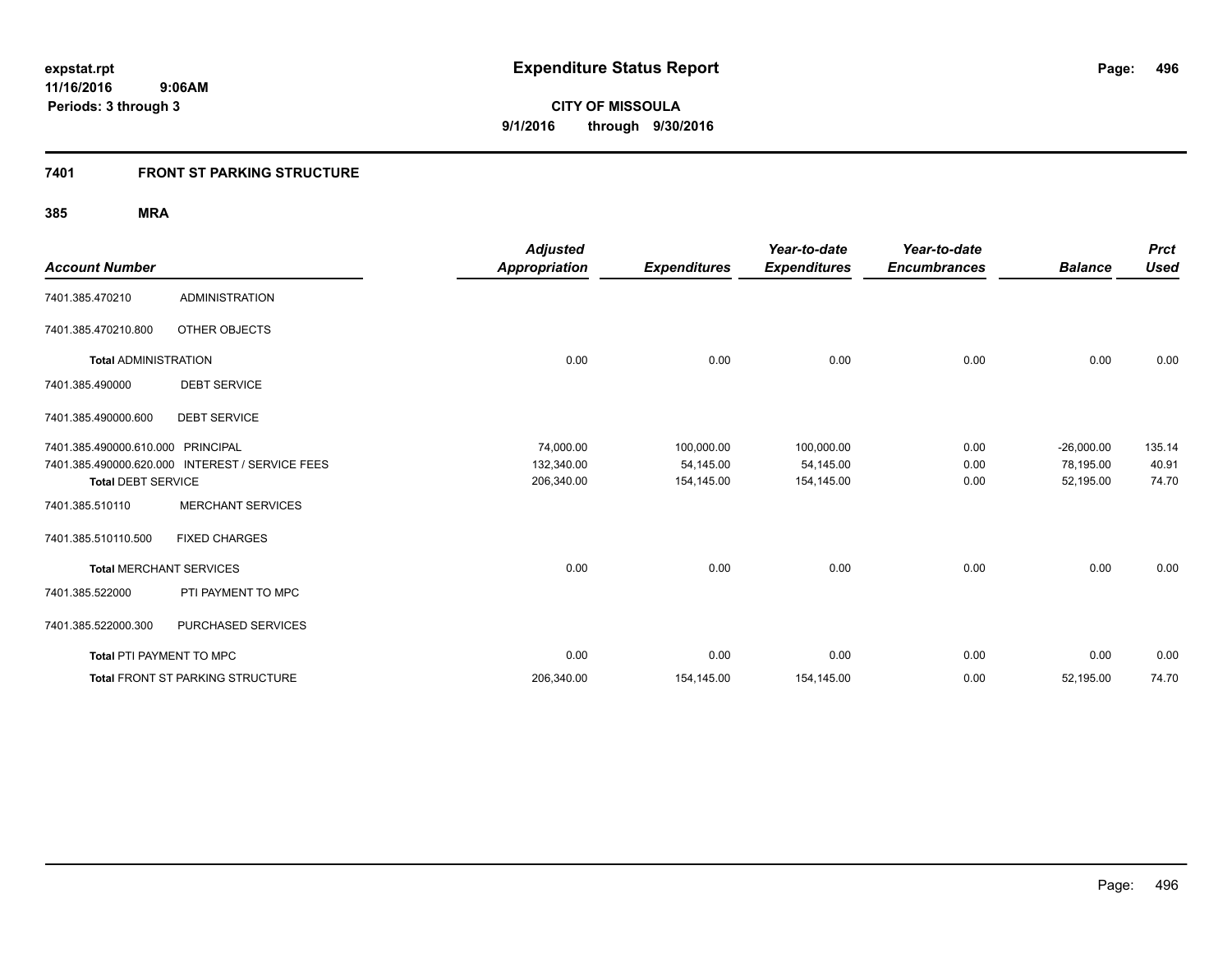**CITY OF MISSOULA 9/1/2016 through 9/30/2016**

# **7402 FRONT ST SUBORDINATE LIEN NOTE**

| <b>Account Number</b>       |                                                                                                                                                                       | <b>Adjusted</b><br><b>Appropriation</b> | <b>Expenditures</b>  | Year-to-date<br><b>Expenditures</b> | Year-to-date<br><b>Encumbrances</b> | <b>Balance</b>                       | <b>Prct</b><br><b>Used</b> |
|-----------------------------|-----------------------------------------------------------------------------------------------------------------------------------------------------------------------|-----------------------------------------|----------------------|-------------------------------------|-------------------------------------|--------------------------------------|----------------------------|
| 7402.385.470210             | <b>ADMINISTRATION</b>                                                                                                                                                 |                                         |                      |                                     |                                     |                                      |                            |
| 7402.385.470210.800         | OTHER OBJECTS                                                                                                                                                         |                                         |                      |                                     |                                     |                                      |                            |
| <b>Total ADMINISTRATION</b> |                                                                                                                                                                       | 0.00                                    | 0.00                 | 0.00                                | 0.00                                | 0.00                                 | 0.00                       |
| 7402.385.470333             | THE WILMA NOTE                                                                                                                                                        |                                         |                      |                                     |                                     |                                      |                            |
| 7402.385.470333.600         | <b>DEBT SERVICE</b>                                                                                                                                                   |                                         |                      |                                     |                                     |                                      |                            |
| <b>Total DEBT SERVICE</b>   |                                                                                                                                                                       | 0.00                                    | 0.00                 | 0.00                                | 0.00                                | 0.00                                 | 0.00                       |
| 7402.385.470333.700         | <b>GRANTS &amp; CONTRIBUTIONS</b>                                                                                                                                     |                                         |                      |                                     |                                     |                                      |                            |
| <b>Total THE WILMA NOTE</b> |                                                                                                                                                                       | 0.00                                    | 0.00                 | 0.00                                | 0.00                                | 0.00                                 | 0.00                       |
| 7402.385.470334             | CARAS PARK OBLIGATION                                                                                                                                                 |                                         |                      |                                     |                                     |                                      |                            |
| 7402.385.470334.700         | <b>GRANTS &amp; CONTRIBUTIONS</b>                                                                                                                                     |                                         |                      |                                     |                                     |                                      |                            |
|                             | <b>Total CARAS PARK OBLIGATION</b>                                                                                                                                    | 0.00                                    | 0.00                 | 0.00                                | 0.00                                | 0.00                                 | 0.00                       |
| 7402.385.490507             | FIB SUBORDINATE LIEN NOTE PARKING STRUCT                                                                                                                              |                                         |                      |                                     |                                     |                                      |                            |
| 7402.385.490507.600         | <b>DEBT SERVICE</b>                                                                                                                                                   |                                         |                      |                                     |                                     |                                      |                            |
|                             | 7402.385.490507.610.000 FIB SUB LIEN NOTE-PRINCIPAL<br>7402.385.490507.620.000 FIB SUB LIEN NOTE-INTEREST/ SVS FEES<br>Total FIB SUBORDINATE LIEN NOTE PARKING STRUCT | 34,930.00<br>96,231.00<br>131,161.00    | 0.00<br>0.00<br>0.00 | 0.00<br>0.00<br>0.00                | 0.00<br>0.00<br>0.00                | 34,930.00<br>96,231.00<br>131,161.00 | 0.00<br>0.00<br>0.00       |
| 7402.385.490509             | <b>WILMA NOTE DEBT SERVICE</b>                                                                                                                                        |                                         |                      |                                     |                                     |                                      |                            |
| 7402.385.490509.600         | <b>DEBT SERVICE</b>                                                                                                                                                   |                                         |                      |                                     |                                     |                                      |                            |
|                             | Total WILMA NOTE DEBT SERVICE                                                                                                                                         | 0.00                                    | 0.00                 | 0.00                                | 0.00                                | 0.00                                 | 0.00                       |
| 7402.385.510110             | <b>MERCHANT SERVICES</b>                                                                                                                                              |                                         |                      |                                     |                                     |                                      |                            |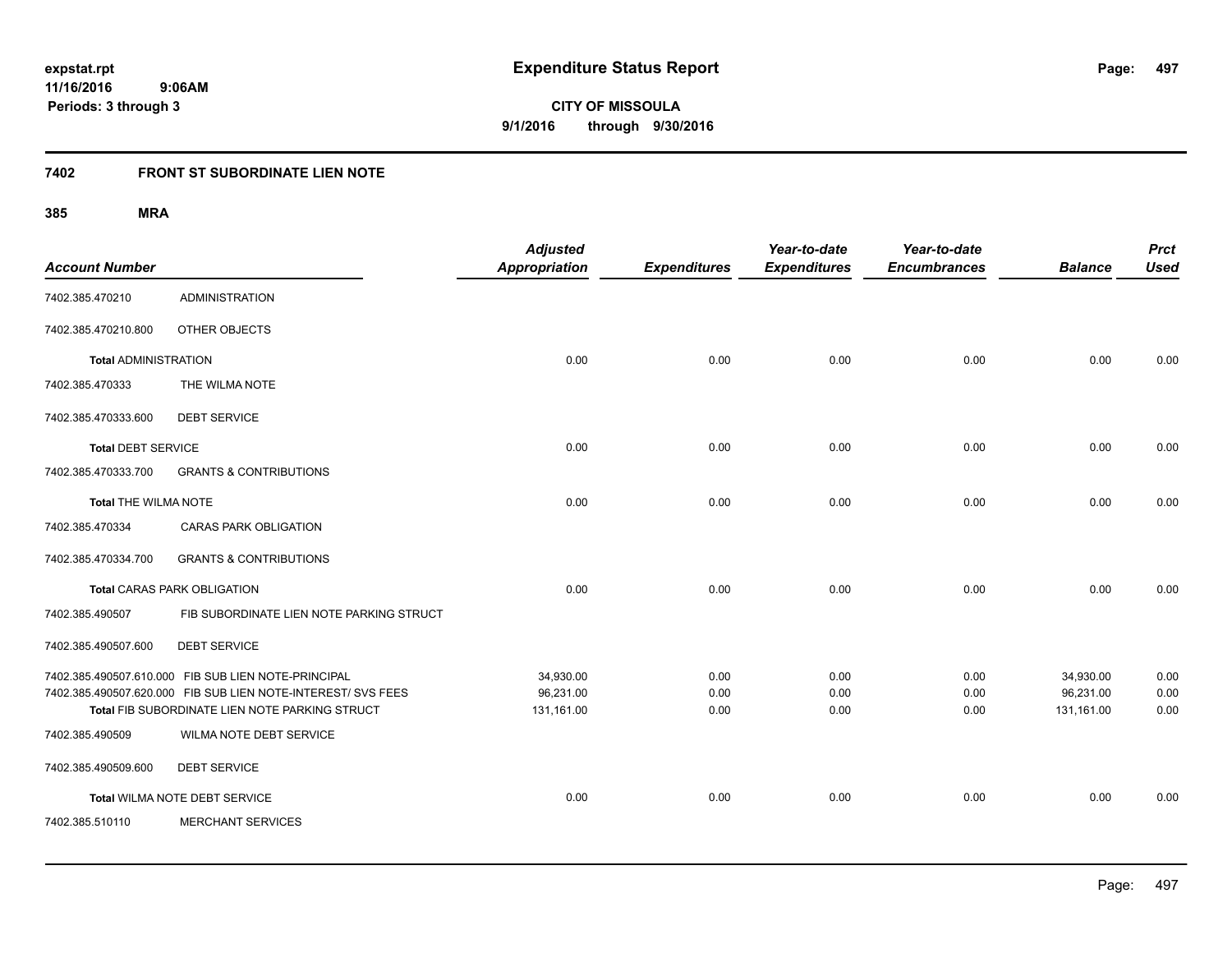**CITY OF MISSOULA 9/1/2016 through 9/30/2016**

# **7402 FRONT ST SUBORDINATE LIEN NOTE**

| <b>Account Number</b>          |                                             | <b>Adjusted</b><br>Appropriation | <b>Expenditures</b> | Year-to-date<br><b>Expenditures</b> | Year-to-date<br><b>Encumbrances</b> | <b>Balance</b> | <b>Prct</b><br>Used |
|--------------------------------|---------------------------------------------|----------------------------------|---------------------|-------------------------------------|-------------------------------------|----------------|---------------------|
| 7402.385.510110.500            | <b>FIXED CHARGES</b>                        |                                  |                     |                                     |                                     |                |                     |
| <b>Total MERCHANT SERVICES</b> |                                             | 0.00                             | 0.00                | 0.00                                | 0.00                                | 0.00           | 0.00                |
|                                | <b>Total FRONT ST SUBORDINATE LIEN NOTE</b> | 131,161.00                       | 0.00                | 0.00                                | 0.00                                | 131.161.00     | 0.00                |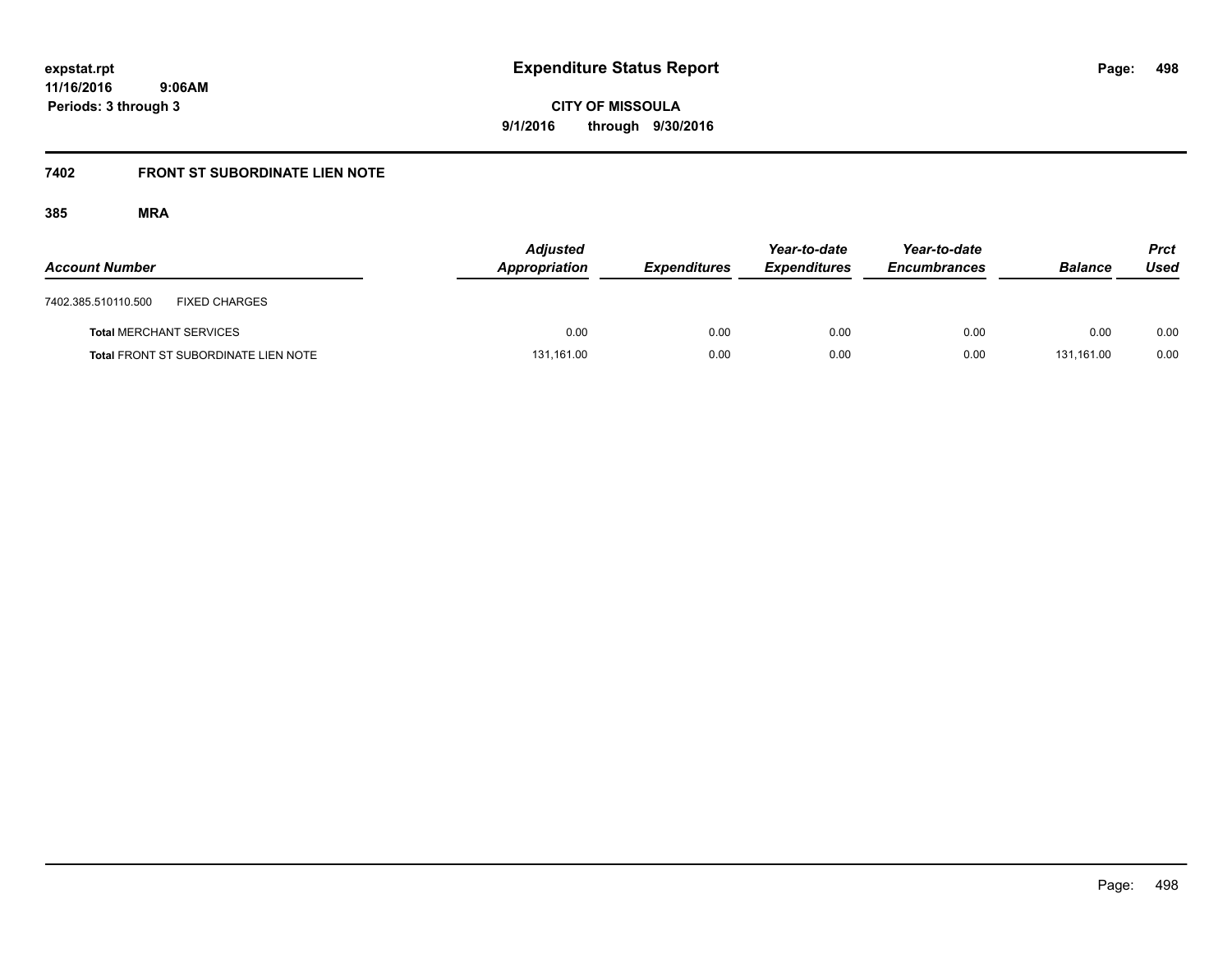**CITY OF MISSOULA 9/1/2016 through 9/30/2016**

### **7447 COURT COLLECTED PARKING FINES**

### **230 MUNICIPAL COURT**

| <b>Account Number</b> |                                            | <b>Adjusted</b><br>Appropriation | <b>Expenditures</b> | Year-to-date<br><b>Expenditures</b> | Year-to-date<br><b>Encumbrances</b> | <b>Balance</b> | <b>Prct</b><br><b>Used</b> |
|-----------------------|--------------------------------------------|----------------------------------|---------------------|-------------------------------------|-------------------------------------|----------------|----------------------------|
| 7447.230.410360       | CITY/MUNICIPAL COURT                       |                                  |                     |                                     |                                     |                |                            |
| 7447.230.410360.500   | <b>FIXED CHARGES</b>                       |                                  |                     |                                     |                                     |                |                            |
|                       | <b>Total CITY/MUNICIPAL COURT</b>          | 0.00                             | 0.00                | 0.00                                | 0.00                                | 0.00           | 0.00                       |
| 7447.230.510110       | <b>MERCHANT SERVICES</b>                   |                                  |                     |                                     |                                     |                |                            |
| 7447.230.510110.500   | <b>FIXED CHARGES</b>                       |                                  |                     |                                     |                                     |                |                            |
|                       | <b>Total MERCHANT SERVICES</b>             | 0.00                             | 0.00                | 0.00                                | 0.00                                | 0.00           | 0.00                       |
|                       | <b>Total COURT COLLECTED PARKING FINES</b> | 0.00                             | 0.00                | 0.00                                | 0.00                                | 0.00           | 0.00                       |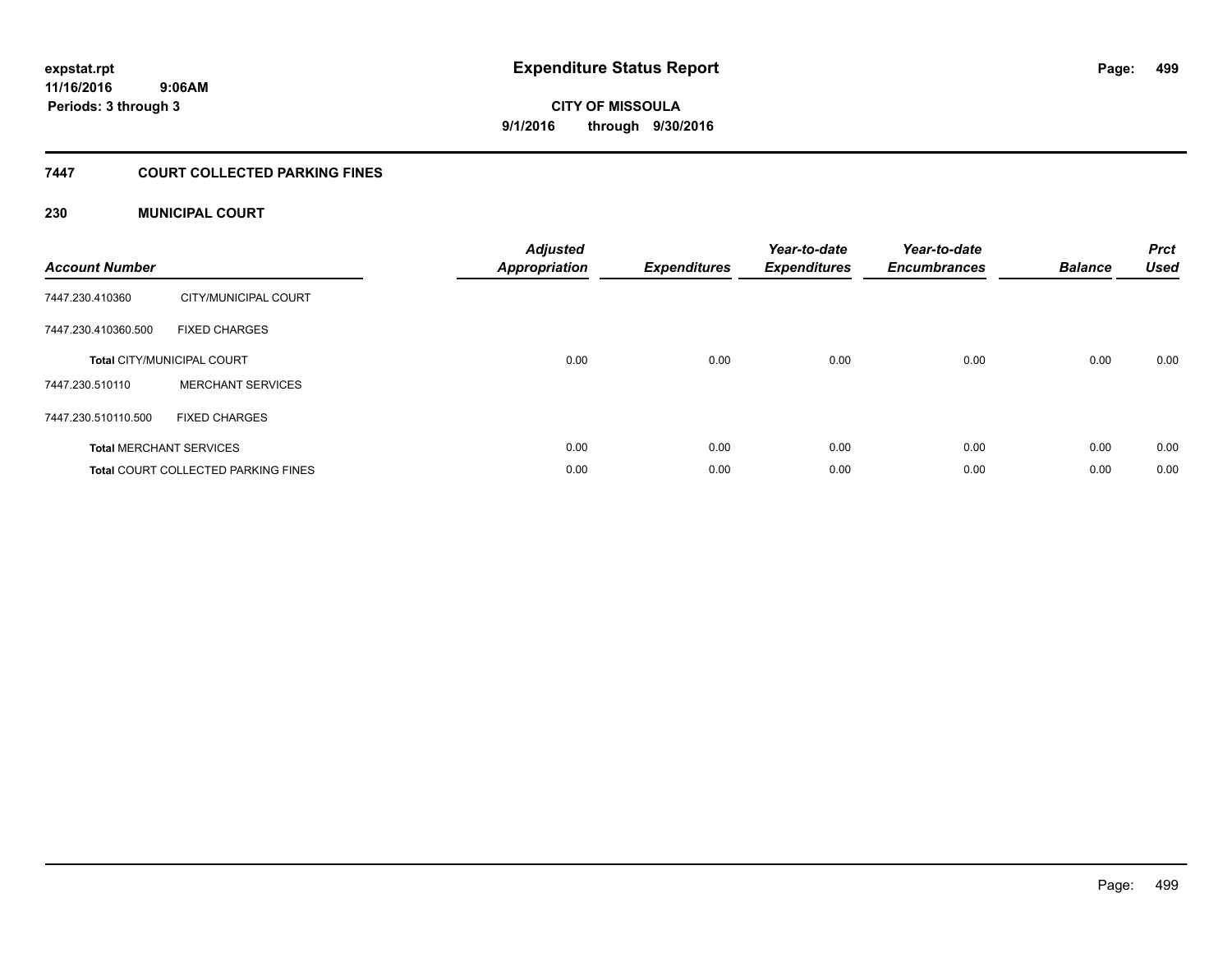### **7458 COURT SURCHARGE**

### **230 MUNICIPAL COURT**

| <b>Account Number</b>        |                                   | <b>Adjusted</b><br><b>Appropriation</b> | <b>Expenditures</b> | Year-to-date<br><b>Expenditures</b> | Year-to-date<br><b>Encumbrances</b> | <b>Balance</b> | <b>Prct</b><br><b>Used</b> |
|------------------------------|-----------------------------------|-----------------------------------------|---------------------|-------------------------------------|-------------------------------------|----------------|----------------------------|
| 7458.230.410360              | CITY/MUNICIPAL COURT              |                                         |                     |                                     |                                     |                |                            |
| 7458.230.410360.500          | <b>FIXED CHARGES</b>              |                                         |                     |                                     |                                     |                |                            |
|                              | <b>Total CITY/MUNICIPAL COURT</b> | 0.00                                    | 0.00                | 0.00                                | 0.00                                | 0.00           | 0.00                       |
| 7458.230.510110              | <b>MERCHANT SERVICES</b>          |                                         |                     |                                     |                                     |                |                            |
| 7458.230.510110.500          | <b>FIXED CHARGES</b>              |                                         |                     |                                     |                                     |                |                            |
|                              | <b>Total MERCHANT SERVICES</b>    | 0.00                                    | 0.00                | 0.00                                | 0.00                                | 0.00           | 0.00                       |
| <b>Total COURT SURCHARGE</b> |                                   | 0.00                                    | 0.00                | 0.00                                | 0.00                                | 0.00           | 0.00                       |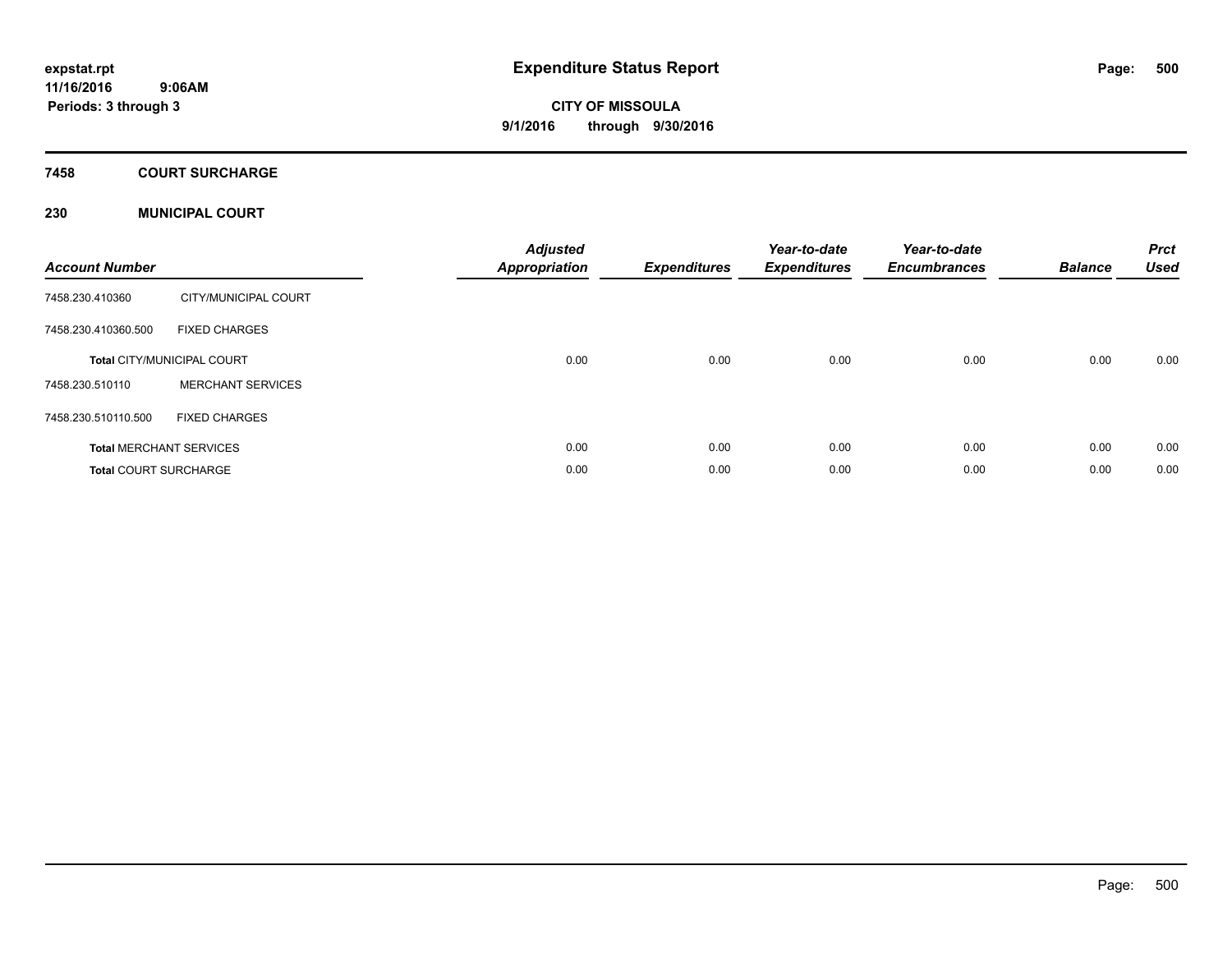#### **7469 PUBLIC DEFENDER FEES**

### **230 MUNICIPAL COURT**

| <b>Account Number</b> |                                   | <b>Adjusted</b><br><b>Appropriation</b> | <b>Expenditures</b> | Year-to-date<br><b>Expenditures</b> | Year-to-date<br><b>Encumbrances</b> | <b>Balance</b> | <b>Prct</b><br><b>Used</b> |
|-----------------------|-----------------------------------|-----------------------------------------|---------------------|-------------------------------------|-------------------------------------|----------------|----------------------------|
| 7469.230.410360       | CITY/MUNICIPAL COURT              |                                         |                     |                                     |                                     |                |                            |
| 7469.230.410360.500   | <b>FIXED CHARGES</b>              |                                         |                     |                                     |                                     |                |                            |
|                       | <b>Total CITY/MUNICIPAL COURT</b> | 0.00                                    | 0.00                | 0.00                                | 0.00                                | 0.00           | 0.00                       |
| 7469.230.510110       | <b>MERCHANT SERVICES</b>          |                                         |                     |                                     |                                     |                |                            |
| 7469.230.510110.500   | <b>FIXED CHARGES</b>              |                                         |                     |                                     |                                     |                |                            |
|                       | <b>Total PUBLIC DEFENDER FEES</b> | 0.00                                    | 0.00                | 0.00                                | 0.00                                | 0.00           | 0.00                       |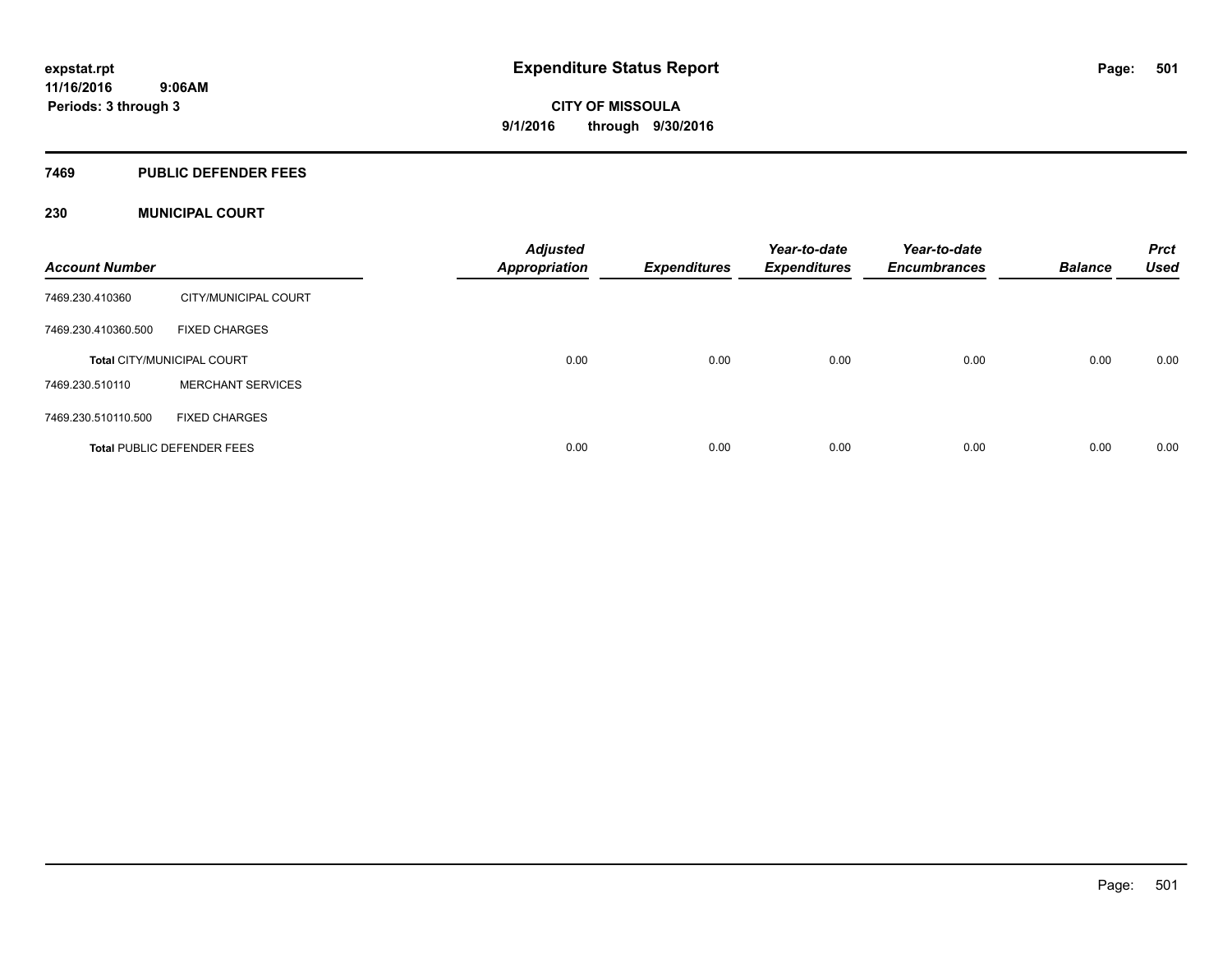### **7903 COUNTY CLEARING**

### **390 NON-DEPARTMENTAL**

| <b>Account Number</b>        |                                                                                            | <b>Adjusted</b><br><b>Appropriation</b> | <b>Expenditures</b>  | Year-to-date<br><b>Expenditures</b> | Year-to-date<br><b>Encumbrances</b> | <b>Balance</b>             | Prct<br><b>Used</b> |
|------------------------------|--------------------------------------------------------------------------------------------|-----------------------------------------|----------------------|-------------------------------------|-------------------------------------|----------------------------|---------------------|
| 7903.390.440600              | ANIMAL CONTROL SERVICES                                                                    |                                         |                      |                                     |                                     |                            |                     |
| 7903.390.440600.800          | OTHER OBJECTS                                                                              |                                         |                      |                                     |                                     |                            |                     |
|                              | 7903.390.440600.845.000 CONTINGENCY - DOG LICENSES<br><b>Total ANIMAL CONTROL SERVICES</b> | 0.00<br>0.00                            | 1.063.47<br>1,063.47 | 1,063.47<br>1,063.47                | 0.00<br>0.00                        | $-1.063.47$<br>$-1,063.47$ | 0.00<br>0.00        |
| 7903.390.510110              | <b>MERCHANT SERVICES</b>                                                                   |                                         |                      |                                     |                                     |                            |                     |
| 7903.390.510110.500          | <b>FIXED CHARGES</b>                                                                       |                                         |                      |                                     |                                     |                            |                     |
|                              | <b>Total MERCHANT SERVICES</b>                                                             | 0.00                                    | 0.00                 | 0.00                                | 0.00                                | 0.00                       | 0.00                |
| <b>Total COUNTY CLEARING</b> |                                                                                            | 0.00                                    | 1,063.47             | 1,063.47                            | 0.00                                | $-1,063.47$                | 0.00                |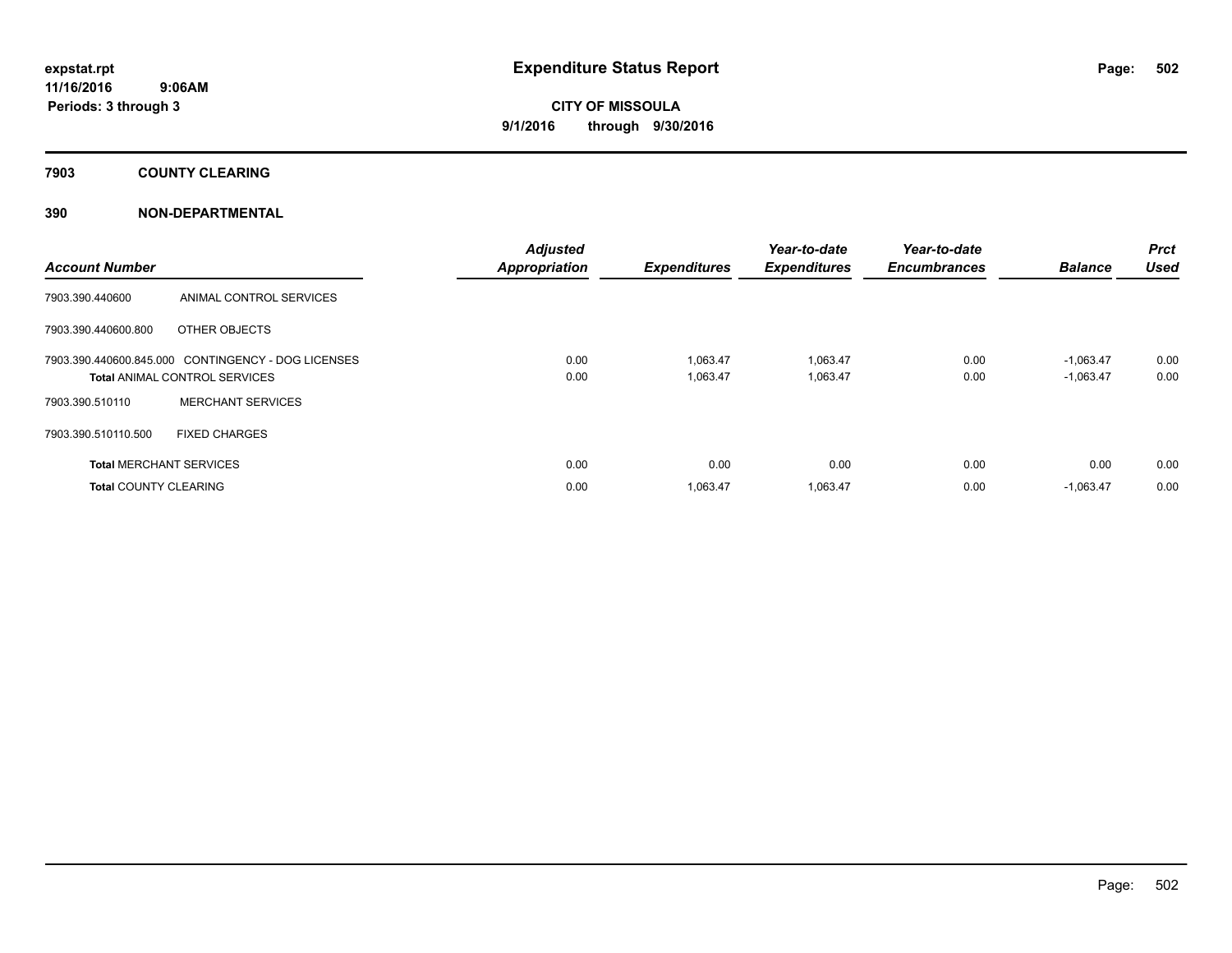### **7904 SEWER REBATE**

### **280 PUBLIC WORKS OPERATIONS**

| <b>Account Number</b>        |                                | <b>Adjusted</b><br><b>Appropriation</b> | <b>Expenditures</b> | Year-to-date<br><b>Expenditures</b> | Year-to-date<br><b>Encumbrances</b> | <b>Balance</b> | <b>Prct</b><br><b>Used</b> |
|------------------------------|--------------------------------|-----------------------------------------|---------------------|-------------------------------------|-------------------------------------|----------------|----------------------------|
| 7904.280.430600              | <b>SEWER UTILITIES</b>         |                                         |                     |                                     |                                     |                |                            |
| 7904.280.430600.500          | <b>FIXED CHARGES</b>           |                                         |                     |                                     |                                     |                |                            |
| <b>Total FIXED CHARGES</b>   |                                | 0.00                                    | 0.00                | 0.00                                | 0.00                                | 0.00           | 0.00                       |
| 7904.280.430600.800          | OTHER OBJECTS                  |                                         |                     |                                     |                                     |                |                            |
| <b>Total SEWER UTILITIES</b> |                                | 0.00                                    | 0.00                | 0.00                                | 0.00                                | 0.00           | 0.00                       |
| 7904.280.510110              | <b>MERCHANT SERVICES</b>       |                                         |                     |                                     |                                     |                |                            |
| 7904.280.510110.500          | <b>FIXED CHARGES</b>           |                                         |                     |                                     |                                     |                |                            |
|                              | <b>Total MERCHANT SERVICES</b> | 0.00                                    | 0.00                | 0.00                                | 0.00                                | 0.00           | 0.00                       |
| <b>Total SEWER REBATE</b>    |                                | 0.00                                    | 0.00                | 0.00                                | 0.00                                | 0.00           | 0.00                       |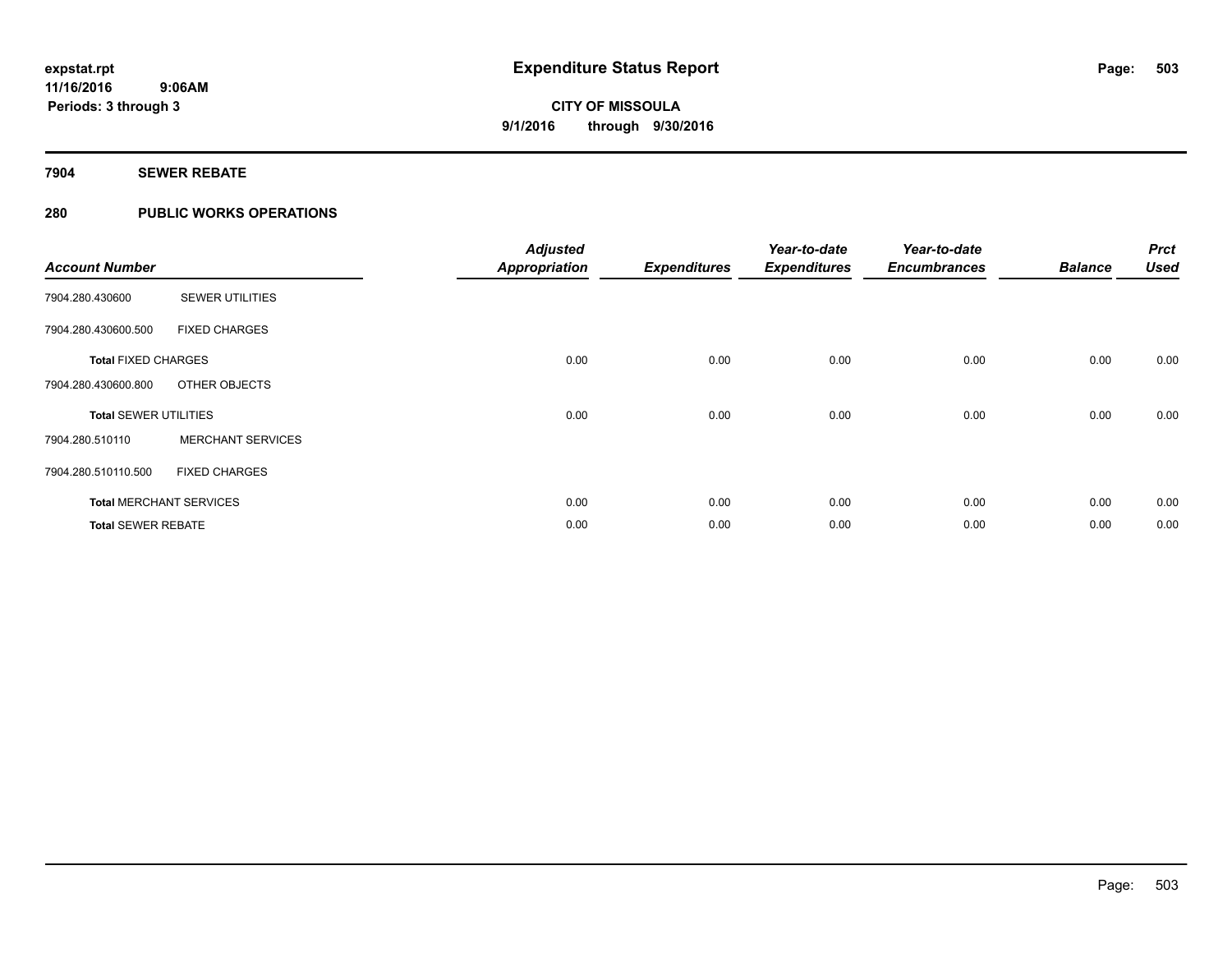#### **7905 WYE SEWER RSID 8489**

### **280 PUBLIC WORKS OPERATIONS**

| <b>Account Number</b>        |                           | <b>Adjusted</b><br><b>Appropriation</b> | <b>Expenditures</b> | Year-to-date<br><b>Expenditures</b> | Year-to-date<br><b>Encumbrances</b> | <b>Balance</b> | <b>Prct</b><br><b>Used</b> |
|------------------------------|---------------------------|-----------------------------------------|---------------------|-------------------------------------|-------------------------------------|----------------|----------------------------|
| 7905.280.430600              | <b>SEWER UTILITIES</b>    |                                         |                     |                                     |                                     |                |                            |
| 7905.280.430600.500          | <b>FIXED CHARGES</b>      |                                         |                     |                                     |                                     |                |                            |
| <b>Total SEWER UTILITIES</b> |                           | 0.00                                    | 0.00                | 0.00                                | 0.00                                | 0.00           | 0.00                       |
| 7905.280.510110              | <b>MERCHANT SERVICES</b>  |                                         |                     |                                     |                                     |                |                            |
| 7905.280.510110.500          | <b>FIXED CHARGES</b>      |                                         |                     |                                     |                                     |                |                            |
|                              | Total WYE SEWER RSID 8489 | 0.00                                    | 0.00                | 0.00                                | 0.00                                | 0.00           | 0.00                       |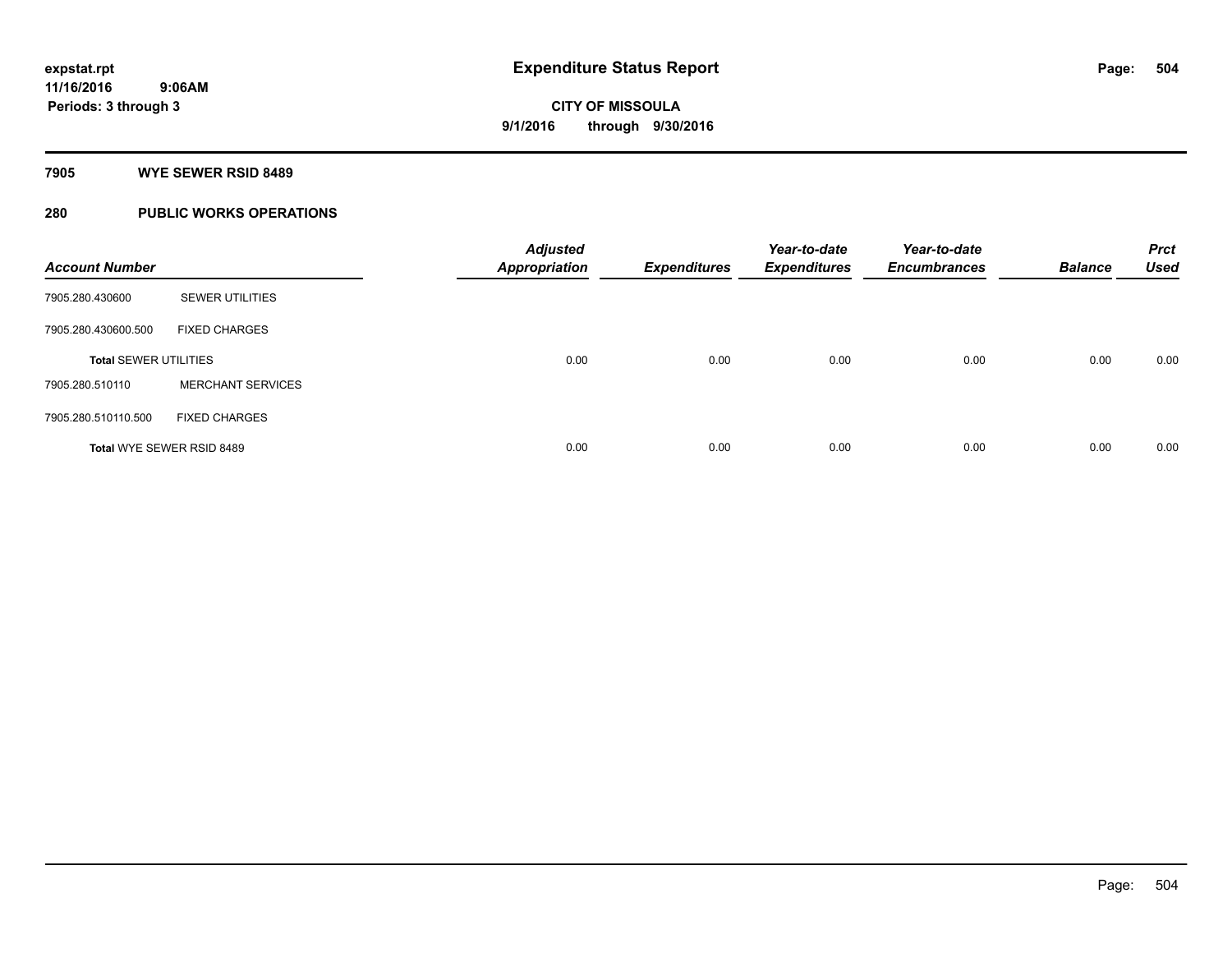# **CITY OF MISSOULA 9/1/2016 through 9/30/2016**

#### **7911 RESIDENTIAL INSPECTION FUND**

## **310 BUILDING INSPECTION**

| <b>Account Number</b>                        |                                        | <b>Adjusted</b><br><b>Appropriation</b> | <b>Expenditures</b> | Year-to-date<br><b>Expenditures</b> | Year-to-date<br><b>Encumbrances</b> | <b>Balance</b> | <b>Prct</b><br><b>Used</b> |
|----------------------------------------------|----------------------------------------|-----------------------------------------|---------------------|-------------------------------------|-------------------------------------|----------------|----------------------------|
| 7911.310.420501                              | CONTRACTUAL SERVICE AGRMNTS - BUILDING |                                         |                     |                                     |                                     |                |                            |
| 7911.310.420501.200                          | <b>SUPPLIES</b>                        |                                         |                     |                                     |                                     |                |                            |
| <b>Total SUPPLIES</b>                        |                                        | 0.00                                    | 0.00                | 0.00                                | 0.00                                | 0.00           | 0.00                       |
| 7911.310.420501.300                          | PURCHASED SERVICES                     |                                         |                     |                                     |                                     |                |                            |
| Total CONTRACTUAL SERVICE AGRMNTS - BUILDING |                                        | 0.00                                    | 0.00                | 0.00                                | 0.00                                | 0.00           | 0.00                       |
| 7911.310.420502                              | *** Title Not Found ***                |                                         |                     |                                     |                                     |                |                            |
| 7911.310.420502.200                          | <b>SUPPLIES</b>                        |                                         |                     |                                     |                                     |                |                            |
| Total *** Title Not Found ***                |                                        | 0.00                                    | 0.00                | 0.00                                | 0.00                                | 0.00           | 0.00                       |
| 7911.310.510110                              | <b>MERCHANT SERVICES</b>               |                                         |                     |                                     |                                     |                |                            |
| 7911.310.510110.500                          | <b>FIXED CHARGES</b>                   |                                         |                     |                                     |                                     |                |                            |
| Total RESIDENTIAL INSPECTION FUND            |                                        | 0.00                                    | 0.00                | 0.00                                | 0.00                                | 0.00           | 0.00                       |